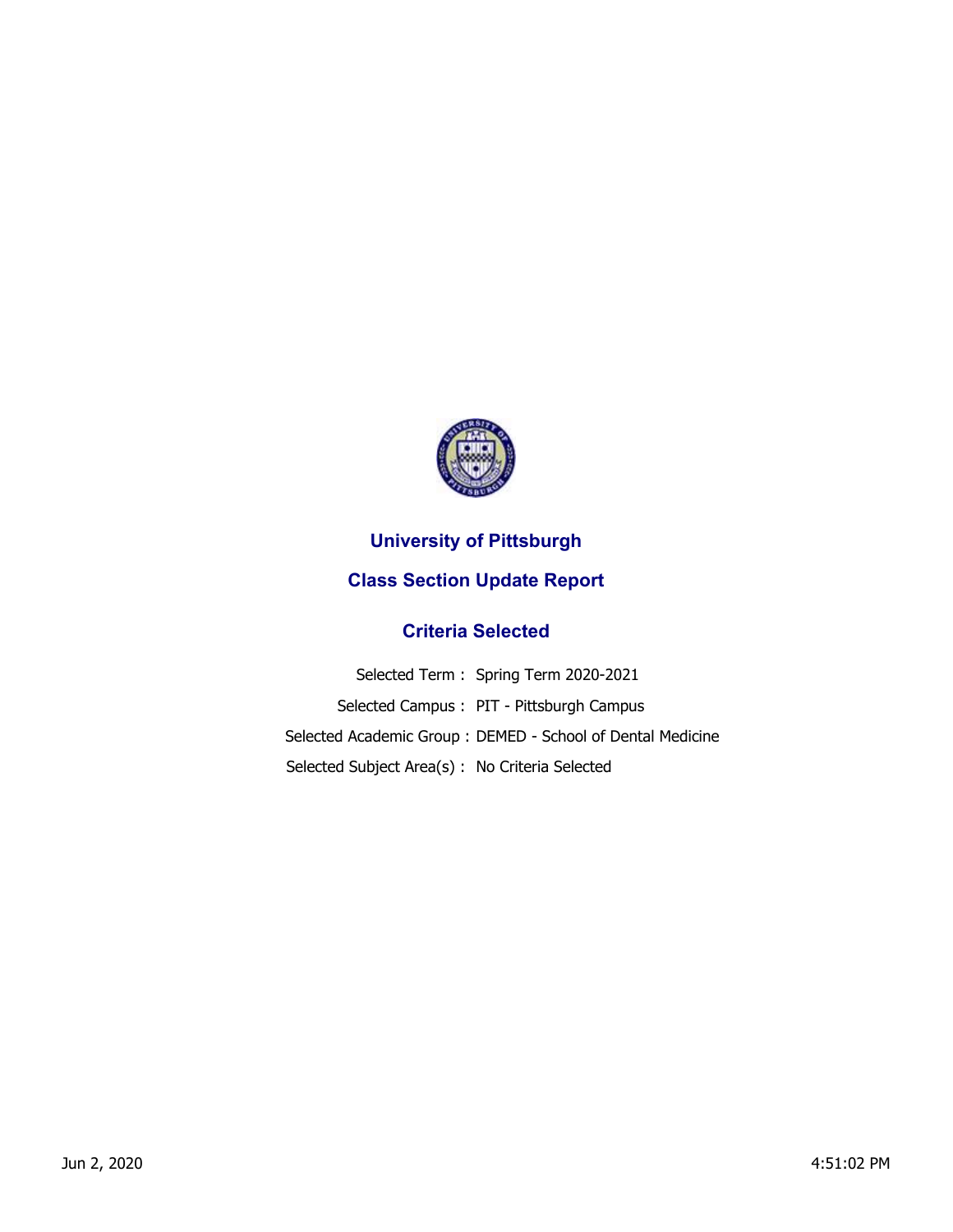**Class Section Update Report** University of Pittsburgh

Cancel Change

Page 1 of 313

|                                                                                                                                         |                |    | <b>Term: 2214 Campus: PIT - Pittsburgh Campus</b>             |                                                               |                                                |                                   | <b>Academic Group:</b> DEMED - School of Dental Medicine                               |                                 |                                                                  |
|-----------------------------------------------------------------------------------------------------------------------------------------|----------------|----|---------------------------------------------------------------|---------------------------------------------------------------|------------------------------------------------|-----------------------------------|----------------------------------------------------------------------------------------|---------------------------------|------------------------------------------------------------------|
| <b>Course ID: 103697</b><br><b>Subject Area: CDENT</b><br>Catalog Nbr: 2183<br><b>Class Nbr: 12404</b><br><b>Course Offering Nbr: 1</b> |                |    | Academic Organization: PH-CD - Public Health & Community Dent | <b>Class Section: 1010</b><br><b>Component: LEC - Lecture</b> | <b>Class Type: Enrollment Section</b>          |                                   | <b>Minimum</b><br><b>Units: 1.00</b><br><b>Academic Progress</b><br><b>Units: 1.00</b> |                                 | <b>Maximum</b><br><b>Units: 1.00</b><br><b>FA Units:</b><br>1.00 |
| <b>Short Title: SCIENTIFIC WRITING</b>                                                                                                  |                |    |                                                               |                                                               |                                                |                                   |                                                                                        |                                 |                                                                  |
| Free Format Topic: (30 Characters)                                                                                                      |                |    |                                                               |                                                               |                                                |                                   | Fee Type:                                                                              |                                 | <b>Fee Amount:</b>                                               |
| Session: GDT                                                                                                                            |                |    | <b>Start Date: 1/11/2021</b>                                  |                                                               | End Date: 4/30/2021                            |                                   | <b>Associated Class: 1010</b>                                                          |                                 | Location: PGH                                                    |
| <b>Schedule</b><br>Print: Y                                                                                                             | Y/N            |    | <b>Instructor</b><br>ID:<br>2942744                           |                                                               | <b>Instructor Role</b><br>Secondary Instructor |                                   | <b>Instructor Name:</b><br>Baker, Natasha                                              |                                 |                                                                  |
| <b>Facility ID:</b><br><b>SALK00414</b>                                                                                                 | Room:<br>00414 | 20 | <b>Room Capacity: Mtg Start:</b>                              | 8:00 AM                                                       | Mtg End:<br>9:00 AM                            | Day:<br>We                        |                                                                                        | <b>Start Date:</b><br>1/11/2021 | <b>End Date:</b><br>4/30/2021                                    |
| Consent:<br><b>Department Consent</b><br>Required                                                                                       |                |    | <b>Grading Basis:</b><br><b>Grad Letter Grade</b>             | <b>Instructor Edit:</b><br>No Enrollment<br>Choice            |                                                | <b>Enrollment</b><br>Capacity: 15 |                                                                                        |                                 |                                                                  |
| Course<br><b>Attribute:</b>                                                                                                             | Course         |    | <b>Combined Section</b><br><b>Attribute Value: Subject:</b>   |                                                               | <b>Combined Section</b><br><b>Catalog Nbr:</b> |                                   | <b>Combined Section</b><br><b>Class Number:</b>                                        |                                 | <b>Combined Section</b><br><b>Enrollment Capacity:</b>           |
| <b>Room Characteristic</b>                                                                                                              |                |    |                                                               |                                                               |                                                |                                   |                                                                                        |                                 |                                                                  |
| Start Date                                                                                                                              |                |    | <b>Reserve Capacity Requirement</b>                           |                                                               | <b>Cap Enrl</b>                                |                                   |                                                                                        |                                 |                                                                  |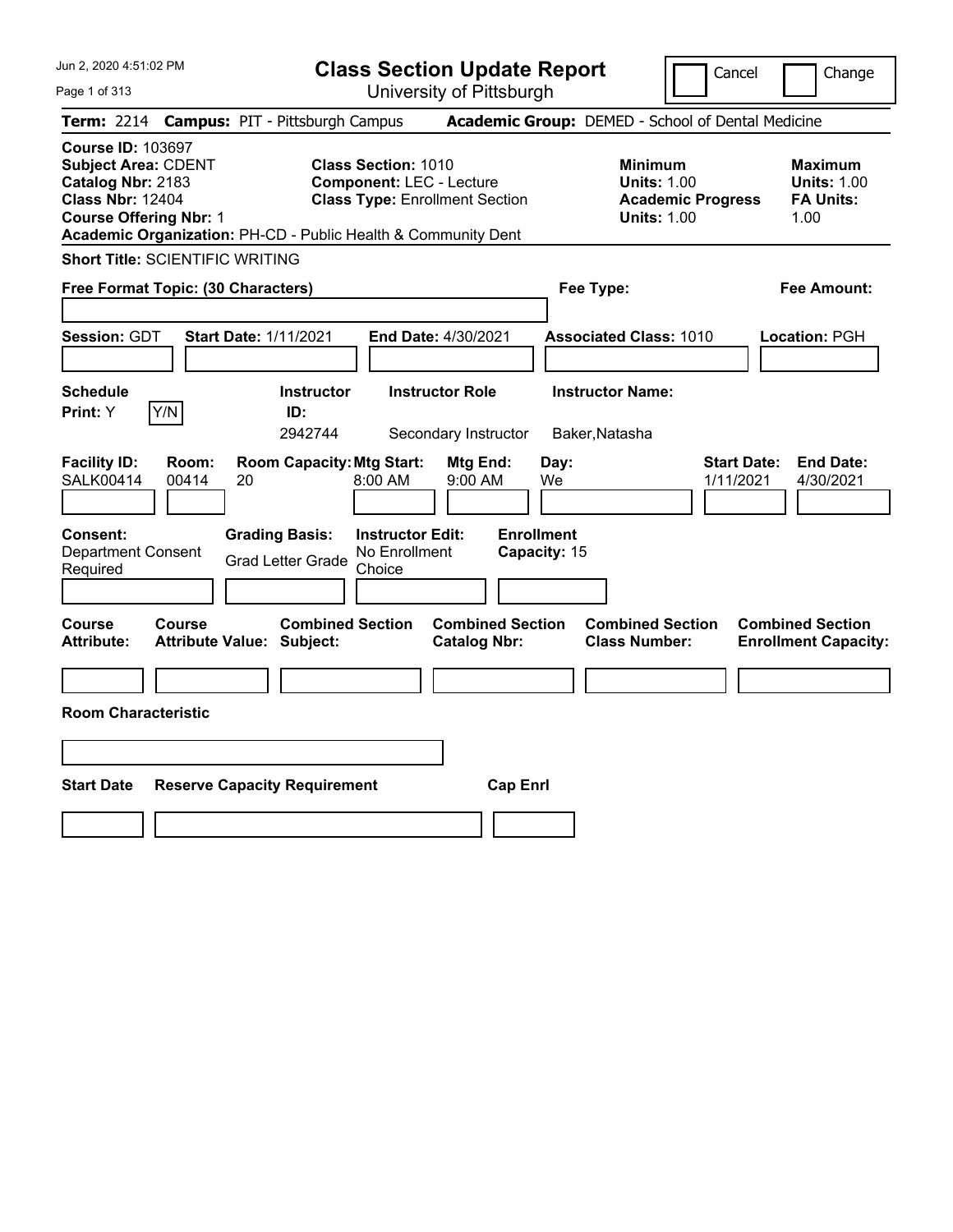| Jun 2, 2020 4:51:02 PM                                                                                                                                                                | <b>Class Section Update Report</b>                                                                                                                                         | Cancel                                                                                                                                                                                                          | Change |
|---------------------------------------------------------------------------------------------------------------------------------------------------------------------------------------|----------------------------------------------------------------------------------------------------------------------------------------------------------------------------|-----------------------------------------------------------------------------------------------------------------------------------------------------------------------------------------------------------------|--------|
| Page 2 of 313                                                                                                                                                                         | University of Pittsburgh                                                                                                                                                   |                                                                                                                                                                                                                 |        |
| Term: 2214 Campus: PIT - Pittsburgh Campus<br><b>Course ID: 190476</b><br><b>Subject Area: CDENT</b><br>Catalog Nbr: 2900<br><b>Class Nbr: 28524</b><br><b>Course Offering Nbr: 1</b> | <b>Class Section: 1010</b><br>Component: IND - Independent Study<br><b>Class Type: Enrollment Section</b><br>Academic Organization: PH-CD - Public Health & Community Dent | Academic Group: DEMED - School of Dental Medicine<br><b>Minimum</b><br><b>Maximum</b><br><b>Units: 2.00</b><br><b>Units: 2.00</b><br><b>Academic Progress</b><br><b>FA Units:</b><br><b>Units: 2.00</b><br>2.00 |        |
| Short Title: INDEPENDENT STUDY                                                                                                                                                        |                                                                                                                                                                            |                                                                                                                                                                                                                 |        |
| Free Format Topic: (30 Characters)                                                                                                                                                    |                                                                                                                                                                            | <b>Fee Amount:</b><br>Fee Type:                                                                                                                                                                                 |        |
| Session: GDT<br><b>Start Date: 1/11/2021</b>                                                                                                                                          | End Date: 4/30/2021                                                                                                                                                        | <b>Associated Class: 1010</b><br>Location: PGH                                                                                                                                                                  |        |
| <b>Schedule</b>                                                                                                                                                                       | <b>Instructor Role</b><br><b>Instructor</b>                                                                                                                                | <b>Instructor Name:</b>                                                                                                                                                                                         |        |
| Print: Y<br>Y/N                                                                                                                                                                       | ID:<br>2902207                                                                                                                                                             | Weyant, Robert J                                                                                                                                                                                                |        |
| <b>Facility ID:</b><br>Room:<br><b>SALKTBA</b><br>TBA<br>0<br><b>Consent:</b><br><b>Grading Basis:</b><br>No Special Consent<br><b>Grad HSU Basis</b><br>Required                     | Primary Instructor<br><b>Room Capacity: Mtg Start:</b><br>Mtg End:<br>Day:<br><b>Instructor Edit:</b><br><b>Enrollment</b><br>No Enrollment<br>Capacity: 5<br>Choice       | <b>Start Date:</b><br><b>End Date:</b><br>1/11/2021<br>4/30/2021                                                                                                                                                |        |
| Course<br>Course<br><b>Attribute Value: Subject:</b><br><b>Attribute:</b>                                                                                                             | <b>Combined Section</b><br><b>Combined Section</b><br><b>Catalog Nbr:</b>                                                                                                  | <b>Combined Section</b><br><b>Combined Section</b><br><b>Class Number:</b><br><b>Enrollment Capacity:</b>                                                                                                       |        |
|                                                                                                                                                                                       |                                                                                                                                                                            |                                                                                                                                                                                                                 |        |
| <b>Room Characteristic</b>                                                                                                                                                            |                                                                                                                                                                            |                                                                                                                                                                                                                 |        |
|                                                                                                                                                                                       |                                                                                                                                                                            |                                                                                                                                                                                                                 |        |
| <b>Start Date</b><br><b>Reserve Capacity Requirement</b>                                                                                                                              | <b>Cap Enrl</b>                                                                                                                                                            |                                                                                                                                                                                                                 |        |
|                                                                                                                                                                                       |                                                                                                                                                                            |                                                                                                                                                                                                                 |        |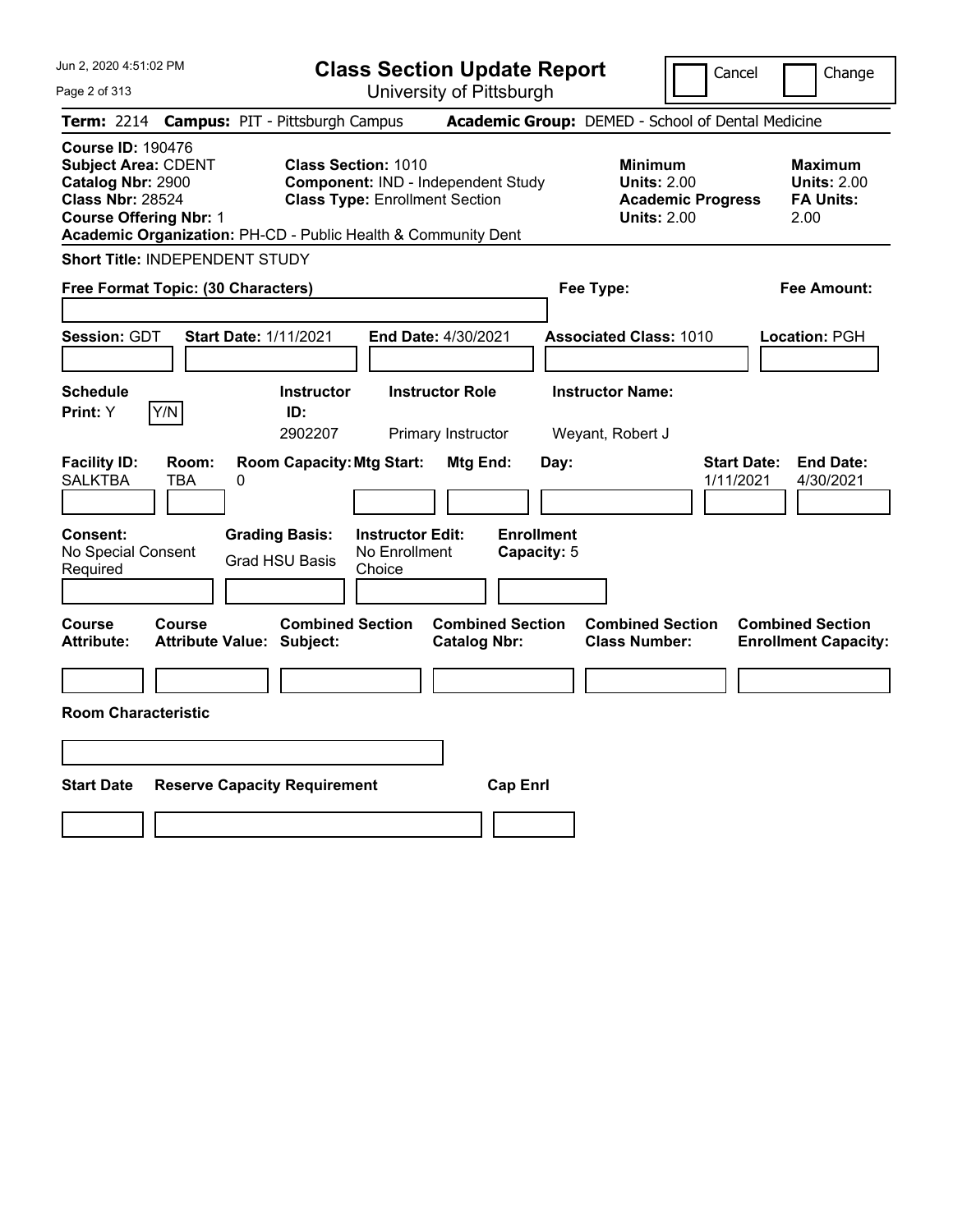**Class Section Update Report** University of Pittsburgh

Cancel Change

Page 3 of 313

|                                                                                                                                         | Term: 2214 Campus: PIT - Pittsburgh Campus                                                                                                                               |                                                | <b>Academic Group: DEMED - School of Dental Medicine</b>                               |                                                                  |
|-----------------------------------------------------------------------------------------------------------------------------------------|--------------------------------------------------------------------------------------------------------------------------------------------------------------------------|------------------------------------------------|----------------------------------------------------------------------------------------|------------------------------------------------------------------|
| <b>Course ID: 185519</b><br><b>Subject Area: CDENT</b><br>Catalog Nbr: 5440<br><b>Class Nbr: 22397</b><br><b>Course Offering Nbr: 1</b> | <b>Class Section: 1050</b><br><b>Component: CLN - Clinical</b><br><b>Class Type: Enrollment Section</b><br>Academic Organization: PH-CD - Public Health & Community Dent |                                                | <b>Minimum</b><br><b>Units: 3.00</b><br><b>Academic Progress</b><br><b>Units: 3.00</b> | <b>Maximum</b><br><b>Units: 3.00</b><br><b>FA Units:</b><br>3.00 |
| <b>Short Title: SCOPE 2</b>                                                                                                             |                                                                                                                                                                          |                                                |                                                                                        |                                                                  |
| Free Format Topic: (30 Characters)                                                                                                      |                                                                                                                                                                          |                                                | Fee Type:                                                                              | <b>Fee Amount:</b>                                               |
| Session: GDT                                                                                                                            | <b>Start Date: 1/11/2021</b>                                                                                                                                             | End Date: 4/30/2021                            | <b>Associated Class: 1050</b>                                                          | Location: PGH                                                    |
| <b>Schedule</b><br>Y/N<br>Print: Y                                                                                                      | <b>Instructor</b><br>ID:                                                                                                                                                 | <b>Instructor Role</b>                         | <b>Instructor Name:</b>                                                                |                                                                  |
|                                                                                                                                         | 2964240<br>2909872                                                                                                                                                       | Secondary Instructor<br>Primary Instructor     | Balakrishnan, Nyla<br>Rubin, Richard W                                                 |                                                                  |
| <b>Facility ID:</b><br>Room:<br><b>SALKTBA</b><br>TBA                                                                                   | <b>Room Capacity: Mtg Start:</b><br>0                                                                                                                                    | Mtg End:                                       | Day:<br>1/11/2021                                                                      | <b>Start Date:</b><br><b>End Date:</b><br>4/30/2021              |
| Consent:<br>No Special Consent<br>Required                                                                                              | <b>Grading Basis:</b><br><b>Instructor Edit:</b><br>No Enrollment<br><b>Grad HSU Basis</b><br>Choice                                                                     | <b>Enrollment</b>                              | Capacity: 90                                                                           |                                                                  |
|                                                                                                                                         |                                                                                                                                                                          |                                                |                                                                                        |                                                                  |
| Course<br>Course<br><b>Attribute:</b><br><b>Attribute Value:</b><br><b>INTH</b><br><b>GENIM</b>                                         | <b>Combined Section</b><br>Subject:                                                                                                                                      | <b>Combined Section</b><br><b>Catalog Nbr:</b> | <b>Combined Section</b><br><b>Class Number:</b>                                        | <b>Combined Section</b><br><b>Enrollment Capacity:</b>           |
| <b>Room Characteristic</b>                                                                                                              |                                                                                                                                                                          |                                                |                                                                                        |                                                                  |
|                                                                                                                                         |                                                                                                                                                                          |                                                |                                                                                        |                                                                  |
| <b>Start Date</b>                                                                                                                       | <b>Reserve Capacity Requirement</b>                                                                                                                                      | <b>Cap Enrl</b>                                |                                                                                        |                                                                  |
|                                                                                                                                         |                                                                                                                                                                          |                                                |                                                                                        |                                                                  |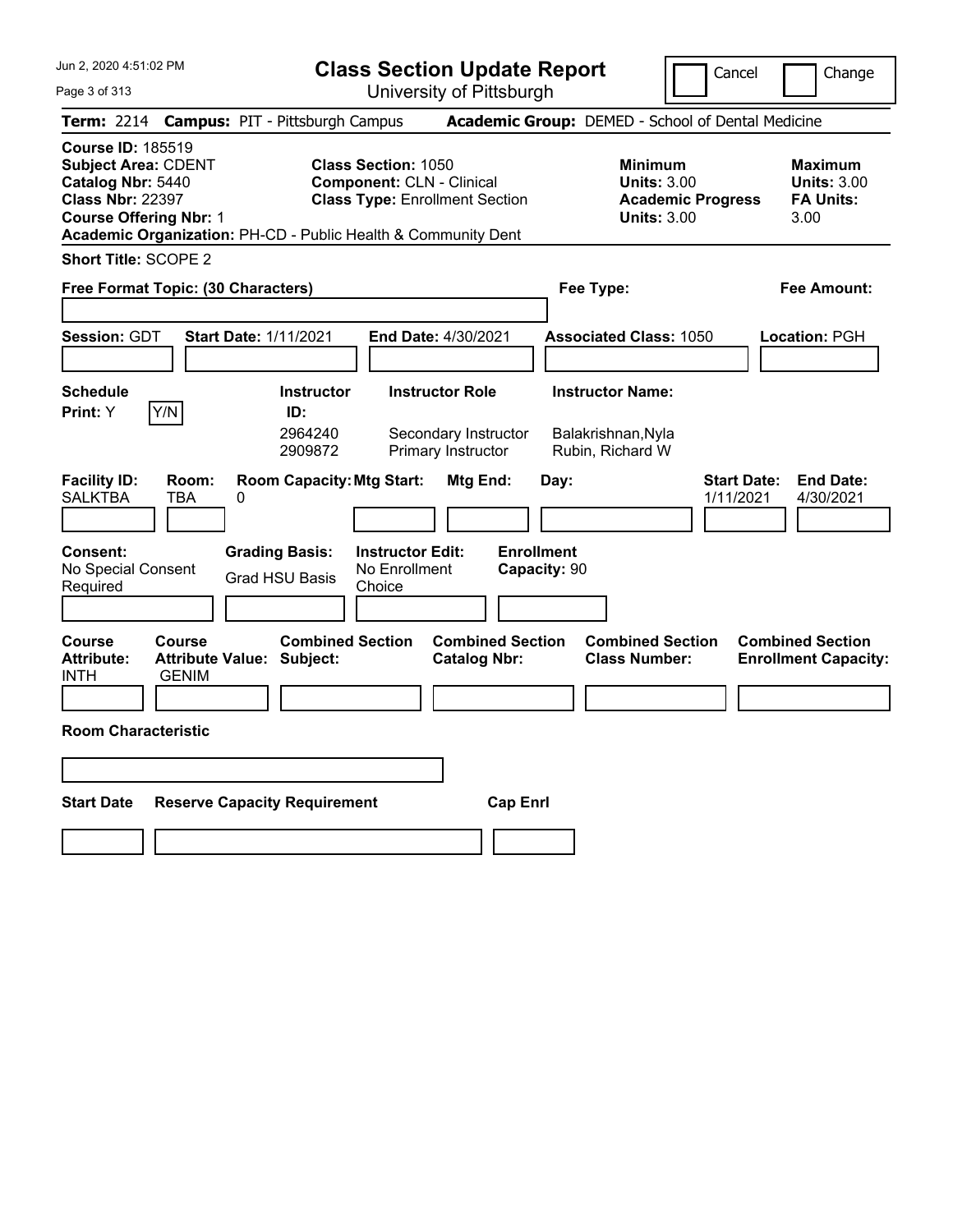| Jun 2, 2020 4:51:02 PM<br>Page 4 of 313 | <b>Class Section Update Report</b><br>University of Pittsburgh |                                           |                |  |  |
|-----------------------------------------|----------------------------------------------------------------|-------------------------------------------|----------------|--|--|
|                                         | Term: 2214 Campus: PIT - Pittsburgh Campus                     | Academic Group: DEMED - Scho              |                |  |  |
| <b>Course ID: 103720</b>                |                                                                |                                           |                |  |  |
| <b>Subject Area: CDENT</b>              | <b>Class Section: 1010</b>                                     |                                           | <b>Minimur</b> |  |  |
| Catalog Nbr: 5900                       |                                                                | <b>Component: IND - Independent Study</b> |                |  |  |
| <b>Class Nbr: 12312</b>                 | <b>Class Type: Enrollment Section</b>                          | Academ                                    |                |  |  |
| <b>Course Offering Nbr: 1</b>           |                                                                |                                           | Units: 1.      |  |  |
|                                         |                                                                |                                           |                |  |  |

Cancel **Change** 

|                                                                                                                                         |              | Term: 2214 Campus: PIT - Pittsburgh Campus                    |                                                                                                                  |                                                |                                  |      | Academic Group: DEMED - School of Dental Medicine                                      |                                 |                                                                  |
|-----------------------------------------------------------------------------------------------------------------------------------------|--------------|---------------------------------------------------------------|------------------------------------------------------------------------------------------------------------------|------------------------------------------------|----------------------------------|------|----------------------------------------------------------------------------------------|---------------------------------|------------------------------------------------------------------|
| <b>Course ID: 103720</b><br><b>Subject Area: CDENT</b><br>Catalog Nbr: 5900<br><b>Class Nbr: 12312</b><br><b>Course Offering Nbr: 1</b> |              | Academic Organization: PH-CD - Public Health & Community Dent | <b>Class Section: 1010</b><br><b>Component: IND - Independent Study</b><br><b>Class Type: Enrollment Section</b> |                                                |                                  |      | <b>Minimum</b><br><b>Units: 1.00</b><br><b>Academic Progress</b><br><b>Units: 1.00</b> |                                 | <b>Maximum</b><br><b>Units: 3.00</b><br><b>FA Units:</b><br>1.00 |
| Short Title: INDEPENDENT STUDY                                                                                                          |              |                                                               |                                                                                                                  |                                                |                                  |      |                                                                                        |                                 |                                                                  |
| Free Format Topic: (30 Characters)                                                                                                      |              |                                                               |                                                                                                                  |                                                |                                  |      | Fee Type:                                                                              |                                 | Fee Amount:                                                      |
| <b>Session: GDT</b>                                                                                                                     |              | <b>Start Date: 1/11/2021</b>                                  | End Date: 4/30/2021                                                                                              |                                                |                                  |      | <b>Associated Class: 1010</b>                                                          |                                 | Location: PGH                                                    |
| <b>Schedule</b><br>Print: Y                                                                                                             | Y/N          | <b>Instructor</b><br>ID:                                      |                                                                                                                  | <b>Instructor Role</b>                         |                                  |      | <b>Instructor Name:</b>                                                                |                                 |                                                                  |
|                                                                                                                                         |              | 2909896<br>2902207                                            |                                                                                                                  | Primary Instructor<br>Primary Instructor       |                                  |      | Polk, Deborah E<br>Weyant, Robert J                                                    |                                 |                                                                  |
| <b>Facility ID:</b><br><b>TBATBA</b>                                                                                                    | Room:<br>TBA | <b>Room Capacity: Mtg Start:</b><br>0                         |                                                                                                                  | <b>Mtg End:</b>                                |                                  | Day: |                                                                                        | <b>Start Date:</b><br>1/11/2021 | <b>End Date:</b><br>4/30/2021                                    |
| Consent:<br><b>Department Consent</b><br>Required                                                                                       |              | <b>Grading Basis:</b><br><b>Grad HSU Basis</b>                | <b>Instructor Edit:</b><br>No Enrollment<br>Choice                                                               |                                                | <b>Enrollment</b><br>Capacity: 5 |      |                                                                                        |                                 |                                                                  |
|                                                                                                                                         |              |                                                               |                                                                                                                  |                                                |                                  |      |                                                                                        |                                 |                                                                  |
| Course<br><b>Attribute:</b>                                                                                                             | Course       | <b>Combined Section</b><br><b>Attribute Value: Subject:</b>   |                                                                                                                  | <b>Combined Section</b><br><b>Catalog Nbr:</b> |                                  |      | <b>Combined Section</b><br><b>Class Number:</b>                                        |                                 | <b>Combined Section</b><br><b>Enrollment Capacity:</b>           |
|                                                                                                                                         |              |                                                               |                                                                                                                  |                                                |                                  |      |                                                                                        |                                 |                                                                  |
| <b>Room Characteristic</b>                                                                                                              |              |                                                               |                                                                                                                  |                                                |                                  |      |                                                                                        |                                 |                                                                  |
|                                                                                                                                         |              |                                                               |                                                                                                                  |                                                |                                  |      |                                                                                        |                                 |                                                                  |
| <b>Start Date</b>                                                                                                                       |              | <b>Reserve Capacity Requirement</b>                           |                                                                                                                  |                                                | <b>Cap Enrl</b>                  |      |                                                                                        |                                 |                                                                  |
|                                                                                                                                         |              |                                                               |                                                                                                                  |                                                |                                  |      |                                                                                        |                                 |                                                                  |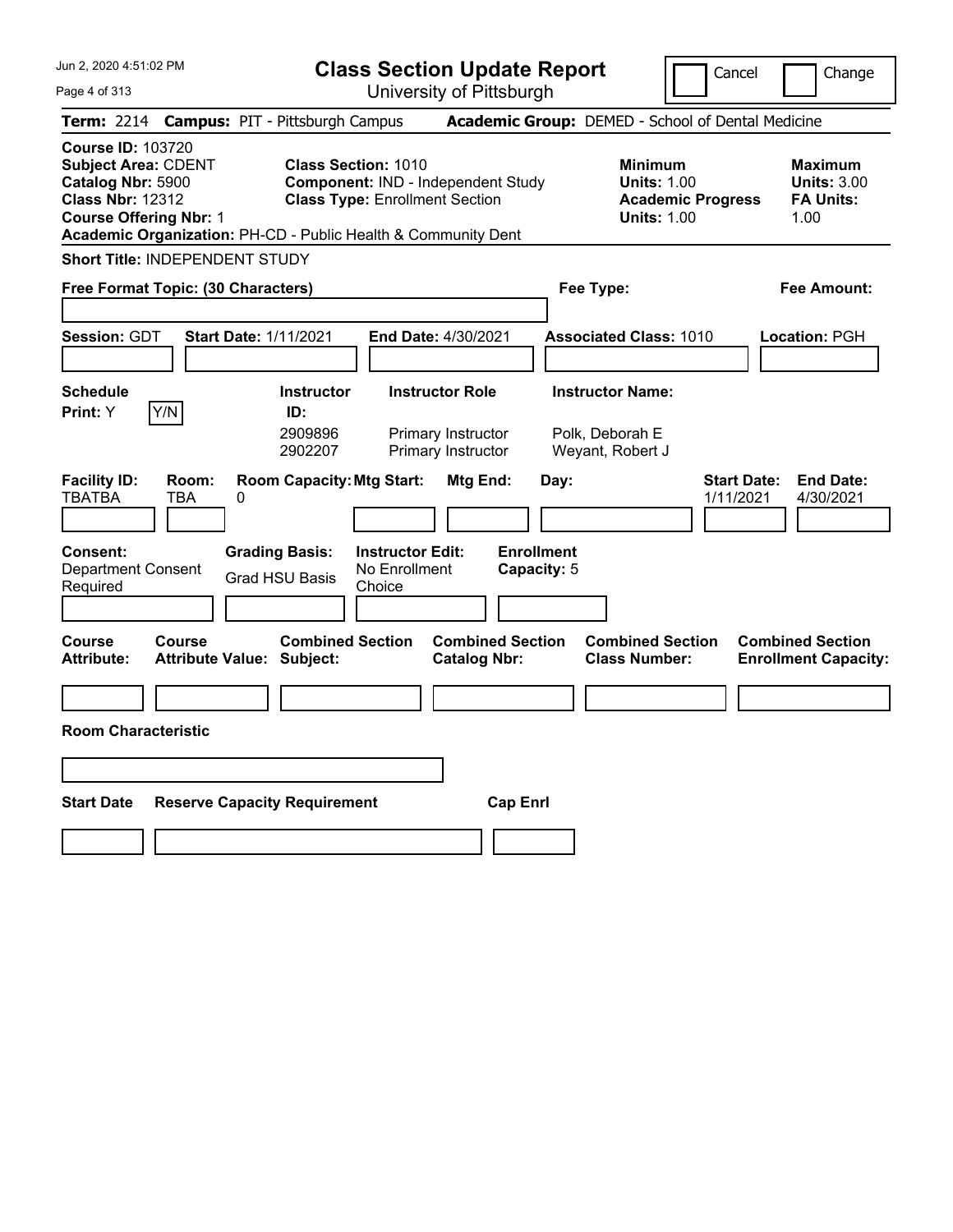| Jun 2, 2020 4:51:02 PM<br>Page 5 of 313                                                                                                                                                                  |                                            |                                                | <b>Class Section Update Report</b>                                                                        | University of Pittsburgh                      |                                   |                                                            | Cancel                                            | Change                                                           |
|----------------------------------------------------------------------------------------------------------------------------------------------------------------------------------------------------------|--------------------------------------------|------------------------------------------------|-----------------------------------------------------------------------------------------------------------|-----------------------------------------------|-----------------------------------|------------------------------------------------------------|---------------------------------------------------|------------------------------------------------------------------|
| <b>Term: 2214</b>                                                                                                                                                                                        | <b>Campus: PIT - Pittsburgh Campus</b>     |                                                |                                                                                                           |                                               |                                   |                                                            | Academic Group: DEMED - School of Dental Medicine |                                                                  |
| <b>Course ID: 103720</b><br><b>Subject Area: CDENT</b><br>Catalog Nbr: 5900<br><b>Class Nbr: 12353</b><br><b>Course Offering Nbr: 1</b><br>Academic Organization: PH-CD - Public Health & Community Dent |                                            |                                                | <b>Class Section: 1015</b><br>Component: IND - Independent Study<br><b>Class Type: Enrollment Section</b> |                                               |                                   | <b>Minimum</b><br><b>Units: 1.00</b><br><b>Units: 1.00</b> | <b>Academic Progress</b>                          | <b>Maximum</b><br><b>Units: 3.00</b><br><b>FA Units:</b><br>1.00 |
| Short Title: INDEPENDENT STUDY                                                                                                                                                                           |                                            |                                                |                                                                                                           |                                               |                                   |                                                            |                                                   |                                                                  |
| Free Format Topic: (30 Characters)                                                                                                                                                                       |                                            |                                                |                                                                                                           |                                               |                                   | Fee Type:                                                  |                                                   | <b>Fee Amount:</b>                                               |
| Session: GDT<br><b>Schedule</b>                                                                                                                                                                          | <b>Start Date: 1/11/2021</b>               | <b>Instructor</b>                              |                                                                                                           | End Date: 4/30/2021<br><b>Instructor Role</b> |                                   | <b>Associated Class: 1015</b><br><b>Instructor Name:</b>   |                                                   | Location: PGH                                                    |
| Y/N<br>Print: Y                                                                                                                                                                                          |                                            | ID:                                            |                                                                                                           |                                               |                                   |                                                            |                                                   |                                                                  |
|                                                                                                                                                                                                          |                                            | 2909872                                        |                                                                                                           | Primary Instructor                            |                                   | Rubin, Richard W                                           |                                                   |                                                                  |
| <b>Facility ID:</b><br><b>TBATBA</b>                                                                                                                                                                     | Room:<br>TBA<br>0                          | <b>Room Capacity: Mtg Start:</b>               |                                                                                                           | Mtg End:                                      | Day:                              |                                                            | <b>Start Date:</b><br>1/11/2021                   | <b>End Date:</b><br>4/30/2021                                    |
| <b>Consent:</b><br><b>Department Consent</b><br>Required                                                                                                                                                 |                                            | <b>Grading Basis:</b><br><b>Grad HSU Basis</b> | <b>Instructor Edit:</b><br>No Enrollment<br>Choice                                                        |                                               | <b>Enrollment</b><br>Capacity: 10 |                                                            |                                                   |                                                                  |
| Course<br><b>Attribute:</b>                                                                                                                                                                              | Course<br><b>Attribute Value: Subject:</b> | <b>Combined Section</b>                        |                                                                                                           | <b>Catalog Nbr:</b>                           | <b>Combined Section</b>           | <b>Combined Section</b><br><b>Class Number:</b>            |                                                   | <b>Combined Section</b><br><b>Enrollment Capacity:</b>           |
|                                                                                                                                                                                                          |                                            |                                                |                                                                                                           |                                               |                                   |                                                            |                                                   |                                                                  |
| <b>Room Characteristic</b>                                                                                                                                                                               |                                            |                                                |                                                                                                           |                                               |                                   |                                                            |                                                   |                                                                  |
|                                                                                                                                                                                                          |                                            |                                                |                                                                                                           |                                               |                                   |                                                            |                                                   |                                                                  |
|                                                                                                                                                                                                          |                                            |                                                |                                                                                                           |                                               |                                   |                                                            |                                                   |                                                                  |
| <b>Start Date</b>                                                                                                                                                                                        | <b>Reserve Capacity Requirement</b>        |                                                |                                                                                                           |                                               | <b>Cap Enrl</b>                   |                                                            |                                                   |                                                                  |
|                                                                                                                                                                                                          |                                            |                                                |                                                                                                           |                                               |                                   |                                                            |                                                   |                                                                  |
|                                                                                                                                                                                                          |                                            |                                                |                                                                                                           |                                               |                                   |                                                            |                                                   |                                                                  |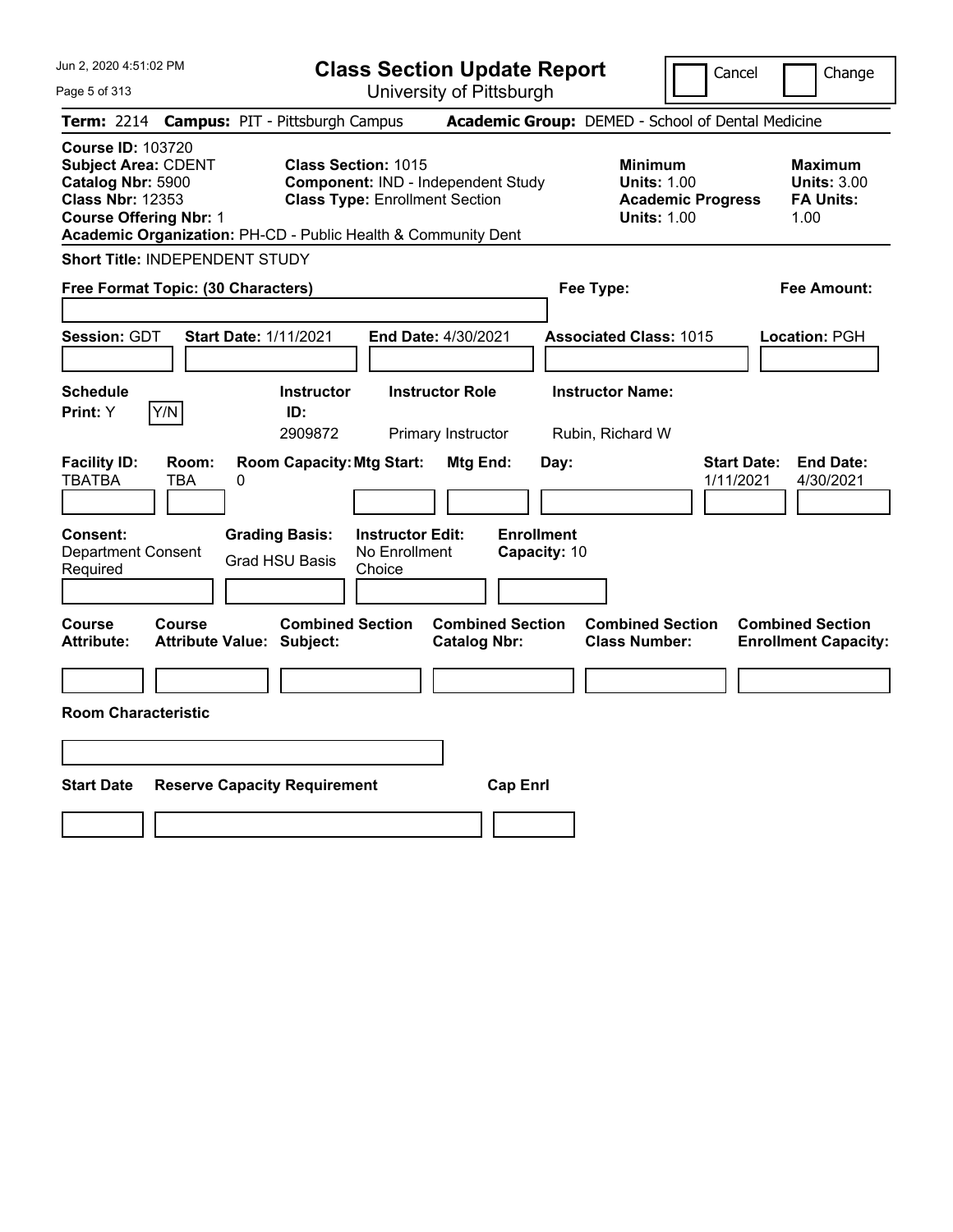Jun 2, 2020 4:51:02 PM Page 6 of 313 **Class Section Update Report** University of Pittsburgh Cancel | Change **Term:** 2214 **Campus:** PIT - Pittsburgh Campus **Academic Group:** DEMED - School of Dental Medicine **Course ID:** 103720 **Subject Area:** CDENT **Class Section:** 1100 **Minimum Maximum Catalog Nbr:** 5900 **Component:** IND - Independent Study **Units:** 1.00 **Units:** 3.00 **Class Nbr:** 31051 **Class Type:** Enrollment Section **Academic Progress FA Units: Course Offering Nbr:** 1 **Units:** 1.00 1.00 **Academic Organization:** PH-CD - Public Health & Community Dent **Short Title:** INDEPENDENT STUDY **Free Format Topic: (30 Characters) Fee Type: Fee Amount: Session:** DM2 **Start Date:** 3/8/2021 **End Date:** 4/30/2021 **Associated Class:** 1100 **Location:** PGH **Schedule Instructor Instructor Role Instructor Name: Print:**  $Y$   $|Y/N|$  **ID:** 3390027 Primary Instructor Shah, Nilesh H **Facility ID: Room: Room Capacity:Mtg Start: Mtg End: Day: Start Date: End Date:** TBATBA TBA 0 3/8/2021 4/30/2021 **Consent: Grading Basis: Instructor Edit: Enrollment** Department Consent Required Grad HSU Basis No Enrollment Choice **Capacity:** 1 **Course Course Combined Section Combined Section Combined Section Combined Section Attribute: Attribute Value: Subject: Catalog Nbr: Class Number: Enrollment Capacity: Room Characteristic Start Date Reserve Capacity Requirement Cap Enrl**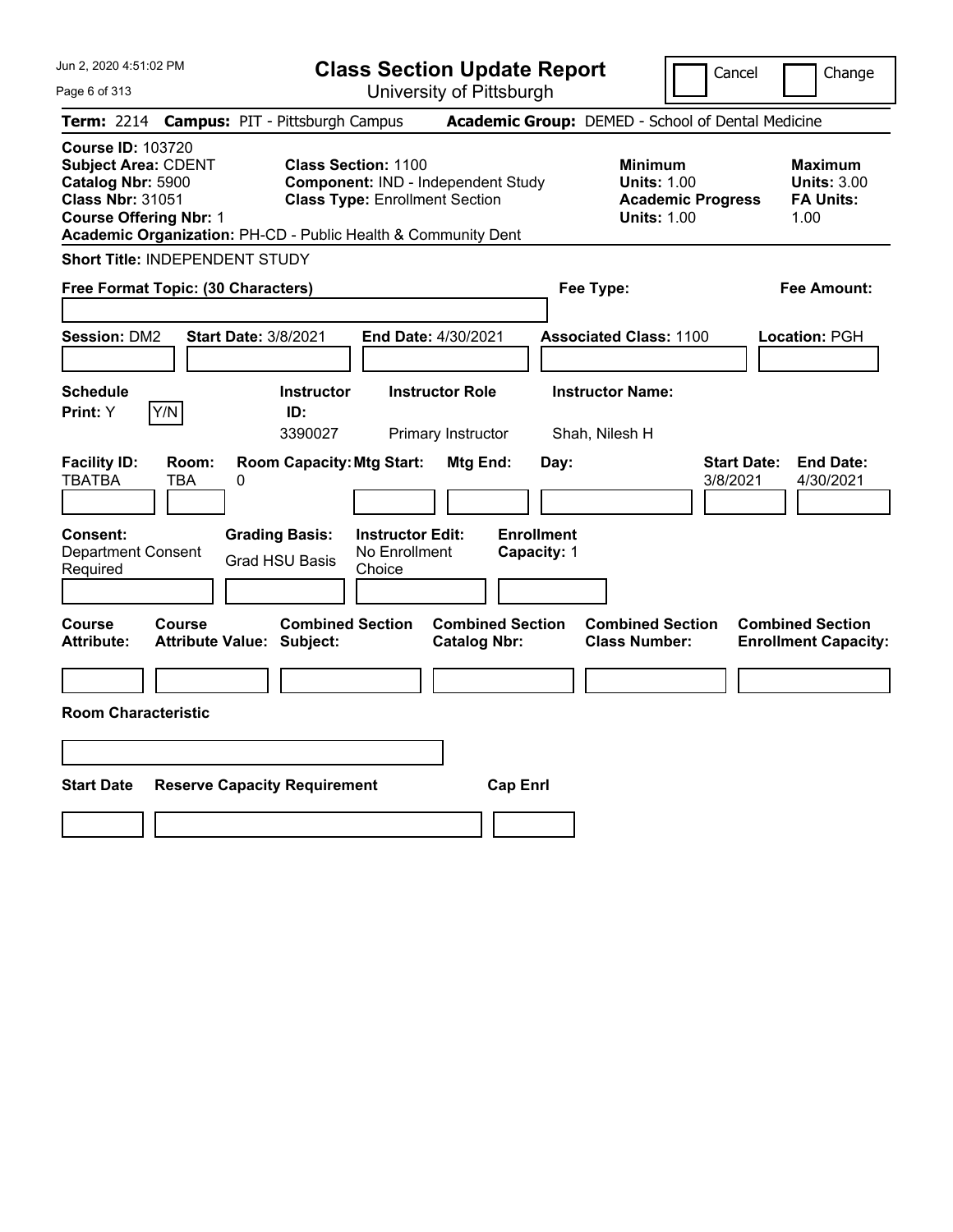| Jun 2, 2020 4:51:02 PM                                                                                                                                                                                   | <b>Class Section Update Report</b>                                                                     |                                                                |                                                                                        | Cancel<br>Change                                                   |
|----------------------------------------------------------------------------------------------------------------------------------------------------------------------------------------------------------|--------------------------------------------------------------------------------------------------------|----------------------------------------------------------------|----------------------------------------------------------------------------------------|--------------------------------------------------------------------|
| Page 7 of 313                                                                                                                                                                                            |                                                                                                        | University of Pittsburgh                                       |                                                                                        |                                                                    |
| <b>Term: 2214</b>                                                                                                                                                                                        | <b>Campus: PIT - Pittsburgh Campus</b>                                                                 |                                                                | Academic Group: DEMED - School of Dental Medicine                                      |                                                                    |
| <b>Course ID: 103721</b><br><b>Subject Area: CDENT</b><br>Catalog Nbr: 5910<br><b>Class Nbr: 26034</b><br><b>Course Offering Nbr: 1</b><br>Academic Organization: PH-CD - Public Health & Community Dent | <b>Class Section: 1100</b><br><b>Component: SEM - Seminar</b><br><b>Class Type: Enrollment Section</b> |                                                                | <b>Minimum</b><br><b>Units: 1.00</b><br><b>Academic Progress</b><br><b>Units: 1.00</b> | <b>Maximum</b><br><b>Units: 1.00</b><br><b>FA Units:</b><br>1.00   |
| Short Title: LIT & FILM UNDERSTAND PAT-PRAC                                                                                                                                                              |                                                                                                        |                                                                |                                                                                        |                                                                    |
| Free Format Topic: (30 Characters)                                                                                                                                                                       |                                                                                                        |                                                                | Fee Type:                                                                              | Fee Amount:                                                        |
| <b>Start Date: 1/11/2021</b><br><b>Session: AT</b>                                                                                                                                                       | End Date: 5/1/2021                                                                                     |                                                                | <b>Associated Class: 1100</b>                                                          | Location: PGH                                                      |
| <b>Schedule</b><br>Y/N<br>Print: Y                                                                                                                                                                       | <b>Instructor</b><br><b>Instructor Role</b><br>ID:<br>0                                                |                                                                | <b>Instructor Name:</b><br>No Instructor Assigned                                      |                                                                    |
| <b>Facility ID:</b><br>Room:<br><b>NEEDSAROOM</b>                                                                                                                                                        | <b>Room Capacity: Mtg Start:</b>                                                                       | Mtg End:<br>Day:                                               |                                                                                        | <b>Start Date: End Date:</b>                                       |
| <b>Consent:</b><br>No Special Consent<br>Required                                                                                                                                                        | <b>Grading Basis:</b><br><b>Instructor Edit:</b><br>No Enrollment<br><b>Grad HSU Basis</b><br>Choice   | <b>Enrollment</b><br>Capacity: 4                               |                                                                                        |                                                                    |
| <b>Course</b><br><b>Course</b><br><b>Attribute:</b><br><b>Attribute Value: Subject:</b>                                                                                                                  | <b>Combined Section</b><br><b>PHARM</b><br><b>NUR</b>                                                  | <b>Combined Section</b><br><b>Catalog Nbr:</b><br>5832<br>2040 | <b>Combined Section</b><br><b>Class Number:</b><br>26013<br>27027                      | <b>Combined Section</b><br><b>Enrollment Capacity:</b><br>18<br>25 |
| <b>Room Characteristic</b>                                                                                                                                                                               |                                                                                                        |                                                                |                                                                                        |                                                                    |
|                                                                                                                                                                                                          |                                                                                                        |                                                                |                                                                                        |                                                                    |
| <b>Start Date</b><br><b>Reserve Capacity Requirement</b>                                                                                                                                                 |                                                                                                        | <b>Cap Enrl</b>                                                |                                                                                        |                                                                    |
|                                                                                                                                                                                                          |                                                                                                        |                                                                |                                                                                        |                                                                    |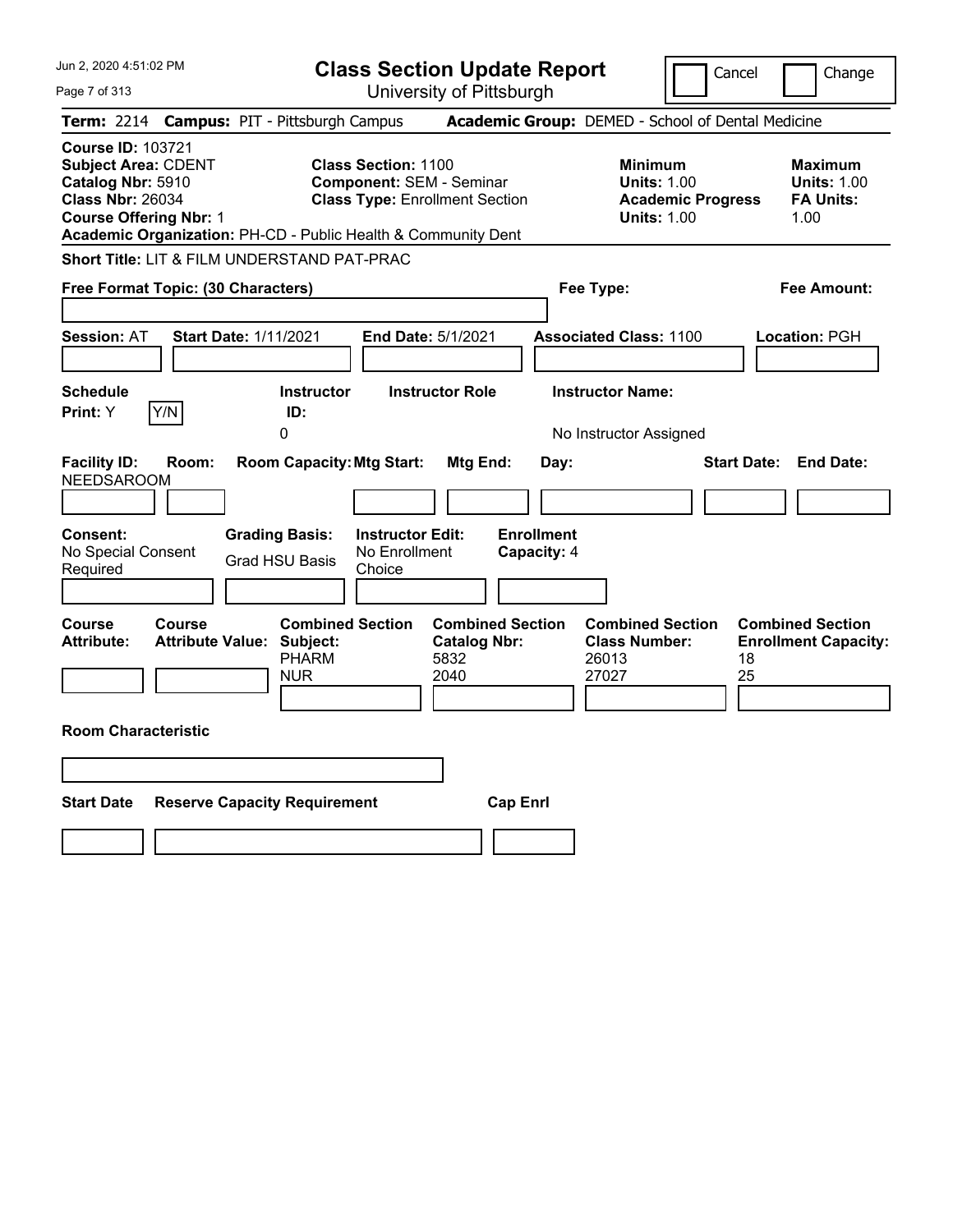| Jun 2, 2020 4:51:02 PM                                                                                                                                                                                   | <b>Class Section Update Report</b>                                                                                                      | Cancel                                                                                 | Change                                                           |
|----------------------------------------------------------------------------------------------------------------------------------------------------------------------------------------------------------|-----------------------------------------------------------------------------------------------------------------------------------------|----------------------------------------------------------------------------------------|------------------------------------------------------------------|
| Page 8 of 313                                                                                                                                                                                            | University of Pittsburgh                                                                                                                |                                                                                        |                                                                  |
| <b>Campus: PIT - Pittsburgh Campus</b><br><b>Term:</b> 2214                                                                                                                                              |                                                                                                                                         | Academic Group: DEMED - School of Dental Medicine                                      |                                                                  |
| <b>Course ID: 187776</b><br><b>Subject Area: CDENT</b><br>Catalog Nbr: 5942<br><b>Class Nbr: 25219</b><br><b>Course Offering Nbr: 1</b><br>Academic Organization: PH-CD - Public Health & Community Dent | <b>Class Section: 1010</b><br><b>Component: LEC - Lecture</b><br><b>Class Type: Enrollment Section</b>                                  | <b>Minimum</b><br><b>Units: 1.00</b><br><b>Academic Progress</b><br><b>Units: 1.00</b> | <b>Maximum</b><br><b>Units: 1.00</b><br><b>FA Units:</b><br>1.00 |
| <b>Short Title: IMPROVISATION FOR CLINICIANS</b>                                                                                                                                                         |                                                                                                                                         |                                                                                        |                                                                  |
| Free Format Topic: (30 Characters)                                                                                                                                                                       |                                                                                                                                         | Fee Type:                                                                              | Fee Amount:                                                      |
| <b>Session: DM1</b><br><b>Start Date: 1/11/2021</b>                                                                                                                                                      | <b>End Date: 3/6/2021</b>                                                                                                               | <b>Associated Class: 1010</b>                                                          | Location: PGH                                                    |
| <b>Schedule</b>                                                                                                                                                                                          | <b>Instructor</b><br><b>Instructor Role</b>                                                                                             | <b>Instructor Name:</b>                                                                |                                                                  |
| Print: Y<br>Y/N<br>ID:                                                                                                                                                                                   | 3390027<br>Primary Instructor                                                                                                           | Shah, Nilesh H                                                                         |                                                                  |
| <b>Facility ID:</b><br>Room:<br><b>TBATBA</b><br>0<br>TBA<br><b>Grading Basis:</b><br><b>Consent:</b><br>No Special Consent<br><b>Grad HSU Basis</b><br>Required                                         | <b>Room Capacity: Mtg Start:</b><br>Mtg End:<br><b>Instructor Edit:</b><br><b>Enrollment</b><br>No Enrollment<br>Capacity: 16<br>Choice | <b>Start Date:</b><br>Day:<br>1/11/2021                                                | <b>End Date:</b><br>3/6/2021                                     |
| Course<br>Course<br>Attribute Value: Subject:<br><b>Attribute:</b>                                                                                                                                       | <b>Combined Section</b><br><b>Combined Section</b><br><b>Catalog Nbr:</b>                                                               | <b>Combined Section</b><br><b>Class Number:</b>                                        | <b>Combined Section</b><br><b>Enrollment Capacity:</b>           |
|                                                                                                                                                                                                          |                                                                                                                                         |                                                                                        |                                                                  |
| <b>Room Characteristic</b>                                                                                                                                                                               |                                                                                                                                         |                                                                                        |                                                                  |
|                                                                                                                                                                                                          |                                                                                                                                         |                                                                                        |                                                                  |
| <b>Start Date</b><br><b>Reserve Capacity Requirement</b>                                                                                                                                                 | <b>Cap Enrl</b>                                                                                                                         |                                                                                        |                                                                  |
|                                                                                                                                                                                                          |                                                                                                                                         |                                                                                        |                                                                  |
|                                                                                                                                                                                                          |                                                                                                                                         |                                                                                        |                                                                  |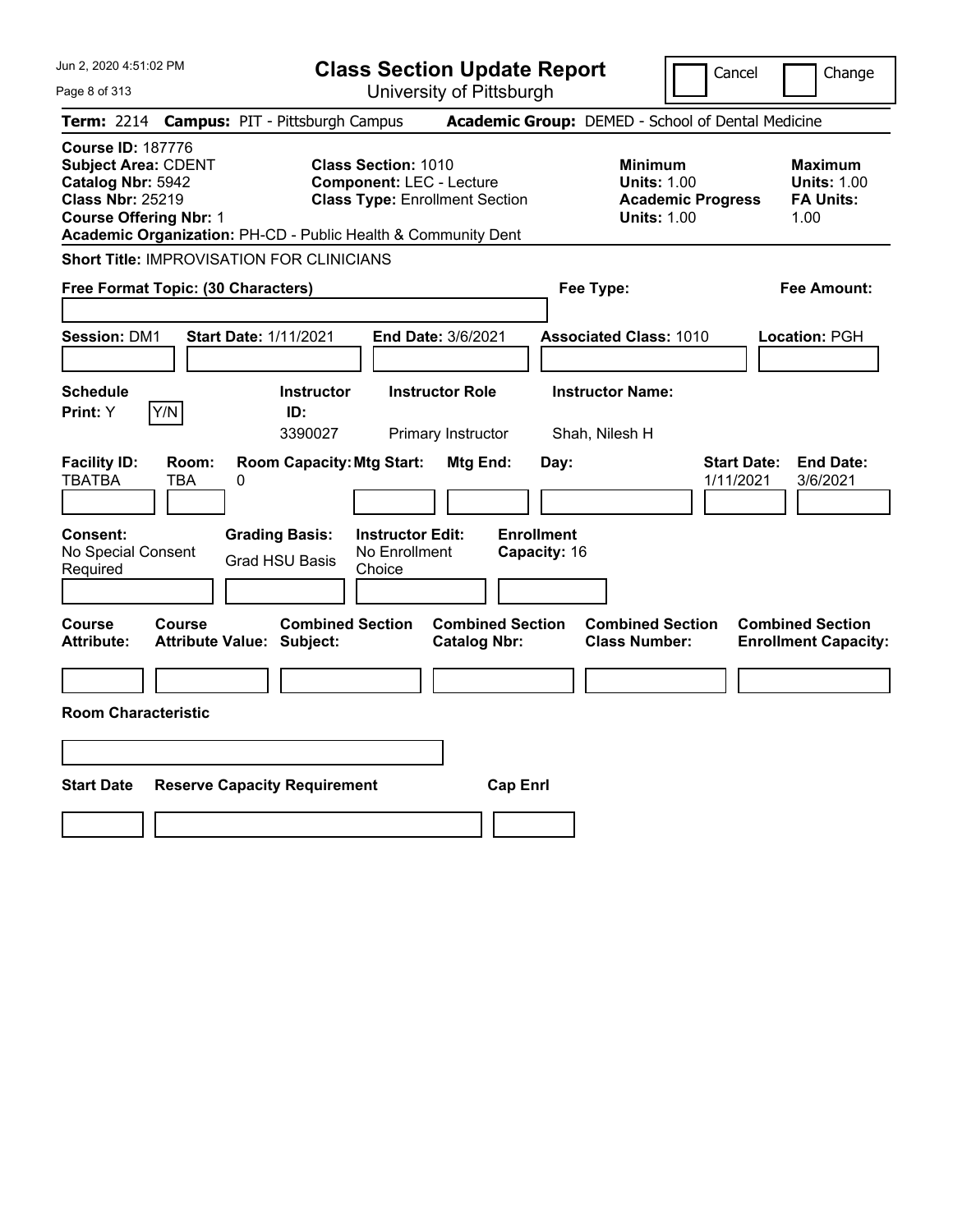| Jun 2, 2020 4:51:02 PM                                                                                                                                                                                   | <b>Class Section Update Report</b>                                                                     | Cancel                                                                                 | Change                                                           |
|----------------------------------------------------------------------------------------------------------------------------------------------------------------------------------------------------------|--------------------------------------------------------------------------------------------------------|----------------------------------------------------------------------------------------|------------------------------------------------------------------|
| Page 9 of 313                                                                                                                                                                                            | University of Pittsburgh                                                                               |                                                                                        |                                                                  |
| <b>Campus: PIT - Pittsburgh Campus</b><br><b>Term: 2214</b>                                                                                                                                              |                                                                                                        | Academic Group: DEMED - School of Dental Medicine                                      |                                                                  |
| <b>Course ID: 187776</b><br><b>Subject Area: CDENT</b><br>Catalog Nbr: 5942<br><b>Class Nbr: 27044</b><br><b>Course Offering Nbr: 1</b><br>Academic Organization: PH-CD - Public Health & Community Dent | <b>Class Section: 1100</b><br><b>Component: LEC - Lecture</b><br><b>Class Type: Enrollment Section</b> | <b>Minimum</b><br><b>Units: 1.00</b><br><b>Academic Progress</b><br><b>Units: 1.00</b> | <b>Maximum</b><br><b>Units: 1.00</b><br><b>FA Units:</b><br>1.00 |
| <b>Short Title: IMPROVISATION FOR CLINICIANS</b>                                                                                                                                                         |                                                                                                        |                                                                                        |                                                                  |
| Free Format Topic: (30 Characters)                                                                                                                                                                       |                                                                                                        | Fee Type:                                                                              | Fee Amount:                                                      |
| <b>Start Date: 3/8/2021</b><br><b>Session: DM2</b>                                                                                                                                                       | End Date: 4/30/2021                                                                                    | <b>Associated Class: 1100</b>                                                          | Location: PGH                                                    |
| <b>Schedule</b><br>Y/N<br>Print: Y<br>ID:                                                                                                                                                                | <b>Instructor</b><br><b>Instructor Role</b><br>3390027<br>Primary Instructor                           | <b>Instructor Name:</b><br>Shah, Nilesh H                                              |                                                                  |
| <b>Facility ID:</b><br>Room:<br><b>TBATBA</b><br><b>TBA</b><br>0                                                                                                                                         | <b>Room Capacity: Mtg Start:</b><br><b>Mtg End:</b>                                                    | <b>Start Date:</b><br>Day:<br>3/8/2021                                                 | <b>End Date:</b><br>4/30/2021                                    |
| Consent:<br><b>Grading Basis:</b><br>No Special Consent<br><b>Grad HSU Basis</b><br>Required                                                                                                             | <b>Enrollment</b><br><b>Instructor Edit:</b><br>No Enrollment<br>Capacity: 10<br>Choice                |                                                                                        |                                                                  |
| Course<br>Course<br><b>Attribute:</b><br><b>Attribute Value: Subject:</b>                                                                                                                                | <b>Combined Section</b><br><b>Combined Section</b><br><b>Catalog Nbr:</b>                              | <b>Combined Section</b><br><b>Class Number:</b>                                        | <b>Combined Section</b><br><b>Enrollment Capacity:</b>           |
| <b>Room Characteristic</b>                                                                                                                                                                               |                                                                                                        |                                                                                        |                                                                  |
|                                                                                                                                                                                                          |                                                                                                        |                                                                                        |                                                                  |
|                                                                                                                                                                                                          |                                                                                                        |                                                                                        |                                                                  |
| <b>Start Date</b><br><b>Reserve Capacity Requirement</b>                                                                                                                                                 | <b>Cap Enrl</b>                                                                                        |                                                                                        |                                                                  |
|                                                                                                                                                                                                          |                                                                                                        |                                                                                        |                                                                  |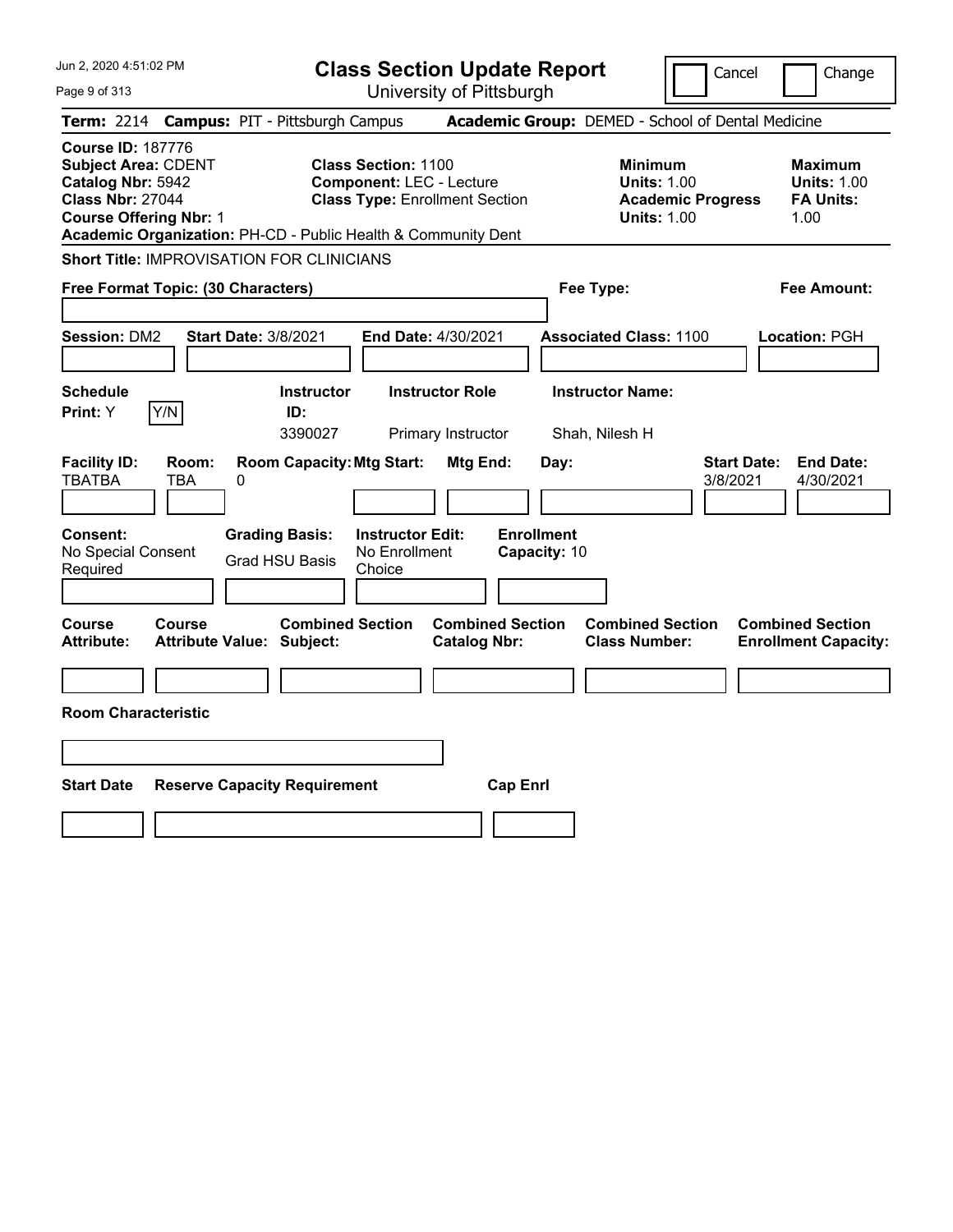| Jun 2, 2020 4:51:02 PM                                                                                                                                                                     | <b>Class Section Update Report</b>                                                                                                       | Cancel                                                                                  | Change                                                            |
|--------------------------------------------------------------------------------------------------------------------------------------------------------------------------------------------|------------------------------------------------------------------------------------------------------------------------------------------|-----------------------------------------------------------------------------------------|-------------------------------------------------------------------|
| Page 10 of 313                                                                                                                                                                             | University of Pittsburgh                                                                                                                 |                                                                                         |                                                                   |
| <b>Term: 2214</b>                                                                                                                                                                          | <b>Campus: PIT - Pittsburgh Campus</b>                                                                                                   | Academic Group: DEMED - School of Dental Medicine                                       |                                                                   |
| <b>Course ID: 106068</b><br><b>Subject Area: DENHYG</b><br>Catalog Nbr: 1000<br><b>Class Nbr: 12321</b><br><b>Course Offering Nbr: 1</b><br>Academic Organization: DENHYG - Dental Hygiene | <b>Class Section: 1010</b><br><b>Component: DIR - Directed Studies</b><br><b>Class Type: Enrollment Section</b>                          | <b>Minimum</b><br><b>Units: 0.00</b><br><b>Academic Progress</b><br><b>Units: 12.00</b> | <b>Maximum</b><br><b>Units: 0.00</b><br><b>FA Units:</b><br>12.00 |
| Short Title: FULL-TIME DENTAL HYGIENE STUDY                                                                                                                                                |                                                                                                                                          |                                                                                         |                                                                   |
| Free Format Topic: (30 Characters)                                                                                                                                                         |                                                                                                                                          | Fee Type:                                                                               | Fee Amount:                                                       |
| Session: SE3                                                                                                                                                                               | <b>Start Date: 1/11/2021</b><br><b>End Date: 5/1/2021</b>                                                                                | <b>Associated Class: 1010</b>                                                           | Location: PGH                                                     |
| <b>Schedule</b><br>Y/N<br>Print: Y                                                                                                                                                         | <b>Instructor Role</b><br><b>Instructor</b><br>ID:<br>2963939<br>Primary Instructor                                                      | <b>Instructor Name:</b><br>Wagner, Kelly R                                              |                                                                   |
| <b>Facility ID:</b><br>Room:<br><b>TBATBA</b><br>0<br>TBA                                                                                                                                  | <b>Room Capacity: Mtg Start:</b><br>Mtg End:<br>Day:                                                                                     | <b>Start Date:</b><br>1/11/2021                                                         | <b>End Date:</b><br>5/1/2021                                      |
| Consent:<br><b>Department Consent</b><br>Required                                                                                                                                          | <b>Enrollment</b><br><b>Grading Basis:</b><br><b>Instructor Edit:</b><br>No Grade<br>No Enrollment<br>Capacity: 20<br>Required<br>Choice |                                                                                         |                                                                   |
| <b>Course</b><br>Course<br><b>Attribute:</b>                                                                                                                                               | <b>Combined Section</b><br><b>Combined Section</b><br><b>Attribute Value: Subject:</b><br><b>Catalog Nbr:</b>                            | <b>Combined Section</b><br><b>Class Number:</b>                                         | <b>Combined Section</b><br><b>Enrollment Capacity:</b>            |
|                                                                                                                                                                                            |                                                                                                                                          |                                                                                         |                                                                   |
| <b>Room Characteristic</b>                                                                                                                                                                 |                                                                                                                                          |                                                                                         |                                                                   |
|                                                                                                                                                                                            |                                                                                                                                          |                                                                                         |                                                                   |
| <b>Start Date</b>                                                                                                                                                                          | <b>Reserve Capacity Requirement</b><br><b>Cap Enrl</b>                                                                                   |                                                                                         |                                                                   |
|                                                                                                                                                                                            |                                                                                                                                          |                                                                                         |                                                                   |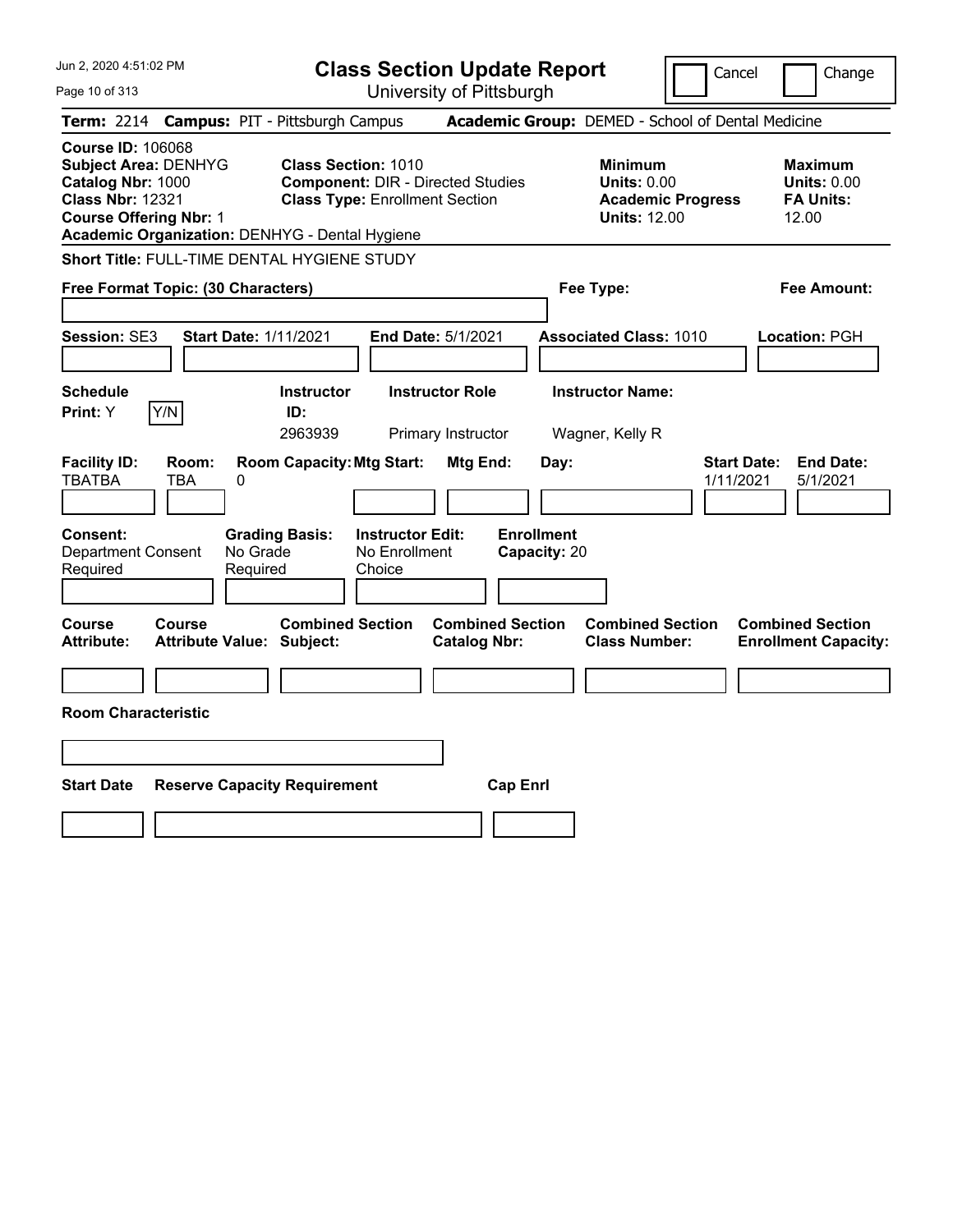| Jun 2, 2020 4:51:02 PM                                                                                                                                                                     | <b>Class Section Update Report</b>                                                                                                                                                          | Cancel                                                                                 | Change                                                           |
|--------------------------------------------------------------------------------------------------------------------------------------------------------------------------------------------|---------------------------------------------------------------------------------------------------------------------------------------------------------------------------------------------|----------------------------------------------------------------------------------------|------------------------------------------------------------------|
| Page 11 of 313                                                                                                                                                                             | University of Pittsburgh                                                                                                                                                                    |                                                                                        |                                                                  |
| <b>Term: 2214</b>                                                                                                                                                                          | <b>Campus: PIT - Pittsburgh Campus</b>                                                                                                                                                      | Academic Group: DEMED - School of Dental Medicine                                      |                                                                  |
| <b>Course ID: 106070</b><br><b>Subject Area: DENHYG</b><br>Catalog Nbr: 1047<br><b>Class Nbr: 12333</b><br><b>Course Offering Nbr: 1</b><br>Academic Organization: DENHYG - Dental Hygiene | <b>Class Section: 1010</b><br><b>Component: DIR - Directed Studies</b><br><b>Class Type: Enrollment Section</b>                                                                             | <b>Minimum</b><br><b>Units: 1.00</b><br><b>Academic Progress</b><br><b>Units: 1.00</b> | <b>Maximum</b><br><b>Units: 3.00</b><br><b>FA Units:</b><br>1.00 |
| <b>Short Title: DIRECTED STUDY</b>                                                                                                                                                         |                                                                                                                                                                                             |                                                                                        |                                                                  |
| Free Format Topic: (30 Characters)                                                                                                                                                         |                                                                                                                                                                                             | Fee Type:                                                                              | Fee Amount:                                                      |
| <b>Start Date: 1/11/2021</b><br>Session: SE3                                                                                                                                               | End Date: 5/1/2021                                                                                                                                                                          | <b>Associated Class: 1010</b>                                                          | Location: PGH                                                    |
| <b>Schedule</b>                                                                                                                                                                            | <b>Instructor Role</b><br><b>Instructor</b>                                                                                                                                                 | <b>Instructor Name:</b>                                                                |                                                                  |
| Y/N<br>Print: Y                                                                                                                                                                            | ID:<br>2963939<br>Primary Instructor                                                                                                                                                        | Wagner, Kelly R                                                                        |                                                                  |
| <b>Facility ID:</b><br>Room:<br><b>TBATBA</b><br>TBA<br>0<br><b>Consent:</b><br><b>Department Consent</b><br>Required<br><b>Basis</b>                                                      | <b>Room Capacity: Mtg Start:</b><br>Mtg End:<br>Day:<br><b>Enrollment</b><br><b>Instructor Edit:</b><br><b>Grading Basis:</b><br>LG/SU3 Elective<br>No Enrollment<br>Capacity: 10<br>Choice | <b>Start Date:</b><br>1/11/2021                                                        | <b>End Date:</b><br>5/1/2021                                     |
| Course<br><b>Course</b><br><b>Attribute:</b><br><b>Attribute Value: Subject:</b>                                                                                                           | <b>Combined Section</b><br><b>Combined Section</b><br><b>Catalog Nbr:</b>                                                                                                                   | <b>Combined Section</b><br><b>Class Number:</b>                                        | <b>Combined Section</b><br><b>Enrollment Capacity:</b>           |
| <b>Room Characteristic</b>                                                                                                                                                                 |                                                                                                                                                                                             |                                                                                        |                                                                  |
| <b>Start Date</b><br><b>Reserve Capacity Requirement</b>                                                                                                                                   | <b>Cap Enrl</b>                                                                                                                                                                             |                                                                                        |                                                                  |
|                                                                                                                                                                                            |                                                                                                                                                                                             |                                                                                        |                                                                  |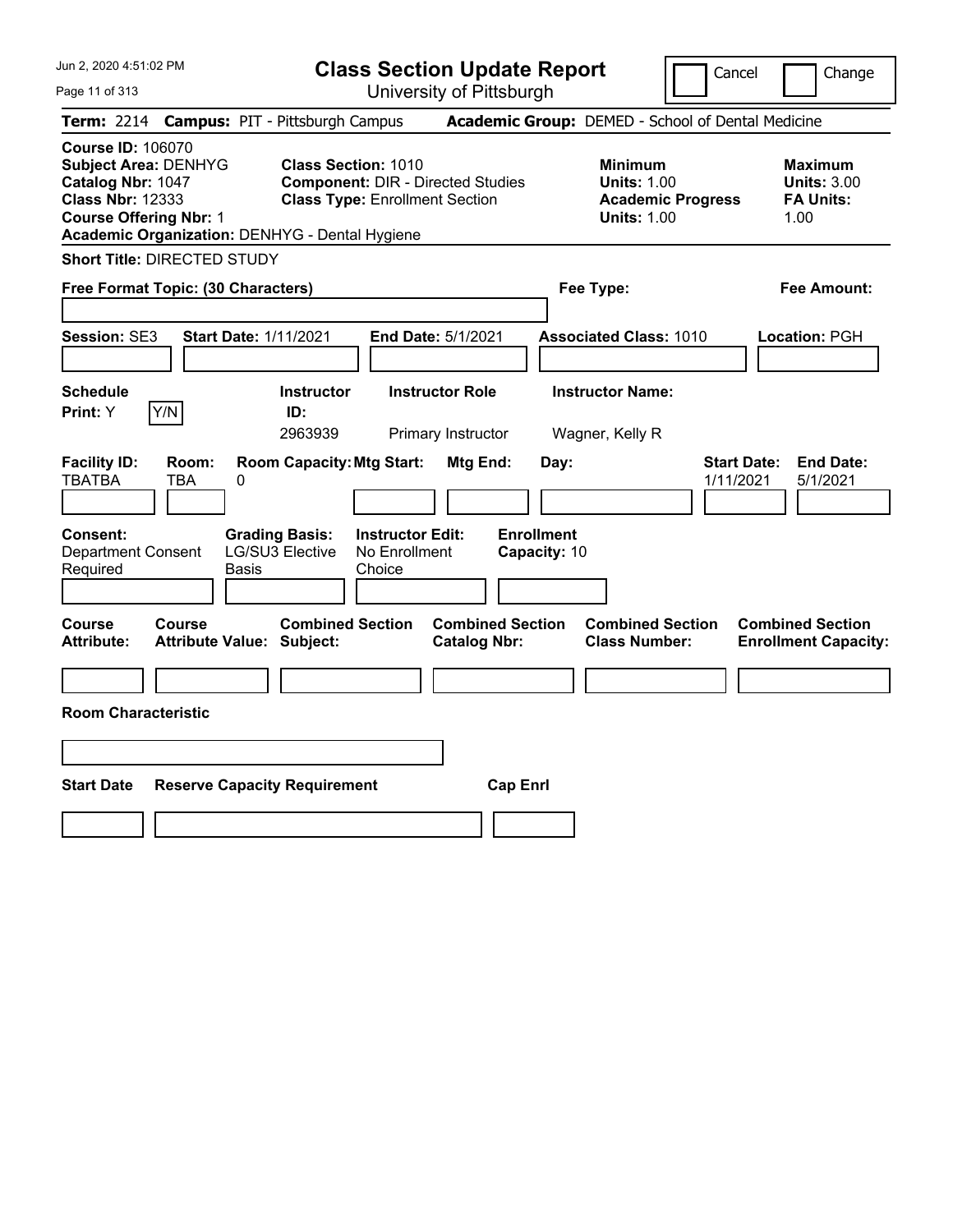| Jun 2, 2020 4:51:02 PM                                                                                                                                                                     |                                                   |                                     |                                                               | <b>Class Section Update Report</b>             |                                  |                                                                                        | Cancel                          | Change                                                           |
|--------------------------------------------------------------------------------------------------------------------------------------------------------------------------------------------|---------------------------------------------------|-------------------------------------|---------------------------------------------------------------|------------------------------------------------|----------------------------------|----------------------------------------------------------------------------------------|---------------------------------|------------------------------------------------------------------|
| Page 12 of 313                                                                                                                                                                             |                                                   |                                     |                                                               | University of Pittsburgh                       |                                  |                                                                                        |                                 |                                                                  |
| <b>Term: 2214</b>                                                                                                                                                                          | <b>Campus: PIT - Pittsburgh Campus</b>            |                                     |                                                               |                                                |                                  | Academic Group: DEMED - School of Dental Medicine                                      |                                 |                                                                  |
| <b>Course ID: 106072</b><br><b>Subject Area: DENHYG</b><br>Catalog Nbr: 1110<br><b>Class Nbr: 27167</b><br><b>Course Offering Nbr: 1</b><br>Academic Organization: DENHYG - Dental Hygiene |                                                   |                                     | <b>Class Section: 1010</b><br><b>Component: LEC - Lecture</b> | <b>Class Type: Enrollment Section</b>          |                                  | <b>Minimum</b><br><b>Units: 2.00</b><br><b>Academic Progress</b><br><b>Units: 2.00</b> |                                 | <b>Maximum</b><br><b>Units: 2.00</b><br><b>FA Units:</b><br>2.00 |
| Short Title: BIOLOGICAL SCIENCES 1                                                                                                                                                         |                                                   |                                     |                                                               |                                                |                                  |                                                                                        |                                 |                                                                  |
| Free Format Topic: (30 Characters)                                                                                                                                                         |                                                   |                                     |                                                               |                                                |                                  | Fee Type:                                                                              |                                 | Fee Amount:                                                      |
| <b>Session: AT</b>                                                                                                                                                                         | <b>Start Date: 1/11/2021</b>                      |                                     |                                                               | End Date: 4/23/2021                            |                                  | <b>Associated Class: 1010</b>                                                          |                                 | Location: PGH                                                    |
| <b>Schedule</b><br>Y/N<br>Print: Y                                                                                                                                                         |                                                   | <b>Instructor</b><br>ID:<br>2942744 |                                                               | <b>Instructor Role</b><br>Primary Instructor   |                                  | <b>Instructor Name:</b><br>Baker, Natasha                                              |                                 |                                                                  |
| <b>Facility ID:</b><br><b>SALKTBA</b>                                                                                                                                                      | Room:<br><b>TBA</b><br>0                          | <b>Room Capacity: Mtg Start:</b>    |                                                               | Mtg End:                                       | Day:                             |                                                                                        | <b>Start Date:</b><br>1/11/2021 | <b>End Date:</b><br>4/23/2021                                    |
| <b>Consent:</b><br><b>Department Consent</b><br>Required                                                                                                                                   | Letter Grade                                      | <b>Grading Basis:</b>               | <b>Instructor Edit:</b><br>No Enrollment<br>Choice            |                                                | <b>Enrollment</b><br>Capacity: 5 |                                                                                        |                                 |                                                                  |
| <b>Course</b><br><b>Attribute:</b>                                                                                                                                                         | <b>Course</b><br><b>Attribute Value: Subject:</b> | <b>Combined Section</b>             |                                                               | <b>Combined Section</b><br><b>Catalog Nbr:</b> |                                  | <b>Combined Section</b><br><b>Class Number:</b>                                        |                                 | <b>Combined Section</b><br><b>Enrollment Capacity:</b>           |
|                                                                                                                                                                                            |                                                   |                                     |                                                               |                                                |                                  |                                                                                        |                                 |                                                                  |
| <b>Room Characteristic</b>                                                                                                                                                                 |                                                   |                                     |                                                               |                                                |                                  |                                                                                        |                                 |                                                                  |
|                                                                                                                                                                                            |                                                   |                                     |                                                               |                                                |                                  |                                                                                        |                                 |                                                                  |
| <b>Start Date</b>                                                                                                                                                                          | <b>Reserve Capacity Requirement</b>               |                                     |                                                               | <b>Cap Enrl</b>                                |                                  |                                                                                        |                                 |                                                                  |
|                                                                                                                                                                                            |                                                   |                                     |                                                               |                                                |                                  |                                                                                        |                                 |                                                                  |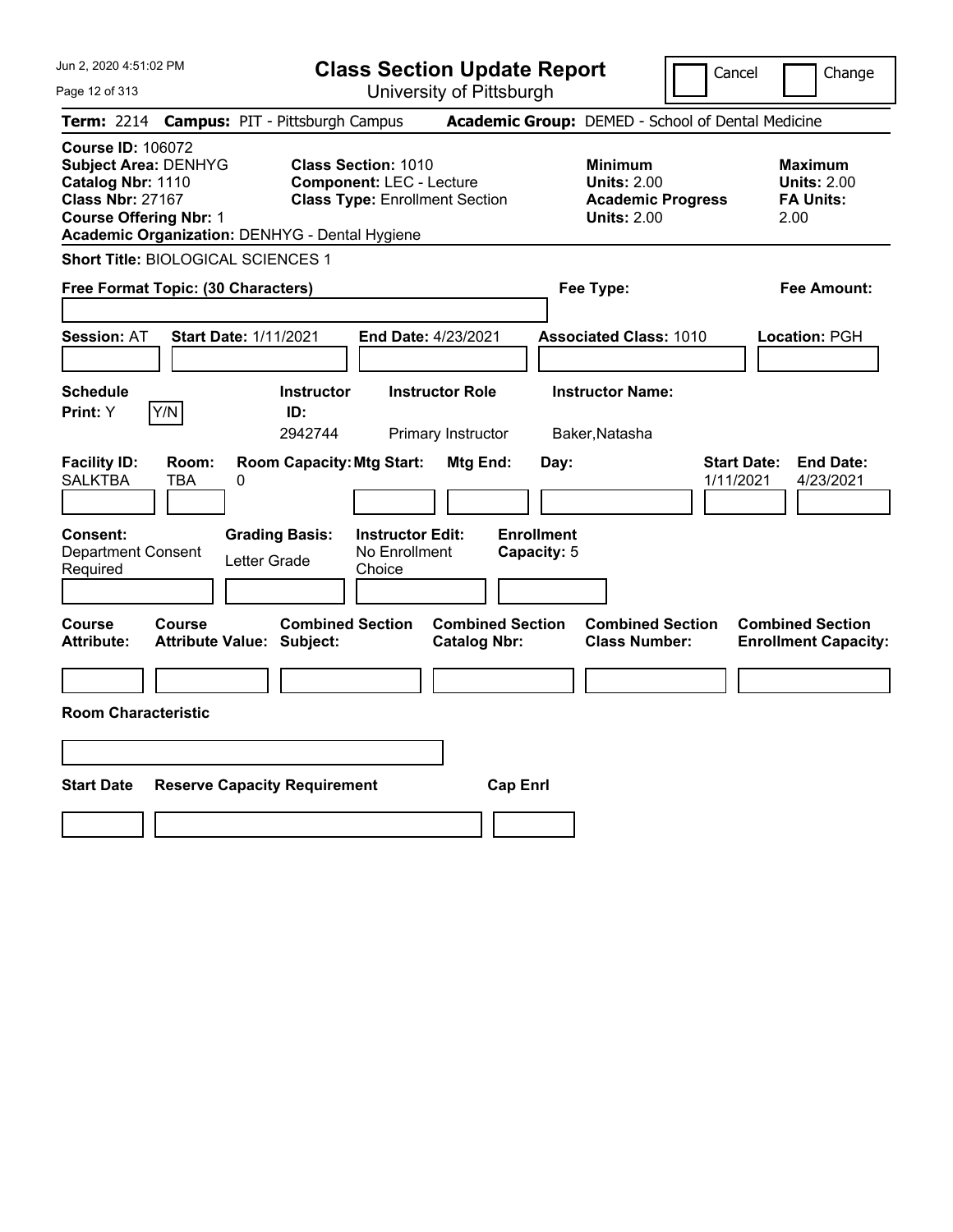| Jun 2, 2020 4:51:02 PM                                                                                                                                                                     | <b>Class Section Update Report</b>                                                                                                          | Cancel                                                                                 | Change                                                           |
|--------------------------------------------------------------------------------------------------------------------------------------------------------------------------------------------|---------------------------------------------------------------------------------------------------------------------------------------------|----------------------------------------------------------------------------------------|------------------------------------------------------------------|
| Page 13 of 313                                                                                                                                                                             | University of Pittsburgh                                                                                                                    |                                                                                        |                                                                  |
| <b>Term: 2214</b>                                                                                                                                                                          | <b>Campus: PIT - Pittsburgh Campus</b>                                                                                                      | Academic Group: DEMED - School of Dental Medicine                                      |                                                                  |
| <b>Course ID: 106074</b><br><b>Subject Area: DENHYG</b><br>Catalog Nbr: 1112<br><b>Class Nbr: 24505</b><br><b>Course Offering Nbr: 1</b><br>Academic Organization: DENHYG - Dental Hygiene | <b>Class Section: 1010</b><br><b>Component: LEC - Lecture</b><br><b>Class Type: Enrollment Section</b>                                      | <b>Minimum</b><br><b>Units: 3.00</b><br><b>Academic Progress</b><br><b>Units: 3.00</b> | <b>Maximum</b><br><b>Units: 3.00</b><br><b>FA Units:</b><br>3.00 |
| <b>Short Title: INTRODUCTION TO DENTAL HYGIENE</b>                                                                                                                                         |                                                                                                                                             |                                                                                        |                                                                  |
| Free Format Topic: (30 Characters)                                                                                                                                                         |                                                                                                                                             | Fee Type:                                                                              | Fee Amount:                                                      |
| Session: SE3<br><b>Start Date: 1/11/2021</b>                                                                                                                                               | End Date: 5/1/2021                                                                                                                          | <b>Associated Class: 1010</b>                                                          | Location: PGH                                                    |
| <b>Schedule</b><br>Y/N<br><b>Print: Y</b>                                                                                                                                                  | <b>Instructor Role</b><br><b>Instructor</b><br>ID:                                                                                          | <b>Instructor Name:</b>                                                                |                                                                  |
|                                                                                                                                                                                            | 1124315<br>Primary Instructor                                                                                                               | Mahan, Faith Marie                                                                     |                                                                  |
| <b>Facility ID:</b><br>Room:<br><b>TBATBA</b><br>TBA<br>0<br>Consent:<br><b>Department Consent</b><br>Required                                                                             | <b>Room Capacity: Mtg Start:</b><br>Mtg End:<br><b>Grading Basis:</b><br><b>Instructor Edit:</b><br>No Enrollment<br>Letter Grade<br>Choice | Day:<br>1/11/2021<br><b>Enrollment</b><br>Capacity: 5                                  | <b>Start Date:</b><br><b>End Date:</b><br>5/1/2021               |
|                                                                                                                                                                                            |                                                                                                                                             |                                                                                        |                                                                  |
| Course<br>Course<br><b>Attribute Value: Subject:</b><br><b>Attribute:</b>                                                                                                                  | <b>Combined Section</b><br><b>Combined Section</b><br><b>Catalog Nbr:</b>                                                                   | <b>Combined Section</b><br><b>Class Number:</b>                                        | <b>Combined Section</b><br><b>Enrollment Capacity:</b>           |
| <b>Room Characteristic</b>                                                                                                                                                                 |                                                                                                                                             |                                                                                        |                                                                  |
|                                                                                                                                                                                            |                                                                                                                                             |                                                                                        |                                                                  |
|                                                                                                                                                                                            |                                                                                                                                             |                                                                                        |                                                                  |
| <b>Start Date</b>                                                                                                                                                                          | <b>Reserve Capacity Requirement</b><br><b>Cap Enrl</b>                                                                                      |                                                                                        |                                                                  |
|                                                                                                                                                                                            |                                                                                                                                             |                                                                                        |                                                                  |
|                                                                                                                                                                                            |                                                                                                                                             |                                                                                        |                                                                  |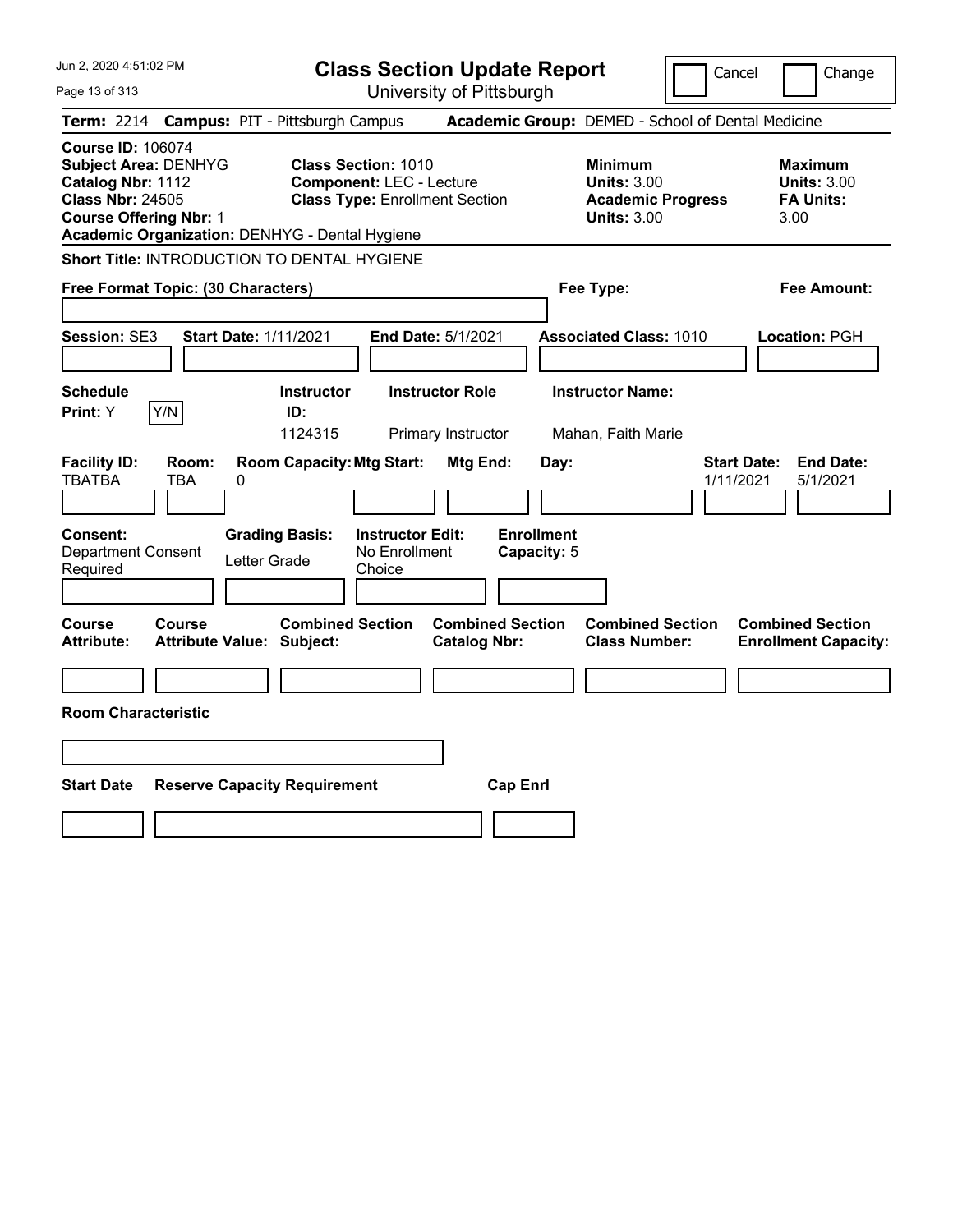Jun 2, 2020 4:51:02 PM Page 14 of 313 **Class Section Update Report** University of Pittsburgh Cancel | Change **Term:** 2214 **Campus:** PIT - Pittsburgh Campus **Academic Group:** DEMED - School of Dental Medicine **Course ID:** 106076 **Subject Area:** DENHYG **Class Section:** 1050 **Minimum Maximum Catalog Nbr:** 1114 **Component:** LEC - Lecture **Units:** 2.00 **Units:** 2.00 **Class Nbr:** 17831 **Class Type:** Enrollment Section **Academic Progress FA Units: Course Offering Nbr:** 1 **Units:** 2.00 2.00 **Academic Organization:** DENHYG - Dental Hygiene **Short Title:** DENTAL ANATOMY **Free Format Topic: (30 Characters) Fee Type: Fee Amount: Session:** SE3 **Start Date:** 1/11/2021 **End Date:** 5/1/2021 **Associated Class:** 1050 **Location:** PGH **Schedule Instructor Instructor Role Instructor Name: Print:**  $Y$   $|Y/N|$  **ID:** 2905963 Primary Instructor Folino Gallo,Victoria **Facility ID: Room: Room Capacity:Mtg Start: Mtg End: Day: Start Date: End Date:** TBATBA TBA 0 1/11/2021 5/1/2021 **Consent: Grading Basis: Instructor Edit: Enrollment** Department Consent Letter Grade No Enrollment<br>Required Letter Grade Choice Choice **Capacity:** 5 **Course Course Combined Section Combined Section Combined Section Combined Section Attribute: Attribute Value: Subject: Catalog Nbr: Class Number: Enrollment Capacity: Room Characteristic Start Date Reserve Capacity Requirement Cap Enrl**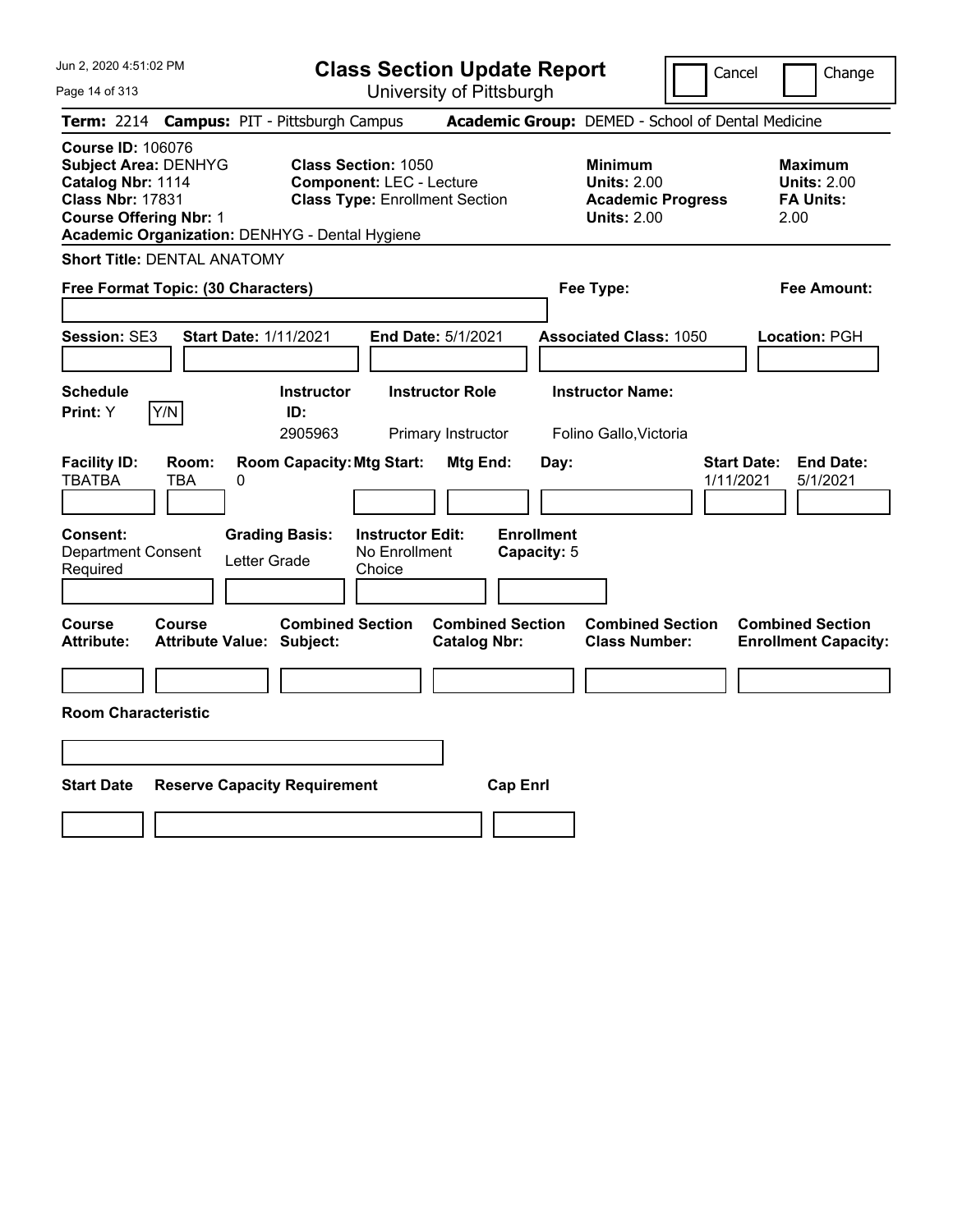| Jun 2, 2020 4:51:02 PM                                                                                                                                                                     |                                                                                            | <b>Class Section Update Report</b>                                                                     | Cancel                                                                                 | Change                                                            |
|--------------------------------------------------------------------------------------------------------------------------------------------------------------------------------------------|--------------------------------------------------------------------------------------------|--------------------------------------------------------------------------------------------------------|----------------------------------------------------------------------------------------|-------------------------------------------------------------------|
| Page 15 of 313                                                                                                                                                                             |                                                                                            | University of Pittsburgh                                                                               |                                                                                        |                                                                   |
| Term: 2214 Campus: PIT - Pittsburgh Campus                                                                                                                                                 |                                                                                            |                                                                                                        | Academic Group: DEMED - School of Dental Medicine                                      |                                                                   |
| <b>Course ID: 106082</b><br><b>Subject Area: DENHYG</b><br>Catalog Nbr: 1241<br><b>Class Nbr: 12324</b><br><b>Course Offering Nbr: 1</b><br>Academic Organization: DENHYG - Dental Hygiene |                                                                                            | <b>Class Section: 1030</b><br><b>Component: LEC - Lecture</b><br><b>Class Type: Enrollment Section</b> | <b>Minimum</b><br><b>Units: 3.00</b><br><b>Academic Progress</b><br><b>Units: 3.00</b> | <b>Maximum</b><br><b>Units: 3.00</b><br><b>FA Units:</b><br>3.00  |
| Short Title: PRINCIPLES OF MICROBIOLOGY                                                                                                                                                    |                                                                                            |                                                                                                        |                                                                                        |                                                                   |
| Free Format Topic: (30 Characters)                                                                                                                                                         |                                                                                            |                                                                                                        | Fee Type:                                                                              | Fee Amount:                                                       |
|                                                                                                                                                                                            |                                                                                            |                                                                                                        |                                                                                        |                                                                   |
| <b>Session: AT</b>                                                                                                                                                                         | <b>Start Date: 1/11/2021</b>                                                               | <b>End Date: 4/23/2021</b>                                                                             | <b>Associated Class: 1030</b>                                                          | Location: PGH                                                     |
|                                                                                                                                                                                            |                                                                                            |                                                                                                        |                                                                                        |                                                                   |
| <b>Schedule</b><br>Y/N<br>Print: Y                                                                                                                                                         | <b>Instructor</b><br>ID:                                                                   | <b>Instructor Role</b>                                                                                 | <b>Instructor Name:</b>                                                                |                                                                   |
|                                                                                                                                                                                            | 2963798<br>2963798                                                                         | Primary Instructor<br>Primary Instructor                                                               | Carlo, Joelle M<br>Carlo, Joelle M                                                     |                                                                   |
| <b>Facility ID:</b><br>Room:<br><b>SALK00458</b><br>00458<br><b>SALK00458</b><br>00458<br><b>Consent:</b>                                                                                  | <b>Room Capacity: Mtg Start:</b><br>120<br>120<br><b>Grading Basis:</b>                    | Mtg End:<br>9:00 AM<br>9:50 AM<br>1:30 PM<br>3:20 PM<br><b>Instructor Edit:</b>                        | Day:<br>1/11/2021<br>Tu<br>We<br>1/11/2021<br><b>Enrollment</b>                        | <b>Start Date:</b><br><b>End Date:</b><br>4/23/2021<br>4/23/2021  |
| Department Consent<br>Required                                                                                                                                                             | Letter Grade                                                                               | No Enrollment<br>Choice                                                                                | Capacity: 35                                                                           |                                                                   |
|                                                                                                                                                                                            |                                                                                            |                                                                                                        |                                                                                        |                                                                   |
| <b>Course</b><br>Course<br><b>Attribute:</b>                                                                                                                                               | <b>Combined Section</b><br><b>Attribute Value: Subject:</b><br><b>ORBIOL</b><br><b>HRS</b> | <b>Combined Section</b><br><b>Catalog Nbr:</b><br>1025<br>1025                                         | <b>Combined Section</b><br><b>Class Number:</b><br>12413<br>13565                      | <b>Combined Section</b><br><b>Enrollment Capacity:</b><br>5<br>12 |
| <b>Room Characteristic</b><br>PeopleSoft - Scheduled (PS)                                                                                                                                  |                                                                                            |                                                                                                        |                                                                                        |                                                                   |
| <b>Start Date</b><br>10/1/2020                                                                                                                                                             | <b>Reserve Capacity Requirement</b><br>School of Dental Medicine-UGRD                      | <b>Cap Enrl</b>                                                                                        | 22                                                                                     |                                                                   |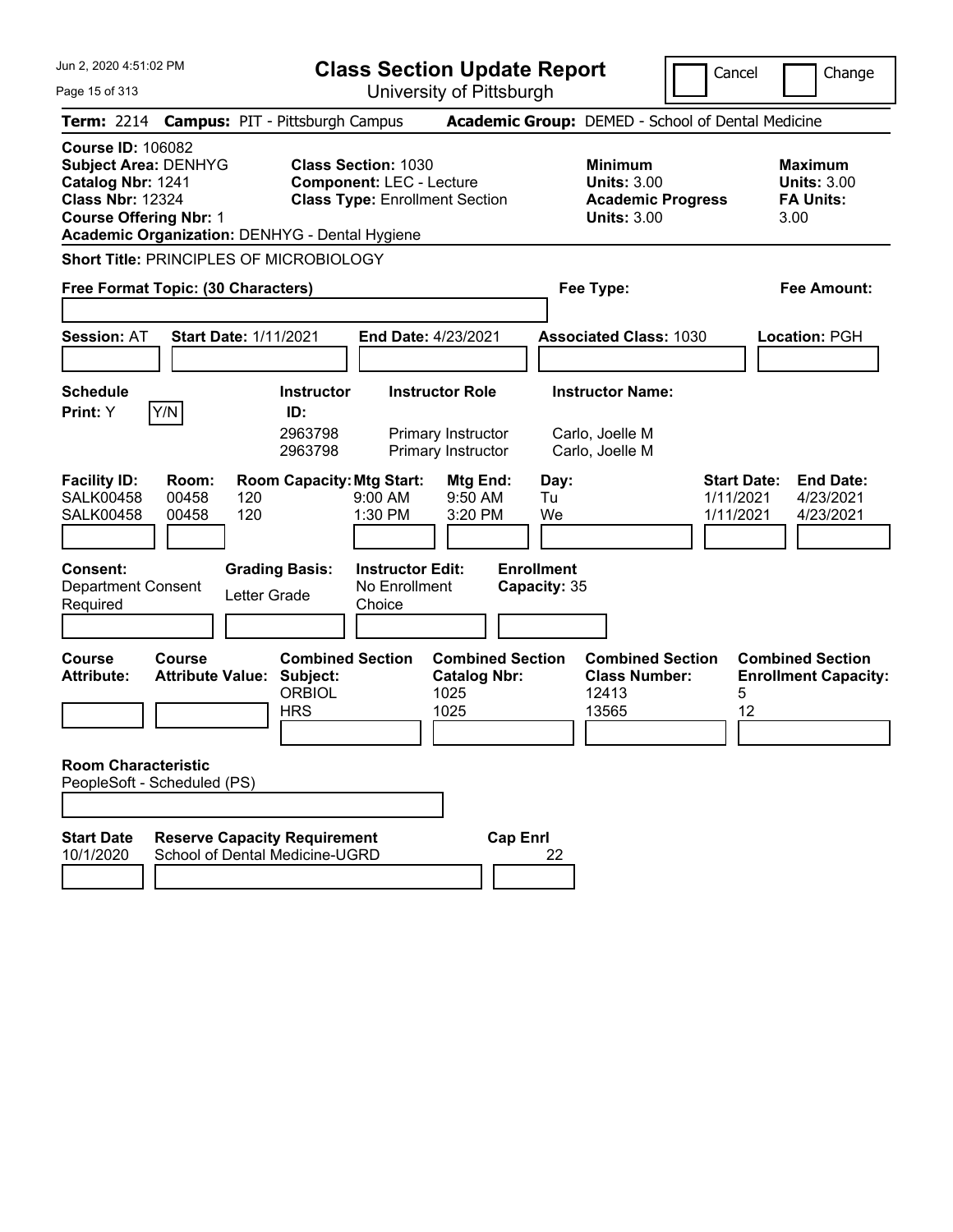| Jun 2, 2020 4:51:02 PM<br>Page 16 of 313                                                                                                                                                   | <b>Class Section Update Report</b><br>University of Pittsburgh                                                       | Cancel                                                                                 | Change                                                           |
|--------------------------------------------------------------------------------------------------------------------------------------------------------------------------------------------|----------------------------------------------------------------------------------------------------------------------|----------------------------------------------------------------------------------------|------------------------------------------------------------------|
| Term: 2214 Campus: PIT - Pittsburgh Campus                                                                                                                                                 |                                                                                                                      | Academic Group: DEMED - School of Dental Medicine                                      |                                                                  |
| <b>Course ID: 106083</b><br><b>Subject Area: DENHYG</b><br>Catalog Nbr: 1242<br><b>Class Nbr: 12325</b><br><b>Course Offering Nbr: 1</b><br>Academic Organization: DENHYG - Dental Hygiene | <b>Class Section: 1030</b><br><b>Component: LEC - Lecture</b><br><b>Class Type: Enrollment Section</b>               | <b>Minimum</b><br><b>Units: 3.00</b><br><b>Academic Progress</b><br><b>Units: 3.00</b> | <b>Maximum</b><br><b>Units: 3.00</b><br><b>FA Units:</b><br>3.00 |
| <b>Short Title: BIOLOGICAL SCIENCES 2</b>                                                                                                                                                  |                                                                                                                      |                                                                                        |                                                                  |
| Free Format Topic: (30 Characters)                                                                                                                                                         |                                                                                                                      | Fee Type:                                                                              | Fee Amount:                                                      |
| <b>Session: AT</b><br><b>Start Date: 1/11/2021</b>                                                                                                                                         | End Date: 4/23/2021                                                                                                  | <b>Associated Class: 1030</b>                                                          | Location: PGH                                                    |
| <b>Schedule</b><br>Y/N<br><b>Print:</b> Y                                                                                                                                                  | <b>Instructor Role</b><br><b>Instructor</b><br>ID:<br>2942744<br>Primary Instructor<br>2942744<br>Primary Instructor | <b>Instructor Name:</b><br>Baker, Natasha<br>Baker, Natasha                            |                                                                  |
| <b>Facility ID:</b><br>Room:<br><b>SALK00457</b><br>00457<br>40<br><b>SALK00457</b><br>00457<br>40                                                                                         | <b>Room Capacity: Mtg Start:</b><br>Mtg End:<br>1:00 PM<br>$2:50$ PM<br>11:00 AM<br>11:50 AM                         | <b>Start Date:</b><br>Day:<br>Tu<br>1/11/2021<br>Th<br>1/11/2021                       | <b>End Date:</b><br>4/23/2021<br>4/23/2021                       |
| <b>Consent:</b><br>No Special Consent<br>Required                                                                                                                                          | <b>Grading Basis:</b><br><b>Instructor Edit:</b><br>No Enrollment<br>Letter Grade<br>Choice                          | <b>Enrollment</b><br>Capacity: 40                                                      |                                                                  |
| <b>Course</b><br>Course<br><b>Attribute Value: Subject:</b><br><b>Attribute:</b>                                                                                                           | <b>Combined Section</b><br><b>Combined Section</b><br><b>Catalog Nbr:</b>                                            | <b>Combined Section</b><br><b>Class Number:</b>                                        | <b>Combined Section</b><br><b>Enrollment Capacity:</b>           |
|                                                                                                                                                                                            |                                                                                                                      |                                                                                        |                                                                  |
| <b>Room Characteristic</b><br>PeopleSoft - Scheduled (PS)                                                                                                                                  |                                                                                                                      |                                                                                        |                                                                  |
|                                                                                                                                                                                            |                                                                                                                      |                                                                                        |                                                                  |
| <b>Reserve Capacity Requirement</b><br><b>Start Date</b>                                                                                                                                   |                                                                                                                      | <b>Cap Enrl</b>                                                                        |                                                                  |
|                                                                                                                                                                                            |                                                                                                                      |                                                                                        |                                                                  |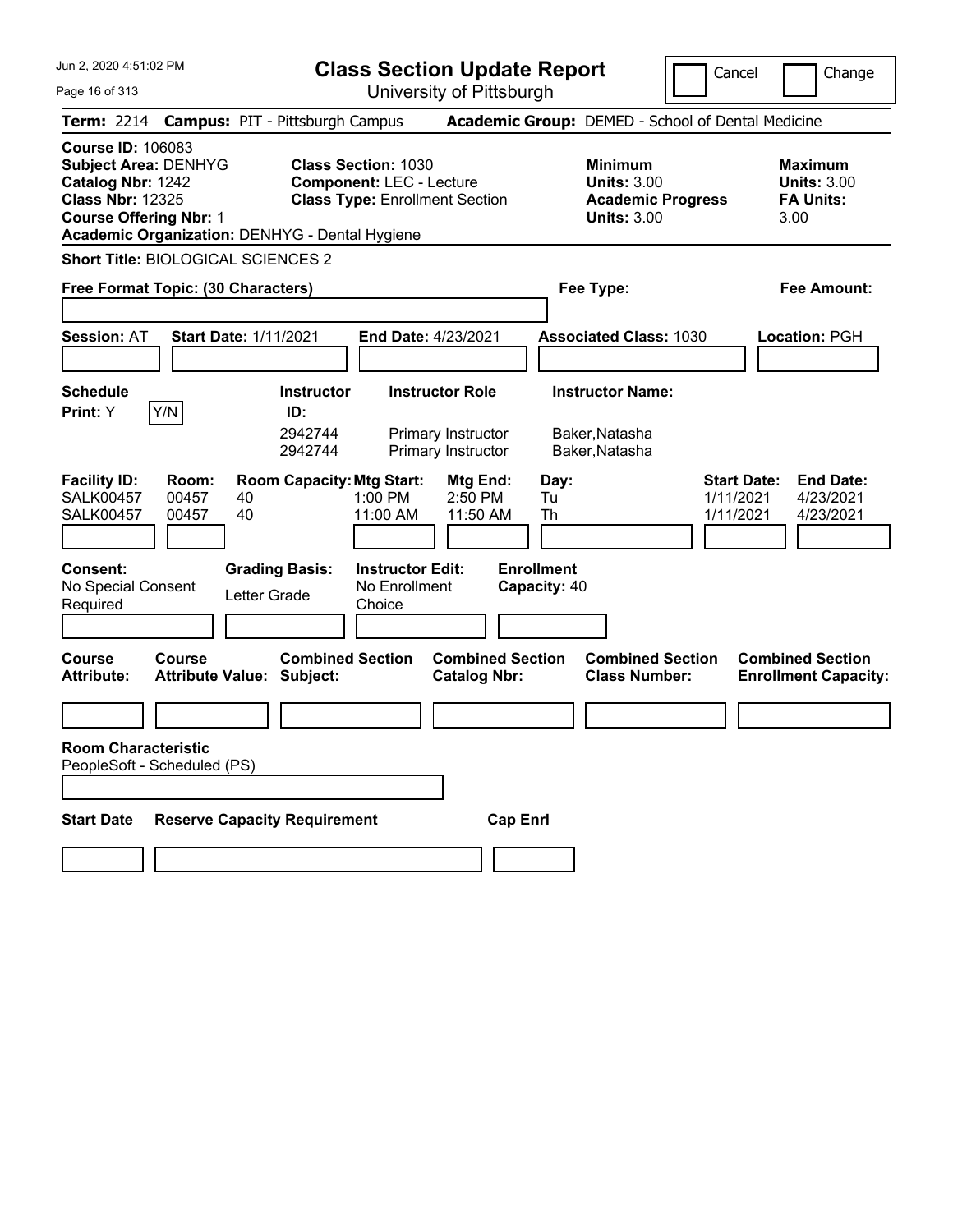| Jun 2, 2020 4:51:02 PM                                                                                                                                                                     | <b>Class Section Update Report</b>                                                                     | Cancel                                                                                 | Change                                                           |
|--------------------------------------------------------------------------------------------------------------------------------------------------------------------------------------------|--------------------------------------------------------------------------------------------------------|----------------------------------------------------------------------------------------|------------------------------------------------------------------|
| Page 17 of 313                                                                                                                                                                             | University of Pittsburgh                                                                               |                                                                                        |                                                                  |
| Term: 2214                                                                                                                                                                                 | <b>Campus: PIT - Pittsburgh Campus</b>                                                                 | Academic Group: DEMED - School of Dental Medicine                                      |                                                                  |
| <b>Course ID: 106085</b><br><b>Subject Area: DENHYG</b><br>Catalog Nbr: 1244<br><b>Class Nbr: 12320</b><br><b>Course Offering Nbr: 1</b><br>Academic Organization: DENHYG - Dental Hygiene | <b>Class Section: 1060</b><br><b>Component: LEC - Lecture</b><br><b>Class Type: Enrollment Section</b> | <b>Minimum</b><br><b>Units: 3.00</b><br><b>Academic Progress</b><br><b>Units: 3.00</b> | <b>Maximum</b><br><b>Units: 3.00</b><br><b>FA Units:</b><br>3.00 |
| <b>Short Title: COMMUNICATIONS</b>                                                                                                                                                         |                                                                                                        |                                                                                        |                                                                  |
| Free Format Topic: (30 Characters)                                                                                                                                                         |                                                                                                        | Fee Type:                                                                              | Fee Amount:                                                      |
| <b>Session: AT</b><br><b>Start Date: 1/11/2021</b>                                                                                                                                         | <b>End Date: 4/23/2021</b>                                                                             | <b>Associated Class: 1060</b>                                                          | Location: PGH                                                    |
| <b>Schedule</b><br>Y/N<br><b>Print: Y</b>                                                                                                                                                  | <b>Instructor Role</b><br><b>Instructor</b><br>ID:<br>2903134<br>Primary Instructor                    | <b>Instructor Name:</b><br>Shuster, Gerald R                                           |                                                                  |
| <b>Facility ID:</b><br>Room:<br><b>SALK00457</b><br>00457<br>40                                                                                                                            | <b>Room Capacity: Mtg Start:</b><br>Mtg End:<br>8:00 AM<br>10:50 AM                                    | Day:<br>1/11/2021<br>Th                                                                | <b>Start Date:</b><br><b>End Date:</b><br>4/23/2021              |
| Consent:<br><b>Grading Basis:</b><br>No Special Consent<br>Letter Grade<br>Required                                                                                                        | <b>Enrollment</b><br><b>Instructor Edit:</b><br>No Enrollment<br>Choice                                | Capacity: 40                                                                           |                                                                  |
| Course<br><b>Course</b><br><b>Attribute:</b><br><b>Attribute Value: Subject:</b>                                                                                                           | <b>Combined Section</b><br><b>Combined Section</b><br><b>Catalog Nbr:</b>                              | <b>Combined Section</b><br><b>Class Number:</b>                                        | <b>Combined Section</b><br><b>Enrollment Capacity:</b>           |
|                                                                                                                                                                                            |                                                                                                        |                                                                                        |                                                                  |
| <b>Room Characteristic</b><br>PeopleSoft - Scheduled (PS)                                                                                                                                  |                                                                                                        |                                                                                        |                                                                  |
| <b>Start Date</b><br><b>Reserve Capacity Requirement</b>                                                                                                                                   | <b>Cap Enrl</b>                                                                                        |                                                                                        |                                                                  |
|                                                                                                                                                                                            |                                                                                                        |                                                                                        |                                                                  |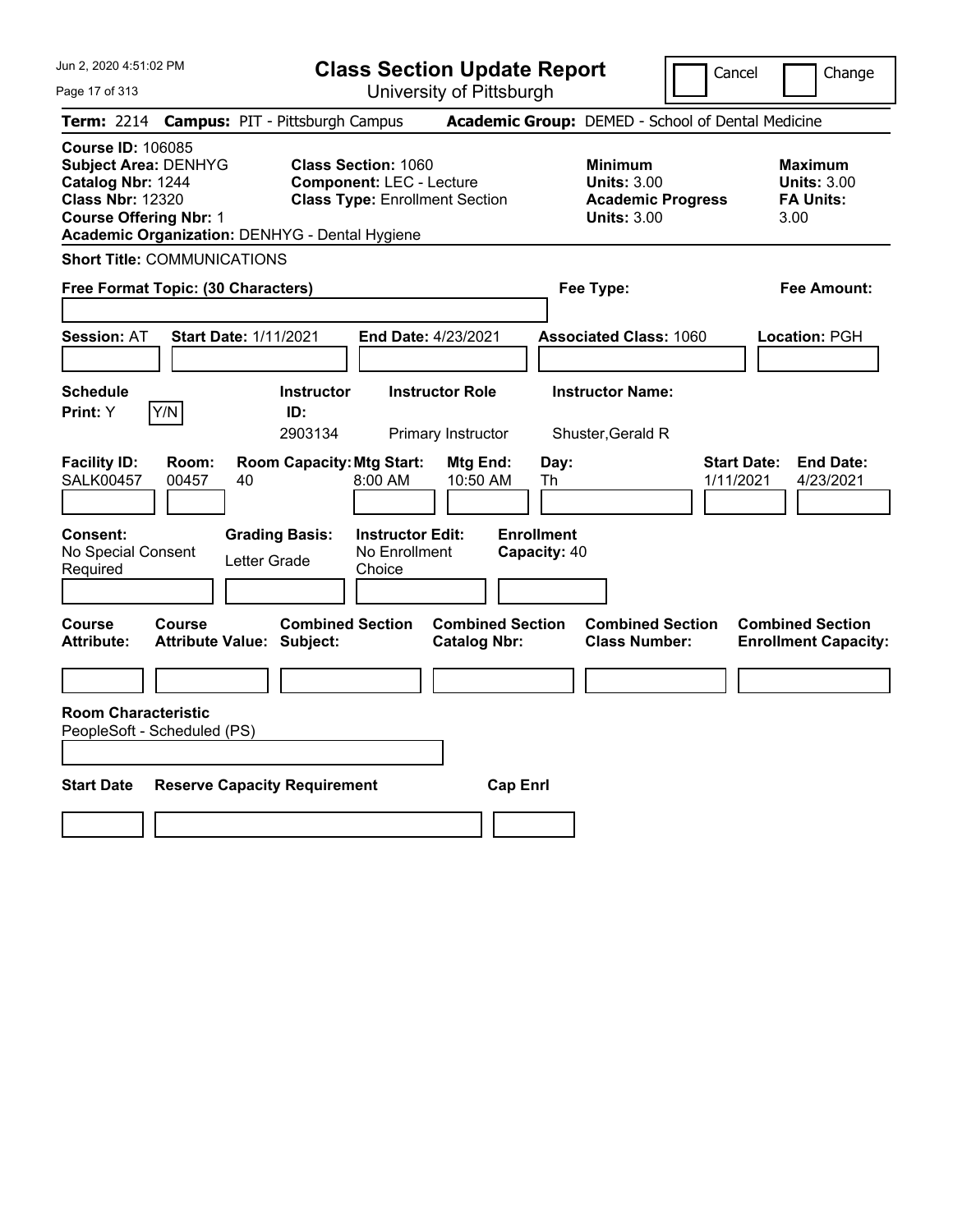Jun 2, 2020 4:51:02 PM Page 18 of 313 **Class Section Update Report** University of Pittsburgh Cancel Change **Term:** 2214 **Campus:** PIT - Pittsburgh Campus **Academic Group:** DEMED - School of Dental Medicine **Course ID:** 106086 **Subject Area:** DENHYG **Class Section:** 1070 **Minimum Maximum Catalog Nbr:** 1245 **Component:** LEC - Lecture **Units:** 2.00 **Units:** 2.00 **Class Nbr:** 12319 **Class Type:** Enrollment Section **Academic Progress FA Units: Course Offering Nbr:** 1 **Units:** 2.00 2.00 **Academic Organization:** DENHYG - Dental Hygiene **Short Title:** DENTAL HYGIENE RADIOLOGY 1 **Free Format Topic: (30 Characters) Fee Type: Fee Amount: Session:** AT **Start Date:** 1/11/2021 **End Date:** 4/23/2021 **Associated Class:** 1070 **Location:** PGH **Schedule Instructor Instructor Role Instructor Name: Print:**  $Y$   $|Y/N|$  **ID:** 3945880 Secondary Instructor Debski, Jennifer Rae 2905963 Secondary Instructor Folino Gallo,Victoria 2967563 Primary Instructor Jarembek,Matthew 2967702 Secondary Instructor Kieffer,Candice 1124315 Secondary Instructor Mahan, Faith Marie **Facility ID: Room: Room Capacity:Mtg Start: Mtg End: Day: Start Date: End Date:** TBATBA TBA 0 8:00 AM 11:50 AM Fr 1/11/2021 4/23/2021 **Consent: Grading Basis: Instructor Edit: Enrollment** No Special Consent Required Letter Grade No Enrollment **Choice Capacity:** 40 **Course Course Combined Section Combined Section Combined Section Combined Section Attribute: Attribute Value: Subject: Catalog Nbr: Class Number: Enrollment Capacity: Room Characteristic Start Date Reserve Capacity Requirement Cap Enrl**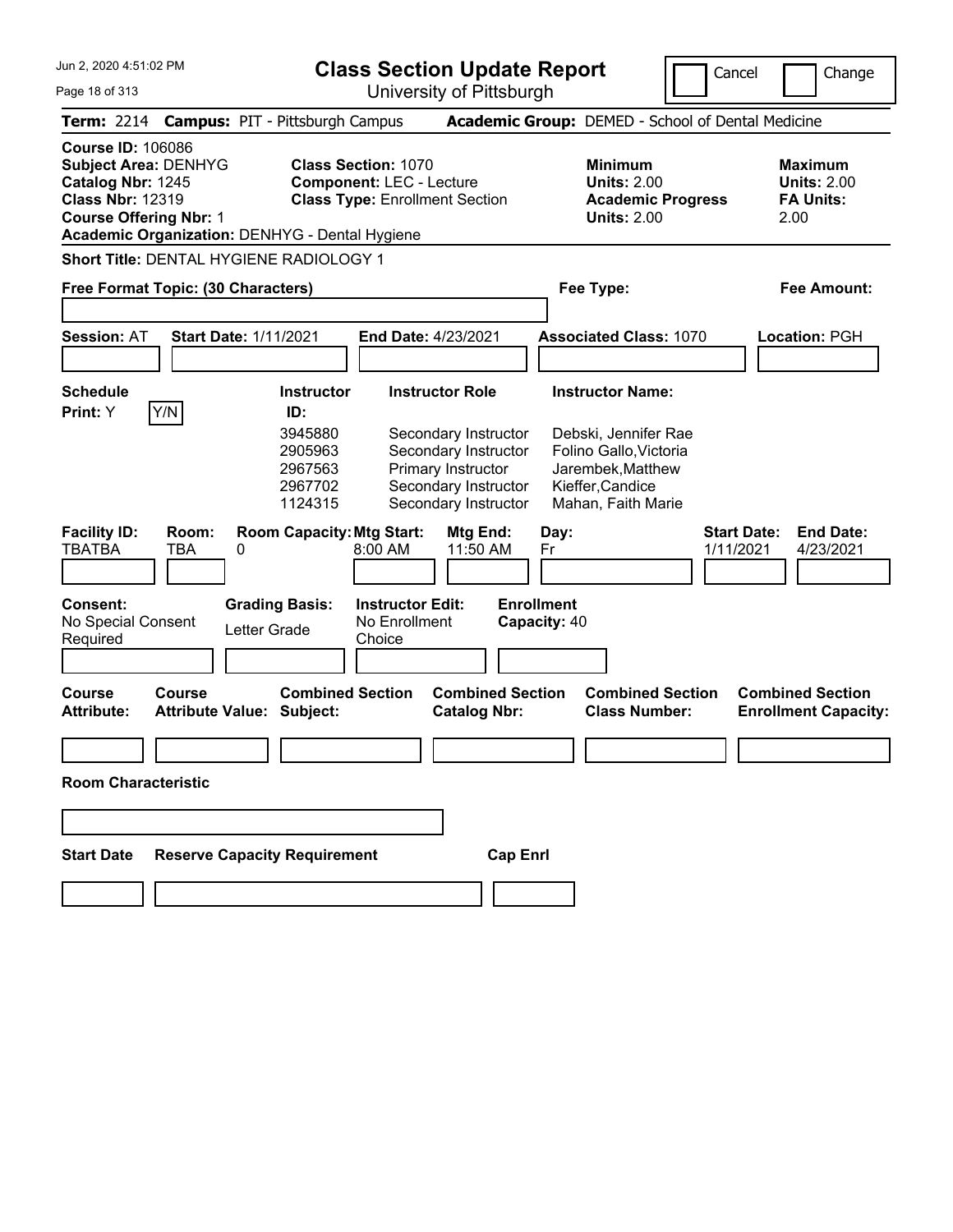| Jun 2, 2020 4:51:02 PM                                                                                                                                                                     | <b>Class Section Update Report</b>                                                                     | Cancel                                                                                 | Change                                                    |
|--------------------------------------------------------------------------------------------------------------------------------------------------------------------------------------------|--------------------------------------------------------------------------------------------------------|----------------------------------------------------------------------------------------|-----------------------------------------------------------|
| Page 19 of 313                                                                                                                                                                             | University of Pittsburgh                                                                               |                                                                                        |                                                           |
| <b>Term: 2214</b>                                                                                                                                                                          | <b>Campus: PIT - Pittsburgh Campus</b>                                                                 | Academic Group: DEMED - School of Dental Medicine                                      |                                                           |
| <b>Course ID: 106088</b><br><b>Subject Area: DENHYG</b><br>Catalog Nbr: 1247<br><b>Class Nbr: 12322</b><br><b>Course Offering Nbr: 1</b><br>Academic Organization: DENHYG - Dental Hygiene | <b>Class Section: 1030</b><br><b>Component: SEM - Seminar</b><br><b>Class Type: Enrollment Section</b> | <b>Minimum</b><br><b>Units: 1.00</b><br><b>Academic Progress</b><br><b>Units: 1.00</b> | Maximum<br><b>Units: 1.00</b><br><b>FA Units:</b><br>1.00 |
| Short Title: DENTAL HYGIENE SEMINAR 1                                                                                                                                                      |                                                                                                        |                                                                                        |                                                           |
| Free Format Topic: (30 Characters)                                                                                                                                                         |                                                                                                        | Fee Type:                                                                              | Fee Amount:                                               |
| <b>Session: AT</b><br><b>Start Date: 1/11/2021</b>                                                                                                                                         | End Date: 4/23/2021                                                                                    | <b>Associated Class: 1030</b>                                                          | Location: PGH                                             |
| <b>Schedule</b><br>Y/N<br>Print: Y                                                                                                                                                         | <b>Instructor</b><br><b>Instructor Role</b><br>ID:<br>1124315<br>Primary Instructor                    | <b>Instructor Name:</b><br>Mahan, Faith Marie                                          |                                                           |
| <b>Facility ID:</b><br>Room:<br><b>SALK00457</b><br>00457<br>40                                                                                                                            | <b>Room Capacity: Mtg Start:</b><br>Mtg End:<br>10:00 AM<br>11:50 AM                                   | Day:<br>Tu<br>1/11/2021                                                                | <b>End Date:</b><br><b>Start Date:</b><br>4/23/2021       |
| Consent:<br>No Special Consent<br>Letter Grade<br>Required                                                                                                                                 | <b>Instructor Edit:</b><br><b>Grading Basis:</b><br>No Enrollment<br>Choice                            | <b>Enrollment</b><br>Capacity: 40                                                      |                                                           |
| <b>Course</b><br>Course<br><b>Attribute Value: Subject:</b><br><b>Attribute:</b>                                                                                                           | <b>Combined Section</b><br><b>Combined Section</b><br><b>Catalog Nbr:</b>                              | <b>Combined Section</b><br><b>Class Number:</b>                                        | <b>Combined Section</b><br><b>Enrollment Capacity:</b>    |
|                                                                                                                                                                                            |                                                                                                        |                                                                                        |                                                           |
| <b>Room Characteristic</b><br>PeopleSoft - Scheduled (PS)                                                                                                                                  |                                                                                                        |                                                                                        |                                                           |
| <b>Start Date</b><br><b>Reserve Capacity Requirement</b>                                                                                                                                   | <b>Cap Enrl</b>                                                                                        |                                                                                        |                                                           |
|                                                                                                                                                                                            |                                                                                                        |                                                                                        |                                                           |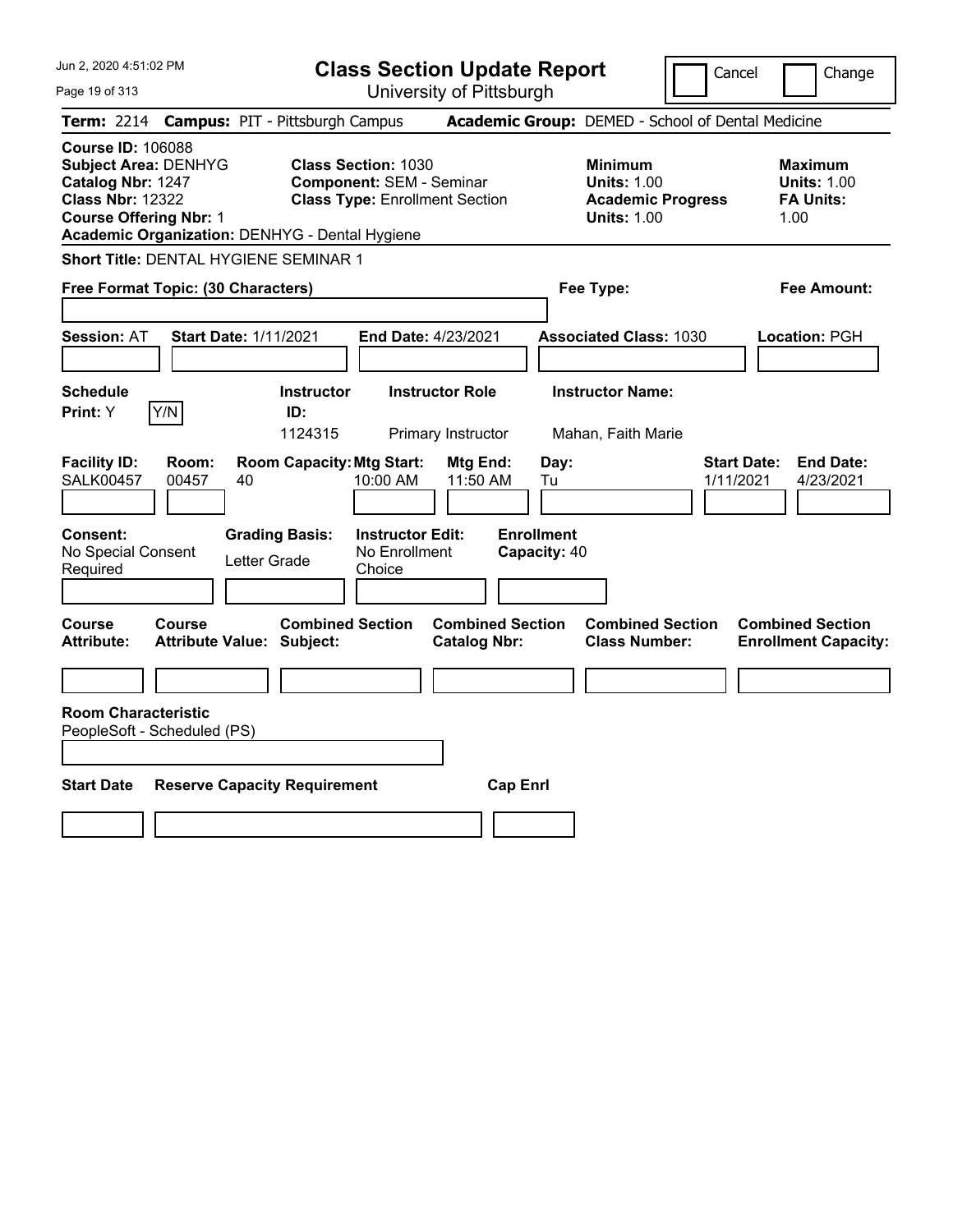**Class Section Update Report**

Cancel **Change** 

| Jun 2, 2020 4:51:02 PM<br>Page 20 of 313                                                                                                 |                |                                                                                            | <b>Class Section Update Report</b><br>Cancel<br>Change<br>University of Pittsburgh |                                                                                                                                                                      |                                   |                                                                                                                                                                             |                                 |                                                                  |
|------------------------------------------------------------------------------------------------------------------------------------------|----------------|--------------------------------------------------------------------------------------------|------------------------------------------------------------------------------------|----------------------------------------------------------------------------------------------------------------------------------------------------------------------|-----------------------------------|-----------------------------------------------------------------------------------------------------------------------------------------------------------------------------|---------------------------------|------------------------------------------------------------------|
| <b>Term: 2214</b>                                                                                                                        |                | <b>Campus: PIT - Pittsburgh Campus</b>                                                     |                                                                                    |                                                                                                                                                                      |                                   | Academic Group: DEMED - School of Dental Medicine                                                                                                                           |                                 |                                                                  |
| <b>Course ID: 106089</b><br><b>Subject Area: DENHYG</b><br>Catalog Nbr: 1248<br><b>Class Nbr: 12331</b><br><b>Course Offering Nbr: 1</b> |                | Academic Organization: DENHYG - Dental Hygiene                                             | <b>Class Section: 1010</b><br><b>Component: LEC - Lecture</b>                      | <b>Class Type: Enrollment Section</b>                                                                                                                                |                                   | <b>Minimum</b><br><b>Units: 2.00</b><br><b>Academic Progress</b><br><b>Units: 2.00</b>                                                                                      |                                 | <b>Maximum</b><br><b>Units: 2.00</b><br><b>FA Units:</b><br>2.00 |
| <b>Short Title: DENTAL MATERIALS</b>                                                                                                     |                |                                                                                            |                                                                                    |                                                                                                                                                                      |                                   |                                                                                                                                                                             |                                 |                                                                  |
| Free Format Topic: (30 Characters)                                                                                                       |                |                                                                                            |                                                                                    |                                                                                                                                                                      |                                   | Fee Type:                                                                                                                                                                   |                                 | Fee Amount:                                                      |
| <b>Session: AT</b>                                                                                                                       |                | <b>Start Date: 1/11/2021</b>                                                               |                                                                                    | <b>End Date: 4/23/2021</b>                                                                                                                                           |                                   | <b>Associated Class: 1010</b>                                                                                                                                               |                                 | Location: PGH                                                    |
| <b>Schedule</b><br>Print: Y                                                                                                              | Y/N            | <b>Instructor</b><br>ID:<br>2934289<br>2907735<br>3512901<br>3945880<br>2905963<br>2967563 |                                                                                    | <b>Instructor Role</b><br>Secondary Instructor<br>Secondary Instructor<br>Secondary Instructor<br>Secondary Instructor<br>Primary Instructor<br>Secondary Instructor |                                   | <b>Instructor Name:</b><br>Ambrosino, Antonia Testa<br>Ball, Gayle Lightfoot<br>Ban, Elizabeth Naomi<br>Debski, Jennifer Rae<br>Folino Gallo, Victoria<br>Jarembek, Matthew |                                 |                                                                  |
| <b>Facility ID:</b><br><b>SALK00458</b>                                                                                                  | Room:<br>00458 | <b>Room Capacity: Mtg Start:</b><br>120                                                    | 1:30 PM                                                                            | Mtg End:<br>2:30 PM                                                                                                                                                  | Day:<br>Mo                        |                                                                                                                                                                             | <b>Start Date:</b><br>1/11/2021 | <b>End Date:</b><br>4/23/2021                                    |
| <b>Consent:</b><br>No Special Consent<br>Required                                                                                        |                | <b>Grading Basis:</b><br>Letter Grade                                                      | <b>Instructor Edit:</b><br>No Enrollment<br>Choice                                 |                                                                                                                                                                      | <b>Enrollment</b><br>Capacity: 40 |                                                                                                                                                                             |                                 |                                                                  |
| <b>Course</b><br><b>Attribute:</b>                                                                                                       | <b>Course</b>  | <b>Combined Section</b><br><b>Attribute Value: Subject:</b>                                |                                                                                    | <b>Combined Section</b><br><b>Catalog Nbr:</b>                                                                                                                       |                                   | <b>Combined Section</b><br><b>Class Number:</b>                                                                                                                             |                                 | <b>Combined Section</b><br><b>Enrollment Capacity:</b>           |
|                                                                                                                                          |                |                                                                                            |                                                                                    |                                                                                                                                                                      |                                   |                                                                                                                                                                             |                                 |                                                                  |
| <b>Room Characteristic</b><br>PeopleSoft - Scheduled (PS)                                                                                |                |                                                                                            |                                                                                    |                                                                                                                                                                      |                                   |                                                                                                                                                                             |                                 |                                                                  |
| <b>Start Date</b>                                                                                                                        |                | <b>Reserve Capacity Requirement</b>                                                        |                                                                                    | <b>Cap Enrl</b>                                                                                                                                                      |                                   |                                                                                                                                                                             |                                 |                                                                  |
|                                                                                                                                          |                |                                                                                            |                                                                                    |                                                                                                                                                                      |                                   |                                                                                                                                                                             |                                 |                                                                  |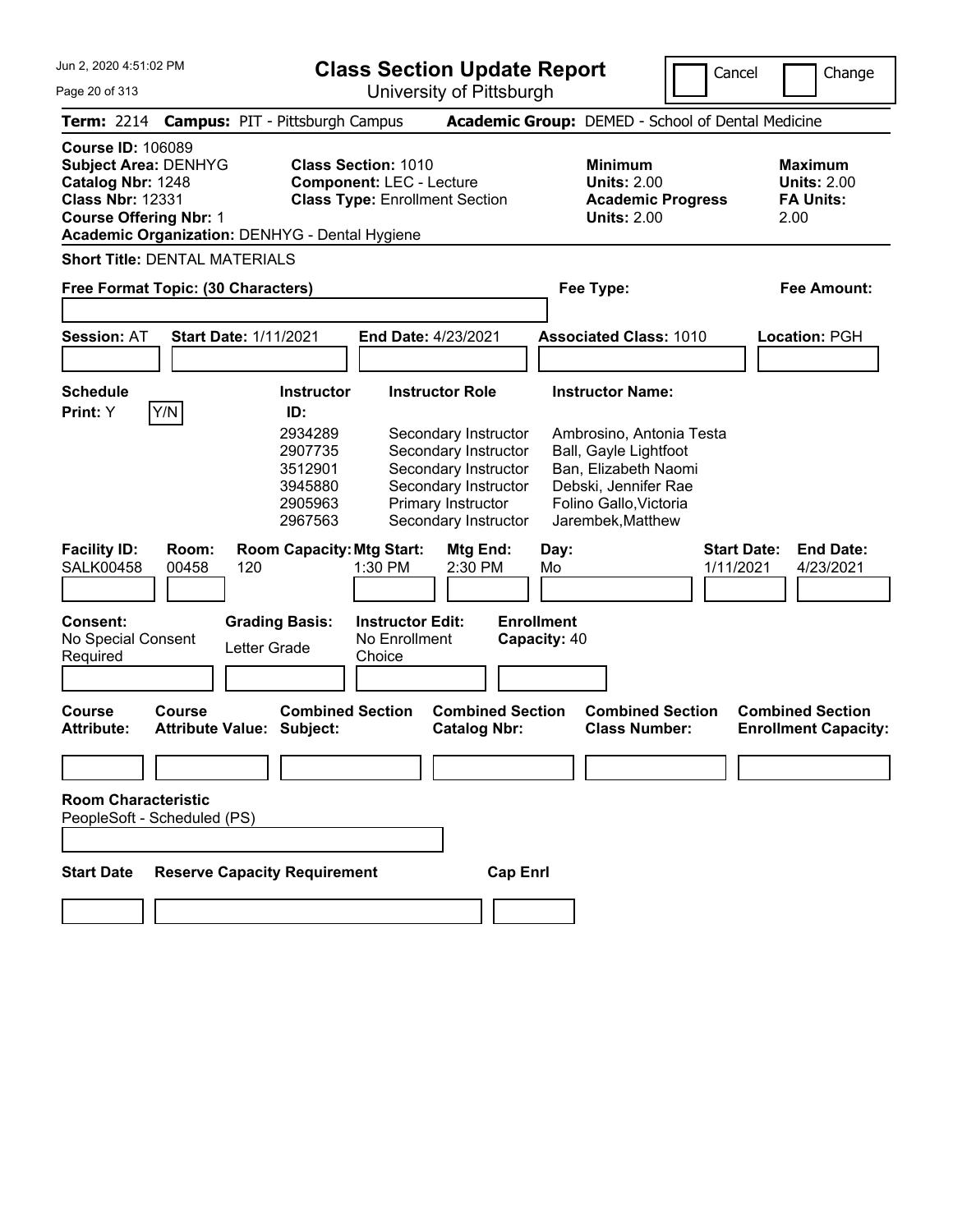**Class Section Update Report**

University of Pittsburgh

Cancel Change

Page 21 of 313

| Term: 2214 Campus: PIT - Pittsburgh Campus                                                                                                                                          |                                                                                                                                                                                                                                                                                                                                                                                                                                                                                                                | Academic Group: DEMED - School of Dental Medicine                                                                                                                                                                                                                                                                       |                                                                  |
|-------------------------------------------------------------------------------------------------------------------------------------------------------------------------------------|----------------------------------------------------------------------------------------------------------------------------------------------------------------------------------------------------------------------------------------------------------------------------------------------------------------------------------------------------------------------------------------------------------------------------------------------------------------------------------------------------------------|-------------------------------------------------------------------------------------------------------------------------------------------------------------------------------------------------------------------------------------------------------------------------------------------------------------------------|------------------------------------------------------------------|
| <b>Course ID: 106090</b><br>Subject Area: DENHYG<br>Catalog Nbr: 1249<br><b>Class Nbr: 12323</b><br><b>Course Offering Nbr: 1</b><br>Academic Organization: DENHYG - Dental Hygiene | <b>Class Section: 1010</b><br><b>Component: CLN - Clinical</b><br><b>Class Type: Enrollment Section</b>                                                                                                                                                                                                                                                                                                                                                                                                        | <b>Minimum</b><br><b>Units: 2.00</b><br><b>Academic Progress</b><br><b>Units: 2.00</b>                                                                                                                                                                                                                                  | <b>Maximum</b><br><b>Units: 2.00</b><br><b>FA Units:</b><br>2.00 |
| Short Title: DENTAL HYGIENE CLINIC 1                                                                                                                                                |                                                                                                                                                                                                                                                                                                                                                                                                                                                                                                                |                                                                                                                                                                                                                                                                                                                         |                                                                  |
| Free Format Topic: (30 Characters)                                                                                                                                                  |                                                                                                                                                                                                                                                                                                                                                                                                                                                                                                                | Fee Type:                                                                                                                                                                                                                                                                                                               | Fee Amount:                                                      |
|                                                                                                                                                                                     |                                                                                                                                                                                                                                                                                                                                                                                                                                                                                                                |                                                                                                                                                                                                                                                                                                                         |                                                                  |
| <b>Session: AT</b><br><b>Start Date: 1/11/2021</b>                                                                                                                                  | End Date: 4/23/2021                                                                                                                                                                                                                                                                                                                                                                                                                                                                                            | <b>Associated Class: 1010</b>                                                                                                                                                                                                                                                                                           | Location: PGH                                                    |
|                                                                                                                                                                                     |                                                                                                                                                                                                                                                                                                                                                                                                                                                                                                                |                                                                                                                                                                                                                                                                                                                         |                                                                  |
| <b>Schedule</b>                                                                                                                                                                     | <b>Instructor Role</b><br><b>Instructor</b>                                                                                                                                                                                                                                                                                                                                                                                                                                                                    | <b>Instructor Name:</b>                                                                                                                                                                                                                                                                                                 |                                                                  |
| Y/N<br>Print: Y                                                                                                                                                                     | ID:                                                                                                                                                                                                                                                                                                                                                                                                                                                                                                            |                                                                                                                                                                                                                                                                                                                         |                                                                  |
| <b>Facility ID:</b><br>Room:<br><b>TBATBA</b><br><b>TBA</b><br>0<br><b>Consent:</b><br>No Special Consent<br>Letter Grade<br>Required                                               | 2934289<br>Secondary Instructor<br>Secondary Instructor<br>2907735<br>3512901<br>Secondary Instructor<br>Secondary Instructor<br>3376527<br>Secondary Instructor<br>3945880<br>Secondary Instructor<br>2905963<br>Secondary Instructor<br>2967563<br>2967702<br>Secondary Instructor<br>Secondary Instructor<br>3399743<br>1124315<br>Primary Instructor<br><b>Room Capacity: Mtg Start:</b><br>Mtg End:<br>8:30 AM<br>12:30 PM<br><b>Grading Basis:</b><br><b>Instructor Edit:</b><br>No Enrollment<br>Choice | Ambrosino, Antonia Testa<br>Ball, Gayle Lightfoot<br>Ban, Elizabeth Naomi<br>Ban, Susan Lee<br>Debski, Jennifer Rae<br>Folino Gallo, Victoria<br>Jarembek, Matthew<br>Kieffer, Candice<br>Kim, Jeong-Seon<br>Mahan, Faith Marie<br><b>Start Date:</b><br>Day:<br>1/11/2021<br>MoWe<br><b>Enrollment</b><br>Capacity: 50 | <b>End Date:</b><br>4/23/2021                                    |
|                                                                                                                                                                                     |                                                                                                                                                                                                                                                                                                                                                                                                                                                                                                                |                                                                                                                                                                                                                                                                                                                         |                                                                  |
| Course<br><b>Course</b><br>Attribute:<br><b>Attribute Value:</b>                                                                                                                    | <b>Combined Section</b><br><b>Combined Section</b><br>Subject:<br><b>Catalog Nbr:</b>                                                                                                                                                                                                                                                                                                                                                                                                                          | <b>Combined Section</b><br><b>Class Number:</b>                                                                                                                                                                                                                                                                         | <b>Combined Section</b><br><b>Enrollment Capacity:</b>           |
| <b>Room Characteristic</b>                                                                                                                                                          |                                                                                                                                                                                                                                                                                                                                                                                                                                                                                                                |                                                                                                                                                                                                                                                                                                                         |                                                                  |
| <b>Start Date</b><br><b>Reserve Capacity Requirement</b>                                                                                                                            | <b>Cap Enrl</b>                                                                                                                                                                                                                                                                                                                                                                                                                                                                                                |                                                                                                                                                                                                                                                                                                                         |                                                                  |
|                                                                                                                                                                                     |                                                                                                                                                                                                                                                                                                                                                                                                                                                                                                                |                                                                                                                                                                                                                                                                                                                         |                                                                  |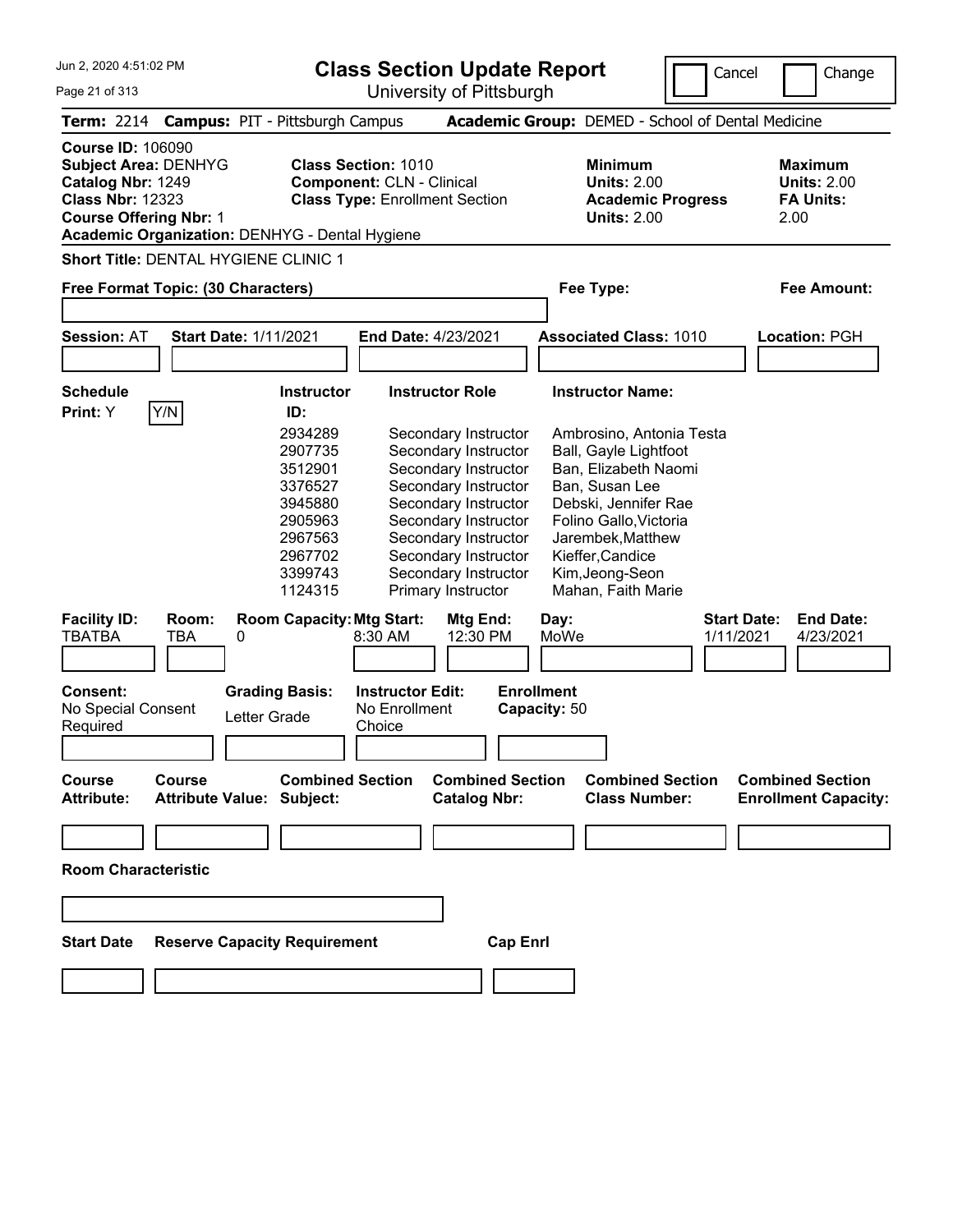| Jun 2, 2020 4:51:02 PM                                                                                                                                                                     | <b>Class Section Update Report</b>                                                                     | Cancel                                                                                 | Change                                                           |
|--------------------------------------------------------------------------------------------------------------------------------------------------------------------------------------------|--------------------------------------------------------------------------------------------------------|----------------------------------------------------------------------------------------|------------------------------------------------------------------|
| Page 22 of 313                                                                                                                                                                             | University of Pittsburgh                                                                               |                                                                                        |                                                                  |
| <b>Term: 2214</b>                                                                                                                                                                          | <b>Campus: PIT - Pittsburgh Campus</b>                                                                 | Academic Group: DEMED - School of Dental Medicine                                      |                                                                  |
| <b>Course ID: 106107</b><br><b>Subject Area: DENHYG</b><br>Catalog Nbr: 1417<br><b>Class Nbr: 30828</b><br><b>Course Offering Nbr: 1</b><br>Academic Organization: DENHYG - Dental Hygiene | <b>Class Section: 1010</b><br><b>Component: SEM - Seminar</b><br><b>Class Type: Enrollment Section</b> | <b>Minimum</b><br><b>Units: 1.00</b><br><b>Academic Progress</b><br><b>Units: 1.00</b> | <b>Maximum</b><br><b>Units: 1.00</b><br><b>FA Units:</b><br>1.00 |
| Short Title: DENTAL HYGIENE SEMINAR 3                                                                                                                                                      |                                                                                                        |                                                                                        |                                                                  |
| Free Format Topic: (30 Characters)                                                                                                                                                         |                                                                                                        | Fee Type:                                                                              | Fee Amount:                                                      |
| <b>Start Date: 1/11/2021</b><br><b>Session: AT</b>                                                                                                                                         | End Date: 4/23/2021                                                                                    | <b>Associated Class: 1010</b>                                                          | Location: PGH                                                    |
| <b>Schedule</b><br>Y/N<br>Print: Y                                                                                                                                                         | <b>Instructor Role</b><br><b>Instructor</b><br>ID:<br>3512901<br>Primary Instructor                    | <b>Instructor Name:</b><br>Ban, Elizabeth Naomi                                        |                                                                  |
| <b>Facility ID:</b><br>Room:<br><b>SALKTBA</b><br>TBA<br>0                                                                                                                                 | <b>Room Capacity: Mtg Start:</b><br>Mtg End:                                                           | Day:<br>1/11/2021                                                                      | <b>Start Date:</b><br><b>End Date:</b><br>4/23/2021              |
| Consent:<br><b>Department Consent</b><br>Required<br>Basis                                                                                                                                 | <b>Instructor Edit:</b><br><b>Grading Basis:</b><br>LG/SU3 Elective<br>No Enrollment<br>Choice         | <b>Enrollment</b><br>Capacity: 5                                                       |                                                                  |
| <b>Course</b><br><b>Course</b><br><b>Attribute:</b><br>Attribute Value: Subject:                                                                                                           | <b>Combined Section</b><br><b>Combined Section</b><br><b>Catalog Nbr:</b>                              | <b>Combined Section</b><br><b>Class Number:</b>                                        | <b>Combined Section</b><br><b>Enrollment Capacity:</b>           |
|                                                                                                                                                                                            |                                                                                                        |                                                                                        |                                                                  |
| <b>Room Characteristic</b>                                                                                                                                                                 |                                                                                                        |                                                                                        |                                                                  |
|                                                                                                                                                                                            |                                                                                                        |                                                                                        |                                                                  |
| <b>Start Date</b><br><b>Reserve Capacity Requirement</b>                                                                                                                                   | <b>Cap Enrl</b>                                                                                        |                                                                                        |                                                                  |
|                                                                                                                                                                                            |                                                                                                        |                                                                                        |                                                                  |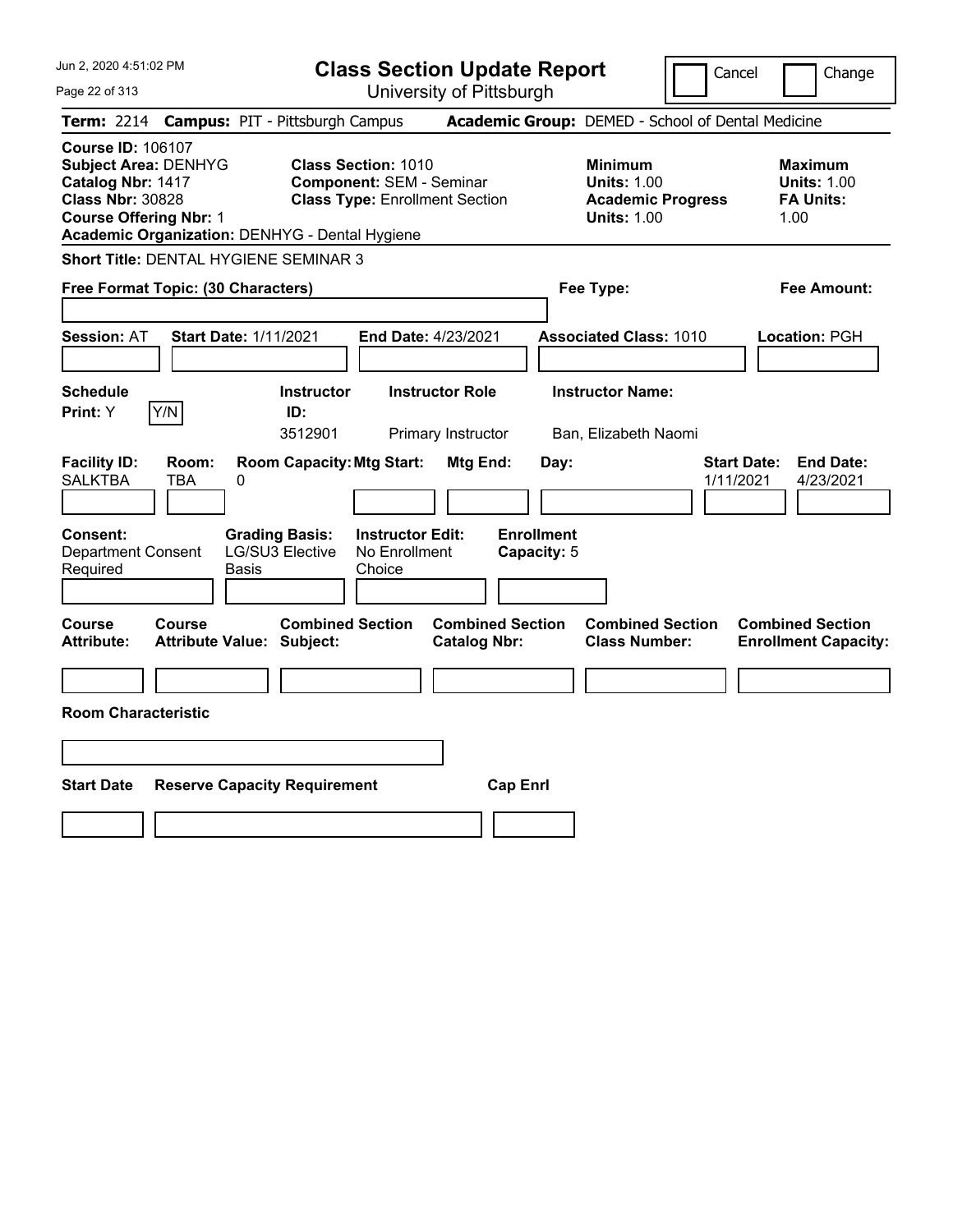| Jun 2, 2020 4:51:02 PM                                                                                                                                                                     |                                        | <b>Class Section Update Report</b>                                                                     |                                                |                                                                                        | Cancel                          | Change                                                           |
|--------------------------------------------------------------------------------------------------------------------------------------------------------------------------------------------|----------------------------------------|--------------------------------------------------------------------------------------------------------|------------------------------------------------|----------------------------------------------------------------------------------------|---------------------------------|------------------------------------------------------------------|
| Page 23 of 313                                                                                                                                                                             |                                        | University of Pittsburgh                                                                               |                                                |                                                                                        |                                 |                                                                  |
| <b>Term: 2214</b>                                                                                                                                                                          | <b>Campus: PIT - Pittsburgh Campus</b> |                                                                                                        |                                                | Academic Group: DEMED - School of Dental Medicine                                      |                                 |                                                                  |
| <b>Course ID: 177308</b><br><b>Subject Area: DENHYG</b><br>Catalog Nbr: 1421<br><b>Class Nbr: 25386</b><br><b>Course Offering Nbr: 1</b><br>Academic Organization: DENHYG - Dental Hygiene |                                        | <b>Class Section: 1010</b><br><b>Component: LEC - Lecture</b><br><b>Class Type: Enrollment Section</b> |                                                | <b>Minimum</b><br><b>Units: 1.00</b><br><b>Academic Progress</b><br><b>Units: 1.00</b> |                                 | <b>Maximum</b><br><b>Units: 1.00</b><br><b>FA Units:</b><br>1.00 |
| <b>Short Title: SPECIAL NEEDS DENTISTRY</b>                                                                                                                                                |                                        |                                                                                                        |                                                |                                                                                        |                                 |                                                                  |
| Free Format Topic: (30 Characters)                                                                                                                                                         |                                        |                                                                                                        |                                                | Fee Type:                                                                              |                                 | Fee Amount:                                                      |
| <b>Session: AT</b><br><b>Start Date: 1/11/2021</b>                                                                                                                                         |                                        | End Date: 4/23/2021                                                                                    |                                                | <b>Associated Class: 1010</b>                                                          |                                 | Location: PGH                                                    |
| <b>Schedule</b><br>Y/N<br><b>Print: Y</b>                                                                                                                                                  | <b>Instructor</b><br>ID:<br>2942314    | <b>Instructor Role</b><br>Primary Instructor                                                           |                                                | <b>Instructor Name:</b><br>Taiclet, Lynne M                                            |                                 |                                                                  |
| <b>Facility ID:</b><br>Room:<br><b>TBATBA</b><br>TBA<br>0                                                                                                                                  | <b>Room Capacity: Mtg Start:</b>       |                                                                                                        | Mtg End:<br>Day:                               |                                                                                        | <b>Start Date:</b><br>1/11/2021 | <b>End Date:</b><br>4/23/2021                                    |
| <b>Consent:</b><br>No Special Consent<br>Required                                                                                                                                          | <b>Grading Basis:</b><br>Letter Grade  | <b>Instructor Edit:</b><br>No Enrollment<br>Choice                                                     | <b>Enrollment</b><br>Capacity: 5               |                                                                                        |                                 |                                                                  |
| <b>Course</b><br>Course<br><b>Attribute:</b><br><b>Attribute Value: Subject:</b>                                                                                                           | <b>Combined Section</b>                |                                                                                                        | <b>Combined Section</b><br><b>Catalog Nbr:</b> | <b>Combined Section</b><br><b>Class Number:</b>                                        |                                 | <b>Combined Section</b><br><b>Enrollment Capacity:</b>           |
| <b>Room Characteristic</b>                                                                                                                                                                 |                                        |                                                                                                        |                                                |                                                                                        |                                 |                                                                  |
|                                                                                                                                                                                            |                                        |                                                                                                        |                                                |                                                                                        |                                 |                                                                  |
| <b>Start Date</b><br><b>Reserve Capacity Requirement</b><br>School of Dental Medicine-UGRD<br>12/21/2020                                                                                   |                                        |                                                                                                        | <b>Cap Enrl</b><br>5                           |                                                                                        |                                 |                                                                  |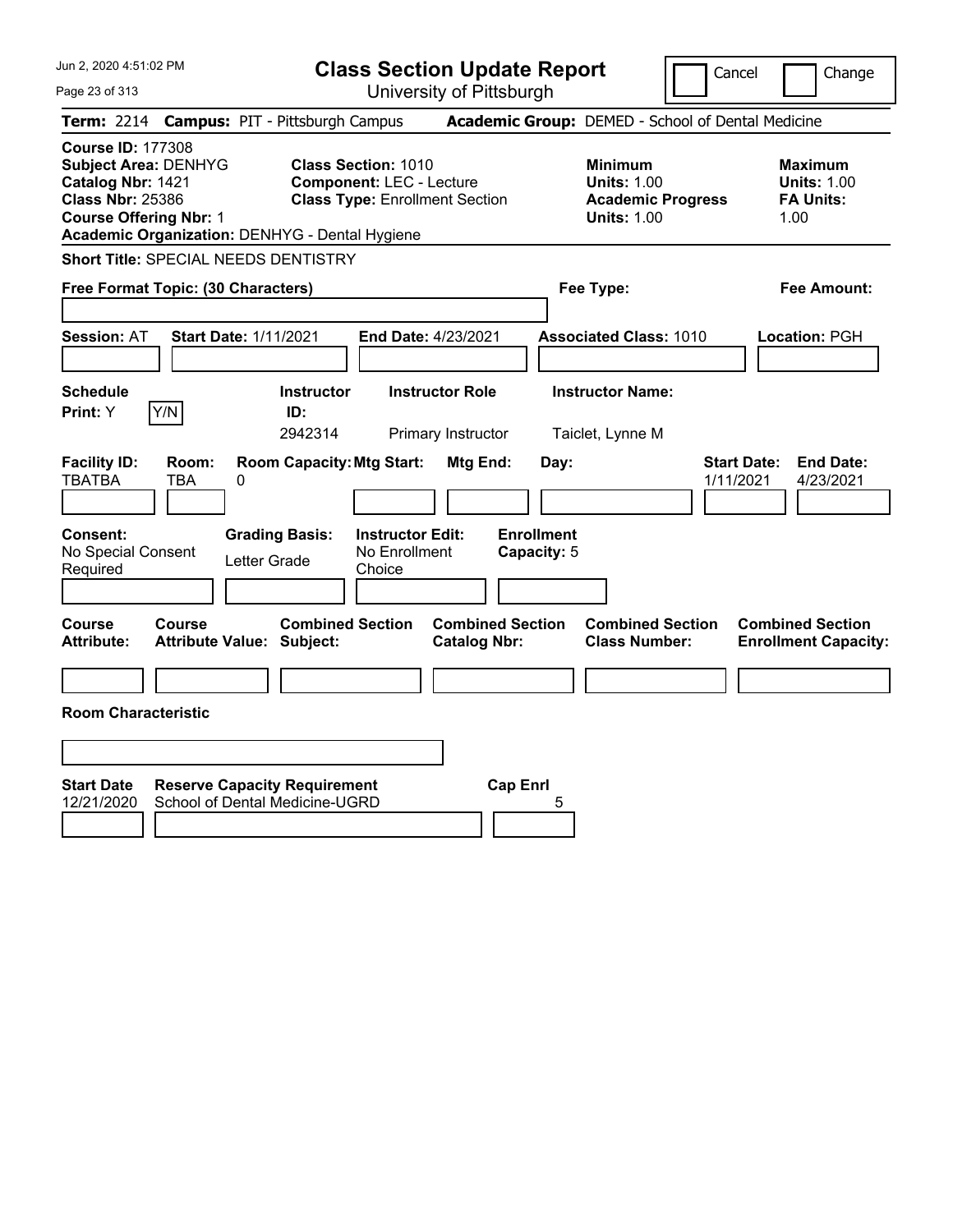| Jun 2, 2020 4:51:02 PM                                                                                                                                                                     | <b>Class Section Update Report</b>                                                                     | Cancel                                                                                 | Change                                                           |
|--------------------------------------------------------------------------------------------------------------------------------------------------------------------------------------------|--------------------------------------------------------------------------------------------------------|----------------------------------------------------------------------------------------|------------------------------------------------------------------|
| Page 24 of 313                                                                                                                                                                             | University of Pittsburgh                                                                               |                                                                                        |                                                                  |
| <b>Term: 2214</b>                                                                                                                                                                          | <b>Campus: PIT - Pittsburgh Campus</b>                                                                 | Academic Group: DEMED - School of Dental Medicine                                      |                                                                  |
| <b>Course ID: 182236</b><br><b>Subject Area: DENHYG</b><br>Catalog Nbr: 1422<br><b>Class Nbr: 24872</b><br><b>Course Offering Nbr: 1</b><br>Academic Organization: DENHYG - Dental Hygiene | <b>Class Section: 1010</b><br><b>Component: LEC - Lecture</b><br><b>Class Type: Enrollment Section</b> | <b>Minimum</b><br><b>Units: 3.00</b><br><b>Academic Progress</b><br><b>Units: 3.00</b> | <b>Maximum</b><br><b>Units: 3.00</b><br><b>FA Units:</b><br>3.00 |
| Short Title: HLTH PROMOS THROUGH LIFE SPAN                                                                                                                                                 |                                                                                                        |                                                                                        |                                                                  |
| Free Format Topic: (30 Characters)                                                                                                                                                         |                                                                                                        | Fee Type:                                                                              | Fee Amount:                                                      |
| <b>Start Date: 1/11/2021</b><br><b>Session: AT</b>                                                                                                                                         | End Date: 4/23/2021                                                                                    | <b>Associated Class: 1010</b>                                                          | Location: PGH                                                    |
| <b>Schedule</b><br>Y/N<br>Print: Y                                                                                                                                                         | <b>Instructor Role</b><br><b>Instructor</b><br>ID:<br>3510001<br>Primary Instructor                    | <b>Instructor Name:</b><br>Green, Victoria Grace                                       |                                                                  |
| <b>Facility ID:</b><br>Room:<br><b>TBATBA</b><br>TBA<br>0                                                                                                                                  | <b>Room Capacity: Mtg Start:</b><br>Mtg End:                                                           | Day:<br>1/11/2021                                                                      | <b>End Date:</b><br><b>Start Date:</b><br>4/23/2021              |
| <b>Consent:</b><br><b>Department Consent</b><br>Letter Grade<br>Required                                                                                                                   | <b>Grading Basis:</b><br><b>Instructor Edit:</b><br>No Enrollment<br>Choice                            | <b>Enrollment</b><br>Capacity: 5                                                       |                                                                  |
| Course<br><b>Course</b><br><b>Attribute:</b><br><b>Attribute Value: Subject:</b>                                                                                                           | <b>Combined Section</b><br><b>Combined Section</b><br><b>Catalog Nbr:</b>                              | <b>Combined Section</b><br><b>Class Number:</b>                                        | <b>Combined Section</b><br><b>Enrollment Capacity:</b>           |
|                                                                                                                                                                                            |                                                                                                        |                                                                                        |                                                                  |
| <b>Room Characteristic</b>                                                                                                                                                                 |                                                                                                        |                                                                                        |                                                                  |
|                                                                                                                                                                                            |                                                                                                        |                                                                                        |                                                                  |
| <b>Start Date</b><br><b>Reserve Capacity Requirement</b>                                                                                                                                   |                                                                                                        | <b>Cap Enrl</b>                                                                        |                                                                  |
|                                                                                                                                                                                            |                                                                                                        |                                                                                        |                                                                  |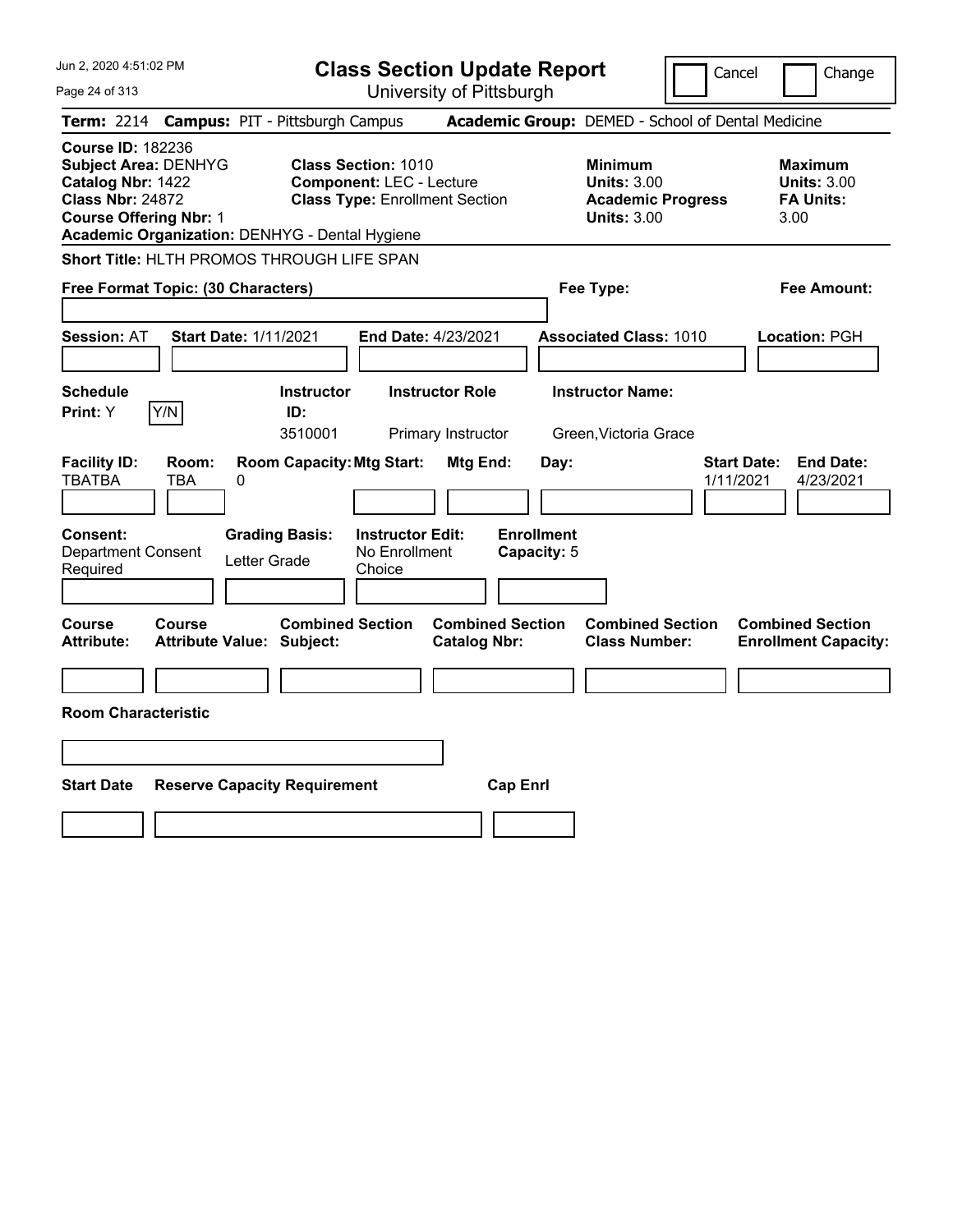| Jun 2, 2020 4:51:02 PM                                                                                                                                                                     | <b>Class Section Update Report</b>                                                                     |                                                                                                   | Cancel<br>Change                                                 |
|--------------------------------------------------------------------------------------------------------------------------------------------------------------------------------------------|--------------------------------------------------------------------------------------------------------|---------------------------------------------------------------------------------------------------|------------------------------------------------------------------|
| Page 25 of 313                                                                                                                                                                             | University of Pittsburgh                                                                               |                                                                                                   |                                                                  |
| <b>Term: 2214</b>                                                                                                                                                                          | <b>Campus: PIT - Pittsburgh Campus</b>                                                                 | Academic Group: DEMED - School of Dental Medicine                                                 |                                                                  |
| <b>Course ID: 106115</b><br><b>Subject Area: DENHYG</b><br>Catalog Nbr: 1544<br><b>Class Nbr: 12327</b><br><b>Course Offering Nbr: 1</b><br>Academic Organization: DENHYG - Dental Hygiene | <b>Class Section: 1010</b><br><b>Component: LEC - Lecture</b><br><b>Class Type: Enrollment Section</b> | <b>Minimum</b><br><b>Units: 3.00</b><br><b>Academic Progress</b><br><b>Units: 3.00</b>            | <b>Maximum</b><br><b>Units: 3.00</b><br><b>FA Units:</b><br>3.00 |
| <b>Short Title: INTRO TO RESEARCH ANALYSIS</b>                                                                                                                                             |                                                                                                        |                                                                                                   |                                                                  |
| Free Format Topic: (30 Characters)                                                                                                                                                         |                                                                                                        | Fee Type:                                                                                         | Fee Amount:                                                      |
| <b>Session: AT</b><br><b>Start Date: 1/11/2021</b>                                                                                                                                         | End Date: 4/23/2021                                                                                    | <b>Associated Class: 1010</b>                                                                     | Location: PGH                                                    |
| <b>Schedule</b><br>Y/N<br>Print: Y                                                                                                                                                         | <b>Instructor Role</b><br><b>Instructor</b><br>ID:<br>3510001<br>Primary Instructor                    | <b>Instructor Name:</b><br>Green, Victoria Grace                                                  |                                                                  |
| <b>Facility ID:</b><br>Room:<br><b>SALK00457</b><br>00457<br>40                                                                                                                            | <b>Room Capacity: Mtg Start:</b><br>$9:00 \, \text{AM}$                                                | Mtg End:<br>Day:<br>11:50 AM<br>Mo                                                                | <b>Start Date:</b><br><b>End Date:</b><br>1/11/2021<br>4/23/2021 |
| Consent:<br>No Special Consent<br>Letter Grade<br>Required                                                                                                                                 | <b>Grading Basis:</b><br><b>Instructor Edit:</b><br>No Enrollment<br>Choice                            | <b>Enrollment</b><br>Capacity: 40                                                                 |                                                                  |
| Course<br>Course<br><b>Attribute Value: Subject:</b><br>Attribute:                                                                                                                         | <b>Combined Section</b>                                                                                | <b>Combined Section</b><br><b>Combined Section</b><br><b>Catalog Nbr:</b><br><b>Class Number:</b> | <b>Combined Section</b><br><b>Enrollment Capacity:</b>           |
| <b>Room Characteristic</b>                                                                                                                                                                 |                                                                                                        |                                                                                                   |                                                                  |
| PeopleSoft - Scheduled (PS)                                                                                                                                                                |                                                                                                        |                                                                                                   |                                                                  |
| <b>Start Date</b><br><b>Reserve Capacity Requirement</b>                                                                                                                                   |                                                                                                        | <b>Cap Enrl</b>                                                                                   |                                                                  |
|                                                                                                                                                                                            |                                                                                                        |                                                                                                   |                                                                  |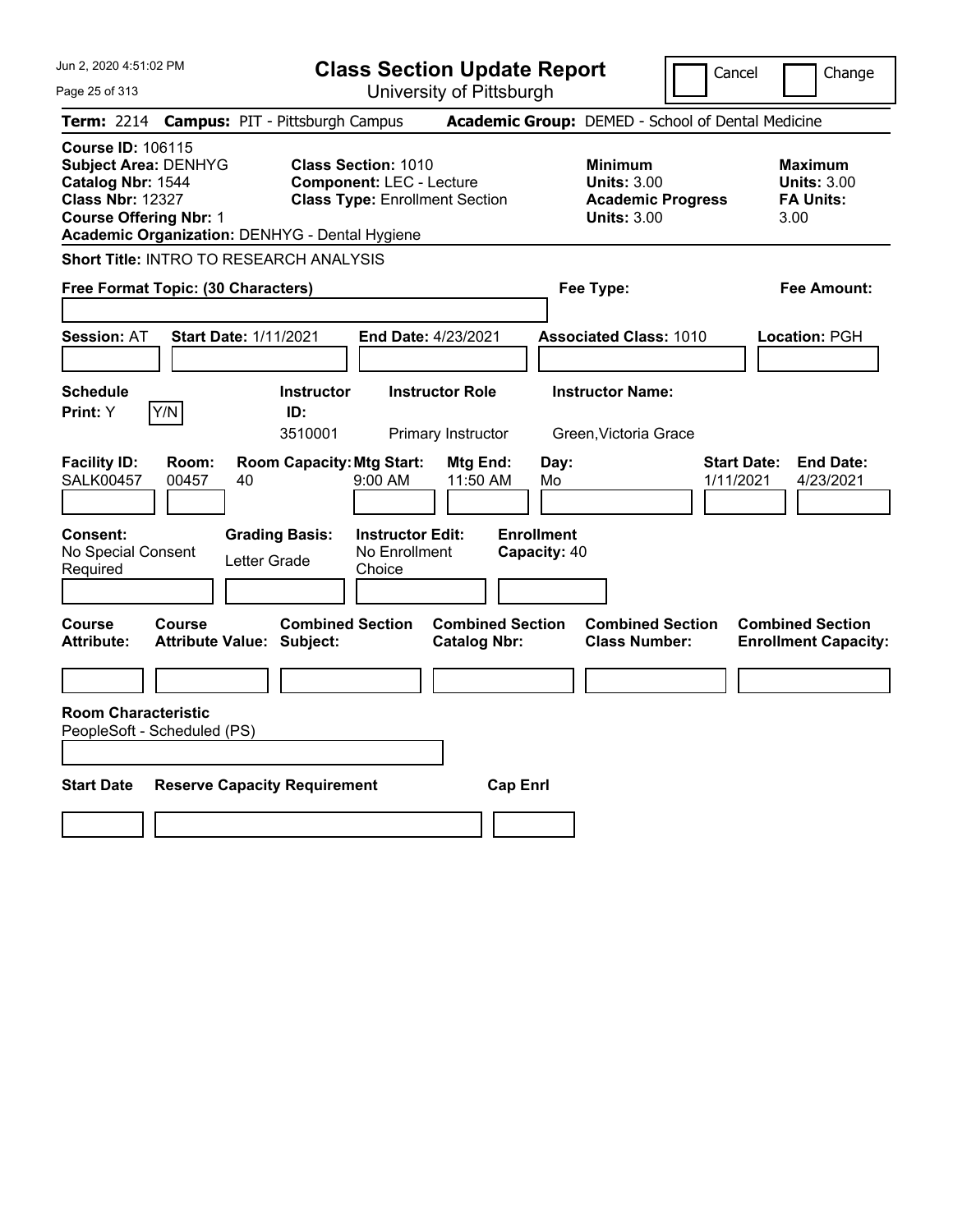| Jun 2, 2020 4:51:02 PM                                                                                                                                                                     | <b>Class Section Update Report</b>                                                                     |                                                                                        | Cancel<br>Change                                                 |
|--------------------------------------------------------------------------------------------------------------------------------------------------------------------------------------------|--------------------------------------------------------------------------------------------------------|----------------------------------------------------------------------------------------|------------------------------------------------------------------|
| Page 26 of 313                                                                                                                                                                             | University of Pittsburgh                                                                               |                                                                                        |                                                                  |
| <b>Term: 2214</b>                                                                                                                                                                          | <b>Campus: PIT - Pittsburgh Campus</b>                                                                 | Academic Group: DEMED - School of Dental Medicine                                      |                                                                  |
| <b>Course ID: 106116</b><br><b>Subject Area: DENHYG</b><br>Catalog Nbr: 1545<br><b>Class Nbr: 12351</b><br><b>Course Offering Nbr: 1</b><br>Academic Organization: DENHYG - Dental Hygiene | <b>Class Section: 1030</b><br><b>Component: LEC - Lecture</b><br><b>Class Type: Enrollment Section</b> | <b>Minimum</b><br><b>Units: 4.00</b><br><b>Academic Progress</b><br><b>Units: 4.00</b> | Maximum<br><b>Units: 4.00</b><br><b>FA Units:</b><br>4.00        |
| Short Title: DENTAL HLTH ED, METHODS & PRAC                                                                                                                                                |                                                                                                        |                                                                                        |                                                                  |
| <b>Free Format Topic: (30 Characters)</b>                                                                                                                                                  |                                                                                                        | Fee Type:                                                                              | Fee Amount:                                                      |
| <b>Session: AT</b><br><b>Start Date: 1/11/2021</b>                                                                                                                                         | End Date: 4/23/2021                                                                                    | <b>Associated Class: 1030</b>                                                          | Location: PGH                                                    |
| <b>Schedule</b><br>Y/N<br>Print: Y                                                                                                                                                         | <b>Instructor</b><br><b>Instructor Role</b><br>ID:<br>3945880<br>Primary Instructor                    | <b>Instructor Name:</b><br>Debski, Jennifer Rae                                        |                                                                  |
| <b>Facility ID:</b><br>Room:<br><b>SALK00457</b><br>00457<br>40                                                                                                                            | <b>Room Capacity: Mtg Start:</b><br>Mtg End:<br>$8:00$ AM<br>11:50 AM                                  | Day:<br>We                                                                             | <b>End Date:</b><br><b>Start Date:</b><br>4/23/2021<br>1/11/2021 |
| Consent:<br>No Special Consent<br>Letter Grade<br>Required                                                                                                                                 | <b>Grading Basis:</b><br><b>Instructor Edit:</b><br>No Enrollment<br>Choice                            | <b>Enrollment</b><br>Capacity: 40                                                      |                                                                  |
| Course<br>Course<br><b>Attribute Value: Subject:</b><br><b>Attribute:</b>                                                                                                                  | <b>Combined Section</b><br><b>Combined Section</b><br><b>Catalog Nbr:</b>                              | <b>Combined Section</b><br><b>Class Number:</b>                                        | <b>Combined Section</b><br><b>Enrollment Capacity:</b>           |
|                                                                                                                                                                                            |                                                                                                        |                                                                                        |                                                                  |
| <b>Room Characteristic</b><br>PeopleSoft - Scheduled (PS)                                                                                                                                  |                                                                                                        |                                                                                        |                                                                  |
| <b>Start Date</b><br><b>Reserve Capacity Requirement</b>                                                                                                                                   | <b>Cap Enrl</b>                                                                                        |                                                                                        |                                                                  |
|                                                                                                                                                                                            |                                                                                                        |                                                                                        |                                                                  |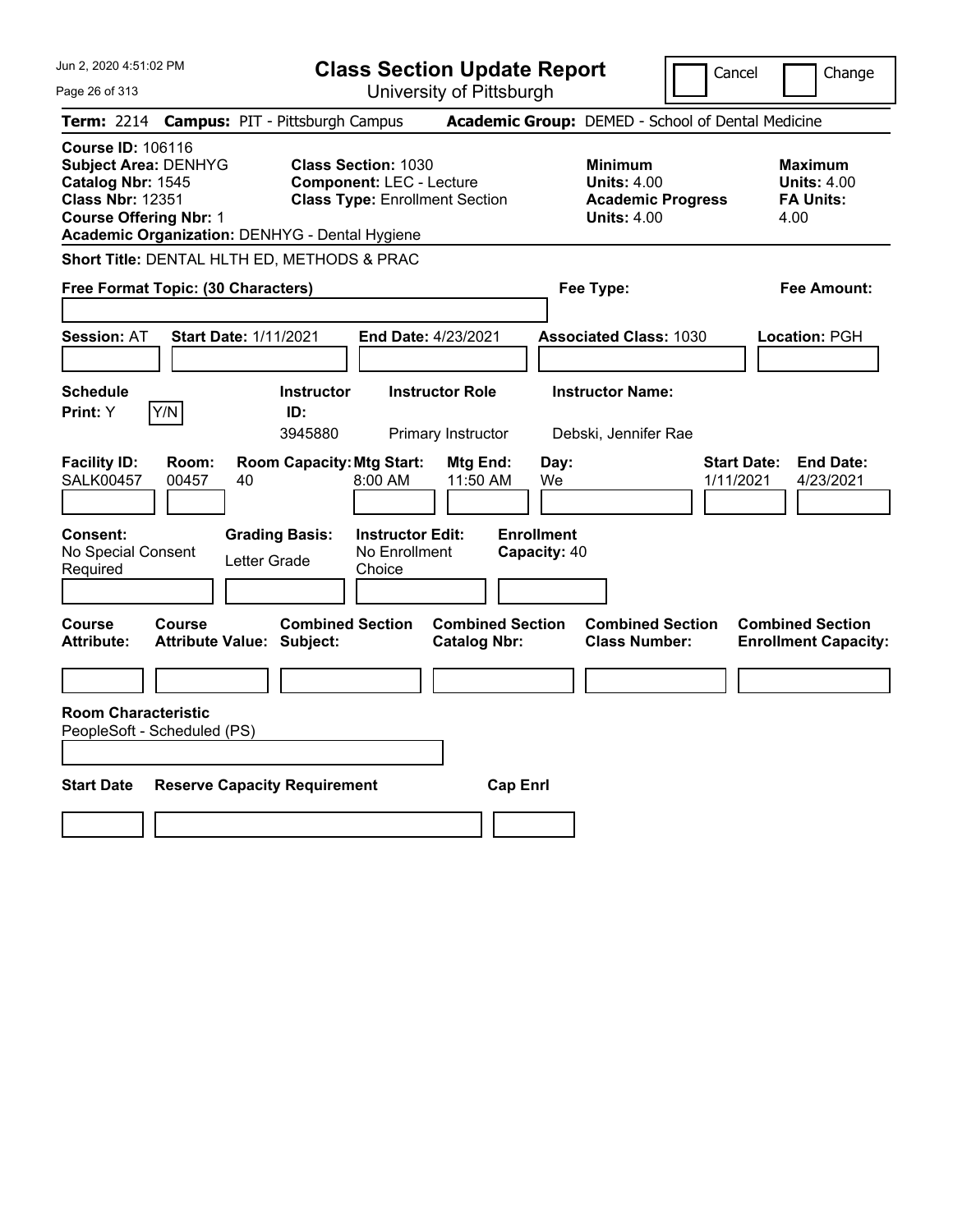| Jun 2, 2020 4:51:02 PM                                                                                                                                                                     | <b>Class Section Update Report</b>                                                                     | Cancel                                                                                 | Change                                                           |
|--------------------------------------------------------------------------------------------------------------------------------------------------------------------------------------------|--------------------------------------------------------------------------------------------------------|----------------------------------------------------------------------------------------|------------------------------------------------------------------|
| Page 27 of 313                                                                                                                                                                             | University of Pittsburgh                                                                               |                                                                                        |                                                                  |
| <b>Term: 2214</b>                                                                                                                                                                          | <b>Campus: PIT - Pittsburgh Campus</b>                                                                 | Academic Group: DEMED - School of Dental Medicine                                      |                                                                  |
| <b>Course ID: 106118</b><br><b>Subject Area: DENHYG</b><br>Catalog Nbr: 1547<br><b>Class Nbr: 12328</b><br><b>Course Offering Nbr: 1</b><br>Academic Organization: DENHYG - Dental Hygiene | <b>Class Section: 1070</b><br><b>Component: SEM - Seminar</b><br><b>Class Type: Enrollment Section</b> | <b>Minimum</b><br><b>Units: 1.00</b><br><b>Academic Progress</b><br><b>Units: 1.00</b> | Maximum<br><b>Units: 1.00</b><br><b>FA Units:</b><br>1.00        |
| Short Title: DENTAL HYGIENE SEMINAR 4                                                                                                                                                      |                                                                                                        |                                                                                        |                                                                  |
| Free Format Topic: (30 Characters)                                                                                                                                                         |                                                                                                        | Fee Type:                                                                              | Fee Amount:                                                      |
| <b>Session: AT</b><br><b>Start Date: 1/11/2021</b>                                                                                                                                         | End Date: 4/23/2021                                                                                    | <b>Associated Class: 1070</b>                                                          | Location: PGH                                                    |
| <b>Schedule</b><br>Y/N<br>Print: Y                                                                                                                                                         | <b>Instructor</b><br><b>Instructor Role</b><br>ID:<br>3512901<br>Primary Instructor                    | <b>Instructor Name:</b><br>Ban, Elizabeth Naomi                                        |                                                                  |
| <b>Facility ID:</b><br>Room:<br><b>SALK00371</b><br>40<br>00371                                                                                                                            | <b>Room Capacity: Mtg Start:</b><br>Mtg End:<br>$9:00$ AM<br>11:50 AM                                  | Day:<br>Fr                                                                             | <b>End Date:</b><br><b>Start Date:</b><br>4/23/2021<br>1/11/2021 |
| Consent:<br>No Special Consent<br>Letter Grade<br>Required                                                                                                                                 | <b>Instructor Edit:</b><br><b>Grading Basis:</b><br>No Enrollment<br>Choice                            | <b>Enrollment</b><br>Capacity: 40                                                      |                                                                  |
| <b>Course</b><br>Course<br><b>Attribute Value: Subject:</b><br><b>Attribute:</b>                                                                                                           | <b>Combined Section</b><br><b>Combined Section</b><br><b>Catalog Nbr:</b>                              | <b>Combined Section</b><br><b>Class Number:</b>                                        | <b>Combined Section</b><br><b>Enrollment Capacity:</b>           |
|                                                                                                                                                                                            |                                                                                                        |                                                                                        |                                                                  |
| <b>Room Characteristic</b><br>PeopleSoft - Scheduled (PS)                                                                                                                                  |                                                                                                        |                                                                                        |                                                                  |
| <b>Start Date</b><br><b>Reserve Capacity Requirement</b>                                                                                                                                   | <b>Cap Enrl</b>                                                                                        |                                                                                        |                                                                  |
|                                                                                                                                                                                            |                                                                                                        |                                                                                        |                                                                  |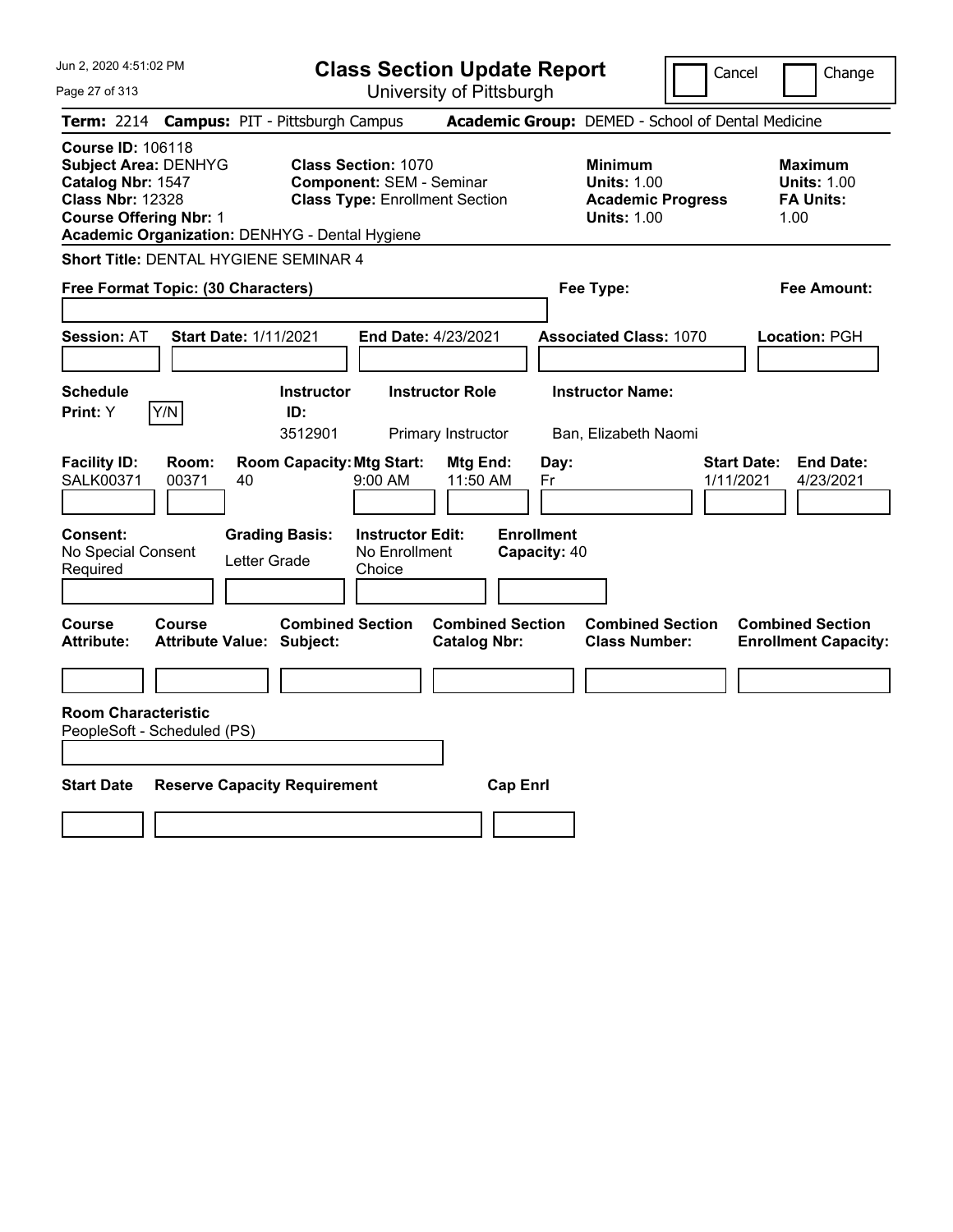**Class Section Update Report**

 $\Box$ Cancel  $\Box$ Ch

|                                                                                                                                                                                            |                                                                                                                                                                                                                                     | <b>Class Section update Report</b>                                                                                                                                                                                                                                                                                                                                                                                                                                                                               |                                                                                                                                                                                                                                                                                                                                                                                                                                                                               | Cancel                                                    | Change                                                           |
|--------------------------------------------------------------------------------------------------------------------------------------------------------------------------------------------|-------------------------------------------------------------------------------------------------------------------------------------------------------------------------------------------------------------------------------------|------------------------------------------------------------------------------------------------------------------------------------------------------------------------------------------------------------------------------------------------------------------------------------------------------------------------------------------------------------------------------------------------------------------------------------------------------------------------------------------------------------------|-------------------------------------------------------------------------------------------------------------------------------------------------------------------------------------------------------------------------------------------------------------------------------------------------------------------------------------------------------------------------------------------------------------------------------------------------------------------------------|-----------------------------------------------------------|------------------------------------------------------------------|
| Page 28 of 313                                                                                                                                                                             |                                                                                                                                                                                                                                     | University of Pittsburgh                                                                                                                                                                                                                                                                                                                                                                                                                                                                                         |                                                                                                                                                                                                                                                                                                                                                                                                                                                                               |                                                           |                                                                  |
| Term: 2214 Campus: PIT - Pittsburgh Campus                                                                                                                                                 |                                                                                                                                                                                                                                     |                                                                                                                                                                                                                                                                                                                                                                                                                                                                                                                  | Academic Group: DEMED - School of Dental Medicine                                                                                                                                                                                                                                                                                                                                                                                                                             |                                                           |                                                                  |
| <b>Course ID: 106119</b><br><b>Subject Area: DENHYG</b><br>Catalog Nbr: 1549<br><b>Class Nbr: 12329</b><br><b>Course Offering Nbr: 1</b><br>Academic Organization: DENHYG - Dental Hygiene | <b>Class Section: 1030</b><br><b>Component: CLN - Clinical</b><br><b>Class Type: Enrollment Section</b>                                                                                                                             |                                                                                                                                                                                                                                                                                                                                                                                                                                                                                                                  | <b>Minimum</b><br><b>Units: 5.00</b><br><b>Academic Progress</b><br><b>Units: 5.00</b>                                                                                                                                                                                                                                                                                                                                                                                        |                                                           | <b>Maximum</b><br><b>Units: 5.00</b><br><b>FA Units:</b><br>5.00 |
| <b>Short Title: DENTAL HYGIENE CLINIC 4</b>                                                                                                                                                |                                                                                                                                                                                                                                     |                                                                                                                                                                                                                                                                                                                                                                                                                                                                                                                  |                                                                                                                                                                                                                                                                                                                                                                                                                                                                               |                                                           |                                                                  |
| Free Format Topic: (30 Characters)                                                                                                                                                         |                                                                                                                                                                                                                                     |                                                                                                                                                                                                                                                                                                                                                                                                                                                                                                                  | Fee Type:                                                                                                                                                                                                                                                                                                                                                                                                                                                                     |                                                           | <b>Fee Amount:</b>                                               |
| <b>Session: AT</b><br><b>Start Date: 1/11/2021</b>                                                                                                                                         |                                                                                                                                                                                                                                     | End Date: 4/23/2021                                                                                                                                                                                                                                                                                                                                                                                                                                                                                              | <b>Associated Class: 1030</b>                                                                                                                                                                                                                                                                                                                                                                                                                                                 |                                                           | Location: PGH                                                    |
|                                                                                                                                                                                            |                                                                                                                                                                                                                                     |                                                                                                                                                                                                                                                                                                                                                                                                                                                                                                                  |                                                                                                                                                                                                                                                                                                                                                                                                                                                                               |                                                           |                                                                  |
| <b>Schedule</b><br>Y/N<br>Print: Y                                                                                                                                                         | <b>Instructor</b><br>ID:                                                                                                                                                                                                            | <b>Instructor Role</b>                                                                                                                                                                                                                                                                                                                                                                                                                                                                                           | <b>Instructor Name:</b>                                                                                                                                                                                                                                                                                                                                                                                                                                                       |                                                           |                                                                  |
|                                                                                                                                                                                            | 2905963<br>2967563<br>2967702<br>1124315<br>2963939<br>2934289<br>3512901<br>3376527<br>3945880<br>2905963<br>2967563<br>2967702<br>3399743<br>1124315<br>3512901<br>3945880<br>2905963<br>2967563<br>2967702<br>1124315<br>2963939 | Secondary Instructor<br>Secondary Instructor<br>Secondary Instructor<br>Secondary Instructor<br>Secondary Instructor<br>Secondary Instructor<br>Primary Instructor<br>Secondary Instructor<br>Secondary Instructor<br>Secondary Instructor<br>Secondary Instructor<br>Secondary Instructor<br>Secondary Instructor<br>Secondary Instructor<br>Primary Instructor<br>Secondary Instructor<br>Secondary Instructor<br>Secondary Instructor<br>Secondary Instructor<br>Secondary Instructor<br>Secondary Instructor | Folino Gallo, Victoria<br>Jarembek, Matthew<br>Kieffer, Candice<br>Mahan, Faith Marie<br>Wagner, Kelly R<br>Ambrosino, Antonia Testa<br>Ban, Elizabeth Naomi<br>Ban, Susan Lee<br>Debski, Jennifer Rae<br>Folino Gallo, Victoria<br>Jarembek, Matthew<br>Kieffer, Candice<br>Kim, Jeong-Seon<br>Mahan, Faith Marie<br>Ban, Elizabeth Naomi<br>Debski, Jennifer Rae<br>Folino Gallo, Victoria<br>Jarembek,Matthew<br>Kieffer, Candice<br>Mahan, Faith Marie<br>Wagner, Kelly R |                                                           |                                                                  |
| <b>Facility ID:</b><br>Room:<br>TBATBA<br>TBA<br>0<br><b>TBATBA</b><br>TBA<br>0<br>TBATBA<br>TBA<br>0<br><b>Consent:</b><br>No Special Consent<br>Letter Grade<br>Required                 | <b>Room Capacity: Mtg Start:</b><br>$9:00$ AM<br>1:00 PM<br>9:00 AM<br><b>Grading Basis:</b><br><b>Instructor Edit:</b><br>No Enrollment<br>Choice                                                                                  | Mtg End:<br>4:25 PM<br>4:25 PM<br>4:25 PM                                                                                                                                                                                                                                                                                                                                                                                                                                                                        | Day:<br>Tu<br>WeFr<br>Th<br><b>Enrollment</b><br>Capacity: 40                                                                                                                                                                                                                                                                                                                                                                                                                 | <b>Start Date:</b><br>1/11/2021<br>1/11/2021<br>1/11/2021 | <b>End Date:</b><br>4/23/2021<br>4/23/2021<br>4/23/2021          |
| <b>Course</b><br><b>Course</b><br><b>Attribute Value: Subject:</b><br><b>Attribute:</b>                                                                                                    | <b>Combined Section</b>                                                                                                                                                                                                             | <b>Combined Section</b><br><b>Catalog Nbr:</b>                                                                                                                                                                                                                                                                                                                                                                                                                                                                   | <b>Combined Section</b><br><b>Class Number:</b>                                                                                                                                                                                                                                                                                                                                                                                                                               |                                                           | <b>Combined Section</b><br><b>Enrollment Capacity:</b>           |
| <b>Room Characteristic</b>                                                                                                                                                                 |                                                                                                                                                                                                                                     |                                                                                                                                                                                                                                                                                                                                                                                                                                                                                                                  |                                                                                                                                                                                                                                                                                                                                                                                                                                                                               |                                                           |                                                                  |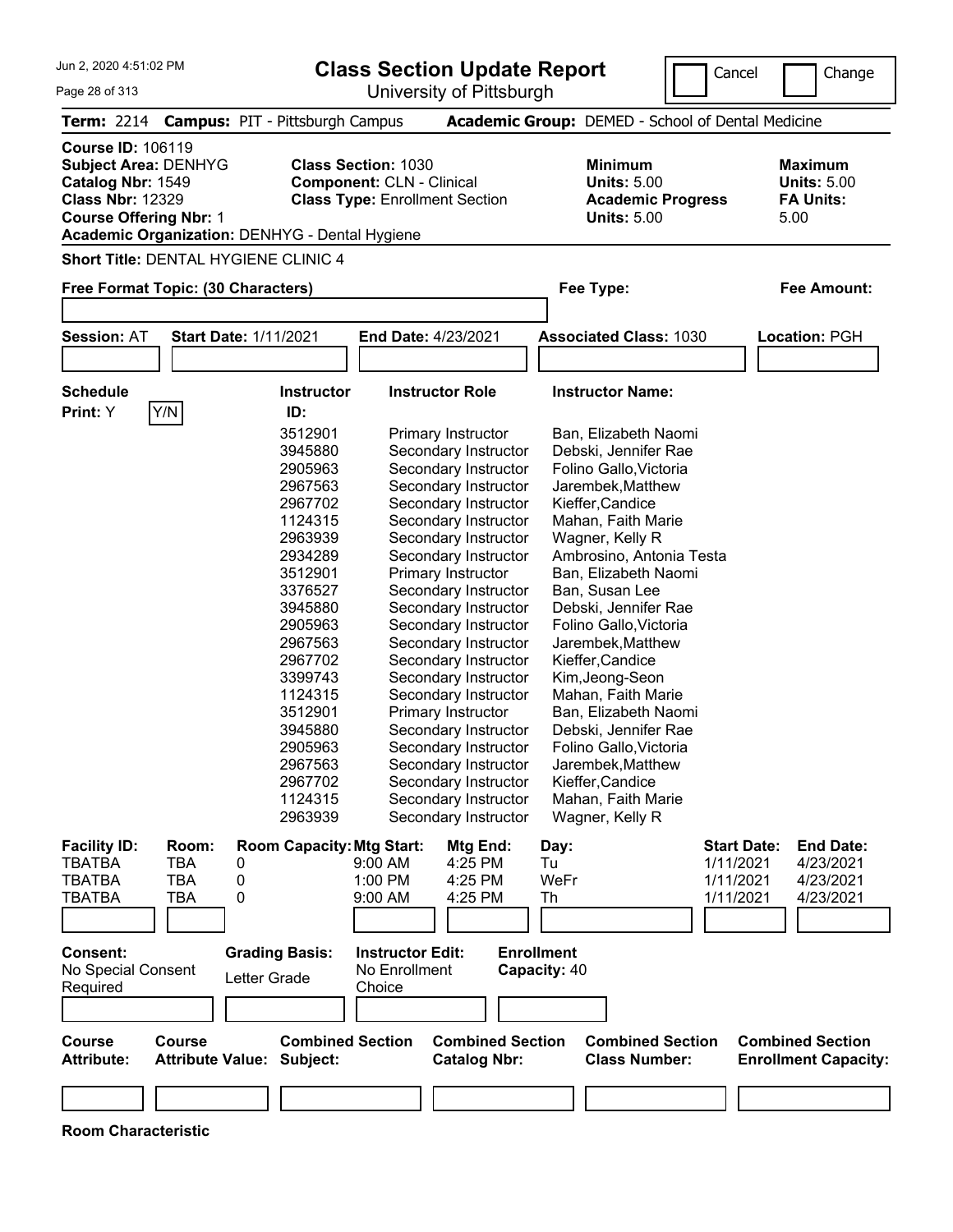University of Pittsburgh

Cancel **Change** 

Page 29 of 313

**Term:** 2214 **Campus:** PIT - Pittsburgh Campus **Academic Group:** DEMED - School of Dental Medicine **Start Date Reserve Capacity Requirement Cap Enrl**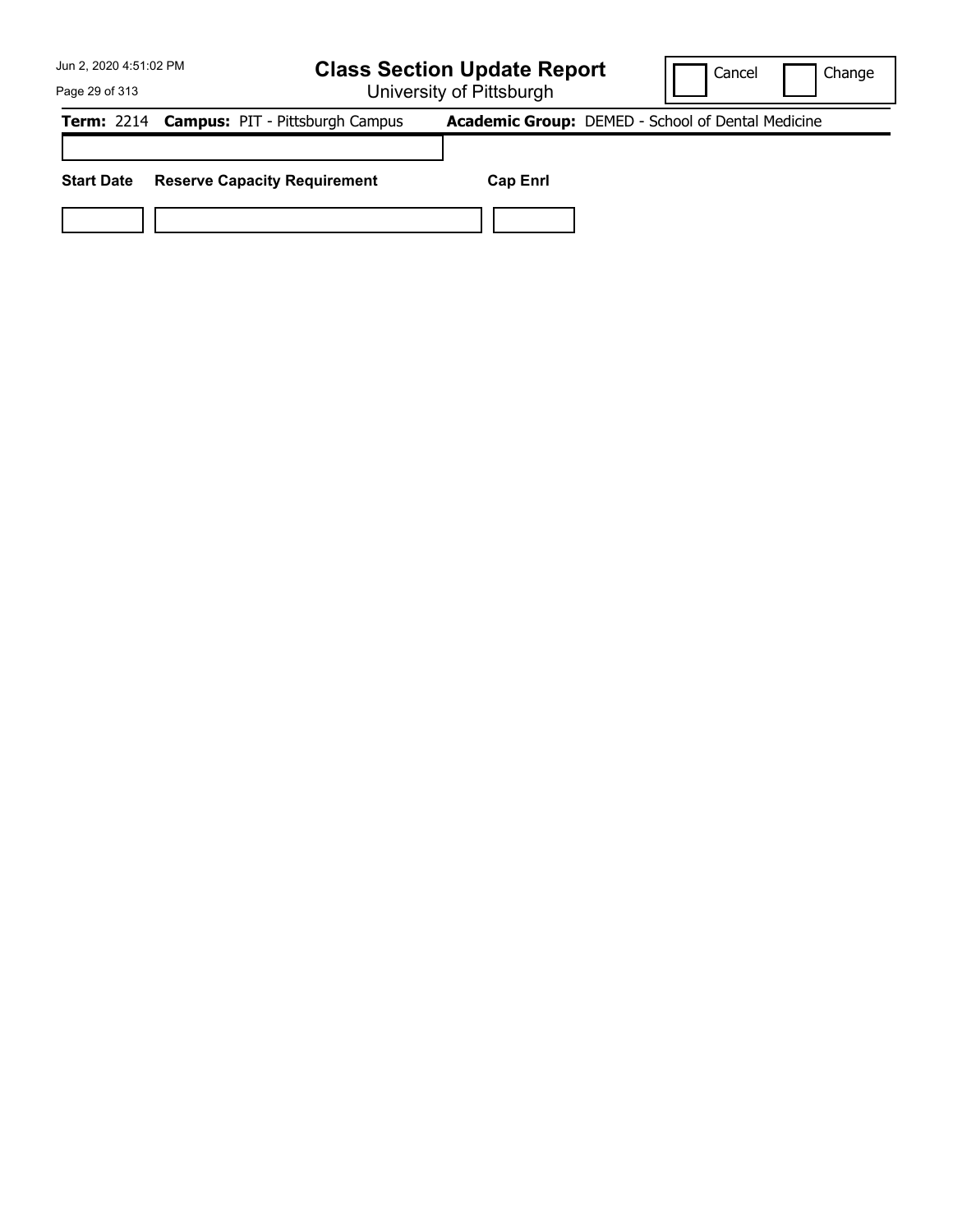| Jun 2, 2020 4:51:02 PM                                                                                                                                                                     | <b>Class Section Update Report</b>                                                                              | Cancel                                                                                 | Change                                                           |
|--------------------------------------------------------------------------------------------------------------------------------------------------------------------------------------------|-----------------------------------------------------------------------------------------------------------------|----------------------------------------------------------------------------------------|------------------------------------------------------------------|
| Page 30 of 313                                                                                                                                                                             | University of Pittsburgh                                                                                        |                                                                                        |                                                                  |
| Term: 2214 Campus: PIT - Pittsburgh Campus                                                                                                                                                 |                                                                                                                 | Academic Group: DEMED - School of Dental Medicine                                      |                                                                  |
| <b>Course ID: 106129</b><br><b>Subject Area: DENHYG</b><br>Catalog Nbr: 1904<br><b>Class Nbr: 12336</b><br><b>Course Offering Nbr: 1</b><br>Academic Organization: DENHYG - Dental Hygiene | <b>Class Section: 1010</b><br><b>Component: DIR - Directed Studies</b><br><b>Class Type: Enrollment Section</b> | <b>Minimum</b><br><b>Units: 1.00</b><br><b>Academic Progress</b><br><b>Units: 1.00</b> | <b>Maximum</b><br><b>Units: 3.00</b><br><b>FA Units:</b><br>1.00 |
| <b>Short Title: DIRECTED STUDY</b>                                                                                                                                                         |                                                                                                                 |                                                                                        |                                                                  |
| Free Format Topic: (30 Characters)                                                                                                                                                         |                                                                                                                 | Fee Type:                                                                              | Fee Amount:                                                      |
| Session: SE3<br><b>Start Date: 1/11/2021</b>                                                                                                                                               | End Date: 5/1/2021                                                                                              | <b>Associated Class: 1010</b>                                                          | Location: PGH                                                    |
| <b>Schedule</b><br>Y/N<br><b>Print:</b> Y                                                                                                                                                  | <b>Instructor Role</b><br><b>Instructor</b><br>ID:<br>2963939<br>Primary Instructor                             | <b>Instructor Name:</b><br>Wagner, Kelly R                                             |                                                                  |
| <b>Facility ID:</b><br>Room:<br><b>TBATBA</b><br>TBA<br>0                                                                                                                                  | <b>Room Capacity: Mtg Start:</b><br>Mtg End:<br>Day:                                                            | <b>Start Date:</b><br>1/11/2021                                                        | <b>End Date:</b><br>5/1/2021                                     |
| <b>Consent:</b><br><b>Grading Basis:</b><br>LG/SU3 Elective<br><b>Department Consent</b><br>Required<br>Basis                                                                              | <b>Enrollment</b><br><b>Instructor Edit:</b><br>No Enrollment<br>Capacity: 10<br>Choice                         |                                                                                        |                                                                  |
| Course<br><b>Course</b><br><b>Attribute:</b><br><b>Attribute Value: Subject:</b>                                                                                                           | <b>Combined Section</b><br><b>Combined Section</b><br><b>Catalog Nbr:</b>                                       | <b>Combined Section</b><br><b>Class Number:</b>                                        | <b>Combined Section</b><br><b>Enrollment Capacity:</b>           |
| <b>Room Characteristic</b>                                                                                                                                                                 |                                                                                                                 |                                                                                        |                                                                  |
|                                                                                                                                                                                            |                                                                                                                 |                                                                                        |                                                                  |
| <b>Start Date</b><br><b>Reserve Capacity Requirement</b>                                                                                                                                   | <b>Cap Enrl</b>                                                                                                 |                                                                                        |                                                                  |
|                                                                                                                                                                                            |                                                                                                                 |                                                                                        |                                                                  |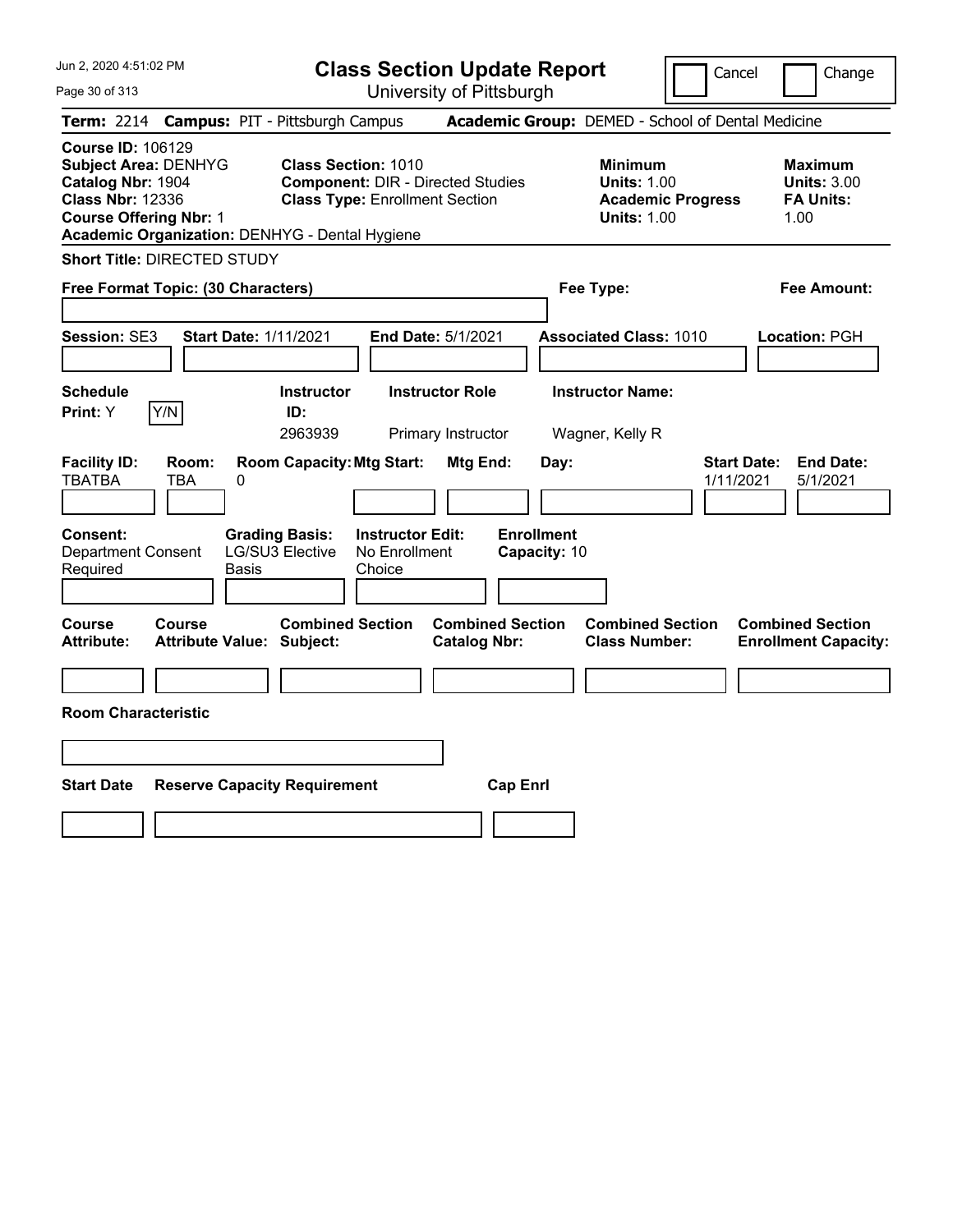| Jun 2, 2020 4:51:02 PM                                                                                                                                                                     | <b>Class Section Update Report</b>                                                                       |                                                                                                   | Cancel<br>Change                                                 |
|--------------------------------------------------------------------------------------------------------------------------------------------------------------------------------------------|----------------------------------------------------------------------------------------------------------|---------------------------------------------------------------------------------------------------|------------------------------------------------------------------|
| Page 31 of 313                                                                                                                                                                             | University of Pittsburgh                                                                                 |                                                                                                   |                                                                  |
| Term: 2214 Campus: PIT - Pittsburgh Campus                                                                                                                                                 |                                                                                                          | Academic Group: DEMED - School of Dental Medicine                                                 |                                                                  |
| <b>Course ID: 106133</b><br><b>Subject Area: DENHYG</b><br>Catalog Nbr: 1922<br><b>Class Nbr: 28243</b><br><b>Course Offering Nbr: 1</b><br>Academic Organization: DENHYG - Dental Hygiene | <b>Class Section: 1010</b><br><b>Component: PRA - Practicum</b><br><b>Class Type: Enrollment Section</b> | <b>Minimum</b><br><b>Units: 3.00</b><br><b>Academic Progress</b><br><b>Units: 3.00</b>            | <b>Maximum</b><br><b>Units: 3.00</b><br><b>FA Units:</b><br>3.00 |
| <b>Short Title: HEALTH MANAGEMENT PRACTICUM</b>                                                                                                                                            |                                                                                                          |                                                                                                   |                                                                  |
| Free Format Topic: (30 Characters)                                                                                                                                                         |                                                                                                          | Fee Type:                                                                                         | Fee Amount:                                                      |
| <b>Start Date: 1/11/2021</b><br><b>Session: AT</b>                                                                                                                                         | End Date: 4/23/2021                                                                                      | <b>Associated Class: 1010</b>                                                                     | Location: PGH                                                    |
| <b>Schedule</b><br>Y/N<br><b>Print: Y</b>                                                                                                                                                  | <b>Instructor Role</b><br><b>Instructor</b><br>ID:<br>2963939<br>Primary Instructor                      | <b>Instructor Name:</b><br>Wagner, Kelly R                                                        |                                                                  |
| <b>Facility ID:</b><br>Room:<br><b>SALKTBA</b><br><b>TBA</b><br>0                                                                                                                          | <b>Room Capacity: Mtg Start:</b>                                                                         | Mtg End:<br>Day:                                                                                  | <b>Start Date:</b><br><b>End Date:</b><br>1/11/2021<br>4/23/2021 |
| Consent:<br><b>Department Consent</b><br>Letter Grade<br>Required                                                                                                                          | <b>Grading Basis:</b><br><b>Instructor Edit:</b><br>No Enrollment<br>Choice                              | <b>Enrollment</b><br>Capacity: 10                                                                 |                                                                  |
| Course<br>Course<br><b>Attribute Value: Subject:</b><br><b>Attribute:</b>                                                                                                                  | <b>Combined Section</b>                                                                                  | <b>Combined Section</b><br><b>Combined Section</b><br><b>Catalog Nbr:</b><br><b>Class Number:</b> | <b>Combined Section</b><br><b>Enrollment Capacity:</b>           |
|                                                                                                                                                                                            |                                                                                                          |                                                                                                   |                                                                  |
| <b>Room Characteristic</b>                                                                                                                                                                 |                                                                                                          |                                                                                                   |                                                                  |
|                                                                                                                                                                                            |                                                                                                          |                                                                                                   |                                                                  |
| <b>Start Date</b><br><b>Reserve Capacity Requirement</b>                                                                                                                                   |                                                                                                          | <b>Cap Enrl</b>                                                                                   |                                                                  |
|                                                                                                                                                                                            |                                                                                                          |                                                                                                   |                                                                  |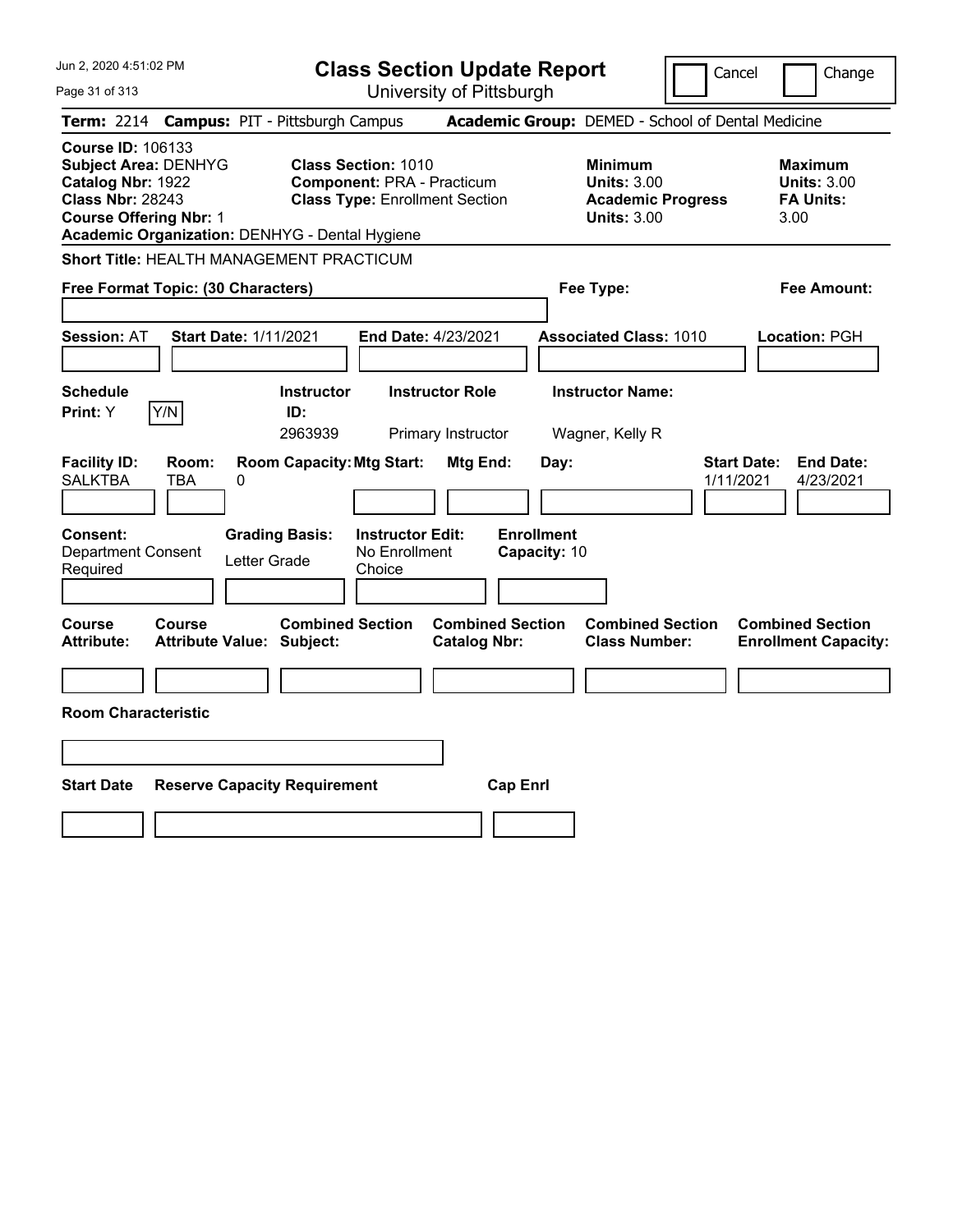| Jun 2, 2020 4:51:02 PM<br>Page 32 of 313                                                                                                                                                   | <b>Class Section Update Report</b><br>University of Pittsburgh                                                                      | Cancel                                                                                 | Change                                                           |
|--------------------------------------------------------------------------------------------------------------------------------------------------------------------------------------------|-------------------------------------------------------------------------------------------------------------------------------------|----------------------------------------------------------------------------------------|------------------------------------------------------------------|
| <b>Term: 2214</b>                                                                                                                                                                          | <b>Campus: PIT - Pittsburgh Campus</b>                                                                                              | Academic Group: DEMED - School of Dental Medicine                                      |                                                                  |
| <b>Course ID: 106135</b><br><b>Subject Area: DENHYG</b><br>Catalog Nbr: 1924<br><b>Class Nbr: 12335</b><br><b>Course Offering Nbr: 1</b><br>Academic Organization: DENHYG - Dental Hygiene | <b>Class Section: 1010</b><br><b>Component: DIR - Directed Studies</b><br><b>Class Type: Enrollment Section</b>                     | <b>Minimum</b><br><b>Units: 1.00</b><br><b>Academic Progress</b><br><b>Units: 1.00</b> | <b>Maximum</b><br><b>Units: 3.00</b><br><b>FA Units:</b><br>1.00 |
| <b>Short Title: DIRECTED STUDY</b>                                                                                                                                                         |                                                                                                                                     |                                                                                        |                                                                  |
| Free Format Topic: (30 Characters)                                                                                                                                                         |                                                                                                                                     | Fee Type:                                                                              | Fee Amount:                                                      |
| <b>Session: SE3</b><br><b>Start Date: 1/11/2021</b>                                                                                                                                        | End Date: 5/1/2021                                                                                                                  | <b>Associated Class: 1010</b>                                                          | Location: PGH                                                    |
| <b>Schedule</b><br>Y/N<br>Print: Y                                                                                                                                                         | <b>Instructor Role</b><br><b>Instructor</b><br>ID:<br>2963939<br>Primary Instructor                                                 | <b>Instructor Name:</b><br>Wagner, Kelly R                                             |                                                                  |
| <b>Facility ID:</b><br>Room:<br><b>TBATBA</b><br>TBA<br>$\pmb{0}$                                                                                                                          | <b>Room Capacity: Mtg Start:</b><br>Mtg End:<br>Day:                                                                                | 1/11/2021                                                                              | <b>Start Date:</b><br><b>End Date:</b><br>5/1/2021               |
| <b>Consent:</b><br><b>Department Consent</b><br>Required<br>Basis                                                                                                                          | <b>Enrollment</b><br><b>Instructor Edit:</b><br><b>Grading Basis:</b><br>LG/SU3 Elective<br>No Enrollment<br>Capacity: 10<br>Choice |                                                                                        |                                                                  |
| Course<br><b>Course</b><br><b>Attribute:</b><br><b>Attribute Value: Subject:</b>                                                                                                           | <b>Combined Section</b><br><b>Combined Section</b><br><b>Catalog Nbr:</b>                                                           | <b>Combined Section</b><br><b>Class Number:</b>                                        | <b>Combined Section</b><br><b>Enrollment Capacity:</b>           |
| <b>Room Characteristic</b>                                                                                                                                                                 |                                                                                                                                     |                                                                                        |                                                                  |
|                                                                                                                                                                                            |                                                                                                                                     |                                                                                        |                                                                  |
| <b>Start Date</b><br><b>Reserve Capacity Requirement</b>                                                                                                                                   | <b>Cap Enrl</b>                                                                                                                     |                                                                                        |                                                                  |
|                                                                                                                                                                                            |                                                                                                                                     |                                                                                        |                                                                  |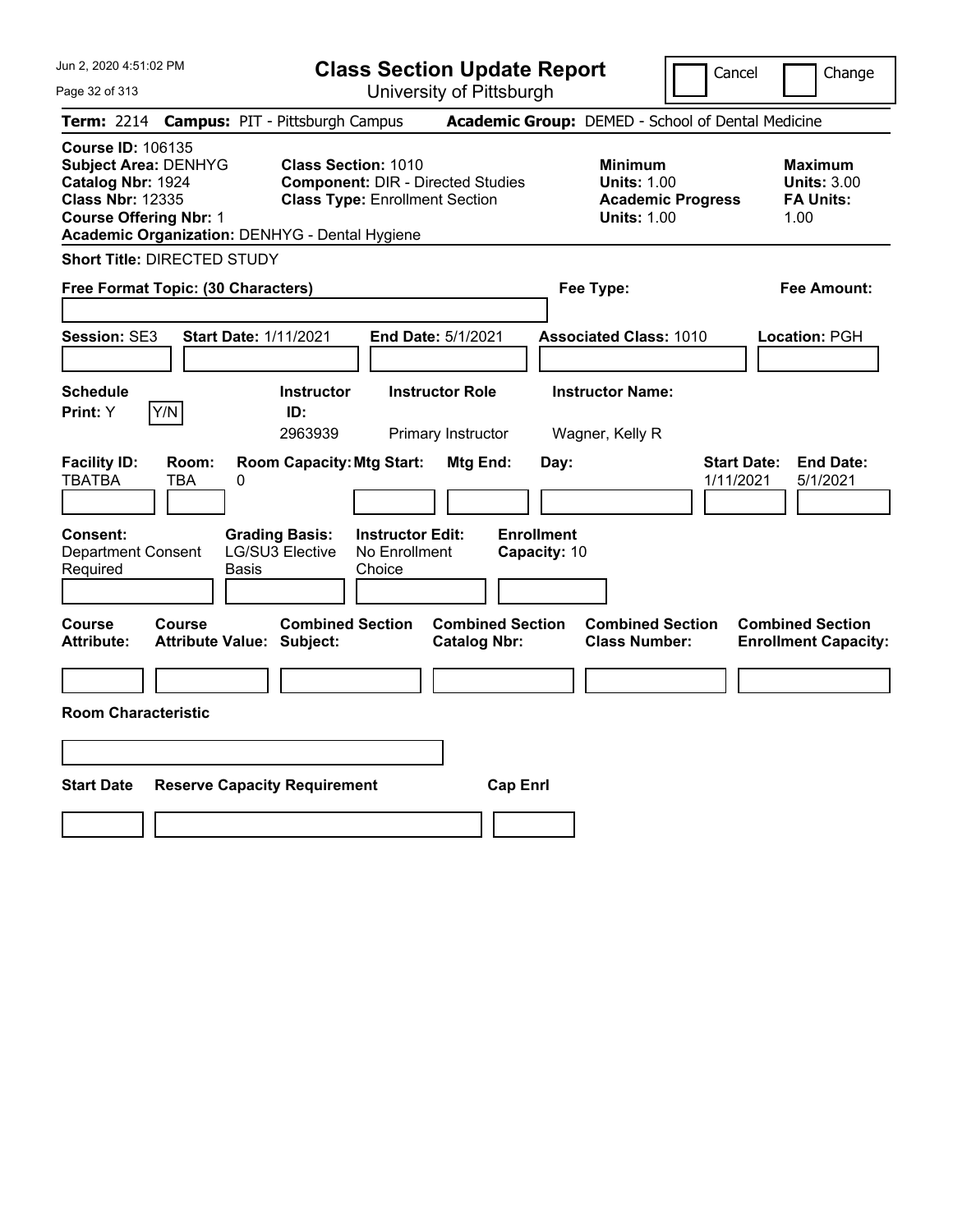| Jun 2, 2020 4:51:02 PM                                                                                                                                                                     | <b>Class Section Update Report</b>                                                                              | Cancel                                                                                 | Change                                                           |
|--------------------------------------------------------------------------------------------------------------------------------------------------------------------------------------------|-----------------------------------------------------------------------------------------------------------------|----------------------------------------------------------------------------------------|------------------------------------------------------------------|
| Page 33 of 313                                                                                                                                                                             | University of Pittsburgh                                                                                        |                                                                                        |                                                                  |
| <b>Term: 2214</b>                                                                                                                                                                          | <b>Campus: PIT - Pittsburgh Campus</b>                                                                          | Academic Group: DEMED - School of Dental Medicine                                      |                                                                  |
| <b>Course ID: 106141</b><br><b>Subject Area: DENHYG</b><br>Catalog Nbr: 1947<br><b>Class Nbr: 12334</b><br><b>Course Offering Nbr: 1</b><br>Academic Organization: DENHYG - Dental Hygiene | <b>Class Section: 1010</b><br><b>Component: DIR - Directed Studies</b><br><b>Class Type: Enrollment Section</b> | <b>Minimum</b><br><b>Units: 1.00</b><br><b>Academic Progress</b><br><b>Units: 1.00</b> | <b>Maximum</b><br><b>Units: 3.00</b><br><b>FA Units:</b><br>1.00 |
| <b>Short Title: DIRECTED STUDY</b>                                                                                                                                                         |                                                                                                                 |                                                                                        |                                                                  |
| Free Format Topic: (30 Characters)                                                                                                                                                         |                                                                                                                 | Fee Type:                                                                              | Fee Amount:                                                      |
| <b>Start Date: 1/11/2021</b><br>Session: SE3                                                                                                                                               | End Date: 5/1/2021                                                                                              | <b>Associated Class: 1010</b>                                                          | Location: PGH                                                    |
| <b>Schedule</b><br>Y/N<br>Print: Y                                                                                                                                                         | <b>Instructor Role</b><br><b>Instructor</b><br>ID:<br>2963939<br>Primary Instructor                             | <b>Instructor Name:</b><br>Wagner, Kelly R                                             |                                                                  |
| <b>Facility ID:</b><br>Room:<br><b>TBATBA</b><br>TBA<br>0                                                                                                                                  | <b>Room Capacity: Mtg Start:</b><br>Mtg End:<br>Day:                                                            | <b>Start Date:</b><br>1/11/2021                                                        | <b>End Date:</b><br>5/1/2021                                     |
| <b>Consent:</b><br><b>Grading Basis:</b><br><b>Department Consent</b><br>Required<br><b>Basis</b>                                                                                          | <b>Enrollment</b><br><b>Instructor Edit:</b><br>LG/SU3 Elective<br>No Enrollment<br>Capacity: 10<br>Choice      |                                                                                        |                                                                  |
| Course<br><b>Course</b><br><b>Attribute:</b><br><b>Attribute Value: Subject:</b>                                                                                                           | <b>Combined Section</b><br><b>Combined Section</b><br><b>Catalog Nbr:</b>                                       | <b>Combined Section</b><br><b>Class Number:</b>                                        | <b>Combined Section</b><br><b>Enrollment Capacity:</b>           |
| <b>Room Characteristic</b>                                                                                                                                                                 |                                                                                                                 |                                                                                        |                                                                  |
|                                                                                                                                                                                            |                                                                                                                 |                                                                                        |                                                                  |
|                                                                                                                                                                                            |                                                                                                                 |                                                                                        |                                                                  |
| <b>Start Date</b><br><b>Reserve Capacity Requirement</b>                                                                                                                                   | <b>Cap Enrl</b>                                                                                                 |                                                                                        |                                                                  |
|                                                                                                                                                                                            |                                                                                                                 |                                                                                        |                                                                  |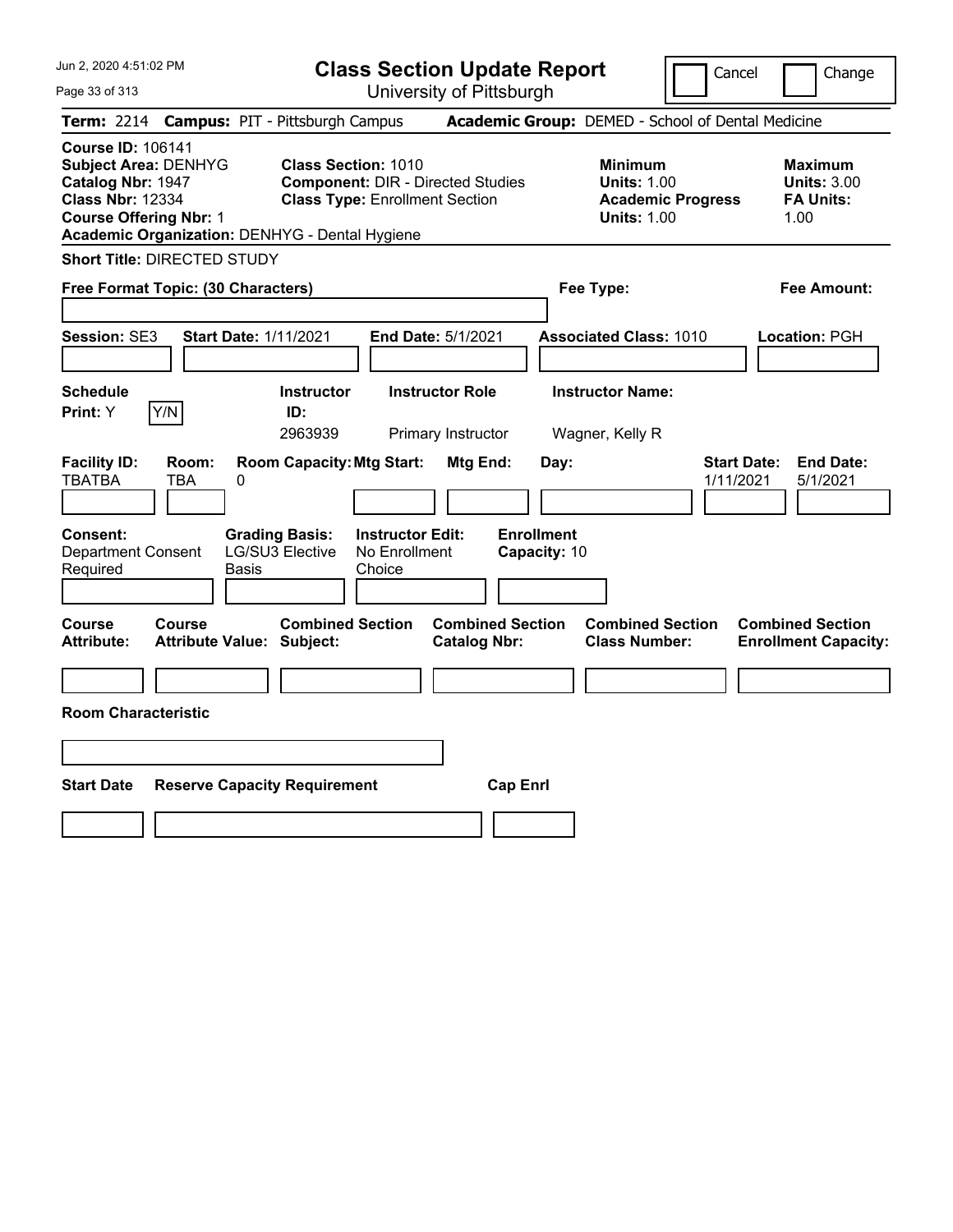| Jun 2, 2020 4:51:02 PM<br>Page 34 of 313                                                                                               | <b>Class Section Update Report</b><br>University of Pittsburgh                                                                                                                  |                                                                                    | Cancel                          | Change                                                           |
|----------------------------------------------------------------------------------------------------------------------------------------|---------------------------------------------------------------------------------------------------------------------------------------------------------------------------------|------------------------------------------------------------------------------------|---------------------------------|------------------------------------------------------------------|
| Term: 2214 Campus: PIT - Pittsburgh Campus                                                                                             |                                                                                                                                                                                 | Academic Group: DEMED - School of Dental Medicine                                  |                                 |                                                                  |
| <b>Course ID: 177229</b><br><b>Subject Area: DENT</b><br>Catalog Nbr: 1917<br><b>Class Nbr: 25341</b><br><b>Course Offering Nbr: 1</b> | <b>Class Section: 1010</b><br><b>Component: DIR - Directed Studies</b><br><b>Class Type: Enrollment Section</b><br>Academic Organization: DMED-DIAG - Dent Med - Dept Diag Serv | <b>Minimum</b><br><b>Units: 1.00</b><br><b>Units: 1.00</b>                         | <b>Academic Progress</b>        | <b>Maximum</b><br><b>Units: 3.00</b><br><b>FA Units:</b><br>1.00 |
| <b>Short Title: DIRECTED STUDY</b>                                                                                                     |                                                                                                                                                                                 |                                                                                    |                                 |                                                                  |
| Free Format Topic: (30 Characters)                                                                                                     |                                                                                                                                                                                 | Fee Type:                                                                          |                                 | Fee Amount:                                                      |
| Session: GDT<br><b>Start Date: 1/11/2021</b><br><b>Schedule</b><br>Y/N<br><b>Print:</b> Y                                              | End Date: 4/30/2021<br><b>Instructor</b><br><b>Instructor Role</b><br>ID:<br>0                                                                                                  | <b>Associated Class: 1010</b><br><b>Instructor Name:</b><br>No Instructor Assigned |                                 | <b>Location: PGH</b>                                             |
| <b>Facility ID:</b><br>Room:<br><b>TBATBA</b><br>TBA<br>0                                                                              | <b>Room Capacity: Mtg Start:</b><br>Mtg End:                                                                                                                                    | Day:                                                                               | <b>Start Date:</b><br>1/11/2021 | <b>End Date:</b><br>4/30/2021                                    |
| <b>Grading Basis:</b><br><b>Consent:</b><br>LG/SU3 Elective<br>No Special Consent<br>Required<br><b>Basis</b>                          | <b>Instructor Edit:</b><br>No Enrollment<br>Choice                                                                                                                              | <b>Enrollment</b><br>Capacity: 35                                                  |                                 |                                                                  |
| <b>Course</b><br>Course<br><b>Attribute:</b><br><b>Attribute Value: Subject:</b>                                                       | <b>Combined Section</b><br><b>Combined Section</b><br><b>Catalog Nbr:</b>                                                                                                       | <b>Combined Section</b><br><b>Class Number:</b>                                    |                                 | <b>Combined Section</b><br><b>Enrollment Capacity:</b>           |
| <b>Room Characteristic</b>                                                                                                             |                                                                                                                                                                                 |                                                                                    |                                 |                                                                  |
|                                                                                                                                        |                                                                                                                                                                                 |                                                                                    |                                 |                                                                  |
| <b>Start Date</b><br><b>Reserve Capacity Requirement</b>                                                                               |                                                                                                                                                                                 | <b>Cap Enrl</b>                                                                    |                                 |                                                                  |
|                                                                                                                                        |                                                                                                                                                                                 |                                                                                    |                                 |                                                                  |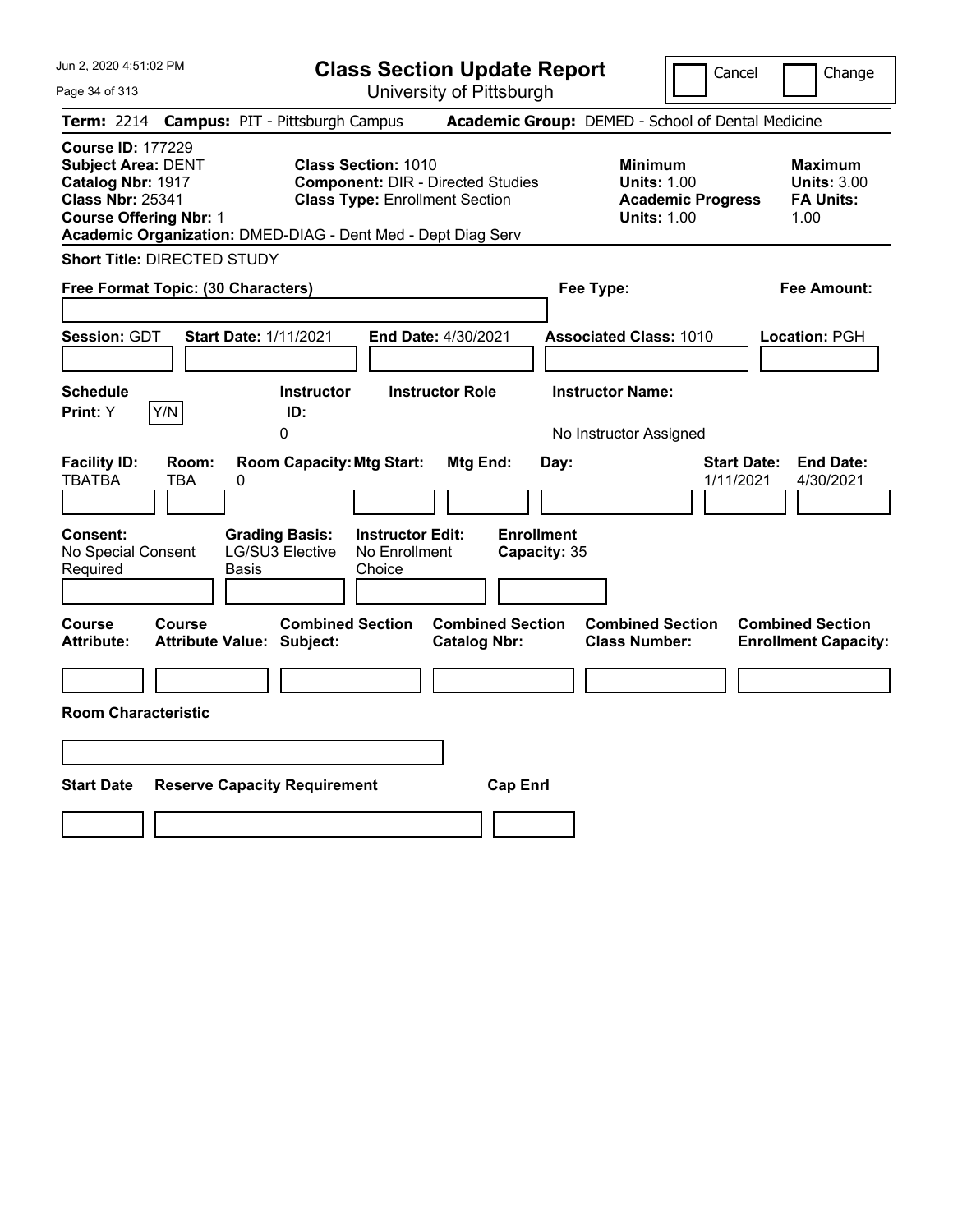| Jun 2, 2020 4:51:02 PM                                                                                                                 | <b>Class Section Update Report</b>                                                                                                                                              | Cancel<br>Change                                                                                                                                           |
|----------------------------------------------------------------------------------------------------------------------------------------|---------------------------------------------------------------------------------------------------------------------------------------------------------------------------------|------------------------------------------------------------------------------------------------------------------------------------------------------------|
| Page 35 of 313                                                                                                                         | University of Pittsburgh                                                                                                                                                        |                                                                                                                                                            |
| <b>Term: 2214</b>                                                                                                                      | <b>Campus: PIT - Pittsburgh Campus</b>                                                                                                                                          | Academic Group: DEMED - School of Dental Medicine                                                                                                          |
| <b>Course ID: 106194</b><br><b>Subject Area: DENT</b><br>Catalog Nbr: 2001<br><b>Class Nbr: 12381</b><br><b>Course Offering Nbr: 1</b> | <b>Class Section: 1010</b><br><b>Component: DIR - Directed Studies</b><br><b>Class Type: Enrollment Section</b><br>Academic Organization: DMED-DIAG - Dent Med - Dept Diag Serv | <b>Minimum</b><br><b>Maximum</b><br><b>Units: 0.00</b><br><b>Units: 0.00</b><br><b>Academic Progress</b><br><b>FA Units:</b><br><b>Units: 9.00</b><br>9.00 |
| Short Title: FULL-TIME GRADUATE DENTAL MEDI                                                                                            |                                                                                                                                                                                 |                                                                                                                                                            |
| Free Format Topic: (30 Characters)                                                                                                     |                                                                                                                                                                                 | Fee Type:<br>Fee Amount:                                                                                                                                   |
| Session: GDT<br><b>Start Date: 1/11/2021</b>                                                                                           | <b>End Date: 4/30/2021</b>                                                                                                                                                      | <b>Associated Class: 1010</b><br>Location: PGH                                                                                                             |
| <b>Schedule</b><br>Y/N<br>Print: Y                                                                                                     | <b>Instructor</b><br><b>Instructor Role</b><br>ID:<br>2906063<br>Primary Instructor                                                                                             | <b>Instructor Name:</b><br>Petrone, Joseph F A                                                                                                             |
| <b>Facility ID:</b><br>Room:<br><b>TBATBA</b><br>TBA<br>0                                                                              | <b>Room Capacity: Mtg Start:</b><br><b>Mtg End:</b><br>Day:                                                                                                                     | <b>Start Date:</b><br><b>End Date:</b><br>1/11/2021<br>4/30/2021                                                                                           |
| <b>Consent:</b><br><b>Department Consent</b><br>Required                                                                               | <b>Enrollment</b><br><b>Instructor Edit:</b><br><b>Grading Basis:</b><br>No Enrollment<br>Capacity: 25<br><b>Grad SN Basis</b><br>Choice                                        |                                                                                                                                                            |
| Course<br>Course<br><b>Attribute:</b><br><b>Attribute Value: Subject:</b>                                                              | <b>Combined Section</b><br><b>Combined Section</b><br><b>Catalog Nbr:</b>                                                                                                       | <b>Combined Section</b><br><b>Combined Section</b><br><b>Class Number:</b><br><b>Enrollment Capacity:</b>                                                  |
|                                                                                                                                        |                                                                                                                                                                                 |                                                                                                                                                            |
| <b>Room Characteristic</b>                                                                                                             |                                                                                                                                                                                 |                                                                                                                                                            |
|                                                                                                                                        |                                                                                                                                                                                 |                                                                                                                                                            |
| <b>Start Date</b><br><b>Reserve Capacity Requirement</b>                                                                               | <b>Cap Enrl</b>                                                                                                                                                                 |                                                                                                                                                            |
|                                                                                                                                        |                                                                                                                                                                                 |                                                                                                                                                            |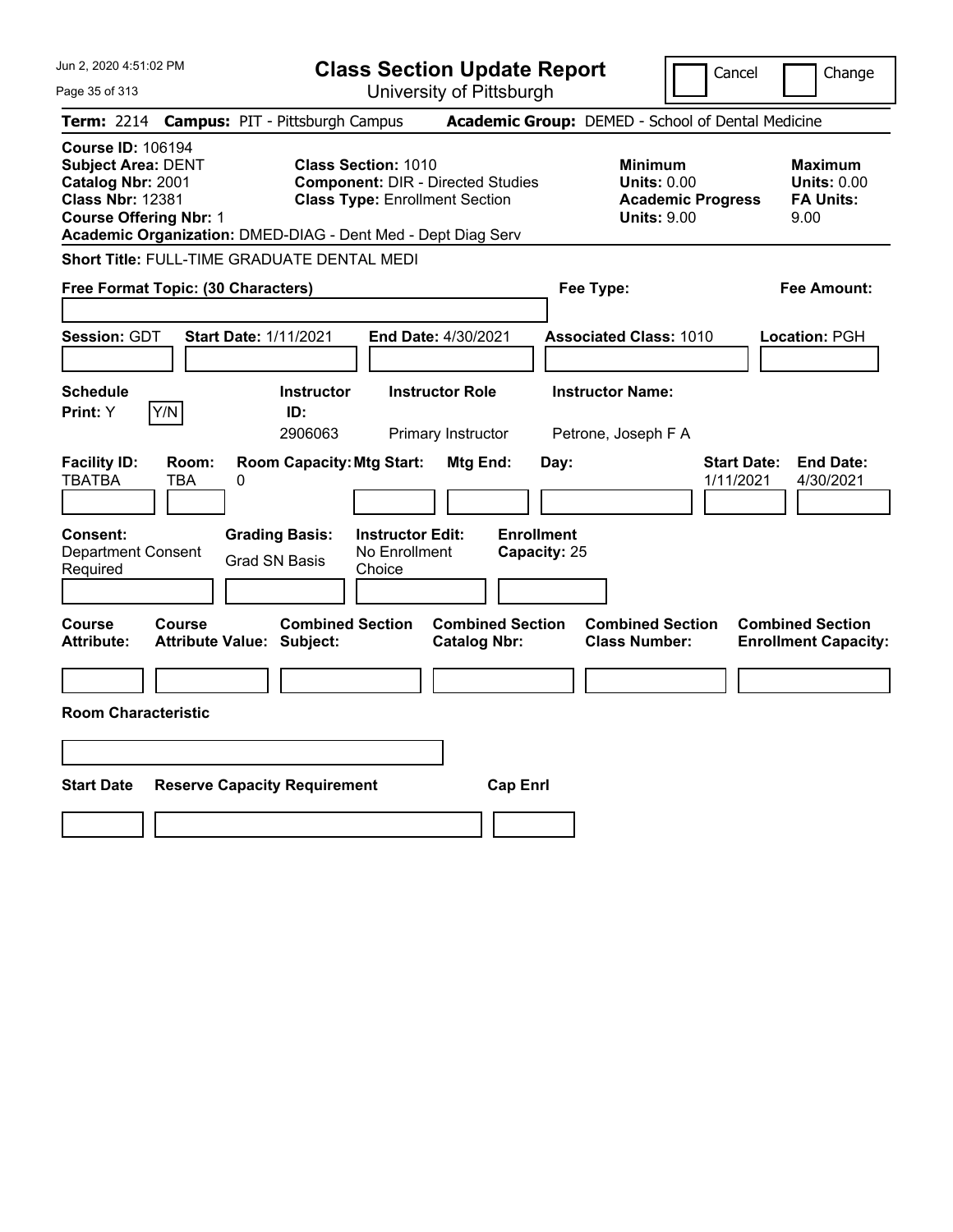Cancel Change

Page 36 of 313

|                                                                                                                                        |               | <b>Term: 2214 Campus: PIT - Pittsburgh Campus</b>            |                                                                                                         |                                                |                                   | <b>Academic Group:</b> DEMED - School of Dental Medicine                               |                                 |                                                                  |
|----------------------------------------------------------------------------------------------------------------------------------------|---------------|--------------------------------------------------------------|---------------------------------------------------------------------------------------------------------|------------------------------------------------|-----------------------------------|----------------------------------------------------------------------------------------|---------------------------------|------------------------------------------------------------------|
| <b>Course ID: 106196</b><br><b>Subject Area: DENT</b><br>Catalog Nbr: 2049<br><b>Class Nbr: 12377</b><br><b>Course Offering Nbr: 1</b> |               | Academic Organization: DMED-DIAG - Dent Med - Dept Diag Serv | <b>Class Section: 1010</b><br><b>Component: CLN - Clinical</b><br><b>Class Type: Enrollment Section</b> |                                                |                                   | <b>Minimum</b><br><b>Units: 0.00</b><br><b>Academic Progress</b><br><b>Units: 0.50</b> |                                 | <b>Maximum</b><br><b>Units: 0.00</b><br><b>FA Units:</b><br>0.50 |
|                                                                                                                                        |               | <b>Short Title: GRADUATE PATIENT CARE</b>                    |                                                                                                         |                                                |                                   |                                                                                        |                                 |                                                                  |
| Free Format Topic: (30 Characters)                                                                                                     |               |                                                              |                                                                                                         |                                                | Fee Type:                         |                                                                                        |                                 | <b>Fee Amount:</b>                                               |
| <b>Session: GDT</b>                                                                                                                    |               | <b>Start Date: 1/11/2021</b>                                 | End Date: 4/30/2021                                                                                     |                                                |                                   | <b>Associated Class: 1010</b>                                                          |                                 | Location: PGH                                                    |
| <b>Schedule</b><br>Print: Y                                                                                                            | Y/N           | <b>Instructor</b><br>ID:<br>2906063                          |                                                                                                         | <b>Instructor Role</b><br>Primary Instructor   |                                   | <b>Instructor Name:</b><br>Petrone, Joseph F A                                         |                                 |                                                                  |
| <b>Facility ID:</b><br><b>TBATBA</b>                                                                                                   | Room:<br>TBA  | <b>Room Capacity: Mtg Start:</b><br>0                        |                                                                                                         | Mtg End:                                       | Day:                              |                                                                                        | <b>Start Date:</b><br>1/11/2021 | <b>End Date:</b><br>4/30/2021                                    |
| <b>Consent:</b><br>No Special Consent<br>Required                                                                                      |               | <b>Grading Basis:</b><br>Grad LG/SNC<br>Basis                | <b>Instructor Edit:</b><br>No Enrollment<br>Choice                                                      |                                                | <b>Enrollment</b><br>Capacity: 50 |                                                                                        |                                 |                                                                  |
| <b>Course</b><br><b>Attribute:</b>                                                                                                     | <b>Course</b> | <b>Combined Section</b><br><b>Attribute Value: Subject:</b>  |                                                                                                         | <b>Combined Section</b><br><b>Catalog Nbr:</b> |                                   | <b>Combined Section</b><br><b>Class Number:</b>                                        |                                 | <b>Combined Section</b><br><b>Enrollment Capacity:</b>           |
| <b>Room Characteristic</b>                                                                                                             |               |                                                              |                                                                                                         |                                                |                                   |                                                                                        |                                 |                                                                  |
|                                                                                                                                        |               |                                                              |                                                                                                         |                                                |                                   |                                                                                        |                                 |                                                                  |
| <b>Start Date</b>                                                                                                                      |               | <b>Reserve Capacity Requirement</b>                          |                                                                                                         | <b>Cap Enrl</b>                                |                                   |                                                                                        |                                 |                                                                  |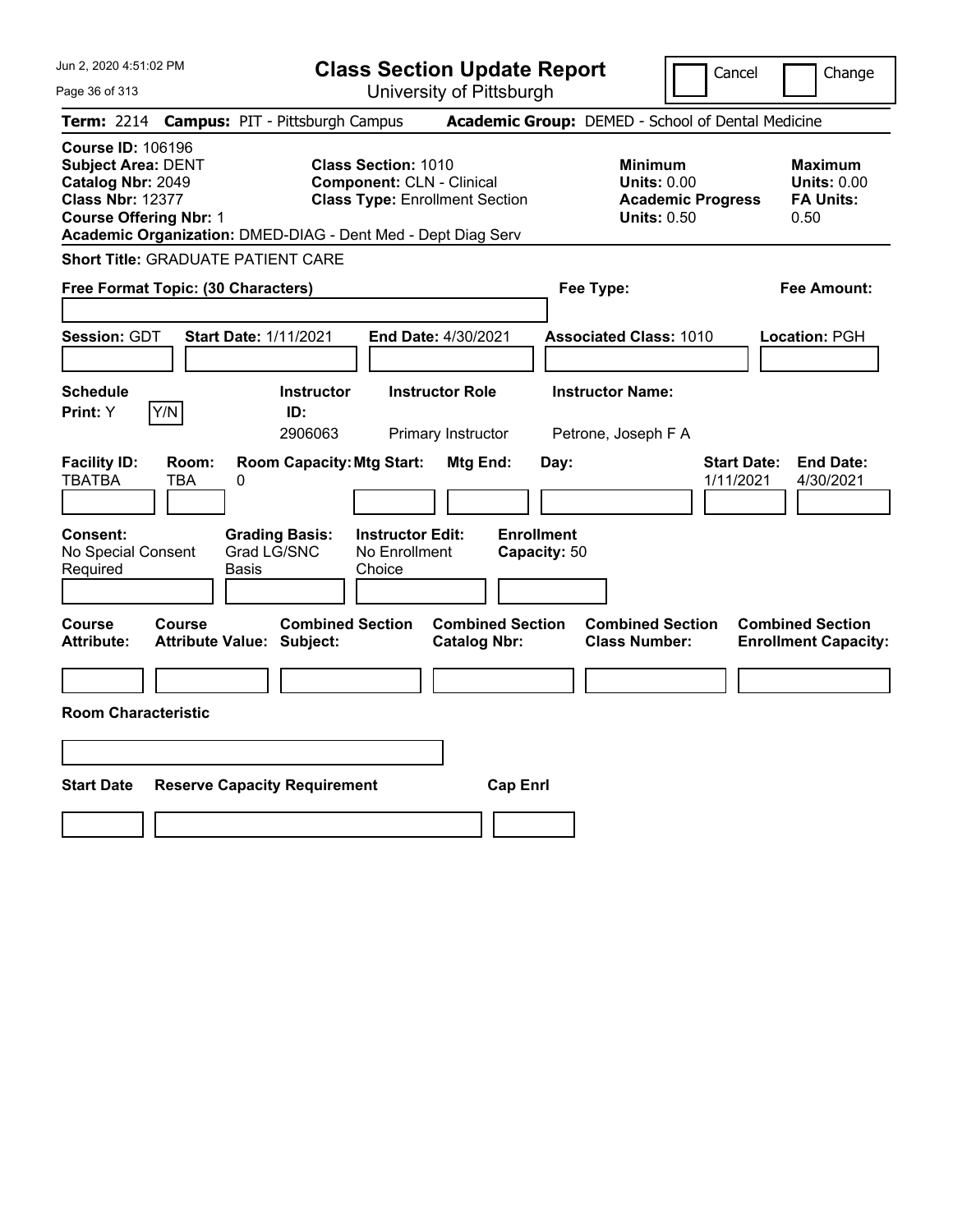| Jun 2, 2020 4:51:02 PM                                                                                                                 | <b>Class Section Update Report</b>                                                                                                                               | Cancel                                                                                 | Change                                                           |
|----------------------------------------------------------------------------------------------------------------------------------------|------------------------------------------------------------------------------------------------------------------------------------------------------------------|----------------------------------------------------------------------------------------|------------------------------------------------------------------|
| Page 37 of 313                                                                                                                         | University of Pittsburgh                                                                                                                                         |                                                                                        |                                                                  |
| <b>Term: 2214</b>                                                                                                                      | <b>Campus: PIT - Pittsburgh Campus</b>                                                                                                                           | Academic Group: DEMED - School of Dental Medicine                                      |                                                                  |
| <b>Course ID: 106201</b><br><b>Subject Area: DENT</b><br>Catalog Nbr: 2119<br><b>Class Nbr: 12382</b><br><b>Course Offering Nbr: 1</b> | Class Section: 1010<br><b>Component: CLN - Clinical</b><br><b>Class Type: Enrollment Section</b><br>Academic Organization: DMED-DIAG - Dent Med - Dept Diag Serv | <b>Minimum</b><br><b>Units: 0.00</b><br><b>Academic Progress</b><br><b>Units: 0.50</b> | <b>Maximum</b><br><b>Units: 0.00</b><br><b>FA Units:</b><br>0.50 |
| <b>Short Title: GRADUATE PROSTH PATIENT CARE</b>                                                                                       |                                                                                                                                                                  |                                                                                        |                                                                  |
| Free Format Topic: (30 Characters)                                                                                                     |                                                                                                                                                                  | Fee Type:                                                                              | Fee Amount:                                                      |
| Session: GDT<br><b>Start Date: 1/11/2021</b>                                                                                           | End Date: 4/30/2021                                                                                                                                              | <b>Associated Class: 1010</b>                                                          | Location: PGH                                                    |
| <b>Schedule</b><br>Y/N<br>Print: Y                                                                                                     | <b>Instructor</b><br><b>Instructor Role</b><br>ID:<br>2907447<br>Primary Instructor                                                                              | <b>Instructor Name:</b><br>Hoffman, R Donald                                           |                                                                  |
| <b>Facility ID:</b><br>Room:<br><b>TBATBA</b><br><b>TBA</b><br>0                                                                       | <b>Room Capacity: Mtg Start:</b><br>Mtg End:                                                                                                                     | <b>Start Date:</b><br>Day:<br>1/11/2021                                                | <b>End Date:</b><br>4/30/2021                                    |
| Consent:<br>No Special Consent<br>Required                                                                                             | <b>Enrollment</b><br><b>Grading Basis:</b><br><b>Instructor Edit:</b><br>No Enrollment<br>Capacity: 20<br><b>Grad HSU Basis</b><br>Choice                        |                                                                                        |                                                                  |
| Course<br><b>Course</b><br><b>Attribute:</b><br><b>Attribute Value: Subject:</b>                                                       | <b>Combined Section</b><br><b>Combined Section</b><br><b>Catalog Nbr:</b>                                                                                        | <b>Combined Section</b><br><b>Class Number:</b>                                        | <b>Combined Section</b><br><b>Enrollment Capacity:</b>           |
|                                                                                                                                        |                                                                                                                                                                  |                                                                                        |                                                                  |
| <b>Room Characteristic</b>                                                                                                             |                                                                                                                                                                  |                                                                                        |                                                                  |
|                                                                                                                                        |                                                                                                                                                                  |                                                                                        |                                                                  |
| <b>Start Date</b><br><b>Reserve Capacity Requirement</b>                                                                               | <b>Cap Enrl</b>                                                                                                                                                  |                                                                                        |                                                                  |
|                                                                                                                                        |                                                                                                                                                                  |                                                                                        |                                                                  |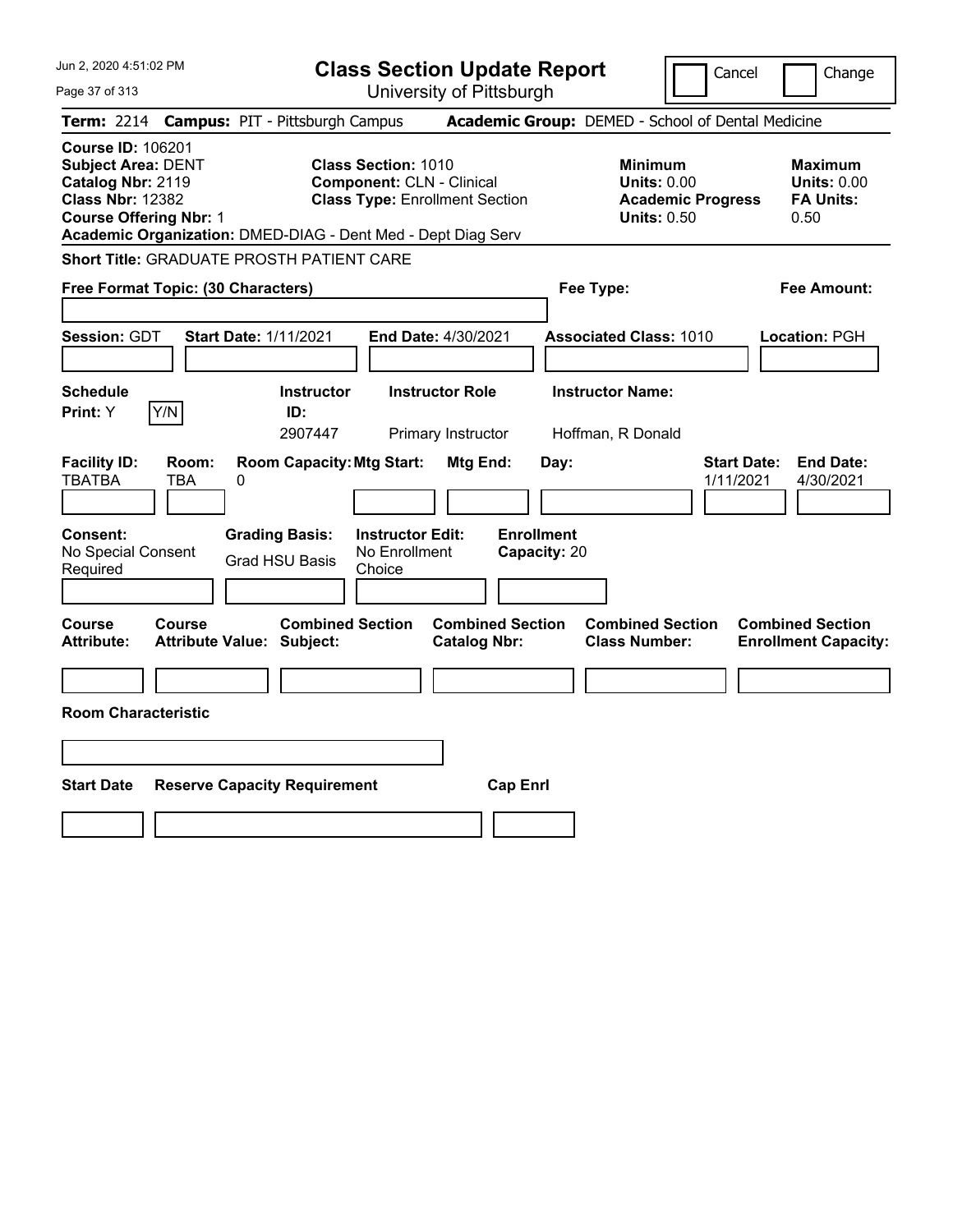|  |  | Jun 2, 2020 4:51:02 PM |  |
|--|--|------------------------|--|
|--|--|------------------------|--|

Cancel Change

Page 38 of 313

|                                                                                                                                        |                     | Term: 2214 Campus: PIT - Pittsburgh Campus                                                        |                                                                                                                |                                                | Academic Group: DEMED - School of Dental Medicine                                      |                                                                  |
|----------------------------------------------------------------------------------------------------------------------------------------|---------------------|---------------------------------------------------------------------------------------------------|----------------------------------------------------------------------------------------------------------------|------------------------------------------------|----------------------------------------------------------------------------------------|------------------------------------------------------------------|
| <b>Course ID: 150193</b><br><b>Subject Area: DENT</b><br>Catalog Nbr: 2201<br><b>Class Nbr: 28334</b><br><b>Course Offering Nbr: 1</b> |                     | Academic Organization: DMED-DIAG - Dent Med - Dept Diag Serv                                      | <b>Class Section: 1010</b><br><b>Component: THE - Thesis Research</b><br><b>Class Type: Enrollment Section</b> |                                                | <b>Minimum</b><br><b>Units: 1.00</b><br><b>Academic Progress</b><br><b>Units: 1.00</b> | <b>Maximum</b><br><b>Units: 3.00</b><br><b>FA Units:</b><br>1.00 |
| <b>Short Title: MASTERS RESEARCH 1</b>                                                                                                 |                     |                                                                                                   |                                                                                                                |                                                |                                                                                        |                                                                  |
| Free Format Topic: (30 Characters)                                                                                                     |                     |                                                                                                   |                                                                                                                |                                                | Fee Type:                                                                              | Fee Amount:                                                      |
| <b>Session: GDT</b>                                                                                                                    |                     | Start Date: 1/11/2021                                                                             | End Date: 4/30/2021                                                                                            |                                                | <b>Associated Class: 1010</b>                                                          | Location: PGH                                                    |
| <b>Schedule</b><br>Print: Y                                                                                                            | Y/N                 | <b>Instructor</b><br>ID:<br>2908914<br>2906063                                                    | <b>Instructor Role</b><br>Primary Instructor<br>Primary Instructor                                             |                                                | <b>Instructor Name:</b><br>Marazita, Mary Louise<br>Petrone, Joseph F A                |                                                                  |
| <b>Facility ID:</b><br><b>TBATBA</b><br>Consent:<br><b>Instructor Consent</b><br>Required                                              | Room:<br><b>TBA</b> | 2905190<br><b>Room Capacity: Mtg Start:</b><br>0<br><b>Grading Basis:</b><br><b>Grad SN Basis</b> | Primary Instructor<br><b>Instructor Edit:</b><br>Instructor/Advisor<br><b>Table Edit</b>                       | Mtg End:<br><b>Enrollment</b><br>Capacity: 35  | Weinberg, Seth Michael<br>Day:                                                         | <b>Start Date:</b><br><b>End Date:</b><br>1/11/2021<br>4/30/2021 |
| Course<br>Attribute:                                                                                                                   | <b>Course</b>       | <b>Combined Section</b><br><b>Attribute Value: Subject:</b>                                       |                                                                                                                | <b>Combined Section</b><br><b>Catalog Nbr:</b> | <b>Combined Section</b><br><b>Class Number:</b>                                        | <b>Combined Section</b><br><b>Enrollment Capacity:</b>           |
| <b>Room Characteristic</b>                                                                                                             |                     |                                                                                                   |                                                                                                                |                                                |                                                                                        |                                                                  |
| <b>Start Date</b>                                                                                                                      |                     | <b>Reserve Capacity Requirement</b>                                                               |                                                                                                                | <b>Cap Enrl</b>                                |                                                                                        |                                                                  |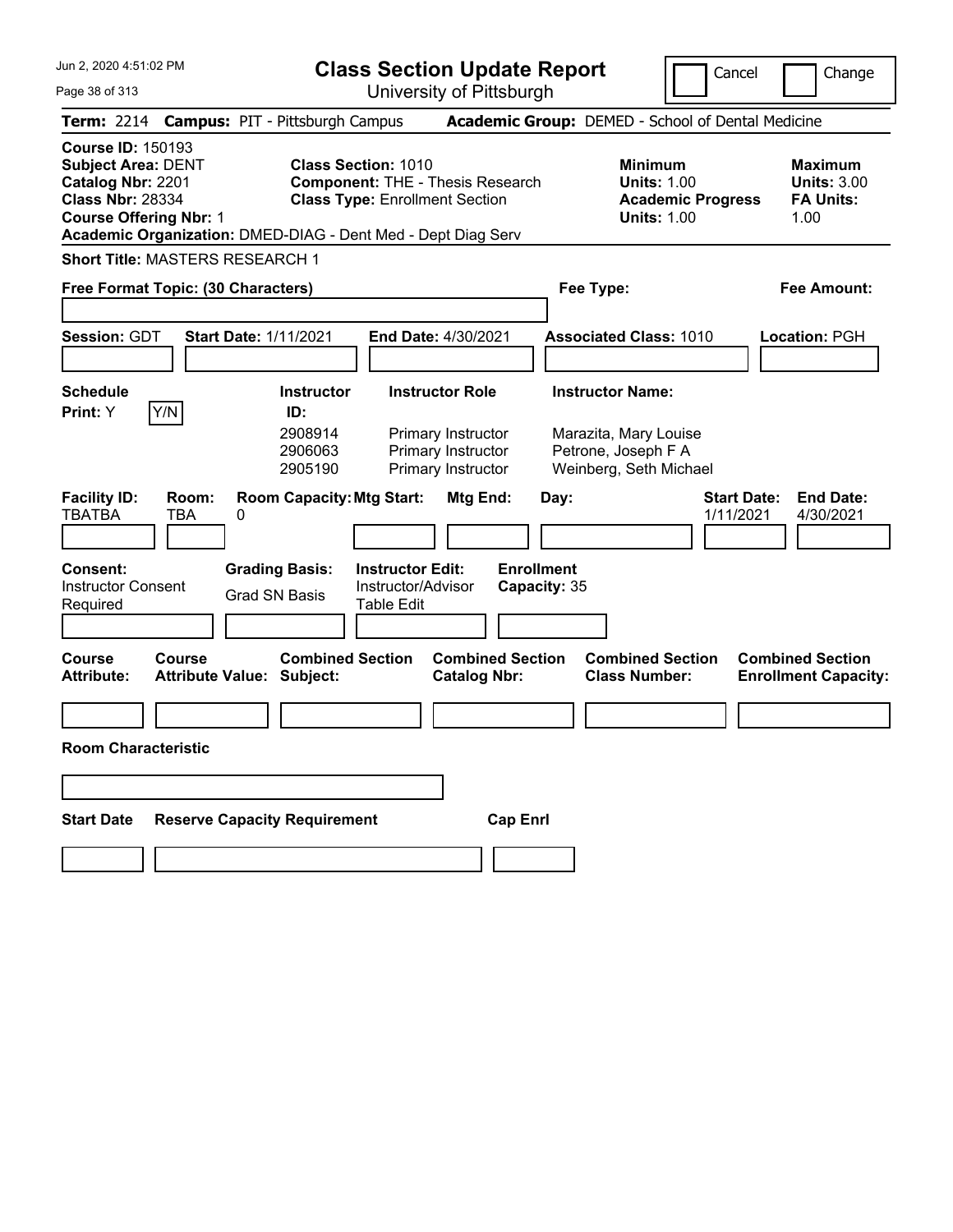| Jun 2, 2020 4:51:02 PM<br>Page 39 of 313                                                                                               | <b>Class Section Update Report</b><br>University of Pittsburgh                                                                                                                 | Cancel                                                                                 | Change                                                           |
|----------------------------------------------------------------------------------------------------------------------------------------|--------------------------------------------------------------------------------------------------------------------------------------------------------------------------------|----------------------------------------------------------------------------------------|------------------------------------------------------------------|
| <b>Campus: PIT - Pittsburgh Campus</b><br><b>Term: 2214</b>                                                                            |                                                                                                                                                                                | Academic Group: DEMED - School of Dental Medicine                                      |                                                                  |
| <b>Course ID: 170050</b><br><b>Subject Area: DENT</b><br>Catalog Nbr: 2202<br><b>Class Nbr: 30790</b><br><b>Course Offering Nbr: 1</b> | <b>Class Section: 1100</b><br><b>Component: THE - Thesis Research</b><br><b>Class Type: Enrollment Section</b><br>Academic Organization: DMED-DIAG - Dent Med - Dept Diag Serv | <b>Minimum</b><br><b>Units: 1.00</b><br><b>Academic Progress</b><br><b>Units: 1.00</b> | <b>Maximum</b><br><b>Units: 3.00</b><br><b>FA Units:</b><br>1.00 |
| Short Title: MASTERS RESEARCH 2                                                                                                        |                                                                                                                                                                                |                                                                                        |                                                                  |
| Free Format Topic: (30 Characters)                                                                                                     |                                                                                                                                                                                | Fee Type:                                                                              | Fee Amount:                                                      |
| <b>Session: GDT</b><br><b>Start Date: 1/11/2021</b>                                                                                    | End Date: 4/30/2021                                                                                                                                                            | <b>Associated Class: 1100</b>                                                          | Location: PGH                                                    |
| Schedule<br>Y/N<br>Print: Y                                                                                                            | <b>Instructor Role</b><br><b>Instructor</b><br>ID:<br>2906063<br>Primary Instructor                                                                                            | <b>Instructor Name:</b><br>Petrone, Joseph F A                                         |                                                                  |
| <b>Facility ID:</b><br>Room:<br><b>TBATBA</b><br>TBA<br>0                                                                              | <b>Room Capacity: Mtg Start:</b><br>Mtg End:                                                                                                                                   | <b>Start Date:</b><br>Day:<br>1/11/2021                                                | <b>End Date:</b><br>4/30/2021                                    |
| <b>Grading Basis:</b><br><b>Consent:</b><br><b>Instructor Consent</b><br>Grad SN Basis<br>Required                                     | <b>Enrollment</b><br><b>Instructor Edit:</b><br>No Enrollment<br>Capacity: 35<br>Choice                                                                                        |                                                                                        |                                                                  |
| <b>Course</b><br>Course<br><b>Attribute:</b><br><b>Attribute Value: Subject:</b>                                                       | <b>Combined Section</b><br><b>Combined Section</b><br><b>Catalog Nbr:</b>                                                                                                      | <b>Combined Section</b><br><b>Class Number:</b>                                        | <b>Combined Section</b><br><b>Enrollment Capacity:</b>           |
| <b>Room Characteristic</b>                                                                                                             |                                                                                                                                                                                |                                                                                        |                                                                  |
|                                                                                                                                        |                                                                                                                                                                                |                                                                                        |                                                                  |
|                                                                                                                                        |                                                                                                                                                                                |                                                                                        |                                                                  |
| <b>Start Date</b><br><b>Reserve Capacity Requirement</b>                                                                               | <b>Cap Enrl</b>                                                                                                                                                                |                                                                                        |                                                                  |
|                                                                                                                                        |                                                                                                                                                                                |                                                                                        |                                                                  |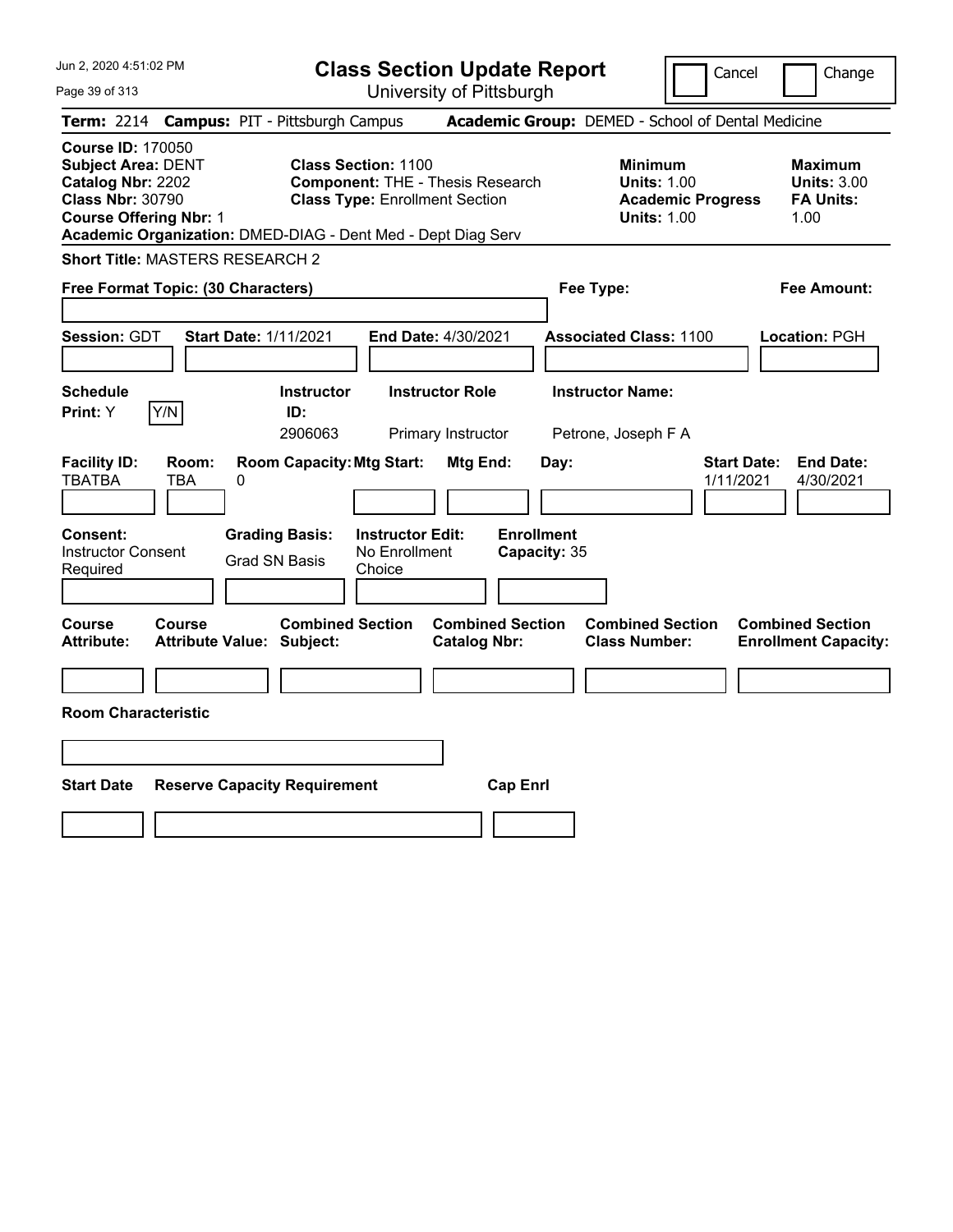Jun 2, 2020 4:51:02 PM

**Class Section Update Report** University of Pittsburgh

Cancel Change

Page 40 of 313

| Term: 2214 Campus: PIT - Pittsburgh Campus                                                                                      |                                               |                                                                                                                                                                                | Academic Group: DEMED - School of Dental Medicine                                      |                                                                  |
|---------------------------------------------------------------------------------------------------------------------------------|-----------------------------------------------|--------------------------------------------------------------------------------------------------------------------------------------------------------------------------------|----------------------------------------------------------------------------------------|------------------------------------------------------------------|
| <b>Course ID: 170056</b><br><b>Subject Area: DENT</b><br>Catalog Nbr: 2203<br><b>Class Nbr: 12406</b><br>Course Offering Nbr: 1 |                                               | <b>Class Section: 1010</b><br><b>Component: THE - Thesis Research</b><br><b>Class Type: Enrollment Section</b><br>Academic Organization: DMED-DIAG - Dent Med - Dept Diag Serv | <b>Minimum</b><br><b>Units: 1.00</b><br><b>Academic Progress</b><br><b>Units: 1.00</b> | <b>Maximum</b><br><b>Units: 3.00</b><br><b>FA Units:</b><br>1.00 |
| Short Title: MASTERS RESEARCH 3                                                                                                 |                                               |                                                                                                                                                                                |                                                                                        |                                                                  |
| Free Format Topic: (30 Characters)                                                                                              |                                               |                                                                                                                                                                                | Fee Type:                                                                              | <b>Fee Amount:</b>                                               |
|                                                                                                                                 |                                               |                                                                                                                                                                                |                                                                                        |                                                                  |
| <b>Session: GDT</b>                                                                                                             | <b>Start Date: 1/11/2021</b>                  | End Date: 4/30/2021                                                                                                                                                            | <b>Associated Class: 1010</b>                                                          | Location: PGH                                                    |
|                                                                                                                                 |                                               |                                                                                                                                                                                |                                                                                        |                                                                  |
| Schedule                                                                                                                        | <b>Instructor</b>                             | <b>Instructor Role</b>                                                                                                                                                         | <b>Instructor Name:</b>                                                                |                                                                  |
| Y/N<br>Print: Y                                                                                                                 | ID:<br>2908914<br>2906063<br>2905190          | Primary Instructor<br>Primary Instructor<br>Primary Instructor                                                                                                                 | Marazita, Mary Louise<br>Petrone, Joseph F A<br>Weinberg, Seth Michael                 |                                                                  |
| <b>Facility ID:</b><br>Room:<br><b>TBATBA</b><br><b>TBA</b>                                                                     | <b>Room Capacity: Mtg Start:</b><br>0         | Mtg End:                                                                                                                                                                       | Day:                                                                                   | <b>Start Date:</b><br><b>End Date:</b><br>1/11/2021<br>4/30/2021 |
| Consent:<br>Instructor Consent<br>Required                                                                                      | <b>Grading Basis:</b><br><b>Grad SN Basis</b> | <b>Instructor Edit:</b><br>No Enrollment<br>Choice                                                                                                                             | <b>Enrollment</b><br>Capacity: 10                                                      |                                                                  |
| Course<br><b>Course</b><br>Attribute:                                                                                           | <b>Attribute Value: Subject:</b>              | <b>Combined Section</b><br><b>Catalog Nbr:</b>                                                                                                                                 | <b>Combined Section</b><br><b>Combined Section</b><br><b>Class Number:</b>             | <b>Combined Section</b><br><b>Enrollment Capacity:</b>           |
| <b>Room Characteristic</b>                                                                                                      |                                               |                                                                                                                                                                                |                                                                                        |                                                                  |
| <b>Start Date</b>                                                                                                               | <b>Reserve Capacity Requirement</b>           |                                                                                                                                                                                | <b>Cap Enrl</b>                                                                        |                                                                  |
|                                                                                                                                 |                                               |                                                                                                                                                                                |                                                                                        |                                                                  |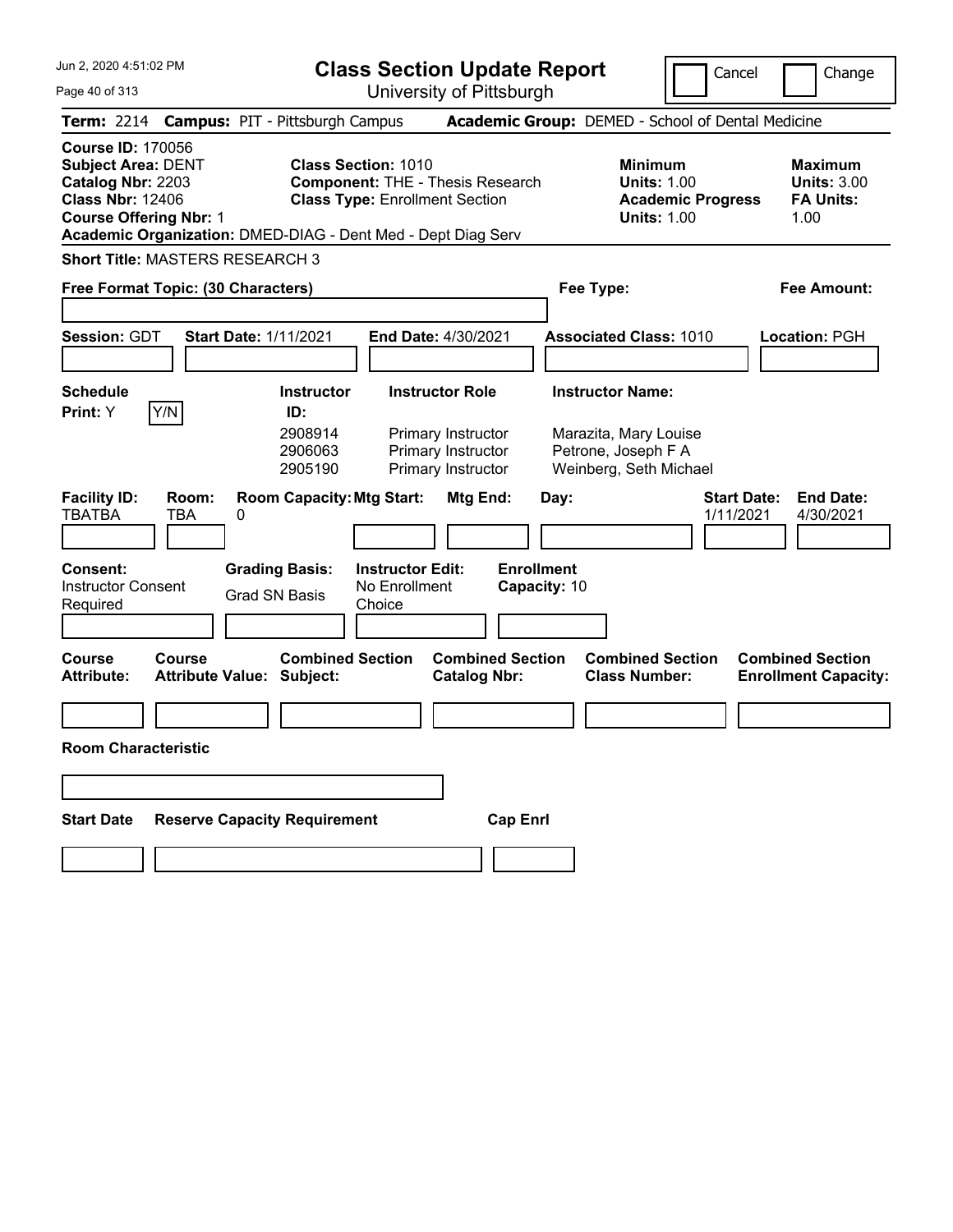|  |  | Jun 2, 2020 4:51:02 PM |  |
|--|--|------------------------|--|
|--|--|------------------------|--|

Cancel Change

Page 41 of 313

|                                                                                                                                        |                     | <b>Term: 2214 Campus: PIT - Pittsburgh Campus</b>            |                                                                                                                |                                                | <b>Academic Group:</b> DEMED - School of Dental Medicine                                          |                                                        |                                                          |
|----------------------------------------------------------------------------------------------------------------------------------------|---------------------|--------------------------------------------------------------|----------------------------------------------------------------------------------------------------------------|------------------------------------------------|---------------------------------------------------------------------------------------------------|--------------------------------------------------------|----------------------------------------------------------|
| <b>Course ID: 150194</b><br><b>Subject Area: DENT</b><br>Catalog Nbr: 2204<br><b>Class Nbr: 28335</b><br><b>Course Offering Nbr: 1</b> |                     | Academic Organization: DMED-DIAG - Dent Med - Dept Diag Serv | <b>Class Section: 1010</b><br><b>Component: THE - Thesis Research</b><br><b>Class Type: Enrollment Section</b> |                                                | <b>Minimum</b><br><b>Units: 1.00</b><br><b>Academic Progress</b><br><b>Units: 1.00</b>            | 1.00                                                   | <b>Maximum</b><br><b>Units: 3.00</b><br><b>FA Units:</b> |
| <b>Short Title: MASTERS RESEARCH 4</b>                                                                                                 |                     |                                                              |                                                                                                                |                                                |                                                                                                   |                                                        |                                                          |
| Free Format Topic: (30 Characters)                                                                                                     |                     |                                                              |                                                                                                                |                                                | Fee Type:                                                                                         |                                                        | Fee Amount:                                              |
| <b>Session: GDT</b>                                                                                                                    |                     | Start Date: 1/11/2021                                        | End Date: 4/30/2021                                                                                            |                                                | <b>Associated Class: 1010</b>                                                                     | Location: PGH                                          |                                                          |
| <b>Schedule</b><br><b>Print:</b> Y                                                                                                     | Y/N                 | <b>Instructor</b><br>ID:<br>2908914<br>2906063<br>2905190    | <b>Instructor Role</b><br>Primary Instructor<br>Primary Instructor<br>Primary Instructor                       |                                                | <b>Instructor Name:</b><br>Marazita, Mary Louise<br>Petrone, Joseph F A<br>Weinberg, Seth Michael |                                                        |                                                          |
| <b>Facility ID:</b><br>TBATBA                                                                                                          | Room:<br><b>TBA</b> | <b>Room Capacity: Mtg Start:</b><br>0                        |                                                                                                                | Mtg End:<br>Day:                               |                                                                                                   | <b>Start Date:</b><br>1/11/2021                        | <b>End Date:</b><br>4/30/2021                            |
| Consent:<br><b>Instructor Consent</b><br>Required                                                                                      |                     | <b>Grading Basis:</b><br><b>Grad SN Basis</b>                | <b>Instructor Edit:</b><br>Instructor/Advisor<br><b>Table Edit</b>                                             | <b>Enrollment</b><br>Capacity: 35              |                                                                                                   |                                                        |                                                          |
| Course<br><b>Attribute:</b>                                                                                                            | Course              | <b>Combined Section</b><br><b>Attribute Value: Subject:</b>  |                                                                                                                | <b>Combined Section</b><br><b>Catalog Nbr:</b> | <b>Combined Section</b><br><b>Class Number:</b>                                                   | <b>Combined Section</b><br><b>Enrollment Capacity:</b> |                                                          |
| <b>Room Characteristic</b>                                                                                                             |                     |                                                              |                                                                                                                |                                                |                                                                                                   |                                                        |                                                          |
| <b>Start Date</b>                                                                                                                      |                     | <b>Reserve Capacity Requirement</b>                          |                                                                                                                | <b>Cap Enrl</b>                                |                                                                                                   |                                                        |                                                          |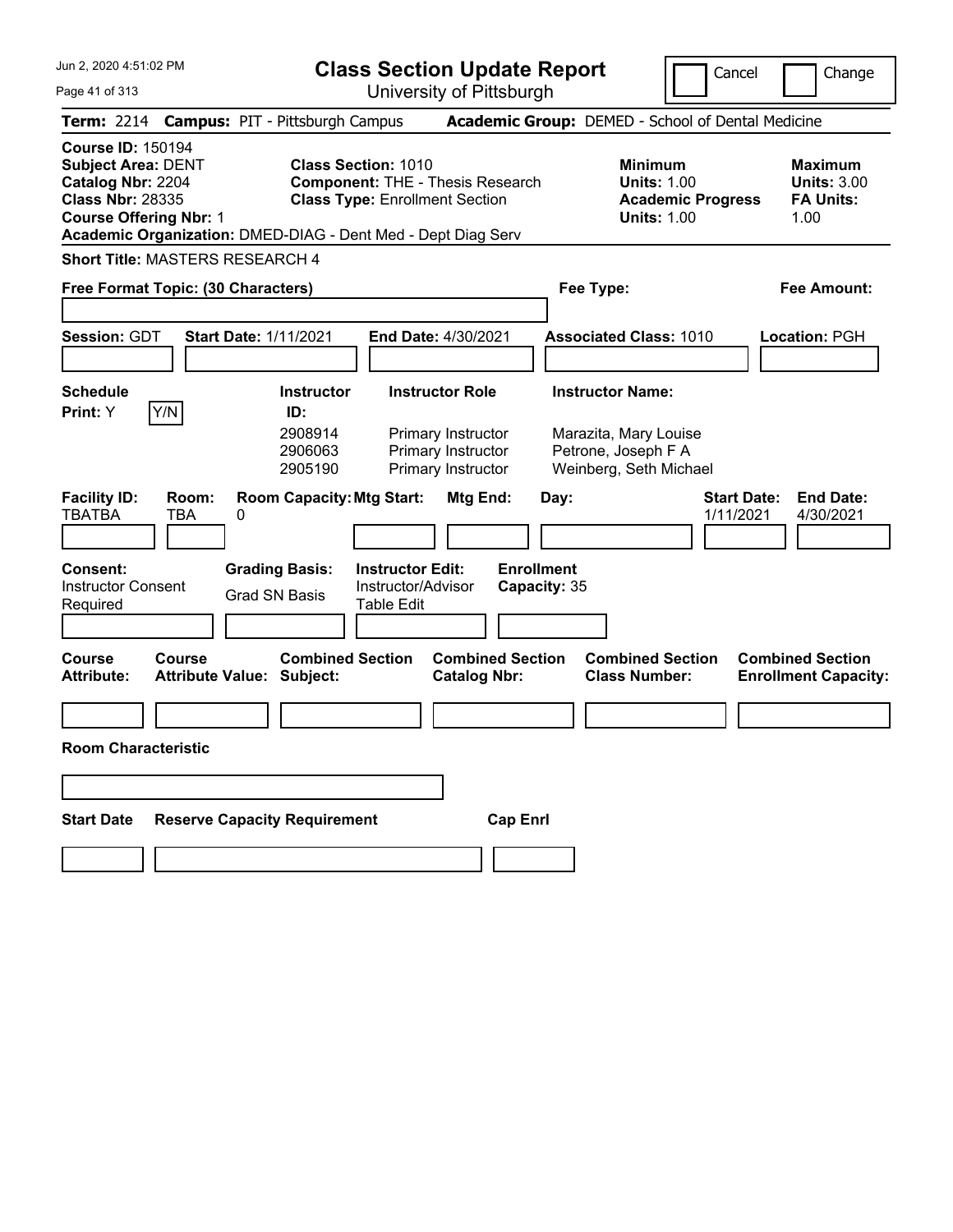Jun 2, 2020 4:51:02 PM

**Class Section Update Report** University of Pittsburgh

Cancel Change

Page 42 of 313

|                                                                                                                                        |                     | Term: 2214 Campus: PIT - Pittsburgh Campus                                             |                                                                     |                                                                                          |                                           | Academic Group: DEMED - School of Dental Medicine                                                 |                                                                  |
|----------------------------------------------------------------------------------------------------------------------------------------|---------------------|----------------------------------------------------------------------------------------|---------------------------------------------------------------------|------------------------------------------------------------------------------------------|-------------------------------------------|---------------------------------------------------------------------------------------------------|------------------------------------------------------------------|
| <b>Course ID: 170057</b><br><b>Subject Area: DENT</b><br>Catalog Nbr: 2205<br><b>Class Nbr: 28336</b><br><b>Course Offering Nbr: 1</b> |                     | Academic Organization: DMED-DIAG - Dent Med - Dept Diag Serv                           | <b>Class Section: 1010</b><br><b>Class Type: Enrollment Section</b> | <b>Component: THE - Thesis Research</b>                                                  |                                           | <b>Minimum</b><br><b>Units: 1.00</b><br><b>Academic Progress</b><br><b>Units: 1.00</b>            | <b>Maximum</b><br><b>Units: 3.00</b><br><b>FA Units:</b><br>1.00 |
| <b>Short Title: MASTERS RESEARCH 5</b>                                                                                                 |                     |                                                                                        |                                                                     |                                                                                          |                                           |                                                                                                   |                                                                  |
| Free Format Topic: (30 Characters)                                                                                                     |                     |                                                                                        |                                                                     |                                                                                          |                                           | Fee Type:                                                                                         | <b>Fee Amount:</b>                                               |
| <b>Session: GDT</b>                                                                                                                    |                     | <b>Start Date: 1/11/2021</b>                                                           |                                                                     | End Date: 4/30/2021                                                                      |                                           | <b>Associated Class: 1010</b>                                                                     | Location: PGH                                                    |
| <b>Schedule</b><br>Print: Y                                                                                                            | Y/N                 | <b>Instructor</b><br>ID:<br>2908914<br>2906063<br>2905190                              |                                                                     | <b>Instructor Role</b><br>Primary Instructor<br>Primary Instructor<br>Primary Instructor |                                           | <b>Instructor Name:</b><br>Marazita, Mary Louise<br>Petrone, Joseph F A<br>Weinberg, Seth Michael |                                                                  |
| <b>Facility ID:</b><br>TBATBA<br>Consent:<br><b>Instructor Consent</b><br>Required                                                     | Room:<br><b>TBA</b> | <b>Room Capacity: Mtg Start:</b><br>0<br><b>Grading Basis:</b><br><b>Grad SN Basis</b> | <b>Instructor Edit:</b><br>No Enrollment<br>Choice                  | Mtg End:                                                                                 | Day:<br><b>Enrollment</b><br>Capacity: 35 |                                                                                                   | <b>Start Date:</b><br><b>End Date:</b><br>1/11/2021<br>4/30/2021 |
| Course<br><b>Attribute:</b>                                                                                                            | Course              | <b>Combined Section</b><br><b>Attribute Value: Subject:</b>                            |                                                                     | <b>Combined Section</b><br><b>Catalog Nbr:</b>                                           |                                           | <b>Combined Section</b><br><b>Class Number:</b>                                                   | <b>Combined Section</b><br><b>Enrollment Capacity:</b>           |
| <b>Room Characteristic</b>                                                                                                             |                     |                                                                                        |                                                                     |                                                                                          |                                           |                                                                                                   |                                                                  |
| <b>Start Date</b>                                                                                                                      |                     | <b>Reserve Capacity Requirement</b>                                                    |                                                                     | <b>Cap Enrl</b>                                                                          |                                           |                                                                                                   |                                                                  |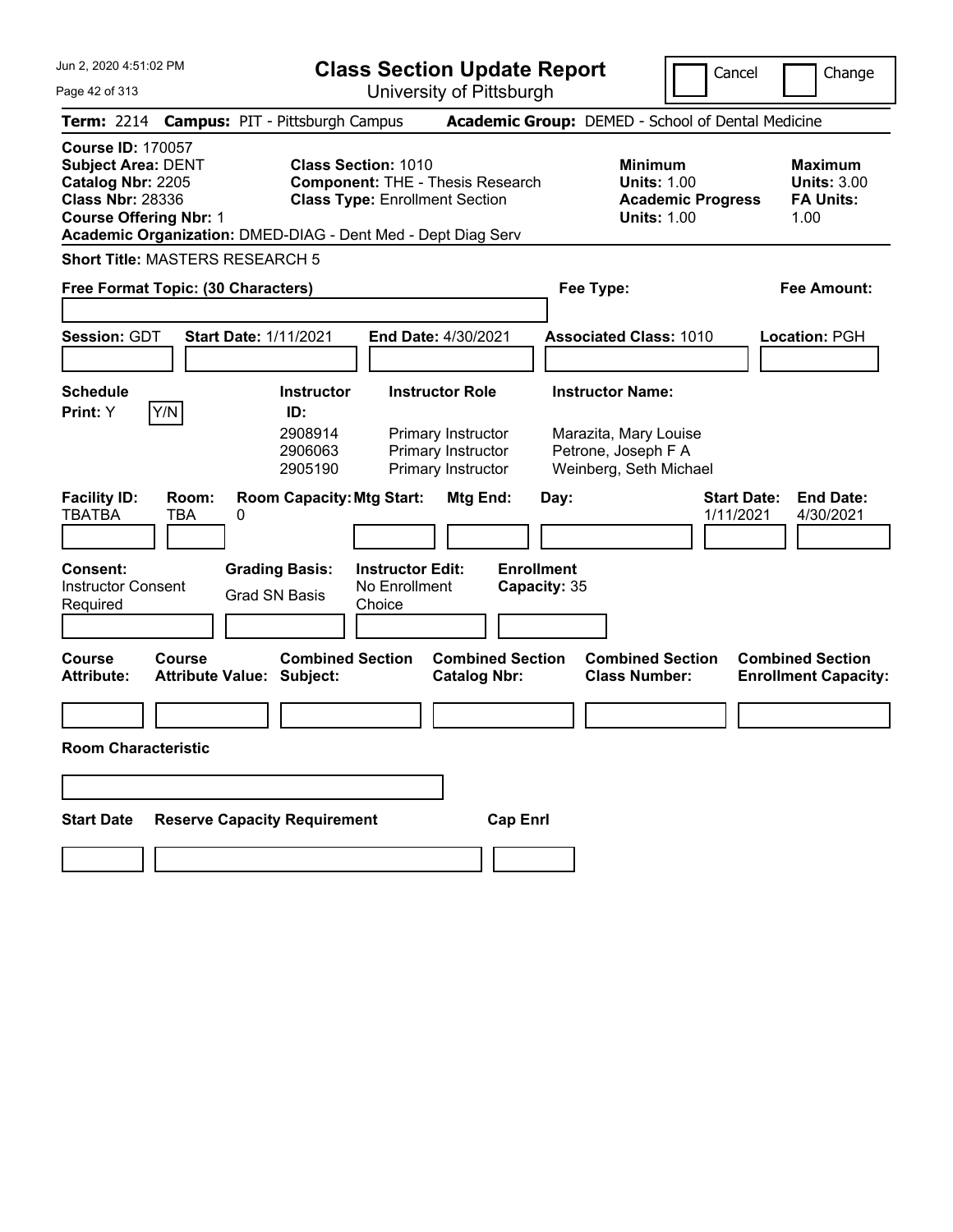Jun 2, 2020 4:51:02 PM

**Class Section Update Report** University of Pittsburgh

Cancel Change

Page 43 of 313

|                                                                                                                          | Term: 2214 Campus: PIT - Pittsburgh Campus                                                                                          |                                                                | Academic Group: DEMED - School of Dental Medicine                                      |                                                                  |
|--------------------------------------------------------------------------------------------------------------------------|-------------------------------------------------------------------------------------------------------------------------------------|----------------------------------------------------------------|----------------------------------------------------------------------------------------|------------------------------------------------------------------|
| Course ID: 170058<br><b>Subject Area: DENT</b><br>Catalog Nbr: 2206<br><b>Class Nbr: 12407</b><br>Course Offering Nbr: 1 | <b>Class Section: 1010</b><br><b>Class Type: Enrollment Section</b><br>Academic Organization: DMED-DIAG - Dent Med - Dept Diag Serv | <b>Component: THE - Thesis Research</b>                        | <b>Minimum</b><br><b>Units: 1.00</b><br><b>Academic Progress</b><br><b>Units: 1.00</b> | <b>Maximum</b><br><b>Units: 3.00</b><br><b>FA Units:</b><br>1.00 |
| Short Title: MASTERS RESEARCH 6                                                                                          |                                                                                                                                     |                                                                |                                                                                        |                                                                  |
| Free Format Topic: (30 Characters)                                                                                       |                                                                                                                                     |                                                                | Fee Type:                                                                              | <b>Fee Amount:</b>                                               |
|                                                                                                                          |                                                                                                                                     |                                                                |                                                                                        |                                                                  |
| <b>Session: GDT</b>                                                                                                      | <b>Start Date: 1/11/2021</b>                                                                                                        | End Date: 4/30/2021                                            | <b>Associated Class: 1010</b>                                                          | Location: PGH                                                    |
| Schedule                                                                                                                 | <b>Instructor</b>                                                                                                                   | <b>Instructor Role</b>                                         | <b>Instructor Name:</b>                                                                |                                                                  |
| Y/N<br>Print: Y                                                                                                          | ID:<br>2908914<br>2906063<br>2905190                                                                                                | Primary Instructor<br>Primary Instructor<br>Primary Instructor | Marazita, Mary Louise<br>Petrone, Joseph F A<br>Weinberg, Seth Michael                 |                                                                  |
| <b>Facility ID:</b><br>Room:<br><b>TBATBA</b><br><b>TBA</b>                                                              | <b>Room Capacity: Mtg Start:</b><br>0                                                                                               | Mtg End:                                                       | <b>Start Date:</b><br>Day:<br>1/11/2021                                                | <b>End Date:</b><br>4/30/2021                                    |
| <b>Consent:</b><br>Instructor Consent<br>Required                                                                        | <b>Grading Basis:</b><br>No Enrollment<br><b>Grad SN Basis</b><br>Choice                                                            | <b>Instructor Edit:</b>                                        | <b>Enrollment</b><br>Capacity: 10                                                      |                                                                  |
| Course<br>Course<br>Attribute:                                                                                           | <b>Combined Section</b><br><b>Attribute Value: Subject:</b>                                                                         | <b>Combined Section</b><br><b>Catalog Nbr:</b>                 | <b>Combined Section</b><br><b>Class Number:</b>                                        | <b>Combined Section</b><br><b>Enrollment Capacity:</b>           |
| <b>Room Characteristic</b>                                                                                               |                                                                                                                                     |                                                                |                                                                                        |                                                                  |
| Start Date                                                                                                               | <b>Reserve Capacity Requirement</b>                                                                                                 | <b>Cap Enrl</b>                                                |                                                                                        |                                                                  |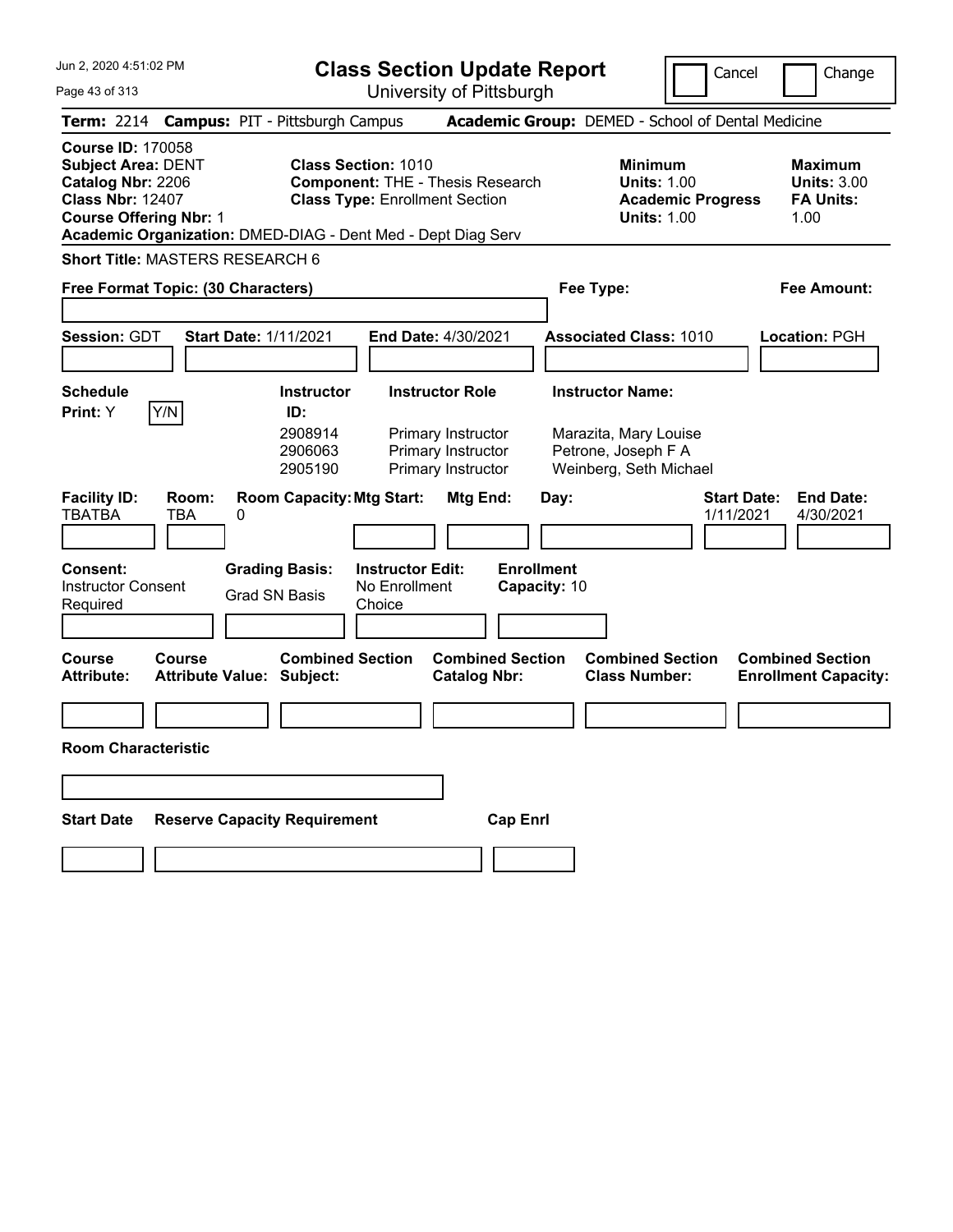|  |  | Jun 2, 2020 4:51:02 PM |  |
|--|--|------------------------|--|
|--|--|------------------------|--|

Cancel Change

Page 44 of 313

| <b>Term: 2214 Campus: PIT - Pittsburgh Campus</b>                                                                                                                                                      |              |                                  |                                               |                                                    |                                                                                  |                                   | <b>Academic Group:</b> DEMED - School of Dental Medicine               |                                 |                                                                  |
|--------------------------------------------------------------------------------------------------------------------------------------------------------------------------------------------------------|--------------|----------------------------------|-----------------------------------------------|----------------------------------------------------|----------------------------------------------------------------------------------|-----------------------------------|------------------------------------------------------------------------|---------------------------------|------------------------------------------------------------------|
| <b>Course ID: 170059</b><br><b>Subject Area: DENT</b><br>Catalog Nbr: 2207<br><b>Class Nbr: 28337</b><br><b>Course Offering Nbr: 1</b><br>Academic Organization: DMED-DIAG - Dent Med - Dept Diag Serv |              |                                  | <b>Class Section: 1010</b>                    |                                                    | <b>Component: THE - Thesis Research</b><br><b>Class Type: Enrollment Section</b> |                                   | <b>Minimum</b><br><b>Units: 1.00</b><br><b>Units: 1.00</b>             | <b>Academic Progress</b>        | <b>Maximum</b><br><b>Units: 3.00</b><br><b>FA Units:</b><br>1.00 |
| Short Title: MASTERS RESEARCH 7                                                                                                                                                                        |              |                                  |                                               |                                                    |                                                                                  |                                   |                                                                        |                                 |                                                                  |
| Free Format Topic: (30 Characters)                                                                                                                                                                     |              |                                  |                                               |                                                    |                                                                                  |                                   | Fee Type:                                                              |                                 | Fee Amount:                                                      |
|                                                                                                                                                                                                        |              |                                  |                                               |                                                    |                                                                                  |                                   |                                                                        |                                 |                                                                  |
| Session: GDT                                                                                                                                                                                           |              | <b>Start Date: 1/11/2021</b>     |                                               |                                                    | End Date: 4/30/2021                                                              |                                   | <b>Associated Class: 1010</b>                                          |                                 | Location: PGH                                                    |
| Schedule                                                                                                                                                                                               | Y/N          |                                  | <b>Instructor</b><br>ID:                      |                                                    | <b>Instructor Role</b>                                                           |                                   | <b>Instructor Name:</b>                                                |                                 |                                                                  |
| Print: Y                                                                                                                                                                                               |              |                                  | 2908914<br>2906063<br>2905190                 |                                                    | Primary Instructor<br>Primary Instructor<br>Primary Instructor                   |                                   | Marazita, Mary Louise<br>Petrone, Joseph F A<br>Weinberg, Seth Michael |                                 |                                                                  |
| <b>Facility ID:</b><br>TBATBA                                                                                                                                                                          | Room:<br>TBA | 0                                | <b>Room Capacity: Mtg Start:</b>              |                                                    | Mtg End:                                                                         | Day:                              |                                                                        | <b>Start Date:</b><br>1/11/2021 | <b>End Date:</b><br>4/30/2021                                    |
| Consent:<br><b>Instructor Consent</b><br>Required                                                                                                                                                      |              |                                  | <b>Grading Basis:</b><br><b>Grad SN Basis</b> | <b>Instructor Edit:</b><br>No Enrollment<br>Choice |                                                                                  | <b>Enrollment</b><br>Capacity: 35 |                                                                        |                                 |                                                                  |
| Course<br><b>Attribute:</b>                                                                                                                                                                            | Course       | <b>Attribute Value: Subject:</b> | <b>Combined Section</b>                       |                                                    | <b>Combined Section</b><br><b>Catalog Nbr:</b>                                   |                                   | <b>Combined Section</b><br><b>Class Number:</b>                        |                                 | <b>Combined Section</b><br><b>Enrollment Capacity:</b>           |
| <b>Room Characteristic</b>                                                                                                                                                                             |              |                                  |                                               |                                                    |                                                                                  |                                   |                                                                        |                                 |                                                                  |
|                                                                                                                                                                                                        |              |                                  |                                               |                                                    |                                                                                  |                                   |                                                                        |                                 |                                                                  |
| <b>Start Date</b>                                                                                                                                                                                      |              |                                  | <b>Reserve Capacity Requirement</b>           |                                                    |                                                                                  | <b>Cap Enrl</b>                   |                                                                        |                                 |                                                                  |
|                                                                                                                                                                                                        |              |                                  |                                               |                                                    |                                                                                  |                                   |                                                                        |                                 |                                                                  |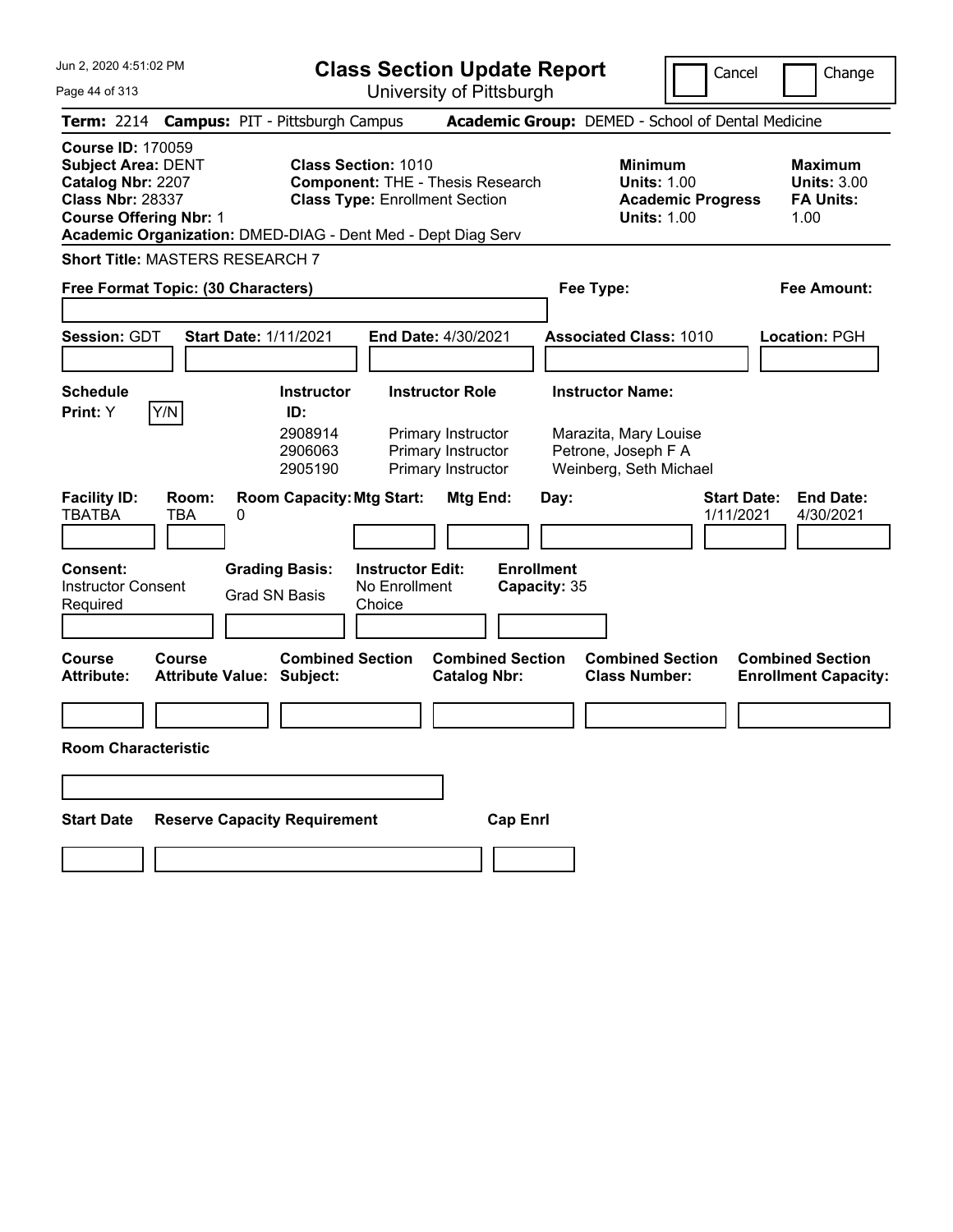| Jun 2, 2020 4:51:02 PM<br>Page 45 of 313                                                                                               | <b>Class Section Update Report</b><br>University of Pittsburgh                                                                                                                  |                                                                                        | Cancel<br>Change                                                 |
|----------------------------------------------------------------------------------------------------------------------------------------|---------------------------------------------------------------------------------------------------------------------------------------------------------------------------------|----------------------------------------------------------------------------------------|------------------------------------------------------------------|
| <b>Term: 2214</b>                                                                                                                      | <b>Campus: PIT - Pittsburgh Campus</b>                                                                                                                                          | Academic Group: DEMED - School of Dental Medicine                                      |                                                                  |
| <b>Course ID: 177231</b><br><b>Subject Area: DENT</b><br>Catalog Nbr: 2947<br><b>Class Nbr: 15423</b><br><b>Course Offering Nbr: 1</b> | <b>Class Section: 1050</b><br><b>Component: DIR - Directed Studies</b><br><b>Class Type: Enrollment Section</b><br>Academic Organization: DMED-DIAG - Dent Med - Dept Diag Serv | <b>Minimum</b><br><b>Units: 1.00</b><br><b>Academic Progress</b><br><b>Units: 1.00</b> | <b>Maximum</b><br><b>Units: 3.00</b><br><b>FA Units:</b><br>1.00 |
| <b>Short Title: DIRECTED STUDY</b>                                                                                                     |                                                                                                                                                                                 |                                                                                        |                                                                  |
| Free Format Topic: (30 Characters)                                                                                                     |                                                                                                                                                                                 | Fee Type:                                                                              | Fee Amount:                                                      |
| <b>Session: GDT</b><br><b>Start Date: 1/11/2021</b>                                                                                    | End Date: 4/30/2021                                                                                                                                                             | <b>Associated Class: 1050</b>                                                          | Location: PGH                                                    |
| Schedule<br>Y/N<br>Print: Y                                                                                                            | <b>Instructor Role</b><br><b>Instructor</b><br>ID:<br>2942095<br>Primary Instructor                                                                                             | <b>Instructor Name:</b><br>Taboas, Juan M                                              |                                                                  |
| <b>Facility ID:</b><br>Room:<br><b>TBATBA</b><br>TBA<br>0                                                                              | <b>Room Capacity: Mtg Start:</b><br>Mtg End:                                                                                                                                    | Day:                                                                                   | <b>Start Date:</b><br><b>End Date:</b><br>1/11/2021<br>4/30/2021 |
| <b>Consent:</b><br>Grad LG/SU3<br>No Special Consent<br>Required<br>Basis                                                              | <b>Grading Basis:</b><br><b>Instructor Edit:</b><br>No Enrollment<br>Choice                                                                                                     | <b>Enrollment</b><br>Capacity: 10                                                      |                                                                  |
| <b>Course</b><br>Course<br><b>Attribute:</b><br><b>Attribute Value: Subject:</b>                                                       | <b>Combined Section</b><br><b>Combined Section</b><br><b>Catalog Nbr:</b>                                                                                                       | <b>Combined Section</b><br><b>Class Number:</b>                                        | <b>Combined Section</b><br><b>Enrollment Capacity:</b>           |
| <b>Room Characteristic</b>                                                                                                             |                                                                                                                                                                                 |                                                                                        |                                                                  |
|                                                                                                                                        |                                                                                                                                                                                 |                                                                                        |                                                                  |
| <b>Start Date</b><br><b>Reserve Capacity Requirement</b>                                                                               |                                                                                                                                                                                 | <b>Cap Enrl</b>                                                                        |                                                                  |
|                                                                                                                                        |                                                                                                                                                                                 |                                                                                        |                                                                  |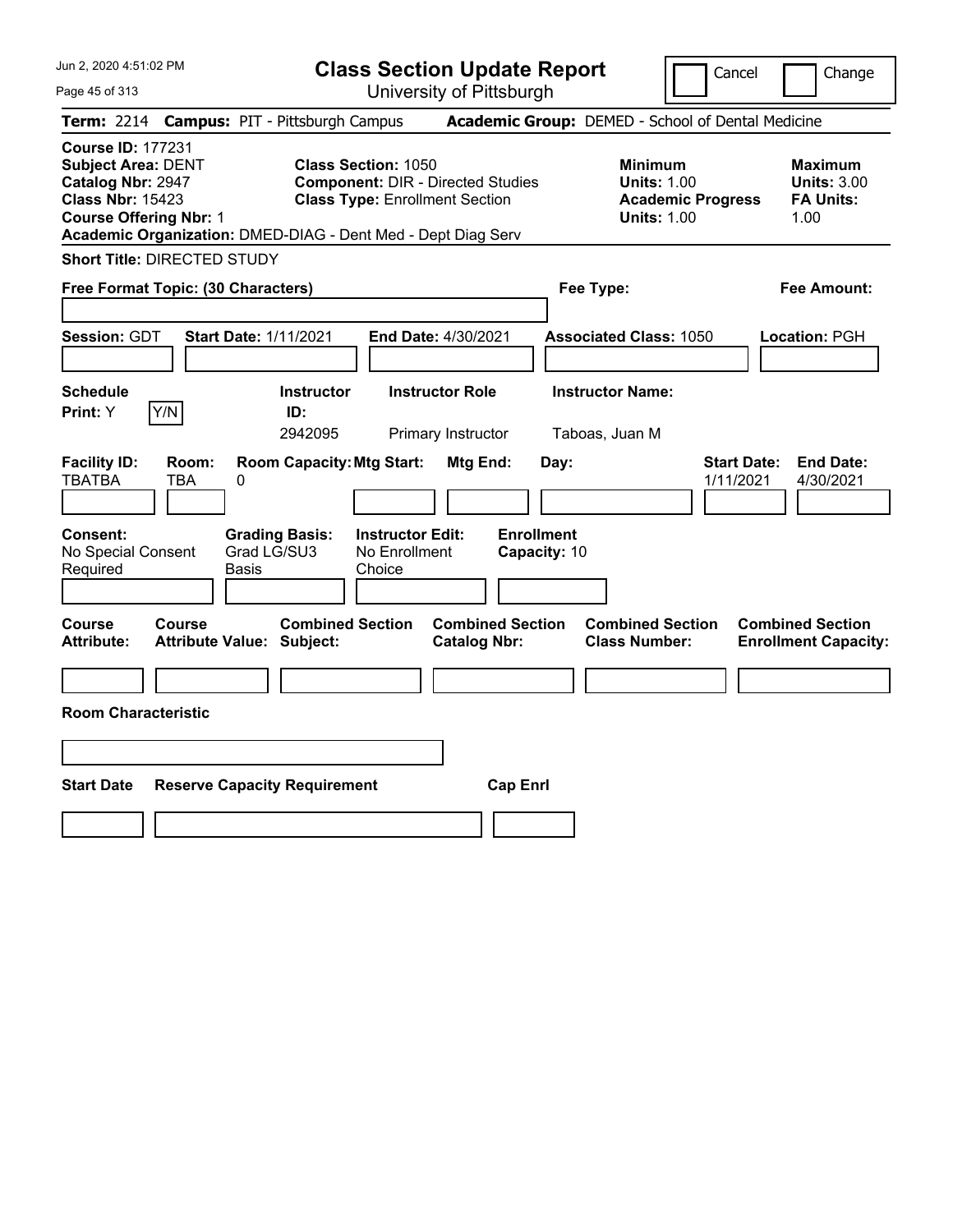| Jun 2, 2020 4:51:02 PM                                                                                                                                   | <b>Class Section Update Report</b>                                                                                                                                     | Cancel                                                                                 | Change                                                    |
|----------------------------------------------------------------------------------------------------------------------------------------------------------|------------------------------------------------------------------------------------------------------------------------------------------------------------------------|----------------------------------------------------------------------------------------|-----------------------------------------------------------|
| Page 46 of 313                                                                                                                                           | University of Pittsburgh                                                                                                                                               |                                                                                        |                                                           |
| <b>Term: 2214</b><br><b>Campus: PIT - Pittsburgh Campus</b>                                                                                              |                                                                                                                                                                        | Academic Group: DEMED - School of Dental Medicine                                      |                                                           |
| <b>Course ID: 177034</b><br><b>Subject Area: DENT</b><br>Catalog Nbr: 3142<br><b>Class Nbr: 15410</b><br><b>Course Offering Nbr: 1</b>                   | <b>Class Section: 1050</b><br><b>Component: LEC - Lecture</b><br><b>Class Type: Enrollment Section</b><br>Academic Organization: DMED-DIAG - Dent Med - Dept Diag Serv | <b>Minimum</b><br><b>Units: 2.00</b><br><b>Academic Progress</b><br><b>Units: 2.00</b> | Maximum<br><b>Units: 2.00</b><br><b>FA Units:</b><br>2.00 |
| Short Title: INTRO TRANSLATIONAL RESEARCH                                                                                                                |                                                                                                                                                                        |                                                                                        |                                                           |
| Free Format Topic: (30 Characters)                                                                                                                       |                                                                                                                                                                        | Fee Type:                                                                              | <b>Fee Amount:</b>                                        |
| Session: GDT<br><b>Start Date: 1/11/2021</b>                                                                                                             | End Date: 4/30/2021                                                                                                                                                    | <b>Associated Class: 1050</b>                                                          | Location: PGH                                             |
| <b>Schedule</b><br>Y/N<br>Print: Y<br>0                                                                                                                  | <b>Instructor Role</b><br><b>Instructor</b><br>ID:                                                                                                                     | <b>Instructor Name:</b><br>No Instructor Assigned                                      |                                                           |
| <b>Facility ID:</b><br>Room:<br><b>TBATBA</b><br>TBA<br>0<br>Consent:<br><b>Grading Basis:</b><br>Grad LG/SU3<br>No Special Consent<br>Required<br>Basis | <b>Room Capacity: Mtg Start:</b><br>Mtg End:<br><b>Enrollment</b><br><b>Instructor Edit:</b><br>No Enrollment<br>Choice                                                | <b>Start Date:</b><br>Day:<br>1/11/2021<br>Capacity: 15                                | <b>End Date:</b><br>4/30/2021                             |
|                                                                                                                                                          |                                                                                                                                                                        |                                                                                        |                                                           |
| <b>Course</b><br>Course<br><b>Attribute:</b><br><b>Attribute Value: Subject:</b><br><b>Room Characteristic</b>                                           | <b>Combined Section</b><br><b>Combined Section</b><br><b>Catalog Nbr:</b>                                                                                              | <b>Combined Section</b><br><b>Class Number:</b>                                        | <b>Combined Section</b><br><b>Enrollment Capacity:</b>    |
|                                                                                                                                                          |                                                                                                                                                                        |                                                                                        |                                                           |
| <b>Start Date</b><br><b>Reserve Capacity Requirement</b>                                                                                                 | <b>Cap Enrl</b>                                                                                                                                                        |                                                                                        |                                                           |
|                                                                                                                                                          |                                                                                                                                                                        |                                                                                        |                                                           |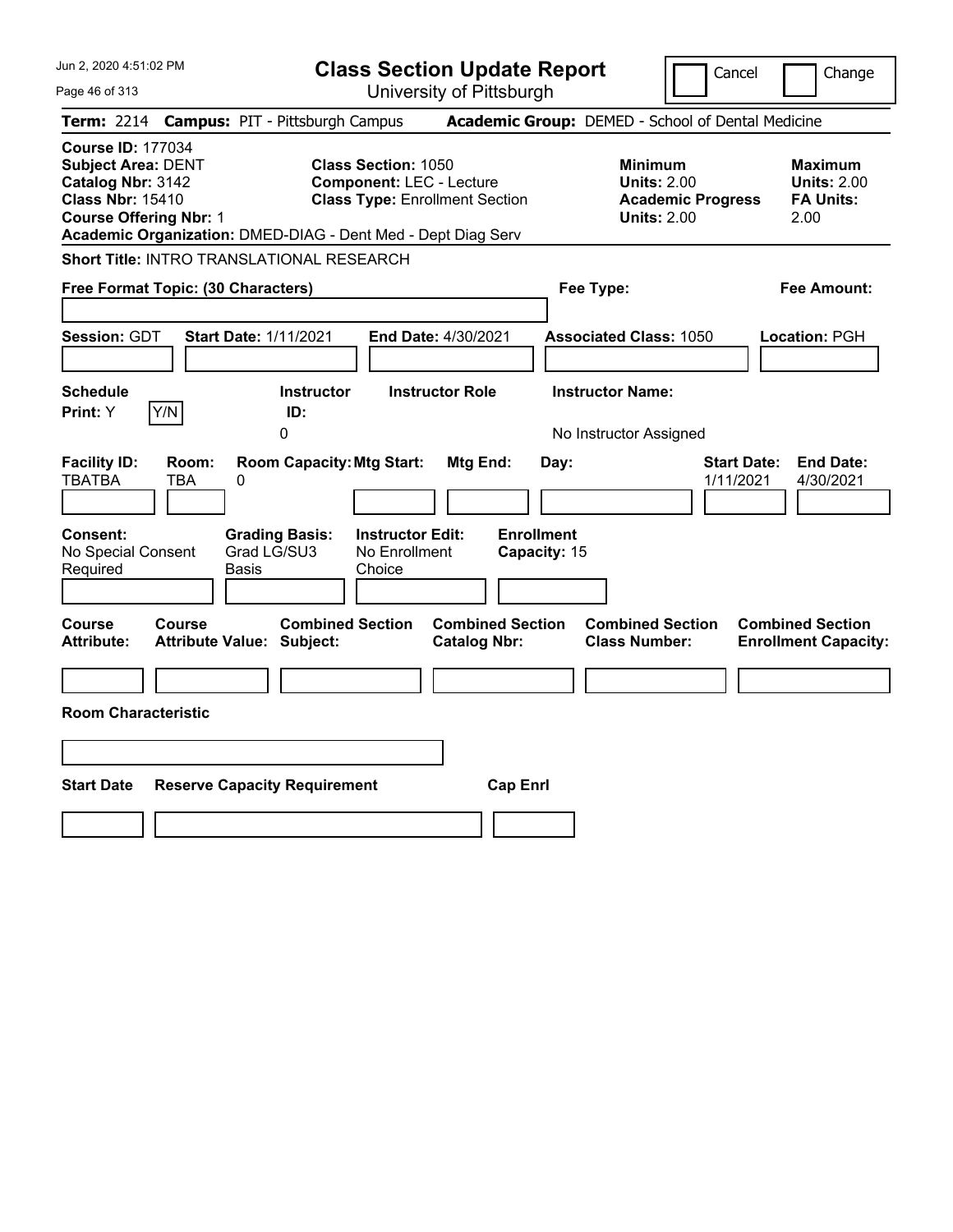Jun 2, 2020 4:51:02 PM Page 47 of 313 **Class Section Update Report** University of Pittsburgh Cancel Change **Term:** 2214 **Campus:** PIT - Pittsburgh Campus **Academic Group:** DEMED - School of Dental Medicine **Course ID:** 184939 **Subject Area:** DENT **Class Section:** 1050 **Minimum Maximum Catalog Nbr:** 5148 **Component:** CLN - Clinical **Units:** 1.00 **Units:** 1.00 **Class Nbr:** 22019 **Class Type:** Enrollment Section **Academic Progress FA Units: Course Offering Nbr:** 1 **Units:** 1.00 1.00 **Academic Organization:** DMED-DIAG - Dent Med - Dept Diag Serv **Short Title:** QUALITIES OF A GEN DENTIST 2 **Free Format Topic: (30 Characters) Fee Type: Fee Amount: Session:** GDT **Start Date:** 1/11/2021 **End Date:** 4/30/2021 **Associated Class:** 1050 **Location:** PGH **Schedule Instructor Instructor Role Instructor Name: Print:**  $Y$   $|Y/N|$  **ID:** 2905285 Secondary Instructor ODonnell, Jean A 2903537 Primary Instructor Oakley,Marnie 1774899 Special Wahl,Michael **Facility ID: Room: Room Capacity:Mtg Start: Mtg End: Day: Start Date: End Date:** SALKTBA TBA 0 1/11/2021 4/30/2021 **Consent: Grading Basis: Instructor Edit: Enrollment** No Special Consent Required Grad HSU Basis No Enrollment **Choice Capacity:** 90 **Course Course Combined Section Combined Section Combined Section Combined Section Attribute: Attribute Value: Subject: Catalog Nbr: Class Number: Enrollment Capacity: Room Characteristic Start Date Reserve Capacity Requirement Cap Enrl**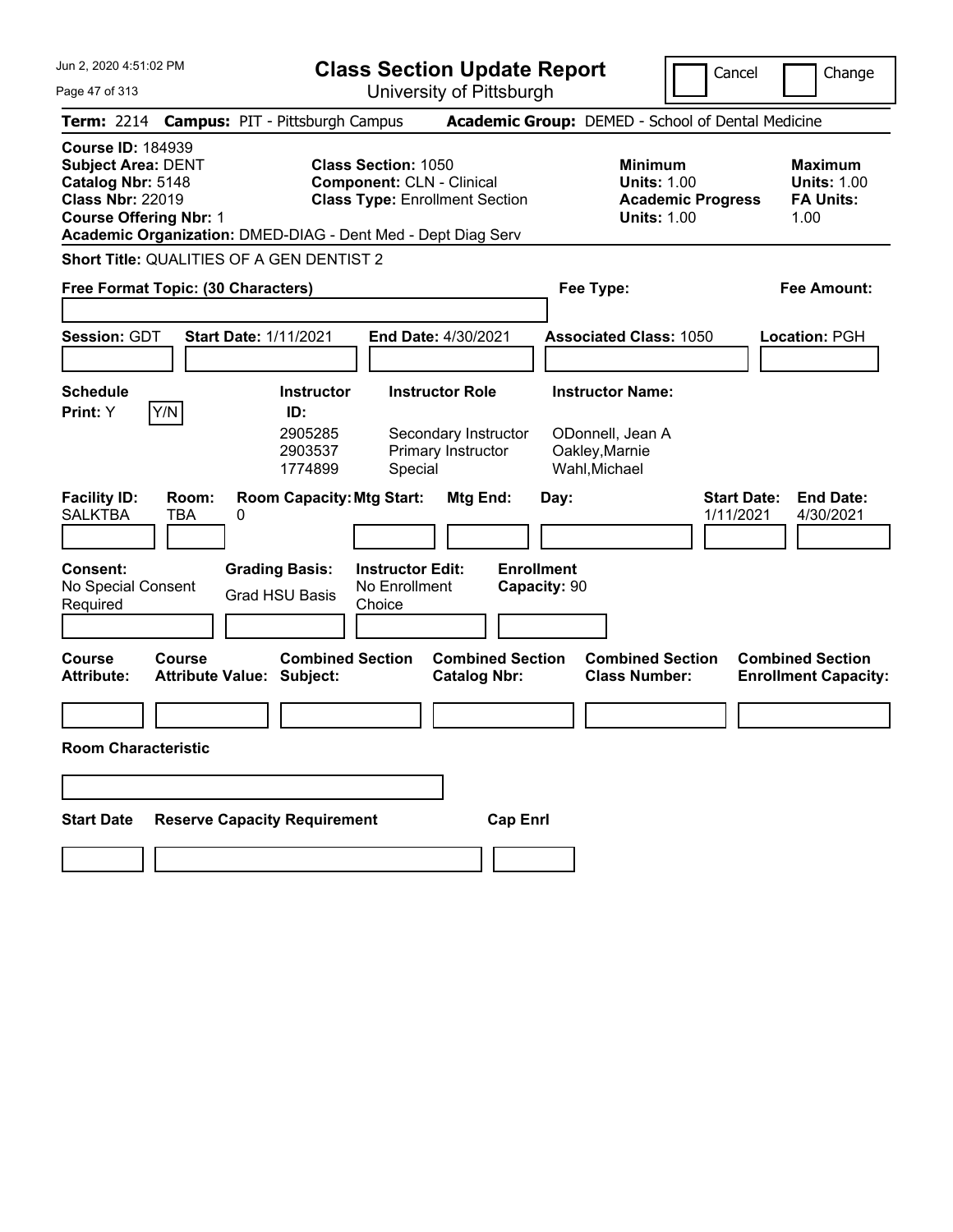|  |  |  | Jun 2, 2020 4:51:02 PM |  |
|--|--|--|------------------------|--|
|--|--|--|------------------------|--|

Cancel Change

Page 48 of 313

|                                                                                                                                        |                         | Term: 2214 Campus: PIT - Pittsburgh Campus                           |                                                                                                        |                                                |                                   | Academic Group: DEMED - School of Dental Medicine                                                                             |                                              |                                                                  |
|----------------------------------------------------------------------------------------------------------------------------------------|-------------------------|----------------------------------------------------------------------|--------------------------------------------------------------------------------------------------------|------------------------------------------------|-----------------------------------|-------------------------------------------------------------------------------------------------------------------------------|----------------------------------------------|------------------------------------------------------------------|
| <b>Course ID: 106228</b><br><b>Subject Area: DENT</b><br>Catalog Nbr: 5242<br><b>Class Nbr: 12348</b><br><b>Course Offering Nbr: 1</b> |                         | Academic Organization: DMED-DIAG - Dent Med - Dept Diag Serv         | <b>Class Section: 1070</b><br><b>Component: LEC - Lecture</b><br><b>Class Type: Enrollment Section</b> |                                                |                                   | <b>Minimum</b><br><b>Units: 1.00</b><br><b>Academic Progress</b><br><b>Units: 1.00</b>                                        |                                              | <b>Maximum</b><br><b>Units: 1.00</b><br><b>FA Units:</b><br>1.00 |
|                                                                                                                                        |                         | Short Title: DIAGNOSIS & TRMNT PLANNING 2                            |                                                                                                        |                                                |                                   |                                                                                                                               |                                              |                                                                  |
| Free Format Topic: (30 Characters)                                                                                                     |                         |                                                                      |                                                                                                        |                                                | Fee Type:                         |                                                                                                                               |                                              | <b>Fee Amount:</b>                                               |
| Session: GDT                                                                                                                           |                         | <b>Start Date: 1/11/2021</b>                                         | <b>End Date: 4/30/2021</b>                                                                             |                                                |                                   | <b>Associated Class: 1070</b>                                                                                                 |                                              | Location: PGH                                                    |
| Schedule<br>Print: Y                                                                                                                   | Y/N                     | <b>Instructor</b><br>ID:<br>3361591<br>2918159<br>3361591<br>2918159 | <b>Instructor Role</b><br>Primary Instructor<br>Primary Instructor                                     | Secondary Instructor<br>Secondary Instructor   |                                   | <b>Instructor Name:</b><br>Eddens, Katie Ryan<br>Nedwick-Castro, Karen Ann<br>Eddens, Katie Ryan<br>Nedwick-Castro, Karen Ann |                                              |                                                                  |
| <b>Facility ID:</b><br><b>SALK00355</b><br>SALK00355                                                                                   | Room:<br>00355<br>00355 | <b>Room Capacity: Mtg Start:</b><br>171<br>171                       | $9:00$ AM<br>11:00 AM                                                                                  | Mtg End:<br>9:50 AM<br>11:50 AM                | Day:<br>Mo<br>We                  |                                                                                                                               | <b>Start Date:</b><br>1/11/2021<br>1/11/2021 | <b>End Date:</b><br>4/30/2021<br>4/30/2021                       |
| Consent:<br>No Special Consent<br>Required                                                                                             |                         | <b>Grading Basis:</b><br><b>ABCF</b>                                 | <b>Instructor Edit:</b><br>No Enrollment<br>Choice                                                     |                                                | <b>Enrollment</b><br>Capacity: 90 |                                                                                                                               |                                              |                                                                  |
| Course<br>Attribute:                                                                                                                   | Course                  | <b>Combined Section</b><br><b>Attribute Value: Subject:</b>          |                                                                                                        | <b>Combined Section</b><br><b>Catalog Nbr:</b> |                                   | <b>Combined Section</b><br><b>Class Number:</b>                                                                               |                                              | <b>Combined Section</b><br><b>Enrollment Capacity:</b>           |
| <b>Room Characteristic</b><br>PeopleSoft - Scheduled (PS)                                                                              |                         |                                                                      |                                                                                                        |                                                |                                   |                                                                                                                               |                                              |                                                                  |
| <b>Start Date</b>                                                                                                                      |                         | <b>Reserve Capacity Requirement</b>                                  |                                                                                                        | <b>Cap Enrl</b>                                |                                   |                                                                                                                               |                                              |                                                                  |
|                                                                                                                                        |                         |                                                                      |                                                                                                        |                                                |                                   |                                                                                                                               |                                              |                                                                  |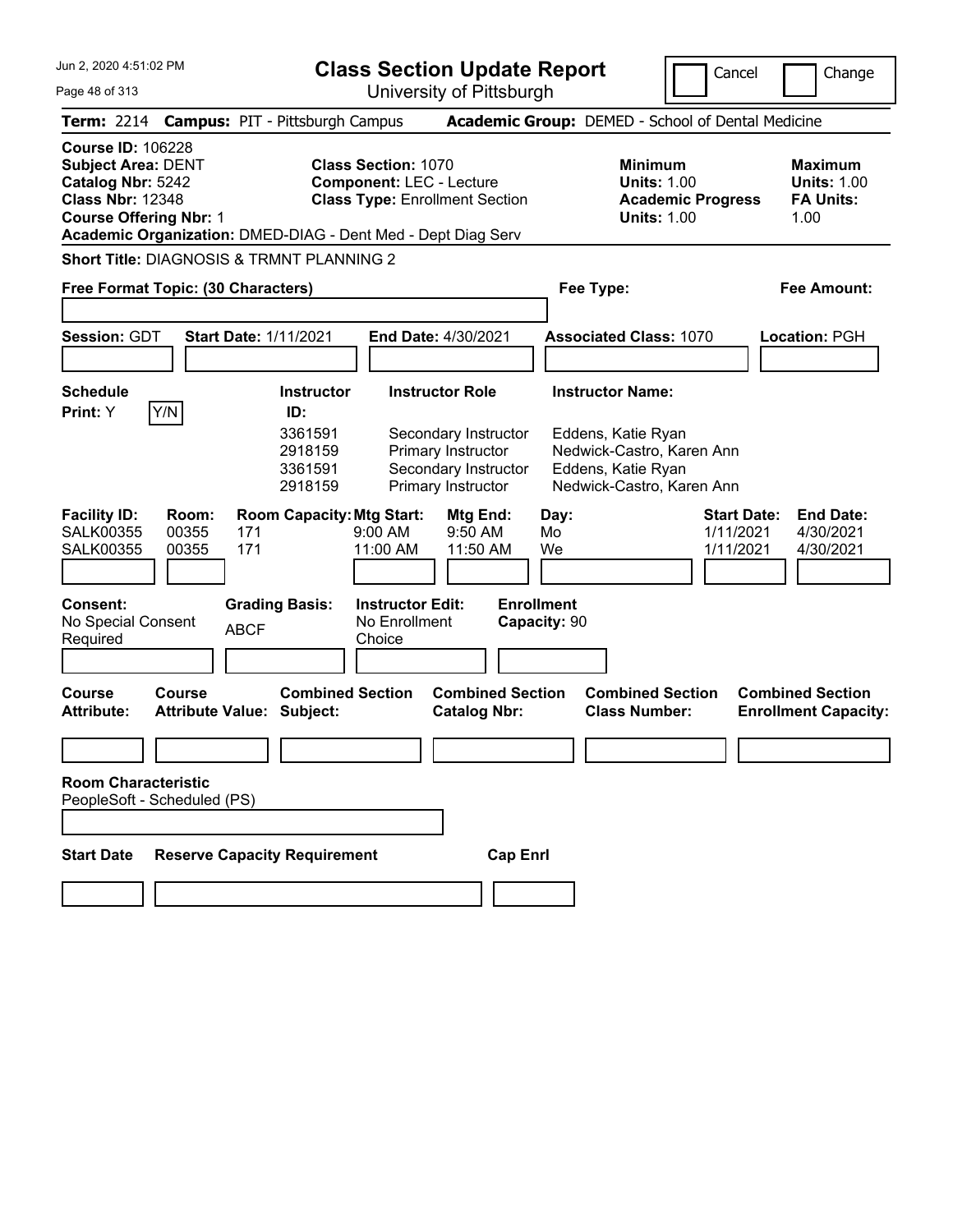Jun 2, 2020 4:51:02 PM Page 49 of 313 **Class Section Update Report** University of Pittsburgh Cancel Change **Term:** 2214 **Campus:** PIT - Pittsburgh Campus **Academic Group:** DEMED - School of Dental Medicine **Course ID:** 184961 **Subject Area:** DENT **Class Section:** 1050 **Minimum Maximum Catalog Nbr:** 5248 **Component:** CLN - Clinical **Units:** 1.00 **Units:** 1.00 **Class Nbr:** 22020 **Class Type:** Enrollment Section **Academic Progress FA Units: Course Offering Nbr:** 1 **Units:** 1.00 1.00 **Academic Organization:** DMED-DIAG - Dent Med - Dept Diag Serv **Short Title:** QUALITIES OF A GEN DENTIST 5 **Free Format Topic: (30 Characters) Fee Type: Fee Amount: Session:** GDT **Start Date:** 1/11/2021 **End Date:** 4/30/2021 **Associated Class:** 1050 **Location:** PGH **Schedule Instructor Instructor Role Instructor Name: Print:**  $Y$   $|Y/N|$  **ID:** 2905285 Secondary Instructor ODonnell, Jean A 2903537 Primary Instructor Oakley,Marnie 1774899 Special Wahl,Michael **Facility ID: Room: Room Capacity:Mtg Start: Mtg End: Day: Start Date: End Date:** SALKTBA TBA 0 1/11/2021 4/30/2021 **Consent: Grading Basis: Instructor Edit: Enrollment** No Special Consent Required Grad HSU Basis No Enrollment **Choice Capacity:** 90 **Course Course Combined Section Combined Section Combined Section Combined Section Attribute: Attribute Value: Subject: Catalog Nbr: Class Number: Enrollment Capacity: Room Characteristic Start Date Reserve Capacity Requirement Cap Enrl**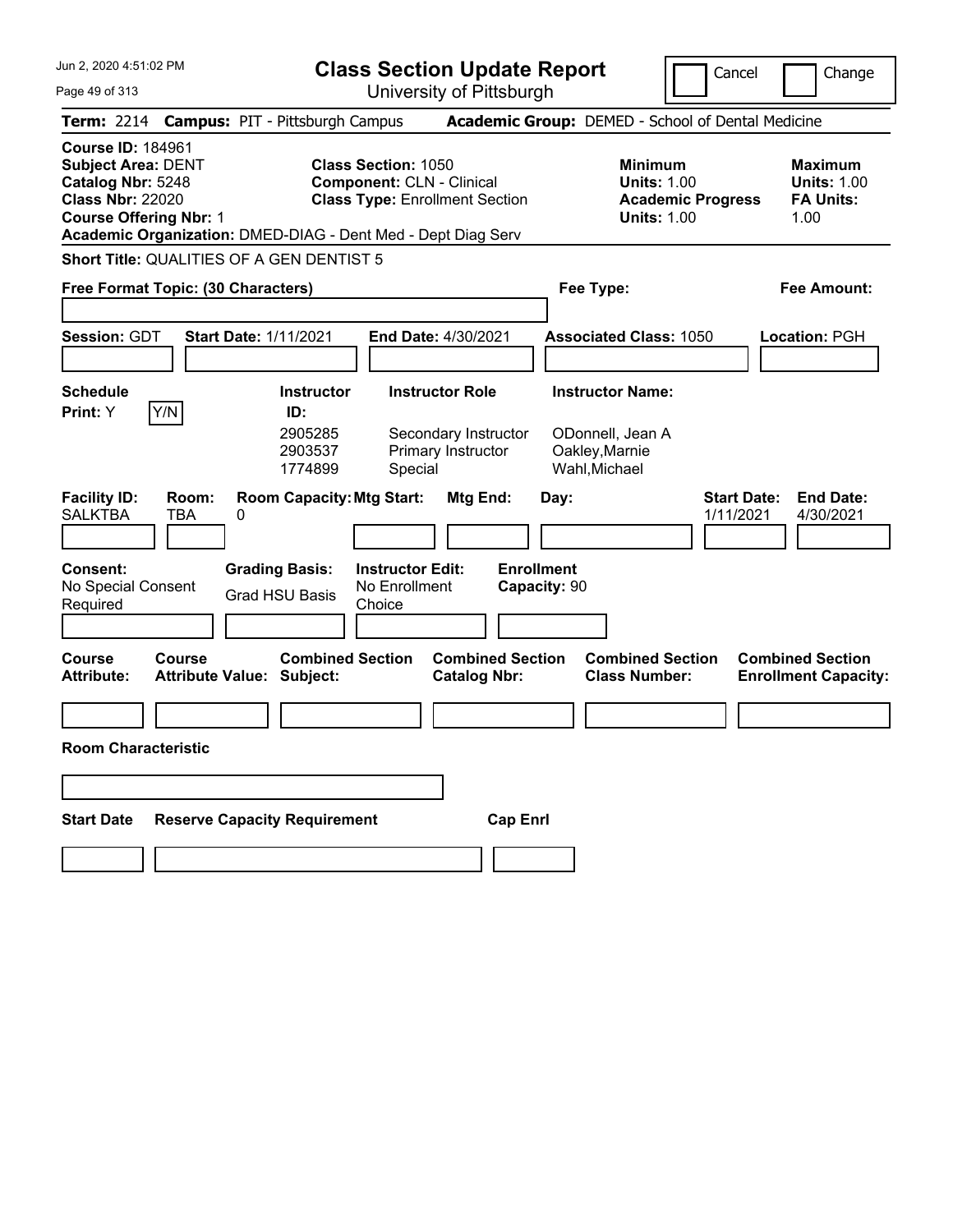Jun 2, 2020 4:51:02 PM Page 50 of 313 **Class Section Update Report** University of Pittsburgh Cancel Change **Term:** 2214 **Campus:** PIT - Pittsburgh Campus **Academic Group:** DEMED - School of Dental Medicine **Course ID:** 189660 **Subject Area:** DENT **Class Section:** 1010 **Minimum Maximum Catalog Nbr:** 5347 **Component:** CLN - Clinical **Units:** 3.00 **Units:** 3.00 **Class Nbr:** 27491 **Class Type:** Enrollment Section **Academic Progress FA Units: Course Offering Nbr: 1 Course Offering Nbr: 1 1 Units: 3.00** 3.00 **Academic Organization:** DMED-DIAG - Dent Med - Dept Diag Serv **Short Title:** SUCCESSFUL PRACTICE MGT 2 **Free Format Topic: (30 Characters) Fee Type: Fee Amount: Session:** GDT **Start Date:** 1/11/2021 **End Date:** 4/30/2021 **Associated Class:** 1010 **Location:** PGH **Schedule Instructor Instructor Role Instructor Name: Print:**  $Y$   $|Y/N|$  **ID:** 1249710 Primary Instructor Grafton, Sarah Essek 1025690 Secondary Instructor Nerone,Robert A 1774899 Special Wahl,Michael **Facility ID: Room: Room Capacity:Mtg Start: Mtg End: Day: Start Date: End Date:** SALKTBA TBA 0 1/11/2021 4/30/2021 **Consent: Grading Basis: Instructor Edit: Enrollment** No Special Consent No Enrollment<br>Required ABCF Choice **Choice Capacity:** 85 **Course Course Combined Section Combined Section Combined Section Combined Section**  Attribute: Attribute Value: Subject: Catalog Nbr: Class Number: Enrollment Capacity: **Room Characteristic Start Date Reserve Capacity Requirement Cap Enrl**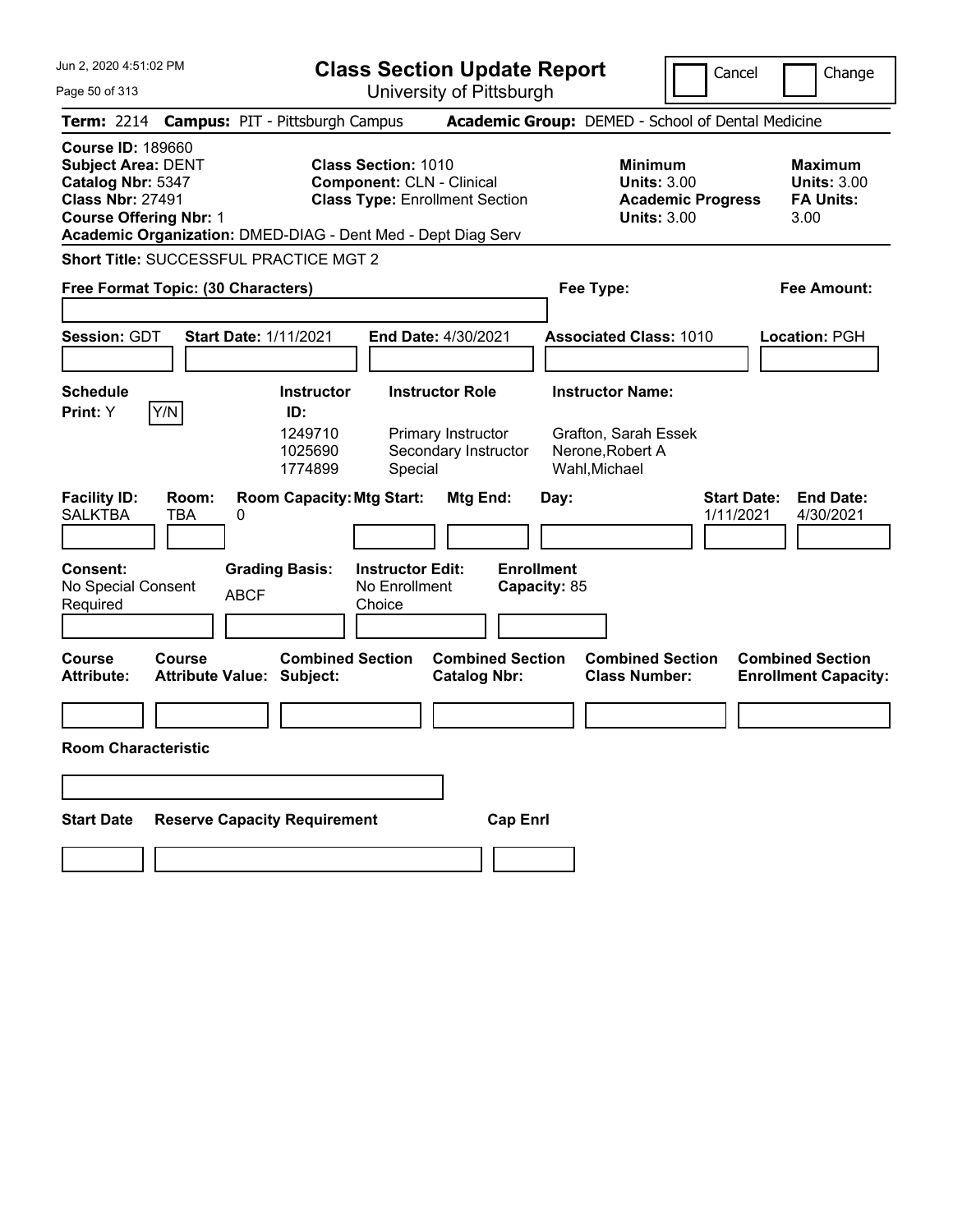| Jun 2, 2020 4:51:02 PM                                                                                                                                                                                 |                                                |                                                                                               |                                                                | <b>Class Section Update Report</b>                       |                                   |                                                                                |                          | Cancel                          | Change                                                           |
|--------------------------------------------------------------------------------------------------------------------------------------------------------------------------------------------------------|------------------------------------------------|-----------------------------------------------------------------------------------------------|----------------------------------------------------------------|----------------------------------------------------------|-----------------------------------|--------------------------------------------------------------------------------|--------------------------|---------------------------------|------------------------------------------------------------------|
| Page 51 of 313                                                                                                                                                                                         |                                                |                                                                                               |                                                                | University of Pittsburgh                                 |                                   |                                                                                |                          |                                 |                                                                  |
| Term: 2214 Campus: PIT - Pittsburgh Campus                                                                                                                                                             |                                                |                                                                                               |                                                                | <b>Academic Group: DEMED - School of Dental Medicine</b> |                                   |                                                                                |                          |                                 |                                                                  |
| <b>Course ID: 184962</b><br><b>Subject Area: DENT</b><br>Catalog Nbr: 5348<br><b>Class Nbr: 22021</b><br><b>Course Offering Nbr: 1</b><br>Academic Organization: DMED-DIAG - Dent Med - Dept Diag Serv |                                                |                                                                                               | <b>Class Section: 1050</b><br><b>Component: CLN - Clinical</b> | <b>Class Type: Enrollment Section</b>                    |                                   | <b>Minimum</b><br><b>Units: 1.00</b><br><b>Units: 1.00</b>                     | <b>Academic Progress</b> |                                 | <b>Maximum</b><br><b>Units: 1.00</b><br><b>FA Units:</b><br>1.00 |
| <b>Short Title: QUALITIES OF A GEN DENTIST 8</b>                                                                                                                                                       |                                                |                                                                                               |                                                                |                                                          |                                   |                                                                                |                          |                                 |                                                                  |
| Free Format Topic: (30 Characters)                                                                                                                                                                     |                                                |                                                                                               |                                                                |                                                          |                                   | Fee Type:                                                                      |                          |                                 | Fee Amount:                                                      |
|                                                                                                                                                                                                        |                                                |                                                                                               |                                                                |                                                          |                                   |                                                                                |                          |                                 |                                                                  |
| Session: GDT                                                                                                                                                                                           | <b>Start Date: 1/11/2021</b>                   |                                                                                               | <b>End Date: 4/30/2021</b>                                     |                                                          |                                   | <b>Associated Class: 1050</b>                                                  |                          |                                 | Location: PGH                                                    |
| <b>Schedule</b><br>Y/N<br><b>Print:</b> Y<br><b>Facility ID:</b><br><b>SALKTBA</b><br><b>TBA</b>                                                                                                       | Room:<br>0                                     | <b>Instructor</b><br>ID:<br>2905285<br>2903537<br>1774899<br><b>Room Capacity: Mtg Start:</b> | <b>Instructor Role</b><br>Special                              | Secondary Instructor<br>Primary Instructor<br>Mtg End:   | Day:                              | <b>Instructor Name:</b><br>ODonnell, Jean A<br>Oakley, Marnie<br>Wahl, Michael |                          | <b>Start Date:</b><br>1/11/2021 | <b>End Date:</b><br>4/30/2021                                    |
| <b>Consent:</b><br>No Special Consent<br>Required                                                                                                                                                      | <b>Grading Basis:</b><br><b>Grad HSU Basis</b> |                                                                                               | <b>Instructor Edit:</b><br>No Enrollment<br>Choice             |                                                          | <b>Enrollment</b><br>Capacity: 90 |                                                                                |                          |                                 |                                                                  |
| <b>Course</b><br>Course<br><b>Attribute:</b>                                                                                                                                                           | <b>Attribute Value: Subject:</b>               | <b>Combined Section</b>                                                                       |                                                                | <b>Combined Section</b><br><b>Catalog Nbr:</b>           |                                   | <b>Combined Section</b><br><b>Class Number:</b>                                |                          |                                 | <b>Combined Section</b><br><b>Enrollment Capacity:</b>           |
| <b>Room Characteristic</b>                                                                                                                                                                             |                                                |                                                                                               |                                                                |                                                          |                                   |                                                                                |                          |                                 |                                                                  |
|                                                                                                                                                                                                        |                                                |                                                                                               |                                                                |                                                          |                                   |                                                                                |                          |                                 |                                                                  |
| <b>Start Date</b>                                                                                                                                                                                      | <b>Reserve Capacity Requirement</b>            |                                                                                               |                                                                | <b>Cap Enrl</b>                                          |                                   |                                                                                |                          |                                 |                                                                  |
|                                                                                                                                                                                                        |                                                |                                                                                               |                                                                |                                                          |                                   |                                                                                |                          |                                 |                                                                  |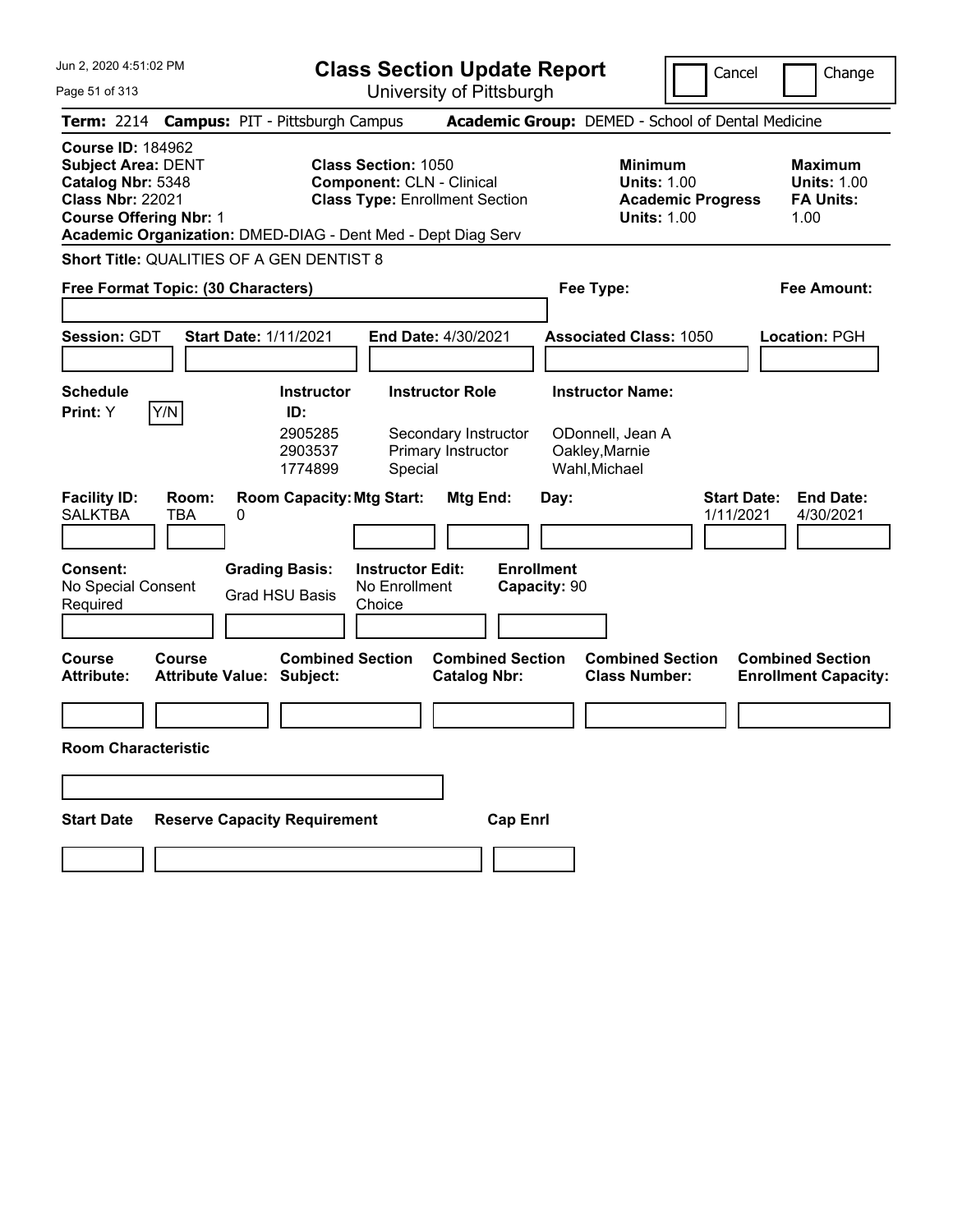| Jun 2, 2020 4:51:02 PM                                                                                                                                                                                 | <b>Class Section Update Report</b>                                                                                            | Cancel                                                                                 | Change                                                    |
|--------------------------------------------------------------------------------------------------------------------------------------------------------------------------------------------------------|-------------------------------------------------------------------------------------------------------------------------------|----------------------------------------------------------------------------------------|-----------------------------------------------------------|
| Page 52 of 313                                                                                                                                                                                         | University of Pittsburgh                                                                                                      |                                                                                        |                                                           |
| <b>Term: 2214</b><br><b>Campus: PIT - Pittsburgh Campus</b>                                                                                                                                            |                                                                                                                               | Academic Group: DEMED - School of Dental Medicine                                      |                                                           |
| <b>Course ID: 106255</b><br><b>Subject Area: DENT</b><br>Catalog Nbr: 5440<br><b>Class Nbr: 12424</b><br><b>Course Offering Nbr: 1</b><br>Academic Organization: DMED-DIAG - Dent Med - Dept Diag Serv | <b>Class Section: 1010</b><br><b>Component: SEM - Seminar</b><br><b>Class Type: Enrollment Section</b>                        | <b>Minimum</b><br><b>Units: 2.00</b><br><b>Academic Progress</b><br><b>Units: 2.00</b> | Maximum<br><b>Units: 2.00</b><br><b>FA Units:</b><br>2.00 |
| <b>Short Title: SENIOR CASE PRESENTATION</b>                                                                                                                                                           |                                                                                                                               |                                                                                        |                                                           |
| Free Format Topic: (30 Characters)                                                                                                                                                                     |                                                                                                                               | Fee Type:                                                                              | Fee Amount:                                               |
| Session: GDT<br><b>Start Date: 1/11/2021</b>                                                                                                                                                           | End Date: 4/30/2021                                                                                                           | <b>Associated Class: 1010</b>                                                          | Location: PGH                                             |
| <b>Schedule</b><br>Y/N<br>Print: Y<br>ID:                                                                                                                                                              | <b>Instructor Role</b><br><b>Instructor</b><br>1476433<br>Primary Instructor                                                  | <b>Instructor Name:</b><br>Barbaric, Filip                                             |                                                           |
| <b>Facility ID:</b><br>Room:<br><b>SALKTBA</b><br>TBA<br>0<br>Consent:<br><b>Grading Basis:</b><br>No Special Consent                                                                                  | <b>Room Capacity: Mtg Start:</b><br>Mtg End:<br><b>Enrollment</b><br><b>Instructor Edit:</b><br>No Enrollment<br>Capacity: 90 | <b>Start Date:</b><br>Day:<br>1/11/2021                                                | <b>End Date:</b><br>4/30/2021                             |
| <b>Grad HSU Basis</b><br>Required                                                                                                                                                                      | Choice                                                                                                                        |                                                                                        |                                                           |
| Course<br>Course<br><b>Attribute Value: Subject:</b><br>Attribute:                                                                                                                                     | <b>Combined Section</b><br><b>Combined Section</b><br><b>Catalog Nbr:</b>                                                     | <b>Combined Section</b><br><b>Class Number:</b>                                        | <b>Combined Section</b><br><b>Enrollment Capacity:</b>    |
| <b>Room Characteristic</b>                                                                                                                                                                             |                                                                                                                               |                                                                                        |                                                           |
|                                                                                                                                                                                                        |                                                                                                                               |                                                                                        |                                                           |
| <b>Start Date</b><br><b>Reserve Capacity Requirement</b>                                                                                                                                               | <b>Cap Enrl</b>                                                                                                               |                                                                                        |                                                           |
|                                                                                                                                                                                                        |                                                                                                                               |                                                                                        |                                                           |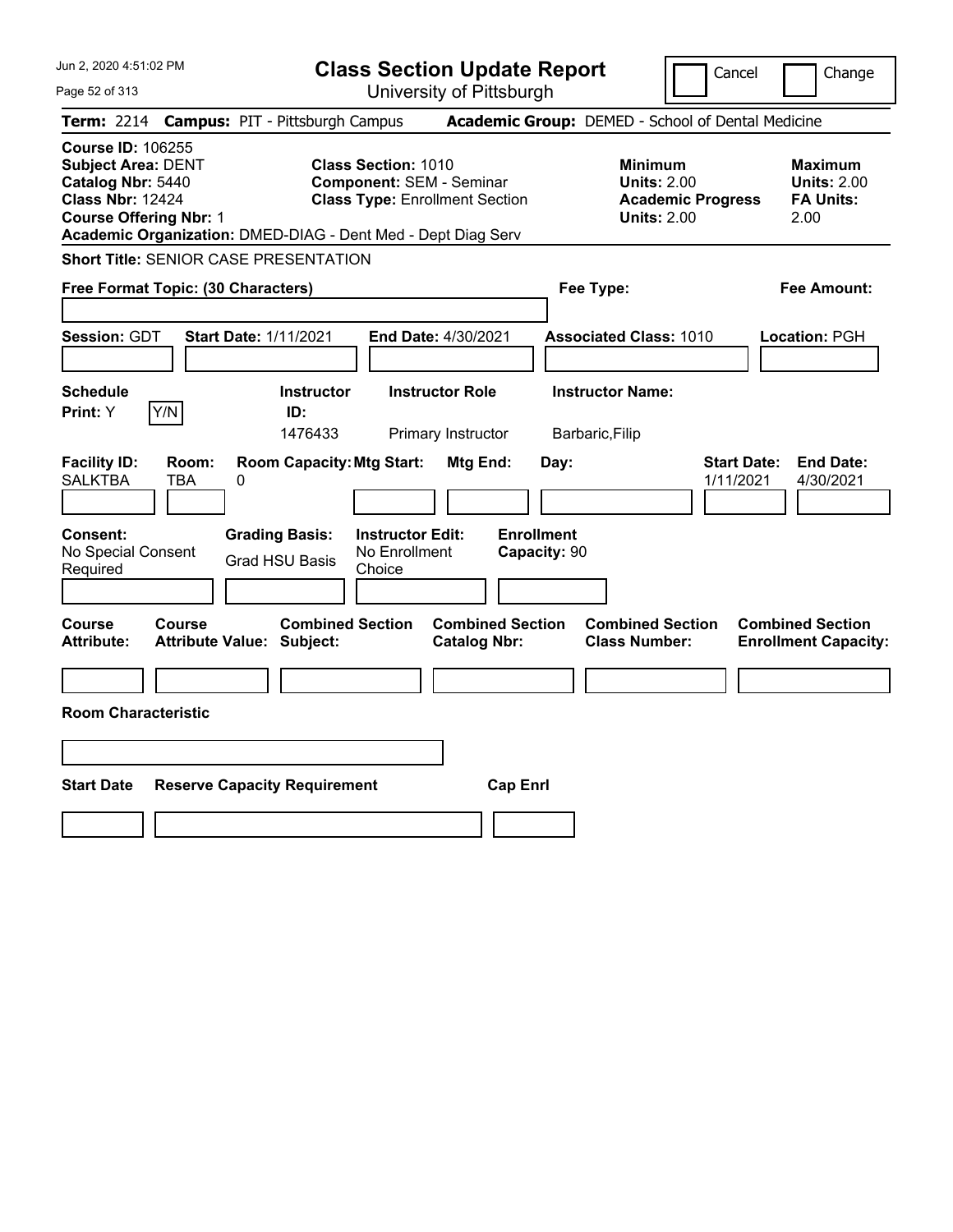Jun 2, 2020 4:51:02 PM Page 53 of 313 **Class Section Update Report** University of Pittsburgh Cancel Change **Term:** 2214 **Campus:** PIT - Pittsburgh Campus **Academic Group:** DEMED - School of Dental Medicine **Course ID:** 189661 **Subject Area:** DENT **Class Section:** 1010 **Minimum Maximum Catalog Nbr:** 5447 **Component:** CLN - Clinical **Units:** 3.00 **Units:** 3.00 **Class Nbr:** 27490 **Class Type:** Enrollment Section **Academic Progress FA Units: Course Offering Nbr: 1 Course Offering Nbr: 1 1 Units: 3.00** 3.00 **Academic Organization:** DMED-DIAG - Dent Med - Dept Diag Serv **Short Title:** SUCCESSFUL PRACTICE MGT 5 **Free Format Topic: (30 Characters) Fee Type: Fee Amount: Session:** GDT **Start Date:** 1/11/2021 **End Date:** 4/30/2021 **Associated Class:** 1010 **Location:** PGH **Schedule Instructor Instructor Role Instructor Name: Print:**  $Y$   $|Y/N|$  **ID:** 1249710 Primary Instructor Grafton, Sarah Essek 1025690 Secondary Instructor Nerone,Robert A 1774899 Special Wahl,Michael **Facility ID: Room: Room Capacity:Mtg Start: Mtg End: Day: Start Date: End Date:** SALKTBA TBA 0 1/11/2021 4/30/2021 **Consent: Grading Basis: Instructor Edit: Enrollment** No Special Consent No Enrollment<br>Required ABCF Choice **Choice Capacity:** 85 **Course Course Combined Section Combined Section Combined Section Combined Section**  Attribute: Attribute Value: Subject: Catalog Nbr: Class Number: Enrollment Capacity: **Room Characteristic Start Date Reserve Capacity Requirement Cap Enrl**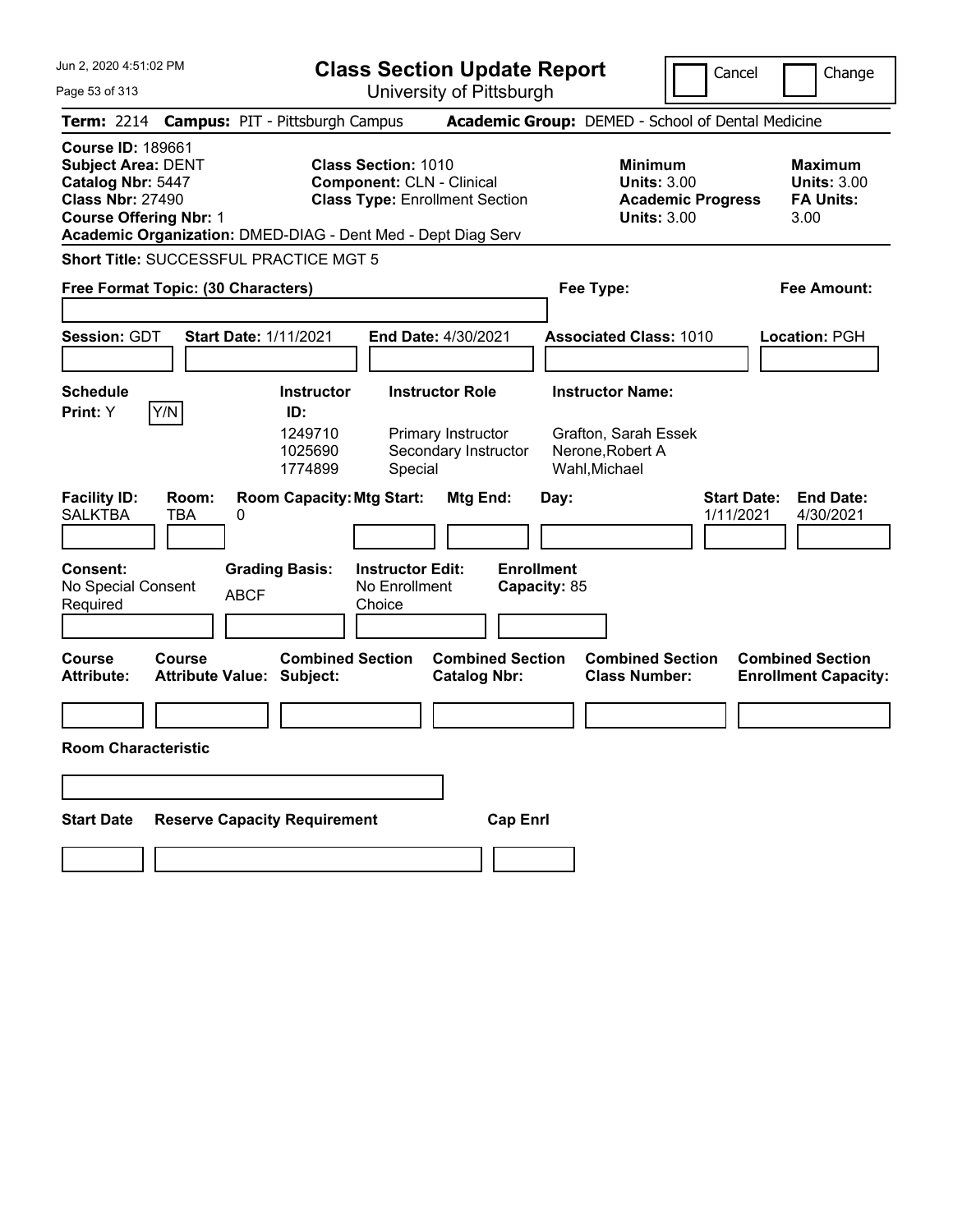| Jun 2, 2020 4:51:02 PM                                                                                                                                                                                 | <b>Class Section Update Report</b>                                                                      | Cancel                                                                          | Change                                                           |
|--------------------------------------------------------------------------------------------------------------------------------------------------------------------------------------------------------|---------------------------------------------------------------------------------------------------------|---------------------------------------------------------------------------------|------------------------------------------------------------------|
| Page 54 of 313                                                                                                                                                                                         | University of Pittsburgh                                                                                |                                                                                 |                                                                  |
| Term: 2214 Campus: PIT - Pittsburgh Campus                                                                                                                                                             |                                                                                                         | Academic Group: DEMED - School of Dental Medicine                               |                                                                  |
| <b>Course ID: 184963</b><br><b>Subject Area: DENT</b><br>Catalog Nbr: 5448<br><b>Class Nbr: 22022</b><br><b>Course Offering Nbr: 1</b><br>Academic Organization: DMED-DIAG - Dent Med - Dept Diag Serv | <b>Class Section: 1050</b><br><b>Component: CLN - Clinical</b><br><b>Class Type: Enrollment Section</b> | Minimum<br><b>Units: 1.00</b><br><b>Academic Progress</b><br><b>Units: 1.00</b> | <b>Maximum</b><br><b>Units: 1.00</b><br><b>FA Units:</b><br>1.00 |
| Short Title: QUALITIES OF A GEN DENTIST 11                                                                                                                                                             |                                                                                                         |                                                                                 |                                                                  |
| Free Format Topic: (30 Characters)                                                                                                                                                                     |                                                                                                         | Fee Type:                                                                       | <b>Fee Amount:</b>                                               |
|                                                                                                                                                                                                        |                                                                                                         |                                                                                 |                                                                  |
| <b>Session: GDT</b><br><b>Start Date: 1/11/2021</b>                                                                                                                                                    | End Date: 4/30/2021                                                                                     | <b>Associated Class: 1050</b>                                                   | Location: PGH                                                    |
| <b>Schedule</b>                                                                                                                                                                                        | <b>Instructor</b><br><b>Instructor Role</b>                                                             | <b>Instructor Name:</b>                                                         |                                                                  |
| Y/N <br>Print: Y<br>ID:                                                                                                                                                                                |                                                                                                         |                                                                                 |                                                                  |
|                                                                                                                                                                                                        | 2905285<br>Secondary Instructor<br>2903537<br>Primary Instructor<br>1774899<br>Special                  | ODonnell, Jean A<br>Oakley, Marnie<br>Wahl, Michael                             |                                                                  |
| <b>Facility ID:</b><br>Room:<br><b>SALKTBA</b><br>TBA<br>0                                                                                                                                             | <b>Room Capacity: Mtg Start:</b><br>Mtg End:                                                            | <b>Start Date:</b><br>Day:<br>1/11/2021                                         | <b>End Date:</b><br>4/30/2021                                    |
| Consent:<br><b>Grading Basis:</b><br>No Special Consent<br><b>Grad HSU Basis</b><br>Required                                                                                                           | <b>Enrollment</b><br><b>Instructor Edit:</b><br>No Enrollment<br>Choice                                 | Capacity: 90                                                                    |                                                                  |
| <b>Course</b><br>Course<br><b>Attribute Value: Subject:</b><br><b>Attribute:</b>                                                                                                                       | <b>Combined Section</b><br><b>Combined Section</b><br><b>Catalog Nbr:</b>                               | <b>Combined Section</b><br><b>Class Number:</b>                                 | <b>Combined Section</b><br><b>Enrollment Capacity:</b>           |
|                                                                                                                                                                                                        |                                                                                                         |                                                                                 |                                                                  |
| <b>Room Characteristic</b>                                                                                                                                                                             |                                                                                                         |                                                                                 |                                                                  |
|                                                                                                                                                                                                        |                                                                                                         |                                                                                 |                                                                  |
| <b>Reserve Capacity Requirement</b><br><b>Start Date</b>                                                                                                                                               | <b>Cap Enrl</b>                                                                                         |                                                                                 |                                                                  |
|                                                                                                                                                                                                        |                                                                                                         |                                                                                 |                                                                  |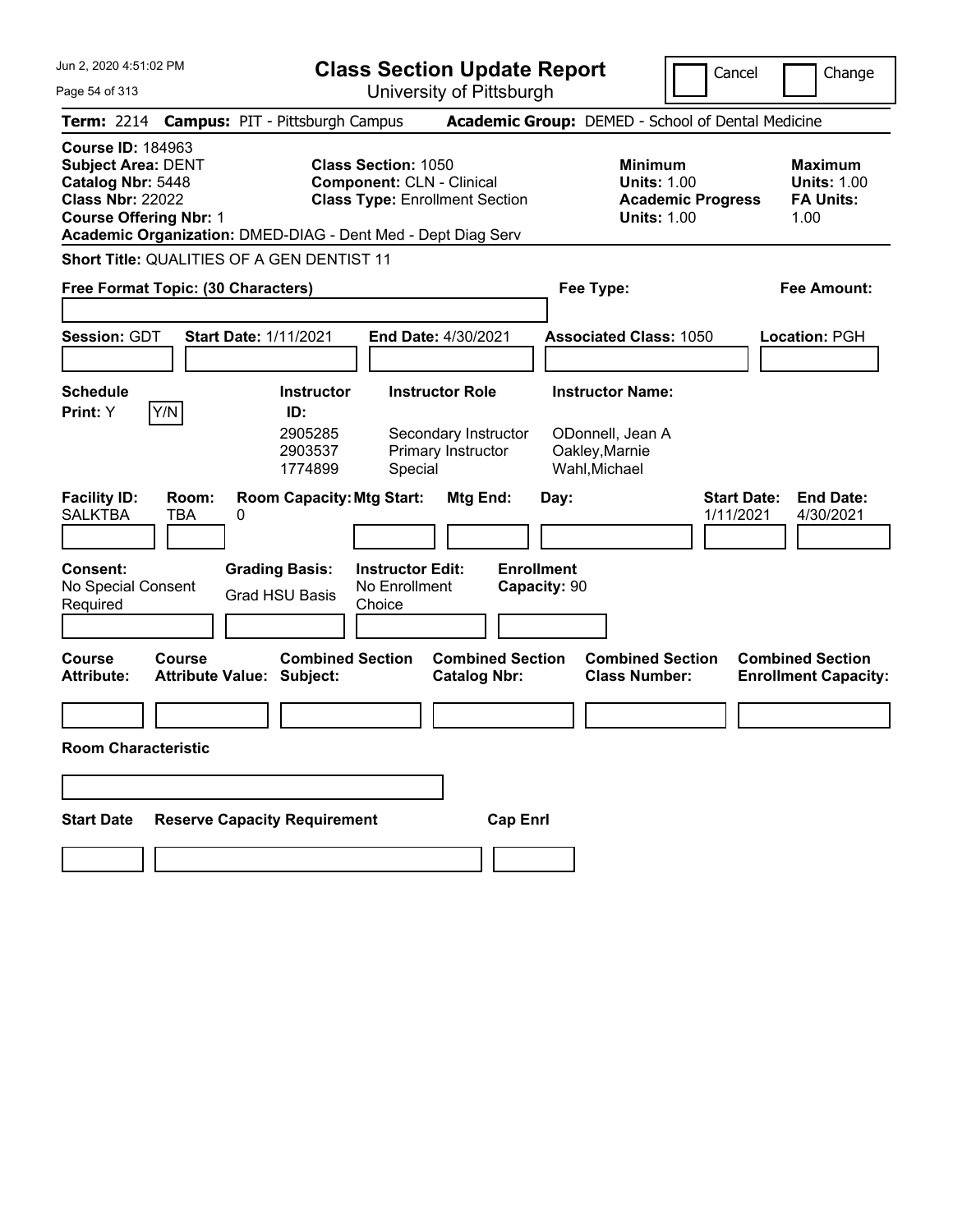Jun 2, 2020 4:51:02 PM Page 55 of 313 **Class Section Update Report** University of Pittsburgh Cancel | Change **Term:** 2214 **Campus:** PIT - Pittsburgh Campus **Academic Group:** DEMED - School of Dental Medicine **Course ID:** 106259 **Subject Area:** DENT **Class Section:** 1010 **Minimum Maximum Catalog Nbr:** 5455 **Component:** CLN - Clinical **Units: 2.00** Units: 2.00 **Units: 2.00**<br> **Class Nbr:** 12349 **Class Type:** Enrollment Section **Academic Progress** FA Units: **Class Type: Enrollment Section <b>Academic Progress FA Units: Course Offering Nbr:** 1 **Units:** 2.00 2.00 **Academic Organization:** DMED-DIAG - Dent Med - Dept Diag Serv **Short Title:** CLN ORL DIAG & TRMNT PLANNG 2 **Free Format Topic: (30 Characters) Fee Type: Fee Amount: Session:** GDT **Start Date:** 1/11/2021 **End Date:** 4/30/2021 **Associated Class:** 1010 **Location:** PGH **Schedule Instructor Instructor Role Instructor Name: Print:**  $Y$   $|Y/N|$  **ID:** 3361591 Primary Instructor Eddens, Katie Ryan **Facility ID: Room: Room Capacity:Mtg Start: Mtg End: Day: Start Date: End Date:** SALKTBA TBA 0 1/11/2021 4/30/2021 **Consent: Grading Basis: Instructor Edit: Enrollment** No Special Consent BCF No Enrollment<br>Required ABCF Choice Choice **Capacity:** 90 **Course Course Combined Section Combined Section Combined Section Combined Section Attribute: Attribute Value: Subject: Catalog Nbr: Class Number: Enrollment Capacity: Room Characteristic Start Date Reserve Capacity Requirement Cap Enrl**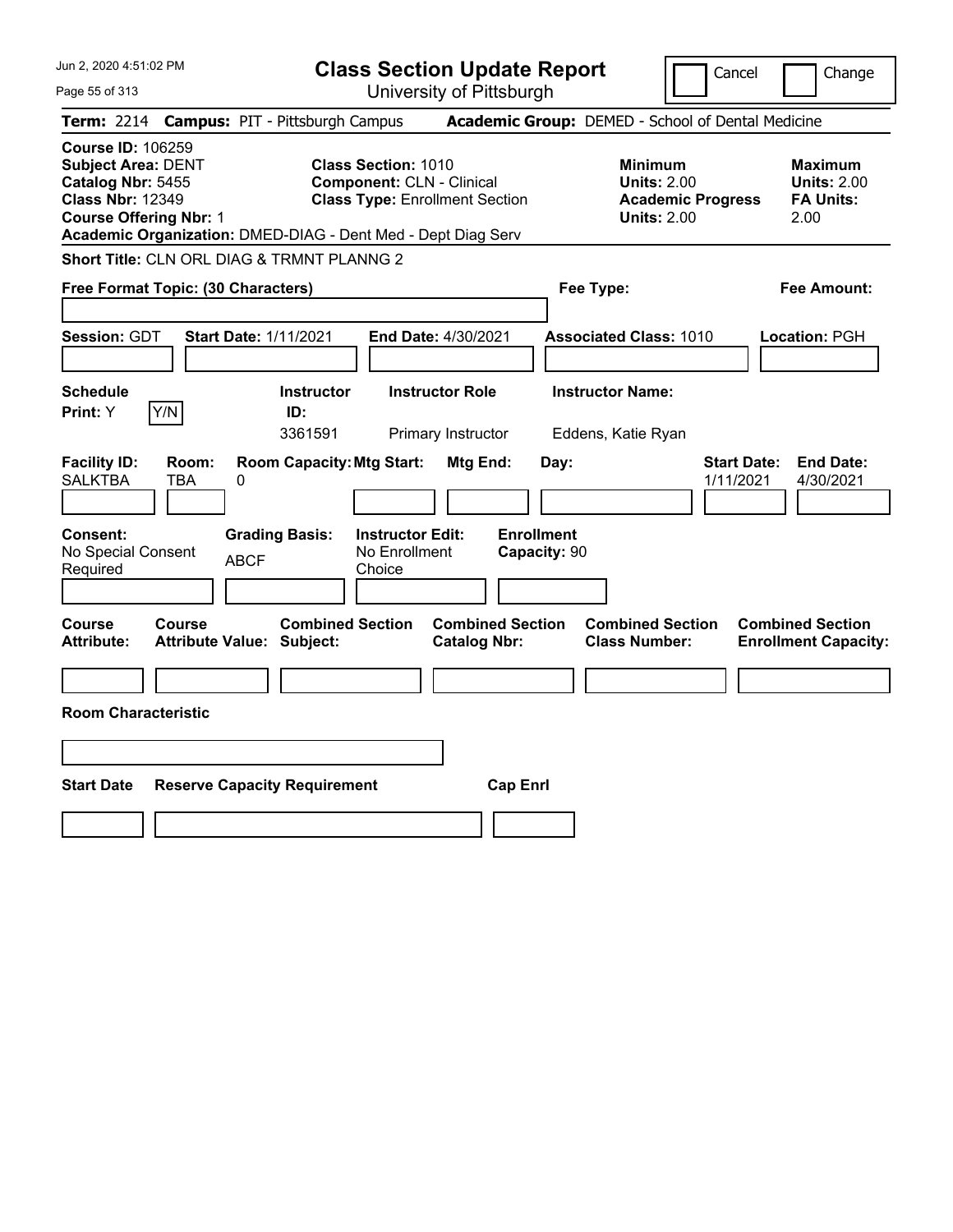|  |  | Jun 2, 2020 4:51:02 PM |  |
|--|--|------------------------|--|
|--|--|------------------------|--|

Page 56 of 313

## **Class Section Update Report**

University of Pittsburgh

Cancel Change

**Term:** 2214 **Campus:** PIT - Pittsburgh Campus **Academic Group:** DEMED - School of Dental Medicine **Course ID:** 178042 **Subject Area:** DENT **Class Section:** 1050 **Minimum Maximum Catalog Nbr:** 5459 **Component:** CLN - Clinical **Units:** 2.00 **Units:** 2.00 **Class Nbr:** 16341 **Class Type:** Enrollment Section **Academic Progress FA Units: Course Offering Nbr:** 1 **Units:** 2.00 2.00 **Academic Organization:** DMED-DIAG - Dent Med - Dept Diag Serv **Short Title:** CLN SPECIAL NEEDS DENTISTRY 2 **Free Format Topic: (30 Characters) Fee Type: Fee Amount: Session:** GDT **Start Date:** 1/11/2021 **End Date:** 4/30/2021 **Associated Class:** 1050 **Location:** PGH **Schedule Instructor Instructor Role Instructor Name: Print:**  $Y$   $|Y/N|$  **ID:** 2957065 Secondary Instructor Koop,Alison 3305637 Secondary Instructor Kureichyk, Elena Victoria 3540317 Secondary Instructor Scott, Jacqueline N 2942314 Primary Instructor Taiclet, Lynne M 1017844 Secondary Instructor Veronesi, David V **Facility ID: Room: Room Capacity:Mtg Start: Mtg End: Day: Start Date: End Date:** SALKTBA TBA 0 1/11/2021 4/30/2021 **Consent: Grading Basis: Instructor Edit: Enrollment** No Special Consent Required ABCF No Enrollment **Choice Capacity:** 90 **Course Course Combined Section Combined Section Combined Section Combined Section Attribute: Attribute Value: Subject: Catalog Nbr: Class Number: Enrollment Capacity: Room Characteristic Start Date Reserve Capacity Requirement Cap Enrl**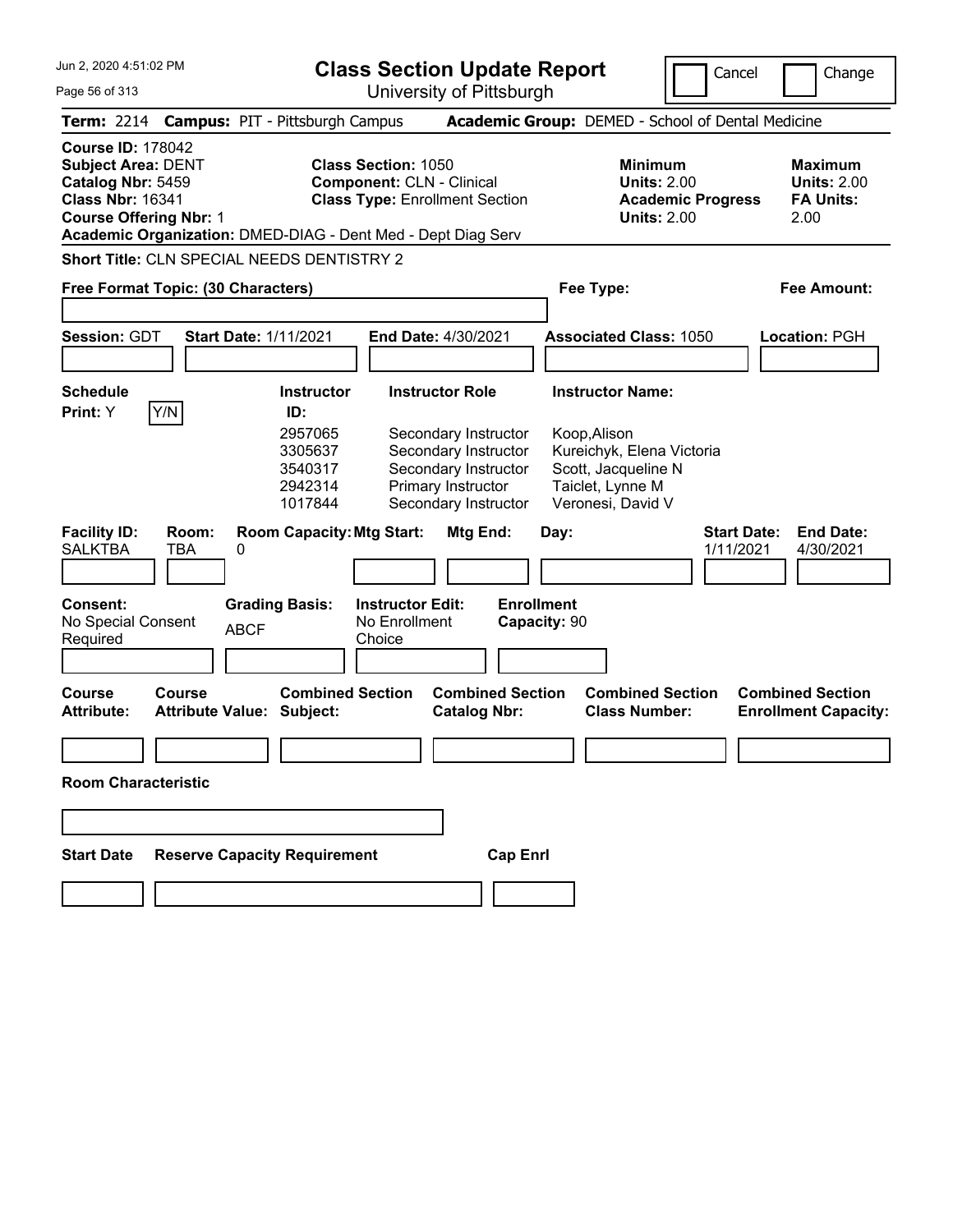| Academic Group: DEMED - School of Dental Medicine<br><b>Term: 2214</b><br><b>Campus: PIT - Pittsburgh Campus</b>                                                                                                                                                                                                                                                                                                                                                                  |  |
|-----------------------------------------------------------------------------------------------------------------------------------------------------------------------------------------------------------------------------------------------------------------------------------------------------------------------------------------------------------------------------------------------------------------------------------------------------------------------------------|--|
| <b>Course ID: 106273</b><br><b>Class Section: 1040</b><br><b>Subject Area: DENT</b><br><b>Minimum</b><br><b>Maximum</b><br>Catalog Nbr: 5900<br>Component: IND - Independent Study<br><b>Units: 0.00</b><br><b>Units: 3.00</b><br><b>Class Nbr: 25392</b><br><b>Class Type: Enrollment Section</b><br><b>FA Units:</b><br><b>Academic Progress</b><br><b>Course Offering Nbr: 1</b><br><b>Units: 0.00</b><br>0.00<br>Academic Organization: DMED-DIAG - Dent Med - Dept Diag Serv |  |
| <b>Short Title: INDEPENDENT STUDY</b>                                                                                                                                                                                                                                                                                                                                                                                                                                             |  |
| <b>Fee Amount:</b><br>Free Format Topic: (30 Characters)<br>Fee Type:                                                                                                                                                                                                                                                                                                                                                                                                             |  |
| Session: GDT<br><b>Start Date: 1/11/2021</b><br>End Date: 4/30/2021<br><b>Associated Class: 1040</b><br>Location: PGH                                                                                                                                                                                                                                                                                                                                                             |  |
| <b>Instructor Name:</b><br><b>Schedule</b><br><b>Instructor</b><br><b>Instructor Role</b>                                                                                                                                                                                                                                                                                                                                                                                         |  |
| Y/N<br>Print: Y<br>ID:<br>2942314<br>Primary Instructor<br>Taiclet, Lynne M                                                                                                                                                                                                                                                                                                                                                                                                       |  |
| <b>Room Capacity: Mtg Start:</b><br><b>Start Date:</b><br><b>End Date:</b><br><b>Facility ID:</b><br>Room:<br>Mtg End:<br>Day:<br><b>TBATBA</b><br>TBA<br>0<br>1/11/2021<br>4/30/2021                                                                                                                                                                                                                                                                                             |  |
| <b>Enrollment</b><br>Consent:<br><b>Grading Basis:</b><br><b>Instructor Edit:</b><br><b>Department Consent</b><br>No Enrollment<br>Capacity: 5<br><b>Grad HSU Basis</b><br>Required<br>Choice                                                                                                                                                                                                                                                                                     |  |
| <b>Combined Section</b><br><b>Combined Section</b><br><b>Combined Section</b><br><b>Course</b><br><b>Course</b><br><b>Combined Section</b><br><b>Attribute Value: Subject:</b><br><b>Catalog Nbr:</b><br><b>Class Number:</b><br><b>Attribute:</b><br><b>Enrollment Capacity:</b>                                                                                                                                                                                                 |  |
|                                                                                                                                                                                                                                                                                                                                                                                                                                                                                   |  |
| <b>Room Characteristic</b>                                                                                                                                                                                                                                                                                                                                                                                                                                                        |  |
|                                                                                                                                                                                                                                                                                                                                                                                                                                                                                   |  |
|                                                                                                                                                                                                                                                                                                                                                                                                                                                                                   |  |
| <b>Start Date</b><br><b>Reserve Capacity Requirement</b><br><b>Cap Enrl</b>                                                                                                                                                                                                                                                                                                                                                                                                       |  |
|                                                                                                                                                                                                                                                                                                                                                                                                                                                                                   |  |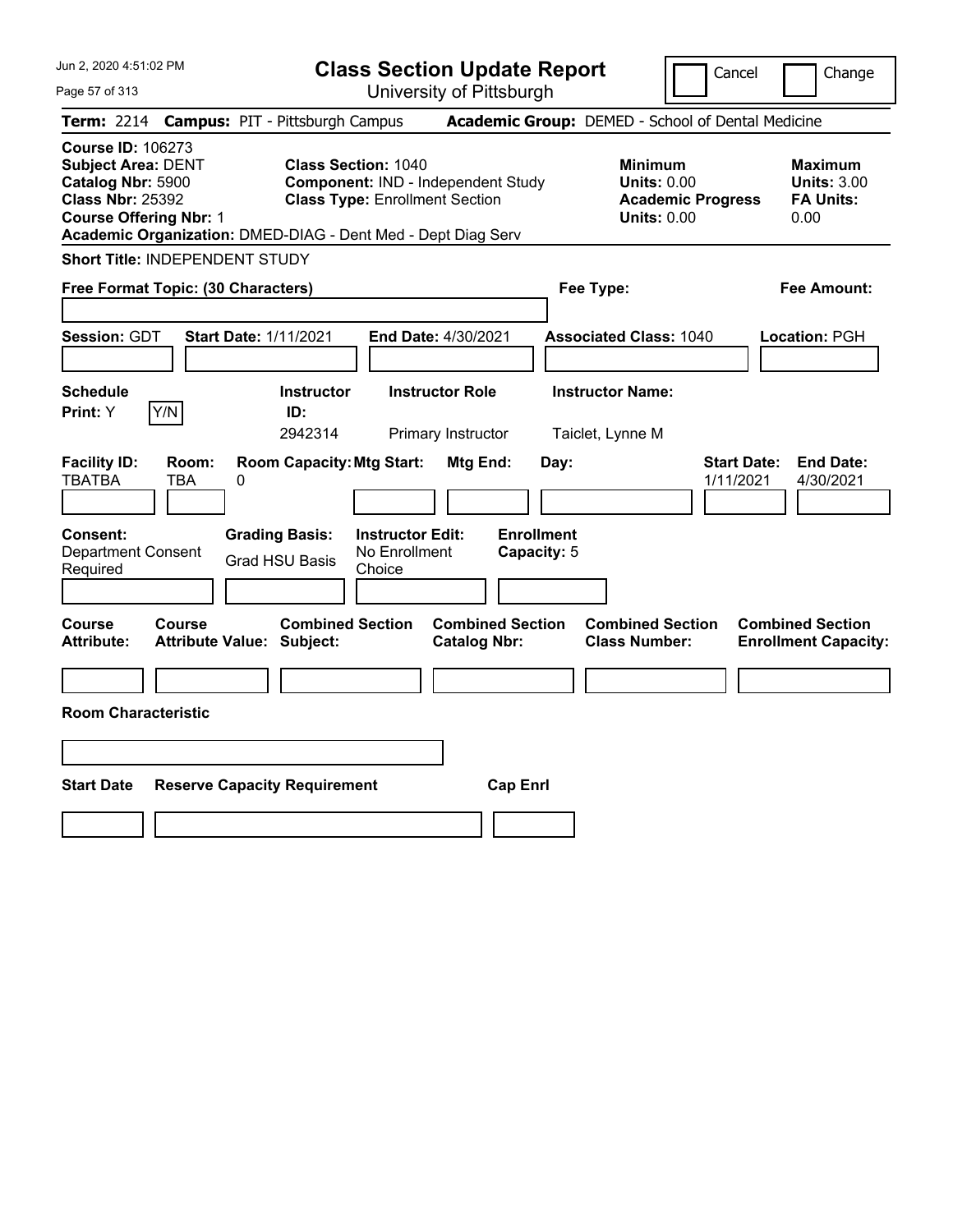| Jun 2, 2020 4:51:02 PM                                                                                                                                                                                 | <b>Class Section Update Report</b>                                                                      | Cancel                                                                                 | Change                                                           |
|--------------------------------------------------------------------------------------------------------------------------------------------------------------------------------------------------------|---------------------------------------------------------------------------------------------------------|----------------------------------------------------------------------------------------|------------------------------------------------------------------|
| Page 58 of 313                                                                                                                                                                                         | University of Pittsburgh                                                                                |                                                                                        |                                                                  |
| <b>Campus: PIT - Pittsburgh Campus</b><br><b>Term: 2214</b>                                                                                                                                            |                                                                                                         | Academic Group: DEMED - School of Dental Medicine                                      |                                                                  |
| <b>Course ID: 180526</b><br><b>Subject Area: DENT</b><br>Catalog Nbr: 5911<br><b>Class Nbr: 23534</b><br><b>Course Offering Nbr: 1</b><br>Academic Organization: DMED-DIAG - Dent Med - Dept Diag Serv | <b>Class Section: 1010</b><br><b>Component: CLN - Clinical</b><br><b>Class Type: Enrollment Section</b> | <b>Minimum</b><br><b>Units: 3.00</b><br><b>Academic Progress</b><br><b>Units: 3.00</b> | <b>Maximum</b><br><b>Units: 3.00</b><br><b>FA Units:</b><br>3.00 |
| Short Title: CLNCL DEN SPEC NEEDS PATIENT                                                                                                                                                              |                                                                                                         |                                                                                        |                                                                  |
| Free Format Topic: (30 Characters)                                                                                                                                                                     |                                                                                                         | Fee Type:                                                                              | Fee Amount:                                                      |
| Session: GDT<br><b>Start Date: 1/11/2021</b>                                                                                                                                                           | End Date: 4/30/2021                                                                                     | <b>Associated Class: 1010</b>                                                          | Location: PGH                                                    |
| <b>Schedule</b><br>Y/N<br>Print: Y<br>ID:                                                                                                                                                              | <b>Instructor Role</b><br><b>Instructor</b><br>2942314<br>Primary Instructor                            | <b>Instructor Name:</b><br>Taiclet, Lynne M                                            |                                                                  |
| <b>Facility ID:</b><br>Room:<br><b>SALKTBA</b><br>TBA<br>0                                                                                                                                             | <b>Room Capacity: Mtg Start:</b><br>Mtg End:                                                            | <b>Start Date:</b><br>Day:<br>1/11/2021                                                | <b>End Date:</b><br>4/30/2021                                    |
| <b>Consent:</b><br><b>Grading Basis:</b><br>No Special Consent<br><b>Grad HSU Basis</b><br>Required                                                                                                    | <b>Enrollment</b><br><b>Instructor Edit:</b><br>No Enrollment<br>Capacity: 14<br>Choice                 |                                                                                        |                                                                  |
| Course<br>Course<br><b>Attribute Value: Subject:</b><br>Attribute:                                                                                                                                     | <b>Combined Section</b><br><b>Combined Section</b><br><b>Catalog Nbr:</b>                               | <b>Combined Section</b><br><b>Class Number:</b>                                        | <b>Combined Section</b><br><b>Enrollment Capacity:</b>           |
|                                                                                                                                                                                                        |                                                                                                         |                                                                                        |                                                                  |
| <b>Room Characteristic</b>                                                                                                                                                                             |                                                                                                         |                                                                                        |                                                                  |
|                                                                                                                                                                                                        |                                                                                                         |                                                                                        |                                                                  |
| <b>Start Date</b><br><b>Reserve Capacity Requirement</b>                                                                                                                                               | <b>Cap Enrl</b>                                                                                         |                                                                                        |                                                                  |
|                                                                                                                                                                                                        |                                                                                                         |                                                                                        |                                                                  |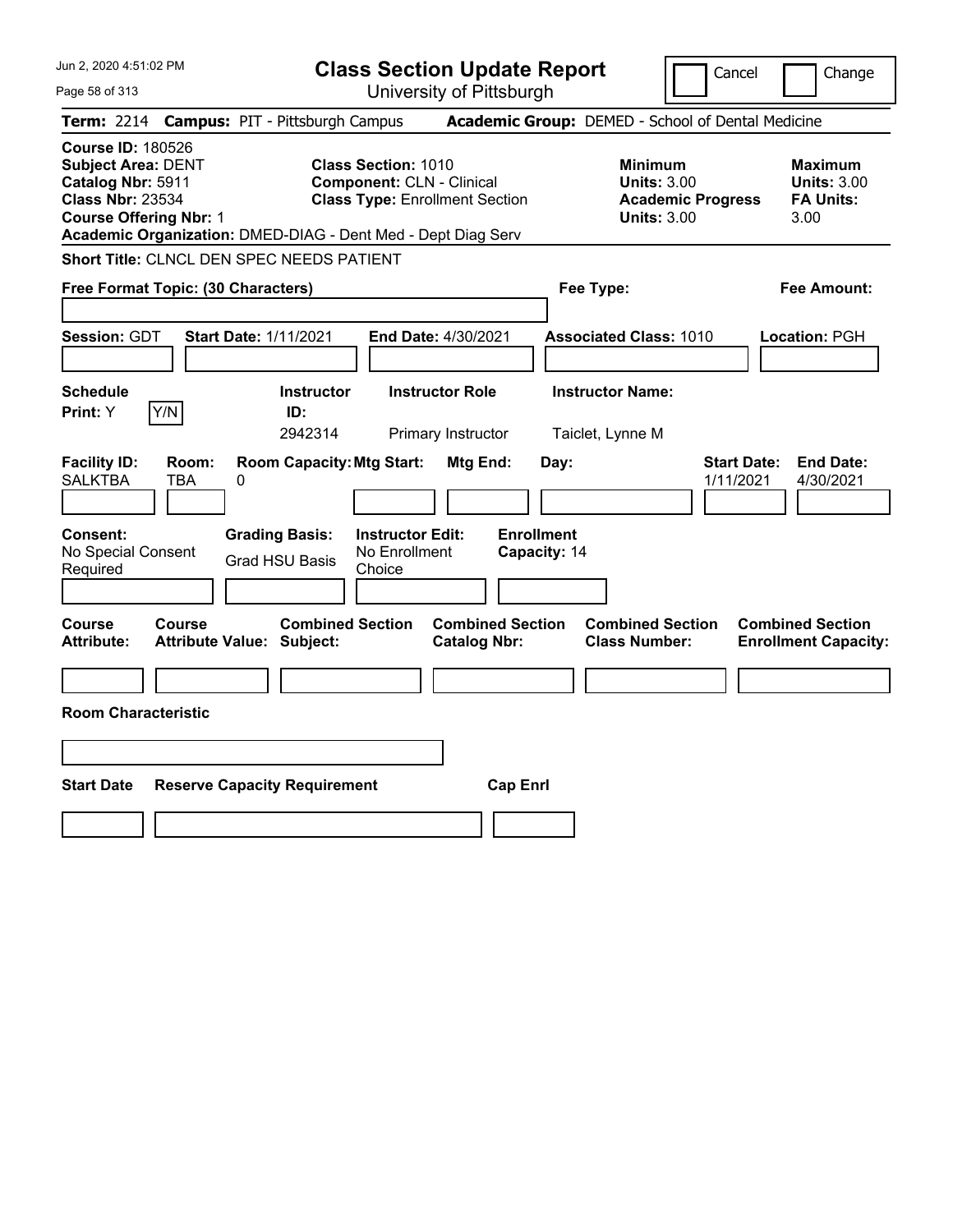| Jun 2, 2020 4:51:02 PM<br><b>Class Section Update Report</b><br>Cancel                                                                                                                                                                                                                                                                                                                                        | Change                                                           |
|---------------------------------------------------------------------------------------------------------------------------------------------------------------------------------------------------------------------------------------------------------------------------------------------------------------------------------------------------------------------------------------------------------------|------------------------------------------------------------------|
| University of Pittsburgh<br>Page 59 of 313                                                                                                                                                                                                                                                                                                                                                                    |                                                                  |
| Academic Group: DEMED - School of Dental Medicine<br><b>Campus: PIT - Pittsburgh Campus</b><br><b>Term: 2214</b>                                                                                                                                                                                                                                                                                              |                                                                  |
| <b>Course ID: 185604</b><br><b>Subject Area: DENT</b><br><b>Class Section: 1050</b><br><b>Minimum</b><br>Catalog Nbr: 5913<br>Component: IND - Independent Study<br><b>Units: 1.00</b><br><b>Class Nbr: 23360</b><br><b>Class Type: Enrollment Section</b><br><b>Academic Progress</b><br><b>Course Offering Nbr: 1</b><br><b>Units: 1.00</b><br>Academic Organization: DMED-DIAG - Dent Med - Dept Diag Serv | <b>Maximum</b><br><b>Units: 3.00</b><br><b>FA Units:</b><br>1.00 |
| <b>Short Title: EDUCATIONAL ADMINISTRATION</b>                                                                                                                                                                                                                                                                                                                                                                |                                                                  |
| Free Format Topic: (30 Characters)<br>Fee Type:                                                                                                                                                                                                                                                                                                                                                               | Fee Amount:                                                      |
| Session: GDT<br><b>Start Date: 1/11/2021</b><br>End Date: 4/30/2021<br><b>Associated Class: 1050</b>                                                                                                                                                                                                                                                                                                          | Location: PGH                                                    |
| <b>Schedule</b><br><b>Instructor Role</b><br><b>Instructor Name:</b><br><b>Instructor</b><br>Y/N<br>Print: Y<br>ID:                                                                                                                                                                                                                                                                                           |                                                                  |
| 2910217<br>Primary Instructor<br>Horvath, Zsuzsa                                                                                                                                                                                                                                                                                                                                                              |                                                                  |
| <b>Facility ID:</b><br>Room:<br><b>Room Capacity: Mtg Start:</b><br>Mtg End:<br><b>Start Date:</b><br>Day:<br><b>SALKTBA</b><br>TBA<br>0<br>1/11/2021<br><b>Enrollment</b><br>Consent:<br><b>Grading Basis:</b><br><b>Instructor Edit:</b><br>No Special Consent<br>No Enrollment<br>Capacity: 35<br><b>Grad HSU Basis</b><br>Required<br>Choice                                                              | <b>End Date:</b><br>4/30/2021                                    |
| <b>Combined Section</b><br><b>Combined Section</b><br><b>Combined Section</b><br>Course<br><b>Course</b><br><b>Class Number:</b><br><b>Attribute:</b><br><b>Attribute Value: Subject:</b><br><b>Catalog Nbr:</b>                                                                                                                                                                                              | <b>Combined Section</b><br><b>Enrollment Capacity:</b>           |
|                                                                                                                                                                                                                                                                                                                                                                                                               |                                                                  |
| <b>Room Characteristic</b>                                                                                                                                                                                                                                                                                                                                                                                    |                                                                  |
|                                                                                                                                                                                                                                                                                                                                                                                                               |                                                                  |
| <b>Start Date</b><br><b>Reserve Capacity Requirement</b><br><b>Cap Enrl</b>                                                                                                                                                                                                                                                                                                                                   |                                                                  |
|                                                                                                                                                                                                                                                                                                                                                                                                               |                                                                  |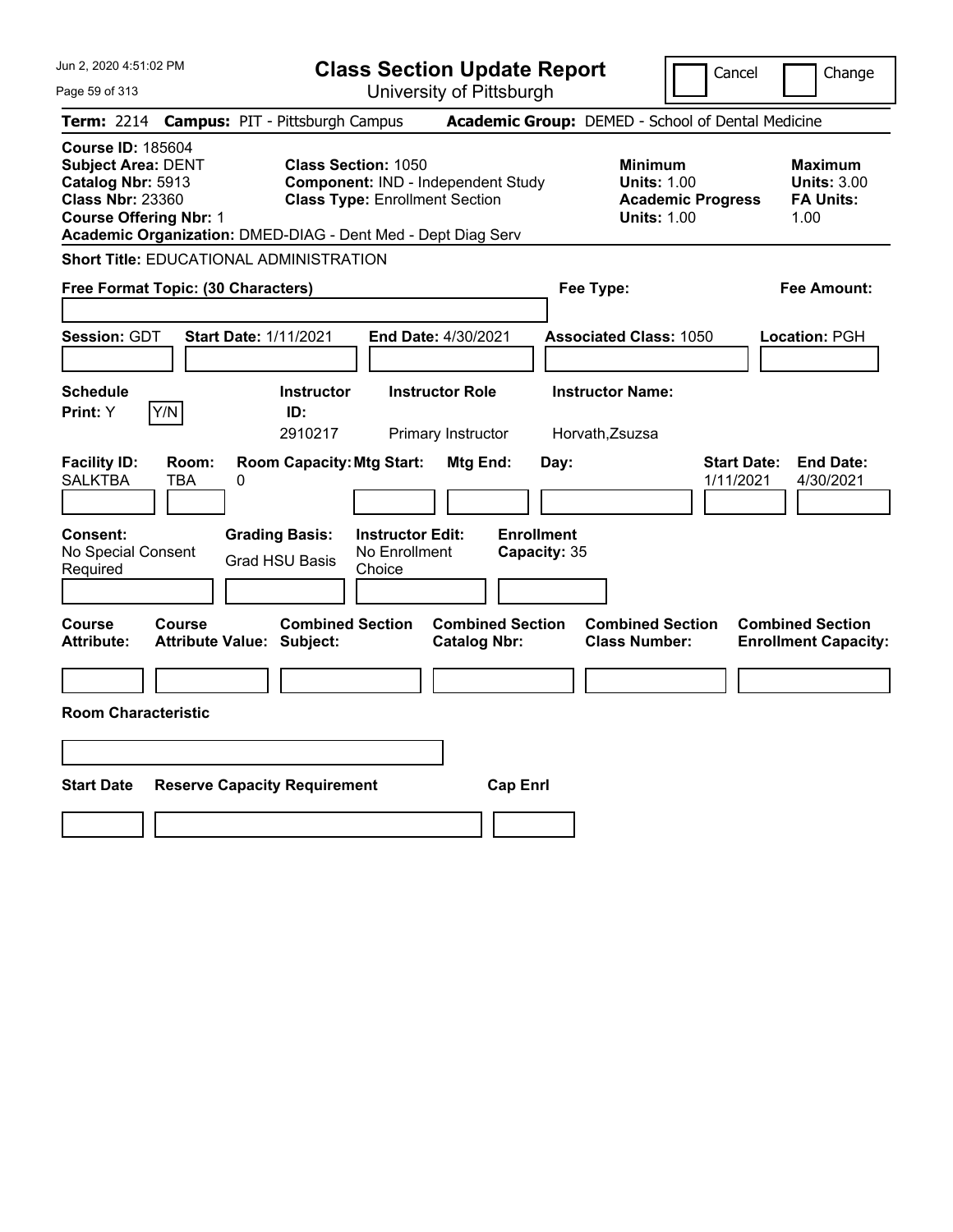| Jun 2, 2020 4:51:02 PM                                                                                                                 |                                                              |                                                | <b>Class Section Update Report</b>                                                                              |                                                                      |                   |              |                                                                                |                          | Cancel                          | Change                                                           |
|----------------------------------------------------------------------------------------------------------------------------------------|--------------------------------------------------------------|------------------------------------------------|-----------------------------------------------------------------------------------------------------------------|----------------------------------------------------------------------|-------------------|--------------|--------------------------------------------------------------------------------|--------------------------|---------------------------------|------------------------------------------------------------------|
| Page 60 of 313                                                                                                                         |                                                              |                                                |                                                                                                                 | University of Pittsburgh                                             |                   |              |                                                                                |                          |                                 |                                                                  |
| <b>Term: 2214</b>                                                                                                                      | <b>Campus: PIT - Pittsburgh Campus</b>                       |                                                |                                                                                                                 |                                                                      |                   |              | Academic Group: DEMED - School of Dental Medicine                              |                          |                                 |                                                                  |
| <b>Course ID: 186742</b><br><b>Subject Area: DENT</b><br>Catalog Nbr: 5915<br><b>Class Nbr: 24054</b><br><b>Course Offering Nbr: 1</b> | Academic Organization: DMED-DIAG - Dent Med - Dept Diag Serv |                                                | <b>Class Section: 1250</b><br><b>Component: DIR - Directed Studies</b><br><b>Class Type: Enrollment Section</b> |                                                                      |                   |              | <b>Minimum</b><br><b>Units: 2.00</b><br><b>Units: 2.00</b>                     | <b>Academic Progress</b> |                                 | <b>Maximum</b><br><b>Units: 2.00</b><br><b>FA Units:</b><br>2.00 |
|                                                                                                                                        | Short Title: INTRO TO PEER TUTRG IN DENT ED                  |                                                |                                                                                                                 |                                                                      |                   |              |                                                                                |                          |                                 |                                                                  |
|                                                                                                                                        | Free Format Topic: (30 Characters)                           |                                                |                                                                                                                 |                                                                      |                   |              | Fee Type:                                                                      |                          |                                 | Fee Amount:                                                      |
| Session: GDT                                                                                                                           | <b>Start Date: 1/11/2021</b>                                 |                                                |                                                                                                                 | <b>End Date: 4/30/2021</b>                                           |                   |              | <b>Associated Class: 1250</b>                                                  |                          |                                 | Location: PGH                                                    |
| <b>Schedule</b><br>Print: Y                                                                                                            | Y/N                                                          | <b>Instructor</b><br>ID:<br>2910217<br>2910453 |                                                                                                                 | <b>Instructor Role</b><br>Secondary Instructor<br>Primary Instructor |                   |              | <b>Instructor Name:</b><br>Horvath, Zsuzsa<br>Wankiiri-Hale, Christine Rebecca |                          |                                 |                                                                  |
| <b>Facility ID:</b><br><b>SALKTBA</b>                                                                                                  | Room:<br><b>TBA</b><br>0                                     | <b>Room Capacity: Mtg Start:</b>               |                                                                                                                 | Mtg End:                                                             |                   | Day:         |                                                                                |                          | <b>Start Date:</b><br>1/11/2021 | <b>End Date:</b><br>4/30/2021                                    |
| <b>Consent:</b><br><b>Department Consent</b><br>Required                                                                               |                                                              | <b>Grading Basis:</b><br><b>Grad HSU Basis</b> | <b>Instructor Edit:</b><br>No Enrollment<br>Choice                                                              |                                                                      | <b>Enrollment</b> | Capacity: 15 |                                                                                |                          |                                 |                                                                  |
| Course<br><b>Attribute:</b>                                                                                                            | Course<br><b>Attribute Value: Subject:</b>                   | <b>Combined Section</b>                        |                                                                                                                 | <b>Combined Section</b><br><b>Catalog Nbr:</b>                       |                   |              | <b>Combined Section</b><br><b>Class Number:</b>                                |                          |                                 | <b>Combined Section</b><br><b>Enrollment Capacity:</b>           |
|                                                                                                                                        |                                                              |                                                |                                                                                                                 |                                                                      |                   |              |                                                                                |                          |                                 |                                                                  |
| <b>Room Characteristic</b>                                                                                                             |                                                              |                                                |                                                                                                                 |                                                                      |                   |              |                                                                                |                          |                                 |                                                                  |
|                                                                                                                                        |                                                              |                                                |                                                                                                                 |                                                                      |                   |              |                                                                                |                          |                                 |                                                                  |
| <b>Start Date</b>                                                                                                                      | <b>Reserve Capacity Requirement</b>                          |                                                |                                                                                                                 |                                                                      | <b>Cap Enri</b>   |              |                                                                                |                          |                                 |                                                                  |
|                                                                                                                                        |                                                              |                                                |                                                                                                                 |                                                                      |                   |              |                                                                                |                          |                                 |                                                                  |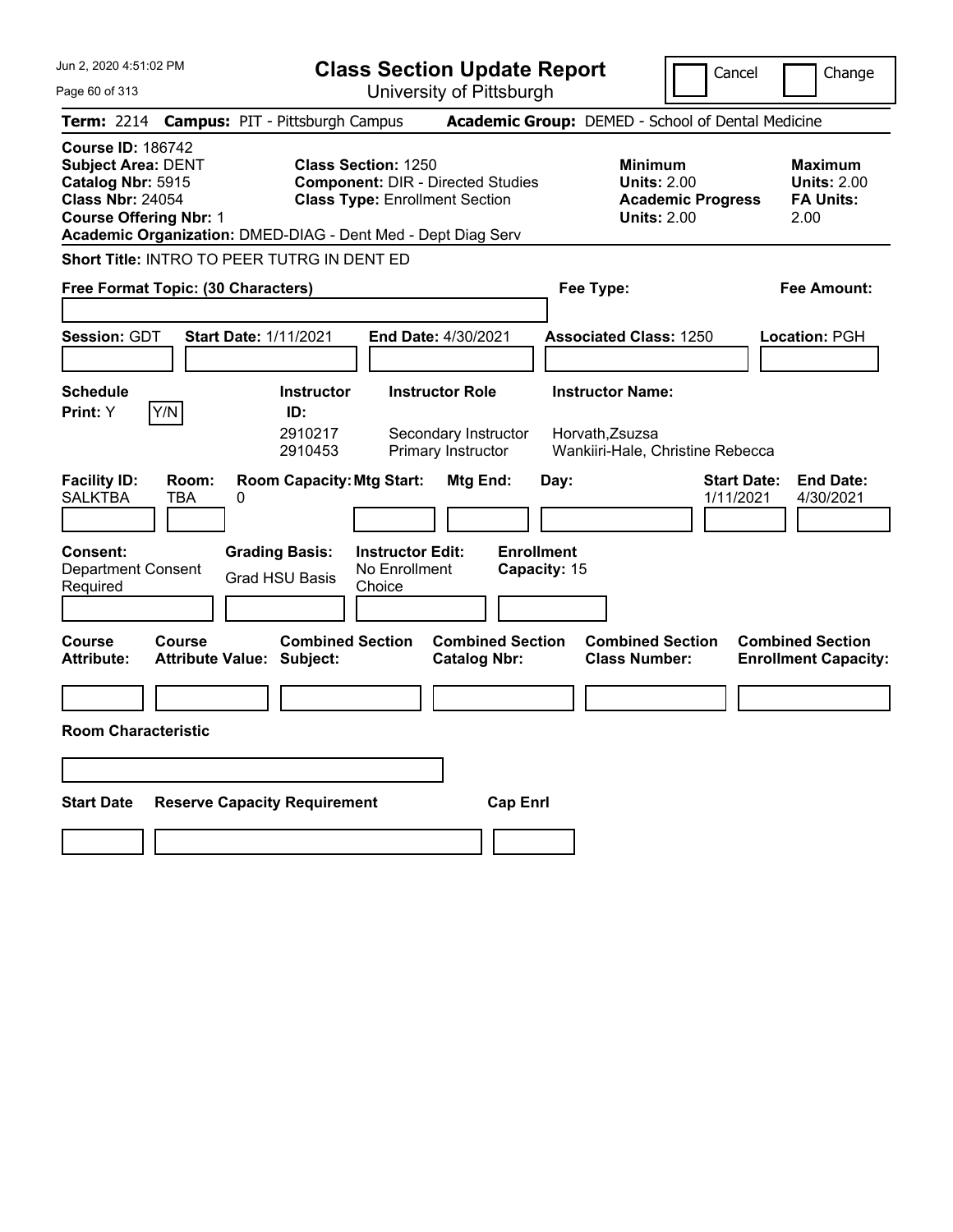| Jun 2, 2020 4:51:02 PM                                                                                                                 |                                                              |                                                                     |                                                    | <b>Class Section Update Report</b>                                   |                                   |                                                            | Cancel                                            | Change                                                           |
|----------------------------------------------------------------------------------------------------------------------------------------|--------------------------------------------------------------|---------------------------------------------------------------------|----------------------------------------------------|----------------------------------------------------------------------|-----------------------------------|------------------------------------------------------------|---------------------------------------------------|------------------------------------------------------------------|
| Page 61 of 313                                                                                                                         |                                                              |                                                                     |                                                    | University of Pittsburgh                                             |                                   |                                                            |                                                   |                                                                  |
| <b>Term: 2214</b>                                                                                                                      | <b>Campus: PIT - Pittsburgh Campus</b>                       |                                                                     |                                                    |                                                                      |                                   |                                                            | Academic Group: DEMED - School of Dental Medicine |                                                                  |
| <b>Course ID: 186743</b><br><b>Subject Area: DENT</b><br>Catalog Nbr: 5916<br><b>Class Nbr: 24053</b><br><b>Course Offering Nbr: 1</b> | Academic Organization: DMED-DIAG - Dent Med - Dept Diag Serv | <b>Class Section: 1200</b><br><b>Class Type: Enrollment Section</b> |                                                    | Component: IND - Independent Study                                   |                                   | <b>Minimum</b><br><b>Units: 1.00</b><br><b>Units: 1.00</b> | <b>Academic Progress</b>                          | <b>Maximum</b><br><b>Units: 1.00</b><br><b>FA Units:</b><br>1.00 |
|                                                                                                                                        | Short Title: PEER TUTORING IN DENT EDUCATN                   |                                                                     |                                                    |                                                                      |                                   |                                                            |                                                   |                                                                  |
|                                                                                                                                        | Free Format Topic: (30 Characters)                           |                                                                     |                                                    |                                                                      |                                   | Fee Type:                                                  |                                                   | Fee Amount:                                                      |
| Session: GDT                                                                                                                           | <b>Start Date: 1/11/2021</b>                                 |                                                                     |                                                    | <b>End Date: 4/30/2021</b>                                           |                                   | <b>Associated Class: 1200</b>                              |                                                   | Location: PGH                                                    |
| <b>Schedule</b><br>Print: Y                                                                                                            | Y/N                                                          | <b>Instructor</b><br>ID:<br>2910217<br>2910453                      |                                                    | <b>Instructor Role</b><br>Secondary Instructor<br>Primary Instructor |                                   | <b>Instructor Name:</b><br>Horvath, Zsuzsa                 | Wankiiri-Hale, Christine Rebecca                  |                                                                  |
| <b>Facility ID:</b><br><b>SALKTBA</b>                                                                                                  | Room:<br>TBA<br>0                                            | <b>Room Capacity: Mtg Start:</b>                                    |                                                    | Mtg End:                                                             | Day:                              |                                                            | <b>Start Date:</b><br>1/11/2021                   | <b>End Date:</b><br>4/30/2021                                    |
| <b>Consent:</b><br><b>Department Consent</b><br>Required                                                                               |                                                              | <b>Grading Basis:</b><br><b>Grad HSU Basis</b>                      | <b>Instructor Edit:</b><br>No Enrollment<br>Choice |                                                                      | <b>Enrollment</b><br>Capacity: 15 |                                                            |                                                   |                                                                  |
| Course<br><b>Attribute:</b>                                                                                                            | Course<br><b>Attribute Value: Subject:</b>                   | <b>Combined Section</b>                                             |                                                    | <b>Combined Section</b><br><b>Catalog Nbr:</b>                       |                                   | <b>Combined Section</b><br><b>Class Number:</b>            |                                                   | <b>Combined Section</b><br><b>Enrollment Capacity:</b>           |
|                                                                                                                                        |                                                              |                                                                     |                                                    |                                                                      |                                   |                                                            |                                                   |                                                                  |
| <b>Room Characteristic</b>                                                                                                             |                                                              |                                                                     |                                                    |                                                                      |                                   |                                                            |                                                   |                                                                  |
|                                                                                                                                        |                                                              |                                                                     |                                                    |                                                                      |                                   |                                                            |                                                   |                                                                  |
| <b>Start Date</b>                                                                                                                      | <b>Reserve Capacity Requirement</b>                          |                                                                     |                                                    | <b>Cap Enrl</b>                                                      |                                   |                                                            |                                                   |                                                                  |
|                                                                                                                                        |                                                              |                                                                     |                                                    |                                                                      |                                   |                                                            |                                                   |                                                                  |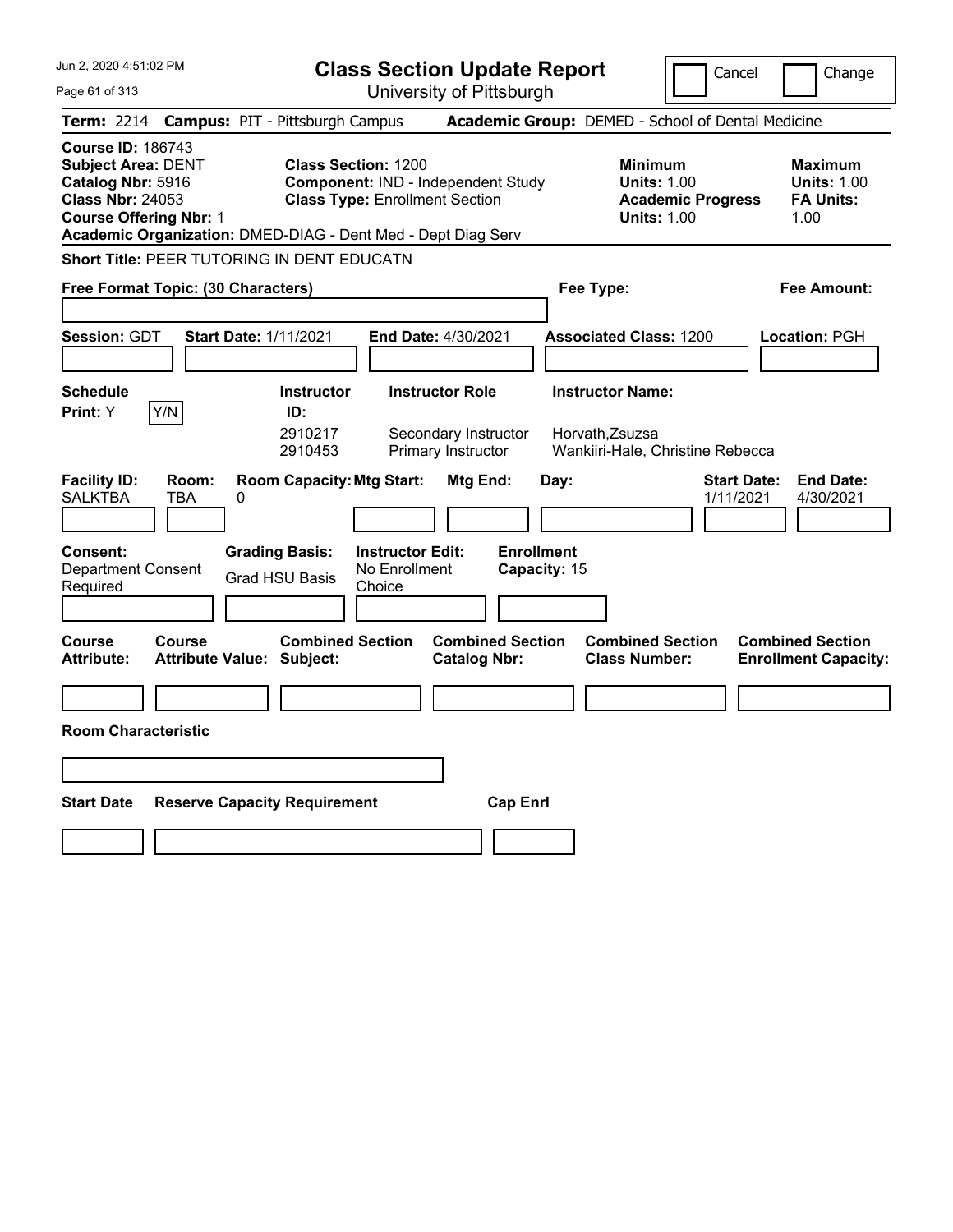| Jun 2, 2020 4:51:02 PM                                                                                                                                                                                 | <b>Class Section Update Report</b>                                                                     | Cancel                                                                                 | Change                                                           |
|--------------------------------------------------------------------------------------------------------------------------------------------------------------------------------------------------------|--------------------------------------------------------------------------------------------------------|----------------------------------------------------------------------------------------|------------------------------------------------------------------|
| Page 62 of 313                                                                                                                                                                                         | University of Pittsburgh                                                                               |                                                                                        |                                                                  |
| <b>Term: 2214</b><br><b>Campus: PIT - Pittsburgh Campus</b>                                                                                                                                            |                                                                                                        | Academic Group: DEMED - School of Dental Medicine                                      |                                                                  |
| <b>Course ID: 189658</b><br><b>Subject Area: DENT</b><br>Catalog Nbr: 5920<br><b>Class Nbr: 27515</b><br><b>Course Offering Nbr: 1</b><br>Academic Organization: DMED-DIAG - Dent Med - Dept Diag Serv | <b>Class Section: 1010</b><br><b>Component: SEM - Seminar</b><br><b>Class Type: Enrollment Section</b> | <b>Minimum</b><br><b>Units: 1.00</b><br><b>Academic Progress</b><br><b>Units: 1.00</b> | <b>Maximum</b><br><b>Units: 1.00</b><br><b>FA Units:</b><br>1.00 |
| <b>Short Title: PRINCIPLES CLINICAL TEACHING</b>                                                                                                                                                       |                                                                                                        |                                                                                        |                                                                  |
| Free Format Topic: (30 Characters)                                                                                                                                                                     |                                                                                                        | Fee Type:                                                                              | <b>Fee Amount:</b>                                               |
| Session: GDT<br><b>Start Date: 1/11/2021</b>                                                                                                                                                           | End Date: 4/30/2021                                                                                    | <b>Associated Class: 1010</b>                                                          | Location: PGH                                                    |
| <b>Schedule</b><br>Y/N<br>Print: Y<br>ID:                                                                                                                                                              | <b>Instructor Role</b><br><b>Instructor</b><br>2910217<br>Primary Instructor                           | <b>Instructor Name:</b><br>Horvath, Zsuzsa                                             |                                                                  |
| <b>Facility ID:</b><br>Room:<br><b>SALKTBA</b><br>TBA<br>0                                                                                                                                             | <b>Room Capacity: Mtg Start:</b><br>Mtg End:                                                           | <b>Start Date:</b><br>Day:<br>1/11/2021                                                | <b>End Date:</b><br>4/30/2021                                    |
| <b>Consent:</b><br><b>Grading Basis:</b><br>No Special Consent<br><b>Grad HSU Basis</b><br>Required                                                                                                    | <b>Enrollment</b><br><b>Instructor Edit:</b><br>No Enrollment<br>Capacity: 20<br>Choice                |                                                                                        |                                                                  |
| Course<br><b>Course</b><br><b>Attribute:</b><br><b>Attribute Value: Subject:</b>                                                                                                                       | <b>Combined Section</b><br><b>Combined Section</b><br><b>Catalog Nbr:</b>                              | <b>Combined Section</b><br><b>Class Number:</b>                                        | <b>Combined Section</b><br><b>Enrollment Capacity:</b>           |
|                                                                                                                                                                                                        |                                                                                                        |                                                                                        |                                                                  |
| <b>Room Characteristic</b>                                                                                                                                                                             |                                                                                                        |                                                                                        |                                                                  |
|                                                                                                                                                                                                        |                                                                                                        |                                                                                        |                                                                  |
| <b>Start Date</b><br><b>Reserve Capacity Requirement</b>                                                                                                                                               | <b>Cap Enrl</b>                                                                                        |                                                                                        |                                                                  |
|                                                                                                                                                                                                        |                                                                                                        |                                                                                        |                                                                  |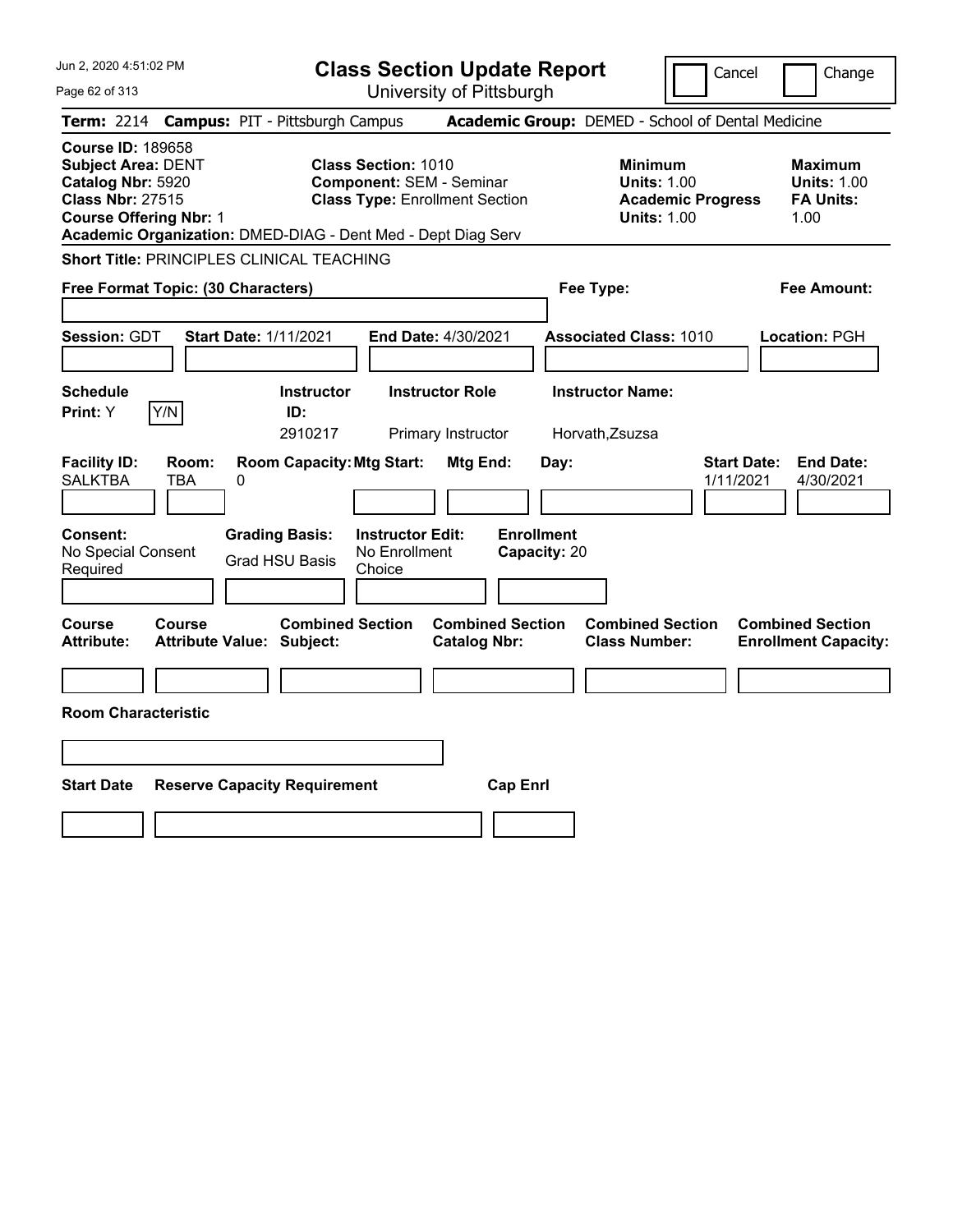| Jun 2, 2020 4:51:02 PM                                                                                                                 | <b>Class Section Update Report</b>                                                                                                                                        | Cancel                                                                                 | Change                                                           |
|----------------------------------------------------------------------------------------------------------------------------------------|---------------------------------------------------------------------------------------------------------------------------------------------------------------------------|----------------------------------------------------------------------------------------|------------------------------------------------------------------|
| Page 63 of 313                                                                                                                         | University of Pittsburgh                                                                                                                                                  |                                                                                        |                                                                  |
| <b>Term: 2214</b>                                                                                                                      | <b>Campus: PIT - Pittsburgh Campus</b>                                                                                                                                    | Academic Group: DEMED - School of Dental Medicine                                      |                                                                  |
| <b>Course ID: 189657</b><br><b>Subject Area: DENT</b><br>Catalog Nbr: 5921<br><b>Class Nbr: 27514</b><br><b>Course Offering Nbr: 1</b> | <b>Class Section: 1010</b><br>Component: IND - Independent Study<br><b>Class Type: Enrollment Section</b><br>Academic Organization: DMED-DIAG - Dent Med - Dept Diag Serv | <b>Minimum</b><br><b>Units: 1.00</b><br><b>Academic Progress</b><br><b>Units: 1.00</b> | <b>Maximum</b><br><b>Units: 1.00</b><br><b>FA Units:</b><br>1.00 |
| <b>Short Title: CLINICAL TEACHING PRACTICUM</b>                                                                                        |                                                                                                                                                                           |                                                                                        |                                                                  |
| Free Format Topic: (30 Characters)                                                                                                     |                                                                                                                                                                           | Fee Type:                                                                              | Fee Amount:                                                      |
| Session: GDT<br><b>Start Date: 1/11/2021</b>                                                                                           | End Date: 4/30/2021                                                                                                                                                       | <b>Associated Class: 1010</b>                                                          | Location: PGH                                                    |
| <b>Schedule</b><br>Y/N<br>Print: Y                                                                                                     | <b>Instructor Role</b><br><b>Instructor</b><br>ID:<br>2910217<br>Primary Instructor                                                                                       | <b>Instructor Name:</b><br>Horvath, Zsuzsa                                             |                                                                  |
| <b>Facility ID:</b><br>Room:<br><b>SALKTBA</b><br>TBA<br>0                                                                             | <b>Room Capacity: Mtg Start:</b><br>Mtg End:                                                                                                                              | <b>Start Date:</b><br>Day:<br>1/11/2021                                                | <b>End Date:</b><br>4/30/2021                                    |
| <b>Consent:</b><br>No Special Consent<br>Required                                                                                      | <b>Enrollment</b><br><b>Grading Basis:</b><br><b>Instructor Edit:</b><br>No Enrollment<br><b>Grad HSU Basis</b><br>Choice                                                 | Capacity: 20                                                                           |                                                                  |
| Course<br>Course<br><b>Attribute Value: Subject:</b><br>Attribute:                                                                     | <b>Combined Section</b><br><b>Combined Section</b><br><b>Catalog Nbr:</b>                                                                                                 | <b>Combined Section</b><br><b>Class Number:</b>                                        | <b>Combined Section</b><br><b>Enrollment Capacity:</b>           |
|                                                                                                                                        |                                                                                                                                                                           |                                                                                        |                                                                  |
| <b>Room Characteristic</b>                                                                                                             |                                                                                                                                                                           |                                                                                        |                                                                  |
|                                                                                                                                        |                                                                                                                                                                           |                                                                                        |                                                                  |
| <b>Start Date</b><br><b>Reserve Capacity Requirement</b>                                                                               | <b>Cap Enrl</b>                                                                                                                                                           |                                                                                        |                                                                  |
|                                                                                                                                        |                                                                                                                                                                           |                                                                                        |                                                                  |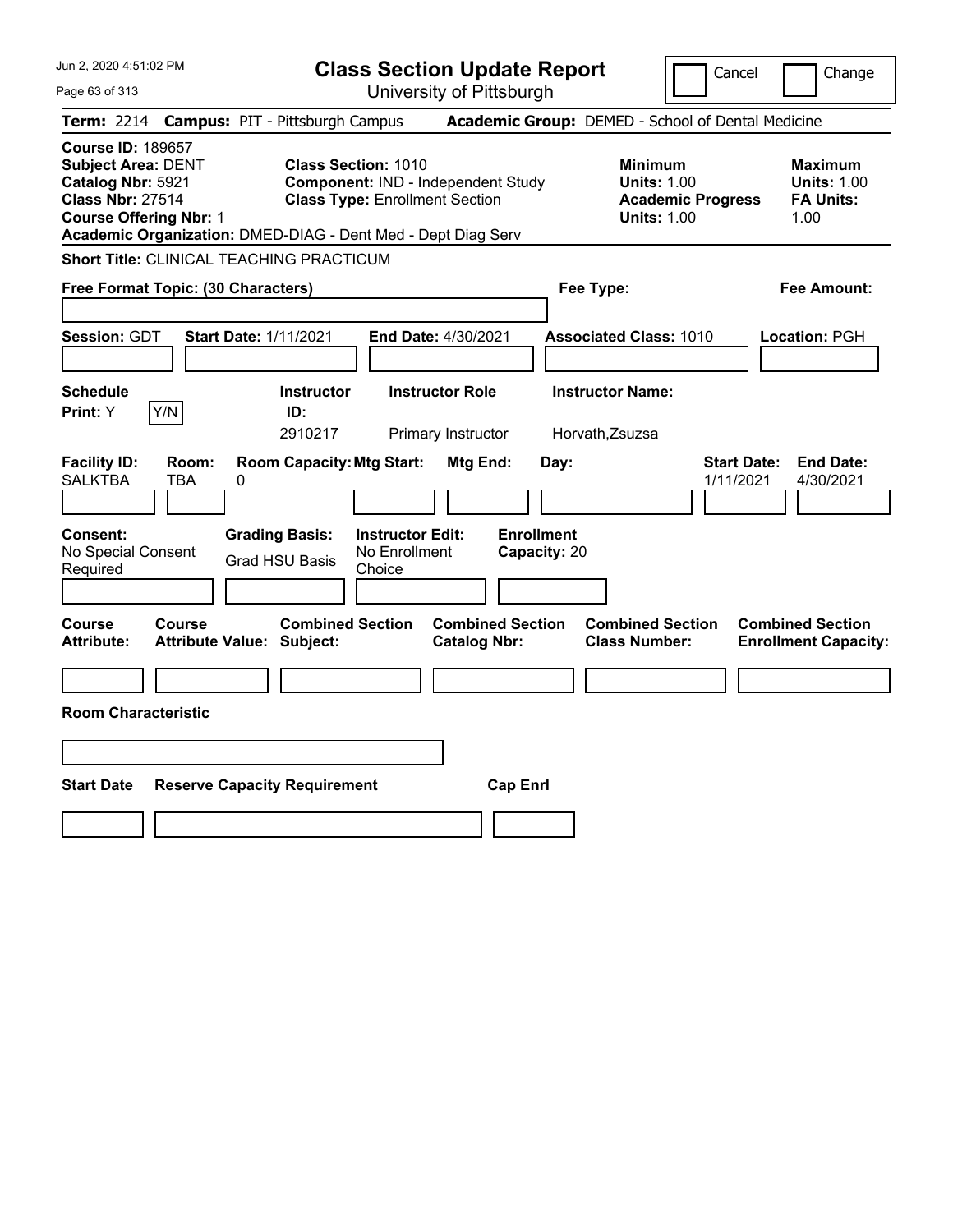| Jun 2, 2020 4:51:02 PM<br>Page 64 of 313                                                                                               | <b>Class Section Update Report</b><br>University of Pittsburgh                                                                                                                  |                                                                                        | Cancel<br>Change                                                 |
|----------------------------------------------------------------------------------------------------------------------------------------|---------------------------------------------------------------------------------------------------------------------------------------------------------------------------------|----------------------------------------------------------------------------------------|------------------------------------------------------------------|
| Term: 2214 Campus: PIT - Pittsburgh Campus                                                                                             |                                                                                                                                                                                 | Academic Group: DEMED - School of Dental Medicine                                      |                                                                  |
| <b>Course ID: 177234</b><br><b>Subject Area: DENT</b><br>Catalog Nbr: 5947<br><b>Class Nbr: 28525</b><br><b>Course Offering Nbr: 1</b> | <b>Class Section: 1010</b><br><b>Component: DIR - Directed Studies</b><br><b>Class Type: Enrollment Section</b><br>Academic Organization: DMED-DIAG - Dent Med - Dept Diag Serv | <b>Minimum</b><br><b>Units: 1.00</b><br><b>Academic Progress</b><br><b>Units: 1.00</b> | <b>Maximum</b><br><b>Units: 3.00</b><br><b>FA Units:</b><br>1.00 |
| <b>Short Title: DIRECTED STUDY</b>                                                                                                     |                                                                                                                                                                                 |                                                                                        |                                                                  |
| Free Format Topic: (30 Characters)                                                                                                     |                                                                                                                                                                                 | Fee Type:                                                                              | <b>Fee Amount:</b>                                               |
| Session: GDT<br><b>Start Date: 1/11/2021</b><br>Schedule                                                                               | End Date: 4/30/2021<br><b>Instructor Role</b><br><b>Instructor</b>                                                                                                              | <b>Associated Class: 1010</b><br><b>Instructor Name:</b>                               | Location: PGH                                                    |
| Y/N<br>Print: Y                                                                                                                        | ID:                                                                                                                                                                             |                                                                                        |                                                                  |
| <b>Facility ID:</b><br>Room:<br>TBATBA<br>TBA<br>0                                                                                     | 2942314<br>Primary Instructor<br><b>Room Capacity: Mtg Start:</b><br>Mtg End:                                                                                                   | Taiclet, Lynne M<br>Day:                                                               | <b>Start Date:</b><br><b>End Date:</b><br>1/11/2021<br>4/30/2021 |
| Consent:<br><b>Grading Basis:</b><br>No Special Consent<br><b>Grad HSU Basis</b><br>Required                                           | <b>Instructor Edit:</b><br>No Enrollment<br>Choice                                                                                                                              | <b>Enrollment</b><br>Capacity: 5                                                       |                                                                  |
| <b>Course</b><br><b>Course</b><br><b>Attribute:</b><br><b>Attribute Value: Subject:</b>                                                | <b>Combined Section</b><br><b>Combined Section</b><br><b>Catalog Nbr:</b>                                                                                                       | <b>Combined Section</b><br><b>Class Number:</b>                                        | <b>Combined Section</b><br><b>Enrollment Capacity:</b>           |
|                                                                                                                                        |                                                                                                                                                                                 |                                                                                        |                                                                  |
| <b>Room Characteristic</b>                                                                                                             |                                                                                                                                                                                 |                                                                                        |                                                                  |
|                                                                                                                                        |                                                                                                                                                                                 |                                                                                        |                                                                  |
| <b>Start Date</b><br><b>Reserve Capacity Requirement</b>                                                                               | <b>Cap Enrl</b>                                                                                                                                                                 |                                                                                        |                                                                  |
|                                                                                                                                        |                                                                                                                                                                                 |                                                                                        |                                                                  |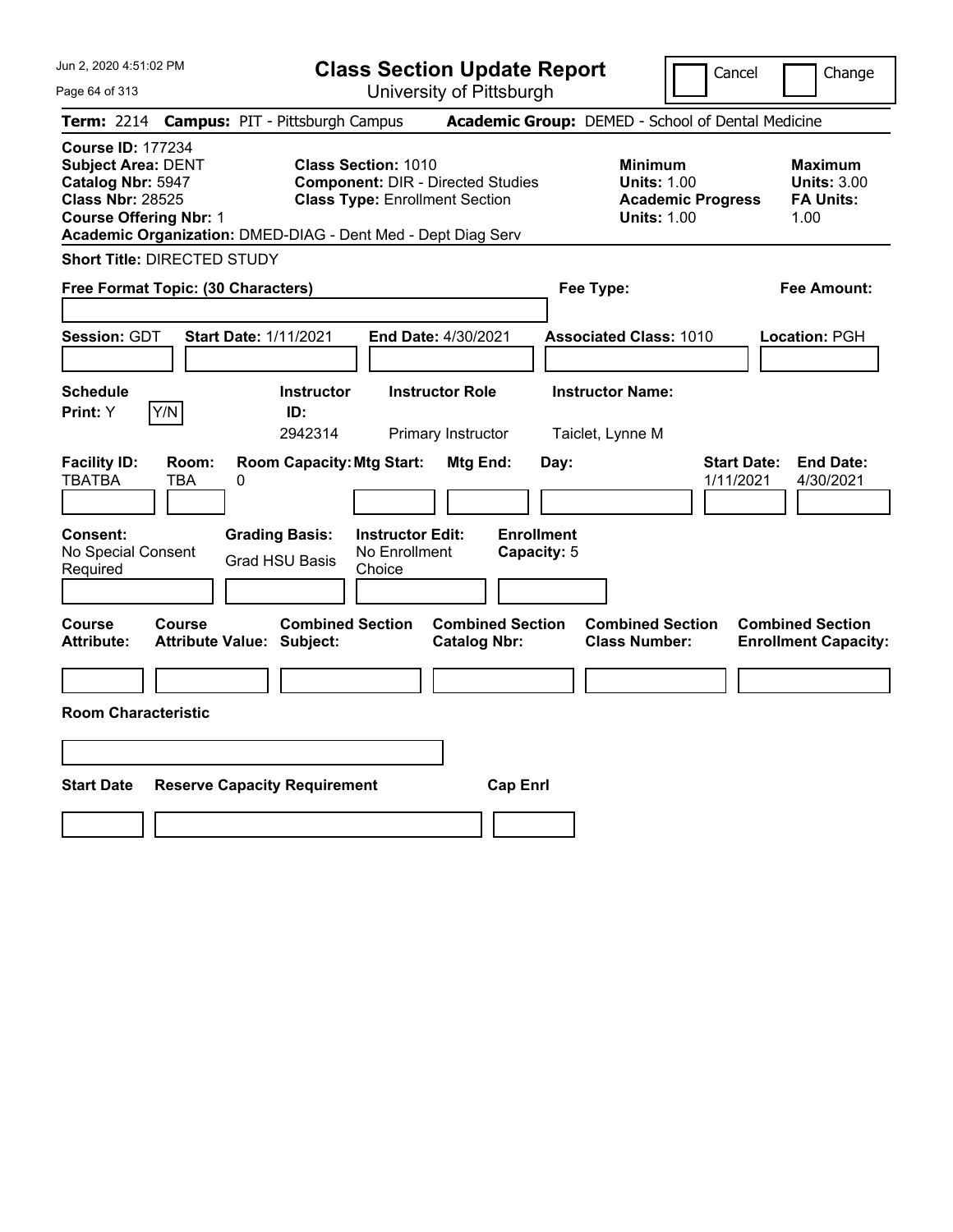| Jun 2, 2020 4:51:02 PM                                                                                                                 | <b>Class Section Update Report</b>                                                                                                                                        |                                                                            | Cancel<br>Change                                                                             |
|----------------------------------------------------------------------------------------------------------------------------------------|---------------------------------------------------------------------------------------------------------------------------------------------------------------------------|----------------------------------------------------------------------------|----------------------------------------------------------------------------------------------|
| Page 65 of 313                                                                                                                         | University of Pittsburgh                                                                                                                                                  |                                                                            |                                                                                              |
| <b>Term: 2214</b>                                                                                                                      | <b>Campus: PIT - Pittsburgh Campus</b>                                                                                                                                    | Academic Group: DEMED - School of Dental Medicine                          |                                                                                              |
| <b>Course ID: 183051</b><br><b>Subject Area: DENT</b><br>Catalog Nbr: 5977<br><b>Class Nbr: 20920</b><br><b>Course Offering Nbr: 1</b> | <b>Class Section: 1010</b><br>Component: IND - Independent Study<br><b>Class Type: Enrollment Section</b><br>Academic Organization: DMED-DIAG - Dent Med - Dept Diag Serv | <b>Minimum</b><br><b>Units: 1.00</b><br><b>Units: 1.00</b>                 | <b>Maximum</b><br><b>Units: 3.00</b><br><b>Academic Progress</b><br><b>FA Units:</b><br>1.00 |
|                                                                                                                                        | Short Title: EDUCL RES DENTAL MEDICINE (R)                                                                                                                                |                                                                            |                                                                                              |
| Free Format Topic: (30 Characters)                                                                                                     |                                                                                                                                                                           | Fee Type:                                                                  | Fee Amount:                                                                                  |
| <b>Session: GDT</b>                                                                                                                    | <b>Start Date: 1/11/2021</b><br>End Date: 4/30/2021                                                                                                                       | <b>Associated Class: 1010</b>                                              | Location: PGH                                                                                |
| <b>Schedule</b><br>Y/N<br>Print: Y                                                                                                     | <b>Instructor Role</b><br><b>Instructor</b><br>ID:<br>2910217<br>Primary Instructor                                                                                       | <b>Instructor Name:</b><br>Horvath, Zsuzsa                                 |                                                                                              |
| <b>Facility ID:</b><br>Room:<br><b>TBATBA</b><br>TBA                                                                                   | <b>Room Capacity: Mtg Start:</b><br>Mtg End:<br>0                                                                                                                         | Day:                                                                       | <b>Start Date:</b><br><b>End Date:</b><br>1/11/2021<br>4/30/2021                             |
| <b>Consent:</b><br>No Special Consent<br>Required                                                                                      | <b>Grading Basis:</b><br><b>Instructor Edit:</b><br>No Enrollment<br><b>Grad HSU Basis</b><br>Choice                                                                      | <b>Enrollment</b><br>Capacity: 35                                          |                                                                                              |
| Course<br><b>Course</b><br><b>Attribute:</b>                                                                                           | <b>Combined Section</b><br><b>Catalog Nbr:</b><br><b>Attribute Value: Subject:</b>                                                                                        | <b>Combined Section</b><br><b>Combined Section</b><br><b>Class Number:</b> | <b>Combined Section</b><br><b>Enrollment Capacity:</b>                                       |
|                                                                                                                                        |                                                                                                                                                                           |                                                                            |                                                                                              |
| <b>Room Characteristic</b>                                                                                                             |                                                                                                                                                                           |                                                                            |                                                                                              |
|                                                                                                                                        |                                                                                                                                                                           |                                                                            |                                                                                              |
| <b>Start Date</b>                                                                                                                      | <b>Reserve Capacity Requirement</b>                                                                                                                                       | <b>Cap Enrl</b>                                                            |                                                                                              |
|                                                                                                                                        |                                                                                                                                                                           |                                                                            |                                                                                              |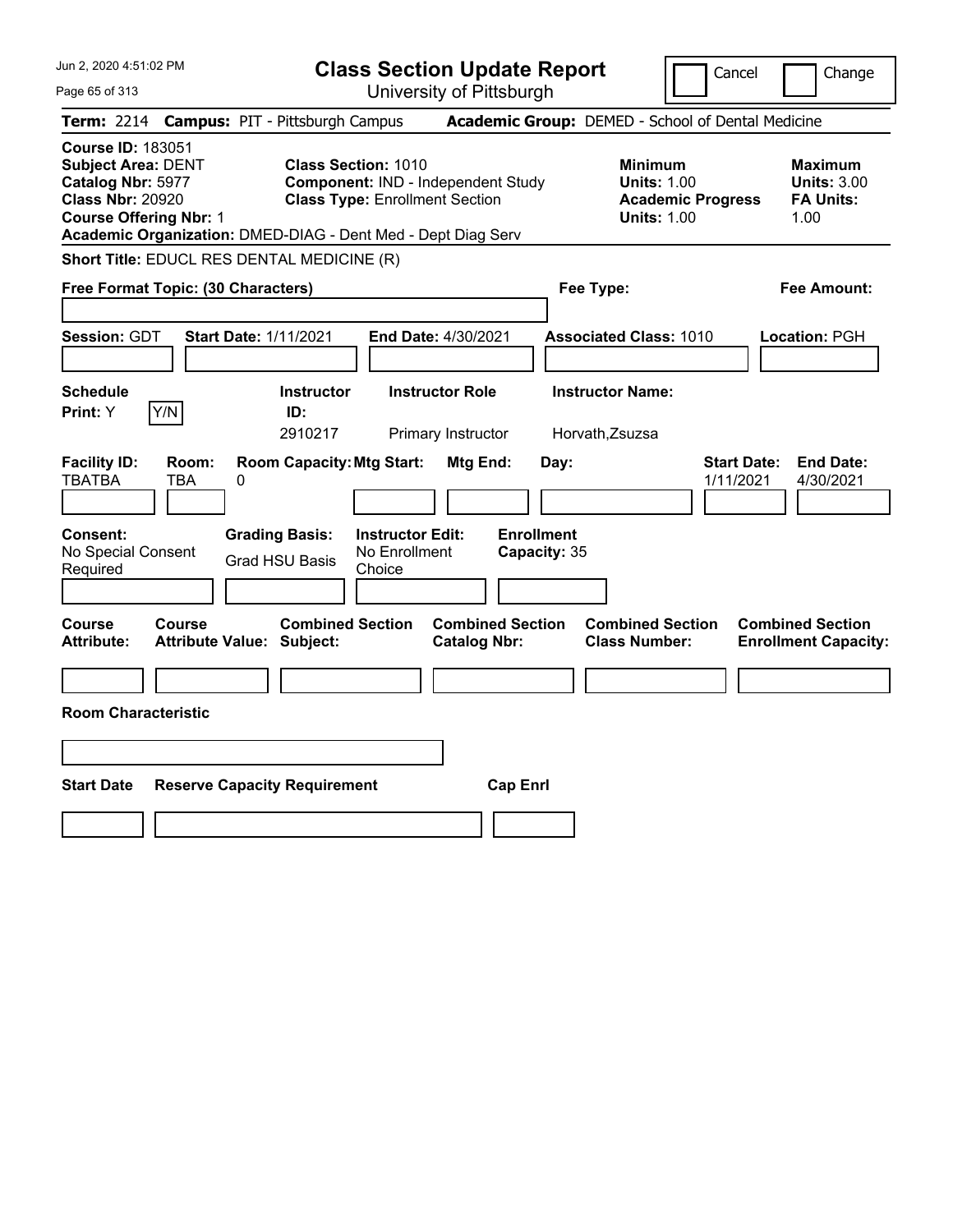| Jun 2, 2020 4:51:02 PM                                                                                                                                                                                 |                                                   |                                                                                                           | <b>Class Section Update Report</b>       |                                                |                                           |                                                            | Cancel                   | Change                                                           |  |
|--------------------------------------------------------------------------------------------------------------------------------------------------------------------------------------------------------|---------------------------------------------------|-----------------------------------------------------------------------------------------------------------|------------------------------------------|------------------------------------------------|-------------------------------------------|------------------------------------------------------------|--------------------------|------------------------------------------------------------------|--|
| Page 66 of 313                                                                                                                                                                                         |                                                   |                                                                                                           | University of Pittsburgh                 |                                                |                                           |                                                            |                          |                                                                  |  |
| <b>Term: 2214</b>                                                                                                                                                                                      |                                                   | <b>Campus: PIT - Pittsburgh Campus</b>                                                                    |                                          |                                                |                                           |                                                            |                          | Academic Group: DEMED - School of Dental Medicine                |  |
| <b>Course ID: 185479</b><br><b>Subject Area: DENT</b><br>Catalog Nbr: 5982<br><b>Class Nbr: 23304</b><br><b>Course Offering Nbr: 1</b><br>Academic Organization: DMED-DIAG - Dent Med - Dept Diag Serv |                                                   | <b>Class Section: 1050</b><br>Component: IND - Independent Study<br><b>Class Type: Enrollment Section</b> |                                          |                                                |                                           | <b>Minimum</b><br><b>Units: 1.00</b><br><b>Units: 1.00</b> | <b>Academic Progress</b> | <b>Maximum</b><br><b>Units: 3.00</b><br><b>FA Units:</b><br>1.00 |  |
| Short Title: TCH PRACTICUM IN DENTAL EDUC                                                                                                                                                              |                                                   |                                                                                                           |                                          |                                                |                                           |                                                            |                          |                                                                  |  |
| Free Format Topic: (30 Characters)                                                                                                                                                                     |                                                   |                                                                                                           |                                          |                                                |                                           | Fee Type:                                                  |                          | Fee Amount:                                                      |  |
| Session: GDT                                                                                                                                                                                           | <b>Start Date: 1/11/2021</b>                      |                                                                                                           | End Date: 4/30/2021                      |                                                |                                           | <b>Associated Class: 1050</b>                              |                          | Location: PGH                                                    |  |
| <b>Schedule</b><br>Y/N<br>Print: Y                                                                                                                                                                     |                                                   | <b>Instructor</b><br>ID:                                                                                  | <b>Instructor Role</b>                   |                                                |                                           | <b>Instructor Name:</b>                                    |                          |                                                                  |  |
|                                                                                                                                                                                                        |                                                   | 2910217                                                                                                   | Primary Instructor                       |                                                |                                           | Horvath, Zsuzsa                                            |                          |                                                                  |  |
| <b>Facility ID:</b><br><b>SALKTBA</b><br>Consent:<br>No Special Consent<br>Required                                                                                                                    | Room:<br><b>TBA</b><br>0                          | <b>Room Capacity: Mtg Start:</b><br><b>Grading Basis:</b><br><b>Grad HSU Basis</b><br>Choice              | <b>Instructor Edit:</b><br>No Enrollment | Mtg End:                                       | Day:<br><b>Enrollment</b><br>Capacity: 35 |                                                            | 1/11/2021                | <b>Start Date:</b><br><b>End Date:</b><br>4/30/2021              |  |
| <b>Course</b><br><b>Attribute:</b>                                                                                                                                                                     | <b>Course</b><br><b>Attribute Value: Subject:</b> | <b>Combined Section</b>                                                                                   |                                          | <b>Combined Section</b><br><b>Catalog Nbr:</b> |                                           | <b>Combined Section</b><br><b>Class Number:</b>            |                          | <b>Combined Section</b><br><b>Enrollment Capacity:</b>           |  |
|                                                                                                                                                                                                        |                                                   |                                                                                                           |                                          |                                                |                                           |                                                            |                          |                                                                  |  |
| <b>Room Characteristic</b>                                                                                                                                                                             |                                                   |                                                                                                           |                                          |                                                |                                           |                                                            |                          |                                                                  |  |
|                                                                                                                                                                                                        |                                                   |                                                                                                           |                                          |                                                |                                           |                                                            |                          |                                                                  |  |
| <b>Start Date</b>                                                                                                                                                                                      |                                                   | <b>Reserve Capacity Requirement</b>                                                                       |                                          | <b>Cap Enrl</b>                                |                                           |                                                            |                          |                                                                  |  |
|                                                                                                                                                                                                        |                                                   |                                                                                                           |                                          |                                                |                                           |                                                            |                          |                                                                  |  |
|                                                                                                                                                                                                        |                                                   |                                                                                                           |                                          |                                                |                                           |                                                            |                          |                                                                  |  |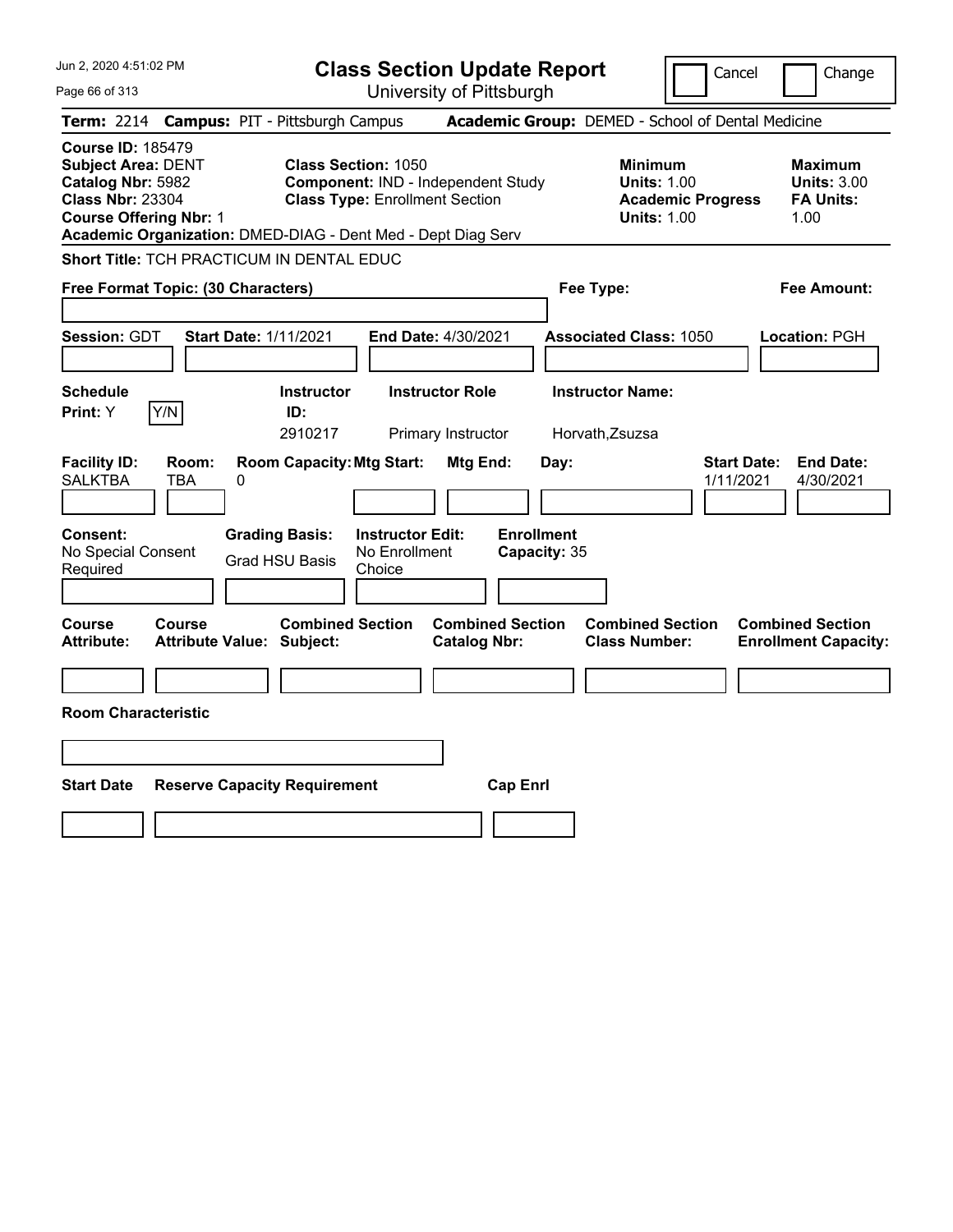| Jun 2, 2020 4:51:02 PM                                                                                                                 |                                                              |                                                                                                           | <b>Class Section Update Report</b>                                   |                                                |                                   |                                                            | Cancel                                            | Change                                                           |
|----------------------------------------------------------------------------------------------------------------------------------------|--------------------------------------------------------------|-----------------------------------------------------------------------------------------------------------|----------------------------------------------------------------------|------------------------------------------------|-----------------------------------|------------------------------------------------------------|---------------------------------------------------|------------------------------------------------------------------|
| Page 67 of 313                                                                                                                         |                                                              |                                                                                                           | University of Pittsburgh                                             |                                                |                                   |                                                            |                                                   |                                                                  |
| <b>Term: 2214</b>                                                                                                                      | <b>Campus: PIT - Pittsburgh Campus</b>                       |                                                                                                           |                                                                      |                                                |                                   |                                                            | Academic Group: DEMED - School of Dental Medicine |                                                                  |
| <b>Course ID: 186748</b><br><b>Subject Area: DENT</b><br>Catalog Nbr: 5984<br><b>Class Nbr: 24052</b><br><b>Course Offering Nbr: 1</b> | Academic Organization: DMED-DIAG - Dent Med - Dept Diag Serv | <b>Class Section: 1100</b><br>Component: IND - Independent Study<br><b>Class Type: Enrollment Section</b> |                                                                      |                                                |                                   | <b>Minimum</b><br><b>Units: 1.00</b><br><b>Units: 1.00</b> | <b>Academic Progress</b>                          | <b>Maximum</b><br><b>Units: 1.00</b><br><b>FA Units:</b><br>1.00 |
|                                                                                                                                        | Short Title: ACADMC CARR TRACK CAPSTONE 2                    |                                                                                                           |                                                                      |                                                |                                   |                                                            |                                                   |                                                                  |
|                                                                                                                                        | Free Format Topic: (30 Characters)                           |                                                                                                           |                                                                      |                                                | Fee Type:                         |                                                            |                                                   | Fee Amount:                                                      |
| Session: GDT                                                                                                                           | <b>Start Date: 1/11/2021</b>                                 |                                                                                                           | <b>End Date: 4/30/2021</b>                                           |                                                |                                   | <b>Associated Class: 1100</b>                              |                                                   | Location: PGH                                                    |
| <b>Schedule</b><br>Print: Y                                                                                                            | Y/N                                                          | <b>Instructor</b><br>ID:<br>2910217<br>2910453                                                            | <b>Instructor Role</b><br>Primary Instructor<br>Secondary Instructor |                                                |                                   | <b>Instructor Name:</b><br>Horvath, Zsuzsa                 | Wankiiri-Hale, Christine Rebecca                  |                                                                  |
| <b>Facility ID:</b><br><b>SALKTBA</b>                                                                                                  | Room:<br>TBA<br>0                                            | <b>Room Capacity: Mtg Start:</b>                                                                          |                                                                      | Mtg End:                                       | Day:                              |                                                            | <b>Start Date:</b><br>1/11/2021                   | <b>End Date:</b><br>4/30/2021                                    |
| <b>Consent:</b><br><b>Department Consent</b><br>Required                                                                               |                                                              | <b>Grading Basis:</b><br><b>Grad HSU Basis</b>                                                            | <b>Instructor Edit:</b><br>No Enrollment<br>Choice                   |                                                | <b>Enrollment</b><br>Capacity: 15 |                                                            |                                                   |                                                                  |
| Course<br><b>Attribute:</b>                                                                                                            | Course<br><b>Attribute Value: Subject:</b>                   | <b>Combined Section</b>                                                                                   |                                                                      | <b>Combined Section</b><br><b>Catalog Nbr:</b> |                                   | <b>Combined Section</b><br><b>Class Number:</b>            |                                                   | <b>Combined Section</b><br><b>Enrollment Capacity:</b>           |
|                                                                                                                                        |                                                              |                                                                                                           |                                                                      |                                                |                                   |                                                            |                                                   |                                                                  |
| <b>Room Characteristic</b>                                                                                                             |                                                              |                                                                                                           |                                                                      |                                                |                                   |                                                            |                                                   |                                                                  |
|                                                                                                                                        |                                                              |                                                                                                           |                                                                      |                                                |                                   |                                                            |                                                   |                                                                  |
| <b>Start Date</b>                                                                                                                      | <b>Reserve Capacity Requirement</b>                          |                                                                                                           |                                                                      | <b>Cap Enrl</b>                                |                                   |                                                            |                                                   |                                                                  |
|                                                                                                                                        |                                                              |                                                                                                           |                                                                      |                                                |                                   |                                                            |                                                   |                                                                  |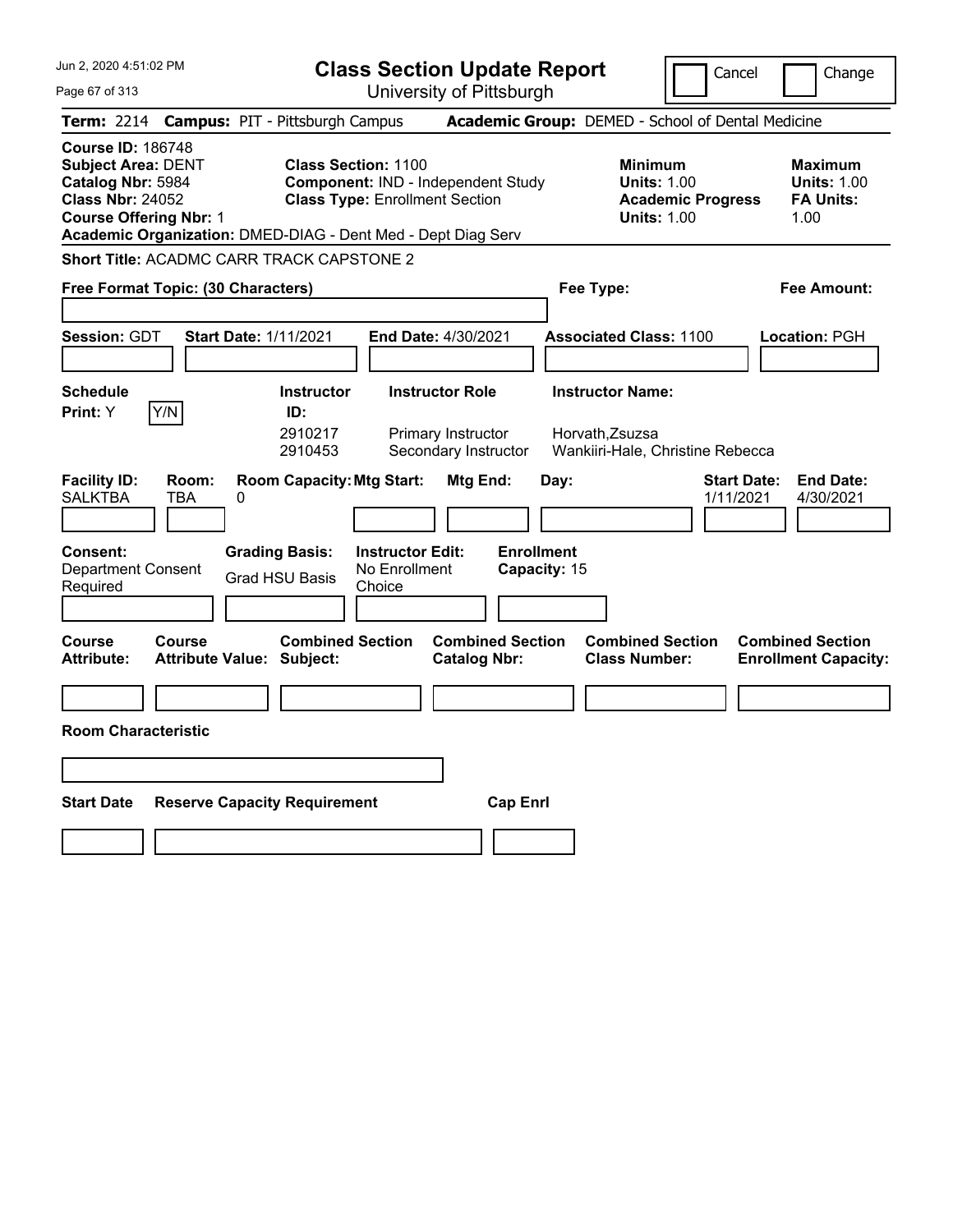| Jun 2, 2020 4:51:02 PM                                                                                                                   | <b>Class Section Update Report</b>                                                                                                                                     |                                                                                        | Change<br>Cancel                                                 |
|------------------------------------------------------------------------------------------------------------------------------------------|------------------------------------------------------------------------------------------------------------------------------------------------------------------------|----------------------------------------------------------------------------------------|------------------------------------------------------------------|
| Page 68 of 313                                                                                                                           | University of Pittsburgh                                                                                                                                               |                                                                                        |                                                                  |
| <b>Term: 2214</b>                                                                                                                        | <b>Campus: PIT - Pittsburgh Campus</b>                                                                                                                                 | Academic Group: DEMED - School of Dental Medicine                                      |                                                                  |
| <b>Course ID: 190039</b><br><b>Subject Area: DIASCI</b><br>Catalog Nbr: 5141<br><b>Class Nbr: 28195</b><br><b>Course Offering Nbr: 1</b> | <b>Class Section: 1035</b><br><b>Component: LEC - Lecture</b><br><b>Class Type: Enrollment Section</b><br>Academic Organization: DMED-DIAG - Dent Med - Dept Diag Serv | <b>Minimum</b><br><b>Units: 0.50</b><br><b>Academic Progress</b><br><b>Units: 0.50</b> | <b>Maximum</b><br><b>Units: 0.50</b><br><b>FA Units:</b><br>0.50 |
| <b>Short Title: INTRODUCTION TO RADIOLOGY 1</b>                                                                                          |                                                                                                                                                                        |                                                                                        |                                                                  |
| Free Format Topic: (30 Characters)                                                                                                       |                                                                                                                                                                        | Fee Type:                                                                              | Fee Amount:                                                      |
| Session: GDT<br><b>Start Date: 1/11/2021</b>                                                                                             | End Date: 4/30/2021                                                                                                                                                    | <b>Associated Class: 1035</b>                                                          | Location: PGH                                                    |
| <b>Schedule</b><br>Y/N<br>Print: Y                                                                                                       | <b>Instructor</b><br><b>Instructor Role</b><br>ID:<br>2963361<br>Primary Instructor                                                                                    | <b>Instructor Name:</b><br>Vijayan, Suvendra                                           |                                                                  |
| <b>Facility ID:</b><br>Room:<br><b>SALK00458</b><br>00458<br>120                                                                         | <b>Room Capacity: Mtg Start:</b><br>Mtg End:<br>$2:00$ PM<br>2:50 PM                                                                                                   | Day:<br>Tu                                                                             | <b>End Date:</b><br><b>Start Date:</b><br>1/11/2021<br>4/30/2021 |
| <b>Consent:</b><br>No Special Consent<br>Required                                                                                        | <b>Instructor Edit:</b><br><b>Grading Basis:</b><br>No Enrollment<br><b>Grad HSU Basis</b><br>Choice                                                                   | <b>Enrollment</b><br>Capacity: 80                                                      |                                                                  |
| <b>Course</b><br>Course<br><b>Attribute:</b><br><b>Attribute Value: Subject:</b>                                                         | <b>Combined Section</b><br><b>Combined Section</b><br><b>Catalog Nbr:</b>                                                                                              | <b>Combined Section</b><br><b>Class Number:</b>                                        | <b>Combined Section</b><br><b>Enrollment Capacity:</b>           |
|                                                                                                                                          |                                                                                                                                                                        |                                                                                        |                                                                  |
| <b>Room Characteristic</b><br>PeopleSoft - Scheduled (PS)                                                                                |                                                                                                                                                                        |                                                                                        |                                                                  |
| <b>Start Date</b>                                                                                                                        | <b>Reserve Capacity Requirement</b><br><b>Cap Enrl</b>                                                                                                                 |                                                                                        |                                                                  |
|                                                                                                                                          |                                                                                                                                                                        |                                                                                        |                                                                  |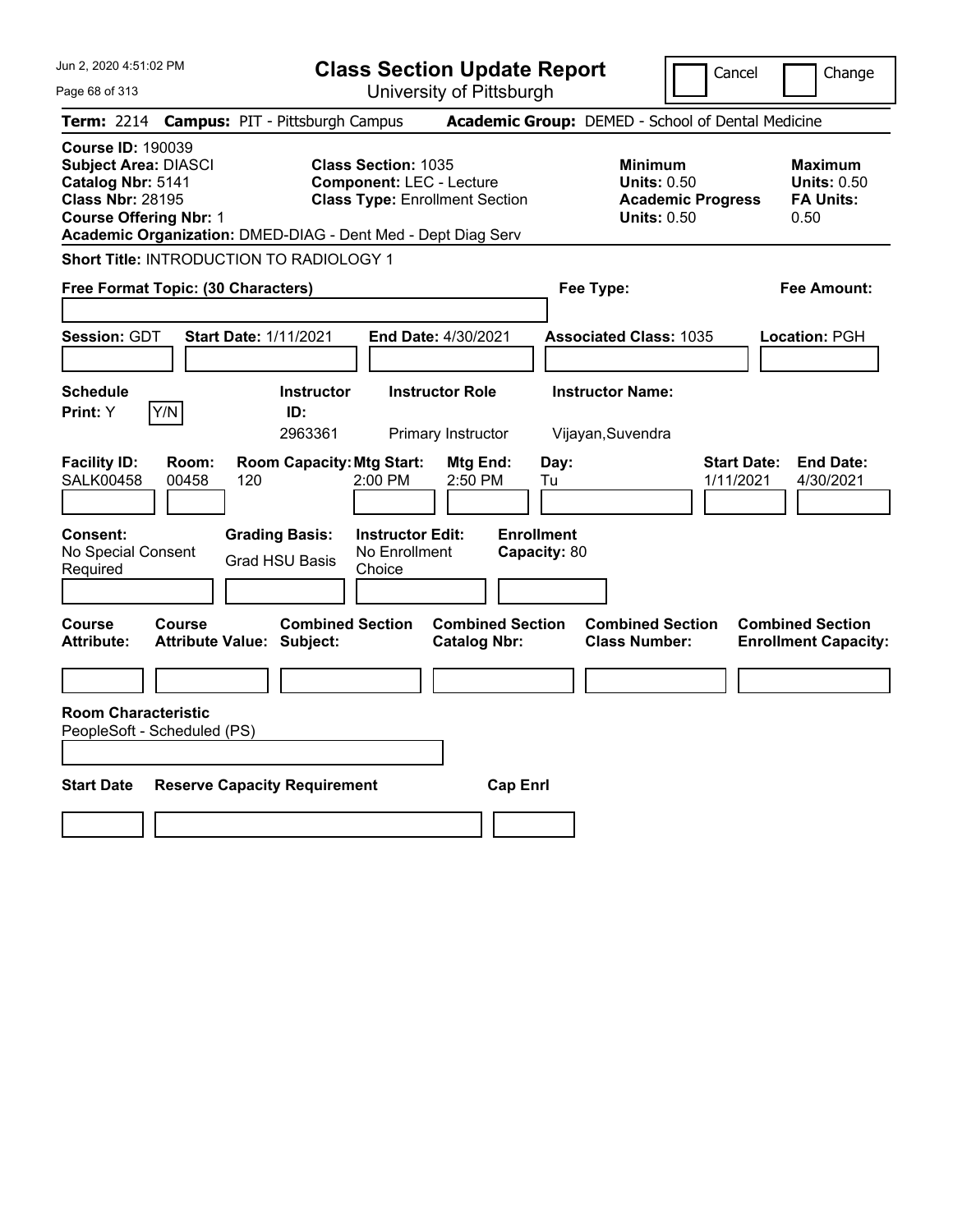| Jun 2, 2020 4:51:02 PM                                                                                                                                                                                   | <b>Class Section Update Report</b>                                                                     | Cancel                                                                                 | Change                                                    |
|----------------------------------------------------------------------------------------------------------------------------------------------------------------------------------------------------------|--------------------------------------------------------------------------------------------------------|----------------------------------------------------------------------------------------|-----------------------------------------------------------|
| Page 69 of 313                                                                                                                                                                                           | University of Pittsburgh                                                                               |                                                                                        |                                                           |
| <b>Campus: PIT - Pittsburgh Campus</b><br><b>Term: 2214</b>                                                                                                                                              |                                                                                                        | Academic Group: DEMED - School of Dental Medicine                                      |                                                           |
| <b>Course ID: 191323</b><br><b>Subject Area: DIASCI</b><br>Catalog Nbr: 5244<br><b>Class Nbr: 30417</b><br><b>Course Offering Nbr: 1</b><br>Academic Organization: DMED-DIAG - Dent Med - Dept Diag Serv | <b>Class Section: 1010</b><br><b>Component: LEC - Lecture</b><br><b>Class Type: Enrollment Section</b> | <b>Minimum</b><br><b>Units: 2.00</b><br><b>Academic Progress</b><br><b>Units: 2.00</b> | Maximum<br><b>Units: 2.00</b><br><b>FA Units:</b><br>2.00 |
| Short Title: ORAL & MAXILLO PATH & RAD 2                                                                                                                                                                 |                                                                                                        |                                                                                        |                                                           |
| Free Format Topic: (30 Characters)                                                                                                                                                                       |                                                                                                        | Fee Type:                                                                              | Fee Amount:                                               |
|                                                                                                                                                                                                          |                                                                                                        |                                                                                        |                                                           |
| Session: GDT<br><b>Start Date: 1/11/2021</b>                                                                                                                                                             | <b>End Date: 4/30/2021</b>                                                                             | <b>Associated Class: 1010</b>                                                          | Location: PGH                                             |
|                                                                                                                                                                                                          |                                                                                                        |                                                                                        |                                                           |
| <b>Schedule</b><br>Y/N<br>Print: Y<br>ID:                                                                                                                                                                | <b>Instructor Role</b><br><b>Instructor</b>                                                            | <b>Instructor Name:</b>                                                                |                                                           |
|                                                                                                                                                                                                          | 2929644<br>Primary Instructor<br>2933832<br>Primary Instructor                                         | Bilodeau, Elizabeth Ann<br>Potluri, Anitha                                             |                                                           |
| <b>Facility ID:</b><br>Room:<br><b>SALK00458</b><br>00458<br>120                                                                                                                                         | <b>Room Capacity: Mtg Start:</b><br>Mtg End:<br>9:00 AM<br>10:50 AM                                    | <b>Start Date:</b><br>Day:<br>1/11/2021<br>We                                          | <b>End Date:</b><br>4/30/2021                             |
| <b>Grading Basis:</b><br><b>Consent:</b><br>No Special Consent<br>ABCF with +/-<br>Required<br>Values                                                                                                    | <b>Enrollment</b><br><b>Instructor Edit:</b><br>No Enrollment<br>Choice                                | Capacity: 90                                                                           |                                                           |
| Course<br>Course<br><b>Attribute:</b><br><b>Attribute Value: Subject:</b>                                                                                                                                | <b>Combined Section</b><br><b>Combined Section</b><br><b>Catalog Nbr:</b>                              | <b>Combined Section</b><br><b>Class Number:</b>                                        | <b>Combined Section</b><br><b>Enrollment Capacity:</b>    |
|                                                                                                                                                                                                          |                                                                                                        |                                                                                        |                                                           |
| <b>Room Characteristic</b><br>PeopleSoft - Scheduled (PS)                                                                                                                                                |                                                                                                        |                                                                                        |                                                           |
| <b>Start Date</b><br><b>Reserve Capacity Requirement</b>                                                                                                                                                 | <b>Cap Enrl</b>                                                                                        |                                                                                        |                                                           |
|                                                                                                                                                                                                          |                                                                                                        |                                                                                        |                                                           |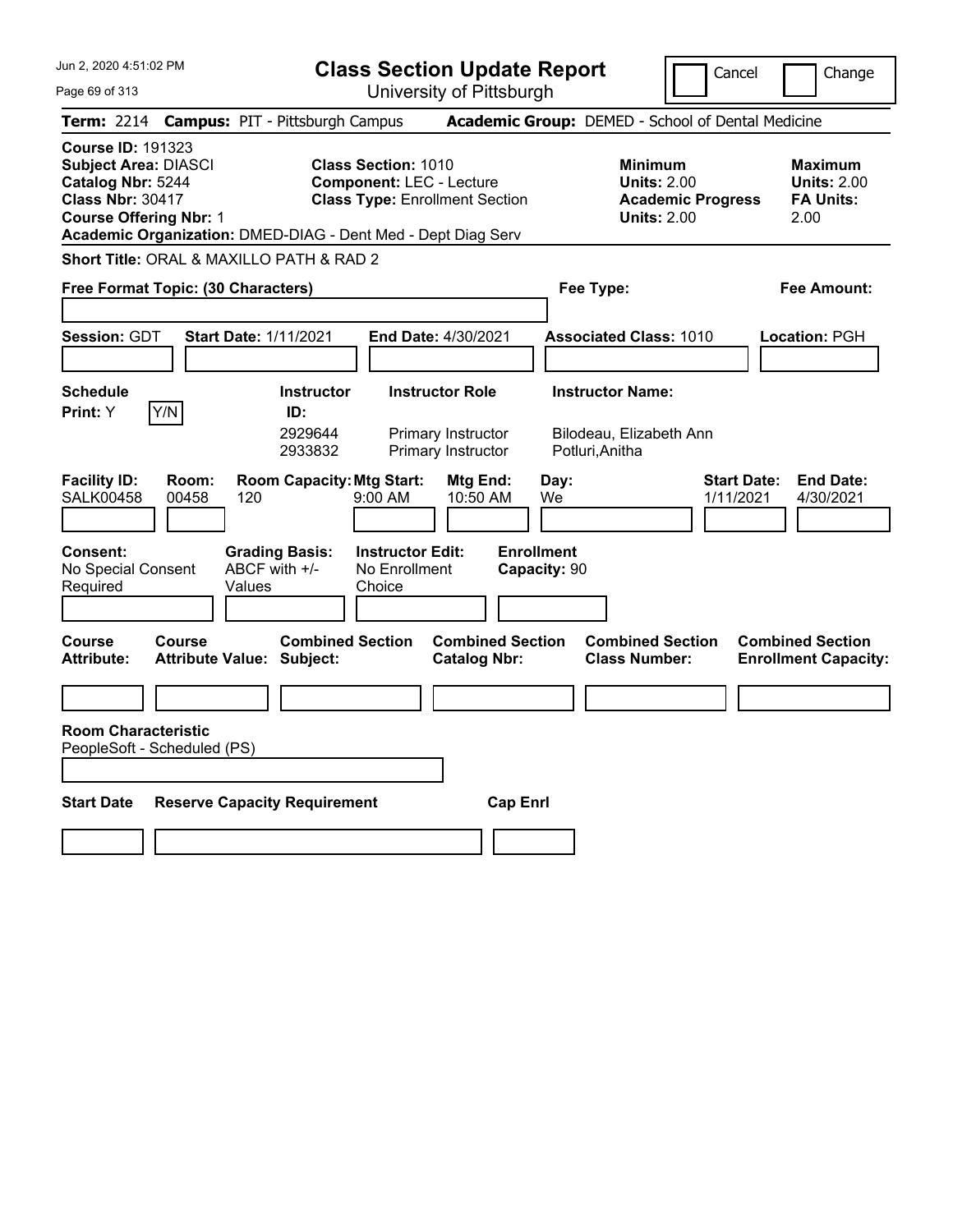| Jun 2, 2020 4:51:02 PM                                                                                                                                                                                   | <b>Class Section Update Report</b>                                                                                                                              | Cancel                                                                                 | Change                                                           |
|----------------------------------------------------------------------------------------------------------------------------------------------------------------------------------------------------------|-----------------------------------------------------------------------------------------------------------------------------------------------------------------|----------------------------------------------------------------------------------------|------------------------------------------------------------------|
| Page 70 of 313                                                                                                                                                                                           | University of Pittsburgh                                                                                                                                        |                                                                                        |                                                                  |
| <b>Term: 2214</b><br><b>Campus: PIT - Pittsburgh Campus</b>                                                                                                                                              |                                                                                                                                                                 | Academic Group: DEMED - School of Dental Medicine                                      |                                                                  |
| <b>Course ID: 175411</b><br><b>Subject Area: DIASCI</b><br>Catalog Nbr: 5341<br><b>Class Nbr: 14766</b><br><b>Course Offering Nbr: 1</b><br>Academic Organization: DMED-DIAG - Dent Med - Dept Diag Serv | <b>Class Section: 1010</b><br><b>Component: SEM - Seminar</b><br><b>Class Type: Enrollment Section</b>                                                          | <b>Minimum</b><br><b>Units: 1.00</b><br><b>Academic Progress</b><br><b>Units: 1.00</b> | <b>Maximum</b><br><b>Units: 1.00</b><br><b>FA Units:</b><br>1.00 |
| Short Title: SEMS IN ORL PATH & ORAL MEDICN                                                                                                                                                              |                                                                                                                                                                 |                                                                                        |                                                                  |
| Free Format Topic: (30 Characters)                                                                                                                                                                       |                                                                                                                                                                 | Fee Type:                                                                              | Fee Amount:                                                      |
| <b>Session: GDT</b><br><b>Start Date: 1/11/2021</b>                                                                                                                                                      | End Date: 4/30/2021                                                                                                                                             | <b>Associated Class: 1010</b>                                                          | Location: PGH                                                    |
| <b>Schedule</b><br>Y/N<br>Print: Y<br>ID:                                                                                                                                                                | <b>Instructor Role</b><br><b>Instructor</b><br>2932144<br>Primary Instructor                                                                                    | <b>Instructor Name:</b><br>Prasad, Joanne Leger                                        |                                                                  |
| <b>Facility ID:</b><br>Room:<br><b>SALK00355</b><br>00355<br>171<br><b>Consent:</b><br><b>Grading Basis:</b><br>ABCF with +/-<br>No Special Consent<br>Required<br>Values                                | <b>Room Capacity: Mtg Start:</b><br>Mtg End:<br>$3:00$ PM<br>3:50 PM<br><b>Enrollment</b><br><b>Instructor Edit:</b><br>No Enrollment<br>Capacity: 90<br>Choice | Day:<br><b>Start Date:</b><br>1/11/2021<br>We                                          | <b>End Date:</b><br>4/30/2021                                    |
| Course<br><b>Course</b><br><b>Attribute:</b><br><b>Attribute Value: Subject:</b><br><b>Room Characteristic</b><br>PeopleSoft - Scheduled (PS)                                                            | <b>Combined Section</b><br><b>Combined Section</b><br><b>Catalog Nbr:</b>                                                                                       | <b>Combined Section</b><br><b>Class Number:</b>                                        | <b>Combined Section</b><br><b>Enrollment Capacity:</b>           |
| <b>Start Date</b><br><b>Reserve Capacity Requirement</b>                                                                                                                                                 | <b>Cap Enrl</b>                                                                                                                                                 |                                                                                        |                                                                  |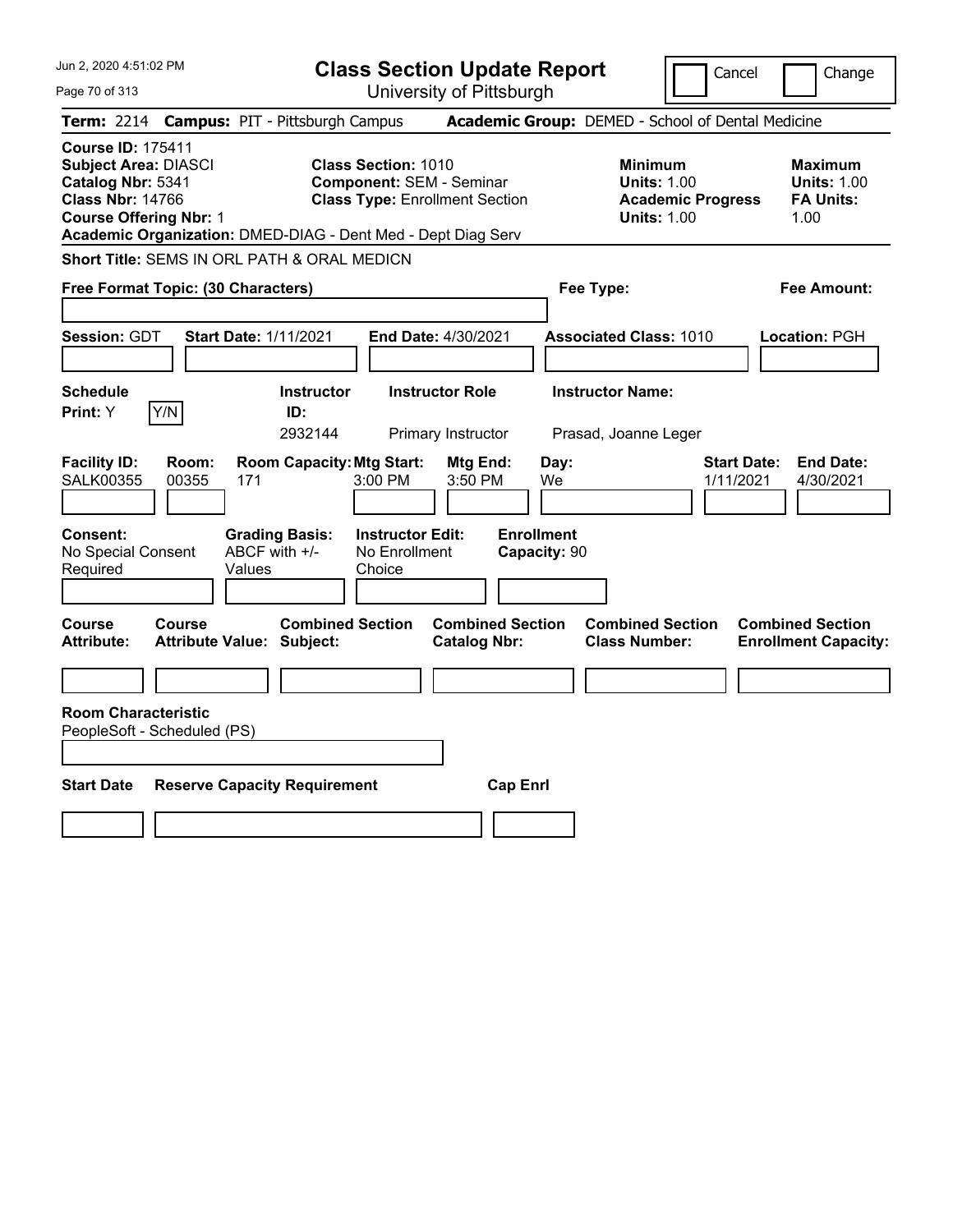|  |  | Jun 2, 2020 4:51:02 PM |  |
|--|--|------------------------|--|
|--|--|------------------------|--|

Page 71 of 313

**Class Section Update Report**

Cancel **Change** 

University of Pittsburgh

|                                                                                                                                                                                         |                     | Term: 2214 Campus: PIT - Pittsburgh Campus                                                                                     |                                                | Academic Group: DEMED - School of Dental Medicine                                      |                                                                  |
|-----------------------------------------------------------------------------------------------------------------------------------------------------------------------------------------|---------------------|--------------------------------------------------------------------------------------------------------------------------------|------------------------------------------------|----------------------------------------------------------------------------------------|------------------------------------------------------------------|
| <b>Course ID: 187486</b><br><b>Subject Area: DIASCI</b><br>Catalog Nbr: 5459<br><b>Class Nbr: 26572</b><br><b>Course Offering Nbr: 1</b>                                                |                     | <b>Class Section: 1010</b><br><b>Component: CLN - Clinical</b><br>Academic Organization: DMED-DIAG - Dent Med - Dept Diag Serv | <b>Class Type: Enrollment Section</b>          | <b>Minimum</b><br><b>Units: 3.00</b><br><b>Academic Progress</b><br><b>Units: 3.00</b> | <b>Maximum</b><br><b>Units: 3.00</b><br><b>FA Units:</b><br>3.00 |
| Short Title: CLINICAL RADIOLOGY                                                                                                                                                         |                     |                                                                                                                                |                                                |                                                                                        |                                                                  |
| Free Format Topic: (30 Characters)                                                                                                                                                      |                     |                                                                                                                                |                                                | Fee Type:                                                                              | <b>Fee Amount:</b>                                               |
| Session: GDT                                                                                                                                                                            |                     | <b>Start Date: 1/11/2021</b>                                                                                                   | End Date: 4/30/2021                            | <b>Associated Class: 1010</b>                                                          | Location: PGH                                                    |
| <b>Schedule</b>                                                                                                                                                                         |                     | <b>Instructor</b>                                                                                                              | <b>Instructor Role</b>                         | <b>Instructor Name:</b>                                                                |                                                                  |
| <b>Print:</b> Y                                                                                                                                                                         | Y/N                 | ID:<br>2933832                                                                                                                 | Primary Instructor                             | Potluri, Anitha                                                                        |                                                                  |
| <b>Facility ID:</b><br><b>TBATBA</b>                                                                                                                                                    | Room:<br><b>TBA</b> | <b>Room Capacity: Mtg Start:</b><br>$\mathbf{0}$                                                                               | Mtg End:                                       | <b>Start Date:</b><br>Day:<br>1/11/2021                                                | <b>End Date:</b><br>4/30/2021                                    |
| <b>Enrollment</b><br>Consent:<br><b>Grading Basis:</b><br><b>Instructor Edit:</b><br>No Special Consent<br>No Enrollment<br>Capacity: 85<br><b>Grad HSU Basis</b><br>Required<br>Choice |                     |                                                                                                                                |                                                |                                                                                        |                                                                  |
| Course<br>Attribute:                                                                                                                                                                    | Course              | <b>Combined Section</b><br><b>Attribute Value: Subject:</b>                                                                    | <b>Combined Section</b><br><b>Catalog Nbr:</b> | <b>Combined Section</b><br><b>Class Number:</b>                                        | <b>Combined Section</b><br><b>Enrollment Capacity:</b>           |
|                                                                                                                                                                                         |                     |                                                                                                                                |                                                |                                                                                        |                                                                  |
| <b>Room Characteristic</b>                                                                                                                                                              |                     |                                                                                                                                |                                                |                                                                                        |                                                                  |
|                                                                                                                                                                                         |                     |                                                                                                                                |                                                |                                                                                        |                                                                  |
| <b>Start Date</b><br><b>Reserve Capacity Requirement</b><br><b>Cap Enrl</b>                                                                                                             |                     |                                                                                                                                |                                                |                                                                                        |                                                                  |
|                                                                                                                                                                                         |                     |                                                                                                                                |                                                |                                                                                        |                                                                  |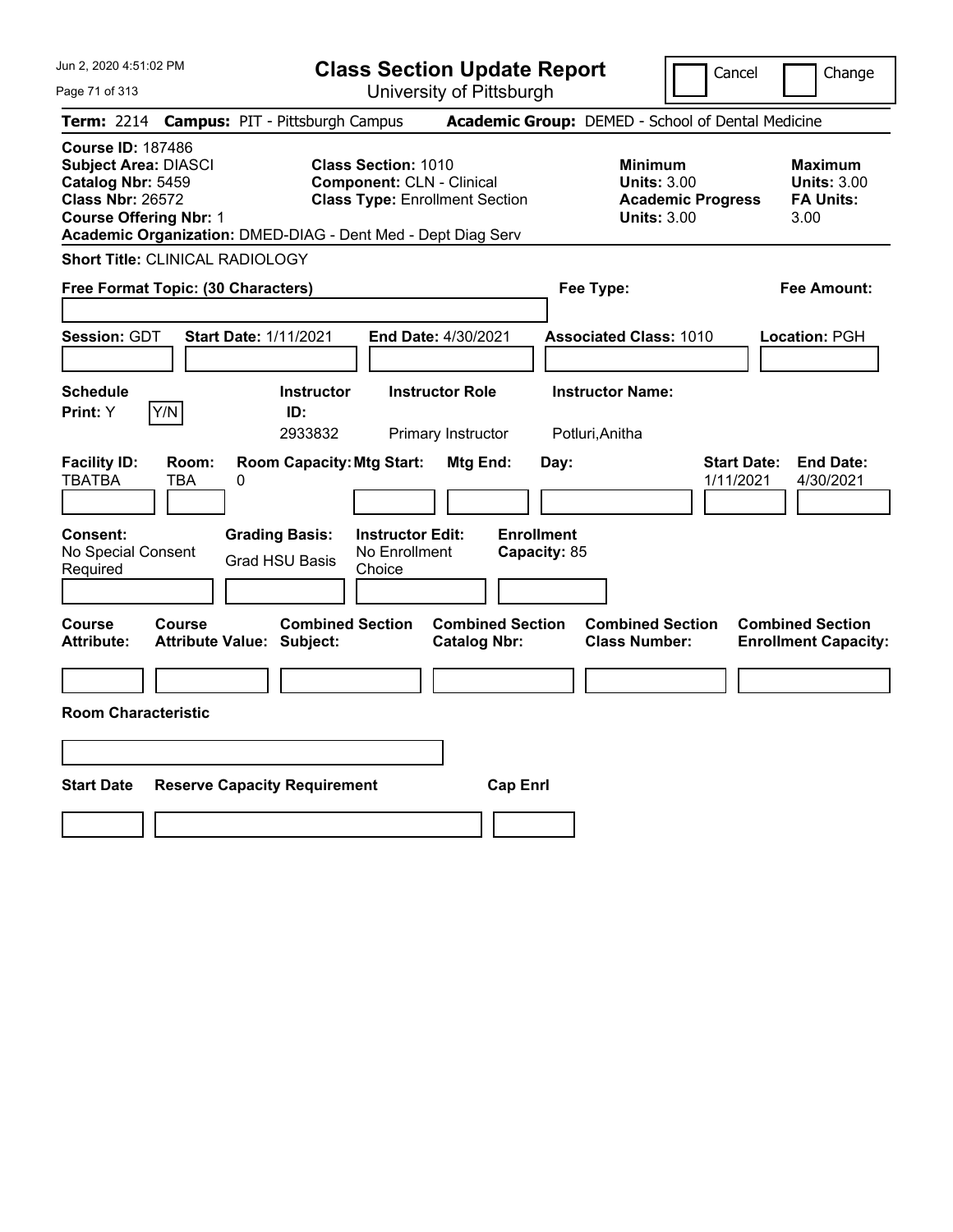Jun 2, 2020 4:51:02 PM Page 72 of 313 **Class Section Update Report** University of Pittsburgh Cancel | Change **Term:** 2214 **Campus:** PIT - Pittsburgh Campus **Academic Group:** DEMED - School of Dental Medicine **Course ID:** 173002 **Subject Area:** DIASCI **Class Section:** 1010 **Minimum Maximum Catalog Nbr:** 5469 **Component:** CLN - Clinical **Units: 2.00** Units: 2.00 **Units: 2.00**<br> **Class Nbr: 24999 Class Type:** Enrollment Section **Academic Progress** FA Units: **Class Type: Enrollment Section <b>Academic Progress FA Units: Course Offering Nbr:** 1 **Units:** 2.00 2.00 **Academic Organization:** DMED-DIAG - Dent Med - Dept Diag Serv **Short Title:** CLINICAL EMERGENCY 2 **Free Format Topic: (30 Characters) Fee Type: Fee Amount: Session:** GDT **Start Date:** 1/11/2021 **End Date:** 4/30/2021 **Associated Class:** 1010 **Location:** PGH **Schedule Instructor Instructor Role Instructor Name: Print:**  $Y$   $|Y/N|$  **ID:** 2905296 Primary Instructor Levine, Steven C **Facility ID: Room: Room Capacity:Mtg Start: Mtg End: Day: Start Date: End Date:** SALKTBA TBA 0 1/11/2021 4/30/2021 **Consent: Grading Basis: Instructor Edit: Enrollment** No Special Consent Required Grad HSU Basis No Enrollment Choice **Capacity:** 90 **Course Course Combined Section Combined Section Combined Section Combined Section Attribute: Attribute Value: Subject: Catalog Nbr: Class Number: Enrollment Capacity: Room Characteristic Start Date Reserve Capacity Requirement Cap Enrl**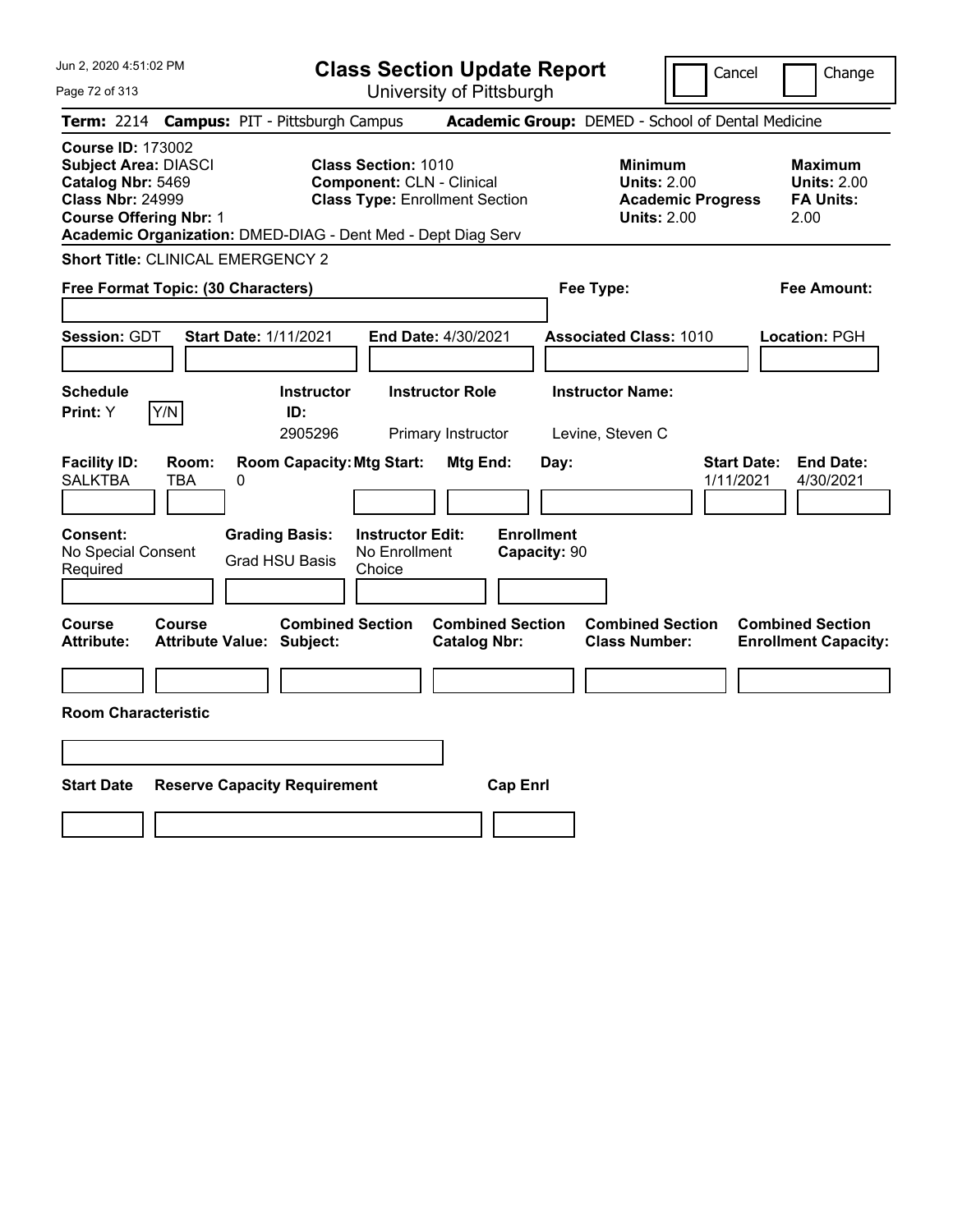| Jun 2, 2020 4:51:02 PM                                                                                                                   | <b>Class Section Update Report</b>                                                                                                                                        | Change<br>Cancel                                                                                                                                           |
|------------------------------------------------------------------------------------------------------------------------------------------|---------------------------------------------------------------------------------------------------------------------------------------------------------------------------|------------------------------------------------------------------------------------------------------------------------------------------------------------|
| Page 73 of 313                                                                                                                           | University of Pittsburgh                                                                                                                                                  |                                                                                                                                                            |
| <b>Term: 2214</b>                                                                                                                        | <b>Campus: PIT - Pittsburgh Campus</b>                                                                                                                                    | Academic Group: DEMED - School of Dental Medicine                                                                                                          |
| <b>Course ID: 106320</b><br><b>Subject Area: DIASCI</b><br>Catalog Nbr: 5900<br><b>Class Nbr: 23542</b><br><b>Course Offering Nbr: 1</b> | <b>Class Section: 1070</b><br>Component: IND - Independent Study<br><b>Class Type: Enrollment Section</b><br>Academic Organization: DMED-DIAG - Dent Med - Dept Diag Serv | <b>Minimum</b><br><b>Maximum</b><br><b>Units: 1.00</b><br><b>Units: 3.00</b><br><b>FA Units:</b><br><b>Academic Progress</b><br><b>Units: 1.00</b><br>1.00 |
| Short Title: INDEPENDENT STUDY                                                                                                           |                                                                                                                                                                           |                                                                                                                                                            |
| Free Format Topic: (30 Characters)                                                                                                       | Fee Type:                                                                                                                                                                 | Fee Amount:                                                                                                                                                |
| <b>Session: GDT</b><br><b>Start Date: 1/11/2021</b><br><b>Schedule</b><br>Y/N<br>Print: Y                                                | <b>End Date: 4/30/2021</b><br><b>Instructor Role</b><br><b>Instructor</b><br>ID:<br>2915761<br>Primary Instructor                                                         | <b>Associated Class: 1070</b><br>Location: PGH<br><b>Instructor Name:</b><br>Summersgill, Kurt Fry                                                         |
| <b>Facility ID:</b><br>Room:<br><b>TBATBA</b><br><b>TBA</b><br>0<br><b>Consent:</b>                                                      | <b>Room Capacity: Mtg Start:</b><br>Mtg End:<br>Day:<br><b>Enrollment</b><br><b>Grading Basis:</b><br><b>Instructor Edit:</b>                                             | <b>Start Date:</b><br><b>End Date:</b><br>1/11/2021<br>4/30/2021                                                                                           |
| <b>Department Consent</b><br>Required                                                                                                    | No Enrollment<br>Capacity: 35<br><b>Grad HSU Basis</b><br>Choice                                                                                                          |                                                                                                                                                            |
| <b>Course</b><br><b>Course</b><br><b>Attribute Value: Subject:</b><br><b>Attribute:</b>                                                  | <b>Combined Section</b><br><b>Combined Section</b><br><b>Catalog Nbr:</b>                                                                                                 | <b>Combined Section</b><br><b>Combined Section</b><br><b>Class Number:</b><br><b>Enrollment Capacity:</b>                                                  |
|                                                                                                                                          |                                                                                                                                                                           |                                                                                                                                                            |
| <b>Room Characteristic</b>                                                                                                               |                                                                                                                                                                           |                                                                                                                                                            |
|                                                                                                                                          |                                                                                                                                                                           |                                                                                                                                                            |
| <b>Start Date</b><br><b>Reserve Capacity Requirement</b>                                                                                 | <b>Cap Enrl</b>                                                                                                                                                           |                                                                                                                                                            |
|                                                                                                                                          |                                                                                                                                                                           |                                                                                                                                                            |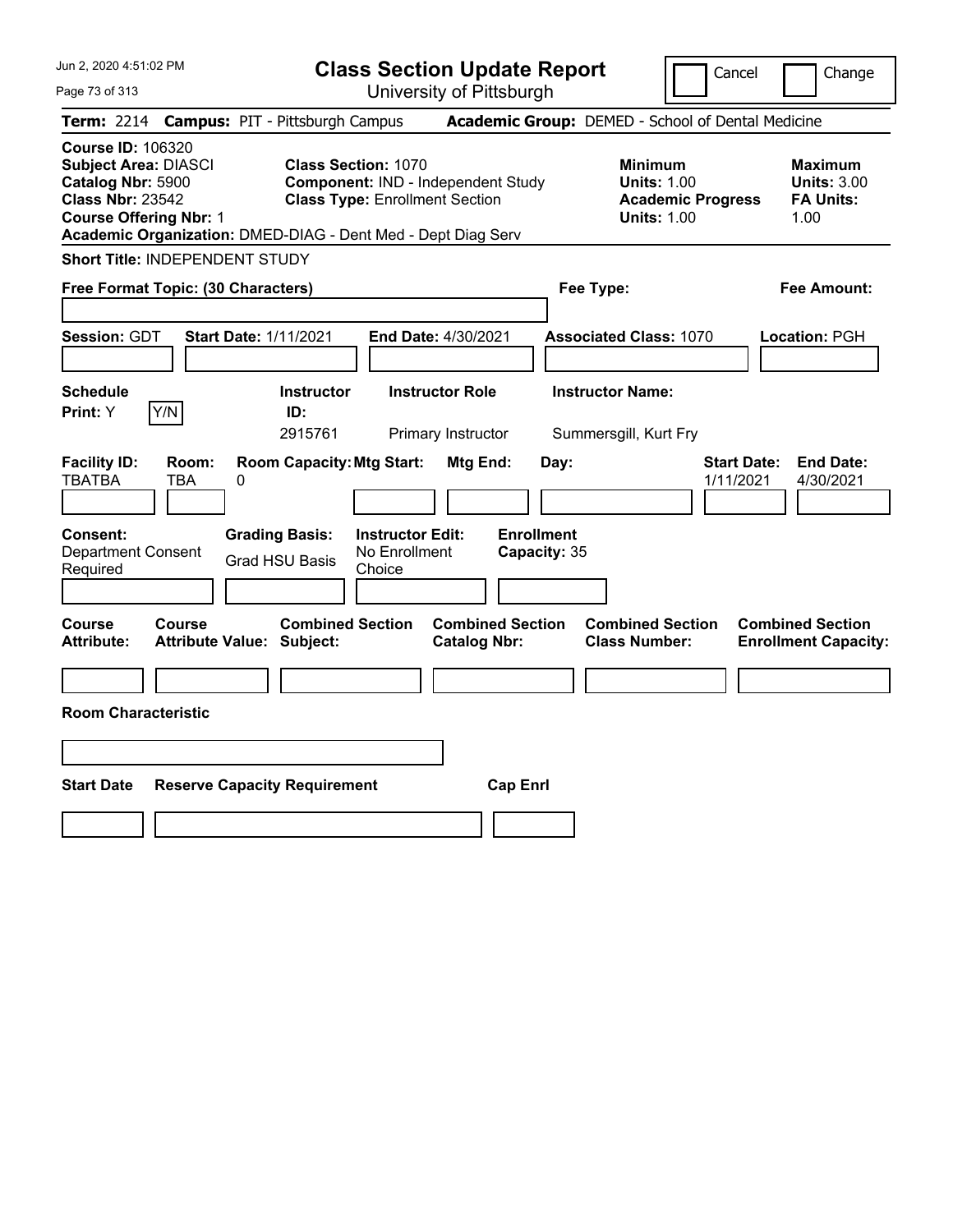| Jun 2, 2020 4:51:02 PM<br>Page 74 of 313                                                                                                                                                                 | <b>Class Section Update Report</b><br>University of Pittsburgh                                            | Cancel                                                                                 | Change                                                           |
|----------------------------------------------------------------------------------------------------------------------------------------------------------------------------------------------------------|-----------------------------------------------------------------------------------------------------------|----------------------------------------------------------------------------------------|------------------------------------------------------------------|
| Term: 2214 Campus: PIT - Pittsburgh Campus                                                                                                                                                               |                                                                                                           | Academic Group: DEMED - School of Dental Medicine                                      |                                                                  |
| <b>Course ID: 106320</b><br><b>Subject Area: DIASCI</b><br>Catalog Nbr: 5900<br><b>Class Nbr: 24502</b><br><b>Course Offering Nbr: 1</b><br>Academic Organization: DMED-DIAG - Dent Med - Dept Diag Serv | <b>Class Section: 1080</b><br>Component: IND - Independent Study<br><b>Class Type: Enrollment Section</b> | <b>Minimum</b><br><b>Units: 1.00</b><br><b>Academic Progress</b><br><b>Units: 1.00</b> | <b>Maximum</b><br><b>Units: 3.00</b><br><b>FA Units:</b><br>1.00 |
| Short Title: INDEPENDENT STUDY                                                                                                                                                                           |                                                                                                           |                                                                                        |                                                                  |
| Free Format Topic: (30 Characters)                                                                                                                                                                       |                                                                                                           | Fee Type:                                                                              | Fee Amount:                                                      |
| <b>Session: GDT</b><br><b>Start Date: 1/11/2021</b>                                                                                                                                                      | End Date: 4/30/2021                                                                                       | <b>Associated Class: 1080</b>                                                          | Location: PGH                                                    |
| <b>Schedule</b>                                                                                                                                                                                          | <b>Instructor Role</b><br><b>Instructor</b>                                                               | <b>Instructor Name:</b>                                                                |                                                                  |
| Y/N<br>ID:<br><b>Print:</b> Y<br>2933832<br>2963361                                                                                                                                                      | Primary Instructor<br>Primary Instructor                                                                  | Potluri, Anitha<br>Vijayan, Suvendra                                                   |                                                                  |
| <b>Facility ID:</b><br>Room:<br><b>TBATBA</b><br>TBA<br>0                                                                                                                                                | <b>Room Capacity: Mtg Start:</b><br>Mtg End:<br>Day:                                                      | <b>Start Date:</b><br>1/11/2021                                                        | <b>End Date:</b><br>4/30/2021                                    |
| Consent:<br><b>Grading Basis:</b><br><b>Department Consent</b><br><b>Grad HSU Basis</b><br>Required                                                                                                      | <b>Enrollment</b><br><b>Instructor Edit:</b><br>No Enrollment<br>Capacity: 10<br>Choice                   |                                                                                        |                                                                  |
| Course<br>Course<br><b>Attribute:</b><br><b>Attribute Value: Subject:</b>                                                                                                                                | <b>Combined Section</b><br><b>Combined Section</b><br><b>Catalog Nbr:</b>                                 | <b>Combined Section</b><br><b>Class Number:</b>                                        | <b>Combined Section</b><br><b>Enrollment Capacity:</b>           |
|                                                                                                                                                                                                          |                                                                                                           |                                                                                        |                                                                  |
| <b>Room Characteristic</b>                                                                                                                                                                               |                                                                                                           |                                                                                        |                                                                  |
|                                                                                                                                                                                                          |                                                                                                           |                                                                                        |                                                                  |
| <b>Start Date</b><br><b>Reserve Capacity Requirement</b>                                                                                                                                                 | <b>Cap Enri</b>                                                                                           |                                                                                        |                                                                  |
|                                                                                                                                                                                                          |                                                                                                           |                                                                                        |                                                                  |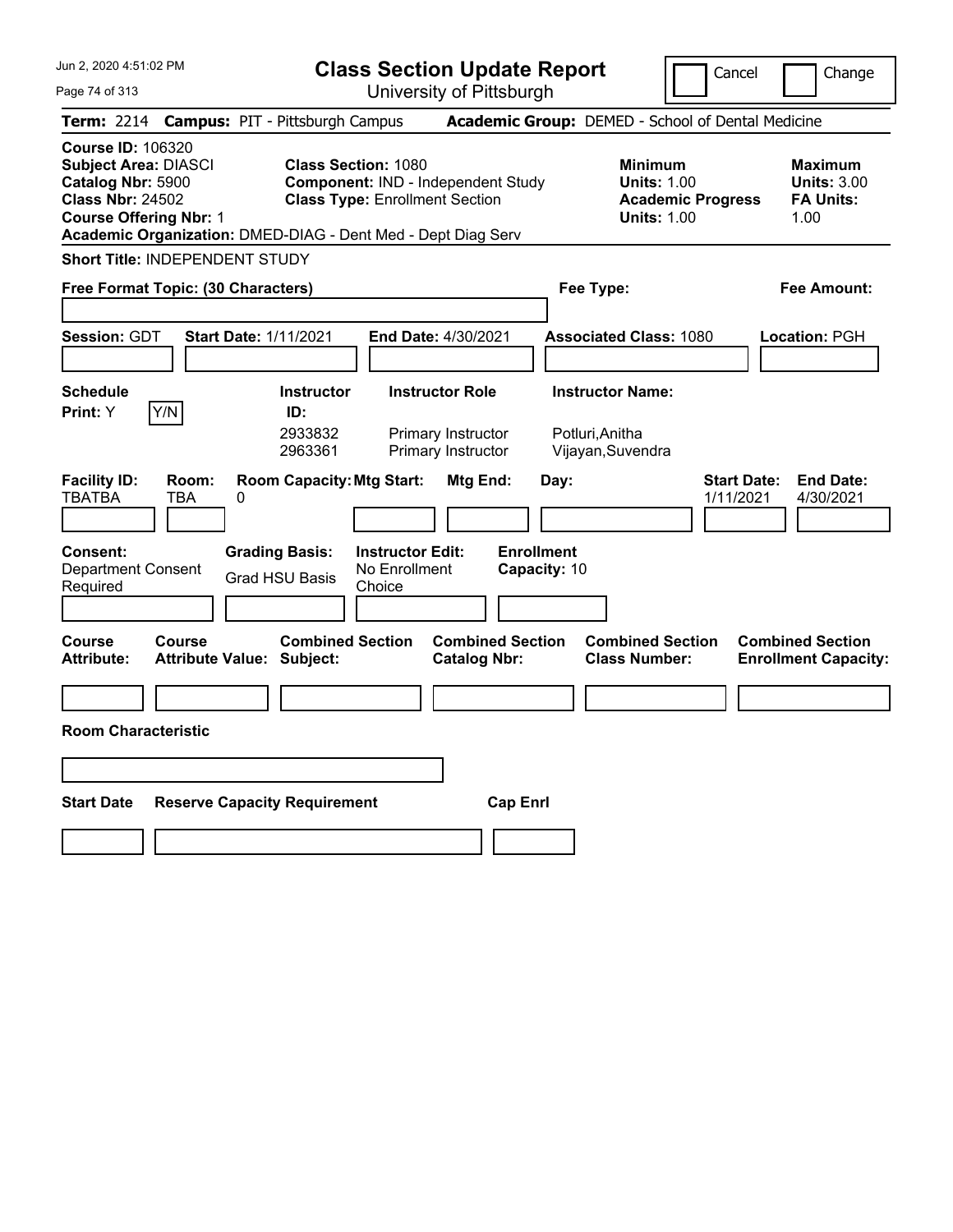| Jun 2, 2020 4:51:02 PM<br>Page 75 of 313                                                                                                                                                                 | <b>Class Section Update Report</b><br>University of Pittsburgh                                                                   | Cancel<br>Change                                                                                                                                           |
|----------------------------------------------------------------------------------------------------------------------------------------------------------------------------------------------------------|----------------------------------------------------------------------------------------------------------------------------------|------------------------------------------------------------------------------------------------------------------------------------------------------------|
| Term: 2214 Campus: PIT - Pittsburgh Campus                                                                                                                                                               |                                                                                                                                  | Academic Group: DEMED - School of Dental Medicine                                                                                                          |
| <b>Course ID: 106320</b><br><b>Subject Area: DIASCI</b><br>Catalog Nbr: 5900<br><b>Class Nbr: 24525</b><br><b>Course Offering Nbr: 1</b><br>Academic Organization: DMED-DIAG - Dent Med - Dept Diag Serv | <b>Class Section: 1090</b><br>Component: IND - Independent Study<br><b>Class Type: Enrollment Section</b>                        | <b>Minimum</b><br><b>Maximum</b><br><b>Units: 1.00</b><br><b>Units: 3.00</b><br><b>FA Units:</b><br><b>Academic Progress</b><br><b>Units: 1.00</b><br>1.00 |
| Short Title: INDEPENDENT STUDY                                                                                                                                                                           |                                                                                                                                  |                                                                                                                                                            |
| Free Format Topic: (30 Characters)                                                                                                                                                                       | Fee Type:                                                                                                                        | <b>Fee Amount:</b>                                                                                                                                         |
| <b>Session: GDT</b><br><b>Start Date: 1/11/2021</b>                                                                                                                                                      | End Date: 4/30/2021                                                                                                              | <b>Associated Class: 1090</b><br>Location: PGH                                                                                                             |
| <b>Schedule</b><br>Y/N<br>Print: Y<br>ID:                                                                                                                                                                | <b>Instructor</b><br><b>Instructor Role</b><br>2929644<br>Primary Instructor<br>2933832<br>Primary Instructor<br>Potluri, Anitha | <b>Instructor Name:</b><br>Bilodeau, Elizabeth Ann                                                                                                         |
| <b>Facility ID:</b><br>Room:<br><b>TBATBA</b><br>TBA<br>$\mathbf{0}$                                                                                                                                     | <b>Room Capacity: Mtg Start:</b><br>Mtg End:<br>Day:                                                                             | <b>Start Date:</b><br><b>End Date:</b><br>1/11/2021<br>4/30/2021                                                                                           |
| <b>Grading Basis:</b><br><b>Consent:</b><br><b>Department Consent</b><br>Grad HSU Basis<br>Required                                                                                                      | <b>Enrollment</b><br><b>Instructor Edit:</b><br>No Enrollment<br>Capacity: 10<br>Choice                                          |                                                                                                                                                            |
| Course<br><b>Course</b><br><b>Attribute:</b><br><b>Attribute Value: Subject:</b>                                                                                                                         | <b>Combined Section</b><br><b>Combined Section</b><br><b>Catalog Nbr:</b>                                                        | <b>Combined Section</b><br><b>Combined Section</b><br><b>Class Number:</b><br><b>Enrollment Capacity:</b>                                                  |
|                                                                                                                                                                                                          |                                                                                                                                  |                                                                                                                                                            |
| <b>Room Characteristic</b>                                                                                                                                                                               |                                                                                                                                  |                                                                                                                                                            |
|                                                                                                                                                                                                          |                                                                                                                                  |                                                                                                                                                            |
| <b>Start Date</b><br><b>Reserve Capacity Requirement</b>                                                                                                                                                 | <b>Cap Enri</b>                                                                                                                  |                                                                                                                                                            |
|                                                                                                                                                                                                          |                                                                                                                                  |                                                                                                                                                            |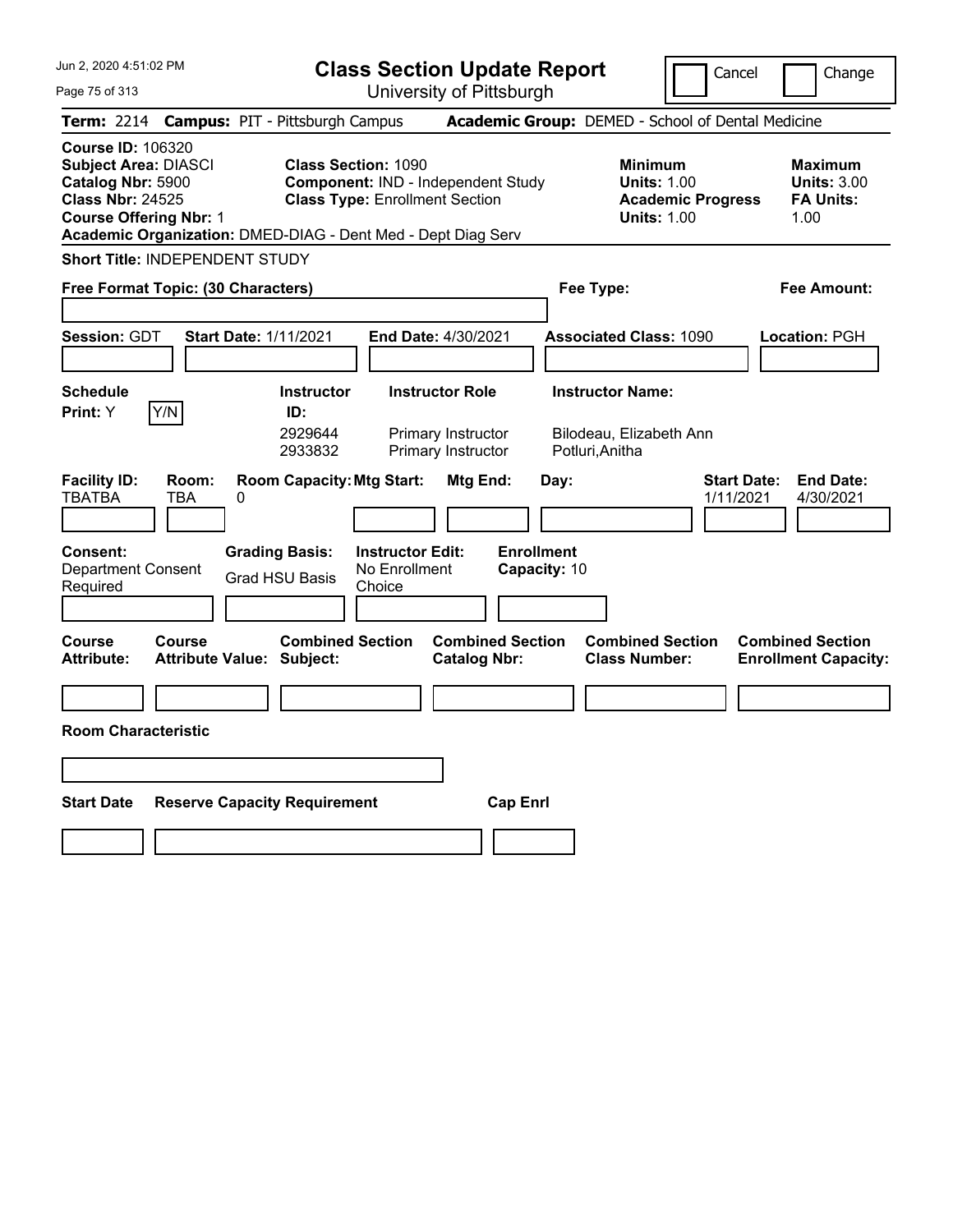| Jun 2, 2020 4:51:02 PM                                                                                                                                                                                   | <b>Class Section Update Report</b>                                                                      | Cancel<br>Change                                                                                                                                           |
|----------------------------------------------------------------------------------------------------------------------------------------------------------------------------------------------------------|---------------------------------------------------------------------------------------------------------|------------------------------------------------------------------------------------------------------------------------------------------------------------|
| Page 76 of 313                                                                                                                                                                                           | University of Pittsburgh                                                                                |                                                                                                                                                            |
| <b>Campus: PIT - Pittsburgh Campus</b><br><b>Term: 2214</b>                                                                                                                                              |                                                                                                         | Academic Group: DEMED - School of Dental Medicine                                                                                                          |
| <b>Course ID: 180527</b><br><b>Subject Area: DIASCI</b><br>Catalog Nbr: 5941<br><b>Class Nbr: 24513</b><br><b>Course Offering Nbr: 1</b><br>Academic Organization: DMED-DIAG - Dent Med - Dept Diag Serv | <b>Class Section: 1200</b><br><b>Component: CLN - Clinical</b><br><b>Class Type: Enrollment Section</b> | <b>Minimum</b><br><b>Maximum</b><br><b>Units: 1.00</b><br><b>Units: 1.00</b><br><b>FA Units:</b><br><b>Academic Progress</b><br><b>Units: 1.00</b><br>1.00 |
| Short Title: DENTAL EMERGENCY SELECTIVE                                                                                                                                                                  |                                                                                                         |                                                                                                                                                            |
| Free Format Topic: (30 Characters)                                                                                                                                                                       |                                                                                                         | Fee Type:<br>Fee Amount:                                                                                                                                   |
| <b>Session: GDT</b><br><b>Start Date: 1/11/2021</b>                                                                                                                                                      | End Date: 4/30/2021                                                                                     | <b>Associated Class: 1200</b><br>Location: PGH                                                                                                             |
| <b>Schedule</b><br>Y/N<br>Print: Y<br>ID:                                                                                                                                                                | <b>Instructor Role</b><br><b>Instructor</b><br>2905296<br>Primary Instructor                            | <b>Instructor Name:</b><br>Levine, Steven C                                                                                                                |
| <b>Facility ID:</b><br>Room:<br><b>TBATBA</b><br>TBA<br>0                                                                                                                                                | <b>Room Capacity: Mtg Start:</b><br>Mtg End:                                                            | <b>Start Date:</b><br><b>End Date:</b><br>Day:<br>1/11/2021<br>4/30/2021                                                                                   |
| Consent:<br><b>Grading Basis:</b><br>No Special Consent<br><b>Grad HSU Basis</b><br>Required                                                                                                             | <b>Enrollment</b><br><b>Instructor Edit:</b><br>No Enrollment<br>Capacity: 10<br>Choice                 |                                                                                                                                                            |
| Course<br>Course<br><b>Attribute:</b><br><b>Attribute Value: Subject:</b>                                                                                                                                | <b>Combined Section</b><br><b>Combined Section</b><br><b>Catalog Nbr:</b>                               | <b>Combined Section</b><br><b>Combined Section</b><br><b>Class Number:</b><br><b>Enrollment Capacity:</b>                                                  |
|                                                                                                                                                                                                          |                                                                                                         |                                                                                                                                                            |
| <b>Room Characteristic</b>                                                                                                                                                                               |                                                                                                         |                                                                                                                                                            |
|                                                                                                                                                                                                          |                                                                                                         |                                                                                                                                                            |
| <b>Start Date</b><br><b>Reserve Capacity Requirement</b>                                                                                                                                                 | <b>Cap Enrl</b>                                                                                         |                                                                                                                                                            |
|                                                                                                                                                                                                          |                                                                                                         |                                                                                                                                                            |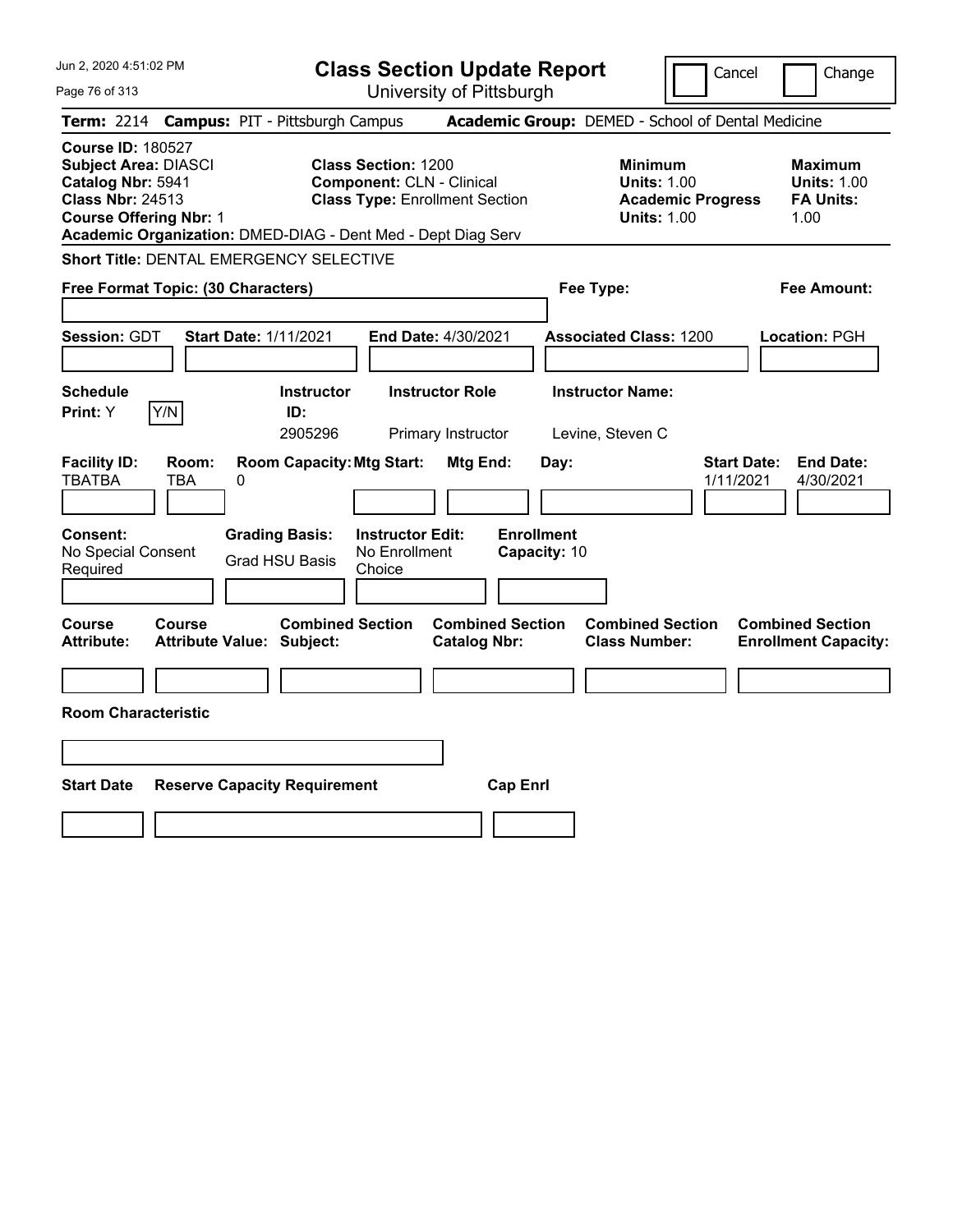| Jun 2, 2020 4:51:02 PM                                                                                                                                                                                   |                                            |                                                |                                                    | <b>Class Section Update Report</b>                                       |                                   |                                                                             | Cancel                          | Change                                                           |
|----------------------------------------------------------------------------------------------------------------------------------------------------------------------------------------------------------|--------------------------------------------|------------------------------------------------|----------------------------------------------------|--------------------------------------------------------------------------|-----------------------------------|-----------------------------------------------------------------------------|---------------------------------|------------------------------------------------------------------|
| Page 77 of 313                                                                                                                                                                                           |                                            |                                                |                                                    | University of Pittsburgh                                                 |                                   |                                                                             |                                 |                                                                  |
| <b>Term: 2214</b>                                                                                                                                                                                        | <b>Campus: PIT - Pittsburgh Campus</b>     |                                                |                                                    |                                                                          |                                   | Academic Group: DEMED - School of Dental Medicine                           |                                 |                                                                  |
| <b>Course ID: 182430</b><br><b>Subject Area: DIASCI</b><br>Catalog Nbr: 5944<br><b>Class Nbr: 18255</b><br><b>Course Offering Nbr: 1</b><br>Academic Organization: DMED-DIAG - Dent Med - Dept Diag Serv |                                            |                                                | <b>Class Section: 1030</b>                         | <b>Component: SEM - Seminar</b><br><b>Class Type: Enrollment Section</b> |                                   | <b>Minimum</b><br><b>Units: 1.00</b><br><b>Units: 1.00</b>                  | <b>Academic Progress</b>        | <b>Maximum</b><br><b>Units: 1.00</b><br><b>FA Units:</b><br>1.00 |
| Short Title: CLN CORRE ORL MAXFCL PATHLGC                                                                                                                                                                |                                            |                                                |                                                    |                                                                          |                                   |                                                                             |                                 |                                                                  |
| Free Format Topic: (30 Characters)                                                                                                                                                                       |                                            |                                                |                                                    |                                                                          |                                   | Fee Type:                                                                   |                                 | Fee Amount:                                                      |
| <b>Session: AT</b>                                                                                                                                                                                       | <b>Start Date: 1/11/2021</b>               |                                                | End Date: 5/1/2021                                 |                                                                          |                                   | <b>Associated Class: 1030</b>                                               |                                 | Location: PGH                                                    |
| <b>Schedule</b><br>Y/N<br>Print: Y                                                                                                                                                                       |                                            | <b>Instructor</b><br>ID:<br>2929644<br>2915761 |                                                    | <b>Instructor Role</b><br>Primary Instructor<br>Primary Instructor       |                                   | <b>Instructor Name:</b><br>Bilodeau, Elizabeth Ann<br>Summersgill, Kurt Fry |                                 |                                                                  |
| <b>Facility ID:</b><br><b>TBATBA</b>                                                                                                                                                                     | Room:<br><b>TBA</b><br>0                   | <b>Room Capacity: Mtg Start:</b>               |                                                    | Mtg End:                                                                 | Day:                              |                                                                             | <b>Start Date:</b><br>1/11/2021 | <b>End Date:</b><br>5/1/2021                                     |
| <b>Consent:</b><br>No Special Consent<br>Required                                                                                                                                                        |                                            | <b>Grading Basis:</b><br>Grad HSU Basis        | <b>Instructor Edit:</b><br>No Enrollment<br>Choice |                                                                          | <b>Enrollment</b><br>Capacity: 35 |                                                                             |                                 |                                                                  |
| Course<br><b>Attribute:</b>                                                                                                                                                                              | Course<br><b>Attribute Value: Subject:</b> | <b>Combined Section</b>                        |                                                    | <b>Combined Section</b><br><b>Catalog Nbr:</b>                           |                                   | <b>Combined Section</b><br><b>Class Number:</b>                             |                                 | <b>Combined Section</b><br><b>Enrollment Capacity:</b>           |
|                                                                                                                                                                                                          |                                            |                                                |                                                    |                                                                          |                                   |                                                                             |                                 |                                                                  |
| <b>Room Characteristic</b>                                                                                                                                                                               |                                            |                                                |                                                    |                                                                          |                                   |                                                                             |                                 |                                                                  |
|                                                                                                                                                                                                          |                                            |                                                |                                                    |                                                                          |                                   |                                                                             |                                 |                                                                  |
| <b>Start Date</b>                                                                                                                                                                                        | <b>Reserve Capacity Requirement</b>        |                                                |                                                    |                                                                          | <b>Cap Enri</b>                   |                                                                             |                                 |                                                                  |
|                                                                                                                                                                                                          |                                            |                                                |                                                    |                                                                          |                                   |                                                                             |                                 |                                                                  |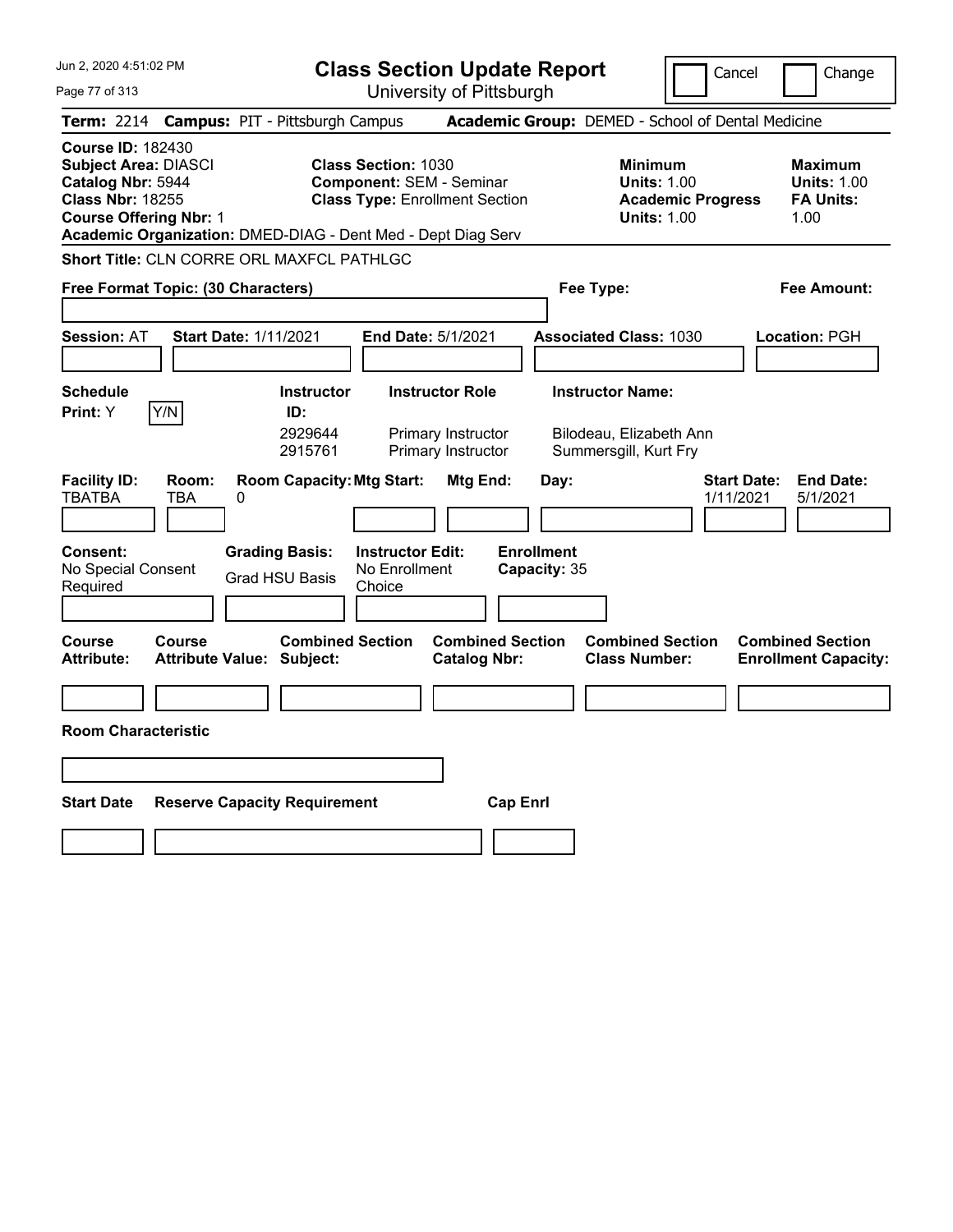|  | Jun 2, 2020 4:51:02 PM |  |
|--|------------------------|--|
|  |                        |  |

Page 78 of 313

|  |  | <b>Class Section Update Report</b> |  |  |
|--|--|------------------------------------|--|--|
|--|--|------------------------------------|--|--|

Cancel Change

|                                                                                                                                        |                     | Term: 2214 Campus: PIT - Pittsburgh Campus                  |                                                                                                        |                                                | Academic Group: DEMED - School of Dental Medicine                   |                                 |                                                                  |
|----------------------------------------------------------------------------------------------------------------------------------------|---------------------|-------------------------------------------------------------|--------------------------------------------------------------------------------------------------------|------------------------------------------------|---------------------------------------------------------------------|---------------------------------|------------------------------------------------------------------|
| <b>Course ID: 189786</b><br><b>Subject Area: DMED</b><br>Catalog Nbr: 5112<br><b>Class Nbr: 30829</b><br><b>Course Offering Nbr: 1</b> |                     | Academic Organization: DEMED - School of Dental Medicine    | <b>Class Section: 1010</b><br><b>Component: LEC - Lecture</b><br><b>Class Type: Enrollment Section</b> |                                                | <b>Minimum</b><br><b>Units: 2.00</b><br><b>Units: 2.00</b>          | <b>Academic Progress</b>        | <b>Maximum</b><br><b>Units: 2.00</b><br><b>FA Units:</b><br>2.00 |
|                                                                                                                                        |                     | Short Title: PRNCPLS PROF PRACT                             |                                                                                                        |                                                |                                                                     |                                 |                                                                  |
| Free Format Topic: (30 Characters)                                                                                                     |                     |                                                             |                                                                                                        |                                                | Fee Type:                                                           |                                 | Fee Amount:                                                      |
| <b>Session: AT</b>                                                                                                                     |                     | <b>Start Date: 1/11/2021</b>                                | End Date: 5/1/2021                                                                                     |                                                | <b>Associated Class: 1010</b>                                       |                                 | Location: PGH                                                    |
| <b>Schedule</b><br>Print: Y                                                                                                            | Y/N                 | <b>Instructor</b><br>ID:<br>1249710<br>1025690              | <b>Instructor Role</b><br>Primary Instructor<br>Primary Instructor                                     |                                                | <b>Instructor Name:</b><br>Grafton, Sarah Essek<br>Nerone, Robert A |                                 |                                                                  |
| <b>Facility ID:</b><br><b>TBATBA</b>                                                                                                   | Room:<br><b>TBA</b> | <b>Room Capacity: Mtg Start:</b><br>0                       |                                                                                                        | Mtg End:                                       | Day:                                                                | <b>Start Date:</b><br>1/11/2021 | <b>End Date:</b><br>5/1/2021                                     |
| Consent:<br>No Special Consent<br>Required                                                                                             |                     | <b>Grading Basis:</b><br><b>Grad HSU Basis</b>              | <b>Instructor Edit:</b><br>No Enrollment<br>Choice                                                     | <b>Enrollment</b><br>Capacity: 2               |                                                                     |                                 |                                                                  |
| Course<br><b>Attribute:</b>                                                                                                            | Course              | <b>Combined Section</b><br><b>Attribute Value: Subject:</b> |                                                                                                        | <b>Combined Section</b><br><b>Catalog Nbr:</b> | <b>Combined Section</b><br><b>Class Number:</b>                     |                                 | <b>Combined Section</b><br><b>Enrollment Capacity:</b>           |
| <b>Room Characteristic</b>                                                                                                             |                     |                                                             |                                                                                                        |                                                |                                                                     |                                 |                                                                  |
| <b>Start Date</b>                                                                                                                      |                     | <b>Reserve Capacity Requirement</b>                         |                                                                                                        | <b>Cap Enrl</b>                                |                                                                     |                                 |                                                                  |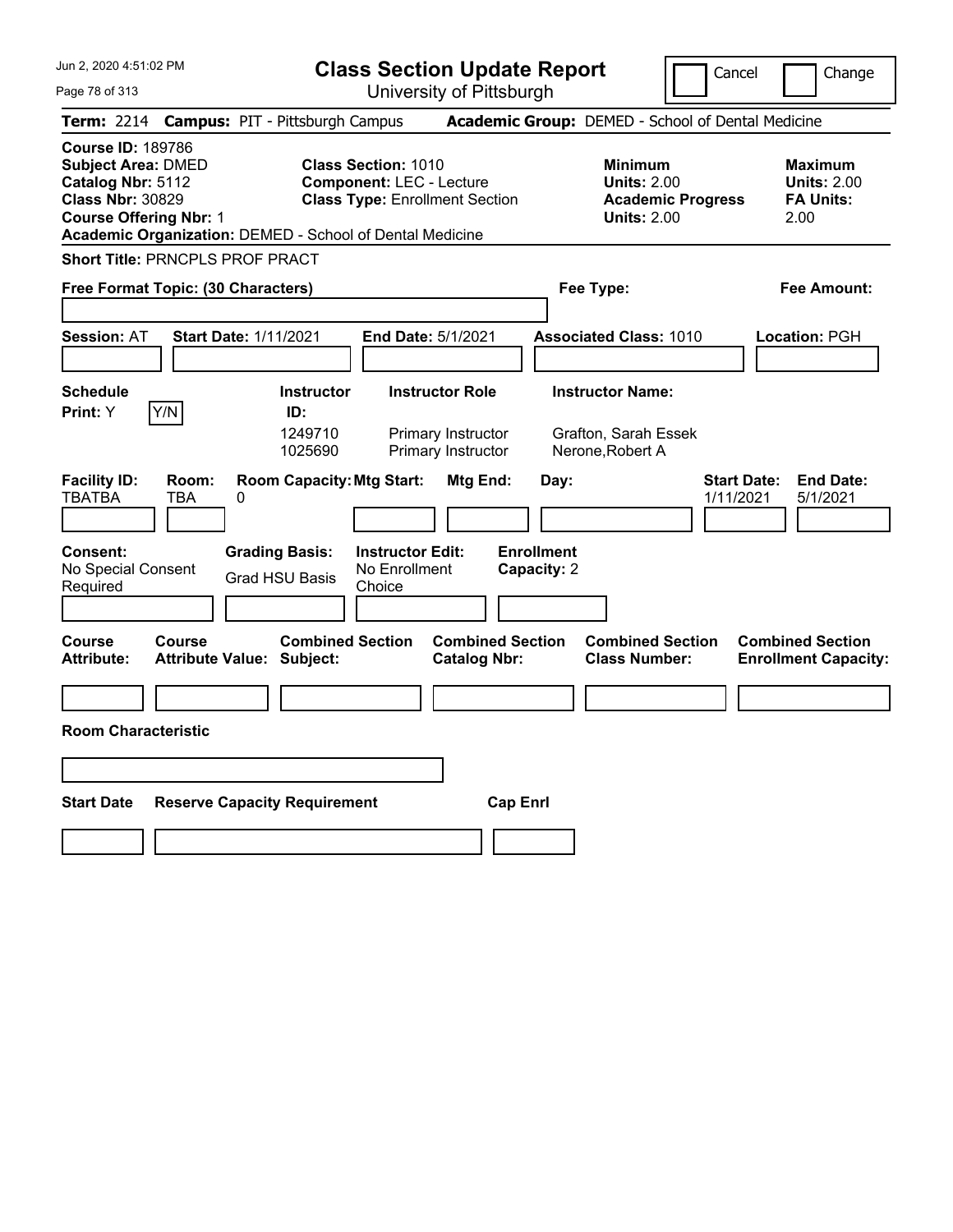**Class Section Update Report**

University of Pittsburgh

Cancel Change

Page 79 of 313

|                                                                                                                                        |               | Term: 2214 Campus: PIT - Pittsburgh Campus                                                 |                                                                                     |                                                                                                                                                            |                                                             | Academic Group: DEMED - School of Dental Medicine                                                                                                        |                                                           |                                                                  |
|----------------------------------------------------------------------------------------------------------------------------------------|---------------|--------------------------------------------------------------------------------------------|-------------------------------------------------------------------------------------|------------------------------------------------------------------------------------------------------------------------------------------------------------|-------------------------------------------------------------|----------------------------------------------------------------------------------------------------------------------------------------------------------|-----------------------------------------------------------|------------------------------------------------------------------|
| <b>Course ID: 189923</b><br><b>Subject Area: DMED</b><br>Catalog Nbr: 5140<br><b>Class Nbr: 27917</b><br><b>Course Offering Nbr: 1</b> |               | Academic Organization: DMED-DEAN - Office of the Dean, Dent Med                            | <b>Class Section: 1100</b><br><b>Component: LEC - Lecture</b>                       | <b>Class Type: Enrollment Section</b>                                                                                                                      |                                                             | <b>Minimum</b><br><b>Units: 3.00</b><br><b>Academic Progress</b><br><b>Units: 3.00</b>                                                                   |                                                           | <b>Maximum</b><br><b>Units: 3.00</b><br><b>FA Units:</b><br>3.00 |
|                                                                                                                                        |               | Short Title: CARIOLOGY CARIES MANAGEMENT 1                                                 |                                                                                     |                                                                                                                                                            |                                                             |                                                                                                                                                          |                                                           |                                                                  |
| Free Format Topic: (30 Characters)                                                                                                     |               |                                                                                            |                                                                                     |                                                                                                                                                            | Fee Type:                                                   |                                                                                                                                                          |                                                           | <b>Fee Amount:</b>                                               |
|                                                                                                                                        |               |                                                                                            |                                                                                     |                                                                                                                                                            |                                                             |                                                                                                                                                          |                                                           |                                                                  |
| <b>Session: GDT</b>                                                                                                                    |               | <b>Start Date: 1/11/2021</b>                                                               |                                                                                     | End Date: 4/30/2021                                                                                                                                        |                                                             | <b>Associated Class: 1100</b>                                                                                                                            |                                                           | <b>Location: PGH</b>                                             |
| <b>Schedule</b><br>Print: Y                                                                                                            | Y/N           | <b>Instructor</b><br>ID:<br>2951041<br>2960613<br>2951041<br>2960613<br>2951041<br>2960613 |                                                                                     | <b>Instructor Role</b><br>Primary Instructor<br>Primary Instructor<br>Primary Instructor<br>Primary Instructor<br>Primary Instructor<br>Primary Instructor | <b>Instructor Name:</b>                                     | Deangelis, Ronald Joseph<br>Malik Chopra, Anchal<br>Deangelis, Ronald Joseph<br>Malik Chopra, Anchal<br>Deangelis, Ronald Joseph<br>Malik Chopra, Anchal |                                                           |                                                                  |
| <b>Facility ID:</b><br><b>NEEDSAROOM</b><br><b>NEEDSAROOM</b><br><b>NEEDSAROOM</b><br>Consent:<br>No Special Consent<br>Required       | Room:         | <b>Room Capacity: Mtg Start:</b><br><b>Grading Basis:</b><br><b>ABCF</b>                   | 9:00 AM<br>8:00 AM<br>8:00 AM<br><b>Instructor Edit:</b><br>No Enrollment<br>Choice | Mtg End:<br>$9:50$ AM<br>8:50 AM<br>8:50 AM                                                                                                                | Day:<br>Tu<br>We<br>Fr<br><b>Enrollment</b><br>Capacity: 80 |                                                                                                                                                          | <b>Start Date:</b><br>1/11/2021<br>1/11/2021<br>1/11/2021 | <b>End Date:</b><br>4/30/2021<br>4/30/2021<br>4/30/2021          |
|                                                                                                                                        |               |                                                                                            |                                                                                     |                                                                                                                                                            |                                                             |                                                                                                                                                          |                                                           |                                                                  |
| <b>Course</b><br><b>Attribute:</b>                                                                                                     | <b>Course</b> | <b>Combined Section</b><br><b>Attribute Value: Subject:</b>                                |                                                                                     | <b>Combined Section</b><br><b>Catalog Nbr:</b>                                                                                                             |                                                             | <b>Combined Section</b><br><b>Class Number:</b>                                                                                                          |                                                           | <b>Combined Section</b><br><b>Enrollment Capacity:</b>           |
| <b>Room Characteristic</b><br>PeopleSoft - Scheduled (PS)                                                                              |               |                                                                                            |                                                                                     |                                                                                                                                                            |                                                             |                                                                                                                                                          |                                                           |                                                                  |
| <b>Start Date</b>                                                                                                                      |               | <b>Reserve Capacity Requirement</b>                                                        |                                                                                     | <b>Cap Enrl</b>                                                                                                                                            |                                                             |                                                                                                                                                          |                                                           |                                                                  |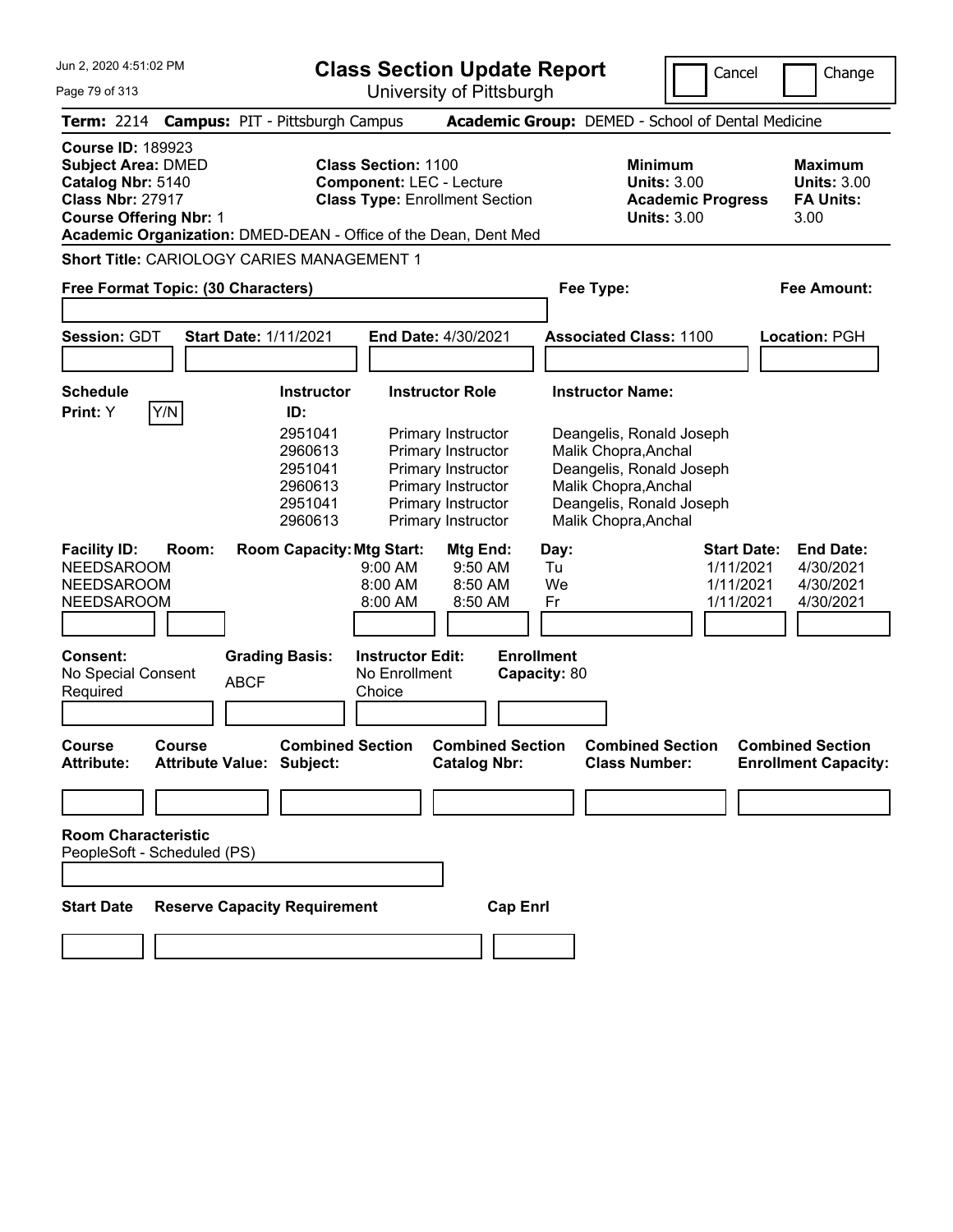| Jun 2, 2020 4:51:02 PM<br>Page 80 of 313 | <b>Class Section Update Report</b><br>University of Pittsburgh  | Cancel | Change                                                   |                    |
|------------------------------------------|-----------------------------------------------------------------|--------|----------------------------------------------------------|--------------------|
|                                          | Term: 2214 Campus: PIT - Pittsburgh Campus                      |        | <b>Academic Group: DEMED - School of Dental Medicine</b> |                    |
| <b>Course ID: 189922</b>                 |                                                                 |        |                                                          |                    |
| <b>Subject Area: DMED</b>                | <b>Class Section: 1020</b>                                      |        | <b>Minimum</b>                                           | <b>Maximum</b>     |
| Catalog Nbr: 5141                        | <b>Component: PRA - Practicum</b>                               |        | <b>Units: 2.00</b>                                       | <b>Units: 2.00</b> |
| <b>Class Nbr: 27918</b>                  | <b>Class Type: Enrollment Section</b>                           |        | <b>Academic Progress</b>                                 | <b>FA Units:</b>   |
| <b>Course Offering Nbr: 1</b>            |                                                                 |        | <b>Units: 2.00</b>                                       | 2.00               |
|                                          | Academic Organization: DMED-DEAN - Office of the Dean, Dent Med |        |                                                          |                    |

| Free Format Topic: (30 Characters)                                                     |                                                                |                                                                                      | Fee Type:                                                                                            | <b>Fee Amount:</b>                                                                         |
|----------------------------------------------------------------------------------------|----------------------------------------------------------------|--------------------------------------------------------------------------------------|------------------------------------------------------------------------------------------------------|--------------------------------------------------------------------------------------------|
| <b>Session: GDT</b>                                                                    | <b>Start Date: 1/11/2021</b>                                   | <b>End Date: 4/30/2021</b>                                                           | <b>Associated Class: 1020</b>                                                                        | Location: PGH                                                                              |
| <b>Schedule</b><br>Y/N<br><b>Print:</b> Y                                              | <b>Instructor</b><br>ID:                                       | <b>Instructor Role</b>                                                               | <b>Instructor Name:</b>                                                                              |                                                                                            |
|                                                                                        | 2951041<br>2960613<br>2951041<br>2960613                       | Primary Instructor<br>Primary Instructor<br>Primary Instructor<br>Primary Instructor | Deangelis, Ronald Joseph<br>Malik Chopra, Anchal<br>Deangelis, Ronald Joseph<br>Malik Chopra, Anchal |                                                                                            |
| <b>Facility ID:</b><br>Room:<br><b>SALK00405</b><br>00405<br><b>SALK00415</b><br>00415 | <b>Room Capacity: Mtg Start:</b><br>40<br>40                   | Mtg End:<br>$9:00$ AM<br>11:50 AM<br>$9:00$ AM<br>11:50 AM                           | Day:<br>Fr<br>Fr                                                                                     | <b>End Date:</b><br><b>Start Date:</b><br>1/11/2021<br>4/30/2021<br>1/11/2021<br>4/30/2021 |
| Consent:<br>No Special Consent<br>Required                                             | <b>Grading Basis:</b><br><b>ABCF</b>                           | <b>Instructor Edit:</b><br>No Enrollment<br>Choice                                   | <b>Enrollment</b><br>Capacity: 80                                                                    |                                                                                            |
| <b>Course</b><br>Course<br><b>Attribute:</b>                                           | <b>Combined Section</b><br><b>Attribute Value:</b><br>Subject: | <b>Combined Section</b><br><b>Catalog Nbr:</b>                                       | <b>Combined Section</b><br><b>Class Number:</b>                                                      | <b>Combined Section</b><br><b>Enrollment Capacity:</b>                                     |

**Room Characteristic**

| <b>Start Date</b> | <b>Reserve Capacity Requirement</b> | <b>Cap Enrl</b> |
|-------------------|-------------------------------------|-----------------|
|                   |                                     |                 |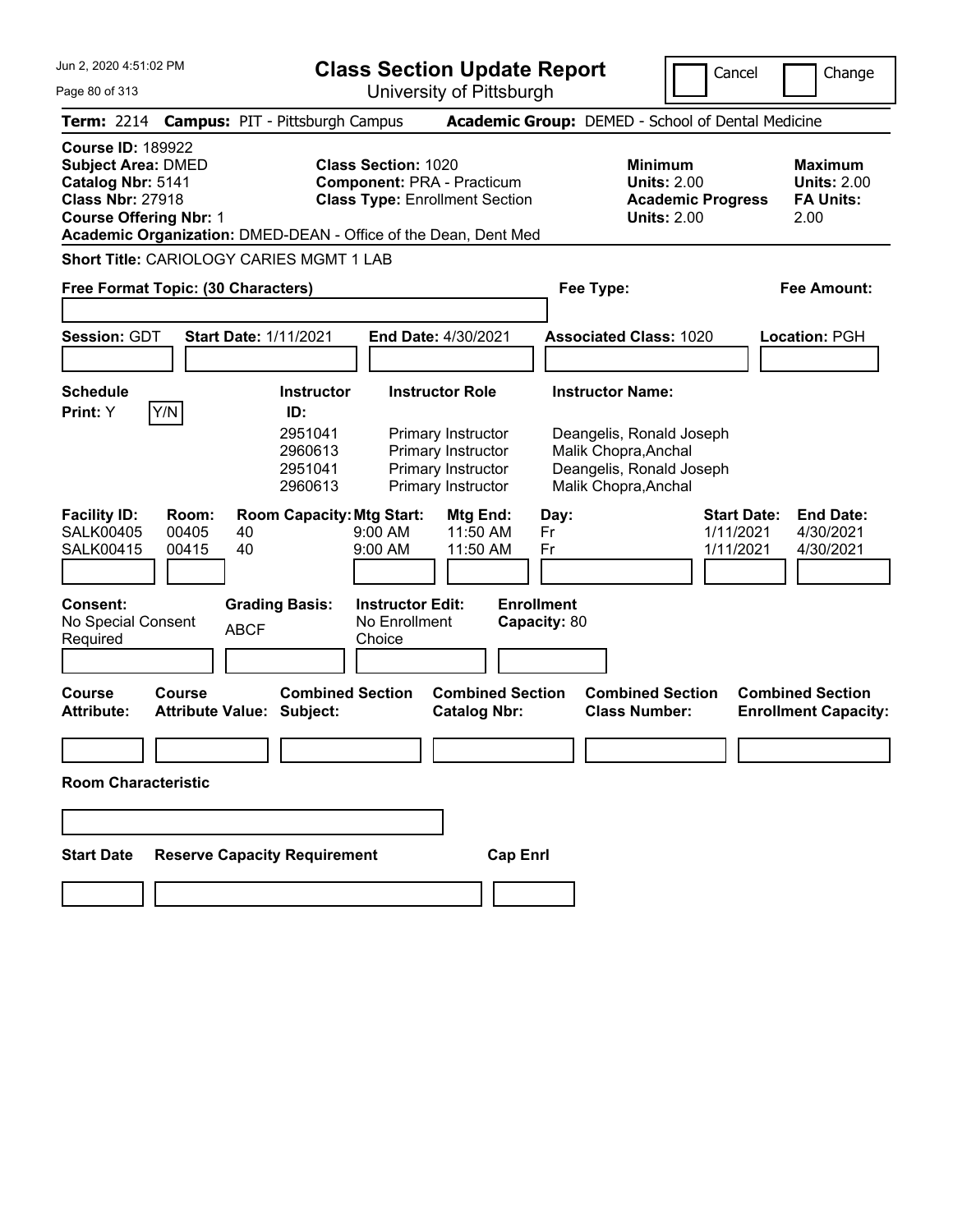Jun 2, 2020 4:51:02 PM Page 81 of 313 **Class Section Update Report** University of Pittsburgh Cancel Change **Term:** 2214 **Campus:** PIT - Pittsburgh Campus **Academic Group:** DEMED - School of Dental Medicine **Course ID:** 190055 **Subject Area:** DMED **Class Section:** 1010 **Minimum Maximum Catalog Nbr:** 5142 **Component:** LEC - Lecture **Units:** 2.00 **Units:** 2.00 **Class Nbr:** 28217 **Class Type:** Enrollment Section **Academic Progress FA Units: Course Offering Nbr:** 1 **Units:** 2.00 2.00 **Academic Organization:** DEMED - School of Dental Medicine **Short Title:** FDS OF PERSON-CENTERED CARE 2 **Free Format Topic: (30 Characters) Fee Type: Fee Amount: Session:** GDT **Start Date:** 1/11/2021 **End Date:** 4/30/2021 **Associated Class:** 1010 **Location:** PGH **Schedule Instructor Instructor Role Instructor Name: Print:**  $Y$   $|Y/N|$  **ID:** 2909421 Primary Instructor Markovic,Nina 2908064 Secondary Instructor Mcgeary, Suzann Pritchard **Facility ID: Room: Room Capacity:Mtg Start: Mtg End: Day: Start Date: End Date:** NEEDSAROOM 1:00 PM 1:50 PM Tu 1/11/2021 4/30/2021 **Consent: Grading Basis: Instructor Edit: Enrollment** No Special Consent BCF No Enrollment<br>Required ABCF Choice **Choice Capacity:** 80 **Course Course Combined Section Combined Section Combined Section Combined Section**  Attribute: Attribute Value: Subject: Catalog Nbr: Class Number: Enrollment Capacity: **Room Characteristic** PeopleSoft - Scheduled (PS) **Start Date Reserve Capacity Requirement Cap Enrl**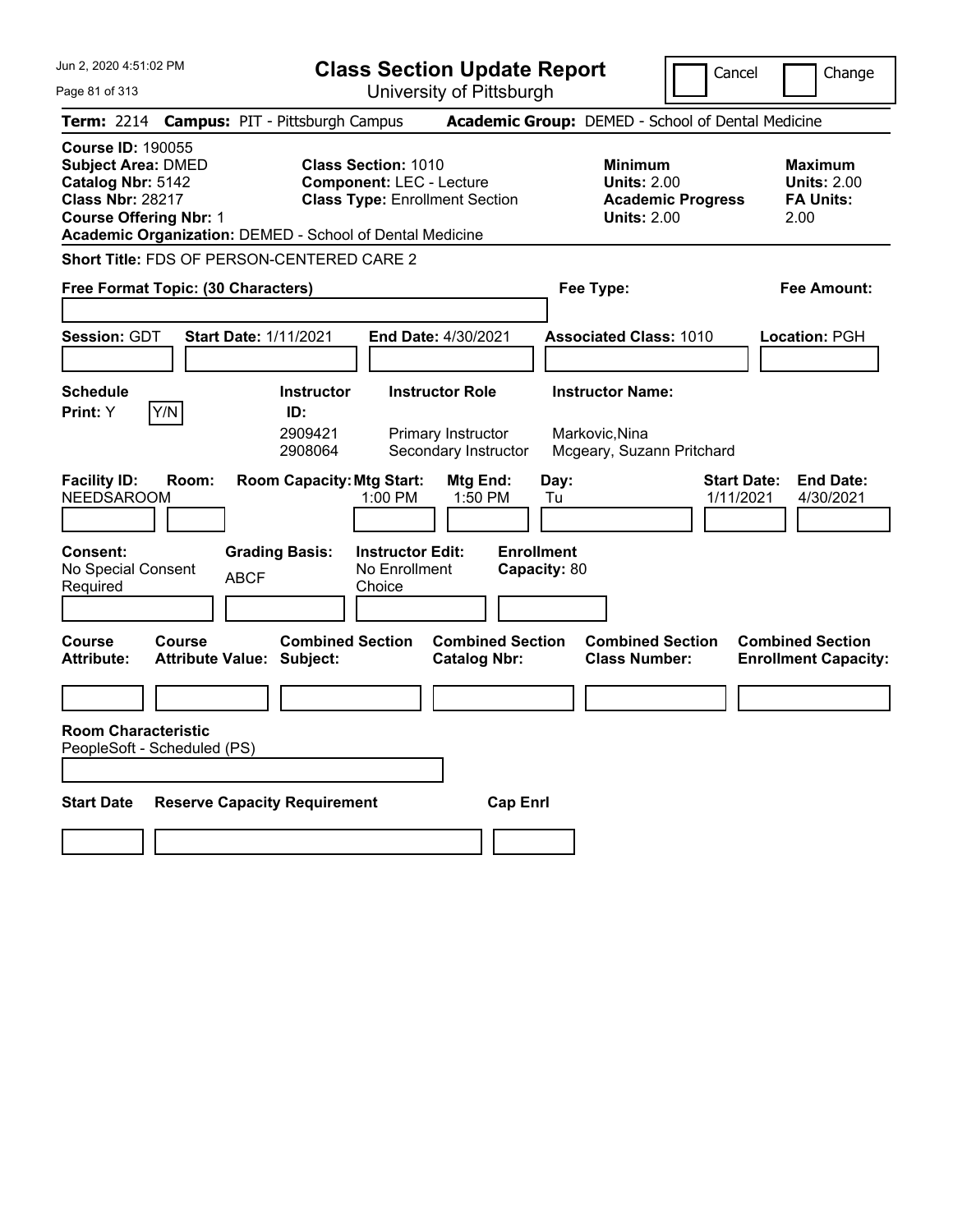Page 82 of 313

**Class Section Update Report**

Cancel **Change** 

|                                                                                                                                        |               |                                                           |                                                                                                                           | University ULT ittsburght                                            |                                                                                      |                                                                                        |                                                                  |
|----------------------------------------------------------------------------------------------------------------------------------------|---------------|-----------------------------------------------------------|---------------------------------------------------------------------------------------------------------------------------|----------------------------------------------------------------------|--------------------------------------------------------------------------------------|----------------------------------------------------------------------------------------|------------------------------------------------------------------|
|                                                                                                                                        |               | Term: 2214 Campus: PIT - Pittsburgh Campus                |                                                                                                                           |                                                                      | Academic Group: DEMED - School of Dental Medicine                                    |                                                                                        |                                                                  |
| <b>Course ID: 190058</b><br><b>Subject Area: DMED</b><br>Catalog Nbr: 5143<br><b>Class Nbr: 28216</b><br><b>Course Offering Nbr: 1</b> |               |                                                           | <b>Class Section: 1010</b><br><b>Component: LEC - Lecture</b><br>Academic Organization: DEMED - School of Dental Medicine | <b>Class Type: Enrollment Section</b>                                |                                                                                      | <b>Minimum</b><br><b>Units: 2.00</b><br><b>Academic Progress</b><br><b>Units: 2.00</b> | <b>Maximum</b><br><b>Units: 2.00</b><br><b>FA Units:</b><br>2.00 |
|                                                                                                                                        |               | Short Title: PRNCPLS PROF PRACT 2                         |                                                                                                                           |                                                                      |                                                                                      |                                                                                        |                                                                  |
| Free Format Topic: (30 Characters)                                                                                                     |               |                                                           |                                                                                                                           |                                                                      | Fee Type:                                                                            |                                                                                        | Fee Amount:                                                      |
| <b>Session: GDT</b>                                                                                                                    |               | <b>Start Date: 1/11/2021</b>                              |                                                                                                                           | End Date: 4/30/2021                                                  | <b>Associated Class: 1010</b>                                                        |                                                                                        | Location: PGH                                                    |
| <b>Schedule</b><br>Print: Y                                                                                                            | Y/N           | <b>Instructor</b><br>ID:<br>1249710<br>1025690<br>1774899 | Special                                                                                                                   | <b>Instructor Role</b><br>Secondary Instructor<br>Primary Instructor | <b>Instructor Name:</b><br>Grafton, Sarah Essek<br>Nerone, Robert A<br>Wahl, Michael |                                                                                        |                                                                  |
| <b>Facility ID:</b><br>NEEDSAROOM                                                                                                      | Room:         |                                                           | <b>Room Capacity: Mtg Start:</b><br>9:00 AM                                                                               | Mtg End:<br>9:50 AM                                                  | Day:<br>Mo                                                                           |                                                                                        | <b>Start Date:</b><br><b>End Date:</b><br>1/11/2021<br>4/30/2021 |
| Consent:<br>No Special Consent<br>Required                                                                                             |               | <b>Grading Basis:</b><br><b>Grad HSU Basis</b>            | <b>Instructor Edit:</b><br>No Enrollment<br>Choice                                                                        |                                                                      | <b>Enrollment</b><br>Capacity: 80                                                    |                                                                                        |                                                                  |
| <b>Course</b><br><b>Attribute:</b>                                                                                                     | <b>Course</b> | <b>Attribute Value: Subject:</b>                          | <b>Combined Section</b>                                                                                                   | <b>Combined Section</b><br><b>Catalog Nbr:</b>                       |                                                                                      | <b>Combined Section</b><br><b>Class Number:</b>                                        | <b>Combined Section</b><br><b>Enrollment Capacity:</b>           |
|                                                                                                                                        |               |                                                           |                                                                                                                           |                                                                      |                                                                                      |                                                                                        |                                                                  |
| <b>Room Characteristic</b><br>PeopleSoft - Scheduled (PS)                                                                              |               |                                                           |                                                                                                                           |                                                                      |                                                                                      |                                                                                        |                                                                  |
| <b>Start Date</b>                                                                                                                      |               | <b>Reserve Capacity Requirement</b>                       |                                                                                                                           | <b>Cap Enrl</b>                                                      |                                                                                      |                                                                                        |                                                                  |
|                                                                                                                                        |               |                                                           |                                                                                                                           |                                                                      |                                                                                      |                                                                                        |                                                                  |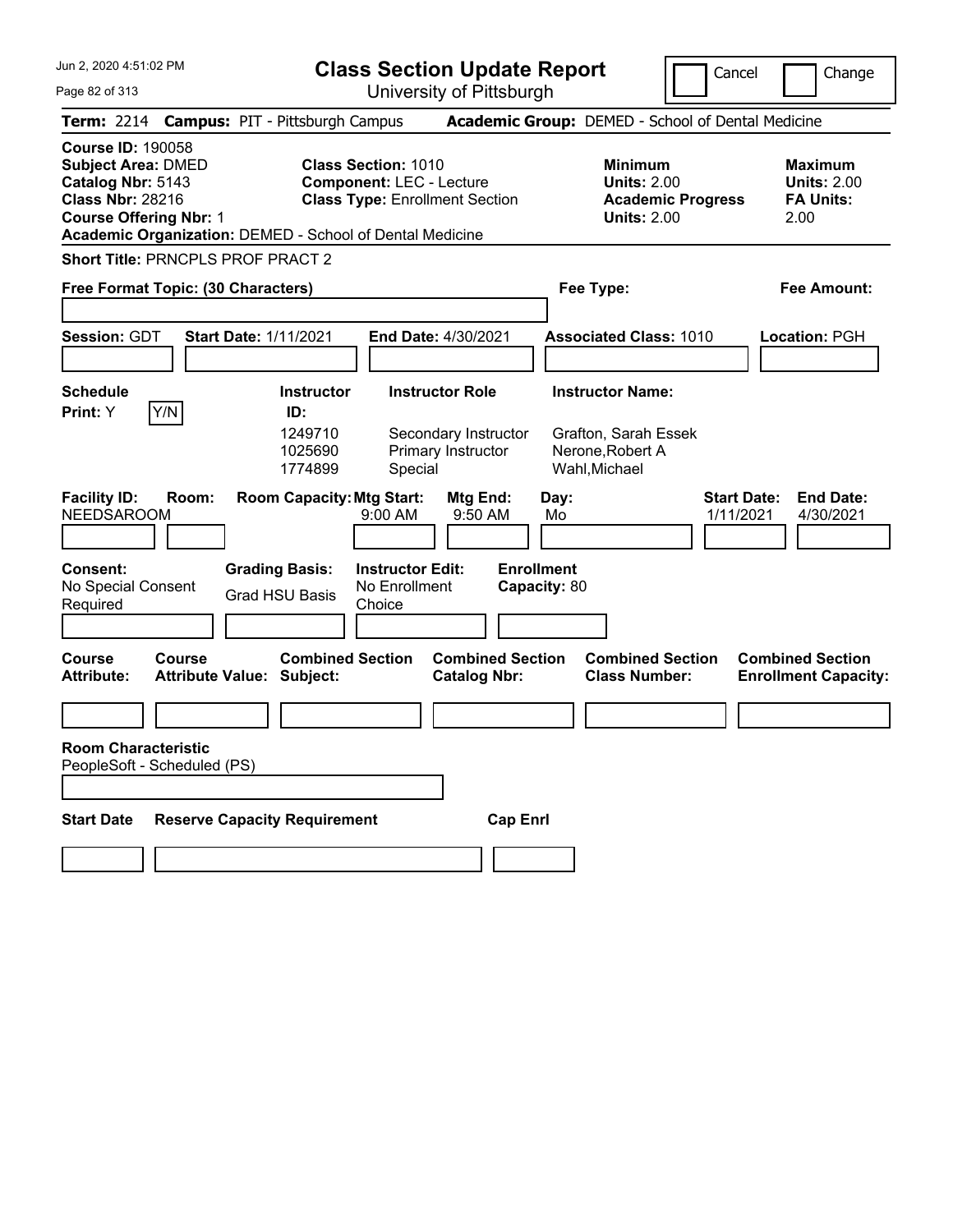**Class Section Update Report**

Cancel **I** Change

| Page 83 of 313                                                                                                                         | University of Pittsburgh                                                                                                                                           |                                                                                        |                                                           |
|----------------------------------------------------------------------------------------------------------------------------------------|--------------------------------------------------------------------------------------------------------------------------------------------------------------------|----------------------------------------------------------------------------------------|-----------------------------------------------------------|
| <b>Term: 2214</b>                                                                                                                      | <b>Campus: PIT - Pittsburgh Campus</b>                                                                                                                             | Academic Group: DEMED - School of Dental Medicine                                      |                                                           |
| <b>Course ID: 190921</b><br><b>Subject Area: DMED</b><br>Catalog Nbr: 5243<br><b>Class Nbr: 29164</b><br><b>Course Offering Nbr: 1</b> | <b>Class Section: 1010</b><br><b>Component: LEC - Lecture</b><br><b>Class Type: Enrollment Section</b><br>Academic Organization: DEMED - School of Dental Medicine | <b>Minimum</b><br><b>Units: 2.00</b><br><b>Academic Progress</b><br><b>Units: 2.00</b> | Maximum<br><b>Units: 2.00</b><br><b>FA Units:</b><br>2.00 |
| <b>Short Title: APPLCTNS PROF PRACT 2</b><br>Free Format Topic: (30 Characters)                                                        |                                                                                                                                                                    | Fee Type:                                                                              | Fee Amount:                                               |
| Session: GDT                                                                                                                           | <b>Start Date: 1/11/2021</b><br><b>End Date: 4/30/2021</b>                                                                                                         | <b>Associated Class: 1010</b>                                                          | Location: PGH                                             |
| <b>Schedule</b><br>Print: Y<br>Y/N                                                                                                     | <b>Instructor Role</b><br><b>Instructor</b><br>ID:<br>1249710<br>Primary Instructor<br>1025690<br>Primary Instructor<br>1774899<br>Special                         | <b>Instructor Name:</b><br>Grafton, Sarah Essek<br>Nerone, Robert A<br>Wahl, Michael   |                                                           |
| <b>Facility ID:</b><br>Room:<br><b>NEEDSAROOM</b>                                                                                      | <b>Room Capacity: Mtg Start:</b><br><b>Mtg End:</b><br>1:00 PM<br>1:50 PM                                                                                          | <b>Start Date:</b><br>Day:<br>Fr<br>1/11/2021                                          | <b>End Date:</b><br>4/30/2021                             |
| <b>Consent:</b><br>No Special Consent<br>Required                                                                                      | <b>Grading Basis:</b><br><b>Instructor Edit:</b><br>No Enrollment<br>Grad HSU Basis<br>Choice                                                                      | <b>Enrollment</b><br>Capacity: 80                                                      |                                                           |
| Course<br>Course<br><b>Attribute:</b>                                                                                                  | <b>Combined Section</b><br><b>Combined Section</b><br><b>Attribute Value: Subject:</b><br><b>Catalog Nbr:</b>                                                      | <b>Combined Section</b><br><b>Class Number:</b>                                        | <b>Combined Section</b><br><b>Enrollment Capacity:</b>    |
| <b>Room Characteristic</b><br>PeopleSoft - Scheduled (PS)                                                                              |                                                                                                                                                                    |                                                                                        |                                                           |
| <b>Start Date</b>                                                                                                                      | <b>Reserve Capacity Requirement</b><br><b>Cap Enrl</b>                                                                                                             |                                                                                        |                                                           |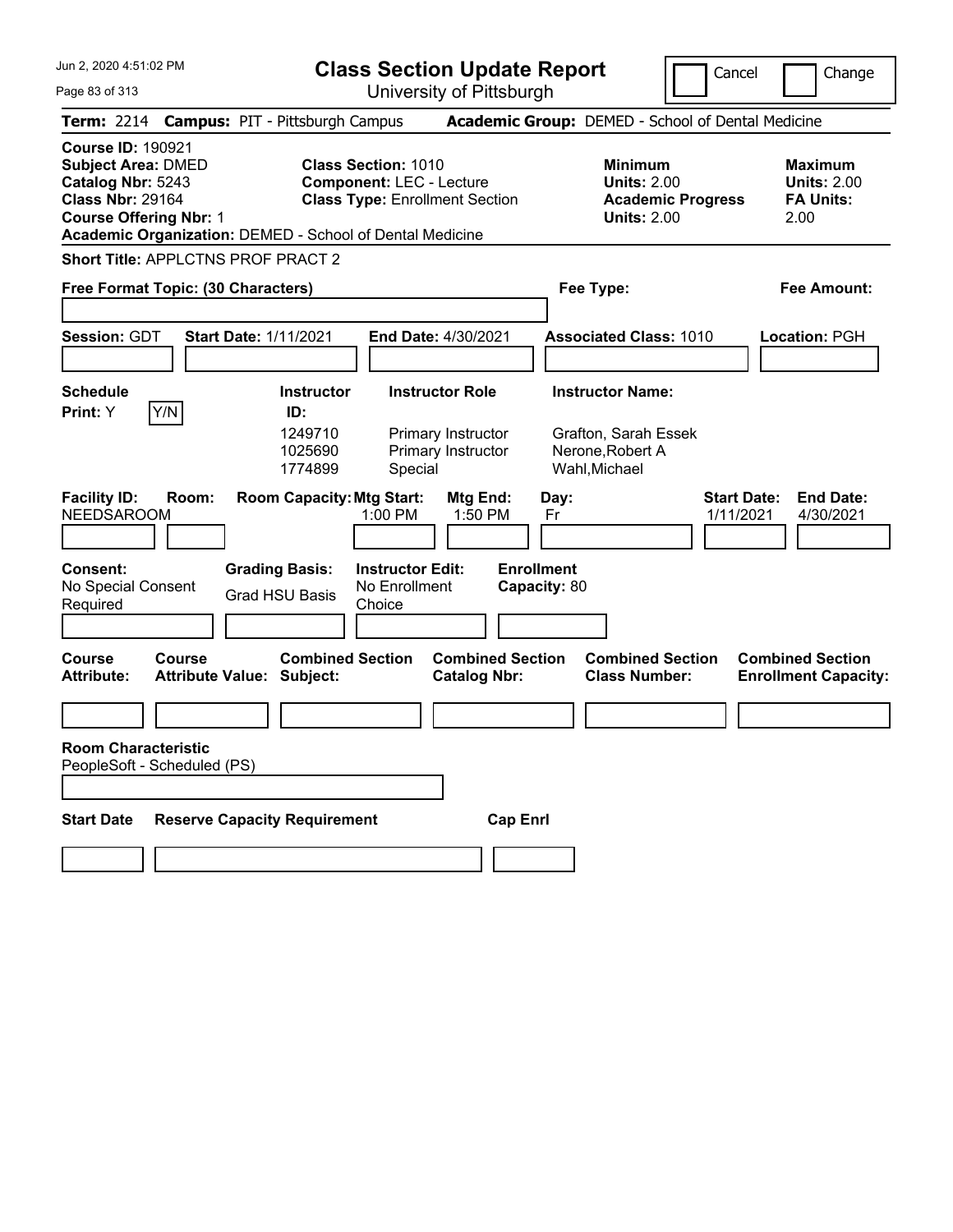| Jun 2, 2020 4:51:02 PM                                                                                                                                                                                 | <b>Class Section Update Report</b>                                                                      |                                                                                        | Cancel<br>Change                                                 |
|--------------------------------------------------------------------------------------------------------------------------------------------------------------------------------------------------------|---------------------------------------------------------------------------------------------------------|----------------------------------------------------------------------------------------|------------------------------------------------------------------|
| Page 84 of 313                                                                                                                                                                                         | University of Pittsburgh                                                                                |                                                                                        |                                                                  |
| <b>Term: 2214</b>                                                                                                                                                                                      | <b>Campus: PIT - Pittsburgh Campus</b>                                                                  | Academic Group: DEMED - School of Dental Medicine                                      |                                                                  |
| <b>Course ID: 106356</b><br><b>Subject Area: DSANE</b><br>Catalog Nbr: 2114<br><b>Class Nbr: 12385</b><br><b>Course Offering Nbr: 1</b><br><b>Academic Organization: DSANE - Dental Anesthesiology</b> | <b>Class Section: 1070</b><br><b>Component: LEC - Lecture</b><br><b>Class Type: Enrollment Section</b>  | <b>Minimum</b><br><b>Units: 2.00</b><br><b>Academic Progress</b><br><b>Units: 2.00</b> | <b>Maximum</b><br><b>Units: 2.00</b><br><b>FA Units:</b><br>2.00 |
| Short Title: PATH & MGT OF MEDICAL EMERGNCY                                                                                                                                                            |                                                                                                         |                                                                                        |                                                                  |
| Free Format Topic: (30 Characters)                                                                                                                                                                     |                                                                                                         | Fee Type:                                                                              | <b>Fee Amount:</b>                                               |
| Session: GDT<br><b>Start Date: 1/11/2021</b>                                                                                                                                                           | End Date: 4/30/2021                                                                                     | <b>Associated Class: 1070</b>                                                          | Location: PGH                                                    |
| <b>Schedule</b><br>Y/N<br>Print: Y                                                                                                                                                                     | <b>Instructor Role</b><br><b>Instructor</b><br>ID:<br>2907208<br>Primary Instructor                     | <b>Instructor Name:</b><br>Cuddy, Michael Allen                                        |                                                                  |
| <b>Facility ID:</b><br>Room:<br>SALKX00G74<br>00G74<br>18                                                                                                                                              | <b>Room Capacity: Mtg Start:</b><br>Mtg End:<br>8:00 AM<br>9:50 AM                                      | Day:<br>Fr                                                                             | <b>End Date:</b><br><b>Start Date:</b><br>1/11/2021<br>4/30/2021 |
| Consent:<br>No Special Consent<br>Required                                                                                                                                                             | <b>Grading Basis:</b><br><b>Instructor Edit:</b><br>No Enrollment<br><b>Grad Letter Grade</b><br>Choice | <b>Enrollment</b><br>Capacity: 18                                                      |                                                                  |
| Course<br><b>Course</b><br><b>Attribute:</b><br><b>Attribute Value: Subject:</b>                                                                                                                       | <b>Combined Section</b><br><b>Combined Section</b><br><b>Catalog Nbr:</b>                               | <b>Combined Section</b><br><b>Class Number:</b>                                        | <b>Combined Section</b><br><b>Enrollment Capacity:</b>           |
| <b>Room Characteristic</b>                                                                                                                                                                             |                                                                                                         |                                                                                        |                                                                  |
| PeopleSoft - Scheduled (PS)                                                                                                                                                                            |                                                                                                         |                                                                                        |                                                                  |
| <b>Start Date</b>                                                                                                                                                                                      | <b>Reserve Capacity Requirement</b>                                                                     | <b>Cap Enrl</b>                                                                        |                                                                  |
|                                                                                                                                                                                                        |                                                                                                         |                                                                                        |                                                                  |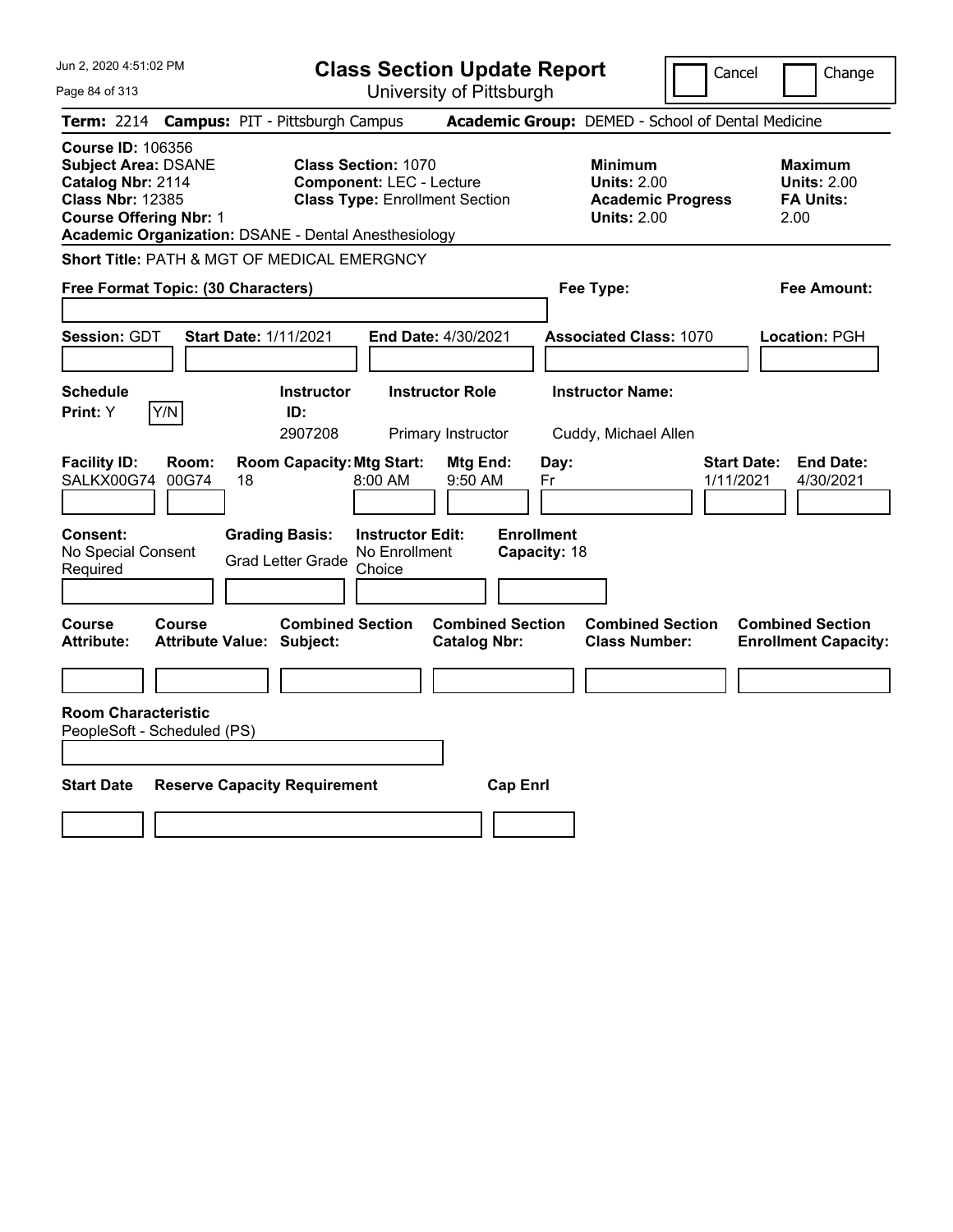Jun 2, 2020 4:51:02 PM Page 85 of 313 **Class Section Update Report** University of Pittsburgh Cancel Change **Term:** 2214 **Campus:** PIT - Pittsburgh Campus **Academic Group:** DEMED - School of Dental Medicine **Course ID:** 106359 **Subject Area:** DSANE **Class Section:** 1010 **Minimum Maximum Catalog Nbr:** 2243 **Component:** CLN - Clinical **Units:** 2.00 **Units:** 2.00 **Class Nbr:** 12368 **Class Type:** Enrollment Section **Academic Progress FA Units: Course Offering Nbr:** 1 **Units:** 2.00 2.00 **Academic Organization:** DSANE - Dental Anesthesiology **Short Title:** POSDC MODERATE SEDATION CLINIC **Free Format Topic: (30 Characters) Fee Type: Fee Amount: Session:** GDT **Start Date:** 1/11/2021 **End Date:** 4/30/2021 **Associated Class:** 1010 **Location:** PGH **Schedule Instructor Instructor Role Instructor Name: Print:**  $Y$   $|Y/N|$  **ID:** 2907208 Primary Instructor Cuddy, Michael Allen 2932805 Primary Instructor Heinrichs, Edward Paul **Facility ID: Room: Room Capacity:Mtg Start: Mtg End: Day: Start Date: End Date:** TBATBA TBA 0 1/11/2021 4/30/2021 **Consent: Grading Basis: Instructor Edit: Enrollment** No Special Consent No Special Consent Grad Letter Grade No Enrollment<br>Required Choice Choice **Capacity:** 25 **Course Course Combined Section Combined Section Combined Section Combined Section**  Attribute: Attribute Value: Subject: Catalog Nbr: Class Number: Enrollment Capacity: **Room Characteristic Start Date Reserve Capacity Requirement Cap Enrl**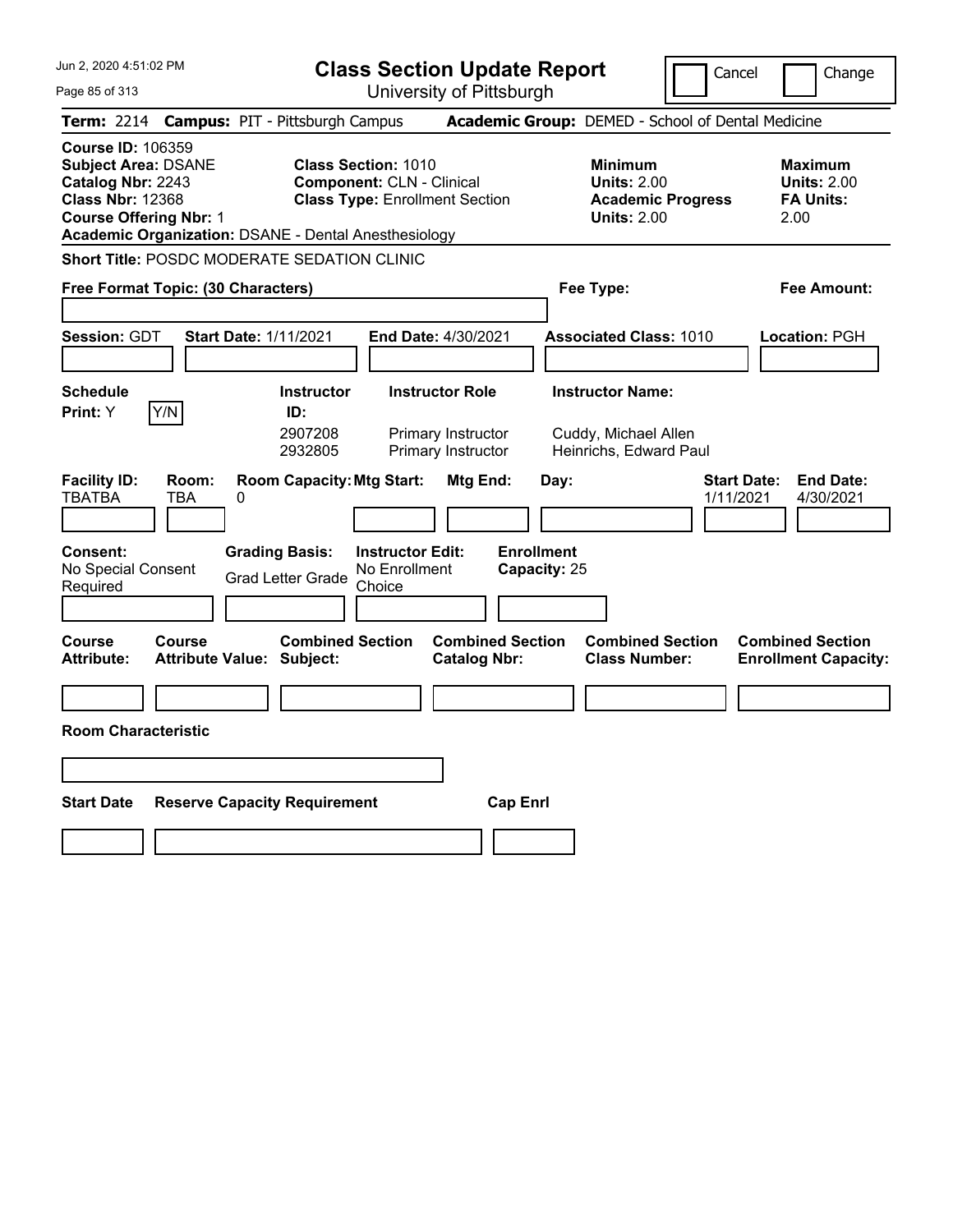| Jun 2, 2020 4:51:02 PM<br>Page 86 of 313                                                                                                                                                        | <b>Class Section Update Report</b><br>University of Pittsburgh                                         |                                                                                        | Cancel<br>Change                                                 |
|-------------------------------------------------------------------------------------------------------------------------------------------------------------------------------------------------|--------------------------------------------------------------------------------------------------------|----------------------------------------------------------------------------------------|------------------------------------------------------------------|
| <b>Term: 2214</b>                                                                                                                                                                               | <b>Campus: PIT - Pittsburgh Campus</b>                                                                 | Academic Group: DEMED - School of Dental Medicine                                      |                                                                  |
| <b>Course ID: 177062</b><br><b>Subject Area: DSANE</b><br>Catalog Nbr: 2500<br><b>Class Nbr: 15412</b><br><b>Course Offering Nbr: 1</b><br>Academic Organization: DSANE - Dental Anesthesiology | <b>Class Section: 1060</b><br><b>Component: SEM - Seminar</b><br><b>Class Type: Enrollment Section</b> | <b>Minimum</b><br><b>Units: 1.00</b><br><b>Academic Progress</b><br><b>Units: 1.00</b> | <b>Maximum</b><br><b>Units: 1.00</b><br><b>FA Units:</b><br>1.00 |
| Short Title: INTRO DENTAL ANESTHESIOLOGY 2                                                                                                                                                      |                                                                                                        |                                                                                        |                                                                  |
| Free Format Topic: (30 Characters)                                                                                                                                                              |                                                                                                        | Fee Type:                                                                              | Fee Amount:                                                      |
| <b>Session: GDT</b><br><b>Start Date: 1/11/2021</b>                                                                                                                                             | <b>End Date: 4/30/2021</b>                                                                             | <b>Associated Class: 1060</b>                                                          | Location: PGH                                                    |
| <b>Schedule</b><br>Y/N<br>Print: Y                                                                                                                                                              | <b>Instructor Role</b><br><b>Instructor</b><br>ID:<br>0                                                | <b>Instructor Name:</b><br>No Instructor Assigned                                      |                                                                  |
| <b>Facility ID:</b><br>Room:<br><b>TBATBA</b><br>TBA<br>0                                                                                                                                       | <b>Room Capacity: Mtg Start:</b><br>Mtg End:<br>12:00 PM<br>12:55 PM                                   | Day:<br>We                                                                             | <b>Start Date:</b><br><b>End Date:</b><br>1/11/2021<br>4/30/2021 |
| <b>Consent:</b><br><b>Grading Basis:</b><br>No Special Consent<br>Required                                                                                                                      | <b>Enrollment</b><br><b>Instructor Edit:</b><br>No Enrollment<br><b>Grad Letter Grade</b><br>Choice    | Capacity: 25                                                                           |                                                                  |
| Course<br>Course<br><b>Attribute Value: Subject:</b><br>Attribute:                                                                                                                              | <b>Combined Section</b><br><b>Combined Section</b><br><b>Catalog Nbr:</b>                              | <b>Combined Section</b><br><b>Class Number:</b>                                        | <b>Combined Section</b><br><b>Enrollment Capacity:</b>           |
|                                                                                                                                                                                                 |                                                                                                        |                                                                                        |                                                                  |
| <b>Room Characteristic</b>                                                                                                                                                                      |                                                                                                        |                                                                                        |                                                                  |
|                                                                                                                                                                                                 |                                                                                                        |                                                                                        |                                                                  |
| <b>Start Date</b><br><b>Reserve Capacity Requirement</b>                                                                                                                                        | <b>Cap Enrl</b>                                                                                        |                                                                                        |                                                                  |
|                                                                                                                                                                                                 |                                                                                                        |                                                                                        |                                                                  |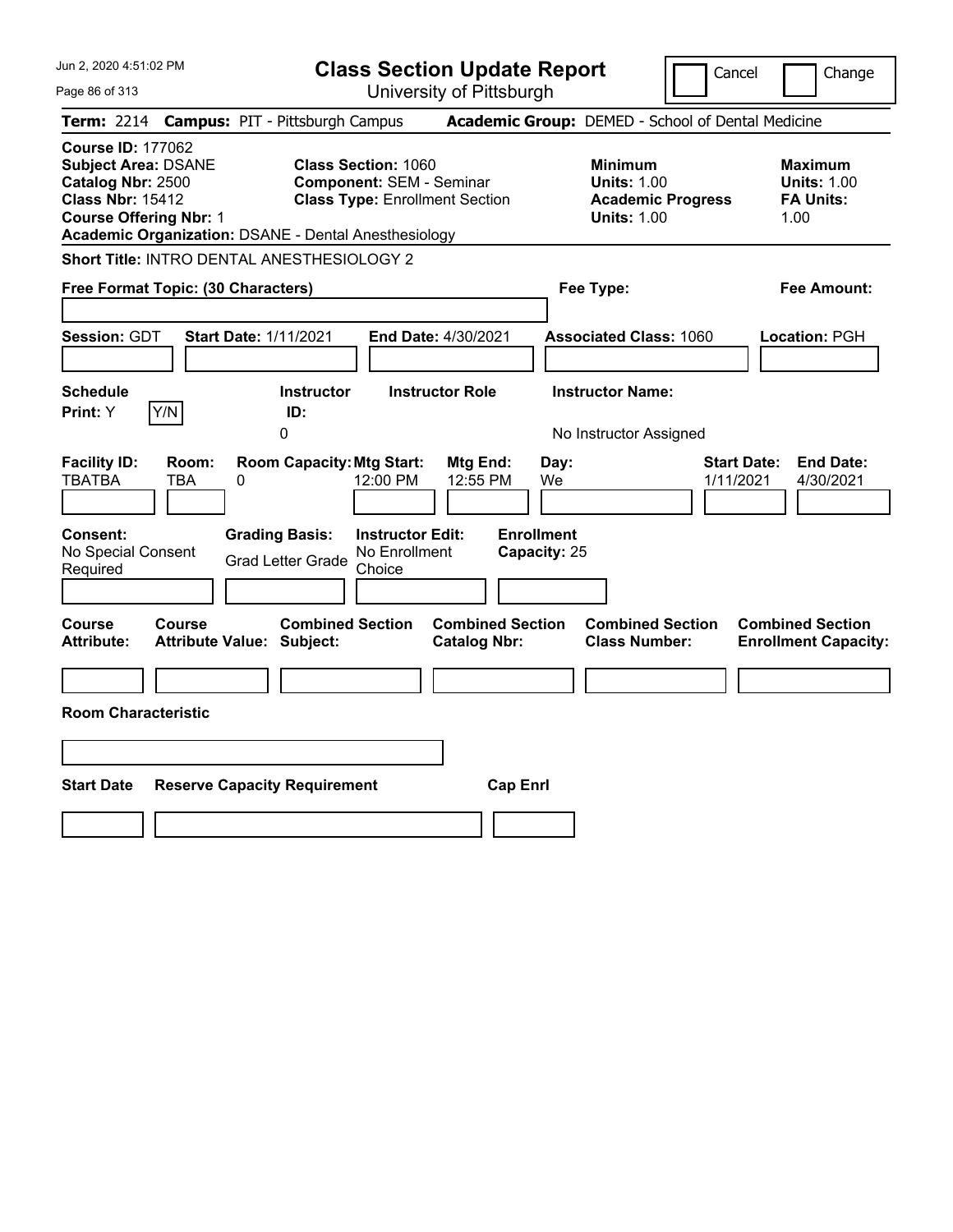| Jun 2, 2020 4:51:02 PM                                                                                                                                                                                 | <b>Class Section Update Report</b>                                                                     |                                                                                        | Cancel<br>Change                                                 |
|--------------------------------------------------------------------------------------------------------------------------------------------------------------------------------------------------------|--------------------------------------------------------------------------------------------------------|----------------------------------------------------------------------------------------|------------------------------------------------------------------|
| Page 87 of 313                                                                                                                                                                                         | University of Pittsburgh                                                                               |                                                                                        |                                                                  |
| <b>Term: 2214</b>                                                                                                                                                                                      | <b>Campus: PIT - Pittsburgh Campus</b>                                                                 | Academic Group: DEMED - School of Dental Medicine                                      |                                                                  |
| <b>Course ID: 180713</b><br><b>Subject Area: DSANE</b><br>Catalog Nbr: 5241<br><b>Class Nbr: 17450</b><br><b>Course Offering Nbr: 1</b><br><b>Academic Organization: DSANE - Dental Anesthesiology</b> | <b>Class Section: 1020</b><br><b>Component: LEC - Lecture</b><br><b>Class Type: Enrollment Section</b> | <b>Minimum</b><br><b>Units: 2.00</b><br><b>Academic Progress</b><br><b>Units: 2.00</b> | Maximum<br><b>Units: 2.00</b><br><b>FA Units:</b><br>2.00        |
| Short Title: ANESTHESIA 1: LOCAL ANESTHESIA                                                                                                                                                            |                                                                                                        |                                                                                        |                                                                  |
| Free Format Topic: (30 Characters)                                                                                                                                                                     |                                                                                                        | Fee Type:                                                                              | Fee Amount:                                                      |
| Session: GDT<br><b>Start Date: 1/11/2021</b>                                                                                                                                                           | End Date: 4/30/2021                                                                                    | <b>Associated Class: 1020</b>                                                          | Location: PGH                                                    |
| <b>Schedule</b><br>Print: Y<br>Y/N                                                                                                                                                                     | <b>Instructor Role</b><br><b>Instructor</b><br>ID:<br>2945735<br>Primary Instructor                    | <b>Instructor Name:</b><br>Cooke, Matthew Robert                                       |                                                                  |
| <b>Facility ID:</b><br>Room:<br><b>SALK00355</b><br>00355<br>171                                                                                                                                       | <b>Room Capacity: Mtg Start:</b><br>Mtg End:<br>9:50 AM<br>$8:00$ AM                                   | Day:<br>Fr                                                                             | <b>End Date:</b><br><b>Start Date:</b><br>1/11/2021<br>4/30/2021 |
| <b>Consent:</b><br>No Special Consent<br><b>ABCF</b><br>Required                                                                                                                                       | <b>Instructor Edit:</b><br><b>Grading Basis:</b><br>No Enrollment<br>Choice                            | <b>Enrollment</b><br>Capacity: 90                                                      |                                                                  |
| Course<br><b>Course</b><br><b>Attribute Value: Subject:</b><br><b>Attribute:</b>                                                                                                                       | <b>Combined Section</b><br><b>Combined Section</b><br><b>Catalog Nbr:</b>                              | <b>Combined Section</b><br><b>Class Number:</b>                                        | <b>Combined Section</b><br><b>Enrollment Capacity:</b>           |
|                                                                                                                                                                                                        |                                                                                                        |                                                                                        |                                                                  |
| <b>Room Characteristic</b><br>PeopleSoft - Scheduled (PS)                                                                                                                                              |                                                                                                        |                                                                                        |                                                                  |
| <b>Start Date</b><br><b>Reserve Capacity Requirement</b>                                                                                                                                               | <b>Cap Enrl</b>                                                                                        |                                                                                        |                                                                  |
|                                                                                                                                                                                                        |                                                                                                        |                                                                                        |                                                                  |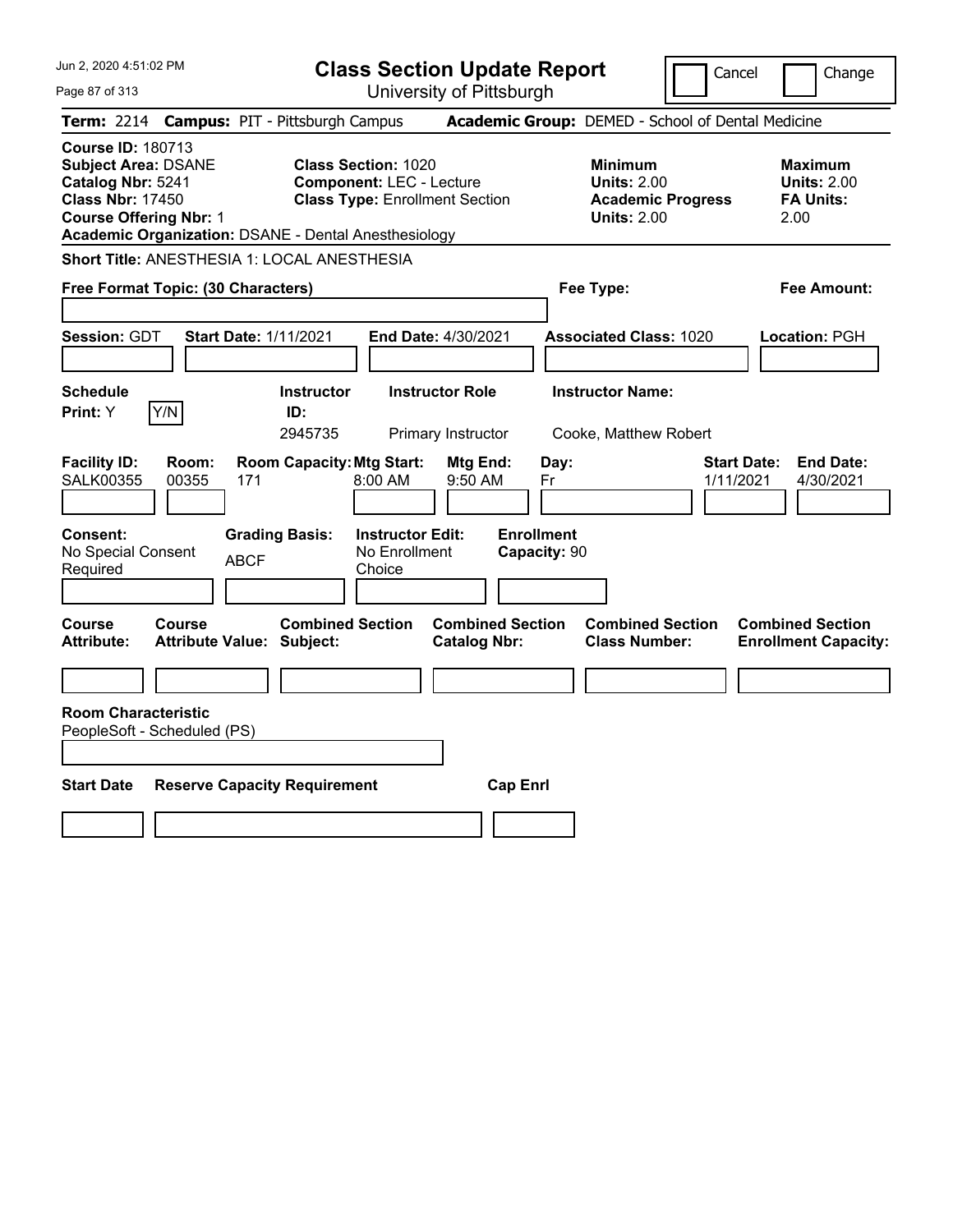| Jun 2, 2020 4:51:02 PM                                                                                                                                                                                 | <b>Class Section Update Report</b>                                                                       | Cancel                                                                                 | Change                                                           |
|--------------------------------------------------------------------------------------------------------------------------------------------------------------------------------------------------------|----------------------------------------------------------------------------------------------------------|----------------------------------------------------------------------------------------|------------------------------------------------------------------|
| Page 88 of 313                                                                                                                                                                                         | University of Pittsburgh                                                                                 |                                                                                        |                                                                  |
| <b>Term: 2214</b>                                                                                                                                                                                      | <b>Campus: PIT - Pittsburgh Campus</b>                                                                   | Academic Group: DEMED - School of Dental Medicine                                      |                                                                  |
| <b>Course ID: 176498</b><br><b>Subject Area: DSANE</b><br>Catalog Nbr: 5245<br><b>Class Nbr: 15367</b><br><b>Course Offering Nbr: 1</b><br><b>Academic Organization: DSANE - Dental Anesthesiology</b> | <b>Class Section: 1020</b><br><b>Component: PRA - Practicum</b><br><b>Class Type: Enrollment Section</b> | <b>Minimum</b><br><b>Units: 0.50</b><br><b>Academic Progress</b><br><b>Units: 0.50</b> | <b>Maximum</b><br><b>Units: 0.50</b><br><b>FA Units:</b><br>0.50 |
| Short Title: LOCAL ANESTHESIA TECHNQ LAB                                                                                                                                                               |                                                                                                          |                                                                                        |                                                                  |
| Free Format Topic: (30 Characters)                                                                                                                                                                     |                                                                                                          | Fee Type:                                                                              | Fee Amount:                                                      |
| Session: GDT<br><b>Start Date: 1/11/2021</b>                                                                                                                                                           | End Date: 4/30/2021                                                                                      | <b>Associated Class: 1020</b>                                                          | Location: PGH                                                    |
| <b>Schedule</b><br>Y/N<br>Print: Y                                                                                                                                                                     | <b>Instructor</b><br><b>Instructor Role</b><br>ID:<br>2945735<br>Primary Instructor                      | <b>Instructor Name:</b><br>Cooke, Matthew Robert                                       |                                                                  |
| <b>Facility ID:</b><br>Room:<br><b>SALKTBA</b><br><b>TBA</b><br>0                                                                                                                                      | <b>Room Capacity: Mtg Start:</b><br>Mtg End:                                                             | Day:<br>1/11/2021                                                                      | <b>Start Date:</b><br><b>End Date:</b><br>4/30/2021              |
| Consent:<br>No Special Consent<br>Required                                                                                                                                                             | <b>Grading Basis:</b><br><b>Instructor Edit:</b><br>No Enrollment<br><b>Grad HSU Basis</b><br>Choice     | <b>Enrollment</b><br>Capacity: 90                                                      |                                                                  |
| Course<br><b>Course</b><br><b>Attribute:</b><br><b>Attribute Value: Subject:</b>                                                                                                                       | <b>Combined Section</b><br><b>Combined Section</b><br><b>Catalog Nbr:</b>                                | <b>Combined Section</b><br><b>Class Number:</b>                                        | <b>Combined Section</b><br><b>Enrollment Capacity:</b>           |
|                                                                                                                                                                                                        |                                                                                                          |                                                                                        |                                                                  |
| <b>Room Characteristic</b>                                                                                                                                                                             |                                                                                                          |                                                                                        |                                                                  |
|                                                                                                                                                                                                        |                                                                                                          |                                                                                        |                                                                  |
| <b>Start Date</b>                                                                                                                                                                                      | <b>Reserve Capacity Requirement</b><br><b>Cap Enrl</b>                                                   |                                                                                        |                                                                  |
|                                                                                                                                                                                                        |                                                                                                          |                                                                                        |                                                                  |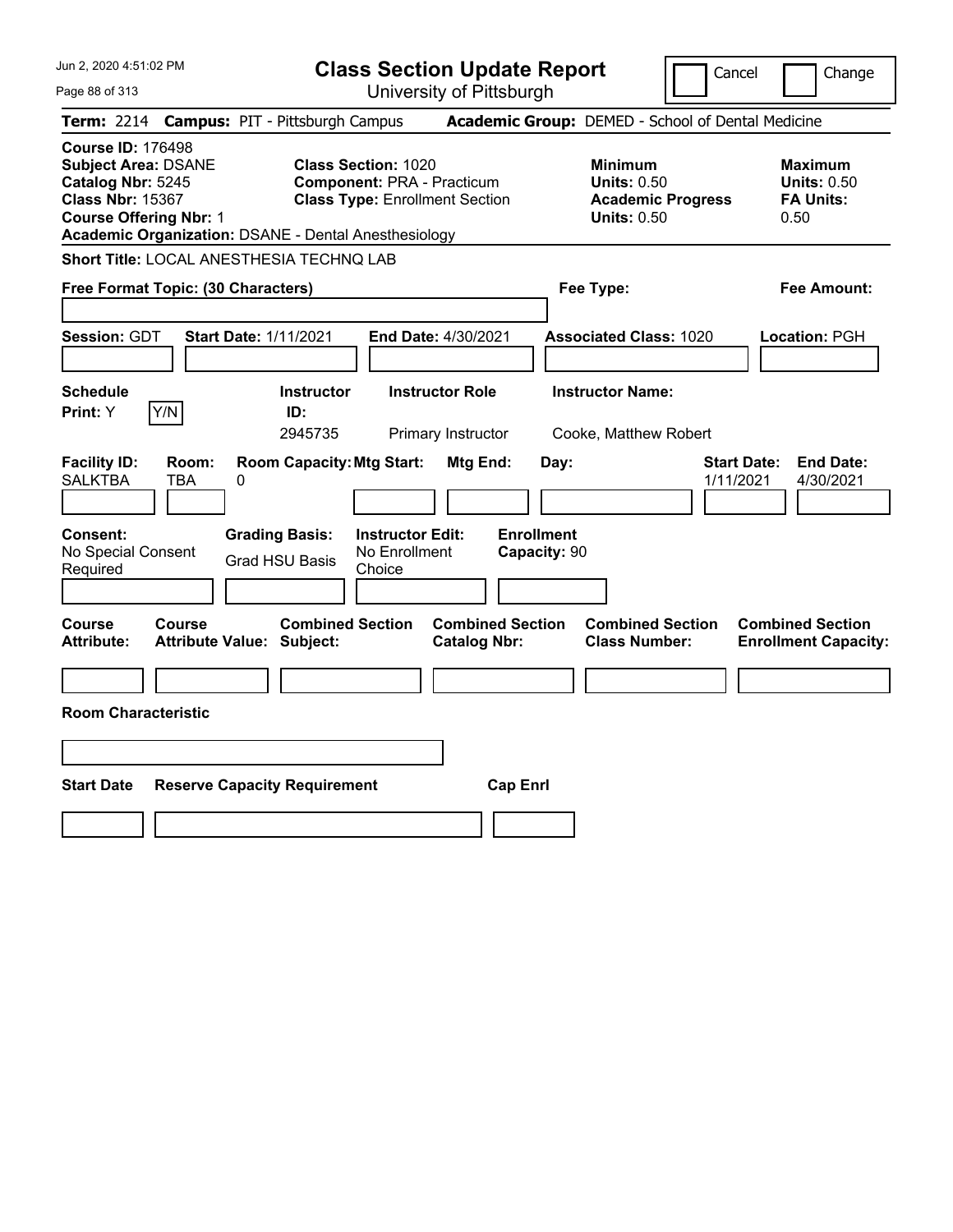Jun 2, 2020 4:51:02 PM Page 89 of 313 **Class Section Update Report** University of Pittsburgh Cancel | Change **Term:** 2214 **Campus:** PIT - Pittsburgh Campus **Academic Group:** DEMED - School of Dental Medicine **Course ID:** 106367 **Subject Area:** DSANE **Class Section:** 1010 **Minimum Maximum Catalog Nbr:** 5342 **Component:** LEC - Lecture **Units:** 1.00 **Units:** 1.00 **Class Nbr:** 12346 **Class Type:** Enrollment Section **Academic Progress FA Units: Course Offering Nbr: 1 1.00 1.00 1.00 1.00 1.00 1.00 1.00 1.00 1.00 Academic Organization:** DSANE - Dental Anesthesiology **Short Title:** CLINICAL MEDICINE **Free Format Topic: (30 Characters) Fee Type: Fee Amount: Session:** GDT **Start Date:** 1/11/2021 **End Date:** 4/30/2021 **Associated Class:** 1010 **Location:** PGH **Schedule Instructor Instructor Role Instructor Name: Print:**  $Y$   $|Y/N|$  **ID:** 2963608 Primary Instructor Schwartz, Paul J **Facility ID: Room: Room Capacity:Mtg Start: Mtg End: Day: Start Date: End Date:** SALK00355 00355 171 8:00 AM 8:50 AM Th 1/11/2021 4/30/2021 **Consent: Grading Basis: Instructor Edit: Enrollment** No Special Consent BCF No Enrollment<br>Required ABCF Choice Choice **Capacity:** 90 **Course Course Combined Section Combined Section Combined Section Combined Section Attribute: Attribute Value: Subject: Catalog Nbr: Class Number: Enrollment Capacity: Room Characteristic** PeopleSoft - Scheduled (PS) **Start Date Reserve Capacity Requirement Cap Enrl**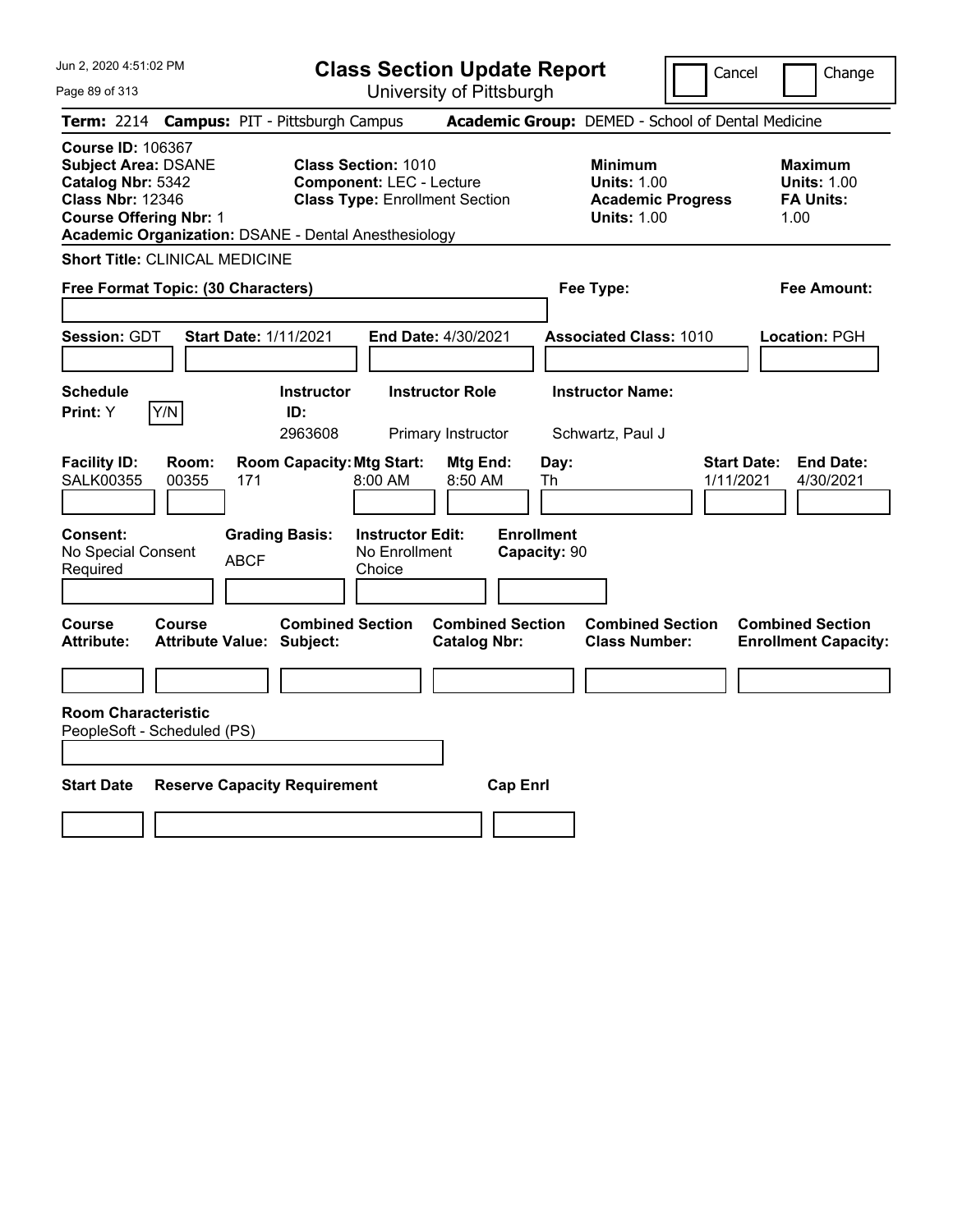| Jun 2, 2020 4:51:02 PM                                                                                                                                                                                 | <b>Class Section Update Report</b>                                                                      |                                                                                        | Cancel<br>Change                                                 |
|--------------------------------------------------------------------------------------------------------------------------------------------------------------------------------------------------------|---------------------------------------------------------------------------------------------------------|----------------------------------------------------------------------------------------|------------------------------------------------------------------|
| Page 90 of 313                                                                                                                                                                                         | University of Pittsburgh                                                                                |                                                                                        |                                                                  |
| <b>Term:</b> 2214                                                                                                                                                                                      | <b>Campus: PIT - Pittsburgh Campus</b>                                                                  | Academic Group: DEMED - School of Dental Medicine                                      |                                                                  |
| <b>Course ID: 179427</b><br><b>Subject Area: DSANE</b><br>Catalog Nbr: 5344<br><b>Class Nbr: 17093</b><br><b>Course Offering Nbr: 1</b><br><b>Academic Organization: DSANE - Dental Anesthesiology</b> | <b>Class Section: 1020</b><br><b>Component: CLN - Clinical</b><br><b>Class Type: Enrollment Section</b> | <b>Minimum</b><br><b>Units: 0.50</b><br><b>Academic Progress</b><br><b>Units: 0.50</b> | <b>Maximum</b><br><b>Units: 0.50</b><br><b>FA Units:</b><br>0.50 |
| Short Title: MEDL EMERGENCIES- WISER CENTER                                                                                                                                                            |                                                                                                         |                                                                                        |                                                                  |
| Free Format Topic: (30 Characters)                                                                                                                                                                     |                                                                                                         | Fee Type:                                                                              | Fee Amount:                                                      |
| Session: GDT<br><b>Start Date: 1/11/2021</b>                                                                                                                                                           | End Date: 4/30/2021                                                                                     | <b>Associated Class: 1020</b>                                                          | Location: PGH                                                    |
| <b>Schedule</b><br>Y/N<br>Print: Y                                                                                                                                                                     | <b>Instructor Role</b><br><b>Instructor</b><br>ID:<br>2907208<br>Primary Instructor                     | <b>Instructor Name:</b><br>Cuddy, Michael Allen                                        |                                                                  |
| <b>Facility ID:</b><br>Room:<br><b>OFFCAMPUS</b><br><b>OCTBA</b><br>0                                                                                                                                  | <b>Room Capacity: Mtg Start:</b><br>Mtg End:                                                            | Day:                                                                                   | <b>Start Date:</b><br><b>End Date:</b><br>1/11/2021<br>4/30/2021 |
| Consent:<br>No Special Consent<br>Required                                                                                                                                                             | <b>Grading Basis:</b><br><b>Instructor Edit:</b><br>No Enrollment<br><b>Grad HSU Basis</b><br>Choice    | <b>Enrollment</b><br>Capacity: 90                                                      |                                                                  |
| <b>Course</b><br>Course<br><b>Attribute:</b><br><b>Attribute Value: Subject:</b>                                                                                                                       | <b>Combined Section</b><br><b>Combined Section</b><br><b>Catalog Nbr:</b>                               | <b>Combined Section</b><br><b>Class Number:</b>                                        | <b>Combined Section</b><br><b>Enrollment Capacity:</b>           |
|                                                                                                                                                                                                        |                                                                                                         |                                                                                        |                                                                  |
| <b>Room Characteristic</b>                                                                                                                                                                             |                                                                                                         |                                                                                        |                                                                  |
|                                                                                                                                                                                                        |                                                                                                         |                                                                                        |                                                                  |
| <b>Start Date</b><br><b>Reserve Capacity Requirement</b>                                                                                                                                               | <b>Cap Enrl</b>                                                                                         |                                                                                        |                                                                  |
|                                                                                                                                                                                                        |                                                                                                         |                                                                                        |                                                                  |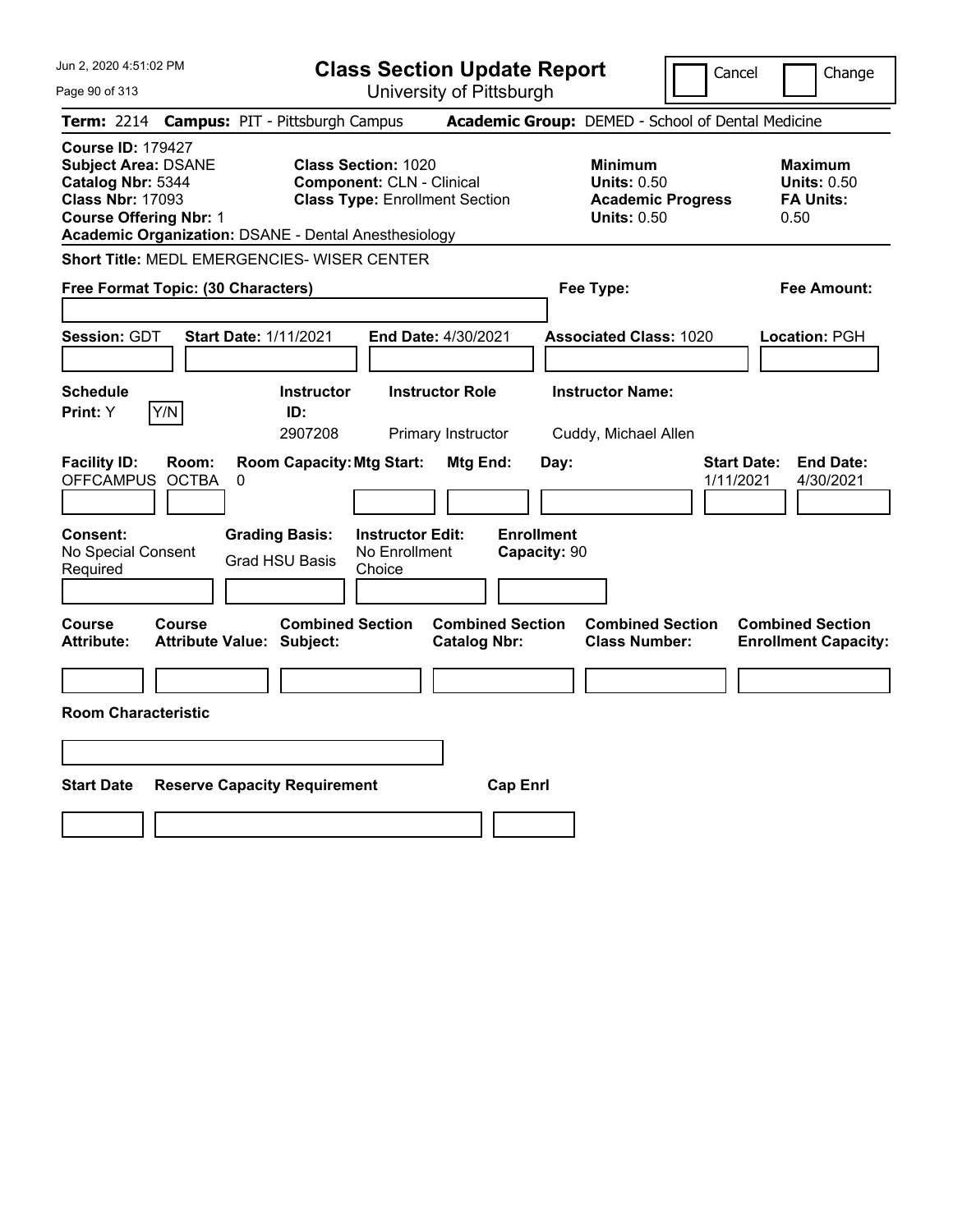| Jun 2, 2020 4:51:02 PM<br>Page 91 of 313                                                                                                                                                               | <b>Class Section Update Report</b><br>University of Pittsburgh                                                                       | Cancel                                                                                 | Change                                                           |
|--------------------------------------------------------------------------------------------------------------------------------------------------------------------------------------------------------|--------------------------------------------------------------------------------------------------------------------------------------|----------------------------------------------------------------------------------------|------------------------------------------------------------------|
| Term: 2214 Campus: PIT - Pittsburgh Campus                                                                                                                                                             |                                                                                                                                      | Academic Group: DEMED - School of Dental Medicine                                      |                                                                  |
| <b>Course ID: 106369</b><br><b>Subject Area: DSANE</b><br>Catalog Nbr: 5900<br><b>Class Nbr: 12418</b><br><b>Course Offering Nbr: 1</b><br><b>Academic Organization: DSANE - Dental Anesthesiology</b> | <b>Class Section: 1020</b><br>Component: IND - Independent Study<br><b>Class Type: Enrollment Section</b>                            | <b>Minimum</b><br><b>Units: 1.00</b><br><b>Academic Progress</b><br><b>Units: 1.00</b> | <b>Maximum</b><br><b>Units: 3.00</b><br><b>FA Units:</b><br>1.00 |
| <b>Short Title: INDEPENDENT STUDY</b>                                                                                                                                                                  |                                                                                                                                      |                                                                                        |                                                                  |
| Free Format Topic: (30 Characters)                                                                                                                                                                     |                                                                                                                                      | Fee Type:                                                                              | <b>Fee Amount:</b>                                               |
| <b>Session: AT</b><br><b>Start Date: 1/11/2021</b><br><b>Schedule</b>                                                                                                                                  | End Date: 5/1/2021<br><b>Instructor Role</b><br><b>Instructor</b>                                                                    | <b>Associated Class: 1020</b><br><b>Instructor Name:</b>                               | Location: PGH                                                    |
| Print: Y<br>Y/N                                                                                                                                                                                        | ID:<br>2945735<br>Primary Instructor                                                                                                 | Cooke, Matthew Robert                                                                  |                                                                  |
| <b>Facility ID:</b><br>Room:<br><b>TBATBA</b><br>TBA<br>0<br>Consent:<br><b>Grading Basis:</b><br><b>Department Consent</b>                                                                            | <b>Room Capacity: Mtg Start:</b><br>Mtg End:<br>Day:<br><b>Enrollment</b><br><b>Instructor Edit:</b><br>No Enrollment<br>Capacity: 5 | <b>Start Date:</b><br>1/11/2021                                                        | <b>End Date:</b><br>5/1/2021                                     |
| <b>Grad HSU Basis</b><br>Required                                                                                                                                                                      | Choice                                                                                                                               |                                                                                        |                                                                  |
| <b>Course</b><br><b>Course</b><br><b>Attribute:</b><br><b>Attribute Value: Subject:</b>                                                                                                                | <b>Combined Section</b><br><b>Combined Section</b><br><b>Catalog Nbr:</b>                                                            | <b>Combined Section</b><br><b>Class Number:</b>                                        | <b>Combined Section</b><br><b>Enrollment Capacity:</b>           |
|                                                                                                                                                                                                        |                                                                                                                                      |                                                                                        |                                                                  |
| <b>Room Characteristic</b>                                                                                                                                                                             |                                                                                                                                      |                                                                                        |                                                                  |
|                                                                                                                                                                                                        |                                                                                                                                      |                                                                                        |                                                                  |
| <b>Start Date</b><br><b>Reserve Capacity Requirement</b>                                                                                                                                               | <b>Cap Enrl</b>                                                                                                                      |                                                                                        |                                                                  |
|                                                                                                                                                                                                        |                                                                                                                                      |                                                                                        |                                                                  |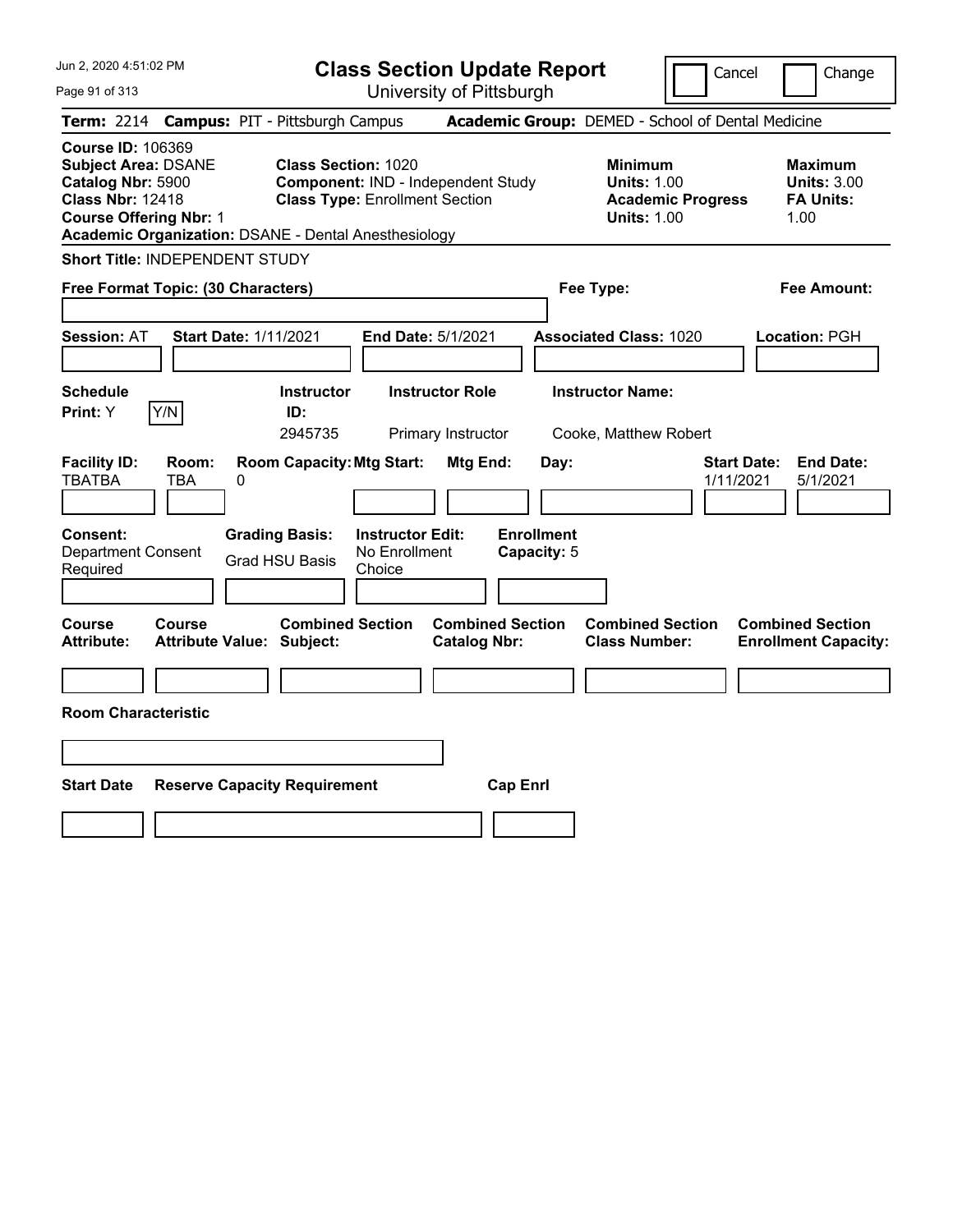| Jun 2, 2020 4:51:02 PM<br>Page 92 of 313                                                                                                                                                               | <b>Class Section Update Report</b><br>University of Pittsburgh                                                                        | Change<br>Cancel                                                                                                                                           |
|--------------------------------------------------------------------------------------------------------------------------------------------------------------------------------------------------------|---------------------------------------------------------------------------------------------------------------------------------------|------------------------------------------------------------------------------------------------------------------------------------------------------------|
| Term: 2214 Campus: PIT - Pittsburgh Campus                                                                                                                                                             |                                                                                                                                       | Academic Group: DEMED - School of Dental Medicine                                                                                                          |
| <b>Course ID: 106369</b><br><b>Subject Area: DSANE</b><br>Catalog Nbr: 5900<br><b>Class Nbr: 12419</b><br><b>Course Offering Nbr: 1</b><br><b>Academic Organization: DSANE - Dental Anesthesiology</b> | <b>Class Section: 1030</b><br>Component: IND - Independent Study<br><b>Class Type: Enrollment Section</b>                             | <b>Minimum</b><br><b>Maximum</b><br><b>Units: 1.00</b><br><b>Units: 3.00</b><br><b>FA Units:</b><br><b>Academic Progress</b><br><b>Units: 1.00</b><br>1.00 |
| <b>Short Title: INDEPENDENT STUDY</b>                                                                                                                                                                  |                                                                                                                                       |                                                                                                                                                            |
| Free Format Topic: (30 Characters)                                                                                                                                                                     | Fee Type:                                                                                                                             | Fee Amount:                                                                                                                                                |
| Session: AT<br><b>Start Date: 1/11/2021</b><br><b>Schedule</b>                                                                                                                                         | <b>End Date: 5/1/2021</b><br><b>Instructor Role</b><br><b>Instructor</b>                                                              | <b>Associated Class: 1030</b><br>Location: PGH<br><b>Instructor Name:</b>                                                                                  |
| Print: Y<br>Y/N                                                                                                                                                                                        | ID:                                                                                                                                   |                                                                                                                                                            |
| <b>Facility ID:</b><br>Room:<br><b>TBATBA</b><br><b>TBA</b><br>0<br><b>Grading Basis:</b><br>Consent:                                                                                                  | 2921627<br>Primary Instructor<br><b>Room Capacity: Mtg Start:</b><br>Mtg End:<br>Day:<br><b>Enrollment</b><br><b>Instructor Edit:</b> | Giovannitti, Joseph A<br><b>Start Date:</b><br><b>End Date:</b><br>1/11/2021<br>5/1/2021                                                                   |
| <b>Department Consent</b><br><b>Grad HSU Basis</b><br>Required                                                                                                                                         | No Enrollment<br>Capacity: 5<br>Choice                                                                                                |                                                                                                                                                            |
| Course<br>Course<br><b>Attribute:</b><br><b>Attribute Value: Subject:</b>                                                                                                                              | <b>Combined Section</b><br><b>Combined Section</b><br><b>Catalog Nbr:</b>                                                             | <b>Combined Section</b><br><b>Combined Section</b><br><b>Class Number:</b><br><b>Enrollment Capacity:</b>                                                  |
|                                                                                                                                                                                                        |                                                                                                                                       |                                                                                                                                                            |
| <b>Room Characteristic</b>                                                                                                                                                                             |                                                                                                                                       |                                                                                                                                                            |
|                                                                                                                                                                                                        |                                                                                                                                       |                                                                                                                                                            |
|                                                                                                                                                                                                        |                                                                                                                                       |                                                                                                                                                            |
| <b>Start Date</b><br><b>Reserve Capacity Requirement</b>                                                                                                                                               | <b>Cap Enrl</b>                                                                                                                       |                                                                                                                                                            |
|                                                                                                                                                                                                        |                                                                                                                                       |                                                                                                                                                            |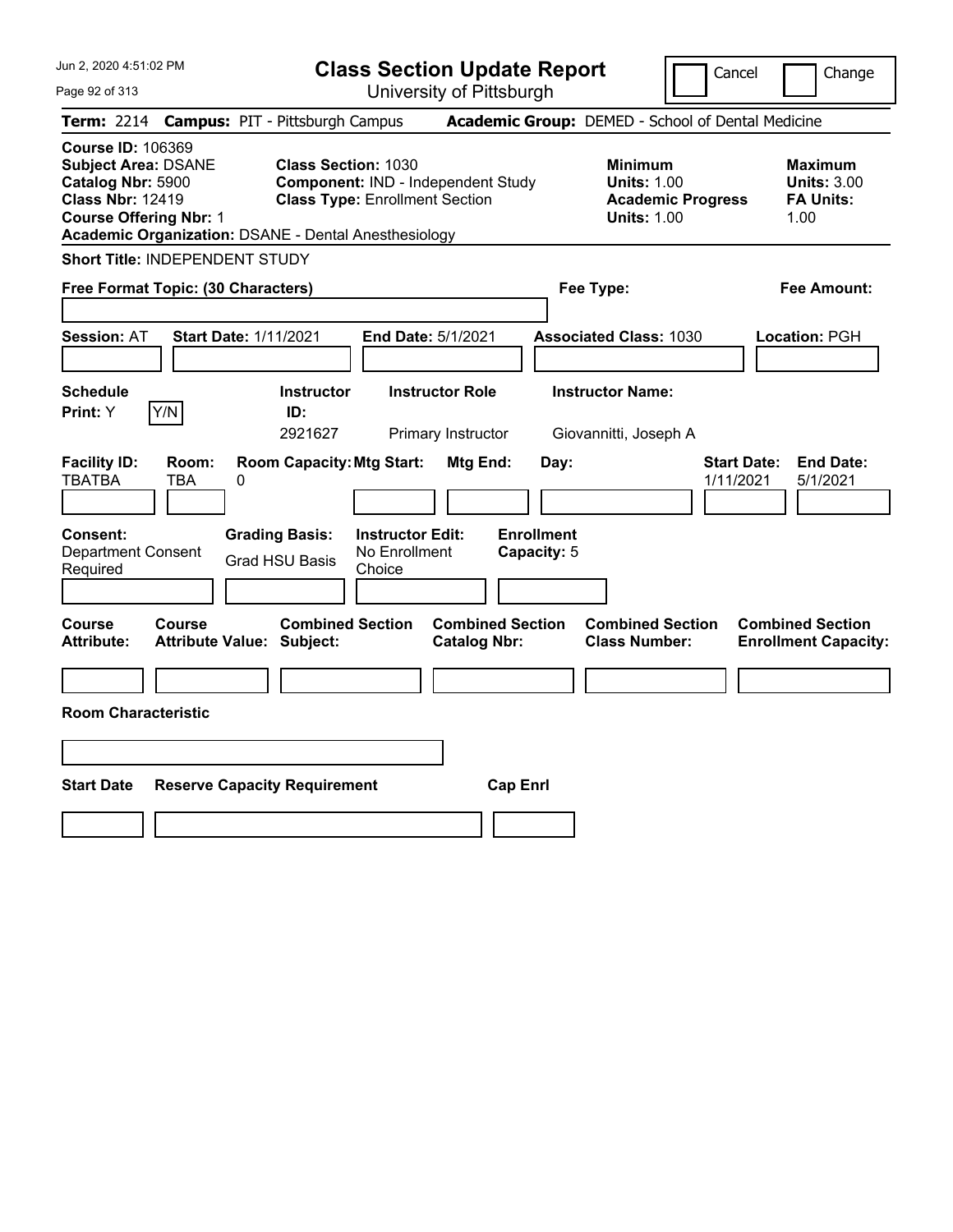| Jun 2, 2020 4:51:02 PM<br>Page 93 of 313                                                                                                                                                               | <b>Class Section Update Report</b><br>University of Pittsburgh                                            | Cancel                                                                                 | Change                                                           |
|--------------------------------------------------------------------------------------------------------------------------------------------------------------------------------------------------------|-----------------------------------------------------------------------------------------------------------|----------------------------------------------------------------------------------------|------------------------------------------------------------------|
| Term: 2214 Campus: PIT - Pittsburgh Campus                                                                                                                                                             |                                                                                                           | Academic Group: DEMED - School of Dental Medicine                                      |                                                                  |
| <b>Course ID: 106369</b><br><b>Subject Area: DSANE</b><br>Catalog Nbr: 5900<br><b>Class Nbr: 12420</b><br><b>Course Offering Nbr: 1</b><br><b>Academic Organization: DSANE - Dental Anesthesiology</b> | <b>Class Section: 1040</b><br>Component: IND - Independent Study<br><b>Class Type: Enrollment Section</b> | <b>Minimum</b><br><b>Units: 1.00</b><br><b>Academic Progress</b><br><b>Units: 1.00</b> | <b>Maximum</b><br><b>Units: 3.00</b><br><b>FA Units:</b><br>1.00 |
| <b>Short Title: INDEPENDENT STUDY</b>                                                                                                                                                                  |                                                                                                           |                                                                                        |                                                                  |
| Free Format Topic: (30 Characters)                                                                                                                                                                     |                                                                                                           | Fee Type:                                                                              | <b>Fee Amount:</b>                                               |
|                                                                                                                                                                                                        |                                                                                                           |                                                                                        |                                                                  |
| <b>Session: AT</b><br><b>Start Date: 1/11/2021</b>                                                                                                                                                     | End Date: 5/1/2021                                                                                        | <b>Associated Class: 1040</b>                                                          | Location: PGH                                                    |
| <b>Schedule</b>                                                                                                                                                                                        | <b>Instructor Role</b><br><b>Instructor</b>                                                               | <b>Instructor Name:</b>                                                                |                                                                  |
| Print: Y<br>Y/N<br>ID:                                                                                                                                                                                 |                                                                                                           |                                                                                        |                                                                  |
|                                                                                                                                                                                                        | 2907208<br>Primary Instructor                                                                             | Cuddy, Michael Allen                                                                   |                                                                  |
| <b>Facility ID:</b><br>Room:<br><b>TBATBA</b><br>TBA<br>0                                                                                                                                              | <b>Room Capacity: Mtg Start:</b><br>Mtg End:<br>Day:                                                      | <b>Start Date:</b><br>1/11/2021                                                        | <b>End Date:</b><br>5/1/2021                                     |
| <b>Grading Basis:</b><br>Consent:<br><b>Department Consent</b><br><b>Grad HSU Basis</b><br>Required                                                                                                    | <b>Enrollment</b><br><b>Instructor Edit:</b><br>No Enrollment<br>Capacity: 5<br>Choice                    |                                                                                        |                                                                  |
| <b>Course</b><br><b>Course</b><br><b>Attribute Value: Subject:</b><br><b>Attribute:</b>                                                                                                                | <b>Combined Section</b><br><b>Combined Section</b><br><b>Catalog Nbr:</b>                                 | <b>Combined Section</b><br><b>Class Number:</b>                                        | <b>Combined Section</b><br><b>Enrollment Capacity:</b>           |
|                                                                                                                                                                                                        |                                                                                                           |                                                                                        |                                                                  |
| <b>Room Characteristic</b>                                                                                                                                                                             |                                                                                                           |                                                                                        |                                                                  |
|                                                                                                                                                                                                        |                                                                                                           |                                                                                        |                                                                  |
| <b>Start Date</b><br><b>Reserve Capacity Requirement</b>                                                                                                                                               | <b>Cap Enrl</b>                                                                                           |                                                                                        |                                                                  |
|                                                                                                                                                                                                        |                                                                                                           |                                                                                        |                                                                  |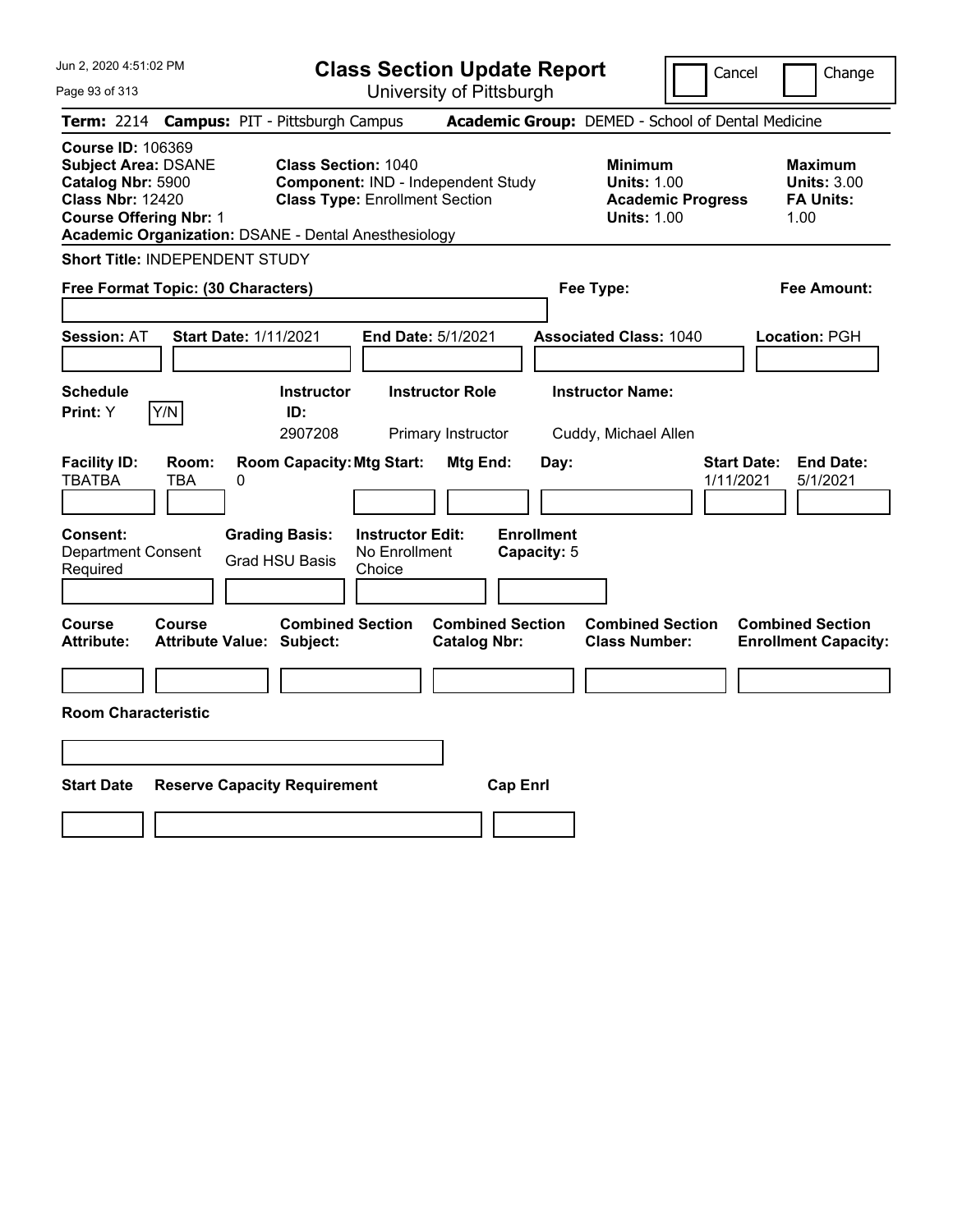| Jun 2, 2020 4:51:02 PM                                                                                                                                                                                 | <b>Class Section Update Report</b>                                                                      |                                                                                        | Cancel<br>Change                                                 |
|--------------------------------------------------------------------------------------------------------------------------------------------------------------------------------------------------------|---------------------------------------------------------------------------------------------------------|----------------------------------------------------------------------------------------|------------------------------------------------------------------|
| Page 94 of 313                                                                                                                                                                                         | University of Pittsburgh                                                                                |                                                                                        |                                                                  |
| <b>Campus: PIT - Pittsburgh Campus</b><br><b>Term: 2214</b>                                                                                                                                            |                                                                                                         | Academic Group: DEMED - School of Dental Medicine                                      |                                                                  |
| <b>Course ID: 106373</b><br><b>Subject Area: DSANE</b><br>Catalog Nbr: 5943<br><b>Class Nbr: 12347</b><br><b>Course Offering Nbr: 1</b><br><b>Academic Organization: DSANE - Dental Anesthesiology</b> | <b>Class Section: 1010</b><br><b>Component: CLN - Clinical</b><br><b>Class Type: Enrollment Section</b> | <b>Minimum</b><br><b>Units: 4.00</b><br><b>Academic Progress</b><br><b>Units: 4.00</b> | <b>Maximum</b><br><b>Units: 4.00</b><br><b>FA Units:</b><br>4.00 |
| Short Title: CLINICAL ANESTHESIOLOGY 3                                                                                                                                                                 |                                                                                                         |                                                                                        |                                                                  |
| Free Format Topic: (30 Characters)                                                                                                                                                                     |                                                                                                         | Fee Type:                                                                              | Fee Amount:                                                      |
| <b>Start Date: 1/11/2021</b><br><b>Session: AT</b>                                                                                                                                                     | End Date: 5/1/2021                                                                                      | <b>Associated Class: 1010</b>                                                          | Location: PGH                                                    |
| <b>Schedule</b>                                                                                                                                                                                        | <b>Instructor Role</b><br><b>Instructor</b>                                                             | <b>Instructor Name:</b>                                                                |                                                                  |
| Y/N<br>Print: Y                                                                                                                                                                                        | ID:<br>2907208<br>Primary Instructor                                                                    | Cuddy, Michael Allen                                                                   |                                                                  |
| <b>Facility ID:</b><br>Room:<br><b>TBATBA</b><br>TBA<br>0<br><b>Grading Basis:</b><br><b>Consent:</b><br>No Special Consent<br><b>Grad HSU Basis</b><br>Required                                       | <b>Room Capacity: Mtg Start:</b><br>Mtg End:<br><b>Instructor Edit:</b><br>No Enrollment<br>Choice      | Day:<br><b>Enrollment</b><br>Capacity: 18                                              | <b>End Date:</b><br><b>Start Date:</b><br>1/11/2021<br>5/1/2021  |
|                                                                                                                                                                                                        |                                                                                                         |                                                                                        |                                                                  |
| Course<br><b>Course</b><br><b>Attribute:</b><br><b>Attribute Value: Subject:</b>                                                                                                                       | <b>Combined Section</b><br><b>Combined Section</b><br><b>Catalog Nbr:</b>                               | <b>Combined Section</b><br><b>Class Number:</b>                                        | <b>Combined Section</b><br><b>Enrollment Capacity:</b>           |
|                                                                                                                                                                                                        |                                                                                                         |                                                                                        |                                                                  |
| <b>Room Characteristic</b>                                                                                                                                                                             |                                                                                                         |                                                                                        |                                                                  |
|                                                                                                                                                                                                        |                                                                                                         |                                                                                        |                                                                  |
| <b>Start Date</b><br><b>Reserve Capacity Requirement</b>                                                                                                                                               |                                                                                                         | <b>Cap Enrl</b>                                                                        |                                                                  |
|                                                                                                                                                                                                        |                                                                                                         |                                                                                        |                                                                  |
|                                                                                                                                                                                                        |                                                                                                         |                                                                                        |                                                                  |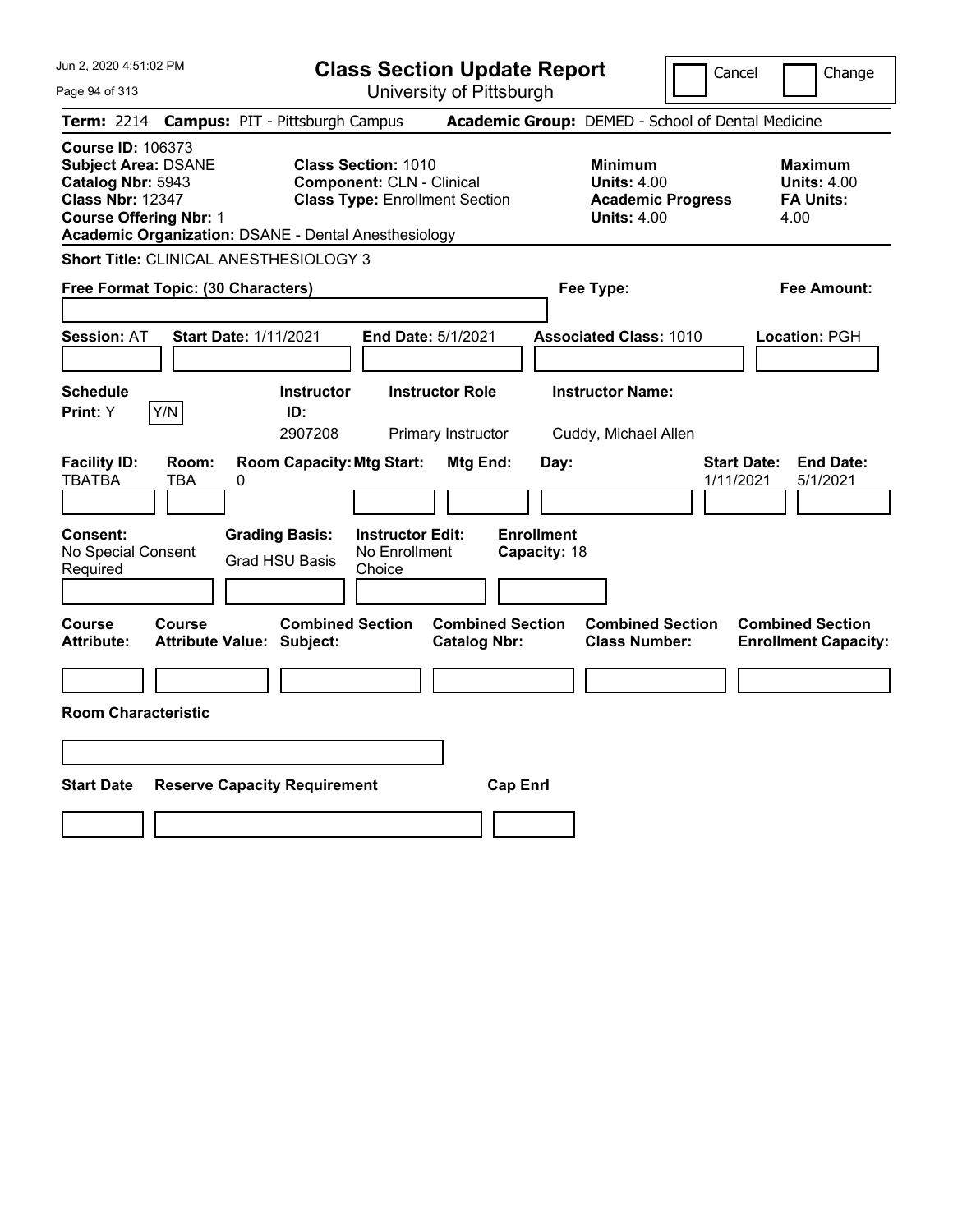|  |  |  | Jun 2, 2020 4:51:02 PM |  |
|--|--|--|------------------------|--|
|--|--|--|------------------------|--|

**Class Section Update Report** University of Pittsburgh

Cancel Change

Page 95 of 313

| Term: 2214                                                               |                                                             |   | <b>Campus: PIT - Pittsburgh Campus</b>                      |                                                                |                                                |                                   | Academic Group: DEMED - School of Dental Medicine                                 |                                 |                                                                  |
|--------------------------------------------------------------------------|-------------------------------------------------------------|---|-------------------------------------------------------------|----------------------------------------------------------------|------------------------------------------------|-----------------------------------|-----------------------------------------------------------------------------------|---------------------------------|------------------------------------------------------------------|
| <b>Course ID: 186917</b><br>Catalog Nbr: 2000<br><b>Class Nbr: 24358</b> | <b>Subject Area: ENDOD</b><br><b>Course Offering Nbr: 1</b> |   | <b>Academic Organization: RESTD - Restorative Dentistry</b> | <b>Class Section: 1100</b><br><b>Component: CLN - Clinical</b> | <b>Class Type: Enrollment Section</b>          |                                   | <b>Minimum</b><br>Units: $6.00$<br><b>Academic Progress</b><br><b>Units: 6.00</b> |                                 | <b>Maximum</b><br><b>Units: 6.00</b><br><b>FA Units:</b><br>6.00 |
|                                                                          | <b>Short Title: GRADUATE ENDODONTICS</b>                    |   |                                                             |                                                                |                                                |                                   |                                                                                   |                                 |                                                                  |
|                                                                          | Free Format Topic: (30 Characters)                          |   |                                                             |                                                                |                                                |                                   | Fee Type:                                                                         |                                 | <b>Fee Amount:</b>                                               |
| Session: GDT                                                             |                                                             |   | <b>Start Date: 1/11/2021</b>                                |                                                                | End Date: 4/30/2021                            |                                   | <b>Associated Class: 1100</b>                                                     |                                 | Location: PGH                                                    |
| <b>Schedule</b><br>Print: Y                                              | Y/N                                                         |   | <b>Instructor</b><br>ID:<br>2941426                         |                                                                | <b>Instructor Role</b><br>Primary Instructor   |                                   | <b>Instructor Name:</b><br>Ray, Herbert L                                         |                                 |                                                                  |
| <b>Facility ID:</b><br><b>TBATBA</b>                                     | Room:<br><b>TBA</b>                                         | 0 | <b>Room Capacity: Mtg Start:</b>                            |                                                                | <b>Mtg End:</b>                                | Day:                              |                                                                                   | <b>Start Date:</b><br>1/11/2021 | <b>End Date:</b><br>4/30/2021                                    |
| Consent:<br>No Special Consent<br>Required                               |                                                             |   | <b>Grading Basis:</b><br><b>Grad Letter Grade</b>           | <b>Instructor Edit:</b><br>No Enrollment<br>Choice             |                                                | <b>Enrollment</b><br>Capacity: 10 |                                                                                   |                                 |                                                                  |
| Course<br><b>Attribute:</b>                                              | Course<br><b>Attribute Value: Subject:</b>                  |   | <b>Combined Section</b>                                     |                                                                | <b>Combined Section</b><br><b>Catalog Nbr:</b> |                                   | <b>Combined Section</b><br><b>Class Number:</b>                                   |                                 | <b>Combined Section</b><br><b>Enrollment Capacity:</b>           |
|                                                                          | <b>Room Characteristic</b>                                  |   |                                                             |                                                                |                                                |                                   |                                                                                   |                                 |                                                                  |
| <b>Start Date</b>                                                        |                                                             |   | <b>Reserve Capacity Requirement</b>                         |                                                                |                                                | <b>Cap Enrl</b>                   |                                                                                   |                                 |                                                                  |
|                                                                          |                                                             |   |                                                             |                                                                |                                                |                                   |                                                                                   |                                 |                                                                  |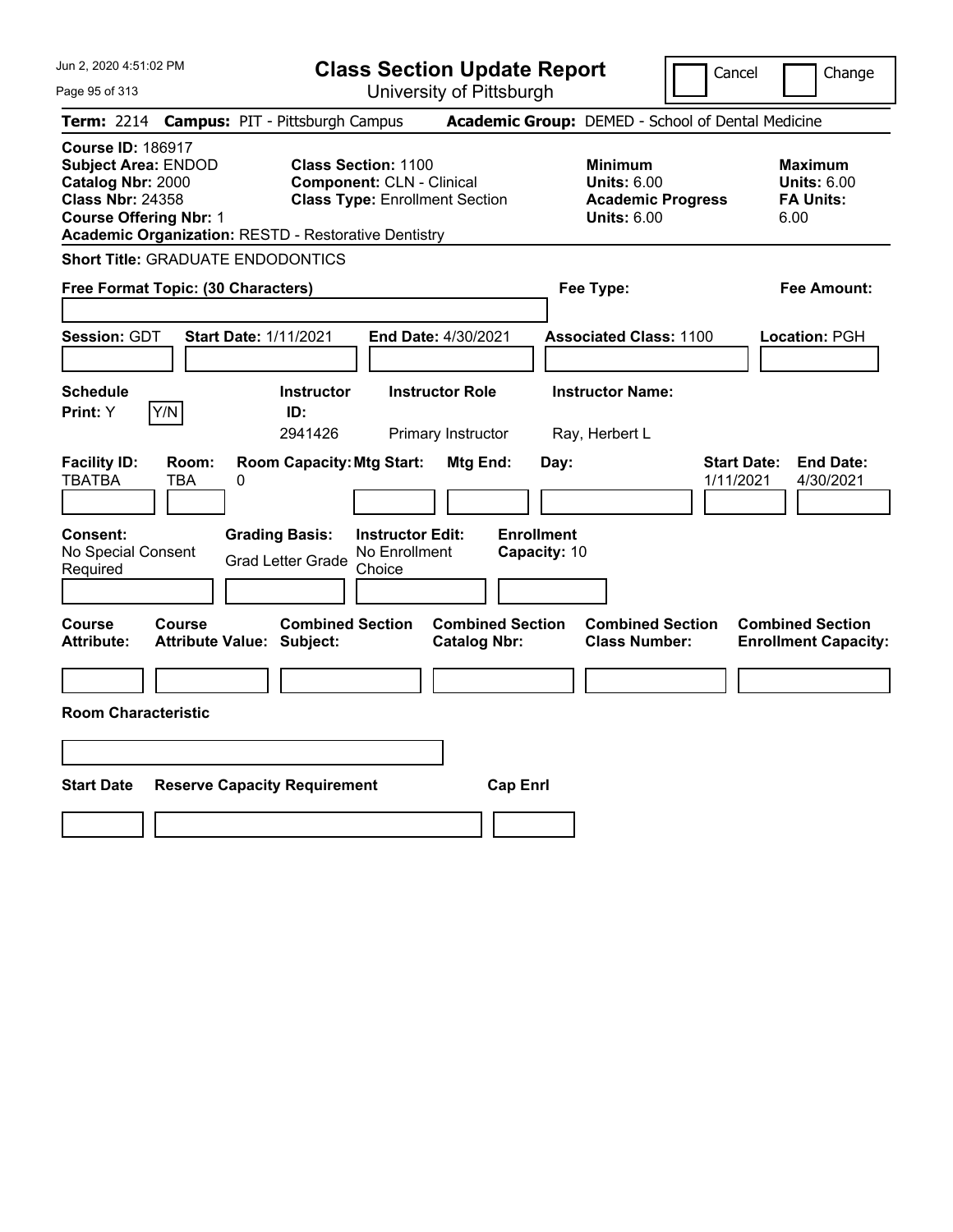Jun 2, 2020 4:51:02 PM Page 96 of 313 **Class Section Update Report** University of Pittsburgh Cancel Change **Term:** 2214 **Campus:** PIT - Pittsburgh Campus **Academic Group:** DEMED - School of Dental Medicine **Course ID:** 179414 **Subject Area:** ENDOD **Class Section:** 1020 **Minimum Maximum Catalog Nbr:** 2112 **Component:** LEC - Lecture **Units:** 2.00 **Units:** 2.00 **Class Nbr:** 17083 **Class Type:** Enrollment Section **Academic Progress FA Units: Course Offering Nbr:** 1 **Units:** 2.00 2.00 **Academic Organization:** RESTD - Restorative Dentistry **Short Title:** ENDODONTOLOGY 3 **Free Format Topic: (30 Characters) Fee Type: Fee Amount: Session:** GDT **Start Date:** 1/11/2021 **End Date:** 4/30/2021 **Associated Class:** 1020 **Location:** PGH **Schedule Instructor Instructor Role Instructor Name: Print:**  $Y$   $|Y/N|$  **ID:** 2941426 Primary Instructor Ray, Herbert L **Facility ID: Room: Room Capacity:Mtg Start: Mtg End: Day: Start Date: End Date:** TBATBA TBA 0 1/11/2021 4/30/2021 **Consent: Grading Basis: Instructor Edit: Enrollment** No Special Consent Grad Letter Grade No Enrollment Choice **Capacity:** 10 **Course Course Combined Section Combined Section Combined Section Combined Section Attribute: Attribute Value: Subject: Catalog Nbr: Class Number: Enrollment Capacity: Room Characteristic Start Date Reserve Capacity Requirement Cap Enrl**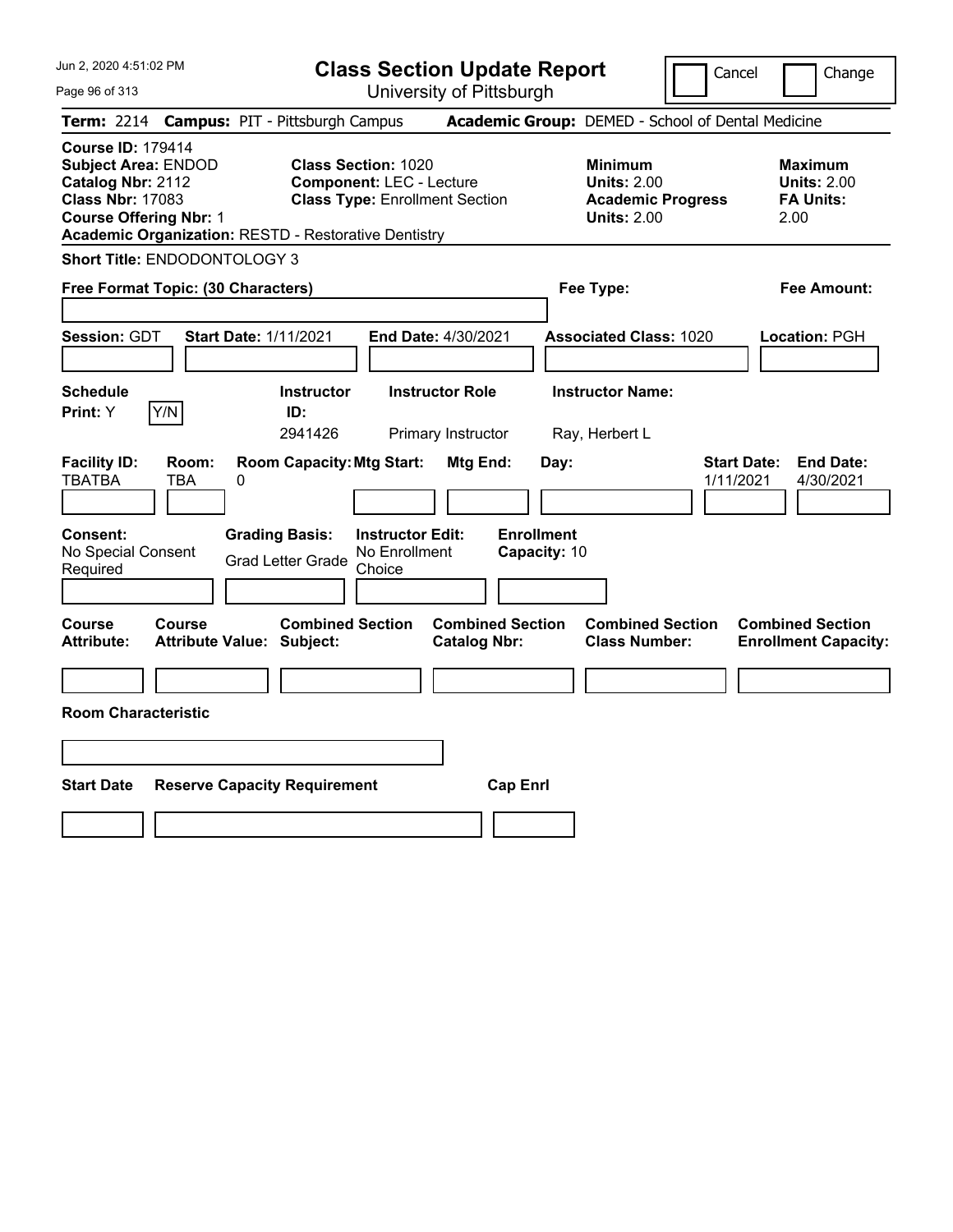| Jun 2, 2020 4:51:02 PM<br>Page 97 of 313                                                                                                                                                               | <b>Class Section Update Report</b><br>University of Pittsburgh                                                                                                           | Cancel                                                                                 | Change                                                           |
|--------------------------------------------------------------------------------------------------------------------------------------------------------------------------------------------------------|--------------------------------------------------------------------------------------------------------------------------------------------------------------------------|----------------------------------------------------------------------------------------|------------------------------------------------------------------|
| Term: 2214 Campus: PIT - Pittsburgh Campus                                                                                                                                                             |                                                                                                                                                                          | Academic Group: DEMED - School of Dental Medicine                                      |                                                                  |
| <b>Course ID: 179415</b><br><b>Subject Area: ENDOD</b><br>Catalog Nbr: 2122<br><b>Class Nbr: 17084</b><br><b>Course Offering Nbr: 1</b><br><b>Academic Organization: RESTD - Restorative Dentistry</b> | Class Section: 1020<br><b>Component: LEC - Lecture</b><br><b>Class Type: Enrollment Section</b>                                                                          | <b>Minimum</b><br><b>Units: 2.00</b><br><b>Academic Progress</b><br><b>Units: 2.00</b> | <b>Maximum</b><br><b>Units: 2.00</b><br><b>FA Units:</b><br>2.00 |
| Short Title: ENDODONTOLOGY 4                                                                                                                                                                           |                                                                                                                                                                          |                                                                                        |                                                                  |
| Free Format Topic: (30 Characters)                                                                                                                                                                     |                                                                                                                                                                          | Fee Type:                                                                              | Fee Amount:                                                      |
| Session: GDT<br><b>Start Date: 1/11/2021</b>                                                                                                                                                           | End Date: 4/30/2021                                                                                                                                                      | <b>Associated Class: 1020</b>                                                          | Location: PGH                                                    |
| <b>Schedule</b>                                                                                                                                                                                        | <b>Instructor</b><br><b>Instructor Role</b>                                                                                                                              | <b>Instructor Name:</b>                                                                |                                                                  |
| Print: Y<br>Y/N                                                                                                                                                                                        | ID:                                                                                                                                                                      |                                                                                        |                                                                  |
| <b>Facility ID:</b><br>Room:<br>TBATBA<br>TBA<br>0<br><b>Consent:</b><br><b>Grading Basis:</b><br>No Special Consent<br><b>Grad Letter Grade</b><br>Required                                           | 2941426<br>Primary Instructor<br><b>Room Capacity: Mtg Start:</b><br>Mtg End:<br><b>Enrollment</b><br><b>Instructor Edit:</b><br>No Enrollment<br>Capacity: 10<br>Choice | Ray, Herbert L<br><b>Start Date:</b><br>Day:<br>1/11/2021                              | <b>End Date:</b><br>4/30/2021                                    |
|                                                                                                                                                                                                        |                                                                                                                                                                          |                                                                                        |                                                                  |
| Course<br>Course<br><b>Attribute:</b><br><b>Attribute Value: Subject:</b>                                                                                                                              | <b>Combined Section</b><br><b>Combined Section</b><br><b>Catalog Nbr:</b>                                                                                                | <b>Combined Section</b><br><b>Class Number:</b>                                        | <b>Combined Section</b><br><b>Enrollment Capacity:</b>           |
|                                                                                                                                                                                                        |                                                                                                                                                                          |                                                                                        |                                                                  |
| <b>Room Characteristic</b>                                                                                                                                                                             |                                                                                                                                                                          |                                                                                        |                                                                  |
|                                                                                                                                                                                                        |                                                                                                                                                                          |                                                                                        |                                                                  |
| <b>Start Date</b><br><b>Reserve Capacity Requirement</b>                                                                                                                                               | <b>Cap Enrl</b>                                                                                                                                                          |                                                                                        |                                                                  |
|                                                                                                                                                                                                        |                                                                                                                                                                          |                                                                                        |                                                                  |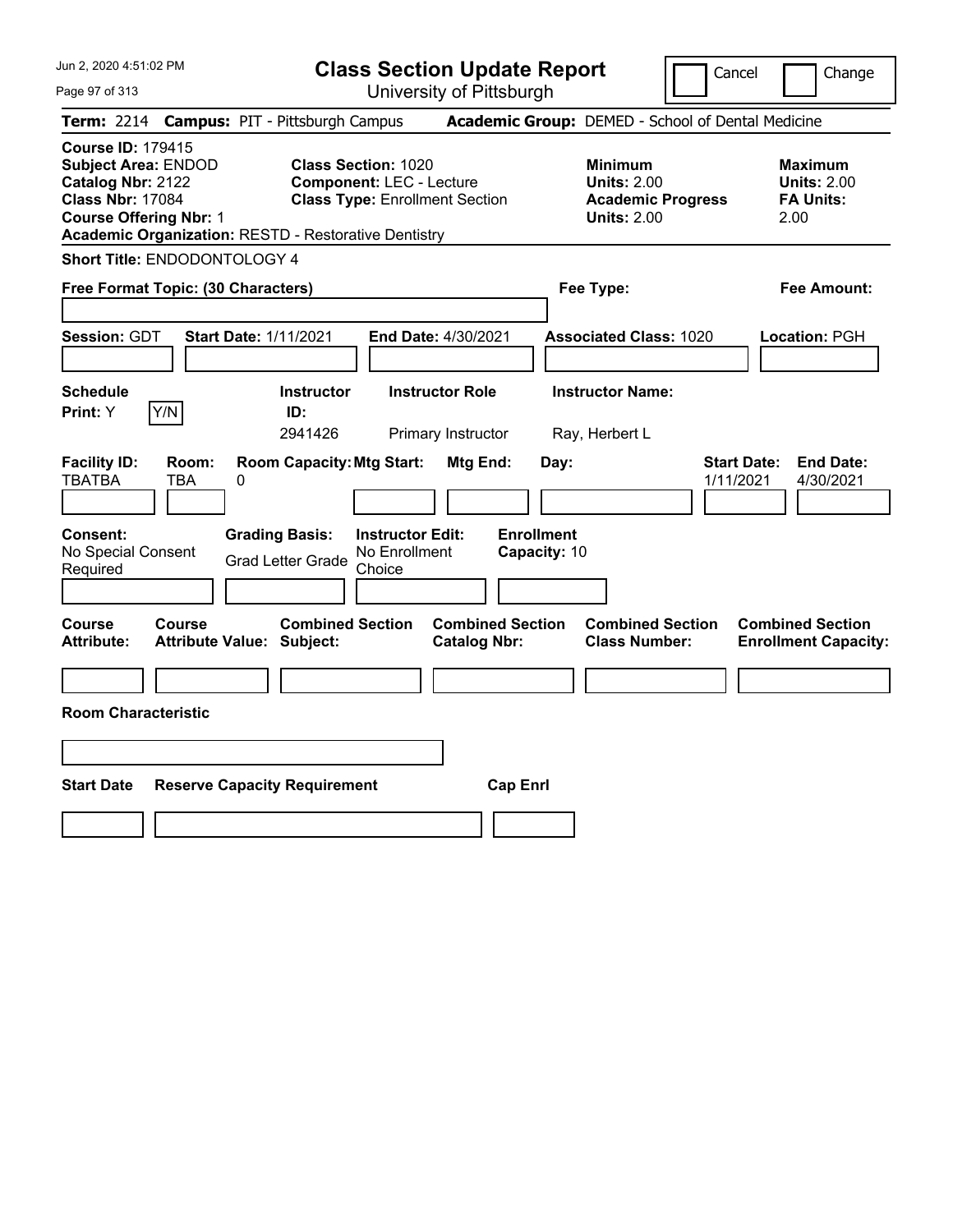Jun 2, 2020 4:51:02 PM Page 98 of 313 **Class Section Update Report** University of Pittsburgh Cancel Change **Term:** 2214 **Campus:** PIT - Pittsburgh Campus **Academic Group:** DEMED - School of Dental Medicine **Course ID:** 179416 **Subject Area:** ENDOD **Class Section:** 1020 **Minimum Maximum Catalog Nbr:** 2212 **Component:** LEC - Lecture **Units:** 2.00 **Units:** 2.00 **Class Nbr:** 17085 **Class Type:** Enrollment Section **Academic Progress FA Units: Course Offering Nbr:** 1 **Units:** 2.00 2.00 **Academic Organization:** RESTD - Restorative Dentistry **Short Title:** CASE PRESENTATION 3 **Free Format Topic: (30 Characters) Fee Type: Fee Amount: Session:** GDT **Start Date:** 1/11/2021 **End Date:** 4/30/2021 **Associated Class:** 1020 **Location:** PGH **Schedule Instructor Instructor Role Instructor Name: Print:**  $Y$   $|Y/N|$  **ID:** 2941426 Primary Instructor Ray, Herbert L 2904479 Primary Instructor Skoner, John R **Facility ID: Room: Room Capacity:Mtg Start: Mtg End: Day: Start Date: End Date:** TBATBA TBA 0 1/11/2021 4/30/2021 **Consent: Grading Basis: Instructor Edit: Enrollment** No Special Consent No Special Consent Grad Letter Grade No Enrollment<br>Required Choice Choice **Capacity:** 10 **Course Course Combined Section Combined Section Combined Section Combined Section**  Attribute: Attribute Value: Subject: Catalog Nbr: Class Number: Enrollment Capacity: **Room Characteristic Start Date Reserve Capacity Requirement Cap Enrl**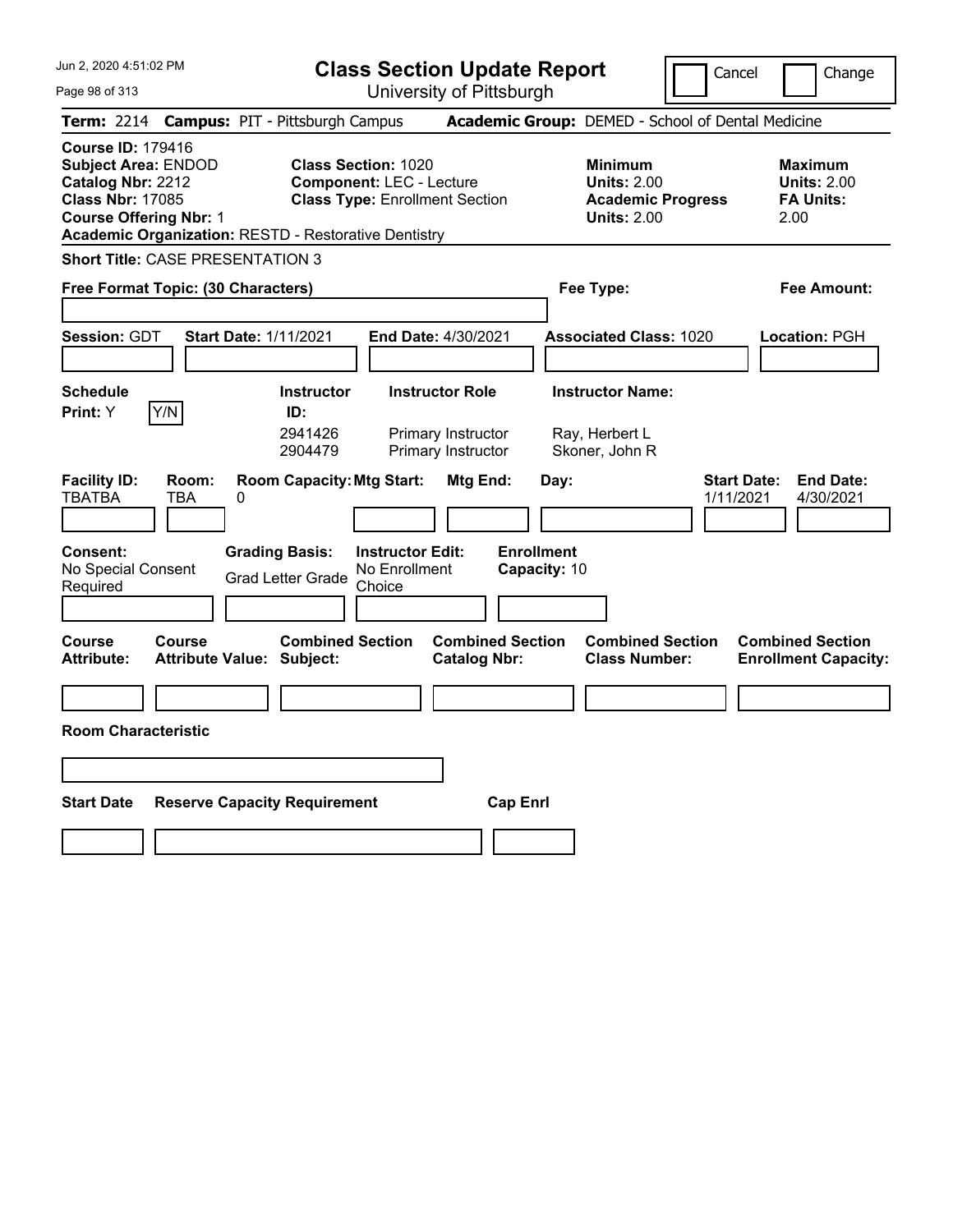| Jun 2, 2020 4:51:02 PM<br>Page 99 of 313                                            |                                                                       | <b>Class Section Update Report</b><br>University of Pittsburgh | Cancel |  |
|-------------------------------------------------------------------------------------|-----------------------------------------------------------------------|----------------------------------------------------------------|--------|--|
|                                                                                     | Term: 2214 Campus: PIT - Pittsburgh Campus                            | <b>Academic Group: DEMED - School of Dental Medicine</b>       |        |  |
| <b>Course ID: 179417</b><br>$\sim$ $\sim$ $\sim$ $\sim$ $\sim$ $\sim$ $\sim$ $\sim$ | $\bullet$ $\bullet$ $\bullet$ $\bullet$ $\bullet$ $\bullet$ $\bullet$ |                                                                |        |  |

**Subject Area:** ENDOD **Class Section:** 1020 **Minimum 1020 Minimum 1020 Minimum 1020 Maximum Catalog Nbr:** 2222 **Component:** LEC - Lecture 10 **Units:** 2.00 **Catalog Nbr: 2222 Component: LEC - Lecture <b>Units: 2.00 Units: 2.00 Units: 2.00 Class Nbr: 17086 Class Type: Enrollment Section Academic Progress FA Units: Course Offering Nbr: 1 Units: 2.00** 2.00

**Academic Organization:** RESTD - Restorative Dentistry

**Short Title:** CASE PRESENTATION 4

| Free Format Topic: (30 Characters)                                                                 |                                                                                            | Fee Type:                                                          | <b>Fee Amount:</b>                                          |                                                                  |
|----------------------------------------------------------------------------------------------------|--------------------------------------------------------------------------------------------|--------------------------------------------------------------------|-------------------------------------------------------------|------------------------------------------------------------------|
| Session: GDT                                                                                       | <b>Start Date: 1/11/2021</b>                                                               | End Date: 4/30/2021                                                | <b>Associated Class: 1020</b>                               | Location: PGH                                                    |
| <b>Schedule</b><br>Y/N<br>Print: Y                                                                 | <b>Instructor</b><br>ID:<br>2941426<br>2904479                                             | <b>Instructor Role</b><br>Primary Instructor<br>Primary Instructor | <b>Instructor Name:</b><br>Ray, Herbert L<br>Skoner, John R |                                                                  |
| <b>Facility ID:</b><br>Room:<br><b>TBATBA</b><br>TBA<br>Consent:<br>No Special Consent<br>Required | <b>Room Capacity: Mtg Start:</b><br>0<br><b>Grading Basis:</b><br><b>Grad Letter Grade</b> | Mtg End:<br><b>Instructor Edit:</b><br>No Enrollment<br>Choice     | Day:<br><b>Enrollment</b><br>Capacity: 10                   | <b>Start Date:</b><br><b>End Date:</b><br>1/11/2021<br>4/30/2021 |
| Course<br>Course<br><b>Attribute:</b>                                                              | <b>Combined Section</b><br><b>Attribute Value: Subject:</b>                                | <b>Combined Section</b><br><b>Catalog Nbr:</b>                     | <b>Combined Section</b><br><b>Class Number:</b>             | <b>Combined Section</b><br><b>Enrollment Capacity:</b>           |
| <b>Room Characteristic</b><br><b>Start Date</b>                                                    | <b>Reserve Capacity Requirement</b>                                                        |                                                                    |                                                             |                                                                  |
|                                                                                                    |                                                                                            |                                                                    | <b>Cap Enri</b>                                             |                                                                  |

**Class Type: Enrollment Section** 

Cancel **I** Change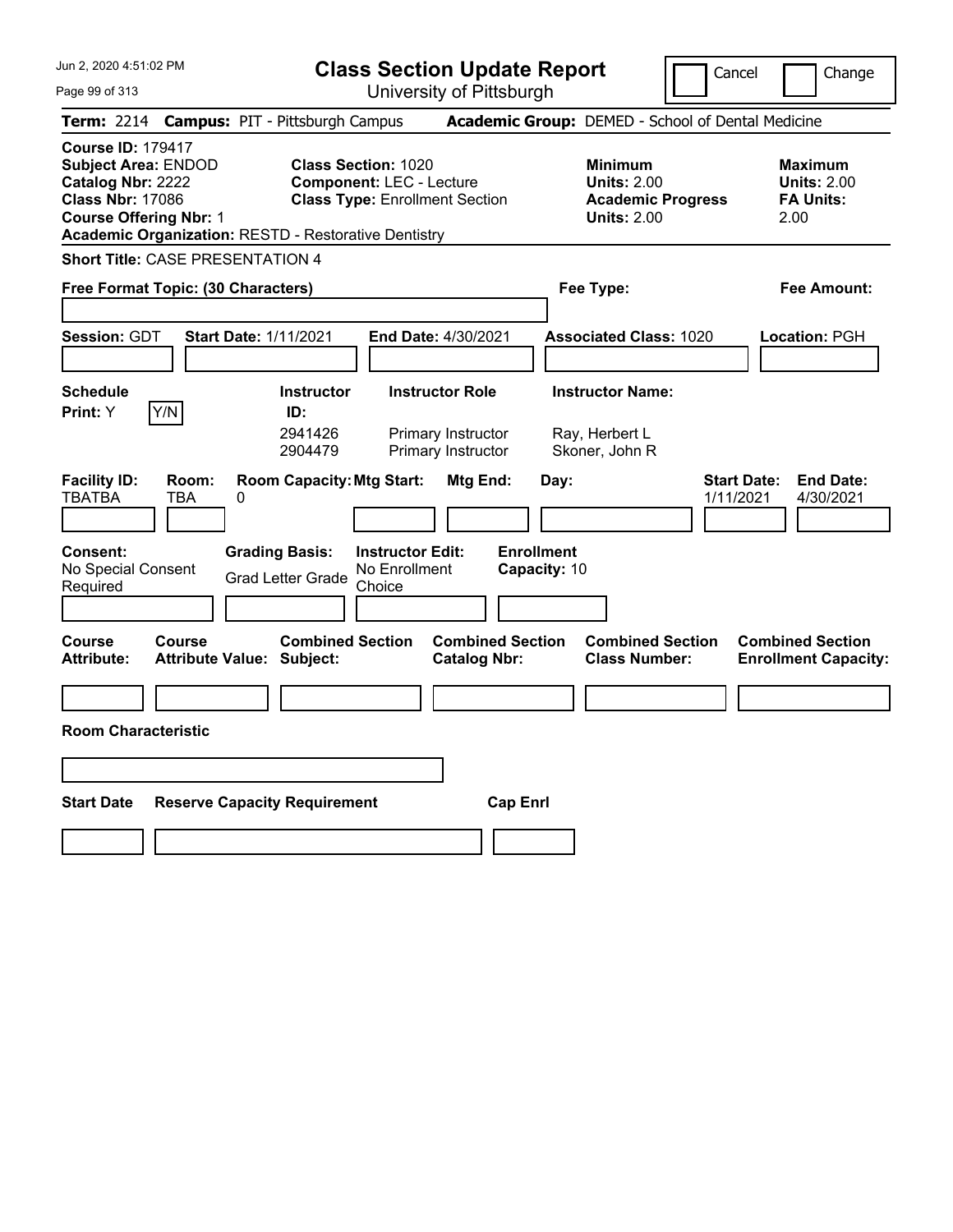|  |  | Jun 2, 2020 4:51:02 PM |  |
|--|--|------------------------|--|
|--|--|------------------------|--|

**Class Section Update Report**

Cancel Change

Page 100 of 313

| Page 100 of 313                                                                                                                         |                     |                                                             |                                                                                                         | University of Pittsburgh                       |                                  |                                                                                        |                                 |                                                           |
|-----------------------------------------------------------------------------------------------------------------------------------------|---------------------|-------------------------------------------------------------|---------------------------------------------------------------------------------------------------------|------------------------------------------------|----------------------------------|----------------------------------------------------------------------------------------|---------------------------------|-----------------------------------------------------------|
|                                                                                                                                         |                     | Term: 2214 Campus: PIT - Pittsburgh Campus                  |                                                                                                         |                                                |                                  | Academic Group: DEMED - School of Dental Medicine                                      |                                 |                                                           |
| <b>Course ID: 184567</b><br><b>Subject Area: ENDOD</b><br>Catalog Nbr: 2325<br><b>Class Nbr: 21616</b><br><b>Course Offering Nbr: 1</b> |                     | <b>Academic Organization: RESTD - Restorative Dentistry</b> | <b>Class Section: 1050</b><br><b>Component: CLN - Clinical</b><br><b>Class Type: Enrollment Section</b> |                                                |                                  | <b>Minimum</b><br><b>Units: 1.00</b><br><b>Academic Progress</b><br><b>Units: 1.00</b> |                                 | Maximum<br><b>Units: 1.00</b><br><b>FA Units:</b><br>1.00 |
| Short Title: ENDO MICROSCOPE 3                                                                                                          |                     |                                                             |                                                                                                         |                                                |                                  |                                                                                        |                                 |                                                           |
| Free Format Topic: (30 Characters)                                                                                                      |                     |                                                             |                                                                                                         |                                                |                                  | Fee Type:                                                                              |                                 | Fee Amount:                                               |
| Session: GDT                                                                                                                            |                     | <b>Start Date: 1/11/2021</b>                                |                                                                                                         | End Date: 4/30/2021                            |                                  | <b>Associated Class: 1050</b>                                                          |                                 | Location: PGH                                             |
| <b>Schedule</b><br><b>Print:</b> Y                                                                                                      | Y/N                 | <b>Instructor</b><br>ID:<br>2941426                         |                                                                                                         | <b>Instructor Role</b><br>Primary Instructor   |                                  | <b>Instructor Name:</b><br>Ray, Herbert L                                              |                                 |                                                           |
| <b>Facility ID:</b><br><b>TBATBA</b>                                                                                                    | Room:<br><b>TBA</b> | <b>Room Capacity: Mtg Start:</b><br>0                       |                                                                                                         | Mtg End:                                       | Day:                             |                                                                                        | <b>Start Date:</b><br>1/11/2021 | <b>End Date:</b><br>4/30/2021                             |
| <b>Consent:</b><br>No Special Consent<br>Required                                                                                       |                     | <b>Grading Basis:</b><br><b>Grad HSU Basis</b>              | Instructor Edit:<br>No Enrollment<br>Choice                                                             |                                                | <b>Enrollment</b><br>Capacity: 5 |                                                                                        |                                 |                                                           |
| <b>Course</b><br>Attribute:                                                                                                             | Course              | <b>Combined Section</b><br><b>Attribute Value: Subject:</b> |                                                                                                         | <b>Combined Section</b><br><b>Catalog Nbr:</b> |                                  | <b>Combined Section</b><br><b>Class Number:</b>                                        |                                 | <b>Combined Section</b><br><b>Enrollment Capacity:</b>    |
|                                                                                                                                         |                     |                                                             |                                                                                                         |                                                |                                  |                                                                                        |                                 |                                                           |
| <b>Room Characteristic</b>                                                                                                              |                     |                                                             |                                                                                                         |                                                |                                  |                                                                                        |                                 |                                                           |
|                                                                                                                                         |                     |                                                             |                                                                                                         |                                                |                                  |                                                                                        |                                 |                                                           |
| <b>Start Date</b>                                                                                                                       |                     | <b>Reserve Capacity Requirement</b>                         |                                                                                                         | <b>Cap Enrl</b>                                |                                  |                                                                                        |                                 |                                                           |
|                                                                                                                                         |                     |                                                             |                                                                                                         |                                                |                                  |                                                                                        |                                 |                                                           |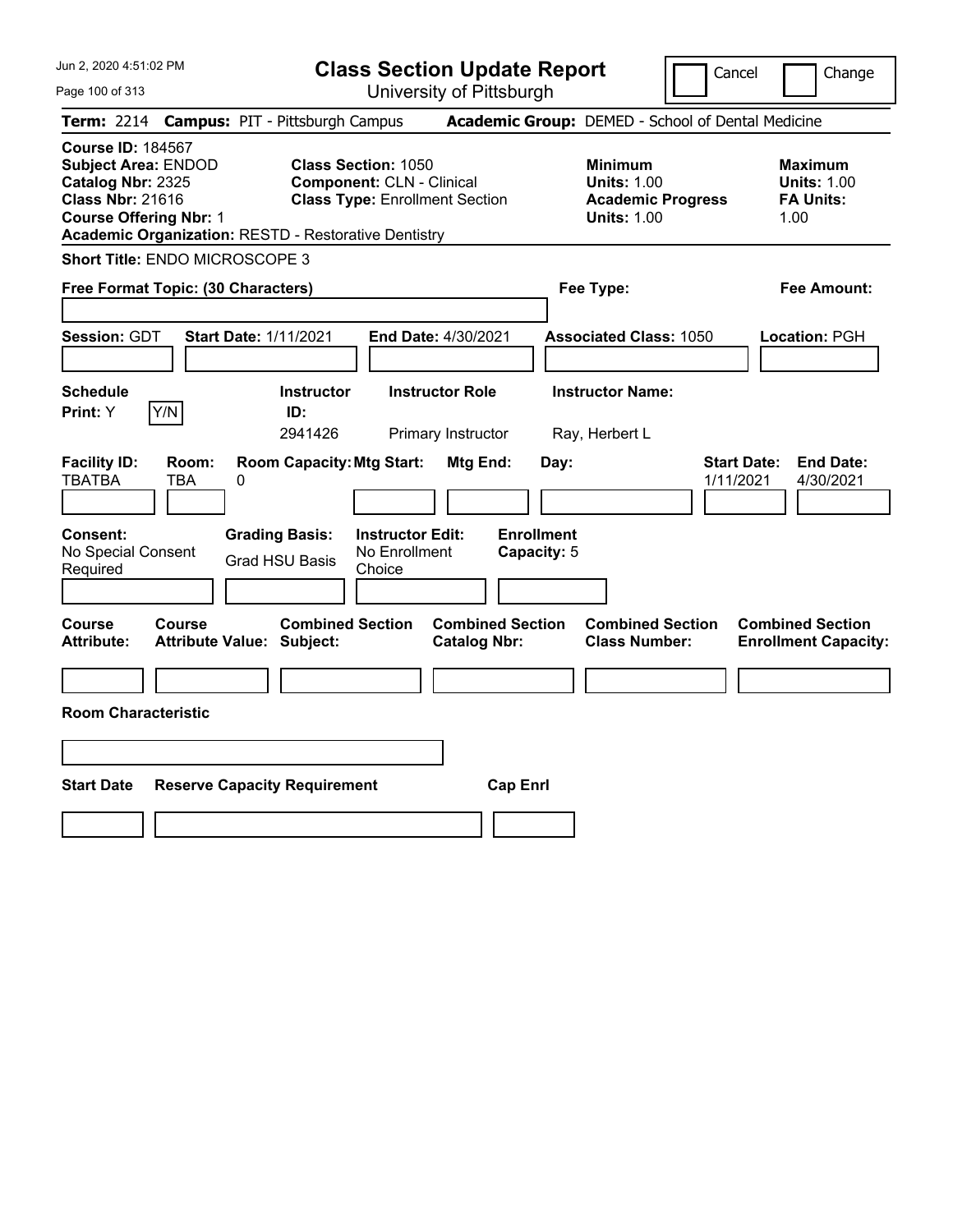| Jun 2, 2020 4:51:02 PM |  |
|------------------------|--|
|------------------------|--|

**Class Section Update Report**

Cancel **Change** 

Page 101 of 313

| Page 101 of 313                                                                                                                         |                     |                                                             |                                                                                                         | University of Pittsburgh                       |                                  |                                                                                        |                                 |                                                                  |
|-----------------------------------------------------------------------------------------------------------------------------------------|---------------------|-------------------------------------------------------------|---------------------------------------------------------------------------------------------------------|------------------------------------------------|----------------------------------|----------------------------------------------------------------------------------------|---------------------------------|------------------------------------------------------------------|
|                                                                                                                                         |                     | Term: 2214 Campus: PIT - Pittsburgh Campus                  |                                                                                                         |                                                |                                  | Academic Group: DEMED - School of Dental Medicine                                      |                                 |                                                                  |
| <b>Course ID: 184568</b><br><b>Subject Area: ENDOD</b><br>Catalog Nbr: 2345<br><b>Class Nbr: 21615</b><br><b>Course Offering Nbr: 1</b> |                     | <b>Academic Organization: RESTD - Restorative Dentistry</b> | <b>Class Section: 1050</b><br><b>Component: CLN - Clinical</b><br><b>Class Type: Enrollment Section</b> |                                                |                                  | <b>Minimum</b><br><b>Units: 1.00</b><br><b>Academic Progress</b><br><b>Units: 1.00</b> |                                 | <b>Maximum</b><br><b>Units: 1.00</b><br><b>FA Units:</b><br>1.00 |
| Short Title: ENDO MICROSCOPE 4                                                                                                          |                     |                                                             |                                                                                                         |                                                |                                  |                                                                                        |                                 |                                                                  |
| Free Format Topic: (30 Characters)                                                                                                      |                     |                                                             |                                                                                                         |                                                |                                  | Fee Type:                                                                              |                                 | Fee Amount:                                                      |
| Session: GDT                                                                                                                            |                     | <b>Start Date: 1/11/2021</b>                                |                                                                                                         | End Date: 4/30/2021                            |                                  | <b>Associated Class: 1050</b>                                                          |                                 | Location: PGH                                                    |
| <b>Schedule</b><br>Print: Y                                                                                                             | Y/N                 | <b>Instructor</b><br>ID:<br>2941426                         |                                                                                                         | <b>Instructor Role</b><br>Primary Instructor   |                                  | <b>Instructor Name:</b><br>Ray, Herbert L                                              |                                 |                                                                  |
| <b>Facility ID:</b><br><b>TBATBA</b>                                                                                                    | Room:<br><b>TBA</b> | <b>Room Capacity: Mtg Start:</b><br>0                       |                                                                                                         | Mtg End:                                       | Day:                             |                                                                                        | <b>Start Date:</b><br>1/11/2021 | <b>End Date:</b><br>4/30/2021                                    |
| Consent:<br>No Special Consent<br>Required                                                                                              |                     | <b>Grading Basis:</b><br><b>Grad HSU Basis</b>              | <b>Instructor Edit:</b><br>No Enrollment<br>Choice                                                      |                                                | <b>Enrollment</b><br>Capacity: 5 |                                                                                        |                                 |                                                                  |
| Course<br><b>Attribute:</b>                                                                                                             | Course              | <b>Combined Section</b><br><b>Attribute Value: Subject:</b> |                                                                                                         | <b>Combined Section</b><br><b>Catalog Nbr:</b> |                                  | <b>Combined Section</b><br><b>Class Number:</b>                                        |                                 | <b>Combined Section</b><br><b>Enrollment Capacity:</b>           |
| <b>Room Characteristic</b>                                                                                                              |                     |                                                             |                                                                                                         |                                                |                                  |                                                                                        |                                 |                                                                  |
| <b>Start Date</b>                                                                                                                       |                     | <b>Reserve Capacity Requirement</b>                         |                                                                                                         | <b>Cap Enrl</b>                                |                                  |                                                                                        |                                 |                                                                  |
|                                                                                                                                         |                     |                                                             |                                                                                                         |                                                |                                  |                                                                                        |                                 |                                                                  |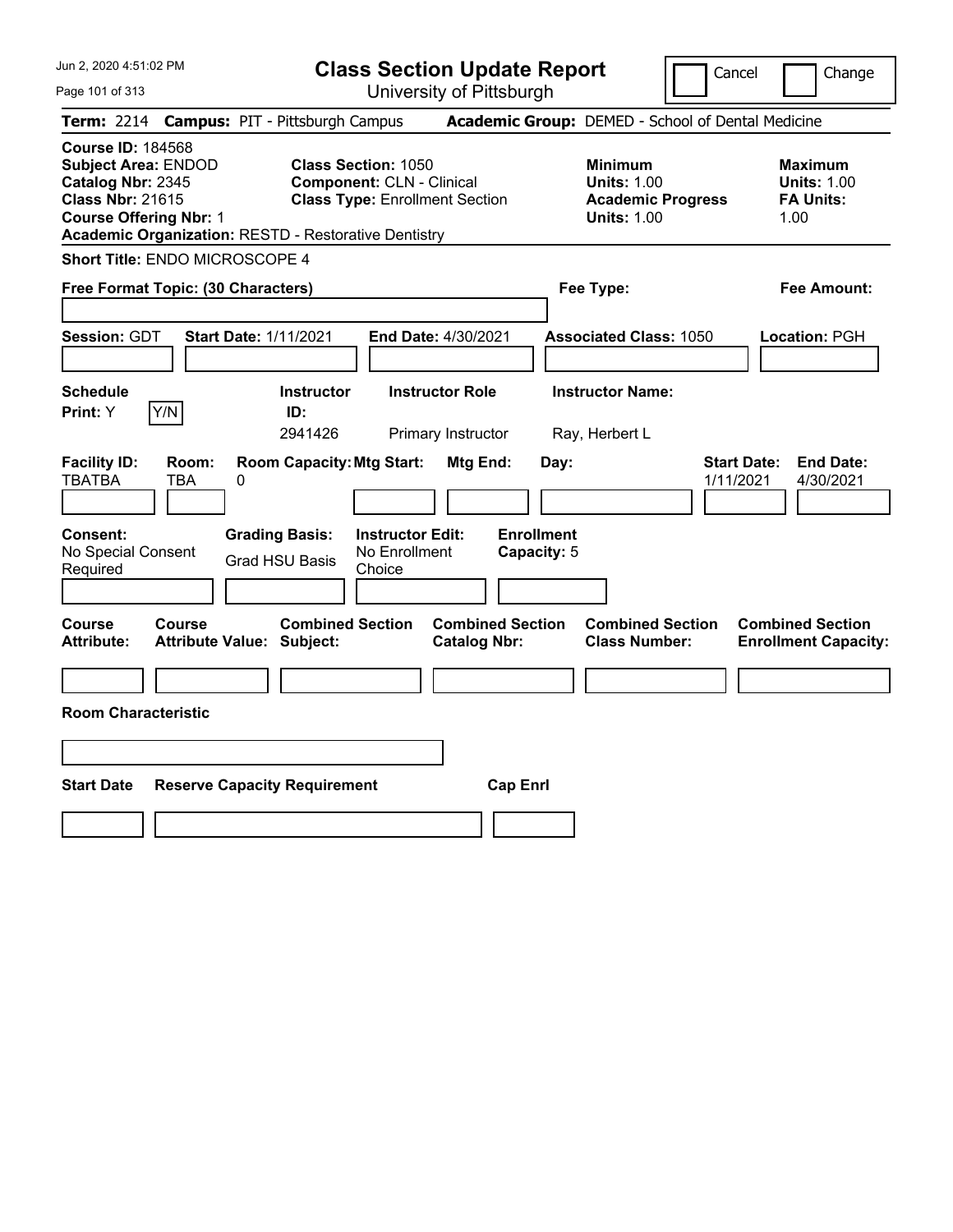Jun 2, 2020 4:51:02 PM Page 102 of 313 **Class Section Update Report** University of Pittsburgh Cancel | Change **Term:** 2214 **Campus:** PIT - Pittsburgh Campus **Academic Group:** DEMED - School of Dental Medicine **Course ID:** 107404 **Subject Area:** ENDOD **Class Section:** 1010 **Minimum Maximum Catalog Nbr:** 2375 **Component:** CLN - Clinical **Units:** 1.00 **Units:** 1.00 **Class Nbr:** 24321 **Class Type:** Enrollment Section **Academic Progress FA Units: Course Offering Nbr:** 1 **Units:** 1.00 1.00 **Academic Organization:** RESTD - Restorative Dentistry **Short Title:** ENDODONTIC CLINIC 5 **Free Format Topic: (30 Characters) Fee Type: Fee Amount: Session:** AT **Start Date:** 1/11/2021 **End Date:** 5/1/2021 **Associated Class:** 1010 **Location:** PGH **Schedule Instructor Instructor Role Instructor Name: Print:**  $Y$   $|Y/N|$  **ID:** 2941426 Primary Instructor Ray, Herbert L **Facility ID: Room: Room Capacity:Mtg Start: Mtg End: Day: Start Date: End Date:** TBATBA TBA 0 1/11/2021 5/1/2021 **Consent: Grading Basis: Instructor Edit: Enrollment** No Special Consent Grad Letter Grade No Enrollment Choice **Capacity:** 10 **Course Course Combined Section Combined Section Combined Section Combined Section Attribute: Attribute Value: Subject: Catalog Nbr: Class Number: Enrollment Capacity: Room Characteristic Start Date Reserve Capacity Requirement Cap Enrl**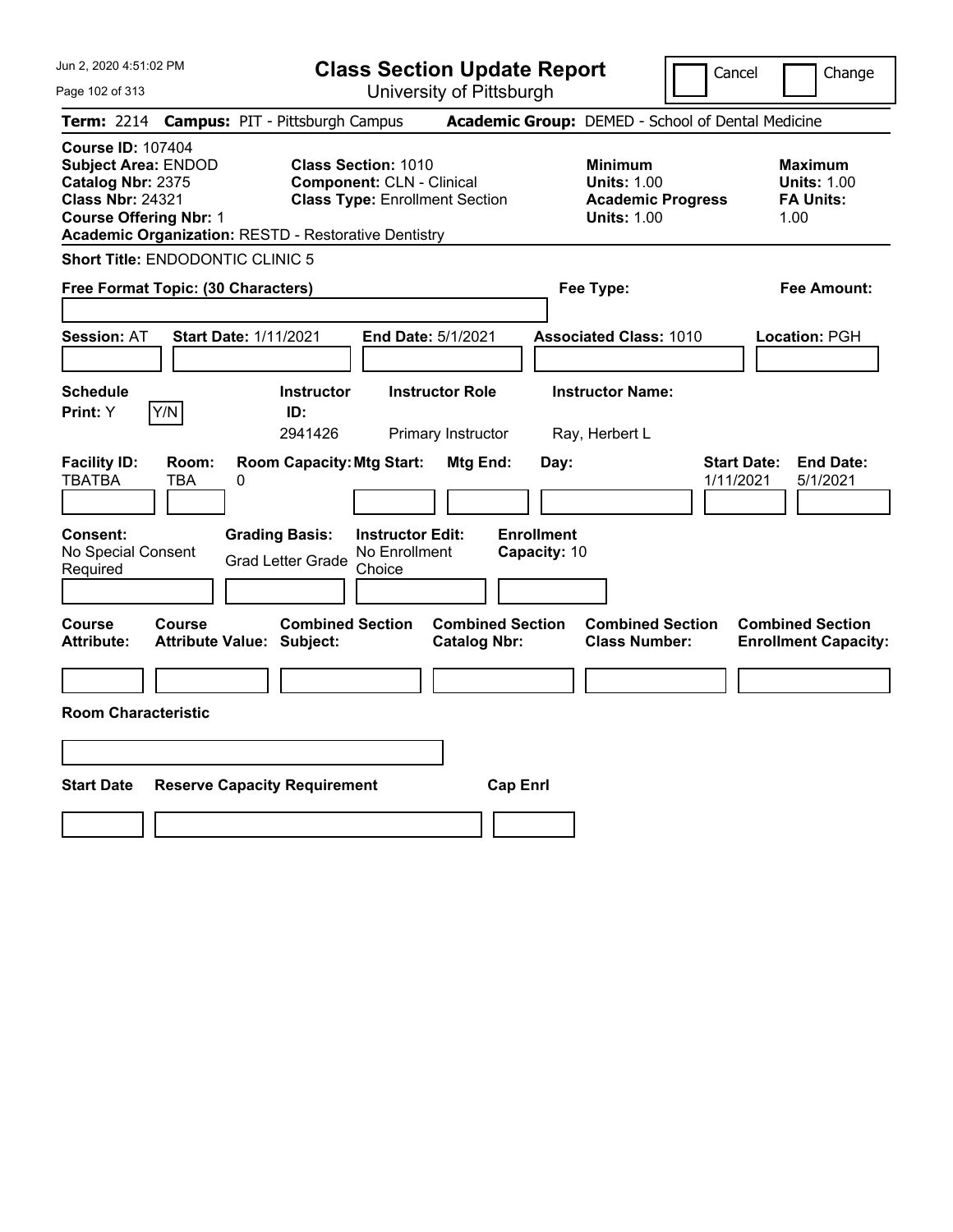| <b>Class Section Update Report</b><br>University of Pittsburgh<br>Page 103 of 313<br>Academic Group: DEMED - School of Dental Medicine<br><b>Campus: PIT - Pittsburgh Campus</b><br><b>Term: 2214</b><br><b>Course ID: 179424</b>                                                                                                                                                                                                           | Change                        |
|---------------------------------------------------------------------------------------------------------------------------------------------------------------------------------------------------------------------------------------------------------------------------------------------------------------------------------------------------------------------------------------------------------------------------------------------|-------------------------------|
|                                                                                                                                                                                                                                                                                                                                                                                                                                             |                               |
|                                                                                                                                                                                                                                                                                                                                                                                                                                             |                               |
| <b>Subject Area: ENDOD</b><br><b>Class Section: 1020</b><br><b>Minimum</b><br><b>Maximum</b><br>Catalog Nbr: 2382<br><b>Component: LEC - Lecture</b><br><b>Units: 2.00</b><br><b>Units: 2.00</b><br><b>Class Nbr: 17087</b><br><b>Class Type: Enrollment Section</b><br><b>FA Units:</b><br><b>Academic Progress</b><br><b>Course Offering Nbr: 1</b><br><b>Units: 2.00</b><br>2.00<br>Academic Organization: RESTD - Restorative Dentistry |                               |
| <b>Short Title: TOPICAL LITERATURE 3</b>                                                                                                                                                                                                                                                                                                                                                                                                    |                               |
| Free Format Topic: (30 Characters)<br>Fee Type:<br>Fee Amount:                                                                                                                                                                                                                                                                                                                                                                              |                               |
| <b>Session: GDT</b><br><b>Start Date: 1/11/2021</b><br><b>Associated Class: 1020</b><br><b>End Date: 4/30/2021</b><br>Location: PGH                                                                                                                                                                                                                                                                                                         |                               |
| <b>Schedule</b><br><b>Instructor Role</b><br><b>Instructor Name:</b><br><b>Instructor</b>                                                                                                                                                                                                                                                                                                                                                   |                               |
| Y/N<br>Print: Y<br>ID:<br>2941426<br>Primary Instructor<br>Ray, Herbert L                                                                                                                                                                                                                                                                                                                                                                   |                               |
| <b>Facility ID:</b><br><b>Start Date:</b><br>Room:<br><b>Room Capacity: Mtg Start:</b><br>Mtg End:<br>Day:<br><b>TBATBA</b><br><b>TBA</b><br>1/11/2021<br>0<br><b>Enrollment</b><br><b>Grading Basis:</b><br><b>Instructor Edit:</b><br>Consent:<br>No Enrollment<br>No Special Consent<br>Capacity: 10<br><b>Grad Letter Grade</b><br>Required<br>Choice                                                                                   | <b>End Date:</b><br>4/30/2021 |
| <b>Combined Section</b><br>Course<br><b>Combined Section</b><br><b>Combined Section</b><br><b>Combined Section</b><br><b>Course</b><br><b>Attribute Value: Subject:</b><br><b>Class Number:</b><br><b>Attribute:</b><br><b>Catalog Nbr:</b><br><b>Enrollment Capacity:</b>                                                                                                                                                                  |                               |
|                                                                                                                                                                                                                                                                                                                                                                                                                                             |                               |
| <b>Room Characteristic</b>                                                                                                                                                                                                                                                                                                                                                                                                                  |                               |
|                                                                                                                                                                                                                                                                                                                                                                                                                                             |                               |
|                                                                                                                                                                                                                                                                                                                                                                                                                                             |                               |
| <b>Start Date</b><br><b>Reserve Capacity Requirement</b><br><b>Cap Enrl</b>                                                                                                                                                                                                                                                                                                                                                                 |                               |
|                                                                                                                                                                                                                                                                                                                                                                                                                                             |                               |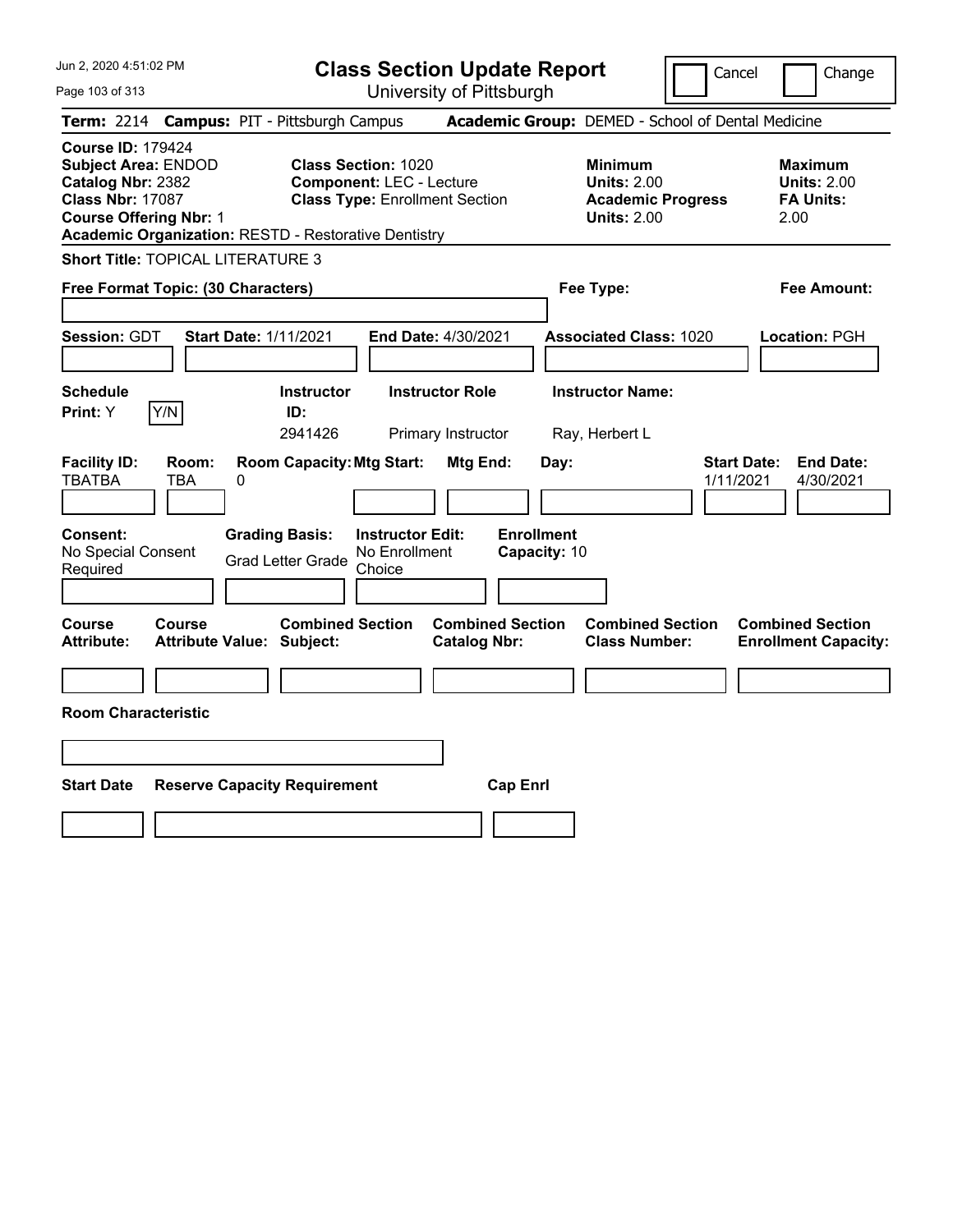| Jun 2, 2020 4:51:02 PM<br>Page 104 of 313                                                                                                                                                              | <b>Class Section Update Report</b><br>University of Pittsburgh                                                                                                              | Cancel                                                                                 | Change                                                           |
|--------------------------------------------------------------------------------------------------------------------------------------------------------------------------------------------------------|-----------------------------------------------------------------------------------------------------------------------------------------------------------------------------|----------------------------------------------------------------------------------------|------------------------------------------------------------------|
| Term: 2214 Campus: PIT - Pittsburgh Campus                                                                                                                                                             |                                                                                                                                                                             | Academic Group: DEMED - School of Dental Medicine                                      |                                                                  |
| <b>Course ID: 179425</b><br><b>Subject Area: ENDOD</b><br>Catalog Nbr: 2383<br><b>Class Nbr: 17088</b><br><b>Course Offering Nbr: 1</b><br><b>Academic Organization: RESTD - Restorative Dentistry</b> | <b>Class Section: 1020</b><br><b>Component: LEC - Lecture</b><br><b>Class Type: Enrollment Section</b>                                                                      | <b>Minimum</b><br><b>Units: 2.00</b><br><b>Academic Progress</b><br><b>Units: 2.00</b> | <b>Maximum</b><br><b>Units: 2.00</b><br><b>FA Units:</b><br>2.00 |
| <b>Short Title: TOPICAL LITERATURE 4</b>                                                                                                                                                               |                                                                                                                                                                             |                                                                                        |                                                                  |
| Free Format Topic: (30 Characters)                                                                                                                                                                     |                                                                                                                                                                             | Fee Type:                                                                              | <b>Fee Amount:</b>                                               |
| <b>Start Date: 1/11/2021</b><br>Session: GDT                                                                                                                                                           | End Date: 4/30/2021                                                                                                                                                         | <b>Associated Class: 1020</b>                                                          | Location: PGH                                                    |
| <b>Schedule</b>                                                                                                                                                                                        | <b>Instructor Role</b><br><b>Instructor</b>                                                                                                                                 | <b>Instructor Name:</b>                                                                |                                                                  |
| Print: Y<br>Y/N                                                                                                                                                                                        | ID:<br>2941426<br>Primary Instructor                                                                                                                                        |                                                                                        |                                                                  |
| <b>Facility ID:</b><br>Room:<br><b>TBATBA</b><br>TBA<br>0<br><b>Grading Basis:</b><br><b>Consent:</b><br>No Special Consent<br>Required                                                                | <b>Room Capacity: Mtg Start:</b><br>Mtg End:<br>Day:<br><b>Instructor Edit:</b><br><b>Enrollment</b><br>No Enrollment<br>Capacity: 10<br><b>Grad Letter Grade</b><br>Choice | Ray, Herbert L<br><b>Start Date:</b><br>1/11/2021                                      | <b>End Date:</b><br>4/30/2021                                    |
| Course<br><b>Course</b><br><b>Attribute:</b><br><b>Attribute Value: Subject:</b>                                                                                                                       | <b>Combined Section</b><br><b>Combined Section</b><br><b>Catalog Nbr:</b>                                                                                                   | <b>Combined Section</b><br><b>Class Number:</b>                                        | <b>Combined Section</b><br><b>Enrollment Capacity:</b>           |
| <b>Room Characteristic</b>                                                                                                                                                                             |                                                                                                                                                                             |                                                                                        |                                                                  |
|                                                                                                                                                                                                        |                                                                                                                                                                             |                                                                                        |                                                                  |
| <b>Start Date</b><br><b>Reserve Capacity Requirement</b>                                                                                                                                               | <b>Cap Enrl</b>                                                                                                                                                             |                                                                                        |                                                                  |
|                                                                                                                                                                                                        |                                                                                                                                                                             |                                                                                        |                                                                  |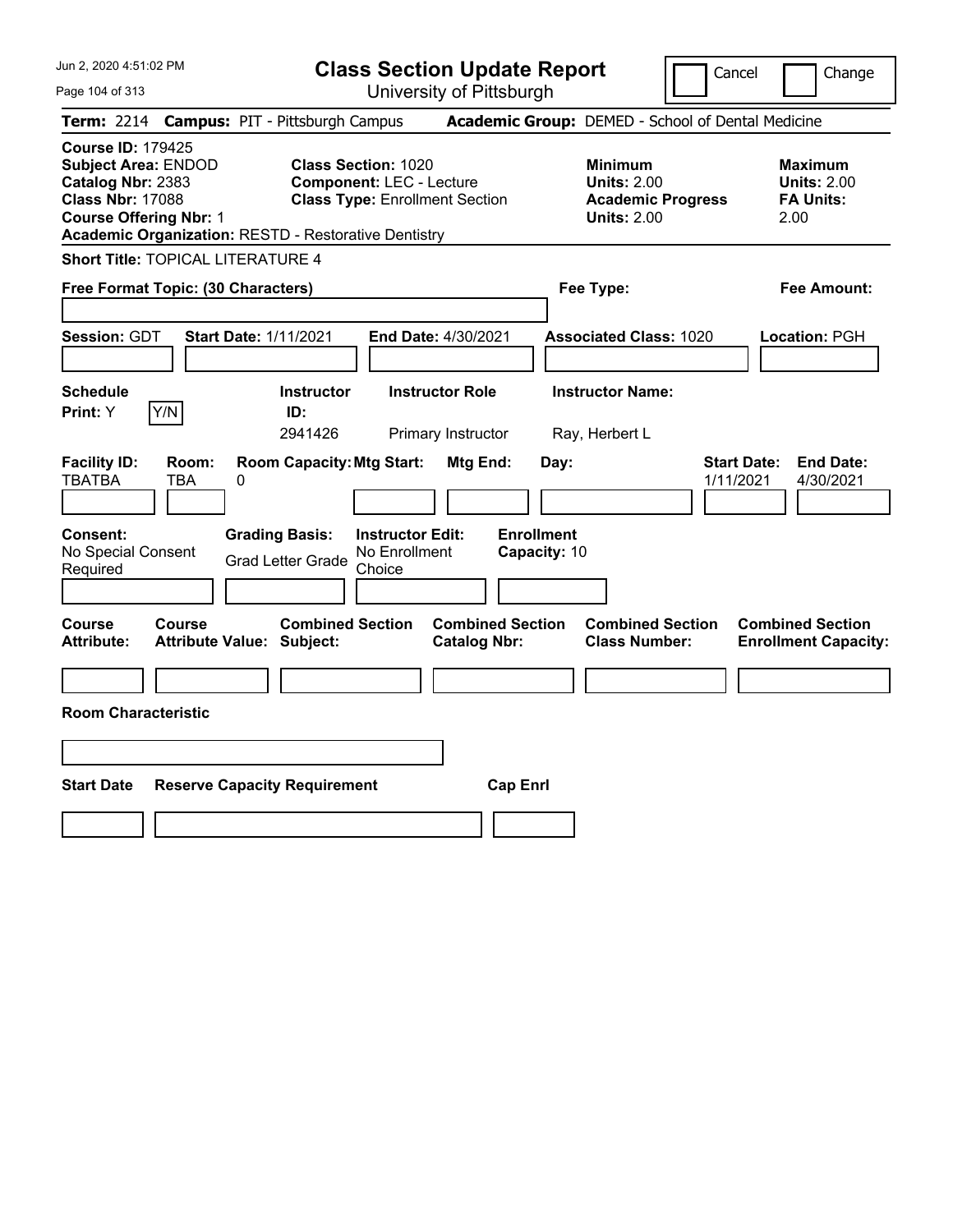| Jun 2, 2020 4:51:02 PM<br>Page 105 of 313                                                                                                                                                              | <b>Class Section Update Report</b><br>University of Pittsburgh                                                                                                              | Cancel                                                                                 | Change                                                           |
|--------------------------------------------------------------------------------------------------------------------------------------------------------------------------------------------------------|-----------------------------------------------------------------------------------------------------------------------------------------------------------------------------|----------------------------------------------------------------------------------------|------------------------------------------------------------------|
| Term: 2214 Campus: PIT - Pittsburgh Campus                                                                                                                                                             |                                                                                                                                                                             | Academic Group: DEMED - School of Dental Medicine                                      |                                                                  |
| <b>Course ID: 179418</b><br><b>Subject Area: ENDOD</b><br>Catalog Nbr: 2412<br><b>Class Nbr: 17089</b><br><b>Course Offering Nbr: 1</b><br><b>Academic Organization: RESTD - Restorative Dentistry</b> | <b>Class Section: 1020</b><br><b>Component: LEC - Lecture</b><br><b>Class Type: Enrollment Section</b>                                                                      | <b>Minimum</b><br><b>Units: 2.00</b><br><b>Academic Progress</b><br><b>Units: 2.00</b> | <b>Maximum</b><br><b>Units: 2.00</b><br><b>FA Units:</b><br>2.00 |
| <b>Short Title: CURRENT LITERATURE 3</b>                                                                                                                                                               |                                                                                                                                                                             |                                                                                        |                                                                  |
| Free Format Topic: (30 Characters)                                                                                                                                                                     |                                                                                                                                                                             | Fee Type:                                                                              | Fee Amount:                                                      |
| Session: GDT<br><b>Start Date: 1/11/2021</b>                                                                                                                                                           | <b>End Date: 4/30/2021</b>                                                                                                                                                  | <b>Associated Class: 1020</b>                                                          | Location: PGH                                                    |
| <b>Schedule</b>                                                                                                                                                                                        | <b>Instructor</b><br><b>Instructor Role</b>                                                                                                                                 | <b>Instructor Name:</b>                                                                |                                                                  |
| Print: Y<br>Y/N                                                                                                                                                                                        | ID:<br>2941426<br>Primary Instructor                                                                                                                                        | Ray, Herbert L                                                                         |                                                                  |
| <b>Facility ID:</b><br>Room:<br><b>TBATBA</b><br><b>TBA</b><br>0<br><b>Grading Basis:</b><br>Consent:<br>No Special Consent<br>Required                                                                | <b>Room Capacity: Mtg Start:</b><br>Mtg End:<br>Day:<br><b>Enrollment</b><br><b>Instructor Edit:</b><br>No Enrollment<br>Capacity: 10<br><b>Grad Letter Grade</b><br>Choice | <b>Start Date:</b><br>1/11/2021                                                        | <b>End Date:</b><br>4/30/2021                                    |
| Course<br>Course<br><b>Attribute:</b><br><b>Attribute Value: Subject:</b>                                                                                                                              | <b>Combined Section</b><br><b>Combined Section</b><br><b>Catalog Nbr:</b>                                                                                                   | <b>Combined Section</b><br><b>Class Number:</b>                                        | <b>Combined Section</b><br><b>Enrollment Capacity:</b>           |
|                                                                                                                                                                                                        |                                                                                                                                                                             |                                                                                        |                                                                  |
| <b>Room Characteristic</b>                                                                                                                                                                             |                                                                                                                                                                             |                                                                                        |                                                                  |
|                                                                                                                                                                                                        |                                                                                                                                                                             |                                                                                        |                                                                  |
| <b>Start Date</b><br><b>Reserve Capacity Requirement</b>                                                                                                                                               | <b>Cap Enrl</b>                                                                                                                                                             |                                                                                        |                                                                  |
|                                                                                                                                                                                                        |                                                                                                                                                                             |                                                                                        |                                                                  |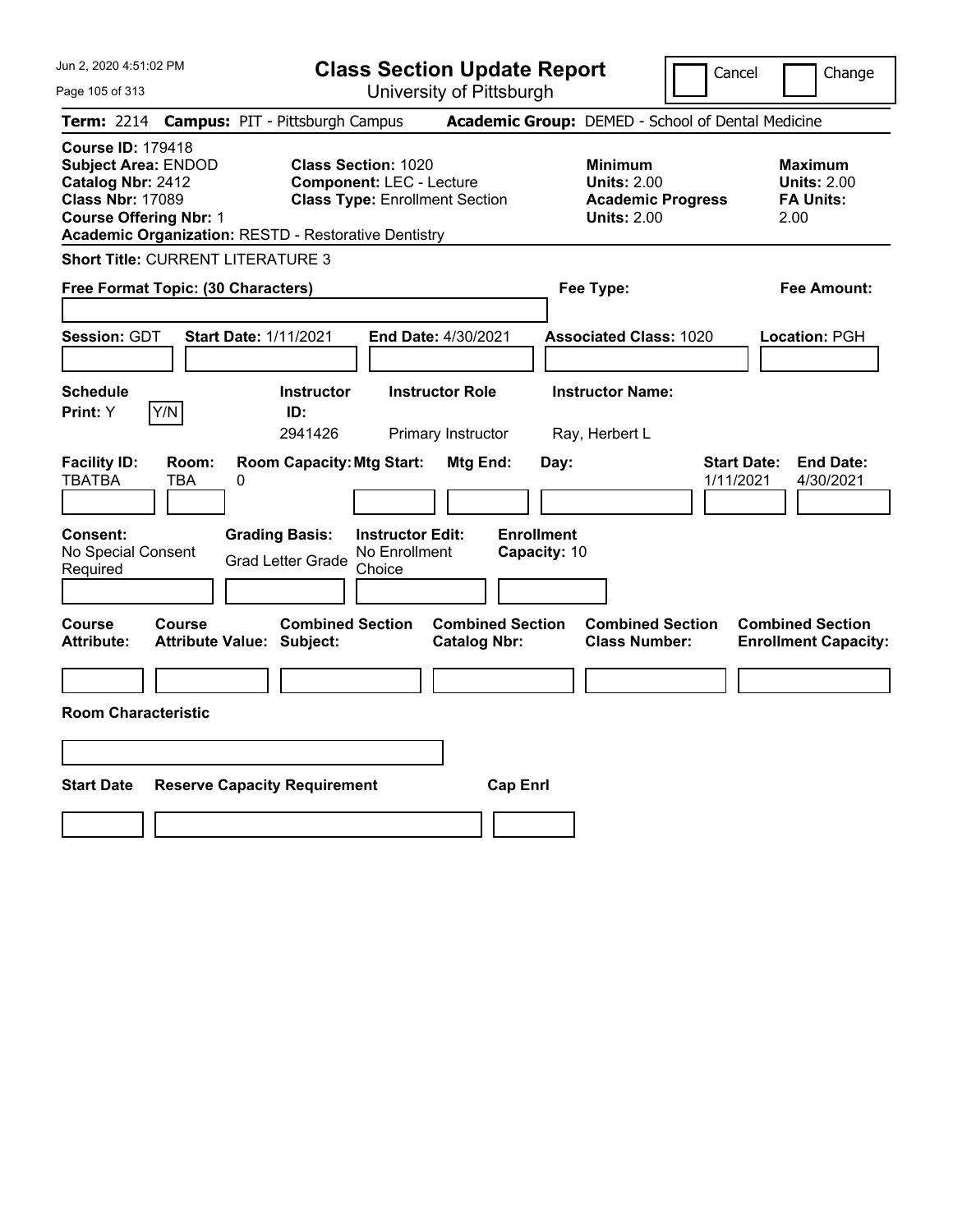| Jun 2, 2020 4:51:02 PM<br>Page 106 of 313                                                                                                                                                              | <b>Class Section Update Report</b><br>University of Pittsburgh                                                                                                                               | Cancel                                                                                 | Change                                                           |
|--------------------------------------------------------------------------------------------------------------------------------------------------------------------------------------------------------|----------------------------------------------------------------------------------------------------------------------------------------------------------------------------------------------|----------------------------------------------------------------------------------------|------------------------------------------------------------------|
| Term: 2214 Campus: PIT - Pittsburgh Campus                                                                                                                                                             |                                                                                                                                                                                              | Academic Group: DEMED - School of Dental Medicine                                      |                                                                  |
| <b>Course ID: 179419</b><br><b>Subject Area: ENDOD</b><br>Catalog Nbr: 2422<br><b>Class Nbr: 17090</b><br><b>Course Offering Nbr: 1</b><br><b>Academic Organization: RESTD - Restorative Dentistry</b> | <b>Class Section: 1020</b><br><b>Component: LEC - Lecture</b><br><b>Class Type: Enrollment Section</b>                                                                                       | <b>Minimum</b><br><b>Units: 2.00</b><br><b>Academic Progress</b><br><b>Units: 2.00</b> | <b>Maximum</b><br><b>Units: 2.00</b><br><b>FA Units:</b><br>2.00 |
| <b>Short Title: CURRENT LITERATURE 4</b>                                                                                                                                                               |                                                                                                                                                                                              |                                                                                        |                                                                  |
| Free Format Topic: (30 Characters)                                                                                                                                                                     |                                                                                                                                                                                              | Fee Type:                                                                              | Fee Amount:                                                      |
| Session: GDT<br><b>Start Date: 1/11/2021</b>                                                                                                                                                           | <b>End Date: 4/30/2021</b>                                                                                                                                                                   | <b>Associated Class: 1020</b>                                                          | Location: PGH                                                    |
| <b>Schedule</b>                                                                                                                                                                                        | <b>Instructor</b><br><b>Instructor Role</b>                                                                                                                                                  | <b>Instructor Name:</b>                                                                |                                                                  |
| Print: Y<br>Y/N                                                                                                                                                                                        | ID:<br>2941426<br>Primary Instructor                                                                                                                                                         | Ray, Herbert L                                                                         |                                                                  |
| <b>Facility ID:</b><br>Room:<br><b>TBATBA</b><br><b>TBA</b><br>0<br>Consent:<br>No Special Consent<br>Required                                                                                         | <b>Room Capacity: Mtg Start:</b><br>Mtg End:<br><b>Enrollment</b><br><b>Grading Basis:</b><br><b>Instructor Edit:</b><br>No Enrollment<br>Capacity: 10<br><b>Grad Letter Grade</b><br>Choice | <b>Start Date:</b><br>Day:<br>1/11/2021                                                | <b>End Date:</b><br>4/30/2021                                    |
| Course<br>Course<br><b>Attribute:</b><br><b>Attribute Value: Subject:</b>                                                                                                                              | <b>Combined Section</b><br><b>Combined Section</b><br><b>Catalog Nbr:</b>                                                                                                                    | <b>Combined Section</b><br><b>Class Number:</b>                                        | <b>Combined Section</b><br><b>Enrollment Capacity:</b>           |
|                                                                                                                                                                                                        |                                                                                                                                                                                              |                                                                                        |                                                                  |
| <b>Room Characteristic</b>                                                                                                                                                                             |                                                                                                                                                                                              |                                                                                        |                                                                  |
|                                                                                                                                                                                                        |                                                                                                                                                                                              |                                                                                        |                                                                  |
| <b>Start Date</b><br><b>Reserve Capacity Requirement</b>                                                                                                                                               | <b>Cap Enrl</b>                                                                                                                                                                              |                                                                                        |                                                                  |
|                                                                                                                                                                                                        |                                                                                                                                                                                              |                                                                                        |                                                                  |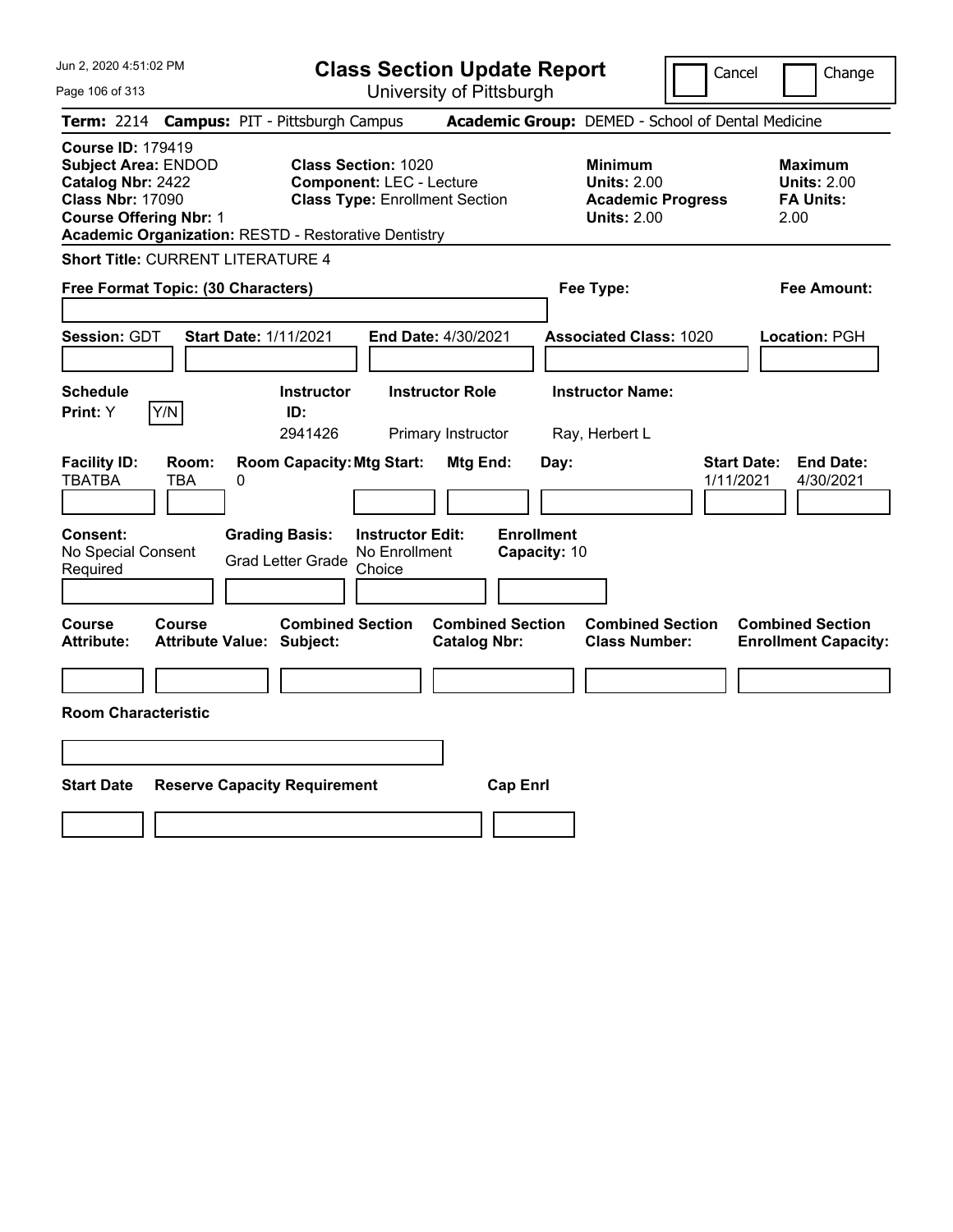Page 107 of 313

**Class Section Update Report**

Cancel Change

|                                                                                           |  | Term: 2214 Campus: PIT - Pittsburgh Campus<br>Academic Group: DEMED - School of Dental Medicine |   |                                                                                       |                                                                                                        |                        |                                   |      |                                                                                        |                                 |                                                                  |
|-------------------------------------------------------------------------------------------|--|-------------------------------------------------------------------------------------------------|---|---------------------------------------------------------------------------------------|--------------------------------------------------------------------------------------------------------|------------------------|-----------------------------------|------|----------------------------------------------------------------------------------------|---------------------------------|------------------------------------------------------------------|
| <b>Course ID: 179420</b><br>Catalog Nbr: 2512<br><b>Class Nbr: 28332</b>                  |  | <b>Subject Area: ENDOD</b><br><b>Course Offering Nbr: 1</b>                                     |   | Academic Organization: RESTD - Restorative Dentistry                                  | <b>Class Section: 1010</b><br><b>Component: LEC - Lecture</b><br><b>Class Type: Enrollment Section</b> |                        |                                   |      | <b>Minimum</b><br><b>Units: 3.00</b><br><b>Academic Progress</b><br><b>Units: 3.00</b> |                                 | <b>Maximum</b><br><b>Units: 3.00</b><br><b>FA Units:</b><br>3.00 |
|                                                                                           |  | <b>Short Title: CLINIC 3</b>                                                                    |   |                                                                                       |                                                                                                        |                        |                                   |      |                                                                                        |                                 |                                                                  |
| Free Format Topic: (30 Characters)                                                        |  |                                                                                                 |   |                                                                                       |                                                                                                        |                        |                                   |      | Fee Type:                                                                              |                                 | <b>Fee Amount:</b>                                               |
| Session: GDT                                                                              |  |                                                                                                 |   | <b>Start Date: 1/11/2021</b>                                                          |                                                                                                        | End Date: 4/30/2021    |                                   |      | <b>Associated Class: 1010</b>                                                          |                                 | Location: PGH                                                    |
| <b>Schedule</b>                                                                           |  |                                                                                                 |   | <b>Instructor</b>                                                                     |                                                                                                        | <b>Instructor Role</b> |                                   |      | <b>Instructor Name:</b>                                                                |                                 |                                                                  |
| Print: Y                                                                                  |  | Y/N                                                                                             |   | ID:<br>2941426                                                                        |                                                                                                        | Primary Instructor     |                                   |      | Ray, Herbert L                                                                         |                                 |                                                                  |
| <b>Facility ID:</b><br><b>TBATBA</b><br><b>Consent:</b><br>No Special Consent<br>Required |  | Room:<br><b>TBA</b>                                                                             | 0 | <b>Room Capacity: Mtg Start:</b><br><b>Grading Basis:</b><br><b>Grad Letter Grade</b> | <b>Instructor Edit:</b><br>No Enrollment<br>Choice                                                     | Mtg End:               | <b>Enrollment</b><br>Capacity: 35 | Day: |                                                                                        | <b>Start Date:</b><br>1/11/2021 | <b>End Date:</b><br>4/30/2021                                    |
| Course<br><b>Attribute:</b>                                                               |  | Course                                                                                          |   | <b>Combined Section</b><br><b>Attribute Value: Subject:</b>                           |                                                                                                        | <b>Catalog Nbr:</b>    | <b>Combined Section</b>           |      | <b>Combined Section</b><br><b>Class Number:</b>                                        |                                 | <b>Combined Section</b><br><b>Enrollment Capacity:</b>           |
|                                                                                           |  |                                                                                                 |   |                                                                                       |                                                                                                        |                        |                                   |      |                                                                                        |                                 |                                                                  |
| <b>Room Characteristic</b>                                                                |  |                                                                                                 |   |                                                                                       |                                                                                                        |                        |                                   |      |                                                                                        |                                 |                                                                  |
|                                                                                           |  |                                                                                                 |   |                                                                                       |                                                                                                        |                        |                                   |      |                                                                                        |                                 |                                                                  |
| <b>Start Date</b>                                                                         |  |                                                                                                 |   | <b>Reserve Capacity Requirement</b>                                                   |                                                                                                        |                        | <b>Cap Enrl</b>                   |      |                                                                                        |                                 |                                                                  |
|                                                                                           |  |                                                                                                 |   |                                                                                       |                                                                                                        |                        |                                   |      |                                                                                        |                                 |                                                                  |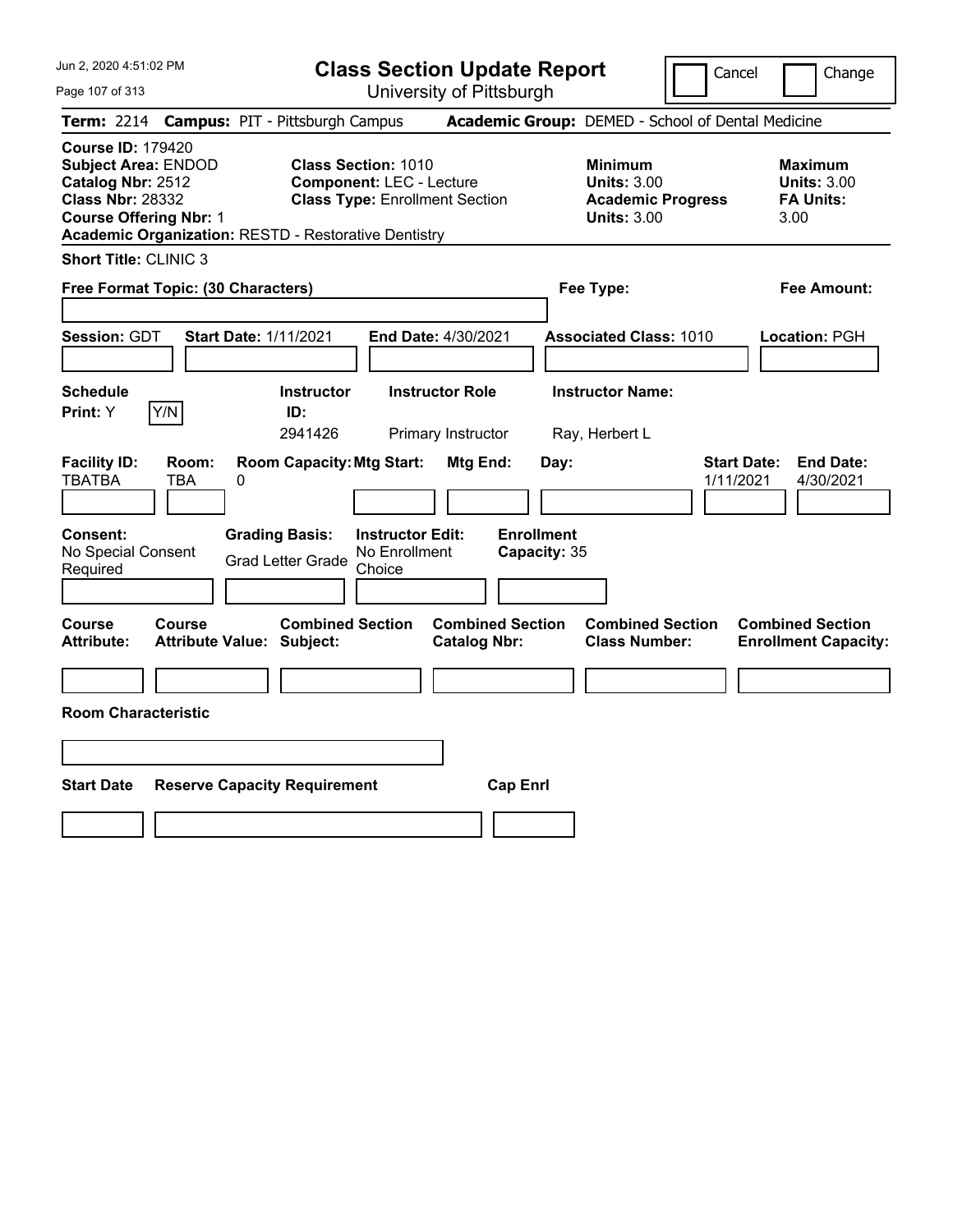Page 108 of 313

**Class Section Update Report**

Cancel Change

|                                                                                                                                         |                | Term: 2214 Campus: PIT - Pittsburgh Campus                                                  |                                                                                                         |                                                |                                                | Academic Group: DEMED - School of Dental Medicine                                      |                                 |                                                                  |
|-----------------------------------------------------------------------------------------------------------------------------------------|----------------|---------------------------------------------------------------------------------------------|---------------------------------------------------------------------------------------------------------|------------------------------------------------|------------------------------------------------|----------------------------------------------------------------------------------------|---------------------------------|------------------------------------------------------------------|
| <b>Course ID: 178861</b><br><b>Subject Area: ENDOD</b><br>Catalog Nbr: 2521<br><b>Class Nbr: 27026</b><br><b>Course Offering Nbr: 1</b> |                | <b>Academic Organization: RESTD - Restorative Dentistry</b>                                 | <b>Class Section: 1010</b><br><b>Component: CLN - Clinical</b><br><b>Class Type: Enrollment Section</b> |                                                |                                                | <b>Minimum</b><br><b>Units: 3.00</b><br><b>Academic Progress</b><br><b>Units: 3.00</b> |                                 | <b>Maximum</b><br><b>Units: 3.00</b><br><b>FA Units:</b><br>3.00 |
| <b>Short Title: CLINIC 2</b>                                                                                                            |                |                                                                                             |                                                                                                         |                                                |                                                |                                                                                        |                                 |                                                                  |
| Free Format Topic: (30 Characters)                                                                                                      |                |                                                                                             |                                                                                                         |                                                |                                                | Fee Type:                                                                              |                                 | <b>Fee Amount:</b>                                               |
| Session: GDT                                                                                                                            |                | <b>Start Date: 1/11/2021</b>                                                                |                                                                                                         | End Date: 4/30/2021                            |                                                | <b>Associated Class: 1010</b>                                                          |                                 | Location: PGH                                                    |
| <b>Schedule</b><br>Print: Y                                                                                                             | Y/N            | <b>Instructor</b><br>ID:                                                                    |                                                                                                         | <b>Instructor Role</b>                         |                                                | <b>Instructor Name:</b>                                                                |                                 |                                                                  |
|                                                                                                                                         |                | 2941426                                                                                     |                                                                                                         | Primary Instructor                             |                                                | Ray, Herbert L                                                                         |                                 |                                                                  |
| <b>Facility ID:</b><br><b>SALKX03081</b><br>Consent:<br>No Special Consent<br>Required                                                  | Room:<br>03081 | <b>Room Capacity: Mtg Start:</b><br>25<br><b>Grading Basis:</b><br><b>Grad Letter Grade</b> | $1:00$ PM<br><b>Instructor Edit:</b><br>No Enrollment<br>Choice                                         | Mtg End:<br>2:30 PM                            | Day:<br>Tu<br><b>Enrollment</b><br>Capacity: 6 |                                                                                        | <b>Start Date:</b><br>1/11/2021 | <b>End Date:</b><br>4/30/2021                                    |
| Course<br>Attribute:                                                                                                                    | Course         | <b>Combined Section</b><br><b>Attribute Value: Subject:</b>                                 |                                                                                                         | <b>Combined Section</b><br><b>Catalog Nbr:</b> |                                                | <b>Combined Section</b><br><b>Class Number:</b>                                        |                                 | <b>Combined Section</b><br><b>Enrollment Capacity:</b>           |
|                                                                                                                                         |                |                                                                                             |                                                                                                         |                                                |                                                |                                                                                        |                                 |                                                                  |
| <b>Room Characteristic</b>                                                                                                              |                |                                                                                             |                                                                                                         |                                                |                                                |                                                                                        |                                 |                                                                  |
|                                                                                                                                         |                |                                                                                             |                                                                                                         |                                                |                                                |                                                                                        |                                 |                                                                  |
| <b>Start Date</b>                                                                                                                       |                | <b>Reserve Capacity Requirement</b>                                                         |                                                                                                         | <b>Cap Enrl</b>                                |                                                |                                                                                        |                                 |                                                                  |
|                                                                                                                                         |                |                                                                                             |                                                                                                         |                                                |                                                |                                                                                        |                                 |                                                                  |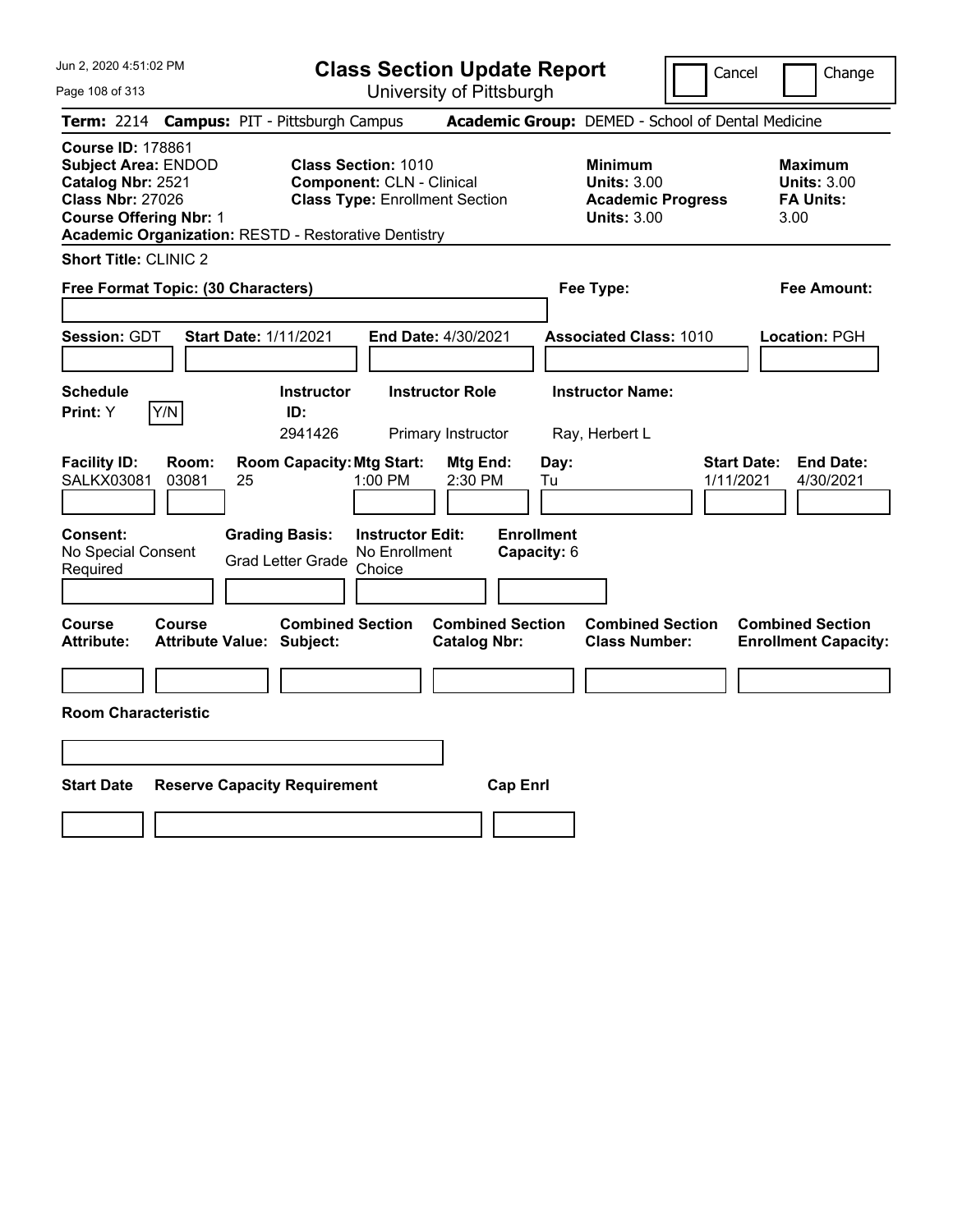Page 109 of 313

**Class Section Update Report**

Cancel Change

|                                                                                                                                         |                                   | Term: 2214 Campus: PIT - Pittsburgh Campus                  |                                                                                                        |                                                |                                   | Academic Group: DEMED - School of Dental Medicine                                      |                                 |                                                                  |
|-----------------------------------------------------------------------------------------------------------------------------------------|-----------------------------------|-------------------------------------------------------------|--------------------------------------------------------------------------------------------------------|------------------------------------------------|-----------------------------------|----------------------------------------------------------------------------------------|---------------------------------|------------------------------------------------------------------|
| <b>Course ID: 179421</b><br><b>Subject Area: ENDOD</b><br>Catalog Nbr: 2522<br><b>Class Nbr: 17091</b><br><b>Course Offering Nbr: 1</b> |                                   | <b>Academic Organization: RESTD - Restorative Dentistry</b> | <b>Class Section: 1020</b><br><b>Component: LEC - Lecture</b><br><b>Class Type: Enrollment Section</b> |                                                |                                   | <b>Minimum</b><br><b>Units: 3.00</b><br><b>Academic Progress</b><br><b>Units: 3.00</b> |                                 | <b>Maximum</b><br><b>Units: 3.00</b><br><b>FA Units:</b><br>3.00 |
| <b>Short Title: CLINIC 4</b>                                                                                                            |                                   |                                                             |                                                                                                        |                                                |                                   |                                                                                        |                                 |                                                                  |
| Free Format Topic: (30 Characters)                                                                                                      |                                   |                                                             |                                                                                                        |                                                |                                   | Fee Type:                                                                              |                                 | <b>Fee Amount:</b>                                               |
| Session: GDT                                                                                                                            |                                   | <b>Start Date: 1/11/2021</b>                                | End Date: 4/30/2021                                                                                    |                                                |                                   | <b>Associated Class: 1020</b>                                                          |                                 | Location: PGH                                                    |
| <b>Schedule</b><br>Print: Y                                                                                                             | Y/N                               | <b>Instructor</b><br>ID:<br>2941426                         |                                                                                                        | <b>Instructor Role</b><br>Primary Instructor   |                                   | <b>Instructor Name:</b><br>Ray, Herbert L                                              |                                 |                                                                  |
| <b>Facility ID:</b><br><b>TBATBA</b>                                                                                                    | Room:<br><b>TBA</b>               | <b>Room Capacity: Mtg Start:</b><br>0                       |                                                                                                        | Mtg End:                                       | Day:                              |                                                                                        | <b>Start Date:</b><br>1/11/2021 | <b>End Date:</b><br>4/30/2021                                    |
| Consent:<br>No Special Consent<br>Required                                                                                              |                                   | <b>Grading Basis:</b><br><b>Grad Letter Grade</b>           | <b>Instructor Edit:</b><br>No Enrollment<br>Choice                                                     |                                                | <b>Enrollment</b><br>Capacity: 10 |                                                                                        |                                 |                                                                  |
| Course<br><b>Attribute:</b>                                                                                                             | Course<br><b>Attribute Value:</b> | <b>Combined Section</b><br>Subject:                         |                                                                                                        | <b>Combined Section</b><br><b>Catalog Nbr:</b> |                                   | <b>Combined Section</b><br><b>Class Number:</b>                                        |                                 | <b>Combined Section</b><br><b>Enrollment Capacity:</b>           |
| <b>Room Characteristic</b>                                                                                                              |                                   |                                                             |                                                                                                        |                                                |                                   |                                                                                        |                                 |                                                                  |
|                                                                                                                                         |                                   |                                                             |                                                                                                        |                                                |                                   |                                                                                        |                                 |                                                                  |
| <b>Start Date</b>                                                                                                                       |                                   | <b>Reserve Capacity Requirement</b>                         |                                                                                                        |                                                | <b>Cap Enri</b>                   |                                                                                        |                                 |                                                                  |
|                                                                                                                                         |                                   |                                                             |                                                                                                        |                                                |                                   |                                                                                        |                                 |                                                                  |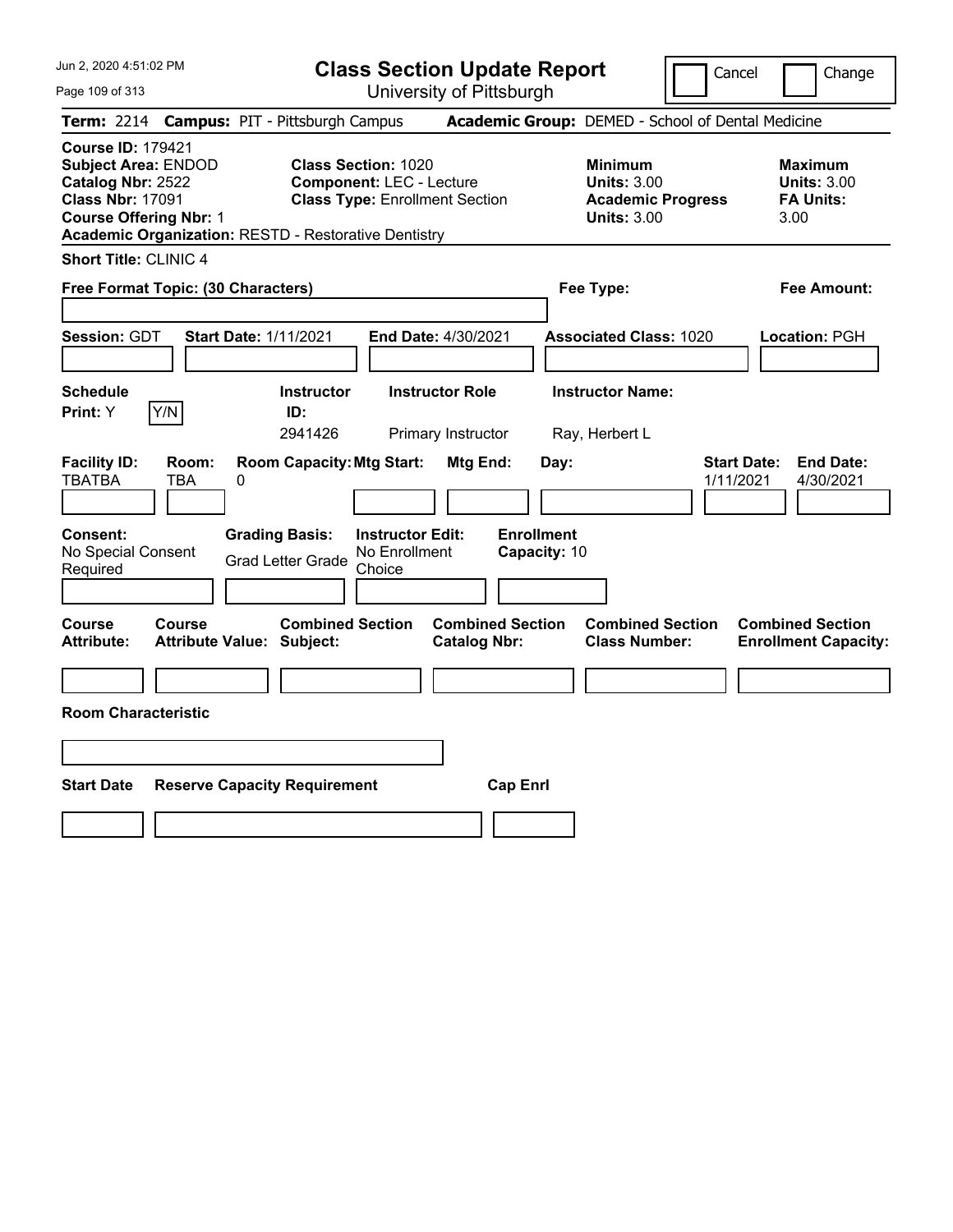| Jun 2, 2020 4:51:02 PM                                                                                                                                                                                 | <b>Class Section Update Report</b>                                                                                                              | Cancel                                                                                 | Change                                                           |
|--------------------------------------------------------------------------------------------------------------------------------------------------------------------------------------------------------|-------------------------------------------------------------------------------------------------------------------------------------------------|----------------------------------------------------------------------------------------|------------------------------------------------------------------|
| Page 110 of 313                                                                                                                                                                                        | University of Pittsburgh                                                                                                                        |                                                                                        |                                                                  |
| <b>Campus: PIT - Pittsburgh Campus</b><br><b>Term: 2214</b>                                                                                                                                            |                                                                                                                                                 | Academic Group: DEMED - School of Dental Medicine                                      |                                                                  |
| <b>Course ID: 179426</b><br><b>Subject Area: ENDOD</b><br>Catalog Nbr: 2612<br><b>Class Nbr: 17092</b><br><b>Course Offering Nbr: 1</b><br><b>Academic Organization: RESTD - Restorative Dentistry</b> | <b>Class Section: 1020</b><br><b>Component: LEC - Lecture</b><br><b>Class Type: Enrollment Section</b>                                          | <b>Minimum</b><br><b>Units: 1.00</b><br><b>Academic Progress</b><br><b>Units: 1.00</b> | <b>Maximum</b><br><b>Units: 1.00</b><br><b>FA Units:</b><br>1.00 |
| <b>Short Title: CLINICAL CONCEPTS 2</b>                                                                                                                                                                |                                                                                                                                                 |                                                                                        |                                                                  |
| Free Format Topic: (30 Characters)                                                                                                                                                                     |                                                                                                                                                 | Fee Type:                                                                              | Fee Amount:                                                      |
| Session: GDT<br><b>Start Date: 1/11/2021</b>                                                                                                                                                           | End Date: 4/30/2021                                                                                                                             | <b>Associated Class: 1020</b>                                                          | Location: PGH                                                    |
| <b>Schedule</b>                                                                                                                                                                                        | Instructor<br><b>Instructor Role</b>                                                                                                            | <b>Instructor Name:</b>                                                                |                                                                  |
| Y/N<br>Print: Y<br>ID:                                                                                                                                                                                 | 2941426<br>Primary Instructor                                                                                                                   | Ray, Herbert L                                                                         |                                                                  |
| <b>Facility ID:</b><br>Room:<br><b>TBATBA</b><br>TBA<br>0<br><b>Grading Basis:</b><br><b>Consent:</b><br>No Special Consent<br><b>Grad Letter Grade</b><br>Required                                    | <b>Room Capacity: Mtg Start:</b><br>Mtg End:<br>Day:<br><b>Enrollment</b><br><b>Instructor Edit:</b><br>No Enrollment<br>Capacity: 10<br>Choice | <b>Start Date:</b><br>1/11/2021                                                        | <b>End Date:</b><br>4/30/2021                                    |
| Course<br><b>Course</b><br><b>Attribute:</b><br><b>Attribute Value: Subject:</b>                                                                                                                       | <b>Combined Section</b><br><b>Combined Section</b><br><b>Catalog Nbr:</b>                                                                       | <b>Combined Section</b><br><b>Class Number:</b>                                        | <b>Combined Section</b><br><b>Enrollment Capacity:</b>           |
|                                                                                                                                                                                                        |                                                                                                                                                 |                                                                                        |                                                                  |
| <b>Room Characteristic</b>                                                                                                                                                                             |                                                                                                                                                 |                                                                                        |                                                                  |
|                                                                                                                                                                                                        |                                                                                                                                                 |                                                                                        |                                                                  |
|                                                                                                                                                                                                        |                                                                                                                                                 |                                                                                        |                                                                  |
| <b>Start Date</b><br><b>Reserve Capacity Requirement</b>                                                                                                                                               | <b>Cap Enrl</b>                                                                                                                                 |                                                                                        |                                                                  |
|                                                                                                                                                                                                        |                                                                                                                                                 |                                                                                        |                                                                  |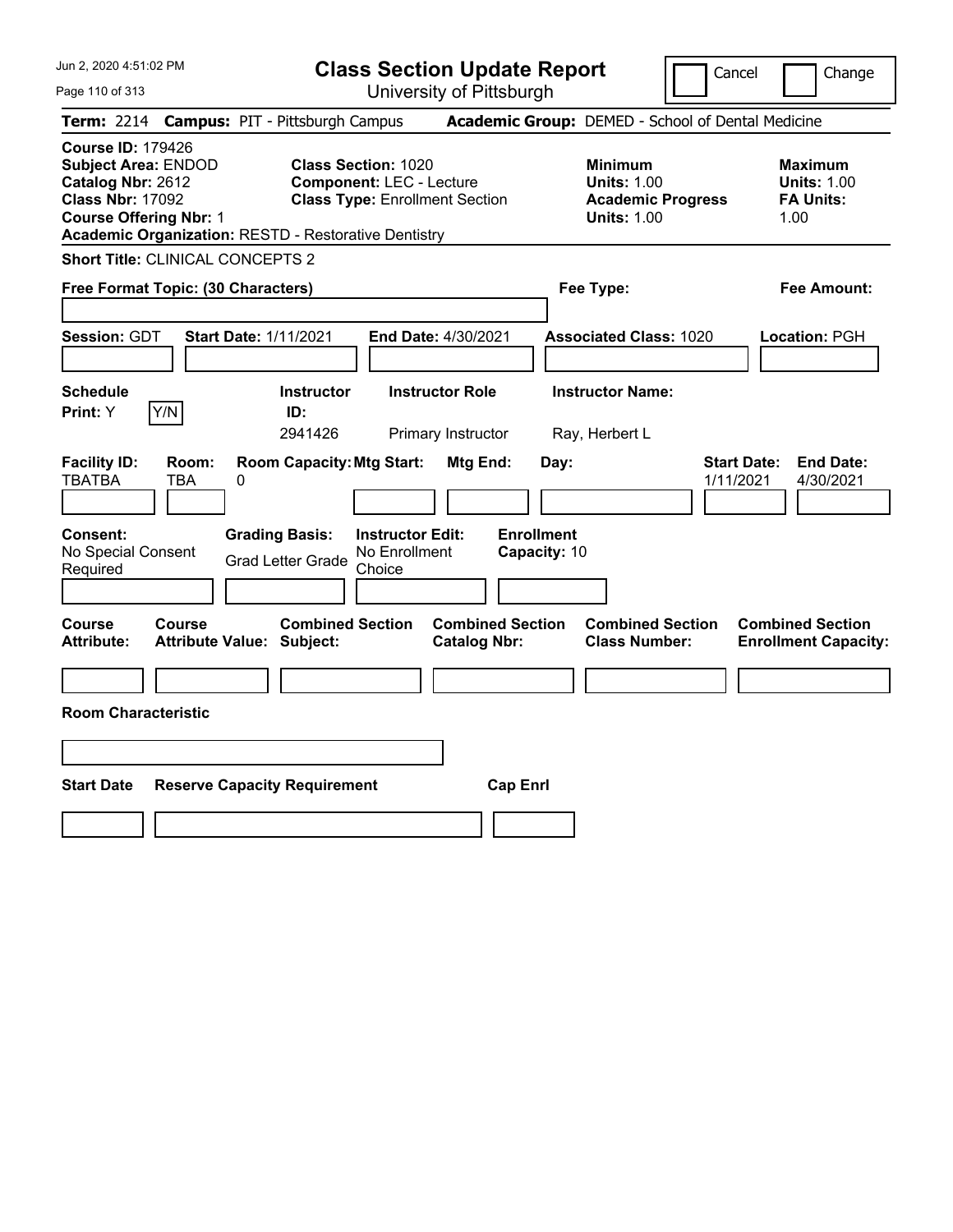|  |  | Jun 2, 2020 4:51:02 PM |  |
|--|--|------------------------|--|
|--|--|------------------------|--|

**Class Section Update Report** University of Pittsburgh

Cancel **Change** 

Page 111 of 313

|                                                                                                                                         |            |       |   | Term: 2214 Campus: PIT - Pittsburgh Campus                                            |                                                                                                         |                                                |                                  |           | Academic Group: DEMED - School of Dental Medicine                                      |                                 |                                                                  |
|-----------------------------------------------------------------------------------------------------------------------------------------|------------|-------|---|---------------------------------------------------------------------------------------|---------------------------------------------------------------------------------------------------------|------------------------------------------------|----------------------------------|-----------|----------------------------------------------------------------------------------------|---------------------------------|------------------------------------------------------------------|
| <b>Course ID: 185025</b><br><b>Subject Area: ENDOD</b><br>Catalog Nbr: 2614<br><b>Class Nbr: 22082</b><br><b>Course Offering Nbr: 1</b> |            |       |   | <b>Academic Organization: RESTD - Restorative Dentistry</b>                           | <b>Class Section: 1010</b><br><b>Component: CLN - Clinical</b><br><b>Class Type: Enrollment Section</b> |                                                |                                  |           | <b>Minimum</b><br><b>Units: 1.00</b><br><b>Academic Progress</b><br><b>Units: 1.00</b> |                                 | <b>Maximum</b><br><b>Units: 1.00</b><br><b>FA Units:</b><br>1.00 |
| <b>Short Title: CLINICAL CONCEPTS 4</b>                                                                                                 |            |       |   |                                                                                       |                                                                                                         |                                                |                                  |           |                                                                                        |                                 |                                                                  |
| Free Format Topic: (30 Characters)                                                                                                      |            |       |   |                                                                                       |                                                                                                         |                                                |                                  | Fee Type: |                                                                                        | Fee Amount:                     |                                                                  |
| Session: GDT                                                                                                                            |            |       |   | <b>Start Date: 1/11/2021</b>                                                          |                                                                                                         | End Date: 4/30/2021                            |                                  |           | <b>Associated Class: 1010</b>                                                          |                                 | Location: PGH                                                    |
| <b>Schedule</b><br><b>Print:</b> Y                                                                                                      | Y/N        |       |   | <b>Instructor</b><br>ID:<br>2941426                                                   |                                                                                                         | <b>Instructor Role</b><br>Primary Instructor   |                                  |           | <b>Instructor Name:</b><br>Ray, Herbert L                                              |                                 |                                                                  |
| <b>Facility ID:</b><br><b>TBATBA</b><br>Consent:<br>No Special Consent<br>Required                                                      | <b>TBA</b> | Room: | 0 | <b>Room Capacity: Mtg Start:</b><br><b>Grading Basis:</b><br><b>Grad Letter Grade</b> | <b>Instructor Edit:</b><br>No Enrollment<br>Choice                                                      | Mtg End:                                       | <b>Enrollment</b><br>Capacity: 8 | Day:      |                                                                                        | <b>Start Date:</b><br>1/11/2021 | <b>End Date:</b><br>4/30/2021                                    |
| Course<br><b>Attribute:</b>                                                                                                             | Course     |       |   | <b>Combined Section</b><br>Attribute Value: Subject:                                  |                                                                                                         | <b>Combined Section</b><br><b>Catalog Nbr:</b> |                                  |           | <b>Combined Section</b><br><b>Class Number:</b>                                        |                                 | <b>Combined Section</b><br><b>Enrollment Capacity:</b>           |
| <b>Room Characteristic</b>                                                                                                              |            |       |   |                                                                                       |                                                                                                         |                                                |                                  |           |                                                                                        |                                 |                                                                  |
|                                                                                                                                         |            |       |   |                                                                                       |                                                                                                         |                                                |                                  |           |                                                                                        |                                 |                                                                  |
| <b>Start Date</b>                                                                                                                       |            |       |   | <b>Reserve Capacity Requirement</b>                                                   |                                                                                                         |                                                | <b>Cap Enrl</b>                  |           |                                                                                        |                                 |                                                                  |
|                                                                                                                                         |            |       |   |                                                                                       |                                                                                                         |                                                |                                  |           |                                                                                        |                                 |                                                                  |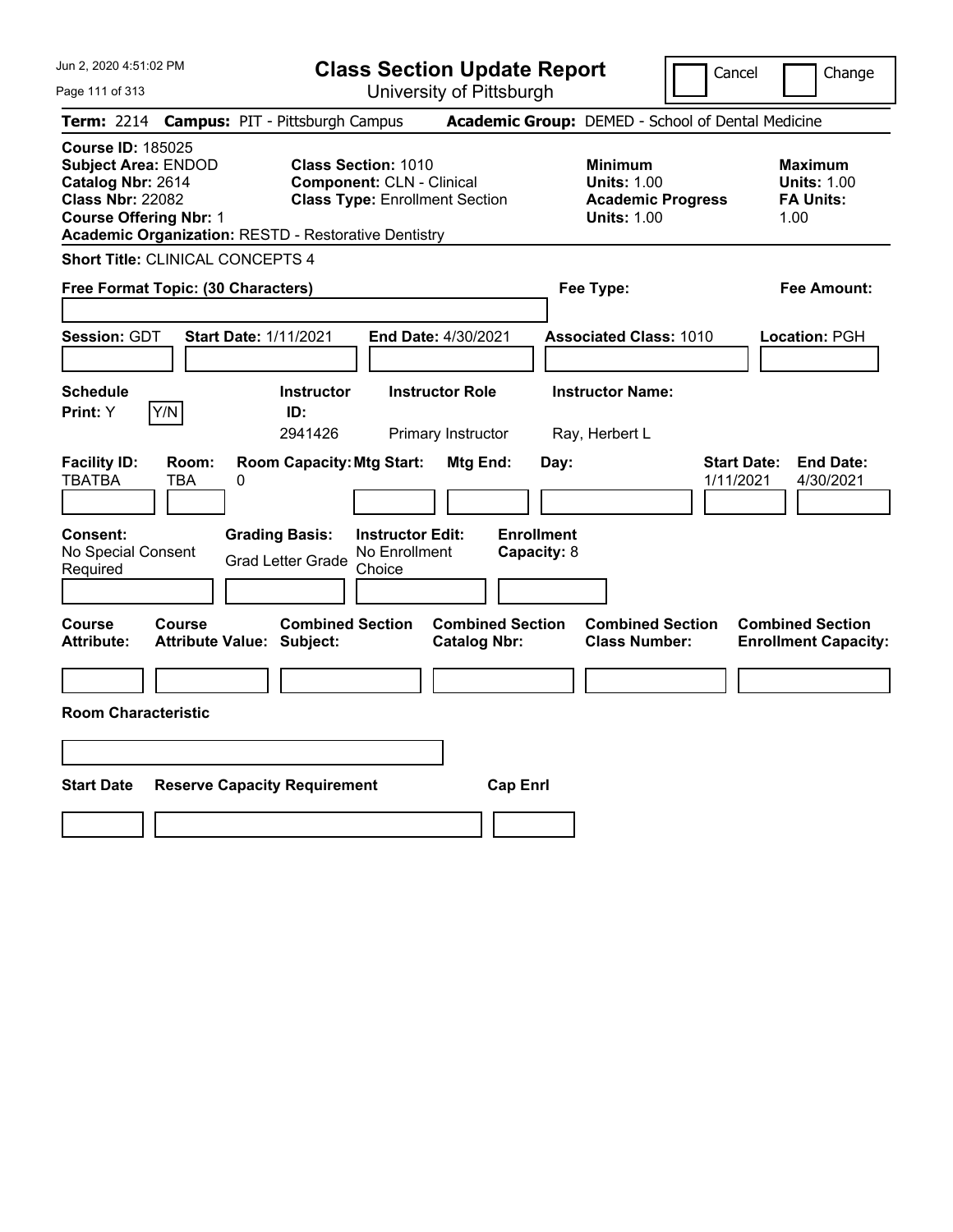Jun 2, 2020 4:51:02 PM Page 112 of 313 **Class Section Update Report** University of Pittsburgh Cancel Change **Term:** 2214 **Campus:** PIT - Pittsburgh Campus **Academic Group:** DEMED - School of Dental Medicine **Course ID:** 186491 **Subject Area:** ENDOD **Class Section:** 1010 **Minimum Maximum Catalog Nbr:** 5247 **Component:** PRA - Practicum **Units:** 1.50 **Units:** 1.50 **Class Nbr:** 23537 **Class Type:** Enrollment Section **Academic Progress FA Units: Course Offering Nbr: 1 Course Offering Nbr: 1 Academic Organization:** RESTD - Restorative Dentistry **Short Title:** ENDODONTICS 2 LAB **Free Format Topic: (30 Characters) Fee Type: Fee Amount: Session:** GDT **Start Date:** 1/11/2021 **End Date:** 4/30/2021 **Associated Class:** 1010 **Location:** PGH **Schedule Instructor Instructor Role Instructor Name: Print:**  $Y$   $|Y/N|$  **ID:** 2903180 Secondary Instructor Cheppa, Edward S 4266730 Secondary Instructor Desai, Kinnary B 4267340 Secondary Instructor Dixon,Jessie J 4217028 Secondary Instructor Erdle,Paulina 3801007 Secondary Instructor Feuer, Eric J 3817206 Secondary Instructor Hasselbach,Robert Ralph 3611503 Secondary Instructor Hays,Bryan Michael 3487368 Secondary Instructor Levine, Benjamin Adam 3472807 Secondary Instructor 2902793 Primary Instructor Mandradjieff,Marin 2945535 Secondary Instructor Verdelis,Konstantinos 2902793 Primary Instructor Mandradjieff,Marin **Facility ID: Room: Room Capacity:Mtg Start: Mtg End: Day: Start Date: End Date:** SALK00405 00405 40 9:00 AM 11:50 AM Tu 1/11/2021 4/30/2021 SALK00405 00405 40 2:00 PM 4:50 PM Tu 1/11/2021 4/30/2021 **Consent: Grading Basis: Instructor Edit: Enrollment** No Special Consent BCF No Enrollment<br>Required ABCF Choice Choice **Capacity:** 90 **Course Course Combined Section Combined Section Combined Section Combined Section Attribute: Attribute Value: Subject: Catalog Nbr: Class Number: Enrollment Capacity:** 

**Room Characteristic**

**Start Date Reserve Capacity Requirement Cap Enrl**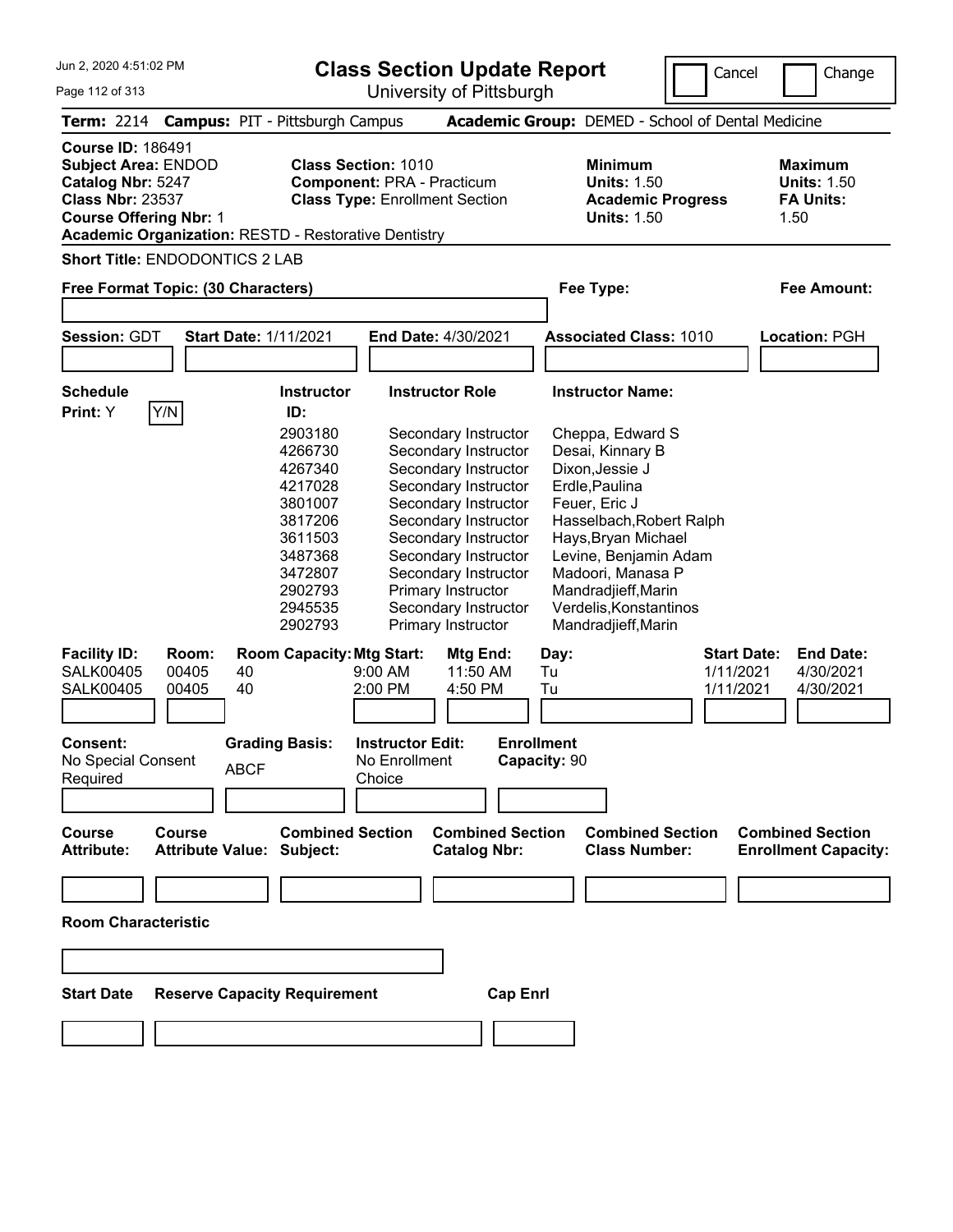Page 113 of 313

**Class Section Update Report**

Cancel Change

|                                                                                                                                         |                                    |       |             | Term: 2214 Campus: PIT - Pittsburgh Campus                  |                                                                                                                                                                       |                                              |                                   |            | Academic Group: DEMED - School of Dental Medicine                                      |                                 |                                                                  |
|-----------------------------------------------------------------------------------------------------------------------------------------|------------------------------------|-------|-------------|-------------------------------------------------------------|-----------------------------------------------------------------------------------------------------------------------------------------------------------------------|----------------------------------------------|-----------------------------------|------------|----------------------------------------------------------------------------------------|---------------------------------|------------------------------------------------------------------|
| <b>Course ID: 186494</b><br><b>Subject Area: ENDOD</b><br>Catalog Nbr: 5252<br><b>Class Nbr: 23538</b><br><b>Course Offering Nbr: 1</b> |                                    |       |             |                                                             | <b>Class Section: 1010</b><br><b>Component: LEC - Lecture</b><br><b>Class Type: Enrollment Section</b><br><b>Academic Organization: RESTD - Restorative Dentistry</b> |                                              |                                   |            | <b>Minimum</b><br><b>Units: 1.00</b><br><b>Academic Progress</b><br><b>Units: 1.00</b> |                                 | <b>Maximum</b><br><b>Units: 1.00</b><br><b>FA Units:</b><br>1.00 |
| <b>Short Title: ENDODONTICS 2</b>                                                                                                       |                                    |       |             |                                                             |                                                                                                                                                                       |                                              |                                   |            |                                                                                        |                                 |                                                                  |
|                                                                                                                                         | Free Format Topic: (30 Characters) |       |             |                                                             |                                                                                                                                                                       |                                              |                                   |            | Fee Type:                                                                              |                                 | Fee Amount:                                                      |
| Session: GDT                                                                                                                            |                                    |       |             | <b>Start Date: 1/11/2021</b>                                | End Date: 4/30/2021                                                                                                                                                   |                                              |                                   |            | <b>Associated Class: 1010</b>                                                          |                                 | Location: PGH                                                    |
| <b>Schedule</b><br>Print: Y                                                                                                             | Y/N                                |       |             | <b>Instructor</b><br>ID:<br>2902793                         |                                                                                                                                                                       | <b>Instructor Role</b><br>Primary Instructor |                                   |            | <b>Instructor Name:</b><br>Mandradjieff, Marin                                         |                                 |                                                                  |
| <b>Facility ID:</b><br><b>SALK00458</b>                                                                                                 | 00458                              | Room: | 120         | <b>Room Capacity: Mtg Start:</b>                            | $8:00 \, \text{AM}$                                                                                                                                                   | Mtg End:<br>$8:50$ AM                        |                                   | Day:<br>Mo |                                                                                        | <b>Start Date:</b><br>1/11/2021 | <b>End Date:</b><br>4/30/2021                                    |
| Consent:<br>No Special Consent<br>Required                                                                                              |                                    |       | <b>ABCF</b> | <b>Grading Basis:</b>                                       | <b>Instructor Edit:</b><br>No Enrollment<br>Choice                                                                                                                    |                                              | <b>Enrollment</b><br>Capacity: 90 |            |                                                                                        |                                 |                                                                  |
| Course<br><b>Attribute:</b>                                                                                                             | Course                             |       |             | <b>Combined Section</b><br><b>Attribute Value: Subject:</b> |                                                                                                                                                                       | <b>Catalog Nbr:</b>                          | <b>Combined Section</b>           |            | <b>Combined Section</b><br><b>Class Number:</b>                                        |                                 | <b>Combined Section</b><br><b>Enrollment Capacity:</b>           |
|                                                                                                                                         |                                    |       |             |                                                             |                                                                                                                                                                       |                                              |                                   |            |                                                                                        |                                 |                                                                  |
| <b>Room Characteristic</b><br>PeopleSoft - Scheduled (PS)                                                                               |                                    |       |             |                                                             |                                                                                                                                                                       |                                              |                                   |            |                                                                                        |                                 |                                                                  |
| <b>Start Date</b>                                                                                                                       |                                    |       |             | <b>Reserve Capacity Requirement</b>                         |                                                                                                                                                                       |                                              | <b>Cap Enrl</b>                   |            |                                                                                        |                                 |                                                                  |
|                                                                                                                                         |                                    |       |             |                                                             |                                                                                                                                                                       |                                              |                                   |            |                                                                                        |                                 |                                                                  |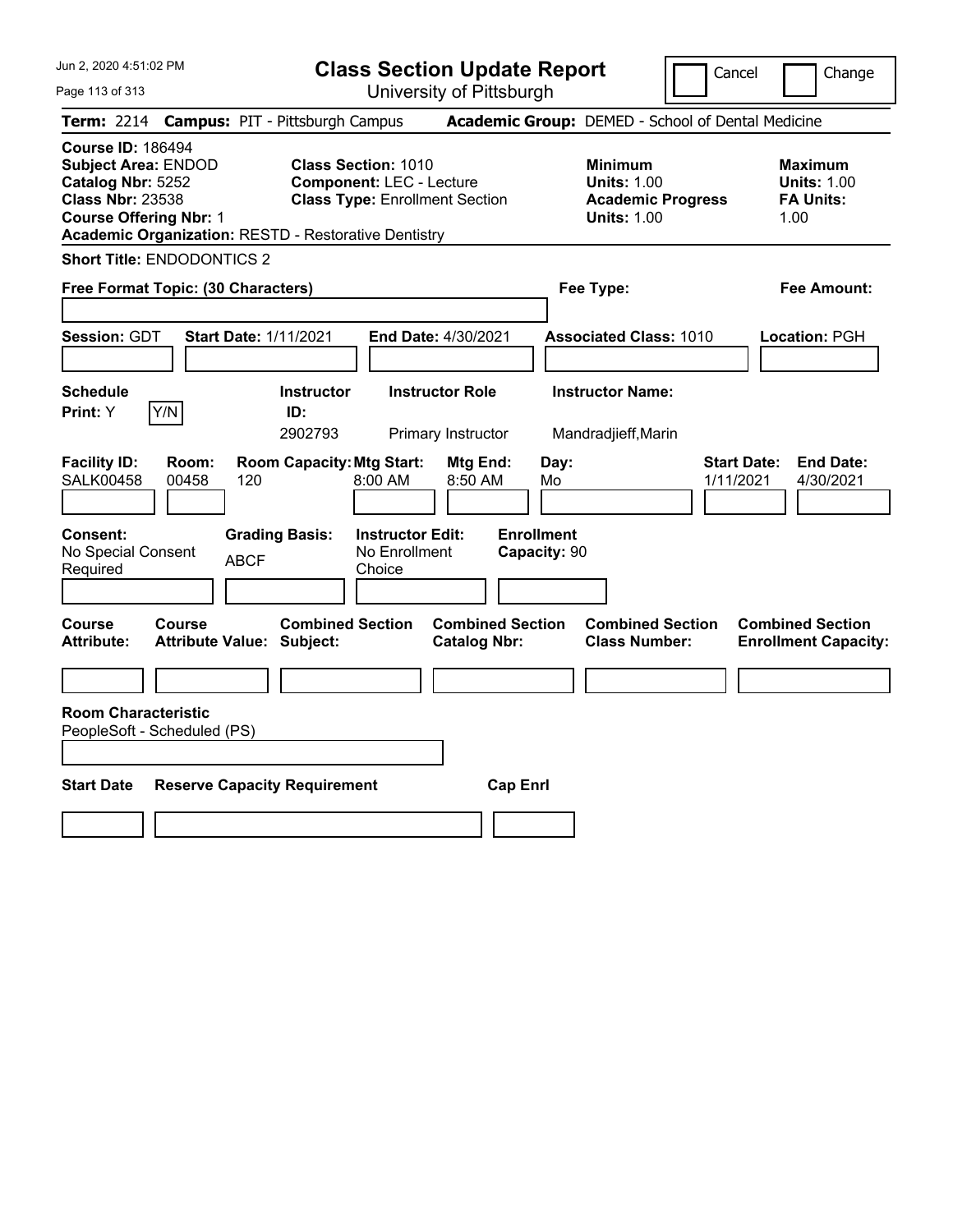|  |  |  | Jun 2, 2020 4:51:02 PM |  |
|--|--|--|------------------------|--|
|--|--|--|------------------------|--|

**Class Section Update Report** University of Pittsburgh

Cancel Change

Page 114 of 313

|                                                                                                                                         |                                    | Term: 2214 Campus: PIT - Pittsburgh Campus                                                                                                                      |                                                                                        |                                                |                                   | Academic Group: DEMED - School of Dental Medicine         |                                 |                                                        |
|-----------------------------------------------------------------------------------------------------------------------------------------|------------------------------------|-----------------------------------------------------------------------------------------------------------------------------------------------------------------|----------------------------------------------------------------------------------------|------------------------------------------------|-----------------------------------|-----------------------------------------------------------|---------------------------------|--------------------------------------------------------|
| <b>Course ID: 186493</b><br><b>Subject Area: ENDOD</b><br>Catalog Nbr: 5448<br><b>Class Nbr: 23539</b><br><b>Course Offering Nbr: 1</b> |                                    | <b>Class Section: 1010</b><br><b>Component: CLN - Clinical</b><br><b>Class Type: Enrollment Section</b><br>Academic Organization: RESTD - Restorative Dentistry | <b>Minimum</b><br><b>Units: 2.00</b><br><b>Academic Progress</b><br><b>Units: 2.00</b> |                                                |                                   | Maximum<br><b>Units: 2.00</b><br><b>FA Units:</b><br>2.00 |                                 |                                                        |
|                                                                                                                                         |                                    | <b>Short Title: CLINICAL ENDODONTICS 2</b>                                                                                                                      |                                                                                        |                                                |                                   |                                                           |                                 |                                                        |
|                                                                                                                                         | Free Format Topic: (30 Characters) |                                                                                                                                                                 |                                                                                        |                                                |                                   |                                                           |                                 | <b>Fee Amount:</b>                                     |
| Session: GDT                                                                                                                            |                                    | <b>Start Date: 1/11/2021</b>                                                                                                                                    |                                                                                        | <b>End Date: 4/30/2021</b>                     |                                   | <b>Associated Class: 1010</b>                             |                                 | Location: PGH                                          |
| <b>Schedule</b><br>Print: Y                                                                                                             | Y/N                                | <b>Instructor</b><br>ID:<br>2902793                                                                                                                             |                                                                                        | <b>Instructor Role</b><br>Primary Instructor   |                                   | <b>Instructor Name:</b><br>Mandradjieff, Marin            |                                 |                                                        |
| <b>Facility ID:</b><br><b>SALKTBA</b>                                                                                                   | Room:<br><b>TBA</b>                | <b>Room Capacity: Mtg Start:</b><br>0                                                                                                                           |                                                                                        | Mtg End:                                       | Day:                              |                                                           | <b>Start Date:</b><br>1/11/2021 | <b>End Date:</b><br>4/30/2021                          |
| Consent:<br>No Special Consent<br>Required                                                                                              |                                    | <b>Grading Basis:</b><br><b>Grad HSU Basis</b>                                                                                                                  | <b>Instructor Edit:</b><br>No Enrollment<br>Choice                                     |                                                | <b>Enrollment</b><br>Capacity: 90 |                                                           |                                 |                                                        |
| <b>Course</b><br><b>Attribute:</b>                                                                                                      | Course                             | <b>Combined Section</b><br><b>Attribute Value: Subject:</b>                                                                                                     |                                                                                        | <b>Combined Section</b><br><b>Catalog Nbr:</b> |                                   | <b>Combined Section</b><br><b>Class Number:</b>           |                                 | <b>Combined Section</b><br><b>Enrollment Capacity:</b> |
| <b>Room Characteristic</b>                                                                                                              |                                    |                                                                                                                                                                 |                                                                                        |                                                |                                   |                                                           |                                 |                                                        |
| <b>Start Date</b>                                                                                                                       |                                    | <b>Reserve Capacity Requirement</b>                                                                                                                             |                                                                                        | <b>Cap Enrl</b>                                |                                   |                                                           |                                 |                                                        |
|                                                                                                                                         |                                    |                                                                                                                                                                 |                                                                                        |                                                |                                   |                                                           |                                 |                                                        |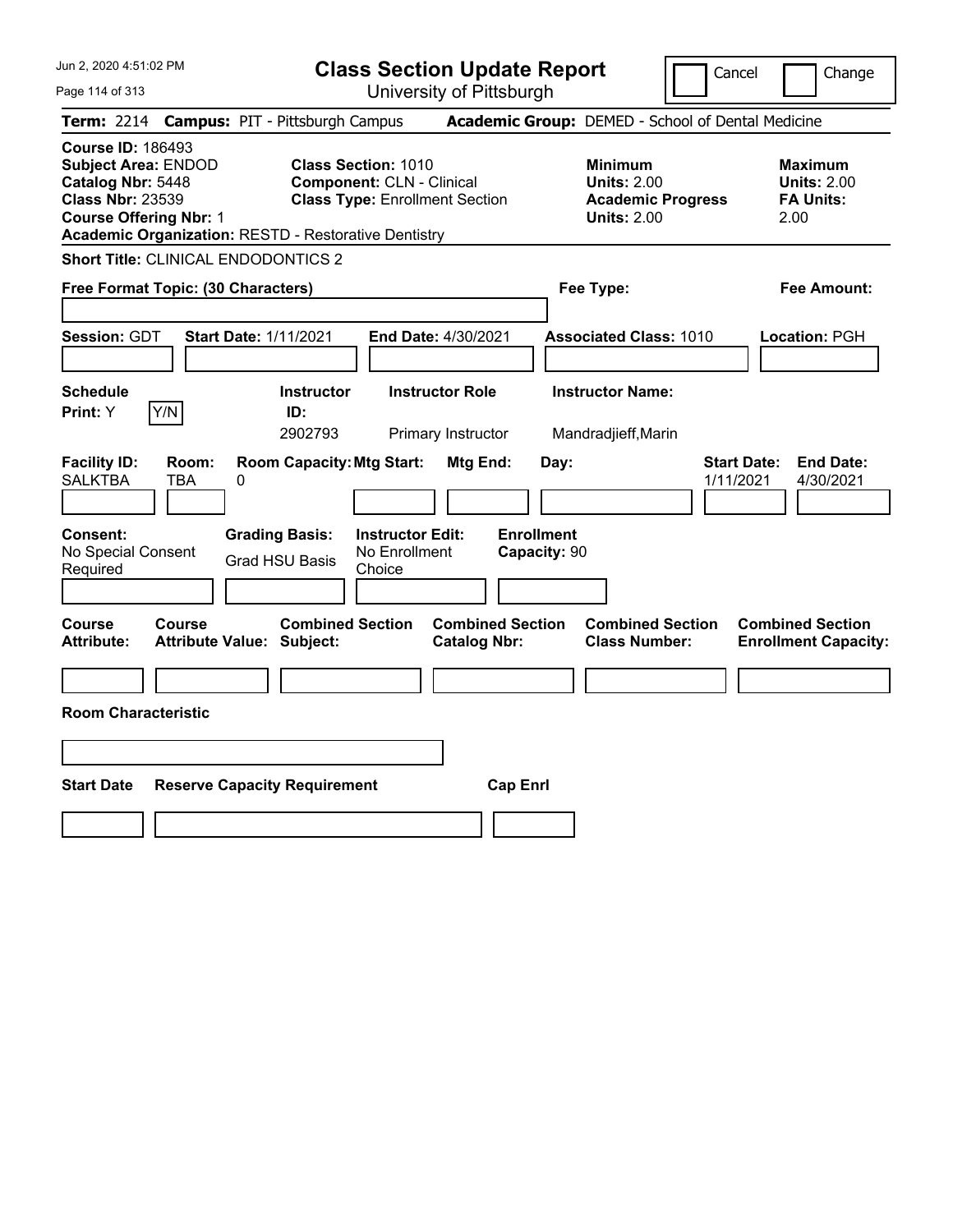| Jun 2, 2020 4:51:02 PM                                                                                                                                                                                 |                                        |                                                                     |                                                    | <b>Class Section Update Report</b>             |                                   |                                                            | Cancel                   |                                 | Change                                                    |
|--------------------------------------------------------------------------------------------------------------------------------------------------------------------------------------------------------|----------------------------------------|---------------------------------------------------------------------|----------------------------------------------------|------------------------------------------------|-----------------------------------|------------------------------------------------------------|--------------------------|---------------------------------|-----------------------------------------------------------|
| Page 115 of 313                                                                                                                                                                                        |                                        |                                                                     |                                                    | University of Pittsburgh                       |                                   |                                                            |                          |                                 |                                                           |
| <b>Term: 2214</b>                                                                                                                                                                                      | <b>Campus: PIT - Pittsburgh Campus</b> |                                                                     |                                                    |                                                |                                   | Academic Group: DEMED - School of Dental Medicine          |                          |                                 |                                                           |
| <b>Course ID: 186454</b><br><b>Subject Area: ENDOD</b><br>Catalog Nbr: 5900<br><b>Class Nbr: 23540</b><br><b>Course Offering Nbr: 1</b><br><b>Academic Organization: RESTD - Restorative Dentistry</b> |                                        | <b>Class Section: 1010</b><br><b>Class Type: Enrollment Section</b> |                                                    | Component: IND - Independent Study             |                                   | <b>Minimum</b><br><b>Units: 1.00</b><br><b>Units: 1.00</b> | <b>Academic Progress</b> |                                 | Maximum<br><b>Units: 1.00</b><br><b>FA Units:</b><br>1.00 |
| Short Title: INDEPENDENT STUDY                                                                                                                                                                         |                                        |                                                                     |                                                    |                                                |                                   |                                                            |                          |                                 |                                                           |
| Free Format Topic: (30 Characters)                                                                                                                                                                     |                                        |                                                                     |                                                    |                                                |                                   | Fee Type:                                                  |                          |                                 | Fee Amount:                                               |
| <b>Session: AT</b>                                                                                                                                                                                     | <b>Start Date: 1/11/2021</b>           |                                                                     |                                                    | End Date: 5/1/2021                             |                                   | <b>Associated Class: 1010</b>                              |                          |                                 | Location: PGH                                             |
| <b>Schedule</b><br>Y/N<br>Print: Y                                                                                                                                                                     |                                        | <b>Instructor</b><br>ID:<br>2941426                                 |                                                    | <b>Instructor Role</b><br>Primary Instructor   |                                   | <b>Instructor Name:</b><br>Ray, Herbert L                  |                          |                                 |                                                           |
| <b>Facility ID:</b><br><b>TBATBA</b><br><b>TBA</b>                                                                                                                                                     | Room:<br>0                             | <b>Room Capacity: Mtg Start:</b>                                    |                                                    | Mtg End:                                       | Day:                              |                                                            |                          | <b>Start Date:</b><br>1/11/2021 | <b>End Date:</b><br>5/1/2021                              |
| Consent:<br>No Special Consent<br>Required                                                                                                                                                             |                                        | <b>Grading Basis:</b><br><b>Grad HSU Basis</b>                      | <b>Instructor Edit:</b><br>No Enrollment<br>Choice |                                                | <b>Enrollment</b><br>Capacity: 10 |                                                            |                          |                                 |                                                           |
| <b>Course</b><br><b>Course</b><br><b>Attribute:</b>                                                                                                                                                    | <b>Attribute Value: Subject:</b>       | <b>Combined Section</b>                                             |                                                    | <b>Combined Section</b><br><b>Catalog Nbr:</b> |                                   | <b>Combined Section</b><br><b>Class Number:</b>            |                          |                                 | <b>Combined Section</b><br><b>Enrollment Capacity:</b>    |
|                                                                                                                                                                                                        |                                        |                                                                     |                                                    |                                                |                                   |                                                            |                          |                                 |                                                           |
| <b>Room Characteristic</b>                                                                                                                                                                             |                                        |                                                                     |                                                    |                                                |                                   |                                                            |                          |                                 |                                                           |
|                                                                                                                                                                                                        |                                        |                                                                     |                                                    |                                                |                                   |                                                            |                          |                                 |                                                           |
| <b>Start Date</b>                                                                                                                                                                                      | <b>Reserve Capacity Requirement</b>    |                                                                     |                                                    | <b>Cap Enrl</b>                                |                                   |                                                            |                          |                                 |                                                           |
|                                                                                                                                                                                                        |                                        |                                                                     |                                                    |                                                |                                   |                                                            |                          |                                 |                                                           |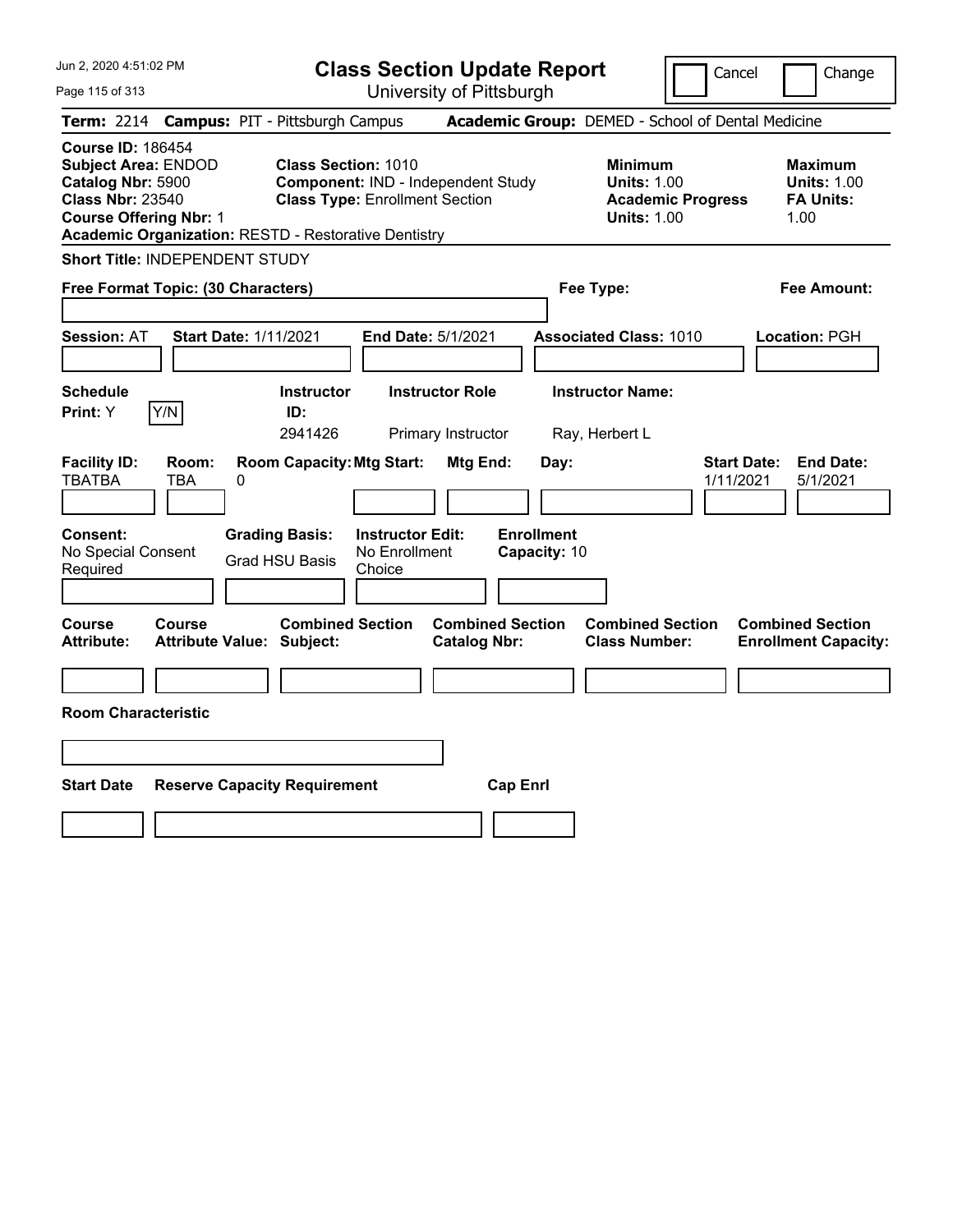| Jun 2, 2020 4:51:02 PM                                                                                                                                                                                    |                                                                                                                       | <b>Class Section Update Report</b>             | Cancel                                                                                 | Change                                                           |
|-----------------------------------------------------------------------------------------------------------------------------------------------------------------------------------------------------------|-----------------------------------------------------------------------------------------------------------------------|------------------------------------------------|----------------------------------------------------------------------------------------|------------------------------------------------------------------|
| Page 116 of 313                                                                                                                                                                                           |                                                                                                                       | University of Pittsburgh                       |                                                                                        |                                                                  |
| <b>Term:</b> 2214                                                                                                                                                                                         | <b>Campus: PIT - Pittsburgh Campus</b>                                                                                |                                                | Academic Group: DEMED - School of Dental Medicine                                      |                                                                  |
| <b>Course ID: 109385</b><br><b>Subject Area: FTDN</b><br>Catalog Nbr: 0000<br><b>Class Nbr: 12313</b><br><b>Course Offering Nbr: 1</b><br>Academic Organization: DMED-DEAN - Office of the Dean, Dent Med | <b>Class Section: 1010</b><br><b>Component: FTD - Full Time Dissertation</b><br><b>Class Type: Enrollment Section</b> |                                                | <b>Minimum</b><br><b>Units: 0.00</b><br><b>Academic Progress</b><br><b>Units: 9.00</b> | <b>Maximum</b><br><b>Units: 0.00</b><br><b>FA Units:</b><br>9.00 |
| Short Title: FULL-TIME DISSERTATION STUDY                                                                                                                                                                 |                                                                                                                       |                                                |                                                                                        |                                                                  |
| Free Format Topic: (30 Characters)                                                                                                                                                                        |                                                                                                                       |                                                | Fee Type:                                                                              | Fee Amount:                                                      |
| <b>Session: AT</b><br><b>Start Date: 1/11/2021</b>                                                                                                                                                        | End Date: 5/1/2021                                                                                                    |                                                | <b>Associated Class: 1010</b>                                                          | Location: PGH                                                    |
| <b>Schedule</b><br>Y/N<br><b>Print: N</b>                                                                                                                                                                 | <b>Instructor</b><br>ID:<br>2936617                                                                                   | <b>Instructor Role</b><br>Primary Instructor   | <b>Instructor Name:</b><br>Beniash, Elia                                               |                                                                  |
| <b>Facility ID:</b><br>Room:<br><b>TBATBA</b><br>TBA<br>0                                                                                                                                                 | <b>Room Capacity: Mtg Start:</b>                                                                                      | Mtg End:<br>Day:                               | <b>Start Date:</b><br>1/11/2021                                                        | <b>End Date:</b><br>5/1/2021                                     |
| <b>Consent:</b><br><b>Department Consent</b><br>Required                                                                                                                                                  | <b>Instructor Edit:</b><br><b>Grading Basis:</b><br>No Enrollment<br>Print No Grade<br>Choice                         | <b>Enrollment</b><br>Capacity: 999             |                                                                                        |                                                                  |
| Course<br>Course<br><b>Attribute:</b><br><b>Attribute Value: Subject:</b>                                                                                                                                 | <b>Combined Section</b>                                                                                               | <b>Combined Section</b><br><b>Catalog Nbr:</b> | <b>Combined Section</b><br><b>Class Number:</b>                                        | <b>Combined Section</b><br><b>Enrollment Capacity:</b>           |
| <b>Room Characteristic</b>                                                                                                                                                                                |                                                                                                                       |                                                |                                                                                        |                                                                  |
|                                                                                                                                                                                                           |                                                                                                                       |                                                |                                                                                        |                                                                  |
| <b>Start Date</b>                                                                                                                                                                                         | <b>Reserve Capacity Requirement</b>                                                                                   | <b>Cap Enrl</b>                                |                                                                                        |                                                                  |
|                                                                                                                                                                                                           |                                                                                                                       |                                                |                                                                                        |                                                                  |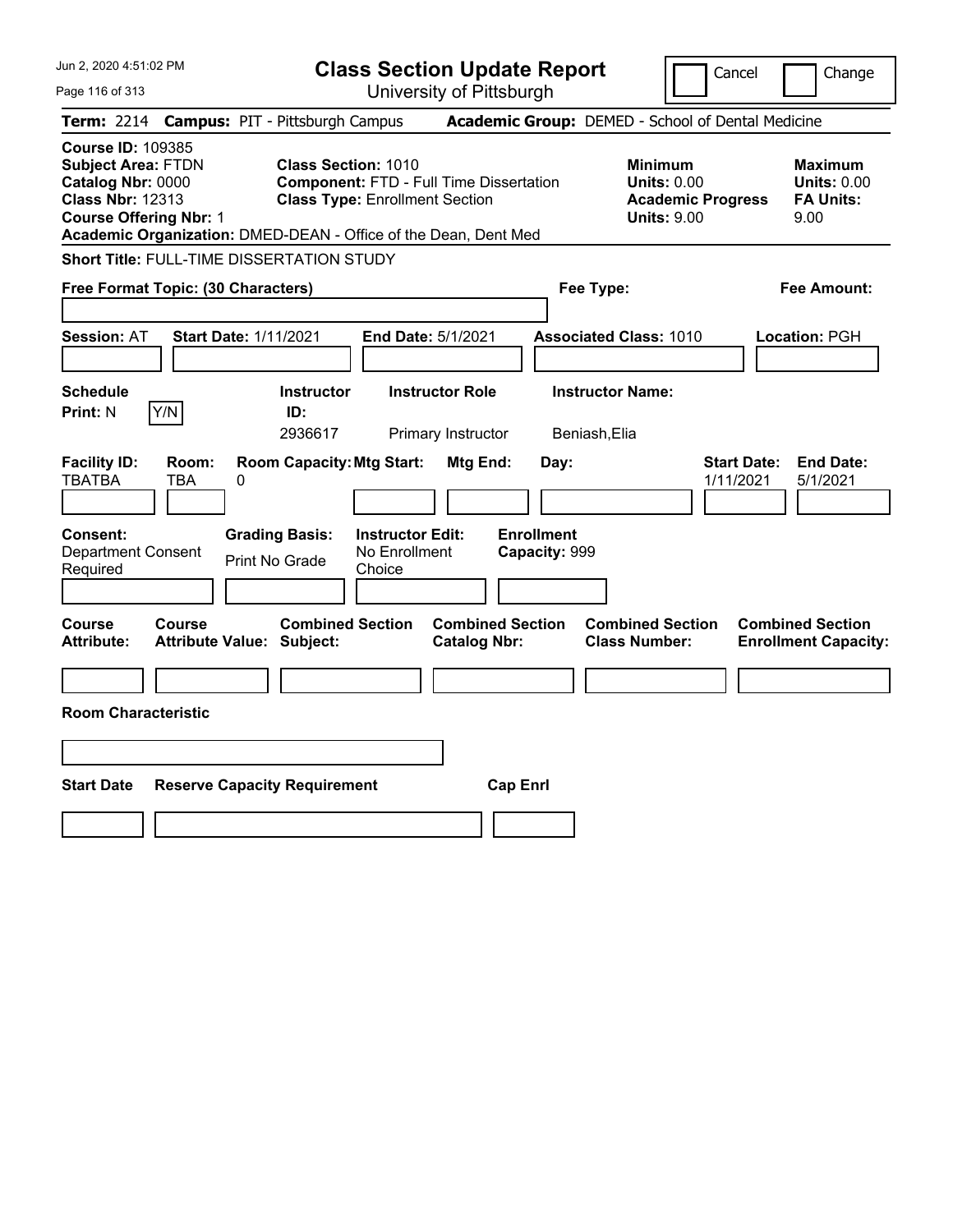| Jun 2, 2020 4:51:02 PM                                                                                                                 |                                                   |                                                                                                                                                                                          | <b>Class Section Update Report</b>             |                                          |                                                                                        | Cancel<br>Change                                                 |
|----------------------------------------------------------------------------------------------------------------------------------------|---------------------------------------------------|------------------------------------------------------------------------------------------------------------------------------------------------------------------------------------------|------------------------------------------------|------------------------------------------|----------------------------------------------------------------------------------------|------------------------------------------------------------------|
| Page 117 of 313                                                                                                                        |                                                   |                                                                                                                                                                                          | University of Pittsburgh                       |                                          |                                                                                        |                                                                  |
| <b>Term: 2214</b>                                                                                                                      |                                                   | <b>Campus: PIT - Pittsburgh Campus</b>                                                                                                                                                   |                                                |                                          | Academic Group: DEMED - School of Dental Medicine                                      |                                                                  |
| <b>Course ID: 109385</b><br><b>Subject Area: FTDN</b><br>Catalog Nbr: 0000<br><b>Class Nbr: 28385</b><br><b>Course Offering Nbr: 1</b> |                                                   | <b>Class Section: 1015</b><br><b>Component: FTD - Full Time Dissertation</b><br><b>Class Type: Enrollment Section</b><br>Academic Organization: DMED-DEAN - Office of the Dean, Dent Med |                                                |                                          | <b>Minimum</b><br><b>Units: 0.00</b><br><b>Academic Progress</b><br><b>Units: 9.00</b> | <b>Maximum</b><br><b>Units: 0.00</b><br><b>FA Units:</b><br>9.00 |
|                                                                                                                                        |                                                   | Short Title: FULL-TIME DISSERTATION STUDY                                                                                                                                                |                                                |                                          |                                                                                        |                                                                  |
|                                                                                                                                        | Free Format Topic: (30 Characters)                |                                                                                                                                                                                          |                                                | Fee Type:                                |                                                                                        | Fee Amount:                                                      |
| Session: GDT                                                                                                                           | <b>Start Date: 1/11/2021</b>                      |                                                                                                                                                                                          | End Date: 4/30/2021                            |                                          | <b>Associated Class: 1015</b>                                                          | Location: PGH                                                    |
| <b>Schedule</b>                                                                                                                        |                                                   | <b>Instructor</b>                                                                                                                                                                        | <b>Instructor Role</b>                         | <b>Instructor Name:</b>                  |                                                                                        |                                                                  |
| Print: N                                                                                                                               | Y/N                                               | ID:<br>2936617                                                                                                                                                                           | Primary Instructor                             | Beniash, Elia                            |                                                                                        |                                                                  |
| <b>Facility ID:</b><br><b>TBATBA</b><br>Consent:<br><b>Department Consent</b><br>Required                                              | Room:<br>TBA<br>0                                 | <b>Room Capacity: Mtg Start:</b><br><b>Grading Basis:</b><br><b>Instructor Edit:</b><br>No Enrollment<br>Print No Grade<br>Choice                                                        | Mtg End:                                       | Day:<br><b>Enrollment</b><br>Capacity: 5 |                                                                                        | <b>End Date:</b><br><b>Start Date:</b><br>1/11/2021<br>4/30/2021 |
| Course<br><b>Attribute:</b>                                                                                                            | <b>Course</b><br><b>Attribute Value: Subject:</b> | <b>Combined Section</b>                                                                                                                                                                  | <b>Combined Section</b><br><b>Catalog Nbr:</b> |                                          | <b>Combined Section</b><br><b>Class Number:</b>                                        | <b>Combined Section</b><br><b>Enrollment Capacity:</b>           |
|                                                                                                                                        |                                                   |                                                                                                                                                                                          |                                                |                                          |                                                                                        |                                                                  |
| <b>Room Characteristic</b>                                                                                                             |                                                   |                                                                                                                                                                                          |                                                |                                          |                                                                                        |                                                                  |
|                                                                                                                                        |                                                   |                                                                                                                                                                                          |                                                |                                          |                                                                                        |                                                                  |
|                                                                                                                                        |                                                   |                                                                                                                                                                                          |                                                |                                          |                                                                                        |                                                                  |
| <b>Start Date</b>                                                                                                                      |                                                   | <b>Reserve Capacity Requirement</b>                                                                                                                                                      | <b>Cap Enrl</b>                                |                                          |                                                                                        |                                                                  |
|                                                                                                                                        |                                                   |                                                                                                                                                                                          |                                                |                                          |                                                                                        |                                                                  |
|                                                                                                                                        |                                                   |                                                                                                                                                                                          |                                                |                                          |                                                                                        |                                                                  |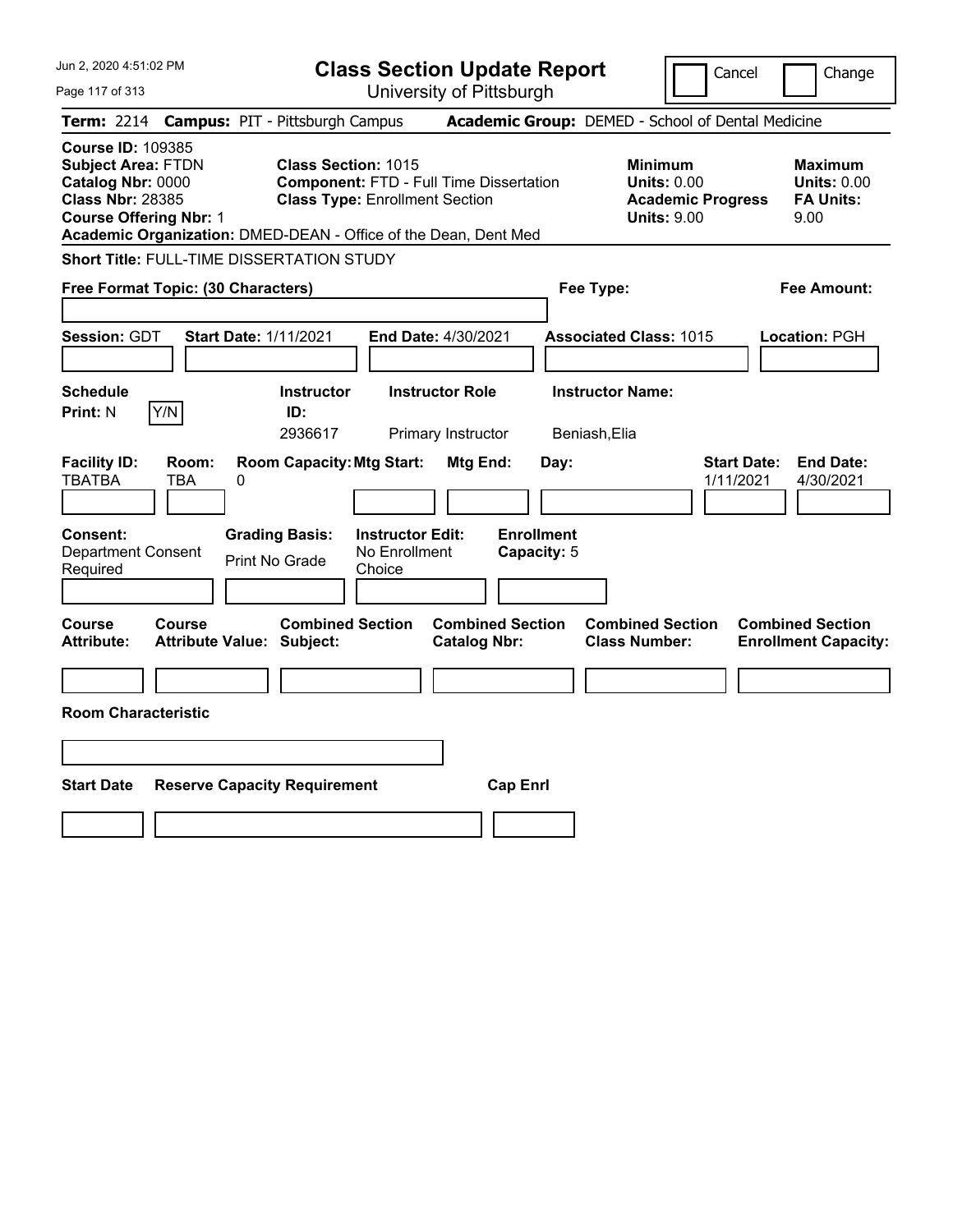Jun 2, 2020 4:51:02 PM Page 118 of 313 **Class Section Update Report** University of Pittsburgh Cancel Change **Term:** 2214 **Campus:** PIT - Pittsburgh Campus **Academic Group:** DEMED - School of Dental Medicine **Course ID:** 118020 **Subject Area:** ODO **Class Section:** 1010 **Minimum Maximum Catalog Nbr:** 2012 **Component:** CLN - Clinical **Units:** 2.00 **Units:** 2.00 **Class Nbr:** 12355 **Class Type:** Enrollment Section **Academic Progress FA Units: Course Offering Nbr:** 1 **Units:** 2.00 2.00 **Academic Organization:** ORTHO - Orthodon & Dentfacial Orthoped **Short Title:** GRADUATE ORTHODONTIC CLINIC 2 **Free Format Topic: (30 Characters) Fee Type: Fee Amount: Session:** GDT **Start Date:** 1/11/2021 **End Date:** 4/30/2021 **Associated Class:** 1010 **Location:** PGH **Schedule Instructor Instructor Role Instructor Name: Print:**  $Y$   $|Y/N|$  **ID:** 2906063 Primary Instructor Petrone, Joseph F A **Facility ID: Room: Room Capacity:Mtg Start: Mtg End: Day: Start Date: End Date:** TBATBA TBA 0 1/11/2021 4/30/2021 **Consent: Grading Basis: Instructor Edit: Enrollment** No Special Consent Grad Letter Grade No Enrollment Choice **Capacity:** 10 **Course Course Combined Section Combined Section Combined Section Combined Section Attribute: Attribute Value: Subject: Catalog Nbr: Class Number: Enrollment Capacity: Room Characteristic Start Date Reserve Capacity Requirement Cap Enrl**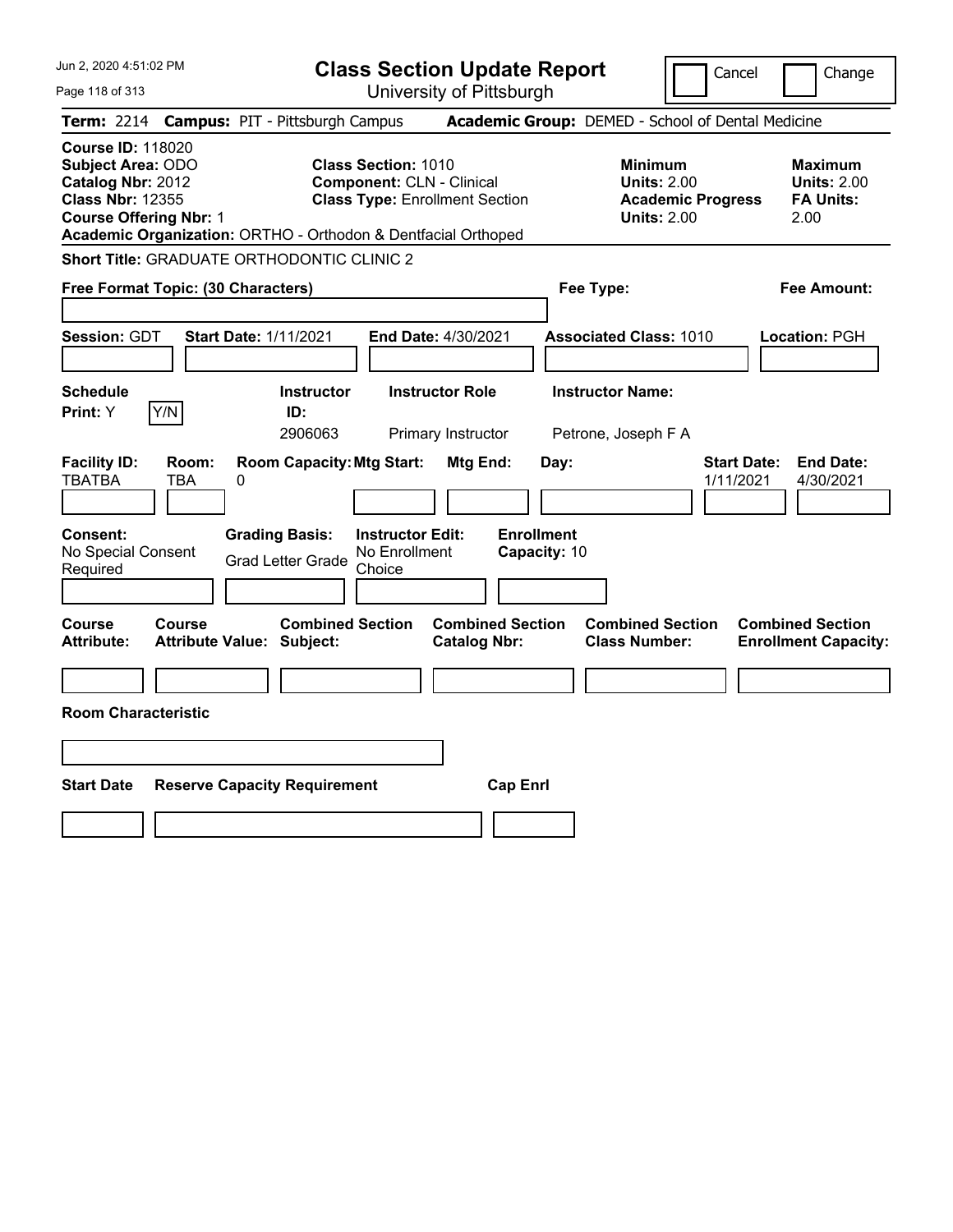| Jun 2, 2020 4:51:02 PM                                                                                                                                                                                 | <b>Class Section Update Report</b>                                                                                                    | Cancel<br>Change                                                                                                                                           |
|--------------------------------------------------------------------------------------------------------------------------------------------------------------------------------------------------------|---------------------------------------------------------------------------------------------------------------------------------------|------------------------------------------------------------------------------------------------------------------------------------------------------------|
| Page 119 of 313                                                                                                                                                                                        | University of Pittsburgh                                                                                                              |                                                                                                                                                            |
| <b>Campus: PIT - Pittsburgh Campus</b><br><b>Term: 2214</b>                                                                                                                                            |                                                                                                                                       | Academic Group: DEMED - School of Dental Medicine                                                                                                          |
| <b>Course ID: 118023</b><br><b>Subject Area: ODO</b><br>Catalog Nbr: 2015<br><b>Class Nbr: 12363</b><br><b>Course Offering Nbr: 1</b><br>Academic Organization: ORTHO - Orthodon & Dentfacial Orthoped | <b>Class Section: 1010</b><br><b>Component: CLN - Clinical</b><br><b>Class Type: Enrollment Section</b>                               | <b>Maximum</b><br><b>Minimum</b><br><b>Units: 3.00</b><br><b>Units: 3.00</b><br><b>FA Units:</b><br><b>Academic Progress</b><br><b>Units: 3.00</b><br>3.00 |
| <b>Short Title: GRADUATE ORTHODONTIC CLINIC 5</b>                                                                                                                                                      |                                                                                                                                       |                                                                                                                                                            |
| Free Format Topic: (30 Characters)                                                                                                                                                                     | Fee Type:                                                                                                                             | Fee Amount:                                                                                                                                                |
| Session: GDT<br><b>Start Date: 1/11/2021</b><br><b>Schedule</b><br>Y/N<br>ID:<br><b>Print:</b> Y                                                                                                       | End Date: 4/30/2021<br><b>Instructor</b><br><b>Instructor Role</b>                                                                    | <b>Associated Class: 1010</b><br>Location: PGH<br><b>Instructor Name:</b>                                                                                  |
| <b>Facility ID:</b><br>Room:<br><b>TBATBA</b><br>TBA<br>0<br>Consent:<br><b>Grading Basis:</b>                                                                                                         | 2906063<br>Primary Instructor<br><b>Room Capacity: Mtg Start:</b><br>Mtg End:<br>Day:<br><b>Enrollment</b><br><b>Instructor Edit:</b> | Petrone, Joseph F A<br><b>Start Date:</b><br><b>End Date:</b><br>1/11/2021<br>4/30/2021                                                                    |
| No Special Consent<br><b>Grad Letter Grade</b><br>Required                                                                                                                                             | No Enrollment<br>Capacity: 10<br>Choice                                                                                               |                                                                                                                                                            |
| <b>Course</b><br><b>Course</b><br>Attribute Value: Subject:<br><b>Attribute:</b>                                                                                                                       | <b>Combined Section</b><br><b>Combined Section</b><br><b>Catalog Nbr:</b>                                                             | <b>Combined Section</b><br><b>Combined Section</b><br><b>Class Number:</b><br><b>Enrollment Capacity:</b>                                                  |
|                                                                                                                                                                                                        |                                                                                                                                       |                                                                                                                                                            |
| <b>Room Characteristic</b>                                                                                                                                                                             |                                                                                                                                       |                                                                                                                                                            |
|                                                                                                                                                                                                        |                                                                                                                                       |                                                                                                                                                            |
| <b>Start Date</b><br><b>Reserve Capacity Requirement</b>                                                                                                                                               | <b>Cap Enrl</b>                                                                                                                       |                                                                                                                                                            |
|                                                                                                                                                                                                        |                                                                                                                                       |                                                                                                                                                            |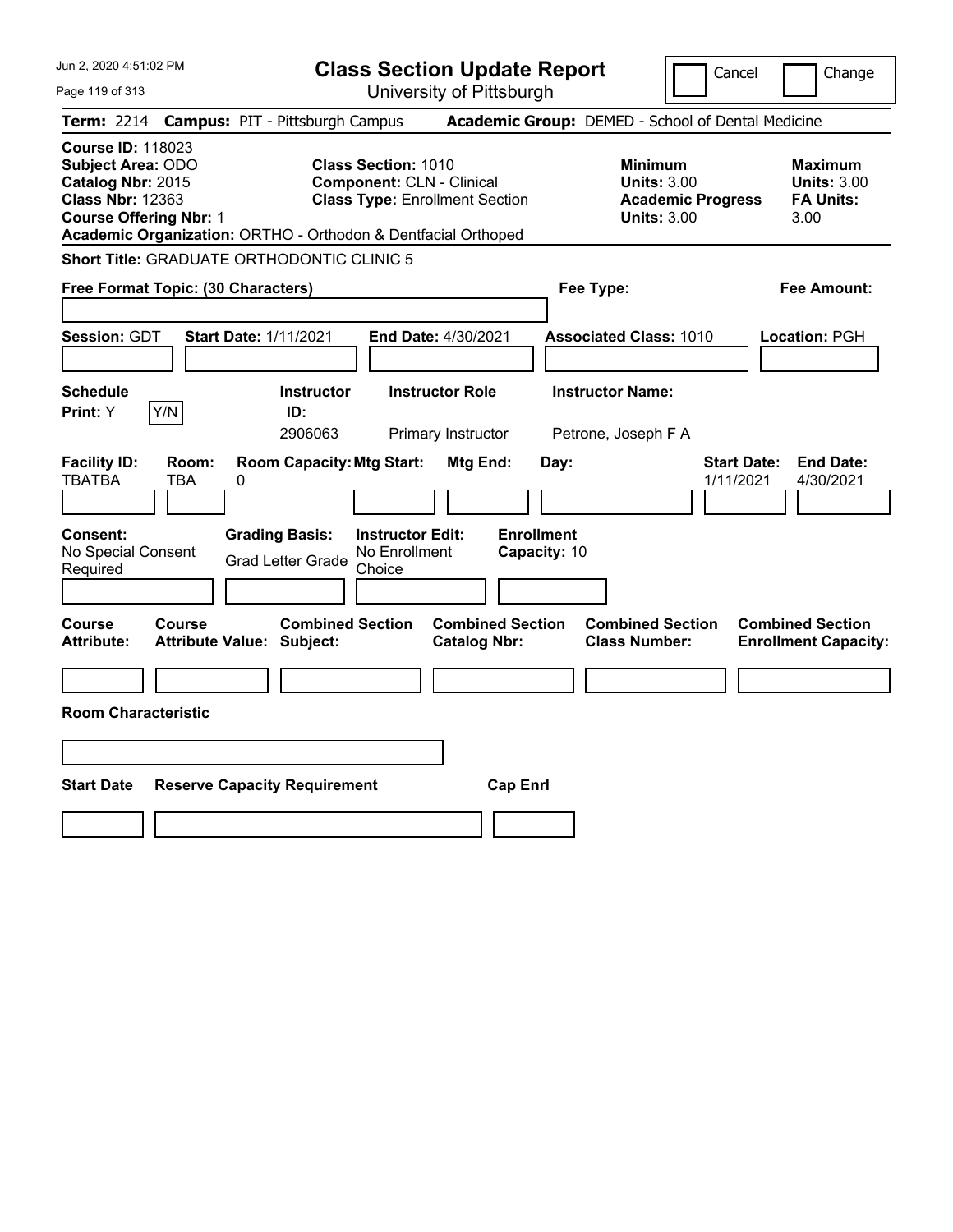|  |  | Jun 2, 2020 4:51:02 PM |  |
|--|--|------------------------|--|
|--|--|------------------------|--|

Page 120 of 313

**Class Section Update Report**

Cancel **Change** 

|                                                                                                                                       |                | Term: 2214 Campus: PIT - Pittsburgh Campus                                                        |                                                                           | Academic Group: DEMED - School of Dental Medicine                               |                                                                  |
|---------------------------------------------------------------------------------------------------------------------------------------|----------------|---------------------------------------------------------------------------------------------------|---------------------------------------------------------------------------|---------------------------------------------------------------------------------|------------------------------------------------------------------|
| <b>Course ID: 118027</b><br><b>Subject Area: ODO</b><br>Catalog Nbr: 2022<br><b>Class Nbr: 12399</b><br><b>Course Offering Nbr: 1</b> |                | <b>Class Section: 1010</b><br>Academic Organization: ORTHO - Orthodon & Dentfacial Orthoped       | <b>Component: CLN - Clinical</b><br><b>Class Type: Enrollment Section</b> | Minimum<br><b>Units: 1.00</b><br><b>Academic Progress</b><br><b>Units: 1.00</b> | <b>Maximum</b><br><b>Units: 1.00</b><br><b>FA Units:</b><br>1.00 |
|                                                                                                                                       |                | <b>Short Title: CLINICAL PEDIATRIC ORTHO 2</b>                                                    |                                                                           |                                                                                 |                                                                  |
| Free Format Topic: (30 Characters)                                                                                                    |                |                                                                                                   |                                                                           | Fee Type:                                                                       | <b>Fee Amount:</b>                                               |
| <b>Session: GDT</b>                                                                                                                   |                | Start Date: 1/11/2021                                                                             | End Date: 4/30/2021                                                       | <b>Associated Class: 1010</b>                                                   | Location: PGH                                                    |
| <b>Schedule</b><br>Print: Y                                                                                                           | Y/N            | <b>Instructor</b><br>ID:<br>2906063                                                               | <b>Instructor Role</b><br>Primary Instructor                              | <b>Instructor Name:</b><br>Petrone, Joseph F A                                  |                                                                  |
| <b>Facility ID:</b><br><b>SALKX02173</b><br>Consent:<br>No Special Consent<br>Required                                                | Room:<br>02173 | <b>Room Capacity: Mtg Start:</b><br>25<br><b>Grading Basis:</b><br>Grad LG/SU3<br>Basis<br>Choice | Mtg End:<br><b>Instructor Edit:</b><br><b>Enrollment</b><br>No Enrollment | <b>Start Date:</b><br>Day:<br>1/11/2021<br>Capacity: 10                         | <b>End Date:</b><br>4/30/2021                                    |
| Course<br><b>Attribute:</b>                                                                                                           | Course         | <b>Combined Section</b><br><b>Attribute Value: Subject:</b>                                       | <b>Combined Section</b><br><b>Catalog Nbr:</b>                            | <b>Combined Section</b><br><b>Class Number:</b>                                 | <b>Combined Section</b><br><b>Enrollment Capacity:</b>           |
| <b>Room Characteristic</b>                                                                                                            |                |                                                                                                   |                                                                           |                                                                                 |                                                                  |
|                                                                                                                                       |                |                                                                                                   |                                                                           |                                                                                 |                                                                  |
| <b>Start Date</b>                                                                                                                     |                | <b>Reserve Capacity Requirement</b>                                                               | <b>Cap Enrl</b>                                                           |                                                                                 |                                                                  |
|                                                                                                                                       |                |                                                                                                   |                                                                           |                                                                                 |                                                                  |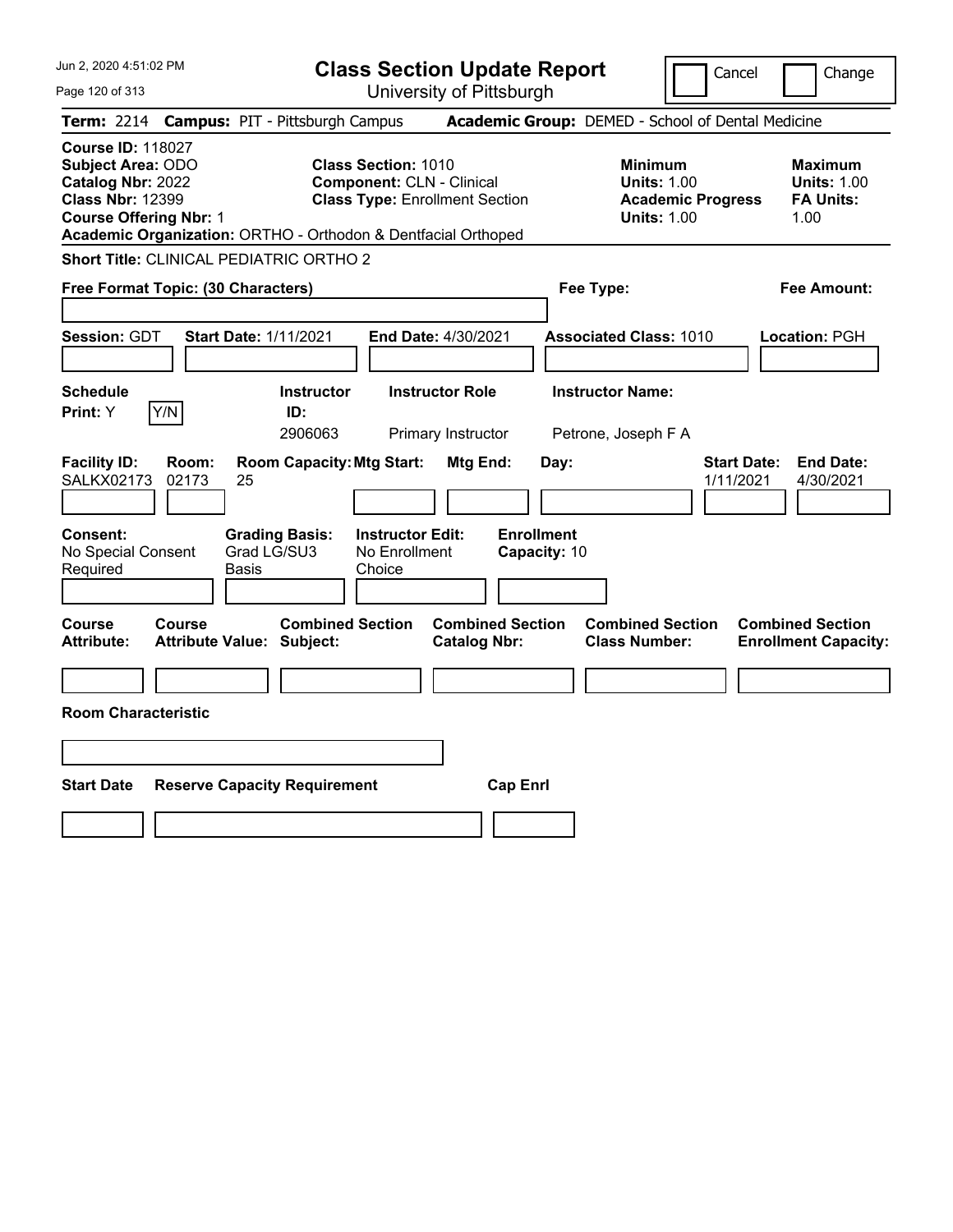Page 121 of 313

**Class Section Update Report**

Cancel Change

|                                                                                                      |                                            |            | Term: 2214 Campus: PIT - Pittsburgh Campus                               |                                                                                                         |                                              |                                   |      | Academic Group: DEMED - School of Dental Medicine                                      |                                 |                                                                  |
|------------------------------------------------------------------------------------------------------|--------------------------------------------|------------|--------------------------------------------------------------------------|---------------------------------------------------------------------------------------------------------|----------------------------------------------|-----------------------------------|------|----------------------------------------------------------------------------------------|---------------------------------|------------------------------------------------------------------|
| <b>Course ID: 118030</b><br><b>Subject Area: ODO</b><br>Catalog Nbr: 2025<br><b>Class Nbr: 12400</b> | <b>Course Offering Nbr: 1</b>              |            | Academic Organization: ORTHO - Orthodon & Dentfacial Orthoped            | <b>Class Section: 1010</b><br><b>Component: CLN - Clinical</b><br><b>Class Type: Enrollment Section</b> |                                              |                                   |      | <b>Minimum</b><br><b>Units: 1.00</b><br><b>Academic Progress</b><br><b>Units: 1.00</b> |                                 | <b>Maximum</b><br><b>Units: 1.00</b><br><b>FA Units:</b><br>1.00 |
|                                                                                                      |                                            |            | <b>Short Title: CLINICAL PEDIATRIC ORTHO 5</b>                           |                                                                                                         |                                              |                                   |      |                                                                                        |                                 |                                                                  |
|                                                                                                      | Free Format Topic: (30 Characters)         |            |                                                                          |                                                                                                         |                                              |                                   |      | Fee Type:                                                                              |                                 | <b>Fee Amount:</b>                                               |
| Session: GDT                                                                                         |                                            |            | <b>Start Date: 1/11/2021</b>                                             | End Date: 4/30/2021                                                                                     |                                              |                                   |      | <b>Associated Class: 1010</b>                                                          |                                 | Location: PGH                                                    |
| <b>Schedule</b><br>Print: Y                                                                          | Y/N                                        |            | <b>Instructor</b><br>ID:<br>2906063                                      |                                                                                                         | <b>Instructor Role</b><br>Primary Instructor |                                   |      | <b>Instructor Name:</b><br>Petrone, Joseph F A                                         |                                 |                                                                  |
| <b>Facility ID:</b><br><b>TBATBA</b><br>Consent:<br>No Special Consent<br>Required                   | Room:<br><b>TBA</b>                        | 0<br>Basis | <b>Room Capacity: Mtg Start:</b><br><b>Grading Basis:</b><br>Grad LG/SU3 | <b>Instructor Edit:</b><br>No Enrollment<br>Choice                                                      | Mtg End:                                     | <b>Enrollment</b><br>Capacity: 10 | Day: |                                                                                        | <b>Start Date:</b><br>1/11/2021 | <b>End Date:</b><br>4/30/2021                                    |
| Course<br><b>Attribute:</b>                                                                          | Course<br><b>Attribute Value: Subject:</b> |            | <b>Combined Section</b>                                                  |                                                                                                         | <b>Catalog Nbr:</b>                          | <b>Combined Section</b>           |      | <b>Combined Section</b><br><b>Class Number:</b>                                        |                                 | <b>Combined Section</b><br><b>Enrollment Capacity:</b>           |
|                                                                                                      | <b>Room Characteristic</b>                 |            |                                                                          |                                                                                                         |                                              |                                   |      |                                                                                        |                                 |                                                                  |
|                                                                                                      |                                            |            |                                                                          |                                                                                                         |                                              |                                   |      |                                                                                        |                                 |                                                                  |
| <b>Start Date</b>                                                                                    |                                            |            | <b>Reserve Capacity Requirement</b>                                      |                                                                                                         |                                              | <b>Cap Enrl</b>                   |      |                                                                                        |                                 |                                                                  |
|                                                                                                      |                                            |            |                                                                          |                                                                                                         |                                              |                                   |      |                                                                                        |                                 |                                                                  |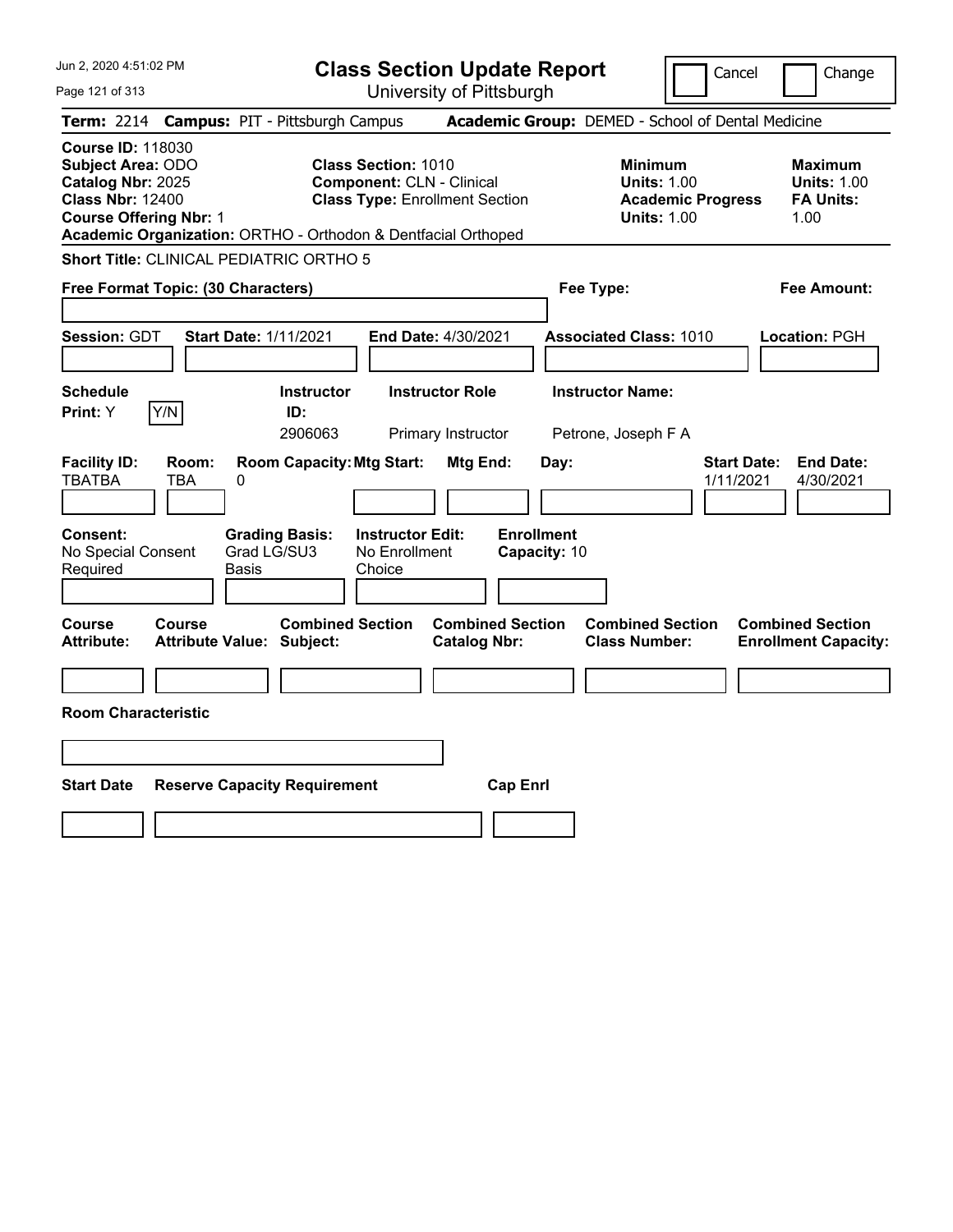|  |  | Jun 2, 2020 4:51:02 PM |  |
|--|--|------------------------|--|
|--|--|------------------------|--|

Page 122 of 313

**Class Section Update Report**

Cancel Change

|                                                                                                                                       |                     | Term: 2214 Campus: PIT - Pittsburgh Campus                                                 |                                                                                                         |                                                |                                           | Academic Group: DEMED - School of Dental Medicine                                      |                                 |                                                                  |
|---------------------------------------------------------------------------------------------------------------------------------------|---------------------|--------------------------------------------------------------------------------------------|---------------------------------------------------------------------------------------------------------|------------------------------------------------|-------------------------------------------|----------------------------------------------------------------------------------------|---------------------------------|------------------------------------------------------------------|
| <b>Course ID: 118033</b><br><b>Subject Area: ODO</b><br>Catalog Nbr: 2032<br><b>Class Nbr: 12405</b><br><b>Course Offering Nbr: 1</b> |                     | Academic Organization: ORTHO - Orthodon & Dentfacial Orthoped                              | <b>Class Section: 1010</b><br><b>Component: CLN - Clinical</b><br><b>Class Type: Enrollment Section</b> |                                                |                                           | <b>Minimum</b><br><b>Units: 4.00</b><br><b>Academic Progress</b><br><b>Units: 4.00</b> |                                 | <b>Maximum</b><br><b>Units: 4.00</b><br><b>FA Units:</b><br>4.00 |
|                                                                                                                                       |                     | Short Title: ADVANCED ORTHODONTIC CLINIC 2                                                 |                                                                                                         |                                                |                                           |                                                                                        |                                 |                                                                  |
| Free Format Topic: (30 Characters)                                                                                                    |                     |                                                                                            |                                                                                                         |                                                | Fee Type:                                 |                                                                                        |                                 | <b>Fee Amount:</b>                                               |
| Session: GDT                                                                                                                          |                     | <b>Start Date: 1/11/2021</b>                                                               | End Date: 4/30/2021                                                                                     |                                                |                                           | <b>Associated Class: 1010</b>                                                          |                                 | Location: PGH                                                    |
| <b>Schedule</b><br>Print: Y                                                                                                           | Y/N                 | <b>Instructor</b><br>ID:<br>2906063                                                        | <b>Instructor Role</b>                                                                                  | Primary Instructor                             |                                           | <b>Instructor Name:</b><br>Petrone, Joseph F A                                         |                                 |                                                                  |
| <b>Facility ID:</b><br><b>TBATBA</b><br><b>Consent:</b><br>No Special Consent<br>Required                                             | Room:<br><b>TBA</b> | <b>Room Capacity: Mtg Start:</b><br>0<br><b>Grading Basis:</b><br><b>Grad Letter Grade</b> | <b>Instructor Edit:</b><br>No Enrollment<br>Choice                                                      | Mtg End:                                       | Day:<br><b>Enrollment</b><br>Capacity: 10 |                                                                                        | <b>Start Date:</b><br>1/11/2021 | <b>End Date:</b><br>4/30/2021                                    |
| Course<br><b>Attribute:</b>                                                                                                           | Course              | <b>Combined Section</b><br><b>Attribute Value: Subject:</b>                                |                                                                                                         | <b>Combined Section</b><br><b>Catalog Nbr:</b> |                                           | <b>Combined Section</b><br><b>Class Number:</b>                                        |                                 | <b>Combined Section</b><br><b>Enrollment Capacity:</b>           |
| <b>Room Characteristic</b>                                                                                                            |                     |                                                                                            |                                                                                                         |                                                |                                           |                                                                                        |                                 |                                                                  |
| <b>Start Date</b>                                                                                                                     |                     | <b>Reserve Capacity Requirement</b>                                                        |                                                                                                         | <b>Cap Enrl</b>                                |                                           |                                                                                        |                                 |                                                                  |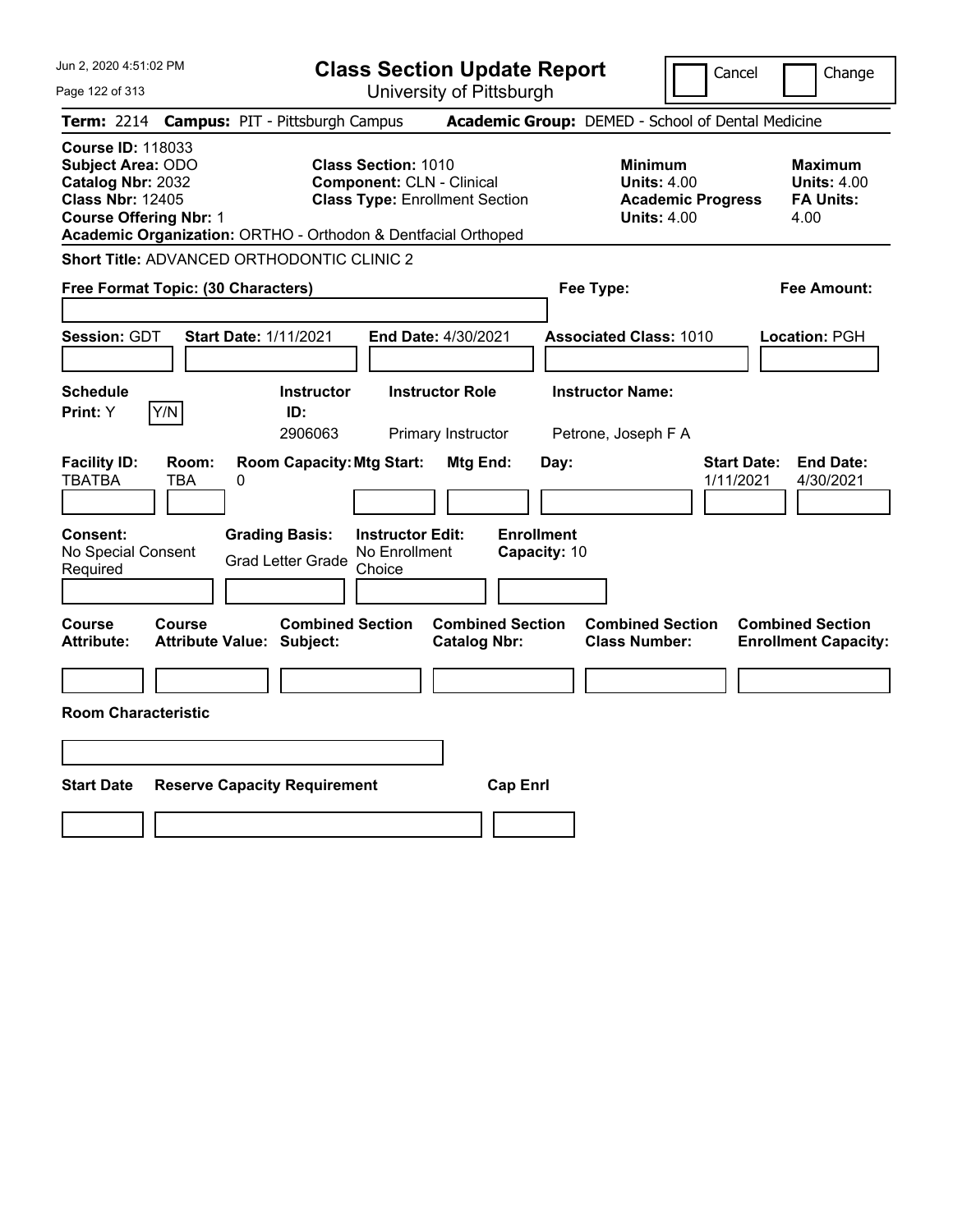| Jun 2, 2020 4:51:02 PM                                                                                                                |                                                               |                                                   | <b>Class Section Update Report</b>                                                                     |                                                |                                   |      |                                                            |                          | Cancel                          | Change                                                           |
|---------------------------------------------------------------------------------------------------------------------------------------|---------------------------------------------------------------|---------------------------------------------------|--------------------------------------------------------------------------------------------------------|------------------------------------------------|-----------------------------------|------|------------------------------------------------------------|--------------------------|---------------------------------|------------------------------------------------------------------|
| Page 123 of 313                                                                                                                       |                                                               |                                                   |                                                                                                        | University of Pittsburgh                       |                                   |      |                                                            |                          |                                 |                                                                  |
| <b>Term:</b> 2214                                                                                                                     | <b>Campus: PIT - Pittsburgh Campus</b>                        |                                                   |                                                                                                        |                                                |                                   |      | Academic Group: DEMED - School of Dental Medicine          |                          |                                 |                                                                  |
| <b>Course ID: 118035</b><br><b>Subject Area: ODO</b><br>Catalog Nbr: 2041<br><b>Class Nbr: 25330</b><br><b>Course Offering Nbr: 1</b> | Academic Organization: ORTHO - Orthodon & Dentfacial Orthoped |                                                   | <b>Class Section: 1010</b><br><b>Component: LEC - Lecture</b><br><b>Class Type: Enrollment Section</b> |                                                |                                   |      | <b>Minimum</b><br><b>Units: 0.50</b><br><b>Units: 0.50</b> | <b>Academic Progress</b> |                                 | <b>Maximum</b><br><b>Units: 0.50</b><br><b>FA Units:</b><br>0.50 |
|                                                                                                                                       | Short Title: BIOMECHANICAL ORTHODONTICS 1                     |                                                   |                                                                                                        |                                                |                                   |      |                                                            |                          |                                 |                                                                  |
|                                                                                                                                       | Free Format Topic: (30 Characters)                            |                                                   |                                                                                                        |                                                |                                   |      | Fee Type:                                                  |                          |                                 | Fee Amount:                                                      |
| <b>Session: AT</b>                                                                                                                    | <b>Start Date: 1/11/2021</b>                                  |                                                   |                                                                                                        | <b>End Date: 5/1/2021</b>                      |                                   |      | <b>Associated Class: 1010</b>                              |                          |                                 | Location: PGH                                                    |
| <b>Schedule</b><br>Print: Y                                                                                                           | Y/N                                                           | <b>Instructor</b><br>ID:<br>2916389               |                                                                                                        | <b>Instructor Role</b><br>Primary Instructor   |                                   |      | <b>Instructor Name:</b><br>Doerfler, Richard J             |                          |                                 |                                                                  |
| <b>Facility ID:</b><br><b>TBATBA</b>                                                                                                  | Room:<br>TBA<br>0                                             | <b>Room Capacity: Mtg Start:</b>                  |                                                                                                        | Mtg End:                                       |                                   | Day: |                                                            |                          | <b>Start Date:</b><br>1/11/2021 | <b>End Date:</b><br>5/1/2021                                     |
| <b>Consent:</b><br>No Special Consent<br>Required                                                                                     |                                                               | <b>Grading Basis:</b><br><b>Grad Letter Grade</b> | <b>Instructor Edit:</b><br>No Enrollment<br>Choice                                                     |                                                | <b>Enrollment</b><br>Capacity: 15 |      |                                                            |                          |                                 |                                                                  |
| Course<br><b>Attribute:</b>                                                                                                           | Course<br><b>Attribute Value: Subject:</b>                    | <b>Combined Section</b>                           |                                                                                                        | <b>Combined Section</b><br><b>Catalog Nbr:</b> |                                   |      | <b>Combined Section</b><br><b>Class Number:</b>            |                          |                                 | <b>Combined Section</b><br><b>Enrollment Capacity:</b>           |
|                                                                                                                                       |                                                               |                                                   |                                                                                                        |                                                |                                   |      |                                                            |                          |                                 |                                                                  |
| <b>Room Characteristic</b>                                                                                                            |                                                               |                                                   |                                                                                                        |                                                |                                   |      |                                                            |                          |                                 |                                                                  |
|                                                                                                                                       |                                                               |                                                   |                                                                                                        |                                                |                                   |      |                                                            |                          |                                 |                                                                  |
| <b>Start Date</b>                                                                                                                     | <b>Reserve Capacity Requirement</b>                           |                                                   |                                                                                                        |                                                | <b>Cap Enrl</b>                   |      |                                                            |                          |                                 |                                                                  |
|                                                                                                                                       |                                                               |                                                   |                                                                                                        |                                                |                                   |      |                                                            |                          |                                 |                                                                  |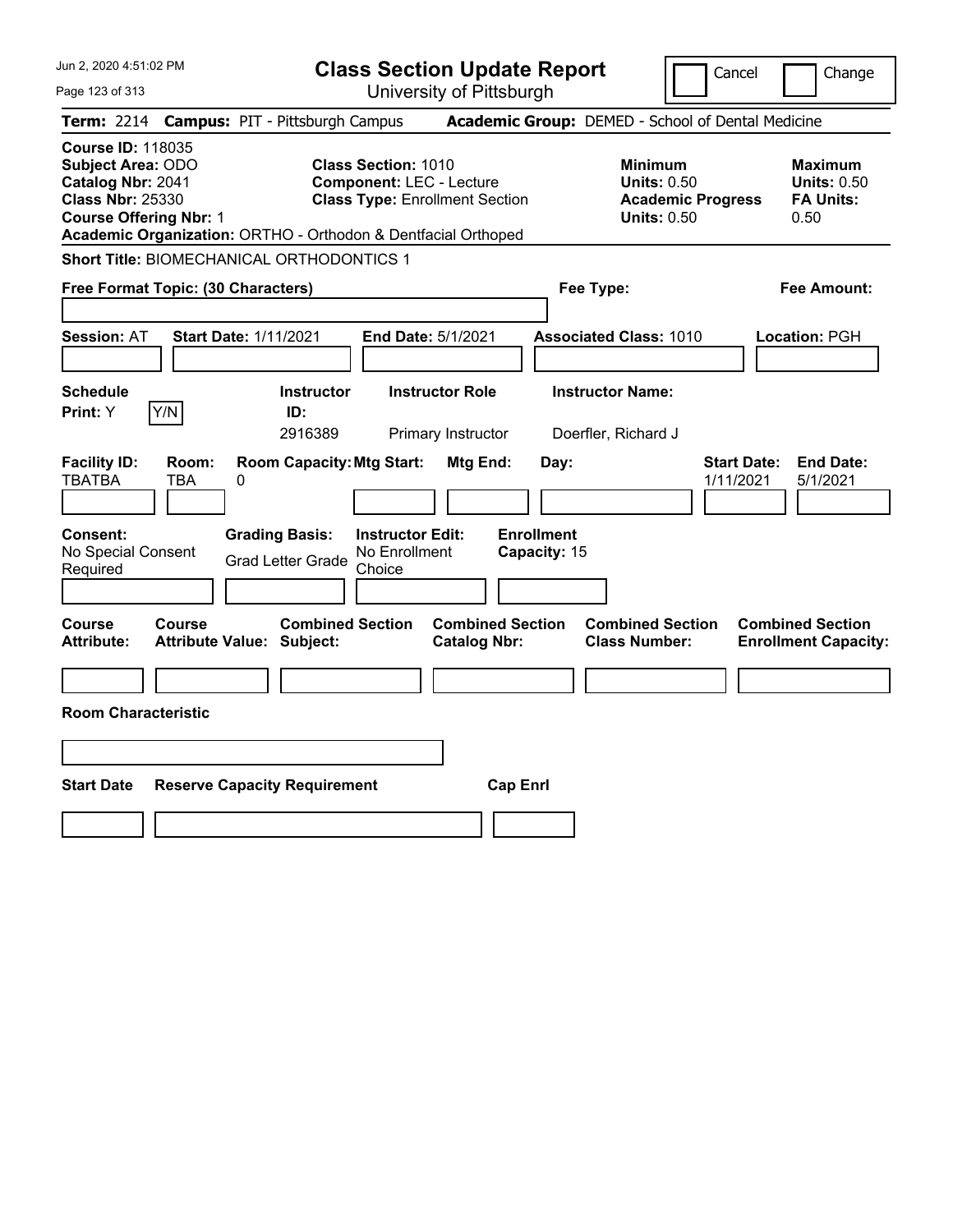| Jun 2, 2020 4:51:02 PM                                                                                                                | <b>Class Section Update Report</b>                                                                                                                                      | Cancel                                                                                 | Change                                                           |
|---------------------------------------------------------------------------------------------------------------------------------------|-------------------------------------------------------------------------------------------------------------------------------------------------------------------------|----------------------------------------------------------------------------------------|------------------------------------------------------------------|
| Page 124 of 313                                                                                                                       | University of Pittsburgh                                                                                                                                                |                                                                                        |                                                                  |
| <b>Campus: PIT - Pittsburgh Campus</b><br><b>Term:</b> 2214                                                                           |                                                                                                                                                                         | Academic Group: DEMED - School of Dental Medicine                                      |                                                                  |
| <b>Course ID: 190132</b><br><b>Subject Area: ODO</b><br>Catalog Nbr: 2042<br><b>Class Nbr: 28353</b><br><b>Course Offering Nbr: 1</b> | <b>Class Section: 1010</b><br><b>Component: LEC - Lecture</b><br><b>Class Type: Enrollment Section</b><br>Academic Organization: ORTHO - Orthodon & Dentfacial Orthoped | <b>Minimum</b><br><b>Units: 0.50</b><br><b>Academic Progress</b><br><b>Units: 0.50</b> | <b>Maximum</b><br><b>Units: 0.50</b><br><b>FA Units:</b><br>0.50 |
| Short Title: BIOMECHANICAL ORTHODONTICS 2                                                                                             |                                                                                                                                                                         |                                                                                        |                                                                  |
| Free Format Topic: (30 Characters)                                                                                                    |                                                                                                                                                                         | Fee Type:                                                                              | Fee Amount:                                                      |
| <b>Start Date: 1/11/2021</b><br><b>Session: AT</b>                                                                                    | <b>End Date: 5/1/2021</b>                                                                                                                                               | <b>Associated Class: 1010</b>                                                          | Location: PGH                                                    |
| <b>Schedule</b><br>Y/N<br>Print: Y                                                                                                    | <b>Instructor Role</b><br><b>Instructor</b><br>ID:<br>2916389<br>Primary Instructor                                                                                     | <b>Instructor Name:</b><br>Doerfler, Richard J                                         |                                                                  |
| <b>Facility ID:</b><br>Room:<br><b>TBATBA</b><br>TBA<br>0                                                                             | <b>Room Capacity: Mtg Start:</b><br>Mtg End:                                                                                                                            | Day:<br>1/11/2021                                                                      | <b>End Date:</b><br><b>Start Date:</b><br>5/1/2021               |
| <b>Consent:</b><br><b>Grading Basis:</b><br>No Special Consent<br>Required                                                            | <b>Instructor Edit:</b><br>No Enrollment<br><b>Grad Letter Grade</b><br>Choice                                                                                          | <b>Enrollment</b><br>Capacity: 35                                                      |                                                                  |
| Course<br>Course<br><b>Attribute:</b><br><b>Attribute Value: Subject:</b>                                                             | <b>Combined Section</b><br><b>Combined Section</b><br><b>Catalog Nbr:</b>                                                                                               | <b>Combined Section</b><br><b>Class Number:</b>                                        | <b>Combined Section</b><br><b>Enrollment Capacity:</b>           |
|                                                                                                                                       |                                                                                                                                                                         |                                                                                        |                                                                  |
| <b>Room Characteristic</b>                                                                                                            |                                                                                                                                                                         |                                                                                        |                                                                  |
|                                                                                                                                       |                                                                                                                                                                         |                                                                                        |                                                                  |
| <b>Start Date</b><br><b>Reserve Capacity Requirement</b>                                                                              | <b>Cap Enrl</b>                                                                                                                                                         |                                                                                        |                                                                  |
|                                                                                                                                       |                                                                                                                                                                         |                                                                                        |                                                                  |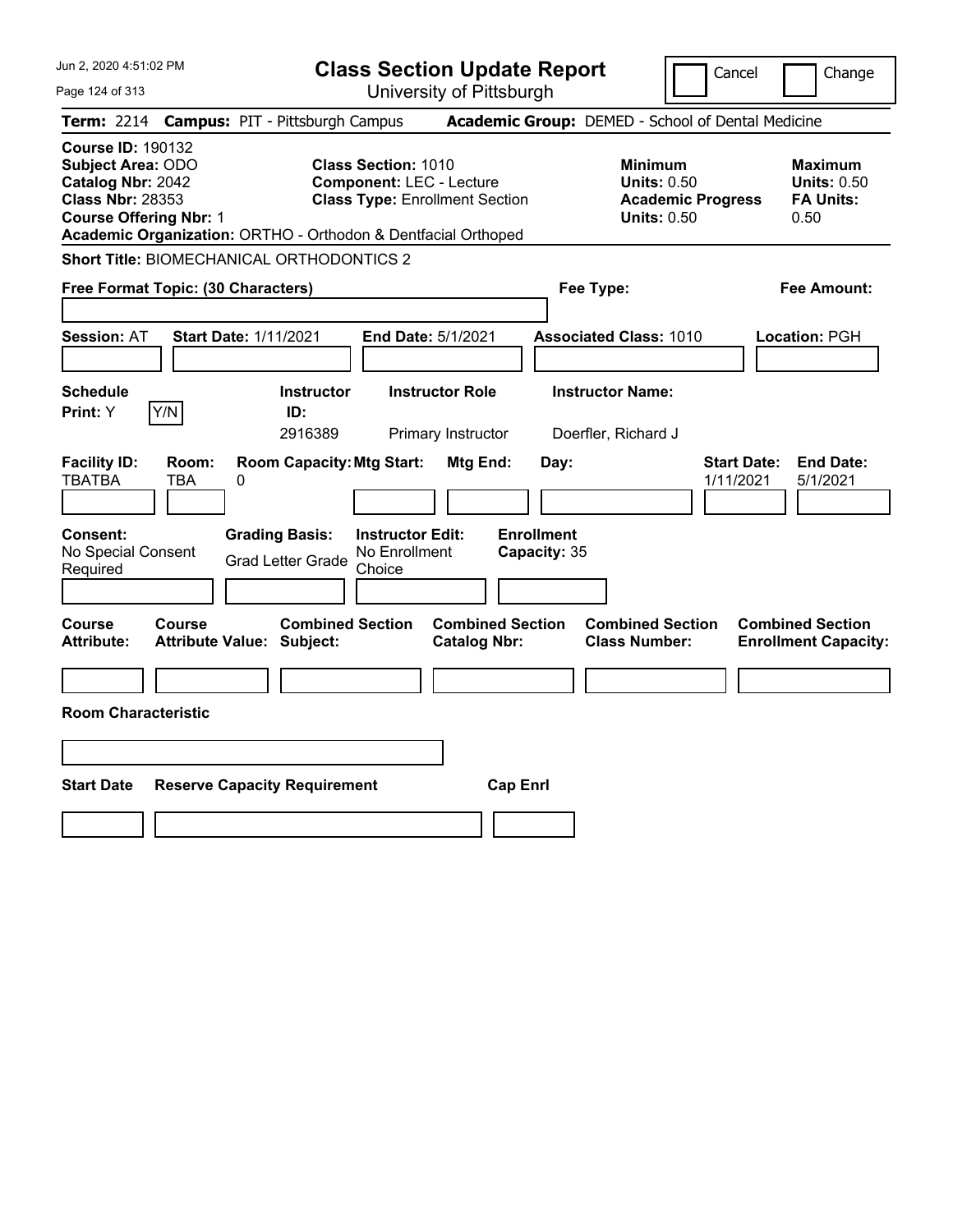|  |  |  | Jun 2, 2020 4:51:02 PM |  |
|--|--|--|------------------------|--|
|--|--|--|------------------------|--|

Page 125 of 313

**Class Section Update Report**

Cancel Change

|                                                                                                      |                                                   |    | Term: 2214 Campus: PIT - Pittsburgh Campus                                            |                                                                                                        |                                              |                                   |      | Academic Group: DEMED - School of Dental Medicine                                      |                                 |                                                                  |
|------------------------------------------------------------------------------------------------------|---------------------------------------------------|----|---------------------------------------------------------------------------------------|--------------------------------------------------------------------------------------------------------|----------------------------------------------|-----------------------------------|------|----------------------------------------------------------------------------------------|---------------------------------|------------------------------------------------------------------|
| <b>Course ID: 118044</b><br><b>Subject Area: ODO</b><br>Catalog Nbr: 2062<br><b>Class Nbr: 12356</b> | <b>Course Offering Nbr: 1</b>                     |    | Academic Organization: ORTHO - Orthodon & Dentfacial Orthoped                         | <b>Class Section: 1010</b><br><b>Component: SEM - Seminar</b><br><b>Class Type: Enrollment Section</b> |                                              |                                   |      | <b>Minimum</b><br><b>Units: 2.00</b><br><b>Academic Progress</b><br><b>Units: 2.00</b> |                                 | <b>Maximum</b><br><b>Units: 2.00</b><br><b>FA Units:</b><br>2.00 |
|                                                                                                      |                                                   |    | <b>Short Title: ORTHODONTICS SEMINAR 3</b>                                            |                                                                                                        |                                              |                                   |      |                                                                                        |                                 |                                                                  |
|                                                                                                      | Free Format Topic: (30 Characters)                |    |                                                                                       |                                                                                                        |                                              |                                   |      | Fee Type:                                                                              |                                 | <b>Fee Amount:</b>                                               |
| Session: GDT                                                                                         |                                                   |    | <b>Start Date: 1/11/2021</b>                                                          |                                                                                                        | End Date: 4/30/2021                          |                                   |      | <b>Associated Class: 1010</b>                                                          |                                 | Location: PGH                                                    |
| <b>Schedule</b><br><b>Print:</b> Y                                                                   | Y/N                                               |    | <b>Instructor</b><br>ID:<br>2906063                                                   |                                                                                                        | <b>Instructor Role</b><br>Primary Instructor |                                   |      | <b>Instructor Name:</b><br>Petrone, Joseph F A                                         |                                 |                                                                  |
| <b>Facility ID:</b><br><b>SALKX02173</b><br><b>Consent:</b><br><b>Department Consent</b><br>Required | Room:<br>02173                                    | 25 | <b>Room Capacity: Mtg Start:</b><br><b>Grading Basis:</b><br><b>Grad Letter Grade</b> | <b>Instructor Edit:</b><br>No Enrollment<br>Choice                                                     | Mtg End:                                     | <b>Enrollment</b><br>Capacity: 15 | Day: |                                                                                        | <b>Start Date:</b><br>1/11/2021 | <b>End Date:</b><br>4/30/2021                                    |
| Course<br><b>Attribute:</b>                                                                          | <b>Course</b><br><b>Attribute Value: Subject:</b> |    | <b>Combined Section</b>                                                               |                                                                                                        | <b>Catalog Nbr:</b>                          | <b>Combined Section</b>           |      | <b>Combined Section</b><br><b>Class Number:</b>                                        |                                 | <b>Combined Section</b><br><b>Enrollment Capacity:</b>           |
|                                                                                                      | <b>Room Characteristic</b>                        |    |                                                                                       |                                                                                                        |                                              |                                   |      |                                                                                        |                                 |                                                                  |
| <b>Start Date</b>                                                                                    |                                                   |    | <b>Reserve Capacity Requirement</b>                                                   |                                                                                                        |                                              | <b>Cap Enrl</b>                   |      |                                                                                        |                                 |                                                                  |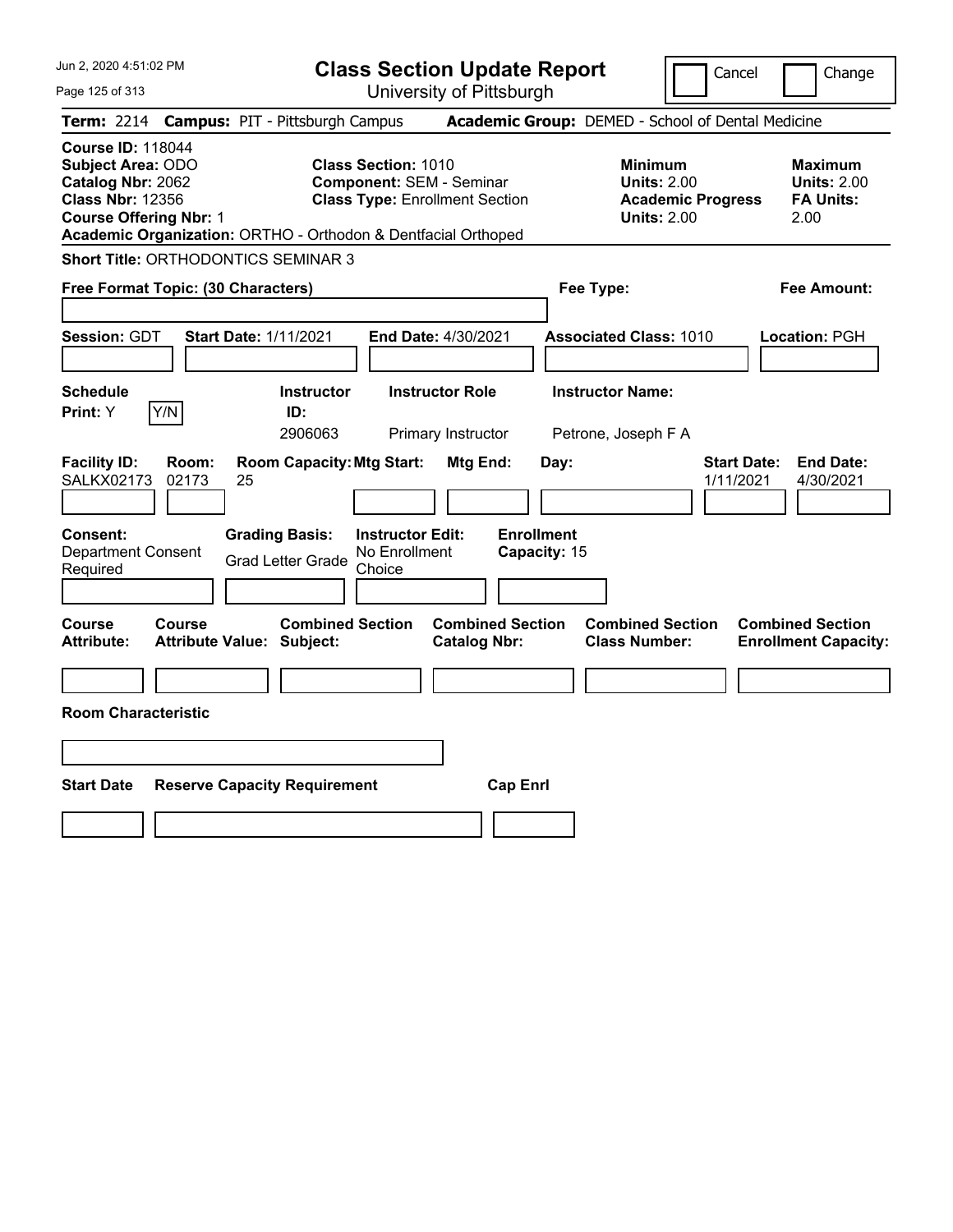|  |  | Jun 2, 2020 4:51:02 PM |  |
|--|--|------------------------|--|
|--|--|------------------------|--|

Page 126 of 313

**Class Section Update Report**

Cancel Change

| Term: 2214                                                                                           |                                            |       | <b>Campus: PIT - Pittsburgh Campus</b>                                   |                                                                                                        |                                                |                                   |      |           | Academic Group: DEMED - School of Dental Medicine                                      |                                 |                                                                  |
|------------------------------------------------------------------------------------------------------|--------------------------------------------|-------|--------------------------------------------------------------------------|--------------------------------------------------------------------------------------------------------|------------------------------------------------|-----------------------------------|------|-----------|----------------------------------------------------------------------------------------|---------------------------------|------------------------------------------------------------------|
| <b>Course ID: 118047</b><br><b>Subject Area: ODO</b><br>Catalog Nbr: 2065<br><b>Class Nbr: 12357</b> | <b>Course Offering Nbr: 1</b>              |       | Academic Organization: ORTHO - Orthodon & Dentfacial Orthoped            | <b>Class Section: 1010</b><br><b>Component: SEM - Seminar</b><br><b>Class Type: Enrollment Section</b> |                                                |                                   |      |           | <b>Minimum</b><br><b>Units: 1.00</b><br><b>Academic Progress</b><br><b>Units: 1.00</b> |                                 | <b>Maximum</b><br><b>Units: 1.00</b><br><b>FA Units:</b><br>1.00 |
|                                                                                                      |                                            |       | Short Title: ORTHODONTICS SEMINAR 6                                      |                                                                                                        |                                                |                                   |      |           |                                                                                        |                                 |                                                                  |
|                                                                                                      | Free Format Topic: (30 Characters)         |       |                                                                          |                                                                                                        |                                                |                                   |      | Fee Type: |                                                                                        |                                 | <b>Fee Amount:</b>                                               |
| Session: GDT                                                                                         |                                            |       | <b>Start Date: 1/11/2021</b>                                             |                                                                                                        | End Date: 4/30/2021                            |                                   |      |           | <b>Associated Class: 1010</b>                                                          |                                 | Location: PGH                                                    |
| <b>Schedule</b><br>Print: Y                                                                          | Y/N                                        |       | <b>Instructor</b><br>ID:<br>2906063                                      |                                                                                                        | <b>Instructor Role</b><br>Primary Instructor   |                                   |      |           | <b>Instructor Name:</b><br>Petrone, Joseph F A                                         |                                 |                                                                  |
| <b>Facility ID:</b><br><b>NEEDSAROOM</b><br><b>Consent:</b><br>No Special Consent<br>Required        | Room:                                      | Basis | <b>Room Capacity: Mtg Start:</b><br><b>Grading Basis:</b><br>Grad LG/SU3 | <b>Instructor Edit:</b><br>No Enrollment<br>Choice                                                     | Mtg End:                                       | <b>Enrollment</b><br>Capacity: 10 | Day: |           |                                                                                        | <b>Start Date:</b><br>1/11/2021 | <b>End Date:</b><br>4/30/2021                                    |
| Course<br><b>Attribute:</b>                                                                          | Course<br><b>Attribute Value: Subject:</b> |       | <b>Combined Section</b>                                                  |                                                                                                        | <b>Combined Section</b><br><b>Catalog Nbr:</b> |                                   |      |           | <b>Combined Section</b><br><b>Class Number:</b>                                        |                                 | <b>Combined Section</b><br><b>Enrollment Capacity:</b>           |
| <b>Start Date</b>                                                                                    | <b>Room Characteristic</b>                 |       | <b>Reserve Capacity Requirement</b>                                      |                                                                                                        |                                                | <b>Cap Enrl</b>                   |      |           |                                                                                        |                                 |                                                                  |
|                                                                                                      |                                            |       |                                                                          |                                                                                                        |                                                |                                   |      |           |                                                                                        |                                 |                                                                  |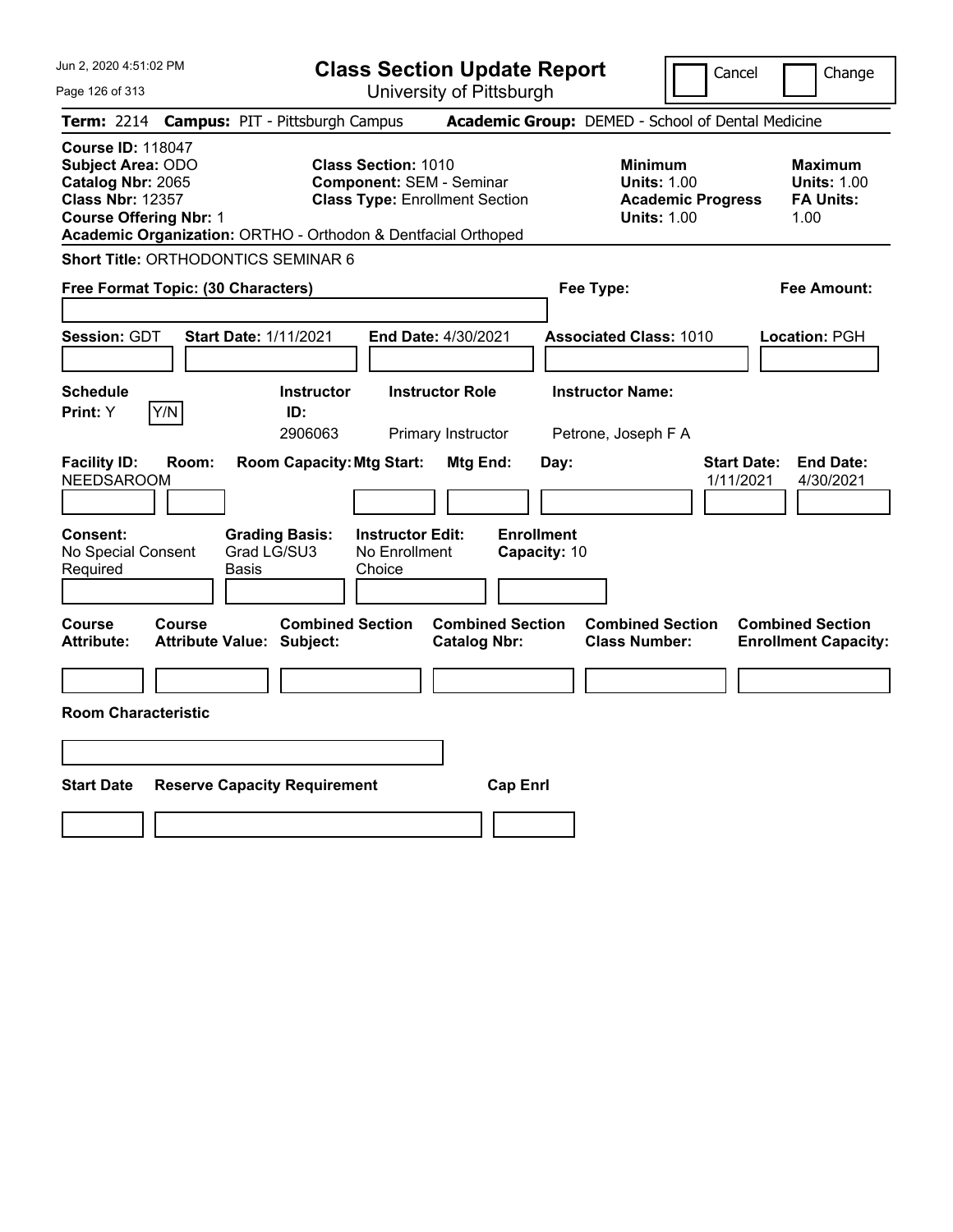|  |  |  | Jun 2, 2020 4:51:02 PM |  |
|--|--|--|------------------------|--|
|--|--|--|------------------------|--|

Page 127 of 313

**Class Section Update Report**

Cancel Change

|                                                                                               |                                            |    | Term: 2214 Campus: PIT - Pittsburgh Campus                                            |                                                                                                        |                                              |                                   |      | Academic Group: DEMED - School of Dental Medicine                                      |                                 |                                                                  |
|-----------------------------------------------------------------------------------------------|--------------------------------------------|----|---------------------------------------------------------------------------------------|--------------------------------------------------------------------------------------------------------|----------------------------------------------|-----------------------------------|------|----------------------------------------------------------------------------------------|---------------------------------|------------------------------------------------------------------|
| <b>Course ID: 118050</b><br>Subject Area: ODO<br>Catalog Nbr: 2068<br><b>Class Nbr: 12364</b> | <b>Course Offering Nbr: 1</b>              |    | Academic Organization: ORTHO - Orthodon & Dentfacial Orthoped                         | <b>Class Section: 1010</b><br><b>Component: SEM - Seminar</b><br><b>Class Type: Enrollment Section</b> |                                              |                                   |      | <b>Minimum</b><br><b>Units: 1.00</b><br><b>Academic Progress</b><br><b>Units: 1.00</b> |                                 | <b>Maximum</b><br><b>Units: 1.00</b><br><b>FA Units:</b><br>1.00 |
|                                                                                               |                                            |    | <b>Short Title: ORTHODONTICS SEMINAR 9</b>                                            |                                                                                                        |                                              |                                   |      |                                                                                        |                                 |                                                                  |
|                                                                                               | Free Format Topic: (30 Characters)         |    |                                                                                       |                                                                                                        |                                              |                                   |      | Fee Type:                                                                              |                                 | <b>Fee Amount:</b>                                               |
| Session: GDT                                                                                  |                                            |    | <b>Start Date: 1/11/2021</b>                                                          | End Date: 4/30/2021                                                                                    |                                              |                                   |      | <b>Associated Class: 1010</b>                                                          |                                 | Location: PGH                                                    |
| <b>Schedule</b><br>Print: Y                                                                   | Y/N                                        |    | <b>Instructor</b><br>ID:<br>2906063                                                   |                                                                                                        | <b>Instructor Role</b><br>Primary Instructor |                                   |      | <b>Instructor Name:</b><br>Petrone, Joseph F A                                         |                                 |                                                                  |
| <b>Facility ID:</b><br><b>SALKX02173</b><br>Consent:<br><b>Department Consent</b><br>Required | Room:<br>02173                             | 25 | <b>Room Capacity: Mtg Start:</b><br><b>Grading Basis:</b><br><b>Grad Letter Grade</b> | <b>Instructor Edit:</b><br>No Enrollment<br>Choice                                                     | Mtg End:                                     | <b>Enrollment</b><br>Capacity: 15 | Day: |                                                                                        | <b>Start Date:</b><br>1/11/2021 | <b>End Date:</b><br>4/30/2021                                    |
| Course<br><b>Attribute:</b>                                                                   | Course<br><b>Attribute Value: Subject:</b> |    | <b>Combined Section</b>                                                               |                                                                                                        | <b>Catalog Nbr:</b>                          | <b>Combined Section</b>           |      | <b>Combined Section</b><br><b>Class Number:</b>                                        |                                 | <b>Combined Section</b><br><b>Enrollment Capacity:</b>           |
|                                                                                               | <b>Room Characteristic</b>                 |    |                                                                                       |                                                                                                        |                                              |                                   |      |                                                                                        |                                 |                                                                  |
| <b>Start Date</b>                                                                             |                                            |    | <b>Reserve Capacity Requirement</b>                                                   |                                                                                                        |                                              | <b>Cap Enrl</b>                   |      |                                                                                        |                                 |                                                                  |
|                                                                                               |                                            |    |                                                                                       |                                                                                                        |                                              |                                   |      |                                                                                        |                                 |                                                                  |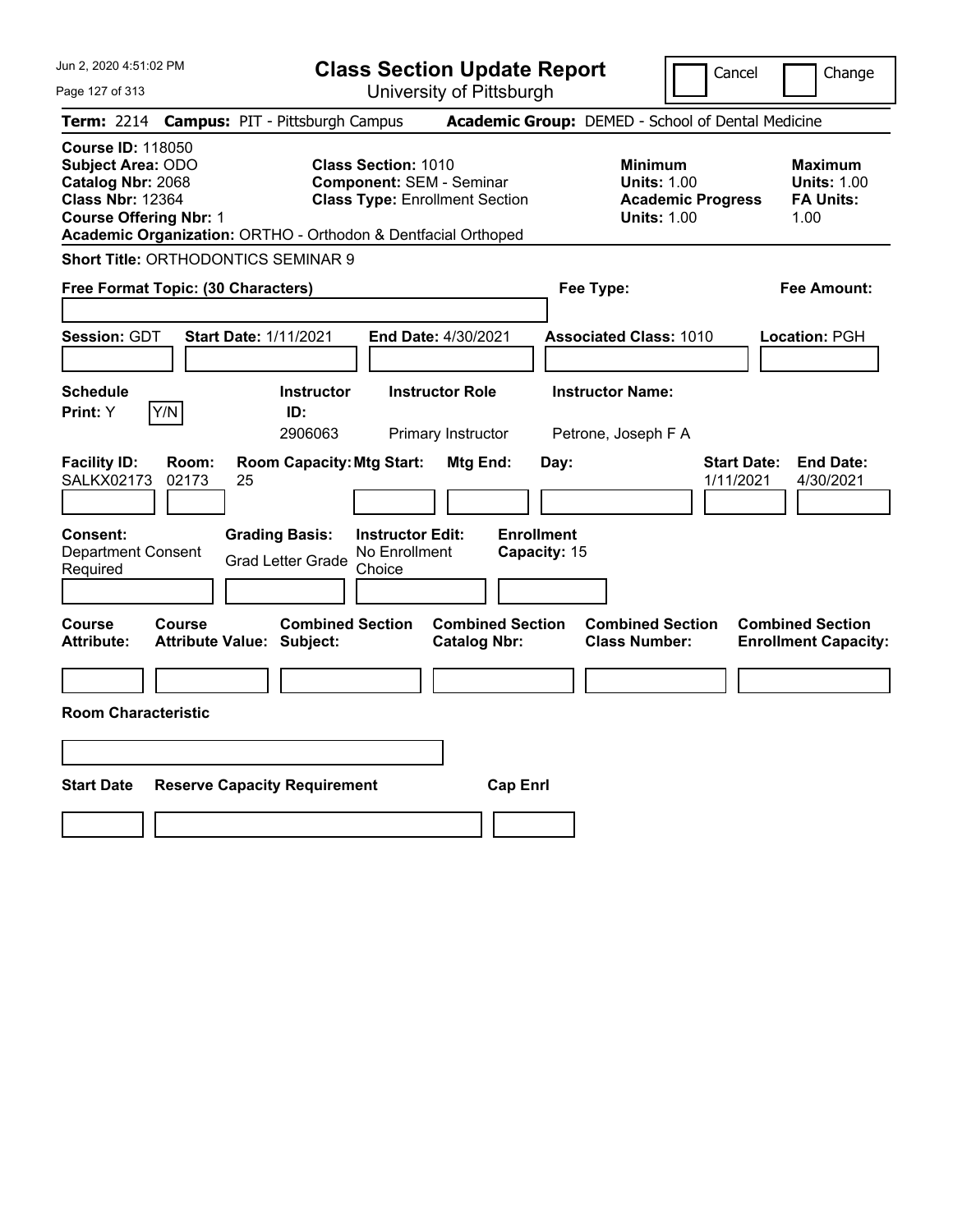|  |  | Jun 2, 2020 4:51:02 PM |  |
|--|--|------------------------|--|
|--|--|------------------------|--|

Page 128 of 313

**Class Section Update Report**

Cancel Change

|                                                                                                                                       |                | Term: 2214 Campus: PIT - Pittsburgh Campus                    |                                                                                                        |                                                | Academic Group: DEMED - School of Dental Medicine                               |                                                                  |
|---------------------------------------------------------------------------------------------------------------------------------------|----------------|---------------------------------------------------------------|--------------------------------------------------------------------------------------------------------|------------------------------------------------|---------------------------------------------------------------------------------|------------------------------------------------------------------|
| <b>Course ID: 118052</b><br><b>Subject Area: ODO</b><br>Catalog Nbr: 2071<br><b>Class Nbr: 12389</b><br><b>Course Offering Nbr: 1</b> |                | Academic Organization: ORTHO - Orthodon & Dentfacial Orthoped | <b>Class Section: 1010</b><br><b>Component: SEM - Seminar</b><br><b>Class Type: Enrollment Section</b> |                                                | Minimum<br><b>Units: 1.00</b><br><b>Academic Progress</b><br><b>Units: 1.00</b> | <b>Maximum</b><br><b>Units: 1.00</b><br><b>FA Units:</b><br>1.00 |
|                                                                                                                                       |                | Short Title: DENTOFACIAL PROGRAM 1                            |                                                                                                        |                                                |                                                                                 |                                                                  |
| Free Format Topic: (30 Characters)                                                                                                    |                |                                                               |                                                                                                        |                                                | Fee Type:                                                                       | Fee Amount:                                                      |
| Session: GDT                                                                                                                          |                | <b>Start Date: 1/11/2021</b>                                  | <b>End Date: 4/30/2021</b>                                                                             |                                                | <b>Associated Class: 1010</b>                                                   | Location: PGH                                                    |
| <b>Schedule</b>                                                                                                                       |                | <b>Instructor</b>                                             | <b>Instructor Role</b>                                                                                 |                                                | <b>Instructor Name:</b>                                                         |                                                                  |
| Print: Y                                                                                                                              | Y/N            | ID:<br>2915979<br>2906063                                     | Primary Instructor<br>Primary Instructor                                                               |                                                | Costello, Bernard James<br>Petrone, Joseph F A                                  |                                                                  |
| <b>Facility ID:</b><br><b>SALKX02173</b>                                                                                              | Room:<br>02173 | <b>Room Capacity: Mtg Start:</b><br>25                        |                                                                                                        | Mtg End:                                       | Day:                                                                            | <b>Start Date:</b><br><b>End Date:</b><br>1/11/2021<br>4/30/2021 |
| <b>Consent:</b><br>No Special Consent<br>Required                                                                                     |                | <b>Grading Basis:</b><br>Grad LG/SU3<br><b>Basis</b>          | <b>Instructor Edit:</b><br>No Enrollment<br>Choice                                                     | <b>Enrollment</b><br>Capacity: 25              |                                                                                 |                                                                  |
| Course<br><b>Attribute:</b>                                                                                                           | Course         | <b>Combined Section</b><br><b>Attribute Value: Subject:</b>   |                                                                                                        | <b>Combined Section</b><br><b>Catalog Nbr:</b> | <b>Combined Section</b><br><b>Class Number:</b>                                 | <b>Combined Section</b><br><b>Enrollment Capacity:</b>           |
|                                                                                                                                       |                |                                                               |                                                                                                        |                                                |                                                                                 |                                                                  |
| <b>Room Characteristic</b>                                                                                                            |                |                                                               |                                                                                                        |                                                |                                                                                 |                                                                  |
|                                                                                                                                       |                |                                                               |                                                                                                        |                                                |                                                                                 |                                                                  |
| <b>Start Date</b>                                                                                                                     |                | <b>Reserve Capacity Requirement</b>                           |                                                                                                        | <b>Cap Enrl</b>                                |                                                                                 |                                                                  |
|                                                                                                                                       |                |                                                               |                                                                                                        |                                                |                                                                                 |                                                                  |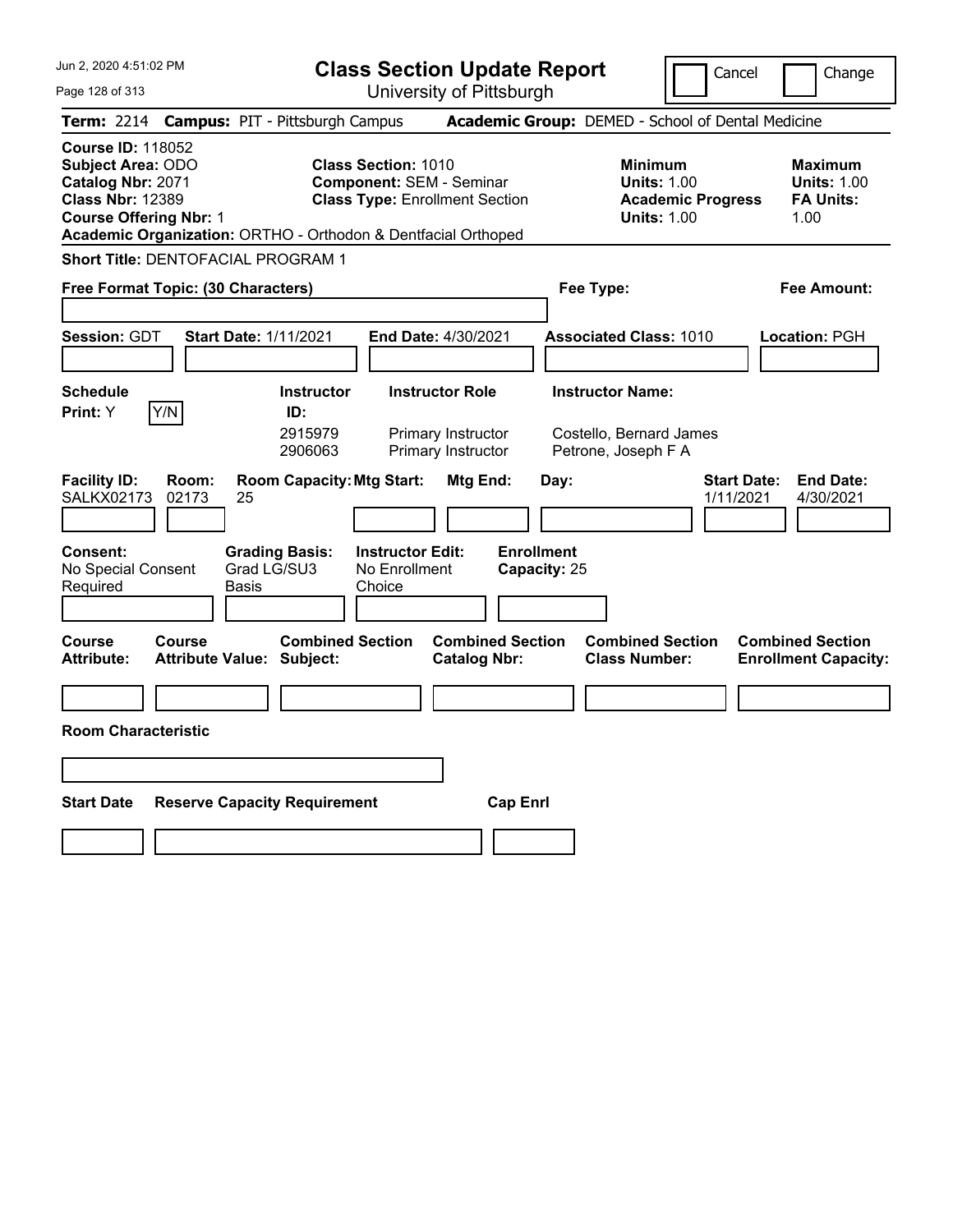|  |  | Jun 2, 2020 4:51:02 PM |  |
|--|--|------------------------|--|
|--|--|------------------------|--|

**Class Section Update Report** University of Pittsburgh

Cancel Change

Page 129 of 313

| Term: 2214 Campus: PIT - Pittsburgh Campus                                                                                                                                                             |                              |                                             |                                                               |                                                |                                   | Academic Group: DEMED - School of Dental Medicine                                      |                                 |                                                                  |
|--------------------------------------------------------------------------------------------------------------------------------------------------------------------------------------------------------|------------------------------|---------------------------------------------|---------------------------------------------------------------|------------------------------------------------|-----------------------------------|----------------------------------------------------------------------------------------|---------------------------------|------------------------------------------------------------------|
| <b>Course ID: 118055</b><br><b>Subject Area: ODO</b><br>Catalog Nbr: 2074<br><b>Class Nbr: 12365</b><br><b>Course Offering Nbr: 1</b><br>Academic Organization: ORTHO - Orthodon & Dentfacial Orthoped |                              |                                             | <b>Class Section: 1030</b><br><b>Component: SEM - Seminar</b> | <b>Class Type: Enrollment Section</b>          |                                   | <b>Minimum</b><br><b>Units: 1.00</b><br><b>Academic Progress</b><br><b>Units: 1.00</b> |                                 | <b>Maximum</b><br><b>Units: 1.00</b><br><b>FA Units:</b><br>1.00 |
| Short Title: DENTOFACIAL PROGRAM 4                                                                                                                                                                     |                              |                                             |                                                               |                                                |                                   |                                                                                        |                                 |                                                                  |
| Free Format Topic: (30 Characters)                                                                                                                                                                     |                              |                                             |                                                               |                                                |                                   | Fee Type:                                                                              |                                 | <b>Fee Amount:</b>                                               |
| Session: GDT                                                                                                                                                                                           | <b>Start Date: 1/11/2021</b> |                                             |                                                               | End Date: 4/30/2021                            |                                   | <b>Associated Class: 1030</b>                                                          |                                 | Location: PGH                                                    |
| <b>Schedule</b><br>Y/N<br>Print: Y                                                                                                                                                                     |                              | <b>Instructor</b><br>ID:<br>2915979         |                                                               | <b>Instructor Role</b><br>Primary Instructor   |                                   | <b>Instructor Name:</b><br>Costello, Bernard James                                     |                                 |                                                                  |
| <b>Facility ID:</b><br>Room:<br><b>SALK00403</b><br>00403                                                                                                                                              | 25                           | 2906063<br><b>Room Capacity: Mtg Start:</b> | 12:00 PM                                                      | Primary Instructor<br>Mtg End:<br>12:50 PM     | Day:<br>We                        | Petrone, Joseph F A                                                                    | <b>Start Date:</b><br>1/11/2021 | <b>End Date:</b><br>4/30/2021                                    |
| Consent:<br>No Special Consent<br>Required                                                                                                                                                             | <b>Basis</b>                 | <b>Grading Basis:</b><br>Grad LG/SU3        | <b>Instructor Edit:</b><br>No Enrollment<br>Choice            |                                                | <b>Enrollment</b><br>Capacity: 25 |                                                                                        |                                 |                                                                  |
| Course<br>Course<br><b>Attribute:</b>                                                                                                                                                                  | <b>Attribute Value:</b>      | <b>Combined Section</b><br>Subject:         |                                                               | <b>Combined Section</b><br><b>Catalog Nbr:</b> |                                   | <b>Combined Section</b><br><b>Class Number:</b>                                        |                                 | <b>Combined Section</b><br><b>Enrollment Capacity:</b>           |
| <b>Room Characteristic</b><br>PeopleSoft - Scheduled (PS)                                                                                                                                              |                              |                                             |                                                               |                                                |                                   |                                                                                        |                                 |                                                                  |
| <b>Start Date</b>                                                                                                                                                                                      |                              | <b>Reserve Capacity Requirement</b>         |                                                               |                                                | <b>Cap Enrl</b>                   |                                                                                        |                                 |                                                                  |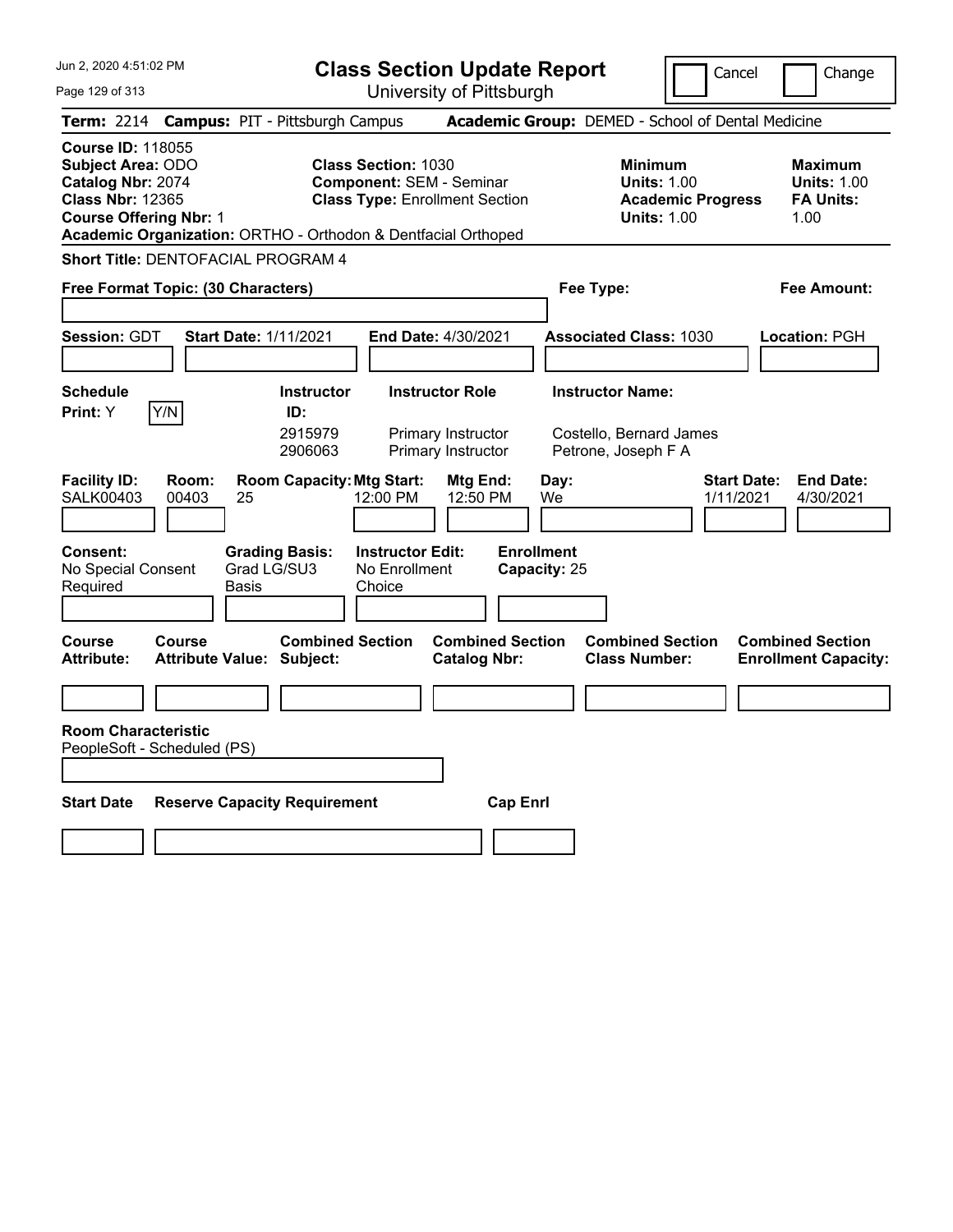|  |  | Jun 2, 2020 4:51:02 PM |  |
|--|--|------------------------|--|
|--|--|------------------------|--|

Page 130 of 313

**Class Section Update Report**

Cancel **Change** 

|                                                                                                                                       |                       |                                                                     |                                                    | UNIVUUTIY UITTILUUUIYN                                                   |                                   |                                                                                        |                                                                  |
|---------------------------------------------------------------------------------------------------------------------------------------|-----------------------|---------------------------------------------------------------------|----------------------------------------------------|--------------------------------------------------------------------------|-----------------------------------|----------------------------------------------------------------------------------------|------------------------------------------------------------------|
|                                                                                                                                       |                       | Term: 2214 Campus: PIT - Pittsburgh Campus                          |                                                    |                                                                          |                                   | <b>Academic Group: DEMED - School of Dental Medicine</b>                               |                                                                  |
| <b>Course ID: 118058</b><br><b>Subject Area: ODO</b><br>Catalog Nbr: 2077<br><b>Class Nbr: 12366</b><br><b>Course Offering Nbr: 1</b> |                       | Academic Organization: ORTHO - Orthodon & Dentfacial Orthoped       | <b>Class Section: 1030</b>                         | <b>Component: SEM - Seminar</b><br><b>Class Type: Enrollment Section</b> |                                   | <b>Minimum</b><br><b>Units: 1.00</b><br><b>Academic Progress</b><br><b>Units: 1.00</b> | <b>Maximum</b><br><b>Units: 1.00</b><br><b>FA Units:</b><br>1.00 |
|                                                                                                                                       |                       | Short Title: DENTOFACIAL PROGRAM 7                                  |                                                    |                                                                          |                                   |                                                                                        |                                                                  |
| Free Format Topic: (30 Characters)                                                                                                    |                       |                                                                     |                                                    |                                                                          | Fee Type:                         |                                                                                        | Fee Amount:                                                      |
| Session: GDT                                                                                                                          |                       | <b>Start Date: 1/11/2021</b>                                        |                                                    | End Date: 4/30/2021                                                      |                                   | <b>Associated Class: 1030</b>                                                          | Location: PGH                                                    |
| <b>Schedule</b>                                                                                                                       |                       | <b>Instructor</b>                                                   |                                                    | <b>Instructor Role</b>                                                   |                                   | <b>Instructor Name:</b>                                                                |                                                                  |
| Print: Y<br><b>Facility ID:</b><br><b>SALKX02173</b>                                                                                  | Y/N<br>Room:<br>02173 | ID:<br>2915979<br>2906063<br><b>Room Capacity: Mtg Start:</b><br>25 | 12:00 PM                                           | Primary Instructor<br>Primary Instructor<br>Mtg End:<br>12:50 PM         | Day:<br>We                        | Costello, Bernard James<br>Petrone, Joseph F A<br><b>Start Date:</b><br>1/11/2021      | <b>End Date:</b><br>4/30/2021                                    |
| <b>Consent:</b><br>No Special Consent<br>Required                                                                                     |                       | <b>Grading Basis:</b><br>Grad LG/SU3<br><b>Basis</b>                | <b>Instructor Edit:</b><br>No Enrollment<br>Choice |                                                                          | <b>Enrollment</b><br>Capacity: 25 |                                                                                        |                                                                  |
| <b>Course</b><br><b>Attribute:</b>                                                                                                    | Course                | <b>Combined Section</b><br><b>Attribute Value: Subject:</b>         |                                                    | <b>Combined Section</b><br><b>Catalog Nbr:</b>                           |                                   | <b>Combined Section</b><br><b>Class Number:</b>                                        | <b>Combined Section</b><br><b>Enrollment Capacity:</b>           |
| <b>Room Characteristic</b>                                                                                                            |                       |                                                                     |                                                    |                                                                          |                                   |                                                                                        |                                                                  |
|                                                                                                                                       |                       |                                                                     |                                                    |                                                                          |                                   |                                                                                        |                                                                  |
| <b>Start Date</b>                                                                                                                     |                       | <b>Reserve Capacity Requirement</b>                                 |                                                    | <b>Cap Enrl</b>                                                          |                                   |                                                                                        |                                                                  |
|                                                                                                                                       |                       |                                                                     |                                                    |                                                                          |                                   |                                                                                        |                                                                  |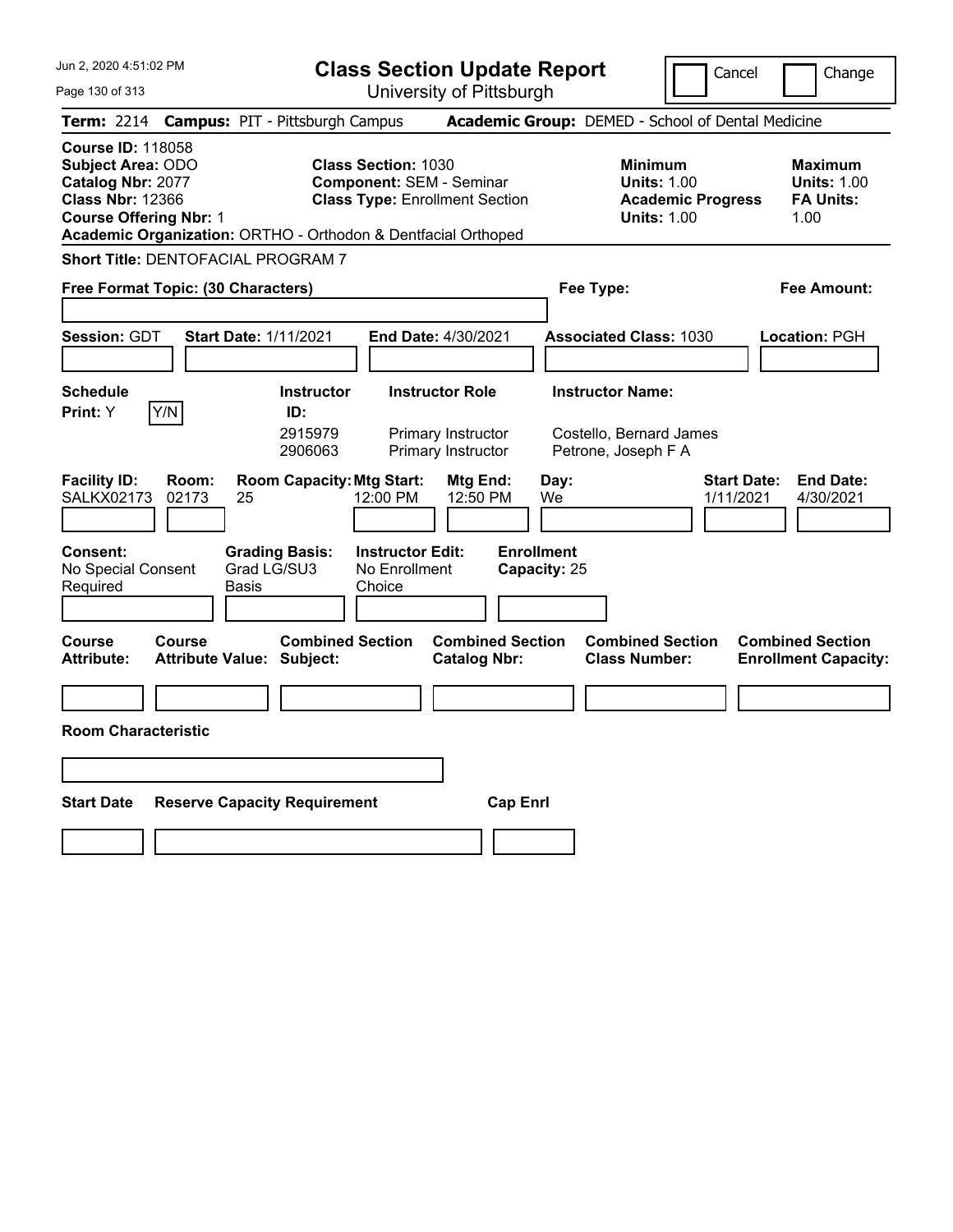| Jun 2, 2020 4:51:02 PM                                                                                                                                                                                 | <b>Class Section Update Report</b>                                                                     | Cancel                                                                                 | Change                                                           |
|--------------------------------------------------------------------------------------------------------------------------------------------------------------------------------------------------------|--------------------------------------------------------------------------------------------------------|----------------------------------------------------------------------------------------|------------------------------------------------------------------|
| Page 131 of 313                                                                                                                                                                                        | University of Pittsburgh                                                                               |                                                                                        |                                                                  |
| Term: 2214 Campus: PIT - Pittsburgh Campus                                                                                                                                                             |                                                                                                        | Academic Group: DEMED - School of Dental Medicine                                      |                                                                  |
| <b>Course ID: 118062</b><br><b>Subject Area: ODO</b><br>Catalog Nbr: 2082<br><b>Class Nbr: 12358</b><br><b>Course Offering Nbr: 1</b><br>Academic Organization: ORTHO - Orthodon & Dentfacial Orthoped | <b>Class Section: 1010</b><br><b>Component: SEM - Seminar</b><br><b>Class Type: Enrollment Section</b> | <b>Minimum</b><br><b>Units: 1.00</b><br><b>Academic Progress</b><br><b>Units: 1.00</b> | <b>Maximum</b><br><b>Units: 1.00</b><br><b>FA Units:</b><br>1.00 |
| Short Title: SCIENTIFIC ORTHODONTIC LIT 2                                                                                                                                                              |                                                                                                        |                                                                                        |                                                                  |
| Free Format Topic: (30 Characters)                                                                                                                                                                     |                                                                                                        | Fee Type:                                                                              | Fee Amount:                                                      |
| Session: GDT<br><b>Start Date: 1/11/2021</b>                                                                                                                                                           | End Date: 4/30/2021                                                                                    | <b>Associated Class: 1010</b>                                                          | Location: PGH                                                    |
| <b>Schedule</b><br>Y/N<br>Print: Y<br>ID:                                                                                                                                                              | <b>Instructor Role</b><br><b>Instructor</b><br>2906063<br>Primary Instructor                           | <b>Instructor Name:</b><br>Petrone, Joseph F A                                         |                                                                  |
| <b>Facility ID:</b><br>Room:<br><b>SALKX02173</b><br>02173<br>25                                                                                                                                       | <b>Room Capacity: Mtg Start:</b><br>Mtg End:                                                           | <b>Start Date:</b><br>Day:<br>1/11/2021                                                | <b>End Date:</b><br>4/30/2021                                    |
| <b>Consent:</b><br><b>Grading Basis:</b><br>Grad LG/SU3<br>No Special Consent<br>Required<br>Basis                                                                                                     | <b>Enrollment</b><br><b>Instructor Edit:</b><br>No Enrollment<br>Capacity: 5<br>Choice                 |                                                                                        |                                                                  |
| Course<br><b>Course</b><br><b>Attribute:</b><br><b>Attribute Value: Subject:</b>                                                                                                                       | <b>Combined Section</b><br><b>Combined Section</b><br><b>Catalog Nbr:</b>                              | <b>Combined Section</b><br><b>Class Number:</b>                                        | <b>Combined Section</b><br><b>Enrollment Capacity:</b>           |
| <b>Room Characteristic</b>                                                                                                                                                                             |                                                                                                        |                                                                                        |                                                                  |
|                                                                                                                                                                                                        |                                                                                                        |                                                                                        |                                                                  |
| <b>Start Date</b><br><b>Reserve Capacity Requirement</b>                                                                                                                                               | <b>Cap Enrl</b>                                                                                        |                                                                                        |                                                                  |
|                                                                                                                                                                                                        |                                                                                                        |                                                                                        |                                                                  |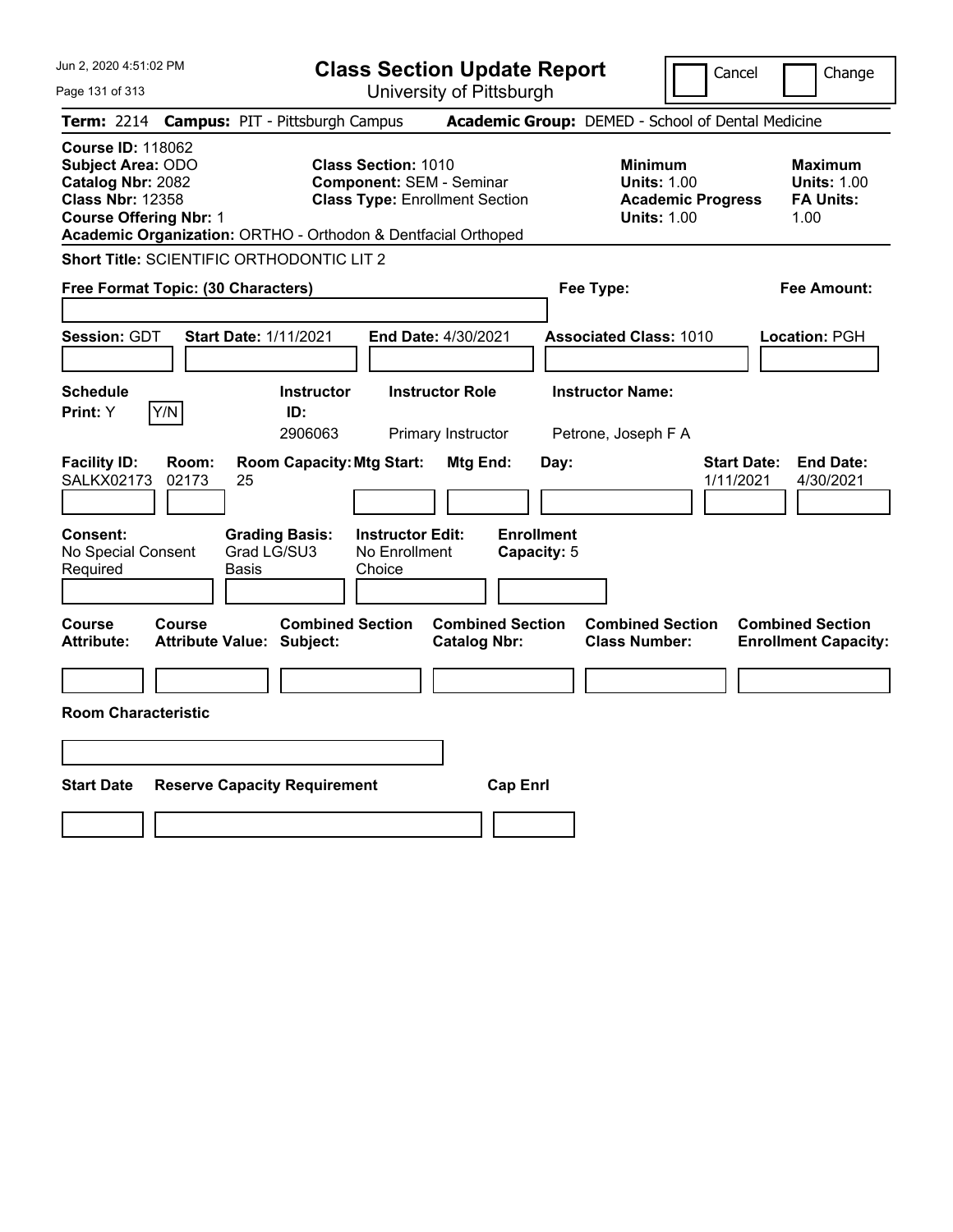| Jun 2, 2020 4:51:02 PM                                                                                                                                                                                 | <b>Class Section Update Report</b>                                                                      | Change<br>Cancel                                                                                                                                           |
|--------------------------------------------------------------------------------------------------------------------------------------------------------------------------------------------------------|---------------------------------------------------------------------------------------------------------|------------------------------------------------------------------------------------------------------------------------------------------------------------|
| Page 132 of 313                                                                                                                                                                                        | University of Pittsburgh                                                                                |                                                                                                                                                            |
| <b>Campus: PIT - Pittsburgh Campus</b><br><b>Term: 2214</b>                                                                                                                                            |                                                                                                         | Academic Group: DEMED - School of Dental Medicine                                                                                                          |
| <b>Course ID: 118065</b><br><b>Subject Area: ODO</b><br>Catalog Nbr: 2085<br><b>Class Nbr: 12367</b><br><b>Course Offering Nbr: 1</b><br>Academic Organization: ORTHO - Orthodon & Dentfacial Orthoped | Class Section: 1010<br><b>Component: SEM - Seminar</b><br><b>Class Type: Enrollment Section</b>         | <b>Minimum</b><br><b>Maximum</b><br><b>Units: 0.50</b><br><b>Units: 0.50</b><br><b>FA Units:</b><br><b>Academic Progress</b><br><b>Units: 0.50</b><br>0.50 |
| Short Title: SCIENTIFIC ORTHODONTIC LIT 5                                                                                                                                                              |                                                                                                         |                                                                                                                                                            |
| Free Format Topic: (30 Characters)                                                                                                                                                                     | Fee Type:                                                                                               | Fee Amount:                                                                                                                                                |
| <b>Session: GDT</b><br><b>Start Date: 1/11/2021</b>                                                                                                                                                    | <b>End Date: 4/30/2021</b>                                                                              | <b>Associated Class: 1010</b><br>Location: PGH                                                                                                             |
| <b>Schedule</b><br>Y/N<br>Print: Y<br>ID:                                                                                                                                                              | <b>Instructor Role</b><br><b>Instructor Name:</b><br><b>Instructor</b><br>2906063<br>Primary Instructor | Petrone, Joseph F A                                                                                                                                        |
| <b>Facility ID:</b><br>Room:<br><b>SALKX02173</b><br>02173<br>25                                                                                                                                       | <b>Room Capacity: Mtg Start:</b><br>Mtg End:<br>Day:                                                    | <b>Start Date:</b><br><b>End Date:</b><br>1/11/2021<br>4/30/2021                                                                                           |
| <b>Grading Basis:</b><br><b>Consent:</b><br>No Special Consent<br><b>Grad Letter Grade</b><br>Required                                                                                                 | <b>Enrollment</b><br><b>Instructor Edit:</b><br>No Enrollment<br>Capacity: 15<br>Choice                 |                                                                                                                                                            |
| <b>Course</b><br><b>Course</b><br>Attribute Value: Subject:<br><b>Attribute:</b>                                                                                                                       | <b>Combined Section</b><br><b>Combined Section</b><br><b>Catalog Nbr:</b>                               | <b>Combined Section</b><br><b>Combined Section</b><br><b>Class Number:</b><br><b>Enrollment Capacity:</b>                                                  |
|                                                                                                                                                                                                        |                                                                                                         |                                                                                                                                                            |
| <b>Room Characteristic</b>                                                                                                                                                                             |                                                                                                         |                                                                                                                                                            |
|                                                                                                                                                                                                        |                                                                                                         |                                                                                                                                                            |
| <b>Start Date</b><br><b>Reserve Capacity Requirement</b>                                                                                                                                               | <b>Cap Enrl</b>                                                                                         |                                                                                                                                                            |
|                                                                                                                                                                                                        |                                                                                                         |                                                                                                                                                            |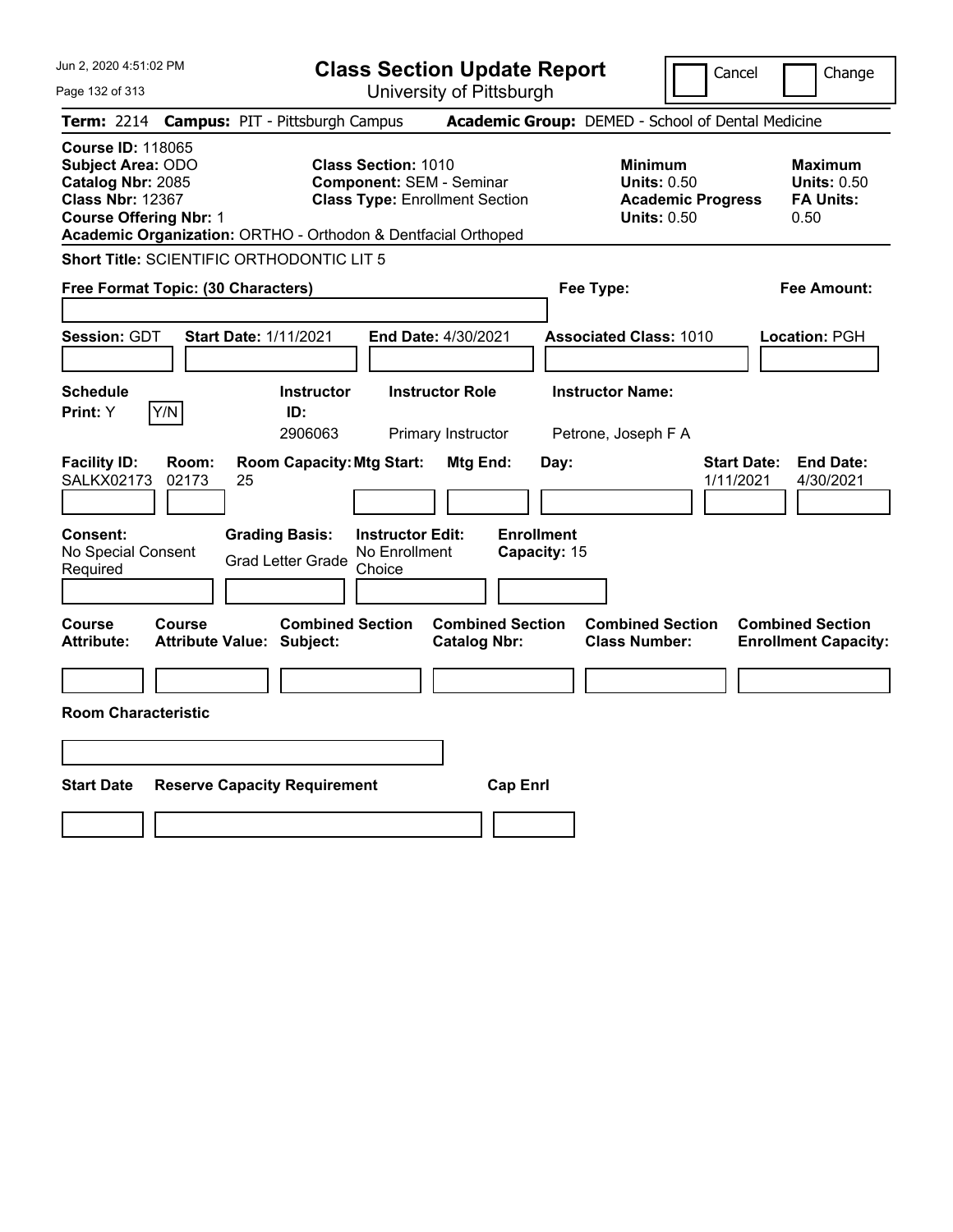| Jun 2, 2020 4:51:02 PM                                                                                                                                                                                 | <b>Class Section Update Report</b>                                                                     | Cancel                                                                                 | Change                                                           |
|--------------------------------------------------------------------------------------------------------------------------------------------------------------------------------------------------------|--------------------------------------------------------------------------------------------------------|----------------------------------------------------------------------------------------|------------------------------------------------------------------|
| Page 133 of 313                                                                                                                                                                                        | University of Pittsburgh                                                                               |                                                                                        |                                                                  |
| <b>Campus: PIT - Pittsburgh Campus</b><br><b>Term:</b> 2214                                                                                                                                            |                                                                                                        | Academic Group: DEMED - School of Dental Medicine                                      |                                                                  |
| <b>Course ID: 118068</b><br><b>Subject Area: ODO</b><br>Catalog Nbr: 2088<br><b>Class Nbr: 25327</b><br><b>Course Offering Nbr: 1</b><br>Academic Organization: ORTHO - Orthodon & Dentfacial Orthoped | <b>Class Section: 1010</b><br><b>Component: SEM - Seminar</b><br><b>Class Type: Enrollment Section</b> | <b>Minimum</b><br><b>Units: 1.00</b><br><b>Academic Progress</b><br><b>Units: 1.00</b> | <b>Maximum</b><br><b>Units: 1.00</b><br><b>FA Units:</b><br>1.00 |
| Short Title: SCIENTIFIC ORTHODONTIC LIT 8                                                                                                                                                              |                                                                                                        |                                                                                        |                                                                  |
| Free Format Topic: (30 Characters)                                                                                                                                                                     |                                                                                                        | Fee Type:                                                                              | Fee Amount:                                                      |
| <b>Start Date: 1/11/2021</b><br><b>Session: AT</b>                                                                                                                                                     | End Date: 5/1/2021                                                                                     | <b>Associated Class: 1010</b>                                                          | Location: PGH                                                    |
| <b>Schedule</b><br>Y/N<br>Print: Y<br>ID:                                                                                                                                                              | <b>Instructor Role</b><br><b>Instructor</b><br>2906063<br>Primary Instructor                           | <b>Instructor Name:</b><br>Petrone, Joseph F A                                         |                                                                  |
| <b>Facility ID:</b><br>Room:<br><b>TBATBA</b><br>TBA<br>0                                                                                                                                              | <b>Room Capacity: Mtg Start:</b><br><b>Mtg End:</b>                                                    | <b>Start Date:</b><br>Day:<br>1/11/2021                                                | <b>End Date:</b><br>5/1/2021                                     |
| Consent:<br><b>Grading Basis:</b><br>Grad LG/SU3<br>No Special Consent<br>Required<br>Basis                                                                                                            | <b>Enrollment</b><br><b>Instructor Edit:</b><br>No Enrollment<br>Capacity: 15<br>Choice                |                                                                                        |                                                                  |
| Course<br><b>Course</b><br><b>Attribute:</b><br><b>Attribute Value: Subject:</b>                                                                                                                       | <b>Combined Section</b><br><b>Combined Section</b><br><b>Catalog Nbr:</b>                              | <b>Combined Section</b><br><b>Class Number:</b>                                        | <b>Combined Section</b><br><b>Enrollment Capacity:</b>           |
| <b>Room Characteristic</b>                                                                                                                                                                             |                                                                                                        |                                                                                        |                                                                  |
|                                                                                                                                                                                                        |                                                                                                        |                                                                                        |                                                                  |
| <b>Start Date</b><br><b>Reserve Capacity Requirement</b>                                                                                                                                               | <b>Cap Enrl</b>                                                                                        |                                                                                        |                                                                  |
|                                                                                                                                                                                                        |                                                                                                        |                                                                                        |                                                                  |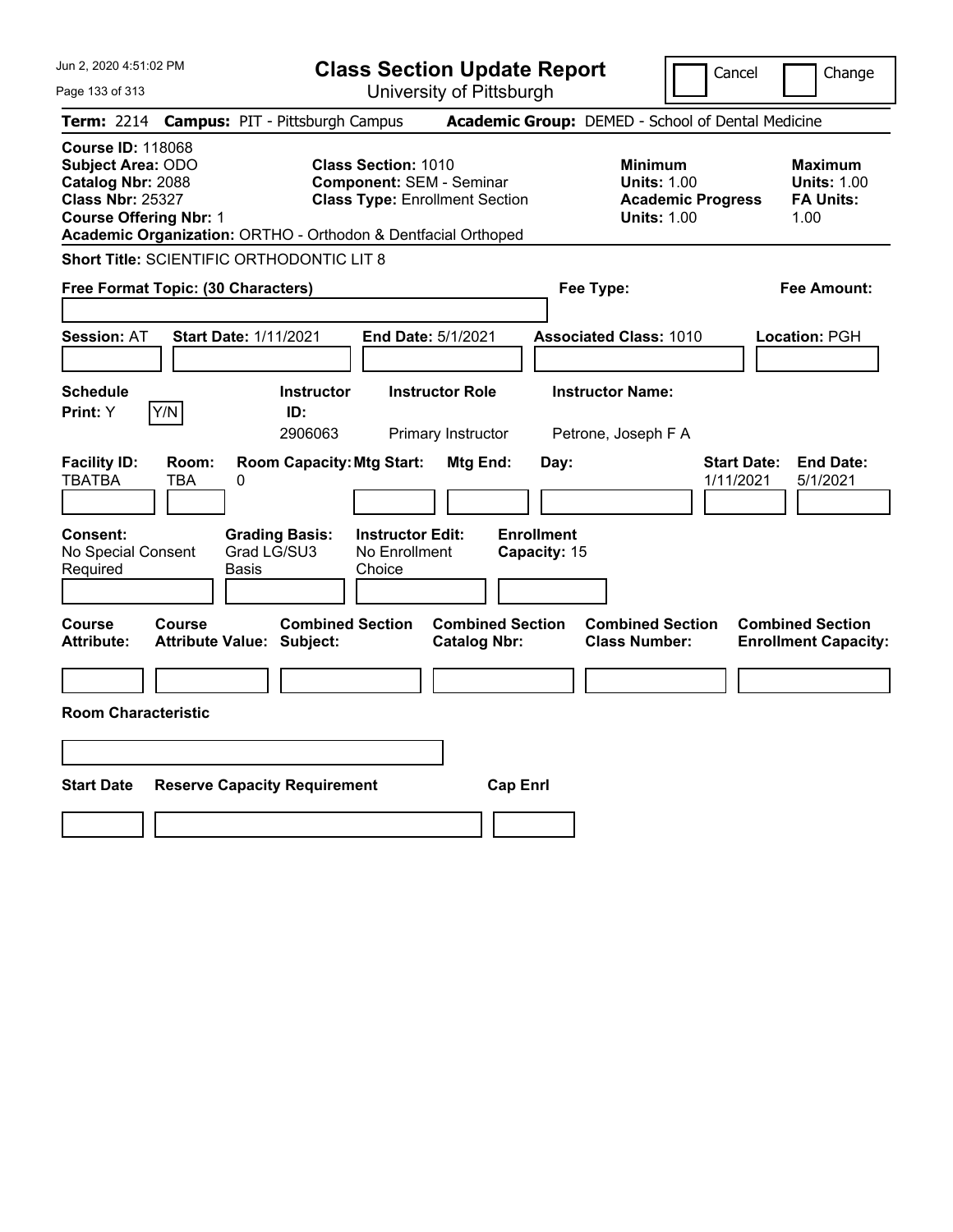| Jun 2, 2020 4:51:02 PM                                                                                                                                                                                 | <b>Class Section Update Report</b>                                                                     | Cancel                                                                                 | Change                                                           |
|--------------------------------------------------------------------------------------------------------------------------------------------------------------------------------------------------------|--------------------------------------------------------------------------------------------------------|----------------------------------------------------------------------------------------|------------------------------------------------------------------|
| Page 134 of 313                                                                                                                                                                                        | University of Pittsburgh                                                                               |                                                                                        |                                                                  |
| <b>Campus: PIT - Pittsburgh Campus</b><br><b>Term: 2214</b>                                                                                                                                            |                                                                                                        | Academic Group: DEMED - School of Dental Medicine                                      |                                                                  |
| <b>Course ID: 118072</b><br><b>Subject Area: ODO</b><br>Catalog Nbr: 2092<br><b>Class Nbr: 12359</b><br><b>Course Offering Nbr: 1</b><br>Academic Organization: ORTHO - Orthodon & Dentfacial Orthoped | <b>Class Section: 1010</b><br><b>Component: LEC - Lecture</b><br><b>Class Type: Enrollment Section</b> | <b>Minimum</b><br><b>Units: 1.00</b><br><b>Academic Progress</b><br><b>Units: 1.00</b> | <b>Maximum</b><br><b>Units: 1.00</b><br><b>FA Units:</b><br>1.00 |
| Short Title: GROWTH AND DEVELOPMENT 2                                                                                                                                                                  |                                                                                                        |                                                                                        |                                                                  |
| Free Format Topic: (30 Characters)                                                                                                                                                                     |                                                                                                        | Fee Type:                                                                              | Fee Amount:                                                      |
| Session: GDT<br><b>Start Date: 1/11/2021</b>                                                                                                                                                           | <b>End Date: 4/30/2021</b>                                                                             | <b>Associated Class: 1010</b>                                                          | Location: PGH                                                    |
| <b>Schedule</b><br>Y/N<br>Print: Y<br>ID:                                                                                                                                                              | <b>Instructor Role</b><br><b>Instructor</b><br>2906063<br>Primary Instructor                           | <b>Instructor Name:</b><br>Petrone, Joseph F A                                         |                                                                  |
| <b>Facility ID:</b><br>Room:<br><b>SALKX02173</b><br>02173<br>25                                                                                                                                       | <b>Room Capacity: Mtg Start:</b><br>Mtg End:<br>Day:                                                   | <b>Start Date:</b><br>1/11/2021                                                        | <b>End Date:</b><br>4/30/2021                                    |
| <b>Grading Basis:</b><br><b>Consent:</b><br>No Special Consent<br><b>Grad Letter Grade</b><br>Required                                                                                                 | <b>Enrollment</b><br><b>Instructor Edit:</b><br>No Enrollment<br>Capacity: 10<br>Choice                |                                                                                        |                                                                  |
| <b>Course</b><br><b>Course</b><br><b>Attribute:</b><br><b>Attribute Value: Subject:</b>                                                                                                                | <b>Combined Section</b><br><b>Combined Section</b><br><b>Catalog Nbr:</b>                              | <b>Combined Section</b><br><b>Class Number:</b>                                        | <b>Combined Section</b><br><b>Enrollment Capacity:</b>           |
| <b>Room Characteristic</b>                                                                                                                                                                             |                                                                                                        |                                                                                        |                                                                  |
|                                                                                                                                                                                                        |                                                                                                        |                                                                                        |                                                                  |
|                                                                                                                                                                                                        |                                                                                                        |                                                                                        |                                                                  |
| <b>Start Date</b><br><b>Reserve Capacity Requirement</b>                                                                                                                                               | <b>Cap Enrl</b>                                                                                        |                                                                                        |                                                                  |
|                                                                                                                                                                                                        |                                                                                                        |                                                                                        |                                                                  |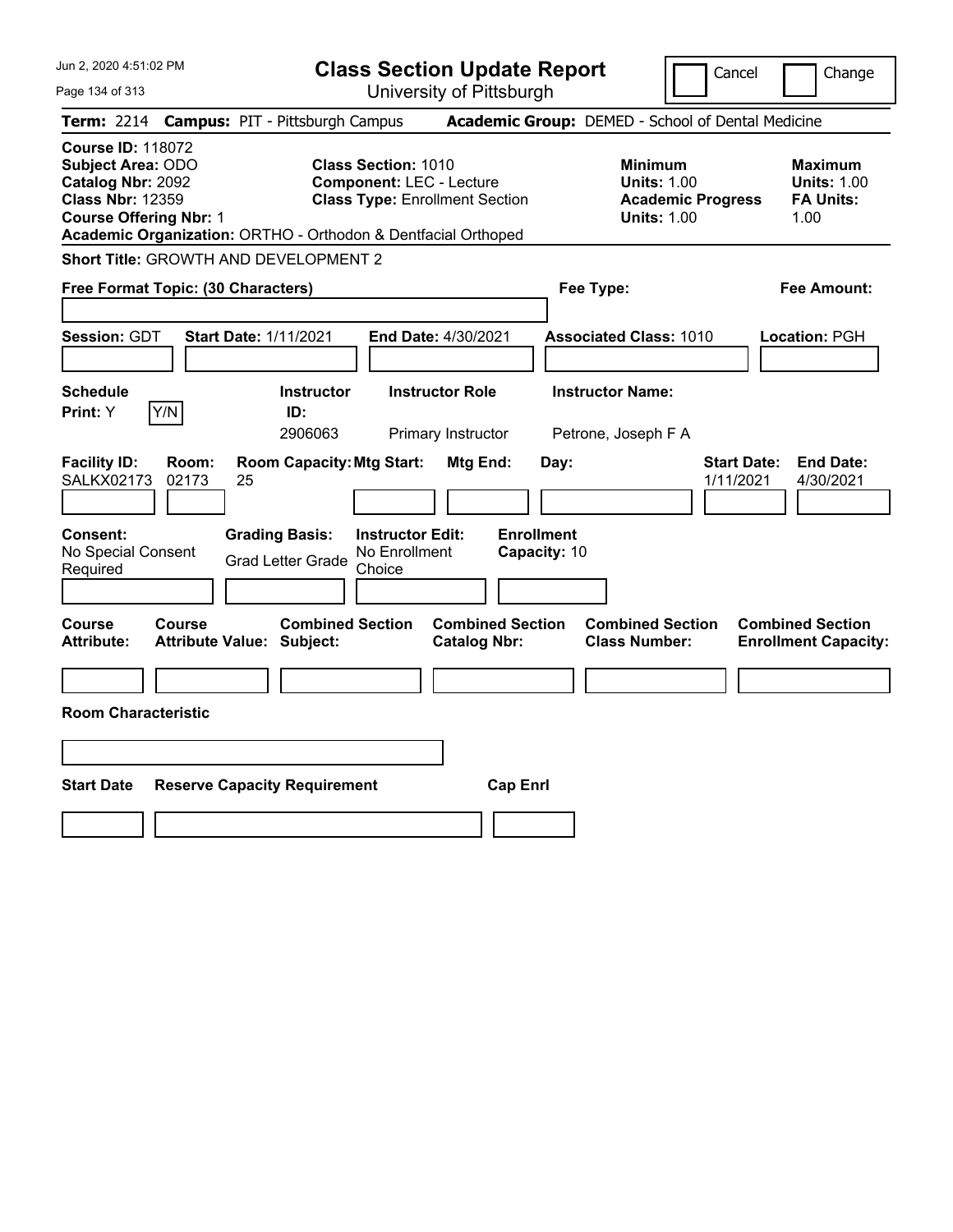| Jun 2, 2020 4:51:02 PM                                                                                                                                                                                 | <b>Class Section Update Report</b>                                                              | Cancel<br>Change                                                                                                                                           |
|--------------------------------------------------------------------------------------------------------------------------------------------------------------------------------------------------------|-------------------------------------------------------------------------------------------------|------------------------------------------------------------------------------------------------------------------------------------------------------------|
| Page 135 of 313                                                                                                                                                                                        | University of Pittsburgh                                                                        |                                                                                                                                                            |
| <b>Campus: PIT - Pittsburgh Campus</b><br><b>Term: 2214</b>                                                                                                                                            |                                                                                                 | Academic Group: DEMED - School of Dental Medicine                                                                                                          |
| <b>Course ID: 118076</b><br><b>Subject Area: ODO</b><br>Catalog Nbr: 2121<br><b>Class Nbr: 25328</b><br><b>Course Offering Nbr: 1</b><br>Academic Organization: ORTHO - Orthodon & Dentfacial Orthoped | Class Section: 1010<br><b>Component: SEM - Seminar</b><br><b>Class Type: Enrollment Section</b> | <b>Minimum</b><br><b>Maximum</b><br><b>Units: 1.00</b><br><b>Units: 1.00</b><br><b>FA Units:</b><br><b>Academic Progress</b><br><b>Units: 1.00</b><br>1.00 |
| Short Title: NORMAL AND MALOCCLUSION 1                                                                                                                                                                 |                                                                                                 |                                                                                                                                                            |
| Free Format Topic: (30 Characters)                                                                                                                                                                     | Fee Type:                                                                                       | Fee Amount:                                                                                                                                                |
| <b>Session: AT</b><br><b>Start Date: 1/11/2021</b>                                                                                                                                                     | <b>End Date: 5/1/2021</b>                                                                       | <b>Associated Class: 1010</b><br>Location: PGH                                                                                                             |
| <b>Schedule</b><br>Y/N<br>Print: Y<br>ID:                                                                                                                                                              | <b>Instructor Role</b><br><b>Instructor</b><br>2953571<br>Primary Instructor                    | <b>Instructor Name:</b><br>Burnheimer, John M                                                                                                              |
| <b>Facility ID:</b><br>Room:<br><b>TBATBA</b><br><b>TBA</b><br>0                                                                                                                                       | <b>Room Capacity: Mtg Start:</b><br>Mtg End:<br>Day:                                            | <b>Start Date:</b><br><b>End Date:</b><br>1/11/2021<br>5/1/2021                                                                                            |
| Consent:<br><b>Grading Basis:</b><br>No Special Consent<br><b>Grad Letter Grade</b><br>Required                                                                                                        | <b>Enrollment</b><br><b>Instructor Edit:</b><br>No Enrollment<br>Capacity: 15<br>Choice         |                                                                                                                                                            |
| Course<br><b>Course</b><br>Attribute Value: Subject:<br><b>Attribute:</b>                                                                                                                              | <b>Combined Section</b><br><b>Combined Section</b><br><b>Catalog Nbr:</b>                       | <b>Combined Section</b><br><b>Combined Section</b><br><b>Class Number:</b><br><b>Enrollment Capacity:</b>                                                  |
| <b>Room Characteristic</b>                                                                                                                                                                             |                                                                                                 |                                                                                                                                                            |
|                                                                                                                                                                                                        |                                                                                                 |                                                                                                                                                            |
| <b>Start Date</b><br><b>Reserve Capacity Requirement</b>                                                                                                                                               | <b>Cap Enrl</b>                                                                                 |                                                                                                                                                            |
|                                                                                                                                                                                                        |                                                                                                 |                                                                                                                                                            |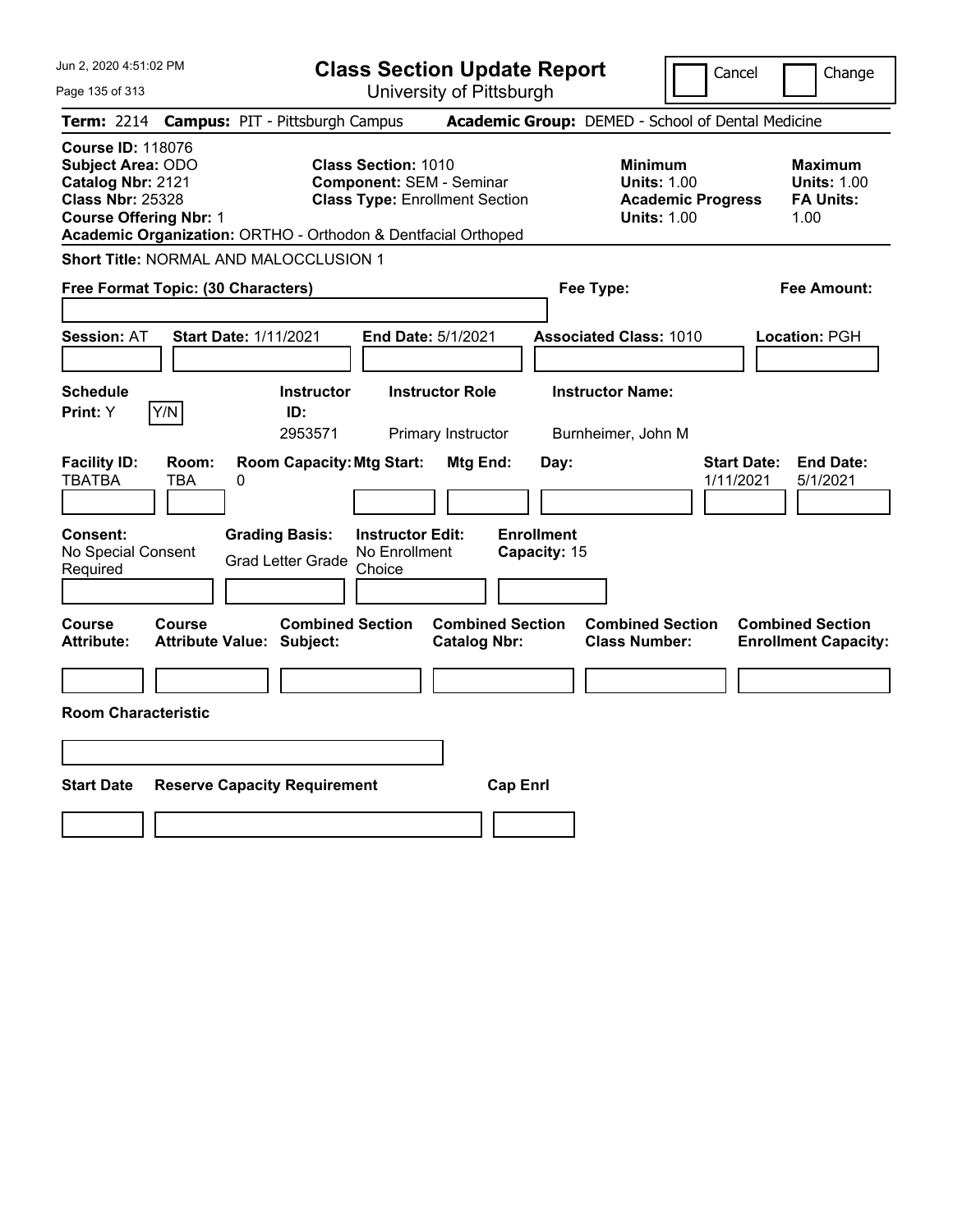Page 136 of 313

**Class Section Update Report**

Cancel Change

|                                                                                                                                |              | Term: 2214 Campus: PIT - Pittsburgh Campus                                                 |                                                                                                        |                                                       | Academic Group: DEMED - School of Dental Medicine                                      |                                 |                                                                  |
|--------------------------------------------------------------------------------------------------------------------------------|--------------|--------------------------------------------------------------------------------------------|--------------------------------------------------------------------------------------------------------|-------------------------------------------------------|----------------------------------------------------------------------------------------|---------------------------------|------------------------------------------------------------------|
| <b>Course ID: 118079</b><br>Subject Area: ODO<br>Catalog Nbr: 2131<br><b>Class Nbr: 12409</b><br><b>Course Offering Nbr: 1</b> |              | Academic Organization: ORTHO - Orthodon & Dentfacial Orthoped                              | <b>Class Section: 1010</b><br><b>Component: SEM - Seminar</b><br><b>Class Type: Enrollment Section</b> |                                                       | <b>Minimum</b><br><b>Units: 1.00</b><br><b>Academic Progress</b><br><b>Units: 1.00</b> |                                 | <b>Maximum</b><br><b>Units: 1.00</b><br><b>FA Units:</b><br>1.00 |
|                                                                                                                                |              | Short Title: INTRO TO ORTHO RESEARCH 1                                                     |                                                                                                        |                                                       |                                                                                        |                                 |                                                                  |
| Free Format Topic: (30 Characters)                                                                                             |              |                                                                                            |                                                                                                        |                                                       | Fee Type:                                                                              |                                 | <b>Fee Amount:</b>                                               |
| Session: DM1                                                                                                                   |              | <b>Start Date: 1/11/2021</b>                                                               | End Date: 3/6/2021                                                                                     |                                                       | <b>Associated Class: 1010</b>                                                          |                                 | Location: PGH                                                    |
| <b>Schedule</b><br>Print: Y                                                                                                    | Y/N          | <b>Instructor</b><br>ID:<br>2906063                                                        | <b>Instructor Role</b><br>Primary Instructor                                                           |                                                       | <b>Instructor Name:</b><br>Petrone, Joseph F A                                         |                                 |                                                                  |
| <b>Facility ID:</b><br><b>TBATBA</b><br>Consent:<br>No Special Consent<br>Required                                             | Room:<br>TBA | <b>Room Capacity: Mtg Start:</b><br>0<br><b>Grading Basis:</b><br><b>Grad Letter Grade</b> | <b>Instructor Edit:</b><br>No Enrollment<br>Choice                                                     | Mtg End:<br>Day:<br><b>Enrollment</b><br>Capacity: 35 |                                                                                        | <b>Start Date:</b><br>1/11/2021 | <b>End Date:</b><br>3/6/2021                                     |
| <b>Course</b><br><b>Attribute:</b>                                                                                             | Course       | <b>Combined Section</b><br><b>Attribute Value: Subject:</b>                                |                                                                                                        | <b>Combined Section</b><br><b>Catalog Nbr:</b>        | <b>Combined Section</b><br><b>Class Number:</b>                                        |                                 | <b>Combined Section</b><br><b>Enrollment Capacity:</b>           |
| <b>Room Characteristic</b>                                                                                                     |              |                                                                                            |                                                                                                        |                                                       |                                                                                        |                                 |                                                                  |
|                                                                                                                                |              |                                                                                            |                                                                                                        |                                                       |                                                                                        |                                 |                                                                  |
| <b>Start Date</b>                                                                                                              |              | <b>Reserve Capacity Requirement</b>                                                        |                                                                                                        | <b>Cap Enrl</b>                                       |                                                                                        |                                 |                                                                  |
|                                                                                                                                |              |                                                                                            |                                                                                                        |                                                       |                                                                                        |                                 |                                                                  |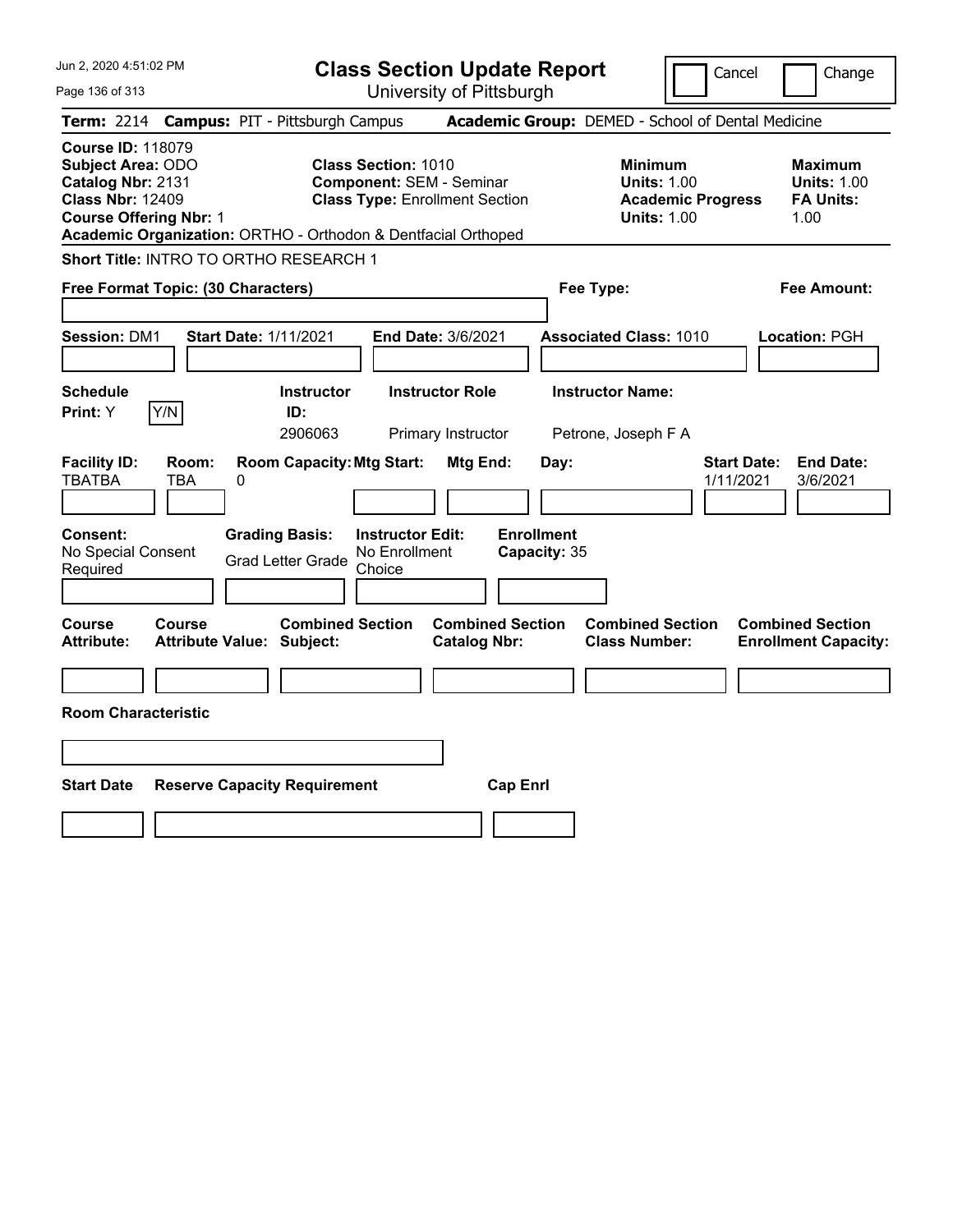Jun 2, 2020 4:51:02 PM Page 137 of 313 **Class Section Update Report** University of Pittsburgh Cancel Change **Term:** 2214 **Campus:** PIT - Pittsburgh Campus **Academic Group:** DEMED - School of Dental Medicine **Course ID:** 118080 **Subject Area: ODO 6 Class Section: 1010 6 Class Section: 1010 6 Minimum 1010 6 Minimum 1013: 1.00** 6 Maximum **Catalog Nbr: 2132 Component: SEM - Seminar <b>Units: 1.00 Units: 1.00 Class Nbr:** 12401 **Class Type:** Enrollment Section **Academic Progress FA Units: Course Offering Nbr:** 1 **Units:** 1.00 1.00 **Academic Organization:** ORTHO - Orthodon & Dentfacial Orthoped **Short Title:** INTRO TO ORTHO RESEARCH 2 **Free Format Topic: (30 Characters) Fee Type: Fee Amount: Session:** GDT **Start Date:** 1/11/2021 **End Date:** 4/30/2021 **Associated Class:** 1010 **Location:** PGH **Schedule Instructor Instructor Role Instructor Name: Print:**  $Y$   $|Y/N|$  **ID:** 2906063 Primary Instructor Petrone, Joseph F A **Facility ID: Room: Room Capacity:Mtg Start: Mtg End: Day: Start Date: End Date:** SALKX02173 02173 25 1/11/2021 4/30/2021 **Consent: Grading Basis: Instructor Edit: Enrollment** No Special Consent Grad Letter Grade No Enrollment Choice **Capacity:** 6 **Course Course Combined Section Combined Section Combined Section Combined Section Attribute: Attribute Value: Subject: Catalog Nbr: Class Number: Enrollment Capacity: Room Characteristic Start Date Reserve Capacity Requirement Cap Enrl**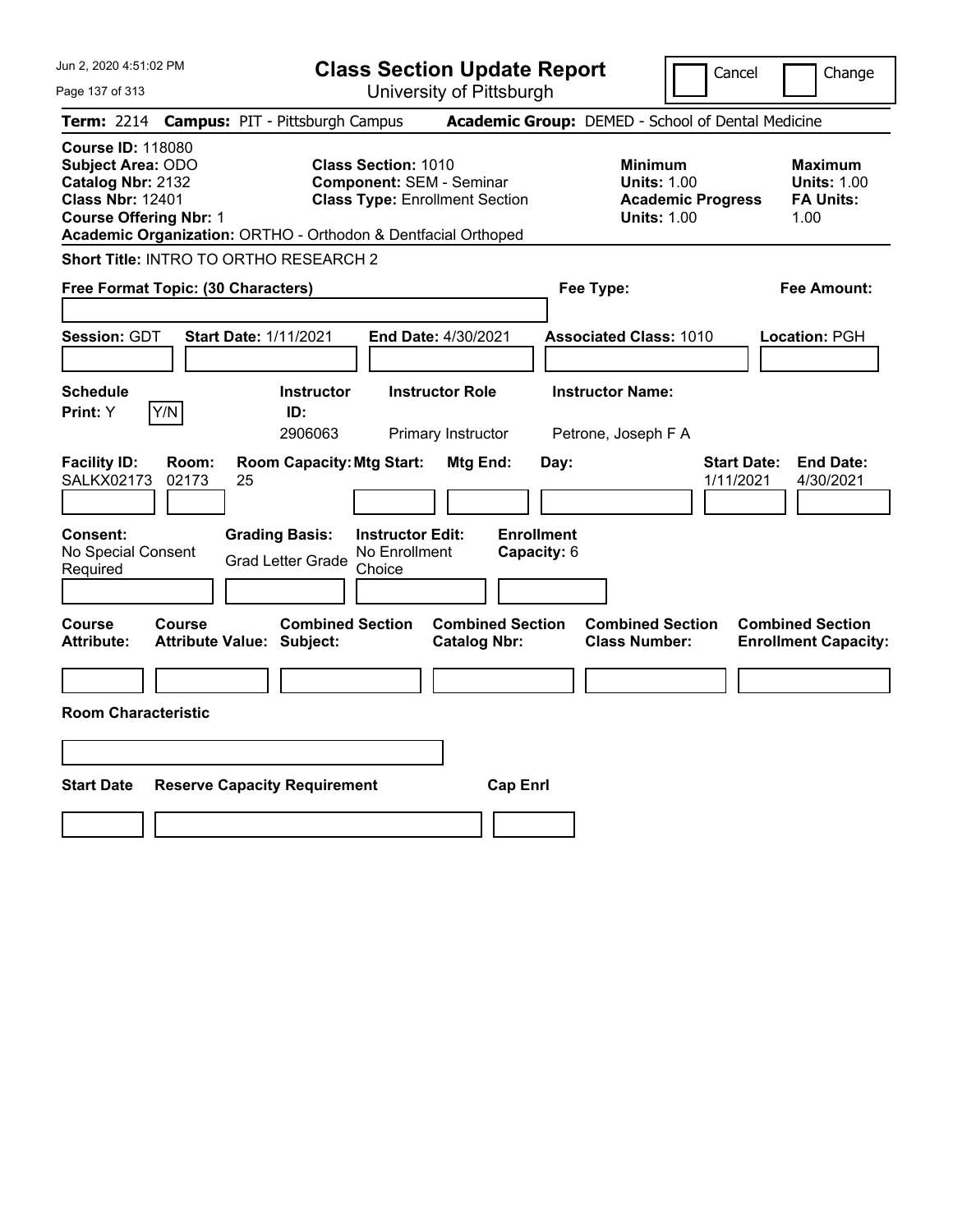Page 138 of 313

**Class Section Update Report**

Cancel Change

|                                                                                                                                |                     | Term: 2214 Campus: PIT - Pittsburgh Campus                                                 |                                                                                                        |                                                       | Academic Group: DEMED - School of Dental Medicine                               |                                 |                                                                  |
|--------------------------------------------------------------------------------------------------------------------------------|---------------------|--------------------------------------------------------------------------------------------|--------------------------------------------------------------------------------------------------------|-------------------------------------------------------|---------------------------------------------------------------------------------|---------------------------------|------------------------------------------------------------------|
| <b>Course ID: 118081</b><br>Subject Area: ODO<br>Catalog Nbr: 2133<br><b>Class Nbr: 12410</b><br><b>Course Offering Nbr: 1</b> |                     | Academic Organization: ORTHO - Orthodon & Dentfacial Orthoped                              | <b>Class Section: 1010</b><br><b>Component: LEC - Lecture</b><br><b>Class Type: Enrollment Section</b> |                                                       | Minimum<br><b>Units: 1.00</b><br><b>Academic Progress</b><br><b>Units: 1.00</b> |                                 | <b>Maximum</b><br><b>Units: 1.00</b><br><b>FA Units:</b><br>1.00 |
|                                                                                                                                |                     | Short Title: INTRO TO ORTHO RESEARCH 3                                                     |                                                                                                        |                                                       |                                                                                 |                                 |                                                                  |
| Free Format Topic: (30 Characters)                                                                                             |                     |                                                                                            |                                                                                                        |                                                       | Fee Type:                                                                       |                                 | <b>Fee Amount:</b>                                               |
| <b>Session: DM1</b>                                                                                                            |                     | <b>Start Date: 1/11/2021</b>                                                               | End Date: 3/6/2021                                                                                     |                                                       | <b>Associated Class: 1010</b>                                                   |                                 | Location: PGH                                                    |
| <b>Schedule</b><br>Print: Y                                                                                                    | Y/N                 | <b>Instructor</b><br>ID:<br>2906063                                                        | <b>Instructor Role</b><br>Primary Instructor                                                           |                                                       | <b>Instructor Name:</b><br>Petrone, Joseph F A                                  |                                 |                                                                  |
| <b>Facility ID:</b><br><b>TBATBA</b><br>Consent:<br>No Special Consent<br>Required                                             | Room:<br><b>TBA</b> | <b>Room Capacity: Mtg Start:</b><br>0<br><b>Grading Basis:</b><br><b>Grad Letter Grade</b> | <b>Instructor Edit:</b><br>No Enrollment<br>Choice                                                     | Mtg End:<br>Day:<br><b>Enrollment</b><br>Capacity: 35 |                                                                                 | <b>Start Date:</b><br>1/11/2021 | <b>End Date:</b><br>3/6/2021                                     |
| <b>Course</b><br><b>Attribute:</b>                                                                                             | <b>Course</b>       | <b>Combined Section</b><br><b>Attribute Value: Subject:</b>                                |                                                                                                        | <b>Combined Section</b><br><b>Catalog Nbr:</b>        | <b>Combined Section</b><br><b>Class Number:</b>                                 |                                 | <b>Combined Section</b><br><b>Enrollment Capacity:</b>           |
| <b>Room Characteristic</b>                                                                                                     |                     |                                                                                            |                                                                                                        |                                                       |                                                                                 |                                 |                                                                  |
|                                                                                                                                |                     |                                                                                            |                                                                                                        |                                                       |                                                                                 |                                 |                                                                  |
| <b>Start Date</b>                                                                                                              |                     | <b>Reserve Capacity Requirement</b>                                                        |                                                                                                        | <b>Cap Enrl</b>                                       |                                                                                 |                                 |                                                                  |
|                                                                                                                                |                     |                                                                                            |                                                                                                        |                                                       |                                                                                 |                                 |                                                                  |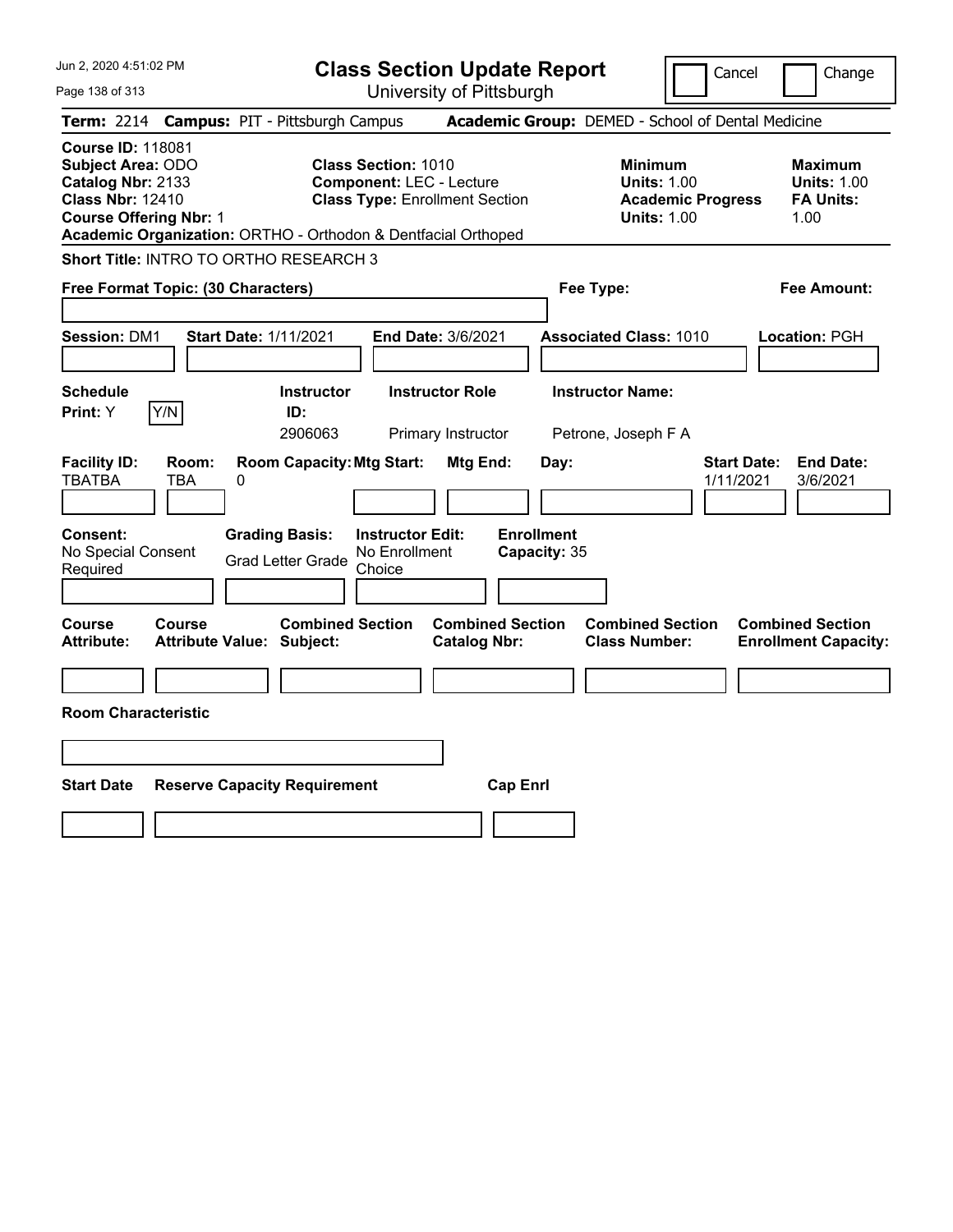**Class Section Update Report** University of Pittsburgh

Cancel **Change** 

Page 139 of 313

| <b>Term: 2214 Campus: PIT - Pittsburgh Campus</b>                                                                                                                                                                                                                                                                |               |              |                                                             |                                                    |                                                                                        |                                   |                                                                  | <b>Academic Group:</b> DEMED - School of Dental Medicine |                                 |                                                        |
|------------------------------------------------------------------------------------------------------------------------------------------------------------------------------------------------------------------------------------------------------------------------------------------------------------------|---------------|--------------|-------------------------------------------------------------|----------------------------------------------------|----------------------------------------------------------------------------------------|-----------------------------------|------------------------------------------------------------------|----------------------------------------------------------|---------------------------------|--------------------------------------------------------|
| <b>Course ID: 118082</b><br><b>Subject Area: ODO</b><br><b>Class Section: 1010</b><br><b>Component: LEC - Lecture</b><br>Catalog Nbr: 2134<br><b>Class Nbr: 12411</b><br><b>Class Type: Enrollment Section</b><br><b>Course Offering Nbr: 1</b><br>Academic Organization: ORTHO - Orthodon & Dentfacial Orthoped |               |              |                                                             |                                                    | <b>Minimum</b><br><b>Units: 1.00</b><br><b>Academic Progress</b><br><b>Units: 1.00</b> |                                   | <b>Maximum</b><br><b>Units: 1.00</b><br><b>FA Units:</b><br>1.00 |                                                          |                                 |                                                        |
| Short Title: INTRO TO ORTHO RESEARCH 4                                                                                                                                                                                                                                                                           |               |              |                                                             |                                                    |                                                                                        |                                   |                                                                  |                                                          |                                 |                                                        |
| Free Format Topic: (30 Characters)                                                                                                                                                                                                                                                                               |               |              |                                                             |                                                    |                                                                                        |                                   | Fee Type:                                                        |                                                          |                                 | <b>Fee Amount:</b>                                     |
| <b>Session: DM1</b>                                                                                                                                                                                                                                                                                              |               |              | <b>Start Date: 1/11/2021</b>                                |                                                    | <b>End Date: 3/6/2021</b>                                                              |                                   |                                                                  | <b>Associated Class: 1010</b>                            |                                 | Location: PGH                                          |
| <b>Schedule</b><br>Print: Y                                                                                                                                                                                                                                                                                      | Y/N           |              | <b>Instructor</b><br>ID:<br>2906063                         |                                                    | <b>Instructor Role</b><br>Primary Instructor                                           |                                   |                                                                  | <b>Instructor Name:</b><br>Petrone, Joseph F A           |                                 |                                                        |
| <b>Facility ID:</b><br>TBATBA                                                                                                                                                                                                                                                                                    | Room:<br>TBA  | 0            | <b>Room Capacity: Mtg Start:</b>                            |                                                    | Mtg End:                                                                               |                                   | Day:                                                             |                                                          | <b>Start Date:</b><br>1/11/2021 | <b>End Date:</b><br>3/6/2021                           |
| Consent:<br>No Special Consent<br>Required                                                                                                                                                                                                                                                                       |               | <b>Basis</b> | <b>Grading Basis:</b><br>Grad LG/SU3                        | <b>Instructor Edit:</b><br>No Enrollment<br>Choice |                                                                                        | <b>Enrollment</b><br>Capacity: 35 |                                                                  |                                                          |                                 |                                                        |
| <b>Course</b><br><b>Attribute:</b>                                                                                                                                                                                                                                                                               | <b>Course</b> |              | <b>Combined Section</b><br><b>Attribute Value: Subject:</b> |                                                    | <b>Combined Section</b><br><b>Catalog Nbr:</b>                                         |                                   |                                                                  | <b>Combined Section</b><br><b>Class Number:</b>          |                                 | <b>Combined Section</b><br><b>Enrollment Capacity:</b> |
| <b>Room Characteristic</b>                                                                                                                                                                                                                                                                                       |               |              |                                                             |                                                    |                                                                                        |                                   |                                                                  |                                                          |                                 |                                                        |
| <b>Start Date</b>                                                                                                                                                                                                                                                                                                |               |              | <b>Reserve Capacity Requirement</b>                         |                                                    |                                                                                        | <b>Cap Enrl</b>                   |                                                                  |                                                          |                                 |                                                        |
|                                                                                                                                                                                                                                                                                                                  |               |              |                                                             |                                                    |                                                                                        |                                   |                                                                  |                                                          |                                 |                                                        |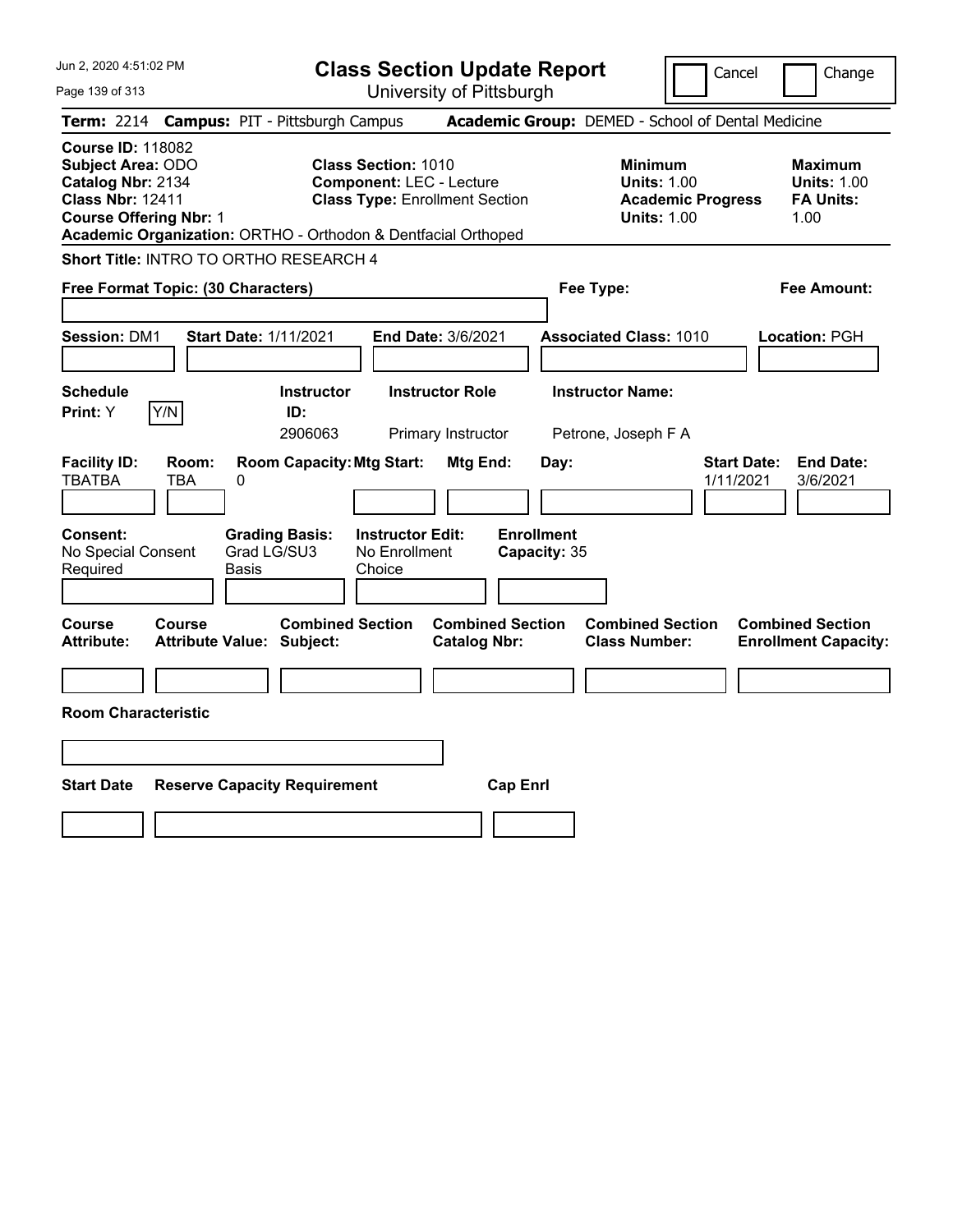|  |  |  | Jun 2, 2020 4:51:02 PM |  |
|--|--|--|------------------------|--|
|--|--|--|------------------------|--|

**Class Section Update Report** University of Pittsburgh

Cancel Change

Page 140 of 313

|                                                                                                                                       | <b>Term: 2214 Campus: PIT - Pittsburgh Campus</b>                                                                                                                       |                                                | <b>Academic Group:</b> DEMED - School of Dental Medicine                               |                                                                  |
|---------------------------------------------------------------------------------------------------------------------------------------|-------------------------------------------------------------------------------------------------------------------------------------------------------------------------|------------------------------------------------|----------------------------------------------------------------------------------------|------------------------------------------------------------------|
| <b>Course ID: 118083</b><br><b>Subject Area: ODO</b><br>Catalog Nbr: 2135<br><b>Class Nbr: 12403</b><br><b>Course Offering Nbr: 1</b> | <b>Class Section: 1010</b><br><b>Component: LEC - Lecture</b><br><b>Class Type: Enrollment Section</b><br>Academic Organization: ORTHO - Orthodon & Dentfacial Orthoped |                                                | <b>Minimum</b><br><b>Units: 1.00</b><br><b>Academic Progress</b><br><b>Units: 1.00</b> | <b>Maximum</b><br><b>Units: 1.00</b><br><b>FA Units:</b><br>1.00 |
| Short Title: INTRO TO ORTHO RESEARCH 5                                                                                                |                                                                                                                                                                         |                                                |                                                                                        |                                                                  |
| Free Format Topic: (30 Characters)                                                                                                    |                                                                                                                                                                         |                                                | Fee Type:                                                                              | <b>Fee Amount:</b>                                               |
| Session: GDT                                                                                                                          | <b>Start Date: 1/11/2021</b>                                                                                                                                            | <b>End Date: 4/30/2021</b>                     | <b>Associated Class: 1010</b>                                                          | Location: PGH                                                    |
| <b>Schedule</b><br>Y/N<br>Print: Y                                                                                                    | <b>Instructor</b><br>ID:<br>2906063                                                                                                                                     | <b>Instructor Role</b><br>Primary Instructor   | <b>Instructor Name:</b><br>Petrone, Joseph F A                                         |                                                                  |
| <b>Facility ID:</b><br>Room:<br><b>SALKX02173</b><br>02173                                                                            | <b>Room Capacity: Mtg Start:</b><br>25                                                                                                                                  | Mtg End:                                       | <b>Start Date:</b><br>Day:<br>1/11/2021                                                | <b>End Date:</b><br>4/30/2021                                    |
| <b>Consent:</b><br>No Special Consent<br>Required                                                                                     | <b>Grading Basis:</b><br><b>Instructor Edit:</b><br>Grad LG/SU3<br>No Enrollment<br>Choice<br>Basis                                                                     | <b>Enrollment</b><br>Capacity: 6               |                                                                                        |                                                                  |
| <b>Course</b><br>Course<br><b>Attribute:</b>                                                                                          | <b>Combined Section</b><br><b>Attribute Value: Subject:</b>                                                                                                             | <b>Combined Section</b><br><b>Catalog Nbr:</b> | <b>Combined Section</b><br><b>Class Number:</b>                                        | <b>Combined Section</b><br><b>Enrollment Capacity:</b>           |
| <b>Room Characteristic</b>                                                                                                            |                                                                                                                                                                         |                                                |                                                                                        |                                                                  |
| <b>Start Date</b>                                                                                                                     | <b>Reserve Capacity Requirement</b>                                                                                                                                     | <b>Cap Enrl</b>                                |                                                                                        |                                                                  |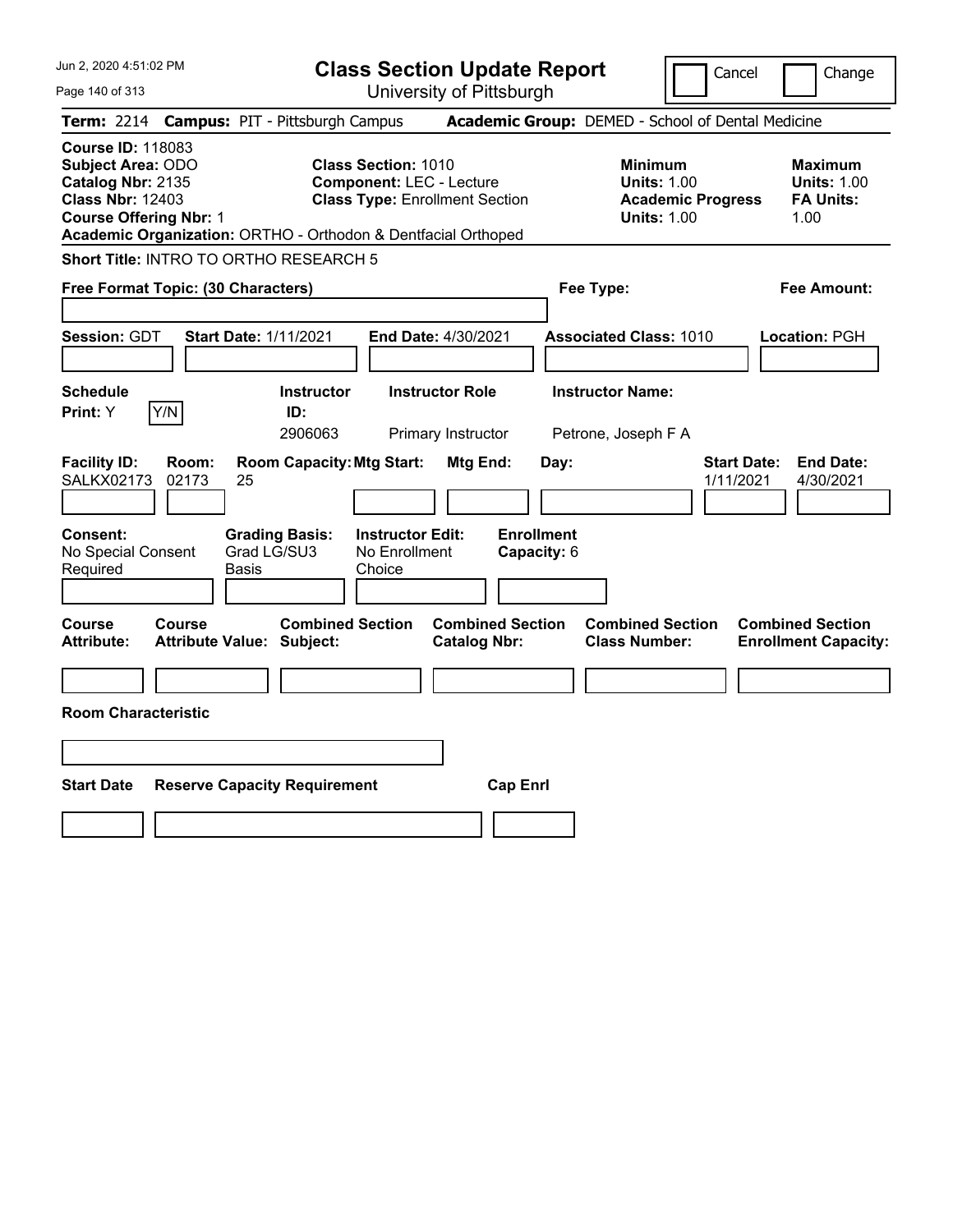Page 141 of 313

**Class Section Update Report**

Cancel Change

|                                                                                                                                |                     | Term: 2214 Campus: PIT - Pittsburgh Campus                                                    |                                                                                                        |                                                       | Academic Group: DEMED - School of Dental Medicine                                      |                                                                  |
|--------------------------------------------------------------------------------------------------------------------------------|---------------------|-----------------------------------------------------------------------------------------------|--------------------------------------------------------------------------------------------------------|-------------------------------------------------------|----------------------------------------------------------------------------------------|------------------------------------------------------------------|
| <b>Course ID: 118084</b><br>Subject Area: ODO<br>Catalog Nbr: 2136<br><b>Class Nbr: 12412</b><br><b>Course Offering Nbr: 1</b> |                     | Academic Organization: ORTHO - Orthodon & Dentfacial Orthoped                                 | <b>Class Section: 1010</b><br><b>Component: LEC - Lecture</b><br><b>Class Type: Enrollment Section</b> |                                                       | <b>Minimum</b><br><b>Units: 1.00</b><br><b>Academic Progress</b><br><b>Units: 1.00</b> | <b>Maximum</b><br><b>Units: 1.00</b><br><b>FA Units:</b><br>1.00 |
|                                                                                                                                |                     | Short Title: INTRO TO ORTHO RESEARCH 6                                                        |                                                                                                        |                                                       |                                                                                        |                                                                  |
| Free Format Topic: (30 Characters)                                                                                             |                     |                                                                                               |                                                                                                        |                                                       | Fee Type:                                                                              | Fee Amount:                                                      |
| <b>Session: DM1</b>                                                                                                            |                     | <b>Start Date: 1/11/2021</b>                                                                  | End Date: 3/6/2021                                                                                     |                                                       | <b>Associated Class: 1010</b>                                                          | Location: PGH                                                    |
| <b>Schedule</b><br>Print: Y                                                                                                    | Y/N                 | <b>Instructor</b><br>ID:<br>2906063                                                           | <b>Instructor Role</b><br>Primary Instructor                                                           |                                                       | <b>Instructor Name:</b><br>Petrone, Joseph F A                                         |                                                                  |
| <b>Facility ID:</b><br><b>TBATBA</b><br>Consent:<br>No Special Consent<br>Required                                             | Room:<br><b>TBA</b> | <b>Room Capacity: Mtg Start:</b><br>0<br><b>Grading Basis:</b><br>Grad LG/SU3<br><b>Basis</b> | <b>Instructor Edit:</b><br>No Enrollment<br>Choice                                                     | Mtg End:<br>Day:<br><b>Enrollment</b><br>Capacity: 35 |                                                                                        | <b>Start Date:</b><br><b>End Date:</b><br>1/11/2021<br>3/6/2021  |
| <b>Course</b><br><b>Attribute:</b>                                                                                             | <b>Course</b>       | <b>Combined Section</b><br><b>Attribute Value: Subject:</b>                                   |                                                                                                        | <b>Combined Section</b><br><b>Catalog Nbr:</b>        | <b>Combined Section</b><br><b>Class Number:</b>                                        | <b>Combined Section</b><br><b>Enrollment Capacity:</b>           |
| <b>Room Characteristic</b>                                                                                                     |                     |                                                                                               |                                                                                                        |                                                       |                                                                                        |                                                                  |
|                                                                                                                                |                     |                                                                                               |                                                                                                        |                                                       |                                                                                        |                                                                  |
| <b>Start Date</b>                                                                                                              |                     | <b>Reserve Capacity Requirement</b>                                                           |                                                                                                        | <b>Cap Enrl</b>                                       |                                                                                        |                                                                  |
|                                                                                                                                |                     |                                                                                               |                                                                                                        |                                                       |                                                                                        |                                                                  |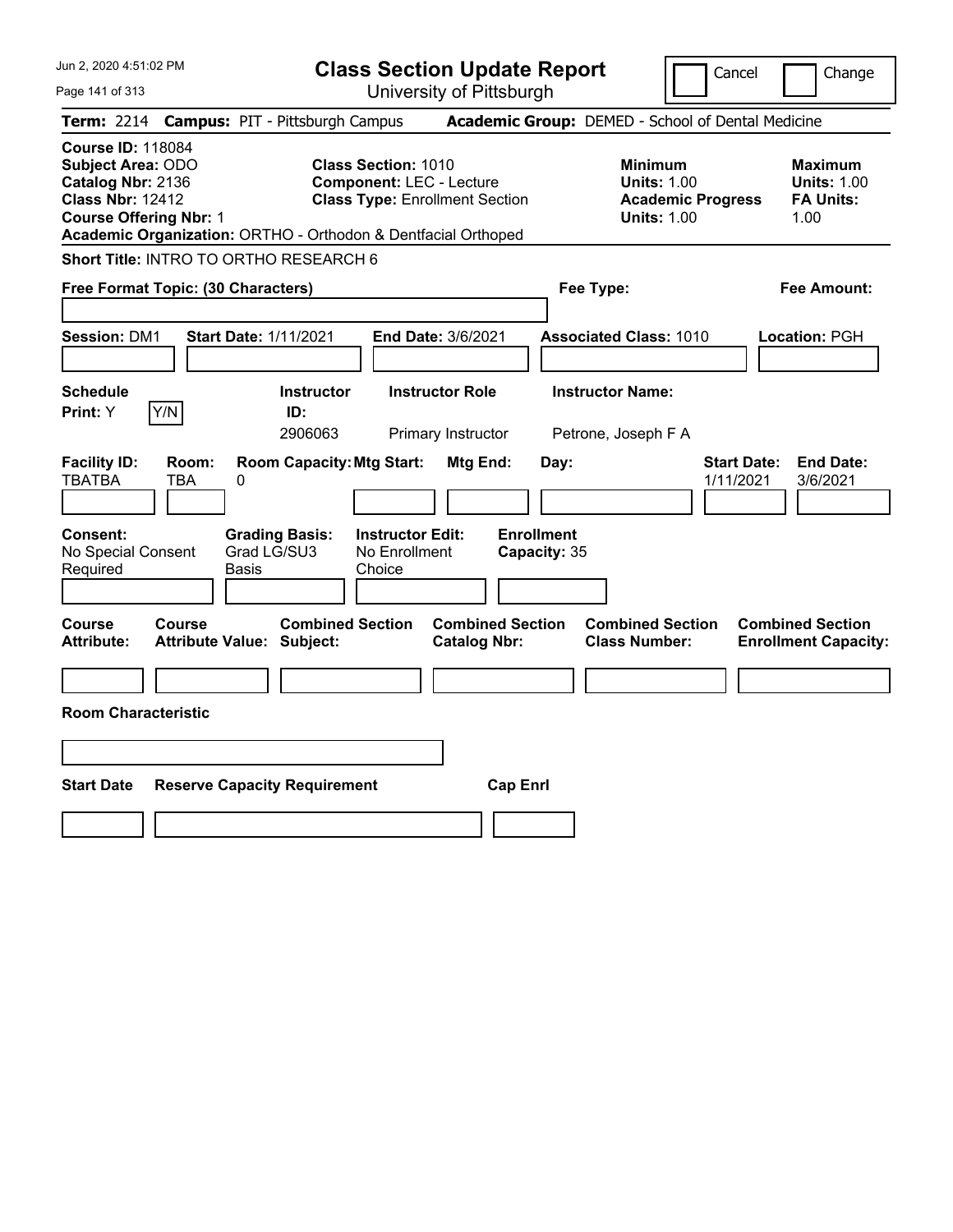| Jun 2, 2020 4:51:02 PM<br>Page 142 of 313                                                                                                                                                                                                                             | <b>Class Section Update Report</b><br>University of Pittsburgh                                         | Cancel<br>Change                                                                                                                                                                                                |
|-----------------------------------------------------------------------------------------------------------------------------------------------------------------------------------------------------------------------------------------------------------------------|--------------------------------------------------------------------------------------------------------|-----------------------------------------------------------------------------------------------------------------------------------------------------------------------------------------------------------------|
|                                                                                                                                                                                                                                                                       |                                                                                                        |                                                                                                                                                                                                                 |
| <b>Campus: PIT - Pittsburgh Campus</b><br><b>Term:</b> 2214<br><b>Course ID: 118085</b><br><b>Subject Area: ODO</b><br>Catalog Nbr: 2140<br><b>Class Nbr: 12369</b><br><b>Course Offering Nbr: 1</b><br>Academic Organization: ORTHO - Orthodon & Dentfacial Orthoped | <b>Class Section: 1070</b><br><b>Component: SEM - Seminar</b><br><b>Class Type: Enrollment Section</b> | Academic Group: DEMED - School of Dental Medicine<br><b>Minimum</b><br><b>Maximum</b><br><b>Units: 2.00</b><br><b>Units: 2.00</b><br><b>FA Units:</b><br><b>Academic Progress</b><br>2.00<br><b>Units: 2.00</b> |
| <b>Short Title: CRANIOFACIAL ANOMALIES</b><br>Free Format Topic: (30 Characters)                                                                                                                                                                                      | Fee Type:                                                                                              | Fee Amount:                                                                                                                                                                                                     |
| <b>Session: GDT</b><br><b>Start Date: 1/11/2021</b>                                                                                                                                                                                                                   | End Date: 4/30/2021                                                                                    | <b>Associated Class: 1070</b><br>Location: PGH                                                                                                                                                                  |
| <b>Schedule</b><br>Y/N<br>Print: Y<br>ID:                                                                                                                                                                                                                             | <b>Instructor Role</b><br><b>Instructor</b><br>2906063<br>Primary Instructor                           | <b>Instructor Name:</b><br>Petrone, Joseph F A                                                                                                                                                                  |
| <b>Facility ID:</b><br>Room:<br><b>SALK00403</b><br>00403<br>25                                                                                                                                                                                                       | <b>Room Capacity: Mtg Start:</b><br>Mtg End:<br>Day:<br>8:00 AM<br>9:50 AM<br>Fr                       | <b>Start Date:</b><br><b>End Date:</b><br>1/11/2021<br>4/30/2021                                                                                                                                                |
| Consent:<br><b>Grading Basis:</b><br>No Special Consent<br><b>Grad Letter Grade</b><br>Required                                                                                                                                                                       | <b>Enrollment</b><br><b>Instructor Edit:</b><br>No Enrollment<br>Capacity: 20<br>Choice                |                                                                                                                                                                                                                 |
| <b>Course</b><br><b>Course</b><br>Attribute Value: Subject:<br><b>Attribute:</b>                                                                                                                                                                                      | <b>Combined Section</b><br><b>Combined Section</b><br><b>Catalog Nbr:</b>                              | <b>Combined Section</b><br><b>Combined Section</b><br><b>Class Number:</b><br><b>Enrollment Capacity:</b>                                                                                                       |
| <b>Room Characteristic</b><br>PeopleSoft - Scheduled (PS)                                                                                                                                                                                                             |                                                                                                        |                                                                                                                                                                                                                 |
|                                                                                                                                                                                                                                                                       |                                                                                                        |                                                                                                                                                                                                                 |
| <b>Start Date</b><br><b>Reserve Capacity Requirement</b>                                                                                                                                                                                                              | <b>Cap Enrl</b>                                                                                        |                                                                                                                                                                                                                 |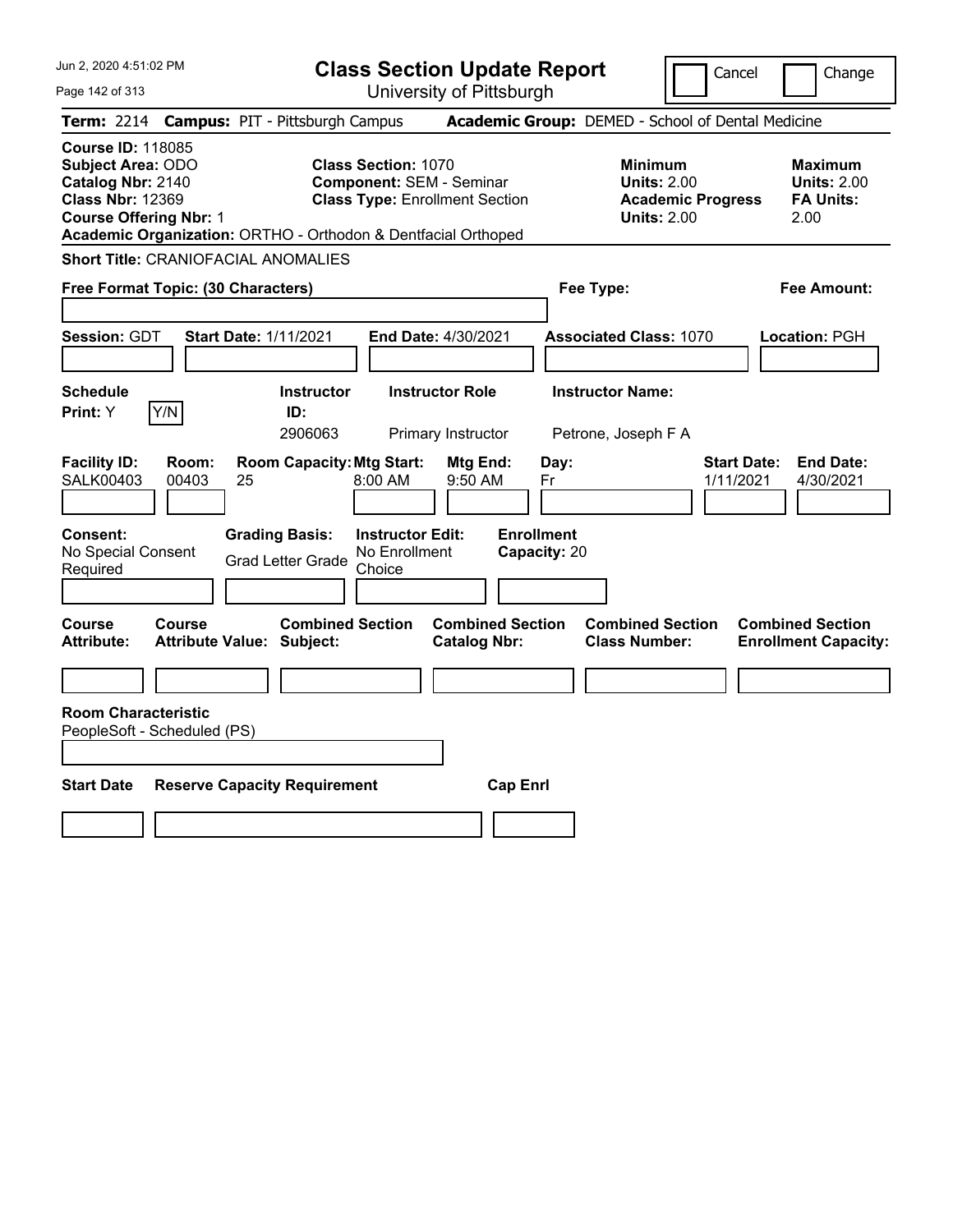| Jun 2, 2020 4:51:02 PM                                                                                                                                                                                 | <b>Class Section Update Report</b>                                                                                                              | Cancel                                                                                 | Change                                                           |
|--------------------------------------------------------------------------------------------------------------------------------------------------------------------------------------------------------|-------------------------------------------------------------------------------------------------------------------------------------------------|----------------------------------------------------------------------------------------|------------------------------------------------------------------|
| Page 143 of 313                                                                                                                                                                                        | University of Pittsburgh                                                                                                                        |                                                                                        |                                                                  |
| <b>Campus: PIT - Pittsburgh Campus</b><br><b>Term: 2214</b>                                                                                                                                            |                                                                                                                                                 | Academic Group: DEMED - School of Dental Medicine                                      |                                                                  |
| <b>Course ID: 174451</b><br><b>Subject Area: ODO</b><br>Catalog Nbr: 2151<br><b>Class Nbr: 15271</b><br><b>Course Offering Nbr: 1</b><br>Academic Organization: ORTHO - Orthodon & Dentfacial Orthoped | <b>Class Section: 1050</b><br><b>Component: SEM - Seminar</b><br><b>Class Type: Enrollment Section</b>                                          | <b>Minimum</b><br><b>Units: 1.00</b><br><b>Academic Progress</b><br><b>Units: 1.00</b> | <b>Maximum</b><br><b>Units: 1.00</b><br><b>FA Units:</b><br>1.00 |
| <b>Short Title: CONTEMPORARY ORTHODONTICS 2</b>                                                                                                                                                        |                                                                                                                                                 |                                                                                        |                                                                  |
| Free Format Topic: (30 Characters)                                                                                                                                                                     |                                                                                                                                                 | Fee Type:                                                                              | Fee Amount:                                                      |
| Session: GDT<br><b>Start Date: 1/11/2021</b>                                                                                                                                                           | End Date: 4/30/2021                                                                                                                             | <b>Associated Class: 1050</b>                                                          | Location: PGH                                                    |
| <b>Schedule</b><br>Y/N<br>Print: Y<br>ID:                                                                                                                                                              | <b>Instructor Role</b><br><b>Instructor</b><br>2906063<br>Primary Instructor                                                                    | <b>Instructor Name:</b><br>Petrone, Joseph F A                                         |                                                                  |
| <b>Facility ID:</b><br>Room:<br><b>TBATBA</b><br><b>TBA</b><br>0<br>Consent:<br><b>Grading Basis:</b><br>No Special Consent<br><b>Grad Letter Grade</b><br>Required                                    | <b>Room Capacity: Mtg Start:</b><br>Mtg End:<br>Day:<br><b>Enrollment</b><br><b>Instructor Edit:</b><br>No Enrollment<br>Capacity: 10<br>Choice | <b>Start Date:</b><br>1/11/2021                                                        | <b>End Date:</b><br>4/30/2021                                    |
| <b>Course</b><br>Course<br><b>Attribute:</b><br><b>Attribute Value: Subject:</b>                                                                                                                       | <b>Combined Section</b><br><b>Combined Section</b><br><b>Catalog Nbr:</b>                                                                       | <b>Combined Section</b><br><b>Class Number:</b>                                        | <b>Combined Section</b><br><b>Enrollment Capacity:</b>           |
|                                                                                                                                                                                                        |                                                                                                                                                 |                                                                                        |                                                                  |
| <b>Room Characteristic</b>                                                                                                                                                                             |                                                                                                                                                 |                                                                                        |                                                                  |
|                                                                                                                                                                                                        |                                                                                                                                                 |                                                                                        |                                                                  |
| <b>Start Date</b><br><b>Reserve Capacity Requirement</b>                                                                                                                                               | <b>Cap Enrl</b>                                                                                                                                 |                                                                                        |                                                                  |
|                                                                                                                                                                                                        |                                                                                                                                                 |                                                                                        |                                                                  |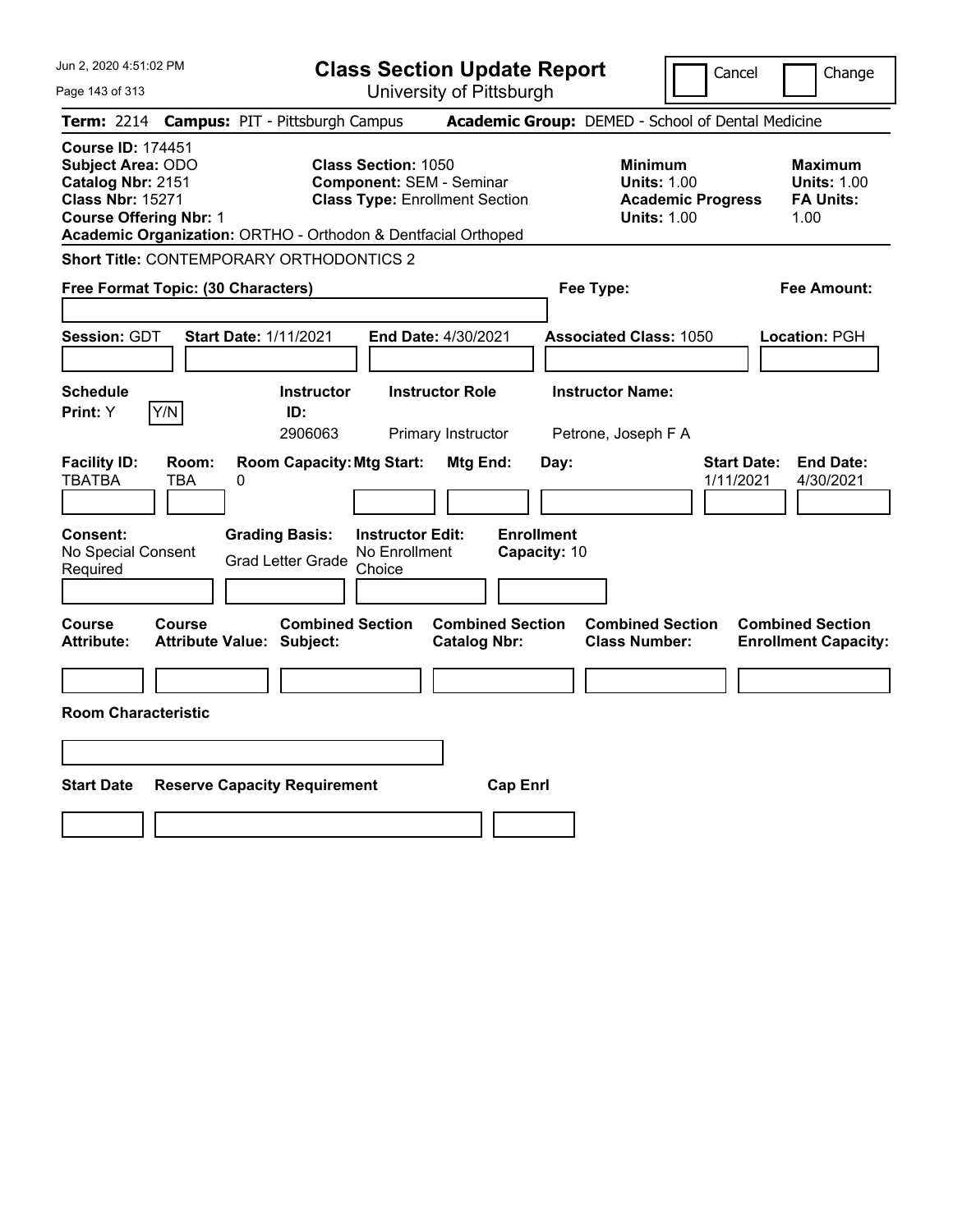|  |  |  | Jun 2, 2020 4:51:02 PM |  |
|--|--|--|------------------------|--|
|--|--|--|------------------------|--|

**Class Section Update Report** University of Pittsburgh

Cancel **Change** 

Page 144 of 313

|                                                                                                                                       |                | <b>Term: 2214 Campus: PIT - Pittsburgh Campus</b>             |                                                               |                                                |                                   | <b>Academic Group:</b> DEMED - School of Dental Medicine                               |                                 |                                                                  |
|---------------------------------------------------------------------------------------------------------------------------------------|----------------|---------------------------------------------------------------|---------------------------------------------------------------|------------------------------------------------|-----------------------------------|----------------------------------------------------------------------------------------|---------------------------------|------------------------------------------------------------------|
| <b>Course ID: 118087</b><br><b>Subject Area: ODO</b><br>Catalog Nbr: 2172<br><b>Class Nbr: 12378</b><br><b>Course Offering Nbr: 1</b> |                | Academic Organization: ORTHO - Orthodon & Dentfacial Orthoped | <b>Class Section: 1010</b><br><b>Component: SEM - Seminar</b> | <b>Class Type: Enrollment Section</b>          |                                   | <b>Minimum</b><br><b>Units: 0.50</b><br><b>Academic Progress</b><br><b>Units: 0.50</b> |                                 | <b>Maximum</b><br><b>Units: 0.50</b><br><b>FA Units:</b><br>0.50 |
|                                                                                                                                       |                | Short Title: EVIDENCE BASED CARE 2                            |                                                               |                                                |                                   |                                                                                        |                                 |                                                                  |
| Free Format Topic: (30 Characters)                                                                                                    |                |                                                               |                                                               |                                                | Fee Type:                         |                                                                                        |                                 | <b>Fee Amount:</b>                                               |
| <b>Session: GDT</b>                                                                                                                   |                | <b>Start Date: 1/11/2021</b>                                  |                                                               | End Date: 4/30/2021                            |                                   | <b>Associated Class: 1010</b>                                                          |                                 | Location: PGH                                                    |
| <b>Schedule</b><br>Print: Y                                                                                                           | Y/N            | <b>Instructor</b><br>ID:<br>2906063                           |                                                               | <b>Instructor Role</b><br>Primary Instructor   |                                   | <b>Instructor Name:</b><br>Petrone, Joseph F A                                         |                                 |                                                                  |
| <b>Facility ID:</b><br>SALKX02173                                                                                                     | Room:<br>02173 | <b>Room Capacity: Mtg Start:</b><br>25                        |                                                               | Mtg End:                                       | Day:                              |                                                                                        | <b>Start Date:</b><br>1/11/2021 | <b>End Date:</b><br>4/30/2021                                    |
| <b>Consent:</b><br>No Special Consent<br>Required                                                                                     |                | <b>Grading Basis:</b><br><b>Grad Letter Grade</b>             | <b>Instructor Edit:</b><br>No Enrollment<br>Choice            |                                                | <b>Enrollment</b><br>Capacity: 20 |                                                                                        |                                 |                                                                  |
| <b>Course</b><br><b>Attribute:</b>                                                                                                    | <b>Course</b>  | <b>Combined Section</b><br><b>Attribute Value: Subject:</b>   |                                                               | <b>Combined Section</b><br><b>Catalog Nbr:</b> |                                   | <b>Combined Section</b><br><b>Class Number:</b>                                        |                                 | <b>Combined Section</b><br><b>Enrollment Capacity:</b>           |
| <b>Room Characteristic</b>                                                                                                            |                |                                                               |                                                               |                                                |                                   |                                                                                        |                                 |                                                                  |
| <b>Start Date</b>                                                                                                                     |                | <b>Reserve Capacity Requirement</b>                           |                                                               | <b>Cap Enrl</b>                                |                                   |                                                                                        |                                 |                                                                  |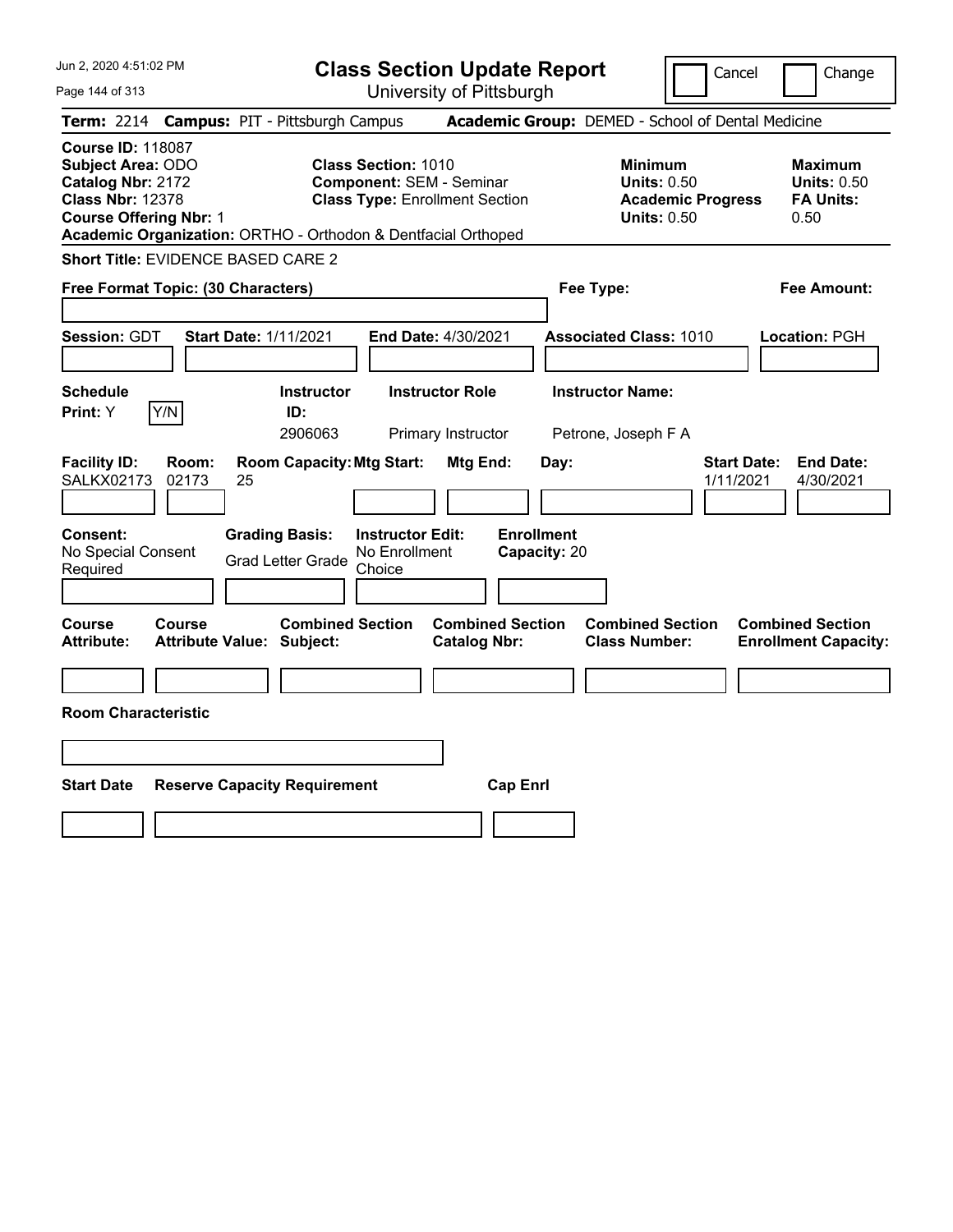| Jun 2, 2020 4:51:02 PM                                                                                                                                                                                 | <b>Class Section Update Report</b>                                                                      | Cancel<br>Change                                                                                                                                           |
|--------------------------------------------------------------------------------------------------------------------------------------------------------------------------------------------------------|---------------------------------------------------------------------------------------------------------|------------------------------------------------------------------------------------------------------------------------------------------------------------|
| Page 145 of 313                                                                                                                                                                                        | University of Pittsburgh                                                                                |                                                                                                                                                            |
| <b>Campus: PIT - Pittsburgh Campus</b><br><b>Term: 2214</b>                                                                                                                                            |                                                                                                         | Academic Group: DEMED - School of Dental Medicine                                                                                                          |
| <b>Course ID: 175136</b><br><b>Subject Area: ODO</b><br>Catalog Nbr: 2400<br><b>Class Nbr: 25329</b><br><b>Course Offering Nbr: 1</b><br>Academic Organization: ORTHO - Orthodon & Dentfacial Orthoped | <b>Class Section: 1010</b><br><b>Component: LEC - Lecture</b><br><b>Class Type: Enrollment Section</b>  | <b>Minimum</b><br><b>Maximum</b><br><b>Units: 1.00</b><br><b>Units: 1.00</b><br><b>FA Units:</b><br><b>Academic Progress</b><br><b>Units: 1.00</b><br>1.00 |
| Short Title: AMER BOARD ORTHO PREP CRSE 1                                                                                                                                                              |                                                                                                         |                                                                                                                                                            |
| Free Format Topic: (30 Characters)                                                                                                                                                                     | Fee Type:                                                                                               | Fee Amount:                                                                                                                                                |
| <b>Start Date: 1/11/2021</b><br><b>Session: AT</b>                                                                                                                                                     | End Date: 5/1/2021<br><b>Associated Class: 1010</b>                                                     | Location: PGH                                                                                                                                              |
| <b>Schedule</b><br>Y/N<br>Print: Y<br>ID:                                                                                                                                                              | <b>Instructor Name:</b><br><b>Instructor Role</b><br><b>Instructor</b><br>2953274<br>Primary Instructor | Buzzatto, John Francis                                                                                                                                     |
| <b>Facility ID:</b><br>Room:<br><b>TBATBA</b><br>TBA<br>0                                                                                                                                              | <b>Room Capacity: Mtg Start:</b><br>Mtg End:<br>Day:                                                    | <b>End Date:</b><br><b>Start Date:</b><br>1/11/2021<br>5/1/2021                                                                                            |
| <b>Consent:</b><br><b>Grading Basis:</b><br>No Special Consent<br><b>Grad Letter Grade</b><br>Required                                                                                                 | <b>Enrollment</b><br><b>Instructor Edit:</b><br>No Enrollment<br>Capacity: 15<br>Choice                 |                                                                                                                                                            |
| Course<br><b>Course</b><br><b>Attribute:</b><br>Attribute Value: Subject:                                                                                                                              | <b>Combined Section</b><br><b>Combined Section</b><br><b>Catalog Nbr:</b>                               | <b>Combined Section</b><br><b>Combined Section</b><br><b>Class Number:</b><br><b>Enrollment Capacity:</b>                                                  |
| <b>Room Characteristic</b>                                                                                                                                                                             |                                                                                                         |                                                                                                                                                            |
|                                                                                                                                                                                                        |                                                                                                         |                                                                                                                                                            |
|                                                                                                                                                                                                        |                                                                                                         |                                                                                                                                                            |
| <b>Start Date</b><br><b>Reserve Capacity Requirement</b>                                                                                                                                               | <b>Cap Enrl</b>                                                                                         |                                                                                                                                                            |
|                                                                                                                                                                                                        |                                                                                                         |                                                                                                                                                            |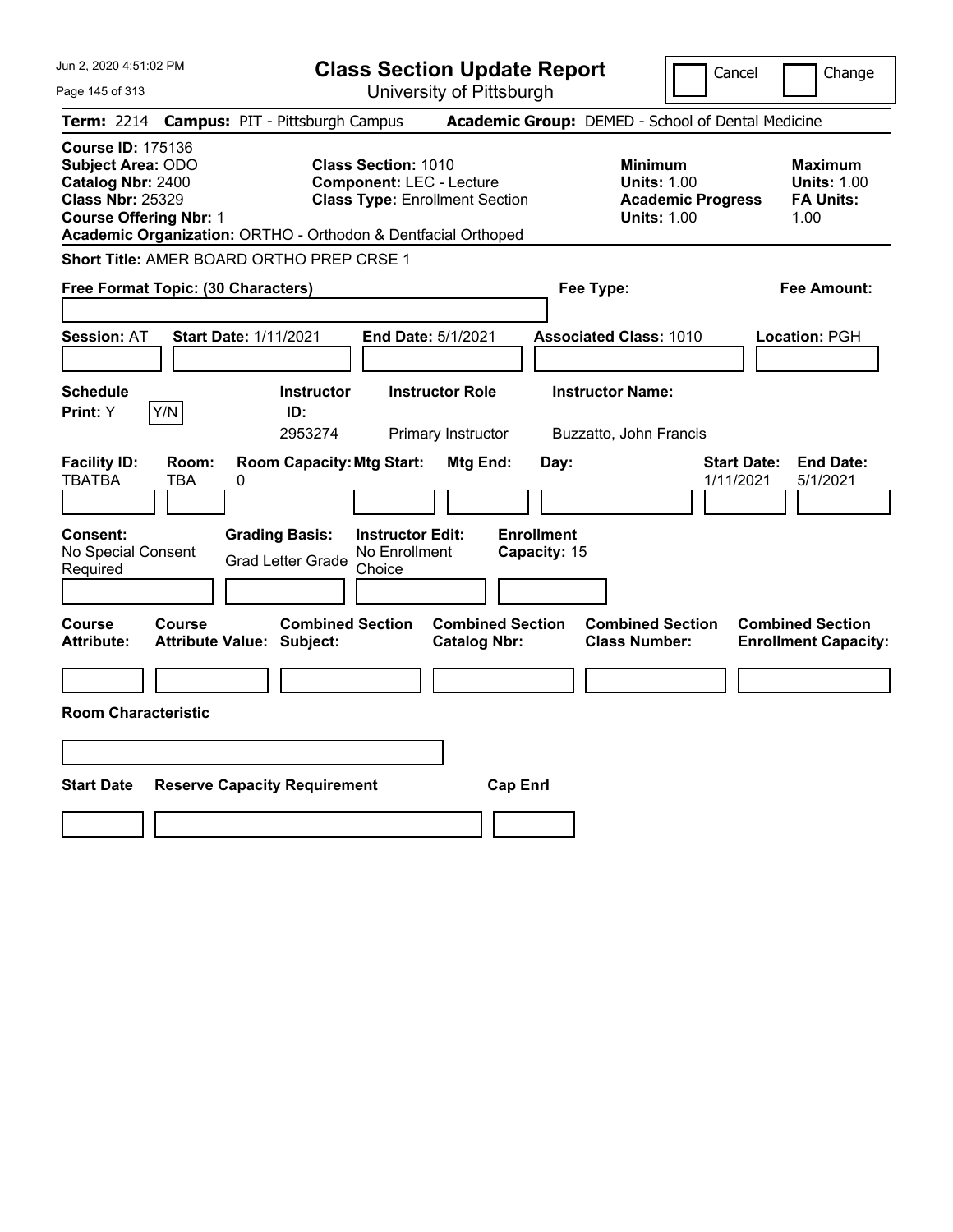| Jun 2, 2020 4:51:02 PM                                                                                                                                                                                 | <b>Class Section Update Report</b>                                                                     | Cancel                                                                                 | Change                                                           |
|--------------------------------------------------------------------------------------------------------------------------------------------------------------------------------------------------------|--------------------------------------------------------------------------------------------------------|----------------------------------------------------------------------------------------|------------------------------------------------------------------|
| Page 146 of 313                                                                                                                                                                                        | University of Pittsburgh                                                                               |                                                                                        |                                                                  |
| <b>Campus: PIT - Pittsburgh Campus</b><br><b>Term: 2214</b>                                                                                                                                            |                                                                                                        | Academic Group: DEMED - School of Dental Medicine                                      |                                                                  |
| <b>Course ID: 175137</b><br><b>Subject Area: ODO</b><br>Catalog Nbr: 2410<br><b>Class Nbr: 18049</b><br><b>Course Offering Nbr: 1</b><br>Academic Organization: ORTHO - Orthodon & Dentfacial Orthoped | <b>Class Section: 1020</b><br><b>Component: LEC - Lecture</b><br><b>Class Type: Enrollment Section</b> | <b>Minimum</b><br><b>Units: 1.00</b><br><b>Academic Progress</b><br><b>Units: 1.00</b> | <b>Maximum</b><br><b>Units: 1.00</b><br><b>FA Units:</b><br>1.00 |
| Short Title: AMER BOARD ORTHO PREP CRSE 2                                                                                                                                                              |                                                                                                        |                                                                                        |                                                                  |
| Free Format Topic: (30 Characters)                                                                                                                                                                     |                                                                                                        | Fee Type:                                                                              | Fee Amount:                                                      |
| Session: GDT<br><b>Start Date: 1/11/2021</b>                                                                                                                                                           | End Date: 4/30/2021                                                                                    | <b>Associated Class: 1020</b>                                                          | Location: PGH                                                    |
| <b>Schedule</b><br>Y/N<br>Print: Y<br>ID:                                                                                                                                                              | <b>Instructor Role</b><br><b>Instructor</b><br>2953274<br>Primary Instructor                           | <b>Instructor Name:</b><br>Buzzatto, John Francis                                      |                                                                  |
| <b>Facility ID:</b><br>Room:<br><b>TBATBA</b><br><b>TBA</b><br>0                                                                                                                                       | <b>Room Capacity: Mtg Start:</b><br>Mtg End:<br>Day:                                                   | <b>Start Date:</b><br>1/11/2021                                                        | <b>End Date:</b><br>4/30/2021                                    |
| Consent:<br><b>Grading Basis:</b><br><b>Department Consent</b><br><b>Grad Letter Grade</b><br>Required                                                                                                 | <b>Enrollment</b><br><b>Instructor Edit:</b><br>No Enrollment<br>Capacity: 15<br>Choice                |                                                                                        |                                                                  |
| Course<br>Course<br><b>Attribute:</b><br><b>Attribute Value: Subject:</b>                                                                                                                              | <b>Combined Section</b><br><b>Combined Section</b><br><b>Catalog Nbr:</b>                              | <b>Combined Section</b><br><b>Class Number:</b>                                        | <b>Combined Section</b><br><b>Enrollment Capacity:</b>           |
|                                                                                                                                                                                                        |                                                                                                        |                                                                                        |                                                                  |
| <b>Room Characteristic</b>                                                                                                                                                                             |                                                                                                        |                                                                                        |                                                                  |
|                                                                                                                                                                                                        |                                                                                                        |                                                                                        |                                                                  |
| <b>Start Date</b><br><b>Reserve Capacity Requirement</b>                                                                                                                                               | <b>Cap Enrl</b>                                                                                        |                                                                                        |                                                                  |
|                                                                                                                                                                                                        |                                                                                                        |                                                                                        |                                                                  |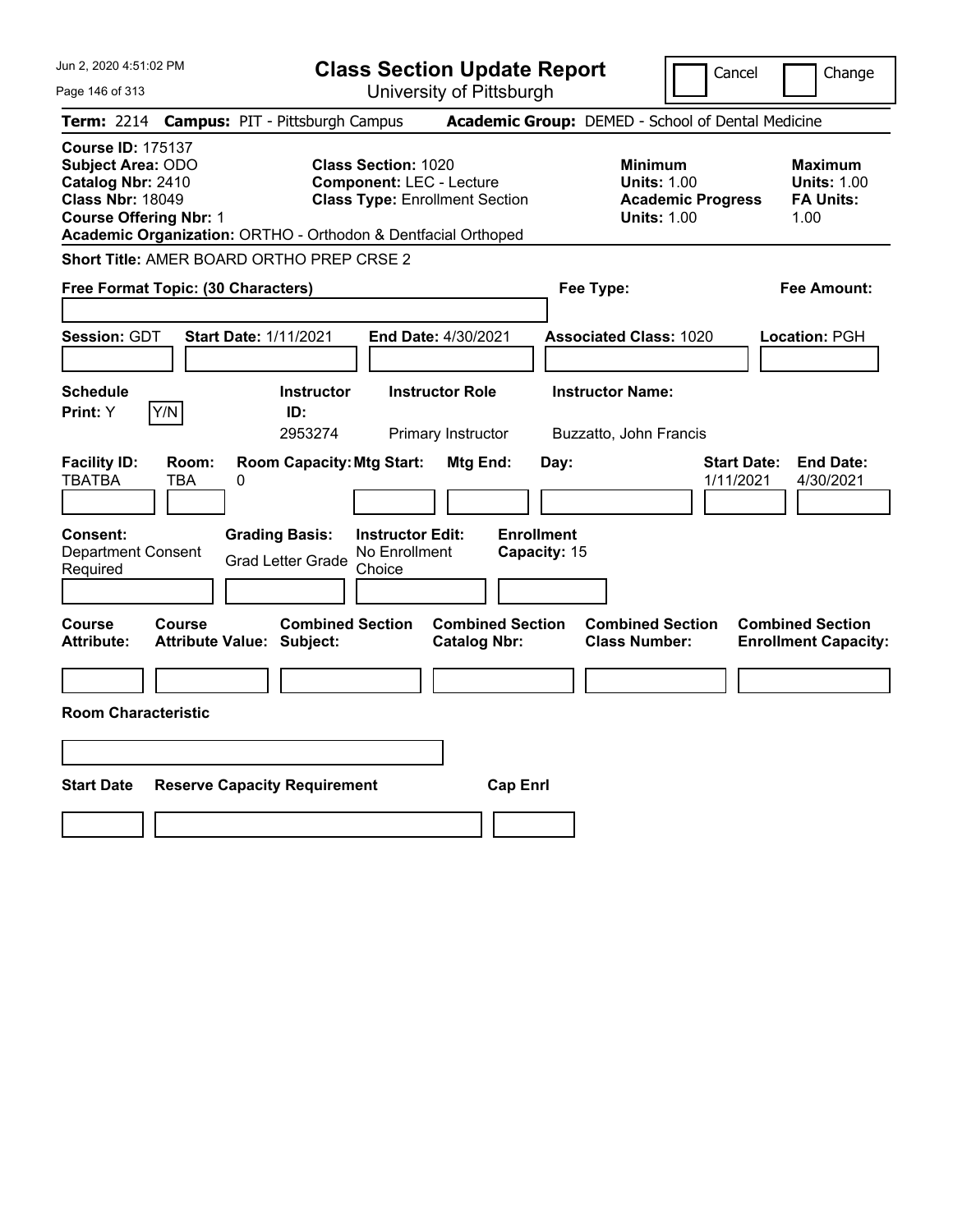| Jun 2, 2020 4:51:02 PM                                                                                                         | <b>Class Section Update Report</b>                                                                                                                                      | Cancel                                                                                 | Change                                                           |
|--------------------------------------------------------------------------------------------------------------------------------|-------------------------------------------------------------------------------------------------------------------------------------------------------------------------|----------------------------------------------------------------------------------------|------------------------------------------------------------------|
| Page 147 of 313                                                                                                                | University of Pittsburgh                                                                                                                                                |                                                                                        |                                                                  |
| <b>Term: 2214</b>                                                                                                              | <b>Campus: PIT - Pittsburgh Campus</b>                                                                                                                                  | Academic Group: DEMED - School of Dental Medicine                                      |                                                                  |
| <b>Course ID: 187498</b><br>Subject Area: ODO<br>Catalog Nbr: 2501<br><b>Class Nbr: 28342</b><br><b>Course Offering Nbr: 1</b> | <b>Class Section: 1210</b><br><b>Component: SEM - Seminar</b><br><b>Class Type: Enrollment Section</b><br>Academic Organization: ORTHO - Orthodon & Dentfacial Orthoped | <b>Minimum</b><br><b>Units: 0.50</b><br><b>Academic Progress</b><br><b>Units: 0.50</b> | <b>Maximum</b><br><b>Units: 0.50</b><br><b>FA Units:</b><br>0.50 |
| <b>Short Title: EARLY AGE ORTHO TREATMENT 1</b>                                                                                |                                                                                                                                                                         |                                                                                        |                                                                  |
| Free Format Topic: (30 Characters)                                                                                             |                                                                                                                                                                         | Fee Type:                                                                              | Fee Amount:                                                      |
| <b>Session: GDT</b><br><b>Start Date: 1/11/2021</b>                                                                            | End Date: 4/30/2021                                                                                                                                                     | <b>Associated Class: 1210</b>                                                          | Location: PGH                                                    |
| <b>Schedule</b><br>Y/N<br>Print: Y                                                                                             | <b>Instructor Role</b><br><b>Instructor</b><br>ID:<br>2916389<br>Primary Instructor                                                                                     | <b>Instructor Name:</b><br>Doerfler, Richard J                                         |                                                                  |
| <b>Facility ID:</b><br>Room:<br><b>TBATBA</b><br>TBA<br>0                                                                      | <b>Room Capacity: Mtg Start:</b><br>Mtg End:                                                                                                                            | <b>Start Date:</b><br>Day:<br>1/11/2021                                                | <b>End Date:</b><br>4/30/2021                                    |
| Consent:<br><b>Grading Basis:</b><br>No Special Consent<br>Required                                                            | <b>Enrollment</b><br><b>Instructor Edit:</b><br>No Enrollment<br><b>Grad Letter Grade</b><br>Choice                                                                     | Capacity: 35                                                                           |                                                                  |
| Course<br>Course<br><b>Attribute:</b><br><b>Attribute Value: Subject:</b>                                                      | <b>Combined Section</b><br><b>Combined Section</b><br><b>Catalog Nbr:</b>                                                                                               | <b>Combined Section</b><br><b>Class Number:</b>                                        | <b>Combined Section</b><br><b>Enrollment Capacity:</b>           |
|                                                                                                                                |                                                                                                                                                                         |                                                                                        |                                                                  |
| <b>Room Characteristic</b>                                                                                                     |                                                                                                                                                                         |                                                                                        |                                                                  |
|                                                                                                                                |                                                                                                                                                                         |                                                                                        |                                                                  |
| <b>Start Date</b><br><b>Reserve Capacity Requirement</b>                                                                       | <b>Cap Enrl</b>                                                                                                                                                         |                                                                                        |                                                                  |
|                                                                                                                                |                                                                                                                                                                         |                                                                                        |                                                                  |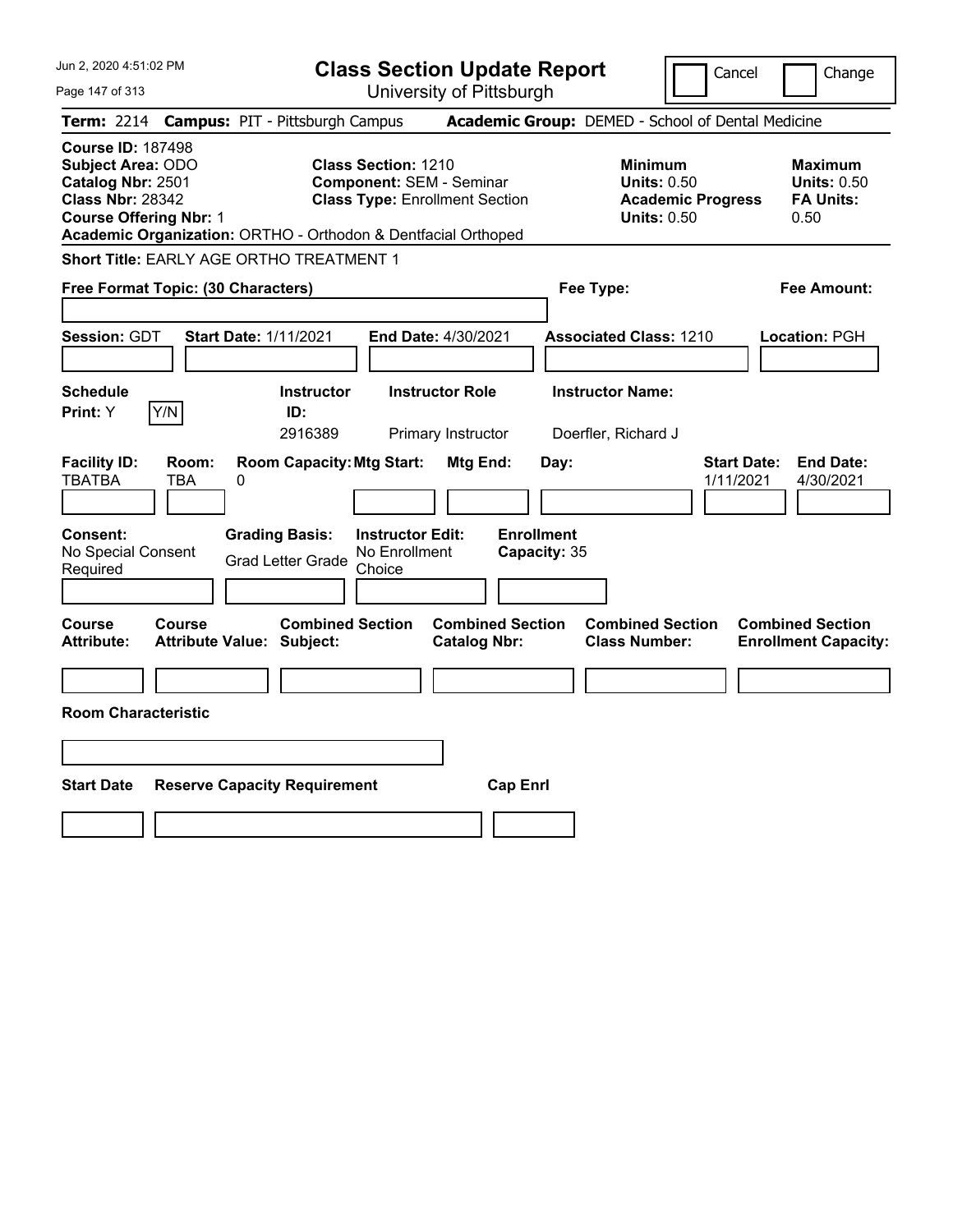| Jun 2, 2020 4:51:02 PM                                                                                                                | <b>Class Section Update Report</b>                                                                                                                                      | Change<br>Cancel                                                                                                                                           |
|---------------------------------------------------------------------------------------------------------------------------------------|-------------------------------------------------------------------------------------------------------------------------------------------------------------------------|------------------------------------------------------------------------------------------------------------------------------------------------------------|
| Page 148 of 313                                                                                                                       | University of Pittsburgh                                                                                                                                                |                                                                                                                                                            |
| <b>Campus: PIT - Pittsburgh Campus</b><br><b>Term:</b> 2214                                                                           |                                                                                                                                                                         | Academic Group: DEMED - School of Dental Medicine                                                                                                          |
| <b>Course ID: 187497</b><br><b>Subject Area: ODO</b><br>Catalog Nbr: 2503<br><b>Class Nbr: 25216</b><br><b>Course Offering Nbr: 1</b> | <b>Class Section: 1020</b><br><b>Component: SEM - Seminar</b><br><b>Class Type: Enrollment Section</b><br>Academic Organization: ORTHO - Orthodon & Dentfacial Orthoped | <b>Minimum</b><br><b>Maximum</b><br><b>Units: 0.50</b><br><b>Units: 0.50</b><br><b>Academic Progress</b><br><b>FA Units:</b><br><b>Units: 0.50</b><br>0.50 |
| Short Title: EARLY AGE ORTHO TREATMENT 3                                                                                              |                                                                                                                                                                         |                                                                                                                                                            |
| Free Format Topic: (30 Characters)                                                                                                    |                                                                                                                                                                         | Fee Type:<br>Fee Amount:                                                                                                                                   |
| <b>Start Date: 1/11/2021</b><br><b>Session: AT</b>                                                                                    | <b>End Date: 5/1/2021</b>                                                                                                                                               | <b>Associated Class: 1020</b><br>Location: PGH                                                                                                             |
| <b>Schedule</b><br>Y/N<br>Print: Y                                                                                                    | <b>Instructor Role</b><br><b>Instructor</b><br>ID:<br>2916389<br>Primary Instructor                                                                                     | <b>Instructor Name:</b><br>Doerfler, Richard J                                                                                                             |
| <b>Facility ID:</b><br>Room:<br><b>TBATBA</b><br>TBA<br>0                                                                             | <b>Room Capacity: Mtg Start:</b><br>Mtg End:                                                                                                                            | <b>End Date:</b><br>Day:<br><b>Start Date:</b><br>1/11/2021<br>5/1/2021<br>Fr                                                                              |
| <b>Consent:</b><br><b>Grading Basis:</b><br>No Special Consent<br><b>Grad Letter Grade</b><br>Required                                | <b>Enrollment</b><br><b>Instructor Edit:</b><br>No Enrollment<br>Capacity: 15<br>Choice                                                                                 |                                                                                                                                                            |
| Course<br>Course<br><b>Attribute:</b><br><b>Attribute Value: Subject:</b>                                                             | <b>Combined Section</b><br><b>Combined Section</b><br><b>Catalog Nbr:</b>                                                                                               | <b>Combined Section</b><br><b>Combined Section</b><br><b>Class Number:</b><br><b>Enrollment Capacity:</b>                                                  |
|                                                                                                                                       |                                                                                                                                                                         |                                                                                                                                                            |
| <b>Room Characteristic</b>                                                                                                            |                                                                                                                                                                         |                                                                                                                                                            |
|                                                                                                                                       |                                                                                                                                                                         |                                                                                                                                                            |
| <b>Start Date</b><br><b>Reserve Capacity Requirement</b>                                                                              | <b>Cap Enrl</b>                                                                                                                                                         |                                                                                                                                                            |
|                                                                                                                                       |                                                                                                                                                                         |                                                                                                                                                            |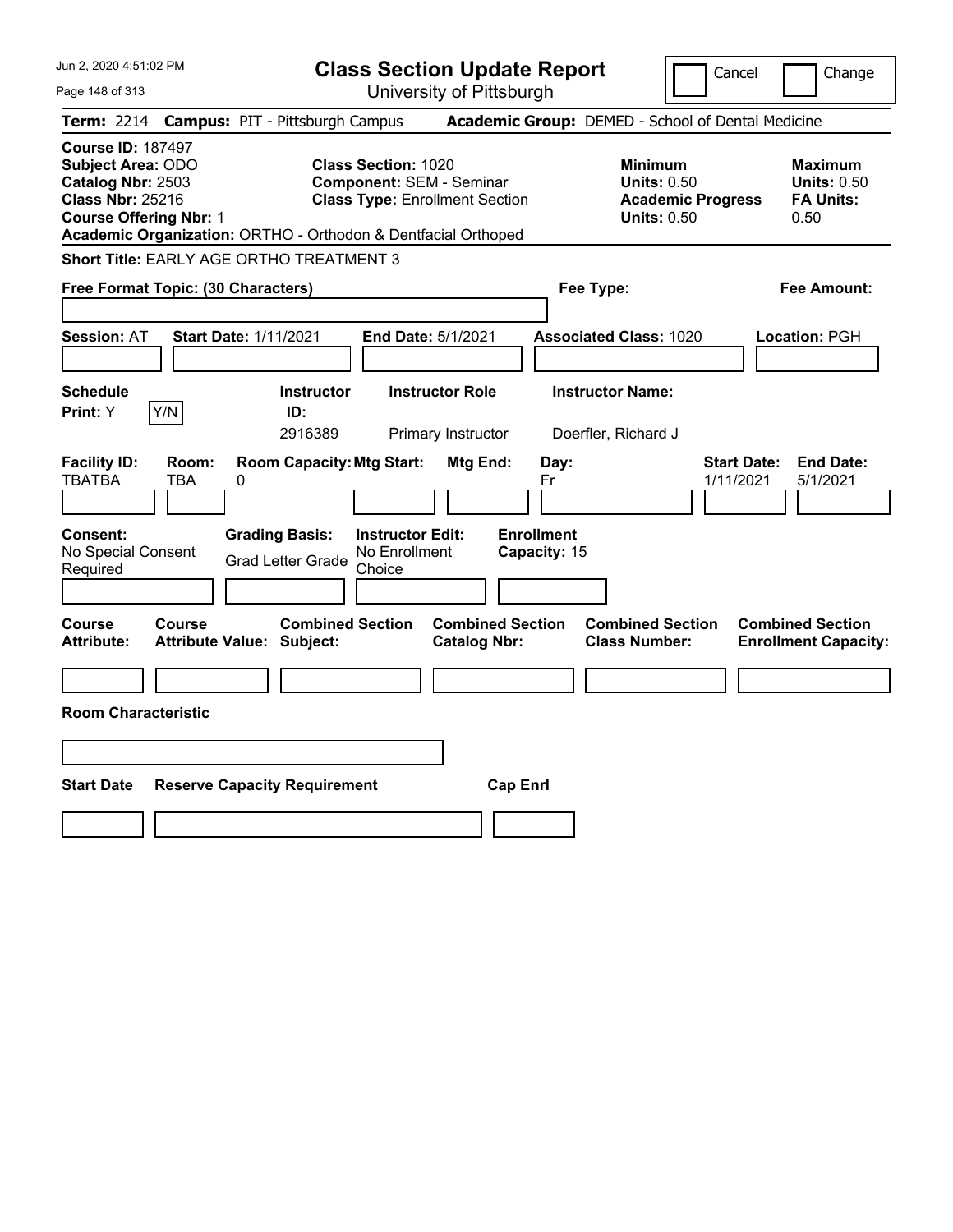| Jun 2, 2020 4:51:02 PM                                                                                                                                                                                 | <b>Class Section Update Report</b>                                                                     | Cancel<br>Change                                                                                                                                           |
|--------------------------------------------------------------------------------------------------------------------------------------------------------------------------------------------------------|--------------------------------------------------------------------------------------------------------|------------------------------------------------------------------------------------------------------------------------------------------------------------|
| Page 149 of 313                                                                                                                                                                                        | University of Pittsburgh                                                                               |                                                                                                                                                            |
| <b>Term: 2214</b><br><b>Campus: PIT - Pittsburgh Campus</b>                                                                                                                                            |                                                                                                        | Academic Group: DEMED - School of Dental Medicine                                                                                                          |
| <b>Course ID: 150014</b><br><b>Subject Area: ODO</b><br>Catalog Nbr: 5242<br><b>Class Nbr: 12315</b><br><b>Course Offering Nbr: 1</b><br>Academic Organization: ORTHO - Orthodon & Dentfacial Orthoped | <b>Class Section: 1030</b><br><b>Component: LEC - Lecture</b><br><b>Class Type: Enrollment Section</b> | <b>Minimum</b><br><b>Maximum</b><br><b>Units: 1.00</b><br><b>Units: 1.00</b><br><b>FA Units:</b><br><b>Academic Progress</b><br><b>Units: 1.00</b><br>1.00 |
| Short Title: INTRODUCTION TO ORTHODONTICS                                                                                                                                                              |                                                                                                        |                                                                                                                                                            |
| Free Format Topic: (30 Characters)                                                                                                                                                                     |                                                                                                        | Fee Type:<br>Fee Amount:                                                                                                                                   |
| <b>Session: GDT</b><br><b>Start Date: 1/11/2021</b>                                                                                                                                                    | <b>End Date: 4/30/2021</b>                                                                             | <b>Associated Class: 1030</b><br>Location: PGH                                                                                                             |
| <b>Schedule</b><br>Y/N<br>Print: Y<br>ID:                                                                                                                                                              | <b>Instructor Role</b><br><b>Instructor</b><br>2953571<br>Primary Instructor                           | <b>Instructor Name:</b><br>Burnheimer, John M                                                                                                              |
| <b>Facility ID:</b><br>Room:<br><b>SALK00458</b><br>00458<br>120                                                                                                                                       | <b>Room Capacity: Mtg Start:</b><br>Mtg End:<br>Day:<br>8:00 AM<br>8:50 AM<br>Th                       | <b>Start Date:</b><br><b>End Date:</b><br>1/11/2021<br>4/30/2021                                                                                           |
| <b>Consent:</b><br><b>Grading Basis:</b><br>No Special Consent<br><b>ABCF</b><br>Required                                                                                                              | <b>Enrollment</b><br><b>Instructor Edit:</b><br>No Enrollment<br>Capacity: 90<br>Choice                |                                                                                                                                                            |
| Course<br>Course<br><b>Attribute Value: Subject:</b><br>Attribute:                                                                                                                                     | <b>Combined Section</b><br><b>Combined Section</b><br><b>Catalog Nbr:</b>                              | <b>Combined Section</b><br><b>Combined Section</b><br><b>Class Number:</b><br><b>Enrollment Capacity:</b>                                                  |
|                                                                                                                                                                                                        |                                                                                                        |                                                                                                                                                            |
| <b>Room Characteristic</b><br>PeopleSoft - Scheduled (PS)                                                                                                                                              |                                                                                                        |                                                                                                                                                            |
| <b>Start Date</b><br><b>Reserve Capacity Requirement</b>                                                                                                                                               | <b>Cap Enrl</b>                                                                                        |                                                                                                                                                            |
|                                                                                                                                                                                                        |                                                                                                        |                                                                                                                                                            |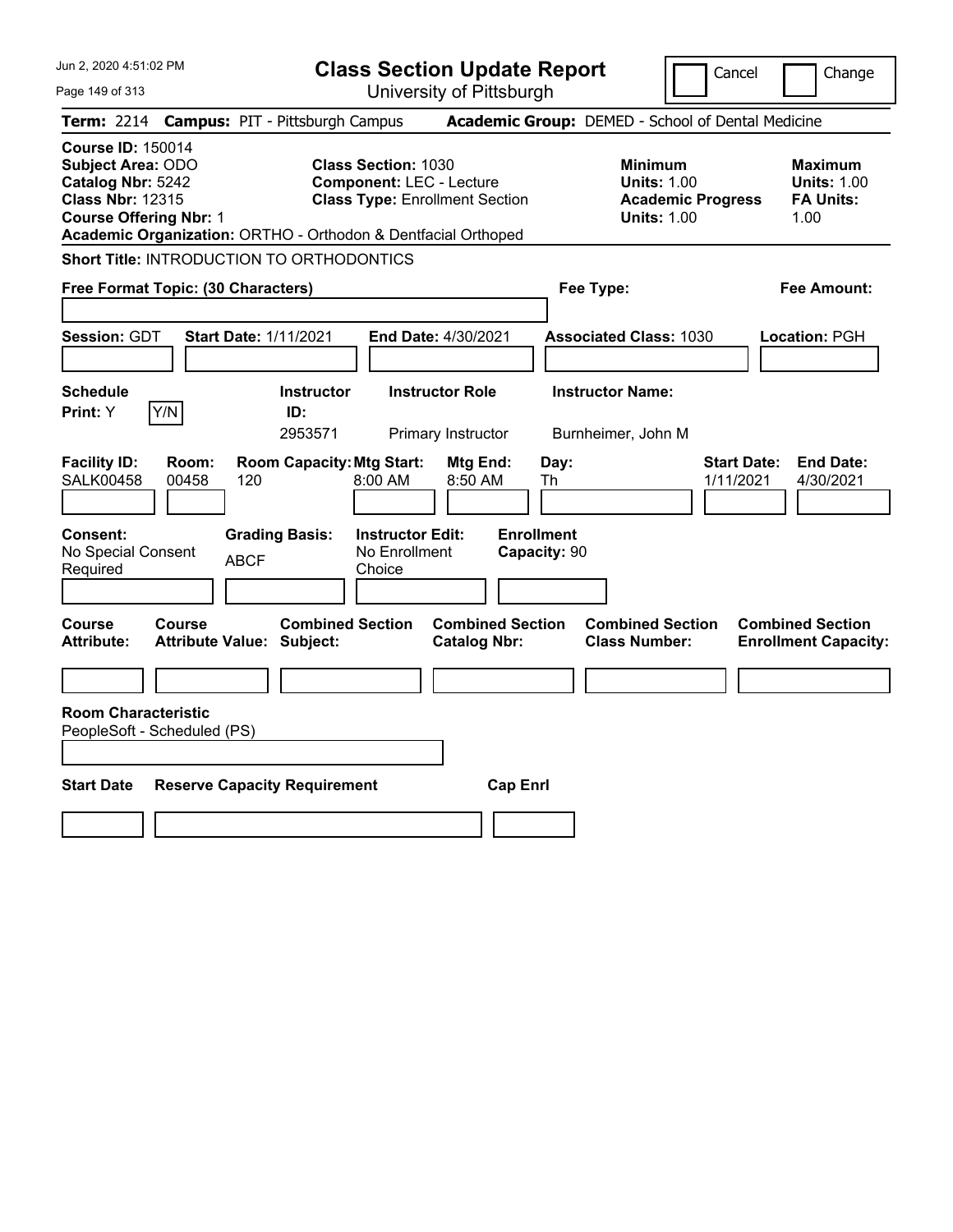Jun 2, 2020 4:51:02 PM

Page 150 of 313

**Class Section Update Report**

Cancel Change

|                                                                                                                                |              | Term: 2214 Campus: PIT - Pittsburgh Campus                                              |                                                                     |                                                |                                          | Academic Group: DEMED - School of Dental Medicine                                      |                                 |                                                                  |
|--------------------------------------------------------------------------------------------------------------------------------|--------------|-----------------------------------------------------------------------------------------|---------------------------------------------------------------------|------------------------------------------------|------------------------------------------|----------------------------------------------------------------------------------------|---------------------------------|------------------------------------------------------------------|
| <b>Course ID: 118099</b><br>Subject Area: ODO<br>Catalog Nbr: 5900<br><b>Class Nbr: 12423</b><br><b>Course Offering Nbr: 1</b> |              | Academic Organization: ORTHO - Orthodon & Dentfacial Orthoped                           | <b>Class Section: 1020</b><br><b>Class Type: Enrollment Section</b> | Component: IND - Independent Study             |                                          | <b>Minimum</b><br><b>Units: 1.00</b><br><b>Academic Progress</b><br><b>Units: 1.00</b> |                                 | <b>Maximum</b><br><b>Units: 3.00</b><br><b>FA Units:</b><br>1.00 |
| <b>Short Title: INDEPENDENT STUDY</b>                                                                                          |              |                                                                                         |                                                                     |                                                |                                          |                                                                                        |                                 |                                                                  |
| Free Format Topic: (30 Characters)                                                                                             |              |                                                                                         |                                                                     |                                                |                                          | Fee Type:                                                                              |                                 | <b>Fee Amount:</b>                                               |
| <b>Session: AT</b>                                                                                                             |              | <b>Start Date: 1/11/2021</b>                                                            | End Date: 5/1/2021                                                  |                                                |                                          | <b>Associated Class: 1020</b>                                                          |                                 | Location: PGH                                                    |
| <b>Schedule</b><br>Print: Y                                                                                                    | Y/N          | <b>Instructor</b><br>ID:<br>2906063                                                     |                                                                     | <b>Instructor Role</b><br>Primary Instructor   |                                          | <b>Instructor Name:</b><br>Petrone, Joseph F A                                         |                                 |                                                                  |
| <b>Facility ID:</b><br><b>TBATBA</b><br>Consent:<br>Department Consent<br>Required                                             | Room:<br>TBA | <b>Room Capacity: Mtg Start:</b><br>0<br><b>Grading Basis:</b><br><b>Grad HSU Basis</b> | <b>Instructor Edit:</b><br>No Enrollment<br>Choice                  | Mtg End:                                       | Day:<br><b>Enrollment</b><br>Capacity: 5 |                                                                                        | <b>Start Date:</b><br>1/11/2021 | <b>End Date:</b><br>5/1/2021                                     |
| Course<br><b>Attribute:</b>                                                                                                    | Course       | <b>Combined Section</b><br>Attribute Value: Subject:                                    |                                                                     | <b>Combined Section</b><br><b>Catalog Nbr:</b> |                                          | <b>Combined Section</b><br><b>Class Number:</b>                                        |                                 | <b>Combined Section</b><br><b>Enrollment Capacity:</b>           |
| <b>Room Characteristic</b>                                                                                                     |              |                                                                                         |                                                                     |                                                |                                          |                                                                                        |                                 |                                                                  |
|                                                                                                                                |              |                                                                                         |                                                                     |                                                |                                          |                                                                                        |                                 |                                                                  |
| <b>Start Date</b>                                                                                                              |              | <b>Reserve Capacity Requirement</b>                                                     |                                                                     | <b>Cap Enrl</b>                                |                                          |                                                                                        |                                 |                                                                  |
|                                                                                                                                |              |                                                                                         |                                                                     |                                                |                                          |                                                                                        |                                 |                                                                  |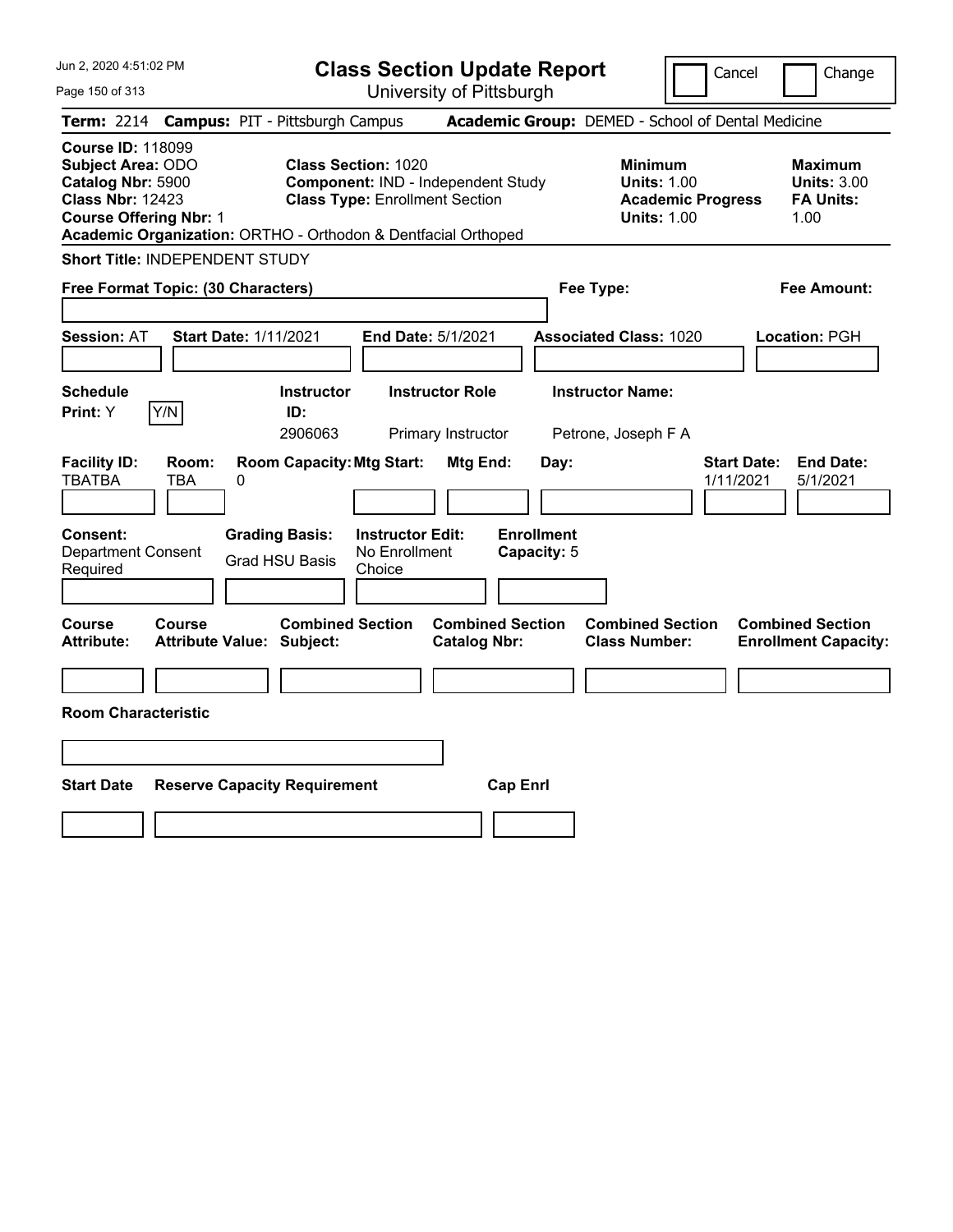Jun 2, 2020 4:51:02 PM Page 151 of 313 **Class Section Update Report** University of Pittsburgh Cancel | Change **Term:** 2214 **Campus:** PIT - Pittsburgh Campus **Academic Group:** DEMED - School of Dental Medicine **Course ID:** 177314 **Subject Area:** ODO **Class Section:** 1150 **Minimum Maximum Catalog Nbr: 5911 Component: SEM - Seminar Units: 1.00 Units: 1.00 Units: 1.00 Class Nbr: 17819 Class Type: Enrollment Section Academic Progress FA Units: Class Type: Enrollment Section <b>Academic Progress FA Units: Course Offering Nbr:** 1 **Units:** 1.00 1.00 **Academic Organization:** ORTHO - Orthodon & Dentfacial Orthoped **Short Title:** ADVANCED ORTHODONTICS **Free Format Topic: (30 Characters) Fee Type: Fee Amount: Session:** AT **Start Date:** 1/11/2021 **End Date:** 5/1/2021 **Associated Class:** 1150 **Location:** PGH **Schedule Instructor Instructor Role Instructor Name: Print:**  $Y$   $|Y/N|$  **ID:** 2906063 Primary Instructor Petrone, Joseph F A **Facility ID: Room: Room Capacity:Mtg Start: Mtg End: Day: Start Date: End Date:** WEBTBA TBA 0 1/11/2021 5/1/2021 **Consent: Grading Basis: Instructor Edit: Enrollment** No Special Consent Required Grad HSU Basis No Enrollment Choice **Capacity:** 12 **Course Course Combined Section Combined Section Combined Section Combined Section Attribute: Attribute Value: Subject: Catalog Nbr: Class Number: Enrollment Capacity:**  IDM WEB **Room Characteristic Start Date Reserve Capacity Requirement Cap Enrl**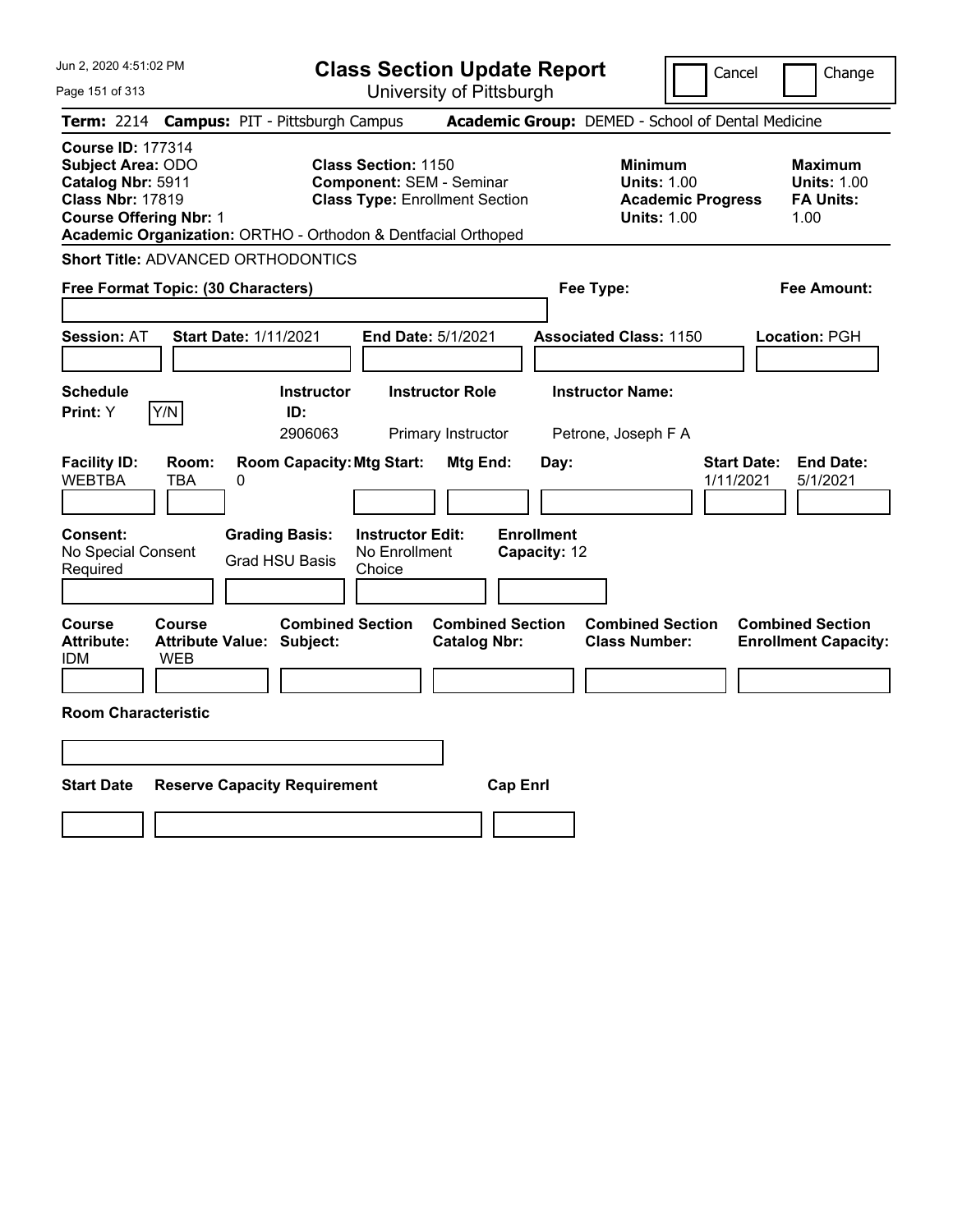| Jun 2, 2020 4:51:02 PM                                                                                                                                                                                 |                                            |                                     |                                                                                                        |                                              | <b>Class Section Update Report</b> |                                                            | Cancel                   | Change                                                           |
|--------------------------------------------------------------------------------------------------------------------------------------------------------------------------------------------------------|--------------------------------------------|-------------------------------------|--------------------------------------------------------------------------------------------------------|----------------------------------------------|------------------------------------|------------------------------------------------------------|--------------------------|------------------------------------------------------------------|
| Page 152 of 313                                                                                                                                                                                        |                                            |                                     |                                                                                                        | University of Pittsburgh                     |                                    |                                                            |                          |                                                                  |
| <b>Term: 2214</b>                                                                                                                                                                                      | <b>Campus: PIT - Pittsburgh Campus</b>     |                                     |                                                                                                        |                                              |                                    | Academic Group: DEMED - School of Dental Medicine          |                          |                                                                  |
| <b>Course ID: 150047</b><br><b>Subject Area: ODO</b><br>Catalog Nbr: 5941<br><b>Class Nbr: 12342</b><br><b>Course Offering Nbr: 1</b><br>Academic Organization: ORTHO - Orthodon & Dentfacial Orthoped |                                            |                                     | <b>Class Section: 1010</b><br><b>Component: SEM - Seminar</b><br><b>Class Type: Enrollment Section</b> |                                              |                                    | <b>Minimum</b><br><b>Units: 1.00</b><br><b>Units: 1.00</b> | <b>Academic Progress</b> | <b>Maximum</b><br><b>Units: 1.00</b><br><b>FA Units:</b><br>1.00 |
| <b>Short Title: ADVANCED CARDIAC LIFE SUPPORT</b>                                                                                                                                                      |                                            |                                     |                                                                                                        |                                              |                                    |                                                            |                          |                                                                  |
| Free Format Topic: (30 Characters)                                                                                                                                                                     |                                            |                                     |                                                                                                        |                                              |                                    | Fee Type:                                                  |                          | Fee Amount:                                                      |
| <b>Session: AT</b>                                                                                                                                                                                     | <b>Start Date: 1/11/2021</b>               |                                     |                                                                                                        | End Date: 5/1/2021                           |                                    | <b>Associated Class: 1010</b>                              |                          | Location: PGH                                                    |
| <b>Schedule</b><br>Y/N<br>Print: Y                                                                                                                                                                     |                                            | <b>Instructor</b><br>ID:<br>2906063 |                                                                                                        | <b>Instructor Role</b><br>Primary Instructor |                                    | <b>Instructor Name:</b><br>Petrone, Joseph F A             |                          |                                                                  |
| <b>Facility ID:</b><br><b>TBATBA</b>                                                                                                                                                                   | Room:<br>TBA<br>0                          | <b>Room Capacity: Mtg Start:</b>    |                                                                                                        | <b>Mtg End:</b>                              | Day:                               |                                                            | 1/11/2021                | <b>Start Date:</b><br><b>End Date:</b><br>5/1/2021               |
| Consent:<br>No Special Consent<br>Required                                                                                                                                                             | <b>Grading Basis:</b>                      | <b>Grad HSU Basis</b>               | <b>Instructor Edit:</b><br>No Enrollment<br>Choice                                                     |                                              | <b>Enrollment</b><br>Capacity: 16  |                                                            |                          |                                                                  |
| Course<br>Attribute:                                                                                                                                                                                   | Course<br><b>Attribute Value: Subject:</b> | <b>Combined Section</b>             |                                                                                                        | <b>Catalog Nbr:</b>                          | <b>Combined Section</b>            | <b>Combined Section</b><br><b>Class Number:</b>            |                          | <b>Combined Section</b><br><b>Enrollment Capacity:</b>           |
|                                                                                                                                                                                                        |                                            |                                     |                                                                                                        |                                              |                                    |                                                            |                          |                                                                  |
| <b>Room Characteristic</b>                                                                                                                                                                             |                                            |                                     |                                                                                                        |                                              |                                    |                                                            |                          |                                                                  |
|                                                                                                                                                                                                        |                                            |                                     |                                                                                                        |                                              |                                    |                                                            |                          |                                                                  |
| <b>Start Date</b>                                                                                                                                                                                      | <b>Reserve Capacity Requirement</b>        |                                     |                                                                                                        |                                              | <b>Cap Enrl</b>                    |                                                            |                          |                                                                  |
|                                                                                                                                                                                                        |                                            |                                     |                                                                                                        |                                              |                                    |                                                            |                          |                                                                  |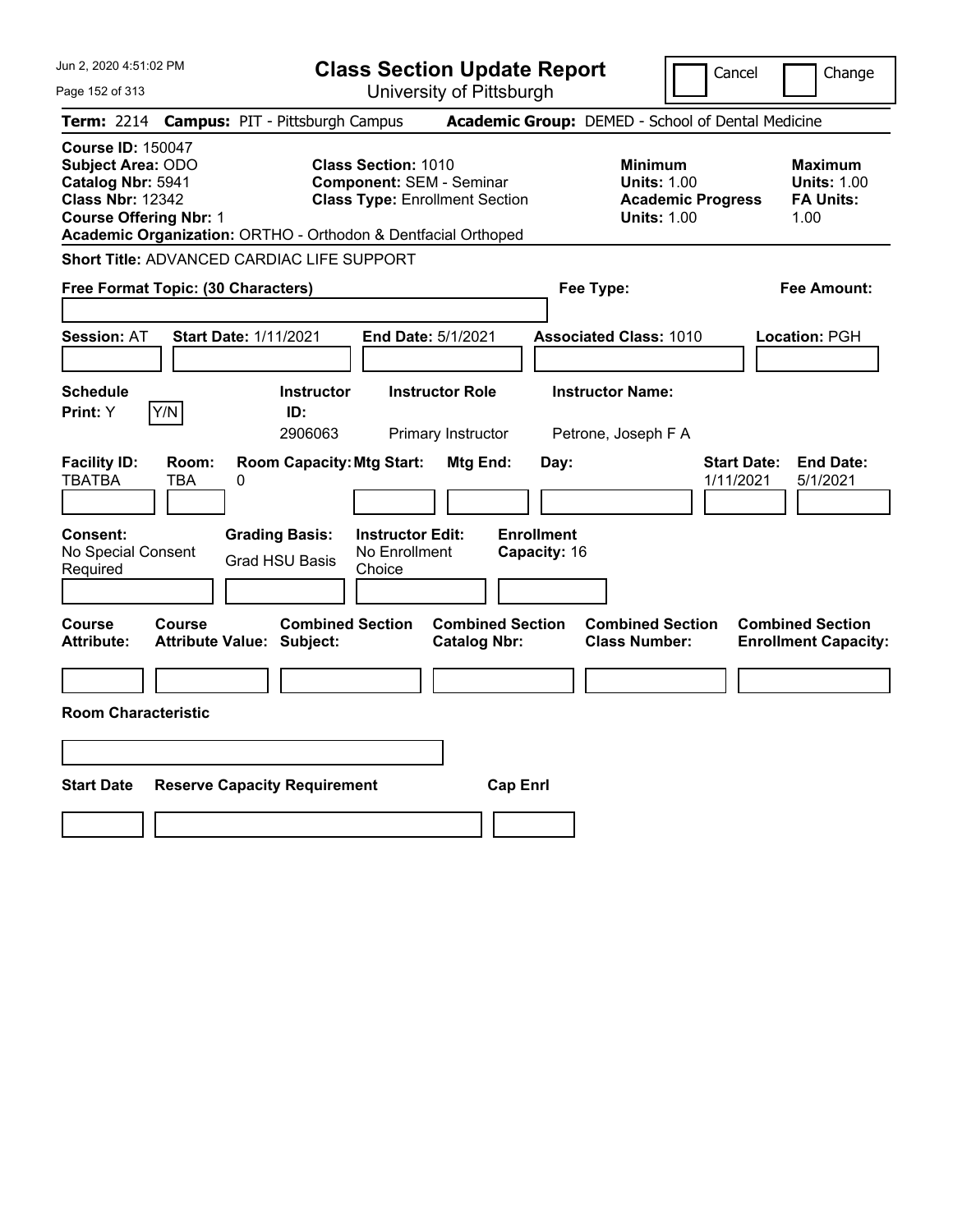| Jun 2, 2020 4:51:02 PM                                                                                                                                                                                 | <b>Class Section Update Report</b>                                                                      | Cancel<br>Change                                                                                                                                           |
|--------------------------------------------------------------------------------------------------------------------------------------------------------------------------------------------------------|---------------------------------------------------------------------------------------------------------|------------------------------------------------------------------------------------------------------------------------------------------------------------|
| Page 153 of 313                                                                                                                                                                                        | University of Pittsburgh                                                                                |                                                                                                                                                            |
| <b>Campus: PIT - Pittsburgh Campus</b><br><b>Term:</b> 2214                                                                                                                                            |                                                                                                         | Academic Group: DEMED - School of Dental Medicine                                                                                                          |
| <b>Course ID: 150046</b><br><b>Subject Area: ODO</b><br>Catalog Nbr: 5942<br><b>Class Nbr: 12343</b><br><b>Course Offering Nbr: 1</b><br>Academic Organization: ORTHO - Orthodon & Dentfacial Orthoped | <b>Class Section: 1070</b><br><b>Component: SEM - Seminar</b><br><b>Class Type: Enrollment Section</b>  | <b>Minimum</b><br><b>Maximum</b><br><b>Units: 1.00</b><br><b>Units: 1.00</b><br><b>Academic Progress</b><br><b>FA Units:</b><br><b>Units: 1.00</b><br>1.00 |
| <b>Short Title: CRANIOFACIAL ANOMALIES</b>                                                                                                                                                             |                                                                                                         |                                                                                                                                                            |
| Free Format Topic: (30 Characters)                                                                                                                                                                     | Fee Type:                                                                                               | <b>Fee Amount:</b>                                                                                                                                         |
| <b>Start Date: 1/11/2021</b><br><b>Session: AT</b>                                                                                                                                                     | End Date: 5/1/2021<br><b>Associated Class: 1070</b>                                                     | Location: PGH                                                                                                                                              |
| <b>Schedule</b><br>Y/N<br>Print: Y<br>ID:                                                                                                                                                              | <b>Instructor Role</b><br><b>Instructor Name:</b><br><b>Instructor</b><br>2906063<br>Primary Instructor | Petrone, Joseph F A                                                                                                                                        |
| <b>Facility ID:</b><br>Room:<br><b>TBATBA</b><br>TBA<br>0                                                                                                                                              | <b>Room Capacity: Mtg Start:</b><br>Mtg End:<br>Day:<br>8:00 AM<br>8:50 AM<br>Fr                        | <b>End Date:</b><br><b>Start Date:</b><br>1/11/2021<br>5/1/2021                                                                                            |
| <b>Consent:</b><br><b>Grading Basis:</b><br>No Special Consent<br>Grad HSU Basis<br>Required                                                                                                           | <b>Enrollment</b><br><b>Instructor Edit:</b><br>No Enrollment<br>Capacity: 20<br>Choice                 |                                                                                                                                                            |
| Course<br><b>Course</b><br><b>Attribute:</b><br><b>Attribute Value: Subject:</b>                                                                                                                       | <b>Combined Section</b><br><b>Combined Section</b><br><b>Catalog Nbr:</b>                               | <b>Combined Section</b><br><b>Combined Section</b><br><b>Class Number:</b><br><b>Enrollment Capacity:</b>                                                  |
| <b>Room Characteristic</b>                                                                                                                                                                             |                                                                                                         |                                                                                                                                                            |
|                                                                                                                                                                                                        |                                                                                                         |                                                                                                                                                            |
| <b>Start Date</b><br><b>Reserve Capacity Requirement</b>                                                                                                                                               | <b>Cap Enrl</b>                                                                                         |                                                                                                                                                            |
|                                                                                                                                                                                                        |                                                                                                         |                                                                                                                                                            |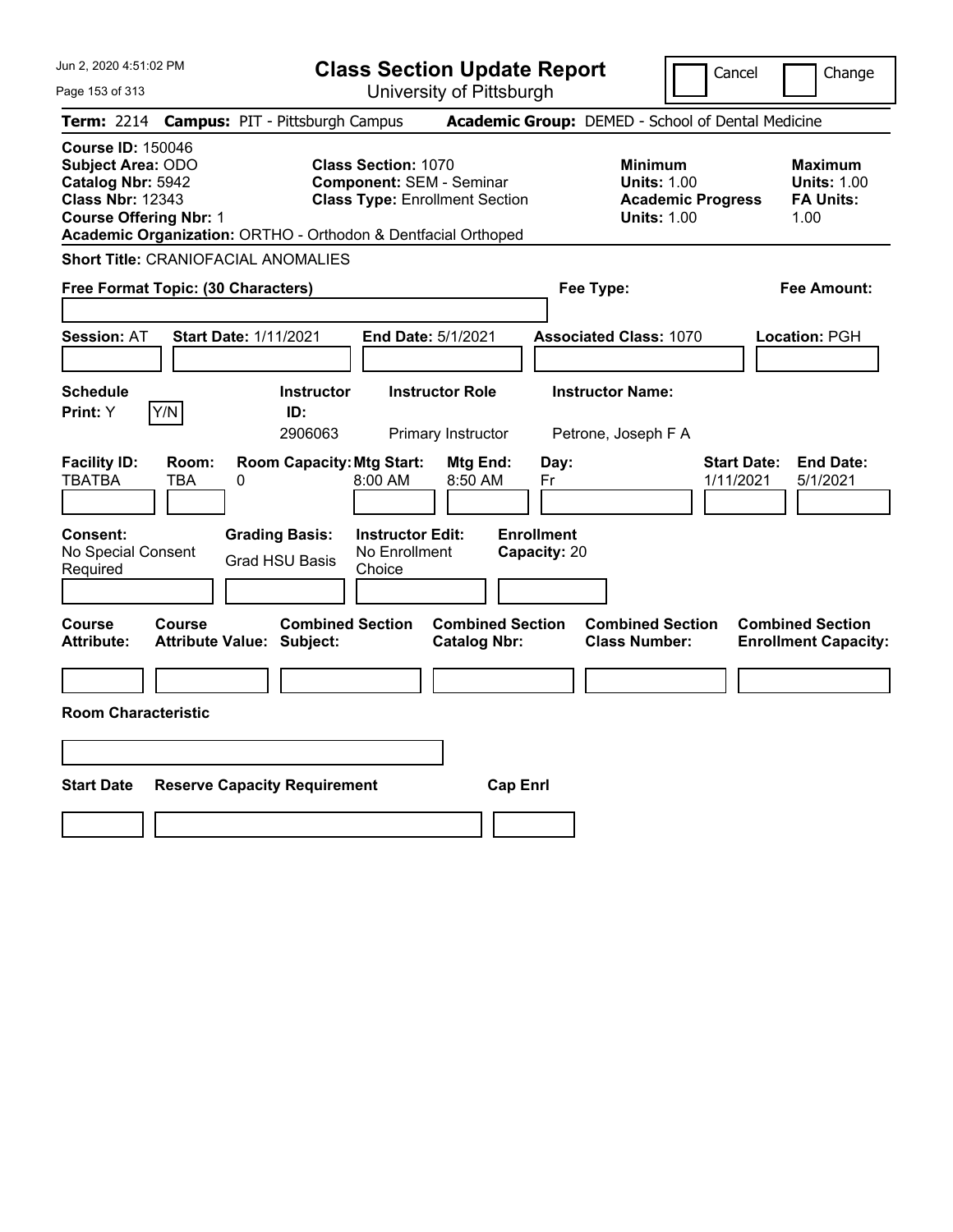| Jun 2, 2020 4:51:02 PM<br>Page 154 of 313                                                                                                                                                             | <b>Class Section Update Report</b><br>University of Pittsburgh                                                  | Cancel<br>Change                                                                                                                                           |
|-------------------------------------------------------------------------------------------------------------------------------------------------------------------------------------------------------|-----------------------------------------------------------------------------------------------------------------|------------------------------------------------------------------------------------------------------------------------------------------------------------|
| <b>Campus: PIT - Pittsburgh Campus</b><br><b>Term: 2214</b>                                                                                                                                           |                                                                                                                 | Academic Group: DEMED - School of Dental Medicine                                                                                                          |
| <b>Course ID: 118172</b><br><b>Subject Area: OMP</b><br>Catalog Nbr: 5817<br><b>Class Nbr: 12352</b><br><b>Course Offering Nbr: 1</b><br>Academic Organization: DMED-DIAG - Dent Med - Dept Diag Serv | <b>Class Section: 1010</b><br><b>Component: DIR - Directed Studies</b><br><b>Class Type: Enrollment Section</b> | <b>Minimum</b><br><b>Maximum</b><br><b>Units: 1.00</b><br><b>Units: 3.00</b><br><b>Academic Progress</b><br><b>FA Units:</b><br><b>Units: 1.00</b><br>1.00 |
| <b>Short Title: DIRECTED STUDY</b>                                                                                                                                                                    |                                                                                                                 |                                                                                                                                                            |
| Free Format Topic: (30 Characters)                                                                                                                                                                    | Fee Type:                                                                                                       | Fee Amount:                                                                                                                                                |
| <b>Session: AT</b><br><b>Start Date: 1/11/2021</b>                                                                                                                                                    | End Date: 5/1/2021                                                                                              | <b>Associated Class: 1010</b><br>Location: PGH                                                                                                             |
| Schedule<br>Y/N<br>Print: Y<br>ID:                                                                                                                                                                    | <b>Instructor Role</b><br><b>Instructor</b>                                                                     | <b>Instructor Name:</b>                                                                                                                                    |
|                                                                                                                                                                                                       | 2913462<br>Primary Instructor                                                                                   | Sfeir, Charles S                                                                                                                                           |
| <b>Facility ID:</b><br>Room:<br><b>TBATBA</b><br>TBA<br>0                                                                                                                                             | <b>Room Capacity: Mtg Start:</b><br>Mtg End:<br>Day:                                                            | <b>Start Date:</b><br><b>End Date:</b><br>1/11/2021<br>5/1/2021                                                                                            |
| <b>Grading Basis:</b><br><b>Consent:</b><br>Grad LG/SU3<br><b>Department Consent</b><br>Required<br>Basis                                                                                             | <b>Enrollment</b><br><b>Instructor Edit:</b><br>No Enrollment<br>Capacity: 10<br>Choice                         |                                                                                                                                                            |
| <b>Course</b><br>Course<br><b>Attribute:</b><br><b>Attribute Value: Subject:</b>                                                                                                                      | <b>Combined Section</b><br><b>Combined Section</b><br><b>Catalog Nbr:</b>                                       | <b>Combined Section</b><br><b>Combined Section</b><br><b>Class Number:</b><br><b>Enrollment Capacity:</b>                                                  |
|                                                                                                                                                                                                       |                                                                                                                 |                                                                                                                                                            |
| <b>Room Characteristic</b>                                                                                                                                                                            |                                                                                                                 |                                                                                                                                                            |
|                                                                                                                                                                                                       |                                                                                                                 |                                                                                                                                                            |
| <b>Start Date</b><br><b>Reserve Capacity Requirement</b>                                                                                                                                              | <b>Cap Enrl</b>                                                                                                 |                                                                                                                                                            |
|                                                                                                                                                                                                       |                                                                                                                 |                                                                                                                                                            |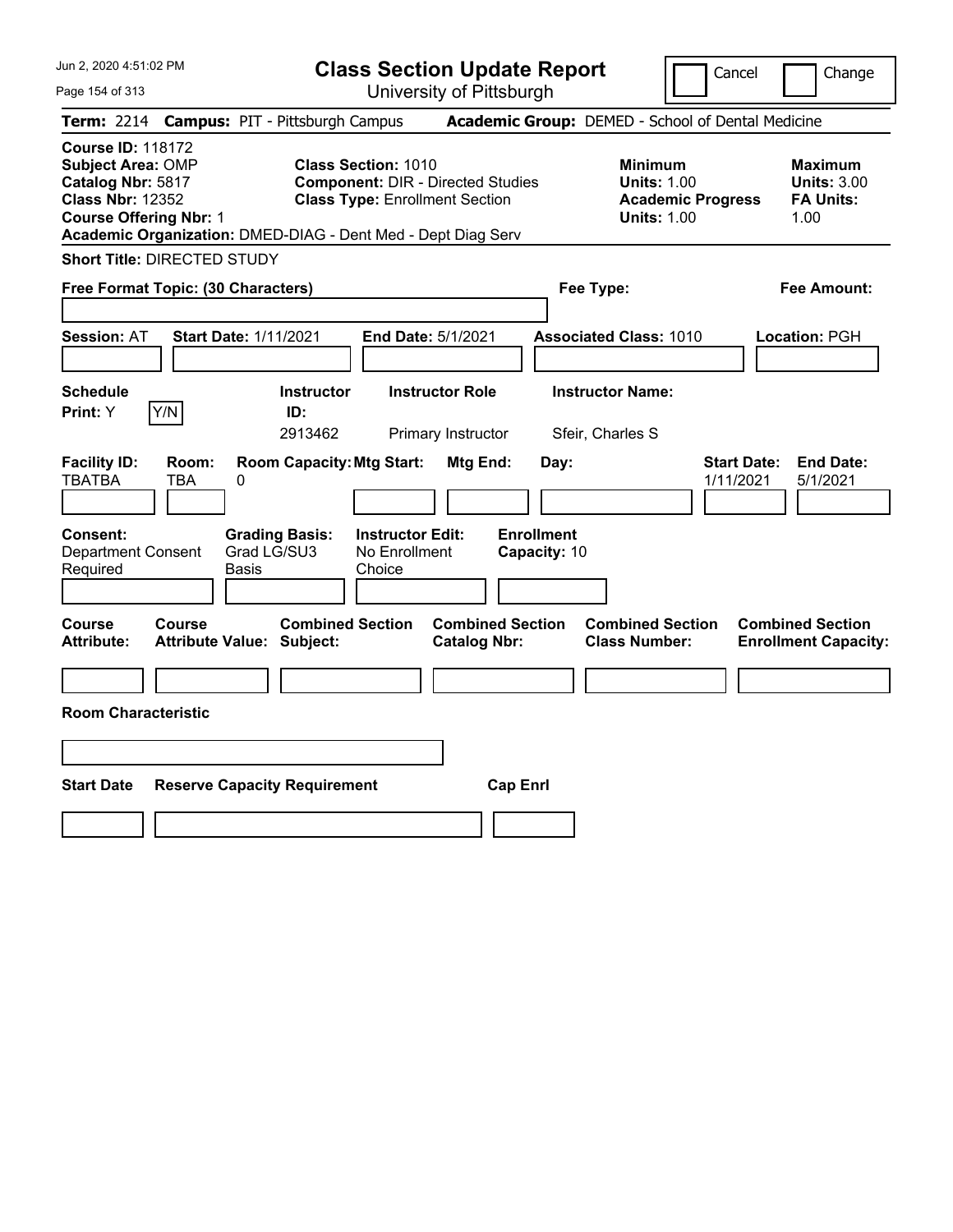| Jun 2, 2020 4:51:02 PM<br>Page 155 of 313                                                                                                                                                             | <b>Class Section Update Report</b><br>University of Pittsburgh                                                  |                                                   | Cancel                                                                                 | Change                                                           |
|-------------------------------------------------------------------------------------------------------------------------------------------------------------------------------------------------------|-----------------------------------------------------------------------------------------------------------------|---------------------------------------------------|----------------------------------------------------------------------------------------|------------------------------------------------------------------|
| <b>Campus: PIT - Pittsburgh Campus</b><br><b>Term: 2214</b>                                                                                                                                           |                                                                                                                 | Academic Group: DEMED - School of Dental Medicine |                                                                                        |                                                                  |
| <b>Course ID: 118173</b><br><b>Subject Area: OMP</b><br>Catalog Nbr: 5847<br><b>Class Nbr: 12354</b><br><b>Course Offering Nbr: 1</b><br>Academic Organization: DMED-DIAG - Dent Med - Dept Diag Serv | <b>Class Section: 1010</b><br><b>Component: DIR - Directed Studies</b><br><b>Class Type: Enrollment Section</b> |                                                   | <b>Minimum</b><br><b>Units: 1.00</b><br><b>Academic Progress</b><br><b>Units: 1.00</b> | <b>Maximum</b><br><b>Units: 3.00</b><br><b>FA Units:</b><br>1.00 |
| <b>Short Title: DIRECTED STUDY</b>                                                                                                                                                                    |                                                                                                                 |                                                   |                                                                                        |                                                                  |
| Free Format Topic: (30 Characters)                                                                                                                                                                    |                                                                                                                 | Fee Type:                                         |                                                                                        | Fee Amount:                                                      |
| <b>Session: AT</b><br><b>Start Date: 1/11/2021</b>                                                                                                                                                    | End Date: 5/1/2021                                                                                              | <b>Associated Class: 1010</b>                     |                                                                                        | Location: PGH                                                    |
| Schedule<br>Y/N<br>Print: Y                                                                                                                                                                           | <b>Instructor Role</b><br><b>Instructor</b><br>ID:<br>2913462<br>Primary Instructor                             | <b>Instructor Name:</b><br>Sfeir, Charles S       |                                                                                        |                                                                  |
| <b>Facility ID:</b><br>Room:<br><b>TBATBA</b><br>TBA<br>0                                                                                                                                             | <b>Room Capacity: Mtg Start:</b><br>Mtg End:                                                                    | Day:                                              | <b>Start Date:</b><br>1/11/2021                                                        | <b>End Date:</b><br>5/1/2021                                     |
| <b>Grading Basis:</b><br><b>Consent:</b><br>Grad LG/SU3<br><b>Department Consent</b><br>Required<br>Basis                                                                                             | <b>Instructor Edit:</b><br>No Enrollment<br>Choice                                                              | <b>Enrollment</b><br>Capacity: 10                 |                                                                                        |                                                                  |
| <b>Course</b><br>Course<br><b>Attribute:</b><br><b>Attribute Value: Subject:</b>                                                                                                                      | <b>Combined Section</b><br><b>Catalog Nbr:</b>                                                                  | <b>Combined Section</b><br><b>Class Number:</b>   | <b>Combined Section</b>                                                                | <b>Combined Section</b><br><b>Enrollment Capacity:</b>           |
| <b>Room Characteristic</b>                                                                                                                                                                            |                                                                                                                 |                                                   |                                                                                        |                                                                  |
|                                                                                                                                                                                                       |                                                                                                                 |                                                   |                                                                                        |                                                                  |
| <b>Start Date</b><br><b>Reserve Capacity Requirement</b>                                                                                                                                              |                                                                                                                 | <b>Cap Enrl</b>                                   |                                                                                        |                                                                  |
|                                                                                                                                                                                                       |                                                                                                                 |                                                   |                                                                                        |                                                                  |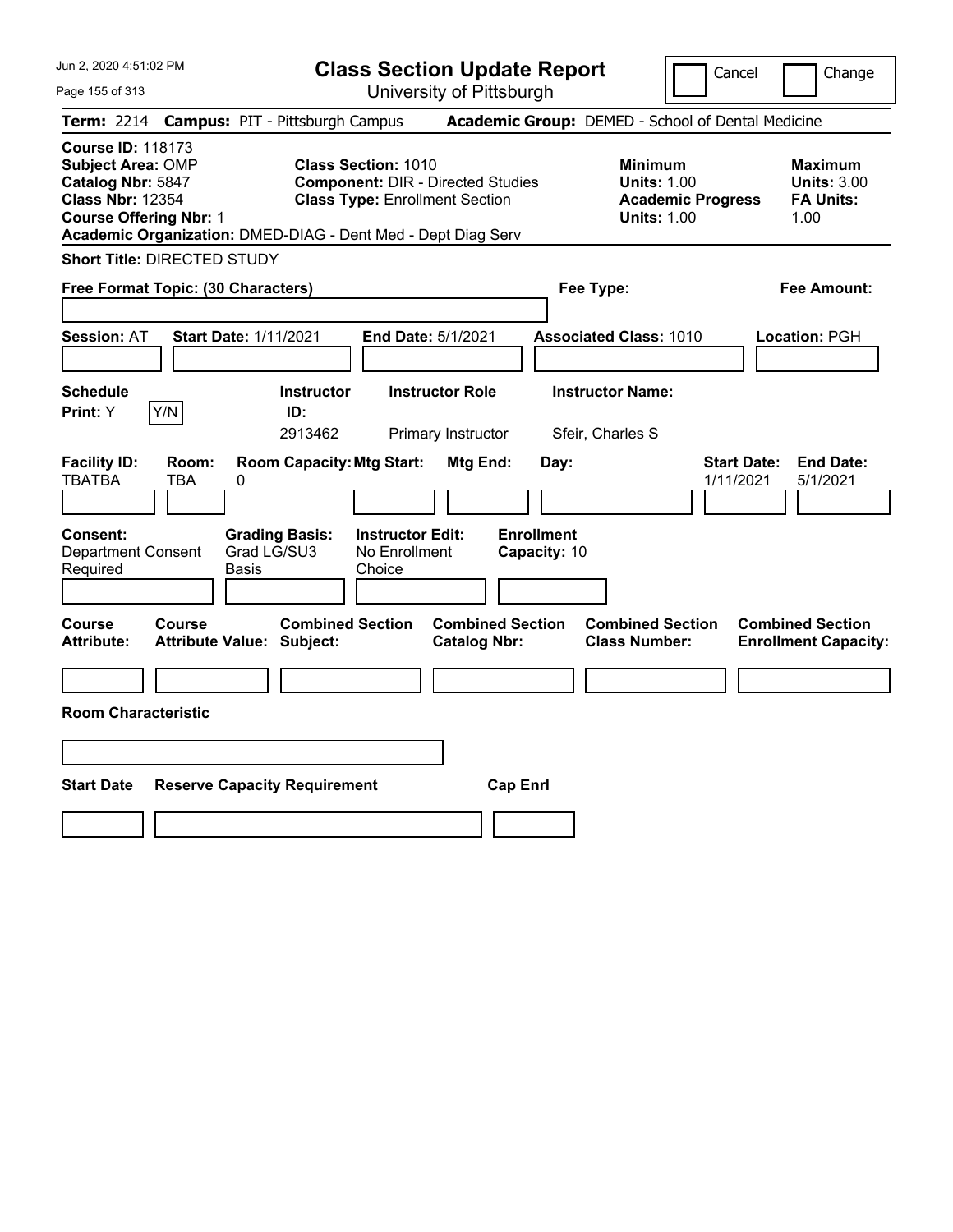| Jun 2, 2020 4:51:02 PM                                                                                                                                                                                      | <b>Class Section Update Report</b>                                                                                     | Cancel                                                                                 | Change                                                           |  |  |  |
|-------------------------------------------------------------------------------------------------------------------------------------------------------------------------------------------------------------|------------------------------------------------------------------------------------------------------------------------|----------------------------------------------------------------------------------------|------------------------------------------------------------------|--|--|--|
| Page 156 of 313                                                                                                                                                                                             | University of Pittsburgh                                                                                               |                                                                                        |                                                                  |  |  |  |
| Term: 2214 Campus: PIT - Pittsburgh Campus                                                                                                                                                                  |                                                                                                                        | Academic Group: DEMED - School of Dental Medicine                                      |                                                                  |  |  |  |
| <b>Course ID: 172562</b><br><b>Subject Area: ORBIOL</b><br>Catalog Nbr: 1025<br><b>Class Nbr: 12413</b><br><b>Course Offering Nbr: 1</b><br>Academic Organization: MICRO-BIO - Dent Med - Microbiol/Biochem | <b>Class Section: 1040</b><br><b>Component: LEC - Lecture</b><br><b>Class Type: Enrollment Section</b>                 | <b>Minimum</b><br><b>Units: 3.00</b><br><b>Academic Progress</b><br><b>Units: 3.00</b> | <b>Maximum</b><br><b>Units: 3.00</b><br><b>FA Units:</b><br>3.00 |  |  |  |
| Short Title: INTRODUCTION TO MICROBIOLOGY                                                                                                                                                                   |                                                                                                                        |                                                                                        |                                                                  |  |  |  |
| Free Format Topic: (30 Characters)                                                                                                                                                                          |                                                                                                                        | Fee Type:                                                                              | Fee Amount:                                                      |  |  |  |
| <b>Start Date: 1/11/2021</b><br><b>Session: AT</b>                                                                                                                                                          | End Date: 4/23/2021                                                                                                    | <b>Associated Class: 1040</b>                                                          | Location: PGH                                                    |  |  |  |
| <b>Schedule</b><br>Y/N<br>Print: Y<br>ID:                                                                                                                                                                   | <b>Instructor Role</b><br><b>Instructor</b><br>2963798<br>Primary Instructor<br>2963798<br>Primary Instructor          | <b>Instructor Name:</b><br>Carlo, Joelle M<br>Carlo, Joelle M                          |                                                                  |  |  |  |
| <b>Facility ID:</b><br>Room:<br><b>SALK00458</b><br>00458<br>120<br>120<br><b>SALK00458</b><br>00458                                                                                                        | <b>Room Capacity: Mtg Start:</b><br>Mtg End:<br>$9:00$ AM<br>9:50 AM<br>1:30 PM<br>3:20 PM                             | <b>Start Date:</b><br>Day:<br>1/11/2021<br>Tu<br>We<br>1/11/2021                       | <b>End Date:</b><br>4/23/2021<br>4/23/2021                       |  |  |  |
| <b>Consent:</b><br><b>Grading Basis:</b><br><b>Department Consent</b><br>Letter Grade<br>Required                                                                                                           | <b>Enrollment</b><br><b>Instructor Edit:</b><br>No Enrollment<br>Capacity: 5<br>Choice                                 |                                                                                        |                                                                  |  |  |  |
| <b>Course</b><br>Course<br><b>Attribute:</b><br><b>Attribute Value:</b><br><b>HRS</b>                                                                                                                       | <b>Combined Section</b><br><b>Combined Section</b><br>Subject:<br><b>Catalog Nbr:</b><br><b>DENHYG</b><br>1241<br>1025 | <b>Combined Section</b><br><b>Class Number:</b><br>12324<br>35<br>12<br>13565          | <b>Combined Section</b><br><b>Enrollment Capacity:</b>           |  |  |  |
| <b>Room Characteristic</b><br>PeopleSoft - Scheduled (PS)                                                                                                                                                   |                                                                                                                        |                                                                                        |                                                                  |  |  |  |
| <b>Reserve Capacity Requirement</b><br><b>Cap Enrl</b><br><b>Start Date</b>                                                                                                                                 |                                                                                                                        |                                                                                        |                                                                  |  |  |  |
|                                                                                                                                                                                                             |                                                                                                                        |                                                                                        |                                                                  |  |  |  |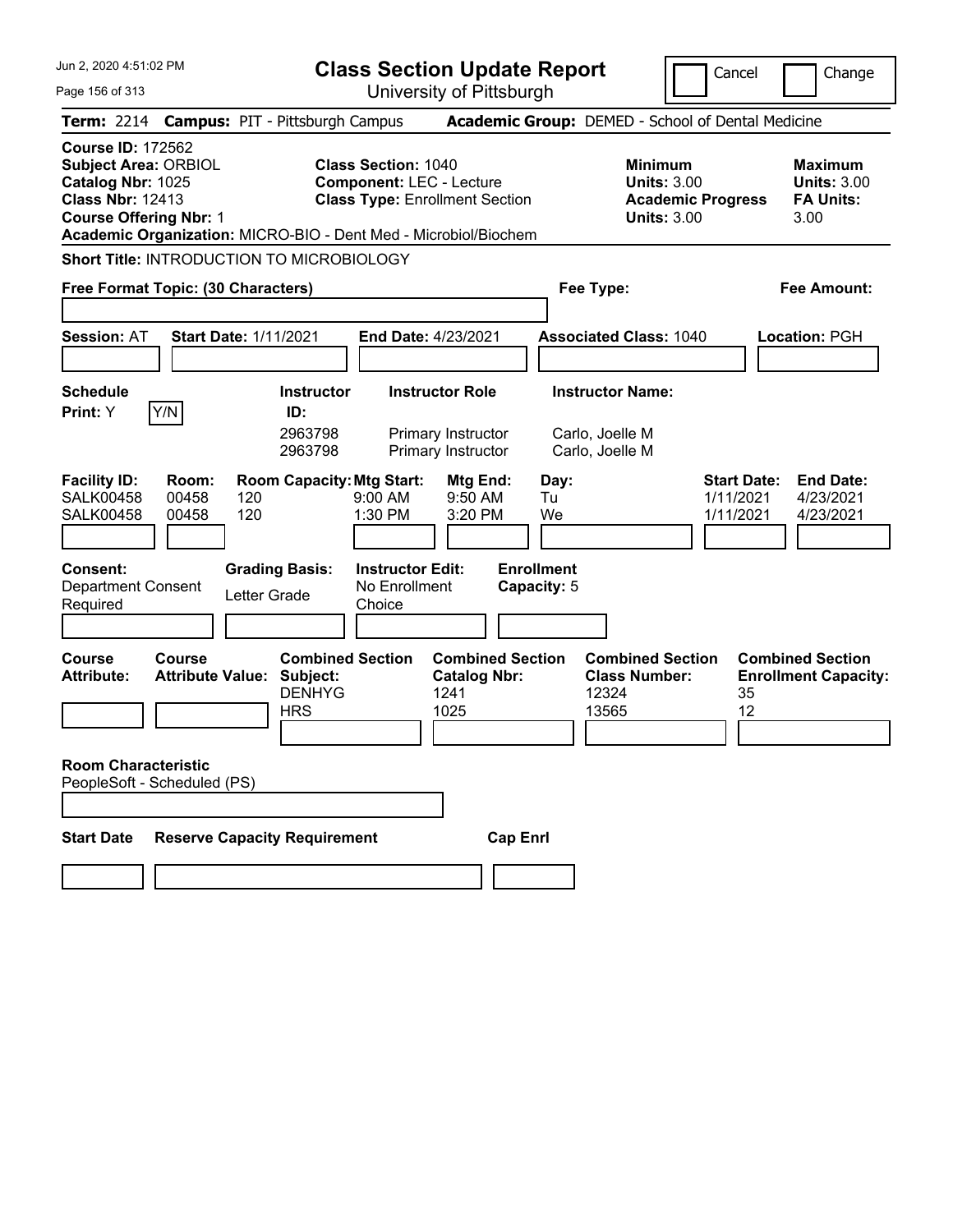| Jun 2, 2020 4:51:02 PM |  |  |  |  |  |
|------------------------|--|--|--|--|--|
|------------------------|--|--|--|--|--|

Page 157 of 313

**Class Section Update Report**

Cancel **Change** 

|                                                                                                                                          |              | Term: 2214 Campus: PIT - Pittsburgh Campus                      |                                                                                                                 |                                                |                                  | Academic Group: DEMED - School of Dental Medicine                                      |                                 |                                                                  |
|------------------------------------------------------------------------------------------------------------------------------------------|--------------|-----------------------------------------------------------------|-----------------------------------------------------------------------------------------------------------------|------------------------------------------------|----------------------------------|----------------------------------------------------------------------------------------|---------------------------------|------------------------------------------------------------------|
| <b>Course ID: 188056</b><br><b>Subject Area: ORBIOL</b><br>Catalog Nbr: 1900<br><b>Class Nbr: 25462</b><br><b>Course Offering Nbr: 1</b> |              | Academic Organization: MICRO-BIO - Dent Med - Microbiol/Biochem | <b>Class Section: 1010</b><br><b>Component: DIR - Directed Studies</b><br><b>Class Type: Enrollment Section</b> |                                                |                                  | <b>Minimum</b><br><b>Units: 1.00</b><br><b>Academic Progress</b><br><b>Units: 1.00</b> |                                 | <b>Maximum</b><br><b>Units: 3.00</b><br><b>FA Units:</b><br>1.00 |
| <b>Short Title: DIRECTED STUDY</b>                                                                                                       |              |                                                                 |                                                                                                                 |                                                |                                  |                                                                                        |                                 |                                                                  |
| Free Format Topic: (30 Characters)                                                                                                       |              |                                                                 |                                                                                                                 |                                                | Fee Type:                        |                                                                                        |                                 | <b>Fee Amount:</b>                                               |
| <b>Session: AT</b>                                                                                                                       |              | <b>Start Date: 1/11/2021</b>                                    | End Date: 4/23/2021                                                                                             |                                                |                                  | <b>Associated Class: 1010</b>                                                          |                                 | Location: PGH                                                    |
| <b>Schedule</b><br><b>Print:</b> Y                                                                                                       | Y/N          | <b>Instructor</b><br>ID:<br>2930587                             | <b>Instructor Role</b>                                                                                          | Primary Instructor                             |                                  | <b>Instructor Name:</b><br>Vieira, Alexandre Rezende                                   |                                 |                                                                  |
| <b>Facility ID:</b><br><b>TBATBA</b>                                                                                                     | Room:<br>TBA | <b>Room Capacity: Mtg Start:</b><br>0                           |                                                                                                                 | Mtg End:                                       | Day:                             |                                                                                        | <b>Start Date:</b><br>1/11/2021 | <b>End Date:</b><br>4/23/2021                                    |
| Consent:<br><b>Department Consent</b><br>Required                                                                                        |              | <b>Grading Basis:</b><br><b>LG/SU3 Elective</b><br>Basis        | <b>Instructor Edit:</b><br>No Enrollment<br>Choice                                                              |                                                | <b>Enrollment</b><br>Capacity: 5 |                                                                                        |                                 |                                                                  |
| <b>Course</b><br><b>Attribute:</b>                                                                                                       | Course       | <b>Combined Section</b><br><b>Attribute Value: Subject:</b>     |                                                                                                                 | <b>Combined Section</b><br><b>Catalog Nbr:</b> |                                  | <b>Combined Section</b><br><b>Class Number:</b>                                        |                                 | <b>Combined Section</b><br><b>Enrollment Capacity:</b>           |
| <b>Room Characteristic</b>                                                                                                               |              |                                                                 |                                                                                                                 |                                                |                                  |                                                                                        |                                 |                                                                  |
|                                                                                                                                          |              |                                                                 |                                                                                                                 |                                                |                                  |                                                                                        |                                 |                                                                  |
| <b>Start Date</b>                                                                                                                        |              | <b>Reserve Capacity Requirement</b>                             |                                                                                                                 | <b>Cap Enrl</b>                                |                                  |                                                                                        |                                 |                                                                  |
|                                                                                                                                          |              |                                                                 |                                                                                                                 |                                                |                                  |                                                                                        |                                 |                                                                  |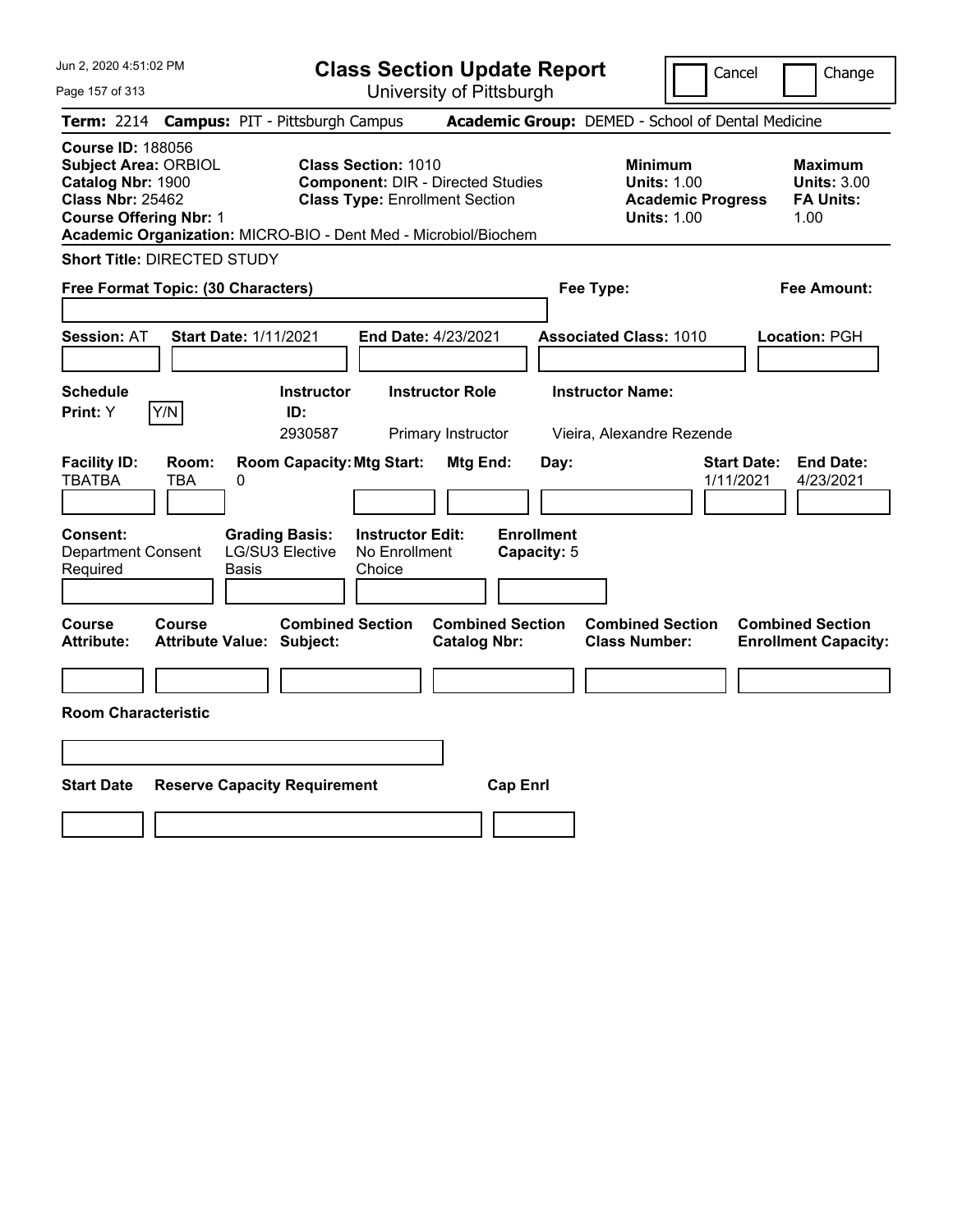|  |  | Jun 2, 2020 4:51:02 PM |  |
|--|--|------------------------|--|
|--|--|------------------------|--|

Page 158 of 313

**Class Section Update Report**

Cancel **Change** 

|                                                                                                                                          |                     | Term: 2214 Campus: PIT - Pittsburgh Campus                                                 |                                                                                                                 |                                                |                                          | Academic Group: DEMED - School of Dental Medicine                                      |                                                                  |
|------------------------------------------------------------------------------------------------------------------------------------------|---------------------|--------------------------------------------------------------------------------------------|-----------------------------------------------------------------------------------------------------------------|------------------------------------------------|------------------------------------------|----------------------------------------------------------------------------------------|------------------------------------------------------------------|
| <b>Course ID: 188056</b><br><b>Subject Area: ORBIOL</b><br>Catalog Nbr: 1900<br><b>Class Nbr: 25468</b><br><b>Course Offering Nbr: 1</b> |                     | Academic Organization: MICRO-BIO - Dent Med - Microbiol/Biochem                            | <b>Class Section: 1020</b><br><b>Component: DIR - Directed Studies</b><br><b>Class Type: Enrollment Section</b> |                                                |                                          | <b>Minimum</b><br><b>Units: 1.00</b><br><b>Academic Progress</b><br><b>Units: 1.00</b> | <b>Maximum</b><br><b>Units: 3.00</b><br><b>FA Units:</b><br>1.00 |
| <b>Short Title: DIRECTED STUDY</b>                                                                                                       |                     |                                                                                            |                                                                                                                 |                                                |                                          |                                                                                        |                                                                  |
| Free Format Topic: (30 Characters)                                                                                                       |                     |                                                                                            |                                                                                                                 |                                                |                                          | Fee Type:                                                                              | <b>Fee Amount:</b>                                               |
| <b>Session: AT</b>                                                                                                                       |                     | <b>Start Date: 1/11/2021</b>                                                               | End Date: 4/23/2021                                                                                             |                                                |                                          | <b>Associated Class: 1020</b>                                                          | Location: PGH                                                    |
| <b>Schedule</b><br>Print: Y                                                                                                              | Y/N                 | <b>Instructor</b><br>ID:<br>3511587                                                        | <b>Instructor Role</b>                                                                                          | Primary Instructor                             |                                          | <b>Instructor Name:</b><br>Syed-Picard, Fatima Naz                                     |                                                                  |
| <b>Facility ID:</b><br><b>TBATBA</b><br>Consent:<br><b>Department Consent</b><br>Required                                                | Room:<br><b>TBA</b> | <b>Room Capacity: Mtg Start:</b><br>0<br><b>Grading Basis:</b><br>LG/SU3 Elective<br>Basis | <b>Instructor Edit:</b><br>No Enrollment<br>Choice                                                              | <b>Mtg End:</b>                                | Day:<br><b>Enrollment</b><br>Capacity: 5 |                                                                                        | <b>Start Date:</b><br><b>End Date:</b><br>1/11/2021<br>4/23/2021 |
| Course<br><b>Attribute:</b>                                                                                                              | Course              | <b>Combined Section</b><br><b>Attribute Value: Subject:</b>                                |                                                                                                                 | <b>Combined Section</b><br><b>Catalog Nbr:</b> |                                          | <b>Combined Section</b><br><b>Class Number:</b>                                        | <b>Combined Section</b><br><b>Enrollment Capacity:</b>           |
| <b>Room Characteristic</b>                                                                                                               |                     |                                                                                            |                                                                                                                 |                                                |                                          |                                                                                        |                                                                  |
|                                                                                                                                          |                     |                                                                                            |                                                                                                                 |                                                |                                          |                                                                                        |                                                                  |
| <b>Start Date</b>                                                                                                                        |                     | <b>Reserve Capacity Requirement</b>                                                        |                                                                                                                 | <b>Cap Enrl</b>                                |                                          |                                                                                        |                                                                  |
|                                                                                                                                          |                     |                                                                                            |                                                                                                                 |                                                |                                          |                                                                                        |                                                                  |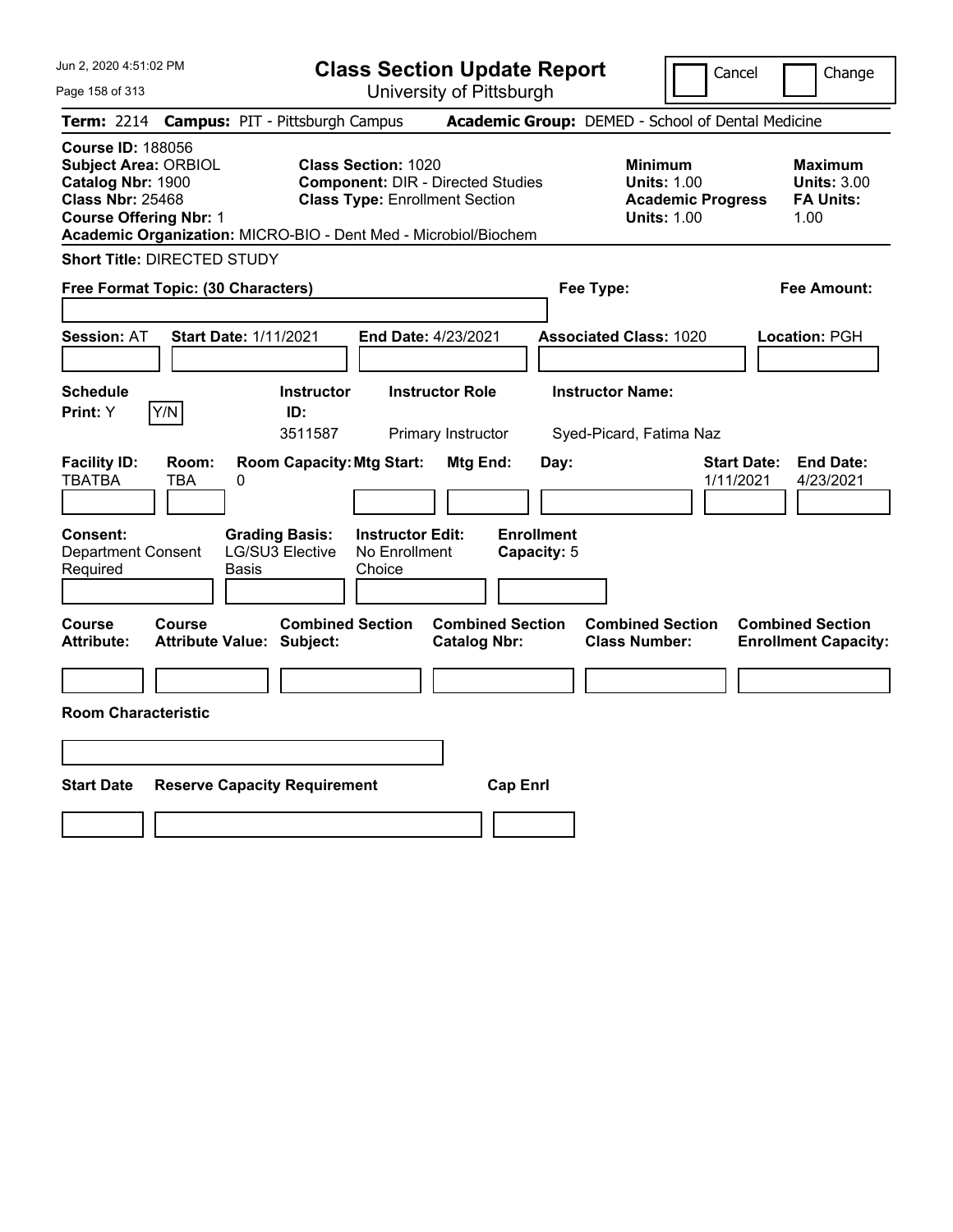| Jun 2, 2020 4:51:02 PM<br>Page 159 of 313                                                                                                                                                                   | <b>Class Section Update Report</b><br>University of Pittsburgh                                                                          | Cancel                                                                                 | Change                                                           |
|-------------------------------------------------------------------------------------------------------------------------------------------------------------------------------------------------------------|-----------------------------------------------------------------------------------------------------------------------------------------|----------------------------------------------------------------------------------------|------------------------------------------------------------------|
| Term: 2214 Campus: PIT - Pittsburgh Campus                                                                                                                                                                  |                                                                                                                                         | Academic Group: DEMED - School of Dental Medicine                                      |                                                                  |
| <b>Course ID: 173090</b><br><b>Subject Area: ORBIOL</b><br>Catalog Nbr: 2100<br><b>Class Nbr: 12416</b><br><b>Course Offering Nbr: 1</b><br>Academic Organization: MICRO-BIO - Dent Med - Microbiol/Biochem | <b>Class Section: 1030</b><br><b>Component: PRA - Practicum</b><br><b>Class Type: Enrollment Section</b>                                | <b>Minimum</b><br><b>Units: 1.00</b><br><b>Academic Progress</b><br><b>Units: 1.00</b> | <b>Maximum</b><br><b>Units: 3.00</b><br><b>FA Units:</b><br>1.00 |
| <b>Short Title: RESEARCH PRACTICUM</b>                                                                                                                                                                      |                                                                                                                                         |                                                                                        |                                                                  |
| Free Format Topic: (30 Characters)                                                                                                                                                                          |                                                                                                                                         | Fee Type:                                                                              | Fee Amount:                                                      |
| Session: GDT<br><b>Start Date: 1/11/2021</b>                                                                                                                                                                | <b>End Date: 4/30/2021</b>                                                                                                              | <b>Associated Class: 1030</b>                                                          | Location: PGH                                                    |
| <b>Schedule</b><br>Y/N<br>Print: Y<br>ID:                                                                                                                                                                   | <b>Instructor Role</b><br><b>Instructor</b><br>2908681<br>Primary Instructor<br>Primary Instructor<br>2908247                           | <b>Instructor Name:</b><br>Mooney, Mark P<br>Piesco, Nicholas P                        |                                                                  |
| <b>Facility ID:</b><br>Room:<br>SALK00631<br>00631<br>0<br><b>Grading Basis:</b><br><b>Consent:</b><br>No Special Consent<br><b>Grad Letter Grade</b><br>Required                                           | <b>Room Capacity: Mtg Start:</b><br>Mtg End:<br><b>Enrollment</b><br><b>Instructor Edit:</b><br>No Enrollment<br>Capacity: 15<br>Choice | <b>Start Date:</b><br>Day:<br>1/11/2021                                                | <b>End Date:</b><br>4/30/2021                                    |
| Course<br>Course<br><b>Attribute:</b><br><b>Attribute Value: Subject:</b>                                                                                                                                   | <b>Combined Section</b><br><b>Combined Section</b><br><b>Catalog Nbr:</b>                                                               | <b>Combined Section</b><br><b>Class Number:</b>                                        | <b>Combined Section</b><br><b>Enrollment Capacity:</b>           |
|                                                                                                                                                                                                             |                                                                                                                                         |                                                                                        |                                                                  |
| <b>Room Characteristic</b>                                                                                                                                                                                  |                                                                                                                                         |                                                                                        |                                                                  |
|                                                                                                                                                                                                             |                                                                                                                                         |                                                                                        |                                                                  |
| <b>Start Date</b><br><b>Reserve Capacity Requirement</b>                                                                                                                                                    | <b>Cap Enrl</b>                                                                                                                         |                                                                                        |                                                                  |
|                                                                                                                                                                                                             |                                                                                                                                         |                                                                                        |                                                                  |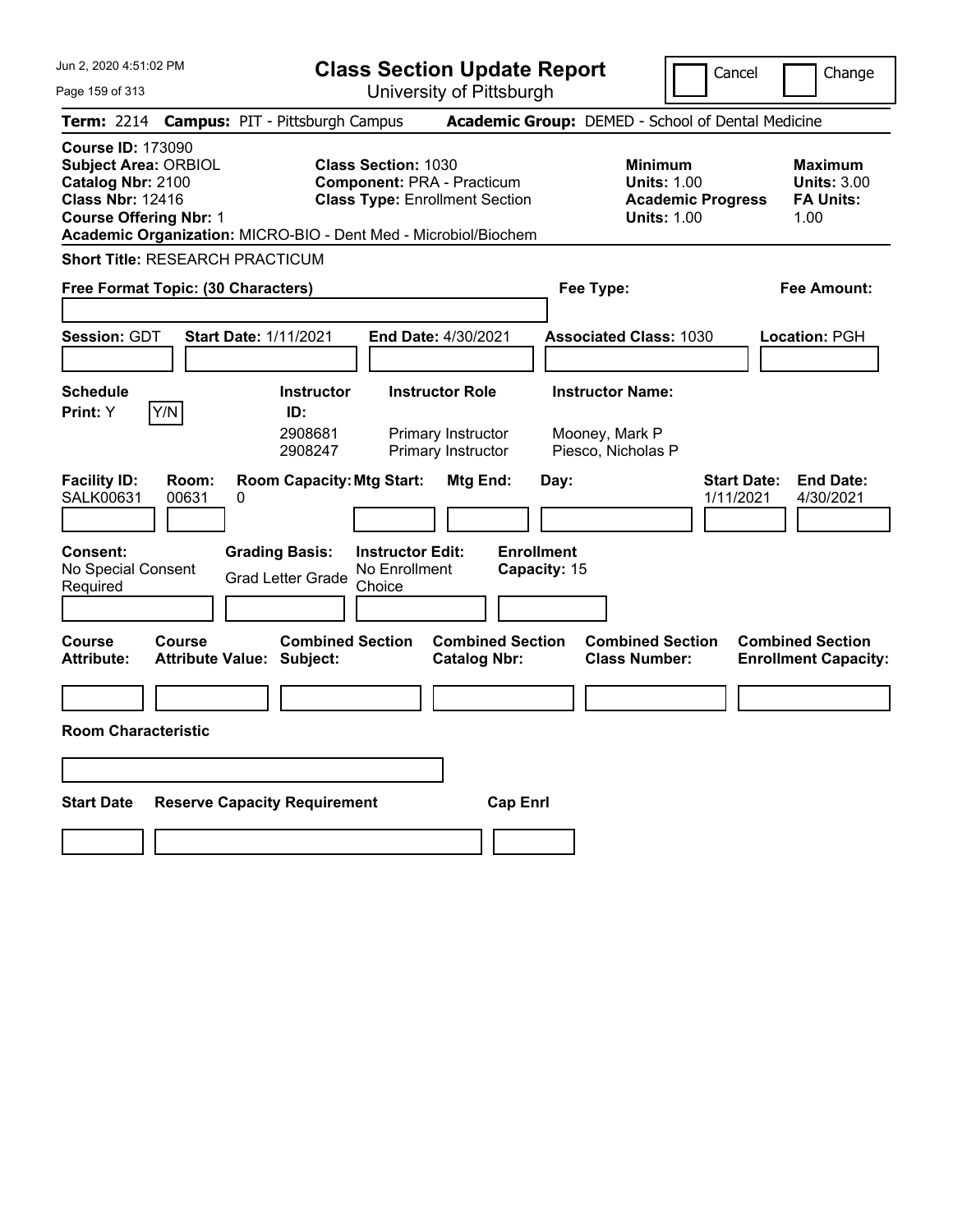| Jun 2, 2020 4:51:02 PM<br>Page 160 of 313                                                                                                                                                                   | <b>Class Section Update Report</b><br>University of Pittsburgh                                           | Cancel                                                                                 | Change                                                           |  |  |
|-------------------------------------------------------------------------------------------------------------------------------------------------------------------------------------------------------------|----------------------------------------------------------------------------------------------------------|----------------------------------------------------------------------------------------|------------------------------------------------------------------|--|--|
| <b>Campus: PIT - Pittsburgh Campus</b><br><b>Term:</b> 2214                                                                                                                                                 |                                                                                                          | Academic Group: DEMED - School of Dental Medicine                                      |                                                                  |  |  |
| <b>Course ID: 173091</b><br><b>Subject Area: ORBIOL</b><br>Catalog Nbr: 2110<br><b>Class Nbr: 28433</b><br><b>Course Offering Nbr: 1</b><br>Academic Organization: MICRO-BIO - Dent Med - Microbiol/Biochem | <b>Class Section: 1035</b><br><b>Component: PRA - Practicum</b><br><b>Class Type: Enrollment Section</b> | <b>Minimum</b><br><b>Units: 2.00</b><br><b>Academic Progress</b><br><b>Units: 2.00</b> | <b>Maximum</b><br><b>Units: 2.00</b><br><b>FA Units:</b><br>2.00 |  |  |
| <b>Short Title: TEACHING PRACTICUM</b>                                                                                                                                                                      |                                                                                                          |                                                                                        |                                                                  |  |  |
| Free Format Topic: (30 Characters)                                                                                                                                                                          | Fee Type:                                                                                                |                                                                                        | <b>Fee Amount:</b>                                               |  |  |
| <b>Session: GDT</b><br><b>Start Date: 1/11/2021</b>                                                                                                                                                         | <b>End Date: 4/30/2021</b>                                                                               | <b>Associated Class: 1035</b>                                                          | Location: PGH                                                    |  |  |
| <b>Schedule</b>                                                                                                                                                                                             | <b>Instructor</b><br><b>Instructor Role</b>                                                              | <b>Instructor Name:</b>                                                                |                                                                  |  |  |
| Y/N<br>Print: Y<br>ID:<br>0                                                                                                                                                                                 |                                                                                                          | No Instructor Assigned                                                                 |                                                                  |  |  |
| <b>Facility ID:</b><br>Room:<br><b>TBATBA</b><br><b>TBA</b><br>0                                                                                                                                            | <b>Room Capacity: Mtg Start:</b><br>Mtg End:<br>Day:                                                     | <b>Start Date:</b><br>1/11/2021                                                        | <b>End Date:</b><br>4/30/2021                                    |  |  |
| <b>Enrollment</b><br><b>Consent:</b><br><b>Grading Basis:</b><br><b>Instructor Edit:</b><br>No Special Consent<br>No Enrollment<br>Capacity: 5<br><b>Grad Letter Grade</b><br>Choice<br>Required            |                                                                                                          |                                                                                        |                                                                  |  |  |
| Course<br>Course<br><b>Attribute:</b><br><b>Attribute Value: Subject:</b>                                                                                                                                   | <b>Combined Section</b><br><b>Combined Section</b><br><b>Catalog Nbr:</b>                                | <b>Combined Section</b><br><b>Class Number:</b>                                        | <b>Combined Section</b><br><b>Enrollment Capacity:</b>           |  |  |
|                                                                                                                                                                                                             |                                                                                                          |                                                                                        |                                                                  |  |  |
| <b>Room Characteristic</b>                                                                                                                                                                                  |                                                                                                          |                                                                                        |                                                                  |  |  |
|                                                                                                                                                                                                             |                                                                                                          |                                                                                        |                                                                  |  |  |
|                                                                                                                                                                                                             |                                                                                                          |                                                                                        |                                                                  |  |  |
| <b>Start Date</b><br><b>Reserve Capacity Requirement</b>                                                                                                                                                    | <b>Cap Enrl</b>                                                                                          |                                                                                        |                                                                  |  |  |
|                                                                                                                                                                                                             |                                                                                                          |                                                                                        |                                                                  |  |  |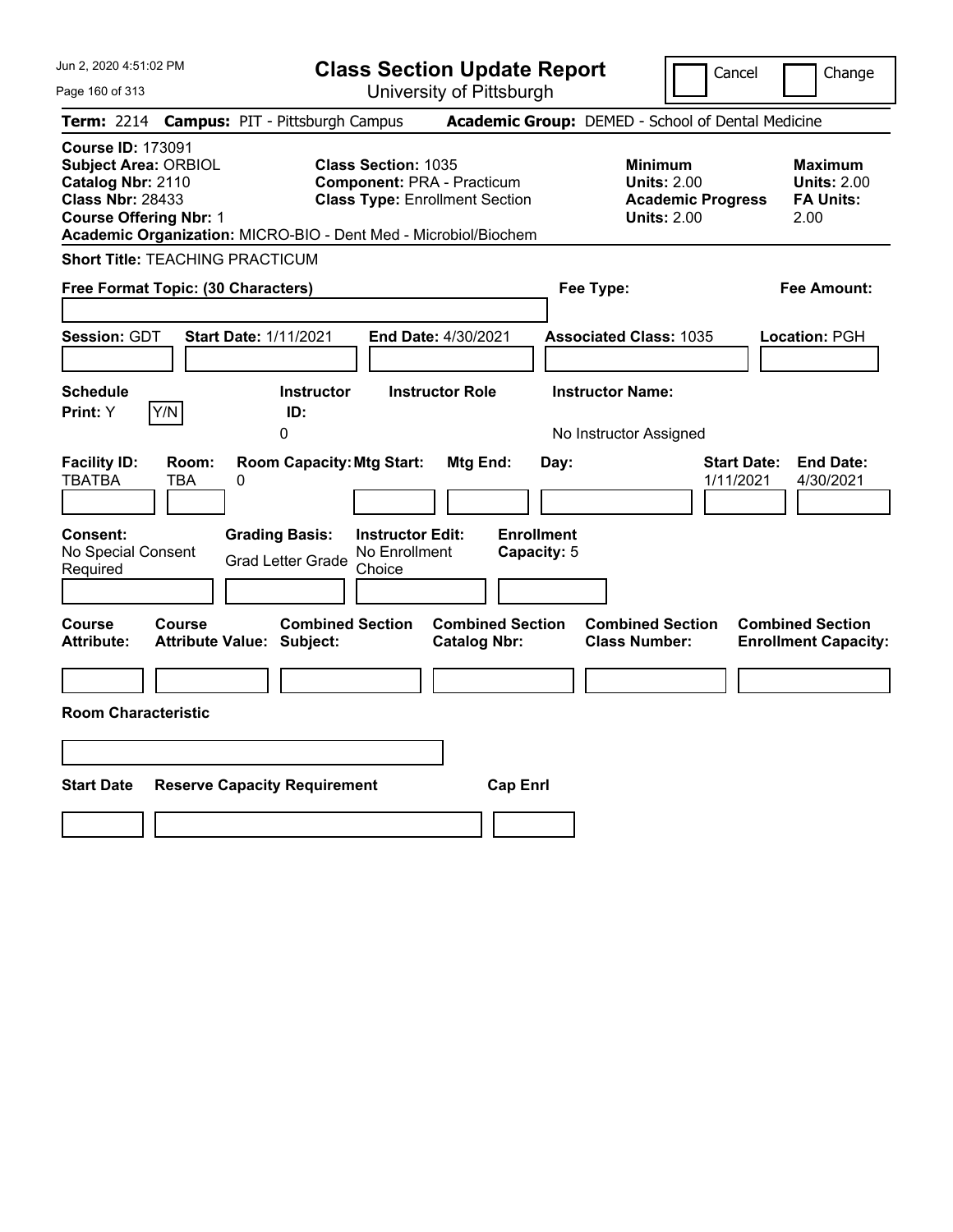| Jun 2, 2020 4:51:02 PM                                                                                                                                                                                      | <b>Class Section Update Report</b>                                                                            |                                                                                        | Cancel<br>Change                                                 |
|-------------------------------------------------------------------------------------------------------------------------------------------------------------------------------------------------------------|---------------------------------------------------------------------------------------------------------------|----------------------------------------------------------------------------------------|------------------------------------------------------------------|
| Page 161 of 313                                                                                                                                                                                             | University of Pittsburgh                                                                                      |                                                                                        |                                                                  |
| <b>Campus: PIT - Pittsburgh Campus</b><br><b>Term: 2214</b>                                                                                                                                                 |                                                                                                               | Academic Group: DEMED - School of Dental Medicine                                      |                                                                  |
| <b>Course ID: 190122</b><br><b>Subject Area: ORBIOL</b><br>Catalog Nbr: 3110<br><b>Class Nbr: 28355</b><br><b>Course Offering Nbr: 1</b><br>Academic Organization: MICRO-BIO - Dent Med - Microbiol/Biochem | <b>Class Section: 1010</b><br><b>Component: PRA - Practicum</b><br><b>Class Type: Enrollment Section</b>      | <b>Minimum</b><br><b>Units: 2.00</b><br><b>Academic Progress</b><br><b>Units: 2.00</b> | <b>Maximum</b><br><b>Units: 2.00</b><br><b>FA Units:</b><br>2.00 |
| <b>Short Title: TEACHING PRACTICUM</b>                                                                                                                                                                      |                                                                                                               |                                                                                        |                                                                  |
| Free Format Topic: (30 Characters)                                                                                                                                                                          |                                                                                                               | Fee Type:                                                                              | Fee Amount:                                                      |
| <b>Start Date: 1/11/2021</b><br><b>Session: AT</b>                                                                                                                                                          | End Date: 5/1/2021                                                                                            | <b>Associated Class: 1010</b>                                                          | Location: PGH                                                    |
| <b>Schedule</b><br>Y/N<br>Print: Y<br>ID:                                                                                                                                                                   | <b>Instructor Role</b><br><b>Instructor</b><br>2936617<br>Primary Instructor<br>Primary Instructor<br>2959413 | <b>Instructor Name:</b><br>Beniash, Elia<br>Napierala, Dobrawa                         |                                                                  |
| <b>Facility ID:</b><br>Room:<br><b>SALK00631</b><br>00631<br>0                                                                                                                                              | <b>Room Capacity: Mtg Start:</b><br>Mtg End:                                                                  | Day:                                                                                   | <b>End Date:</b><br><b>Start Date:</b><br>1/11/2021<br>5/1/2021  |
| <b>Consent:</b><br><b>Grading Basis:</b><br>No Special Consent<br><b>Grad Letter Grade</b><br>Required                                                                                                      | <b>Instructor Edit:</b><br>No Enrollment<br>Choice                                                            | <b>Enrollment</b><br>Capacity: 15                                                      |                                                                  |
| Course<br><b>Course</b><br><b>Attribute Value: Subject:</b><br>Attribute:                                                                                                                                   | <b>Combined Section</b><br><b>Catalog Nbr:</b>                                                                | <b>Combined Section</b><br><b>Combined Section</b><br><b>Class Number:</b>             | <b>Combined Section</b><br><b>Enrollment Capacity:</b>           |
|                                                                                                                                                                                                             |                                                                                                               |                                                                                        |                                                                  |
| <b>Room Characteristic</b>                                                                                                                                                                                  |                                                                                                               |                                                                                        |                                                                  |
|                                                                                                                                                                                                             |                                                                                                               |                                                                                        |                                                                  |
| <b>Start Date</b><br><b>Reserve Capacity Requirement</b>                                                                                                                                                    |                                                                                                               | <b>Cap Enrl</b>                                                                        |                                                                  |
|                                                                                                                                                                                                             |                                                                                                               |                                                                                        |                                                                  |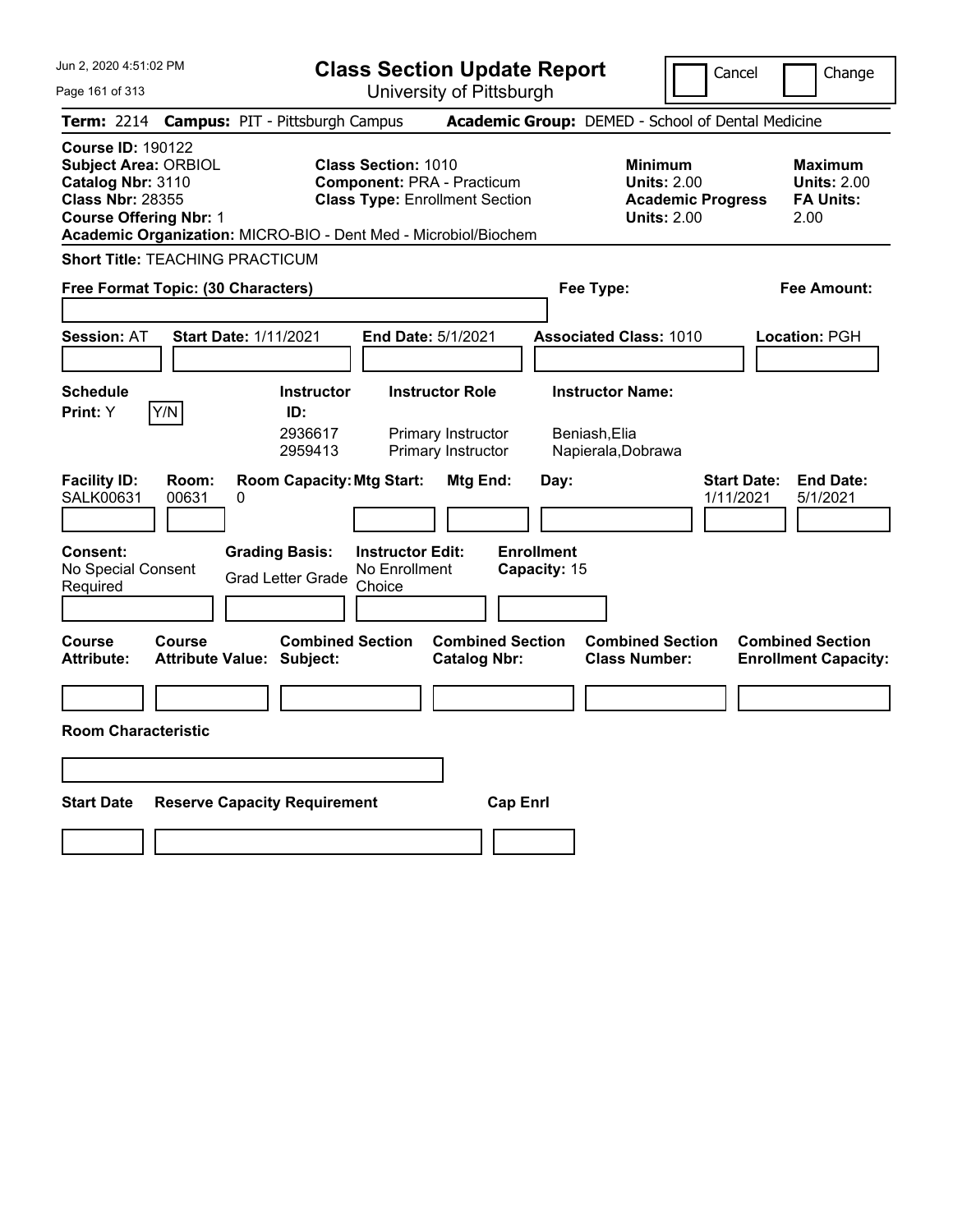|  | Jun 2, 2020 4:51:02 PM |  |
|--|------------------------|--|
|  |                        |  |

Page 162 of 313

Cancel Change

|                                                                                    |                                                              | Term: 2214 Campus: PIT - Pittsburgh Campus                                                    |                                                                                                        |                                                |                         | Academic Group: DEMED - School of Dental Medicine                                      |                                 |                                                                  |
|------------------------------------------------------------------------------------|--------------------------------------------------------------|-----------------------------------------------------------------------------------------------|--------------------------------------------------------------------------------------------------------|------------------------------------------------|-------------------------|----------------------------------------------------------------------------------------|---------------------------------|------------------------------------------------------------------|
| <b>Course ID: 182878</b><br>Catalog Nbr: 3504<br><b>Class Nbr: 21079</b>           | <b>Subject Area: ORBIOL</b><br><b>Course Offering Nbr: 1</b> | Academic Organization: MICRO-BIO - Dent Med - Microbiol/Biochem                               | <b>Class Section: 1050</b><br><b>Component: LEC - Lecture</b><br><b>Class Type: Enrollment Section</b> |                                                |                         | <b>Minimum</b><br><b>Units: 1.00</b><br><b>Academic Progress</b><br><b>Units: 1.00</b> |                                 | <b>Maximum</b><br><b>Units: 1.00</b><br><b>FA Units:</b><br>1.00 |
|                                                                                    | <b>Short Title: JOURNAL CLUB</b>                             |                                                                                               |                                                                                                        |                                                |                         |                                                                                        |                                 |                                                                  |
|                                                                                    | Free Format Topic: (30 Characters)                           |                                                                                               |                                                                                                        |                                                | Fee Type:               |                                                                                        |                                 | <b>Fee Amount:</b>                                               |
| <b>Session: AT</b>                                                                 |                                                              | <b>Start Date: 1/11/2021</b>                                                                  | End Date: 5/1/2021                                                                                     |                                                |                         | <b>Associated Class: 1050</b>                                                          |                                 | Location: PGH                                                    |
| <b>Schedule</b><br>Print: Y                                                        | Y/N                                                          | <b>Instructor</b><br>ID:<br>2959413                                                           | <b>Instructor Role</b><br>Primary Instructor                                                           |                                                | <b>Instructor Name:</b> | Napierala, Dobrawa                                                                     |                                 |                                                                  |
| <b>Facility ID:</b><br><b>TBATBA</b><br>Consent:<br>No Special Consent<br>Required | Room:<br><b>TBA</b>                                          | <b>Room Capacity: Mtg Start:</b><br>$\Omega$<br><b>Grading Basis:</b><br>Grad LG/SU3<br>Basis | <b>Instructor Edit:</b><br>No Enrollment<br>Choice                                                     | Mtg End:<br><b>Enrollment</b>                  | Day:<br>Capacity: 35    |                                                                                        | <b>Start Date:</b><br>1/11/2021 | <b>End Date:</b><br>5/1/2021                                     |
| Course<br><b>Attribute:</b>                                                        | Course                                                       | <b>Combined Section</b><br><b>Attribute Value: Subject:</b>                                   |                                                                                                        | <b>Combined Section</b><br><b>Catalog Nbr:</b> |                         | <b>Combined Section</b><br><b>Class Number:</b>                                        |                                 | <b>Combined Section</b><br><b>Enrollment Capacity:</b>           |
| <b>Room Characteristic</b>                                                         |                                                              |                                                                                               |                                                                                                        |                                                |                         |                                                                                        |                                 |                                                                  |
| <b>Start Date</b>                                                                  |                                                              | <b>Reserve Capacity Requirement</b>                                                           |                                                                                                        | <b>Cap Enrl</b>                                |                         |                                                                                        |                                 |                                                                  |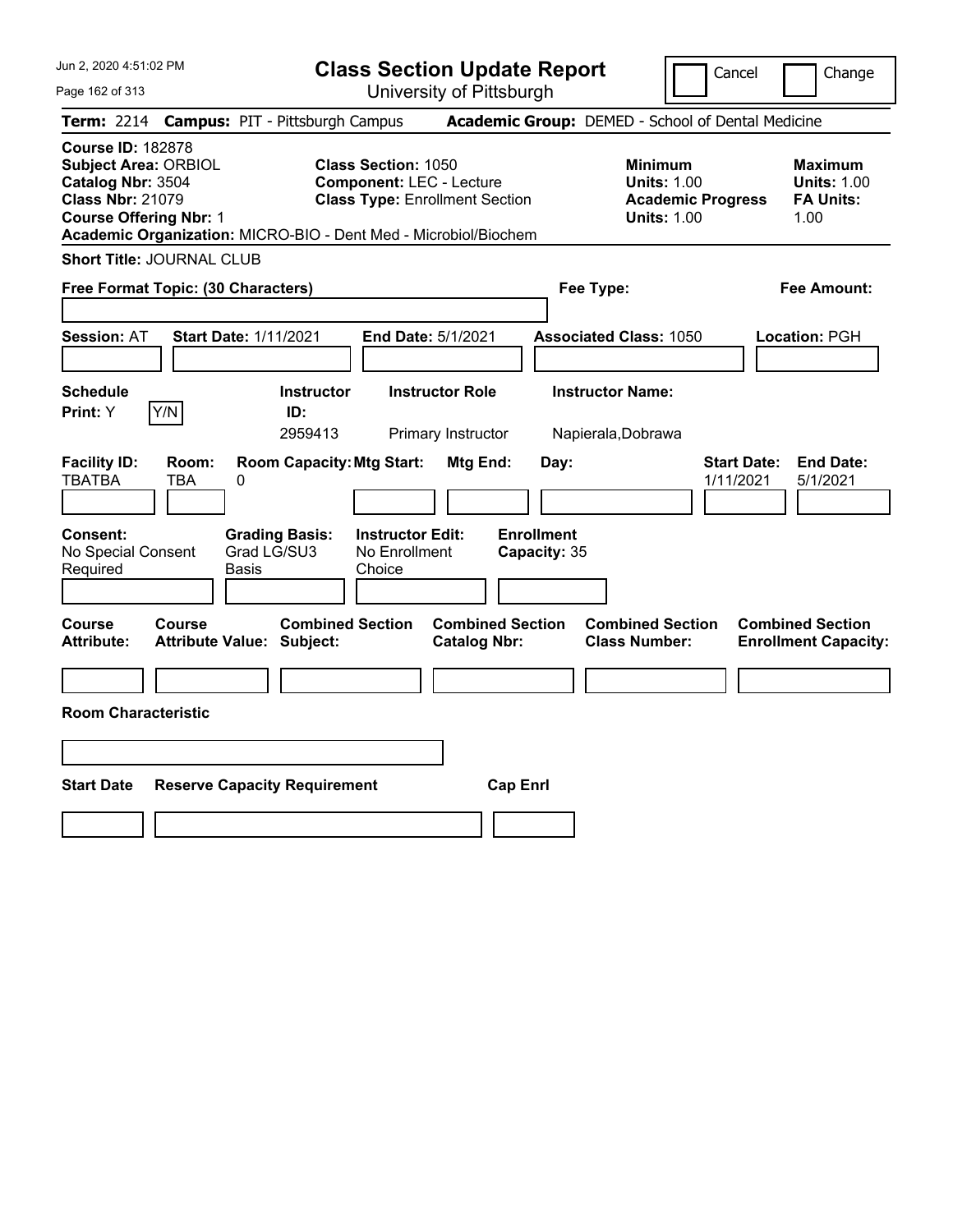| Jun 2, 2020 4:51:02 PM                                                                                                                   | <b>Class Section Update Report</b>                                                                                                                                                 | Cancel<br>Change                                                                                                                                           |  |  |  |
|------------------------------------------------------------------------------------------------------------------------------------------|------------------------------------------------------------------------------------------------------------------------------------------------------------------------------------|------------------------------------------------------------------------------------------------------------------------------------------------------------|--|--|--|
| Page 163 of 313                                                                                                                          | University of Pittsburgh                                                                                                                                                           |                                                                                                                                                            |  |  |  |
| Term: 2214<br><b>Campus: PIT - Pittsburgh Campus</b>                                                                                     |                                                                                                                                                                                    | Academic Group: DEMED - School of Dental Medicine                                                                                                          |  |  |  |
| <b>Course ID: 182880</b><br><b>Subject Area: ORBIOL</b><br>Catalog Nbr: 3505<br><b>Class Nbr: 21078</b><br><b>Course Offering Nbr: 1</b> | <b>Class Section: 1050</b><br><b>Component: DIR - Directed Studies</b><br><b>Class Type: Enrollment Section</b><br>Academic Organization: MICRO-BIO - Dent Med - Microbiol/Biochem | <b>Minimum</b><br><b>Maximum</b><br><b>Units: 1.00</b><br><b>Units: 9.00</b><br><b>FA Units:</b><br><b>Academic Progress</b><br>1.00<br><b>Units: 1.00</b> |  |  |  |
| <b>Short Title: DIRECTED RESEARCH</b>                                                                                                    |                                                                                                                                                                                    |                                                                                                                                                            |  |  |  |
| Free Format Topic: (30 Characters)                                                                                                       | Fee Type:                                                                                                                                                                          | Fee Amount:                                                                                                                                                |  |  |  |
| <b>Start Date: 1/11/2021</b><br><b>Session: AT</b>                                                                                       | End Date: 5/1/2021<br><b>Associated Class: 1050</b>                                                                                                                                | Location: PGH                                                                                                                                              |  |  |  |
| <b>Schedule</b><br>Y/N<br>Print: Y<br>ID:                                                                                                | <b>Instructor Role</b><br><b>Instructor Name:</b><br><b>Instructor</b><br>2963803<br>Primary Instructor<br>Intini, Giuseppe                                                        |                                                                                                                                                            |  |  |  |
| <b>Facility ID:</b><br>Room:<br><b>TBATBA</b><br><b>TBA</b><br>0                                                                         | <b>Room Capacity: Mtg Start:</b><br>Mtg End:<br>Day:                                                                                                                               | <b>Start Date:</b><br><b>End Date:</b><br>1/11/2021<br>5/1/2021                                                                                            |  |  |  |
| Consent:<br><b>Grading Basis:</b><br>No Special Consent<br><b>Grad HSU Basis</b><br>Required                                             | <b>Enrollment</b><br><b>Instructor Edit:</b><br>No Enrollment<br>Capacity: 35<br>Choice                                                                                            |                                                                                                                                                            |  |  |  |
| Course<br>Course<br><b>Attribute:</b><br><b>Attribute Value: Subject:</b>                                                                | <b>Combined Section</b><br><b>Combined Section</b><br><b>Catalog Nbr:</b>                                                                                                          | <b>Combined Section</b><br><b>Combined Section</b><br><b>Class Number:</b><br><b>Enrollment Capacity:</b>                                                  |  |  |  |
|                                                                                                                                          |                                                                                                                                                                                    |                                                                                                                                                            |  |  |  |
| <b>Room Characteristic</b>                                                                                                               |                                                                                                                                                                                    |                                                                                                                                                            |  |  |  |
|                                                                                                                                          |                                                                                                                                                                                    |                                                                                                                                                            |  |  |  |
| <b>Start Date</b><br><b>Reserve Capacity Requirement</b><br><b>Cap Enrl</b>                                                              |                                                                                                                                                                                    |                                                                                                                                                            |  |  |  |
|                                                                                                                                          |                                                                                                                                                                                    |                                                                                                                                                            |  |  |  |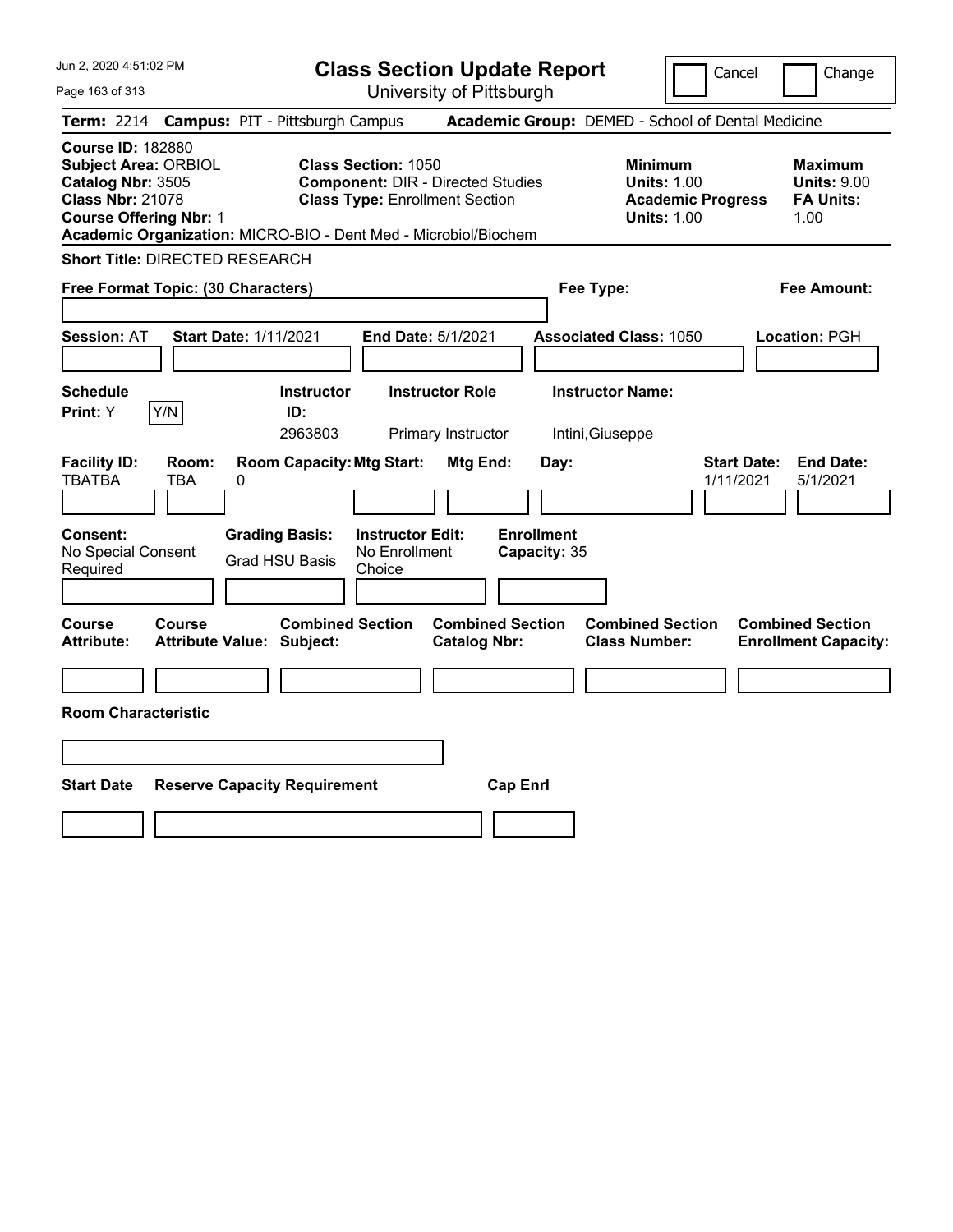| Jun 2, 2020 4:51:02 PM                                                                                                                   | <b>Class Section Update Report</b>                                                                                                                                                 | Cancel<br>Change                                                                                                                                           |
|------------------------------------------------------------------------------------------------------------------------------------------|------------------------------------------------------------------------------------------------------------------------------------------------------------------------------------|------------------------------------------------------------------------------------------------------------------------------------------------------------|
| Page 164 of 313                                                                                                                          | University of Pittsburgh                                                                                                                                                           |                                                                                                                                                            |
| <b>Term: 2214</b><br><b>Campus: PIT - Pittsburgh Campus</b>                                                                              |                                                                                                                                                                                    | Academic Group: DEMED - School of Dental Medicine                                                                                                          |
| <b>Course ID: 182880</b><br><b>Subject Area: ORBIOL</b><br>Catalog Nbr: 3505<br><b>Class Nbr: 22095</b><br><b>Course Offering Nbr: 1</b> | <b>Class Section: 1060</b><br><b>Component: DIR - Directed Studies</b><br><b>Class Type: Enrollment Section</b><br>Academic Organization: MICRO-BIO - Dent Med - Microbiol/Biochem | <b>Minimum</b><br><b>Maximum</b><br><b>Units: 1.00</b><br><b>Units: 9.00</b><br><b>FA Units:</b><br><b>Academic Progress</b><br><b>Units: 1.00</b><br>1.00 |
| <b>Short Title: DIRECTED RESEARCH</b>                                                                                                    |                                                                                                                                                                                    |                                                                                                                                                            |
| Free Format Topic: (30 Characters)                                                                                                       | Fee Type:                                                                                                                                                                          | Fee Amount:                                                                                                                                                |
| <b>Start Date: 1/11/2021</b><br><b>Session: AT</b>                                                                                       | End Date: 5/1/2021                                                                                                                                                                 | <b>Associated Class: 1060</b><br>Location: PGH                                                                                                             |
| <b>Schedule</b><br>Y/N<br><b>Print: Y</b>                                                                                                | <b>Instructor Name:</b><br><b>Instructor Role</b><br><b>Instructor</b><br>ID:<br>2936617<br>Primary Instructor<br>Beniash, Elia                                                    |                                                                                                                                                            |
| <b>Facility ID:</b><br>Room:<br><b>TBATBA</b><br>TBA<br>0                                                                                | <b>Room Capacity: Mtg Start:</b><br>Mtg End:<br>Day:                                                                                                                               | <b>Start Date:</b><br><b>End Date:</b><br>1/11/2021<br>5/1/2021                                                                                            |
| <b>Grading Basis:</b><br><b>Consent:</b><br>No Special Consent<br><b>Grad HSU Basis</b><br>Required                                      | <b>Enrollment</b><br><b>Instructor Edit:</b><br>No Enrollment<br>Capacity: 10<br>Choice                                                                                            |                                                                                                                                                            |
| Course<br><b>Course</b><br><b>Attribute:</b><br><b>Attribute Value: Subject:</b>                                                         | <b>Combined Section</b><br><b>Combined Section</b><br><b>Catalog Nbr:</b>                                                                                                          | <b>Combined Section</b><br><b>Combined Section</b><br><b>Class Number:</b><br><b>Enrollment Capacity:</b>                                                  |
|                                                                                                                                          |                                                                                                                                                                                    |                                                                                                                                                            |
| <b>Room Characteristic</b>                                                                                                               |                                                                                                                                                                                    |                                                                                                                                                            |
|                                                                                                                                          |                                                                                                                                                                                    |                                                                                                                                                            |
| <b>Start Date</b><br><b>Reserve Capacity Requirement</b>                                                                                 | <b>Cap Enrl</b>                                                                                                                                                                    |                                                                                                                                                            |
|                                                                                                                                          |                                                                                                                                                                                    |                                                                                                                                                            |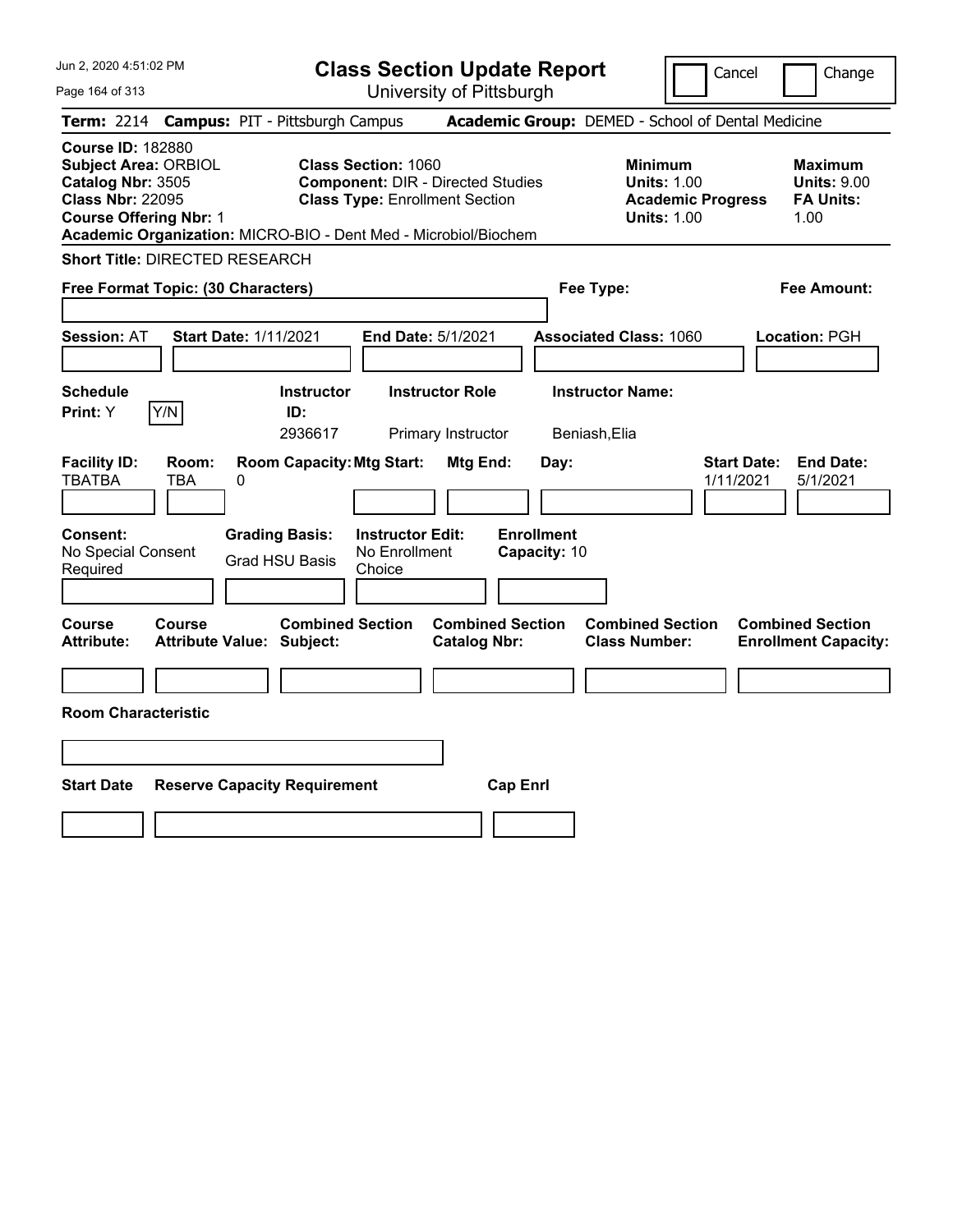| Jun 2, 2020 4:51:02 PM<br>Page 165 of 313                                                                                                | <b>Class Section Update Report</b><br>University of Pittsburgh                                                                                                              | Cancel<br>Change                                                                                                                                           |
|------------------------------------------------------------------------------------------------------------------------------------------|-----------------------------------------------------------------------------------------------------------------------------------------------------------------------------|------------------------------------------------------------------------------------------------------------------------------------------------------------|
| Term: 2214 Campus: PIT - Pittsburgh Campus                                                                                               |                                                                                                                                                                             | Academic Group: DEMED - School of Dental Medicine                                                                                                          |
| <b>Course ID: 182880</b><br><b>Subject Area: ORBIOL</b><br>Catalog Nbr: 3505<br><b>Class Nbr: 22096</b><br><b>Course Offering Nbr: 1</b> | Class Section: 1061<br><b>Component: DIR - Directed Studies</b><br><b>Class Type: Enrollment Section</b><br>Academic Organization: MICRO-BIO - Dent Med - Microbiol/Biochem | <b>Minimum</b><br><b>Maximum</b><br><b>Units: 1.00</b><br><b>Units: 9.00</b><br><b>Academic Progress</b><br><b>FA Units:</b><br><b>Units: 1.00</b><br>1.00 |
| <b>Short Title: DIRECTED RESEARCH</b>                                                                                                    |                                                                                                                                                                             |                                                                                                                                                            |
| Free Format Topic: (30 Characters)                                                                                                       | Fee Type:                                                                                                                                                                   | <b>Fee Amount:</b>                                                                                                                                         |
| <b>Session: AT</b><br><b>Start Date: 1/11/2021</b>                                                                                       | End Date: 5/1/2021                                                                                                                                                          | <b>Associated Class: 1061</b><br>Location: PGH                                                                                                             |
| <b>Schedule</b><br>Y/N<br>Print: Y                                                                                                       | <b>Instructor Role</b><br><b>Instructor</b><br>ID:<br>2929499<br>Primary Instructor                                                                                         | <b>Instructor Name:</b><br>Almarza, Alejandro Jose                                                                                                         |
| <b>Facility ID:</b><br>Room:<br><b>TBATBA</b><br>TBA<br>0                                                                                | <b>Room Capacity: Mtg Start:</b><br>Mtg End:<br>Day:                                                                                                                        | <b>Start Date:</b><br><b>End Date:</b><br>5/1/2021<br>1/11/2021                                                                                            |
| <b>Grading Basis:</b><br><b>Consent:</b><br>No Special Consent<br><b>Grad HSU Basis</b><br>Required                                      | <b>Enrollment</b><br><b>Instructor Edit:</b><br>No Enrollment<br>Capacity: 10<br>Choice                                                                                     |                                                                                                                                                            |
| Course<br>Course<br><b>Attribute:</b><br><b>Attribute Value: Subject:</b>                                                                | <b>Combined Section</b><br><b>Combined Section</b><br><b>Catalog Nbr:</b>                                                                                                   | <b>Combined Section</b><br><b>Combined Section</b><br><b>Class Number:</b><br><b>Enrollment Capacity:</b>                                                  |
|                                                                                                                                          |                                                                                                                                                                             |                                                                                                                                                            |
| <b>Room Characteristic</b>                                                                                                               |                                                                                                                                                                             |                                                                                                                                                            |
|                                                                                                                                          |                                                                                                                                                                             |                                                                                                                                                            |
| <b>Start Date</b><br><b>Reserve Capacity Requirement</b>                                                                                 | <b>Cap Enrl</b>                                                                                                                                                             |                                                                                                                                                            |
|                                                                                                                                          |                                                                                                                                                                             |                                                                                                                                                            |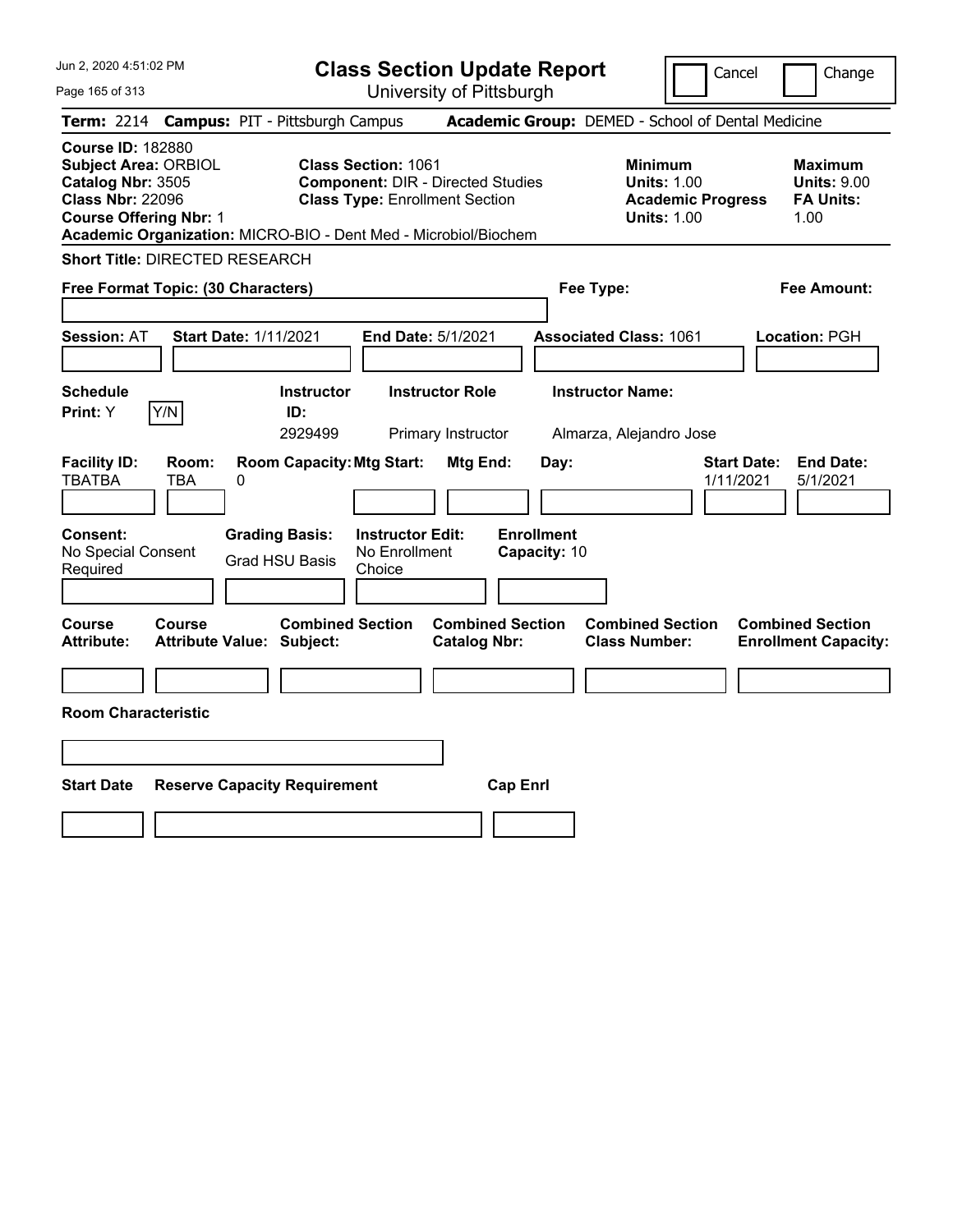| Jun 2, 2020 4:51:02 PM<br>Page 166 of 313                                                                                                | <b>Class Section Update Report</b><br>University of Pittsburgh                                                                                                                     | Cancel<br>Change                                                                                                                                           |
|------------------------------------------------------------------------------------------------------------------------------------------|------------------------------------------------------------------------------------------------------------------------------------------------------------------------------------|------------------------------------------------------------------------------------------------------------------------------------------------------------|
| Term: 2214 Campus: PIT - Pittsburgh Campus                                                                                               |                                                                                                                                                                                    | Academic Group: DEMED - School of Dental Medicine                                                                                                          |
| <b>Course ID: 182880</b><br><b>Subject Area: ORBIOL</b><br>Catalog Nbr: 3505<br><b>Class Nbr: 22097</b><br><b>Course Offering Nbr: 1</b> | <b>Class Section: 1062</b><br><b>Component: DIR - Directed Studies</b><br><b>Class Type: Enrollment Section</b><br>Academic Organization: MICRO-BIO - Dent Med - Microbiol/Biochem | <b>Minimum</b><br><b>Maximum</b><br><b>Units: 1.00</b><br><b>Units: 9.00</b><br><b>Academic Progress</b><br><b>FA Units:</b><br><b>Units: 1.00</b><br>1.00 |
| <b>Short Title: DIRECTED RESEARCH</b>                                                                                                    |                                                                                                                                                                                    |                                                                                                                                                            |
| Free Format Topic: (30 Characters)                                                                                                       | Fee Type:                                                                                                                                                                          | Fee Amount:                                                                                                                                                |
| <b>Session: AT</b><br><b>Start Date: 1/11/2021</b>                                                                                       | End Date: 5/1/2021                                                                                                                                                                 | <b>Associated Class: 1062</b><br>Location: PGH                                                                                                             |
| <b>Schedule</b><br>Y/N<br><b>Print:</b> Y<br>ID:                                                                                         | <b>Instructor</b><br><b>Instructor Role</b><br><b>Instructor Name:</b><br>2930587<br>Primary Instructor                                                                            | Vieira, Alexandre Rezende                                                                                                                                  |
| <b>Facility ID:</b><br>Room:<br><b>TBATBA</b><br>TBA<br>0                                                                                | <b>Room Capacity: Mtg Start:</b><br>Mtg End:<br>Day:                                                                                                                               | <b>Start Date:</b><br><b>End Date:</b><br>1/11/2021<br>5/1/2021                                                                                            |
| <b>Grading Basis:</b><br><b>Consent:</b><br>No Special Consent<br><b>Grad HSU Basis</b><br>Required                                      | <b>Instructor Edit:</b><br><b>Enrollment</b><br>No Enrollment<br>Capacity: 10<br>Choice                                                                                            |                                                                                                                                                            |
| Course<br>Course<br><b>Attribute:</b><br><b>Attribute Value: Subject:</b>                                                                | <b>Combined Section</b><br><b>Combined Section</b><br><b>Catalog Nbr:</b>                                                                                                          | <b>Combined Section</b><br><b>Combined Section</b><br><b>Class Number:</b><br><b>Enrollment Capacity:</b>                                                  |
| <b>Room Characteristic</b>                                                                                                               |                                                                                                                                                                                    |                                                                                                                                                            |
|                                                                                                                                          |                                                                                                                                                                                    |                                                                                                                                                            |
|                                                                                                                                          |                                                                                                                                                                                    |                                                                                                                                                            |
| <b>Start Date</b><br><b>Reserve Capacity Requirement</b>                                                                                 | <b>Cap Enrl</b>                                                                                                                                                                    |                                                                                                                                                            |
|                                                                                                                                          |                                                                                                                                                                                    |                                                                                                                                                            |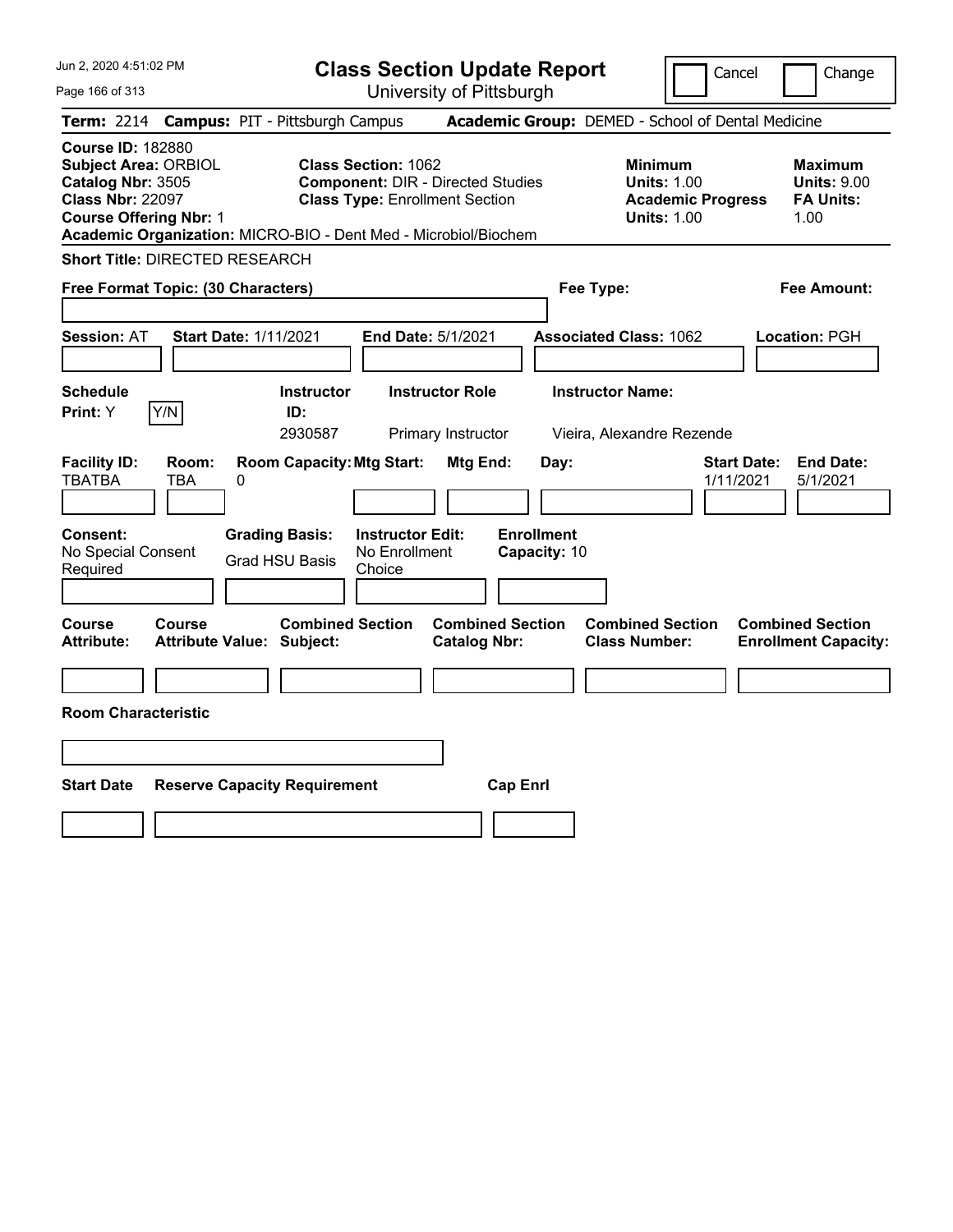| Jun 2, 2020 4:51:02 PM<br>Page 167 of 313                                                                                                                                                                   | <b>Class Section Update Report</b><br>University of Pittsburgh                                                  | Change<br>Cancel                                                                                                                                           |
|-------------------------------------------------------------------------------------------------------------------------------------------------------------------------------------------------------------|-----------------------------------------------------------------------------------------------------------------|------------------------------------------------------------------------------------------------------------------------------------------------------------|
| Term: 2214 Campus: PIT - Pittsburgh Campus                                                                                                                                                                  |                                                                                                                 | Academic Group: DEMED - School of Dental Medicine                                                                                                          |
| <b>Course ID: 182880</b><br><b>Subject Area: ORBIOL</b><br>Catalog Nbr: 3505<br><b>Class Nbr: 22098</b><br><b>Course Offering Nbr: 1</b><br>Academic Organization: MICRO-BIO - Dent Med - Microbiol/Biochem | <b>Class Section: 1063</b><br><b>Component: DIR - Directed Studies</b><br><b>Class Type: Enrollment Section</b> | <b>Minimum</b><br><b>Maximum</b><br><b>Units: 1.00</b><br><b>Units: 9.00</b><br><b>FA Units:</b><br><b>Academic Progress</b><br><b>Units: 1.00</b><br>1.00 |
| <b>Short Title: DIRECTED RESEARCH</b>                                                                                                                                                                       |                                                                                                                 |                                                                                                                                                            |
| Free Format Topic: (30 Characters)                                                                                                                                                                          | Fee Type:                                                                                                       | <b>Fee Amount:</b>                                                                                                                                         |
| <b>Session: AT</b><br><b>Start Date: 1/11/2021</b>                                                                                                                                                          | <b>Associated Class: 1063</b><br><b>End Date: 5/1/2021</b>                                                      | Location: PGH                                                                                                                                              |
| <b>Schedule</b><br>Y/N<br>Print: Y<br>ID:<br>0                                                                                                                                                              | <b>Instructor Role</b><br><b>Instructor Name:</b><br><b>Instructor</b>                                          | No Instructor Assigned                                                                                                                                     |
| <b>Facility ID:</b><br>Room:<br><b>TBATBA</b><br>TBA<br>0                                                                                                                                                   | <b>Room Capacity: Mtg Start:</b><br>Mtg End:<br>Day:                                                            | <b>Start Date:</b><br><b>End Date:</b><br>1/11/2021<br>5/1/2021                                                                                            |
| <b>Consent:</b><br><b>Grading Basis:</b><br>No Special Consent<br><b>Grad HSU Basis</b><br>Required                                                                                                         | <b>Instructor Edit:</b><br><b>Enrollment</b><br>No Enrollment<br>Capacity: 10<br>Choice                         |                                                                                                                                                            |
| Course<br>Course<br><b>Attribute:</b><br><b>Attribute Value: Subject:</b>                                                                                                                                   | <b>Combined Section</b><br><b>Combined Section</b><br><b>Catalog Nbr:</b>                                       | <b>Combined Section</b><br><b>Combined Section</b><br><b>Class Number:</b><br><b>Enrollment Capacity:</b>                                                  |
|                                                                                                                                                                                                             |                                                                                                                 |                                                                                                                                                            |
| <b>Room Characteristic</b>                                                                                                                                                                                  |                                                                                                                 |                                                                                                                                                            |
|                                                                                                                                                                                                             |                                                                                                                 |                                                                                                                                                            |
| <b>Start Date</b><br><b>Reserve Capacity Requirement</b>                                                                                                                                                    | <b>Cap Enrl</b>                                                                                                 |                                                                                                                                                            |
|                                                                                                                                                                                                             |                                                                                                                 |                                                                                                                                                            |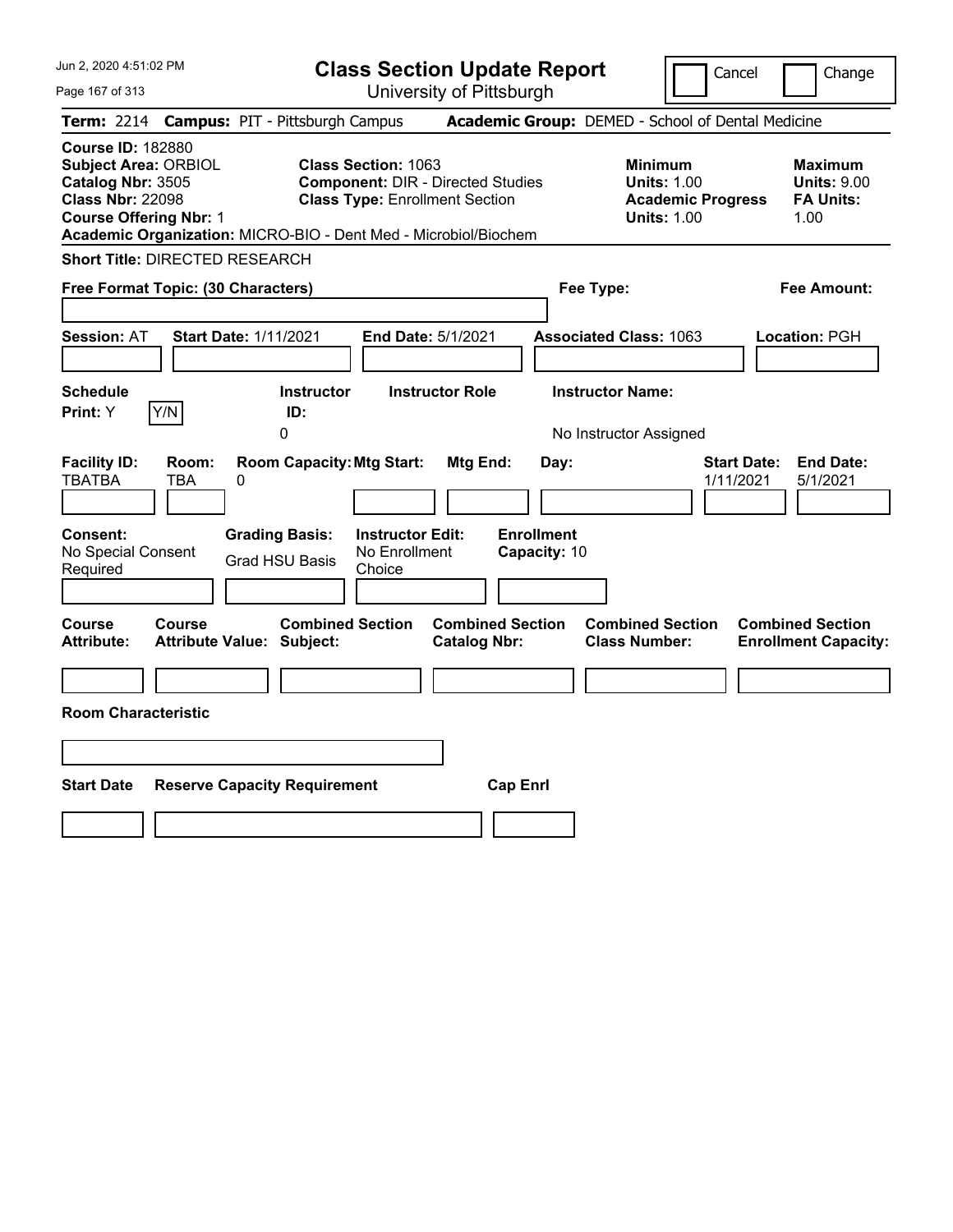| Jun 2, 2020 4:51:02 PM<br>Page 168 of 313                                                                                                | <b>Class Section Update Report</b><br>University of Pittsburgh                                                                                                                     | Cancel<br>Change                                                                                                                                           |
|------------------------------------------------------------------------------------------------------------------------------------------|------------------------------------------------------------------------------------------------------------------------------------------------------------------------------------|------------------------------------------------------------------------------------------------------------------------------------------------------------|
| Term: 2214 Campus: PIT - Pittsburgh Campus                                                                                               |                                                                                                                                                                                    | Academic Group: DEMED - School of Dental Medicine                                                                                                          |
| <b>Course ID: 182880</b><br><b>Subject Area: ORBIOL</b><br>Catalog Nbr: 3505<br><b>Class Nbr: 22099</b><br><b>Course Offering Nbr: 1</b> | <b>Class Section: 1064</b><br><b>Component: DIR - Directed Studies</b><br><b>Class Type: Enrollment Section</b><br>Academic Organization: MICRO-BIO - Dent Med - Microbiol/Biochem | <b>Minimum</b><br><b>Maximum</b><br><b>Units: 1.00</b><br><b>Units: 9.00</b><br><b>Academic Progress</b><br><b>FA Units:</b><br><b>Units: 1.00</b><br>1.00 |
| <b>Short Title: DIRECTED RESEARCH</b>                                                                                                    |                                                                                                                                                                                    |                                                                                                                                                            |
| Free Format Topic: (30 Characters)                                                                                                       | Fee Type:                                                                                                                                                                          | <b>Fee Amount:</b>                                                                                                                                         |
| <b>Session: AT</b><br><b>Start Date: 1/11/2021</b>                                                                                       | End Date: 5/1/2021                                                                                                                                                                 | <b>Associated Class: 1064</b><br>Location: PGH                                                                                                             |
| <b>Schedule</b><br>Y/N<br>Print: Y<br>ID:                                                                                                | <b>Instructor</b><br><b>Instructor Role</b><br><b>Instructor Name:</b><br>2908914<br>Primary Instructor                                                                            | Marazita, Mary Louise                                                                                                                                      |
| <b>Facility ID:</b><br>Room:<br><b>TBATBA</b><br>TBA<br>0                                                                                | <b>Room Capacity: Mtg Start:</b><br>Mtg End:<br>Day:                                                                                                                               | <b>Start Date:</b><br><b>End Date:</b><br>5/1/2021<br>1/11/2021                                                                                            |
| <b>Grading Basis:</b><br><b>Consent:</b><br>No Special Consent<br><b>Grad HSU Basis</b><br>Required                                      | <b>Enrollment</b><br><b>Instructor Edit:</b><br>No Enrollment<br>Capacity: 10<br>Choice                                                                                            |                                                                                                                                                            |
| <b>Course</b><br>Course<br><b>Attribute:</b><br><b>Attribute Value: Subject:</b>                                                         | <b>Combined Section</b><br><b>Combined Section</b><br><b>Catalog Nbr:</b>                                                                                                          | <b>Combined Section</b><br><b>Combined Section</b><br><b>Class Number:</b><br><b>Enrollment Capacity:</b>                                                  |
|                                                                                                                                          |                                                                                                                                                                                    |                                                                                                                                                            |
| <b>Room Characteristic</b>                                                                                                               |                                                                                                                                                                                    |                                                                                                                                                            |
|                                                                                                                                          |                                                                                                                                                                                    |                                                                                                                                                            |
| <b>Start Date</b><br><b>Reserve Capacity Requirement</b>                                                                                 | <b>Cap Enrl</b>                                                                                                                                                                    |                                                                                                                                                            |
|                                                                                                                                          |                                                                                                                                                                                    |                                                                                                                                                            |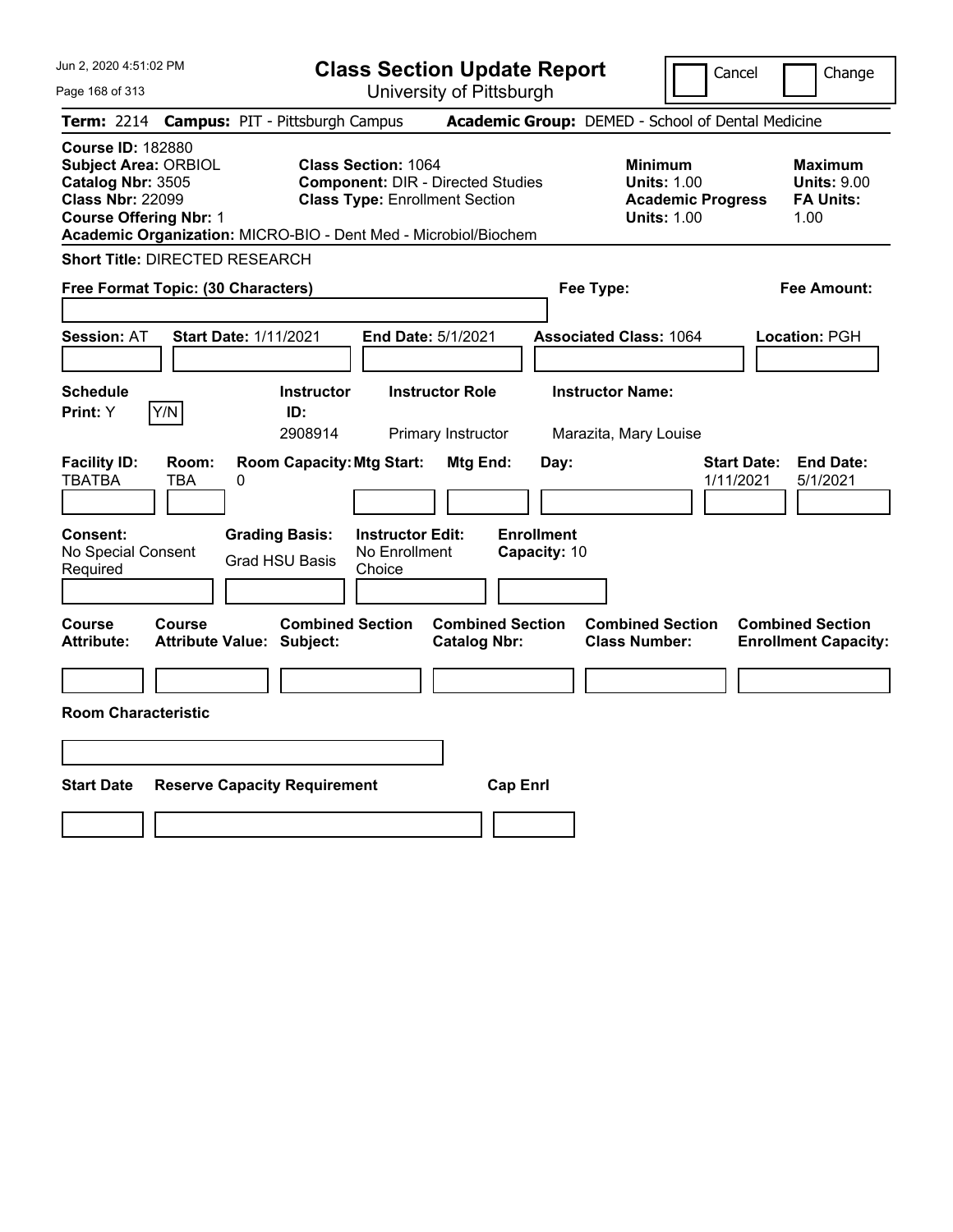| Jun 2, 2020 4:51:02 PM<br>Page 169 of 313                                                                                                | <b>Class Section Update Report</b><br>University of Pittsburgh                                                                                                                     | Cancel<br>Change                                                                                                                                           |
|------------------------------------------------------------------------------------------------------------------------------------------|------------------------------------------------------------------------------------------------------------------------------------------------------------------------------------|------------------------------------------------------------------------------------------------------------------------------------------------------------|
| <b>Campus: PIT - Pittsburgh Campus</b><br><b>Term: 2214</b>                                                                              |                                                                                                                                                                                    | Academic Group: DEMED - School of Dental Medicine                                                                                                          |
| <b>Course ID: 182880</b><br><b>Subject Area: ORBIOL</b><br>Catalog Nbr: 3505<br><b>Class Nbr: 22100</b><br><b>Course Offering Nbr: 1</b> | <b>Class Section: 1065</b><br><b>Component: DIR - Directed Studies</b><br><b>Class Type: Enrollment Section</b><br>Academic Organization: MICRO-BIO - Dent Med - Microbiol/Biochem | <b>Minimum</b><br><b>Maximum</b><br><b>Units: 1.00</b><br><b>Units: 9.00</b><br><b>FA Units:</b><br><b>Academic Progress</b><br><b>Units: 1.00</b><br>1.00 |
| <b>Short Title: DIRECTED RESEARCH</b>                                                                                                    |                                                                                                                                                                                    |                                                                                                                                                            |
| Free Format Topic: (30 Characters)                                                                                                       | Fee Type:                                                                                                                                                                          | Fee Amount:                                                                                                                                                |
| <b>Session: AT</b><br><b>Start Date: 1/11/2021</b>                                                                                       | End Date: 5/1/2021                                                                                                                                                                 | <b>Associated Class: 1065</b><br>Location: PGH                                                                                                             |
| <b>Schedule</b><br>Y/N<br>Print: Y                                                                                                       | <b>Instructor Role</b><br><b>Instructor</b><br>ID:<br>2913462<br>Primary Instructor                                                                                                | <b>Instructor Name:</b><br>Sfeir, Charles S                                                                                                                |
| <b>Facility ID:</b><br>Room:<br><b>TBATBA</b><br>TBA<br>0                                                                                | <b>Room Capacity: Mtg Start:</b><br>Mtg End:<br>Day:                                                                                                                               | <b>Start Date:</b><br><b>End Date:</b><br>1/11/2021<br>5/1/2021                                                                                            |
| <b>Grading Basis:</b><br><b>Consent:</b><br>No Special Consent<br><b>Grad HSU Basis</b><br>Required                                      | <b>Enrollment</b><br><b>Instructor Edit:</b><br>No Enrollment<br>Capacity: 10<br>Choice                                                                                            |                                                                                                                                                            |
| <b>Course</b><br>Course<br><b>Attribute:</b><br><b>Attribute Value: Subject:</b>                                                         | <b>Combined Section</b><br><b>Combined Section</b><br><b>Catalog Nbr:</b>                                                                                                          | <b>Combined Section</b><br><b>Combined Section</b><br><b>Class Number:</b><br><b>Enrollment Capacity:</b>                                                  |
| <b>Room Characteristic</b>                                                                                                               |                                                                                                                                                                                    |                                                                                                                                                            |
|                                                                                                                                          |                                                                                                                                                                                    |                                                                                                                                                            |
|                                                                                                                                          |                                                                                                                                                                                    |                                                                                                                                                            |
| <b>Start Date</b><br><b>Reserve Capacity Requirement</b>                                                                                 | <b>Cap Enrl</b>                                                                                                                                                                    |                                                                                                                                                            |
|                                                                                                                                          |                                                                                                                                                                                    |                                                                                                                                                            |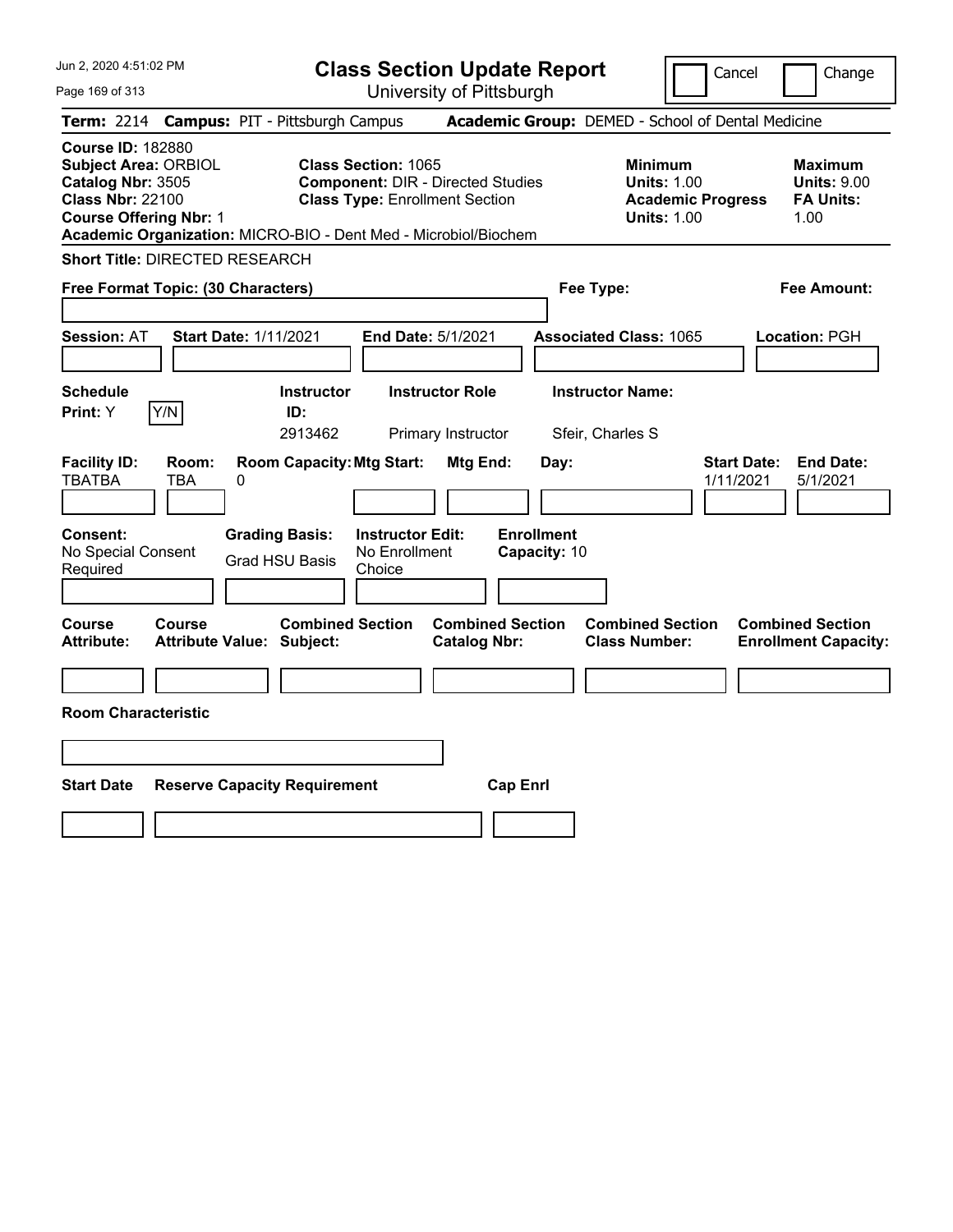| Jun 2, 2020 4:51:02 PM<br>Page 170 of 313                                                                                                | <b>Class Section Update Report</b><br>University of Pittsburgh                                                                                                                     | Cancel                                                                                 | Change                                                           |
|------------------------------------------------------------------------------------------------------------------------------------------|------------------------------------------------------------------------------------------------------------------------------------------------------------------------------------|----------------------------------------------------------------------------------------|------------------------------------------------------------------|
| Term: 2214 Campus: PIT - Pittsburgh Campus                                                                                               |                                                                                                                                                                                    | Academic Group: DEMED - School of Dental Medicine                                      |                                                                  |
| <b>Course ID: 182880</b><br><b>Subject Area: ORBIOL</b><br>Catalog Nbr: 3505<br><b>Class Nbr: 22101</b><br><b>Course Offering Nbr: 1</b> | <b>Class Section: 1066</b><br><b>Component: DIR - Directed Studies</b><br><b>Class Type: Enrollment Section</b><br>Academic Organization: MICRO-BIO - Dent Med - Microbiol/Biochem | <b>Minimum</b><br><b>Units: 1.00</b><br><b>Academic Progress</b><br><b>Units: 1.00</b> | <b>Maximum</b><br><b>Units: 9.00</b><br><b>FA Units:</b><br>1.00 |
| <b>Short Title: DIRECTED RESEARCH</b>                                                                                                    |                                                                                                                                                                                    |                                                                                        |                                                                  |
| Free Format Topic: (30 Characters)                                                                                                       |                                                                                                                                                                                    | Fee Type:                                                                              | <b>Fee Amount:</b>                                               |
| <b>Start Date: 1/11/2021</b><br><b>Session: AT</b>                                                                                       | End Date: 5/1/2021                                                                                                                                                                 | <b>Associated Class: 1066</b>                                                          | Location: PGH                                                    |
| <b>Schedule</b><br>Y/N<br>Print: Y                                                                                                       | <b>Instructor Role</b><br><b>Instructor</b><br>ID:<br>2950008<br>Primary Instructor                                                                                                | <b>Instructor Name:</b><br>Szabo Rogers, Heather Lynn                                  |                                                                  |
| <b>Facility ID:</b><br>Room:<br><b>TBATBA</b><br>TBA<br>0                                                                                | <b>Room Capacity: Mtg Start:</b><br>Mtg End:<br>Day:                                                                                                                               | <b>Start Date:</b><br>1/11/2021                                                        | <b>End Date:</b><br>5/1/2021                                     |
| <b>Grading Basis:</b><br><b>Consent:</b><br>No Special Consent<br><b>Grad HSU Basis</b><br>Required                                      | <b>Instructor Edit:</b><br><b>Enrollment</b><br>No Enrollment<br>Capacity: 10<br>Choice                                                                                            |                                                                                        |                                                                  |
| <b>Course</b><br><b>Course</b><br><b>Attribute:</b><br><b>Attribute Value: Subject:</b>                                                  | <b>Combined Section</b><br><b>Combined Section</b><br><b>Catalog Nbr:</b>                                                                                                          | <b>Combined Section</b><br><b>Class Number:</b>                                        | <b>Combined Section</b><br><b>Enrollment Capacity:</b>           |
|                                                                                                                                          |                                                                                                                                                                                    |                                                                                        |                                                                  |
| <b>Room Characteristic</b>                                                                                                               |                                                                                                                                                                                    |                                                                                        |                                                                  |
|                                                                                                                                          |                                                                                                                                                                                    |                                                                                        |                                                                  |
| <b>Start Date</b><br><b>Reserve Capacity Requirement</b>                                                                                 | <b>Cap Enrl</b>                                                                                                                                                                    |                                                                                        |                                                                  |
|                                                                                                                                          |                                                                                                                                                                                    |                                                                                        |                                                                  |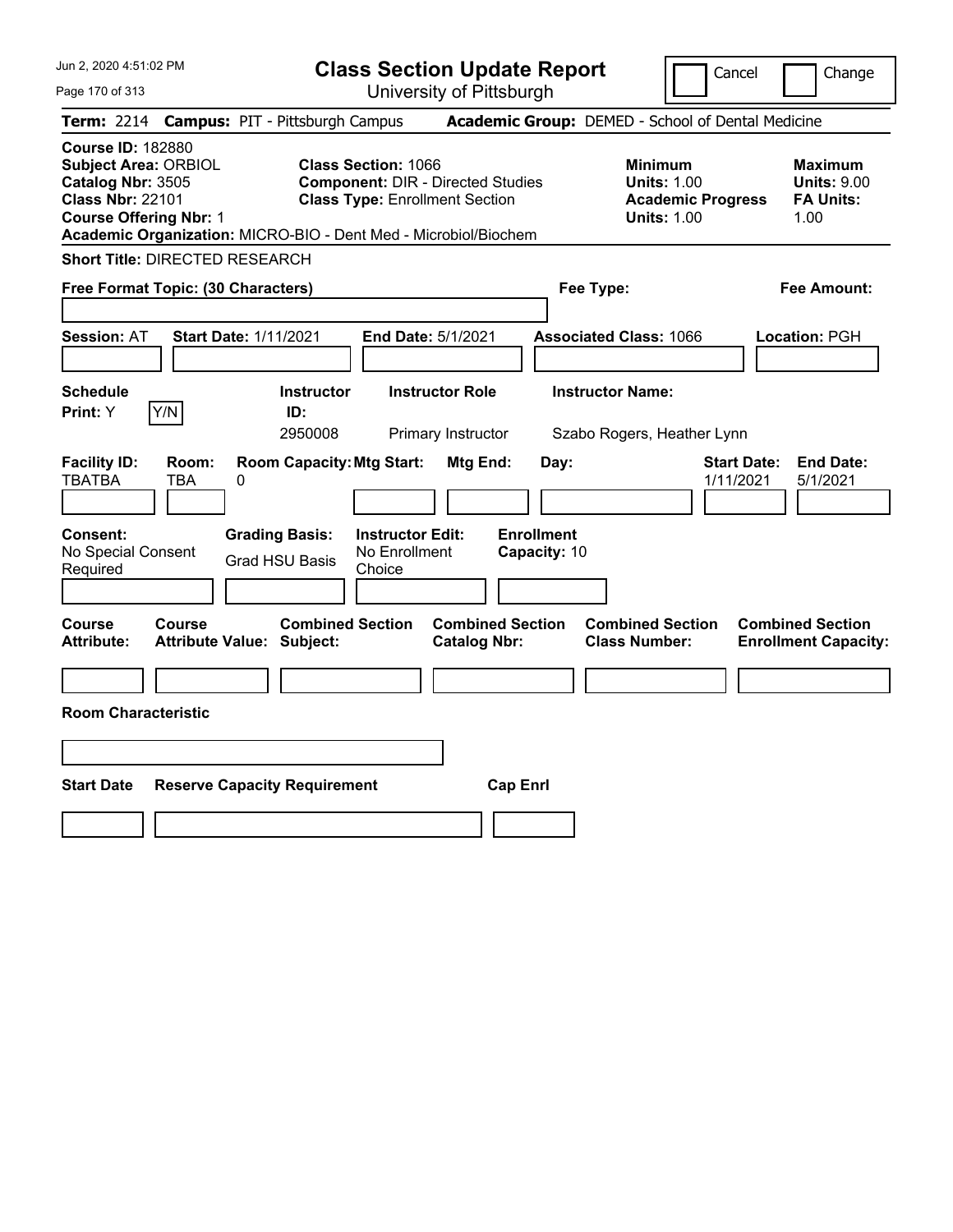| Jun 2, 2020 4:51:02 PM<br>Page 171 of 313                                                                                                | <b>Class Section Update Report</b><br>University of Pittsburgh                                                                                                                     |                                                    | Cancel                                                                                 | Change                                                           |
|------------------------------------------------------------------------------------------------------------------------------------------|------------------------------------------------------------------------------------------------------------------------------------------------------------------------------------|----------------------------------------------------|----------------------------------------------------------------------------------------|------------------------------------------------------------------|
| <b>Term: 2214</b>                                                                                                                        | <b>Campus: PIT - Pittsburgh Campus</b>                                                                                                                                             | Academic Group: DEMED - School of Dental Medicine  |                                                                                        |                                                                  |
| <b>Course ID: 182880</b><br><b>Subject Area: ORBIOL</b><br>Catalog Nbr: 3505<br><b>Class Nbr: 22102</b><br><b>Course Offering Nbr: 1</b> | <b>Class Section: 1067</b><br><b>Component: DIR - Directed Studies</b><br><b>Class Type: Enrollment Section</b><br>Academic Organization: MICRO-BIO - Dent Med - Microbiol/Biochem |                                                    | <b>Minimum</b><br><b>Units: 1.00</b><br><b>Academic Progress</b><br><b>Units: 1.00</b> | <b>Maximum</b><br><b>Units: 9.00</b><br><b>FA Units:</b><br>1.00 |
| <b>Short Title: DIRECTED RESEARCH</b>                                                                                                    |                                                                                                                                                                                    |                                                    |                                                                                        |                                                                  |
| Free Format Topic: (30 Characters)                                                                                                       |                                                                                                                                                                                    | Fee Type:                                          |                                                                                        | Fee Amount:                                                      |
| <b>Session: AT</b><br><b>Start Date: 1/11/2021</b>                                                                                       | End Date: 5/1/2021                                                                                                                                                                 | <b>Associated Class: 1067</b>                      |                                                                                        | Location: PGH                                                    |
| <b>Schedule</b><br>Y/N<br>Print: Y                                                                                                       | <b>Instructor Role</b><br><b>Instructor</b><br>ID:<br>3511587<br>Primary Instructor                                                                                                | <b>Instructor Name:</b><br>Syed-Picard, Fatima Naz |                                                                                        |                                                                  |
| <b>Facility ID:</b><br>Room:<br><b>TBATBA</b><br>TBA<br>0                                                                                | <b>Room Capacity: Mtg Start:</b><br>Mtg End:                                                                                                                                       | Day:                                               | <b>Start Date:</b><br>1/11/2021                                                        | <b>End Date:</b><br>5/1/2021                                     |
| <b>Consent:</b><br>No Special Consent<br>Required                                                                                        | <b>Grading Basis:</b><br><b>Instructor Edit:</b><br>No Enrollment<br><b>Grad HSU Basis</b><br>Choice                                                                               | <b>Enrollment</b><br>Capacity: 10                  |                                                                                        |                                                                  |
| <b>Course</b><br>Course<br><b>Attribute:</b><br><b>Attribute Value: Subject:</b>                                                         | <b>Combined Section</b><br><b>Catalog Nbr:</b>                                                                                                                                     | <b>Combined Section</b><br><b>Class Number:</b>    | <b>Combined Section</b>                                                                | <b>Combined Section</b><br><b>Enrollment Capacity:</b>           |
| <b>Room Characteristic</b>                                                                                                               |                                                                                                                                                                                    |                                                    |                                                                                        |                                                                  |
|                                                                                                                                          |                                                                                                                                                                                    |                                                    |                                                                                        |                                                                  |
|                                                                                                                                          |                                                                                                                                                                                    |                                                    |                                                                                        |                                                                  |
| <b>Start Date</b><br><b>Reserve Capacity Requirement</b>                                                                                 |                                                                                                                                                                                    | <b>Cap Enrl</b>                                    |                                                                                        |                                                                  |
|                                                                                                                                          |                                                                                                                                                                                    |                                                    |                                                                                        |                                                                  |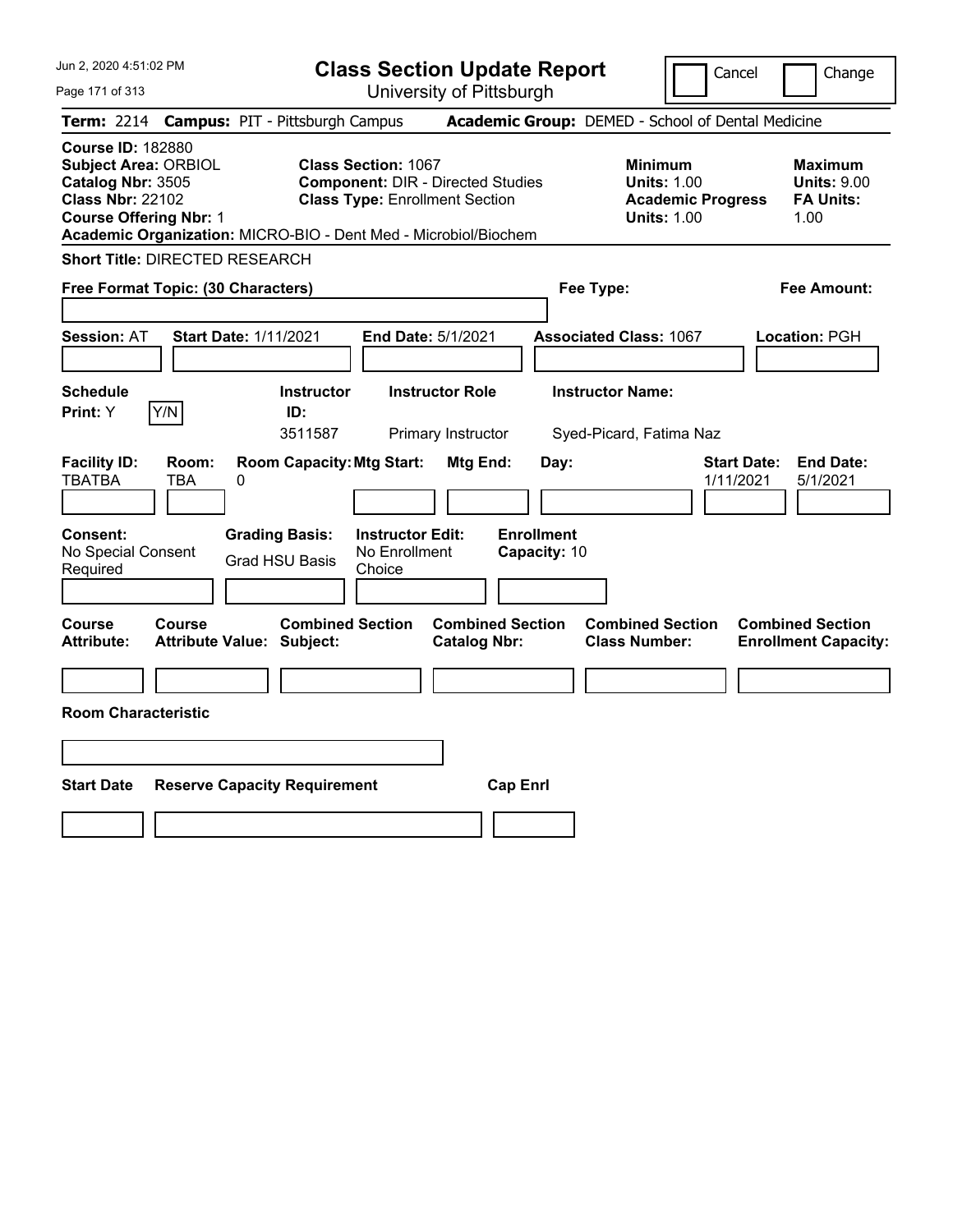| Jun 2, 2020 4:51:02 PM                                                                                                                   | <b>Class Section Update Report</b>                                                                                                                                                 |                                                   | Cancel                                                                                 | Change                                                           |
|------------------------------------------------------------------------------------------------------------------------------------------|------------------------------------------------------------------------------------------------------------------------------------------------------------------------------------|---------------------------------------------------|----------------------------------------------------------------------------------------|------------------------------------------------------------------|
| Page 172 of 313                                                                                                                          | University of Pittsburgh                                                                                                                                                           |                                                   |                                                                                        |                                                                  |
| <b>Term: 2214</b>                                                                                                                        | <b>Campus: PIT - Pittsburgh Campus</b>                                                                                                                                             | Academic Group: DEMED - School of Dental Medicine |                                                                                        |                                                                  |
| <b>Course ID: 182880</b><br><b>Subject Area: ORBIOL</b><br>Catalog Nbr: 3505<br><b>Class Nbr: 24381</b><br><b>Course Offering Nbr: 1</b> | <b>Class Section: 1070</b><br><b>Component: DIR - Directed Studies</b><br><b>Class Type: Enrollment Section</b><br>Academic Organization: MICRO-BIO - Dent Med - Microbiol/Biochem |                                                   | <b>Minimum</b><br><b>Units: 1.00</b><br><b>Academic Progress</b><br><b>Units: 1.00</b> | <b>Maximum</b><br><b>Units: 9.00</b><br><b>FA Units:</b><br>1.00 |
| <b>Short Title: DIRECTED RESEARCH</b>                                                                                                    |                                                                                                                                                                                    |                                                   |                                                                                        |                                                                  |
| Free Format Topic: (30 Characters)                                                                                                       |                                                                                                                                                                                    | Fee Type:                                         |                                                                                        | Fee Amount:                                                      |
| <b>Session: AT</b><br><b>Start Date: 1/11/2021</b>                                                                                       | End Date: 5/1/2021                                                                                                                                                                 | <b>Associated Class: 1070</b>                     |                                                                                        | Location: PGH                                                    |
| <b>Schedule</b><br>Y/N<br>Print: Y                                                                                                       | <b>Instructor Role</b><br><b>Instructor</b><br>ID:<br>2905190<br>Primary Instructor                                                                                                | <b>Instructor Name:</b><br>Weinberg, Seth Michael |                                                                                        |                                                                  |
| <b>Facility ID:</b><br>Room:<br><b>TBATBA</b><br>TBA<br>0                                                                                | <b>Room Capacity: Mtg Start:</b><br><b>Mtg End:</b>                                                                                                                                | Day:                                              | <b>Start Date:</b><br>1/11/2021                                                        | <b>End Date:</b><br>5/1/2021                                     |
| Consent:<br>No Special Consent<br>Required                                                                                               | <b>Grading Basis:</b><br><b>Instructor Edit:</b><br>No Enrollment<br><b>Grad HSU Basis</b><br>Choice                                                                               | <b>Enrollment</b><br>Capacity: 10                 |                                                                                        |                                                                  |
| <b>Course</b><br>Course<br>Attribute Value: Subject:<br><b>Attribute:</b>                                                                | <b>Combined Section</b><br><b>Combined Section</b><br><b>Catalog Nbr:</b>                                                                                                          | <b>Combined Section</b><br><b>Class Number:</b>   |                                                                                        | <b>Combined Section</b><br><b>Enrollment Capacity:</b>           |
|                                                                                                                                          |                                                                                                                                                                                    |                                                   |                                                                                        |                                                                  |
| <b>Room Characteristic</b>                                                                                                               |                                                                                                                                                                                    |                                                   |                                                                                        |                                                                  |
|                                                                                                                                          |                                                                                                                                                                                    |                                                   |                                                                                        |                                                                  |
| <b>Start Date</b><br><b>Reserve Capacity Requirement</b>                                                                                 |                                                                                                                                                                                    | <b>Cap Enrl</b>                                   |                                                                                        |                                                                  |
|                                                                                                                                          |                                                                                                                                                                                    |                                                   |                                                                                        |                                                                  |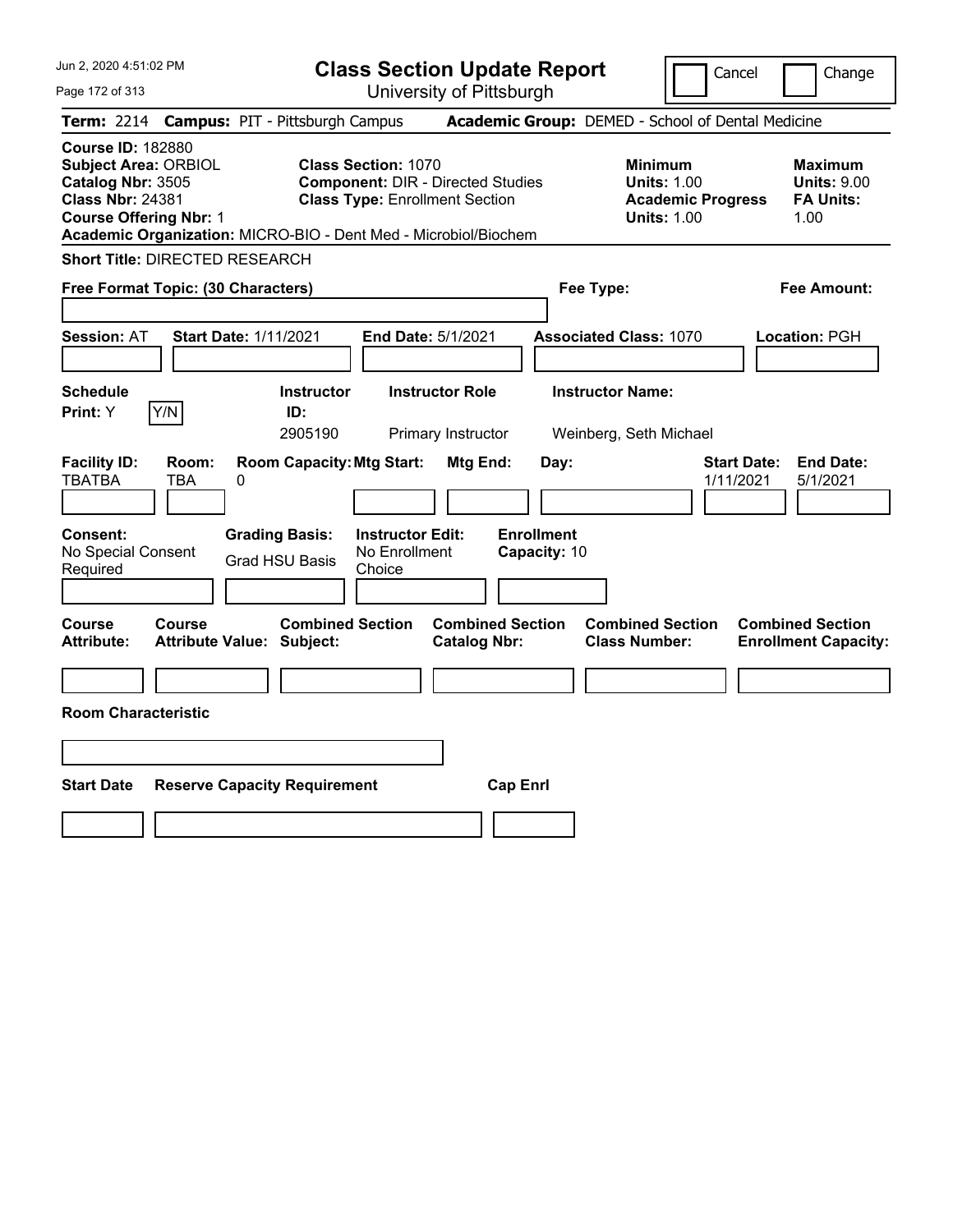| Jun 2, 2020 4:51:02 PM                                                                                                                                                                                      | <b>Class Section Update Report</b>                                                                              |                                                                            | Cancel<br>Change                                                                                                                         |
|-------------------------------------------------------------------------------------------------------------------------------------------------------------------------------------------------------------|-----------------------------------------------------------------------------------------------------------------|----------------------------------------------------------------------------|------------------------------------------------------------------------------------------------------------------------------------------|
| Page 173 of 313                                                                                                                                                                                             | University of Pittsburgh                                                                                        |                                                                            |                                                                                                                                          |
| <b>Term: 2214</b>                                                                                                                                                                                           | <b>Campus: PIT - Pittsburgh Campus</b>                                                                          | Academic Group: DEMED - School of Dental Medicine                          |                                                                                                                                          |
| <b>Course ID: 182880</b><br><b>Subject Area: ORBIOL</b><br>Catalog Nbr: 3505<br><b>Class Nbr: 24382</b><br><b>Course Offering Nbr: 1</b><br>Academic Organization: MICRO-BIO - Dent Med - Microbiol/Biochem | <b>Class Section: 1075</b><br><b>Component: DIR - Directed Studies</b><br><b>Class Type: Enrollment Section</b> | <b>Minimum</b>                                                             | <b>Maximum</b><br><b>Units: 1.00</b><br><b>Units: 9.00</b><br><b>FA Units:</b><br><b>Academic Progress</b><br><b>Units: 1.00</b><br>1.00 |
| <b>Short Title: DIRECTED RESEARCH</b>                                                                                                                                                                       |                                                                                                                 |                                                                            |                                                                                                                                          |
| Free Format Topic: (30 Characters)                                                                                                                                                                          |                                                                                                                 | Fee Type:                                                                  | Fee Amount:                                                                                                                              |
| <b>Start Date: 1/11/2021</b><br><b>Session: AT</b>                                                                                                                                                          | End Date: 5/1/2021                                                                                              | <b>Associated Class: 1075</b>                                              | Location: PGH                                                                                                                            |
| <b>Schedule</b><br>Y/N<br>Print: Y                                                                                                                                                                          | <b>Instructor Role</b><br><b>Instructor</b><br>ID:<br>2942095<br>Primary Instructor                             | <b>Instructor Name:</b><br>Taboas, Juan M                                  |                                                                                                                                          |
| <b>Facility ID:</b><br>Room:<br><b>TBATBA</b><br><b>TBA</b><br>0                                                                                                                                            | <b>Room Capacity: Mtg Start:</b><br>Mtg End:                                                                    | Day:                                                                       | <b>Start Date:</b><br><b>End Date:</b><br>1/11/2021<br>5/1/2021                                                                          |
| Consent:<br><b>Grading Basis:</b><br>No Special Consent<br>Required                                                                                                                                         | <b>Instructor Edit:</b><br>No Enrollment<br><b>Grad HSU Basis</b><br>Choice                                     | <b>Enrollment</b><br>Capacity: 10                                          |                                                                                                                                          |
| <b>Course</b><br>Course<br><b>Attribute:</b><br><b>Attribute Value: Subject:</b>                                                                                                                            | <b>Combined Section</b><br><b>Catalog Nbr:</b>                                                                  | <b>Combined Section</b><br><b>Combined Section</b><br><b>Class Number:</b> | <b>Combined Section</b><br><b>Enrollment Capacity:</b>                                                                                   |
|                                                                                                                                                                                                             |                                                                                                                 |                                                                            |                                                                                                                                          |
| <b>Room Characteristic</b>                                                                                                                                                                                  |                                                                                                                 |                                                                            |                                                                                                                                          |
|                                                                                                                                                                                                             |                                                                                                                 |                                                                            |                                                                                                                                          |
| <b>Start Date</b><br><b>Reserve Capacity Requirement</b>                                                                                                                                                    |                                                                                                                 | <b>Cap Enrl</b>                                                            |                                                                                                                                          |
|                                                                                                                                                                                                             |                                                                                                                 |                                                                            |                                                                                                                                          |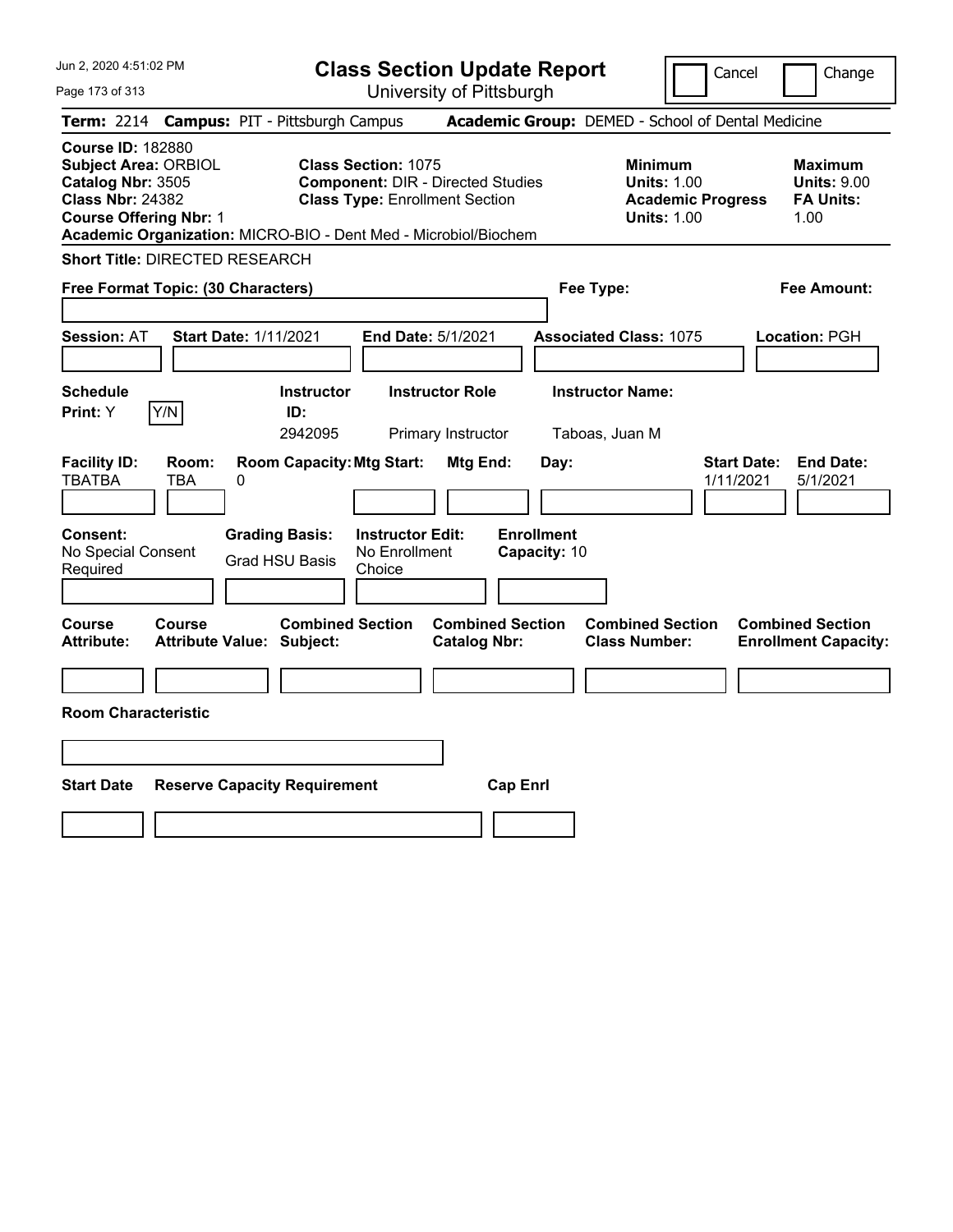| Jun 2, 2020 4:51:02 PM<br>Page 174 of 313                                                                                                | <b>Class Section Update Report</b><br>University of Pittsburgh                                                                                                                     | Cancel<br>Change                                                                                                                                           |
|------------------------------------------------------------------------------------------------------------------------------------------|------------------------------------------------------------------------------------------------------------------------------------------------------------------------------------|------------------------------------------------------------------------------------------------------------------------------------------------------------|
| <b>Campus: PIT - Pittsburgh Campus</b><br><b>Term:</b> 2214                                                                              |                                                                                                                                                                                    | Academic Group: DEMED - School of Dental Medicine                                                                                                          |
| <b>Course ID: 182880</b><br><b>Subject Area: ORBIOL</b><br>Catalog Nbr: 3505<br><b>Class Nbr: 24383</b><br><b>Course Offering Nbr: 1</b> | <b>Class Section: 1080</b><br><b>Component: DIR - Directed Studies</b><br><b>Class Type: Enrollment Section</b><br>Academic Organization: MICRO-BIO - Dent Med - Microbiol/Biochem | <b>Minimum</b><br><b>Maximum</b><br><b>Units: 1.00</b><br><b>Units: 9.00</b><br><b>Academic Progress</b><br><b>FA Units:</b><br><b>Units: 1.00</b><br>1.00 |
| <b>Short Title: DIRECTED RESEARCH</b>                                                                                                    |                                                                                                                                                                                    |                                                                                                                                                            |
| Free Format Topic: (30 Characters)                                                                                                       | Fee Type:                                                                                                                                                                          | Fee Amount:                                                                                                                                                |
| <b>Session: AT</b><br><b>Start Date: 1/11/2021</b>                                                                                       | End Date: 5/1/2021                                                                                                                                                                 | <b>Associated Class: 1080</b><br>Location: PGH                                                                                                             |
| <b>Schedule</b><br>Y/N<br>Print: Y                                                                                                       | <b>Instructor Role</b><br><b>Instructor</b><br>ID:<br>2959413<br>Primary Instructor                                                                                                | <b>Instructor Name:</b><br>Napierala, Dobrawa                                                                                                              |
| <b>Facility ID:</b><br>Room:<br><b>TBATBA</b><br><b>TBA</b><br>0                                                                         | <b>Room Capacity: Mtg Start:</b><br>Mtg End:<br>Day:                                                                                                                               | <b>End Date:</b><br><b>Start Date:</b><br>1/11/2021<br>5/1/2021                                                                                            |
| <b>Consent:</b><br><b>Grading Basis:</b><br>No Special Consent<br><b>Grad HSU Basis</b><br>Required                                      | <b>Enrollment</b><br><b>Instructor Edit:</b><br>No Enrollment<br>Capacity: 10<br>Choice                                                                                            |                                                                                                                                                            |
| Course<br>Course<br><b>Attribute:</b><br><b>Attribute Value: Subject:</b>                                                                | <b>Combined Section</b><br><b>Combined Section</b><br><b>Catalog Nbr:</b>                                                                                                          | <b>Combined Section</b><br><b>Combined Section</b><br><b>Class Number:</b><br><b>Enrollment Capacity:</b>                                                  |
| <b>Room Characteristic</b>                                                                                                               |                                                                                                                                                                                    |                                                                                                                                                            |
|                                                                                                                                          |                                                                                                                                                                                    |                                                                                                                                                            |
|                                                                                                                                          |                                                                                                                                                                                    |                                                                                                                                                            |
| <b>Start Date</b><br><b>Reserve Capacity Requirement</b>                                                                                 | <b>Cap Enrl</b>                                                                                                                                                                    |                                                                                                                                                            |
|                                                                                                                                          |                                                                                                                                                                                    |                                                                                                                                                            |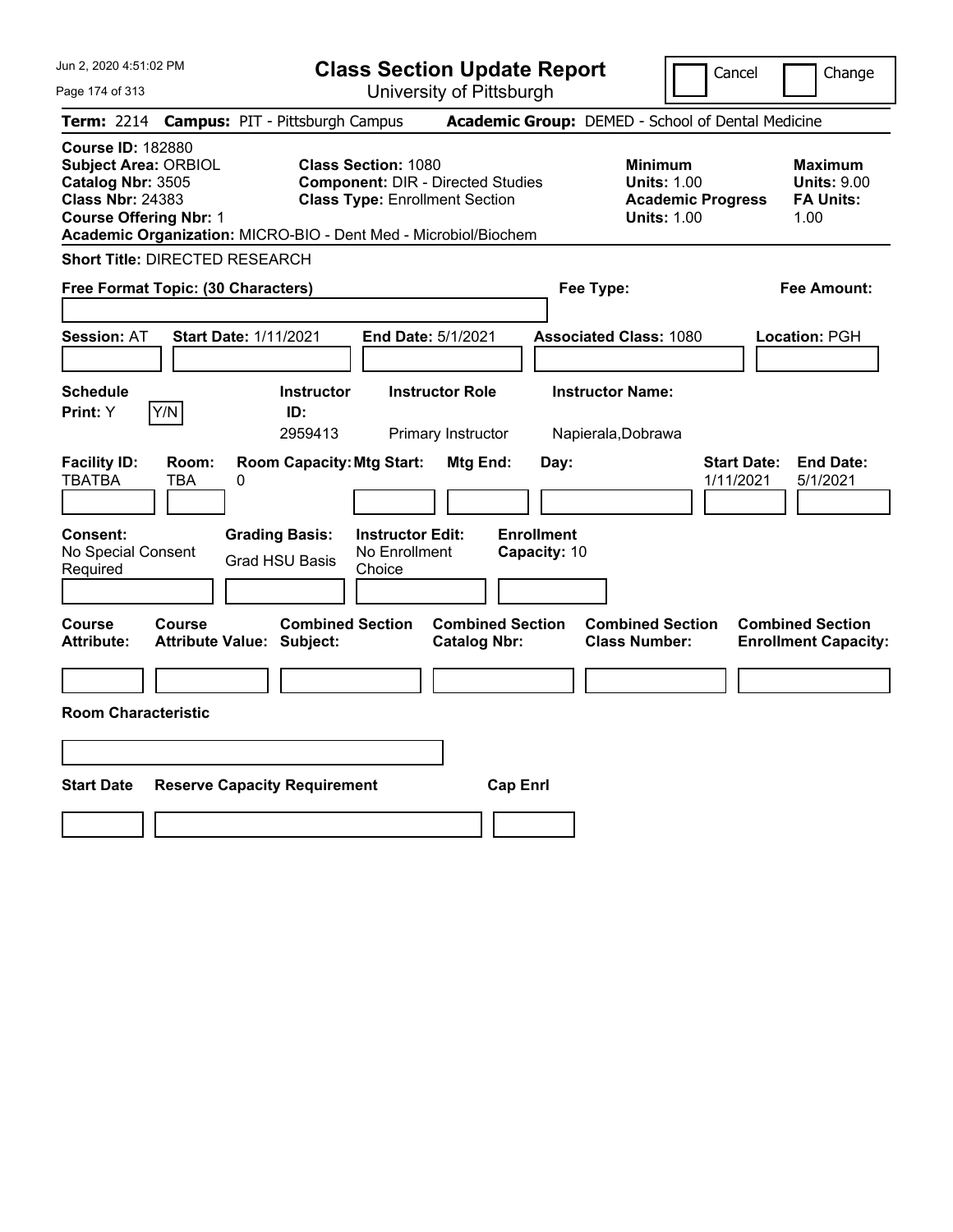| Jun 2, 2020 4:51:02 PM                                                                                                                                                                                      |                                                          | <b>Class Section Update Report</b>                                                                     |                                                |                                                 |                                                                                        | Cancel<br>Change                                                 |
|-------------------------------------------------------------------------------------------------------------------------------------------------------------------------------------------------------------|----------------------------------------------------------|--------------------------------------------------------------------------------------------------------|------------------------------------------------|-------------------------------------------------|----------------------------------------------------------------------------------------|------------------------------------------------------------------|
| Page 175 of 313                                                                                                                                                                                             |                                                          |                                                                                                        | University of Pittsburgh                       |                                                 |                                                                                        |                                                                  |
| <b>Term: 2214</b>                                                                                                                                                                                           | <b>Campus: PIT - Pittsburgh Campus</b>                   |                                                                                                        |                                                |                                                 | Academic Group: DEMED - School of Dental Medicine                                      |                                                                  |
| <b>Course ID: 183791</b><br><b>Subject Area: ORBIOL</b><br>Catalog Nbr: 3508<br><b>Class Nbr: 21077</b><br><b>Course Offering Nbr: 1</b><br>Academic Organization: MICRO-BIO - Dent Med - Microbiol/Biochem |                                                          | <b>Class Section: 1050</b><br><b>Component: LEC - Lecture</b><br><b>Class Type: Enrollment Section</b> |                                                |                                                 | <b>Minimum</b><br><b>Units: 1.00</b><br><b>Academic Progress</b><br><b>Units: 1.00</b> | <b>Maximum</b><br><b>Units: 1.00</b><br><b>FA Units:</b><br>1.00 |
| Short Title: CUR TOPCS IN ORAL HEALTH RSRCH                                                                                                                                                                 |                                                          |                                                                                                        |                                                |                                                 |                                                                                        |                                                                  |
| Free Format Topic: (30 Characters)                                                                                                                                                                          |                                                          |                                                                                                        |                                                | Fee Type:                                       |                                                                                        | Fee Amount:                                                      |
| <b>Session: AT</b>                                                                                                                                                                                          | <b>Start Date: 1/11/2021</b>                             |                                                                                                        | End Date: 5/1/2021                             |                                                 | <b>Associated Class: 1050</b>                                                          | Location: PGH                                                    |
| <b>Schedule</b><br>Y/N<br>Print: Y                                                                                                                                                                          | ID:                                                      | <b>Instructor</b><br>2942095                                                                           | <b>Instructor Role</b><br>Primary Instructor   | Taboas, Juan M                                  | <b>Instructor Name:</b>                                                                |                                                                  |
| <b>Facility ID:</b><br>Room:<br><b>SALK00355</b><br>00355<br><b>Consent:</b><br>No Special Consent<br>Required                                                                                              | 171<br><b>Grading Basis:</b><br><b>Grad Letter Grade</b> | <b>Room Capacity: Mtg Start:</b><br>12:00 PM<br><b>Instructor Edit:</b><br>No Enrollment<br>Choice     | Mtg End:<br>12:50 PM                           | Day:<br>We<br><b>Enrollment</b><br>Capacity: 35 |                                                                                        | <b>Start Date:</b><br><b>End Date:</b><br>1/11/2021<br>5/1/2021  |
| Course<br><b>Course</b><br><b>Attribute:</b>                                                                                                                                                                | <b>Attribute Value: Subject:</b>                         | <b>Combined Section</b>                                                                                | <b>Combined Section</b><br><b>Catalog Nbr:</b> |                                                 | <b>Combined Section</b><br><b>Class Number:</b>                                        | <b>Combined Section</b><br><b>Enrollment Capacity:</b>           |
| <b>Room Characteristic</b><br>PeopleSoft - Scheduled (PS)                                                                                                                                                   |                                                          |                                                                                                        |                                                |                                                 |                                                                                        |                                                                  |
| <b>Start Date</b>                                                                                                                                                                                           | <b>Reserve Capacity Requirement</b>                      |                                                                                                        | <b>Cap Enrl</b>                                |                                                 |                                                                                        |                                                                  |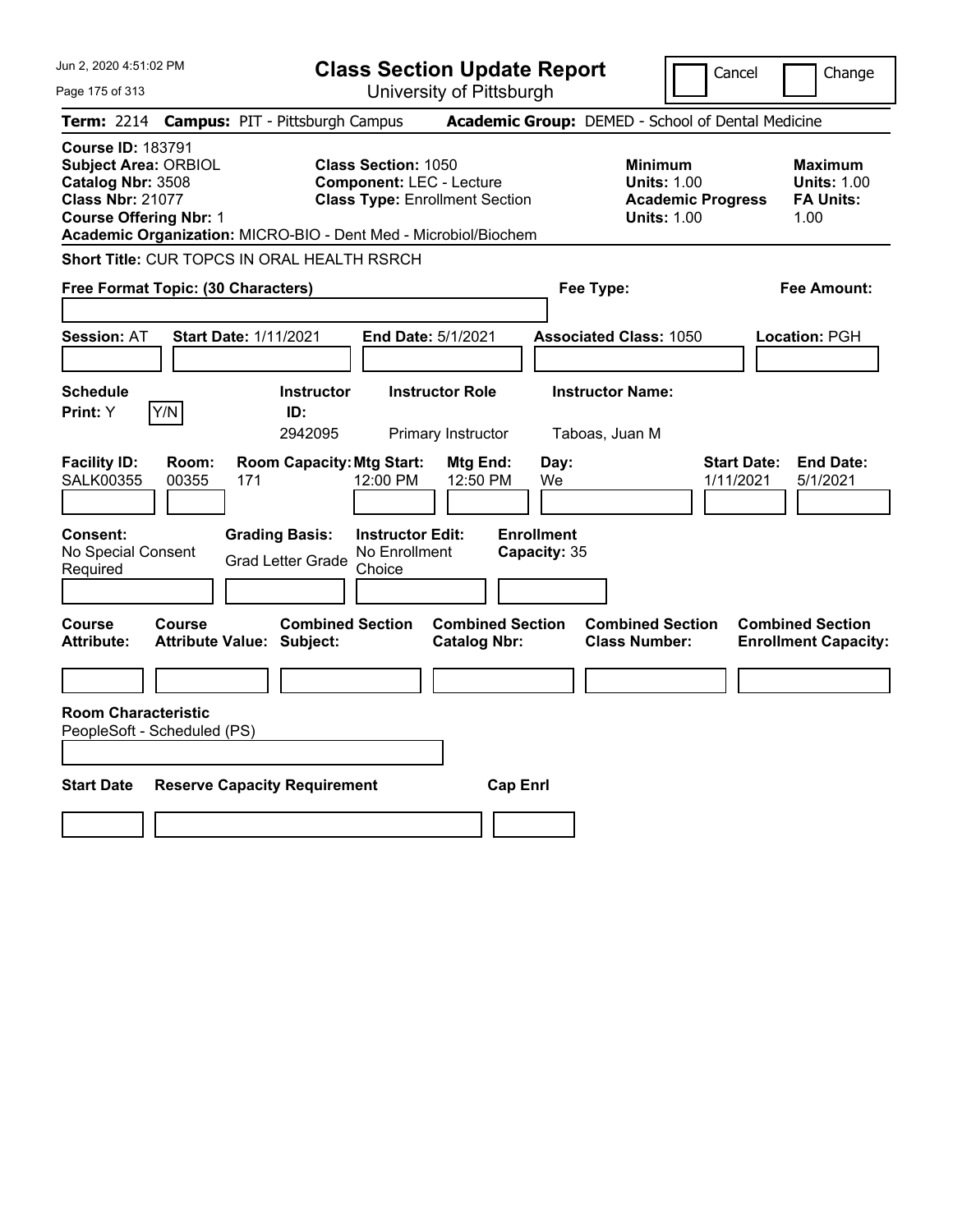| Jun 2, 2020 4:51:02 PM                                                                                                                   |                                                                                                                                                                           | <b>Class Section Update Report</b>             | Cancel                                                                          | Change                                                           |
|------------------------------------------------------------------------------------------------------------------------------------------|---------------------------------------------------------------------------------------------------------------------------------------------------------------------------|------------------------------------------------|---------------------------------------------------------------------------------|------------------------------------------------------------------|
| Page 176 of 313                                                                                                                          |                                                                                                                                                                           | University of Pittsburgh                       |                                                                                 |                                                                  |
| <b>Term: 2214</b>                                                                                                                        | <b>Campus: PIT - Pittsburgh Campus</b>                                                                                                                                    |                                                | Academic Group: DEMED - School of Dental Medicine                               |                                                                  |
| <b>Course ID: 183795</b><br><b>Subject Area: ORBIOL</b><br>Catalog Nbr: 3509<br><b>Class Nbr: 21082</b><br><b>Course Offering Nbr: 1</b> | <b>Class Section: 1050</b><br><b>Component: LEC - Lecture</b><br><b>Class Type: Enrollment Section</b><br>Academic Organization: MICRO-BIO - Dent Med - Microbiol/Biochem |                                                | Minimum<br><b>Units: 3.00</b><br><b>Academic Progress</b><br><b>Units: 3.00</b> | <b>Maximum</b><br><b>Units: 3.00</b><br><b>FA Units:</b><br>3.00 |
|                                                                                                                                          | <b>Short Title: COMPOSITION OF MINERALIZED TIS</b>                                                                                                                        |                                                |                                                                                 |                                                                  |
| Free Format Topic: (30 Characters)                                                                                                       |                                                                                                                                                                           |                                                | Fee Type:                                                                       | Fee Amount:                                                      |
| <b>Session: AT</b>                                                                                                                       | <b>Start Date: 1/11/2021</b>                                                                                                                                              | <b>End Date: 5/1/2021</b>                      | <b>Associated Class: 1050</b>                                                   | Location: PGH                                                    |
| <b>Schedule</b><br>Y/N<br><b>Print:</b> Y                                                                                                | <b>Instructor</b><br>ID:<br>2936617                                                                                                                                       | <b>Instructor Role</b><br>Primary Instructor   | <b>Instructor Name:</b><br>Beniash, Elia                                        |                                                                  |
| <b>Facility ID:</b><br>Room:<br><b>TBATBA</b><br><b>TBA</b>                                                                              | <b>Room Capacity: Mtg Start:</b><br>0<br>10:00 AM                                                                                                                         | Mtg End:<br>Day:<br>11:30 AM<br>MoTh           | 1/11/2021                                                                       | <b>End Date:</b><br><b>Start Date:</b><br>5/1/2021               |
| Consent:<br>No Special Consent<br>Required                                                                                               | <b>Grading Basis:</b><br><b>Instructor Edit:</b><br>No Enrollment<br><b>Grad Letter Grade</b><br>Choice                                                                   | <b>Enrollment</b><br>Capacity: 35              |                                                                                 |                                                                  |
| Course<br>Course<br>Attribute:                                                                                                           | <b>Combined Section</b><br><b>Attribute Value: Subject:</b>                                                                                                               | <b>Combined Section</b><br><b>Catalog Nbr:</b> | <b>Combined Section</b><br><b>Class Number:</b>                                 | <b>Combined Section</b><br><b>Enrollment Capacity:</b>           |
|                                                                                                                                          |                                                                                                                                                                           |                                                |                                                                                 |                                                                  |
| <b>Room Characteristic</b>                                                                                                               |                                                                                                                                                                           |                                                |                                                                                 |                                                                  |
|                                                                                                                                          |                                                                                                                                                                           |                                                |                                                                                 |                                                                  |
| <b>Start Date</b>                                                                                                                        | <b>Reserve Capacity Requirement</b>                                                                                                                                       | <b>Cap Enrl</b>                                |                                                                                 |                                                                  |
|                                                                                                                                          |                                                                                                                                                                           |                                                |                                                                                 |                                                                  |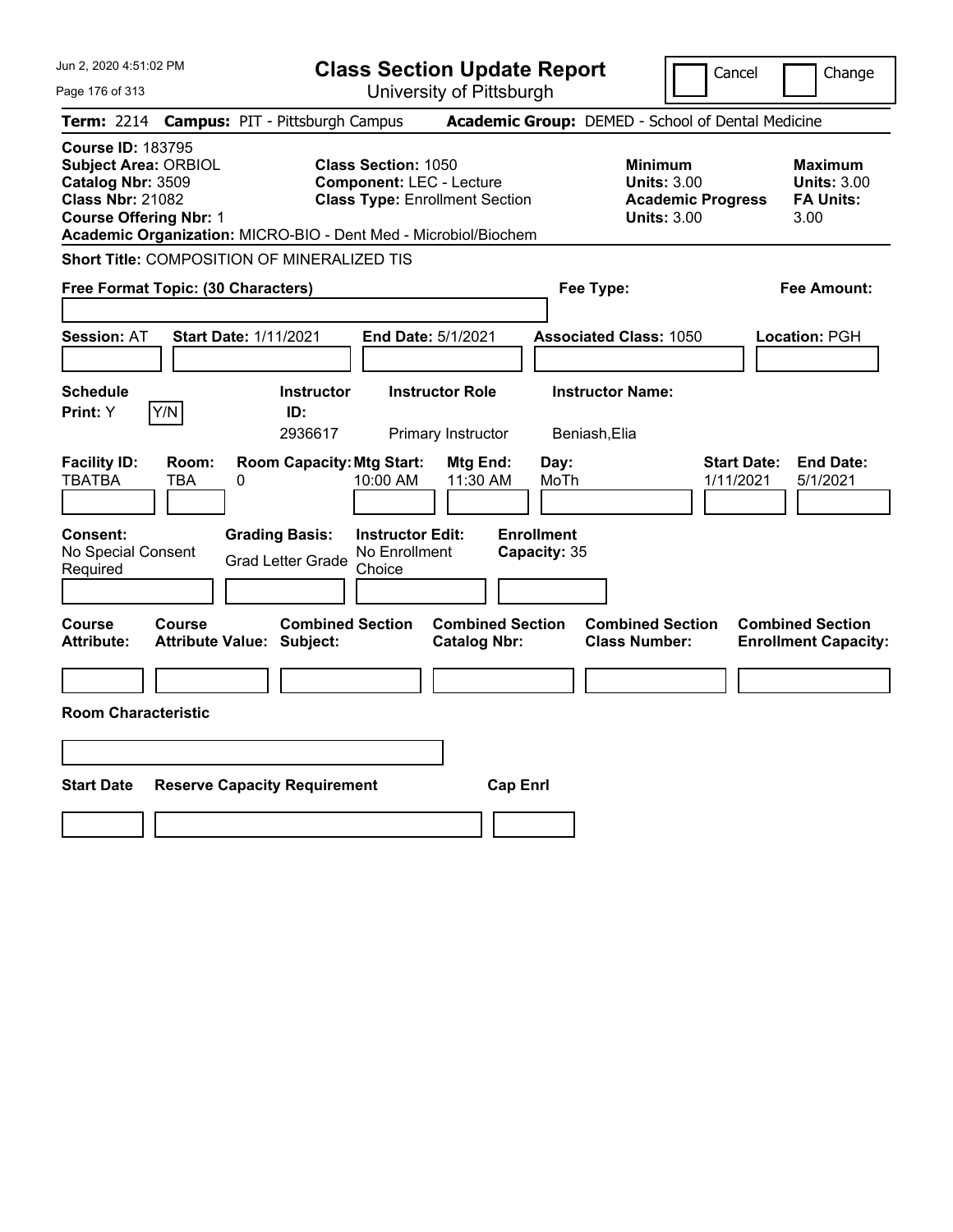| Jun 2, 2020 4:51:02 PM                                                                                                                                                                                      |                                                                                                                | <b>Class Section Update Report</b>             |                                                                                        | Cancel<br>Change                                                 |
|-------------------------------------------------------------------------------------------------------------------------------------------------------------------------------------------------------------|----------------------------------------------------------------------------------------------------------------|------------------------------------------------|----------------------------------------------------------------------------------------|------------------------------------------------------------------|
| Page 177 of 313                                                                                                                                                                                             |                                                                                                                | University of Pittsburgh                       |                                                                                        |                                                                  |
| <b>Term: 2214</b>                                                                                                                                                                                           | <b>Campus: PIT - Pittsburgh Campus</b>                                                                         |                                                | Academic Group: DEMED - School of Dental Medicine                                      |                                                                  |
| <b>Course ID: 185574</b><br><b>Subject Area: ORBIOL</b><br>Catalog Nbr: 3510<br><b>Class Nbr: 23125</b><br><b>Course Offering Nbr: 1</b><br>Academic Organization: MICRO-BIO - Dent Med - Microbiol/Biochem | <b>Class Section: 1120</b><br><b>Component: THE - Thesis Research</b><br><b>Class Type: Enrollment Section</b> |                                                | <b>Minimum</b><br><b>Units: 1.00</b><br><b>Academic Progress</b><br><b>Units: 1.00</b> | <b>Maximum</b><br><b>Units: 3.00</b><br><b>FA Units:</b><br>1.00 |
| <b>Short Title: DISSERTATION RESEARCH</b>                                                                                                                                                                   |                                                                                                                |                                                |                                                                                        |                                                                  |
| Free Format Topic: (30 Characters)                                                                                                                                                                          |                                                                                                                |                                                | Fee Type:                                                                              | Fee Amount:                                                      |
| <b>Start Date: 1/11/2021</b><br><b>Session: AT</b><br><b>Schedule</b><br>Y/N<br>Print: Y                                                                                                                    | End Date: 5/1/2021<br><b>Instructor</b><br>ID:<br>2905190                                                      | <b>Instructor Role</b><br>Primary Instructor   | <b>Associated Class: 1120</b><br><b>Instructor Name:</b><br>Weinberg, Seth Michael     | Location: PGH                                                    |
| <b>Facility ID:</b><br>Room:<br><b>TBATBA</b><br>0<br>TBA                                                                                                                                                   | <b>Room Capacity: Mtg Start:</b>                                                                               | Mtg End:<br>Day:                               |                                                                                        | <b>Start Date:</b><br><b>End Date:</b><br>1/11/2021<br>5/1/2021  |
| <b>Consent:</b><br>No Special Consent<br>Required                                                                                                                                                           | <b>Instructor Edit:</b><br><b>Grading Basis:</b><br>No Enrollment<br><b>Grad HSU Basis</b><br>Choice           | <b>Enrollment</b><br>Capacity: 35              |                                                                                        |                                                                  |
| <b>Course</b><br><b>Course</b><br><b>Attribute:</b><br>Attribute Value: Subject:                                                                                                                            | <b>Combined Section</b>                                                                                        | <b>Combined Section</b><br><b>Catalog Nbr:</b> | <b>Combined Section</b><br><b>Class Number:</b>                                        | <b>Combined Section</b><br><b>Enrollment Capacity:</b>           |
|                                                                                                                                                                                                             |                                                                                                                |                                                |                                                                                        |                                                                  |
| <b>Room Characteristic</b>                                                                                                                                                                                  |                                                                                                                |                                                |                                                                                        |                                                                  |
|                                                                                                                                                                                                             |                                                                                                                |                                                |                                                                                        |                                                                  |
| <b>Start Date</b><br><b>Reserve Capacity Requirement</b>                                                                                                                                                    |                                                                                                                | <b>Cap Enrl</b>                                |                                                                                        |                                                                  |
|                                                                                                                                                                                                             |                                                                                                                |                                                |                                                                                        |                                                                  |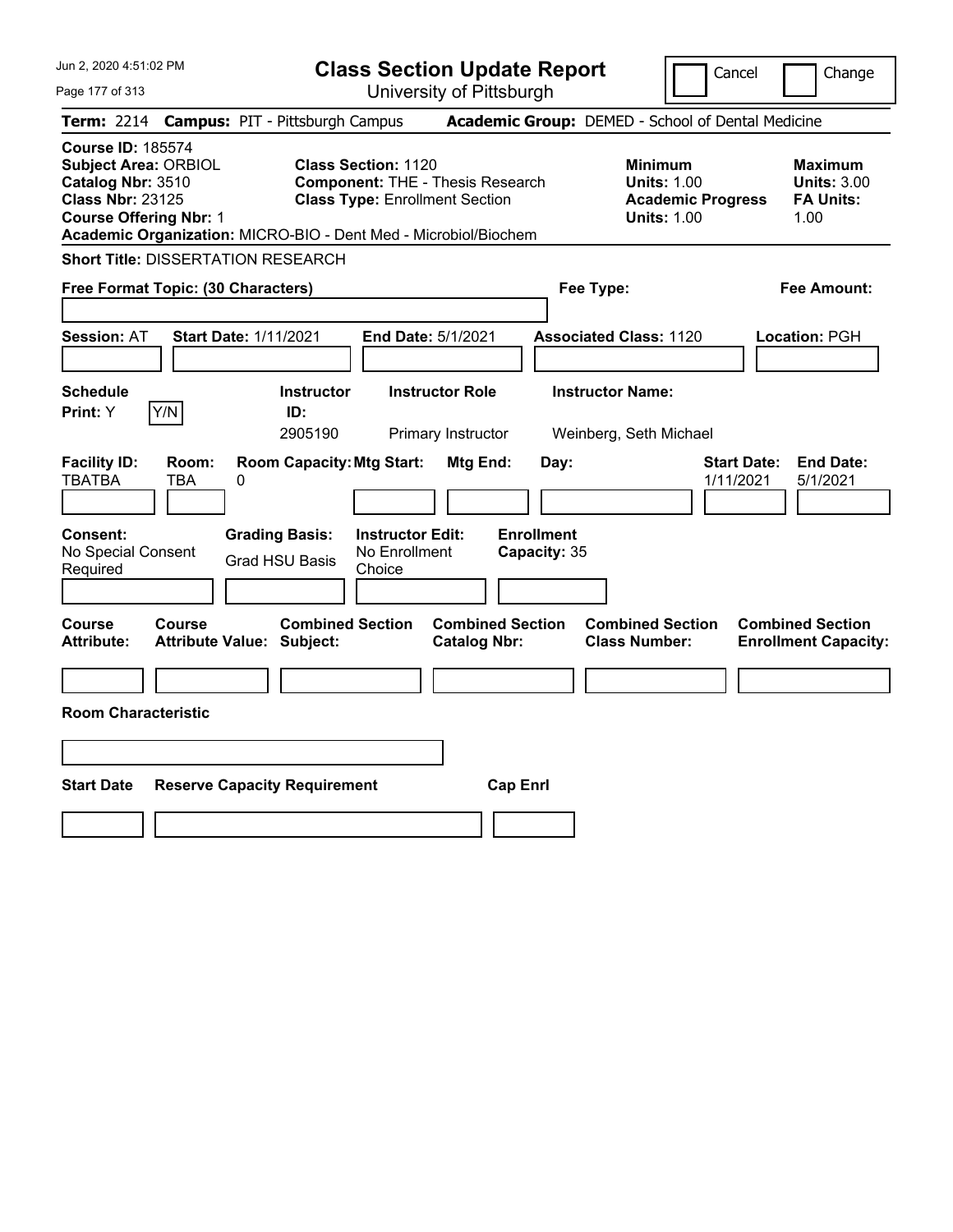| Jun 2, 2020 4:51:02 PM                                                                                                                                                                                      |                                                                                                                | <b>Class Section Update Report</b>             |                                                                                        | Cancel<br>Change                                                 |
|-------------------------------------------------------------------------------------------------------------------------------------------------------------------------------------------------------------|----------------------------------------------------------------------------------------------------------------|------------------------------------------------|----------------------------------------------------------------------------------------|------------------------------------------------------------------|
| Page 178 of 313                                                                                                                                                                                             |                                                                                                                | University of Pittsburgh                       |                                                                                        |                                                                  |
| <b>Term: 2214</b>                                                                                                                                                                                           | <b>Campus: PIT - Pittsburgh Campus</b>                                                                         |                                                | Academic Group: DEMED - School of Dental Medicine                                      |                                                                  |
| <b>Course ID: 185486</b><br><b>Subject Area: ORBIOL</b><br>Catalog Nbr: 3511<br><b>Class Nbr: 23124</b><br><b>Course Offering Nbr: 1</b><br>Academic Organization: MICRO-BIO - Dent Med - Microbiol/Biochem | <b>Class Section: 1100</b><br><b>Component: THE - Thesis Research</b><br><b>Class Type: Enrollment Section</b> |                                                | <b>Minimum</b><br><b>Units: 1.00</b><br><b>Academic Progress</b><br><b>Units: 1.00</b> | <b>Maximum</b><br><b>Units: 9.00</b><br><b>FA Units:</b><br>1.00 |
| <b>Short Title: THESIS RESEARCH</b>                                                                                                                                                                         |                                                                                                                |                                                |                                                                                        |                                                                  |
| Free Format Topic: (30 Characters)                                                                                                                                                                          |                                                                                                                |                                                | Fee Type:                                                                              | <b>Fee Amount:</b>                                               |
| <b>Session: AT</b><br><b>Start Date: 1/11/2021</b>                                                                                                                                                          | End Date: 5/1/2021                                                                                             |                                                | <b>Associated Class: 1100</b>                                                          | Location: PGH                                                    |
| <b>Schedule</b><br>Print: Y<br> Y/N                                                                                                                                                                         | <b>Instructor</b><br>ID:<br>2963803                                                                            | <b>Instructor Role</b><br>Primary Instructor   | <b>Instructor Name:</b><br>Intini, Giuseppe                                            |                                                                  |
| <b>Facility ID:</b><br>Room:<br><b>TBATBA</b><br><b>TBA</b><br>0                                                                                                                                            | <b>Room Capacity: Mtg Start:</b>                                                                               | Mtg End:<br>Day:                               |                                                                                        | <b>Start Date:</b><br><b>End Date:</b><br>5/1/2021<br>1/11/2021  |
| <b>Consent:</b><br><b>Department Consent</b><br>Required                                                                                                                                                    | <b>Instructor Edit:</b><br><b>Grading Basis:</b><br>No Enrollment<br><b>Grad SN Basis</b><br>Choice            | <b>Enrollment</b><br>Capacity: 35              |                                                                                        |                                                                  |
| <b>Course</b><br>Course<br><b>Attribute:</b><br><b>Attribute Value: Subject:</b>                                                                                                                            | <b>Combined Section</b>                                                                                        | <b>Combined Section</b><br><b>Catalog Nbr:</b> | <b>Combined Section</b><br><b>Class Number:</b>                                        | <b>Combined Section</b><br><b>Enrollment Capacity:</b>           |
|                                                                                                                                                                                                             |                                                                                                                |                                                |                                                                                        |                                                                  |
| <b>Room Characteristic</b>                                                                                                                                                                                  |                                                                                                                |                                                |                                                                                        |                                                                  |
|                                                                                                                                                                                                             |                                                                                                                |                                                |                                                                                        |                                                                  |
| <b>Start Date</b><br><b>Reserve Capacity Requirement</b>                                                                                                                                                    |                                                                                                                | <b>Cap Enrl</b>                                |                                                                                        |                                                                  |
|                                                                                                                                                                                                             |                                                                                                                |                                                |                                                                                        |                                                                  |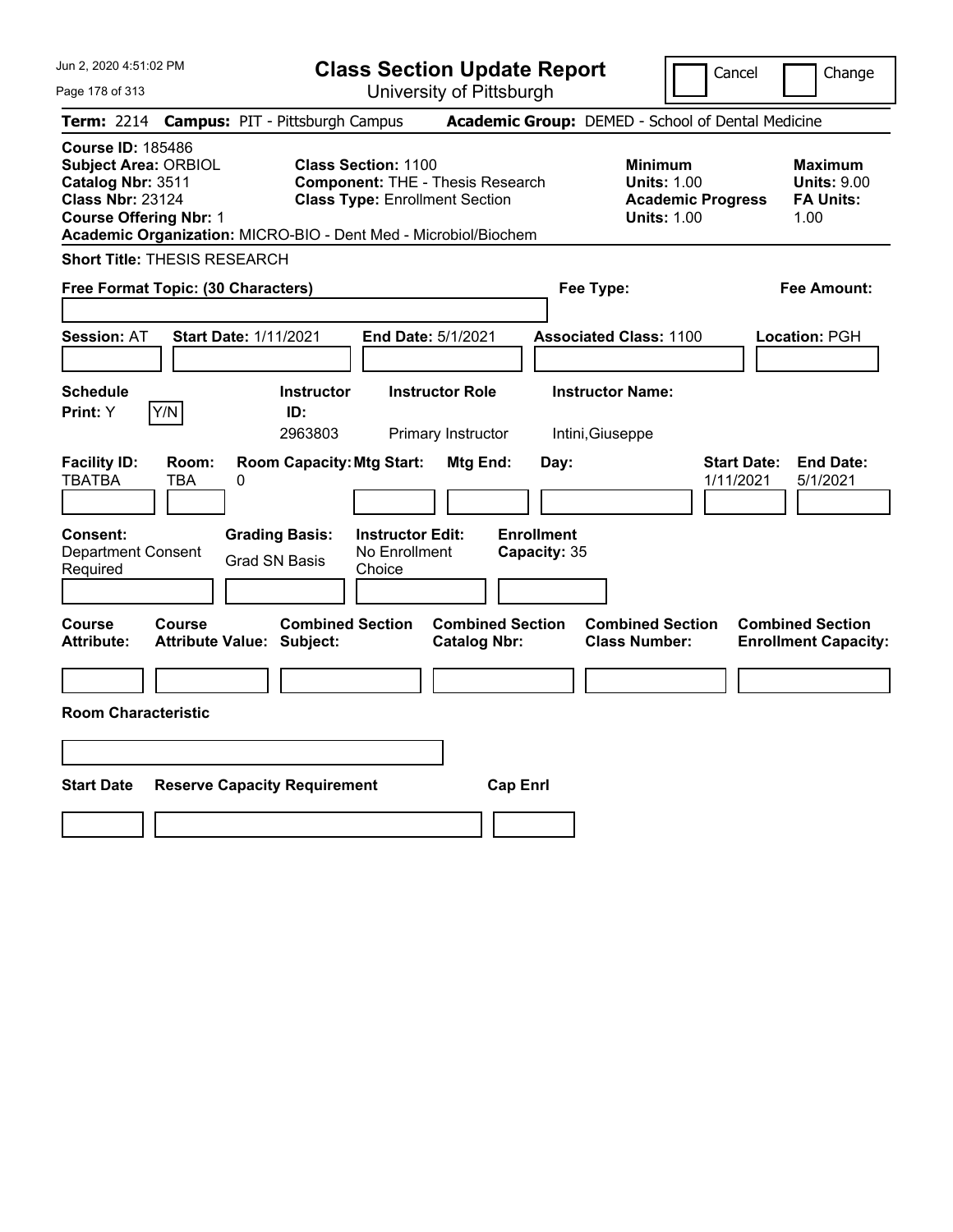| Jun 2, 2020 4:51:02 PM                                                                                                                   | <b>Class Section Update Report</b>                                                                                                                                                | Cancel<br>Change                                                                                                                                           |  |  |
|------------------------------------------------------------------------------------------------------------------------------------------|-----------------------------------------------------------------------------------------------------------------------------------------------------------------------------------|------------------------------------------------------------------------------------------------------------------------------------------------------------|--|--|
| Page 179 of 313                                                                                                                          | University of Pittsburgh                                                                                                                                                          |                                                                                                                                                            |  |  |
| <b>Campus: PIT - Pittsburgh Campus</b><br>Term: 2214                                                                                     |                                                                                                                                                                                   | Academic Group: DEMED - School of Dental Medicine                                                                                                          |  |  |
| <b>Course ID: 185486</b><br><b>Subject Area: ORBIOL</b><br>Catalog Nbr: 3511<br><b>Class Nbr: 24385</b><br><b>Course Offering Nbr: 1</b> | <b>Class Section: 1110</b><br><b>Component: THE - Thesis Research</b><br><b>Class Type: Enrollment Section</b><br>Academic Organization: MICRO-BIO - Dent Med - Microbiol/Biochem | <b>Minimum</b><br><b>Maximum</b><br><b>Units: 1.00</b><br><b>Units: 9.00</b><br><b>Academic Progress</b><br><b>FA Units:</b><br><b>Units: 1.00</b><br>1.00 |  |  |
| <b>Short Title: THESIS RESEARCH</b>                                                                                                      |                                                                                                                                                                                   |                                                                                                                                                            |  |  |
| Free Format Topic: (30 Characters)                                                                                                       |                                                                                                                                                                                   | Fee Type:<br>Fee Amount:                                                                                                                                   |  |  |
| <b>Session: AT</b><br><b>Start Date: 1/11/2021</b><br><b>Schedule</b><br>Y/N<br>Print: Y                                                 | End Date: 5/1/2021<br><b>Instructor Role</b><br><b>Instructor</b><br>ID:<br>2929499<br>Primary Instructor                                                                         | <b>Associated Class: 1110</b><br>Location: PGH<br><b>Instructor Name:</b><br>Almarza, Alejandro Jose                                                       |  |  |
| <b>Facility ID:</b><br>Room:<br><b>TBATBA</b><br>TBA<br>0                                                                                | <b>Room Capacity: Mtg Start:</b><br><b>Mtg End:</b><br>Day:                                                                                                                       | <b>End Date:</b><br><b>Start Date:</b><br>1/11/2021<br>5/1/2021                                                                                            |  |  |
| <b>Consent:</b><br><b>Grading Basis:</b><br><b>Department Consent</b><br><b>Grad SN Basis</b><br>Required                                | <b>Instructor Edit:</b><br><b>Enrollment</b><br>No Enrollment<br>Capacity: 35<br>Choice                                                                                           |                                                                                                                                                            |  |  |
| <b>Course</b><br><b>Course</b><br><b>Attribute:</b><br><b>Attribute Value: Subject:</b>                                                  | <b>Combined Section</b><br><b>Combined Section</b><br><b>Catalog Nbr:</b>                                                                                                         | <b>Combined Section</b><br><b>Combined Section</b><br><b>Class Number:</b><br><b>Enrollment Capacity:</b>                                                  |  |  |
|                                                                                                                                          |                                                                                                                                                                                   |                                                                                                                                                            |  |  |
| <b>Room Characteristic</b>                                                                                                               |                                                                                                                                                                                   |                                                                                                                                                            |  |  |
|                                                                                                                                          |                                                                                                                                                                                   |                                                                                                                                                            |  |  |
| <b>Reserve Capacity Requirement</b>                                                                                                      |                                                                                                                                                                                   |                                                                                                                                                            |  |  |
|                                                                                                                                          |                                                                                                                                                                                   |                                                                                                                                                            |  |  |
|                                                                                                                                          |                                                                                                                                                                                   |                                                                                                                                                            |  |  |
| <b>Start Date</b>                                                                                                                        | <b>Cap Enrl</b>                                                                                                                                                                   |                                                                                                                                                            |  |  |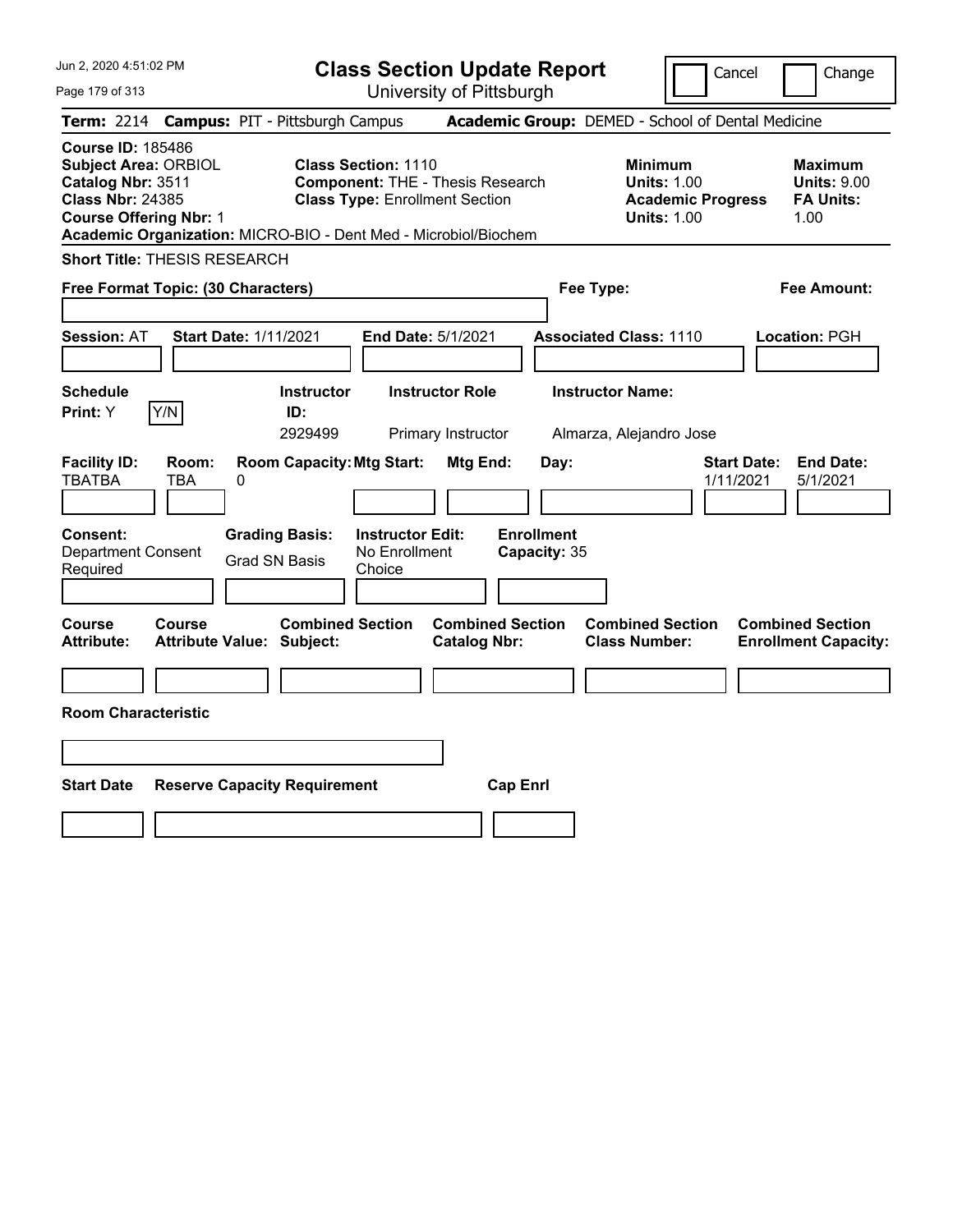| Jun 2, 2020 4:51:02 PM                                                                                                                   | <b>Class Section Update Report</b>                                                                                                                                                | Cancel<br>Change                                                                                                                                           |
|------------------------------------------------------------------------------------------------------------------------------------------|-----------------------------------------------------------------------------------------------------------------------------------------------------------------------------------|------------------------------------------------------------------------------------------------------------------------------------------------------------|
| Page 180 of 313                                                                                                                          | University of Pittsburgh                                                                                                                                                          |                                                                                                                                                            |
| Term: 2214                                                                                                                               | <b>Campus: PIT - Pittsburgh Campus</b>                                                                                                                                            | Academic Group: DEMED - School of Dental Medicine                                                                                                          |
| <b>Course ID: 185486</b><br><b>Subject Area: ORBIOL</b><br>Catalog Nbr: 3511<br><b>Class Nbr: 24386</b><br><b>Course Offering Nbr: 1</b> | <b>Class Section: 1120</b><br><b>Component: THE - Thesis Research</b><br><b>Class Type: Enrollment Section</b><br>Academic Organization: MICRO-BIO - Dent Med - Microbiol/Biochem | <b>Minimum</b><br><b>Maximum</b><br><b>Units: 1.00</b><br><b>Units: 9.00</b><br><b>Academic Progress</b><br><b>FA Units:</b><br><b>Units: 1.00</b><br>1.00 |
| <b>Short Title: THESIS RESEARCH</b>                                                                                                      |                                                                                                                                                                                   |                                                                                                                                                            |
| Free Format Topic: (30 Characters)                                                                                                       |                                                                                                                                                                                   | Fee Type:<br>Fee Amount:                                                                                                                                   |
| <b>Session: AT</b><br><b>Start Date: 1/11/2021</b><br><b>Schedule</b><br>Y/N<br>Print: Y                                                 | End Date: 5/1/2021<br><b>Instructor Role</b><br><b>Instructor</b><br>ID:<br>2908914<br>Primary Instructor                                                                         | <b>Associated Class: 1120</b><br>Location: PGH<br><b>Instructor Name:</b><br>Marazita, Mary Louise                                                         |
| <b>Facility ID:</b><br>Room:<br><b>TBATBA</b><br>TBA<br>0                                                                                | <b>Room Capacity: Mtg Start:</b><br><b>Mtg End:</b><br>Day:                                                                                                                       | <b>End Date:</b><br><b>Start Date:</b><br>1/11/2021<br>5/1/2021                                                                                            |
| <b>Consent:</b><br><b>Department Consent</b><br><b>Grad SN Basis</b><br>Required                                                         | <b>Instructor Edit:</b><br><b>Enrollment</b><br><b>Grading Basis:</b><br>No Enrollment<br>Capacity: 35<br>Choice                                                                  |                                                                                                                                                            |
| <b>Course</b><br><b>Course</b><br><b>Attribute:</b><br><b>Attribute Value: Subject:</b>                                                  | <b>Combined Section</b><br><b>Combined Section</b><br><b>Catalog Nbr:</b>                                                                                                         | <b>Combined Section</b><br><b>Combined Section</b><br><b>Class Number:</b><br><b>Enrollment Capacity:</b>                                                  |
|                                                                                                                                          |                                                                                                                                                                                   |                                                                                                                                                            |
| <b>Room Characteristic</b>                                                                                                               |                                                                                                                                                                                   |                                                                                                                                                            |
|                                                                                                                                          |                                                                                                                                                                                   |                                                                                                                                                            |
| <b>Start Date</b><br><b>Reserve Capacity Requirement</b>                                                                                 | <b>Cap Enrl</b>                                                                                                                                                                   |                                                                                                                                                            |
|                                                                                                                                          |                                                                                                                                                                                   |                                                                                                                                                            |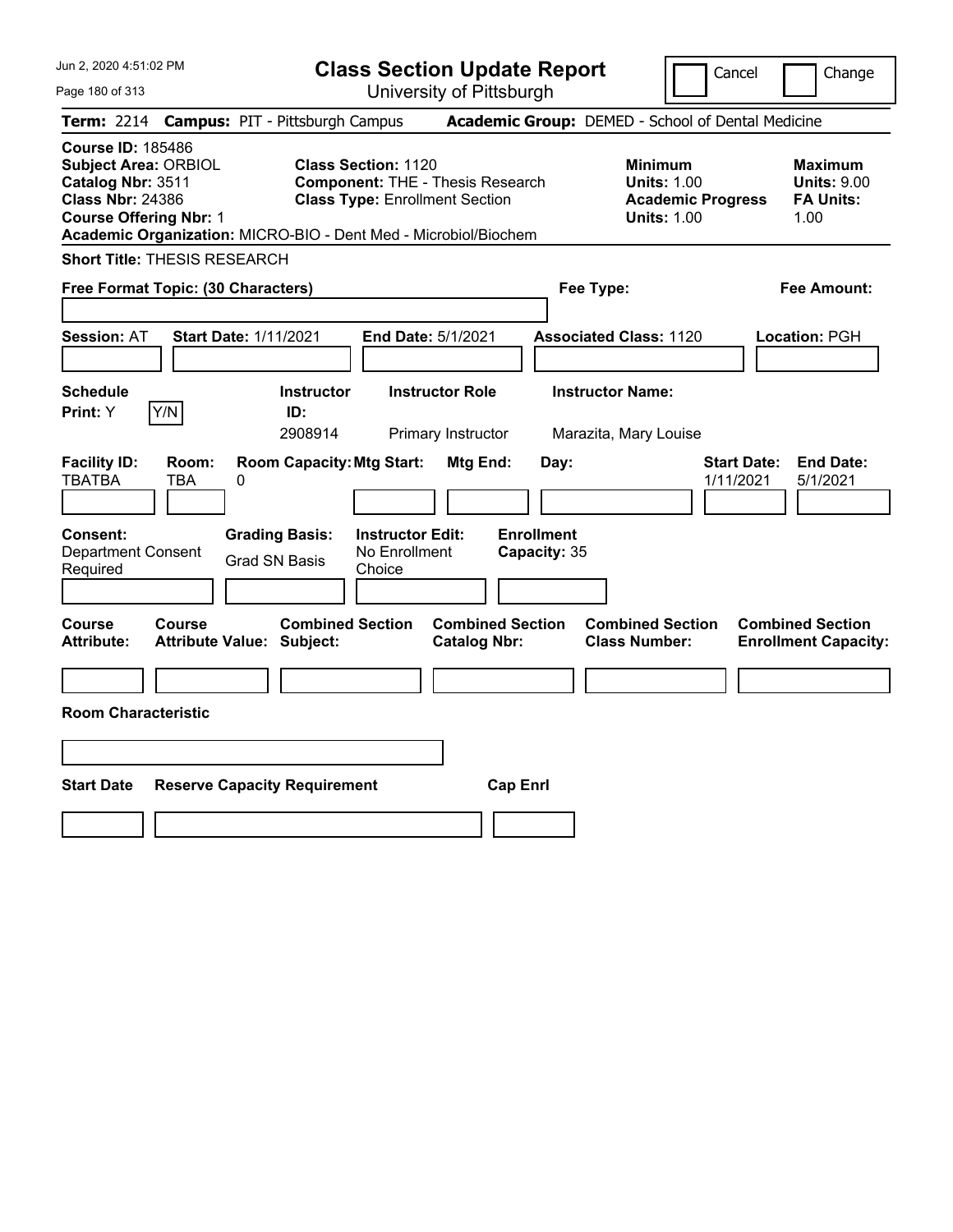| Jun 2, 2020 4:51:02 PM                                                                                                                   | <b>Class Section Update Report</b>                                                                                                                                                | Cancel                                                                                 | Change                                                           |
|------------------------------------------------------------------------------------------------------------------------------------------|-----------------------------------------------------------------------------------------------------------------------------------------------------------------------------------|----------------------------------------------------------------------------------------|------------------------------------------------------------------|
| Page 181 of 313                                                                                                                          | University of Pittsburgh                                                                                                                                                          |                                                                                        |                                                                  |
| <b>Term: 2214</b>                                                                                                                        | <b>Campus: PIT - Pittsburgh Campus</b>                                                                                                                                            | Academic Group: DEMED - School of Dental Medicine                                      |                                                                  |
| <b>Course ID: 185486</b><br><b>Subject Area: ORBIOL</b><br>Catalog Nbr: 3511<br><b>Class Nbr: 24387</b><br><b>Course Offering Nbr: 1</b> | <b>Class Section: 1130</b><br><b>Component: THE - Thesis Research</b><br><b>Class Type: Enrollment Section</b><br>Academic Organization: MICRO-BIO - Dent Med - Microbiol/Biochem | <b>Minimum</b><br><b>Units: 1.00</b><br><b>Academic Progress</b><br><b>Units: 1.00</b> | <b>Maximum</b><br><b>Units: 9.00</b><br><b>FA Units:</b><br>1.00 |
| <b>Short Title: THESIS RESEARCH</b>                                                                                                      |                                                                                                                                                                                   |                                                                                        |                                                                  |
| Free Format Topic: (30 Characters)                                                                                                       |                                                                                                                                                                                   | Fee Type:                                                                              | Fee Amount:                                                      |
| <b>Session: AT</b><br><b>Start Date: 1/11/2021</b>                                                                                       | End Date: 5/1/2021                                                                                                                                                                | <b>Associated Class: 1130</b>                                                          | Location: PGH                                                    |
| <b>Schedule</b><br>Y/N<br>Print: Y                                                                                                       | <b>Instructor Role</b><br><b>Instructor</b><br>ID:<br>2936617<br>Primary Instructor                                                                                               | <b>Instructor Name:</b><br>Beniash, Elia                                               |                                                                  |
| <b>Facility ID:</b><br>Room:<br><b>TBATBA</b><br><b>TBA</b><br>0                                                                         | <b>Room Capacity: Mtg Start:</b><br>Mtg End:                                                                                                                                      | <b>Start Date:</b><br>Day:<br>1/11/2021                                                | <b>End Date:</b><br>5/1/2021                                     |
| Consent:<br><b>Department Consent</b><br>Required                                                                                        | <b>Grading Basis:</b><br><b>Instructor Edit:</b><br>No Enrollment<br><b>Grad SN Basis</b><br>Choice                                                                               | <b>Enrollment</b><br>Capacity: 35                                                      |                                                                  |
| Course<br><b>Course</b><br><b>Attribute:</b><br><b>Attribute Value: Subject:</b>                                                         | <b>Combined Section</b><br><b>Combined Section</b><br><b>Catalog Nbr:</b>                                                                                                         | <b>Combined Section</b><br><b>Class Number:</b>                                        | <b>Combined Section</b><br><b>Enrollment Capacity:</b>           |
|                                                                                                                                          |                                                                                                                                                                                   |                                                                                        |                                                                  |
| <b>Room Characteristic</b>                                                                                                               |                                                                                                                                                                                   |                                                                                        |                                                                  |
|                                                                                                                                          |                                                                                                                                                                                   |                                                                                        |                                                                  |
| <b>Start Date</b><br><b>Reserve Capacity Requirement</b>                                                                                 | <b>Cap Enrl</b>                                                                                                                                                                   |                                                                                        |                                                                  |
|                                                                                                                                          |                                                                                                                                                                                   |                                                                                        |                                                                  |
|                                                                                                                                          |                                                                                                                                                                                   |                                                                                        |                                                                  |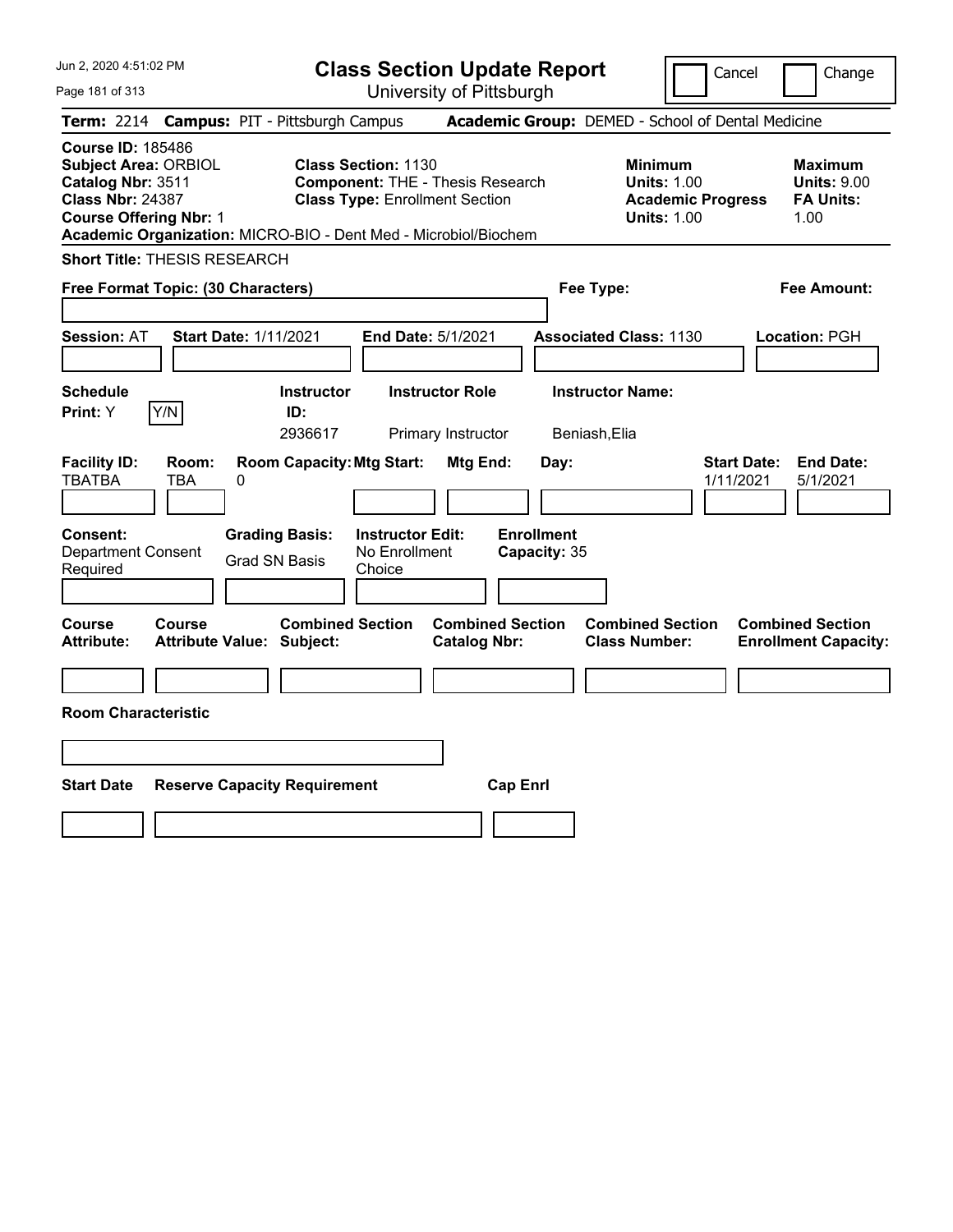| Jun 2, 2020 4:51:02 PM                                                                                                                   | <b>Class Section Update Report</b>                                                                                                                                                | Cancel<br>Change                                                                                                                                           |
|------------------------------------------------------------------------------------------------------------------------------------------|-----------------------------------------------------------------------------------------------------------------------------------------------------------------------------------|------------------------------------------------------------------------------------------------------------------------------------------------------------|
| Page 182 of 313                                                                                                                          | University of Pittsburgh                                                                                                                                                          |                                                                                                                                                            |
| Term: 2214                                                                                                                               | <b>Campus: PIT - Pittsburgh Campus</b>                                                                                                                                            | Academic Group: DEMED - School of Dental Medicine                                                                                                          |
| <b>Course ID: 185486</b><br><b>Subject Area: ORBIOL</b><br>Catalog Nbr: 3511<br><b>Class Nbr: 24388</b><br><b>Course Offering Nbr: 1</b> | <b>Class Section: 1140</b><br><b>Component: THE - Thesis Research</b><br><b>Class Type: Enrollment Section</b><br>Academic Organization: MICRO-BIO - Dent Med - Microbiol/Biochem | <b>Minimum</b><br><b>Maximum</b><br><b>Units: 1.00</b><br><b>Units: 9.00</b><br><b>FA Units:</b><br><b>Academic Progress</b><br><b>Units: 1.00</b><br>1.00 |
| <b>Short Title: THESIS RESEARCH</b>                                                                                                      |                                                                                                                                                                                   |                                                                                                                                                            |
| Free Format Topic: (30 Characters)                                                                                                       | Fee Type:                                                                                                                                                                         | Fee Amount:                                                                                                                                                |
| <b>Session: AT</b><br><b>Start Date: 1/11/2021</b><br><b>Schedule</b><br>Y/N<br>Print: Y                                                 | End Date: 5/1/2021<br><b>Instructor Role</b><br><b>Instructor</b><br>ID:<br>3511587<br>Primary Instructor                                                                         | <b>Associated Class: 1140</b><br>Location: PGH<br><b>Instructor Name:</b><br>Syed-Picard, Fatima Naz                                                       |
| <b>Facility ID:</b><br>Room:<br><b>TBATBA</b><br>0<br>TBA                                                                                | <b>Room Capacity: Mtg Start:</b><br>Mtg End:<br>Day:                                                                                                                              | <b>Start Date:</b><br><b>End Date:</b><br>1/11/2021<br>5/1/2021                                                                                            |
| <b>Grading Basis:</b><br><b>Consent:</b><br><b>Department Consent</b><br><b>Grad SN Basis</b><br>Required                                | <b>Enrollment</b><br><b>Instructor Edit:</b><br>No Enrollment<br>Capacity: 35<br>Choice                                                                                           |                                                                                                                                                            |
| <b>Course</b><br>Course<br><b>Attribute:</b><br><b>Attribute Value: Subject:</b>                                                         | <b>Combined Section</b><br><b>Combined Section</b><br><b>Catalog Nbr:</b>                                                                                                         | <b>Combined Section</b><br><b>Combined Section</b><br><b>Class Number:</b><br><b>Enrollment Capacity:</b>                                                  |
|                                                                                                                                          |                                                                                                                                                                                   |                                                                                                                                                            |
| <b>Room Characteristic</b>                                                                                                               |                                                                                                                                                                                   |                                                                                                                                                            |
|                                                                                                                                          |                                                                                                                                                                                   |                                                                                                                                                            |
| <b>Start Date</b><br><b>Reserve Capacity Requirement</b>                                                                                 | <b>Cap Enrl</b>                                                                                                                                                                   |                                                                                                                                                            |
|                                                                                                                                          |                                                                                                                                                                                   |                                                                                                                                                            |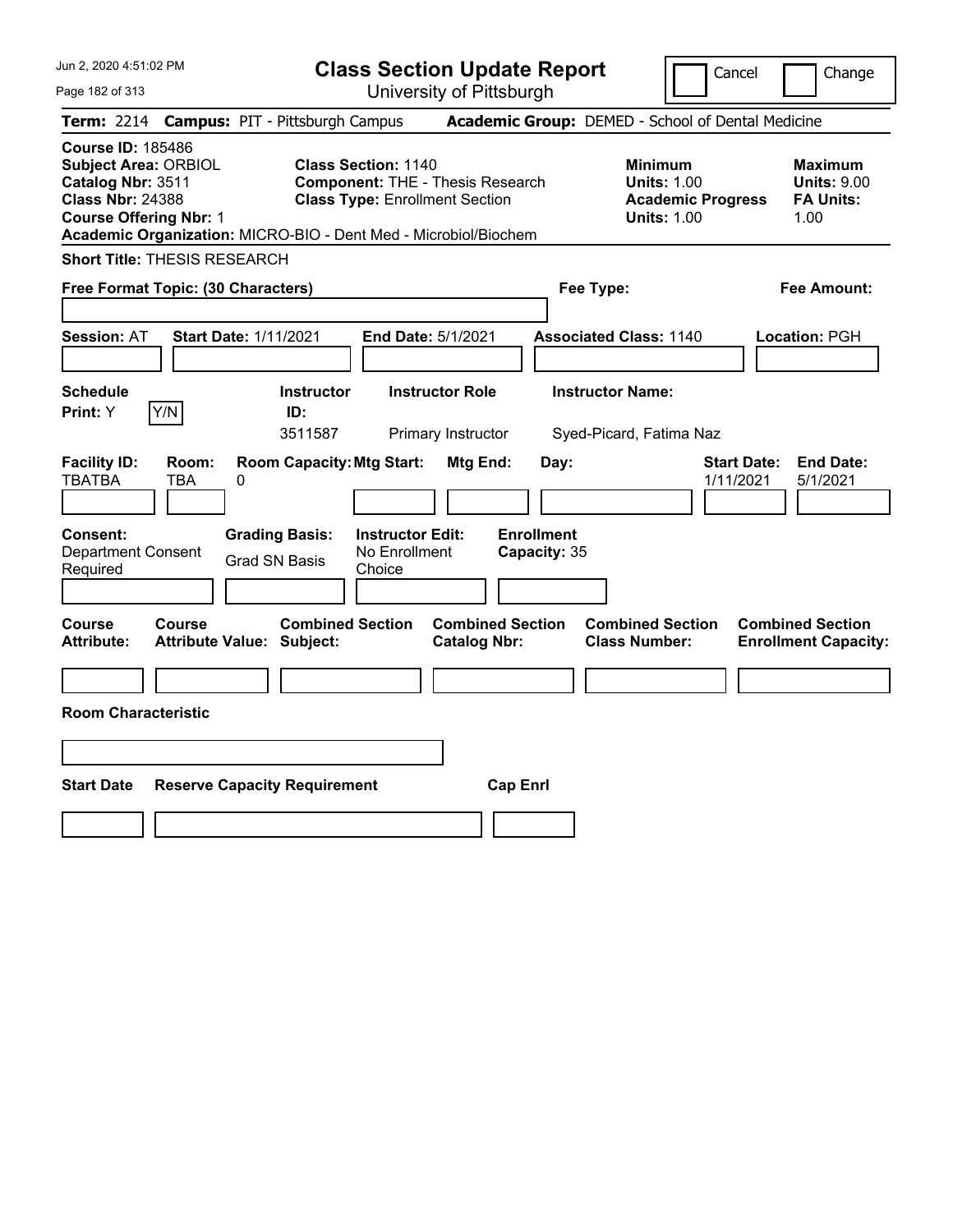| Jun 2, 2020 4:51:02 PM                                                                                                                   | <b>Class Section Update Report</b>                                                                                                                                                | Cancel<br>Change                                                                                                                                           |
|------------------------------------------------------------------------------------------------------------------------------------------|-----------------------------------------------------------------------------------------------------------------------------------------------------------------------------------|------------------------------------------------------------------------------------------------------------------------------------------------------------|
| Page 183 of 313                                                                                                                          | University of Pittsburgh                                                                                                                                                          |                                                                                                                                                            |
| <b>Term: 2214</b>                                                                                                                        | <b>Campus: PIT - Pittsburgh Campus</b>                                                                                                                                            | Academic Group: DEMED - School of Dental Medicine                                                                                                          |
| <b>Course ID: 185486</b><br><b>Subject Area: ORBIOL</b><br>Catalog Nbr: 3511<br><b>Class Nbr: 24389</b><br><b>Course Offering Nbr: 1</b> | <b>Class Section: 1150</b><br><b>Component: THE - Thesis Research</b><br><b>Class Type: Enrollment Section</b><br>Academic Organization: MICRO-BIO - Dent Med - Microbiol/Biochem | <b>Minimum</b><br><b>Maximum</b><br><b>Units: 1.00</b><br><b>Units: 9.00</b><br><b>Academic Progress</b><br><b>FA Units:</b><br><b>Units: 1.00</b><br>1.00 |
| <b>Short Title: THESIS RESEARCH</b>                                                                                                      |                                                                                                                                                                                   |                                                                                                                                                            |
| Free Format Topic: (30 Characters)                                                                                                       |                                                                                                                                                                                   | Fee Type:<br>Fee Amount:                                                                                                                                   |
| <b>Session: AT</b><br><b>Start Date: 1/11/2021</b><br><b>Schedule</b><br>Y/N<br><b>Print:</b> Y                                          | <b>End Date: 5/1/2021</b><br><b>Instructor</b><br><b>Instructor Role</b><br>ID:<br>2930587<br>Primary Instructor                                                                  | <b>Associated Class: 1150</b><br>Location: PGH<br><b>Instructor Name:</b><br>Vieira, Alexandre Rezende                                                     |
| <b>Facility ID:</b><br>Room:<br><b>TBATBA</b><br><b>TBA</b><br>0                                                                         | <b>Room Capacity: Mtg Start:</b><br>Mtg End:<br>Day:                                                                                                                              | <b>Start Date:</b><br><b>End Date:</b><br>1/11/2021<br>5/1/2021                                                                                            |
| <b>Consent:</b><br><b>Grading Basis:</b><br><b>Department Consent</b><br><b>Grad SN Basis</b><br>Required                                | <b>Enrollment</b><br><b>Instructor Edit:</b><br>No Enrollment<br>Capacity: 35<br>Choice                                                                                           |                                                                                                                                                            |
| <b>Course</b><br><b>Course</b><br><b>Attribute:</b><br><b>Attribute Value: Subject:</b>                                                  | <b>Combined Section</b><br><b>Combined Section</b><br><b>Catalog Nbr:</b>                                                                                                         | <b>Combined Section</b><br><b>Combined Section</b><br><b>Class Number:</b><br><b>Enrollment Capacity:</b>                                                  |
|                                                                                                                                          |                                                                                                                                                                                   |                                                                                                                                                            |
| <b>Room Characteristic</b>                                                                                                               |                                                                                                                                                                                   |                                                                                                                                                            |
|                                                                                                                                          |                                                                                                                                                                                   |                                                                                                                                                            |
|                                                                                                                                          |                                                                                                                                                                                   |                                                                                                                                                            |
| <b>Start Date</b><br><b>Reserve Capacity Requirement</b>                                                                                 | <b>Cap Enrl</b>                                                                                                                                                                   |                                                                                                                                                            |
|                                                                                                                                          |                                                                                                                                                                                   |                                                                                                                                                            |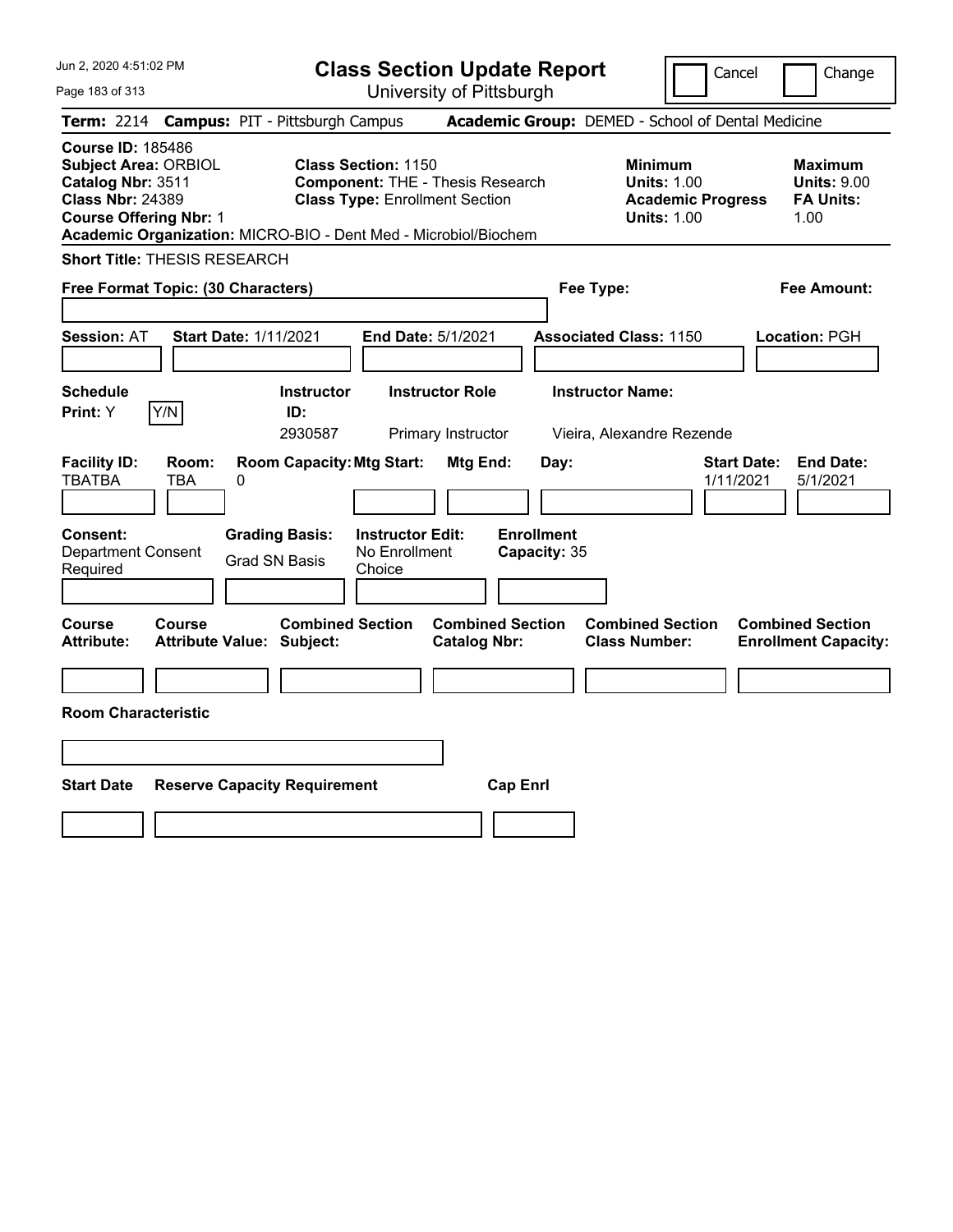| Jun 2, 2020 4:51:02 PM                                                                                                                   | <b>Class Section Update Report</b>                                                                                                                                                | Cancel<br>Change                                                                                                                                           |
|------------------------------------------------------------------------------------------------------------------------------------------|-----------------------------------------------------------------------------------------------------------------------------------------------------------------------------------|------------------------------------------------------------------------------------------------------------------------------------------------------------|
| Page 184 of 313                                                                                                                          | University of Pittsburgh                                                                                                                                                          |                                                                                                                                                            |
| Term: 2214                                                                                                                               | <b>Campus: PIT - Pittsburgh Campus</b>                                                                                                                                            | Academic Group: DEMED - School of Dental Medicine                                                                                                          |
| <b>Course ID: 185486</b><br><b>Subject Area: ORBIOL</b><br>Catalog Nbr: 3511<br><b>Class Nbr: 24390</b><br><b>Course Offering Nbr: 1</b> | <b>Class Section: 1160</b><br><b>Component: THE - Thesis Research</b><br><b>Class Type: Enrollment Section</b><br>Academic Organization: MICRO-BIO - Dent Med - Microbiol/Biochem | <b>Minimum</b><br><b>Maximum</b><br><b>Units: 1.00</b><br><b>Units: 9.00</b><br><b>Academic Progress</b><br><b>FA Units:</b><br><b>Units: 1.00</b><br>1.00 |
| <b>Short Title: THESIS RESEARCH</b>                                                                                                      |                                                                                                                                                                                   |                                                                                                                                                            |
| Free Format Topic: (30 Characters)                                                                                                       |                                                                                                                                                                                   | Fee Type:<br>Fee Amount:                                                                                                                                   |
| <b>Session: AT</b><br><b>Start Date: 1/11/2021</b><br><b>Schedule</b><br>Y/N<br>Print: Y                                                 | <b>End Date: 5/1/2021</b><br><b>Instructor Role</b><br><b>Instructor</b><br>ID:<br>2905190<br>Primary Instructor                                                                  | <b>Associated Class: 1160</b><br>Location: PGH<br><b>Instructor Name:</b><br>Weinberg, Seth Michael                                                        |
| <b>Facility ID:</b><br>Room:<br><b>TBATBA</b><br>TBA<br>0                                                                                | <b>Room Capacity: Mtg Start:</b><br><b>Mtg End:</b><br>Day:                                                                                                                       | <b>End Date:</b><br><b>Start Date:</b><br>1/11/2021<br>5/1/2021                                                                                            |
| <b>Consent:</b><br><b>Grading Basis:</b><br><b>Department Consent</b><br><b>Grad SN Basis</b><br>Required                                | <b>Instructor Edit:</b><br><b>Enrollment</b><br>No Enrollment<br>Capacity: 35<br>Choice                                                                                           |                                                                                                                                                            |
| <b>Course</b><br>Course<br><b>Attribute Value: Subject:</b><br><b>Attribute:</b>                                                         | <b>Combined Section</b><br><b>Combined Section</b><br><b>Catalog Nbr:</b>                                                                                                         | <b>Combined Section</b><br><b>Combined Section</b><br><b>Class Number:</b><br><b>Enrollment Capacity:</b>                                                  |
|                                                                                                                                          |                                                                                                                                                                                   |                                                                                                                                                            |
| <b>Room Characteristic</b>                                                                                                               |                                                                                                                                                                                   |                                                                                                                                                            |
|                                                                                                                                          |                                                                                                                                                                                   |                                                                                                                                                            |
| <b>Start Date</b><br><b>Reserve Capacity Requirement</b>                                                                                 | <b>Cap Enrl</b>                                                                                                                                                                   |                                                                                                                                                            |
|                                                                                                                                          |                                                                                                                                                                                   |                                                                                                                                                            |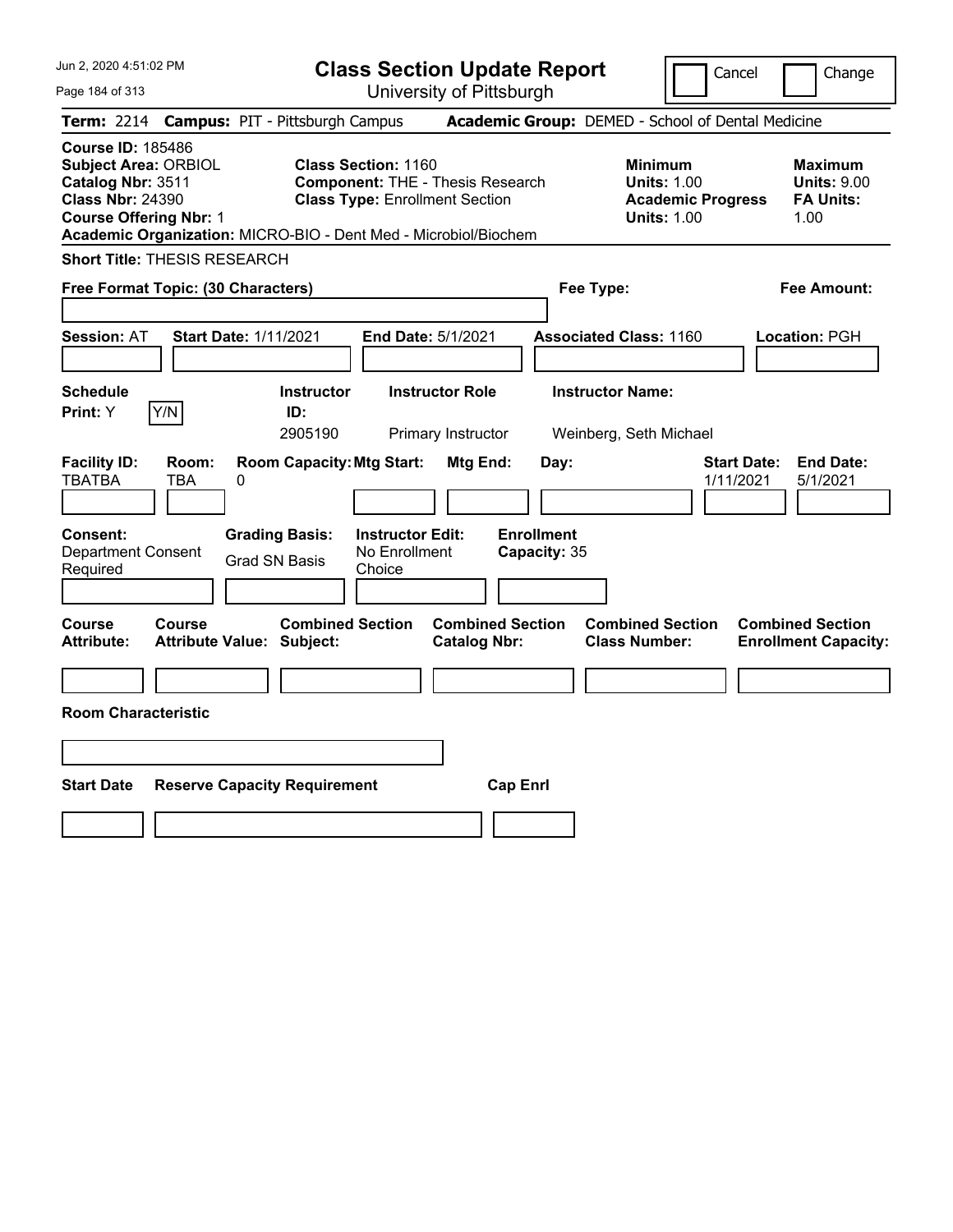| Jun 2, 2020 4:51:02 PM                                                                                                                                                                                      |                                                                                                                | <b>Class Section Update Report</b>             | Cancel                                                                                 | Change                                                           |
|-------------------------------------------------------------------------------------------------------------------------------------------------------------------------------------------------------------|----------------------------------------------------------------------------------------------------------------|------------------------------------------------|----------------------------------------------------------------------------------------|------------------------------------------------------------------|
| Page 185 of 313                                                                                                                                                                                             |                                                                                                                | University of Pittsburgh                       |                                                                                        |                                                                  |
| <b>Term: 2214</b>                                                                                                                                                                                           | <b>Campus: PIT - Pittsburgh Campus</b>                                                                         |                                                | Academic Group: DEMED - School of Dental Medicine                                      |                                                                  |
| <b>Course ID: 185486</b><br><b>Subject Area: ORBIOL</b><br>Catalog Nbr: 3511<br><b>Class Nbr: 24391</b><br><b>Course Offering Nbr: 1</b><br>Academic Organization: MICRO-BIO - Dent Med - Microbiol/Biochem | <b>Class Section: 1170</b><br><b>Component: THE - Thesis Research</b><br><b>Class Type: Enrollment Section</b> |                                                | <b>Minimum</b><br><b>Units: 1.00</b><br><b>Academic Progress</b><br><b>Units: 1.00</b> | <b>Maximum</b><br><b>Units: 9.00</b><br><b>FA Units:</b><br>1.00 |
| <b>Short Title: THESIS RESEARCH</b>                                                                                                                                                                         |                                                                                                                |                                                |                                                                                        |                                                                  |
| Free Format Topic: (30 Characters)                                                                                                                                                                          |                                                                                                                |                                                | Fee Type:                                                                              | <b>Fee Amount:</b>                                               |
| <b>Session: AT</b><br><b>Start Date: 1/11/2021</b>                                                                                                                                                          |                                                                                                                | End Date: 5/1/2021                             | <b>Associated Class: 1170</b>                                                          | Location: PGH                                                    |
| <b>Schedule</b><br>Print: Y<br> Y/N                                                                                                                                                                         | <b>Instructor</b><br>ID:<br>2913462                                                                            | <b>Instructor Role</b><br>Primary Instructor   | <b>Instructor Name:</b><br>Sfeir, Charles S                                            |                                                                  |
| <b>Facility ID:</b><br>Room:<br><b>TBATBA</b><br><b>TBA</b><br>0                                                                                                                                            | <b>Room Capacity: Mtg Start:</b>                                                                               | Mtg End:<br>Day:                               | 1/11/2021                                                                              | <b>Start Date:</b><br><b>End Date:</b><br>5/1/2021               |
| <b>Consent:</b><br><b>Department Consent</b><br>Required                                                                                                                                                    | <b>Instructor Edit:</b><br><b>Grading Basis:</b><br>No Enrollment<br><b>Grad SN Basis</b><br>Choice            | <b>Enrollment</b><br>Capacity: 35              |                                                                                        |                                                                  |
| <b>Course</b><br>Course<br><b>Attribute:</b><br><b>Attribute Value: Subject:</b>                                                                                                                            | <b>Combined Section</b>                                                                                        | <b>Combined Section</b><br><b>Catalog Nbr:</b> | <b>Combined Section</b><br><b>Class Number:</b>                                        | <b>Combined Section</b><br><b>Enrollment Capacity:</b>           |
|                                                                                                                                                                                                             |                                                                                                                |                                                |                                                                                        |                                                                  |
| <b>Room Characteristic</b>                                                                                                                                                                                  |                                                                                                                |                                                |                                                                                        |                                                                  |
|                                                                                                                                                                                                             |                                                                                                                |                                                |                                                                                        |                                                                  |
| <b>Start Date</b>                                                                                                                                                                                           | <b>Reserve Capacity Requirement</b>                                                                            | <b>Cap Enrl</b>                                |                                                                                        |                                                                  |
|                                                                                                                                                                                                             |                                                                                                                |                                                |                                                                                        |                                                                  |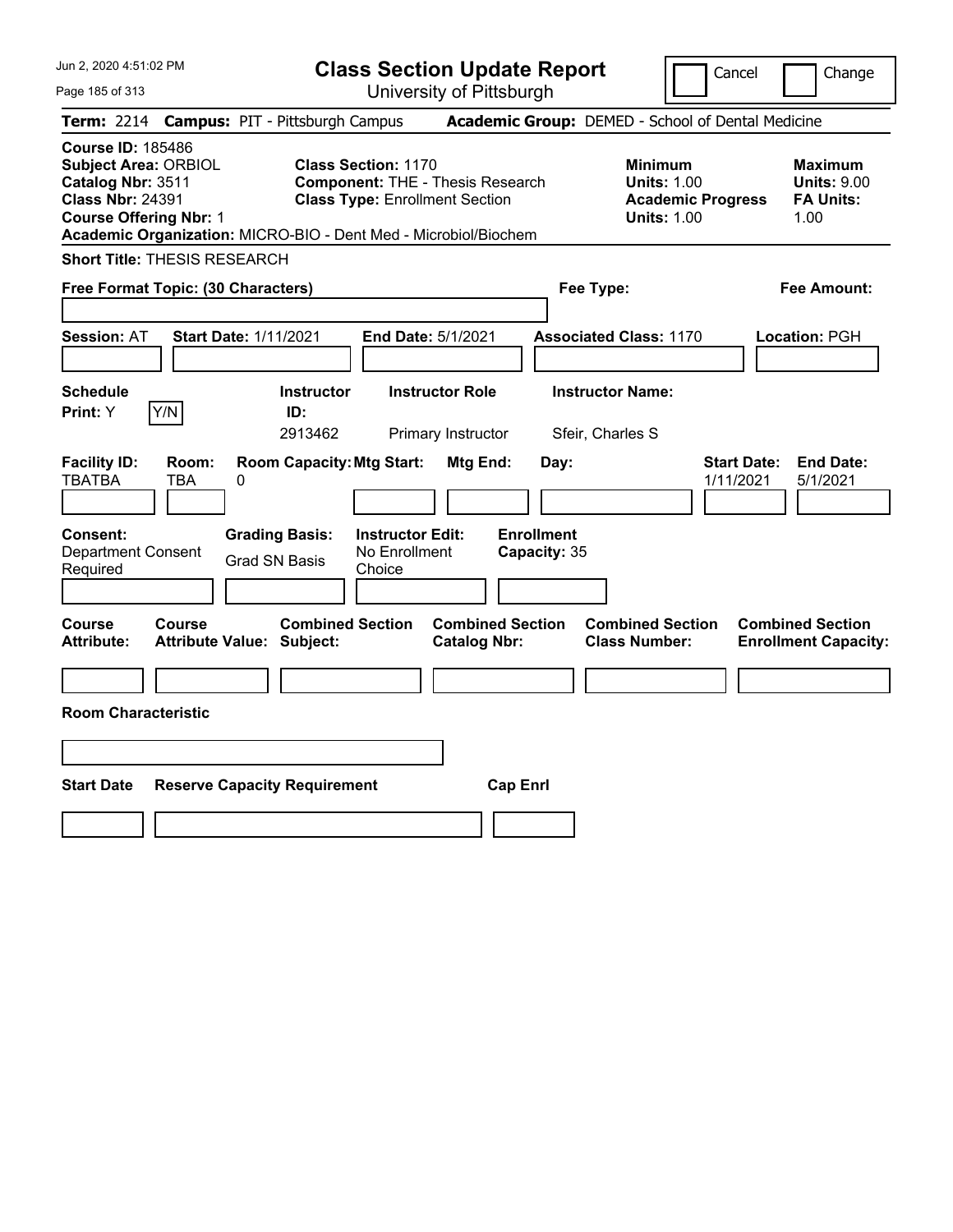| Jun 2, 2020 4:51:02 PM                                                                                                                   | <b>Class Section Update Report</b>                                                                                                                                                | Cancel<br>Change                                                                                                                                           |
|------------------------------------------------------------------------------------------------------------------------------------------|-----------------------------------------------------------------------------------------------------------------------------------------------------------------------------------|------------------------------------------------------------------------------------------------------------------------------------------------------------|
| Page 186 of 313                                                                                                                          | University of Pittsburgh                                                                                                                                                          |                                                                                                                                                            |
| <b>Term: 2214</b>                                                                                                                        | <b>Campus: PIT - Pittsburgh Campus</b>                                                                                                                                            | Academic Group: DEMED - School of Dental Medicine                                                                                                          |
| <b>Course ID: 185486</b><br><b>Subject Area: ORBIOL</b><br>Catalog Nbr: 3511<br><b>Class Nbr: 24392</b><br><b>Course Offering Nbr: 1</b> | <b>Class Section: 1180</b><br><b>Component: THE - Thesis Research</b><br><b>Class Type: Enrollment Section</b><br>Academic Organization: MICRO-BIO - Dent Med - Microbiol/Biochem | <b>Minimum</b><br><b>Maximum</b><br><b>Units: 1.00</b><br><b>Units: 9.00</b><br><b>FA Units:</b><br><b>Academic Progress</b><br><b>Units: 1.00</b><br>1.00 |
| <b>Short Title: THESIS RESEARCH</b>                                                                                                      |                                                                                                                                                                                   |                                                                                                                                                            |
| Free Format Topic: (30 Characters)                                                                                                       |                                                                                                                                                                                   | Fee Type:<br>Fee Amount:                                                                                                                                   |
| <b>Start Date: 1/11/2021</b><br><b>Session: AT</b><br><b>Schedule</b><br>Y/N<br>Print: Y                                                 | <b>End Date: 5/1/2021</b><br><b>Instructor Role</b><br><b>Instructor</b><br>ID:<br>2950008<br>Primary Instructor                                                                  | <b>Associated Class: 1180</b><br>Location: PGH<br><b>Instructor Name:</b><br>Szabo Rogers, Heather Lynn                                                    |
| <b>Facility ID:</b><br>Room:<br><b>TBATBA</b><br><b>TBA</b><br>0                                                                         | <b>Room Capacity: Mtg Start:</b><br><b>Mtg End:</b><br>Day:                                                                                                                       | <b>Start Date:</b><br><b>End Date:</b><br>1/11/2021<br>5/1/2021                                                                                            |
| Consent:<br><b>Grading Basis:</b><br><b>Department Consent</b><br><b>Grad SN Basis</b><br>Required                                       | <b>Enrollment</b><br><b>Instructor Edit:</b><br>No Enrollment<br>Capacity: 35<br>Choice                                                                                           |                                                                                                                                                            |
| <b>Course</b><br>Course<br><b>Attribute Value: Subject:</b><br><b>Attribute:</b>                                                         | <b>Combined Section</b><br><b>Combined Section</b><br><b>Catalog Nbr:</b>                                                                                                         | <b>Combined Section</b><br><b>Combined Section</b><br><b>Class Number:</b><br><b>Enrollment Capacity:</b>                                                  |
|                                                                                                                                          |                                                                                                                                                                                   |                                                                                                                                                            |
| <b>Room Characteristic</b>                                                                                                               |                                                                                                                                                                                   |                                                                                                                                                            |
|                                                                                                                                          |                                                                                                                                                                                   |                                                                                                                                                            |
|                                                                                                                                          |                                                                                                                                                                                   |                                                                                                                                                            |
| <b>Start Date</b><br><b>Reserve Capacity Requirement</b>                                                                                 | <b>Cap Enrl</b>                                                                                                                                                                   |                                                                                                                                                            |
|                                                                                                                                          |                                                                                                                                                                                   |                                                                                                                                                            |
|                                                                                                                                          |                                                                                                                                                                                   |                                                                                                                                                            |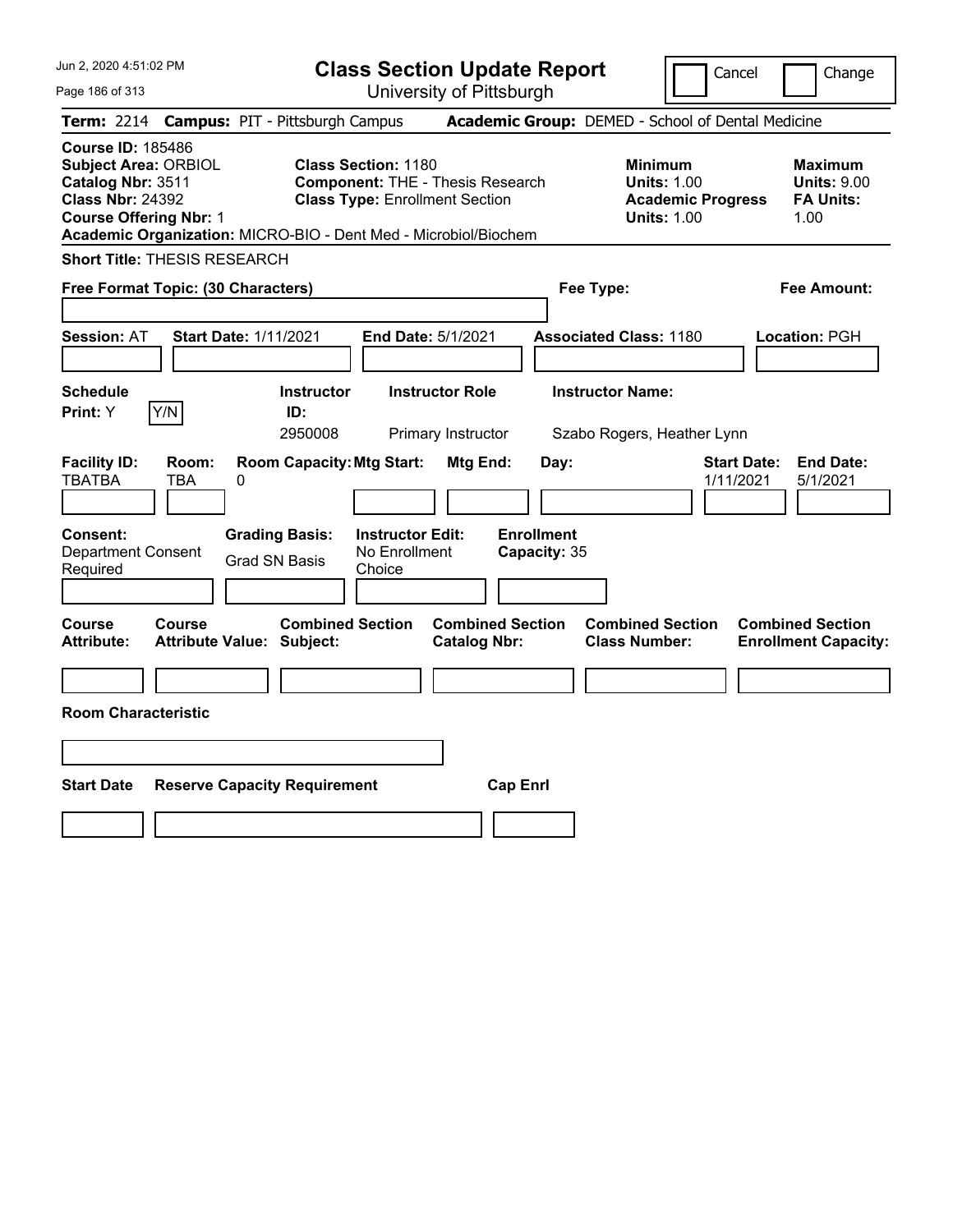| Jun 2, 2020 4:51:02 PM                                                                                                                   | <b>Class Section Update Report</b>                                                                                                                                                |                                                                                        | Cancel<br>Change                                                 |
|------------------------------------------------------------------------------------------------------------------------------------------|-----------------------------------------------------------------------------------------------------------------------------------------------------------------------------------|----------------------------------------------------------------------------------------|------------------------------------------------------------------|
| Page 187 of 313                                                                                                                          | University of Pittsburgh                                                                                                                                                          |                                                                                        |                                                                  |
| <b>Term: 2214</b>                                                                                                                        | <b>Campus: PIT - Pittsburgh Campus</b>                                                                                                                                            | Academic Group: DEMED - School of Dental Medicine                                      |                                                                  |
| <b>Course ID: 185486</b><br><b>Subject Area: ORBIOL</b><br>Catalog Nbr: 3511<br><b>Class Nbr: 24393</b><br><b>Course Offering Nbr: 1</b> | <b>Class Section: 1190</b><br><b>Component: THE - Thesis Research</b><br><b>Class Type: Enrollment Section</b><br>Academic Organization: MICRO-BIO - Dent Med - Microbiol/Biochem | <b>Minimum</b><br><b>Units: 1.00</b><br><b>Academic Progress</b><br><b>Units: 1.00</b> | <b>Maximum</b><br><b>Units: 9.00</b><br><b>FA Units:</b><br>1.00 |
| <b>Short Title: THESIS RESEARCH</b>                                                                                                      |                                                                                                                                                                                   |                                                                                        |                                                                  |
| Free Format Topic: (30 Characters)                                                                                                       |                                                                                                                                                                                   | Fee Type:                                                                              | Fee Amount:                                                      |
| <b>Start Date: 1/11/2021</b><br><b>Session: AT</b>                                                                                       | End Date: 5/1/2021                                                                                                                                                                | <b>Associated Class: 1190</b>                                                          | Location: PGH                                                    |
| <b>Schedule</b><br>Y/N<br>Print: Y                                                                                                       | <b>Instructor</b><br><b>Instructor Role</b><br>ID:<br>2942095<br>Primary Instructor                                                                                               | <b>Instructor Name:</b><br>Taboas, Juan M                                              |                                                                  |
| <b>Facility ID:</b><br>Room:<br><b>TBATBA</b><br><b>TBA</b><br>0                                                                         | <b>Room Capacity: Mtg Start:</b><br>Mtg End:                                                                                                                                      | Day:                                                                                   | <b>Start Date:</b><br><b>End Date:</b><br>1/11/2021<br>5/1/2021  |
| Consent:<br><b>Department Consent</b><br>Required                                                                                        | <b>Grading Basis:</b><br><b>Instructor Edit:</b><br>No Enrollment<br><b>Grad SN Basis</b><br>Choice                                                                               | <b>Enrollment</b><br>Capacity: 35                                                      |                                                                  |
| Course<br>Course<br><b>Attribute:</b><br><b>Attribute Value: Subject:</b>                                                                | <b>Combined Section</b><br><b>Catalog Nbr:</b>                                                                                                                                    | <b>Combined Section</b><br><b>Combined Section</b><br><b>Class Number:</b>             | <b>Combined Section</b><br><b>Enrollment Capacity:</b>           |
|                                                                                                                                          |                                                                                                                                                                                   |                                                                                        |                                                                  |
| <b>Room Characteristic</b>                                                                                                               |                                                                                                                                                                                   |                                                                                        |                                                                  |
|                                                                                                                                          |                                                                                                                                                                                   |                                                                                        |                                                                  |
| <b>Start Date</b><br><b>Reserve Capacity Requirement</b>                                                                                 |                                                                                                                                                                                   | <b>Cap Enrl</b>                                                                        |                                                                  |
|                                                                                                                                          |                                                                                                                                                                                   |                                                                                        |                                                                  |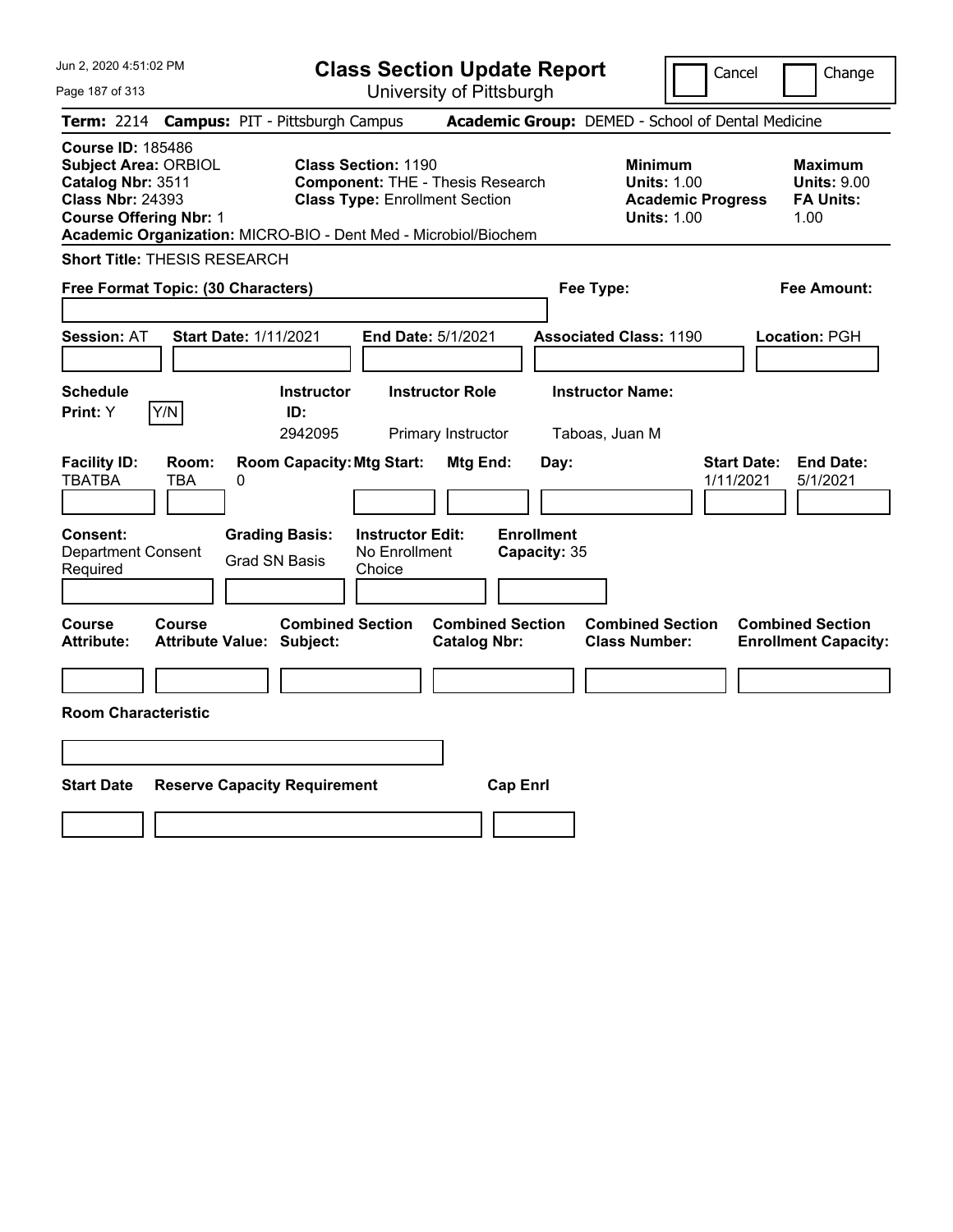| Jun 2, 2020 4:51:02 PM                                                                                                                   | <b>Class Section Update Report</b>                                                                                                                                                |                                                                                        | Cancel<br>Change                                                 |
|------------------------------------------------------------------------------------------------------------------------------------------|-----------------------------------------------------------------------------------------------------------------------------------------------------------------------------------|----------------------------------------------------------------------------------------|------------------------------------------------------------------|
| Page 188 of 313                                                                                                                          | University of Pittsburgh                                                                                                                                                          |                                                                                        |                                                                  |
| <b>Term: 2214</b>                                                                                                                        | <b>Campus: PIT - Pittsburgh Campus</b>                                                                                                                                            | Academic Group: DEMED - School of Dental Medicine                                      |                                                                  |
| <b>Course ID: 185486</b><br><b>Subject Area: ORBIOL</b><br>Catalog Nbr: 3511<br><b>Class Nbr: 24394</b><br><b>Course Offering Nbr: 1</b> | <b>Class Section: 1200</b><br><b>Component: THE - Thesis Research</b><br><b>Class Type: Enrollment Section</b><br>Academic Organization: MICRO-BIO - Dent Med - Microbiol/Biochem | <b>Minimum</b><br><b>Units: 1.00</b><br><b>Academic Progress</b><br><b>Units: 1.00</b> | <b>Maximum</b><br><b>Units: 9.00</b><br><b>FA Units:</b><br>1.00 |
| <b>Short Title: THESIS RESEARCH</b>                                                                                                      |                                                                                                                                                                                   |                                                                                        |                                                                  |
| Free Format Topic: (30 Characters)                                                                                                       |                                                                                                                                                                                   | Fee Type:                                                                              | <b>Fee Amount:</b>                                               |
| <b>Session: AT</b><br><b>Start Date: 1/11/2021</b>                                                                                       | End Date: 5/1/2021                                                                                                                                                                | <b>Associated Class: 1200</b>                                                          | Location: PGH                                                    |
| <b>Schedule</b><br>Print: Y<br> Y/N                                                                                                      | <b>Instructor Role</b><br><b>Instructor</b><br>ID:<br>0                                                                                                                           | <b>Instructor Name:</b><br>No Instructor Assigned                                      |                                                                  |
| <b>Facility ID:</b><br>Room:<br><b>TBATBA</b><br><b>TBA</b><br>0                                                                         | <b>Room Capacity: Mtg Start:</b><br>Mtg End:                                                                                                                                      | Day:                                                                                   | <b>End Date:</b><br><b>Start Date:</b><br>1/11/2021<br>5/1/2021  |
| <b>Consent:</b><br><b>Department Consent</b><br>Required                                                                                 | <b>Instructor Edit:</b><br><b>Grading Basis:</b><br>No Enrollment<br><b>Grad SN Basis</b><br>Choice                                                                               | <b>Enrollment</b><br>Capacity: 35                                                      |                                                                  |
| <b>Course</b><br>Course<br><b>Attribute:</b><br><b>Attribute Value: Subject:</b>                                                         | <b>Combined Section</b><br><b>Combined Section</b><br><b>Catalog Nbr:</b>                                                                                                         | <b>Combined Section</b><br><b>Class Number:</b>                                        | <b>Combined Section</b><br><b>Enrollment Capacity:</b>           |
|                                                                                                                                          |                                                                                                                                                                                   |                                                                                        |                                                                  |
| <b>Room Characteristic</b>                                                                                                               |                                                                                                                                                                                   |                                                                                        |                                                                  |
|                                                                                                                                          |                                                                                                                                                                                   |                                                                                        |                                                                  |
| <b>Start Date</b><br><b>Reserve Capacity Requirement</b>                                                                                 | <b>Cap Enrl</b>                                                                                                                                                                   |                                                                                        |                                                                  |
|                                                                                                                                          |                                                                                                                                                                                   |                                                                                        |                                                                  |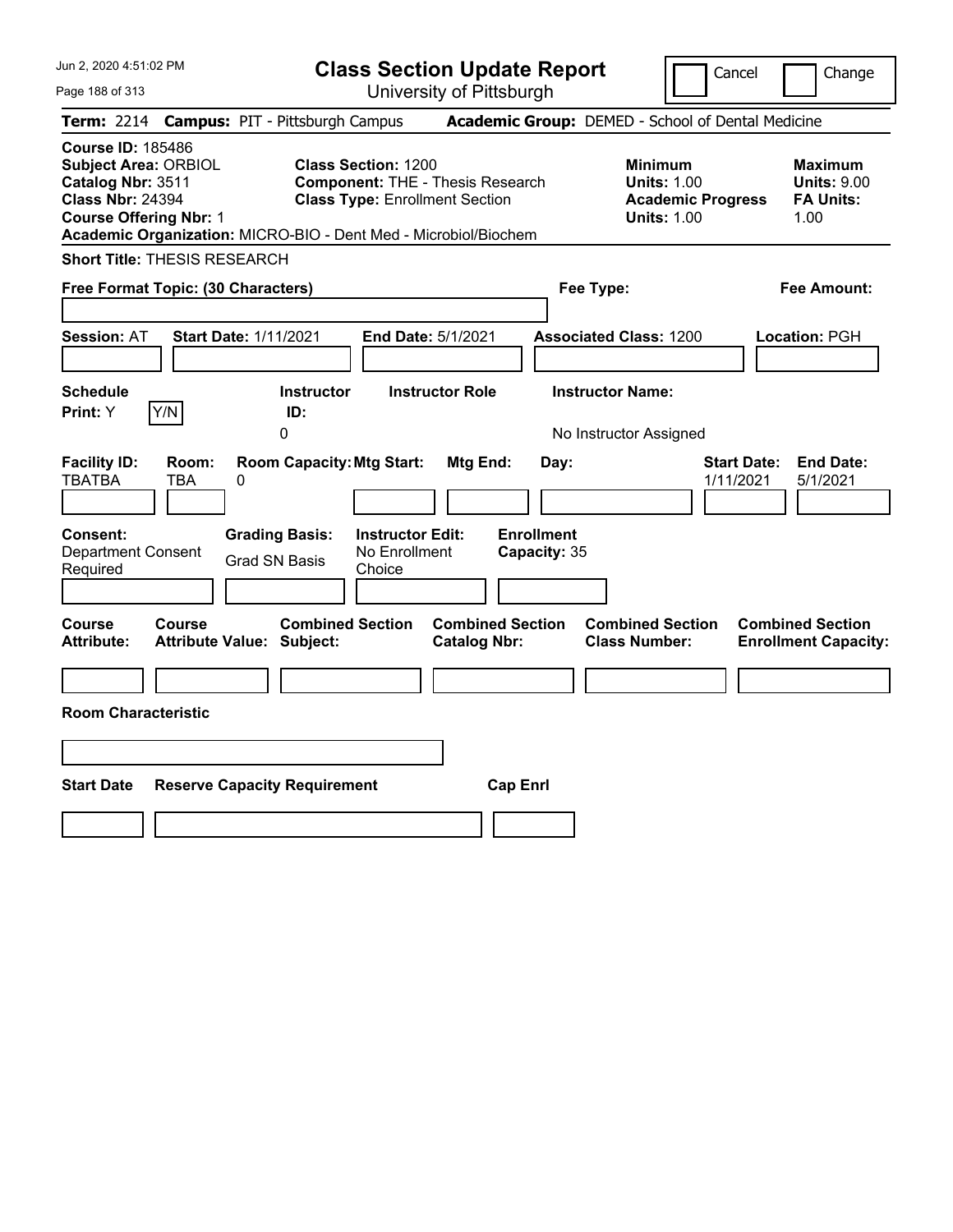| Jun 2, 2020 4:51:02 PM                                                                                                                                                                                      | <b>Class Section Update Report</b>                                                                     | Change<br>Cancel                                                                                                                                    |
|-------------------------------------------------------------------------------------------------------------------------------------------------------------------------------------------------------------|--------------------------------------------------------------------------------------------------------|-----------------------------------------------------------------------------------------------------------------------------------------------------|
| Page 189 of 313                                                                                                                                                                                             | University of Pittsburgh                                                                               |                                                                                                                                                     |
| <b>Campus: PIT - Pittsburgh Campus</b><br><b>Term:</b> 2214                                                                                                                                                 |                                                                                                        | Academic Group: DEMED - School of Dental Medicine                                                                                                   |
| <b>Course ID: 184272</b><br><b>Subject Area: ORBIOL</b><br>Catalog Nbr: 3512<br><b>Class Nbr: 22399</b><br><b>Course Offering Nbr: 1</b><br>Academic Organization: MICRO-BIO - Dent Med - Microbiol/Biochem | <b>Class Section: 1050</b><br><b>Component: LEC - Lecture</b><br><b>Class Type: Enrollment Section</b> | Minimum<br><b>Maximum</b><br><b>Units: 2.00</b><br><b>Units: 2.00</b><br><b>Academic Progress</b><br><b>FA Units:</b><br><b>Units: 2.00</b><br>2.00 |
| <b>Short Title: CRANIOFACIAL GENETICS</b>                                                                                                                                                                   |                                                                                                        |                                                                                                                                                     |
| Free Format Topic: (30 Characters)                                                                                                                                                                          |                                                                                                        | Fee Type:<br>Fee Amount:                                                                                                                            |
| <b>Session: AT</b><br><b>Start Date: 1/11/2021</b>                                                                                                                                                          | End Date: 5/1/2021                                                                                     | <b>Associated Class: 1050</b><br>Location: PGH                                                                                                      |
| <b>Schedule</b><br>Y/N<br>Print: Y<br>ID:                                                                                                                                                                   | <b>Instructor Role</b><br><b>Instructor</b><br>2930587<br>Primary Instructor                           | <b>Instructor Name:</b><br>Vieira, Alexandre Rezende                                                                                                |
| <b>Facility ID:</b><br>Room:<br><b>SALK00355</b><br>00355<br>171                                                                                                                                            | <b>Room Capacity: Mtg Start:</b><br>Mtg End:<br>Day:<br>11:50 AM<br>10:00 AM<br>Fr                     | <b>Start Date:</b><br><b>End Date:</b><br>1/11/2021<br>5/1/2021                                                                                     |
| Consent:<br><b>Grading Basis:</b><br>No Special Consent<br><b>Grad Letter Grade</b><br>Required                                                                                                             | <b>Enrollment</b><br><b>Instructor Edit:</b><br>No Enrollment<br>Capacity: 35<br>Choice                |                                                                                                                                                     |
| Course<br>Course<br><b>Attribute Value: Subject:</b><br>Attribute:                                                                                                                                          | <b>Combined Section</b><br><b>Combined Section</b><br><b>Catalog Nbr:</b>                              | <b>Combined Section</b><br><b>Combined Section</b><br><b>Class Number:</b><br><b>Enrollment Capacity:</b>                                           |
|                                                                                                                                                                                                             |                                                                                                        |                                                                                                                                                     |
| <b>Room Characteristic</b><br>PeopleSoft - Scheduled (PS)                                                                                                                                                   |                                                                                                        |                                                                                                                                                     |
| <b>Start Date</b><br><b>Reserve Capacity Requirement</b>                                                                                                                                                    | <b>Cap Enrl</b>                                                                                        |                                                                                                                                                     |
|                                                                                                                                                                                                             |                                                                                                        |                                                                                                                                                     |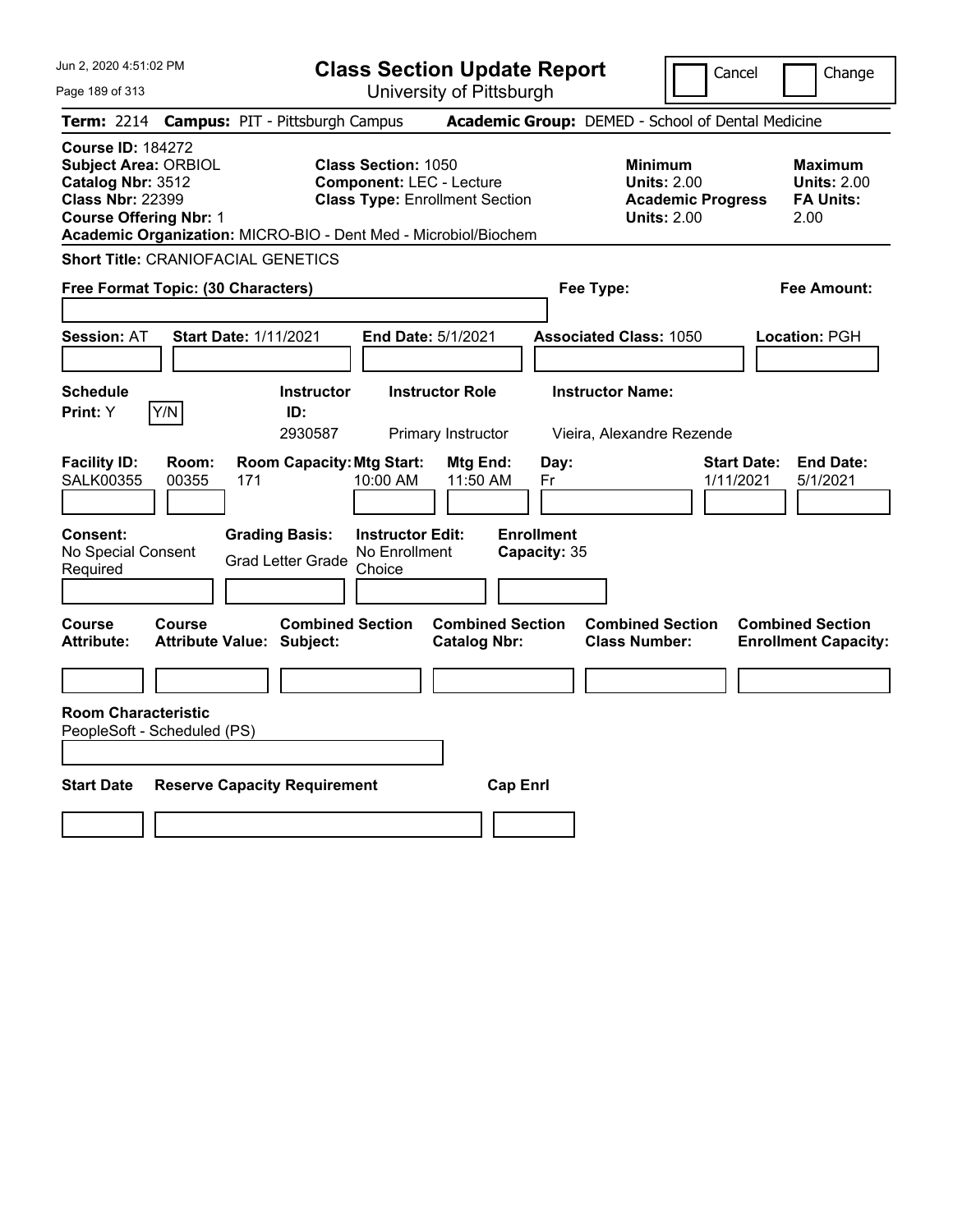| Jun 2, 2020 4:51:02 PM                                                                                                                                                                                      | <b>Class Section Update Report</b>                                                                        |                                                          | Cancel                                                                          | Change                                                           |
|-------------------------------------------------------------------------------------------------------------------------------------------------------------------------------------------------------------|-----------------------------------------------------------------------------------------------------------|----------------------------------------------------------|---------------------------------------------------------------------------------|------------------------------------------------------------------|
| Page 190 of 313                                                                                                                                                                                             | University of Pittsburgh                                                                                  |                                                          |                                                                                 |                                                                  |
| <b>Term: 2214</b>                                                                                                                                                                                           | <b>Campus: PIT - Pittsburgh Campus</b>                                                                    | Academic Group: DEMED - School of Dental Medicine        |                                                                                 |                                                                  |
| <b>Course ID: 183796</b><br><b>Subject Area: ORBIOL</b><br>Catalog Nbr: 3515<br><b>Class Nbr: 23126</b><br><b>Course Offering Nbr: 1</b><br>Academic Organization: MICRO-BIO - Dent Med - Microbiol/Biochem | <b>Class Section: 1150</b><br>Component: IND - Independent Study<br><b>Class Type: Enrollment Section</b> |                                                          | Minimum<br><b>Units: 1.00</b><br><b>Academic Progress</b><br><b>Units: 1.00</b> | <b>Maximum</b><br><b>Units: 9.00</b><br><b>FA Units:</b><br>1.00 |
| Short Title: GRADUATE INDEPENDENT STUDY                                                                                                                                                                     |                                                                                                           |                                                          |                                                                                 |                                                                  |
| Free Format Topic: (30 Characters)                                                                                                                                                                          |                                                                                                           | Fee Type:                                                |                                                                                 | Fee Amount:                                                      |
| <b>Session: AT</b><br><b>Start Date: 1/11/2021</b><br><b>Schedule</b>                                                                                                                                       | End Date: 5/1/2021<br><b>Instructor Role</b><br><b>Instructor</b>                                         | <b>Associated Class: 1150</b><br><b>Instructor Name:</b> |                                                                                 | Location: PGH                                                    |
| Y/N<br>Print: Y                                                                                                                                                                                             | ID:                                                                                                       |                                                          |                                                                                 |                                                                  |
| <b>Facility ID:</b><br>Room:<br><b>TBATBA</b><br>TBA<br>0                                                                                                                                                   | <b>Room Capacity: Mtg Start:</b><br>Mtg End:                                                              | No Instructor Assigned<br>Day:                           | <b>Start Date:</b><br>1/11/2021                                                 | <b>End Date:</b><br>5/1/2021                                     |
| Consent:<br>Grad LG/SNC<br><b>Department Consent</b><br>Required<br>Basis                                                                                                                                   | <b>Grading Basis:</b><br><b>Instructor Edit:</b><br>No Enrollment<br>Choice                               | <b>Enrollment</b><br>Capacity: 35                        |                                                                                 |                                                                  |
| Course<br><b>Course</b><br><b>Attribute:</b><br><b>Attribute Value: Subject:</b>                                                                                                                            | <b>Combined Section</b><br><b>Catalog Nbr:</b>                                                            | <b>Combined Section</b>                                  | <b>Combined Section</b><br><b>Class Number:</b>                                 | <b>Combined Section</b><br><b>Enrollment Capacity:</b>           |
|                                                                                                                                                                                                             |                                                                                                           |                                                          |                                                                                 |                                                                  |
| <b>Room Characteristic</b>                                                                                                                                                                                  |                                                                                                           |                                                          |                                                                                 |                                                                  |
|                                                                                                                                                                                                             |                                                                                                           |                                                          |                                                                                 |                                                                  |
| <b>Start Date</b><br><b>Reserve Capacity Requirement</b>                                                                                                                                                    |                                                                                                           | <b>Cap Enrl</b>                                          |                                                                                 |                                                                  |
|                                                                                                                                                                                                             |                                                                                                           |                                                          |                                                                                 |                                                                  |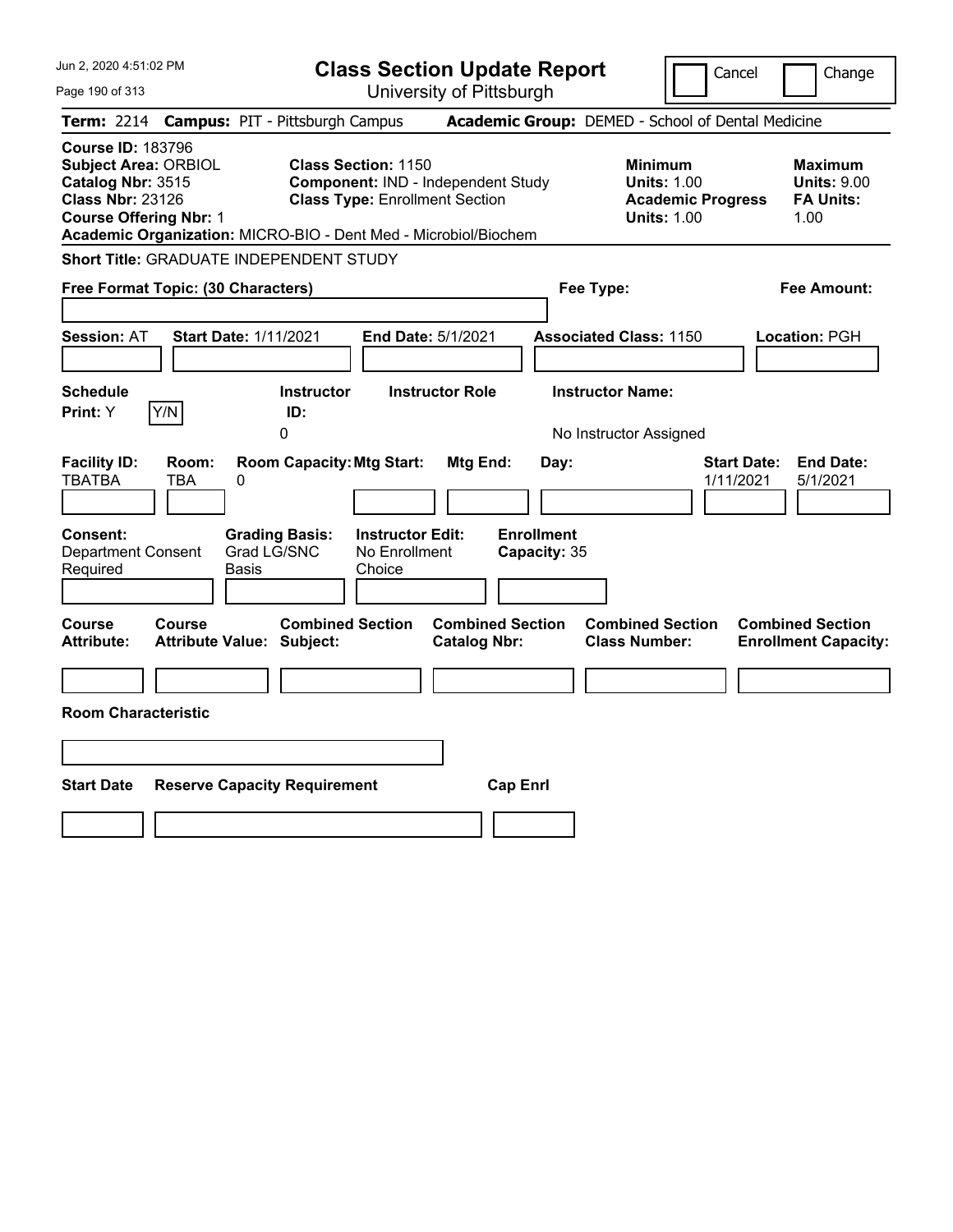| Jun 2, 2020 4:51:02 PM                                                                                                                   | <b>Class Section Update Report</b>                                                                                                                                                   | Cancel                                                                                                    | Change                                                           |
|------------------------------------------------------------------------------------------------------------------------------------------|--------------------------------------------------------------------------------------------------------------------------------------------------------------------------------------|-----------------------------------------------------------------------------------------------------------|------------------------------------------------------------------|
| Page 191 of 313                                                                                                                          | University of Pittsburgh                                                                                                                                                             |                                                                                                           |                                                                  |
| Term: 2214 Campus: PIT - Pittsburgh Campus                                                                                               |                                                                                                                                                                                      | Academic Group: DEMED - School of Dental Medicine                                                         |                                                                  |
| <b>Course ID: 184910</b><br><b>Subject Area: ORBIOL</b><br>Catalog Nbr: 3520<br><b>Class Nbr: 21937</b><br><b>Course Offering Nbr: 1</b> | <b>Class Section: 1050</b><br><b>Component: LEC - Lecture</b><br><b>Class Type: Enrollment Section</b><br>Academic Organization: MICRO-BIO - Dent Med - Microbiol/Biochem            | <b>Minimum</b><br><b>Units: 1.00</b><br><b>Academic Progress</b><br><b>Units: 1.00</b>                    | <b>Maximum</b><br><b>Units: 1.00</b><br><b>FA Units:</b><br>1.00 |
| <b>Short Title: INTRO SYSTEMIC GROSS ANATOMY</b>                                                                                         |                                                                                                                                                                                      |                                                                                                           |                                                                  |
| Free Format Topic: (30 Characters)                                                                                                       |                                                                                                                                                                                      | Fee Type:                                                                                                 | <b>Fee Amount:</b>                                               |
| <b>Start Date: 1/11/2021</b><br><b>Session: AT</b>                                                                                       | End Date: 5/1/2021                                                                                                                                                                   | <b>Associated Class: 1050</b>                                                                             | Location: PGH                                                    |
| <b>Schedule</b><br>Y/N<br>Print: Y                                                                                                       | <b>Instructor Role</b><br><b>Instructor</b><br>ID:<br>2950008<br>Primary Instructor<br>0<br>0                                                                                        | <b>Instructor Name:</b><br>Szabo Rogers, Heather Lynn<br>No Instructor Assigned<br>No Instructor Assigned |                                                                  |
| <b>Facility ID:</b><br>Room:<br><b>SALK00458</b><br>00458<br>120<br>20<br>SALKX00G33<br>00G33<br>20<br>SALKX00G33<br>00G33               | <b>Room Capacity: Mtg Start:</b><br>Mtg End:<br>1:00 PM<br>4:00 PM<br>1:00 PM<br>2:50 PM<br>1:00 PM<br>2:50 PM                                                                       | <b>Start Date:</b><br>Day:<br><b>MoWeFr</b><br>1/11/2021<br>1/11/2021<br>We<br>Fr<br>1/11/2021            | <b>End Date:</b><br>5/1/2021<br>5/1/2021<br>5/1/2021             |
| <b>Consent:</b><br>No Special Consent<br>Required<br>Course<br>Course<br><b>Attribute:</b><br><b>Attribute Value: Subject:</b>           | <b>Grading Basis:</b><br><b>Instructor Edit:</b><br>No Enrollment<br><b>Grad Letter Grade</b><br>Choice<br><b>Combined Section</b><br><b>Combined Section</b><br><b>Catalog Nbr:</b> | <b>Enrollment</b><br>Capacity: 20<br><b>Combined Section</b><br><b>Class Number:</b>                      | <b>Combined Section</b><br><b>Enrollment Capacity:</b>           |
| <b>Room Characteristic</b><br>PeopleSoft - Scheduled (PS)<br><b>Reserve Capacity Requirement</b><br><b>Start Date</b>                    | <b>Cap Enrl</b>                                                                                                                                                                      |                                                                                                           |                                                                  |
|                                                                                                                                          |                                                                                                                                                                                      |                                                                                                           |                                                                  |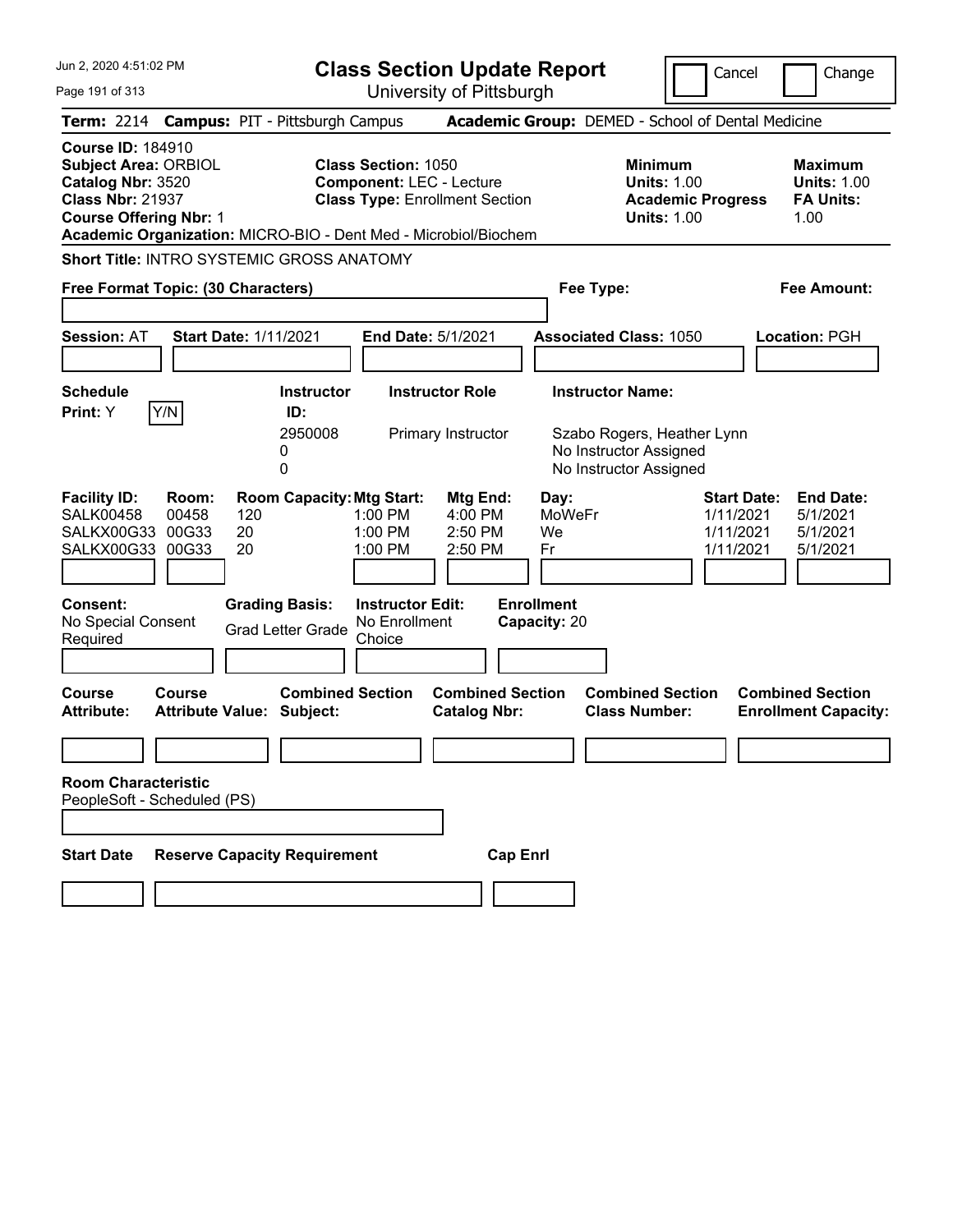| Jun 2, 2020 4:51:02 PM                                                                                                                                                                                      |                                                                                    |                                                                                                        | <b>Class Section Update Report</b>                    |                                                     | Cancel                                            | Change                                                           |
|-------------------------------------------------------------------------------------------------------------------------------------------------------------------------------------------------------------|------------------------------------------------------------------------------------|--------------------------------------------------------------------------------------------------------|-------------------------------------------------------|-----------------------------------------------------|---------------------------------------------------|------------------------------------------------------------------|
| Page 192 of 313                                                                                                                                                                                             |                                                                                    |                                                                                                        | University of Pittsburgh                              |                                                     |                                                   |                                                                  |
| <b>Term: 2214</b>                                                                                                                                                                                           | <b>Campus: PIT - Pittsburgh Campus</b>                                             |                                                                                                        |                                                       |                                                     | Academic Group: DEMED - School of Dental Medicine |                                                                  |
| <b>Course ID: 183383</b><br><b>Subject Area: ORBIOL</b><br>Catalog Nbr: 3546<br><b>Class Nbr: 20758</b><br><b>Course Offering Nbr: 1</b><br>Academic Organization: MICRO-BIO - Dent Med - Microbiol/Biochem |                                                                                    | <b>Class Section: 1010</b><br><b>Component: SEM - Seminar</b><br><b>Class Type: Enrollment Section</b> |                                                       | Minimum<br><b>Units: 1.00</b><br><b>Units: 1.00</b> | <b>Academic Progress</b>                          | <b>Maximum</b><br><b>Units: 1.00</b><br><b>FA Units:</b><br>1.00 |
| <b>Short Title: FDS SUCSSFUL CARR PLN DVLP 2</b>                                                                                                                                                            |                                                                                    |                                                                                                        |                                                       |                                                     |                                                   |                                                                  |
| Free Format Topic: (30 Characters)                                                                                                                                                                          |                                                                                    |                                                                                                        |                                                       | Fee Type:                                           |                                                   | Fee Amount:                                                      |
| <b>Session: AT</b>                                                                                                                                                                                          | <b>Start Date: 1/11/2021</b>                                                       | <b>End Date: 5/1/2021</b>                                                                              |                                                       | <b>Associated Class: 1010</b>                       |                                                   | Location: PGH                                                    |
| <b>Schedule</b><br>Y/N<br><b>Print:</b> Y                                                                                                                                                                   | <b>Instructor</b><br>ID:<br>0                                                      | <b>Instructor Role</b>                                                                                 |                                                       | <b>Instructor Name:</b><br>No Instructor Assigned   |                                                   |                                                                  |
| <b>Facility ID:</b><br>Room:<br>NEEDSAROOM<br>Consent:<br>No Special Consent<br>Required                                                                                                                    | <b>Room Capacity: Mtg Start:</b><br><b>Grading Basis:</b><br><b>Grad HSU Basis</b> | <b>Instructor Edit:</b><br>No Enrollment<br>Choice                                                     | Mtg End:<br>Day:<br><b>Enrollment</b><br>Capacity: 15 |                                                     |                                                   | <b>Start Date: End Date:</b>                                     |
| Course<br>Course<br>Attribute:<br><b>Room Characteristic</b>                                                                                                                                                | <b>Combined Section</b><br><b>Attribute Value: Subject:</b>                        |                                                                                                        | <b>Combined Section</b><br><b>Catalog Nbr:</b>        | <b>Combined Section</b><br><b>Class Number:</b>     |                                                   | <b>Combined Section</b><br><b>Enrollment Capacity:</b>           |
| <b>Start Date</b>                                                                                                                                                                                           | <b>Reserve Capacity Requirement</b>                                                |                                                                                                        | <b>Cap Enrl</b>                                       |                                                     |                                                   |                                                                  |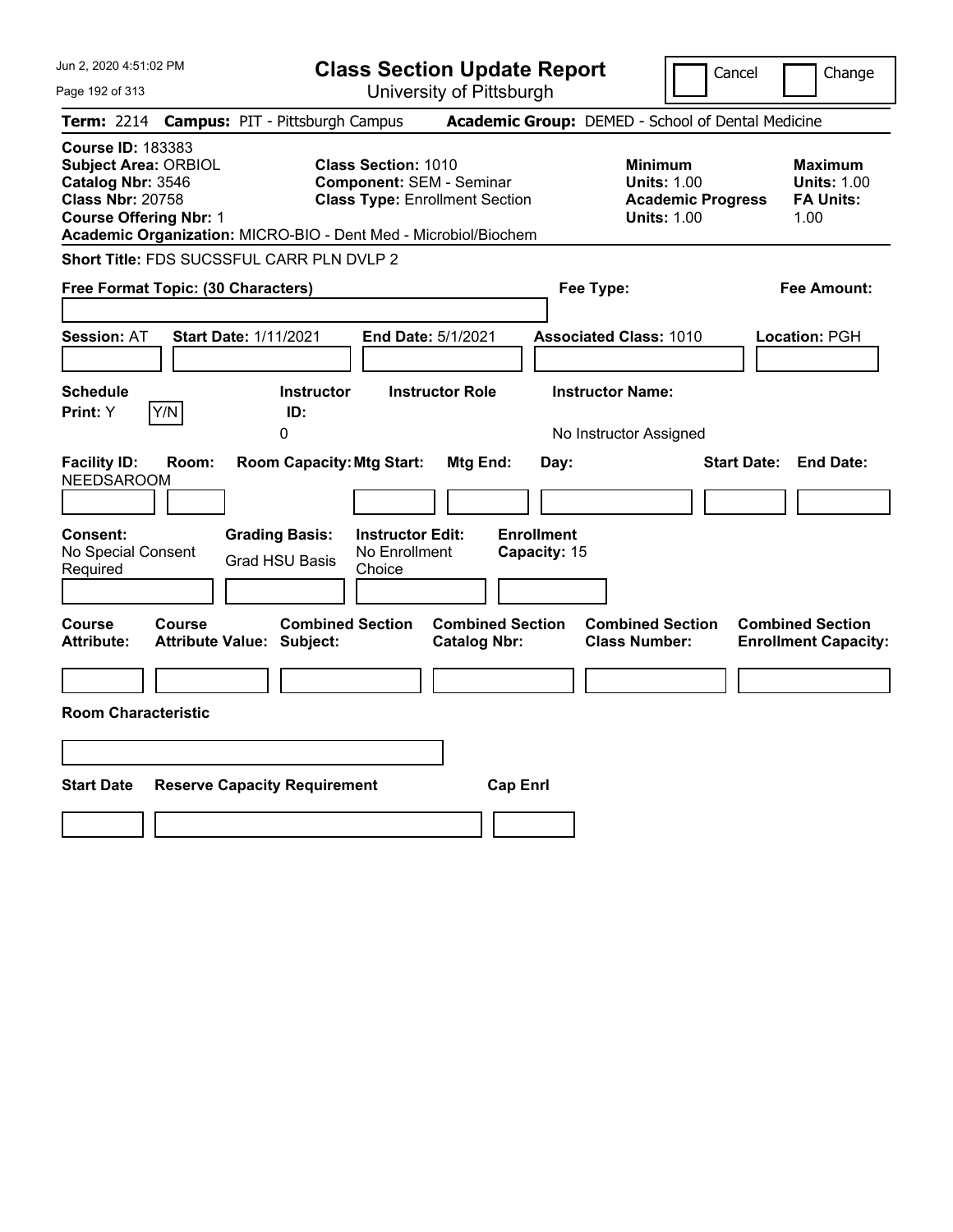| Jun 2, 2020 4:51:02 PM                                                                                                                                                                                      | <b>Class Section Update Report</b>                                                                     |                                                                                 | Change<br>Cancel                                                 |
|-------------------------------------------------------------------------------------------------------------------------------------------------------------------------------------------------------------|--------------------------------------------------------------------------------------------------------|---------------------------------------------------------------------------------|------------------------------------------------------------------|
| Page 193 of 313                                                                                                                                                                                             | University of Pittsburgh                                                                               |                                                                                 |                                                                  |
| <b>Campus: PIT - Pittsburgh Campus</b><br><b>Term:</b> 2214                                                                                                                                                 |                                                                                                        | Academic Group: DEMED - School of Dental Medicine                               |                                                                  |
| <b>Course ID: 183383</b><br><b>Subject Area: ORBIOL</b><br>Catalog Nbr: 3546<br><b>Class Nbr: 24265</b><br><b>Course Offering Nbr: 1</b><br>Academic Organization: MICRO-BIO - Dent Med - Microbiol/Biochem | <b>Class Section: 1020</b><br><b>Component: SEM - Seminar</b><br><b>Class Type: Enrollment Section</b> | Minimum<br><b>Units: 1.00</b><br><b>Academic Progress</b><br><b>Units: 1.00</b> | <b>Maximum</b><br><b>Units: 1.00</b><br><b>FA Units:</b><br>1.00 |
| <b>Short Title: FDS SUCSSFUL CARR PLN DVLP 2</b>                                                                                                                                                            |                                                                                                        |                                                                                 |                                                                  |
| Free Format Topic: (30 Characters)                                                                                                                                                                          |                                                                                                        | Fee Type:                                                                       | Fee Amount:                                                      |
| <b>Session: AT</b><br><b>Start Date: 1/11/2021</b>                                                                                                                                                          | End Date: 5/1/2021                                                                                     | <b>Associated Class: 1020</b>                                                   | Location: PGH                                                    |
| <b>Schedule</b><br>Y/N<br>Print: Y<br>ID:<br>0                                                                                                                                                              | <b>Instructor Role</b><br><b>Instructor</b>                                                            | <b>Instructor Name:</b><br>No Instructor Assigned                               |                                                                  |
| <b>Facility ID:</b><br>Room:<br><b>NEEDSAROOM</b><br>Consent:<br><b>Grading Basis:</b>                                                                                                                      | <b>Room Capacity: Mtg Start:</b><br>Mtg End:<br><b>Instructor Edit:</b>                                | Day:<br><b>Enrollment</b>                                                       | <b>Start Date: End Date:</b>                                     |
| No Special Consent<br><b>Grad HSU Basis</b><br>Required                                                                                                                                                     | No Enrollment<br>Choice                                                                                | Capacity: 15                                                                    |                                                                  |
| Course<br>Course<br><b>Attribute Value: Subject:</b><br>Attribute:                                                                                                                                          | <b>Combined Section</b><br><b>Combined Section</b><br><b>Catalog Nbr:</b><br><b>MSMPHL</b><br>3341     | <b>Combined Section</b><br><b>Class Number:</b><br>22638                        | <b>Combined Section</b><br><b>Enrollment Capacity:</b><br>15     |
| <b>Room Characteristic</b>                                                                                                                                                                                  |                                                                                                        |                                                                                 |                                                                  |
|                                                                                                                                                                                                             |                                                                                                        |                                                                                 |                                                                  |
| <b>Start Date</b><br><b>Reserve Capacity Requirement</b>                                                                                                                                                    | <b>Cap Enrl</b>                                                                                        |                                                                                 |                                                                  |
|                                                                                                                                                                                                             |                                                                                                        |                                                                                 |                                                                  |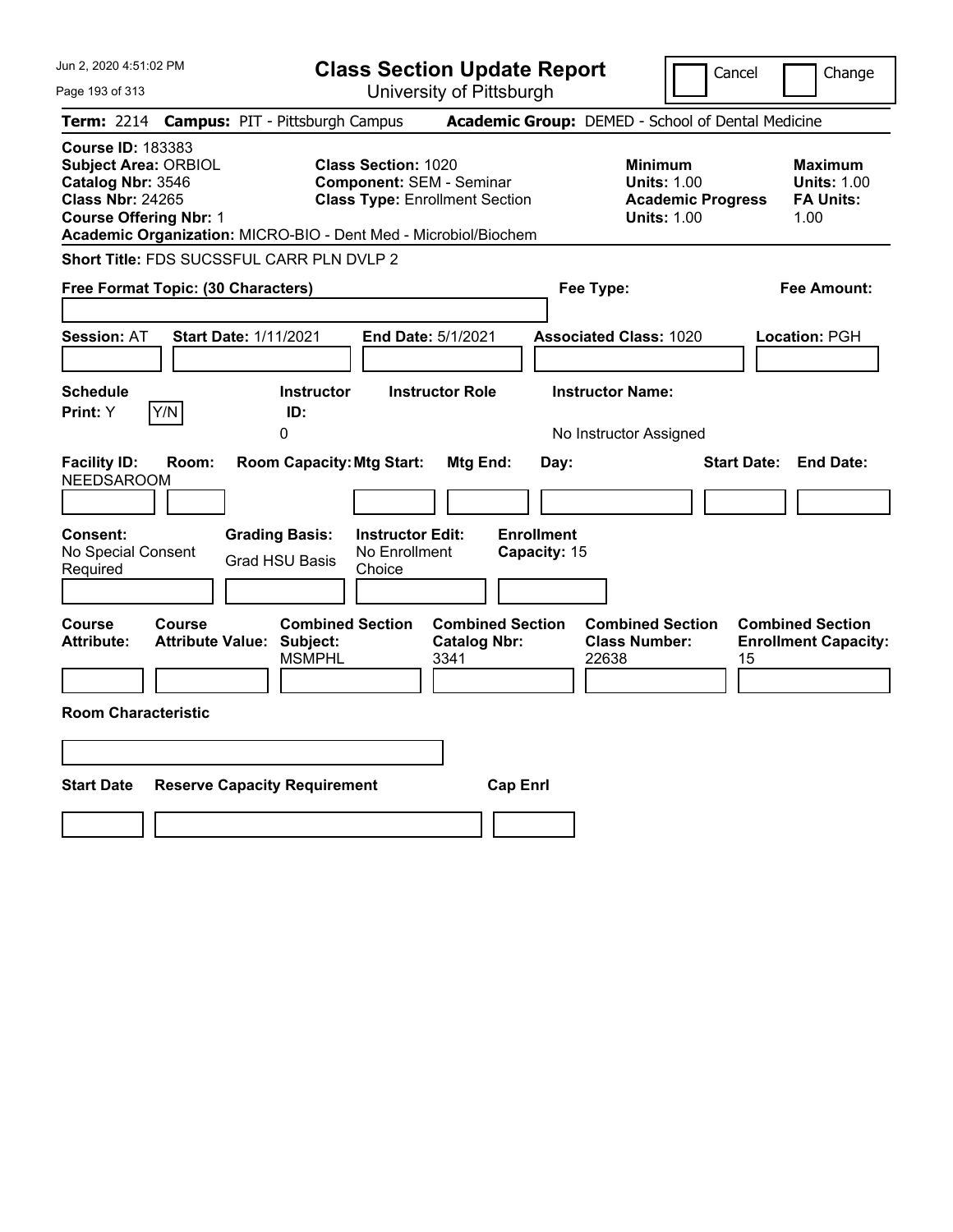| Jun 2, 2020 4:51:02 PM                                                                                                                   |                                                                 |                                                   |                                                    | <b>Class Section Update Report</b>                                       |                                   |                                                            | Cancel                   | Change                                                           |
|------------------------------------------------------------------------------------------------------------------------------------------|-----------------------------------------------------------------|---------------------------------------------------|----------------------------------------------------|--------------------------------------------------------------------------|-----------------------------------|------------------------------------------------------------|--------------------------|------------------------------------------------------------------|
| Page 194 of 313                                                                                                                          |                                                                 |                                                   |                                                    | University of Pittsburgh                                                 |                                   |                                                            |                          |                                                                  |
|                                                                                                                                          | Term: 2214 Campus: PIT - Pittsburgh Campus                      |                                                   |                                                    |                                                                          |                                   | Academic Group: DEMED - School of Dental Medicine          |                          |                                                                  |
| <b>Course ID: 186830</b><br><b>Subject Area: ORBIOL</b><br>Catalog Nbr: 3553<br><b>Class Nbr: 24245</b><br><b>Course Offering Nbr: 1</b> | Academic Organization: MICRO-BIO - Dent Med - Microbiol/Biochem |                                                   | <b>Class Section: 1020</b>                         | <b>Component: LEC - Lecture</b><br><b>Class Type: Enrollment Section</b> |                                   | <b>Minimum</b><br><b>Units: 3.00</b><br><b>Units: 3.00</b> | <b>Academic Progress</b> | <b>Maximum</b><br><b>Units: 3.00</b><br><b>FA Units:</b><br>3.00 |
|                                                                                                                                          | Short Title: FDS IN GENETIC EPIDEMIOLOGY                        |                                                   |                                                    |                                                                          |                                   |                                                            |                          |                                                                  |
|                                                                                                                                          | Free Format Topic: (30 Characters)                              |                                                   |                                                    |                                                                          |                                   | Fee Type:                                                  |                          | <b>Fee Amount:</b>                                               |
| <b>Session: AT</b>                                                                                                                       | <b>Start Date: 1/11/2021</b>                                    |                                                   | <b>End Date: 5/1/2021</b>                          |                                                                          |                                   | <b>Associated Class: 1020</b>                              |                          | <b>Location: PGH</b>                                             |
| <b>Schedule</b>                                                                                                                          |                                                                 | <b>Instructor</b>                                 |                                                    | <b>Instructor Role</b>                                                   |                                   | <b>Instructor Name:</b>                                    |                          |                                                                  |
| Print: Y                                                                                                                                 | Y/N                                                             | ID:<br>2930587<br>2930587                         |                                                    | Primary Instructor<br>Primary Instructor                                 |                                   | Vieira, Alexandre Rezende<br>Vieira, Alexandre Rezende     |                          |                                                                  |
| <b>Facility ID:</b><br><b>SALK00355</b><br><b>SALK00414</b>                                                                              | Room:<br>00355<br>171<br>00414<br>20                            | <b>Room Capacity: Mtg Start:</b>                  | 10:00 AM<br>11:00 AM                               | Mtg End:<br>10:50 AM<br>11:50 AM                                         | Day:<br>Fr<br>We                  |                                                            | 1/11/2021<br>1/11/2021   | <b>Start Date:</b><br><b>End Date:</b><br>5/1/2021<br>5/1/2021   |
| <b>Consent:</b><br>No Special Consent<br>Required                                                                                        |                                                                 | <b>Grading Basis:</b><br><b>Grad Letter Grade</b> | <b>Instructor Edit:</b><br>No Enrollment<br>Choice |                                                                          | <b>Enrollment</b><br>Capacity: 10 |                                                            |                          |                                                                  |
| Course<br><b>Attribute:</b>                                                                                                              | <b>Course</b><br><b>Attribute Value: Subject:</b>               | <b>Combined Section</b>                           |                                                    | <b>Combined Section</b><br><b>Catalog Nbr:</b>                           |                                   | <b>Combined Section</b><br><b>Class Number:</b>            |                          | <b>Combined Section</b><br><b>Enrollment Capacity:</b>           |
|                                                                                                                                          |                                                                 |                                                   |                                                    |                                                                          |                                   |                                                            |                          |                                                                  |
| <b>Room Characteristic</b>                                                                                                               | PeopleSoft - Scheduled (PS)                                     |                                                   |                                                    |                                                                          |                                   |                                                            |                          |                                                                  |
|                                                                                                                                          |                                                                 |                                                   |                                                    |                                                                          |                                   |                                                            |                          |                                                                  |
| <b>Start Date</b>                                                                                                                        | <b>Reserve Capacity Requirement</b>                             |                                                   |                                                    | <b>Cap Enrl</b>                                                          |                                   |                                                            |                          |                                                                  |
|                                                                                                                                          |                                                                 |                                                   |                                                    |                                                                          |                                   |                                                            |                          |                                                                  |
|                                                                                                                                          |                                                                 |                                                   |                                                    |                                                                          |                                   |                                                            |                          |                                                                  |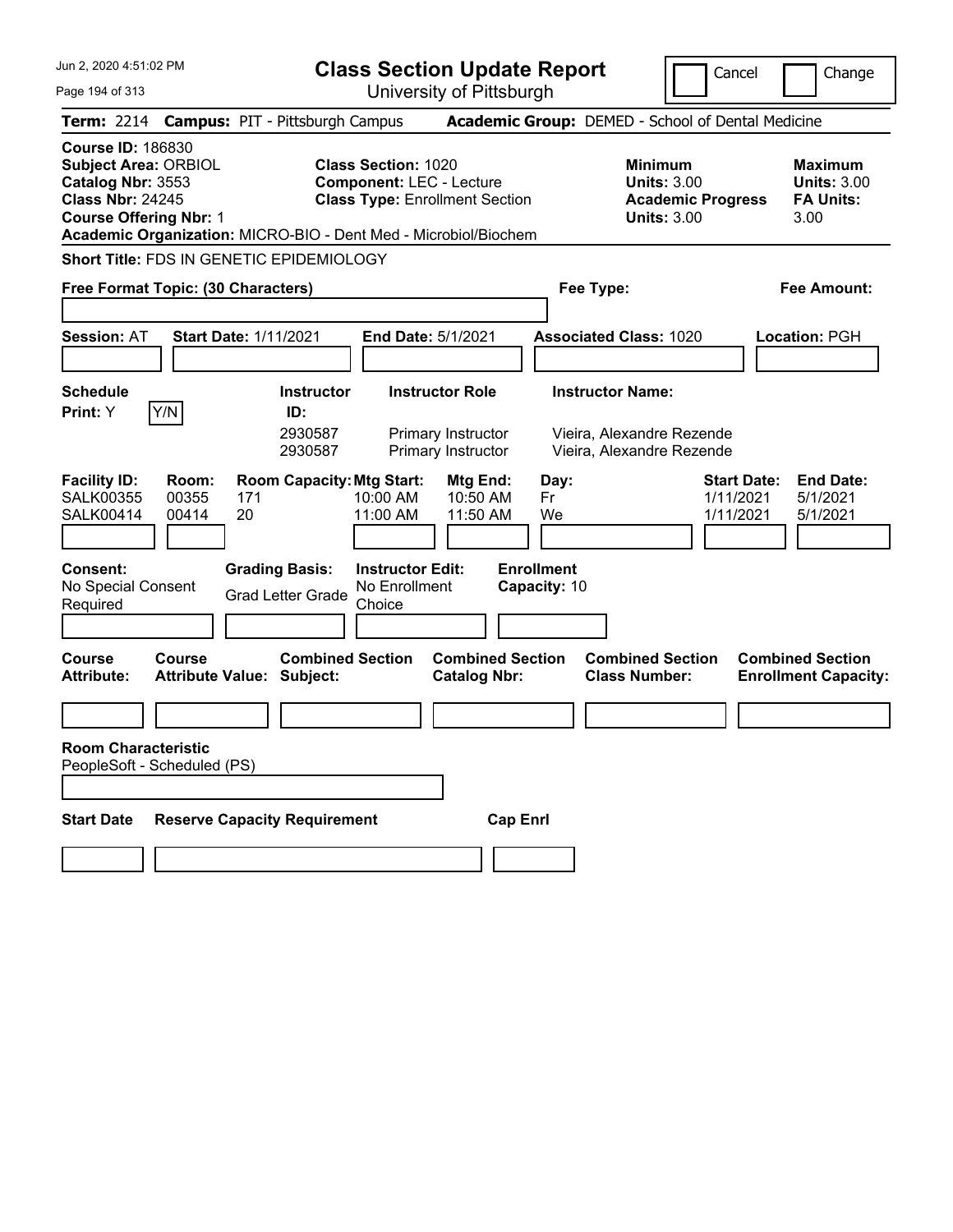| Jun 2, 2020 4:51:02 PM                                                                                                                                                                               | <b>Class Section Update Report</b>                                                                      | Cancel                                                                                 | Change                                                           |
|------------------------------------------------------------------------------------------------------------------------------------------------------------------------------------------------------|---------------------------------------------------------------------------------------------------------|----------------------------------------------------------------------------------------|------------------------------------------------------------------|
| Page 195 of 313                                                                                                                                                                                      | University of Pittsburgh                                                                                |                                                                                        |                                                                  |
| <b>Term: 2214</b>                                                                                                                                                                                    | <b>Campus: PIT - Pittsburgh Campus</b>                                                                  | Academic Group: DEMED - School of Dental Medicine                                      |                                                                  |
| <b>Course ID: 186651</b><br><b>Subject Area: ORBIOL</b><br>Catalog Nbr: 3556<br><b>Class Nbr: 24269</b><br><b>Course Offering Nbr: 1</b><br>Academic Organization: DEMED - School of Dental Medicine | <b>Class Section: 1010</b><br><b>Component: LEC - Lecture</b><br><b>Class Type: Enrollment Section</b>  | <b>Minimum</b><br><b>Units: 3.00</b><br><b>Academic Progress</b><br><b>Units: 3.00</b> | <b>Maximum</b><br><b>Units: 3.00</b><br><b>FA Units:</b><br>3.00 |
| Short Title: FNDS CRANFCL SKELT REGNRATION                                                                                                                                                           |                                                                                                         |                                                                                        |                                                                  |
| Free Format Topic: (30 Characters)                                                                                                                                                                   |                                                                                                         | Fee Type:                                                                              | Fee Amount:                                                      |
| <b>Session: AT</b><br><b>Start Date: 1/11/2021</b>                                                                                                                                                   | End Date: 5/1/2021                                                                                      | <b>Associated Class: 1010</b>                                                          | Location: PGH                                                    |
| <b>Schedule</b><br>Y/N<br>Print: Y                                                                                                                                                                   | <b>Instructor Role</b><br><b>Instructor</b><br>ID:<br>2942095<br>Primary Instructor                     | <b>Instructor Name:</b><br>Taboas, Juan M                                              |                                                                  |
| <b>Facility ID:</b><br>Room:<br><b>SALK00414</b><br>00414<br>20                                                                                                                                      | <b>Room Capacity: Mtg Start:</b><br>Mtg End:<br>2:00 PM<br>$3:15$ PM                                    | <b>Start Date:</b><br>Day:<br>TuTh<br>1/11/2021                                        | <b>End Date:</b><br>5/1/2021                                     |
| Consent:<br>No Special Consent<br>Required                                                                                                                                                           | <b>Grading Basis:</b><br><b>Instructor Edit:</b><br>No Enrollment<br><b>Grad Letter Grade</b><br>Choice | <b>Enrollment</b><br>Capacity: 35                                                      |                                                                  |
| <b>Course</b><br>Course<br><b>Attribute:</b><br><b>Attribute Value: Subject:</b>                                                                                                                     | <b>Combined Section</b><br><b>Combined Section</b><br><b>Catalog Nbr:</b>                               | <b>Combined Section</b><br><b>Class Number:</b>                                        | <b>Combined Section</b><br><b>Enrollment Capacity:</b>           |
|                                                                                                                                                                                                      |                                                                                                         |                                                                                        |                                                                  |
| <b>Room Characteristic</b>                                                                                                                                                                           |                                                                                                         |                                                                                        |                                                                  |
|                                                                                                                                                                                                      |                                                                                                         |                                                                                        |                                                                  |
| <b>Start Date</b><br><b>Reserve Capacity Requirement</b>                                                                                                                                             | <b>Cap Enrl</b>                                                                                         |                                                                                        |                                                                  |
|                                                                                                                                                                                                      |                                                                                                         |                                                                                        |                                                                  |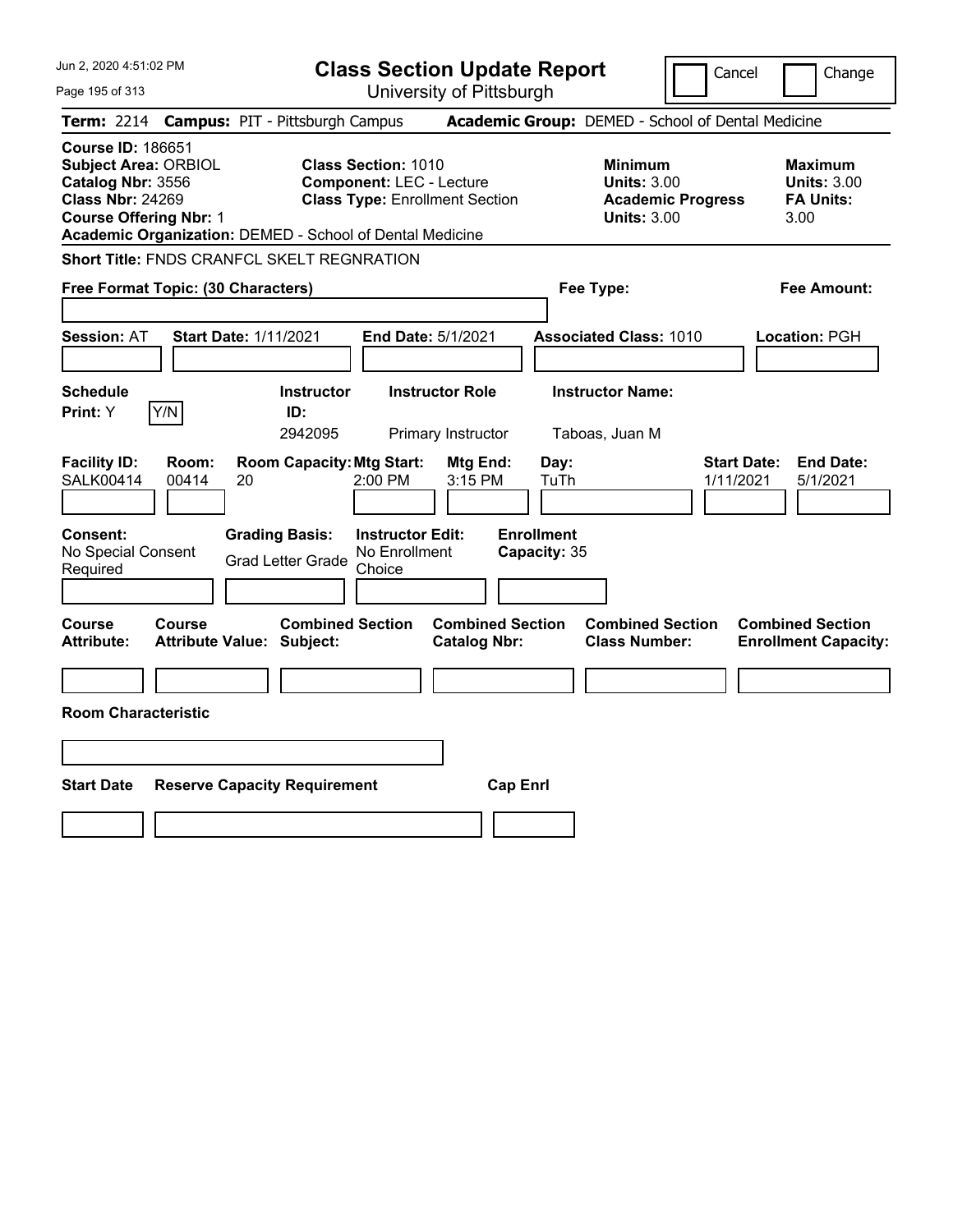| Jun 2, 2020 4:51:02 PM<br>Page 196 of 313                                                                                                                                                                   | <b>Class Section Update Report</b><br>University of Pittsburgh                                                | Cancel                                                                                                    | Change                                                           |
|-------------------------------------------------------------------------------------------------------------------------------------------------------------------------------------------------------------|---------------------------------------------------------------------------------------------------------------|-----------------------------------------------------------------------------------------------------------|------------------------------------------------------------------|
| <b>Campus: PIT - Pittsburgh Campus</b><br><b>Term: 2214</b>                                                                                                                                                 |                                                                                                               | Academic Group: DEMED - School of Dental Medicine                                                         |                                                                  |
| <b>Course ID: 173088</b><br><b>Subject Area: ORBIOL</b><br>Catalog Nbr: 5140<br><b>Class Nbr: 12414</b><br><b>Course Offering Nbr: 1</b><br>Academic Organization: MICRO-BIO - Dent Med - Microbiol/Biochem | <b>Class Section: 1030</b><br><b>Component: LEC - Lecture</b><br><b>Class Type: Enrollment Section</b>        | <b>Minimum</b><br><b>Units: 4.00</b><br><b>Academic Progress</b><br><b>Units: 4.00</b>                    | <b>Maximum</b><br><b>Units: 4.00</b><br><b>FA Units:</b><br>4.00 |
| <b>Short Title: SYSTEMIC GROSS ANATOMY</b>                                                                                                                                                                  |                                                                                                               |                                                                                                           |                                                                  |
| Free Format Topic: (30 Characters)                                                                                                                                                                          |                                                                                                               | Fee Type:                                                                                                 | <b>Fee Amount:</b>                                               |
| <b>Session: GDT</b><br><b>Start Date: 1/11/2021</b>                                                                                                                                                         | <b>End Date: 4/30/2021</b>                                                                                    | <b>Associated Class: 1030</b>                                                                             | <b>Location: PGH</b>                                             |
| <b>Schedule</b><br>Y/N<br>Print: Y<br>ID:<br>2901605<br>2950008<br>2905190                                                                                                                                  | <b>Instructor Role</b><br><b>Instructor</b><br>Primary Instructor<br>Primary Instructor<br>Primary Instructor | <b>Instructor Name:</b><br>Schumann, John Bernard<br>Szabo Rogers, Heather Lynn<br>Weinberg, Seth Michael |                                                                  |
| <b>Facility ID:</b><br>Room:<br><b>SALK00458</b><br>00458<br>120                                                                                                                                            | <b>Room Capacity: Mtg Start:</b><br>Mtg End:<br>1:00 PM<br>3:50 PM                                            | <b>Start Date:</b><br>Day:<br><b>MoWeFr</b><br>1/11/2021                                                  | <b>End Date:</b><br>4/30/2021                                    |
| <b>Consent:</b><br><b>Grading Basis:</b><br>Grad LG/SU3<br>No Special Consent<br>Required<br><b>Basis</b>                                                                                                   | <b>Enrollment</b><br><b>Instructor Edit:</b><br>No Enrollment<br>Capacity: 90<br>Choice                       |                                                                                                           |                                                                  |
| <b>Course</b><br>Course<br><b>Attribute Value: Subject:</b><br><b>Attribute:</b>                                                                                                                            | <b>Combined Section</b><br><b>Combined Section</b><br><b>Catalog Nbr:</b>                                     | <b>Combined Section</b><br><b>Class Number:</b>                                                           | <b>Combined Section</b><br><b>Enrollment Capacity:</b>           |
|                                                                                                                                                                                                             |                                                                                                               |                                                                                                           |                                                                  |
| <b>Room Characteristic</b><br>PeopleSoft - Scheduled (PS)                                                                                                                                                   |                                                                                                               |                                                                                                           |                                                                  |
|                                                                                                                                                                                                             |                                                                                                               |                                                                                                           |                                                                  |
| <b>Reserve Capacity Requirement</b><br><b>Start Date</b>                                                                                                                                                    | <b>Cap Enrl</b>                                                                                               |                                                                                                           |                                                                  |
|                                                                                                                                                                                                             |                                                                                                               |                                                                                                           |                                                                  |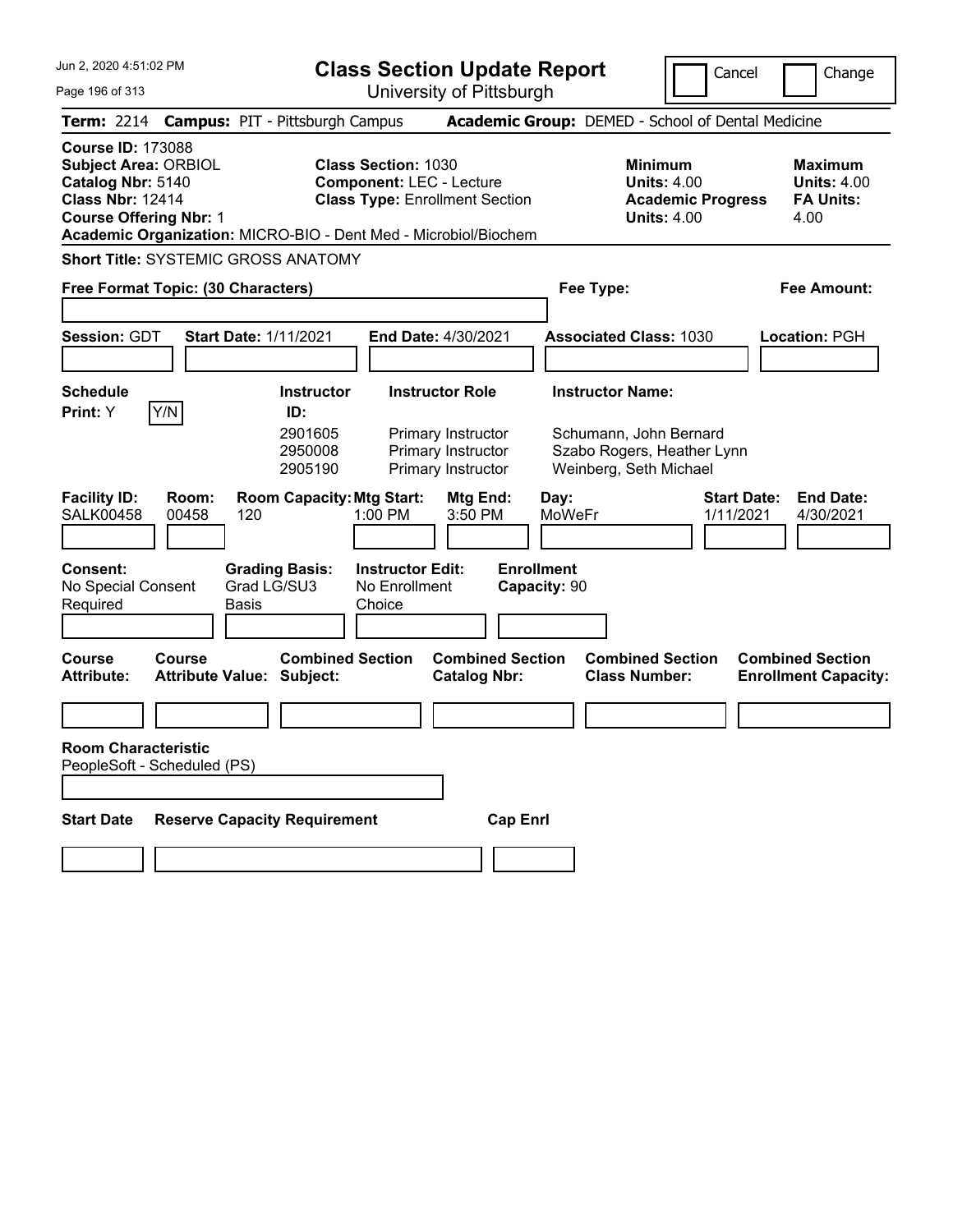| Jun 2, 2020 4:51:02 PM                                                                                                                   |                                                   |                                                                 |                                                               | <b>Class Section Update Report</b>                                 |                                   |                                                                   | Cancel                          | Change                                                           |
|------------------------------------------------------------------------------------------------------------------------------------------|---------------------------------------------------|-----------------------------------------------------------------|---------------------------------------------------------------|--------------------------------------------------------------------|-----------------------------------|-------------------------------------------------------------------|---------------------------------|------------------------------------------------------------------|
| Page 197 of 313                                                                                                                          |                                                   |                                                                 |                                                               | University of Pittsburgh                                           |                                   |                                                                   |                                 |                                                                  |
| <b>Term: 2214</b>                                                                                                                        |                                                   | <b>Campus: PIT - Pittsburgh Campus</b>                          |                                                               |                                                                    |                                   | Academic Group: DEMED - School of Dental Medicine                 |                                 |                                                                  |
| <b>Course ID: 173115</b><br><b>Subject Area: ORBIOL</b><br>Catalog Nbr: 5141<br><b>Class Nbr: 12417</b><br><b>Course Offering Nbr: 1</b> |                                                   | Academic Organization: MICRO-BIO - Dent Med - Microbiol/Biochem | <b>Class Section: 1040</b><br><b>Component: LEC - Lecture</b> | <b>Class Type: Enrollment Section</b>                              |                                   | <b>Minimum</b><br><b>Units: 3.00</b><br><b>Units: 3.00</b>        | <b>Academic Progress</b>        | <b>Maximum</b><br><b>Units: 3.00</b><br><b>FA Units:</b><br>3.00 |
|                                                                                                                                          |                                                   | Short Title: SYSTEMIC HUMAN PHYSIOLOGY 1                        |                                                               |                                                                    |                                   |                                                                   |                                 |                                                                  |
| Free Format Topic: (30 Characters)                                                                                                       |                                                   |                                                                 |                                                               |                                                                    |                                   | Fee Type:                                                         |                                 | Fee Amount:                                                      |
|                                                                                                                                          |                                                   |                                                                 |                                                               |                                                                    |                                   |                                                                   |                                 |                                                                  |
| Session: GDT                                                                                                                             |                                                   | <b>Start Date: 1/11/2021</b>                                    |                                                               | <b>End Date: 4/30/2021</b>                                         |                                   | <b>Associated Class: 1040</b>                                     |                                 | Location: PGH                                                    |
| <b>Schedule</b><br><b>Print:</b> Y                                                                                                       | Y/N                                               | <b>Instructor</b><br>ID:<br>2901514<br>2940276                  |                                                               | <b>Instructor Role</b><br>Primary Instructor<br>Primary Instructor |                                   | <b>Instructor Name:</b><br>Corey, Sharon E<br>Jayaraman, Thottala |                                 |                                                                  |
| <b>Facility ID:</b><br><b>SALK00458</b>                                                                                                  | Room:<br>00458<br>120                             | <b>Room Capacity: Mtg Start:</b>                                | 10:00 AM                                                      | Mtg End:<br>11:50 AM                                               | Day:<br>MoTuTh                    |                                                                   | <b>Start Date:</b><br>1/11/2021 | <b>End Date:</b><br>4/30/2021                                    |
| Consent:<br>No Special Consent<br>Required                                                                                               |                                                   | <b>Grading Basis:</b><br><b>Grad Letter Grade</b>               | <b>Instructor Edit:</b><br>No Enrollment<br>Choice            |                                                                    | <b>Enrollment</b><br>Capacity: 95 |                                                                   |                                 |                                                                  |
| Course<br><b>Attribute:</b>                                                                                                              | <b>Course</b><br><b>Attribute Value: Subject:</b> | <b>Combined Section</b>                                         |                                                               | <b>Combined Section</b><br><b>Catalog Nbr:</b>                     |                                   | <b>Combined Section</b><br><b>Class Number:</b>                   |                                 | <b>Combined Section</b><br><b>Enrollment Capacity:</b>           |
|                                                                                                                                          |                                                   |                                                                 |                                                               |                                                                    |                                   |                                                                   |                                 |                                                                  |
| <b>Room Characteristic</b><br>PeopleSoft - Scheduled (PS)                                                                                |                                                   |                                                                 |                                                               |                                                                    |                                   |                                                                   |                                 |                                                                  |
| <b>Start Date</b>                                                                                                                        |                                                   | <b>Reserve Capacity Requirement</b>                             |                                                               | <b>Cap Enri</b>                                                    |                                   |                                                                   |                                 |                                                                  |
|                                                                                                                                          |                                                   |                                                                 |                                                               |                                                                    |                                   |                                                                   |                                 |                                                                  |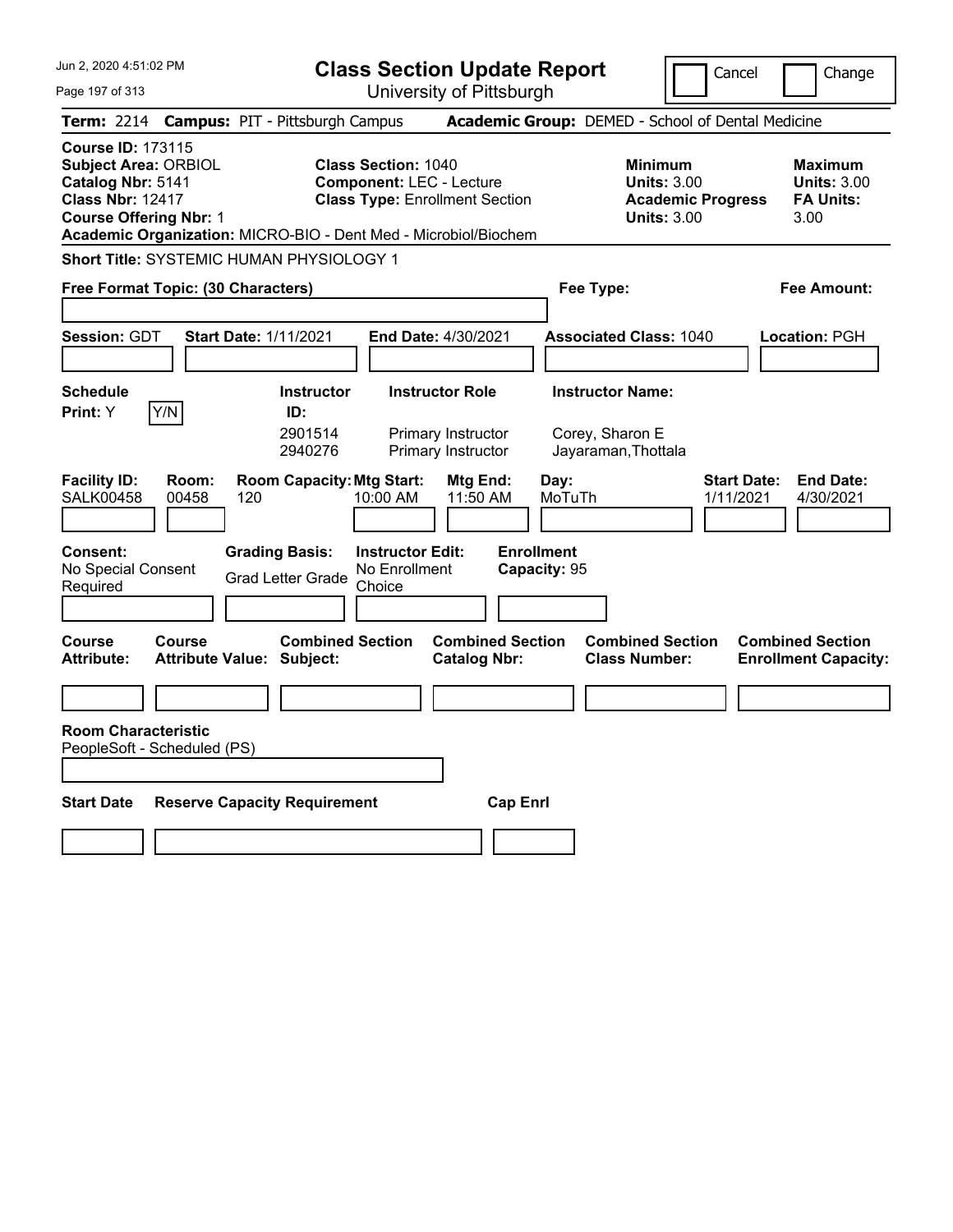| Jun 2, 2020 4:51:02 PM                                                                                                                                                                                      | <b>Class Section Update Report</b><br>Cancel<br>Change                                                 |                                                                                        |                                                                  |
|-------------------------------------------------------------------------------------------------------------------------------------------------------------------------------------------------------------|--------------------------------------------------------------------------------------------------------|----------------------------------------------------------------------------------------|------------------------------------------------------------------|
| Page 198 of 313                                                                                                                                                                                             | University of Pittsburgh                                                                               |                                                                                        |                                                                  |
| Term: 2214 Campus: PIT - Pittsburgh Campus                                                                                                                                                                  |                                                                                                        | Academic Group: DEMED - School of Dental Medicine                                      |                                                                  |
| <b>Course ID: 173089</b><br><b>Subject Area: ORBIOL</b><br>Catalog Nbr: 5143<br><b>Class Nbr: 12415</b><br><b>Course Offering Nbr: 1</b><br>Academic Organization: MICRO-BIO - Dent Med - Microbiol/Biochem | <b>Class Section: 1030</b><br><b>Component: LEC - Lecture</b><br><b>Class Type: Enrollment Section</b> | <b>Minimum</b><br><b>Units: 4.00</b><br><b>Academic Progress</b><br><b>Units: 4.00</b> | <b>Maximum</b><br><b>Units: 4.00</b><br><b>FA Units:</b><br>4.00 |
| <b>Short Title: HEAD &amp; NECK SOFT TISSUE ANATMY</b>                                                                                                                                                      |                                                                                                        |                                                                                        |                                                                  |
| Free Format Topic: (30 Characters)                                                                                                                                                                          |                                                                                                        | Fee Type:                                                                              | Fee Amount:                                                      |
|                                                                                                                                                                                                             |                                                                                                        |                                                                                        |                                                                  |
| <b>Session: GDT</b><br><b>Start Date: 1/11/2021</b>                                                                                                                                                         | End Date: 4/30/2021                                                                                    | <b>Associated Class: 1030</b>                                                          | Location: PGH                                                    |
|                                                                                                                                                                                                             |                                                                                                        |                                                                                        |                                                                  |
| <b>Schedule</b>                                                                                                                                                                                             | <b>Instructor Role</b><br><b>Instructor</b>                                                            | <b>Instructor Name:</b>                                                                |                                                                  |
| Y/N <br>Print: Y<br>ID:                                                                                                                                                                                     | 2908681<br>Primary Instructor<br>Primary Instructor<br>2901605<br>2905190<br>Primary Instructor        | Mooney, Mark P<br>Schumann, John Bernard<br>Weinberg, Seth Michael                     |                                                                  |
| <b>Facility ID:</b><br>Room:<br><b>SALK00458</b><br>00458<br>120                                                                                                                                            | <b>Room Capacity: Mtg Start:</b><br>Mtg End:<br>1:00 PM<br>3:50 PM                                     | <b>Start Date:</b><br>Day:<br><b>MoWeFr</b><br>1/11/2021                               | <b>End Date:</b><br>4/30/2021                                    |
| <b>Consent:</b><br><b>Grading Basis:</b><br>Grad LG/SU3<br>No Special Consent<br>Required<br>Basis                                                                                                          | <b>Instructor Edit:</b><br><b>Enrollment</b><br>No Enrollment<br>Capacity: 90<br>Choice                |                                                                                        |                                                                  |
| <b>Course</b><br>Course<br><b>Attribute Value: Subject:</b><br><b>Attribute:</b>                                                                                                                            | <b>Combined Section</b><br><b>Combined Section</b><br><b>Catalog Nbr:</b>                              | <b>Combined Section</b><br><b>Class Number:</b>                                        | <b>Combined Section</b><br><b>Enrollment Capacity:</b>           |
|                                                                                                                                                                                                             |                                                                                                        |                                                                                        |                                                                  |
| <b>Room Characteristic</b><br>PeopleSoft - Scheduled (PS)                                                                                                                                                   |                                                                                                        |                                                                                        |                                                                  |
|                                                                                                                                                                                                             |                                                                                                        |                                                                                        |                                                                  |
| <b>Reserve Capacity Requirement</b><br><b>Start Date</b>                                                                                                                                                    | <b>Cap Enrl</b>                                                                                        |                                                                                        |                                                                  |
|                                                                                                                                                                                                             |                                                                                                        |                                                                                        |                                                                  |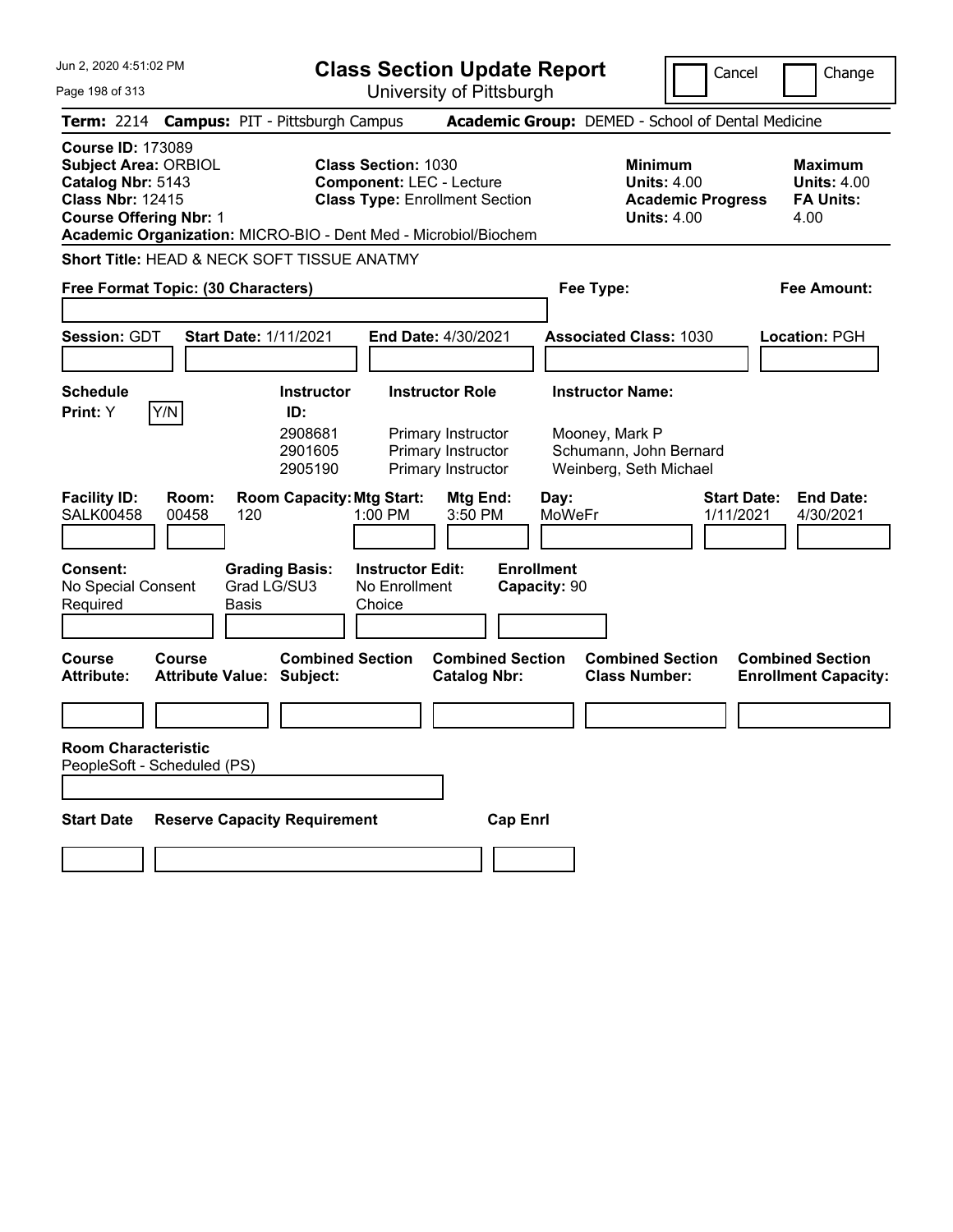| Jun 2, 2020 4:51:02 PM                                                                                                                                                                                      | <b>Class Section Update Report</b>                                                                     | Cancel                                                                                 | Change                                                           |
|-------------------------------------------------------------------------------------------------------------------------------------------------------------------------------------------------------------|--------------------------------------------------------------------------------------------------------|----------------------------------------------------------------------------------------|------------------------------------------------------------------|
| Page 199 of 313                                                                                                                                                                                             | University of Pittsburgh                                                                               |                                                                                        |                                                                  |
| Term: 2214 Campus: PIT - Pittsburgh Campus                                                                                                                                                                  |                                                                                                        | Academic Group: DEMED - School of Dental Medicine                                      |                                                                  |
| <b>Course ID: 186490</b><br><b>Subject Area: ORBIOL</b><br>Catalog Nbr: 5144<br><b>Class Nbr: 23541</b><br><b>Course Offering Nbr: 1</b><br>Academic Organization: MICRO-BIO - Dent Med - Microbiol/Biochem | <b>Class Section: 1010</b><br><b>Component: LEC - Lecture</b><br><b>Class Type: Enrollment Section</b> | <b>Minimum</b><br><b>Units: 3.00</b><br><b>Academic Progress</b><br><b>Units: 3.00</b> | <b>Maximum</b><br><b>Units: 3.00</b><br><b>FA Units:</b><br>3.00 |
| Short Title: SYSTEMIC HUMAN PHYSIOLOGY 2                                                                                                                                                                    |                                                                                                        |                                                                                        |                                                                  |
| Free Format Topic: (30 Characters)                                                                                                                                                                          |                                                                                                        | Fee Type:                                                                              | Fee Amount:                                                      |
|                                                                                                                                                                                                             |                                                                                                        |                                                                                        |                                                                  |
| <b>Session: GDT</b><br><b>Start Date: 1/11/2021</b>                                                                                                                                                         | End Date: 4/30/2021                                                                                    | <b>Associated Class: 1010</b>                                                          | <b>Location: PGH</b>                                             |
| <b>Schedule</b>                                                                                                                                                                                             | <b>Instructor Role</b><br><b>Instructor</b>                                                            | <b>Instructor Name:</b>                                                                |                                                                  |
| Y/N<br>Print: Y<br>ID:                                                                                                                                                                                      |                                                                                                        |                                                                                        |                                                                  |
|                                                                                                                                                                                                             | 2913549<br>Primary Instructor<br>2940276<br>Primary Instructor<br>1701396<br>Primary Instructor        | Hall, Deanne Lynn<br>Jayaraman, Thottala<br>Smithburger, Pamela Lynn                   |                                                                  |
| <b>Facility ID:</b><br>Room:<br><b>SALK00458</b><br>00458<br>120                                                                                                                                            | <b>Room Capacity: Mtg Start:</b><br>Mtg End:<br>11:50 AM<br>10:00 AM                                   | Day:<br><b>Start Date:</b><br>MoTuTh<br>1/11/2021                                      | <b>End Date:</b><br>4/30/2021                                    |
| <b>Consent:</b><br><b>Grading Basis:</b><br>No Special Consent<br><b>Grad Letter Grade</b><br>Required                                                                                                      | <b>Enrollment</b><br><b>Instructor Edit:</b><br>No Enrollment<br>Capacity: 95<br>Choice                |                                                                                        |                                                                  |
| <b>Course</b><br>Course<br><b>Attribute Value: Subject:</b><br><b>Attribute:</b>                                                                                                                            | <b>Combined Section</b><br><b>Combined Section</b><br><b>Catalog Nbr:</b>                              | <b>Combined Section</b><br><b>Class Number:</b>                                        | <b>Combined Section</b><br><b>Enrollment Capacity:</b>           |
|                                                                                                                                                                                                             |                                                                                                        |                                                                                        |                                                                  |
| <b>Room Characteristic</b><br>PeopleSoft - Scheduled (PS)                                                                                                                                                   |                                                                                                        |                                                                                        |                                                                  |
|                                                                                                                                                                                                             |                                                                                                        |                                                                                        |                                                                  |
| <b>Reserve Capacity Requirement</b><br><b>Start Date</b>                                                                                                                                                    | <b>Cap Enrl</b>                                                                                        |                                                                                        |                                                                  |
|                                                                                                                                                                                                             |                                                                                                        |                                                                                        |                                                                  |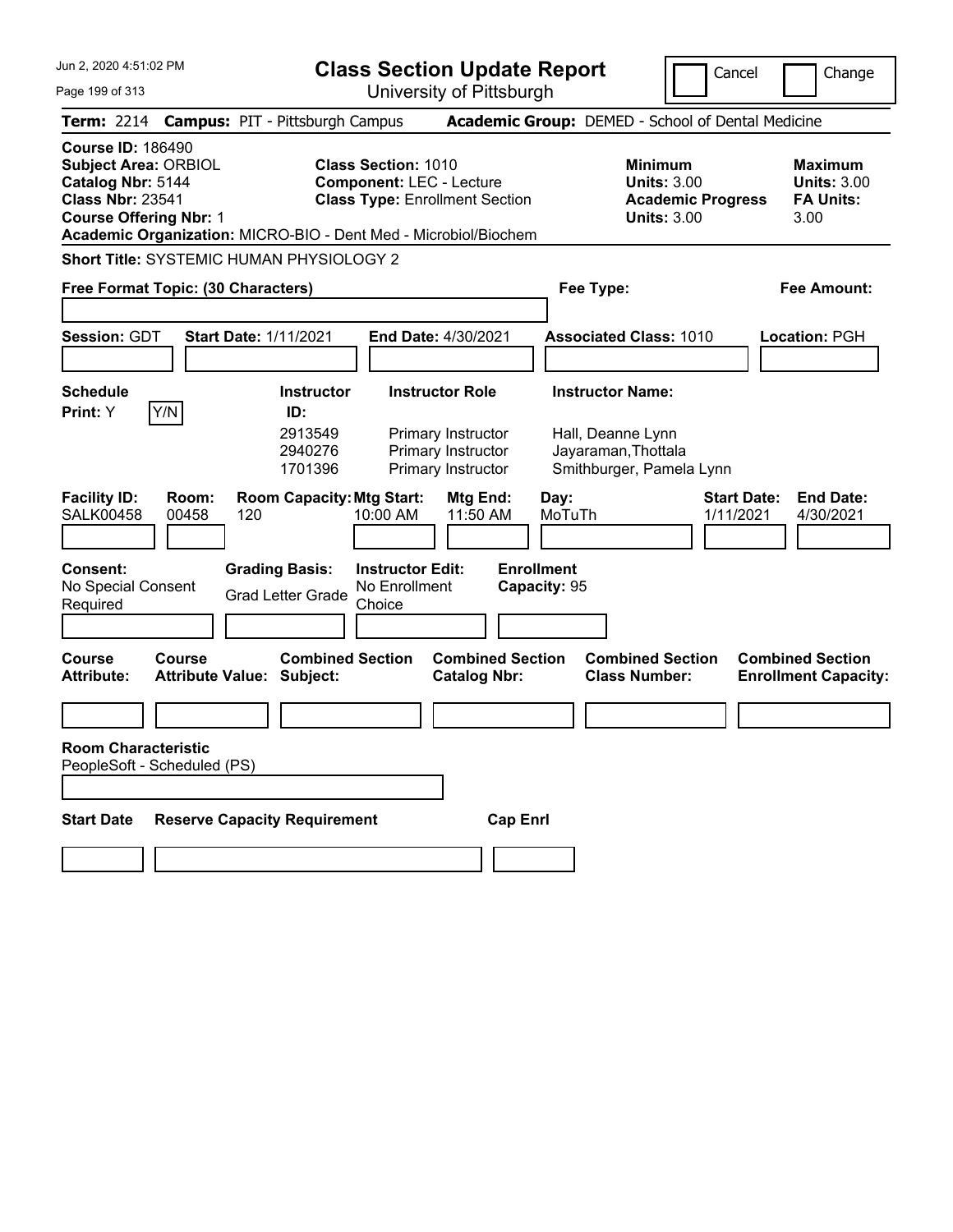| Jun 2, 2020 4:51:02 PM                                                                                                                                                                                      | <b>Class Section Update Report</b>                                                                     | Cancel<br>Change                                                                                                                             |
|-------------------------------------------------------------------------------------------------------------------------------------------------------------------------------------------------------------|--------------------------------------------------------------------------------------------------------|----------------------------------------------------------------------------------------------------------------------------------------------|
| Page 200 of 313                                                                                                                                                                                             | University of Pittsburgh                                                                               |                                                                                                                                              |
| <b>Campus: PIT - Pittsburgh Campus</b><br><b>Term: 2214</b>                                                                                                                                                 |                                                                                                        | Academic Group: DEMED - School of Dental Medicine                                                                                            |
| <b>Course ID: 185554</b><br><b>Subject Area: ORBIOL</b><br>Catalog Nbr: 5244<br><b>Class Nbr: 22398</b><br><b>Course Offering Nbr: 1</b><br>Academic Organization: MICRO-BIO - Dent Med - Microbiol/Biochem | <b>Class Section: 1050</b><br><b>Component: LEC - Lecture</b><br><b>Class Type: Enrollment Section</b> | Minimum<br>Maximum<br><b>Units: 2.00</b><br><b>Units: 2.00</b><br><b>FA Units:</b><br><b>Academic Progress</b><br><b>Units: 2.00</b><br>2.00 |
| <b>Short Title: CRANIOFACIAL GENETICS</b>                                                                                                                                                                   |                                                                                                        |                                                                                                                                              |
| Free Format Topic: (30 Characters)                                                                                                                                                                          |                                                                                                        | Fee Type:<br>Fee Amount:                                                                                                                     |
| Session: GDT<br><b>Start Date: 1/11/2021</b>                                                                                                                                                                | <b>End Date: 4/30/2021</b>                                                                             | <b>Associated Class: 1050</b><br>Location: PGH                                                                                               |
| <b>Schedule</b><br>Y/N<br>Print: Y<br>ID:                                                                                                                                                                   | <b>Instructor Role</b><br><b>Instructor</b><br>2930587<br>Primary Instructor                           | <b>Instructor Name:</b><br>Vieira, Alexandre Rezende                                                                                         |
| <b>Facility ID:</b><br>Room:<br><b>TBATBA</b><br>0<br>TBA                                                                                                                                                   | <b>Room Capacity: Mtg Start:</b><br>Mtg End:<br>Day:<br>10:00 AM<br>11:50 AM<br>Fr                     | <b>Start Date:</b><br><b>End Date:</b><br>1/11/2021<br>4/30/2021                                                                             |
| <b>Consent:</b><br><b>Grading Basis:</b><br>No Special Consent<br><b>ABCF</b><br>Required                                                                                                                   | <b>Enrollment</b><br><b>Instructor Edit:</b><br>No Enrollment<br>Capacity: 90<br>Choice                |                                                                                                                                              |
| <b>Course</b><br>Course<br><b>Attribute:</b><br><b>Attribute Value: Subject:</b>                                                                                                                            | <b>Combined Section</b><br><b>Combined Section</b><br><b>Catalog Nbr:</b>                              | <b>Combined Section</b><br><b>Combined Section</b><br><b>Class Number:</b><br><b>Enrollment Capacity:</b>                                    |
|                                                                                                                                                                                                             |                                                                                                        |                                                                                                                                              |
| <b>Room Characteristic</b>                                                                                                                                                                                  |                                                                                                        |                                                                                                                                              |
|                                                                                                                                                                                                             |                                                                                                        |                                                                                                                                              |
| <b>Start Date</b><br><b>Reserve Capacity Requirement</b>                                                                                                                                                    | <b>Cap Enrl</b>                                                                                        |                                                                                                                                              |
|                                                                                                                                                                                                             |                                                                                                        |                                                                                                                                              |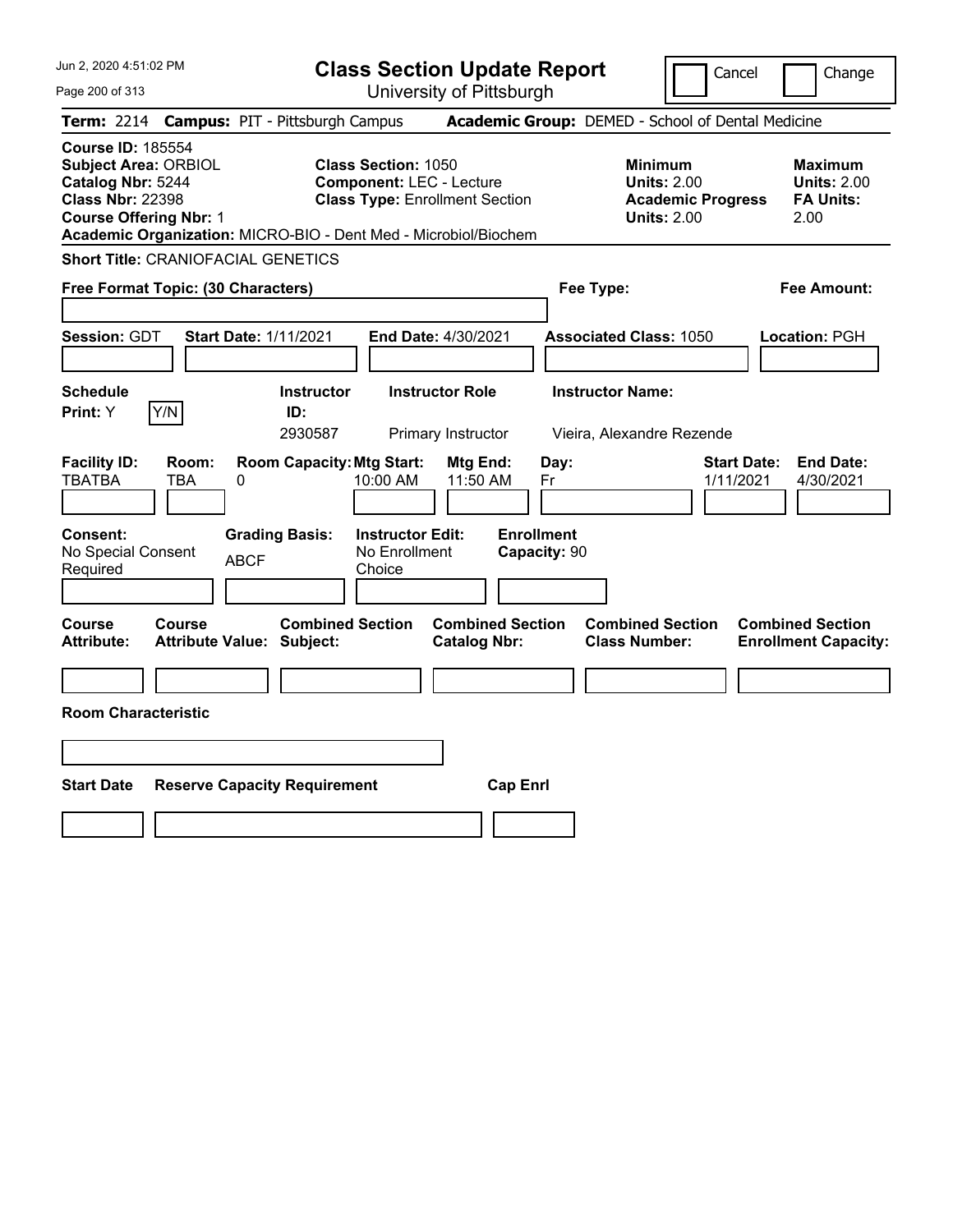| Jun 2, 2020 4:51:02 PM                                                                                                                                                                                      | <b>Class Section Update Report</b>                                                                     | Cancel<br>Change                                                                                                                                           |
|-------------------------------------------------------------------------------------------------------------------------------------------------------------------------------------------------------------|--------------------------------------------------------------------------------------------------------|------------------------------------------------------------------------------------------------------------------------------------------------------------|
| Page 201 of 313                                                                                                                                                                                             | University of Pittsburgh                                                                               |                                                                                                                                                            |
| <b>Campus: PIT - Pittsburgh Campus</b><br><b>Term: 2214</b>                                                                                                                                                 |                                                                                                        | Academic Group: DEMED - School of Dental Medicine                                                                                                          |
| <b>Course ID: 183007</b><br><b>Subject Area: ORBIOL</b><br>Catalog Nbr: 5340<br><b>Class Nbr: 20960</b><br><b>Course Offering Nbr: 1</b><br>Academic Organization: MICRO-BIO - Dent Med - Microbiol/Biochem | <b>Class Section: 1010</b><br><b>Component: LEC - Lecture</b><br><b>Class Type: Enrollment Section</b> | <b>Minimum</b><br><b>Maximum</b><br><b>Units: 1.00</b><br><b>Units: 1.00</b><br><b>Academic Progress</b><br><b>FA Units:</b><br><b>Units: 1.00</b><br>1.00 |
| Short Title: CUR TOPCS IN ORAL HEALTH RSRCH                                                                                                                                                                 |                                                                                                        |                                                                                                                                                            |
| Free Format Topic: (30 Characters)                                                                                                                                                                          |                                                                                                        | Fee Type:<br>Fee Amount:                                                                                                                                   |
| <b>Session: GDT</b><br><b>Start Date: 1/11/2021</b>                                                                                                                                                         | End Date: 4/30/2021                                                                                    | <b>Associated Class: 1010</b><br>Location: PGH                                                                                                             |
| <b>Schedule</b><br>Y/N<br>Print: Y<br>ID:                                                                                                                                                                   | <b>Instructor Role</b><br><b>Instructor</b><br>2942095<br>Primary Instructor                           | <b>Instructor Name:</b><br>Taboas, Juan M                                                                                                                  |
| <b>Facility ID:</b><br>Room:<br><b>SALK00355</b><br>00355<br>171                                                                                                                                            | <b>Room Capacity: Mtg Start:</b><br>Mtg End:<br>12:00 PM<br>12:50 PM<br>We                             | <b>Start Date:</b><br><b>End Date:</b><br>Day:<br>1/11/2021<br>4/30/2021                                                                                   |
| <b>Consent:</b><br><b>Grading Basis:</b><br>ABCF with +/-<br>No Special Consent<br>Required<br>Values                                                                                                       | <b>Enrollment</b><br><b>Instructor Edit:</b><br>No Enrollment<br>Capacity: 90<br>Choice                |                                                                                                                                                            |
| Course<br><b>Course</b><br><b>Attribute:</b><br><b>Attribute Value: Subject:</b>                                                                                                                            | <b>Combined Section</b><br><b>Combined Section</b><br><b>Catalog Nbr:</b>                              | <b>Combined Section</b><br><b>Combined Section</b><br><b>Class Number:</b><br><b>Enrollment Capacity:</b>                                                  |
| <b>Room Characteristic</b>                                                                                                                                                                                  |                                                                                                        |                                                                                                                                                            |
| PeopleSoft - Scheduled (PS)                                                                                                                                                                                 |                                                                                                        |                                                                                                                                                            |
| <b>Start Date</b><br><b>Reserve Capacity Requirement</b>                                                                                                                                                    | <b>Cap Enrl</b>                                                                                        |                                                                                                                                                            |
|                                                                                                                                                                                                             |                                                                                                        |                                                                                                                                                            |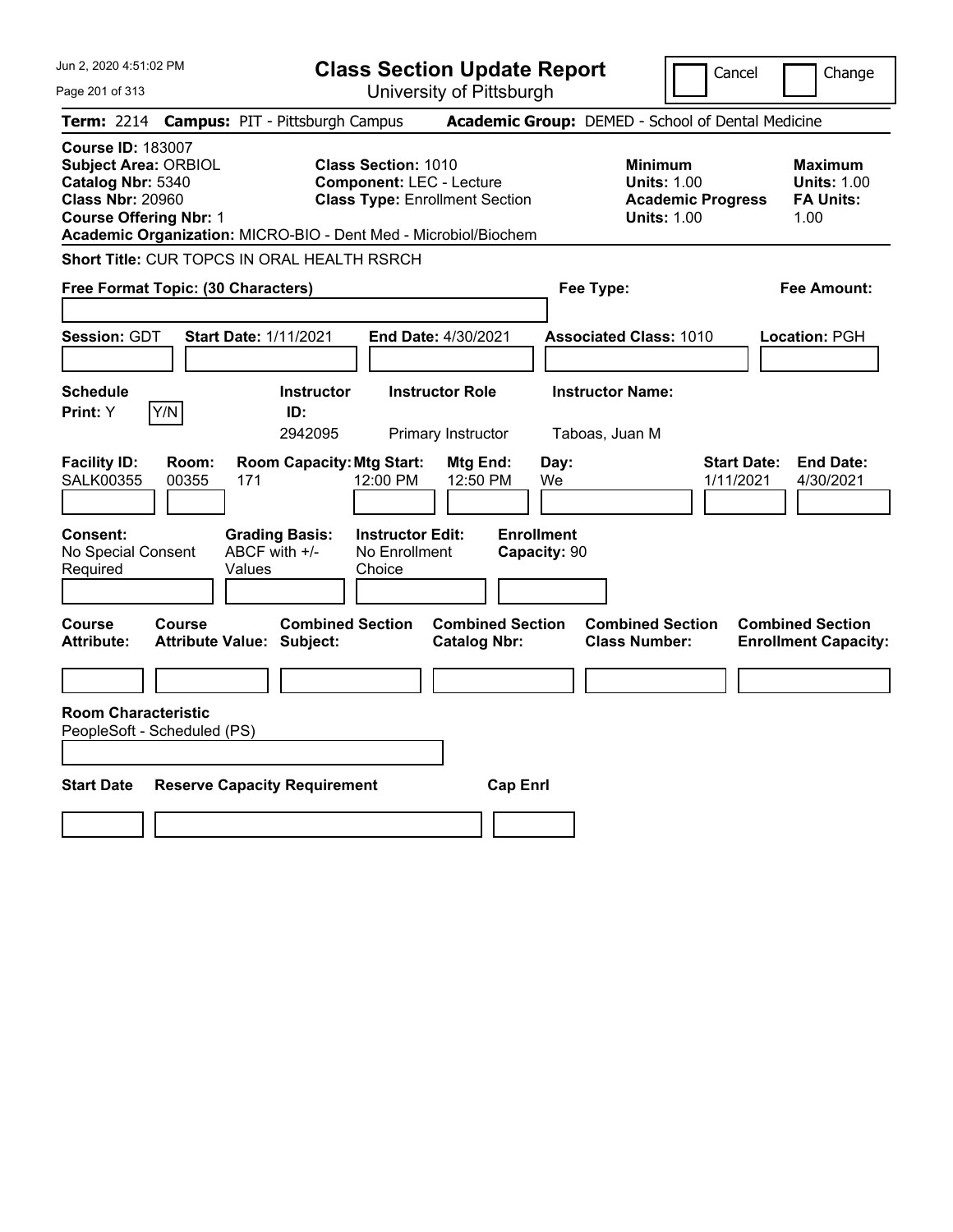Jun 2, 2020 4:51:02 PM Page 202 of 313 **Class Section Update Report** University of Pittsburgh Cancel | Change **Term:** 2214 **Campus:** PIT - Pittsburgh Campus **Academic Group:** DEMED - School of Dental Medicine **Course ID:** 189683 **Subject Area:** ORBIOL **Class Section:** 1010 **Minimum Maximum Catalog Nbr:** 5800 **Component:** DIR - Directed Studies **Units:** 1.00 **Units:** 3.00 **Class Type: Enrollment Section <b>Academic Progress FA Units: Course Offering Nbr: 1 Course Offering Nbr: 1 Units: 1.00** 1.00 **Academic Organization:** MICRO-BIO - Dent Med - Microbiol/Biochem **Short Title:** DIRECTED STUDY **Free Format Topic: (30 Characters) Fee Type: Fee Amount: Session:** GDT **Start Date:** 1/11/2021 **End Date:** 4/30/2021 **Associated Class:** 1010 **Location:** PGH **Schedule Instructor Instructor Role Instructor Name: Print:**  $Y$   $|Y/N|$  **ID:** 2930587 Primary Instructor Vieira, Alexandre Rezende **Facility ID: Room: Room Capacity:Mtg Start: Mtg End: Day: Start Date: End Date:** TBATBA TBA 0 1/11/2021 4/30/2021 **Consent: Grading Basis: Instructor Edit: Enrollment** No Special Consent Required Grad HSU Basis No Enrollment Choice **Capacity:** 5 **Course Course Combined Section Combined Section Combined Section Combined Section Attribute: Attribute Value: Subject: Catalog Nbr: Class Number: Enrollment Capacity: Room Characteristic Start Date Reserve Capacity Requirement Cap Enrl**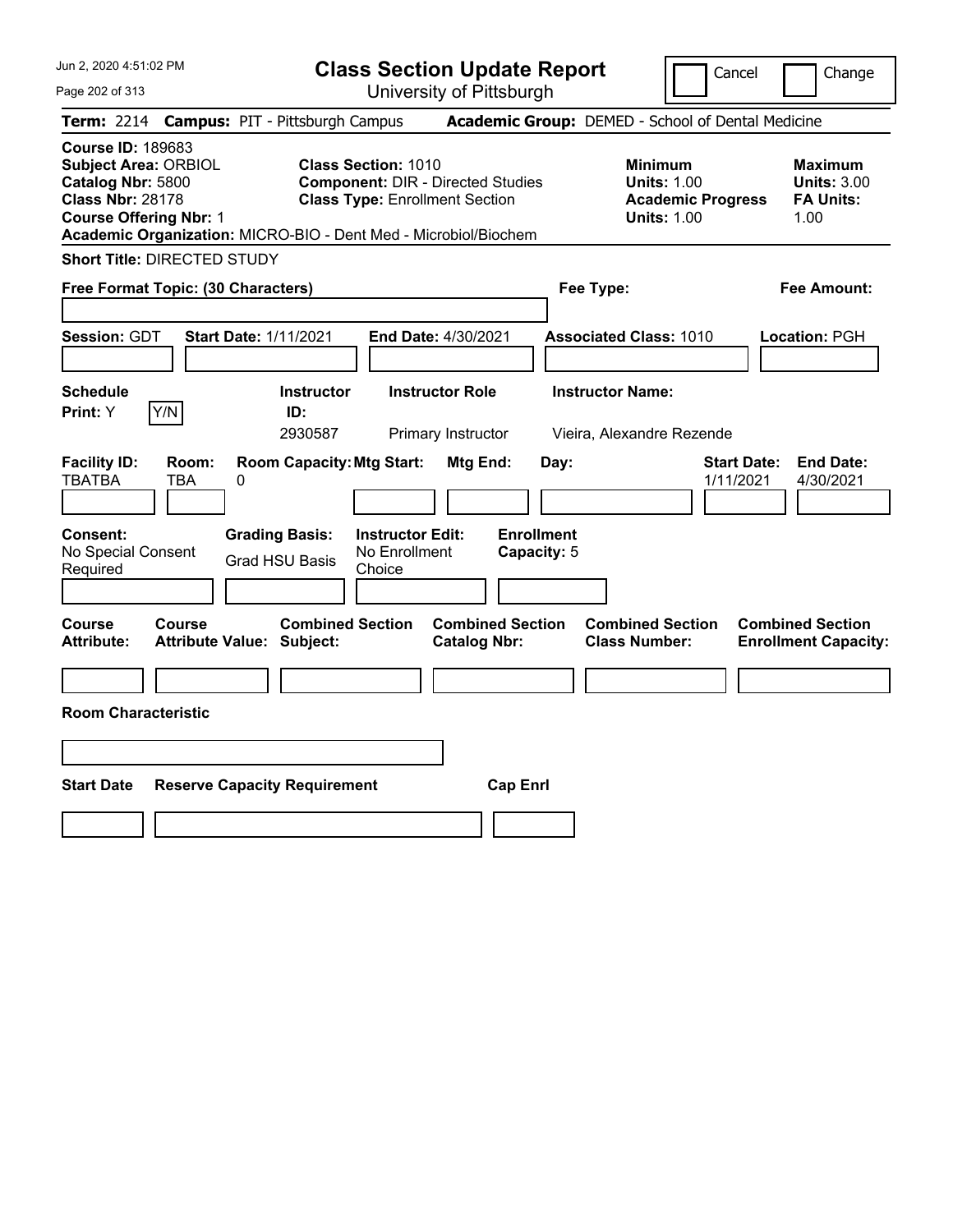| Jun 2, 2020 4:51:02 PM<br>Page 203 of 313                                                                                                | <b>Class Section Update Report</b><br>University of Pittsburgh                                                                                                                     | Cancel<br>Change                                                                                                                                           |
|------------------------------------------------------------------------------------------------------------------------------------------|------------------------------------------------------------------------------------------------------------------------------------------------------------------------------------|------------------------------------------------------------------------------------------------------------------------------------------------------------|
| Term: 2214 Campus: PIT - Pittsburgh Campus                                                                                               |                                                                                                                                                                                    | Academic Group: DEMED - School of Dental Medicine                                                                                                          |
| <b>Course ID: 189683</b><br><b>Subject Area: ORBIOL</b><br>Catalog Nbr: 5800<br><b>Class Nbr: 28356</b><br><b>Course Offering Nbr: 1</b> | <b>Class Section: 1015</b><br><b>Component: DIR - Directed Studies</b><br><b>Class Type: Enrollment Section</b><br>Academic Organization: MICRO-BIO - Dent Med - Microbiol/Biochem | <b>Minimum</b><br><b>Maximum</b><br><b>Units: 1.00</b><br><b>Units: 3.00</b><br><b>Academic Progress</b><br><b>FA Units:</b><br><b>Units: 1.00</b><br>1.00 |
| <b>Short Title: DIRECTED STUDY</b>                                                                                                       |                                                                                                                                                                                    |                                                                                                                                                            |
| Free Format Topic: (30 Characters)                                                                                                       |                                                                                                                                                                                    | Fee Type:<br><b>Fee Amount:</b>                                                                                                                            |
| <b>Session: GDT</b><br><b>Start Date: 1/11/2021</b><br><b>Schedule</b>                                                                   | End Date: 4/30/2021<br><b>Instructor</b><br><b>Instructor Role</b>                                                                                                                 | <b>Associated Class: 1015</b><br>Location: PGH<br><b>Instructor Name:</b>                                                                                  |
| Y/N<br><b>Print:</b> Y                                                                                                                   | ID:                                                                                                                                                                                |                                                                                                                                                            |
| <b>Facility ID:</b><br>Room:<br><b>TBATBA</b><br><b>TBA</b><br>0<br><b>Consent:</b><br><b>Grading Basis:</b>                             | 2936617<br>Primary Instructor<br><b>Room Capacity: Mtg Start:</b><br>Mtg End:<br>Day:<br><b>Enrollment</b><br><b>Instructor Edit:</b>                                              | Beniash, Elia<br><b>Start Date:</b><br><b>End Date:</b><br>1/11/2021<br>4/30/2021                                                                          |
| No Special Consent<br><b>Grad HSU Basis</b><br>Required                                                                                  | No Enrollment<br>Capacity: 5<br>Choice                                                                                                                                             |                                                                                                                                                            |
| Course<br>Course<br><b>Attribute:</b><br><b>Attribute Value: Subject:</b>                                                                | <b>Combined Section</b><br><b>Combined Section</b><br><b>Catalog Nbr:</b>                                                                                                          | <b>Combined Section</b><br><b>Combined Section</b><br><b>Class Number:</b><br><b>Enrollment Capacity:</b>                                                  |
|                                                                                                                                          |                                                                                                                                                                                    |                                                                                                                                                            |
| <b>Room Characteristic</b>                                                                                                               |                                                                                                                                                                                    |                                                                                                                                                            |
|                                                                                                                                          |                                                                                                                                                                                    |                                                                                                                                                            |
| <b>Start Date</b><br><b>Reserve Capacity Requirement</b>                                                                                 | <b>Cap Enrl</b>                                                                                                                                                                    |                                                                                                                                                            |
|                                                                                                                                          |                                                                                                                                                                                    |                                                                                                                                                            |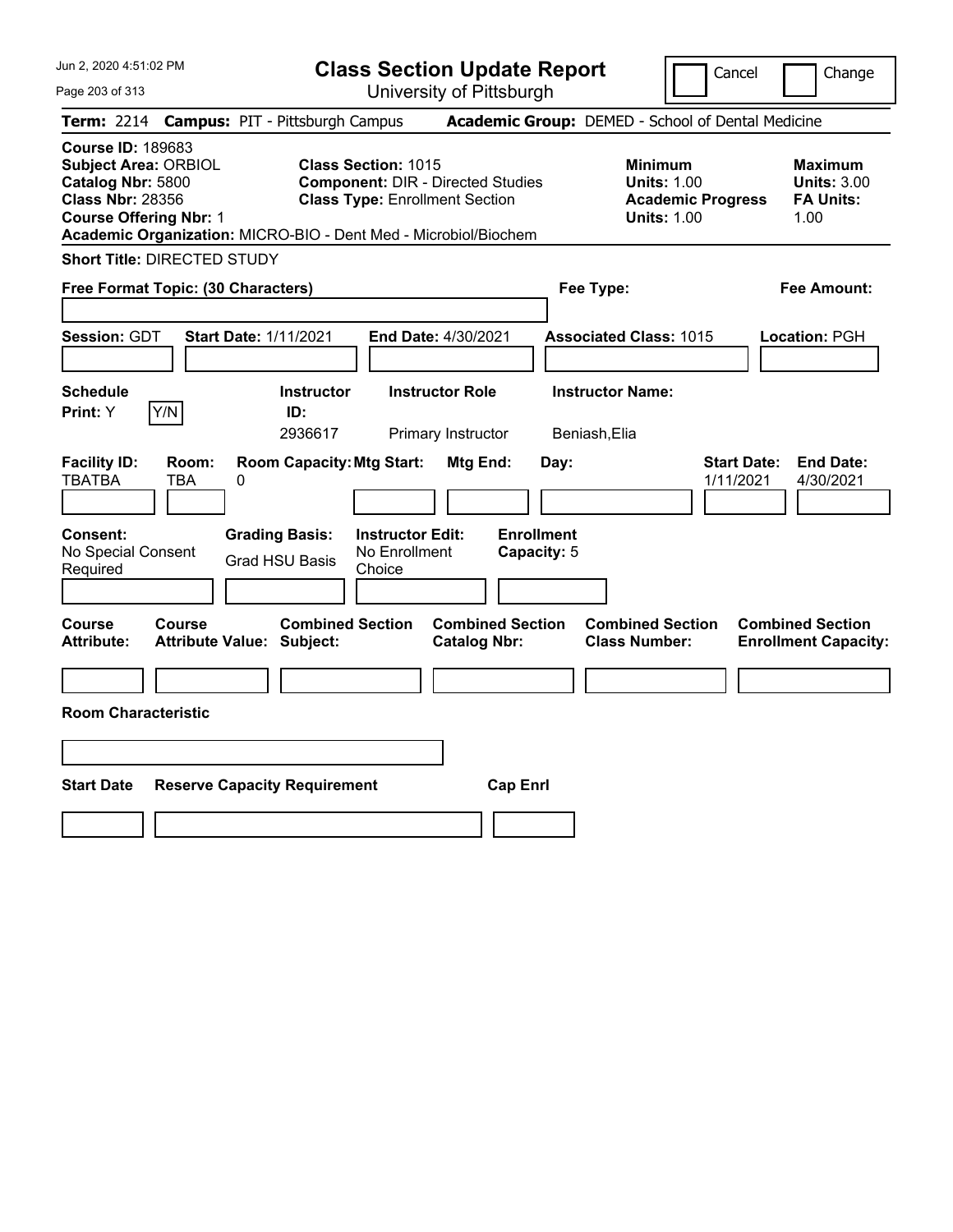Jun 2, 2020 4:51:02 PM Page 204 of 313 **Class Section Update Report** University of Pittsburgh Cancel | Change **Term:** 2214 **Campus:** PIT - Pittsburgh Campus **Academic Group:** DEMED - School of Dental Medicine **Course ID:** 189683 **Subject Area:** ORBIOL **Class Section:** 1020 **Minimum Maximum Catalog Nbr:** 5800 **Component:** DIR - Directed Studies **Units:** 1.00 **Units:** 3.00 **Class Nbr:** 28536 **Class Type:** Enrollment Section **Academic Progress FA Units: Course Offering Nbr: 1 Course Offering Nbr: 1 Units: 1.00** 1.00 **Academic Organization:** MICRO-BIO - Dent Med - Microbiol/Biochem **Short Title:** DIRECTED STUDY **Free Format Topic: (30 Characters) Fee Type: Fee Amount: Session:** GDT **Start Date:** 1/11/2021 **End Date:** 4/30/2021 **Associated Class:** 1020 **Location:** PGH **Schedule Instructor Instructor Role Instructor Name: Print:**  $Y$   $|Y/N|$  **ID:** 3511587 Primary Instructor Syed-Picard, Fatima Naz **Facility ID: Room: Room Capacity:Mtg Start: Mtg End: Day: Start Date: End Date:** TBATBA TBA 0 1/11/2021 4/30/2021 **Consent: Grading Basis: Instructor Edit: Enrollment** No Special Consent Required Grad HSU Basis No Enrollment Choice **Capacity:** 1 **Course Course Combined Section Combined Section Combined Section Combined Section Attribute: Attribute Value: Subject: Catalog Nbr: Class Number: Enrollment Capacity: Room Characteristic Start Date Reserve Capacity Requirement Cap Enrl**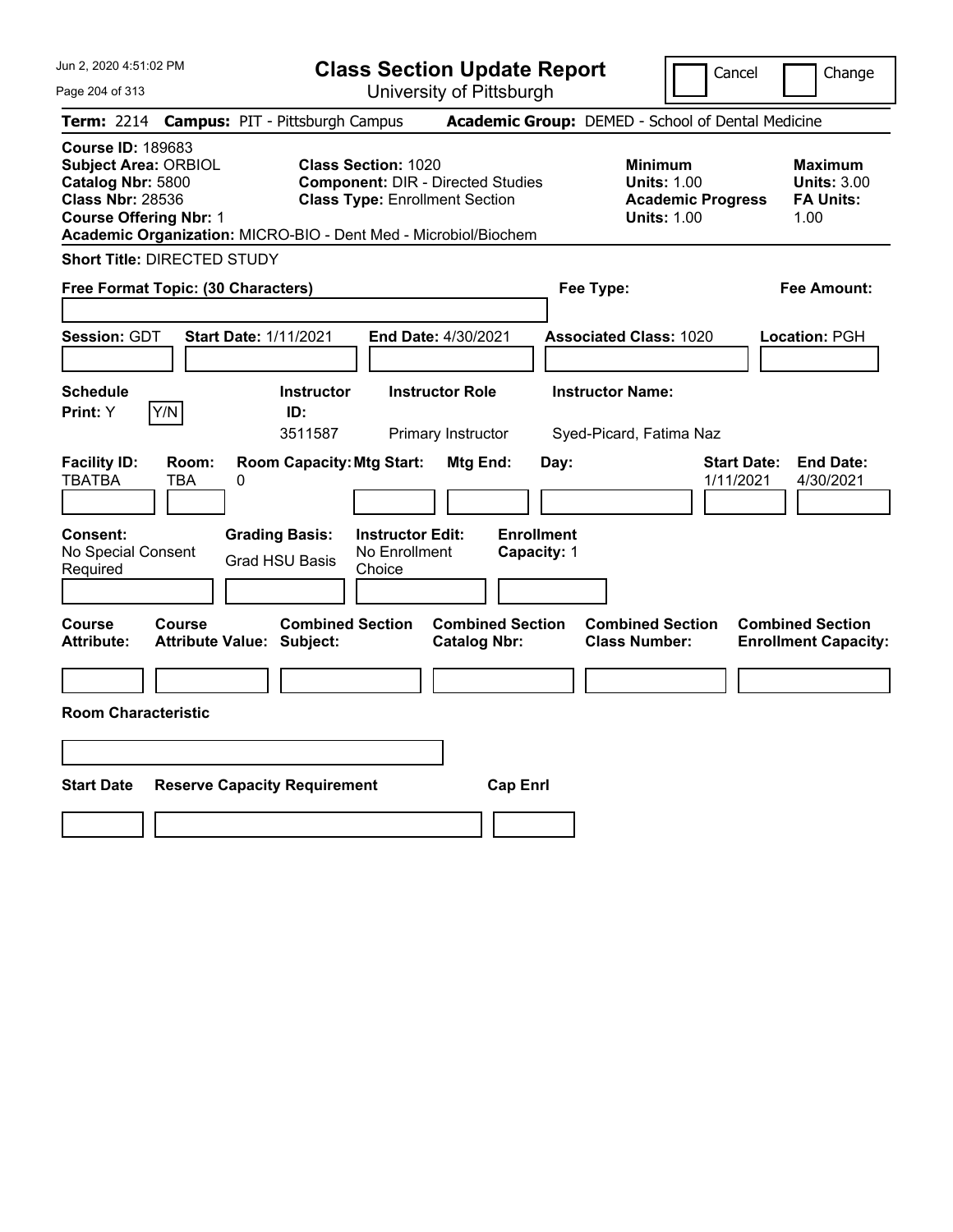Jun 2, 2020 4:51:02 PM Page 205 of 313 **Class Section Update Report** University of Pittsburgh Cancel | Change **Term:** 2214 **Campus:** PIT - Pittsburgh Campus **Academic Group:** DEMED - School of Dental Medicine **Course ID:** 189683 **Subject Area:** ORBIOL **Class Section:** 1025 **Minimum Maximum Catalog Nbr:** 5800 **Component:** DIR - Directed Studies **Units:** 1.00 **Units:** 3.00 **Class Nbr:** 28559 **Class Type:** Enrollment Section **Academic Progress FA Units: Course Offering Nbr: 1 Course Offering Nbr: 1 Units: 1.00** 1.00 **Academic Organization:** MICRO-BIO - Dent Med - Microbiol/Biochem **Short Title:** DIRECTED STUDY **Free Format Topic: (30 Characters) Fee Type: Fee Amount: Session:** GDT **Start Date:** 1/11/2021 **End Date:** 4/30/2021 **Associated Class:** 1025 **Location:** PGH **Schedule Instructor Instructor Role Instructor Name: Print:**  $Y$   $|Y/N|$  **ID:** 2930587 Primary Instructor Vieira, Alexandre Rezende **Facility ID: Room: Room Capacity:Mtg Start: Mtg End: Day: Start Date: End Date:** TBATBA TBA 0 1/11/2021 4/30/2021 **Consent: Grading Basis: Instructor Edit: Enrollment** No Special Consent Required Grad HSU Basis No Enrollment Choice **Capacity:** 1 **Course Course Combined Section Combined Section Combined Section Combined Section Attribute: Attribute Value: Subject: Catalog Nbr: Class Number: Enrollment Capacity: Room Characteristic Start Date Reserve Capacity Requirement Cap Enrl**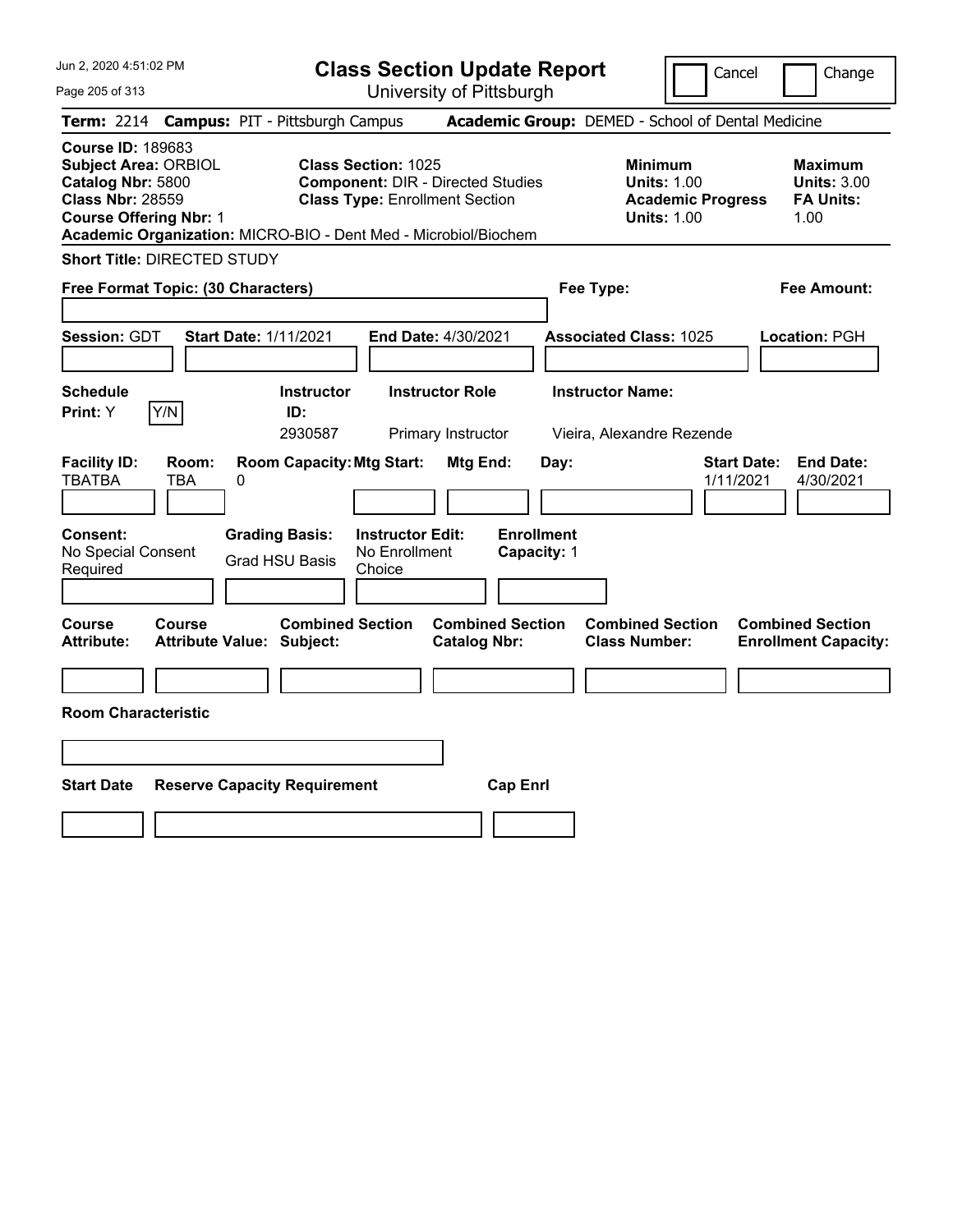|  | Jun 2, 2020 4:51:02 PM |  |
|--|------------------------|--|
|  |                        |  |

Page 206 of 313

**Class Section Update Report**

Cancel **Change** 

University of Pittsburgh

|                                                                                                                                          |                          | Term: 2214 Campus: PIT - Pittsburgh Campus                                         |                                                                                                                 |                                                |                         | Academic Group: DEMED - School of Dental Medicine                                      |                                 |                                                                  |
|------------------------------------------------------------------------------------------------------------------------------------------|--------------------------|------------------------------------------------------------------------------------|-----------------------------------------------------------------------------------------------------------------|------------------------------------------------|-------------------------|----------------------------------------------------------------------------------------|---------------------------------|------------------------------------------------------------------|
| <b>Course ID: 189683</b><br><b>Subject Area: ORBIOL</b><br>Catalog Nbr: 5800<br><b>Class Nbr: 30946</b><br><b>Course Offering Nbr: 1</b> |                          | Academic Organization: MICRO-BIO - Dent Med - Microbiol/Biochem                    | <b>Class Section: 1030</b><br><b>Component: DIR - Directed Studies</b><br><b>Class Type: Enrollment Section</b> |                                                |                         | <b>Minimum</b><br><b>Units: 1.00</b><br><b>Academic Progress</b><br><b>Units: 1.00</b> |                                 | <b>Maximum</b><br><b>Units: 3.00</b><br><b>FA Units:</b><br>1.00 |
| <b>Short Title: DIRECTED STUDY</b>                                                                                                       |                          |                                                                                    |                                                                                                                 |                                                |                         |                                                                                        |                                 |                                                                  |
| Free Format Topic: (30 Characters)                                                                                                       |                          |                                                                                    |                                                                                                                 |                                                | Fee Type:               |                                                                                        |                                 | Fee Amount:                                                      |
| Session: GDT                                                                                                                             |                          | <b>Start Date: 1/11/2021</b>                                                       | End Date: 4/30/2021                                                                                             |                                                |                         | <b>Associated Class: 1030</b>                                                          |                                 | Location: PGH                                                    |
| <b>Schedule</b><br>Print: Y                                                                                                              | Y/N                      | <b>Instructor</b><br>ID:<br>2950008                                                | <b>Instructor Role</b><br>Primary Instructor                                                                    |                                                | <b>Instructor Name:</b> | Szabo Rogers, Heather Lynn                                                             |                                 |                                                                  |
| <b>Facility ID:</b><br>TBATBA<br>Consent:<br>No Special Consent<br>Required                                                              | Room:<br><b>TBA</b><br>0 | <b>Room Capacity: Mtg Start:</b><br><b>Grading Basis:</b><br><b>Grad HSU Basis</b> | <b>Instructor Edit:</b><br>No Enrollment<br>Choice                                                              | Mtg End:<br><b>Enrollment</b><br>Capacity: 2   | Day:                    |                                                                                        | <b>Start Date:</b><br>1/11/2021 | <b>End Date:</b><br>4/30/2021                                    |
| Course<br>Attribute:                                                                                                                     | Course                   | <b>Combined Section</b><br><b>Attribute Value: Subject:</b>                        |                                                                                                                 | <b>Combined Section</b><br><b>Catalog Nbr:</b> |                         | <b>Combined Section</b><br><b>Class Number:</b>                                        |                                 | <b>Combined Section</b><br><b>Enrollment Capacity:</b>           |
|                                                                                                                                          |                          |                                                                                    |                                                                                                                 |                                                |                         |                                                                                        |                                 |                                                                  |
| <b>Room Characteristic</b>                                                                                                               |                          |                                                                                    |                                                                                                                 |                                                |                         |                                                                                        |                                 |                                                                  |
|                                                                                                                                          |                          |                                                                                    |                                                                                                                 |                                                |                         |                                                                                        |                                 |                                                                  |
| <b>Start Date</b>                                                                                                                        |                          | <b>Reserve Capacity Requirement</b>                                                |                                                                                                                 | <b>Cap Enrl</b>                                |                         |                                                                                        |                                 |                                                                  |
|                                                                                                                                          |                          |                                                                                    |                                                                                                                 |                                                |                         |                                                                                        |                                 |                                                                  |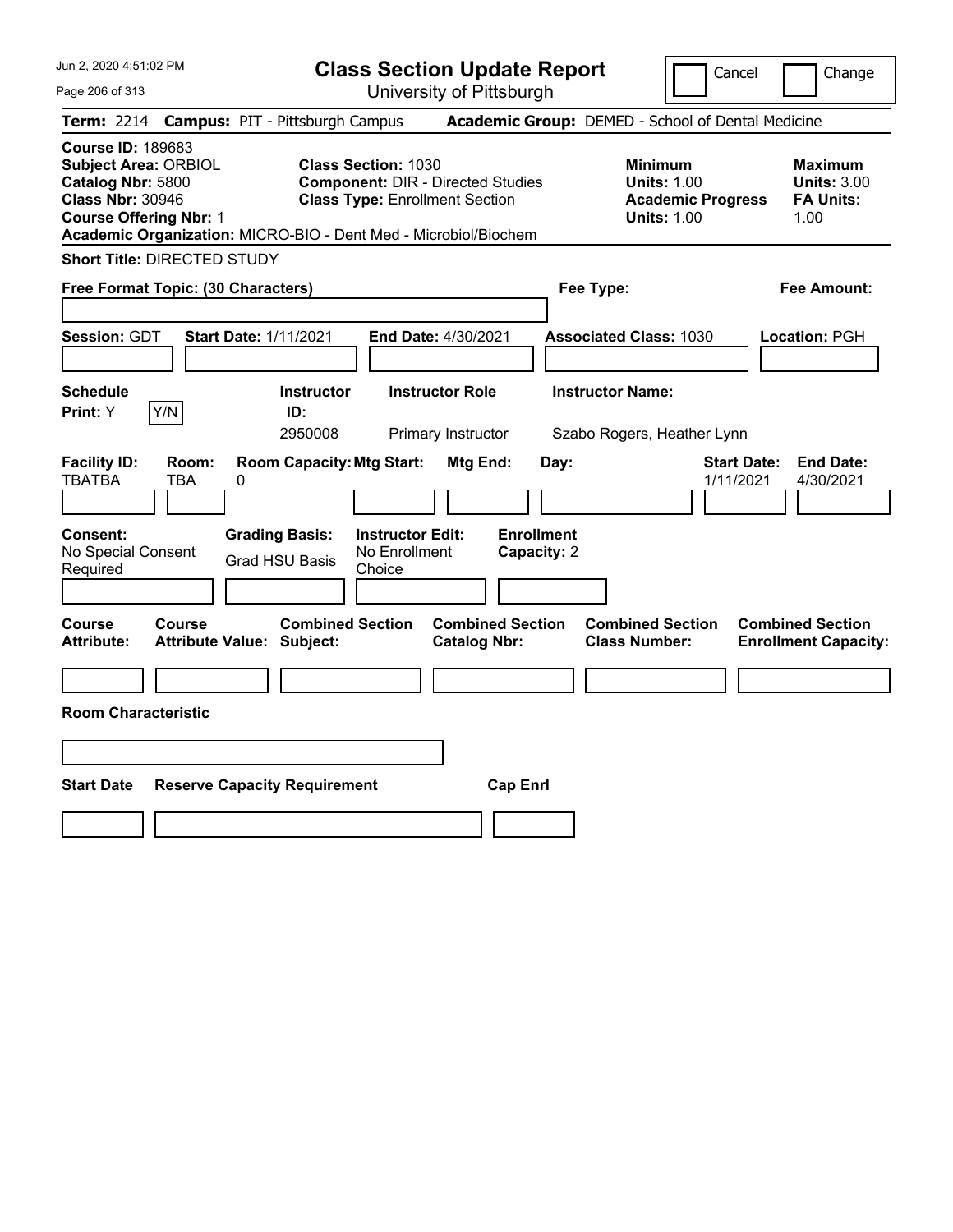| Jun 2, 2020 4:51:02 PM                                                                                                                   |                                                                 |                                                |                                                                                                          |                                              | <b>Class Section Update Report</b> |                                                      | Cancel                                         |                    | Change                                                           |
|------------------------------------------------------------------------------------------------------------------------------------------|-----------------------------------------------------------------|------------------------------------------------|----------------------------------------------------------------------------------------------------------|----------------------------------------------|------------------------------------|------------------------------------------------------|------------------------------------------------|--------------------|------------------------------------------------------------------|
| Page 207 of 313                                                                                                                          |                                                                 |                                                |                                                                                                          | University of Pittsburgh                     |                                    |                                                      |                                                |                    |                                                                  |
| <b>Term: 2214</b>                                                                                                                        | <b>Campus: PIT - Pittsburgh Campus</b>                          |                                                |                                                                                                          |                                              |                                    | Academic Group: DEMED - School of Dental Medicine    |                                                |                    |                                                                  |
| <b>Course ID: 184968</b><br><b>Subject Area: ORBIOL</b><br>Catalog Nbr: 5878<br><b>Class Nbr: 22051</b><br><b>Course Offering Nbr: 1</b> | Academic Organization: MICRO-BIO - Dent Med - Microbiol/Biochem |                                                | <b>Class Section: 1010</b><br><b>Component: PRA - Practicum</b><br><b>Class Type: Enrollment Section</b> |                                              |                                    | Minimum<br><b>Units: 1.00</b>                        | <b>Units: 1.00</b><br><b>Academic Progress</b> |                    | <b>Maximum</b><br><b>Units: 1.00</b><br><b>FA Units:</b><br>1.00 |
|                                                                                                                                          | <b>Short Title: FACULTY POSTNS DENTAL SCHOOLS</b>               |                                                |                                                                                                          |                                              |                                    |                                                      |                                                |                    |                                                                  |
|                                                                                                                                          | Free Format Topic: (30 Characters)                              |                                                |                                                                                                          |                                              |                                    | Fee Type:                                            |                                                |                    | Fee Amount:                                                      |
| <b>Session: AT</b>                                                                                                                       | <b>Start Date: 1/11/2021</b>                                    |                                                |                                                                                                          | <b>End Date: 5/1/2021</b>                    |                                    | <b>Associated Class: 1010</b>                        |                                                |                    | Location: PGH                                                    |
| <b>Schedule</b><br><b>Print:</b> Y                                                                                                       | Y/N                                                             | <b>Instructor</b><br>ID:<br>2930587            |                                                                                                          | <b>Instructor Role</b><br>Primary Instructor |                                    | <b>Instructor Name:</b><br>Vieira, Alexandre Rezende |                                                |                    |                                                                  |
| <b>Facility ID:</b><br><b>TBATBA</b>                                                                                                     | Room:<br>0<br><b>TBA</b>                                        | <b>Room Capacity: Mtg Start:</b>               |                                                                                                          | Mtg End:                                     | Day:                               |                                                      | 1/11/2021                                      | <b>Start Date:</b> | <b>End Date:</b><br>5/1/2021                                     |
| Consent:<br>No Special Consent<br>Required                                                                                               |                                                                 | <b>Grading Basis:</b><br><b>Grad HSU Basis</b> | <b>Instructor Edit:</b><br>No Enrollment<br>Choice                                                       |                                              | <b>Enrollment</b><br>Capacity: 10  |                                                      |                                                |                    |                                                                  |
| Course<br>Attribute:                                                                                                                     | Course<br><b>Attribute Value: Subject:</b>                      | <b>Combined Section</b>                        |                                                                                                          | <b>Catalog Nbr:</b>                          | <b>Combined Section</b>            | <b>Combined Section</b><br><b>Class Number:</b>      |                                                |                    | <b>Combined Section</b><br><b>Enrollment Capacity:</b>           |
| <b>Room Characteristic</b>                                                                                                               |                                                                 |                                                |                                                                                                          |                                              |                                    |                                                      |                                                |                    |                                                                  |
|                                                                                                                                          |                                                                 |                                                |                                                                                                          |                                              |                                    |                                                      |                                                |                    |                                                                  |
| <b>Start Date</b>                                                                                                                        | <b>Reserve Capacity Requirement</b>                             |                                                |                                                                                                          |                                              | <b>Cap Enrl</b>                    |                                                      |                                                |                    |                                                                  |
|                                                                                                                                          |                                                                 |                                                |                                                                                                          |                                              |                                    |                                                      |                                                |                    |                                                                  |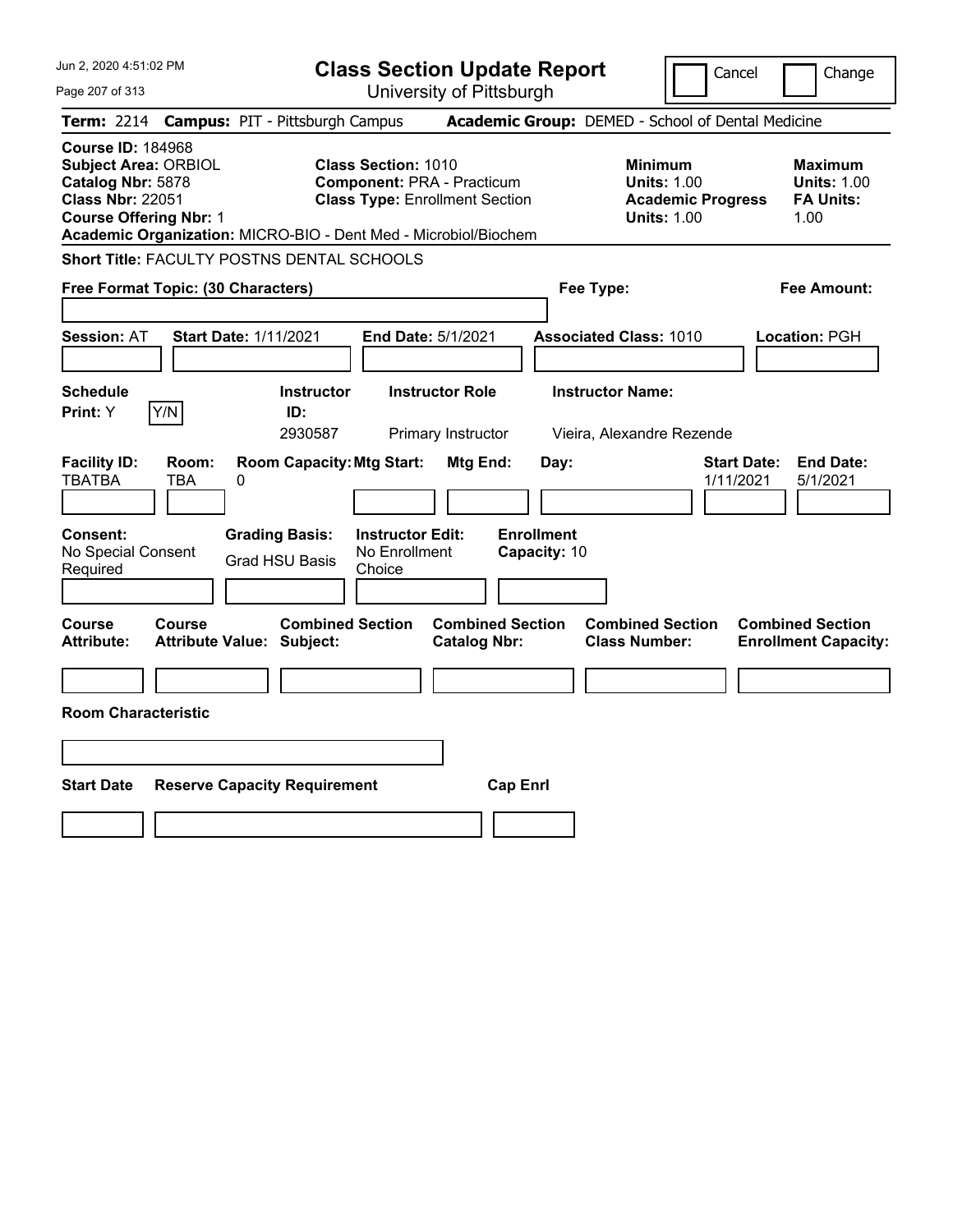| Jun 2, 2020 4:51:02 PM                                                                                                                   | <b>Class Section Update Report</b>                                                                                                                                           | Cancel<br>Change                                                                                                                                           |  |  |
|------------------------------------------------------------------------------------------------------------------------------------------|------------------------------------------------------------------------------------------------------------------------------------------------------------------------------|------------------------------------------------------------------------------------------------------------------------------------------------------------|--|--|
| Page 208 of 313                                                                                                                          | University of Pittsburgh                                                                                                                                                     |                                                                                                                                                            |  |  |
| <b>Term: 2214</b>                                                                                                                        | <b>Campus: PIT - Pittsburgh Campus</b>                                                                                                                                       | Academic Group: DEMED - School of Dental Medicine                                                                                                          |  |  |
| <b>Course ID: 172495</b><br><b>Subject Area: ORBIOL</b><br>Catalog Nbr: 5900<br><b>Class Nbr: 17900</b><br><b>Course Offering Nbr: 1</b> | <b>Class Section: 1030</b><br>Component: IND - Independent Study<br><b>Class Type: Enrollment Section</b><br>Academic Organization: MICRO-BIO - Dent Med - Microbiol/Biochem | <b>Minimum</b><br><b>Maximum</b><br><b>Units: 1.00</b><br><b>Units: 3.00</b><br><b>FA Units:</b><br><b>Academic Progress</b><br><b>Units: 1.00</b><br>1.00 |  |  |
| Short Title: INDEPENDENT STUDY                                                                                                           |                                                                                                                                                                              |                                                                                                                                                            |  |  |
| Free Format Topic: (30 Characters)                                                                                                       |                                                                                                                                                                              | Fee Type:<br>Fee Amount:                                                                                                                                   |  |  |
| Session: AT                                                                                                                              | <b>Start Date: 1/11/2021</b><br>End Date: 5/1/2021                                                                                                                           | <b>Associated Class: 1030</b><br>Location: PGH                                                                                                             |  |  |
| <b>Schedule</b><br>Print: Y<br>Y/N                                                                                                       | <b>Instructor Role</b><br><b>Instructor</b><br>ID:<br>2936617<br>Primary Instructor                                                                                          | <b>Instructor Name:</b><br>Beniash, Elia                                                                                                                   |  |  |
| <b>Facility ID:</b><br>Room:<br><b>TBATBA</b><br><b>TBA</b>                                                                              | <b>Room Capacity: Mtg Start:</b><br>Mtg End:<br>Day:<br>0                                                                                                                    | <b>End Date:</b><br><b>Start Date:</b><br>1/11/2021<br>5/1/2021                                                                                            |  |  |
| Consent:<br>No Special Consent<br>Required                                                                                               | <b>Enrollment</b><br><b>Grading Basis:</b><br><b>Instructor Edit:</b><br>No Enrollment<br>Capacity: 10<br><b>Grad HSU Basis</b><br>Choice                                    |                                                                                                                                                            |  |  |
| <b>Course</b><br>Course<br><b>Attribute:</b>                                                                                             | <b>Combined Section</b><br><b>Combined Section</b><br><b>Attribute Value: Subject:</b><br><b>Catalog Nbr:</b>                                                                | <b>Combined Section</b><br><b>Combined Section</b><br><b>Class Number:</b><br><b>Enrollment Capacity:</b>                                                  |  |  |
|                                                                                                                                          |                                                                                                                                                                              |                                                                                                                                                            |  |  |
| <b>Room Characteristic</b>                                                                                                               |                                                                                                                                                                              |                                                                                                                                                            |  |  |
|                                                                                                                                          |                                                                                                                                                                              |                                                                                                                                                            |  |  |
| <b>Start Date</b><br><b>Reserve Capacity Requirement</b><br><b>Cap Enrl</b>                                                              |                                                                                                                                                                              |                                                                                                                                                            |  |  |
|                                                                                                                                          |                                                                                                                                                                              |                                                                                                                                                            |  |  |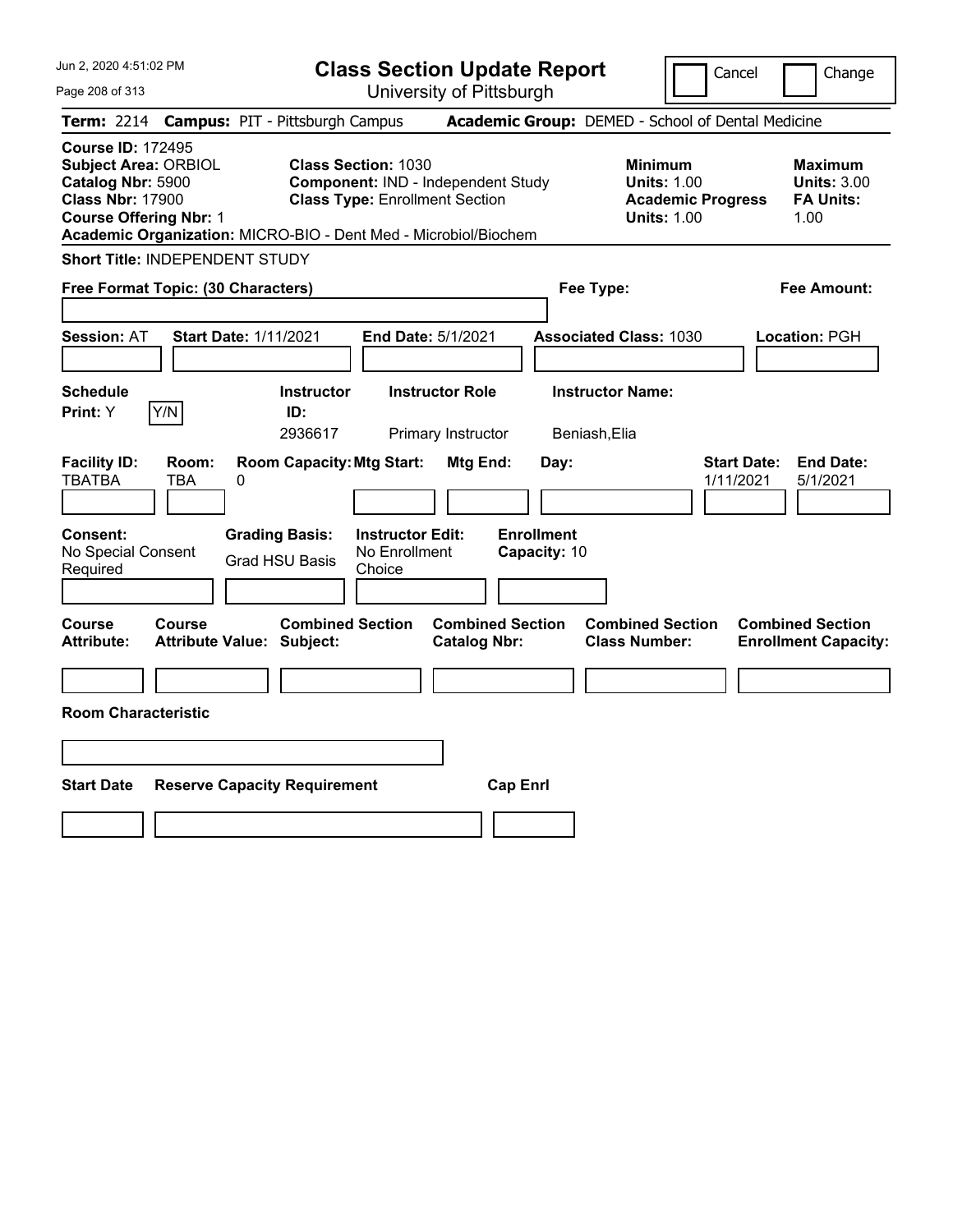| Jun 2, 2020 4:51:02 PM                                                                                                                                                                                      |                                                                                                           | <b>Class Section Update Report</b>             |                                                                                 | Cancel<br>Change                                                 |
|-------------------------------------------------------------------------------------------------------------------------------------------------------------------------------------------------------------|-----------------------------------------------------------------------------------------------------------|------------------------------------------------|---------------------------------------------------------------------------------|------------------------------------------------------------------|
| Page 209 of 313                                                                                                                                                                                             |                                                                                                           | University of Pittsburgh                       |                                                                                 |                                                                  |
| <b>Term: 2214</b>                                                                                                                                                                                           | <b>Campus: PIT - Pittsburgh Campus</b>                                                                    |                                                | Academic Group: DEMED - School of Dental Medicine                               |                                                                  |
| <b>Course ID: 172495</b><br><b>Subject Area: ORBIOL</b><br>Catalog Nbr: 5900<br><b>Class Nbr: 17901</b><br><b>Course Offering Nbr: 1</b><br>Academic Organization: MICRO-BIO - Dent Med - Microbiol/Biochem | <b>Class Section: 1050</b><br>Component: IND - Independent Study<br><b>Class Type: Enrollment Section</b> |                                                | Minimum<br><b>Units: 1.00</b><br><b>Academic Progress</b><br><b>Units: 1.00</b> | <b>Maximum</b><br><b>Units: 3.00</b><br><b>FA Units:</b><br>1.00 |
| <b>Short Title: INDEPENDENT STUDY</b>                                                                                                                                                                       |                                                                                                           |                                                |                                                                                 |                                                                  |
| Free Format Topic: (30 Characters)                                                                                                                                                                          |                                                                                                           |                                                | Fee Type:                                                                       | Fee Amount:                                                      |
| <b>Session: AT</b><br><b>Start Date: 1/11/2021</b>                                                                                                                                                          |                                                                                                           | End Date: 5/1/2021                             | <b>Associated Class: 1050</b>                                                   | Location: PGH                                                    |
| <b>Schedule</b><br>Y/N<br>Print: Y                                                                                                                                                                          | <b>Instructor</b><br>ID:<br>2908681                                                                       | <b>Instructor Role</b><br>Primary Instructor   | <b>Instructor Name:</b><br>Mooney, Mark P                                       |                                                                  |
| <b>Facility ID:</b><br>Room:<br><b>TBATBA</b><br>TBA<br>0                                                                                                                                                   | <b>Room Capacity: Mtg Start:</b>                                                                          | Mtg End:<br>Day:                               |                                                                                 | <b>Start Date:</b><br><b>End Date:</b><br>1/11/2021<br>5/1/2021  |
| <b>Consent:</b><br>No Special Consent<br>Required                                                                                                                                                           | <b>Grading Basis:</b><br><b>Instructor Edit:</b><br>No Enrollment<br><b>Grad HSU Basis</b><br>Choice      | <b>Enrollment</b><br>Capacity: 10              |                                                                                 |                                                                  |
| Course<br><b>Course</b><br><b>Attribute:</b><br><b>Attribute Value: Subject:</b>                                                                                                                            | <b>Combined Section</b>                                                                                   | <b>Combined Section</b><br><b>Catalog Nbr:</b> | <b>Combined Section</b><br><b>Class Number:</b>                                 | <b>Combined Section</b><br><b>Enrollment Capacity:</b>           |
|                                                                                                                                                                                                             |                                                                                                           |                                                |                                                                                 |                                                                  |
| <b>Room Characteristic</b>                                                                                                                                                                                  |                                                                                                           |                                                |                                                                                 |                                                                  |
|                                                                                                                                                                                                             |                                                                                                           |                                                |                                                                                 |                                                                  |
| <b>Start Date</b>                                                                                                                                                                                           | <b>Reserve Capacity Requirement</b>                                                                       | <b>Cap Enrl</b>                                |                                                                                 |                                                                  |
|                                                                                                                                                                                                             |                                                                                                           |                                                |                                                                                 |                                                                  |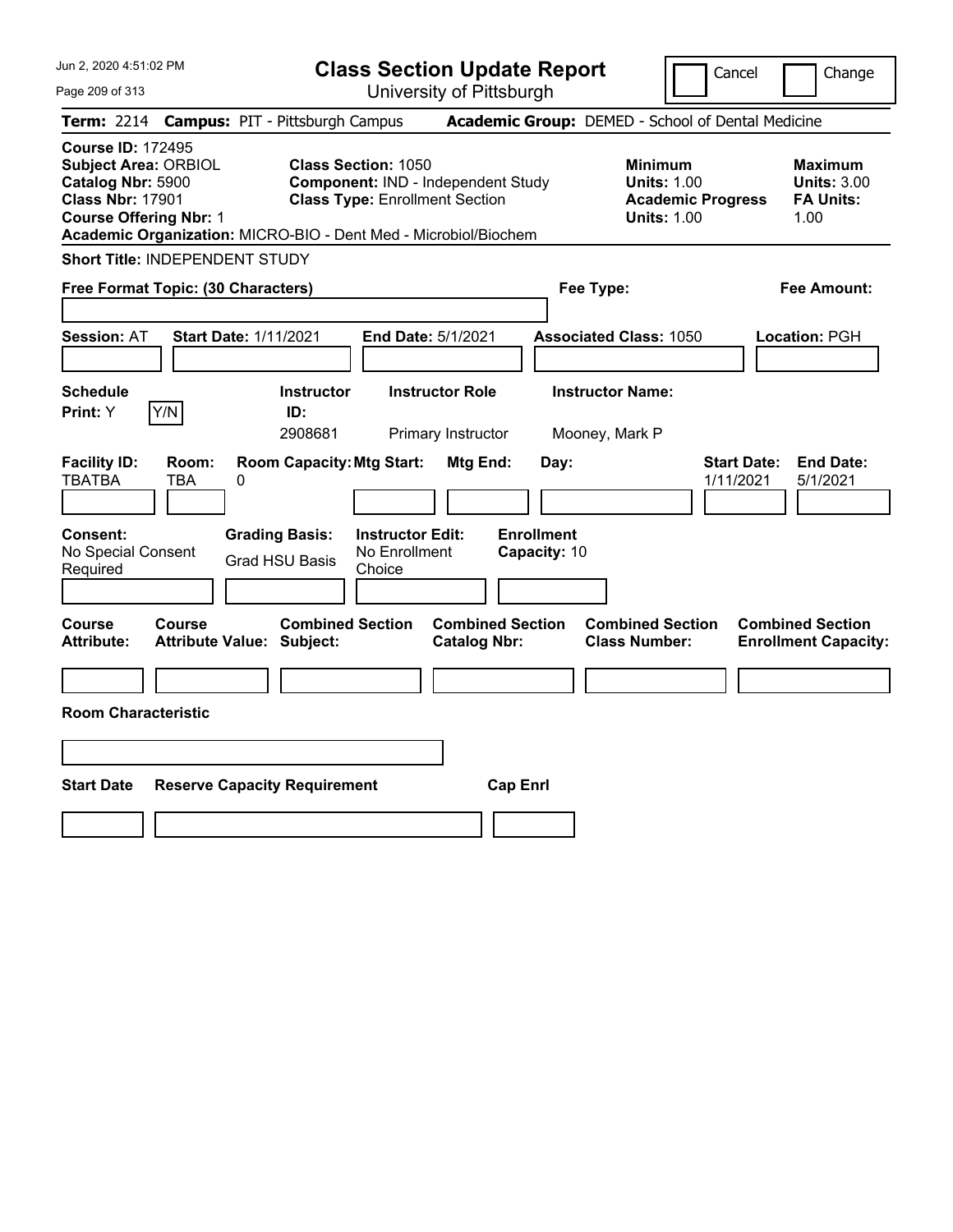| Jun 2, 2020 4:51:02 PM                                                                                                                                                                                      |                                                                                                                  | <b>Class Section Update Report</b>             | Cancel                                                                                 | Change                                                           |
|-------------------------------------------------------------------------------------------------------------------------------------------------------------------------------------------------------------|------------------------------------------------------------------------------------------------------------------|------------------------------------------------|----------------------------------------------------------------------------------------|------------------------------------------------------------------|
| Page 210 of 313                                                                                                                                                                                             |                                                                                                                  | University of Pittsburgh                       |                                                                                        |                                                                  |
| <b>Term: 2214</b>                                                                                                                                                                                           | <b>Campus: PIT - Pittsburgh Campus</b>                                                                           |                                                | Academic Group: DEMED - School of Dental Medicine                                      |                                                                  |
| <b>Course ID: 172495</b><br><b>Subject Area: ORBIOL</b><br>Catalog Nbr: 5900<br><b>Class Nbr: 17902</b><br><b>Course Offering Nbr: 1</b><br>Academic Organization: MICRO-BIO - Dent Med - Microbiol/Biochem | <b>Class Section: 1060</b><br><b>Component: IND - Independent Study</b><br><b>Class Type: Enrollment Section</b> |                                                | <b>Minimum</b><br><b>Units: 1.00</b><br><b>Academic Progress</b><br><b>Units: 1.00</b> | <b>Maximum</b><br><b>Units: 3.00</b><br><b>FA Units:</b><br>1.00 |
| Short Title: INDEPENDENT STUDY                                                                                                                                                                              |                                                                                                                  |                                                |                                                                                        |                                                                  |
| Free Format Topic: (30 Characters)                                                                                                                                                                          |                                                                                                                  |                                                | Fee Type:                                                                              | Fee Amount:                                                      |
| <b>Session: AT</b><br><b>Start Date: 1/11/2021</b>                                                                                                                                                          |                                                                                                                  | End Date: 5/1/2021                             | <b>Associated Class: 1060</b>                                                          | Location: PGH                                                    |
| <b>Schedule</b><br>Y/N<br>Print: Y                                                                                                                                                                          | <b>Instructor</b><br>ID:<br>2913462                                                                              | <b>Instructor Role</b><br>Primary Instructor   | <b>Instructor Name:</b><br>Sfeir, Charles S                                            |                                                                  |
| <b>Facility ID:</b><br>Room:<br><b>TBATBA</b><br><b>TBA</b><br>0                                                                                                                                            | <b>Room Capacity: Mtg Start:</b>                                                                                 | Mtg End:<br>Day:                               | <b>Start Date:</b><br>1/11/2021                                                        | <b>End Date:</b><br>5/1/2021                                     |
| Consent:<br>No Special Consent<br>Required                                                                                                                                                                  | <b>Grading Basis:</b><br><b>Instructor Edit:</b><br>No Enrollment<br><b>Grad HSU Basis</b><br>Choice             | <b>Enrollment</b><br>Capacity: 3               |                                                                                        |                                                                  |
| <b>Course</b><br>Course<br><b>Attribute:</b><br><b>Attribute Value: Subject:</b>                                                                                                                            | <b>Combined Section</b>                                                                                          | <b>Combined Section</b><br><b>Catalog Nbr:</b> | <b>Combined Section</b><br><b>Class Number:</b>                                        | <b>Combined Section</b><br><b>Enrollment Capacity:</b>           |
|                                                                                                                                                                                                             |                                                                                                                  |                                                |                                                                                        |                                                                  |
| <b>Room Characteristic</b>                                                                                                                                                                                  |                                                                                                                  |                                                |                                                                                        |                                                                  |
|                                                                                                                                                                                                             |                                                                                                                  |                                                |                                                                                        |                                                                  |
| <b>Start Date</b>                                                                                                                                                                                           | <b>Reserve Capacity Requirement</b>                                                                              | <b>Cap Enrl</b>                                |                                                                                        |                                                                  |
|                                                                                                                                                                                                             |                                                                                                                  |                                                |                                                                                        |                                                                  |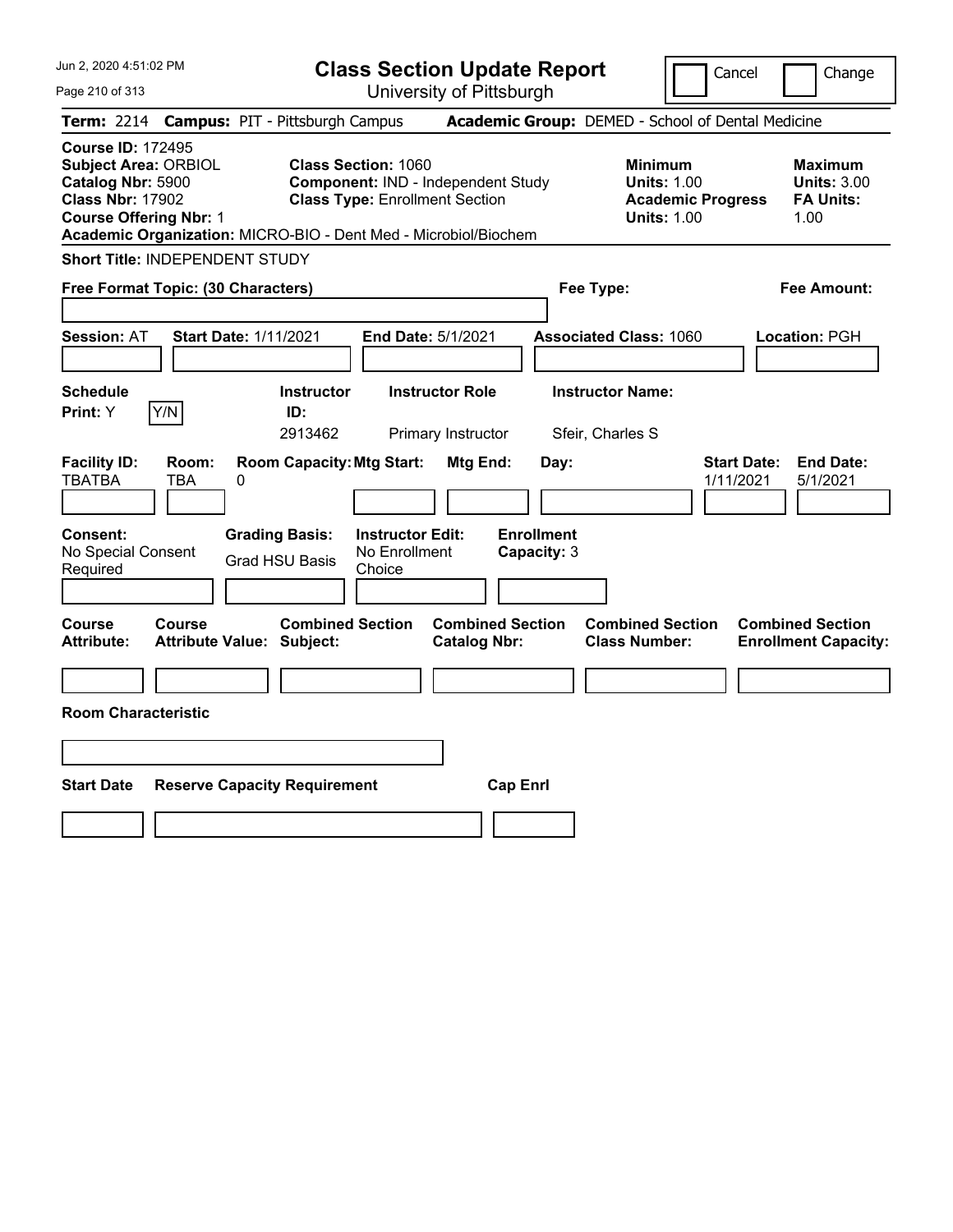| Jun 2, 2020 4:51:02 PM                                                                                                                   | <b>Class Section Update Report</b>                                                                                                                                           | Cancel                                                                                 | Change                                                           |
|------------------------------------------------------------------------------------------------------------------------------------------|------------------------------------------------------------------------------------------------------------------------------------------------------------------------------|----------------------------------------------------------------------------------------|------------------------------------------------------------------|
| Page 211 of 313                                                                                                                          | University of Pittsburgh                                                                                                                                                     |                                                                                        |                                                                  |
| <b>Term: 2214</b>                                                                                                                        | <b>Campus: PIT - Pittsburgh Campus</b>                                                                                                                                       | Academic Group: DEMED - School of Dental Medicine                                      |                                                                  |
| <b>Course ID: 172495</b><br><b>Subject Area: ORBIOL</b><br>Catalog Nbr: 5900<br><b>Class Nbr: 17903</b><br><b>Course Offering Nbr: 1</b> | <b>Class Section: 1080</b><br>Component: IND - Independent Study<br><b>Class Type: Enrollment Section</b><br>Academic Organization: MICRO-BIO - Dent Med - Microbiol/Biochem | <b>Minimum</b><br><b>Units: 1.00</b><br><b>Academic Progress</b><br><b>Units: 1.00</b> | <b>Maximum</b><br><b>Units: 3.00</b><br><b>FA Units:</b><br>1.00 |
| Short Title: INDEPENDENT STUDY                                                                                                           |                                                                                                                                                                              |                                                                                        |                                                                  |
| Free Format Topic: (30 Characters)                                                                                                       |                                                                                                                                                                              | Fee Type:                                                                              | Fee Amount:                                                      |
| <b>Start Date: 1/11/2021</b><br><b>Session: AT</b>                                                                                       | End Date: 5/1/2021                                                                                                                                                           | <b>Associated Class: 1080</b>                                                          | Location: PGH                                                    |
| <b>Schedule</b><br>Y/N<br>Print: Y                                                                                                       | <b>Instructor Role</b><br><b>Instructor</b><br>ID:<br>2905190<br>Primary Instructor                                                                                          | <b>Instructor Name:</b><br>Weinberg, Seth Michael                                      |                                                                  |
| <b>Facility ID:</b><br>Room:<br><b>TBATBA</b><br><b>TBA</b><br>0                                                                         | <b>Room Capacity: Mtg Start:</b><br>Mtg End:                                                                                                                                 | <b>Start Date:</b><br>Day:<br>1/11/2021                                                | <b>End Date:</b><br>5/1/2021                                     |
| Consent:<br>No Special Consent<br>Required                                                                                               | <b>Grading Basis:</b><br><b>Instructor Edit:</b><br>No Enrollment<br><b>Grad HSU Basis</b><br>Choice                                                                         | <b>Enrollment</b><br>Capacity: 10                                                      |                                                                  |
| Course<br><b>Course</b><br><b>Attribute:</b><br><b>Attribute Value: Subject:</b>                                                         | <b>Combined Section</b><br><b>Combined Section</b><br><b>Catalog Nbr:</b>                                                                                                    | <b>Combined Section</b><br><b>Class Number:</b>                                        | <b>Combined Section</b><br><b>Enrollment Capacity:</b>           |
|                                                                                                                                          |                                                                                                                                                                              |                                                                                        |                                                                  |
| <b>Room Characteristic</b>                                                                                                               |                                                                                                                                                                              |                                                                                        |                                                                  |
|                                                                                                                                          |                                                                                                                                                                              |                                                                                        |                                                                  |
| <b>Start Date</b>                                                                                                                        | <b>Cap Enrl</b><br><b>Reserve Capacity Requirement</b>                                                                                                                       |                                                                                        |                                                                  |
|                                                                                                                                          |                                                                                                                                                                              |                                                                                        |                                                                  |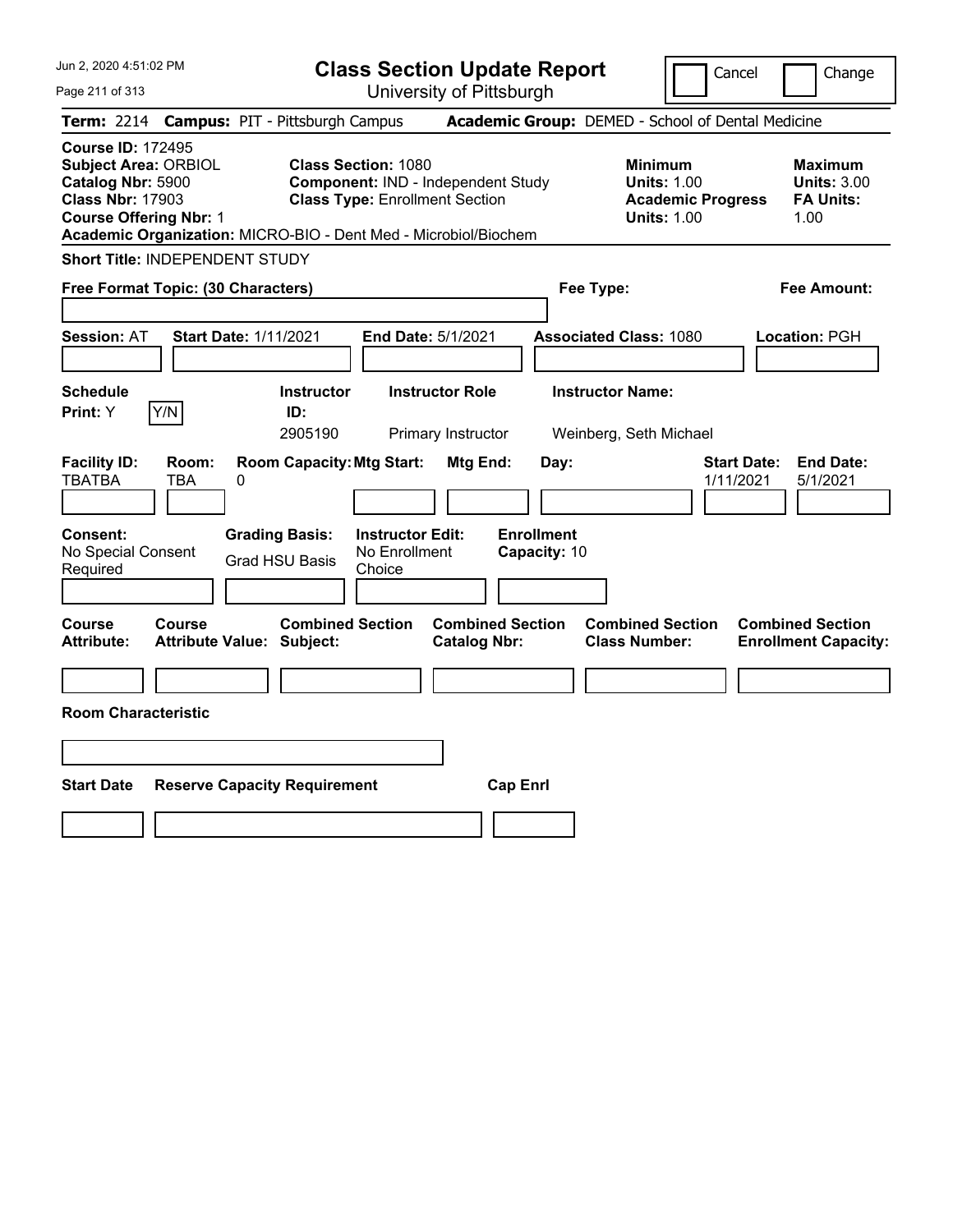| Jun 2, 2020 4:51:02 PM                                                                                                                   |                                                                                                                                                                              | <b>Class Section Update Report</b>             | Cancel                                                                                 | Change                                                           |
|------------------------------------------------------------------------------------------------------------------------------------------|------------------------------------------------------------------------------------------------------------------------------------------------------------------------------|------------------------------------------------|----------------------------------------------------------------------------------------|------------------------------------------------------------------|
| Page 212 of 313                                                                                                                          |                                                                                                                                                                              | University of Pittsburgh                       |                                                                                        |                                                                  |
| <b>Term: 2214</b>                                                                                                                        | <b>Campus: PIT - Pittsburgh Campus</b>                                                                                                                                       |                                                | Academic Group: DEMED - School of Dental Medicine                                      |                                                                  |
| <b>Course ID: 172495</b><br><b>Subject Area: ORBIOL</b><br>Catalog Nbr: 5900<br><b>Class Nbr: 17904</b><br><b>Course Offering Nbr: 1</b> | <b>Class Section: 1100</b><br>Component: IND - Independent Study<br><b>Class Type: Enrollment Section</b><br>Academic Organization: MICRO-BIO - Dent Med - Microbiol/Biochem |                                                | <b>Minimum</b><br><b>Units: 1.00</b><br><b>Academic Progress</b><br><b>Units: 1.00</b> | <b>Maximum</b><br><b>Units: 3.00</b><br><b>FA Units:</b><br>1.00 |
| <b>Short Title: INDEPENDENT STUDY</b>                                                                                                    |                                                                                                                                                                              |                                                |                                                                                        |                                                                  |
| Free Format Topic: (30 Characters)                                                                                                       |                                                                                                                                                                              | Fee Type:                                      |                                                                                        | Fee Amount:                                                      |
| <b>Session: AT</b>                                                                                                                       | <b>Start Date: 1/11/2021</b><br>End Date: 5/1/2021                                                                                                                           |                                                | <b>Associated Class: 1100</b>                                                          | Location: PGH                                                    |
| <b>Schedule</b><br>Print: Y<br>Y/N                                                                                                       | <b>Instructor</b><br>ID:<br>2930587                                                                                                                                          | <b>Instructor Role</b><br>Primary Instructor   | <b>Instructor Name:</b><br>Vieira, Alexandre Rezende                                   |                                                                  |
| <b>Facility ID:</b><br>Room:<br><b>TBATBA</b><br><b>TBA</b><br>0                                                                         | <b>Room Capacity: Mtg Start:</b>                                                                                                                                             | Mtg End:<br>Day:                               | <b>Start Date:</b><br>1/11/2021                                                        | <b>End Date:</b><br>5/1/2021                                     |
| Consent:<br>No Special Consent<br>Required                                                                                               | <b>Instructor Edit:</b><br><b>Grading Basis:</b><br>No Enrollment<br><b>Grad HSU Basis</b><br>Choice                                                                         | <b>Enrollment</b><br>Capacity: 3               |                                                                                        |                                                                  |
| Course<br>Course<br><b>Attribute:</b>                                                                                                    | <b>Combined Section</b><br><b>Attribute Value: Subject:</b>                                                                                                                  | <b>Combined Section</b><br><b>Catalog Nbr:</b> | <b>Combined Section</b><br><b>Class Number:</b>                                        | <b>Combined Section</b><br><b>Enrollment Capacity:</b>           |
|                                                                                                                                          |                                                                                                                                                                              |                                                |                                                                                        |                                                                  |
| <b>Room Characteristic</b>                                                                                                               |                                                                                                                                                                              |                                                |                                                                                        |                                                                  |
|                                                                                                                                          |                                                                                                                                                                              |                                                |                                                                                        |                                                                  |
| <b>Start Date</b><br><b>Reserve Capacity Requirement</b><br><b>Cap Enrl</b>                                                              |                                                                                                                                                                              |                                                |                                                                                        |                                                                  |
|                                                                                                                                          |                                                                                                                                                                              |                                                |                                                                                        |                                                                  |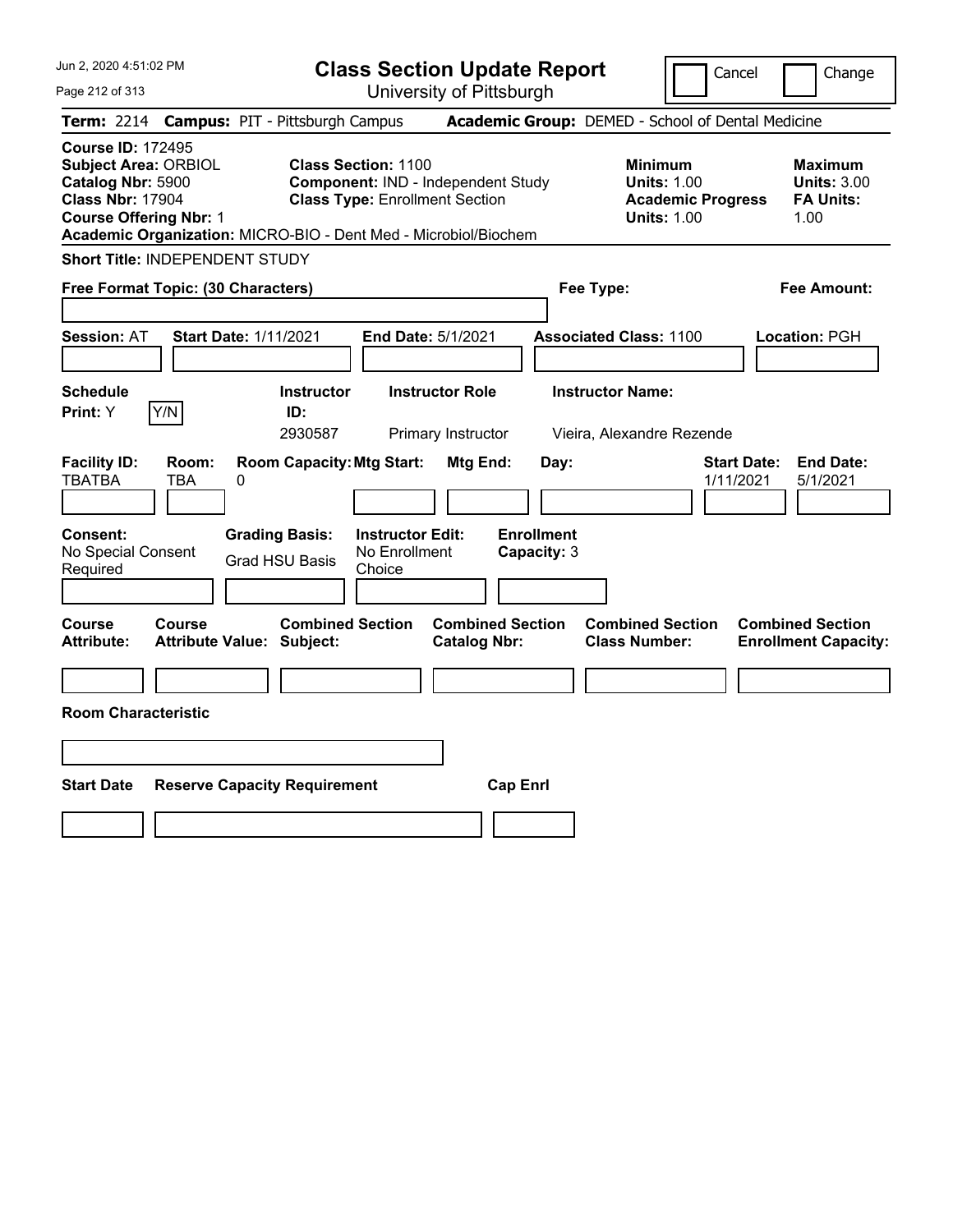| Jun 2, 2020 4:51:02 PM                                                                                                                   |                                                                                                                                                                                     | <b>Class Section Update Report</b>             | Cancel                                                                          | Change                                                           |
|------------------------------------------------------------------------------------------------------------------------------------------|-------------------------------------------------------------------------------------------------------------------------------------------------------------------------------------|------------------------------------------------|---------------------------------------------------------------------------------|------------------------------------------------------------------|
| Page 213 of 313                                                                                                                          |                                                                                                                                                                                     | University of Pittsburgh                       |                                                                                 |                                                                  |
| <b>Term: 2214</b>                                                                                                                        | <b>Campus: PIT - Pittsburgh Campus</b>                                                                                                                                              |                                                | Academic Group: DEMED - School of Dental Medicine                               |                                                                  |
| <b>Course ID: 172495</b><br><b>Subject Area: ORBIOL</b><br>Catalog Nbr: 5900<br><b>Class Nbr: 21827</b><br><b>Course Offering Nbr: 1</b> | <b>Class Section: 1110</b><br><b>Component: IND - Independent Study</b><br><b>Class Type: Enrollment Section</b><br>Academic Organization: MICRO-BIO - Dent Med - Microbiol/Biochem |                                                | Minimum<br><b>Units: 1.00</b><br><b>Academic Progress</b><br><b>Units: 1.00</b> | <b>Maximum</b><br><b>Units: 3.00</b><br><b>FA Units:</b><br>1.00 |
| <b>Short Title: INDEPENDENT STUDY</b>                                                                                                    |                                                                                                                                                                                     |                                                |                                                                                 |                                                                  |
| Free Format Topic: (30 Characters)                                                                                                       |                                                                                                                                                                                     |                                                | Fee Type:                                                                       | Fee Amount:                                                      |
| <b>Session: AT</b>                                                                                                                       | <b>Start Date: 1/11/2021</b>                                                                                                                                                        | End Date: 5/1/2021                             | <b>Associated Class: 1110</b>                                                   | Location: PGH                                                    |
| <b>Schedule</b><br>Y/N<br>Print: Y                                                                                                       | <b>Instructor</b><br>ID:<br>2936843                                                                                                                                                 | <b>Instructor Role</b><br>Primary Instructor   | <b>Instructor Name:</b><br>Ouyang, Hongjiao                                     |                                                                  |
| <b>Facility ID:</b><br>Room:<br><b>TBATBA</b><br><b>TBA</b>                                                                              | <b>Room Capacity: Mtg Start:</b><br>0                                                                                                                                               | Mtg End:<br>Day:                               | <b>Start Date:</b><br>1/11/2021                                                 | <b>End Date:</b><br>5/1/2021                                     |
| Consent:<br>No Special Consent<br>Required                                                                                               | <b>Grading Basis:</b><br><b>Instructor Edit:</b><br>No Enrollment<br><b>Grad HSU Basis</b><br>Choice                                                                                | <b>Enrollment</b><br>Capacity: 35              |                                                                                 |                                                                  |
| Course<br>Course<br><b>Attribute:</b>                                                                                                    | <b>Combined Section</b><br><b>Attribute Value: Subject:</b>                                                                                                                         | <b>Combined Section</b><br><b>Catalog Nbr:</b> | <b>Combined Section</b><br><b>Class Number:</b>                                 | <b>Combined Section</b><br><b>Enrollment Capacity:</b>           |
| <b>Room Characteristic</b>                                                                                                               |                                                                                                                                                                                     |                                                |                                                                                 |                                                                  |
|                                                                                                                                          |                                                                                                                                                                                     |                                                |                                                                                 |                                                                  |
| <b>Start Date</b>                                                                                                                        | <b>Reserve Capacity Requirement</b>                                                                                                                                                 | <b>Cap Enrl</b>                                |                                                                                 |                                                                  |
|                                                                                                                                          |                                                                                                                                                                                     |                                                |                                                                                 |                                                                  |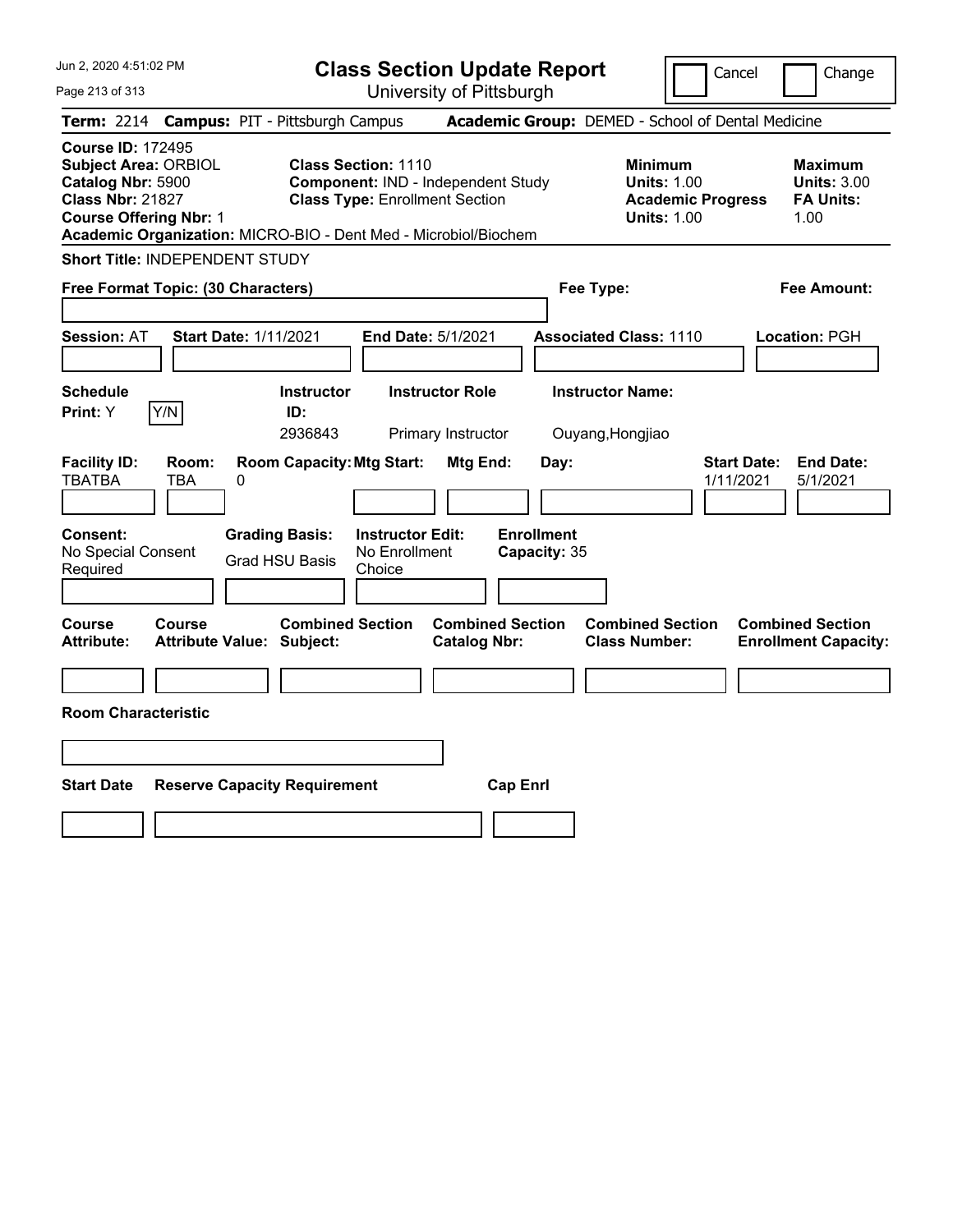| Jun 2, 2020 4:51:02 PM                                                                                                                                                                                      |                                                                                                           | <b>Class Section Update Report</b>             | Cancel                                                                                 | Change                                                           |
|-------------------------------------------------------------------------------------------------------------------------------------------------------------------------------------------------------------|-----------------------------------------------------------------------------------------------------------|------------------------------------------------|----------------------------------------------------------------------------------------|------------------------------------------------------------------|
| Page 214 of 313                                                                                                                                                                                             |                                                                                                           | University of Pittsburgh                       |                                                                                        |                                                                  |
| <b>Term: 2214</b>                                                                                                                                                                                           | <b>Campus: PIT - Pittsburgh Campus</b>                                                                    |                                                | Academic Group: DEMED - School of Dental Medicine                                      |                                                                  |
| <b>Course ID: 172495</b><br><b>Subject Area: ORBIOL</b><br>Catalog Nbr: 5900<br><b>Class Nbr: 23307</b><br><b>Course Offering Nbr: 1</b><br>Academic Organization: MICRO-BIO - Dent Med - Microbiol/Biochem | <b>Class Section: 1115</b><br>Component: IND - Independent Study<br><b>Class Type: Enrollment Section</b> |                                                | <b>Minimum</b><br><b>Units: 1.00</b><br><b>Academic Progress</b><br><b>Units: 1.00</b> | <b>Maximum</b><br><b>Units: 3.00</b><br><b>FA Units:</b><br>1.00 |
| <b>Short Title: INDEPENDENT STUDY</b>                                                                                                                                                                       |                                                                                                           |                                                |                                                                                        |                                                                  |
| Free Format Topic: (30 Characters)                                                                                                                                                                          |                                                                                                           |                                                | Fee Type:                                                                              | Fee Amount:                                                      |
| <b>Session: AT</b>                                                                                                                                                                                          | <b>Start Date: 1/11/2021</b><br>End Date: 5/1/2021                                                        |                                                | <b>Associated Class: 1115</b>                                                          | Location: PGH                                                    |
| <b>Schedule</b><br>Print: Y<br>Y/N                                                                                                                                                                          | <b>Instructor</b><br>ID:<br>2942095                                                                       | <b>Instructor Role</b><br>Primary Instructor   | <b>Instructor Name:</b><br>Taboas, Juan M                                              |                                                                  |
| <b>Facility ID:</b><br>Room:<br><b>TBATBA</b><br><b>TBA</b><br>0                                                                                                                                            | <b>Room Capacity: Mtg Start:</b>                                                                          | Mtg End:<br>Day:                               | <b>Start Date:</b><br>1/11/2021                                                        | <b>End Date:</b><br>5/1/2021                                     |
| Consent:<br>No Special Consent<br>Required                                                                                                                                                                  | <b>Instructor Edit:</b><br><b>Grading Basis:</b><br>No Enrollment<br><b>Grad HSU Basis</b><br>Choice      | <b>Enrollment</b><br>Capacity: 35              |                                                                                        |                                                                  |
| Course<br>Course<br><b>Attribute:</b>                                                                                                                                                                       | <b>Combined Section</b><br><b>Attribute Value: Subject:</b>                                               | <b>Combined Section</b><br><b>Catalog Nbr:</b> | <b>Combined Section</b><br><b>Class Number:</b>                                        | <b>Combined Section</b><br><b>Enrollment Capacity:</b>           |
|                                                                                                                                                                                                             |                                                                                                           |                                                |                                                                                        |                                                                  |
| <b>Room Characteristic</b>                                                                                                                                                                                  |                                                                                                           |                                                |                                                                                        |                                                                  |
|                                                                                                                                                                                                             |                                                                                                           |                                                |                                                                                        |                                                                  |
| <b>Start Date</b><br><b>Cap Enrl</b><br><b>Reserve Capacity Requirement</b>                                                                                                                                 |                                                                                                           |                                                |                                                                                        |                                                                  |
|                                                                                                                                                                                                             |                                                                                                           |                                                |                                                                                        |                                                                  |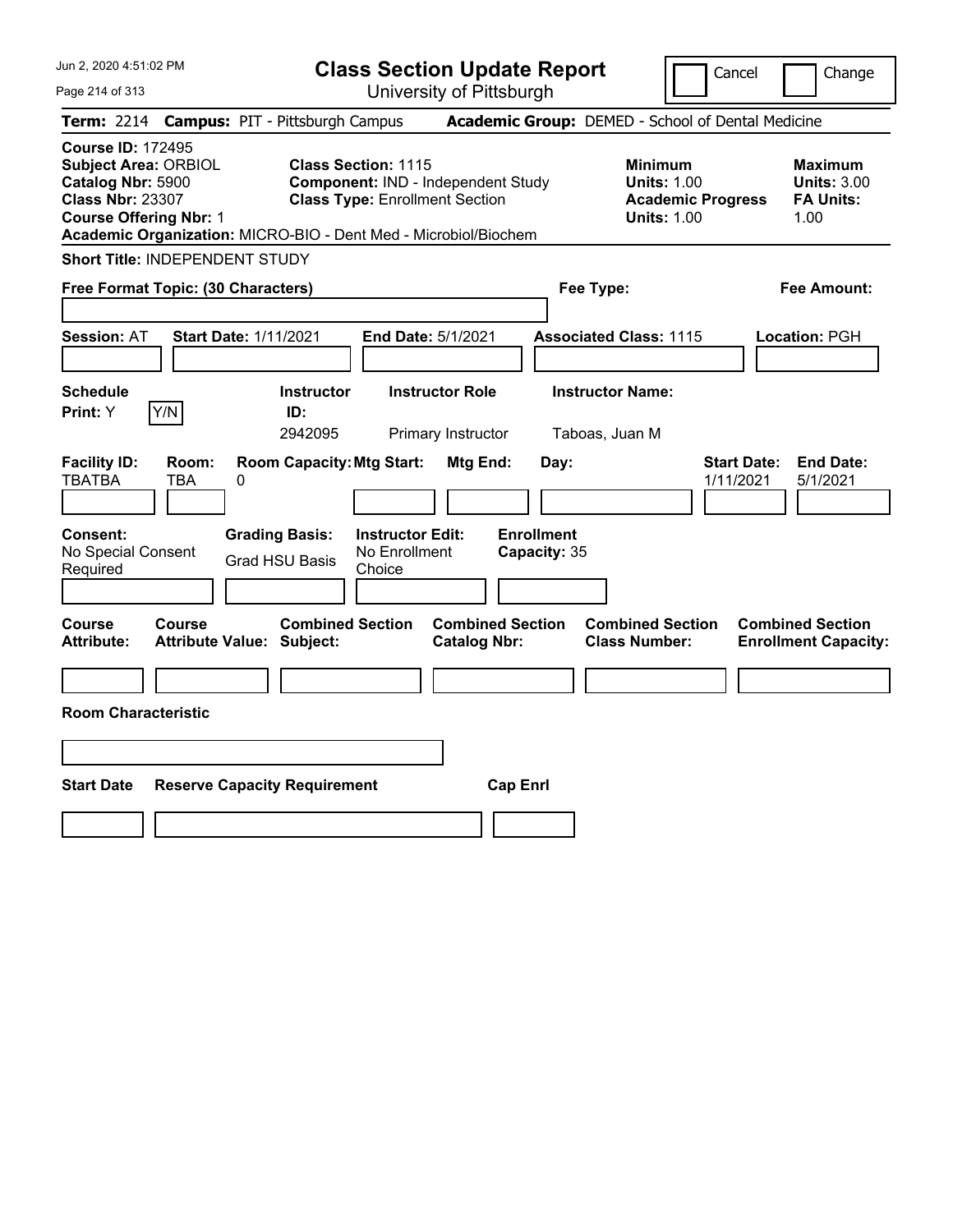| Jun 2, 2020 4:51:02 PM                                                                                                                   | <b>Class Section Update Report</b>                                                                                                                                                  | Cancel<br>Change                                                                                                                                           |  |  |
|------------------------------------------------------------------------------------------------------------------------------------------|-------------------------------------------------------------------------------------------------------------------------------------------------------------------------------------|------------------------------------------------------------------------------------------------------------------------------------------------------------|--|--|
| Page 215 of 313                                                                                                                          | University of Pittsburgh                                                                                                                                                            |                                                                                                                                                            |  |  |
| <b>Term: 2214</b>                                                                                                                        | <b>Campus: PIT - Pittsburgh Campus</b>                                                                                                                                              | Academic Group: DEMED - School of Dental Medicine                                                                                                          |  |  |
| <b>Course ID: 172495</b><br><b>Subject Area: ORBIOL</b><br>Catalog Nbr: 5900<br><b>Class Nbr: 23308</b><br><b>Course Offering Nbr: 1</b> | <b>Class Section: 1120</b><br><b>Component: IND - Independent Study</b><br><b>Class Type: Enrollment Section</b><br>Academic Organization: MICRO-BIO - Dent Med - Microbiol/Biochem | <b>Minimum</b><br><b>Maximum</b><br><b>Units: 1.00</b><br><b>Units: 3.00</b><br><b>FA Units:</b><br><b>Academic Progress</b><br><b>Units: 1.00</b><br>1.00 |  |  |
| Short Title: INDEPENDENT STUDY                                                                                                           |                                                                                                                                                                                     |                                                                                                                                                            |  |  |
| Free Format Topic: (30 Characters)                                                                                                       |                                                                                                                                                                                     | Fee Type:<br>Fee Amount:                                                                                                                                   |  |  |
| Session: AT                                                                                                                              | <b>Start Date: 1/11/2021</b><br>End Date: 5/1/2021                                                                                                                                  | <b>Associated Class: 1120</b><br>Location: PGH                                                                                                             |  |  |
| <b>Schedule</b><br>Print: Y<br>Y/N                                                                                                       | <b>Instructor Role</b><br><b>Instructor</b><br>ID:<br>2930694<br>Primary Instructor                                                                                                 | <b>Instructor Name:</b><br>Govil, Manika                                                                                                                   |  |  |
| <b>Facility ID:</b><br>Room:<br><b>TBATBA</b><br><b>TBA</b>                                                                              | <b>Room Capacity: Mtg Start:</b><br>Mtg End:<br>Day:<br>0                                                                                                                           | <b>End Date:</b><br><b>Start Date:</b><br>1/11/2021<br>5/1/2021                                                                                            |  |  |
| Consent:<br>No Special Consent<br>Required                                                                                               | <b>Enrollment</b><br><b>Grading Basis:</b><br><b>Instructor Edit:</b><br>No Enrollment<br>Capacity: 35<br><b>Grad HSU Basis</b><br>Choice                                           |                                                                                                                                                            |  |  |
| <b>Course</b><br>Course<br><b>Attribute:</b>                                                                                             | <b>Combined Section</b><br><b>Combined Section</b><br><b>Attribute Value: Subject:</b><br><b>Catalog Nbr:</b>                                                                       | <b>Combined Section</b><br><b>Combined Section</b><br><b>Class Number:</b><br><b>Enrollment Capacity:</b>                                                  |  |  |
|                                                                                                                                          |                                                                                                                                                                                     |                                                                                                                                                            |  |  |
| <b>Room Characteristic</b>                                                                                                               |                                                                                                                                                                                     |                                                                                                                                                            |  |  |
|                                                                                                                                          |                                                                                                                                                                                     |                                                                                                                                                            |  |  |
| <b>Start Date</b><br><b>Reserve Capacity Requirement</b><br><b>Cap Enrl</b>                                                              |                                                                                                                                                                                     |                                                                                                                                                            |  |  |
|                                                                                                                                          |                                                                                                                                                                                     |                                                                                                                                                            |  |  |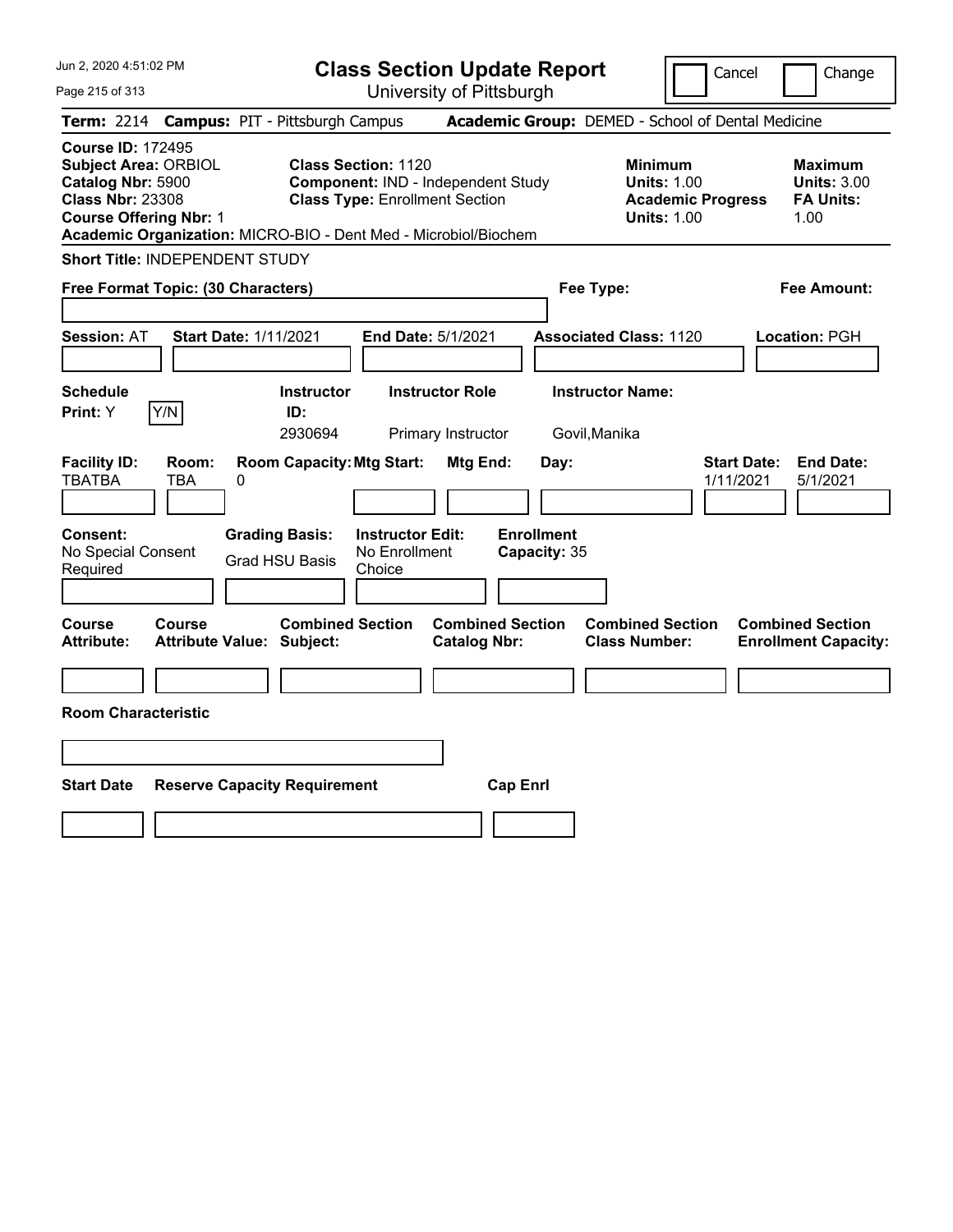| Jun 2, 2020 4:51:02 PM                                                                                                                                                                                      |                                                                                                           | <b>Class Section Update Report</b>             | Cancel                                                                                 | Change                                                           |
|-------------------------------------------------------------------------------------------------------------------------------------------------------------------------------------------------------------|-----------------------------------------------------------------------------------------------------------|------------------------------------------------|----------------------------------------------------------------------------------------|------------------------------------------------------------------|
| Page 216 of 313                                                                                                                                                                                             |                                                                                                           | University of Pittsburgh                       |                                                                                        |                                                                  |
| <b>Term: 2214</b>                                                                                                                                                                                           | <b>Campus: PIT - Pittsburgh Campus</b>                                                                    |                                                | Academic Group: DEMED - School of Dental Medicine                                      |                                                                  |
| <b>Course ID: 172495</b><br><b>Subject Area: ORBIOL</b><br>Catalog Nbr: 5900<br><b>Class Nbr: 23309</b><br><b>Course Offering Nbr: 1</b><br>Academic Organization: MICRO-BIO - Dent Med - Microbiol/Biochem | <b>Class Section: 1125</b><br>Component: IND - Independent Study<br><b>Class Type: Enrollment Section</b> |                                                | <b>Minimum</b><br><b>Units: 1.00</b><br><b>Academic Progress</b><br><b>Units: 1.00</b> | <b>Maximum</b><br><b>Units: 3.00</b><br><b>FA Units:</b><br>1.00 |
| <b>Short Title: INDEPENDENT STUDY</b>                                                                                                                                                                       |                                                                                                           |                                                |                                                                                        |                                                                  |
| Free Format Topic: (30 Characters)                                                                                                                                                                          |                                                                                                           |                                                | Fee Type:                                                                              | Fee Amount:                                                      |
| <b>Start Date: 1/11/2021</b><br><b>Session: AT</b>                                                                                                                                                          |                                                                                                           | End Date: 5/1/2021                             | <b>Associated Class: 1125</b>                                                          | Location: PGH                                                    |
| <b>Schedule</b><br>Y/N<br>Print: Y                                                                                                                                                                          | <b>Instructor</b><br>ID:<br>2945535                                                                       | <b>Instructor Role</b><br>Primary Instructor   | <b>Instructor Name:</b><br>Verdelis, Konstantinos                                      |                                                                  |
| <b>Facility ID:</b><br>Room:<br><b>TBATBA</b><br><b>TBA</b><br>0                                                                                                                                            | <b>Room Capacity: Mtg Start:</b>                                                                          | Mtg End:<br>Day:                               | <b>Start Date:</b><br>1/11/2021                                                        | <b>End Date:</b><br>5/1/2021                                     |
| Consent:<br>No Special Consent<br>Required                                                                                                                                                                  | <b>Grading Basis:</b><br><b>Instructor Edit:</b><br>No Enrollment<br><b>Grad HSU Basis</b><br>Choice      | <b>Enrollment</b><br>Capacity: 35              |                                                                                        |                                                                  |
| <b>Course</b><br>Course<br><b>Attribute Value: Subject:</b><br><b>Attribute:</b>                                                                                                                            | <b>Combined Section</b>                                                                                   | <b>Combined Section</b><br><b>Catalog Nbr:</b> | <b>Combined Section</b><br><b>Class Number:</b>                                        | <b>Combined Section</b><br><b>Enrollment Capacity:</b>           |
| <b>Room Characteristic</b>                                                                                                                                                                                  |                                                                                                           |                                                |                                                                                        |                                                                  |
|                                                                                                                                                                                                             |                                                                                                           |                                                |                                                                                        |                                                                  |
| <b>Start Date</b>                                                                                                                                                                                           | <b>Reserve Capacity Requirement</b>                                                                       | <b>Cap Enrl</b>                                |                                                                                        |                                                                  |
|                                                                                                                                                                                                             |                                                                                                           |                                                |                                                                                        |                                                                  |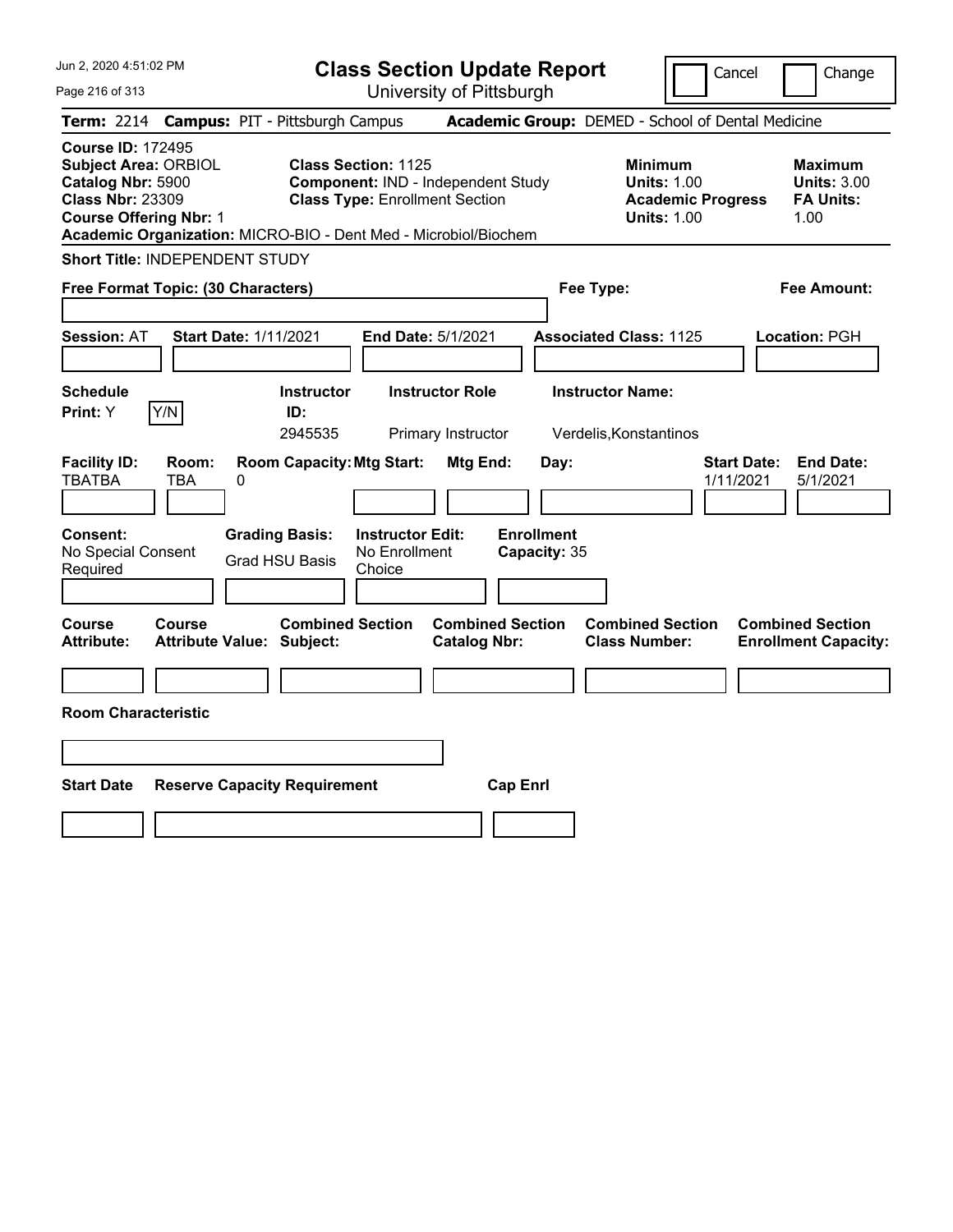| Jun 2, 2020 4:51:02 PM                                                                                                                   |                                                                                                                                                                              | <b>Class Section Update Report</b>             | Cancel                                                                                 | Change                                                           |
|------------------------------------------------------------------------------------------------------------------------------------------|------------------------------------------------------------------------------------------------------------------------------------------------------------------------------|------------------------------------------------|----------------------------------------------------------------------------------------|------------------------------------------------------------------|
| Page 217 of 313                                                                                                                          |                                                                                                                                                                              | University of Pittsburgh                       |                                                                                        |                                                                  |
| <b>Term: 2214</b>                                                                                                                        | <b>Campus: PIT - Pittsburgh Campus</b>                                                                                                                                       |                                                | Academic Group: DEMED - School of Dental Medicine                                      |                                                                  |
| <b>Course ID: 172495</b><br><b>Subject Area: ORBIOL</b><br>Catalog Nbr: 5900<br><b>Class Nbr: 23310</b><br><b>Course Offering Nbr: 1</b> | <b>Class Section: 1130</b><br>Component: IND - Independent Study<br><b>Class Type: Enrollment Section</b><br>Academic Organization: MICRO-BIO - Dent Med - Microbiol/Biochem |                                                | <b>Minimum</b><br><b>Units: 1.00</b><br><b>Academic Progress</b><br><b>Units: 1.00</b> | <b>Maximum</b><br><b>Units: 3.00</b><br><b>FA Units:</b><br>1.00 |
| <b>Short Title: INDEPENDENT STUDY</b>                                                                                                    |                                                                                                                                                                              |                                                |                                                                                        |                                                                  |
| Free Format Topic: (30 Characters)                                                                                                       |                                                                                                                                                                              | Fee Type:                                      |                                                                                        | Fee Amount:                                                      |
| <b>Session: AT</b>                                                                                                                       | <b>Start Date: 1/11/2021</b><br>End Date: 5/1/2021                                                                                                                           |                                                | <b>Associated Class: 1130</b>                                                          | Location: PGH                                                    |
| <b>Schedule</b><br>Print: Y<br>Y/N                                                                                                       | <b>Instructor</b><br><b>Instructor Role</b><br>ID:<br>2908914<br>Primary Instructor                                                                                          |                                                | <b>Instructor Name:</b><br>Marazita, Mary Louise                                       |                                                                  |
| <b>Facility ID:</b><br>Room:<br><b>TBATBA</b><br><b>TBA</b><br>0                                                                         | <b>Room Capacity: Mtg Start:</b>                                                                                                                                             | Mtg End:<br>Day:                               | <b>Start Date:</b><br>1/11/2021                                                        | <b>End Date:</b><br>5/1/2021                                     |
| Consent:<br>No Special Consent<br>Required                                                                                               | <b>Instructor Edit:</b><br><b>Grading Basis:</b><br>No Enrollment<br><b>Grad HSU Basis</b><br>Choice                                                                         | <b>Enrollment</b><br>Capacity: 35              |                                                                                        |                                                                  |
| <b>Course</b><br>Course<br><b>Attribute:</b>                                                                                             | <b>Combined Section</b><br><b>Attribute Value: Subject:</b>                                                                                                                  | <b>Combined Section</b><br><b>Catalog Nbr:</b> | <b>Combined Section</b><br><b>Class Number:</b>                                        | <b>Combined Section</b><br><b>Enrollment Capacity:</b>           |
|                                                                                                                                          |                                                                                                                                                                              |                                                |                                                                                        |                                                                  |
| <b>Room Characteristic</b>                                                                                                               |                                                                                                                                                                              |                                                |                                                                                        |                                                                  |
|                                                                                                                                          |                                                                                                                                                                              |                                                |                                                                                        |                                                                  |
| <b>Start Date</b>                                                                                                                        | <b>Reserve Capacity Requirement</b>                                                                                                                                          | <b>Cap Enrl</b>                                |                                                                                        |                                                                  |
|                                                                                                                                          |                                                                                                                                                                              |                                                |                                                                                        |                                                                  |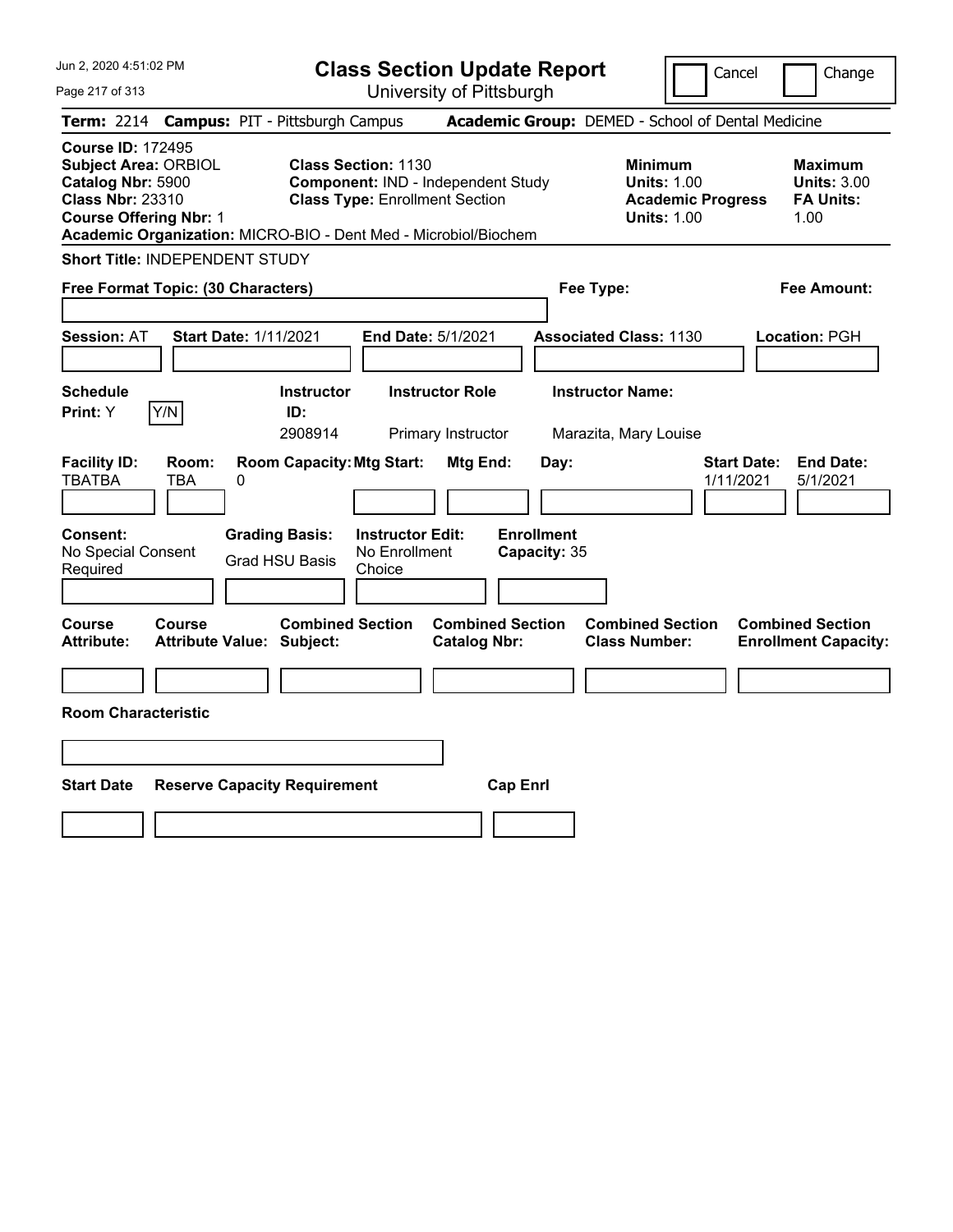| Jun 2, 2020 4:51:02 PM                                                                                                                   | <b>Class Section Update Report</b>                                                                                                                                           | Cancel                                                                                 | Change                                                           |
|------------------------------------------------------------------------------------------------------------------------------------------|------------------------------------------------------------------------------------------------------------------------------------------------------------------------------|----------------------------------------------------------------------------------------|------------------------------------------------------------------|
| Page 218 of 313                                                                                                                          | University of Pittsburgh                                                                                                                                                     |                                                                                        |                                                                  |
| <b>Term: 2214</b>                                                                                                                        | <b>Campus: PIT - Pittsburgh Campus</b>                                                                                                                                       | Academic Group: DEMED - School of Dental Medicine                                      |                                                                  |
| <b>Course ID: 172495</b><br><b>Subject Area: ORBIOL</b><br>Catalog Nbr: 5900<br><b>Class Nbr: 23311</b><br><b>Course Offering Nbr: 1</b> | <b>Class Section: 1135</b><br>Component: IND - Independent Study<br><b>Class Type: Enrollment Section</b><br>Academic Organization: MICRO-BIO - Dent Med - Microbiol/Biochem | <b>Minimum</b><br><b>Units: 1.00</b><br><b>Academic Progress</b><br><b>Units: 1.00</b> | <b>Maximum</b><br><b>Units: 3.00</b><br><b>FA Units:</b><br>1.00 |
| Short Title: INDEPENDENT STUDY                                                                                                           |                                                                                                                                                                              |                                                                                        |                                                                  |
| Free Format Topic: (30 Characters)                                                                                                       |                                                                                                                                                                              | Fee Type:                                                                              | Fee Amount:                                                      |
| <b>Start Date: 1/11/2021</b><br><b>Session: AT</b>                                                                                       | End Date: 5/1/2021                                                                                                                                                           | <b>Associated Class: 1135</b>                                                          | Location: PGH                                                    |
| <b>Schedule</b><br>Y/N<br>Print: Y                                                                                                       | <b>Instructor Role</b><br><b>Instructor</b><br>ID:<br>2929499<br>Primary Instructor                                                                                          | <b>Instructor Name:</b><br>Almarza, Alejandro Jose                                     |                                                                  |
| <b>Facility ID:</b><br>Room:<br><b>TBATBA</b><br><b>TBA</b><br>0                                                                         | <b>Room Capacity: Mtg Start:</b><br>Mtg End:                                                                                                                                 | <b>Start Date:</b><br>Day:<br>1/11/2021                                                | <b>End Date:</b><br>5/1/2021                                     |
| Consent:<br>No Special Consent<br>Required                                                                                               | <b>Grading Basis:</b><br><b>Instructor Edit:</b><br>No Enrollment<br><b>Grad HSU Basis</b><br>Choice                                                                         | <b>Enrollment</b><br>Capacity: 35                                                      |                                                                  |
| Course<br><b>Course</b><br><b>Attribute:</b><br><b>Attribute Value: Subject:</b>                                                         | <b>Combined Section</b><br><b>Combined Section</b><br><b>Catalog Nbr:</b>                                                                                                    | <b>Combined Section</b><br><b>Class Number:</b>                                        | <b>Combined Section</b><br><b>Enrollment Capacity:</b>           |
|                                                                                                                                          |                                                                                                                                                                              |                                                                                        |                                                                  |
| <b>Room Characteristic</b>                                                                                                               |                                                                                                                                                                              |                                                                                        |                                                                  |
|                                                                                                                                          |                                                                                                                                                                              |                                                                                        |                                                                  |
| <b>Start Date</b>                                                                                                                        | <b>Cap Enrl</b><br><b>Reserve Capacity Requirement</b>                                                                                                                       |                                                                                        |                                                                  |
|                                                                                                                                          |                                                                                                                                                                              |                                                                                        |                                                                  |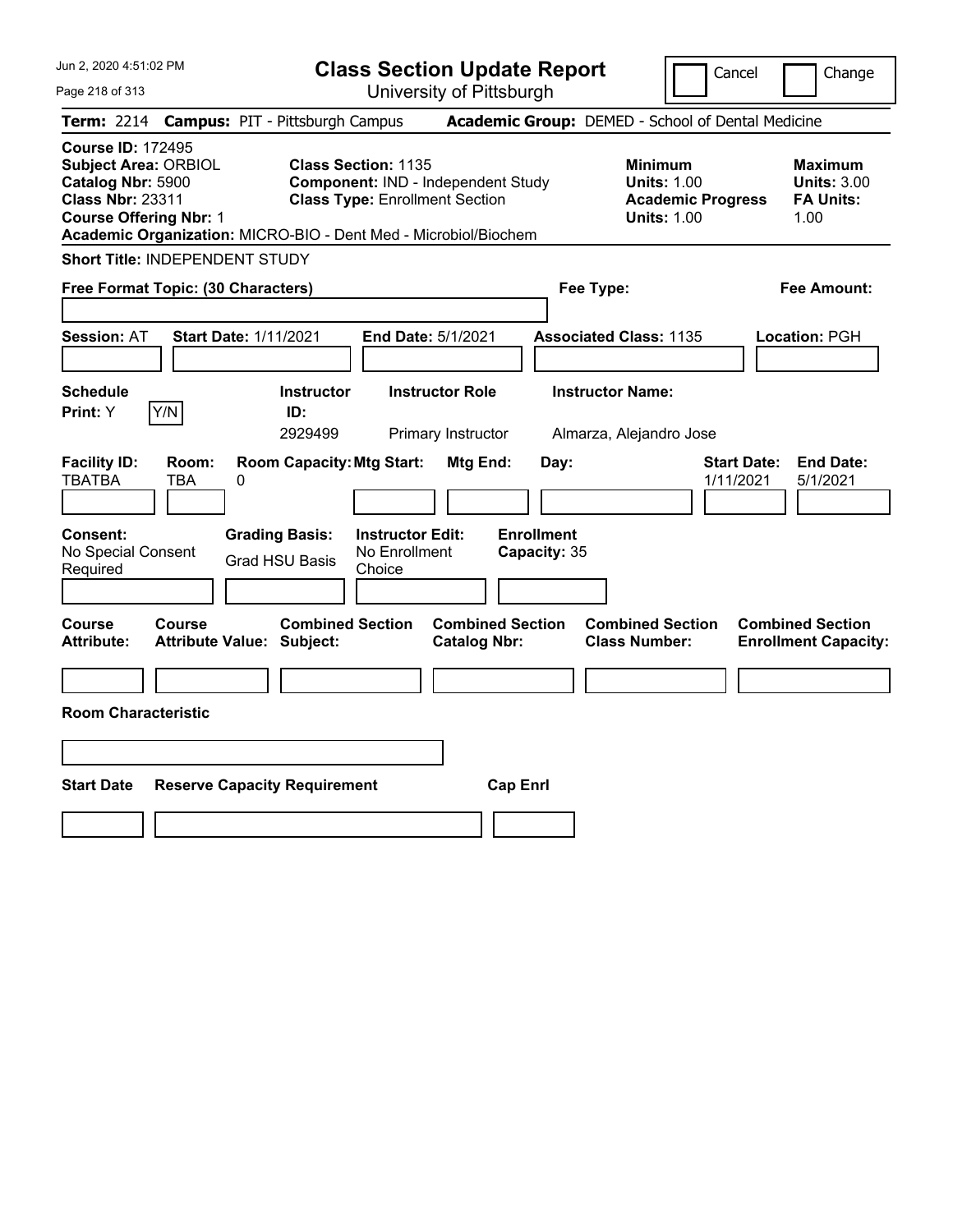| Jun 2, 2020 4:51:02 PM                                                                                                                   | <b>Class Section Update Report</b>                                                                                                                                           |                                                                                        | Cancel<br>Change                                                 |
|------------------------------------------------------------------------------------------------------------------------------------------|------------------------------------------------------------------------------------------------------------------------------------------------------------------------------|----------------------------------------------------------------------------------------|------------------------------------------------------------------|
| Page 219 of 313                                                                                                                          | University of Pittsburgh                                                                                                                                                     |                                                                                        |                                                                  |
| <b>Term: 2214</b>                                                                                                                        | <b>Campus: PIT - Pittsburgh Campus</b>                                                                                                                                       | Academic Group: DEMED - School of Dental Medicine                                      |                                                                  |
| <b>Course ID: 172495</b><br><b>Subject Area: ORBIOL</b><br>Catalog Nbr: 5900<br><b>Class Nbr: 23312</b><br><b>Course Offering Nbr: 1</b> | <b>Class Section: 1140</b><br>Component: IND - Independent Study<br><b>Class Type: Enrollment Section</b><br>Academic Organization: MICRO-BIO - Dent Med - Microbiol/Biochem | <b>Minimum</b><br><b>Units: 1.00</b><br><b>Academic Progress</b><br><b>Units: 1.00</b> | <b>Maximum</b><br><b>Units: 3.00</b><br><b>FA Units:</b><br>1.00 |
| Short Title: INDEPENDENT STUDY                                                                                                           |                                                                                                                                                                              |                                                                                        |                                                                  |
| Free Format Topic: (30 Characters)                                                                                                       |                                                                                                                                                                              | Fee Type:                                                                              | Fee Amount:                                                      |
| <b>Session: AT</b>                                                                                                                       | <b>Start Date: 1/11/2021</b><br>End Date: 5/1/2021                                                                                                                           | <b>Associated Class: 1140</b>                                                          | Location: PGH                                                    |
| <b>Schedule</b><br>Y/N<br>Print: Y                                                                                                       | <b>Instructor Role</b><br><b>Instructor</b><br>ID:<br>2930587<br>Primary Instructor                                                                                          | <b>Instructor Name:</b><br>Vieira, Alexandre Rezende                                   |                                                                  |
| <b>Facility ID:</b><br>Room:<br><b>TBATBA</b><br><b>TBA</b>                                                                              | <b>Room Capacity: Mtg Start:</b><br>Mtg End:<br>0                                                                                                                            | Day:                                                                                   | <b>End Date:</b><br><b>Start Date:</b><br>1/11/2021<br>5/1/2021  |
| Consent:<br>No Special Consent<br>Required                                                                                               | <b>Grading Basis:</b><br><b>Instructor Edit:</b><br>No Enrollment<br><b>Grad HSU Basis</b><br>Choice                                                                         | <b>Enrollment</b><br>Capacity: 35                                                      |                                                                  |
| Course<br><b>Course</b><br><b>Attribute:</b>                                                                                             | <b>Combined Section</b><br><b>Catalog Nbr:</b><br><b>Attribute Value: Subject:</b>                                                                                           | <b>Combined Section</b><br><b>Combined Section</b><br><b>Class Number:</b>             | <b>Combined Section</b><br><b>Enrollment Capacity:</b>           |
|                                                                                                                                          |                                                                                                                                                                              |                                                                                        |                                                                  |
| <b>Room Characteristic</b>                                                                                                               |                                                                                                                                                                              |                                                                                        |                                                                  |
|                                                                                                                                          |                                                                                                                                                                              |                                                                                        |                                                                  |
| <b>Start Date</b>                                                                                                                        | <b>Reserve Capacity Requirement</b>                                                                                                                                          | <b>Cap Enrl</b>                                                                        |                                                                  |
|                                                                                                                                          |                                                                                                                                                                              |                                                                                        |                                                                  |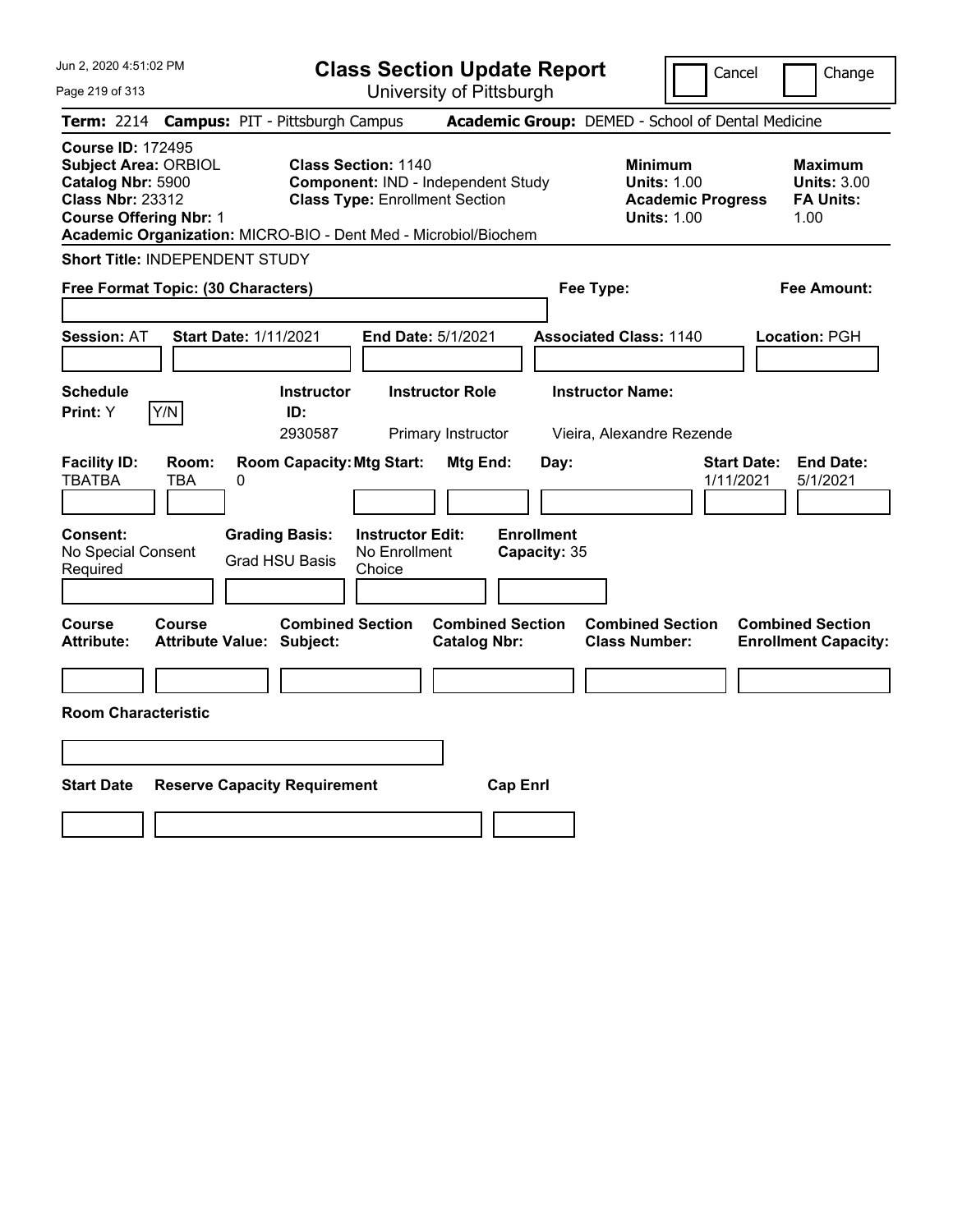| Jun 2, 2020 4:51:02 PM                                                                                                                                                                                      | <b>Class Section Update Report</b>                                                                        |                                                   | Cancel                                                                                 | Change                                                           |
|-------------------------------------------------------------------------------------------------------------------------------------------------------------------------------------------------------------|-----------------------------------------------------------------------------------------------------------|---------------------------------------------------|----------------------------------------------------------------------------------------|------------------------------------------------------------------|
| Page 220 of 313                                                                                                                                                                                             | University of Pittsburgh                                                                                  |                                                   |                                                                                        |                                                                  |
| <b>Term: 2214</b>                                                                                                                                                                                           | <b>Campus: PIT - Pittsburgh Campus</b>                                                                    | Academic Group: DEMED - School of Dental Medicine |                                                                                        |                                                                  |
| <b>Course ID: 172495</b><br><b>Subject Area: ORBIOL</b><br>Catalog Nbr: 5900<br><b>Class Nbr: 23313</b><br><b>Course Offering Nbr: 1</b><br>Academic Organization: MICRO-BIO - Dent Med - Microbiol/Biochem | <b>Class Section: 1145</b><br>Component: IND - Independent Study<br><b>Class Type: Enrollment Section</b> |                                                   | <b>Minimum</b><br><b>Units: 1.00</b><br><b>Academic Progress</b><br><b>Units: 1.00</b> | <b>Maximum</b><br><b>Units: 3.00</b><br><b>FA Units:</b><br>1.00 |
| Short Title: INDEPENDENT STUDY                                                                                                                                                                              |                                                                                                           |                                                   |                                                                                        |                                                                  |
| Free Format Topic: (30 Characters)                                                                                                                                                                          |                                                                                                           | Fee Type:                                         |                                                                                        | Fee Amount:                                                      |
| <b>Session: AT</b><br><b>Start Date: 1/11/2021</b>                                                                                                                                                          | <b>End Date: 5/1/2021</b>                                                                                 | <b>Associated Class: 1145</b>                     |                                                                                        | Location: PGH                                                    |
| <b>Schedule</b><br>Y/N<br>Print: Y                                                                                                                                                                          | <b>Instructor</b><br><b>Instructor Role</b><br>ID:<br>2950008<br>Primary Instructor                       | <b>Instructor Name:</b>                           | Szabo Rogers, Heather Lynn                                                             |                                                                  |
| <b>Facility ID:</b><br>Room:<br><b>TBATBA</b><br><b>TBA</b><br>0                                                                                                                                            | <b>Room Capacity: Mtg Start:</b><br>Mtg End:                                                              | Day:                                              | <b>Start Date:</b><br>1/11/2021                                                        | <b>End Date:</b><br>5/1/2021                                     |
| <b>Consent:</b><br>No Special Consent<br>Required                                                                                                                                                           | <b>Instructor Edit:</b><br><b>Grading Basis:</b><br>No Enrollment<br><b>Grad HSU Basis</b><br>Choice      | <b>Enrollment</b><br>Capacity: 35                 |                                                                                        |                                                                  |
| Course<br><b>Course</b><br><b>Attribute Value: Subject:</b><br><b>Attribute:</b>                                                                                                                            | <b>Combined Section</b><br><b>Catalog Nbr:</b>                                                            | <b>Combined Section</b>                           | <b>Combined Section</b><br><b>Class Number:</b>                                        | <b>Combined Section</b><br><b>Enrollment Capacity:</b>           |
|                                                                                                                                                                                                             |                                                                                                           |                                                   |                                                                                        |                                                                  |
| <b>Room Characteristic</b>                                                                                                                                                                                  |                                                                                                           |                                                   |                                                                                        |                                                                  |
|                                                                                                                                                                                                             |                                                                                                           |                                                   |                                                                                        |                                                                  |
| <b>Start Date</b><br><b>Reserve Capacity Requirement</b>                                                                                                                                                    |                                                                                                           | <b>Cap Enrl</b>                                   |                                                                                        |                                                                  |
|                                                                                                                                                                                                             |                                                                                                           |                                                   |                                                                                        |                                                                  |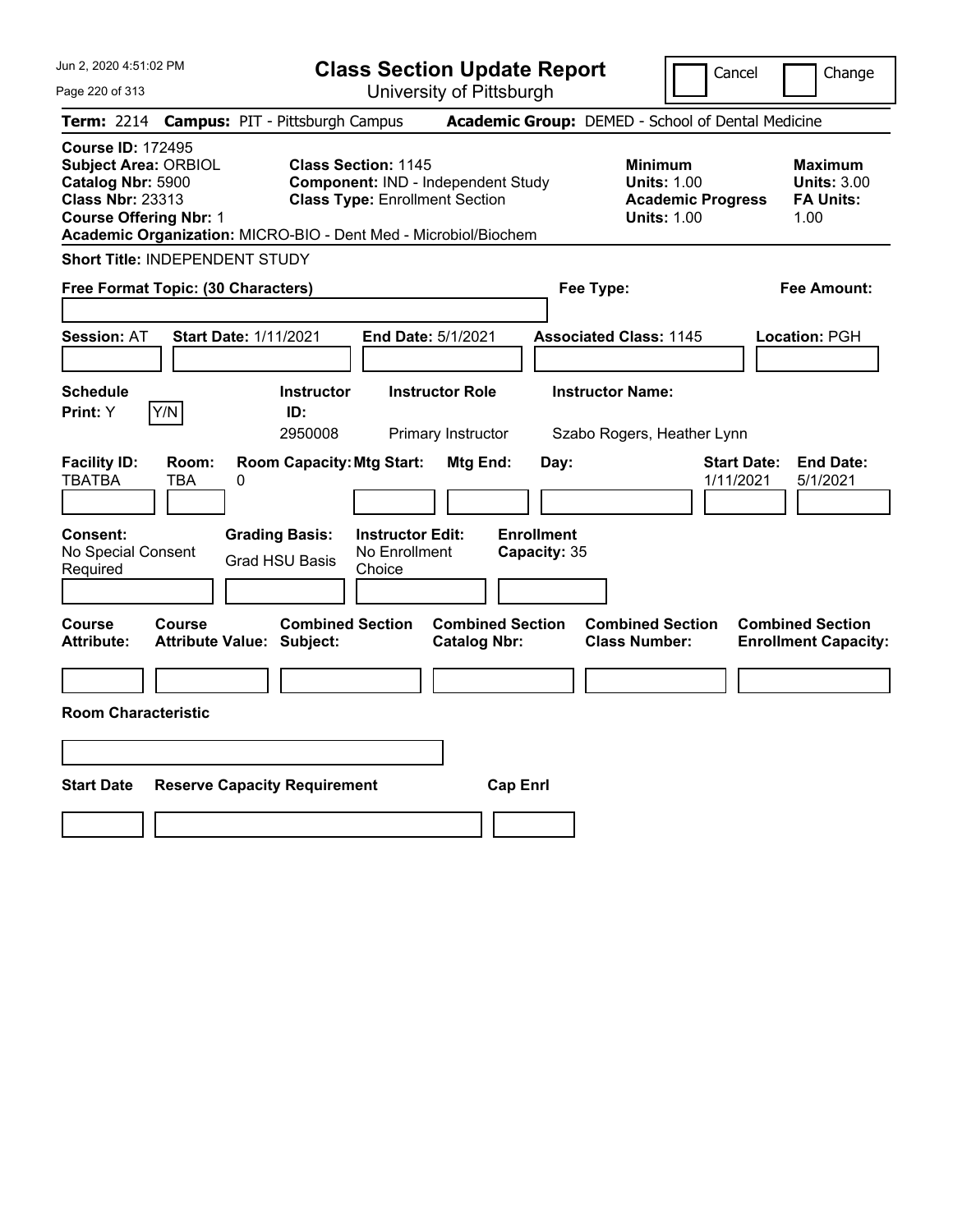| Jun 2, 2020 4:51:02 PM                                                                                                                   | <b>Class Section Update Report</b>                                                                                                                                                  | Cancel<br>Change                                                                                                                                           |
|------------------------------------------------------------------------------------------------------------------------------------------|-------------------------------------------------------------------------------------------------------------------------------------------------------------------------------------|------------------------------------------------------------------------------------------------------------------------------------------------------------|
| Page 221 of 313                                                                                                                          | University of Pittsburgh                                                                                                                                                            |                                                                                                                                                            |
| <b>Term: 2214</b>                                                                                                                        | <b>Campus: PIT - Pittsburgh Campus</b>                                                                                                                                              | Academic Group: DEMED - School of Dental Medicine                                                                                                          |
| <b>Course ID: 172495</b><br><b>Subject Area: ORBIOL</b><br>Catalog Nbr: 5900<br><b>Class Nbr: 23314</b><br><b>Course Offering Nbr: 1</b> | <b>Class Section: 1150</b><br><b>Component: IND - Independent Study</b><br><b>Class Type: Enrollment Section</b><br>Academic Organization: MICRO-BIO - Dent Med - Microbiol/Biochem | <b>Minimum</b><br><b>Maximum</b><br><b>Units: 1.00</b><br><b>Units: 3.00</b><br><b>FA Units:</b><br><b>Academic Progress</b><br><b>Units: 1.00</b><br>1.00 |
| Short Title: INDEPENDENT STUDY                                                                                                           |                                                                                                                                                                                     |                                                                                                                                                            |
| Free Format Topic: (30 Characters)                                                                                                       |                                                                                                                                                                                     | Fee Type:<br>Fee Amount:                                                                                                                                   |
| Session: AT                                                                                                                              | <b>Start Date: 1/11/2021</b><br>End Date: 5/1/2021                                                                                                                                  | <b>Associated Class: 1150</b><br>Location: PGH                                                                                                             |
| <b>Schedule</b><br>Print: Y<br>Y/N                                                                                                       | <b>Instructor Role</b><br><b>Instructor</b><br>ID:<br>2940276<br>Primary Instructor                                                                                                 | <b>Instructor Name:</b><br>Jayaraman, Thottala                                                                                                             |
| <b>Facility ID:</b><br>Room:<br><b>TBATBA</b><br><b>TBA</b>                                                                              | <b>Room Capacity: Mtg Start:</b><br>Mtg End:<br>Day:<br>0                                                                                                                           | <b>End Date:</b><br><b>Start Date:</b><br>1/11/2021<br>5/1/2021                                                                                            |
| Consent:<br>No Special Consent<br>Required                                                                                               | <b>Enrollment</b><br><b>Grading Basis:</b><br><b>Instructor Edit:</b><br>No Enrollment<br>Capacity: 35<br><b>Grad HSU Basis</b><br>Choice                                           |                                                                                                                                                            |
| <b>Course</b><br><b>Course</b><br><b>Attribute:</b>                                                                                      | <b>Combined Section</b><br><b>Combined Section</b><br><b>Attribute Value: Subject:</b><br><b>Catalog Nbr:</b>                                                                       | <b>Combined Section</b><br><b>Combined Section</b><br><b>Class Number:</b><br><b>Enrollment Capacity:</b>                                                  |
|                                                                                                                                          |                                                                                                                                                                                     |                                                                                                                                                            |
| <b>Room Characteristic</b>                                                                                                               |                                                                                                                                                                                     |                                                                                                                                                            |
|                                                                                                                                          |                                                                                                                                                                                     |                                                                                                                                                            |
| <b>Start Date</b>                                                                                                                        | <b>Reserve Capacity Requirement</b><br><b>Cap Enrl</b>                                                                                                                              |                                                                                                                                                            |
|                                                                                                                                          |                                                                                                                                                                                     |                                                                                                                                                            |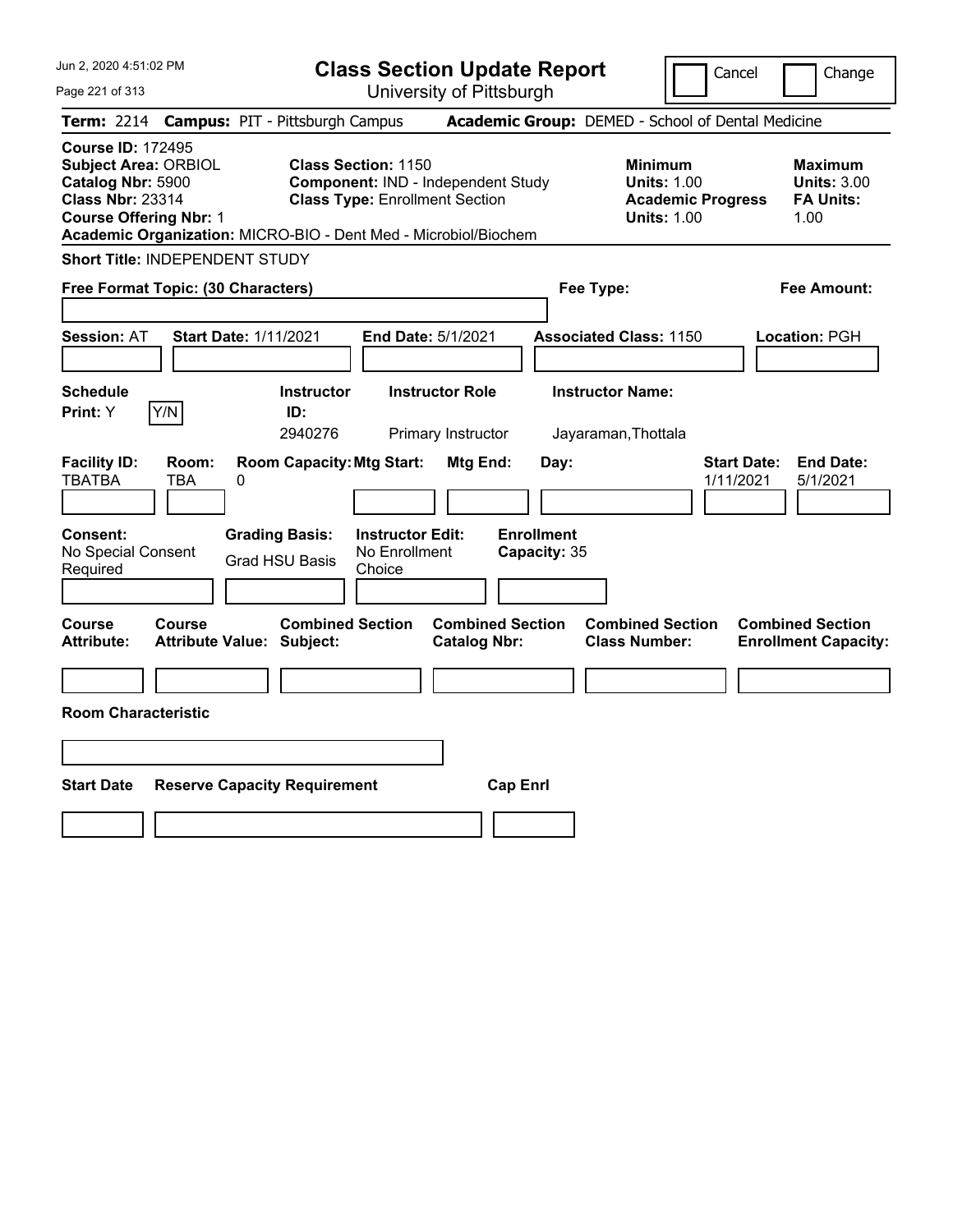| Jun 2, 2020 4:51:02 PM                                                                                                                   | <b>Class Section Update Report</b>                                                                                                                                           | Cancel<br>Change                                                                                                                                           |
|------------------------------------------------------------------------------------------------------------------------------------------|------------------------------------------------------------------------------------------------------------------------------------------------------------------------------|------------------------------------------------------------------------------------------------------------------------------------------------------------|
| Page 222 of 313                                                                                                                          | University of Pittsburgh                                                                                                                                                     |                                                                                                                                                            |
| <b>Term: 2214</b>                                                                                                                        | <b>Campus: PIT - Pittsburgh Campus</b>                                                                                                                                       | Academic Group: DEMED - School of Dental Medicine                                                                                                          |
| <b>Course ID: 172495</b><br><b>Subject Area: ORBIOL</b><br>Catalog Nbr: 5900<br><b>Class Nbr: 23315</b><br><b>Course Offering Nbr: 1</b> | <b>Class Section: 1155</b><br>Component: IND - Independent Study<br><b>Class Type: Enrollment Section</b><br>Academic Organization: MICRO-BIO - Dent Med - Microbiol/Biochem | <b>Minimum</b><br><b>Maximum</b><br><b>Units: 1.00</b><br><b>Units: 3.00</b><br><b>FA Units:</b><br><b>Academic Progress</b><br><b>Units: 1.00</b><br>1.00 |
| Short Title: INDEPENDENT STUDY                                                                                                           |                                                                                                                                                                              |                                                                                                                                                            |
| Free Format Topic: (30 Characters)                                                                                                       |                                                                                                                                                                              | Fee Type:<br>Fee Amount:                                                                                                                                   |
| <b>Start Date: 1/11/2021</b><br><b>Session: AT</b>                                                                                       | End Date: 5/1/2021                                                                                                                                                           | <b>Associated Class: 1155</b><br>Location: PGH                                                                                                             |
| <b>Schedule</b><br>Y/N<br>Print: Y                                                                                                       | <b>Instructor</b><br><b>Instructor Role</b><br>ID:<br>2909857<br>Primary Instructor                                                                                          | <b>Instructor Name:</b><br>Neiswanger, Katherine                                                                                                           |
| <b>Facility ID:</b><br>Room:<br><b>TBATBA</b><br><b>TBA</b><br>0                                                                         | <b>Room Capacity: Mtg Start:</b><br>Mtg End:<br>Day:                                                                                                                         | <b>Start Date:</b><br><b>End Date:</b><br>1/11/2021<br>5/1/2021                                                                                            |
| Consent:<br>No Special Consent<br>Required                                                                                               | <b>Enrollment</b><br><b>Grading Basis:</b><br><b>Instructor Edit:</b><br>No Enrollment<br>Capacity: 35<br><b>Grad HSU Basis</b><br>Choice                                    |                                                                                                                                                            |
| Course<br><b>Course</b><br><b>Attribute:</b><br><b>Attribute Value: Subject:</b>                                                         | <b>Combined Section</b><br><b>Combined Section</b><br><b>Catalog Nbr:</b>                                                                                                    | <b>Combined Section</b><br><b>Combined Section</b><br><b>Class Number:</b><br><b>Enrollment Capacity:</b>                                                  |
| <b>Room Characteristic</b>                                                                                                               |                                                                                                                                                                              |                                                                                                                                                            |
|                                                                                                                                          |                                                                                                                                                                              |                                                                                                                                                            |
|                                                                                                                                          |                                                                                                                                                                              |                                                                                                                                                            |
| <b>Start Date</b>                                                                                                                        | <b>Cap Enrl</b><br><b>Reserve Capacity Requirement</b>                                                                                                                       |                                                                                                                                                            |
|                                                                                                                                          |                                                                                                                                                                              |                                                                                                                                                            |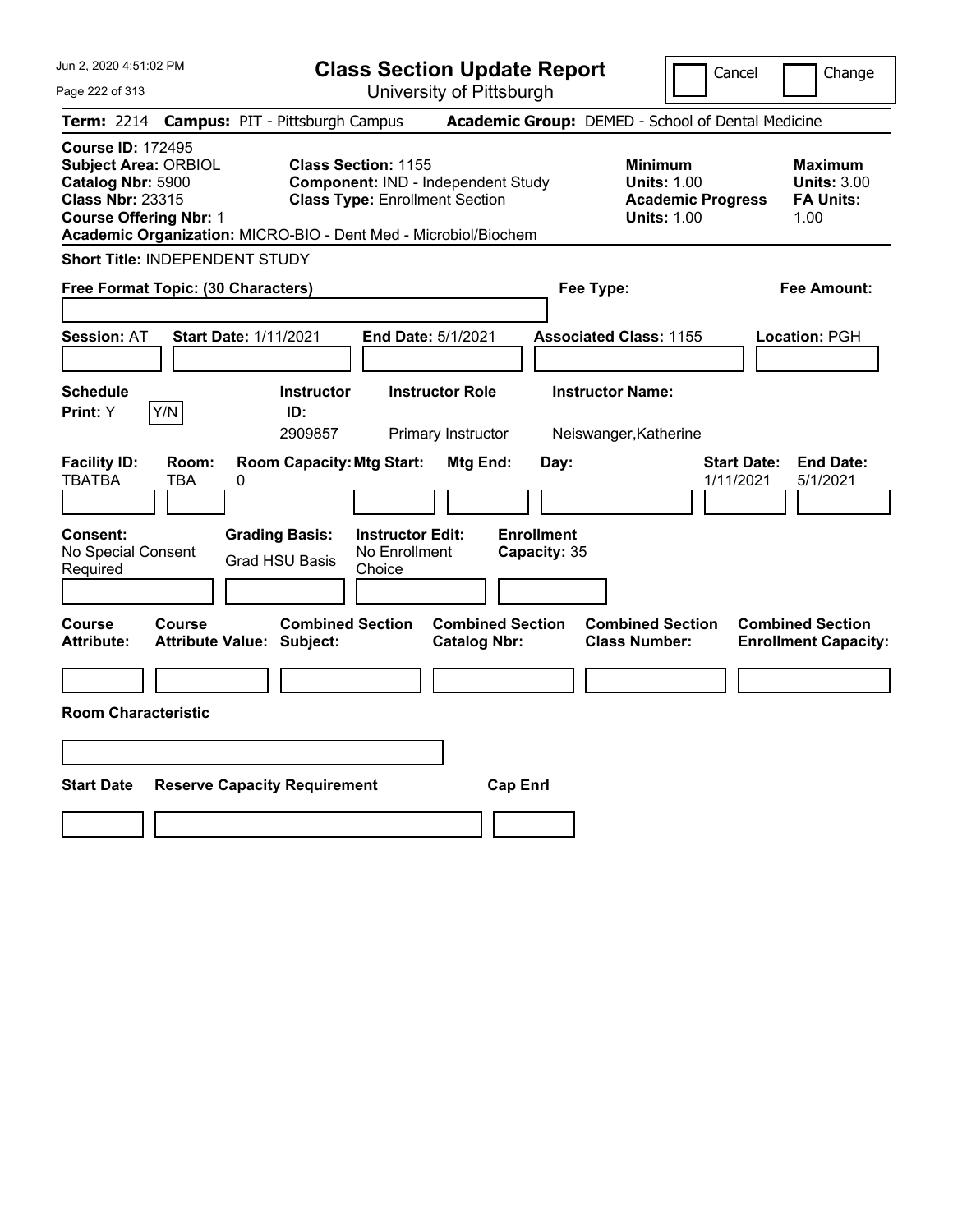| Jun 2, 2020 4:51:02 PM                                                                                                                                                                                      | <b>Class Section Update Report</b>                                                                      | Cancel<br>Change                                                                                                                                           |
|-------------------------------------------------------------------------------------------------------------------------------------------------------------------------------------------------------------|---------------------------------------------------------------------------------------------------------|------------------------------------------------------------------------------------------------------------------------------------------------------------|
| Page 223 of 313                                                                                                                                                                                             | University of Pittsburgh                                                                                |                                                                                                                                                            |
| <b>Campus: PIT - Pittsburgh Campus</b><br><b>Term: 2214</b>                                                                                                                                                 |                                                                                                         | Academic Group: DEMED - School of Dental Medicine                                                                                                          |
| <b>Course ID: 179857</b><br><b>Subject Area: ORBIOL</b><br>Catalog Nbr: 5913<br><b>Class Nbr: 22015</b><br><b>Course Offering Nbr: 1</b><br>Academic Organization: MICRO-BIO - Dent Med - Microbiol/Biochem | <b>Class Section: 1020</b><br><b>Component: LEC - Lecture</b><br><b>Class Type: Enrollment Section</b>  | <b>Minimum</b><br><b>Maximum</b><br><b>Units: 1.00</b><br><b>Units: 1.00</b><br><b>FA Units:</b><br><b>Academic Progress</b><br><b>Units: 1.00</b><br>1.00 |
| <b>Short Title: CURRENT TOPICS IN TMJ</b>                                                                                                                                                                   |                                                                                                         |                                                                                                                                                            |
| Free Format Topic: (30 Characters)                                                                                                                                                                          | Fee Type:                                                                                               | Fee Amount:                                                                                                                                                |
| <b>Start Date: 1/11/2021</b><br><b>Session: AT</b>                                                                                                                                                          | End Date: 5/1/2021<br><b>Associated Class: 1020</b>                                                     | Location: PGH                                                                                                                                              |
| <b>Schedule</b><br>Y/N<br>Print: Y<br>ID:                                                                                                                                                                   | <b>Instructor Name:</b><br><b>Instructor Role</b><br><b>Instructor</b><br>2929499<br>Primary Instructor | Almarza, Alejandro Jose                                                                                                                                    |
| <b>Facility ID:</b><br>Room:<br><b>TBATBA</b><br><b>TBA</b><br>0                                                                                                                                            | <b>Room Capacity: Mtg Start:</b><br><b>Mtg End:</b><br>Day:                                             | <b>Start Date:</b><br><b>End Date:</b><br>1/11/2021<br>5/1/2021                                                                                            |
| Consent:<br><b>Grading Basis:</b><br>No Special Consent<br><b>Grad HSU Basis</b><br>Required                                                                                                                | <b>Enrollment</b><br><b>Instructor Edit:</b><br>No Enrollment<br>Capacity: 10<br>Choice                 |                                                                                                                                                            |
| <b>Course</b><br>Course<br>Attribute Value: Subject:<br><b>Attribute:</b>                                                                                                                                   | <b>Combined Section</b><br><b>Combined Section</b><br><b>Catalog Nbr:</b>                               | <b>Combined Section</b><br><b>Combined Section</b><br><b>Class Number:</b><br><b>Enrollment Capacity:</b>                                                  |
|                                                                                                                                                                                                             |                                                                                                         |                                                                                                                                                            |
| <b>Room Characteristic</b>                                                                                                                                                                                  |                                                                                                         |                                                                                                                                                            |
|                                                                                                                                                                                                             |                                                                                                         |                                                                                                                                                            |
| <b>Start Date</b><br><b>Reserve Capacity Requirement</b>                                                                                                                                                    | <b>Cap Enrl</b>                                                                                         |                                                                                                                                                            |
|                                                                                                                                                                                                             |                                                                                                         |                                                                                                                                                            |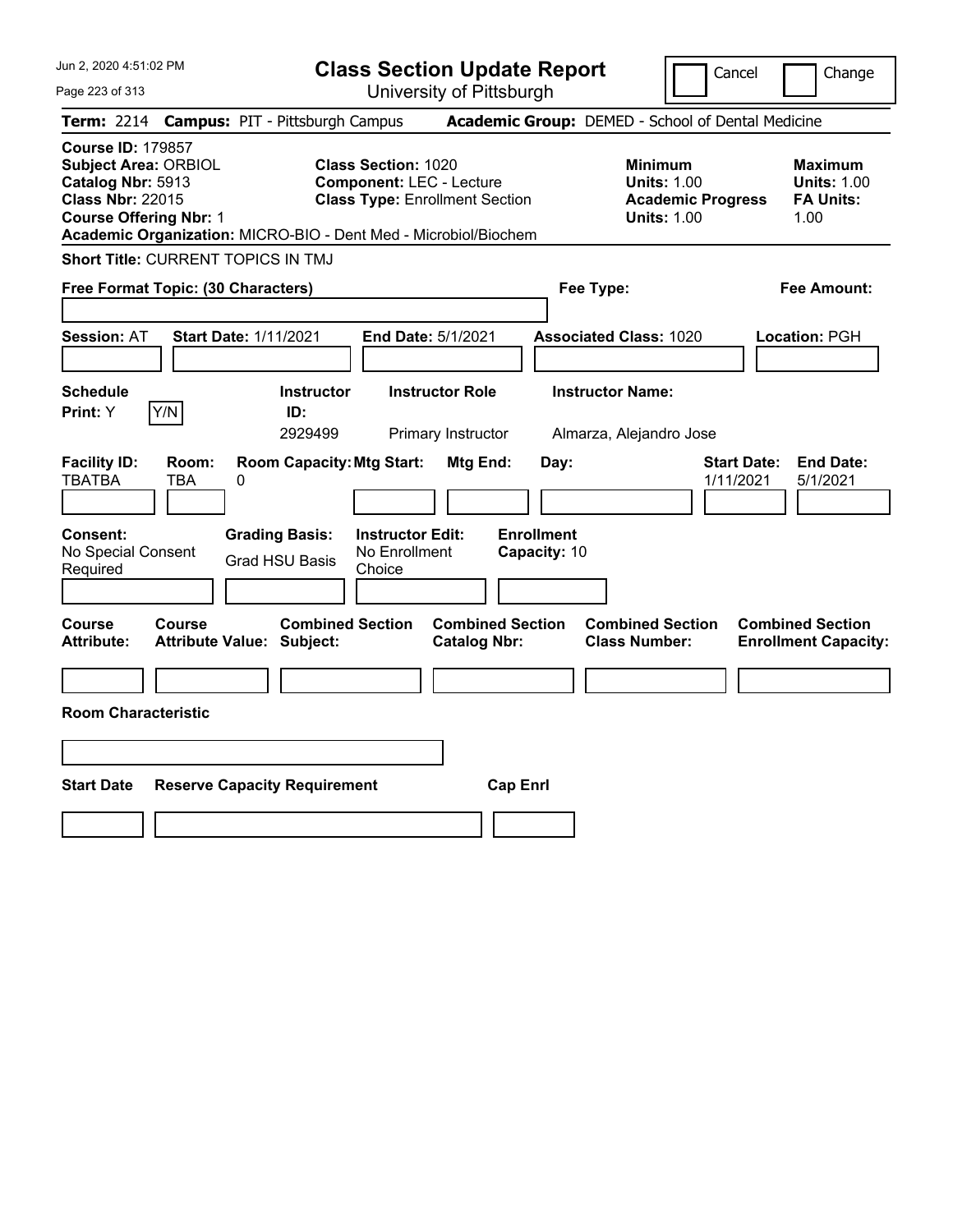| Jun 2, 2020 4:51:02 PM                                                                                                                                                                                      |                                                                                                        | <b>Class Section Update Report</b>             | Cancel                                                                          | Change                                                           |
|-------------------------------------------------------------------------------------------------------------------------------------------------------------------------------------------------------------|--------------------------------------------------------------------------------------------------------|------------------------------------------------|---------------------------------------------------------------------------------|------------------------------------------------------------------|
| Page 224 of 313                                                                                                                                                                                             |                                                                                                        | University of Pittsburgh                       |                                                                                 |                                                                  |
| <b>Term:</b> 2214                                                                                                                                                                                           | <b>Campus: PIT - Pittsburgh Campus</b>                                                                 |                                                | Academic Group: DEMED - School of Dental Medicine                               |                                                                  |
| <b>Course ID: 173429</b><br><b>Subject Area: ORBIOL</b><br>Catalog Nbr: 5940<br><b>Class Nbr: 12425</b><br><b>Course Offering Nbr: 1</b><br>Academic Organization: MICRO-BIO - Dent Med - Microbiol/Biochem | <b>Class Section: 1060</b><br><b>Component: SEM - Seminar</b><br><b>Class Type: Enrollment Section</b> |                                                | Minimum<br><b>Units: 2.00</b><br><b>Academic Progress</b><br><b>Units: 2.00</b> | <b>Maximum</b><br><b>Units: 2.00</b><br><b>FA Units:</b><br>2.00 |
| <b>Short Title: SURVIVAL SKILS CAREER DENT RES</b>                                                                                                                                                          |                                                                                                        |                                                |                                                                                 |                                                                  |
| Free Format Topic: (30 Characters)                                                                                                                                                                          |                                                                                                        |                                                | Fee Type:                                                                       | Fee Amount:                                                      |
| <b>Session: AT</b><br><b>Start Date: 1/11/2021</b>                                                                                                                                                          | End Date: 5/1/2021                                                                                     |                                                | <b>Associated Class: 1060</b>                                                   | Location: PGH                                                    |
| <b>Schedule</b><br>Y/N<br>Print: Y                                                                                                                                                                          | <b>Instructor</b><br>ID:<br>2930587                                                                    | <b>Instructor Role</b><br>Primary Instructor   | <b>Instructor Name:</b><br>Vieira, Alexandre Rezende                            |                                                                  |
| <b>Facility ID:</b><br>Room:<br><b>TBATBA</b><br><b>TBA</b><br>0                                                                                                                                            | <b>Room Capacity: Mtg Start:</b>                                                                       | Mtg End:<br>Day:                               | 1/11/2021                                                                       | <b>Start Date:</b><br><b>End Date:</b><br>5/1/2021               |
| Consent:<br>No Special Consent<br>Required                                                                                                                                                                  | <b>Grading Basis:</b><br><b>Instructor Edit:</b><br>No Enrollment<br><b>Grad HSU Basis</b><br>Choice   | <b>Enrollment</b><br>Capacity: 6               |                                                                                 |                                                                  |
| Course<br>Course<br><b>Attribute Value: Subject:</b><br>Attribute:                                                                                                                                          | <b>Combined Section</b>                                                                                | <b>Combined Section</b><br><b>Catalog Nbr:</b> | <b>Combined Section</b><br><b>Class Number:</b>                                 | <b>Combined Section</b><br><b>Enrollment Capacity:</b>           |
|                                                                                                                                                                                                             |                                                                                                        |                                                |                                                                                 |                                                                  |
| <b>Room Characteristic</b>                                                                                                                                                                                  |                                                                                                        |                                                |                                                                                 |                                                                  |
|                                                                                                                                                                                                             |                                                                                                        |                                                |                                                                                 |                                                                  |
| <b>Start Date</b>                                                                                                                                                                                           | <b>Reserve Capacity Requirement</b>                                                                    | <b>Cap Enrl</b>                                |                                                                                 |                                                                  |
|                                                                                                                                                                                                             |                                                                                                        |                                                |                                                                                 |                                                                  |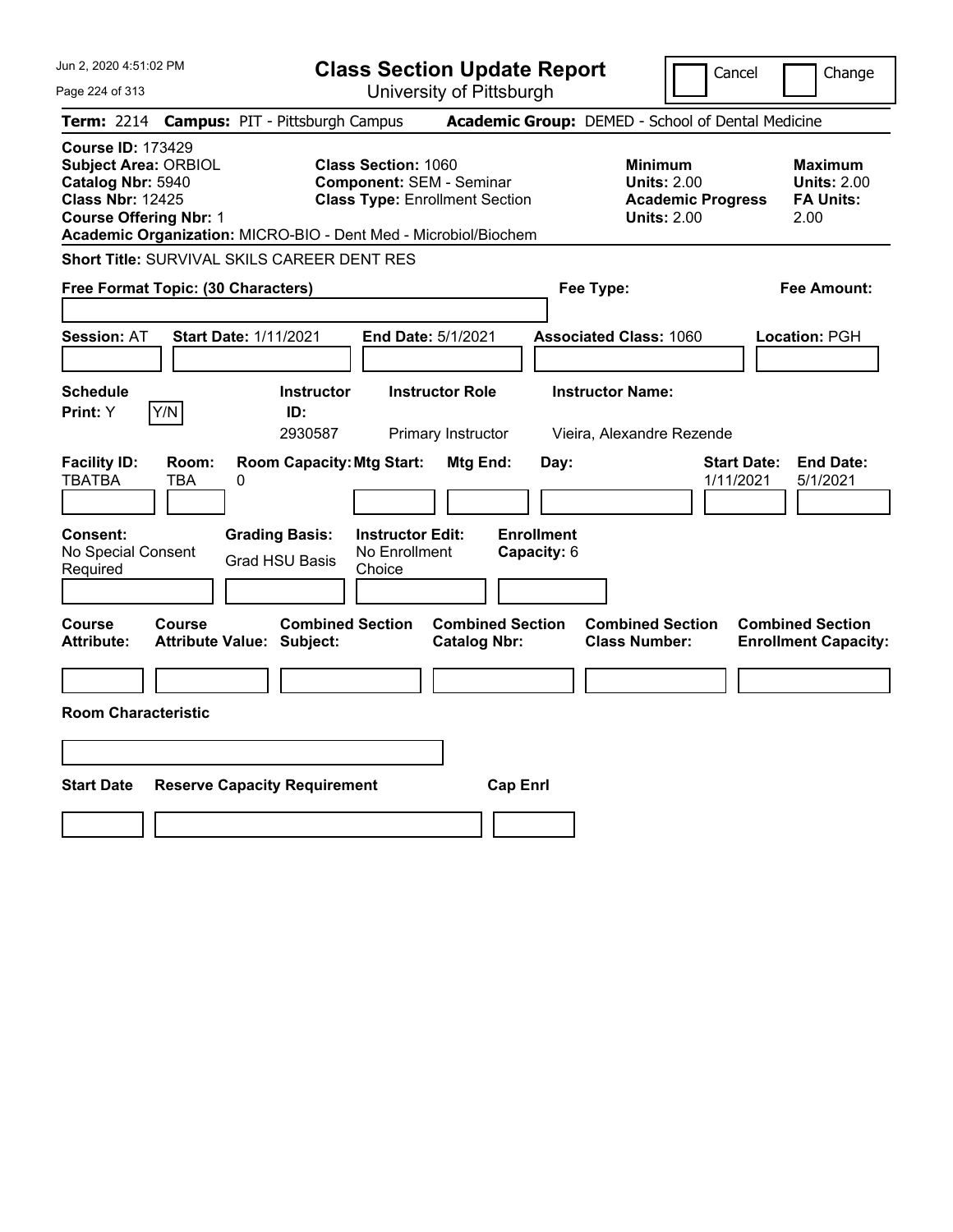| Jun 2, 2020 4:51:02 PM                                                                                                                                                                                      | <b>Class Section Update Report</b>                                                                       | Cancel<br>Change                                                                                                                                    |
|-------------------------------------------------------------------------------------------------------------------------------------------------------------------------------------------------------------|----------------------------------------------------------------------------------------------------------|-----------------------------------------------------------------------------------------------------------------------------------------------------|
| Page 225 of 313                                                                                                                                                                                             | University of Pittsburgh                                                                                 |                                                                                                                                                     |
| <b>Campus: PIT - Pittsburgh Campus</b><br><b>Term: 2214</b>                                                                                                                                                 |                                                                                                          | Academic Group: DEMED - School of Dental Medicine                                                                                                   |
| <b>Course ID: 173196</b><br><b>Subject Area: ORBIOL</b><br>Catalog Nbr: 5943<br><b>Class Nbr: 12421</b><br><b>Course Offering Nbr: 1</b><br>Academic Organization: MICRO-BIO - Dent Med - Microbiol/Biochem | <b>Class Section: 1030</b><br><b>Component: PRA - Practicum</b><br><b>Class Type: Enrollment Section</b> | Minimum<br><b>Maximum</b><br><b>Units: 1.00</b><br><b>Units: 1.00</b><br><b>Academic Progress</b><br><b>FA Units:</b><br><b>Units: 1.00</b><br>1.00 |
| <b>Short Title: SOFT TIS HD NECK ANAT TCH PRAC</b>                                                                                                                                                          |                                                                                                          |                                                                                                                                                     |
| Free Format Topic: (30 Characters)                                                                                                                                                                          |                                                                                                          | Fee Type:<br>Fee Amount:                                                                                                                            |
| <b>Session: AT</b><br><b>Start Date: 1/11/2021</b>                                                                                                                                                          | End Date: 5/1/2021                                                                                       | <b>Associated Class: 1030</b><br>Location: PGH                                                                                                      |
| <b>Schedule</b><br>Y/N<br>Print: Y<br>ID:                                                                                                                                                                   | <b>Instructor Role</b><br><b>Instructor</b><br>2908681<br>Primary Instructor                             | <b>Instructor Name:</b><br>Mooney, Mark P                                                                                                           |
| <b>Facility ID:</b><br>Room:<br><b>TBATBA</b><br><b>TBA</b><br>0                                                                                                                                            | <b>Room Capacity: Mtg Start:</b><br>Mtg End:<br>Day:                                                     | <b>Start Date:</b><br><b>End Date:</b><br>1/11/2021<br>5/1/2021                                                                                     |
| Consent:<br><b>Grading Basis:</b><br>No Special Consent<br><b>Grad HSU Basis</b><br>Required                                                                                                                | <b>Enrollment</b><br><b>Instructor Edit:</b><br>No Enrollment<br>Capacity: 6<br>Choice                   |                                                                                                                                                     |
| Course<br>Course<br><b>Attribute Value: Subject:</b><br>Attribute:                                                                                                                                          | <b>Combined Section</b><br><b>Combined Section</b><br><b>Catalog Nbr:</b>                                | <b>Combined Section</b><br><b>Combined Section</b><br><b>Class Number:</b><br><b>Enrollment Capacity:</b>                                           |
|                                                                                                                                                                                                             |                                                                                                          |                                                                                                                                                     |
| <b>Room Characteristic</b>                                                                                                                                                                                  |                                                                                                          |                                                                                                                                                     |
|                                                                                                                                                                                                             |                                                                                                          |                                                                                                                                                     |
| <b>Start Date</b><br><b>Reserve Capacity Requirement</b>                                                                                                                                                    | <b>Cap Enrl</b>                                                                                          |                                                                                                                                                     |
|                                                                                                                                                                                                             |                                                                                                          |                                                                                                                                                     |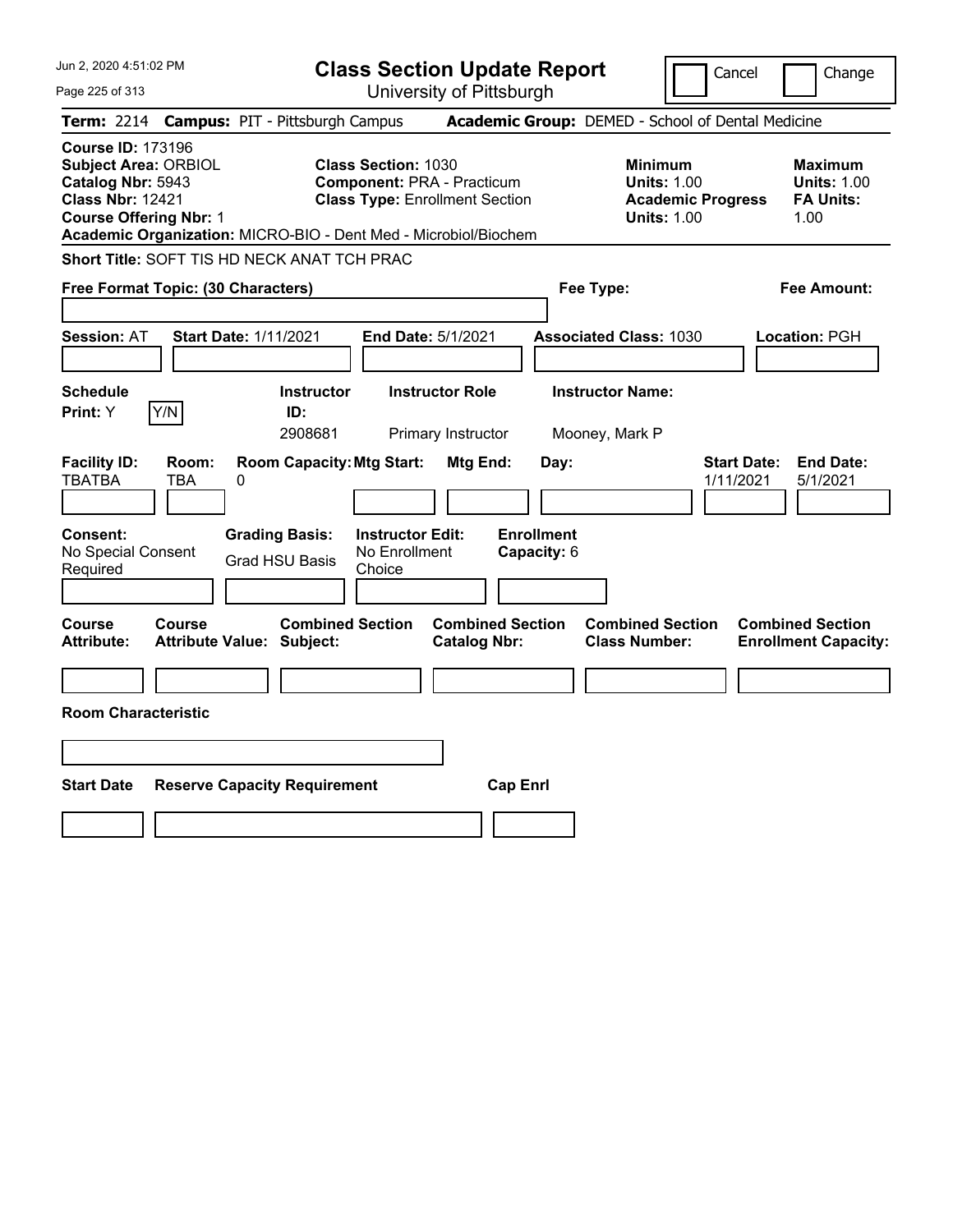| Jun 2, 2020 4:51:02 PM                                                                                                                                                                                      | <b>Class Section Update Report</b>                                                                       | Cancel<br>Change                                                                                                                                           |
|-------------------------------------------------------------------------------------------------------------------------------------------------------------------------------------------------------------|----------------------------------------------------------------------------------------------------------|------------------------------------------------------------------------------------------------------------------------------------------------------------|
| Page 226 of 313                                                                                                                                                                                             | University of Pittsburgh                                                                                 |                                                                                                                                                            |
| <b>Term: 2214</b><br><b>Campus: PIT - Pittsburgh Campus</b>                                                                                                                                                 |                                                                                                          | Academic Group: DEMED - School of Dental Medicine                                                                                                          |
| <b>Course ID: 173195</b><br><b>Subject Area: ORBIOL</b><br>Catalog Nbr: 5951<br><b>Class Nbr: 12422</b><br><b>Course Offering Nbr: 1</b><br>Academic Organization: MICRO-BIO - Dent Med - Microbiol/Biochem | <b>Class Section: 1030</b><br><b>Component: PRA - Practicum</b><br><b>Class Type: Enrollment Section</b> | <b>Minimum</b><br><b>Maximum</b><br><b>Units: 1.00</b><br><b>Units: 1.00</b><br><b>Academic Progress</b><br><b>FA Units:</b><br><b>Units: 1.00</b><br>1.00 |
| <b>Short Title: SYS GROSS ANATOMY TEACHNG PRAC</b>                                                                                                                                                          |                                                                                                          |                                                                                                                                                            |
| Free Format Topic: (30 Characters)                                                                                                                                                                          |                                                                                                          | Fee Type:<br>Fee Amount:                                                                                                                                   |
| <b>Start Date: 1/11/2021</b><br><b>Session: AT</b>                                                                                                                                                          | End Date: 5/1/2021                                                                                       | <b>Associated Class: 1030</b><br>Location: PGH                                                                                                             |
| <b>Schedule</b><br>Y/N<br><b>Print: Y</b><br>ID:                                                                                                                                                            | <b>Instructor Role</b><br><b>Instructor</b><br>2908681<br>Primary Instructor                             | <b>Instructor Name:</b><br>Mooney, Mark P                                                                                                                  |
| <b>Facility ID:</b><br>Room:<br><b>TBATBA</b><br><b>TBA</b><br>0                                                                                                                                            | <b>Room Capacity: Mtg Start:</b><br>Mtg End:<br>Day:                                                     | <b>End Date:</b><br><b>Start Date:</b><br>1/11/2021<br>5/1/2021                                                                                            |
| <b>Consent:</b><br><b>Grading Basis:</b><br>No Special Consent<br><b>Grad HSU Basis</b><br>Required                                                                                                         | <b>Enrollment</b><br><b>Instructor Edit:</b><br>No Enrollment<br>Capacity: 15<br>Choice                  |                                                                                                                                                            |
| <b>Course</b><br>Course<br><b>Attribute:</b><br><b>Attribute Value: Subject:</b>                                                                                                                            | <b>Combined Section</b><br><b>Combined Section</b><br><b>Catalog Nbr:</b>                                | <b>Combined Section</b><br><b>Combined Section</b><br><b>Class Number:</b><br><b>Enrollment Capacity:</b>                                                  |
| <b>Room Characteristic</b>                                                                                                                                                                                  |                                                                                                          |                                                                                                                                                            |
|                                                                                                                                                                                                             |                                                                                                          |                                                                                                                                                            |
| <b>Start Date</b><br><b>Reserve Capacity Requirement</b>                                                                                                                                                    | <b>Cap Enrl</b>                                                                                          |                                                                                                                                                            |
|                                                                                                                                                                                                             |                                                                                                          |                                                                                                                                                            |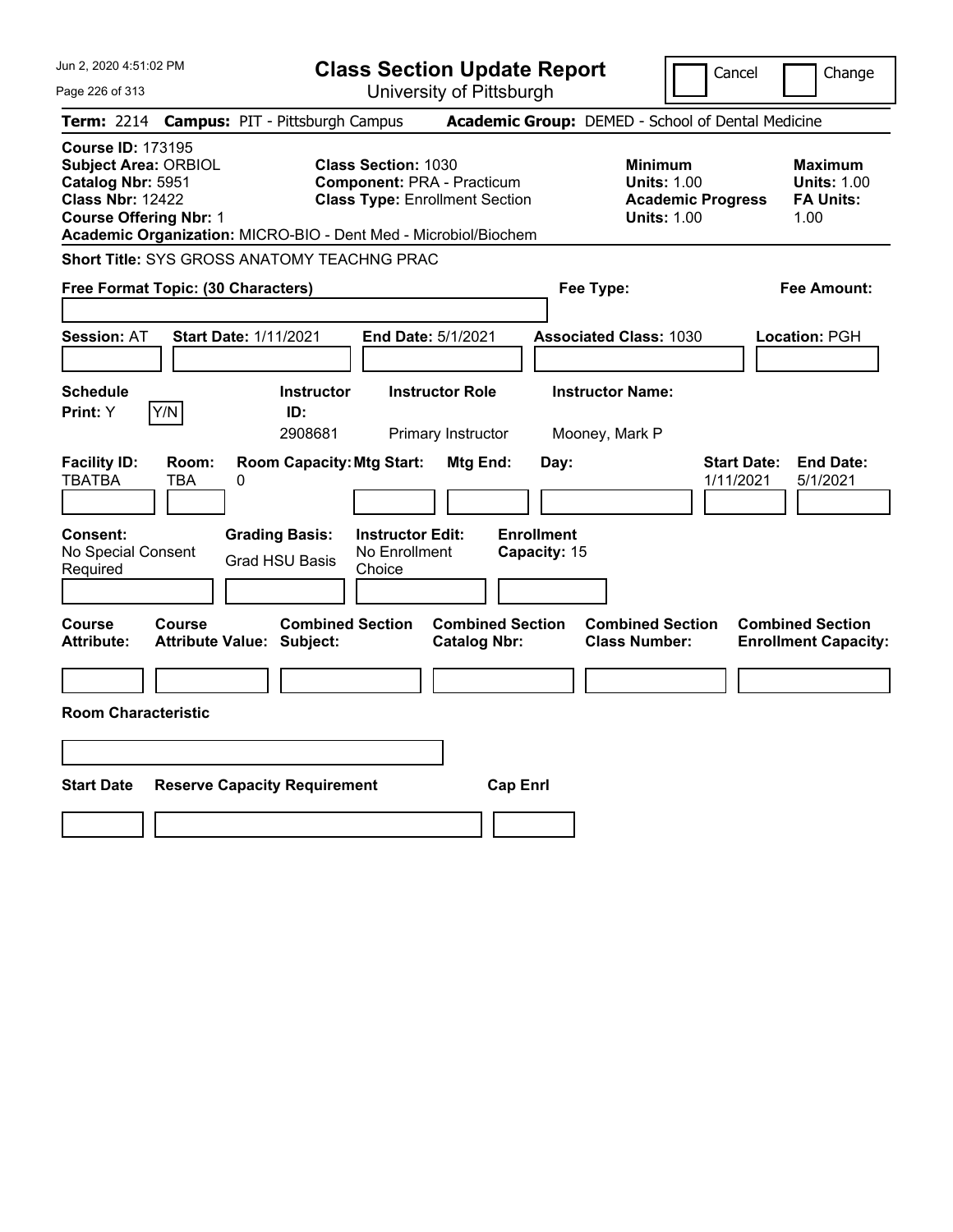| Jun 2, 2020 4:51:02 PM                                                                                                                   | <b>Class Section Update Report</b>                                                                                                                                          | Cancel<br>Change                                                                                                                                    |
|------------------------------------------------------------------------------------------------------------------------------------------|-----------------------------------------------------------------------------------------------------------------------------------------------------------------------------|-----------------------------------------------------------------------------------------------------------------------------------------------------|
| Page 227 of 313                                                                                                                          | University of Pittsburgh                                                                                                                                                    |                                                                                                                                                     |
| <b>Campus: PIT - Pittsburgh Campus</b><br><b>Term:</b> 2214                                                                              |                                                                                                                                                                             | Academic Group: DEMED - School of Dental Medicine                                                                                                   |
| <b>Course ID: 183047</b><br><b>Subject Area: ORBIOL</b><br>Catalog Nbr: 5977<br><b>Class Nbr: 23178</b><br><b>Course Offering Nbr: 1</b> | <b>Class Section: 1050</b><br><b>Component: PRA - Practicum</b><br><b>Class Type: Enrollment Section</b><br>Academic Organization: MICRO-BIO - Dent Med - Microbiol/Biochem | Minimum<br><b>Maximum</b><br><b>Units: 1.00</b><br><b>Units: 1.00</b><br><b>Academic Progress</b><br><b>FA Units:</b><br><b>Units: 1.00</b><br>1.00 |
| <b>Short Title: CRANIOFACIAL GENTC TCH PRACTCA</b>                                                                                       |                                                                                                                                                                             |                                                                                                                                                     |
| Free Format Topic: (30 Characters)                                                                                                       |                                                                                                                                                                             | Fee Type:<br>Fee Amount:                                                                                                                            |
| <b>Session: AT</b><br><b>Start Date: 1/11/2021</b>                                                                                       | End Date: 5/1/2021                                                                                                                                                          | <b>Associated Class: 1050</b><br>Location: PGH                                                                                                      |
| <b>Schedule</b><br>Y/N<br>Print: Y                                                                                                       | <b>Instructor Role</b><br><b>Instructor</b><br>ID:<br>2930587<br>Primary Instructor                                                                                         | <b>Instructor Name:</b><br>Vieira, Alexandre Rezende                                                                                                |
| <b>Facility ID:</b><br>Room:<br><b>TBATBA</b><br><b>TBA</b><br>0                                                                         | <b>Room Capacity: Mtg Start:</b><br>Mtg End:<br>Day:                                                                                                                        | <b>Start Date:</b><br><b>End Date:</b><br>1/11/2021<br>5/1/2021                                                                                     |
| Consent:<br><b>Grading Basis:</b><br>No Special Consent<br><b>Grad HSU Basis</b><br>Required                                             | <b>Enrollment</b><br><b>Instructor Edit:</b><br>No Enrollment<br>Capacity: 35<br>Choice                                                                                     |                                                                                                                                                     |
| Course<br>Course<br><b>Attribute Value: Subject:</b><br>Attribute:                                                                       | <b>Combined Section</b><br><b>Combined Section</b><br><b>Catalog Nbr:</b>                                                                                                   | <b>Combined Section</b><br><b>Combined Section</b><br><b>Class Number:</b><br><b>Enrollment Capacity:</b>                                           |
|                                                                                                                                          |                                                                                                                                                                             |                                                                                                                                                     |
| <b>Room Characteristic</b>                                                                                                               |                                                                                                                                                                             |                                                                                                                                                     |
|                                                                                                                                          |                                                                                                                                                                             |                                                                                                                                                     |
| <b>Start Date</b><br><b>Reserve Capacity Requirement</b>                                                                                 | <b>Cap Enrl</b>                                                                                                                                                             |                                                                                                                                                     |
|                                                                                                                                          |                                                                                                                                                                             |                                                                                                                                                     |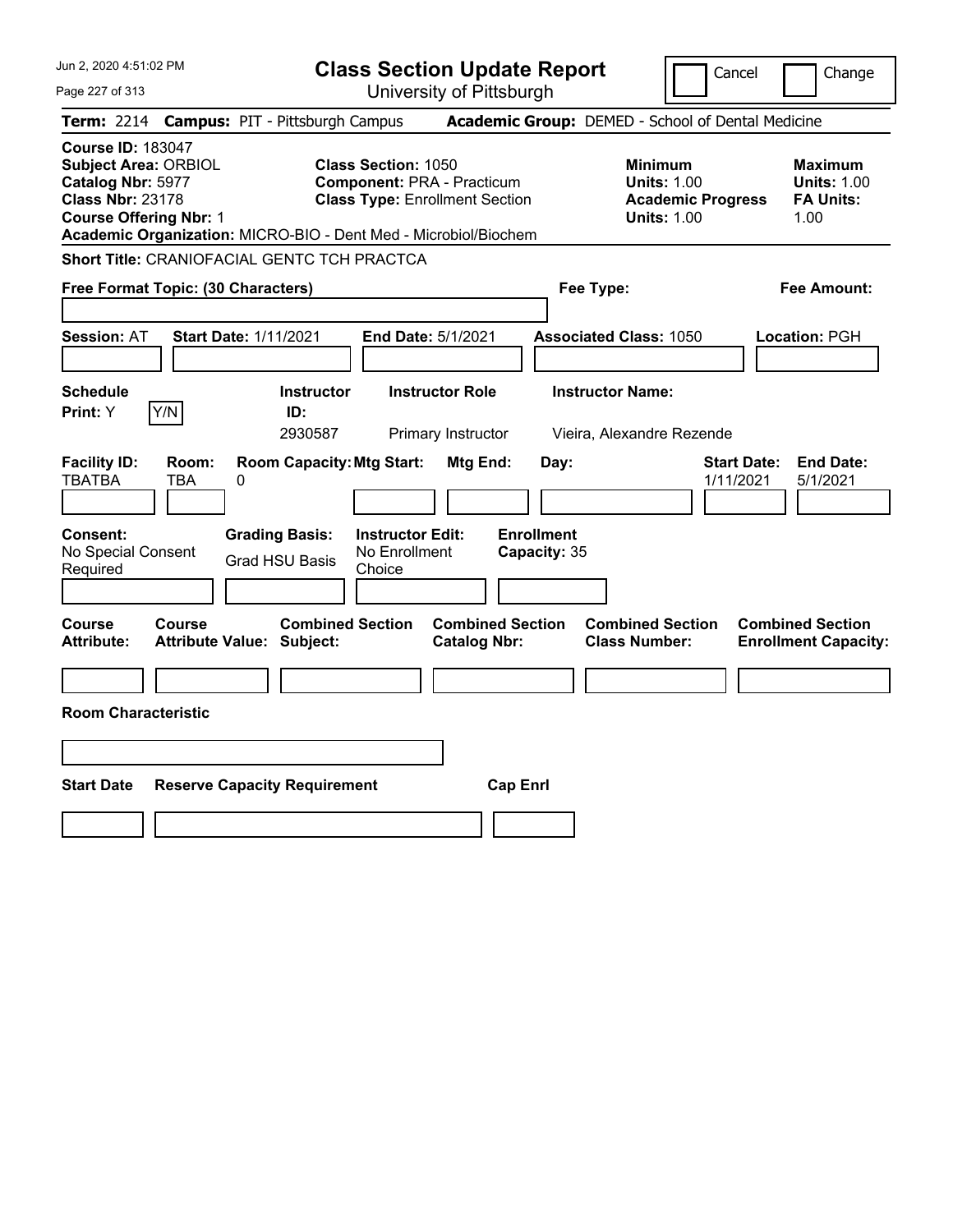Jun 2, 2020 4:51:02 PM Page 228 of 313 **Class Section Update Report** University of Pittsburgh Cancel Change **Term:** 2214 **Campus:** PIT - Pittsburgh Campus **Academic Group:** DEMED - School of Dental Medicine **Course ID:** 118193 **Subject Area:** ORSUR **Class Section:** 1010 **Minimum Maximum Catalog Nbr:** 5241 **Component:** LEC - Lecture **Units:** 1.00 **Units:** 1.00 **Class Nbr:** 12314 **Class Type:** Enrollment Section **Academic Progress FA Units: Course Offering Nbr: 1 1.00 1.00 1.00 1.00 1.00 1.00 1.00 1.00 1.00 Academic Organization:** ORSUR - Oral and Maxillofacial Surgery **Short Title:** ORAL SURGERY 1 **Free Format Topic: (30 Characters) Fee Type: Fee Amount: Session:** GDT **Start Date:** 1/11/2021 **End Date:** 4/30/2021 **Associated Class:** 1010 **Location:** PGH **Schedule Instructor Instructor Role Instructor Name: Print:**  $Y$   $|Y/N|$  **ID:** 2906401 Primary Instructor Sosovicka, Mark F **Facility ID: Room: Room Capacity:Mtg Start: Mtg End: Day: Start Date: End Date:** NEEDSAROOM 8:00 AM 8:50 AM We 1/11/2021 4/30/2021 **Consent: Grading Basis: Instructor Edit: Enrollment** No Special Consent BCF No Enrollment<br>Required ABCF Choice Choice **Capacity:** 90 **Course Course Combined Section Combined Section Combined Section Combined Section Attribute: Attribute Value: Subject: Catalog Nbr: Class Number: Enrollment Capacity: Room Characteristic** PeopleSoft - Scheduled (PS) **Start Date Reserve Capacity Requirement Cap Enrl**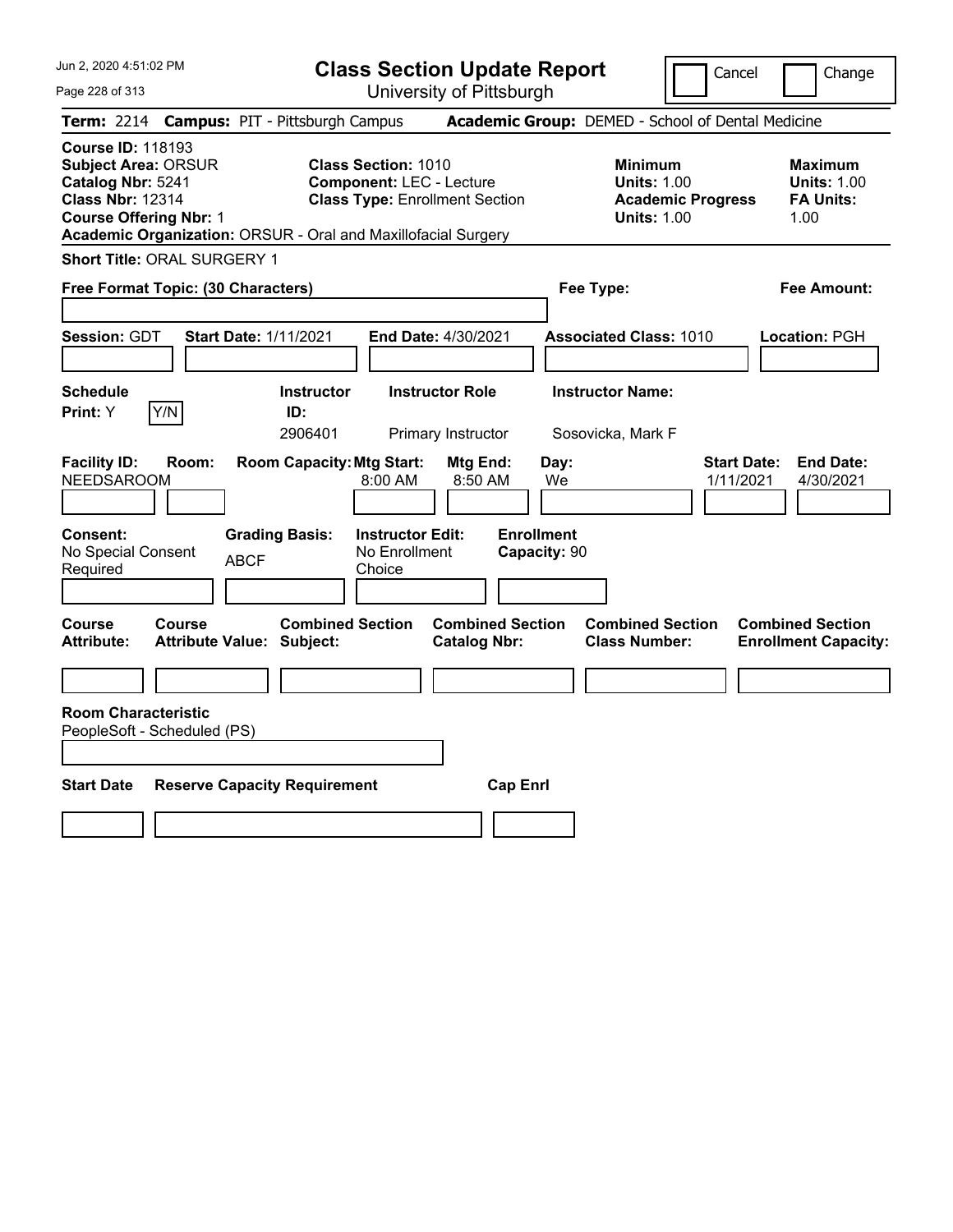Jun 2, 2020 4:51:02 PM Page 229 of 313 **Class Section Update Report** University of Pittsburgh Cancel Change **Term:** 2214 **Campus:** PIT - Pittsburgh Campus **Academic Group:** DEMED - School of Dental Medicine **Course ID:** 118200 **Subject Area:** ORSUR **Class Section:** 1030 **Minimum Maximum Catalog Nbr:** 5344 **Component:** LEC - Lecture **Units:** 1.00 **Units:** 1.00 **Class Nbr:** 12326 **Class Type:** Enrollment Section **Academic Progress FA Units: Course Offering Nbr: 1 1.00 1.00 1.00 1.00 1.00 1.00 1.00 1.00 1.00 Academic Organization:** ORSUR - Oral and Maxillofacial Surgery **Short Title:** ORAL SURGERY 4 **Free Format Topic: (30 Characters) Fee Type: Fee Amount: Session:** GDT **Start Date:** 1/11/2021 **End Date:** 4/30/2021 **Associated Class:** 1030 **Location:** PGH **Schedule Instructor Instructor Role Instructor Name: Print:**  $Y$   $|Y/N|$  **ID:** 2921196 Primary Instructor Chung, William Lee **Facility ID: Room: Room Capacity:Mtg Start: Mtg End: Day: Start Date: End Date:** NEEDSAROOM 2:00 PM 2:50 PM We 1/11/2021 4/30/2021 **Consent: Grading Basis: Instructor Edit: Enrollment** No Special Consent BCF No Enrollment<br>Required ABCF Choice Choice **Capacity:** 100 **Course Course Combined Section Combined Section Combined Section Combined Section Attribute: Attribute Value: Subject: Catalog Nbr: Class Number: Enrollment Capacity: Room Characteristic** PeopleSoft - Scheduled (PS) **Start Date Reserve Capacity Requirement Cap Enrl**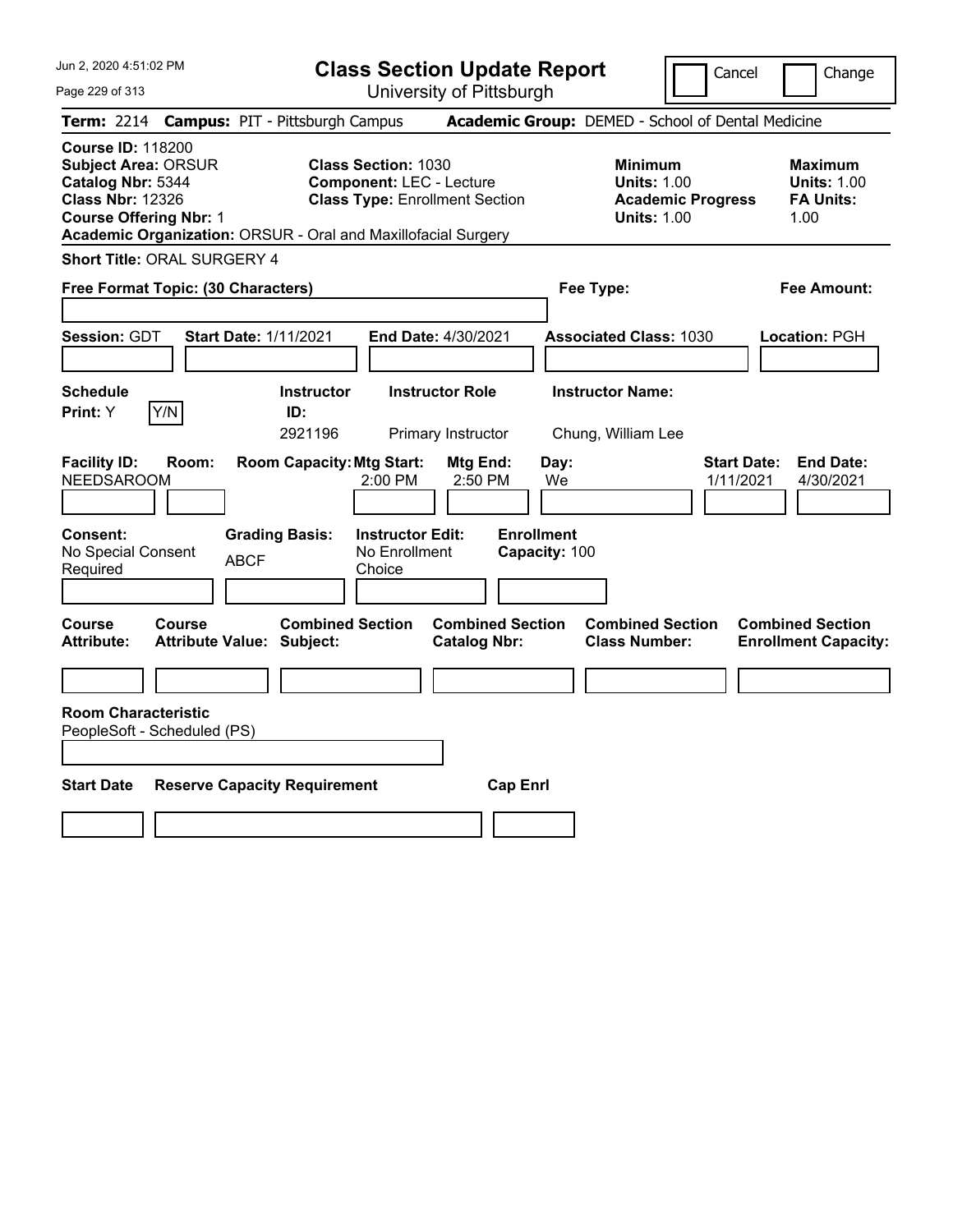| Jun 2, 2020 4:51:02 PM                                                                                                                                                                                   | <b>Class Section Update Report</b>                                                                                                                                                           | Cancel                                                                                                            | Change                                                           |
|----------------------------------------------------------------------------------------------------------------------------------------------------------------------------------------------------------|----------------------------------------------------------------------------------------------------------------------------------------------------------------------------------------------|-------------------------------------------------------------------------------------------------------------------|------------------------------------------------------------------|
| Page 230 of 313                                                                                                                                                                                          | University of Pittsburgh                                                                                                                                                                     |                                                                                                                   |                                                                  |
| Term: 2214 Campus: PIT - Pittsburgh Campus                                                                                                                                                               |                                                                                                                                                                                              | Academic Group: DEMED - School of Dental Medicine                                                                 |                                                                  |
| <b>Course ID: 118206</b><br><b>Subject Area: ORSUR</b><br>Catalog Nbr: 5449<br><b>Class Nbr: 12339</b><br><b>Course Offering Nbr: 1</b><br>Academic Organization: ORSUR - Oral and Maxillofacial Surgery | <b>Class Section: 1010</b><br><b>Component: CLN - Clinical</b><br><b>Class Type: Enrollment Section</b>                                                                                      | <b>Minimum</b><br><b>Units: 2.00</b><br><b>Academic Progress</b><br><b>Units: 2.00</b>                            | <b>Maximum</b><br><b>Units: 2.00</b><br><b>FA Units:</b><br>2.00 |
| Short Title: CLINICAL ORAL SURGERY 2                                                                                                                                                                     |                                                                                                                                                                                              |                                                                                                                   |                                                                  |
| Free Format Topic: (30 Characters)                                                                                                                                                                       |                                                                                                                                                                                              | Fee Type:                                                                                                         | Fee Amount:                                                      |
| Session: GDT<br><b>Start Date: 1/11/2021</b>                                                                                                                                                             | End Date: 4/30/2021                                                                                                                                                                          | <b>Associated Class: 1010</b>                                                                                     | Location: PGH                                                    |
| Schedule<br>Y/N<br>Print: Y                                                                                                                                                                              | <b>Instructor Role</b><br><b>Instructor</b><br>ID:<br>2955577<br>Secondary Instructor<br>1604322<br>Secondary Instructor<br>Secondary Instructor<br>2921196<br>2906401<br>Primary Instructor | <b>Instructor Name:</b><br>Adlesic, Edward Charles<br>Bauer, Richard E<br>Chung, William Lee<br>Sosovicka, Mark F |                                                                  |
| <b>Facility ID:</b><br>Room:<br><b>SALKTBA</b><br><b>TBA</b><br>0                                                                                                                                        | <b>Room Capacity: Mtg Start:</b><br>Mtg End:                                                                                                                                                 | <b>Start Date:</b><br>Day:<br>1/11/2021                                                                           | <b>End Date:</b><br>4/30/2021                                    |
| <b>Consent:</b><br><b>Grading Basis:</b><br>No Special Consent<br><b>ABCF</b><br>Required                                                                                                                | <b>Enrollment</b><br><b>Instructor Edit:</b><br>No Enrollment<br>Capacity: 90<br>Choice                                                                                                      |                                                                                                                   |                                                                  |
| <b>Course</b><br>Course<br><b>Attribute:</b><br><b>Attribute Value: Subject:</b>                                                                                                                         | <b>Combined Section</b><br><b>Combined Section</b><br><b>Catalog Nbr:</b>                                                                                                                    | <b>Combined Section</b><br><b>Class Number:</b>                                                                   | <b>Combined Section</b><br><b>Enrollment Capacity:</b>           |
| <b>Room Characteristic</b>                                                                                                                                                                               |                                                                                                                                                                                              |                                                                                                                   |                                                                  |
|                                                                                                                                                                                                          |                                                                                                                                                                                              |                                                                                                                   |                                                                  |
| <b>Reserve Capacity Requirement</b><br><b>Start Date</b>                                                                                                                                                 | <b>Cap Enrl</b>                                                                                                                                                                              |                                                                                                                   |                                                                  |
|                                                                                                                                                                                                          |                                                                                                                                                                                              |                                                                                                                   |                                                                  |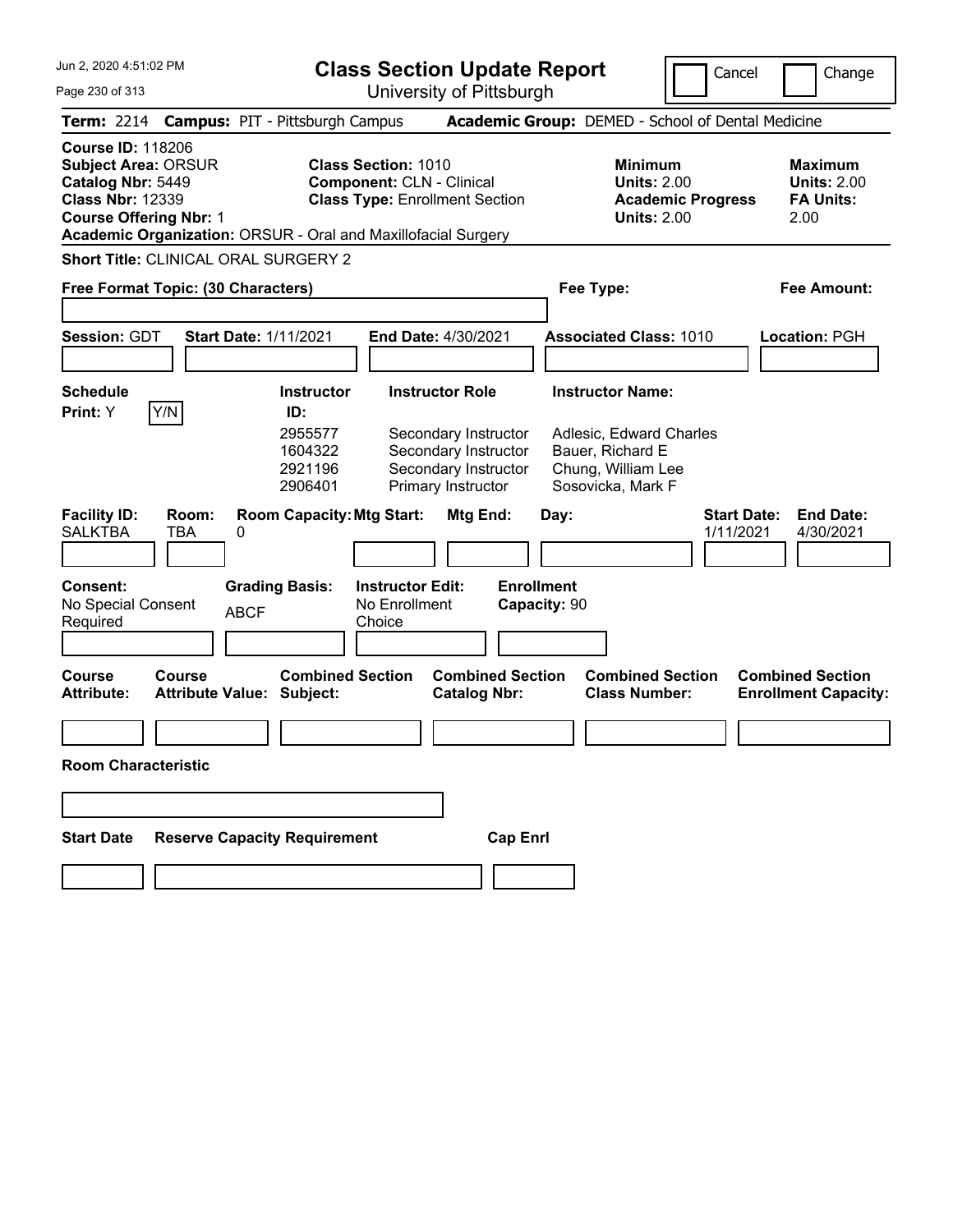| Jun 2, 2020 4:51:02 PM |  |
|------------------------|--|
|                        |  |

| <b>Class Section Update Report</b> |  |
|------------------------------------|--|
| University of Pittsburgh           |  |

Cancel Change

Page 231 of 313

|                                                                                                                                         | Term: 2214 Campus: PIT - Pittsburgh Campus                                                                                                                                       |                                                | Academic Group: DEMED - School of Dental Medicine                                      |                                                                  |
|-----------------------------------------------------------------------------------------------------------------------------------------|----------------------------------------------------------------------------------------------------------------------------------------------------------------------------------|------------------------------------------------|----------------------------------------------------------------------------------------|------------------------------------------------------------------|
| <b>Course ID: 189588</b><br><b>Subject Area: ORSUR</b><br>Catalog Nbr: 5800<br><b>Class Nbr: 28430</b><br><b>Course Offering Nbr: 1</b> | <b>Class Section: 1010</b><br><b>Component: DIR - Directed Studies</b><br><b>Class Type: Enrollment Section</b><br>Academic Organization: ORSUR - Oral and Maxillofacial Surgery |                                                | <b>Minimum</b><br><b>Units: 1.00</b><br><b>Academic Progress</b><br><b>Units: 1.00</b> | <b>Maximum</b><br><b>Units: 4.00</b><br><b>FA Units:</b><br>1.00 |
| <b>Short Title: DIRECTED STUDY</b>                                                                                                      |                                                                                                                                                                                  |                                                |                                                                                        |                                                                  |
| Free Format Topic: (30 Characters)                                                                                                      |                                                                                                                                                                                  |                                                | Fee Type:                                                                              | <b>Fee Amount:</b>                                               |
| <b>Session: GDT</b>                                                                                                                     | <b>Start Date: 1/11/2021</b>                                                                                                                                                     | End Date: 4/30/2021                            | <b>Associated Class: 1010</b>                                                          | Location: PGH                                                    |
| <b>Schedule</b><br>Y/N<br>Print: Y                                                                                                      | <b>Instructor</b><br>ID:<br>2955577                                                                                                                                              | <b>Instructor Role</b><br>Primary Instructor   | <b>Instructor Name:</b><br>Adlesic, Edward Charles                                     |                                                                  |
| <b>Facility ID:</b><br>Room:                                                                                                            | 1604322<br><b>Room Capacity: Mtg Start:</b>                                                                                                                                      | Primary Instructor<br>Mtg End:                 | Bauer, Richard E<br><b>Start Date:</b><br>Day:                                         | <b>End Date:</b>                                                 |
| TBATBA<br>TBA                                                                                                                           | 0                                                                                                                                                                                |                                                | 1/11/2021                                                                              | 4/30/2021                                                        |
| Consent:<br>No Special Consent<br>Required                                                                                              | <b>Grading Basis:</b><br><b>Instructor Edit:</b><br>No Enrollment<br><b>Grad HSU Basis</b><br>Choice                                                                             | <b>Enrollment</b><br>Capacity: 5               |                                                                                        |                                                                  |
| <b>Course</b><br>Course<br><b>Attribute:</b>                                                                                            | <b>Combined Section</b><br><b>Attribute Value: Subject:</b>                                                                                                                      | <b>Combined Section</b><br><b>Catalog Nbr:</b> | <b>Combined Section</b><br><b>Class Number:</b>                                        | <b>Combined Section</b><br><b>Enrollment Capacity:</b>           |
| <b>Room Characteristic</b>                                                                                                              |                                                                                                                                                                                  |                                                |                                                                                        |                                                                  |
| <b>Start Date</b>                                                                                                                       | <b>Reserve Capacity Requirement</b>                                                                                                                                              | <b>Cap Enrl</b>                                |                                                                                        |                                                                  |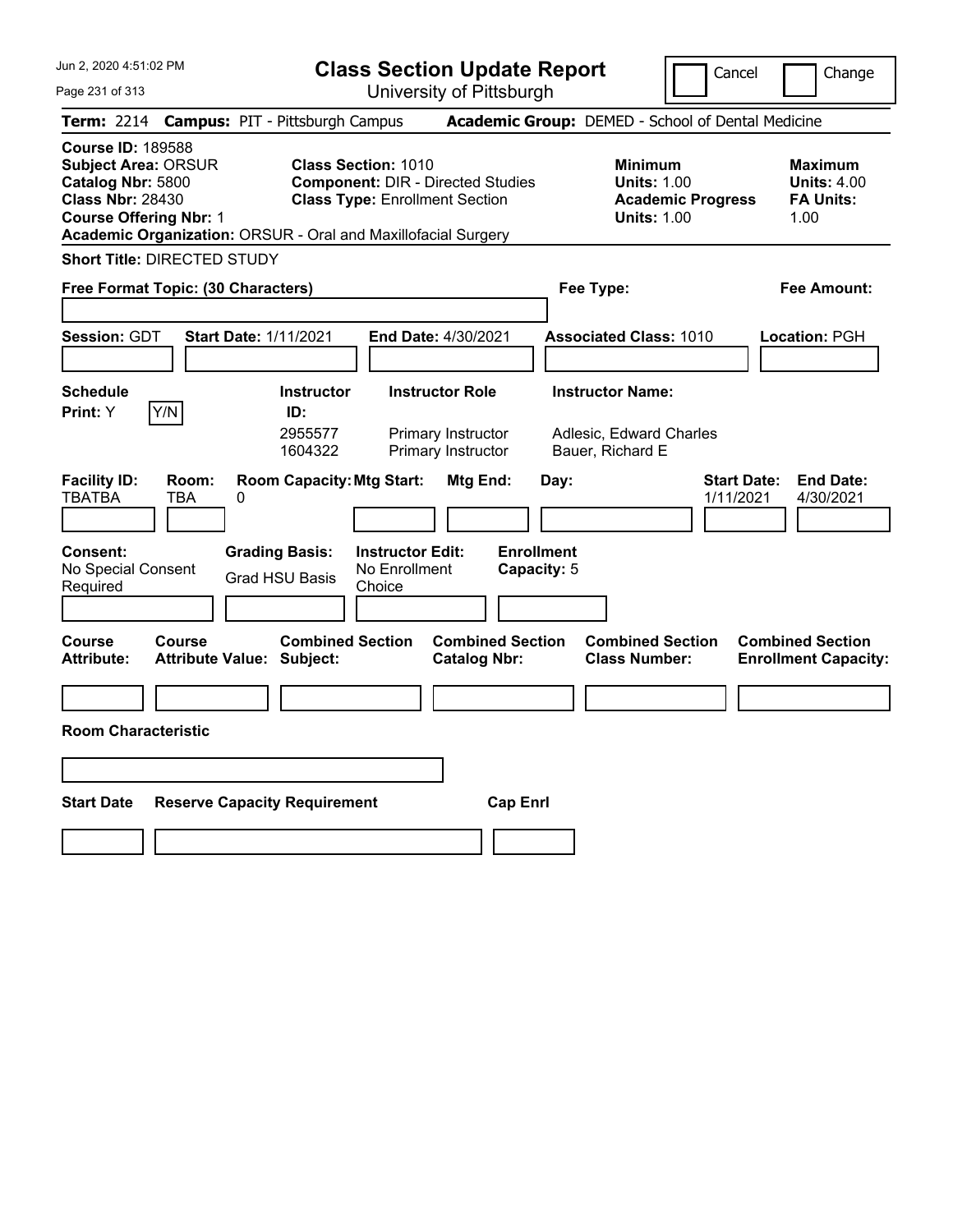Jun 2, 2020 4:51:02 PM Page 232 of 313 **Class Section Update Report** University of Pittsburgh Cancel | Change **Term:** 2214 **Campus:** PIT - Pittsburgh Campus **Academic Group:** DEMED - School of Dental Medicine **Course ID:** 189588 **Subject Area:** ORSUR **Class Section:** 1015 **Minimum Maximum Catalog Nbr:** 5800 **Component: DIR - Directed Studies Units: 1.00** Units: 4.00<br> **Class Nbr: 28434 Class Type:** Enrollment Section **Class Academic Progress FA Units: Class Type: Enrollment Section <b>Academic Progress FA Units: Course Offering Nbr: 1 1.00 1.00 1.00 1.00 1.00 1.00 1.00 1.00 1.00 Academic Organization:** ORSUR - Oral and Maxillofacial Surgery **Short Title:** DIRECTED STUDY **Free Format Topic: (30 Characters) Fee Type: Fee Amount: Session:** GDT **Start Date:** 1/11/2021 **End Date:** 4/30/2021 **Associated Class:** 1015 **Location:** PGH **Schedule Instructor Instructor Role Instructor Name: Print:**  $Y$   $|Y/N|$  **ID:** 3741865 Primary Instructor Shupak,Raymond Patrick **Facility ID: Room: Room Capacity:Mtg Start: Mtg End: Day: Start Date: End Date:** TBATBA TBA 0 1/11/2021 4/30/2021 **Consent: Grading Basis: Instructor Edit: Enrollment** No Special Consent Required Grad HSU Basis No Enrollment Choice **Capacity:** 1 **Course Course Combined Section Combined Section Combined Section Combined Section Attribute: Attribute Value: Subject: Catalog Nbr: Class Number: Enrollment Capacity: Room Characteristic Start Date Reserve Capacity Requirement Cap Enrl**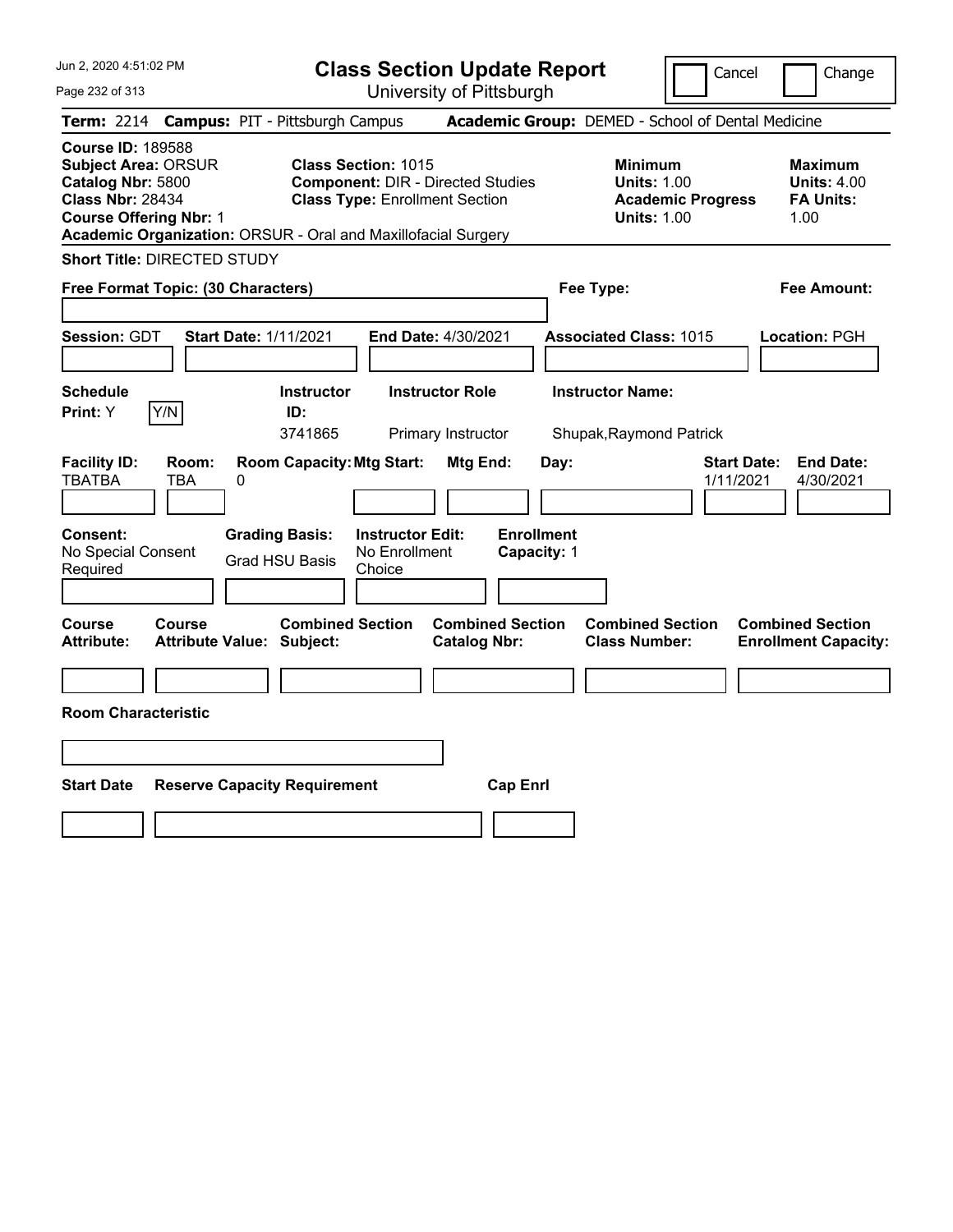| Jun 2, 2020 4:51:02 PM                                                                                                                                                                | <b>Class Section Update Report</b>                                                                        | Cancel                                                                                                                                      | Change                                                           |
|---------------------------------------------------------------------------------------------------------------------------------------------------------------------------------------|-----------------------------------------------------------------------------------------------------------|---------------------------------------------------------------------------------------------------------------------------------------------|------------------------------------------------------------------|
| Page 233 of 313                                                                                                                                                                       | University of Pittsburgh                                                                                  |                                                                                                                                             |                                                                  |
| Term: 2214 Campus: PIT - Pittsburgh Campus<br><b>Course ID: 118208</b><br><b>Subject Area: ORSUR</b><br>Catalog Nbr: 5900<br><b>Class Nbr: 12332</b><br><b>Course Offering Nbr: 1</b> | <b>Class Section: 1010</b><br>Component: IND - Independent Study<br><b>Class Type: Enrollment Section</b> | Academic Group: DEMED - School of Dental Medicine<br><b>Minimum</b><br><b>Units: 1.00</b><br><b>Academic Progress</b><br><b>Units: 1.00</b> | <b>Maximum</b><br><b>Units: 4.00</b><br><b>FA Units:</b><br>1.00 |
| Academic Organization: ORSUR - Oral and Maxillofacial Surgery<br>Short Title: INDEPENDENT STUDY                                                                                       |                                                                                                           |                                                                                                                                             |                                                                  |
| Free Format Topic: (30 Characters)                                                                                                                                                    | Fee Type:                                                                                                 |                                                                                                                                             | Fee Amount:                                                      |
| <b>Session: AT</b><br><b>Start Date: 1/11/2021</b>                                                                                                                                    | End Date: 5/1/2021                                                                                        | <b>Associated Class: 1010</b>                                                                                                               | Location: PGH                                                    |
| <b>Schedule</b><br>Y/N<br>Print: Y<br>ID:                                                                                                                                             | <b>Instructor</b><br><b>Instructor Role</b><br>2906401<br>Primary Instructor                              | <b>Instructor Name:</b><br>Sosovicka, Mark F                                                                                                |                                                                  |
| <b>Facility ID:</b><br>Room:<br><b>TBATBA</b><br><b>TBA</b><br>0                                                                                                                      | <b>Room Capacity: Mtg Start:</b><br>Mtg End:<br>Day:                                                      | <b>Start Date:</b><br>1/11/2021                                                                                                             | <b>End Date:</b><br>5/1/2021                                     |
| Consent:<br><b>Grading Basis:</b><br>Department Consent<br><b>Grad HSU Basis</b><br>Required                                                                                          | <b>Enrollment</b><br><b>Instructor Edit:</b><br>No Enrollment<br>Capacity: 10<br>Choice                   |                                                                                                                                             |                                                                  |
| Course<br>Course<br><b>Attribute Value: Subject:</b><br><b>Attribute:</b>                                                                                                             | <b>Combined Section</b><br><b>Combined Section</b><br><b>Catalog Nbr:</b>                                 | <b>Combined Section</b><br><b>Class Number:</b>                                                                                             | <b>Combined Section</b><br><b>Enrollment Capacity:</b>           |
| <b>Room Characteristic</b>                                                                                                                                                            |                                                                                                           |                                                                                                                                             |                                                                  |
|                                                                                                                                                                                       |                                                                                                           |                                                                                                                                             |                                                                  |
| <b>Start Date</b><br><b>Reserve Capacity Requirement</b>                                                                                                                              | <b>Cap Enrl</b>                                                                                           |                                                                                                                                             |                                                                  |
|                                                                                                                                                                                       |                                                                                                           |                                                                                                                                             |                                                                  |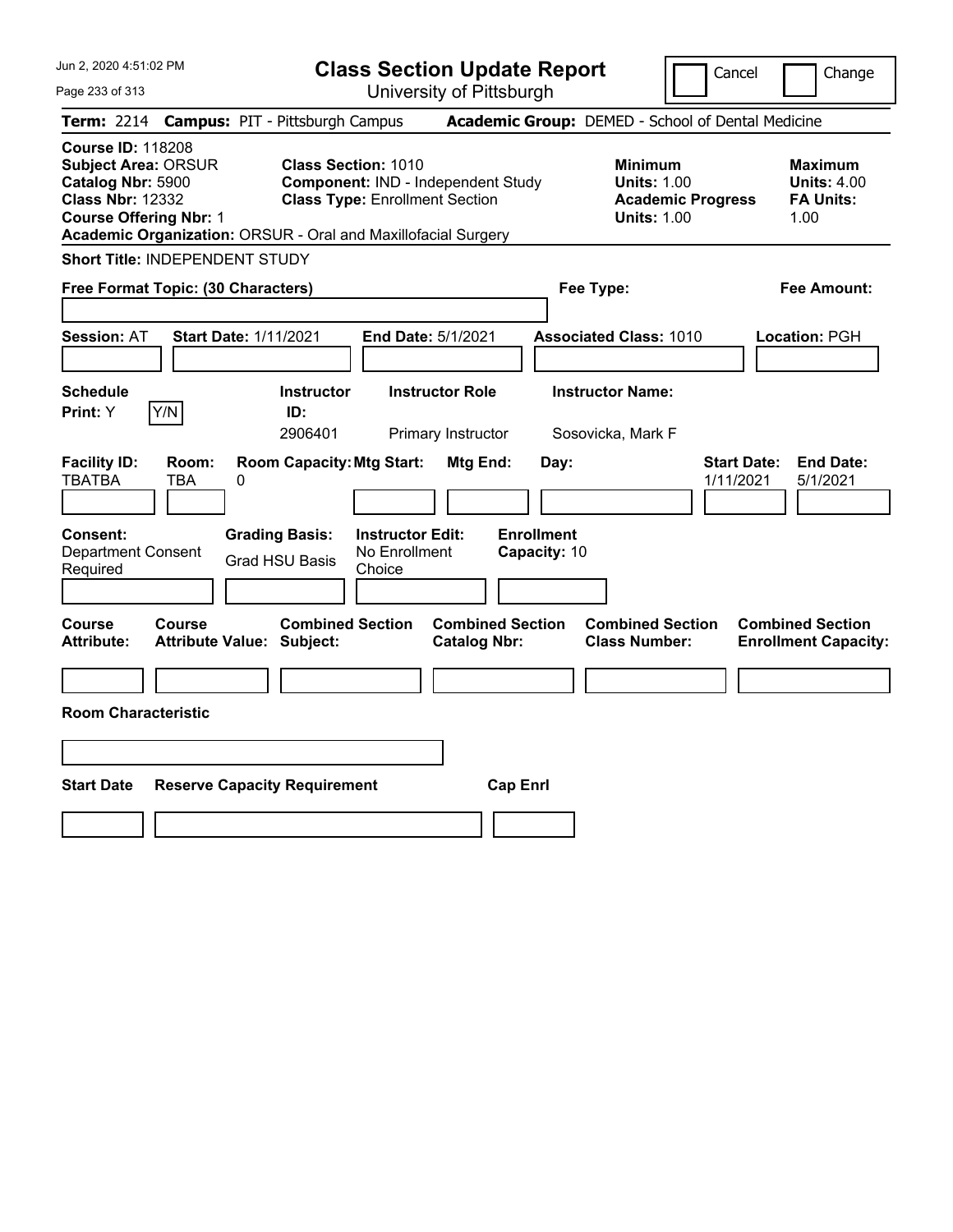| Jun 2, 2020 4:51:02 PM<br>Page 234 of 313                                                                                                                                                                | <b>Class Section Update Report</b><br>University of Pittsburgh                                          | Cancel                                                                                 | Change                                                           |
|----------------------------------------------------------------------------------------------------------------------------------------------------------------------------------------------------------|---------------------------------------------------------------------------------------------------------|----------------------------------------------------------------------------------------|------------------------------------------------------------------|
| <b>Campus: PIT - Pittsburgh Campus</b><br><b>Term: 2214</b>                                                                                                                                              |                                                                                                         | Academic Group: DEMED - School of Dental Medicine                                      |                                                                  |
| <b>Course ID: 118210</b><br><b>Subject Area: ORSUR</b><br>Catalog Nbr: 5911<br><b>Class Nbr: 28526</b><br><b>Course Offering Nbr: 1</b><br>Academic Organization: ORSUR - Oral and Maxillofacial Surgery | <b>Class Section: 1010</b><br><b>Component: CLN - Clinical</b><br><b>Class Type: Enrollment Section</b> | <b>Minimum</b><br><b>Units: 1.00</b><br><b>Academic Progress</b><br><b>Units: 1.00</b> | <b>Maximum</b><br><b>Units: 1.00</b><br><b>FA Units:</b><br>1.00 |
| Short Title: HOSPITAL EXTERNSHIP                                                                                                                                                                         |                                                                                                         |                                                                                        |                                                                  |
| Free Format Topic: (30 Characters)                                                                                                                                                                       |                                                                                                         | Fee Type:                                                                              | <b>Fee Amount:</b>                                               |
| Session: GDT<br><b>Start Date: 1/11/2021</b>                                                                                                                                                             | End Date: 4/30/2021                                                                                     | <b>Associated Class: 1010</b>                                                          | <b>Location: PGH</b>                                             |
| <b>Schedule</b>                                                                                                                                                                                          | <b>Instructor</b><br><b>Instructor Role</b>                                                             | <b>Instructor Name:</b>                                                                |                                                                  |
| Y/N<br>Print: Y<br>ID:                                                                                                                                                                                   | 2921196<br>Primary Instructor                                                                           | Chung, William Lee                                                                     |                                                                  |
| <b>Facility ID:</b><br>Room:<br><b>TBATBA</b><br>TBA<br>0<br><b>Consent:</b><br><b>Grading Basis:</b>                                                                                                    | <b>Room Capacity: Mtg Start:</b><br>Mtg End:<br><b>Enrollment</b><br><b>Instructor Edit:</b>            | Day:<br>1/11/2021                                                                      | <b>End Date:</b><br><b>Start Date:</b><br>4/30/2021              |
| No Special Consent<br><b>Grad HSU Basis</b><br>Required                                                                                                                                                  | No Enrollment<br>Capacity: 5<br>Choice                                                                  |                                                                                        |                                                                  |
|                                                                                                                                                                                                          |                                                                                                         |                                                                                        |                                                                  |
| Course<br>Course<br><b>Attribute:</b><br><b>Attribute Value: Subject:</b>                                                                                                                                | <b>Combined Section</b><br><b>Combined Section</b><br><b>Catalog Nbr:</b>                               | <b>Combined Section</b><br><b>Class Number:</b>                                        | <b>Combined Section</b><br><b>Enrollment Capacity:</b>           |
|                                                                                                                                                                                                          |                                                                                                         |                                                                                        |                                                                  |
| <b>Room Characteristic</b>                                                                                                                                                                               |                                                                                                         |                                                                                        |                                                                  |
|                                                                                                                                                                                                          |                                                                                                         |                                                                                        |                                                                  |
| <b>Start Date</b><br><b>Reserve Capacity Requirement</b>                                                                                                                                                 | <b>Cap Enrl</b>                                                                                         |                                                                                        |                                                                  |
|                                                                                                                                                                                                          |                                                                                                         |                                                                                        |                                                                  |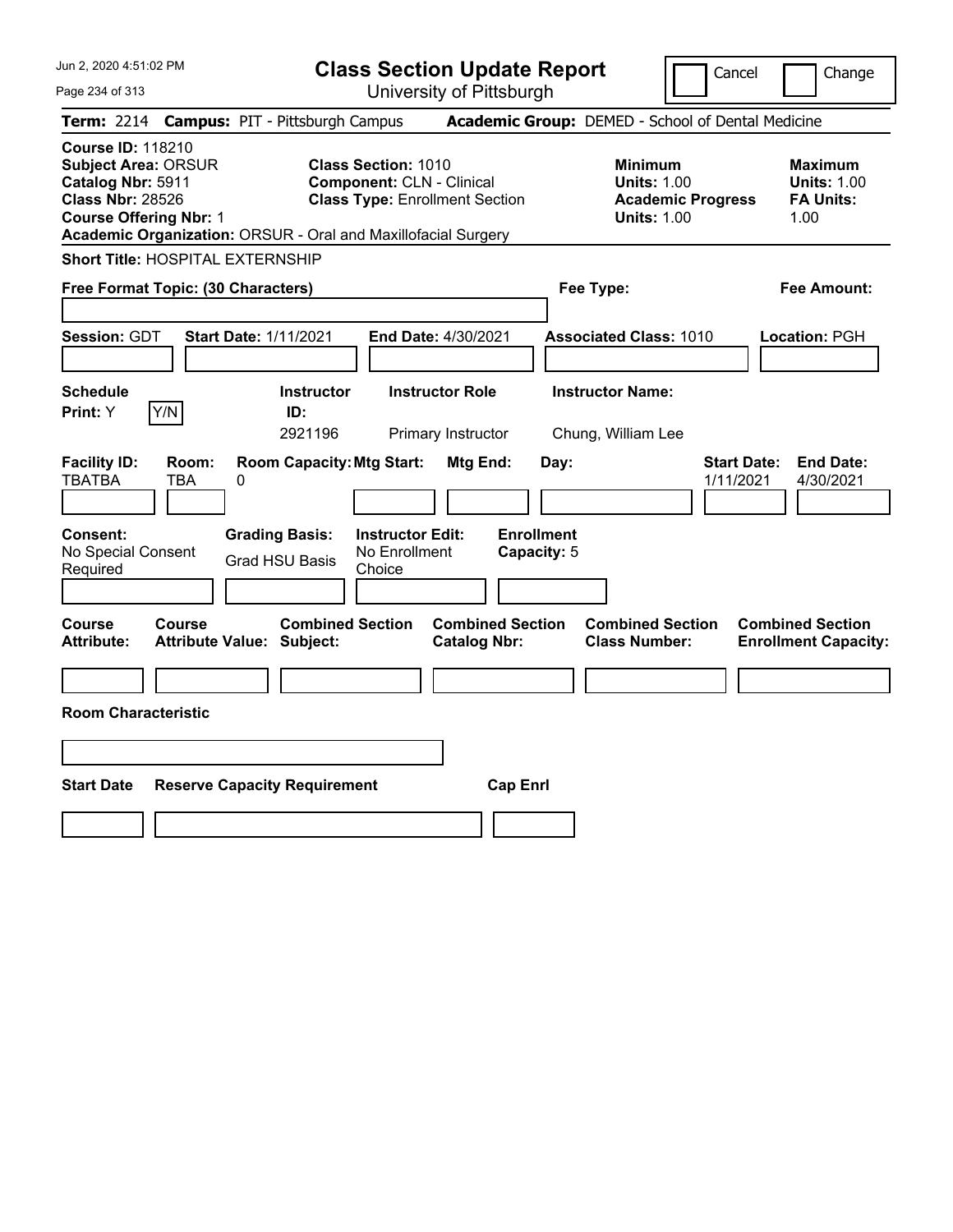| Jun 2, 2020 4:51:02 PM<br>Page 235 of 313                                                                                                                                                                | <b>Class Section Update Report</b><br>University of Pittsburgh                                          | Cancel                                                                                 | Change                                                           |
|----------------------------------------------------------------------------------------------------------------------------------------------------------------------------------------------------------|---------------------------------------------------------------------------------------------------------|----------------------------------------------------------------------------------------|------------------------------------------------------------------|
| <b>Campus: PIT - Pittsburgh Campus</b><br><b>Term: 2214</b>                                                                                                                                              |                                                                                                         | Academic Group: DEMED - School of Dental Medicine                                      |                                                                  |
| <b>Course ID: 118211</b><br><b>Subject Area: ORSUR</b><br>Catalog Nbr: 5912<br><b>Class Nbr: 24521</b><br><b>Course Offering Nbr: 1</b><br>Academic Organization: ORSUR - Oral and Maxillofacial Surgery | <b>Class Section: 1040</b><br><b>Component: CLN - Clinical</b><br><b>Class Type: Enrollment Section</b> | <b>Minimum</b><br><b>Units: 3.00</b><br><b>Academic Progress</b><br><b>Units: 3.00</b> | <b>Maximum</b><br><b>Units: 3.00</b><br><b>FA Units:</b><br>3.00 |
| Short Title: ADVANCED ORAL SURGERY                                                                                                                                                                       |                                                                                                         |                                                                                        |                                                                  |
| Free Format Topic: (30 Characters)                                                                                                                                                                       |                                                                                                         | Fee Type:                                                                              | <b>Fee Amount:</b>                                               |
| Session: GDT<br><b>Start Date: 1/11/2021</b>                                                                                                                                                             | End Date: 4/30/2021                                                                                     | <b>Associated Class: 1040</b>                                                          | Location: PGH                                                    |
| <b>Schedule</b><br>Y/N<br>Print: Y<br>ID:                                                                                                                                                                | <b>Instructor Role</b><br><b>Instructor</b><br>2906401<br>Primary Instructor                            | <b>Instructor Name:</b><br>Sosovicka, Mark F                                           |                                                                  |
| <b>Facility ID:</b><br>Room:<br><b>TBATBA</b><br>TBA<br>0                                                                                                                                                | <b>Room Capacity: Mtg Start:</b><br>Mtg End:                                                            | <b>Start Date:</b><br>Day:<br>1/11/2021                                                | <b>End Date:</b><br>4/30/2021                                    |
| <b>Consent:</b><br><b>Grading Basis:</b><br>No Special Consent<br><b>Grad HSU Basis</b><br>Required                                                                                                      | <b>Enrollment</b><br><b>Instructor Edit:</b><br>No Enrollment<br>Capacity: 10<br>Choice                 |                                                                                        |                                                                  |
| Course<br><b>Course</b><br><b>Attribute:</b><br><b>Attribute Value: Subject:</b>                                                                                                                         | <b>Combined Section</b><br><b>Combined Section</b><br><b>Catalog Nbr:</b>                               | <b>Combined Section</b><br><b>Class Number:</b>                                        | <b>Combined Section</b><br><b>Enrollment Capacity:</b>           |
| <b>Room Characteristic</b>                                                                                                                                                                               |                                                                                                         |                                                                                        |                                                                  |
|                                                                                                                                                                                                          |                                                                                                         |                                                                                        |                                                                  |
| <b>Start Date</b><br><b>Reserve Capacity Requirement</b>                                                                                                                                                 | <b>Cap Enrl</b>                                                                                         |                                                                                        |                                                                  |
|                                                                                                                                                                                                          |                                                                                                         |                                                                                        |                                                                  |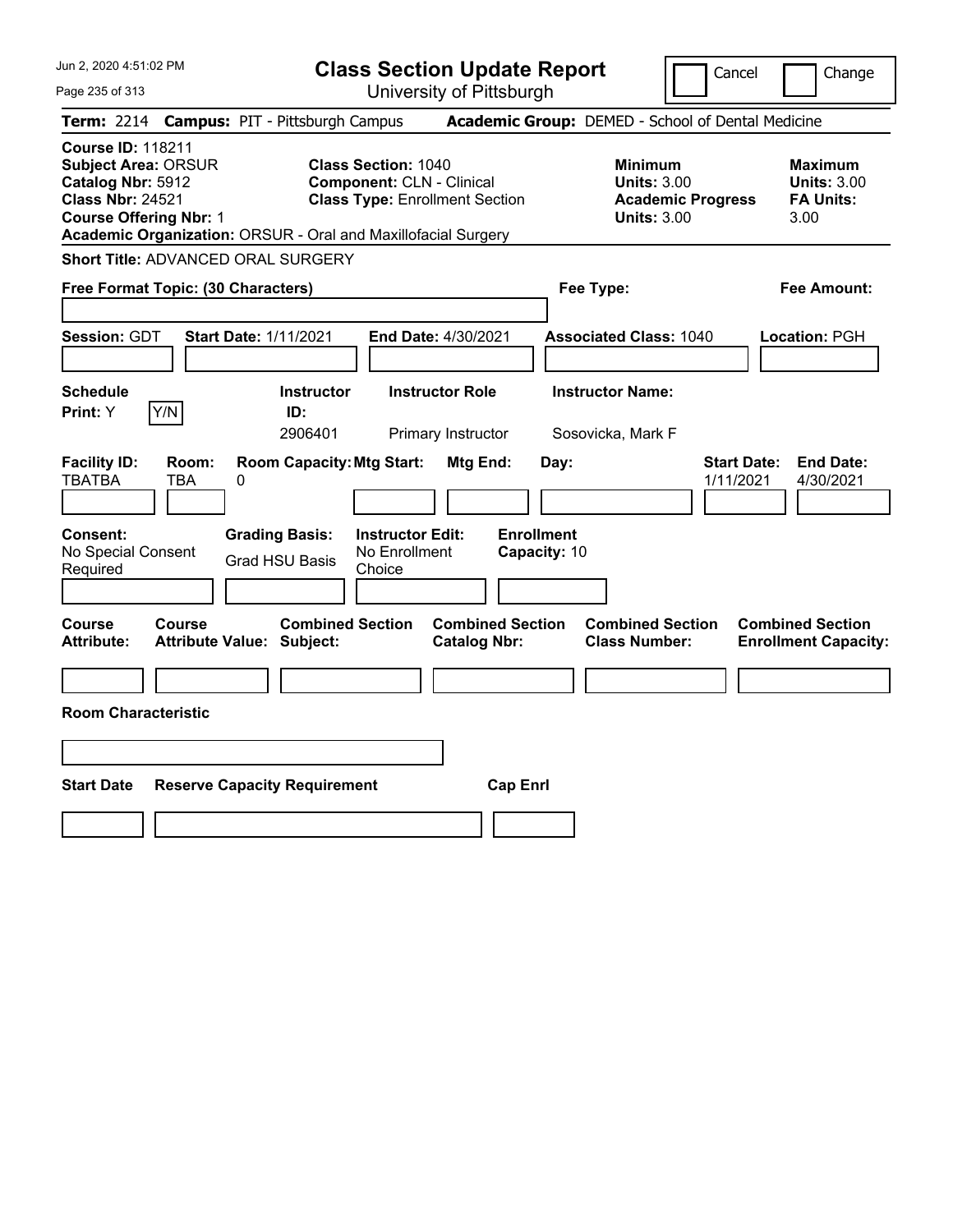| Jun 2, 2020 4:51:02 PM<br>Page 236 of 313                                                                                                                                                                | <b>Class Section Update Report</b><br>University of Pittsburgh                                          |                                                                                        | Cancel<br>Change                                                 |
|----------------------------------------------------------------------------------------------------------------------------------------------------------------------------------------------------------|---------------------------------------------------------------------------------------------------------|----------------------------------------------------------------------------------------|------------------------------------------------------------------|
| Term: 2214 Campus: PIT - Pittsburgh Campus                                                                                                                                                               |                                                                                                         | Academic Group: DEMED - School of Dental Medicine                                      |                                                                  |
| <b>Course ID: 118212</b><br><b>Subject Area: ORSUR</b><br>Catalog Nbr: 5913<br><b>Class Nbr: 24522</b><br><b>Course Offering Nbr: 1</b><br>Academic Organization: ORSUR - Oral and Maxillofacial Surgery | <b>Class Section: 1020</b><br><b>Component: CLN - Clinical</b><br><b>Class Type: Enrollment Section</b> | <b>Minimum</b><br><b>Units: 3.00</b><br><b>Academic Progress</b><br><b>Units: 3.00</b> | <b>Maximum</b><br><b>Units: 3.00</b><br><b>FA Units:</b><br>3.00 |
| Short Title: BASIC ORAL SURGERY                                                                                                                                                                          |                                                                                                         |                                                                                        |                                                                  |
| Free Format Topic: (30 Characters)                                                                                                                                                                       |                                                                                                         | Fee Type:                                                                              | <b>Fee Amount:</b>                                               |
| Session: GDT<br><b>Start Date: 1/11/2021</b>                                                                                                                                                             | End Date: 4/30/2021                                                                                     | <b>Associated Class: 1020</b>                                                          | Location: PGH                                                    |
| <b>Schedule</b><br>Y/N<br><b>Print:</b> Y                                                                                                                                                                | <b>Instructor</b><br><b>Instructor Role</b><br>ID:                                                      | <b>Instructor Name:</b>                                                                |                                                                  |
|                                                                                                                                                                                                          | 2906401<br>Primary Instructor                                                                           | Sosovicka, Mark F                                                                      |                                                                  |
| <b>Facility ID:</b><br>Room:<br><b>TBATBA</b><br><b>TBA</b><br>0                                                                                                                                         | <b>Room Capacity: Mtg Start:</b><br>Mtg End:                                                            | Day:                                                                                   | <b>Start Date:</b><br><b>End Date:</b><br>4/30/2021<br>1/11/2021 |
| <b>Grading Basis:</b><br><b>Consent:</b><br>No Special Consent<br><b>Grad HSU Basis</b><br>Required                                                                                                      | <b>Instructor Edit:</b><br>No Enrollment<br>Choice                                                      | <b>Enrollment</b><br>Capacity: 10                                                      |                                                                  |
| <b>Course</b><br>Course<br><b>Attribute:</b><br><b>Attribute Value: Subject:</b>                                                                                                                         | <b>Combined Section</b><br><b>Combined Section</b><br><b>Catalog Nbr:</b>                               | <b>Combined Section</b><br><b>Class Number:</b>                                        | <b>Combined Section</b><br><b>Enrollment Capacity:</b>           |
|                                                                                                                                                                                                          |                                                                                                         |                                                                                        |                                                                  |
| <b>Room Characteristic</b>                                                                                                                                                                               |                                                                                                         |                                                                                        |                                                                  |
|                                                                                                                                                                                                          |                                                                                                         |                                                                                        |                                                                  |
|                                                                                                                                                                                                          |                                                                                                         |                                                                                        |                                                                  |
| <b>Start Date</b><br><b>Reserve Capacity Requirement</b>                                                                                                                                                 | <b>Cap Enrl</b>                                                                                         |                                                                                        |                                                                  |
|                                                                                                                                                                                                          |                                                                                                         |                                                                                        |                                                                  |
|                                                                                                                                                                                                          |                                                                                                         |                                                                                        |                                                                  |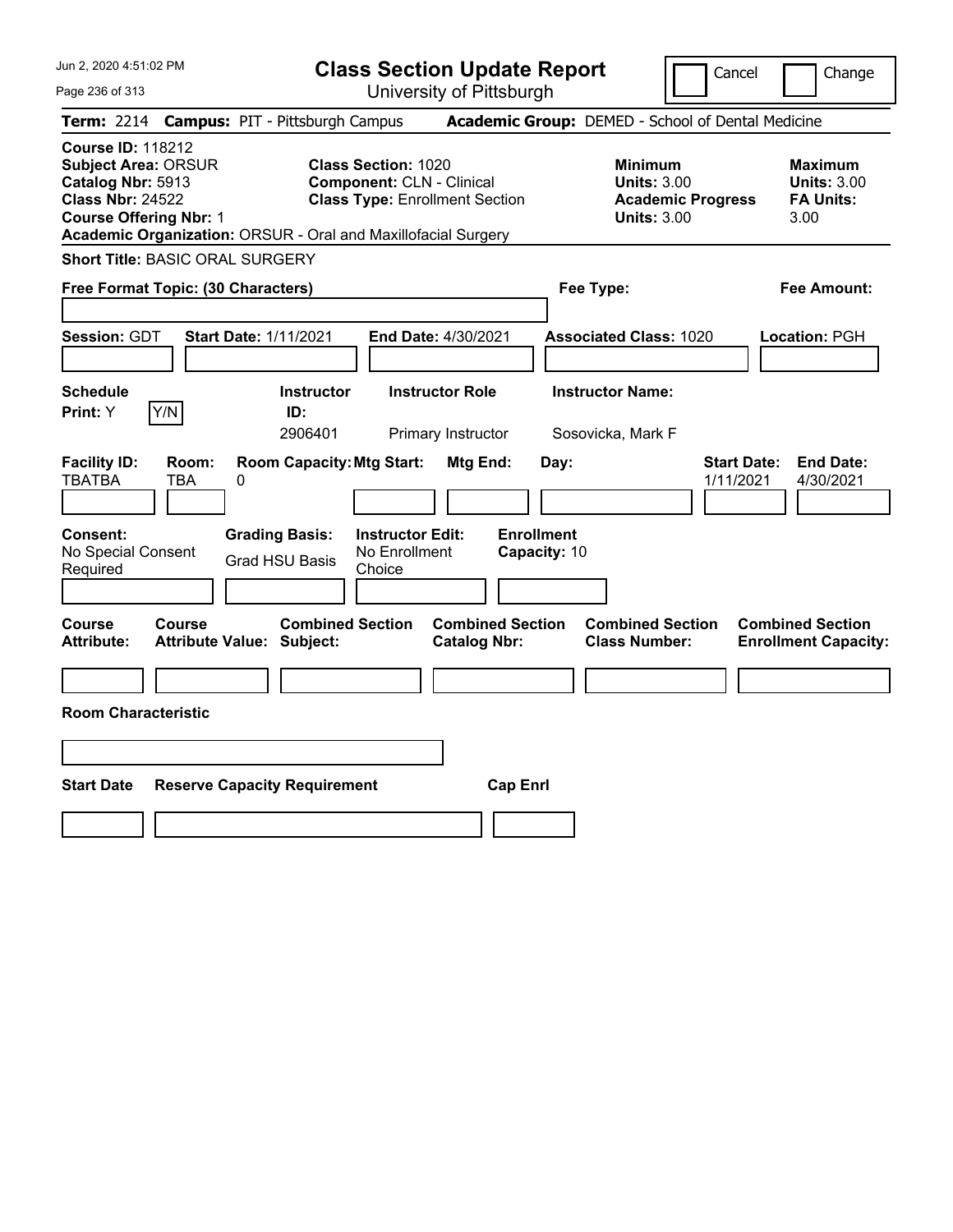| Jun 2, 2020 4:51:02 PM<br>Page 237 of 313                                                                                                                                                                | <b>Class Section Update Report</b><br>University of Pittsburgh                                          |                                                                                        | Cancel<br>Change                                                 |
|----------------------------------------------------------------------------------------------------------------------------------------------------------------------------------------------------------|---------------------------------------------------------------------------------------------------------|----------------------------------------------------------------------------------------|------------------------------------------------------------------|
| Term: 2214 Campus: PIT - Pittsburgh Campus                                                                                                                                                               |                                                                                                         | Academic Group: DEMED - School of Dental Medicine                                      |                                                                  |
| <b>Course ID: 118213</b><br><b>Subject Area: ORSUR</b><br>Catalog Nbr: 5941<br><b>Class Nbr: 12330</b><br><b>Course Offering Nbr: 1</b><br>Academic Organization: ORSUR - Oral and Maxillofacial Surgery | <b>Class Section: 1010</b><br><b>Component: CLN - Clinical</b><br><b>Class Type: Enrollment Section</b> | <b>Minimum</b><br><b>Units: 3.00</b><br><b>Academic Progress</b><br><b>Units: 3.00</b> | <b>Maximum</b><br><b>Units: 3.00</b><br><b>FA Units:</b><br>3.00 |
| <b>Short Title: HOSPITAL EXTERNSHIP</b>                                                                                                                                                                  |                                                                                                         |                                                                                        |                                                                  |
| Free Format Topic: (30 Characters)                                                                                                                                                                       |                                                                                                         | Fee Type:                                                                              | <b>Fee Amount:</b>                                               |
| Session: GDT<br><b>Start Date: 1/11/2021</b><br><b>Schedule</b>                                                                                                                                          | End Date: 4/30/2021<br><b>Instructor</b><br><b>Instructor Role</b>                                      | <b>Associated Class: 1010</b><br><b>Instructor Name:</b>                               | Location: PGH                                                    |
| Y/N<br><b>Print:</b> Y<br>ID:                                                                                                                                                                            |                                                                                                         |                                                                                        |                                                                  |
| <b>Facility ID:</b><br>Room:<br><b>TBATBA</b><br><b>TBA</b><br>0                                                                                                                                         | 2921196<br>Primary Instructor<br><b>Room Capacity: Mtg Start:</b><br>Mtg End:                           | Chung, William Lee<br>Day:                                                             | <b>Start Date:</b><br><b>End Date:</b><br>4/30/2021<br>1/11/2021 |
| <b>Grading Basis:</b><br><b>Consent:</b><br>No Special Consent<br><b>Grad HSU Basis</b><br>Required                                                                                                      | <b>Enrollment</b><br><b>Instructor Edit:</b><br>No Enrollment<br>Choice                                 | Capacity: 20                                                                           |                                                                  |
| <b>Course</b><br><b>Course</b><br><b>Attribute:</b><br><b>Attribute Value: Subject:</b>                                                                                                                  | <b>Combined Section</b><br><b>Combined Section</b><br><b>Catalog Nbr:</b>                               | <b>Combined Section</b><br><b>Class Number:</b>                                        | <b>Combined Section</b><br><b>Enrollment Capacity:</b>           |
|                                                                                                                                                                                                          |                                                                                                         |                                                                                        |                                                                  |
| <b>Room Characteristic</b>                                                                                                                                                                               |                                                                                                         |                                                                                        |                                                                  |
|                                                                                                                                                                                                          |                                                                                                         |                                                                                        |                                                                  |
| <b>Start Date</b><br><b>Reserve Capacity Requirement</b>                                                                                                                                                 | <b>Cap Enrl</b>                                                                                         |                                                                                        |                                                                  |
|                                                                                                                                                                                                          |                                                                                                         |                                                                                        |                                                                  |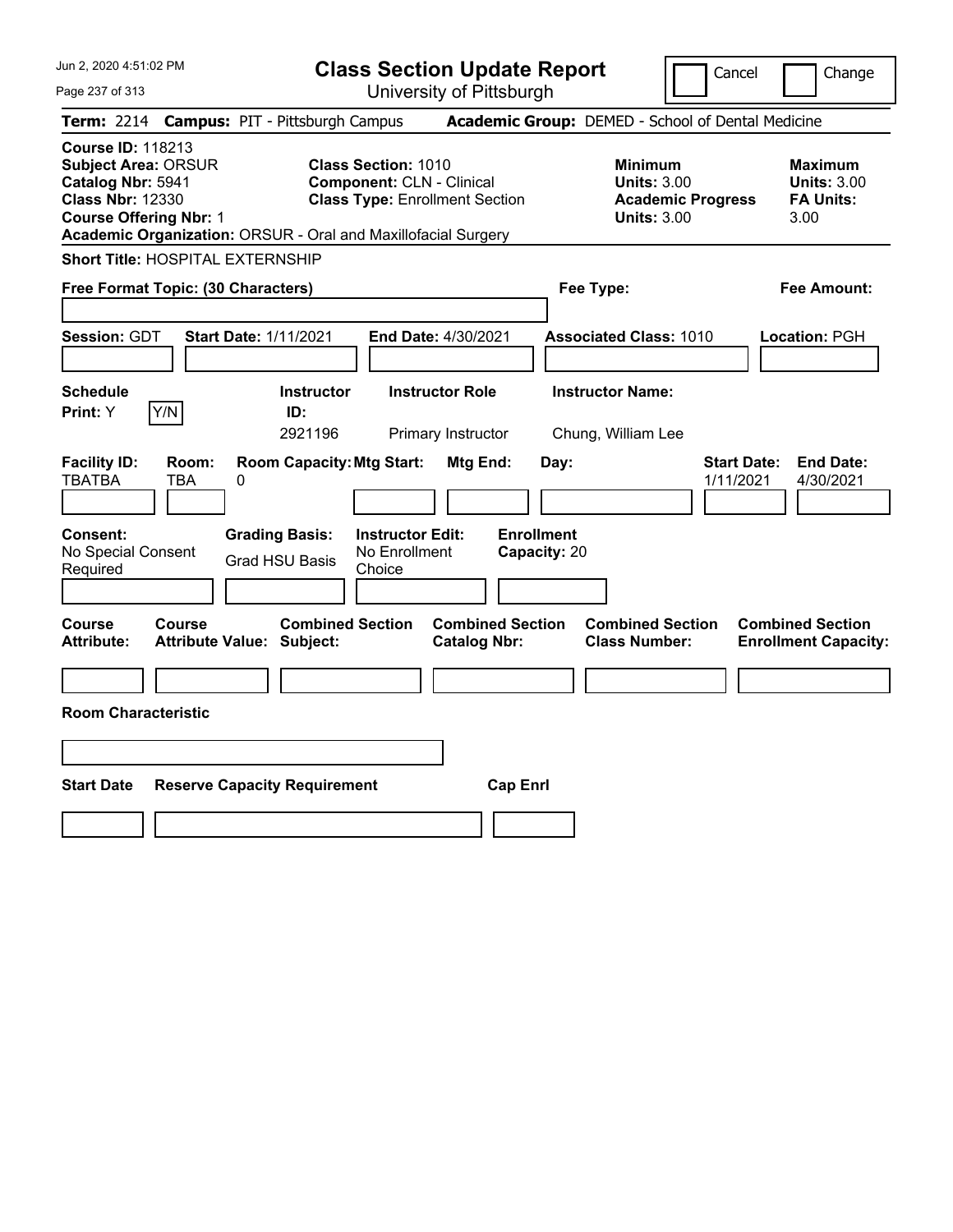| Jun 2, 2020 4:51:02 PM                                                                                                                                                                                   | <b>Class Section Update Report</b>                                                                      | Cancel                                                                                 | Change                                                    |
|----------------------------------------------------------------------------------------------------------------------------------------------------------------------------------------------------------|---------------------------------------------------------------------------------------------------------|----------------------------------------------------------------------------------------|-----------------------------------------------------------|
| Page 238 of 313                                                                                                                                                                                          | University of Pittsburgh                                                                                |                                                                                        |                                                           |
| <b>Campus: PIT - Pittsburgh Campus</b><br><b>Term: 2214</b>                                                                                                                                              |                                                                                                         | Academic Group: DEMED - School of Dental Medicine                                      |                                                           |
| <b>Course ID: 118214</b><br><b>Subject Area: ORSUR</b><br>Catalog Nbr: 5942<br><b>Class Nbr: 30948</b><br><b>Course Offering Nbr: 1</b><br>Academic Organization: ORSUR - Oral and Maxillofacial Surgery | <b>Class Section: 1100</b><br><b>Component: CLN - Clinical</b><br><b>Class Type: Enrollment Section</b> | <b>Minimum</b><br><b>Units: 3.00</b><br><b>Academic Progress</b><br><b>Units: 3.00</b> | Maximum<br><b>Units: 3.00</b><br><b>FA Units:</b><br>3.00 |
| <b>Short Title: ADVANCED ORAL SURGERY</b>                                                                                                                                                                |                                                                                                         |                                                                                        |                                                           |
| Free Format Topic: (30 Characters)                                                                                                                                                                       |                                                                                                         | Fee Type:                                                                              | Fee Amount:                                               |
| Session: GDT<br><b>Start Date: 1/11/2021</b>                                                                                                                                                             | End Date: 4/30/2021                                                                                     | <b>Associated Class: 1100</b>                                                          | Location: PGH                                             |
| <b>Schedule</b><br>Y/N<br>Print: Y                                                                                                                                                                       | <b>Instructor</b><br><b>Instructor Role</b><br>ID:<br>2906401<br>Primary Instructor                     | <b>Instructor Name:</b><br>Sosovicka, Mark F                                           |                                                           |
| <b>Facility ID:</b><br>Room:<br><b>TBATBA</b><br><b>TBA</b><br>0                                                                                                                                         | <b>Room Capacity: Mtg Start:</b><br>Mtg End:<br>Day:                                                    | <b>Start Date:</b><br>1/11/2021                                                        | <b>End Date:</b><br>4/30/2021                             |
| <b>Grading Basis:</b><br>Consent:<br>No Special Consent<br><b>Grad HSU Basis</b><br>Required                                                                                                             | <b>Enrollment</b><br><b>Instructor Edit:</b><br>No Enrollment<br>Capacity: 5<br>Choice                  |                                                                                        |                                                           |
| <b>Course</b><br><b>Course</b><br><b>Attribute:</b><br><b>Attribute Value: Subject:</b>                                                                                                                  | <b>Combined Section</b><br><b>Combined Section</b><br><b>Catalog Nbr:</b>                               | <b>Combined Section</b><br><b>Class Number:</b>                                        | <b>Combined Section</b><br><b>Enrollment Capacity:</b>    |
|                                                                                                                                                                                                          |                                                                                                         |                                                                                        |                                                           |
| <b>Room Characteristic</b>                                                                                                                                                                               |                                                                                                         |                                                                                        |                                                           |
|                                                                                                                                                                                                          |                                                                                                         |                                                                                        |                                                           |
| <b>Start Date</b><br><b>Reserve Capacity Requirement</b>                                                                                                                                                 | <b>Cap Enrl</b>                                                                                         |                                                                                        |                                                           |
|                                                                                                                                                                                                          |                                                                                                         |                                                                                        |                                                           |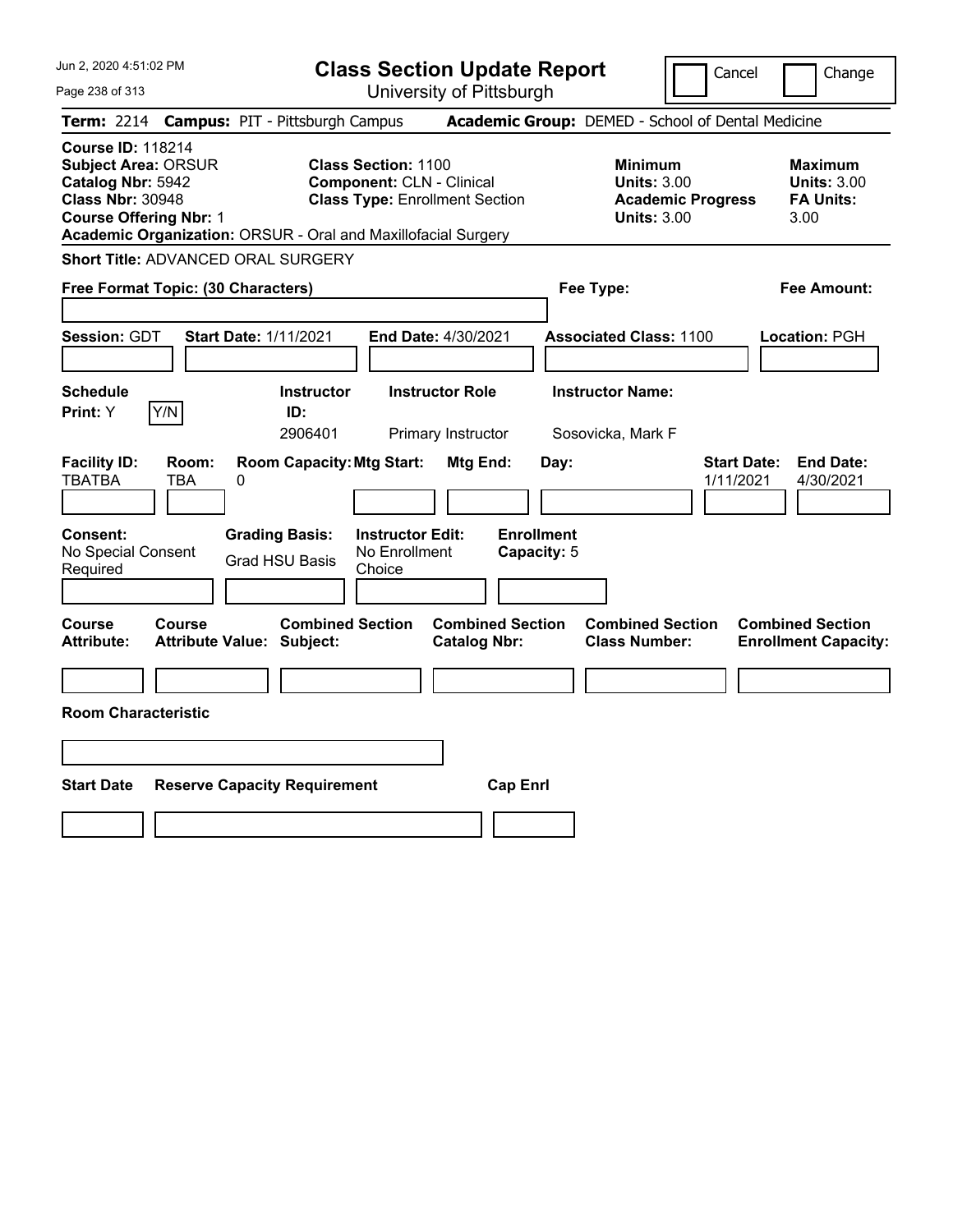| University of Pittsburgh                                                                                                                                                                                                                                                                                                                                                                                                                                                          |  |
|-----------------------------------------------------------------------------------------------------------------------------------------------------------------------------------------------------------------------------------------------------------------------------------------------------------------------------------------------------------------------------------------------------------------------------------------------------------------------------------|--|
| Term: 2214 Campus: PIT - Pittsburgh Campus<br>Academic Group: DEMED - School of Dental Medicine                                                                                                                                                                                                                                                                                                                                                                                   |  |
| <b>Course ID: 118215</b><br><b>Class Section: 1100</b><br><b>Subject Area: ORSUR</b><br><b>Minimum</b><br><b>Maximum</b><br>Catalog Nbr: 5943<br><b>Component: CLN - Clinical</b><br><b>Units: 3.00</b><br><b>Units: 3.00</b><br><b>Class Nbr: 30949</b><br><b>Class Type: Enrollment Section</b><br><b>Academic Progress</b><br><b>FA Units:</b><br><b>Course Offering Nbr: 1</b><br><b>Units: 3.00</b><br>3.00<br>Academic Organization: ORSUR - Oral and Maxillofacial Surgery |  |
| <b>Short Title: BASIC ORAL SURGERY</b>                                                                                                                                                                                                                                                                                                                                                                                                                                            |  |
| Free Format Topic: (30 Characters)<br>Fee Type:<br>Fee Amount:                                                                                                                                                                                                                                                                                                                                                                                                                    |  |
| <b>Session: GDT</b><br><b>Start Date: 1/11/2021</b><br>End Date: 4/30/2021<br><b>Associated Class: 1100</b><br>Location: PGH                                                                                                                                                                                                                                                                                                                                                      |  |
| <b>Instructor Role</b><br><b>Instructor Name:</b><br><b>Schedule</b><br><b>Instructor</b>                                                                                                                                                                                                                                                                                                                                                                                         |  |
| Y/N<br>Print: Y<br>ID:<br>2906401<br>Primary Instructor<br>Sosovicka, Mark F                                                                                                                                                                                                                                                                                                                                                                                                      |  |
| <b>Facility ID:</b><br>Room:<br><b>Room Capacity: Mtg Start:</b><br>Mtg End:<br><b>Start Date:</b><br><b>End Date:</b><br>Day:<br><b>TBATBA</b><br>TBA<br>1/11/2021<br>4/30/2021<br>0                                                                                                                                                                                                                                                                                             |  |
| <b>Enrollment</b><br><b>Grading Basis:</b><br><b>Instructor Edit:</b><br><b>Consent:</b><br>No Special Consent<br>No Enrollment<br>Capacity: 5<br><b>Grad HSU Basis</b><br>Required<br>Choice                                                                                                                                                                                                                                                                                     |  |
| <b>Combined Section</b><br>Course<br><b>Combined Section</b><br><b>Combined Section</b><br>Course<br><b>Combined Section</b><br><b>Catalog Nbr:</b><br><b>Class Number:</b><br><b>Attribute:</b><br><b>Attribute Value: Subject:</b><br><b>Enrollment Capacity:</b>                                                                                                                                                                                                               |  |
|                                                                                                                                                                                                                                                                                                                                                                                                                                                                                   |  |
| <b>Room Characteristic</b>                                                                                                                                                                                                                                                                                                                                                                                                                                                        |  |
|                                                                                                                                                                                                                                                                                                                                                                                                                                                                                   |  |
|                                                                                                                                                                                                                                                                                                                                                                                                                                                                                   |  |
| <b>Start Date</b><br><b>Reserve Capacity Requirement</b><br><b>Cap Enrl</b>                                                                                                                                                                                                                                                                                                                                                                                                       |  |
|                                                                                                                                                                                                                                                                                                                                                                                                                                                                                   |  |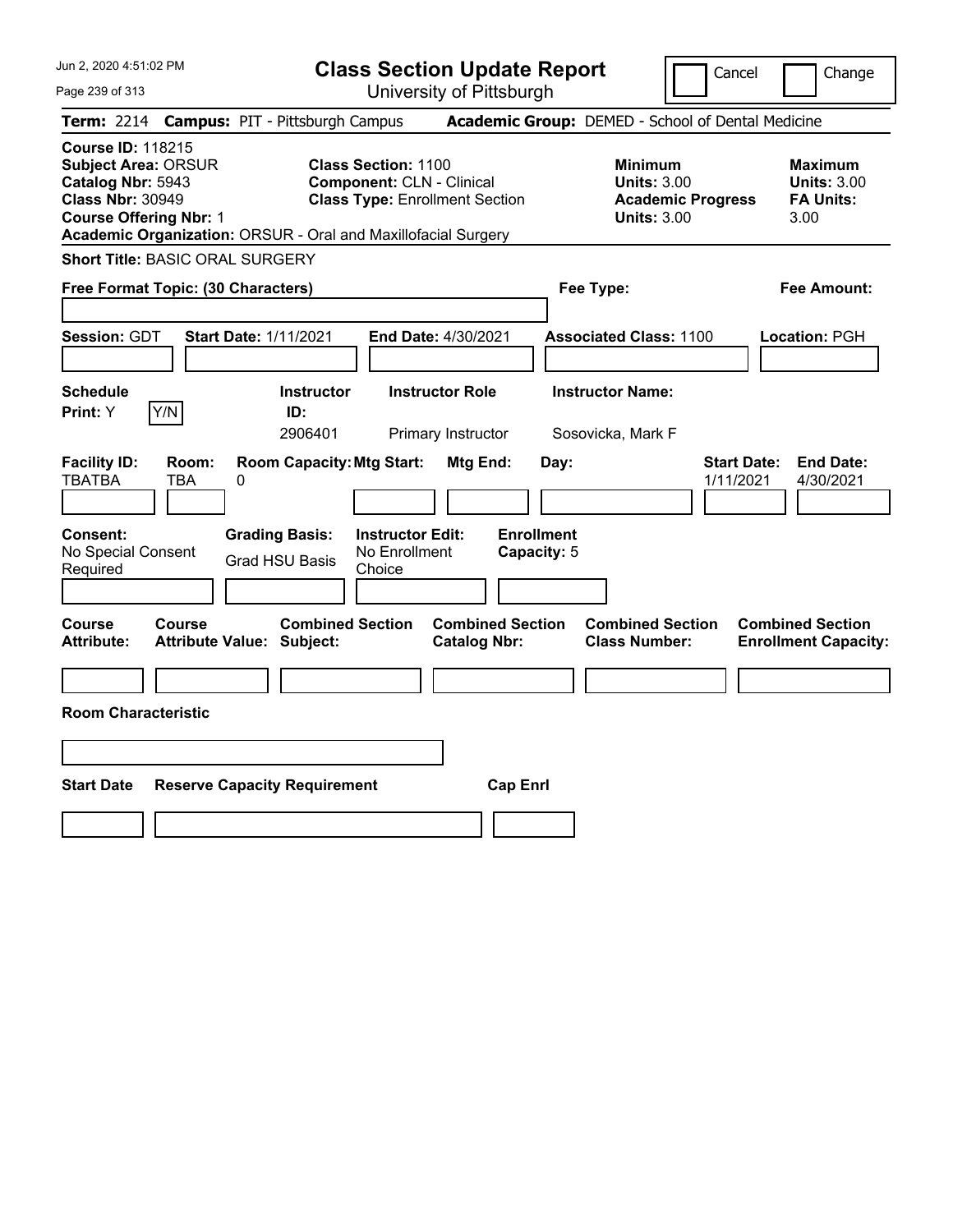| Jun 2, 2020 4:51:02 PM                                                                                                                                                                                 | <b>Class Section Update Report</b>                                                                                                                      | Cancel                                                                                 | Change                                                           |
|--------------------------------------------------------------------------------------------------------------------------------------------------------------------------------------------------------|---------------------------------------------------------------------------------------------------------------------------------------------------------|----------------------------------------------------------------------------------------|------------------------------------------------------------------|
| Page 240 of 313                                                                                                                                                                                        | University of Pittsburgh                                                                                                                                |                                                                                        |                                                                  |
| <b>Term: 2214</b>                                                                                                                                                                                      | <b>Campus: PIT - Pittsburgh Campus</b>                                                                                                                  | Academic Group: DEMED - School of Dental Medicine                                      |                                                                  |
| <b>Course ID: 118784</b><br><b>Subject Area: PEDENT</b><br>Catalog Nbr: 2030<br><b>Class Nbr: 12387</b><br><b>Course Offering Nbr: 1</b><br><b>Academic Organization: PEDENT - Pediatric Dentistry</b> | <b>Class Section: 1010</b><br><b>Component: CLN - Clinical</b><br><b>Class Type: Enrollment Section</b>                                                 | <b>Minimum</b><br><b>Units: 1.00</b><br><b>Academic Progress</b><br><b>Units: 1.00</b> | <b>Maximum</b><br><b>Units: 3.00</b><br><b>FA Units:</b><br>1.00 |
| <b>Short Title: GRAD PEDIATRIC DENT CLINIC 3</b>                                                                                                                                                       |                                                                                                                                                         |                                                                                        |                                                                  |
| Free Format Topic: (30 Characters)                                                                                                                                                                     |                                                                                                                                                         | Fee Type:                                                                              | Fee Amount:                                                      |
| Session: GDT<br><b>Start Date: 1/11/2021</b>                                                                                                                                                           | <b>End Date: 4/30/2021</b>                                                                                                                              | <b>Associated Class: 1010</b>                                                          | Location: PGH                                                    |
| <b>Schedule</b>                                                                                                                                                                                        | <b>Instructor</b><br><b>Instructor Role</b>                                                                                                             | <b>Instructor Name:</b>                                                                |                                                                  |
| Y/N<br>Print: Y                                                                                                                                                                                        | ID:<br>2903626<br>Primary Instructor                                                                                                                    | Studen, Deborah A                                                                      |                                                                  |
| <b>Facility ID:</b><br>Room:<br><b>TBATBA</b><br><b>TBA</b><br>0<br>Consent:<br>No Special Consent<br>Required                                                                                         | <b>Room Capacity: Mtg Start:</b><br>Mtg End:<br><b>Grading Basis:</b><br><b>Instructor Edit:</b><br>No Enrollment<br><b>Grad Letter Grade</b><br>Choice | Day:<br>1/11/2021<br><b>Enrollment</b><br>Capacity: 10                                 | <b>Start Date:</b><br><b>End Date:</b><br>4/30/2021              |
| Course<br><b>Course</b><br><b>Attribute:</b><br><b>Attribute Value: Subject:</b>                                                                                                                       | <b>Combined Section</b><br><b>Combined Section</b><br><b>Catalog Nbr:</b>                                                                               | <b>Combined Section</b><br><b>Class Number:</b>                                        | <b>Combined Section</b><br><b>Enrollment Capacity:</b>           |
|                                                                                                                                                                                                        |                                                                                                                                                         |                                                                                        |                                                                  |
| <b>Room Characteristic</b>                                                                                                                                                                             |                                                                                                                                                         |                                                                                        |                                                                  |
| <b>Start Date</b><br><b>Reserve Capacity Requirement</b>                                                                                                                                               | <b>Cap Enrl</b>                                                                                                                                         |                                                                                        |                                                                  |
|                                                                                                                                                                                                        |                                                                                                                                                         |                                                                                        |                                                                  |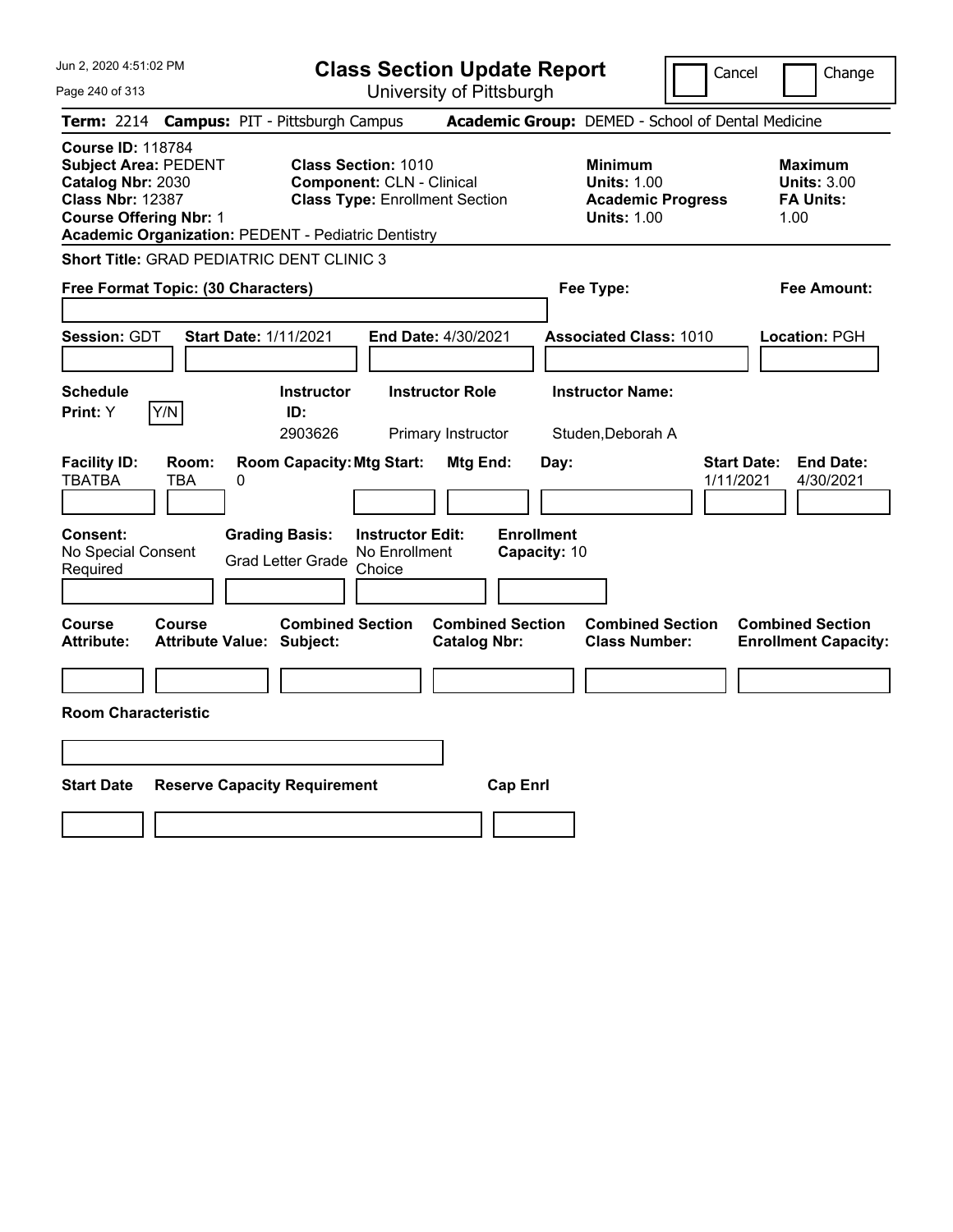| Jun 2, 2020 4:51:02 PM                                                                                                                                                                                 | <b>Class Section Update Report</b>                                                                                                                      | Cancel                                                                                 | Change                                                           |
|--------------------------------------------------------------------------------------------------------------------------------------------------------------------------------------------------------|---------------------------------------------------------------------------------------------------------------------------------------------------------|----------------------------------------------------------------------------------------|------------------------------------------------------------------|
| Page 241 of 313                                                                                                                                                                                        | University of Pittsburgh                                                                                                                                |                                                                                        |                                                                  |
| <b>Term: 2214</b>                                                                                                                                                                                      | <b>Campus: PIT - Pittsburgh Campus</b>                                                                                                                  | Academic Group: DEMED - School of Dental Medicine                                      |                                                                  |
| <b>Course ID: 118787</b><br><b>Subject Area: PEDENT</b><br>Catalog Nbr: 2060<br><b>Class Nbr: 12398</b><br><b>Course Offering Nbr: 1</b><br><b>Academic Organization: PEDENT - Pediatric Dentistry</b> | <b>Class Section: 1010</b><br><b>Component: CLN - Clinical</b><br><b>Class Type: Enrollment Section</b>                                                 | <b>Minimum</b><br><b>Units: 1.00</b><br><b>Academic Progress</b><br><b>Units: 1.00</b> | <b>Maximum</b><br><b>Units: 3.00</b><br><b>FA Units:</b><br>1.00 |
| <b>Short Title: GRAD PEDIATRIC DENT CLINIC 6</b>                                                                                                                                                       |                                                                                                                                                         |                                                                                        |                                                                  |
| Free Format Topic: (30 Characters)                                                                                                                                                                     |                                                                                                                                                         | Fee Type:                                                                              | Fee Amount:                                                      |
| Session: GDT<br><b>Start Date: 1/11/2021</b><br><b>Schedule</b>                                                                                                                                        | <b>End Date: 4/30/2021</b><br><b>Instructor Role</b><br><b>Instructor</b>                                                                               | <b>Associated Class: 1010</b><br><b>Instructor Name:</b>                               | Location: PGH                                                    |
| Y/N<br>Print: Y                                                                                                                                                                                        | ID:<br>2903626<br>Primary Instructor                                                                                                                    | Studen, Deborah A                                                                      |                                                                  |
| <b>Facility ID:</b><br>Room:<br><b>TBATBA</b><br>TBA<br>0<br><b>Consent:</b><br>No Special Consent<br>Required                                                                                         | <b>Room Capacity: Mtg Start:</b><br>Mtg End:<br><b>Grading Basis:</b><br><b>Instructor Edit:</b><br>No Enrollment<br><b>Grad Letter Grade</b><br>Choice | Day:<br><b>Start Date:</b><br>1/11/2021<br><b>Enrollment</b><br>Capacity: 10           | <b>End Date:</b><br>4/30/2021                                    |
| Course<br><b>Course</b><br><b>Attribute:</b><br>Attribute Value: Subject:                                                                                                                              | <b>Combined Section</b><br><b>Combined Section</b><br><b>Catalog Nbr:</b>                                                                               | <b>Combined Section</b><br><b>Class Number:</b>                                        | <b>Combined Section</b><br><b>Enrollment Capacity:</b>           |
|                                                                                                                                                                                                        |                                                                                                                                                         |                                                                                        |                                                                  |
| <b>Room Characteristic</b>                                                                                                                                                                             |                                                                                                                                                         |                                                                                        |                                                                  |
|                                                                                                                                                                                                        |                                                                                                                                                         |                                                                                        |                                                                  |
| <b>Start Date</b><br><b>Reserve Capacity Requirement</b>                                                                                                                                               | <b>Cap Enrl</b>                                                                                                                                         |                                                                                        |                                                                  |
|                                                                                                                                                                                                        |                                                                                                                                                         |                                                                                        |                                                                  |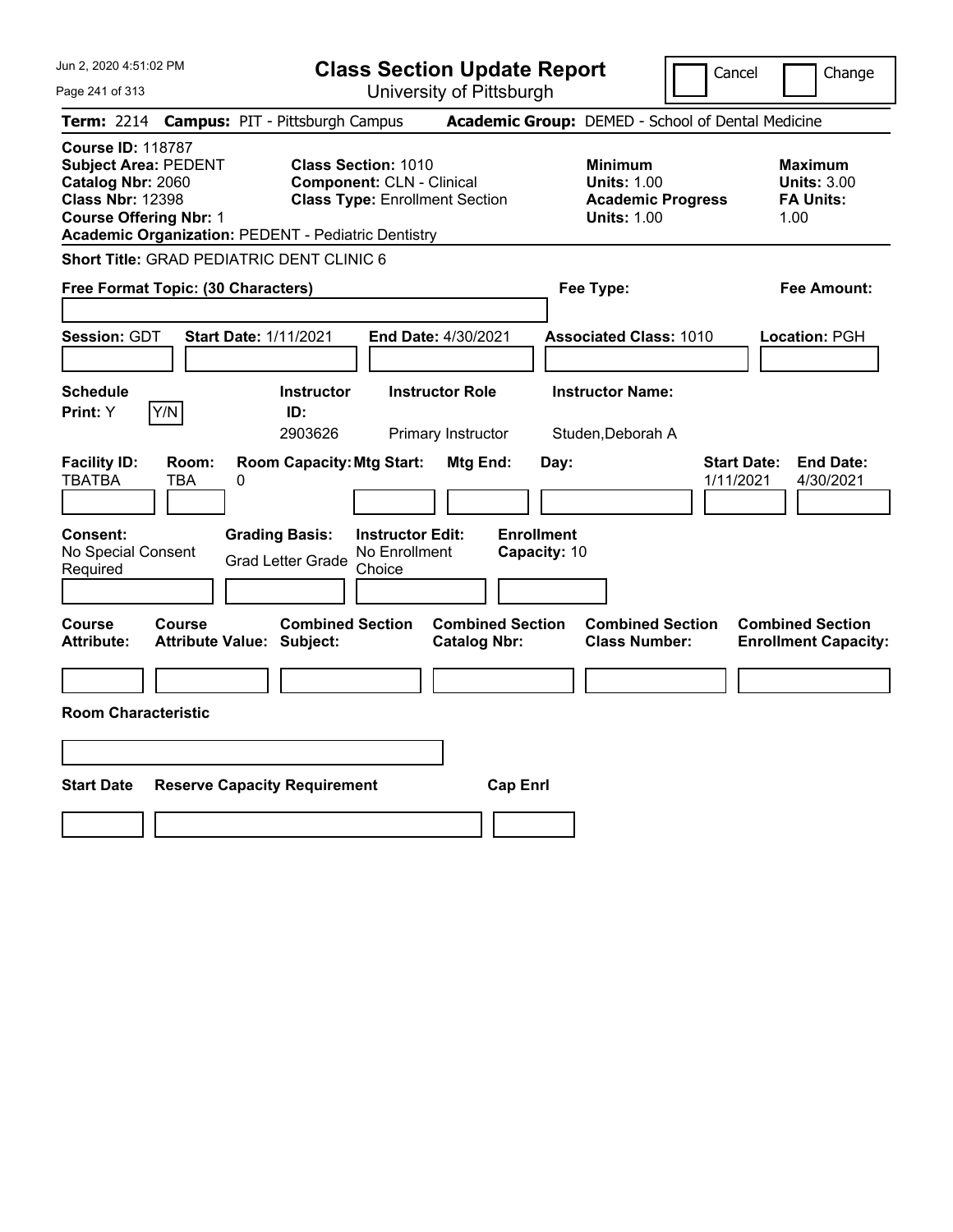| Jun 2, 2020 4:51:02 PM                                                                                                                                                                                 | <b>Class Section Update Report</b>                                                                       | Cancel                                                                                 | Change                                                           |
|--------------------------------------------------------------------------------------------------------------------------------------------------------------------------------------------------------|----------------------------------------------------------------------------------------------------------|----------------------------------------------------------------------------------------|------------------------------------------------------------------|
| Page 242 of 313                                                                                                                                                                                        | University of Pittsburgh                                                                                 |                                                                                        |                                                                  |
| <b>Term: 2214</b>                                                                                                                                                                                      | <b>Campus: PIT - Pittsburgh Campus</b>                                                                   | Academic Group: DEMED - School of Dental Medicine                                      |                                                                  |
| <b>Course ID: 118794</b><br><b>Subject Area: PEDENT</b><br>Catalog Nbr: 2130<br><b>Class Nbr: 12388</b><br><b>Course Offering Nbr: 1</b><br><b>Academic Organization: PEDENT - Pediatric Dentistry</b> | <b>Class Section: 1010</b><br><b>Component: PRA - Practicum</b><br><b>Class Type: Enrollment Section</b> | <b>Minimum</b><br><b>Units: 1.00</b><br><b>Academic Progress</b><br><b>Units: 1.00</b> | <b>Maximum</b><br><b>Units: 3.00</b><br><b>FA Units:</b><br>1.00 |
| <b>Short Title: GRAD PEDIATRIC DENT SEMINAR 3</b>                                                                                                                                                      |                                                                                                          |                                                                                        |                                                                  |
| Free Format Topic: (30 Characters)                                                                                                                                                                     |                                                                                                          | Fee Type:                                                                              | Fee Amount:                                                      |
| Session: GDT<br><b>Start Date: 1/11/2021</b>                                                                                                                                                           | End Date: 4/30/2021                                                                                      | <b>Associated Class: 1010</b>                                                          | Location: PGH                                                    |
| <b>Schedule</b><br>Y/N<br>Print: Y                                                                                                                                                                     | <b>Instructor Role</b><br><b>Instructor</b><br>ID:<br>2903626<br>Primary Instructor                      | <b>Instructor Name:</b><br>Studen, Deborah A                                           |                                                                  |
| <b>Facility ID:</b><br>Room:<br><b>TBATBA</b><br>TBA<br>0                                                                                                                                              | <b>Room Capacity: Mtg Start:</b><br>Mtg End:                                                             | Day:<br>1/11/2021                                                                      | <b>End Date:</b><br><b>Start Date:</b><br>4/30/2021              |
| Consent:<br>No Special Consent<br>Required                                                                                                                                                             | <b>Grading Basis:</b><br><b>Instructor Edit:</b><br>No Enrollment<br><b>Grad Letter Grade</b><br>Choice  | <b>Enrollment</b><br>Capacity: 10                                                      |                                                                  |
| Course<br><b>Course</b><br><b>Attribute:</b><br><b>Attribute Value: Subject:</b>                                                                                                                       | <b>Combined Section</b><br><b>Combined Section</b><br><b>Catalog Nbr:</b>                                | <b>Combined Section</b><br><b>Class Number:</b>                                        | <b>Combined Section</b><br><b>Enrollment Capacity:</b>           |
|                                                                                                                                                                                                        |                                                                                                          |                                                                                        |                                                                  |
| <b>Room Characteristic</b>                                                                                                                                                                             |                                                                                                          |                                                                                        |                                                                  |
|                                                                                                                                                                                                        |                                                                                                          |                                                                                        |                                                                  |
| <b>Start Date</b>                                                                                                                                                                                      | <b>Reserve Capacity Requirement</b><br><b>Cap Enrl</b>                                                   |                                                                                        |                                                                  |
|                                                                                                                                                                                                        |                                                                                                          |                                                                                        |                                                                  |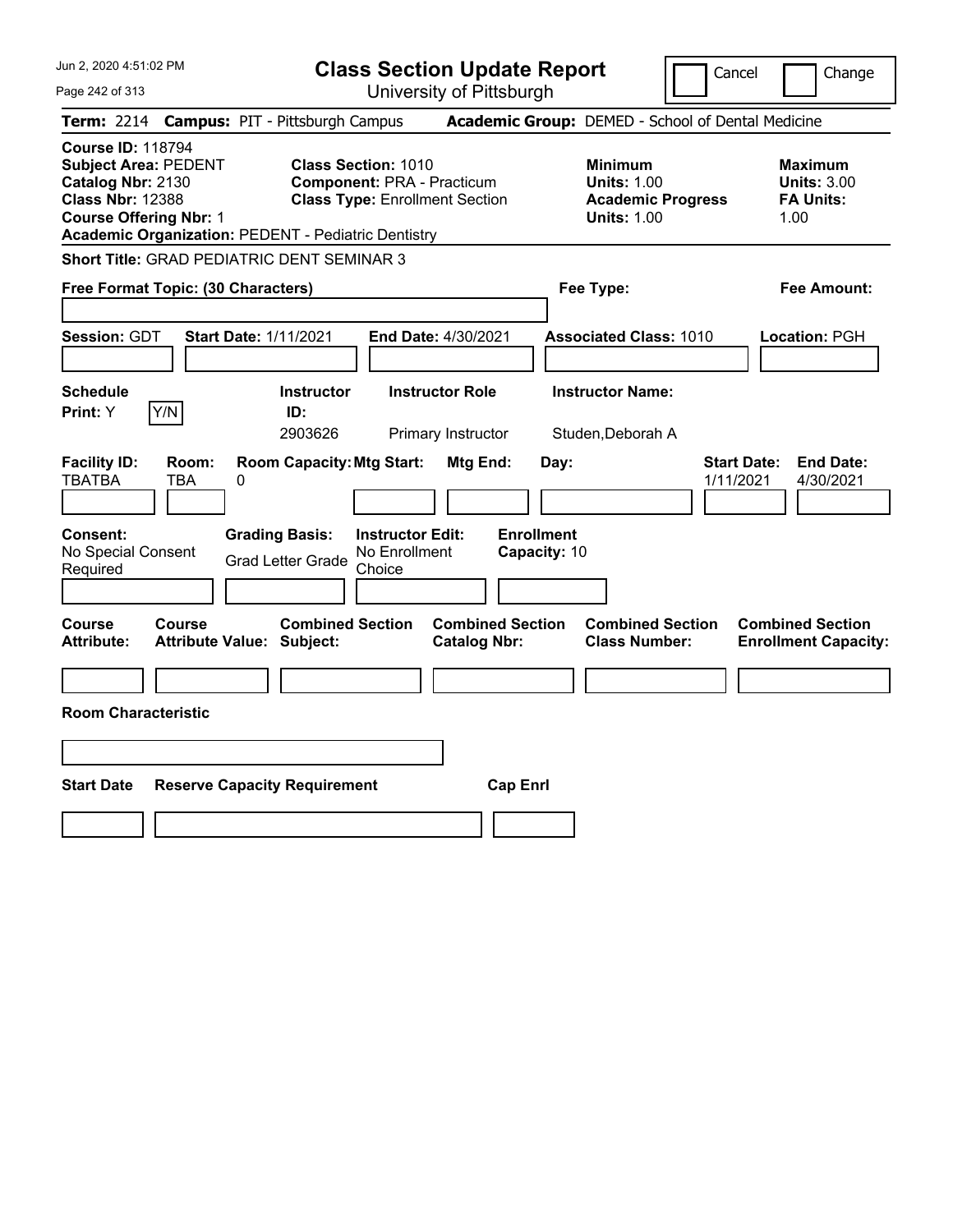| Jun 2, 2020 4:51:02 PM                                                                                                                                                                                 | <b>Class Section Update Report</b>                                                                       | Cancel                                                                                 | Change                                                           |
|--------------------------------------------------------------------------------------------------------------------------------------------------------------------------------------------------------|----------------------------------------------------------------------------------------------------------|----------------------------------------------------------------------------------------|------------------------------------------------------------------|
| Page 243 of 313                                                                                                                                                                                        | University of Pittsburgh                                                                                 |                                                                                        |                                                                  |
| <b>Term: 2214</b>                                                                                                                                                                                      | <b>Campus: PIT - Pittsburgh Campus</b>                                                                   | Academic Group: DEMED - School of Dental Medicine                                      |                                                                  |
| <b>Course ID: 118797</b><br><b>Subject Area: PEDENT</b><br>Catalog Nbr: 2160<br><b>Class Nbr: 12397</b><br><b>Course Offering Nbr: 1</b><br><b>Academic Organization: PEDENT - Pediatric Dentistry</b> | <b>Class Section: 1010</b><br><b>Component: PRA - Practicum</b><br><b>Class Type: Enrollment Section</b> | <b>Minimum</b><br><b>Units: 1.00</b><br><b>Academic Progress</b><br><b>Units: 1.00</b> | <b>Maximum</b><br><b>Units: 3.00</b><br><b>FA Units:</b><br>1.00 |
| <b>Short Title: GRAD PEDIATRIC DENT SEMINAR 6</b>                                                                                                                                                      |                                                                                                          |                                                                                        |                                                                  |
| Free Format Topic: (30 Characters)                                                                                                                                                                     |                                                                                                          | Fee Type:                                                                              | Fee Amount:                                                      |
| Session: GDT<br><b>Start Date: 1/11/2021</b>                                                                                                                                                           | End Date: 4/30/2021                                                                                      | <b>Associated Class: 1010</b>                                                          | Location: PGH                                                    |
| <b>Schedule</b><br>Y/N<br>Print: Y                                                                                                                                                                     | <b>Instructor Role</b><br><b>Instructor</b><br>ID:<br>2903626<br>Primary Instructor                      | <b>Instructor Name:</b><br>Studen, Deborah A                                           |                                                                  |
| <b>Facility ID:</b><br>Room:<br><b>TBATBA</b><br>TBA<br>0                                                                                                                                              | <b>Room Capacity: Mtg Start:</b><br>Mtg End:                                                             | Day:<br>1/11/2021                                                                      | <b>End Date:</b><br><b>Start Date:</b><br>4/30/2021              |
| Consent:<br>No Special Consent<br>Required                                                                                                                                                             | <b>Grading Basis:</b><br><b>Instructor Edit:</b><br>No Enrollment<br><b>Grad Letter Grade</b><br>Choice  | <b>Enrollment</b><br>Capacity: 10                                                      |                                                                  |
| Course<br><b>Course</b><br><b>Attribute:</b><br><b>Attribute Value: Subject:</b>                                                                                                                       | <b>Combined Section</b><br><b>Combined Section</b><br><b>Catalog Nbr:</b>                                | <b>Combined Section</b><br><b>Class Number:</b>                                        | <b>Combined Section</b><br><b>Enrollment Capacity:</b>           |
|                                                                                                                                                                                                        |                                                                                                          |                                                                                        |                                                                  |
| <b>Room Characteristic</b>                                                                                                                                                                             |                                                                                                          |                                                                                        |                                                                  |
|                                                                                                                                                                                                        |                                                                                                          |                                                                                        |                                                                  |
| <b>Start Date</b>                                                                                                                                                                                      | <b>Reserve Capacity Requirement</b><br><b>Cap Enrl</b>                                                   |                                                                                        |                                                                  |
|                                                                                                                                                                                                        |                                                                                                          |                                                                                        |                                                                  |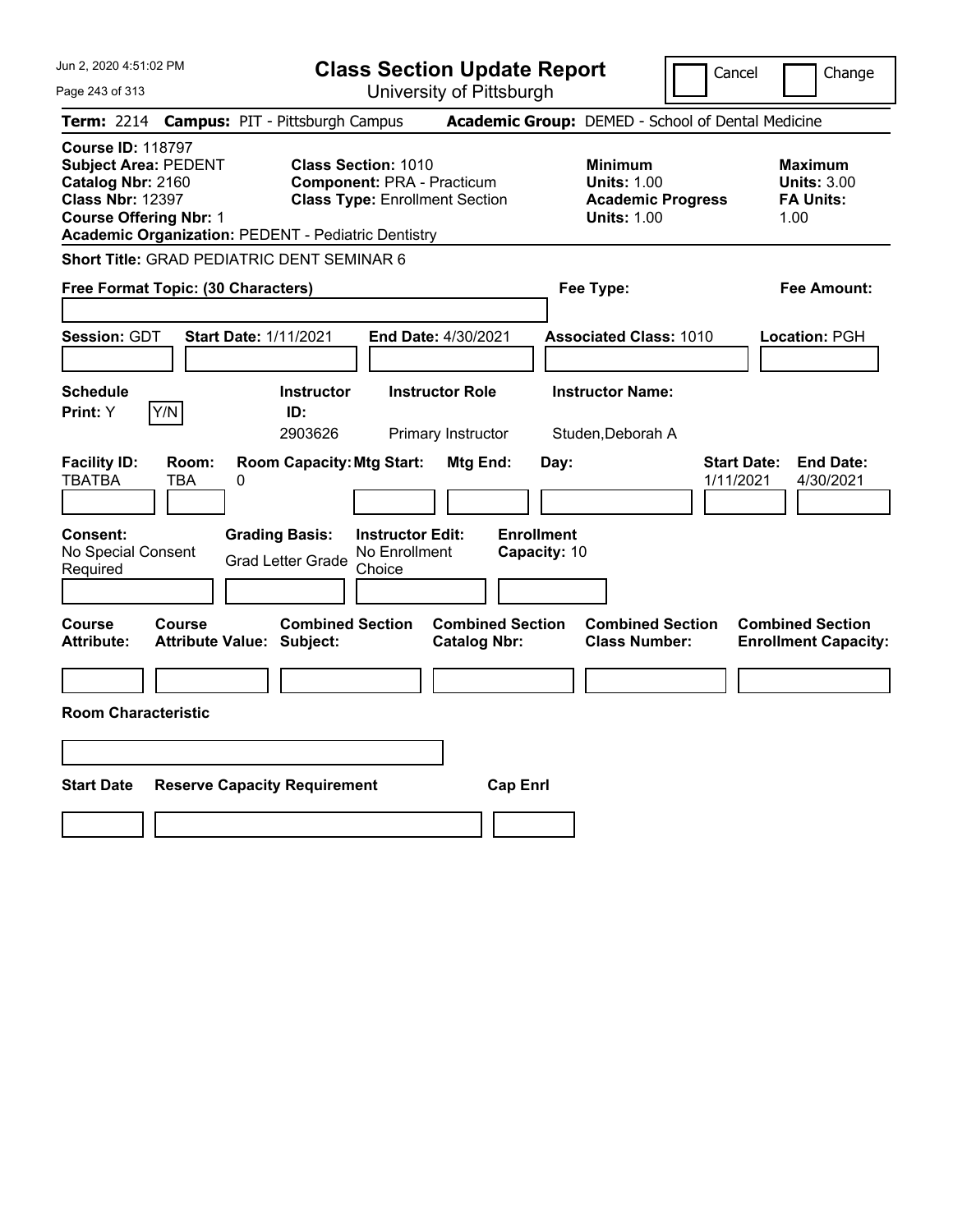| Jun 2, 2020 4:51:02 PM                                                                                                                                                                                 | <b>Class Section Update Report</b>                                                                       | Cancel                                                                                 | Change                                                           |
|--------------------------------------------------------------------------------------------------------------------------------------------------------------------------------------------------------|----------------------------------------------------------------------------------------------------------|----------------------------------------------------------------------------------------|------------------------------------------------------------------|
| Page 244 of 313                                                                                                                                                                                        | University of Pittsburgh                                                                                 |                                                                                        |                                                                  |
| <b>Term:</b> 2214                                                                                                                                                                                      | <b>Campus: PIT - Pittsburgh Campus</b>                                                                   | Academic Group: DEMED - School of Dental Medicine                                      |                                                                  |
| <b>Course ID: 150155</b><br><b>Subject Area: PEDENT</b><br>Catalog Nbr: 5242<br><b>Class Nbr: 12408</b><br><b>Course Offering Nbr: 1</b><br><b>Academic Organization: PEDENT - Pediatric Dentistry</b> | <b>Class Section: 1010</b><br><b>Component: PRA - Practicum</b><br><b>Class Type: Enrollment Section</b> | <b>Minimum</b><br><b>Units: 1.50</b><br><b>Academic Progress</b><br><b>Units: 1.50</b> | <b>Maximum</b><br><b>Units: 1.50</b><br><b>FA Units:</b><br>1.50 |
| <b>Short Title: PEDIATRIC DENTISTRY 2 LAB</b>                                                                                                                                                          |                                                                                                          |                                                                                        |                                                                  |
| Free Format Topic: (30 Characters)                                                                                                                                                                     |                                                                                                          | Fee Type:                                                                              | Fee Amount:                                                      |
| Session: GDT<br><b>Start Date: 1/11/2021</b>                                                                                                                                                           | End Date: 4/30/2021                                                                                      | <b>Associated Class: 1010</b>                                                          | Location: PGH                                                    |
| <b>Schedule</b><br>Y/N<br>Print: Y                                                                                                                                                                     | <b>Instructor Role</b><br><b>Instructor</b><br>ID:<br>2930588<br>Primary Instructor                      | <b>Instructor Name:</b><br>Vieira, Adriana Modesto                                     |                                                                  |
| <b>Facility ID:</b><br>Room:<br><b>SALKTBA</b><br>TBA<br>0                                                                                                                                             | <b>Room Capacity: Mtg Start:</b><br>Mtg End:<br>1:00 PM<br>4:50 PM                                       | Day:<br>WeFr<br>1/11/2021                                                              | <b>Start Date:</b><br><b>End Date:</b><br>4/30/2021              |
| Consent:<br>No Special Consent<br>Required                                                                                                                                                             | <b>Grading Basis:</b><br><b>Instructor Edit:</b><br>No Enrollment<br><b>Grad HSU Basis</b><br>Choice     | <b>Enrollment</b><br>Capacity: 90                                                      |                                                                  |
| Course<br><b>Course</b><br><b>Attribute:</b><br><b>Attribute Value: Subject:</b>                                                                                                                       | <b>Combined Section</b><br><b>Combined Section</b><br><b>Catalog Nbr:</b>                                | <b>Combined Section</b><br><b>Class Number:</b>                                        | <b>Combined Section</b><br><b>Enrollment Capacity:</b>           |
|                                                                                                                                                                                                        |                                                                                                          |                                                                                        |                                                                  |
| <b>Room Characteristic</b>                                                                                                                                                                             |                                                                                                          |                                                                                        |                                                                  |
|                                                                                                                                                                                                        |                                                                                                          |                                                                                        |                                                                  |
| <b>Start Date</b><br><b>Reserve Capacity Requirement</b>                                                                                                                                               | <b>Cap Enrl</b>                                                                                          |                                                                                        |                                                                  |
|                                                                                                                                                                                                        |                                                                                                          |                                                                                        |                                                                  |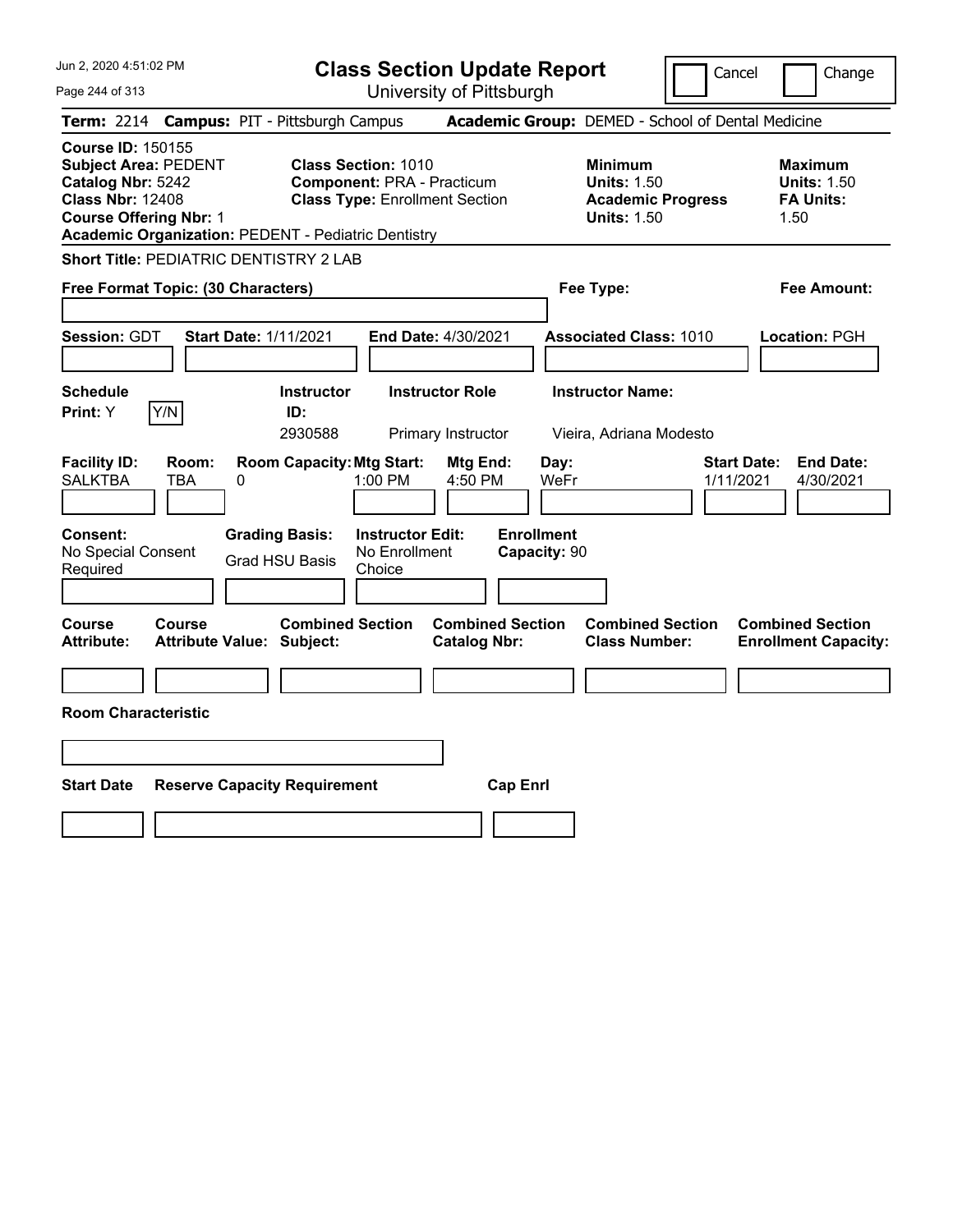| Jun 2, 2020 4:51:02 PM                                                                                                                                                                                 | <b>Class Section Update Report</b>                                                                                                                                            | Cancel                                                                                 | Change                                                           |
|--------------------------------------------------------------------------------------------------------------------------------------------------------------------------------------------------------|-------------------------------------------------------------------------------------------------------------------------------------------------------------------------------|----------------------------------------------------------------------------------------|------------------------------------------------------------------|
| Page 245 of 313                                                                                                                                                                                        | University of Pittsburgh                                                                                                                                                      |                                                                                        |                                                                  |
| <b>Campus: PIT - Pittsburgh Campus</b><br><b>Term: 2214</b>                                                                                                                                            |                                                                                                                                                                               | Academic Group: DEMED - School of Dental Medicine                                      |                                                                  |
| <b>Course ID: 118812</b><br><b>Subject Area: PEDENT</b><br>Catalog Nbr: 5253<br><b>Class Nbr: 12316</b><br><b>Course Offering Nbr: 1</b><br><b>Academic Organization: PEDENT - Pediatric Dentistry</b> | <b>Class Section: 1010</b><br><b>Component: LEC - Lecture</b><br><b>Class Type: Enrollment Section</b>                                                                        | <b>Minimum</b><br><b>Units: 1.00</b><br><b>Academic Progress</b><br><b>Units: 1.00</b> | <b>Maximum</b><br><b>Units: 1.00</b><br><b>FA Units:</b><br>1.00 |
| <b>Short Title: PEDIATRIC DENTISTRY 2</b>                                                                                                                                                              |                                                                                                                                                                               |                                                                                        |                                                                  |
| Free Format Topic: (30 Characters)                                                                                                                                                                     |                                                                                                                                                                               | Fee Type:                                                                              | <b>Fee Amount:</b>                                               |
| Session: GDT<br><b>Start Date: 1/11/2021</b>                                                                                                                                                           | End Date: 4/30/2021                                                                                                                                                           | <b>Associated Class: 1010</b>                                                          | Location: PGH                                                    |
| <b>Schedule</b>                                                                                                                                                                                        | <b>Instructor Role</b><br><b>Instructor</b>                                                                                                                                   | <b>Instructor Name:</b>                                                                |                                                                  |
| Print: Y<br>Y/N<br>ID:                                                                                                                                                                                 | 2930588<br>Primary Instructor                                                                                                                                                 | Vieira, Adriana Modesto                                                                |                                                                  |
| <b>Facility ID:</b><br>Room:<br><b>SALK00458</b><br>00458<br>120<br><b>Grading Basis:</b><br>Consent:<br>No Special Consent<br><b>ABCF</b><br>Required                                                 | <b>Room Capacity: Mtg Start:</b><br>Mtg End:<br>Day:<br>11:00 AM<br>11:50 AM<br>We<br><b>Enrollment</b><br><b>Instructor Edit:</b><br>No Enrollment<br>Capacity: 90<br>Choice | <b>Start Date:</b><br>1/11/2021                                                        | <b>End Date:</b><br>4/30/2021                                    |
| Course<br><b>Course</b><br><b>Attribute:</b><br><b>Attribute Value: Subject:</b>                                                                                                                       | <b>Combined Section</b><br><b>Combined Section</b><br><b>Catalog Nbr:</b>                                                                                                     | <b>Combined Section</b><br><b>Class Number:</b>                                        | <b>Combined Section</b><br><b>Enrollment Capacity:</b>           |
| <b>Room Characteristic</b>                                                                                                                                                                             |                                                                                                                                                                               |                                                                                        |                                                                  |
| PeopleSoft - Scheduled (PS)                                                                                                                                                                            |                                                                                                                                                                               |                                                                                        |                                                                  |
|                                                                                                                                                                                                        |                                                                                                                                                                               |                                                                                        |                                                                  |
| <b>Start Date</b><br><b>Reserve Capacity Requirement</b>                                                                                                                                               | <b>Cap Enrl</b>                                                                                                                                                               |                                                                                        |                                                                  |
|                                                                                                                                                                                                        |                                                                                                                                                                               |                                                                                        |                                                                  |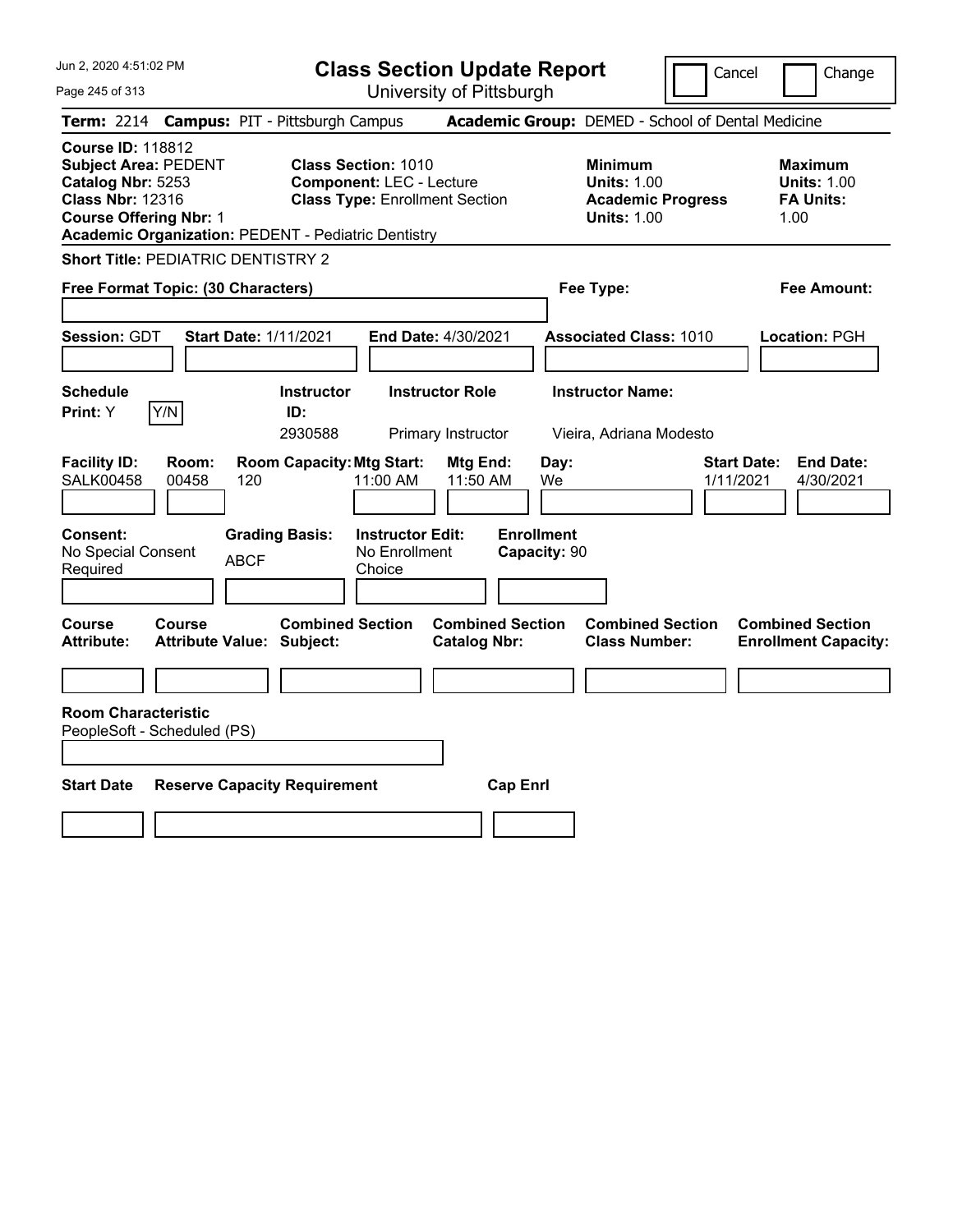| Jun 2, 2020 4:51:02 PM                                                                                                                                                                                 | <b>Class Section Update Report</b>                                                                                                                   | Cancel                                                                                 | Change                                                           |
|--------------------------------------------------------------------------------------------------------------------------------------------------------------------------------------------------------|------------------------------------------------------------------------------------------------------------------------------------------------------|----------------------------------------------------------------------------------------|------------------------------------------------------------------|
| Page 246 of 313                                                                                                                                                                                        | University of Pittsburgh                                                                                                                             |                                                                                        |                                                                  |
| <b>Term: 2214</b>                                                                                                                                                                                      | <b>Campus: PIT - Pittsburgh Campus</b>                                                                                                               | Academic Group: DEMED - School of Dental Medicine                                      |                                                                  |
| <b>Course ID: 189720</b><br><b>Subject Area: PEDENT</b><br>Catalog Nbr: 5447<br><b>Class Nbr: 29160</b><br><b>Course Offering Nbr: 1</b><br><b>Academic Organization: PEDENT - Pediatric Dentistry</b> | <b>Class Section: 1010</b><br><b>Component: CLN - Clinical</b><br><b>Class Type: Enrollment Section</b>                                              | <b>Minimum</b><br><b>Units: 3.00</b><br><b>Academic Progress</b><br><b>Units: 3.00</b> | <b>Maximum</b><br><b>Units: 3.00</b><br><b>FA Units:</b><br>3.00 |
| <b>Short Title: CLINICAL PEDIATRIC DENTISTRY</b>                                                                                                                                                       |                                                                                                                                                      |                                                                                        |                                                                  |
| Free Format Topic: (30 Characters)                                                                                                                                                                     |                                                                                                                                                      | Fee Type:                                                                              | Fee Amount:                                                      |
| Session: GDT<br><b>Start Date: 1/11/2021</b>                                                                                                                                                           | End Date: 4/30/2021                                                                                                                                  | <b>Associated Class: 1010</b>                                                          | Location: PGH                                                    |
| <b>Schedule</b><br>Y/N<br>Print: Y                                                                                                                                                                     | <b>Instructor</b><br><b>Instructor Role</b><br>ID:                                                                                                   | <b>Instructor Name:</b>                                                                |                                                                  |
|                                                                                                                                                                                                        | 2930588<br>Primary Instructor                                                                                                                        | Vieira, Adriana Modesto                                                                |                                                                  |
| <b>Facility ID:</b><br>Room:<br><b>SALKTBA</b><br><b>TBA</b><br>0<br>Consent:<br>No Special Consent<br>Required                                                                                        | <b>Room Capacity: Mtg Start:</b><br>Mtg End:<br><b>Grading Basis:</b><br><b>Instructor Edit:</b><br>No Enrollment<br><b>Grad HSU Basis</b><br>Choice | Day:<br>1/11/2021<br><b>Enrollment</b><br>Capacity: 85                                 | <b>Start Date:</b><br><b>End Date:</b><br>4/30/2021              |
| <b>Course</b><br><b>Course</b><br><b>Attribute:</b><br><b>Attribute Value: Subject:</b>                                                                                                                | <b>Combined Section</b><br><b>Combined Section</b><br><b>Catalog Nbr:</b>                                                                            | <b>Combined Section</b><br><b>Class Number:</b>                                        | <b>Combined Section</b><br><b>Enrollment Capacity:</b>           |
|                                                                                                                                                                                                        |                                                                                                                                                      |                                                                                        |                                                                  |
| <b>Room Characteristic</b>                                                                                                                                                                             |                                                                                                                                                      |                                                                                        |                                                                  |
|                                                                                                                                                                                                        |                                                                                                                                                      |                                                                                        |                                                                  |
| <b>Start Date</b>                                                                                                                                                                                      | <b>Cap Enrl</b><br><b>Reserve Capacity Requirement</b>                                                                                               |                                                                                        |                                                                  |
|                                                                                                                                                                                                        |                                                                                                                                                      |                                                                                        |                                                                  |
|                                                                                                                                                                                                        |                                                                                                                                                      |                                                                                        |                                                                  |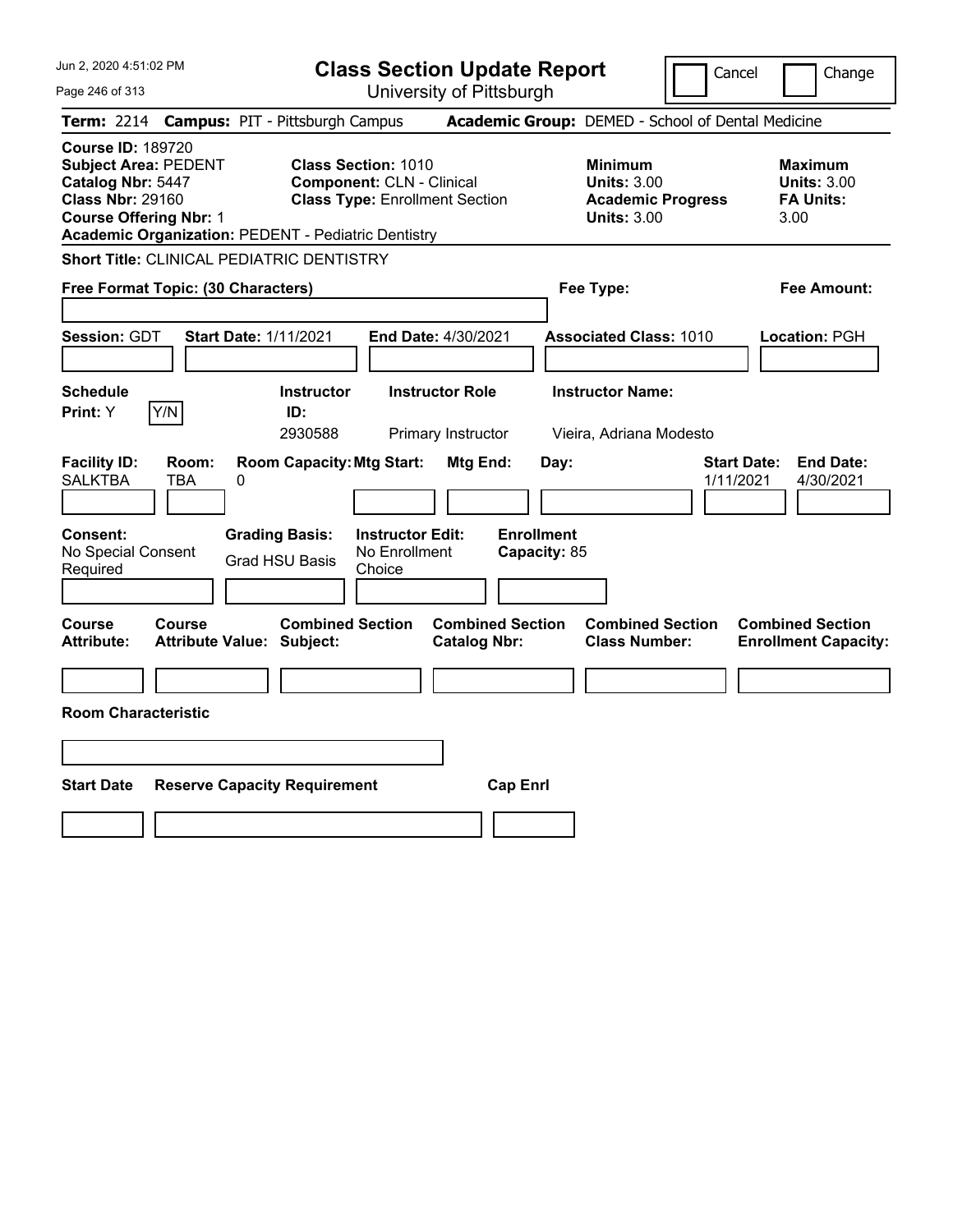| Jun 2, 2020 4:51:02 PM                                                                                                                                                                                 |                                        |                                                |                                                    | <b>Class Section Update Report</b>             |                                   |                                                            |                          | Cancel<br>Change                                                 |
|--------------------------------------------------------------------------------------------------------------------------------------------------------------------------------------------------------|----------------------------------------|------------------------------------------------|----------------------------------------------------|------------------------------------------------|-----------------------------------|------------------------------------------------------------|--------------------------|------------------------------------------------------------------|
| Page 247 of 313                                                                                                                                                                                        |                                        |                                                |                                                    | University of Pittsburgh                       |                                   |                                                            |                          |                                                                  |
| <b>Term: 2214</b>                                                                                                                                                                                      | <b>Campus: PIT - Pittsburgh Campus</b> |                                                |                                                    |                                                |                                   |                                                            |                          | Academic Group: DEMED - School of Dental Medicine                |
| <b>Course ID: 118821</b><br><b>Subject Area: PEDENT</b><br>Catalog Nbr: 5900<br><b>Class Nbr: 12337</b><br><b>Course Offering Nbr: 1</b><br><b>Academic Organization: PEDENT - Pediatric Dentistry</b> |                                        | <b>Class Section: 1010</b>                     | <b>Class Type: Enrollment Section</b>              | Component: IND - Independent Study             |                                   | <b>Minimum</b><br><b>Units: 1.00</b><br><b>Units: 1.00</b> | <b>Academic Progress</b> | <b>Maximum</b><br><b>Units: 1.00</b><br><b>FA Units:</b><br>1.00 |
| Short Title: INDEPENDENT STUDY                                                                                                                                                                         |                                        |                                                |                                                    |                                                |                                   |                                                            |                          |                                                                  |
| Free Format Topic: (30 Characters)                                                                                                                                                                     |                                        |                                                |                                                    |                                                |                                   | Fee Type:                                                  |                          | <b>Fee Amount:</b>                                               |
| <b>Session: AT</b>                                                                                                                                                                                     | <b>Start Date: 1/11/2021</b>           |                                                | End Date: 5/1/2021                                 |                                                |                                   | <b>Associated Class: 1010</b>                              |                          | Location: PGH                                                    |
| <b>Schedule</b><br>Print: Y<br> Y/N                                                                                                                                                                    |                                        | <b>Instructor</b><br>ID:<br>2930588            |                                                    | <b>Instructor Role</b><br>Primary Instructor   |                                   | <b>Instructor Name:</b><br>Vieira, Adriana Modesto         |                          |                                                                  |
| <b>Facility ID:</b><br><b>TBATBA</b><br><b>TBA</b>                                                                                                                                                     | Room:<br>0                             | <b>Room Capacity: Mtg Start:</b>               |                                                    | Mtg End:                                       | Day:                              |                                                            |                          | <b>End Date:</b><br><b>Start Date:</b><br>1/11/2021<br>5/1/2021  |
| <b>Consent:</b><br><b>Department Consent</b><br>Required                                                                                                                                               |                                        | <b>Grading Basis:</b><br><b>Grad HSU Basis</b> | <b>Instructor Edit:</b><br>No Enrollment<br>Choice |                                                | <b>Enrollment</b><br>Capacity: 12 |                                                            |                          |                                                                  |
| <b>Course</b><br><b>Course</b><br><b>Attribute:</b>                                                                                                                                                    | <b>Attribute Value: Subject:</b>       | <b>Combined Section</b>                        |                                                    | <b>Combined Section</b><br><b>Catalog Nbr:</b> |                                   | <b>Combined Section</b><br><b>Class Number:</b>            |                          | <b>Combined Section</b><br><b>Enrollment Capacity:</b>           |
|                                                                                                                                                                                                        |                                        |                                                |                                                    |                                                |                                   |                                                            |                          |                                                                  |
| <b>Room Characteristic</b>                                                                                                                                                                             |                                        |                                                |                                                    |                                                |                                   |                                                            |                          |                                                                  |
|                                                                                                                                                                                                        |                                        |                                                |                                                    |                                                |                                   |                                                            |                          |                                                                  |
| <b>Start Date</b>                                                                                                                                                                                      | <b>Reserve Capacity Requirement</b>    |                                                |                                                    |                                                | <b>Cap Enrl</b>                   |                                                            |                          |                                                                  |
|                                                                                                                                                                                                        |                                        |                                                |                                                    |                                                |                                   |                                                            |                          |                                                                  |
|                                                                                                                                                                                                        |                                        |                                                |                                                    |                                                |                                   |                                                            |                          |                                                                  |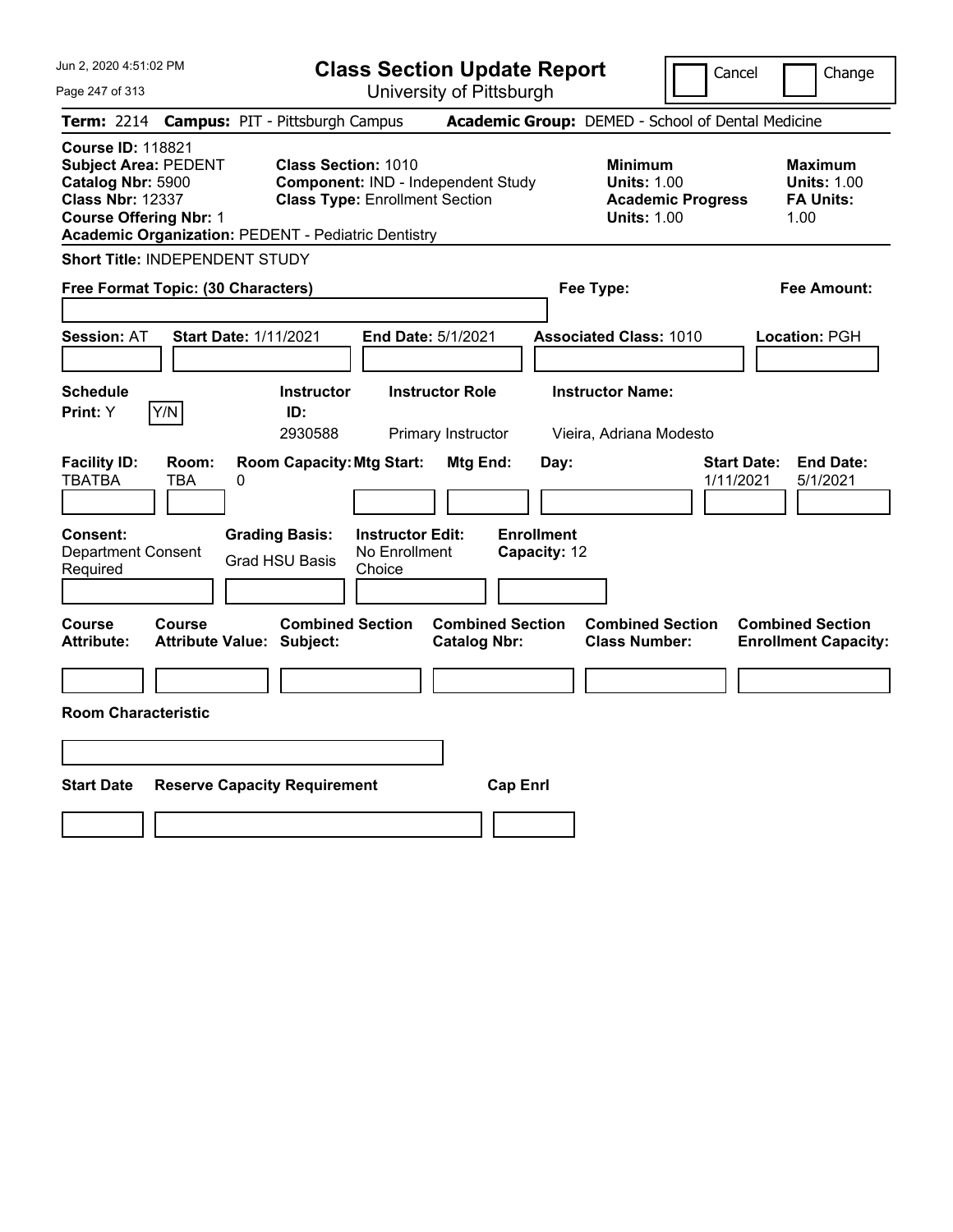| Jun 2, 2020 4:51:02 PM                                                                                                                                                                                 | <b>Class Section Update Report</b>                                                                                                                   | Cancel                                                                                 | Change                                                           |
|--------------------------------------------------------------------------------------------------------------------------------------------------------------------------------------------------------|------------------------------------------------------------------------------------------------------------------------------------------------------|----------------------------------------------------------------------------------------|------------------------------------------------------------------|
| Page 248 of 313                                                                                                                                                                                        | University of Pittsburgh                                                                                                                             |                                                                                        |                                                                  |
| <b>Term: 2214</b>                                                                                                                                                                                      | <b>Campus: PIT - Pittsburgh Campus</b>                                                                                                               | Academic Group: DEMED - School of Dental Medicine                                      |                                                                  |
| <b>Course ID: 118827</b><br><b>Subject Area: PEDENT</b><br>Catalog Nbr: 5915<br><b>Class Nbr: 28443</b><br><b>Course Offering Nbr: 1</b><br><b>Academic Organization: PEDENT - Pediatric Dentistry</b> | <b>Class Section: 1020</b><br><b>Component: CLN - Clinical</b><br><b>Class Type: Enrollment Section</b>                                              | <b>Minimum</b><br><b>Units: 1.00</b><br><b>Academic Progress</b><br><b>Units: 1.00</b> | <b>Maximum</b><br><b>Units: 1.00</b><br><b>FA Units:</b><br>1.00 |
| <b>Short Title: ADVANCED PEDIATRIC DENTISTRY</b>                                                                                                                                                       |                                                                                                                                                      |                                                                                        |                                                                  |
| Free Format Topic: (30 Characters)                                                                                                                                                                     |                                                                                                                                                      | Fee Type:                                                                              | <b>Fee Amount:</b>                                               |
| Session: GDT<br><b>Start Date: 1/11/2021</b><br><b>Schedule</b>                                                                                                                                        | <b>End Date: 4/30/2021</b><br><b>Instructor Role</b><br><b>Instructor</b>                                                                            | <b>Associated Class: 1020</b><br><b>Instructor Name:</b>                               | Location: PGH                                                    |
| Y/N<br>Print: Y                                                                                                                                                                                        | ID:<br>0                                                                                                                                             | No Instructor Assigned                                                                 |                                                                  |
| <b>Facility ID:</b><br>Room:<br><b>SALKTBA</b><br>TBA<br>0<br>Consent:<br>No Special Consent<br>Required                                                                                               | <b>Room Capacity: Mtg Start:</b><br>Mtg End:<br><b>Instructor Edit:</b><br><b>Grading Basis:</b><br>No Enrollment<br><b>Grad HSU Basis</b><br>Choice | Day:<br>1/11/2021<br><b>Enrollment</b><br>Capacity: 5                                  | <b>End Date:</b><br><b>Start Date:</b><br>4/30/2021              |
| Course<br>Course<br><b>Attribute:</b><br><b>Attribute Value: Subject:</b>                                                                                                                              | <b>Combined Section</b><br><b>Combined Section</b><br><b>Catalog Nbr:</b>                                                                            | <b>Combined Section</b><br><b>Class Number:</b>                                        | <b>Combined Section</b><br><b>Enrollment Capacity:</b>           |
|                                                                                                                                                                                                        |                                                                                                                                                      |                                                                                        |                                                                  |
| <b>Room Characteristic</b>                                                                                                                                                                             |                                                                                                                                                      |                                                                                        |                                                                  |
| <b>Start Date</b><br><b>Reserve Capacity Requirement</b>                                                                                                                                               | <b>Cap Enrl</b>                                                                                                                                      |                                                                                        |                                                                  |
|                                                                                                                                                                                                        |                                                                                                                                                      |                                                                                        |                                                                  |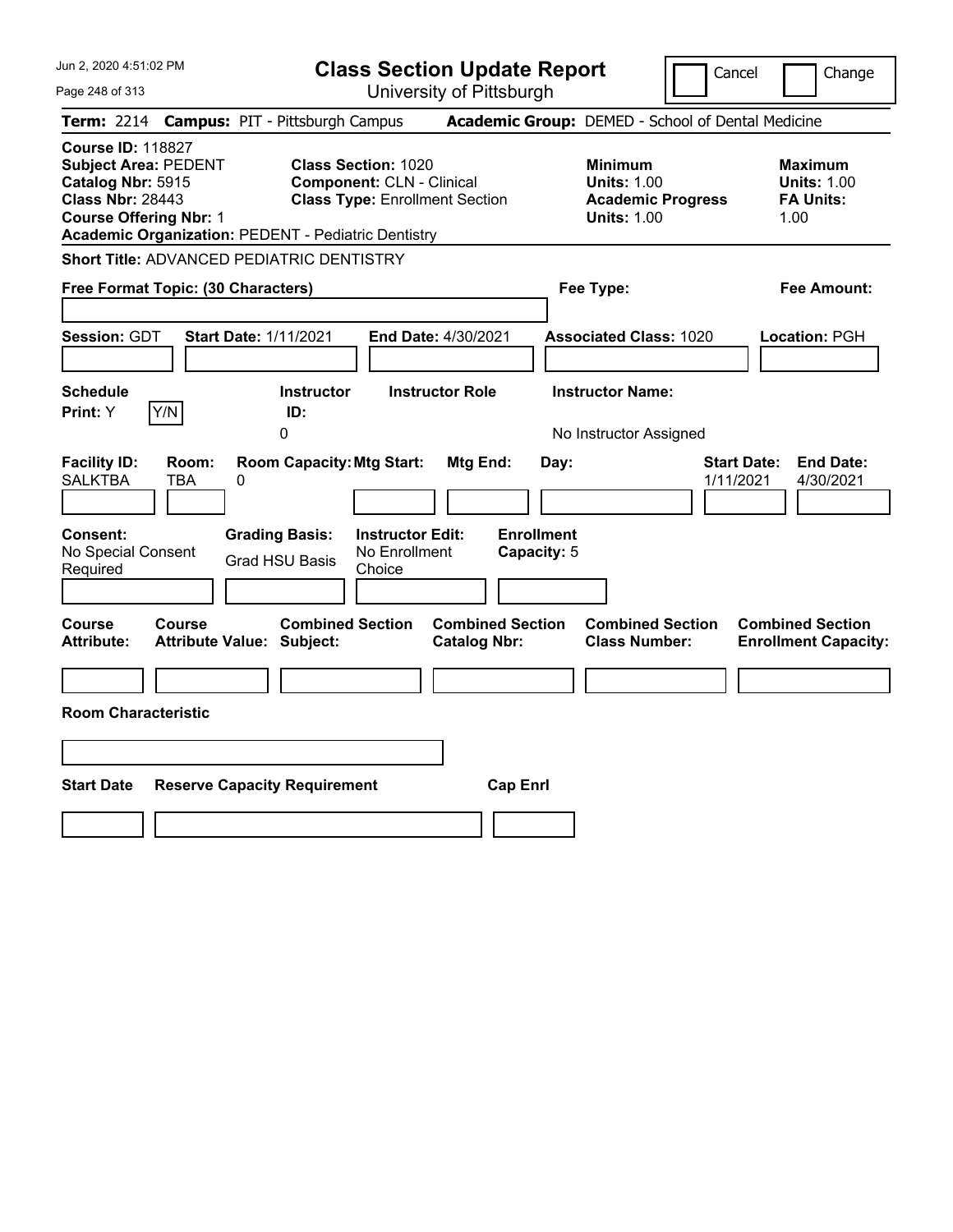| Jun 2, 2020 4:51:02 PM                                                                                                                                                                                 | <b>Class Section Update Report</b>                                                                      | Cancel                                                                                 | Change                                                           |
|--------------------------------------------------------------------------------------------------------------------------------------------------------------------------------------------------------|---------------------------------------------------------------------------------------------------------|----------------------------------------------------------------------------------------|------------------------------------------------------------------|
| Page 249 of 313                                                                                                                                                                                        | University of Pittsburgh                                                                                |                                                                                        |                                                                  |
| <b>Term: 2214</b>                                                                                                                                                                                      | <b>Campus: PIT - Pittsburgh Campus</b>                                                                  | Academic Group: DEMED - School of Dental Medicine                                      |                                                                  |
| <b>Course ID: 118827</b><br><b>Subject Area: PEDENT</b><br>Catalog Nbr: 5915<br><b>Class Nbr: 28419</b><br><b>Course Offering Nbr: 1</b><br><b>Academic Organization: PEDENT - Pediatric Dentistry</b> | <b>Class Section: 1100</b><br><b>Component: CLN - Clinical</b><br><b>Class Type: Enrollment Section</b> | <b>Minimum</b><br><b>Units: 1.00</b><br><b>Academic Progress</b><br><b>Units: 1.00</b> | <b>Maximum</b><br><b>Units: 1.00</b><br><b>FA Units:</b><br>1.00 |
| <b>Short Title: ADVANCED PEDIATRIC DENTISTRY</b>                                                                                                                                                       |                                                                                                         |                                                                                        |                                                                  |
| Free Format Topic: (30 Characters)                                                                                                                                                                     |                                                                                                         | Fee Type:                                                                              | Fee Amount:                                                      |
| Session: GDT<br><b>Start Date: 1/11/2021</b>                                                                                                                                                           | <b>End Date: 4/30/2021</b>                                                                              | <b>Associated Class: 1100</b>                                                          | Location: PGH                                                    |
| <b>Schedule</b><br>Y/N<br>Print: Y                                                                                                                                                                     | <b>Instructor</b><br><b>Instructor Role</b><br>ID:<br>2930588<br>Primary Instructor                     | <b>Instructor Name:</b><br>Vieira, Adriana Modesto                                     |                                                                  |
| <b>Facility ID:</b><br>Room:<br><b>TBATBA</b><br>TBA<br>0                                                                                                                                              | <b>Room Capacity: Mtg Start:</b><br>Mtg End:                                                            | Day:                                                                                   | <b>End Date:</b><br><b>Start Date:</b><br>1/11/2021<br>4/30/2021 |
| <b>Consent:</b><br>No Special Consent<br>Required                                                                                                                                                      | <b>Grading Basis:</b><br><b>Instructor Edit:</b><br>No Enrollment<br><b>Grad HSU Basis</b><br>Choice    | <b>Enrollment</b><br>Capacity: 5                                                       |                                                                  |
| <b>Course</b><br><b>Course</b><br><b>Attribute:</b><br><b>Attribute Value: Subject:</b>                                                                                                                | <b>Combined Section</b><br><b>Combined Section</b><br><b>Catalog Nbr:</b>                               | <b>Combined Section</b><br><b>Class Number:</b>                                        | <b>Combined Section</b><br><b>Enrollment Capacity:</b>           |
|                                                                                                                                                                                                        |                                                                                                         |                                                                                        |                                                                  |
| <b>Room Characteristic</b>                                                                                                                                                                             |                                                                                                         |                                                                                        |                                                                  |
|                                                                                                                                                                                                        |                                                                                                         |                                                                                        |                                                                  |
| <b>Start Date</b><br><b>Reserve Capacity Requirement</b>                                                                                                                                               | <b>Cap Enrl</b>                                                                                         |                                                                                        |                                                                  |
|                                                                                                                                                                                                        |                                                                                                         |                                                                                        |                                                                  |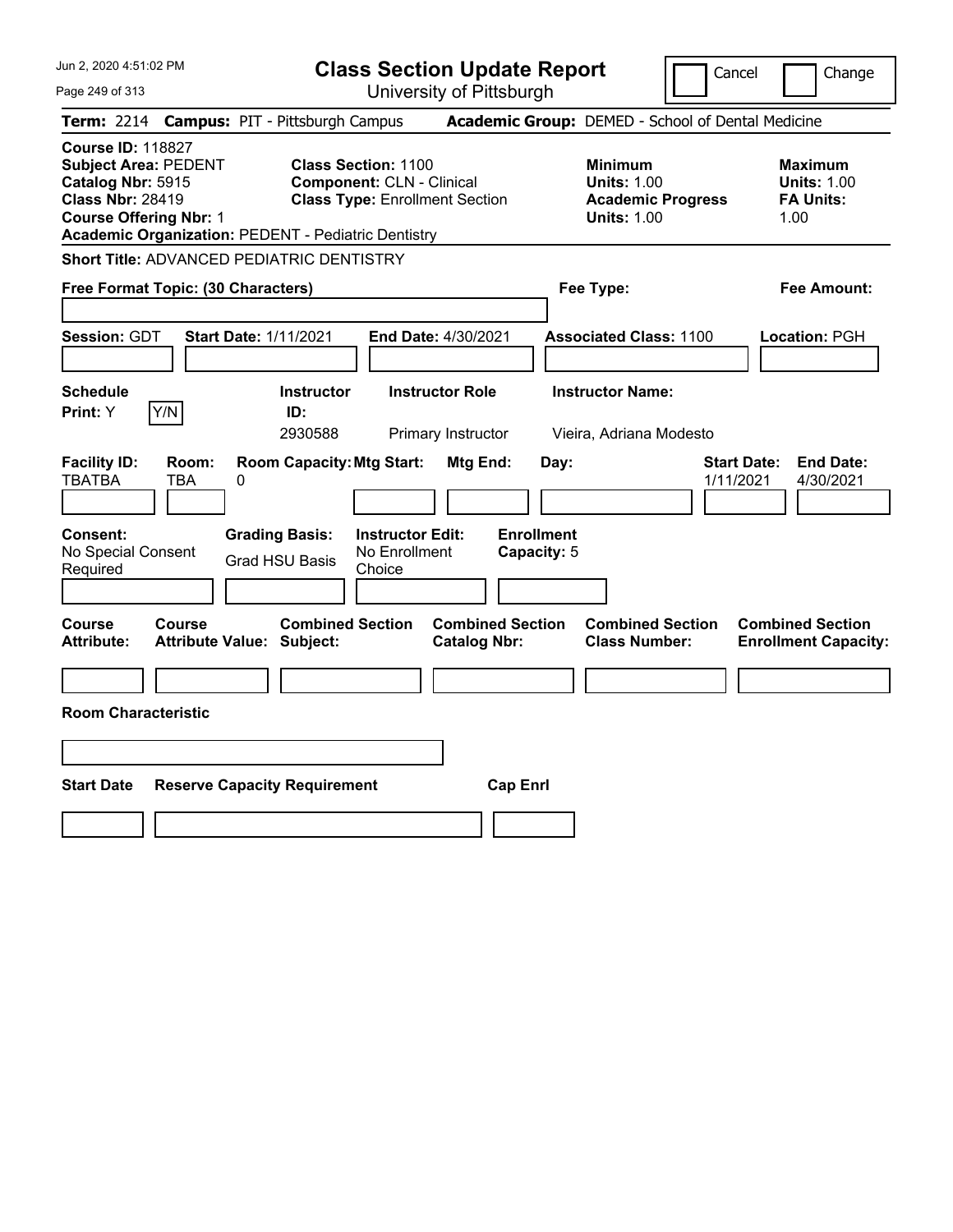|  |  |  | Jun 2, 2020 4:51:02 PM |  |
|--|--|--|------------------------|--|
|--|--|--|------------------------|--|

| Jun 2, 2020 4:51:02 PM                                                                                                                                                                        | <b>Class Section Update Report</b>                                                                      | Cancel                                                                                 | Change                                                           |
|-----------------------------------------------------------------------------------------------------------------------------------------------------------------------------------------------|---------------------------------------------------------------------------------------------------------|----------------------------------------------------------------------------------------|------------------------------------------------------------------|
| Page 250 of 313                                                                                                                                                                               | University of Pittsburgh                                                                                |                                                                                        |                                                                  |
| <b>Term: 2214</b>                                                                                                                                                                             | <b>Campus: PIT - Pittsburgh Campus</b>                                                                  | Academic Group: DEMED - School of Dental Medicine                                      |                                                                  |
| <b>Course ID: 118919</b><br><b>Subject Area: PERIO</b><br>Catalog Nbr: 2144<br><b>Class Nbr: 12376</b><br><b>Course Offering Nbr: 1</b><br><b>Academic Organization: PERIO - Periodontics</b> | <b>Class Section: 1010</b><br><b>Component: SEM - Seminar</b><br><b>Class Type: Enrollment Section</b>  | <b>Minimum</b><br><b>Units: 1.00</b><br><b>Academic Progress</b><br><b>Units: 1.00</b> | <b>Maximum</b><br><b>Units: 1.00</b><br><b>FA Units:</b><br>1.00 |
| Short Title: PERIO ASPCTS OF DENTL IMPLANTS                                                                                                                                                   |                                                                                                         |                                                                                        |                                                                  |
| Free Format Topic: (30 Characters)                                                                                                                                                            |                                                                                                         | Fee Type:                                                                              | Fee Amount:                                                      |
|                                                                                                                                                                                               |                                                                                                         |                                                                                        |                                                                  |
| <b>Session: GDT</b><br><b>Start Date: 1/11/2021</b>                                                                                                                                           | End Date: 4/30/2021                                                                                     | <b>Associated Class: 1010</b>                                                          | Location: PGH                                                    |
|                                                                                                                                                                                               |                                                                                                         |                                                                                        |                                                                  |
| Schedule                                                                                                                                                                                      | <b>Instructor Role</b><br><b>Instructor</b>                                                             | <b>Instructor Name:</b>                                                                |                                                                  |
| Y/N<br><b>Print:</b> Y                                                                                                                                                                        | ID:<br>2902278<br>Primary Instructor<br>1369275<br>Primary Instructor                                   | Baumhammers, Andrejs<br>Williams, Kelly Bolden                                         |                                                                  |
| <b>Facility ID:</b><br>Room:<br><b>TBATBA</b><br><b>TBA</b><br>0                                                                                                                              | <b>Room Capacity: Mtg Start:</b><br>Mtg End:<br>8:00 AM<br>9:50 AM                                      | <b>Start Date:</b><br>Day:<br>1/11/2021<br>We                                          | <b>End Date:</b><br>4/30/2021                                    |
| Consent:<br>No Special Consent<br>Required                                                                                                                                                    | <b>Grading Basis:</b><br><b>Instructor Edit:</b><br>No Enrollment<br><b>Grad Letter Grade</b><br>Choice | <b>Enrollment</b><br>Capacity: 9                                                       |                                                                  |
| Course<br><b>Course</b><br><b>Attribute Value: Subject:</b><br><b>Attribute:</b>                                                                                                              | <b>Combined Section</b><br><b>Combined Section</b><br><b>Catalog Nbr:</b>                               | <b>Combined Section</b><br><b>Class Number:</b>                                        | <b>Combined Section</b><br><b>Enrollment Capacity:</b>           |
|                                                                                                                                                                                               |                                                                                                         |                                                                                        |                                                                  |
| <b>Room Characteristic</b>                                                                                                                                                                    |                                                                                                         |                                                                                        |                                                                  |
|                                                                                                                                                                                               |                                                                                                         |                                                                                        |                                                                  |
| <b>Reserve Capacity Requirement</b><br><b>Start Date</b>                                                                                                                                      | <b>Cap Enrl</b>                                                                                         |                                                                                        |                                                                  |
|                                                                                                                                                                                               |                                                                                                         |                                                                                        |                                                                  |
|                                                                                                                                                                                               |                                                                                                         |                                                                                        |                                                                  |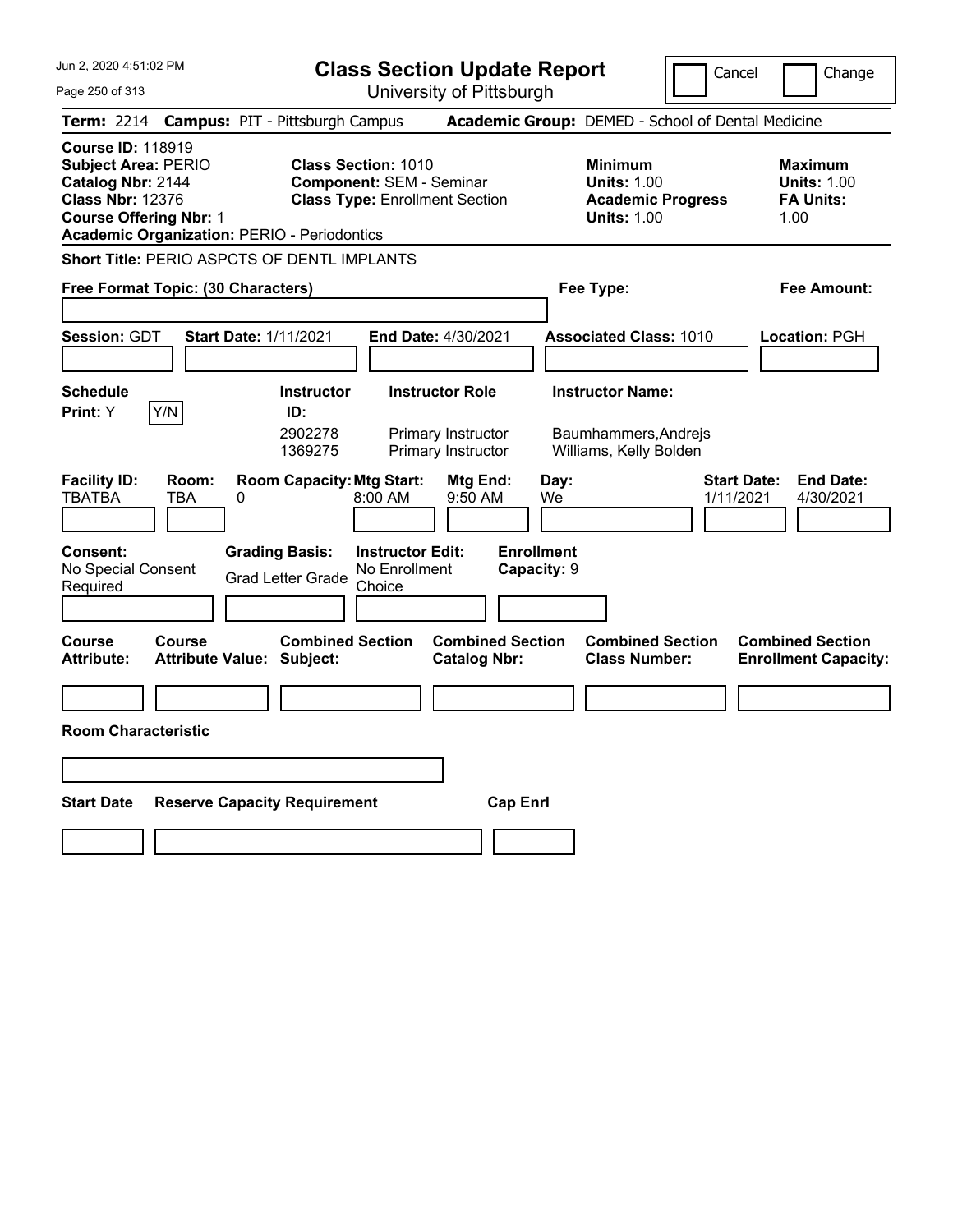Jun 2, 2020 4:51:02 PM Page 251 of 313 **Class Section Update Report** University of Pittsburgh Cancel Change **Term:** 2214 **Campus:** PIT - Pittsburgh Campus **Academic Group:** DEMED - School of Dental Medicine **Course ID:** 118922 **Subject Area:** PERIO **Class Section:** 1010 **Minimum Maximum Catalog Nbr:** 2147 **Component:** SEM - Seminar **Units:** 2.00 **Units:** 2.00 **Class Nbr:** 12402 **Class Type:** Enrollment Section **Academic Progress FA Units: Course Offering Nbr:** 1 **Units:** 2.00 2.00 **Academic Organization:** PERIO - Periodontics **Short Title:** IMPLNT PROSTHDNT SEMINAR 2 **Free Format Topic: (30 Characters) Fee Type: Fee Amount: Session:** GDT **Start Date:** 1/11/2021 **End Date:** 4/30/2021 **Associated Class:** 1010 **Location:** PGH **Schedule Instructor Instructor Role Instructor Name: Print:**  $Y$   $|Y/N|$  **ID:** 2901775 Primary Instructor Kukunas, Steve J **Facility ID: Room: Room Capacity:Mtg Start: Mtg End: Day: Start Date: End Date:** TBATBA TBA 0 1/11/2021 4/30/2021 **Consent: Grading Basis: Instructor Edit: Enrollment** No Special Consent Grad Letter Grade No Enrollment Choice **Capacity:** 10 **Course Course Combined Section Combined Section Combined Section Combined Section Attribute: Attribute Value: Subject: Catalog Nbr: Class Number: Enrollment Capacity: Room Characteristic Start Date Reserve Capacity Requirement Cap Enrl**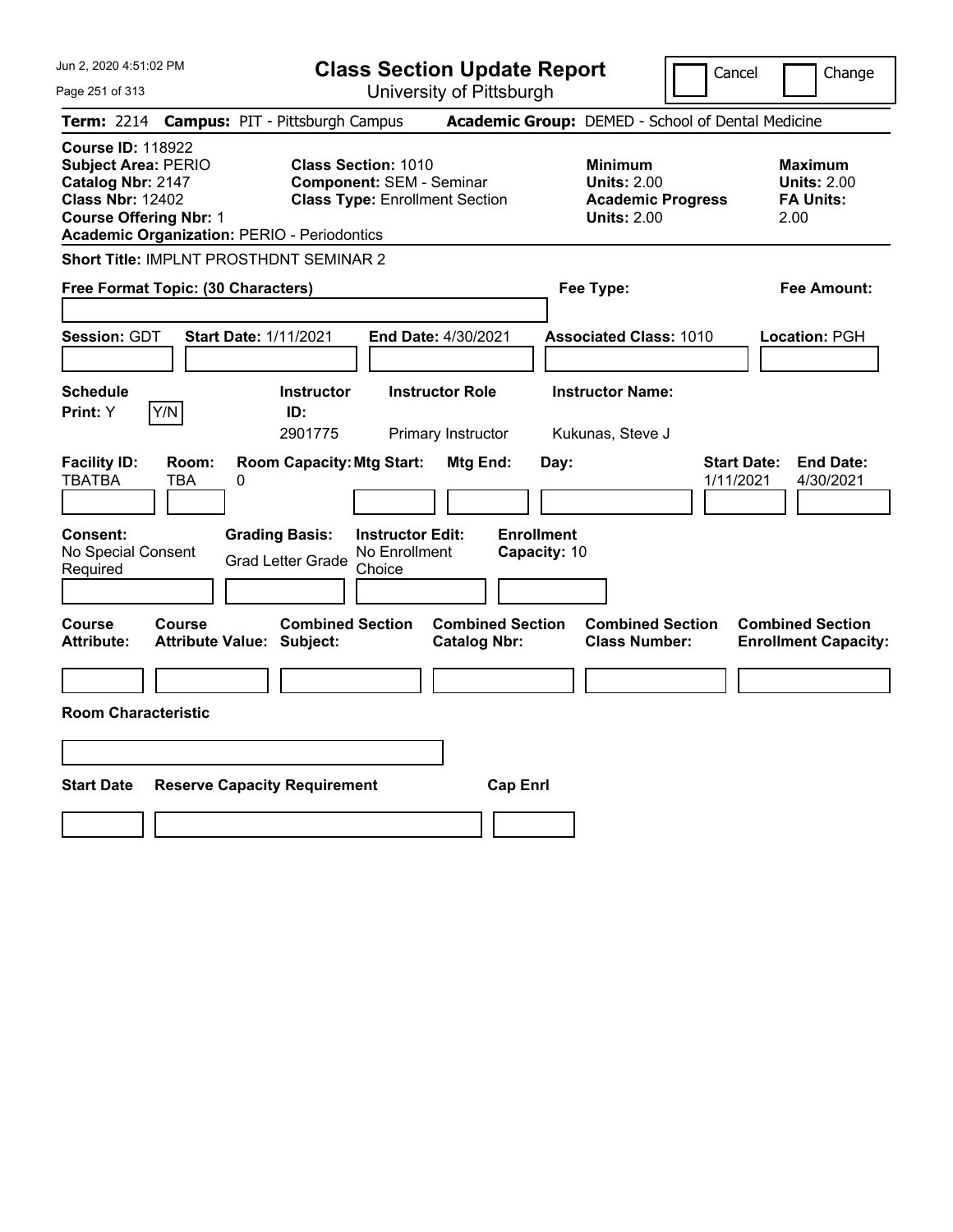Jun 2, 2020 4:51:02 PM Page 252 of 313 **Class Section Update Report** University of Pittsburgh Cancel Change **Term:** 2214 **Campus:** PIT - Pittsburgh Campus **Academic Group:** DEMED - School of Dental Medicine **Course ID:** 118923 **Subject Area:** PERIO **Class Section:** 1010 **Minimum Maximum Catalog Nbr:** 2148 **Component:** SEM - Seminar **Units:** 1.00 **Units:** 1.00 **Class Nbr:** 12371 **Class Type:** Enrollment Section **Academic Progress FA Units: Course Offering Nbr:** 1 **Units:** 1.00 1.00 **Academic Organization:** PERIO - Periodontics **Short Title:** PERIODONTAL RESEARCH 2 **Free Format Topic: (30 Characters) Fee Type: Fee Amount: Session:** GDT **Start Date:** 1/11/2021 **End Date:** 4/30/2021 **Associated Class:** 1010 **Location:** PGH **Schedule Instructor Instructor Role Instructor Name: Print:**  $Y$   $|Y/N|$  **ID:** 1369275 Primary Instructor Williams, Kelly Bolden **Facility ID: Room: Room Capacity:Mtg Start: Mtg End: Day: Start Date: End Date:** TBATBA TBA 0 1/11/2021 4/30/2021 **Consent: Grading Basis: Instructor Edit: Enrollment** No Special Consent Grad Letter Grade No Enrollment Choice **Capacity:** 15 **Course Course Combined Section Combined Section Combined Section Combined Section Attribute: Attribute Value: Subject: Catalog Nbr: Class Number: Enrollment Capacity: Room Characteristic Start Date Reserve Capacity Requirement Cap Enrl**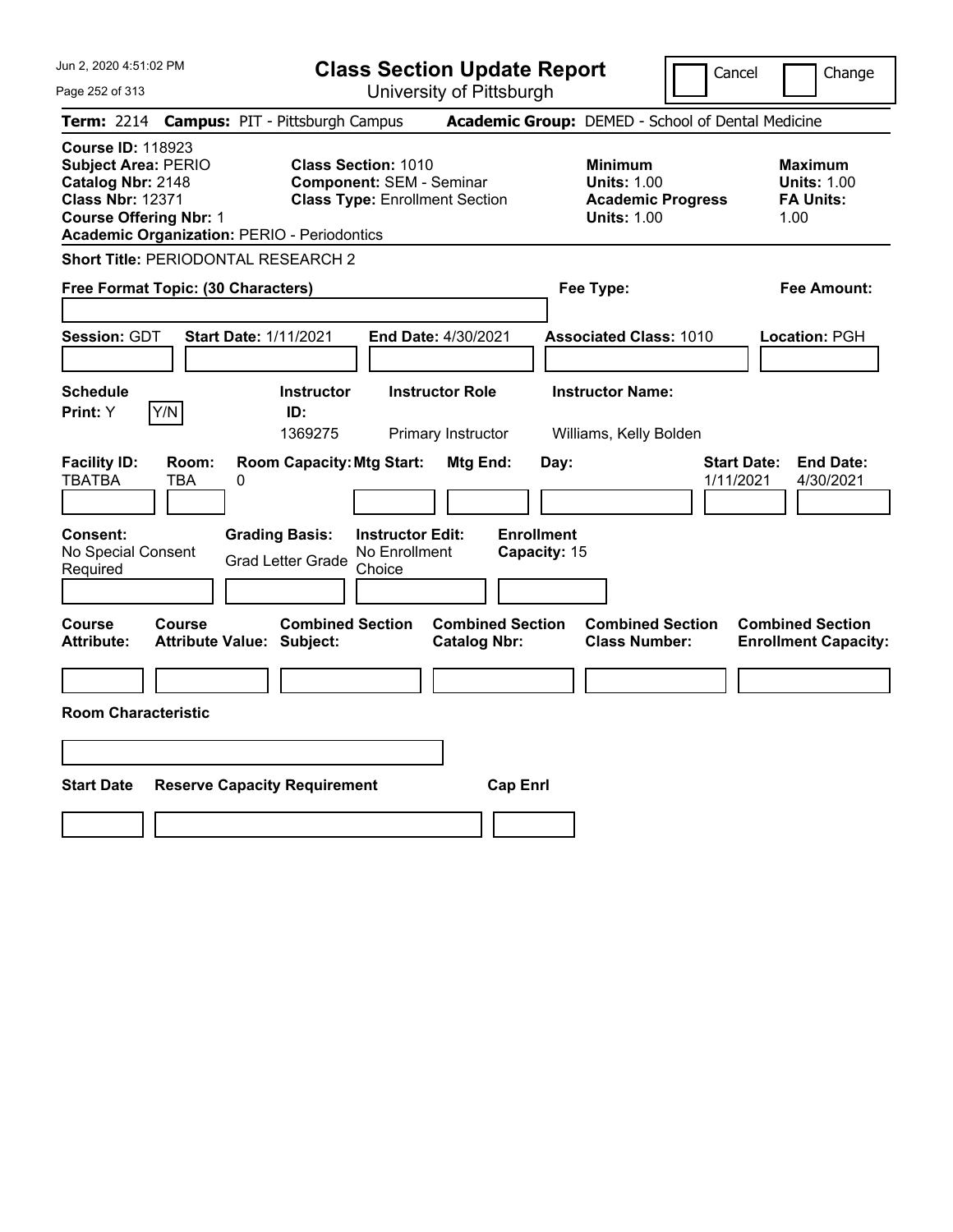|  |  |  | Jun 2, 2020 4:51:02 PM |  |
|--|--|--|------------------------|--|
|--|--|--|------------------------|--|

Page 253 of 313

**Class Section Update Report**

Cancel Change

University of Pittsburgh

|                                                                                                                                         |              | Term: 2214 Campus: PIT - Pittsburgh Campus                                                 |                                                                                                         |                                                |                                           | Academic Group: DEMED - School of Dental Medicine                                      |                                                                  |
|-----------------------------------------------------------------------------------------------------------------------------------------|--------------|--------------------------------------------------------------------------------------------|---------------------------------------------------------------------------------------------------------|------------------------------------------------|-------------------------------------------|----------------------------------------------------------------------------------------|------------------------------------------------------------------|
| <b>Course ID: 118924</b><br><b>Subject Area: PERIO</b><br>Catalog Nbr: 2149<br><b>Class Nbr: 12374</b><br><b>Course Offering Nbr: 1</b> |              | <b>Academic Organization: PERIO - Periodontics</b>                                         | <b>Class Section: 1010</b><br><b>Component: CLN - Clinical</b><br><b>Class Type: Enrollment Section</b> |                                                |                                           | <b>Minimum</b><br><b>Units: 3.00</b><br><b>Academic Progress</b><br><b>Units: 3.00</b> | Maximum<br><b>Units: 3.00</b><br><b>FA Units:</b><br>3.00        |
|                                                                                                                                         |              | Short Title: PERODONTICS SPECIALITY CLINC 2                                                |                                                                                                         |                                                |                                           |                                                                                        |                                                                  |
| Free Format Topic: (30 Characters)                                                                                                      |              |                                                                                            |                                                                                                         |                                                |                                           | Fee Type:                                                                              | Fee Amount:                                                      |
| <b>Session: GDT</b>                                                                                                                     |              | <b>Start Date: 1/11/2021</b>                                                               | End Date: 4/30/2021                                                                                     |                                                |                                           | <b>Associated Class: 1010</b>                                                          | Location: PGH                                                    |
| <b>Schedule</b><br>Print: Y                                                                                                             | Y/N          | <b>Instructor</b><br>ID:<br>1369275                                                        |                                                                                                         | <b>Instructor Role</b><br>Primary Instructor   |                                           | <b>Instructor Name:</b><br>Williams, Kelly Bolden                                      |                                                                  |
| <b>Facility ID:</b><br><b>TBATBA</b><br>Consent:<br>No Special Consent<br>Required                                                      | Room:<br>TBA | <b>Room Capacity: Mtg Start:</b><br>0<br><b>Grading Basis:</b><br><b>Grad Letter Grade</b> | <b>Instructor Edit:</b><br>No Enrollment<br>Choice                                                      | Mtg End:                                       | Day:<br><b>Enrollment</b><br>Capacity: 10 |                                                                                        | <b>Start Date:</b><br><b>End Date:</b><br>1/11/2021<br>4/30/2021 |
| Course<br><b>Attribute:</b>                                                                                                             | Course       | <b>Combined Section</b><br><b>Attribute Value: Subject:</b>                                |                                                                                                         | <b>Combined Section</b><br><b>Catalog Nbr:</b> |                                           | <b>Combined Section</b><br><b>Class Number:</b>                                        | <b>Combined Section</b><br><b>Enrollment Capacity:</b>           |
| <b>Room Characteristic</b>                                                                                                              |              |                                                                                            |                                                                                                         |                                                |                                           |                                                                                        |                                                                  |
| <b>Start Date</b>                                                                                                                       |              | <b>Reserve Capacity Requirement</b>                                                        |                                                                                                         | <b>Cap Enrl</b>                                |                                           |                                                                                        |                                                                  |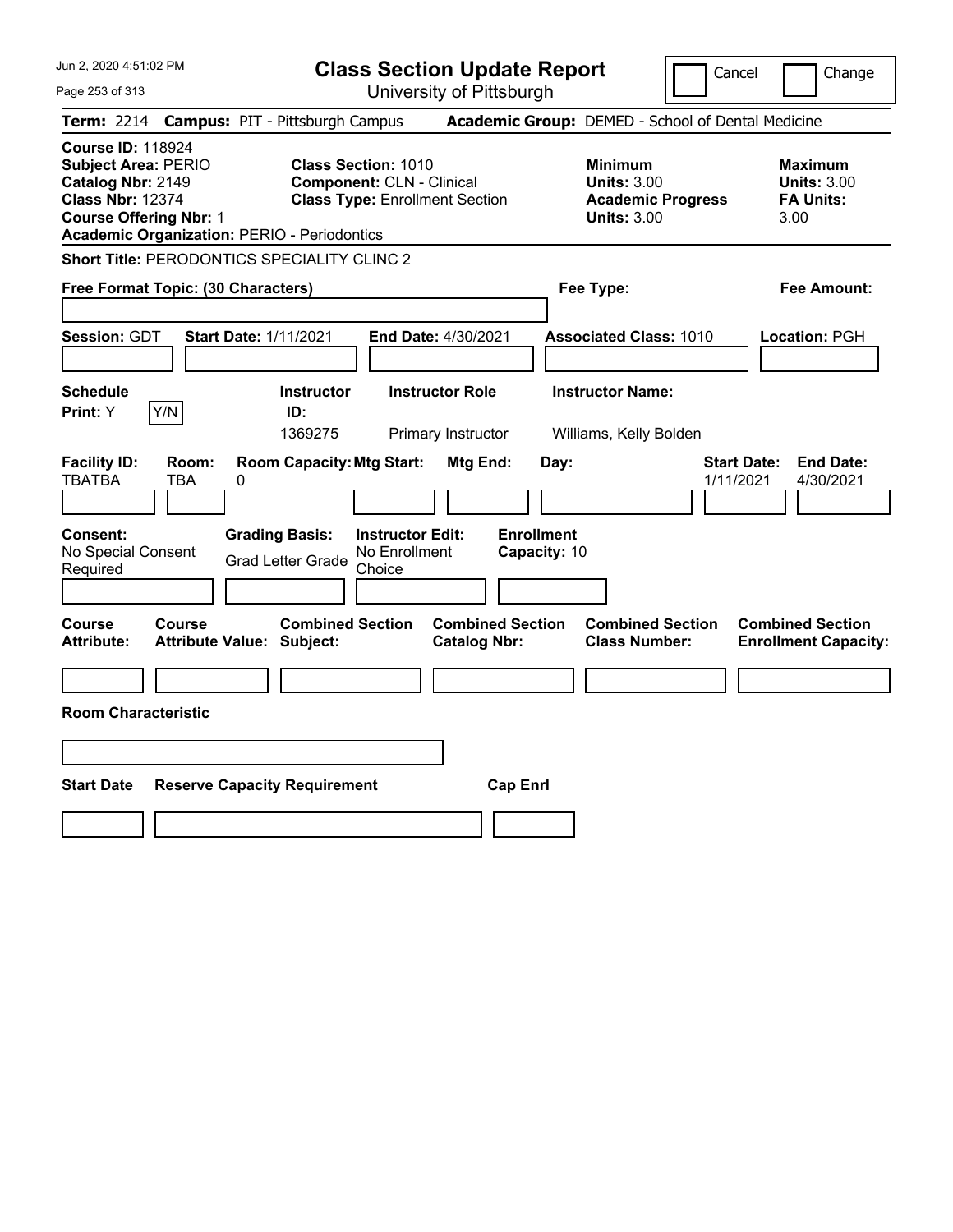**Class Section Update Report** University of Pittsburgh

Cancel Change

Page 254 of 313

**Term:** 2214 **Campus:** PIT - Pittsburgh Campus **Academic Group:** DEMED - School of Dental Medicine **Course ID:** 118925 **Subject Area:** PERIO **Class Section:** 1010 **Minimum Maximum Catalog Nbr:** 2150 **Component:** CLN - Clinical **Units:** 3.00 **Units:** 3.00 **Class Nbr:** 12395 **Class Type:** Enrollment Section **Academic Progress FA Units: Course Offering Nbr:** 1 **Units:** 3.00 3.00 **Academic Organization:** PERIO - Periodontics **Short Title:** PERIO SPECIALITY CLINIC 10 **Free Format Topic: (30 Characters) Fee Type: Fee Amount: Session:** GDT **Start Date:** 1/11/2021 **End Date:** 4/30/2021 **Associated Class:** 1010 **Location:** PGH **Schedule Instructor Instructor Role Instructor Name: Print:**  $Y$   $|Y/N|$  **ID:** 1369275 Primary Instructor Williams, Kelly Bolden **Facility ID: Room: Room Capacity:Mtg Start: Mtg End: Day: Start Date: End Date:** TBATBA TBA 0 1/11/2021 4/30/2021 **Consent: Grading Basis: Instructor Edit: Enrollment** No Special Consent Grad Letter Grade No Enrollment Choice **Capacity:** 22 **Course Course Combined Section Combined Section Combined Section Combined Section Attribute: Attribute Value: Subject: Catalog Nbr: Class Number: Enrollment Capacity: Room Characteristic Start Date Reserve Capacity Requirement Cap Enrl**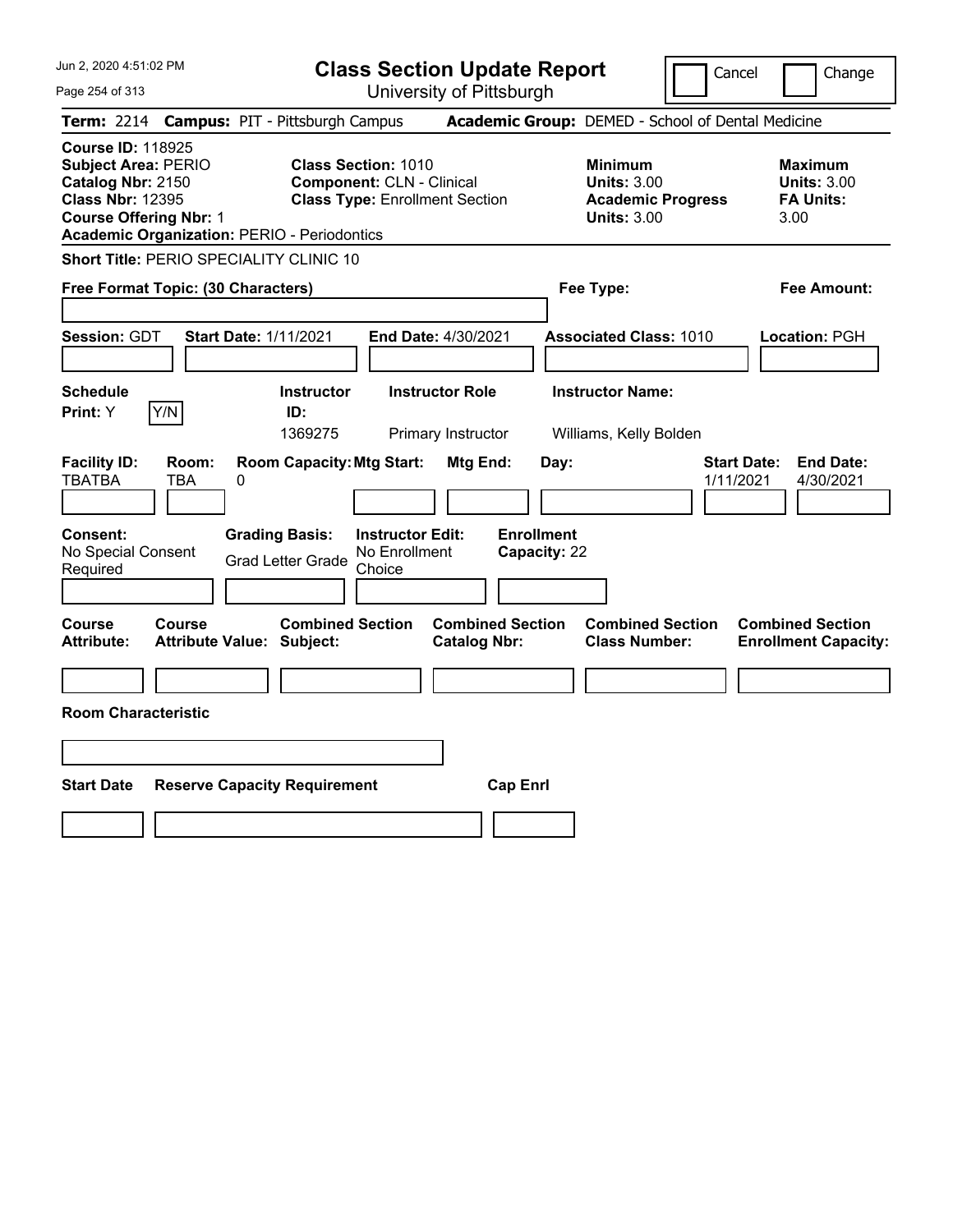Jun 2, 2020 4:51:02 PM Page 255 of 313 **Class Section Update Report** University of Pittsburgh Cancel Change **Term:** 2214 **Campus:** PIT - Pittsburgh Campus **Academic Group:** DEMED - School of Dental Medicine **Course ID:** 118926 **Subject Area:** PERIO **Class Section:** 1010 **Minimum Maximum Catalog Nbr:** 2151 **Component:** SEM - Seminar **Units:** 2.00 **Units:** 2.00 **Class Nbr:** 12370 **Class Type:** Enrollment Section **Academic Progress FA Units: Course Offering Nbr:** 1 **Units:** 2.00 2.00 **Academic Organization:** PERIO - Periodontics **Short Title:** PERIODONTAL LITRATUR REVIEW 2 **Free Format Topic: (30 Characters) Fee Type: Fee Amount: Session:** GDT **Start Date:** 1/11/2021 **End Date:** 4/30/2021 **Associated Class:** 1010 **Location:** PGH **Schedule Instructor Instructor Role Instructor Name: Print:**  $Y$   $|Y/N|$  **ID:** 1369275 Primary Instructor Williams, Kelly Bolden **Facility ID: Room: Room Capacity:Mtg Start: Mtg End: Day: Start Date: End Date:** TBATBA TBA 0 1/11/2021 4/30/2021 **Consent: Grading Basis: Instructor Edit: Enrollment** No Special Consent Grad Letter Grade No Enrollment Choice **Capacity:** 10 **Course Course Combined Section Combined Section Combined Section Combined Section Attribute: Attribute Value: Subject: Catalog Nbr: Class Number: Enrollment Capacity: Room Characteristic Start Date Reserve Capacity Requirement Cap Enrl**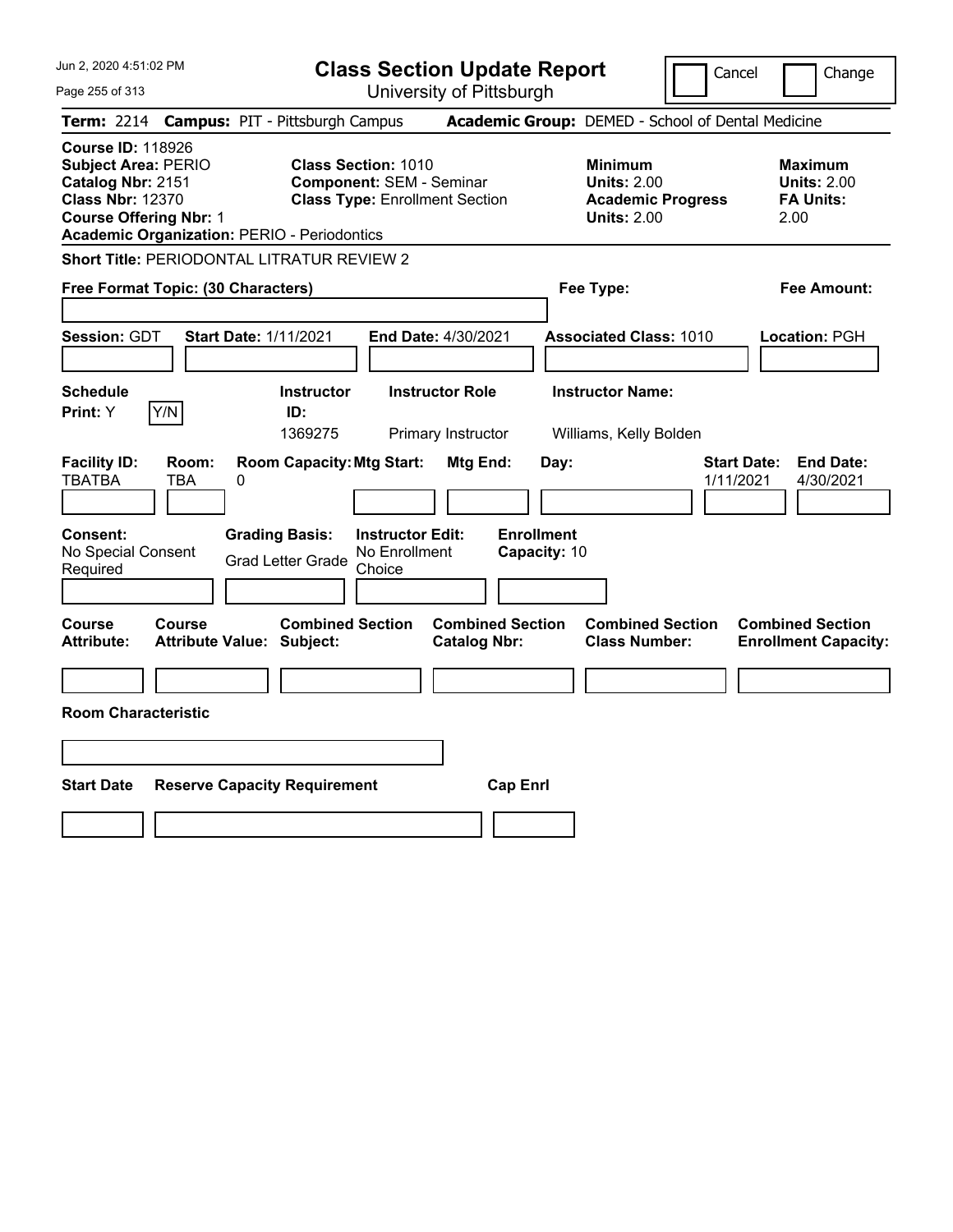Jun 2, 2020 4:51:02 PM Page 256 of 313 **Class Section Update Report** University of Pittsburgh Cancel Change **Term:** 2214 **Campus:** PIT - Pittsburgh Campus **Academic Group:** DEMED - School of Dental Medicine **Course ID:** 118931 **Subject Area:** PERIO **Class Section:** 1010 **Minimum Maximum Catalog Nbr:** 2181 **Component:** SEM - Seminar **Units:** 2.00 **Units:** 2.00 **Class Nbr:** 12394 **Class Type:** Enrollment Section **Academic Progress FA Units: Course Offering Nbr:** 1 **Units:** 2.00 2.00 **Academic Organization:** PERIO - Periodontics **Short Title:** PERIODONTAL LITRATUR REVIEW 8 **Free Format Topic: (30 Characters) Fee Type: Fee Amount: Session:** GDT **Start Date:** 1/11/2021 **End Date:** 4/30/2021 **Associated Class:** 1010 **Location:** PGH **Schedule Instructor Instructor Role Instructor Name: Print:**  $Y$   $|Y/N|$  **ID:** 1369275 Primary Instructor Williams, Kelly Bolden **Facility ID: Room: Room Capacity:Mtg Start: Mtg End: Day: Start Date: End Date:** TBATBA TBA 0 1/11/2021 4/30/2021 **Consent: Grading Basis: Instructor Edit: Enrollment** No Special Consent Grad Letter Grade No Enrollment Choice **Capacity:** 22 **Course Course Combined Section Combined Section Combined Section Combined Section Attribute: Attribute Value: Subject: Catalog Nbr: Class Number: Enrollment Capacity: Room Characteristic Start Date Reserve Capacity Requirement Cap Enrl**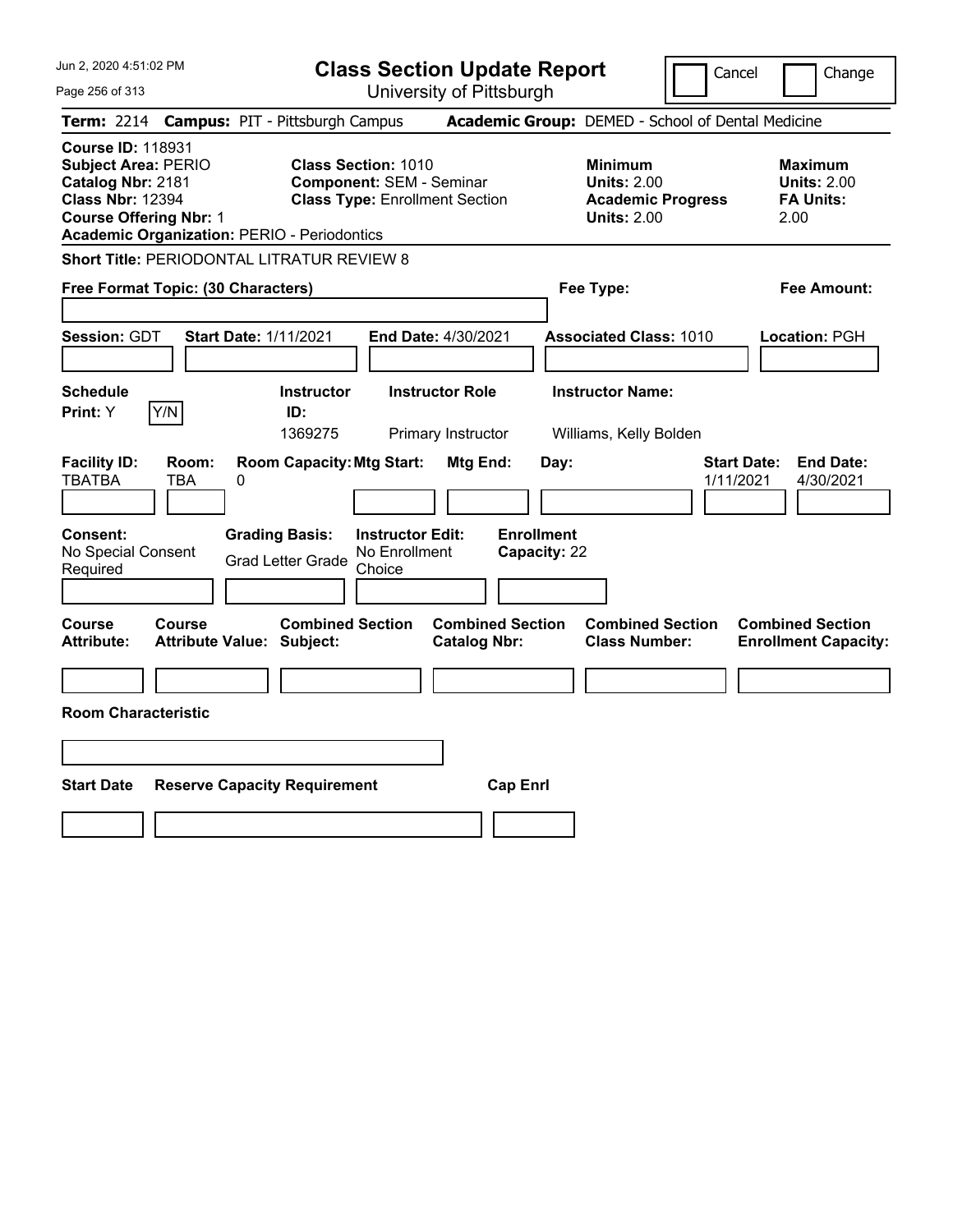Jun 2, 2020 4:51:02 PM Page 257 of 313 **Class Section Update Report** University of Pittsburgh Cancel Change **Term:** 2214 **Campus:** PIT - Pittsburgh Campus **Academic Group:** DEMED - School of Dental Medicine **Course ID:** 118938 **Subject Area:** PERIO **Class Section:** 1010 **Minimum Maximum Catalog Nbr:** 2210 **Component:** SEM - Seminar **Units:** 1.00 **Units:** 1.00 **Class Nbr:** 12392 **Class Type:** Enrollment Section **Academic Progress FA Units: Course Offering Nbr:** 1 **Units:** 1.00 1.00 **Academic Organization:** PERIO - Periodontics **Short Title:** SPEC TOPICS IN PERODONTICS 4 **Free Format Topic: (30 Characters) Fee Type: Fee Amount: Session:** GDT **Start Date:** 1/11/2021 **End Date:** 4/30/2021 **Associated Class:** 1010 **Location:** PGH **Schedule Instructor Instructor Role Instructor Name: Print:**  $Y$   $|Y/N|$  **ID:** 1369275 Primary Instructor Williams, Kelly Bolden **Facility ID: Room: Room Capacity:Mtg Start: Mtg End: Day: Start Date: End Date:** TBATBA TBA 0 1/11/2021 4/30/2021 **Consent: Grading Basis: Instructor Edit: Enrollment** No Special Consent Grad Letter Grade No Enrollment Choice **Capacity:** 22 **Course Course Combined Section Combined Section Combined Section Combined Section Attribute: Attribute Value: Subject: Catalog Nbr: Class Number: Enrollment Capacity: Room Characteristic Start Date Reserve Capacity Requirement Cap Enrl**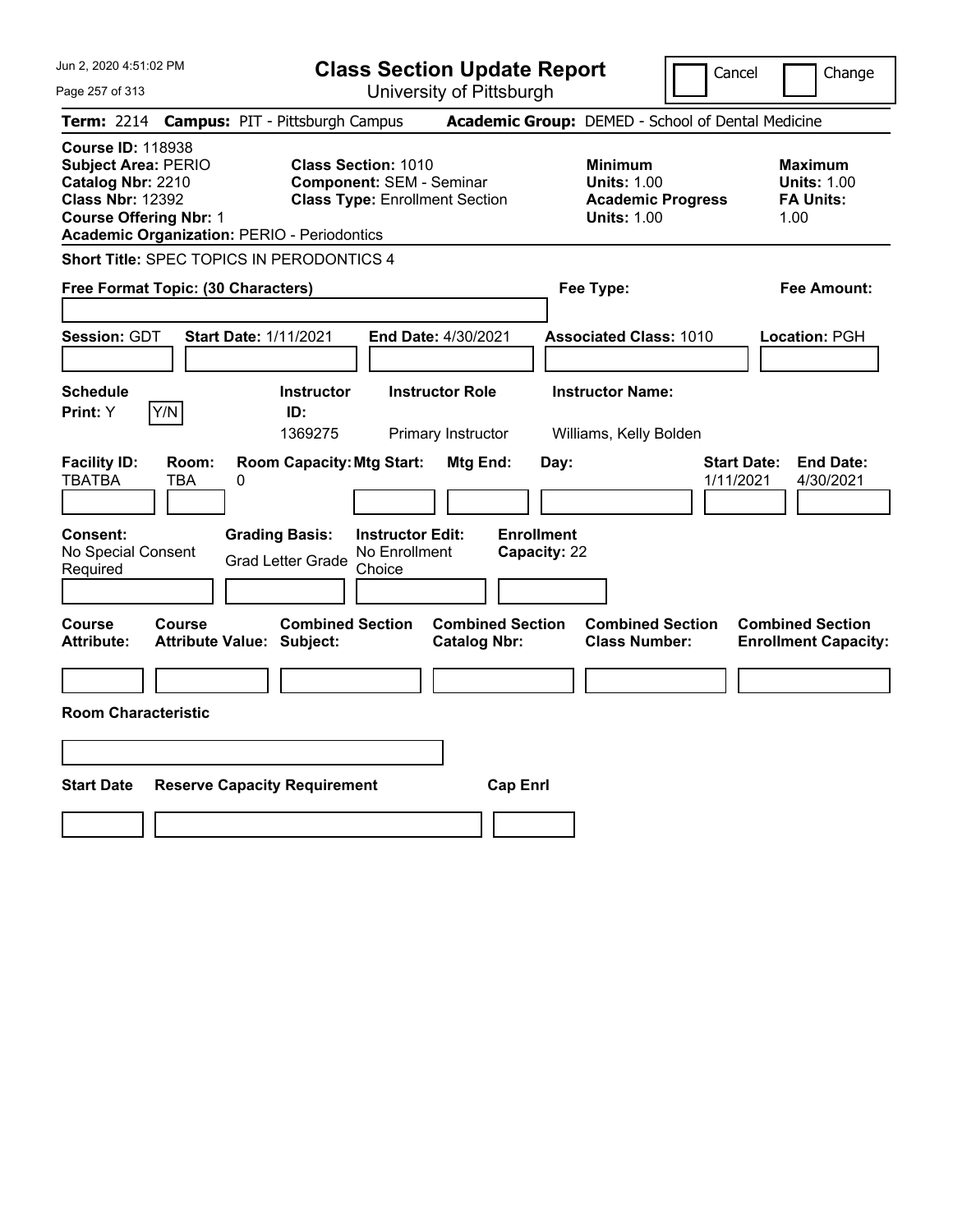Jun 2, 2020 4:51:02 PM Page 258 of 313 **Class Section Update Report** University of Pittsburgh Cancel Change **Term:** 2214 **Campus:** PIT - Pittsburgh Campus **Academic Group:** DEMED - School of Dental Medicine **Course ID:** 118940 **Subject Area:** PERIO **Class Section:** 1010 **Minimum Maximum Catalog Nbr:** 2212 **Component:** SEM - Seminar **Units:** 1.00 **Units:** 1.00 **Class Nbr:** 12393 **Class Type:** Enrollment Section **Academic Progress FA Units: Course Offering Nbr:** 1 **Units:** 1.00 1.00 **Academic Organization:** PERIO - Periodontics **Short Title:** SPEC TOPICS IN PERODONTICS 2 **Free Format Topic: (30 Characters) Fee Type: Fee Amount: Session:** GDT **Start Date:** 1/11/2021 **End Date:** 4/30/2021 **Associated Class:** 1010 **Location:** PGH **Schedule Instructor Instructor Role Instructor Name: Print:**  $Y$   $|Y/N|$  **ID:** 1369275 Primary Instructor Williams, Kelly Bolden **Facility ID: Room: Room Capacity:Mtg Start: Mtg End: Day: Start Date: End Date:** TBATBA TBA 0 1/11/2021 4/30/2021 **Consent: Grading Basis: Instructor Edit: Enrollment** No Special Consent Grad Letter Grade No Enrollment Choice **Capacity:** 22 **Course Course Combined Section Combined Section Combined Section Combined Section Attribute: Attribute Value: Subject: Catalog Nbr: Class Number: Enrollment Capacity: Room Characteristic Start Date Reserve Capacity Requirement Cap Enrl**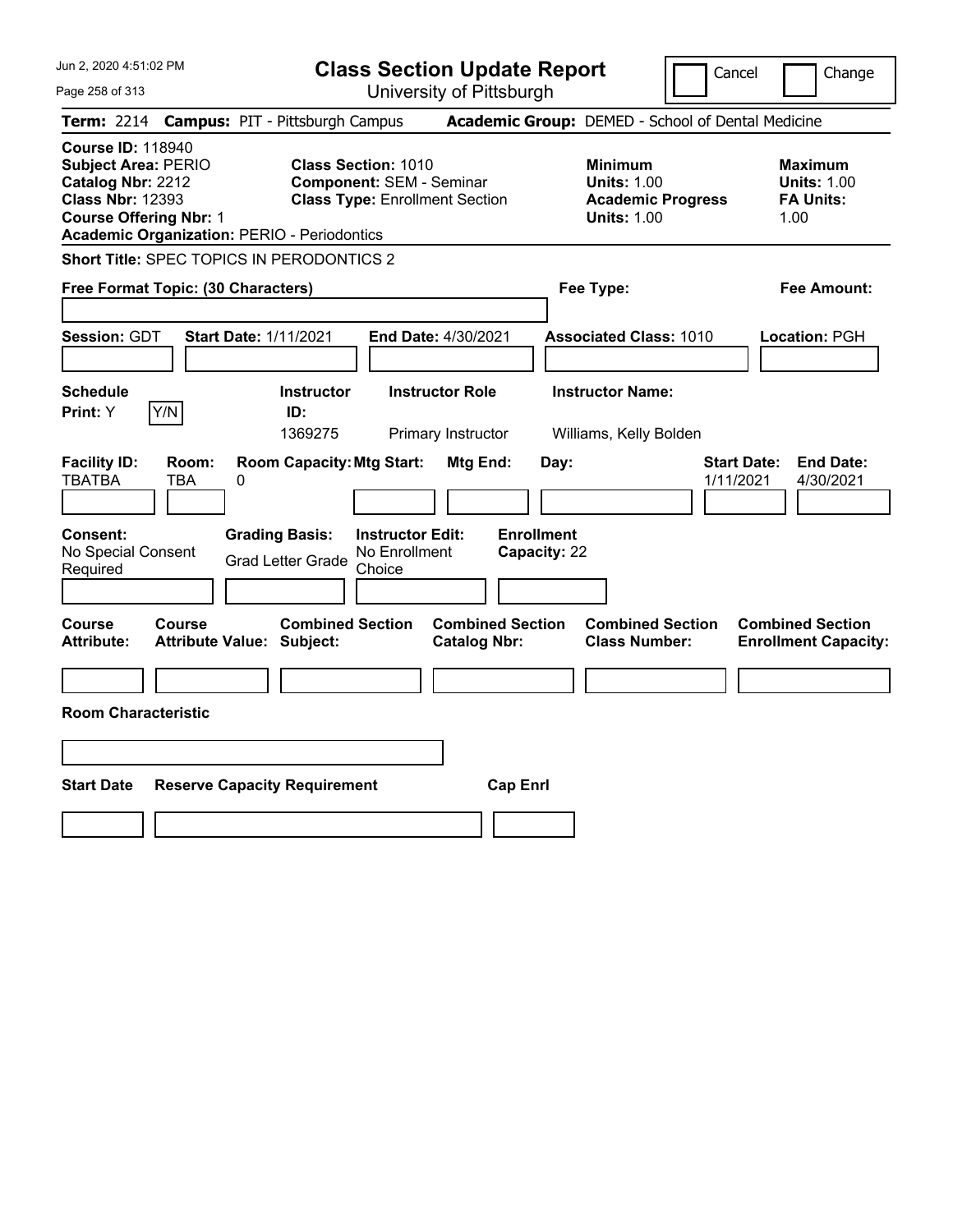Jun 2, 2020 4:51:02 PM Page 259 of 313 **Class Section Update Report** University of Pittsburgh Cancel Change **Term:** 2214 **Campus:** PIT - Pittsburgh Campus **Academic Group:** DEMED - School of Dental Medicine **Course ID:** 118948 **Subject Area:** PERIO **Class Section:** 1010 **Minimum Maximum Catalog Nbr:** 2240 **Component:** SEM - Seminar **Units:** 1.00 **Units:** 1.00 **Class Nbr:** 12372 **Class Type:** Enrollment Section **Academic Progress FA Units: Course Offering Nbr:** 1 **Units:** 1.00 1.00 **Academic Organization:** PERIO - Periodontics **Short Title:** PERODONTAL TREATMENT PLANNG 2 **Free Format Topic: (30 Characters) Fee Type: Fee Amount: Session:** GDT **Start Date:** 1/11/2021 **End Date:** 4/30/2021 **Associated Class:** 1010 **Location:** PGH **Schedule Instructor Instructor Role Instructor Name: Print:**  $Y$   $|Y/N|$  **ID:** 1369275 Primary Instructor Williams, Kelly Bolden **Facility ID: Room: Room Capacity:Mtg Start: Mtg End: Day: Start Date: End Date:** TBATBA TBA 0 1/11/2021 4/30/2021 **Consent: Grading Basis: Instructor Edit: Enrollment** No Special Consent Grad Letter Grade No Enrollment Choice **Capacity:** 15 **Course Course Combined Section Combined Section Combined Section Combined Section Attribute: Attribute Value: Subject: Catalog Nbr: Class Number: Enrollment Capacity: Room Characteristic Start Date Reserve Capacity Requirement Cap Enrl**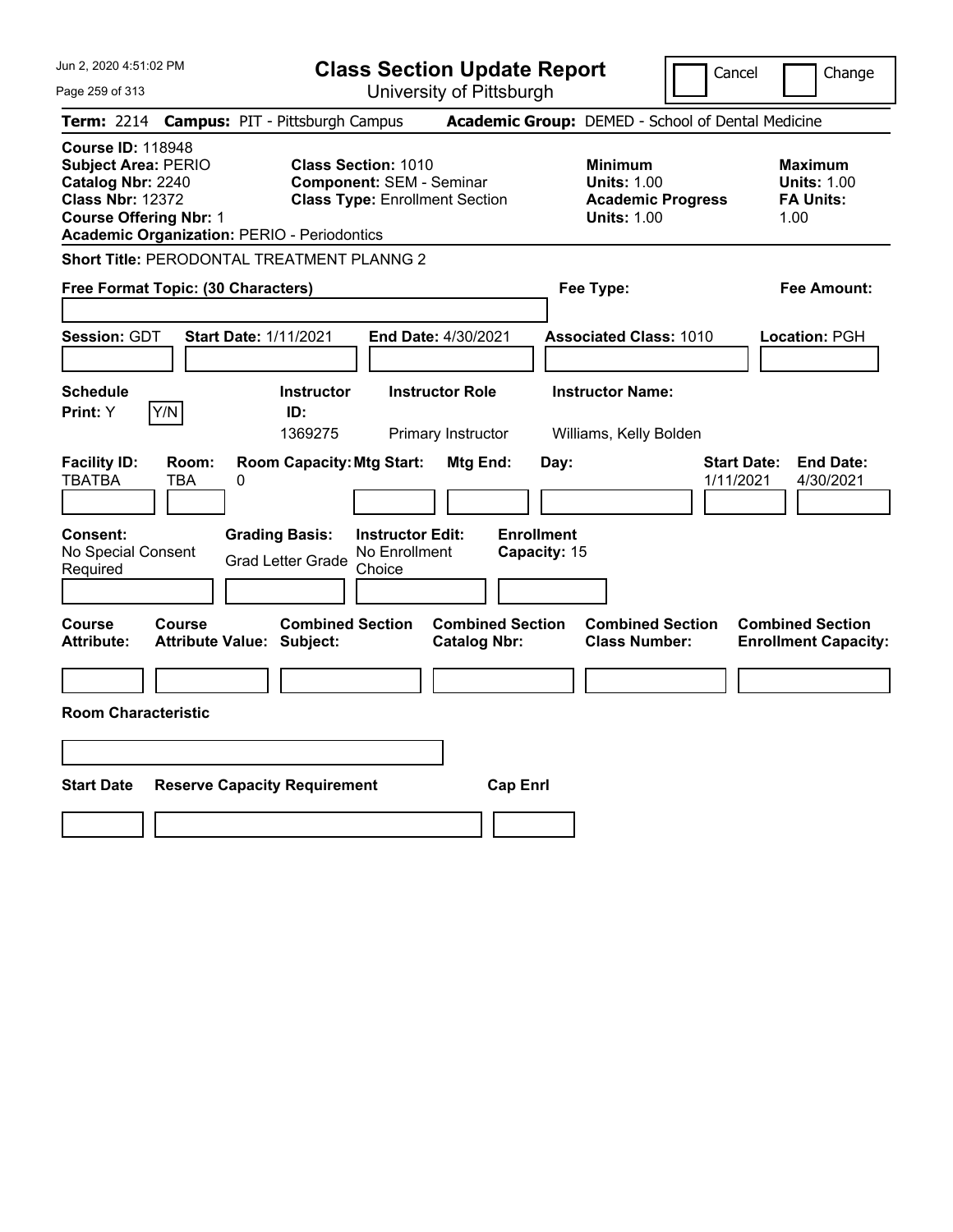|  |  |  | Jun 2, 2020 4:51:02 PM |  |
|--|--|--|------------------------|--|
|--|--|--|------------------------|--|

**Class Section Update Report**

Cancel Change

| Page 260 of 313                                                                                                                                                                               |                                                             |                                                                                                         | University of Pittsburgh                       |                                   |                                                                                        |                                 |                                                                  |
|-----------------------------------------------------------------------------------------------------------------------------------------------------------------------------------------------|-------------------------------------------------------------|---------------------------------------------------------------------------------------------------------|------------------------------------------------|-----------------------------------|----------------------------------------------------------------------------------------|---------------------------------|------------------------------------------------------------------|
| Term: 2214 Campus: PIT - Pittsburgh Campus                                                                                                                                                    |                                                             |                                                                                                         |                                                |                                   | Academic Group: DEMED - School of Dental Medicine                                      |                                 |                                                                  |
| <b>Course ID: 118949</b><br><b>Subject Area: PERIO</b><br>Catalog Nbr: 2241<br><b>Class Nbr: 12375</b><br><b>Course Offering Nbr: 1</b><br><b>Academic Organization: PERIO - Periodontics</b> |                                                             | <b>Class Section: 1010</b><br><b>Component: CLN - Clinical</b><br><b>Class Type: Enrollment Section</b> |                                                |                                   | <b>Minimum</b><br><b>Units: 1.00</b><br><b>Academic Progress</b><br><b>Units: 1.00</b> |                                 | <b>Maximum</b><br><b>Units: 1.00</b><br><b>FA Units:</b><br>1.00 |
| Short Title: HOSPITAL PERIODONTICS 2                                                                                                                                                          |                                                             |                                                                                                         |                                                |                                   |                                                                                        |                                 |                                                                  |
| Free Format Topic: (30 Characters)                                                                                                                                                            |                                                             |                                                                                                         |                                                |                                   | Fee Type:                                                                              |                                 | Fee Amount:                                                      |
| <b>Session: GDT</b>                                                                                                                                                                           | <b>Start Date: 1/11/2021</b>                                | <b>End Date: 4/30/2021</b>                                                                              |                                                |                                   | <b>Associated Class: 1010</b>                                                          |                                 | Location: PGH                                                    |
| <b>Schedule</b><br>Y/N<br>Print: Y                                                                                                                                                            | <b>Instructor</b><br>ID:<br>2902979                         |                                                                                                         | <b>Instructor Role</b><br>Primary Instructor   |                                   | <b>Instructor Name:</b><br>Famili, Pouran                                              |                                 |                                                                  |
| <b>Facility ID:</b><br>Room:<br>TBATBA<br>TBA                                                                                                                                                 | <b>Room Capacity: Mtg Start:</b><br>0                       |                                                                                                         | <b>Mtg End:</b>                                | Day:                              |                                                                                        | <b>Start Date:</b><br>1/11/2021 | <b>End Date:</b><br>4/30/2021                                    |
| <b>Consent:</b><br>No Special Consent<br>Required                                                                                                                                             | <b>Grading Basis:</b><br><b>Grad Letter Grade</b>           | <b>Instructor Edit:</b><br>No Enrollment<br>Choice                                                      |                                                | <b>Enrollment</b><br>Capacity: 10 |                                                                                        |                                 |                                                                  |
| Course<br>Course<br>Attribute:                                                                                                                                                                | <b>Combined Section</b><br><b>Attribute Value: Subject:</b> |                                                                                                         | <b>Combined Section</b><br><b>Catalog Nbr:</b> |                                   | <b>Combined Section</b><br><b>Class Number:</b>                                        |                                 | <b>Combined Section</b><br><b>Enrollment Capacity:</b>           |
| <b>Room Characteristic</b>                                                                                                                                                                    |                                                             |                                                                                                         |                                                |                                   |                                                                                        |                                 |                                                                  |
| <b>Start Date</b>                                                                                                                                                                             | <b>Reserve Capacity Requirement</b>                         |                                                                                                         | <b>Cap Enrl</b>                                |                                   |                                                                                        |                                 |                                                                  |
|                                                                                                                                                                                               |                                                             |                                                                                                         |                                                |                                   |                                                                                        |                                 |                                                                  |
|                                                                                                                                                                                               |                                                             |                                                                                                         |                                                |                                   |                                                                                        |                                 |                                                                  |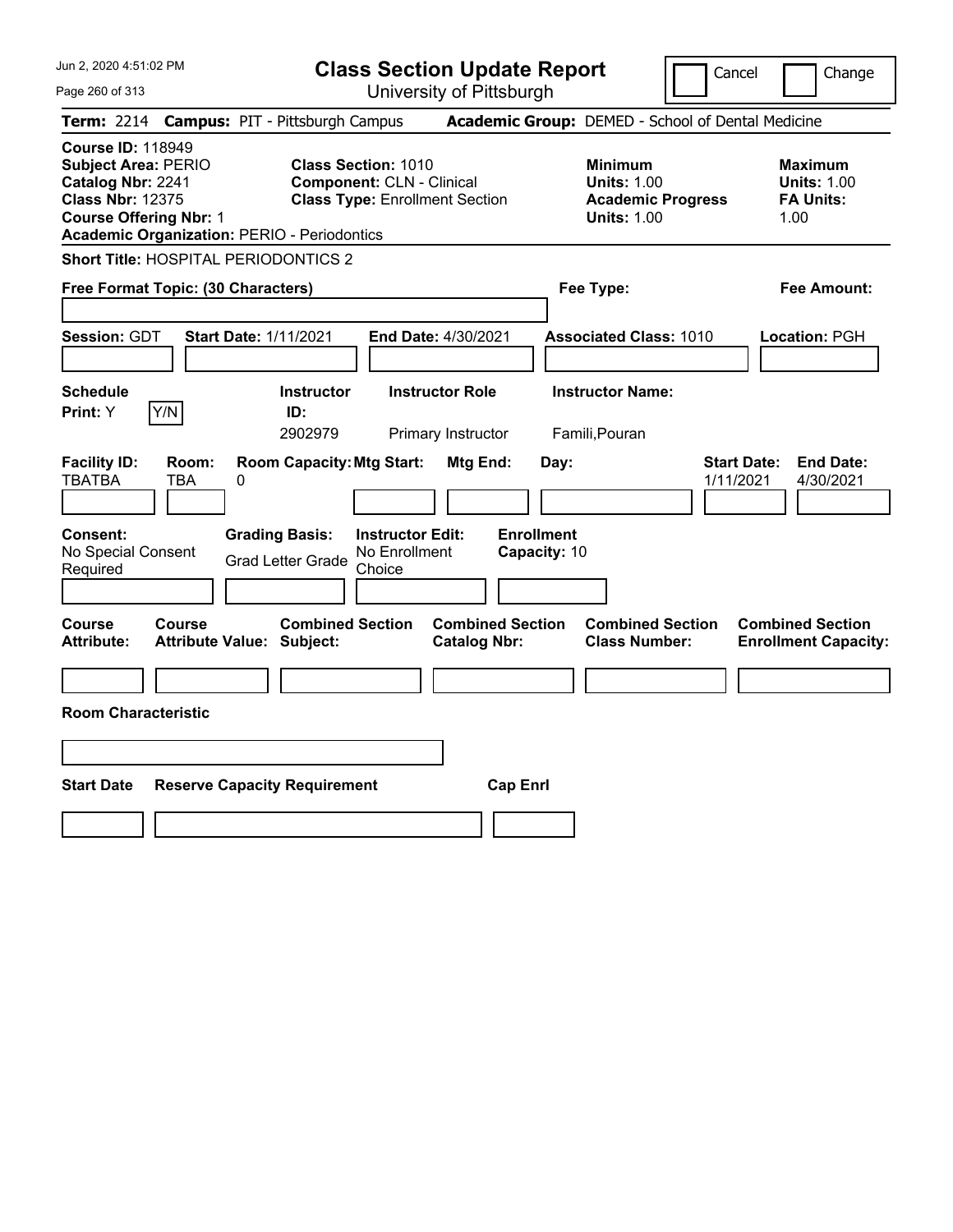Jun 2, 2020 4:51:02 PM Page 261 of 313 **Class Section Update Report** University of Pittsburgh Cancel Change **Term:** 2214 **Campus:** PIT - Pittsburgh Campus **Academic Group:** DEMED - School of Dental Medicine **Course ID:** 118954 **Subject Area:** PERIO **Class Section:** 1010 **Minimum Maximum Catalog Nbr:** 2246 **Component:** SEM - Seminar **Units:** 1.00 **Units:** 1.00 **Class Nbr:** 12373 **Class Type:** Enrollment Section **Academic Progress FA Units: Course Offering Nbr:** 1 **Units:** 1.00 1.00 **Academic Organization:** PERIO - Periodontics **Short Title:** PERIODONTAL RESEARCH 4 **Free Format Topic: (30 Characters) Fee Type: Fee Amount: Session:** GDT **Start Date:** 1/11/2021 **End Date:** 4/30/2021 **Associated Class:** 1010 **Location:** PGH **Schedule Instructor Instructor Role Instructor Name: Print:**  $Y$   $|Y/N|$  **ID:** 1369275 Primary Instructor Williams, Kelly Bolden **Facility ID: Room: Room Capacity:Mtg Start: Mtg End: Day: Start Date: End Date:** TBATBA TBA 0 1/11/2021 4/30/2021 **Consent: Grading Basis: Instructor Edit: Enrollment** No Special Consent Grad Letter Grade No Enrollment Choice **Capacity:** 15 **Course Course Combined Section Combined Section Combined Section Combined Section Attribute: Attribute Value: Subject: Catalog Nbr: Class Number: Enrollment Capacity: Room Characteristic Start Date Reserve Capacity Requirement Cap Enrl**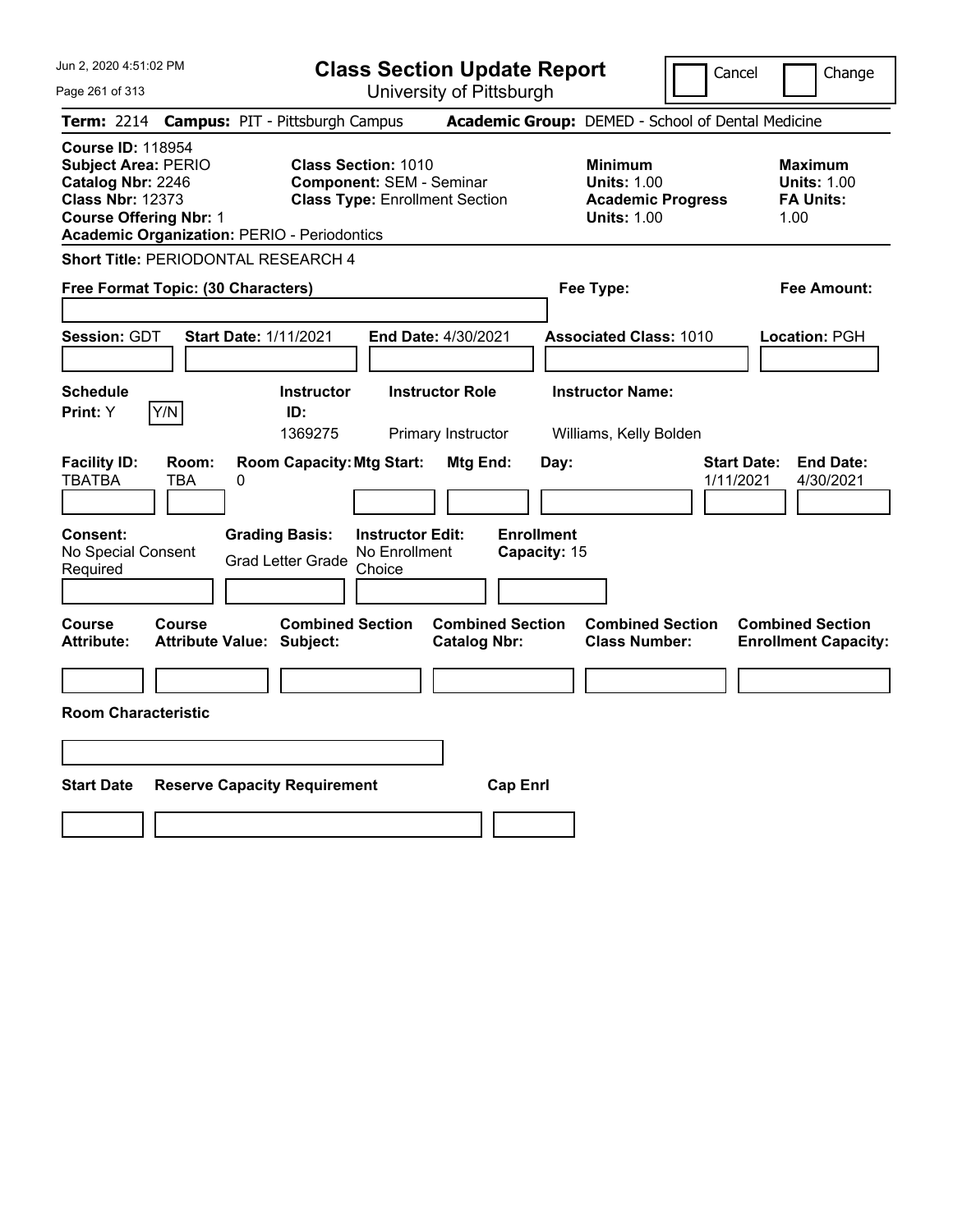|  |  |  | Jun 2, 2020 4:51:02 PM |  |
|--|--|--|------------------------|--|
|--|--|--|------------------------|--|

Cancel **Change** 

| Jun 2, 2020 4:51:02 PM                                                                                                                  |                                                                                            | <b>Class Section Update Report</b>                                                                     | Cancel                                                                                 | Change                                                           |
|-----------------------------------------------------------------------------------------------------------------------------------------|--------------------------------------------------------------------------------------------|--------------------------------------------------------------------------------------------------------|----------------------------------------------------------------------------------------|------------------------------------------------------------------|
| Page 262 of 313                                                                                                                         |                                                                                            | University of Pittsburgh                                                                               |                                                                                        |                                                                  |
| <b>Term: 2214</b>                                                                                                                       | <b>Campus: PIT - Pittsburgh Campus</b>                                                     |                                                                                                        | Academic Group: DEMED - School of Dental Medicine                                      |                                                                  |
| <b>Course ID: 187501</b><br><b>Subject Area: PERIO</b><br>Catalog Nbr: 2252<br><b>Class Nbr: 24672</b><br><b>Course Offering Nbr: 1</b> | <b>Academic Organization: PERIO - Periodontics</b>                                         | <b>Class Section: 1010</b><br><b>Component: SEM - Seminar</b><br><b>Class Type: Enrollment Section</b> | <b>Minimum</b><br><b>Units: 1.00</b><br><b>Academic Progress</b><br><b>Units: 1.00</b> | <b>Maximum</b><br><b>Units: 1.00</b><br><b>FA Units:</b><br>1.00 |
|                                                                                                                                         | Short Title: INTRAOPERATIVE MGT COMORBIDITI                                                |                                                                                                        |                                                                                        |                                                                  |
| Free Format Topic: (30 Characters)                                                                                                      |                                                                                            |                                                                                                        | Fee Type:                                                                              | Fee Amount:                                                      |
| <b>Session: GDT</b>                                                                                                                     | <b>Start Date: 1/11/2021</b>                                                               | <b>End Date: 4/30/2021</b>                                                                             | <b>Associated Class: 1010</b>                                                          | Location: PGH                                                    |
| <b>Schedule</b><br>Y/N<br>Print: Y                                                                                                      | <b>Instructor</b><br>ID:<br>2921627<br>2963608                                             | <b>Instructor Role</b><br>Primary Instructor<br>Primary Instructor                                     | <b>Instructor Name:</b><br>Giovannitti, Joseph A<br>Schwartz, Paul J                   |                                                                  |
| <b>Facility ID:</b><br>Room:<br><b>TBATBA</b><br><b>TBA</b><br>Consent:<br>No Special Consent<br>Required                               | <b>Room Capacity: Mtg Start:</b><br>0<br><b>Grading Basis:</b><br><b>Grad Letter Grade</b> | Mtg End:<br>8:00 AM<br>8:50 AM<br><b>Instructor Edit:</b><br>No Enrollment<br>Choice                   | Day:<br><b>Start Date:</b><br>1/11/2021<br>Th<br><b>Enrollment</b><br>Capacity: 10     | <b>End Date:</b><br>4/30/2021                                    |
| Course<br>Course<br>Attribute:                                                                                                          | <b>Combined Section</b><br><b>Attribute Value: Subject:</b>                                | <b>Combined Section</b><br><b>Catalog Nbr:</b>                                                         | <b>Combined Section</b><br><b>Class Number:</b>                                        | <b>Combined Section</b><br><b>Enrollment Capacity:</b>           |
| <b>Room Characteristic</b>                                                                                                              |                                                                                            |                                                                                                        |                                                                                        |                                                                  |
| <b>Start Date</b>                                                                                                                       | <b>Reserve Capacity Requirement</b>                                                        |                                                                                                        | <b>Cap Enrl</b>                                                                        |                                                                  |
|                                                                                                                                         |                                                                                            |                                                                                                        |                                                                                        |                                                                  |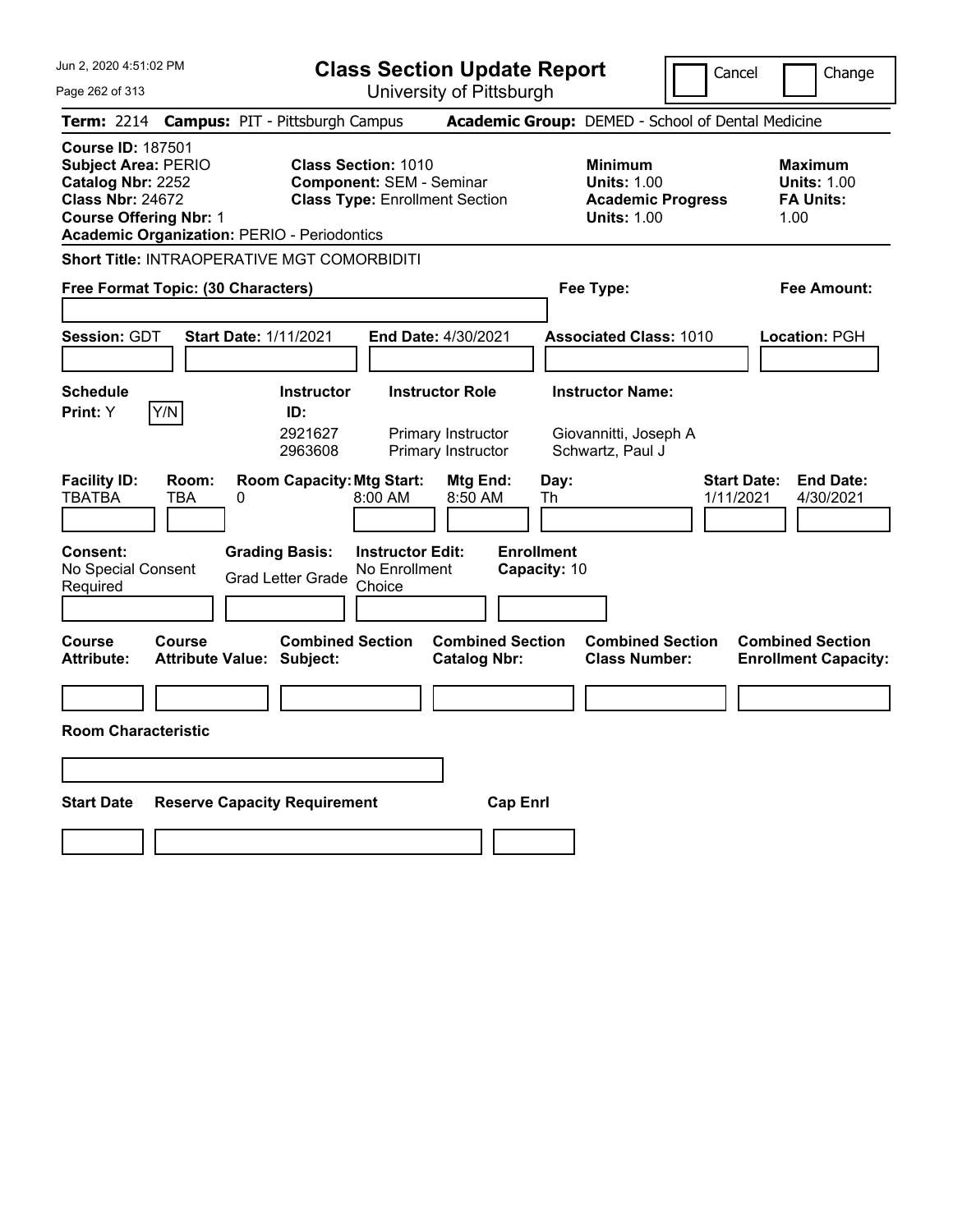|  |  |  | Jun 2, 2020 4:51:02 PM |  |
|--|--|--|------------------------|--|
|--|--|--|------------------------|--|

**Class Section Update Report** University of Pittsburgh

Cancel Change

Page 263 of 313

| <b>Term: 2214</b>                                                        |                                                             | <b>Campus: PIT - Pittsburgh Campus</b>                      |                                                                                                        |                                                |                                   | Academic Group: DEMED - School of Dental Medicine                                      |                                 |                                                                  |
|--------------------------------------------------------------------------|-------------------------------------------------------------|-------------------------------------------------------------|--------------------------------------------------------------------------------------------------------|------------------------------------------------|-----------------------------------|----------------------------------------------------------------------------------------|---------------------------------|------------------------------------------------------------------|
| <b>Course ID: 118958</b><br>Catalog Nbr: 2253<br><b>Class Nbr: 12384</b> | <b>Subject Area: PERIO</b><br><b>Course Offering Nbr: 1</b> | <b>Academic Organization: PERIO - Periodontics</b>          | <b>Class Section: 1010</b><br><b>Component: SEM - Seminar</b><br><b>Class Type: Enrollment Section</b> |                                                |                                   | <b>Minimum</b><br><b>Units: 1.00</b><br><b>Academic Progress</b><br><b>Units: 1.00</b> |                                 | <b>Maximum</b><br><b>Units: 1.00</b><br><b>FA Units:</b><br>1.00 |
|                                                                          |                                                             | <b>Short Title: PERIO TREATMENT PLANNING 4</b>              |                                                                                                        |                                                |                                   |                                                                                        |                                 |                                                                  |
|                                                                          |                                                             | Free Format Topic: (30 Characters)                          |                                                                                                        |                                                |                                   | Fee Type:                                                                              |                                 | <b>Fee Amount:</b>                                               |
| Session: GDT                                                             |                                                             | <b>Start Date: 1/11/2021</b>                                |                                                                                                        | End Date: 4/30/2021                            |                                   | <b>Associated Class: 1010</b>                                                          |                                 | Location: PGH                                                    |
| <b>Schedule</b><br>Print: Y                                              | Y/N                                                         | <b>Instructor</b><br>ID:<br>1369275                         |                                                                                                        | <b>Instructor Role</b><br>Primary Instructor   |                                   | <b>Instructor Name:</b><br>Williams, Kelly Bolden                                      |                                 |                                                                  |
| <b>Facility ID:</b><br><b>TBATBA</b>                                     | Room:<br><b>TBA</b>                                         | <b>Room Capacity: Mtg Start:</b><br>0                       |                                                                                                        | Mtg End:                                       | Day:                              |                                                                                        | <b>Start Date:</b><br>1/11/2021 | <b>End Date:</b><br>4/30/2021                                    |
| <b>Consent:</b><br>No Special Consent<br>Required                        |                                                             | <b>Grading Basis:</b><br><b>Grad Letter Grade</b>           | <b>Instructor Edit:</b><br>No Enrollment<br>Choice                                                     |                                                | <b>Enrollment</b><br>Capacity: 10 |                                                                                        |                                 |                                                                  |
| Course<br><b>Attribute:</b>                                              | Course                                                      | <b>Combined Section</b><br><b>Attribute Value: Subject:</b> |                                                                                                        | <b>Combined Section</b><br><b>Catalog Nbr:</b> |                                   | <b>Combined Section</b><br><b>Class Number:</b>                                        |                                 | <b>Combined Section</b><br><b>Enrollment Capacity:</b>           |
|                                                                          | <b>Room Characteristic</b>                                  |                                                             |                                                                                                        |                                                |                                   |                                                                                        |                                 |                                                                  |
| <b>Start Date</b>                                                        |                                                             | <b>Reserve Capacity Requirement</b>                         |                                                                                                        | <b>Cap Enrl</b>                                |                                   |                                                                                        |                                 |                                                                  |
|                                                                          |                                                             |                                                             |                                                                                                        |                                                |                                   |                                                                                        |                                 |                                                                  |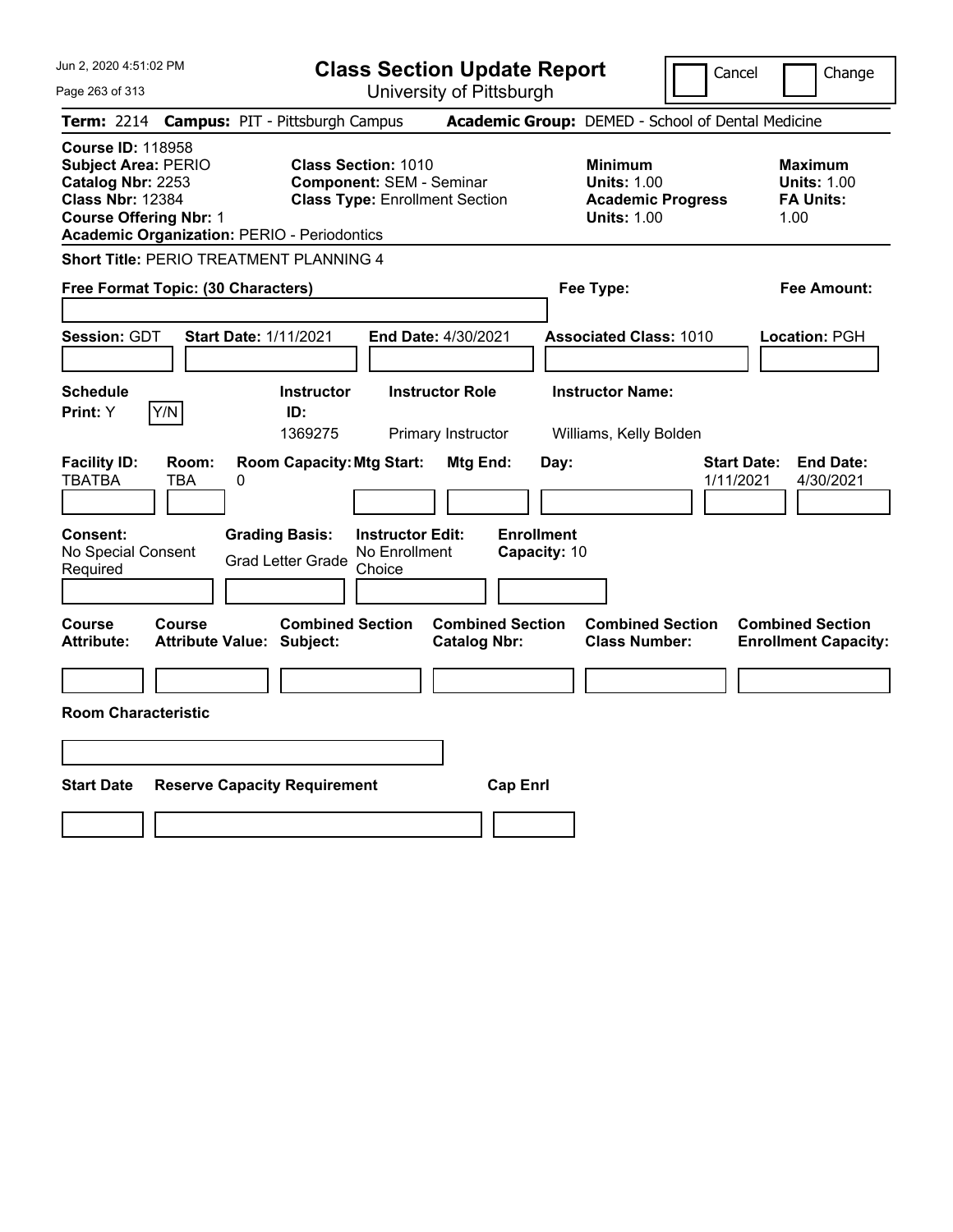Jun 2, 2020 4:51:02 PM Page 264 of 313 **Class Section Update Report** University of Pittsburgh Cancel Change **Term:** 2214 **Campus:** PIT - Pittsburgh Campus **Academic Group:** DEMED - School of Dental Medicine **Course ID:** 118960 **Subject Area:** PERIO **Class Section:** 1010 **Minimum Maximum Catalog Nbr:** 2260 **Component:** SEM - Seminar **Units:** 1.00 **Units:** 1.00 **Class Nbr:** 12391 **Class Type:** Enrollment Section **Academic Progress FA Units: Course Offering Nbr:** 1 **Units:** 1.00 1.00 **Academic Organization:** PERIO - Periodontics **Short Title:** SPEC TOPICS IN PERODONTICS 6 **Free Format Topic: (30 Characters) Fee Type: Fee Amount: Session:** GDT **Start Date:** 1/11/2021 **End Date:** 4/30/2021 **Associated Class:** 1010 **Location:** PGH **Schedule Instructor Instructor Role Instructor Name: Print:**  $Y$   $|Y/N|$  **ID:** 1369275 Primary Instructor Williams, Kelly Bolden **Facility ID: Room: Room Capacity:Mtg Start: Mtg End: Day: Start Date: End Date:** TBATBA TBA 0 1/11/2021 4/30/2021 **Consent: Grading Basis: Instructor Edit: Enrollment** No Special Consent Grad Letter Grade No Enrollment Choice **Capacity:** 22 **Course Course Combined Section Combined Section Combined Section Combined Section Attribute: Attribute Value: Subject: Catalog Nbr: Class Number: Enrollment Capacity: Room Characteristic Start Date Reserve Capacity Requirement Cap Enrl**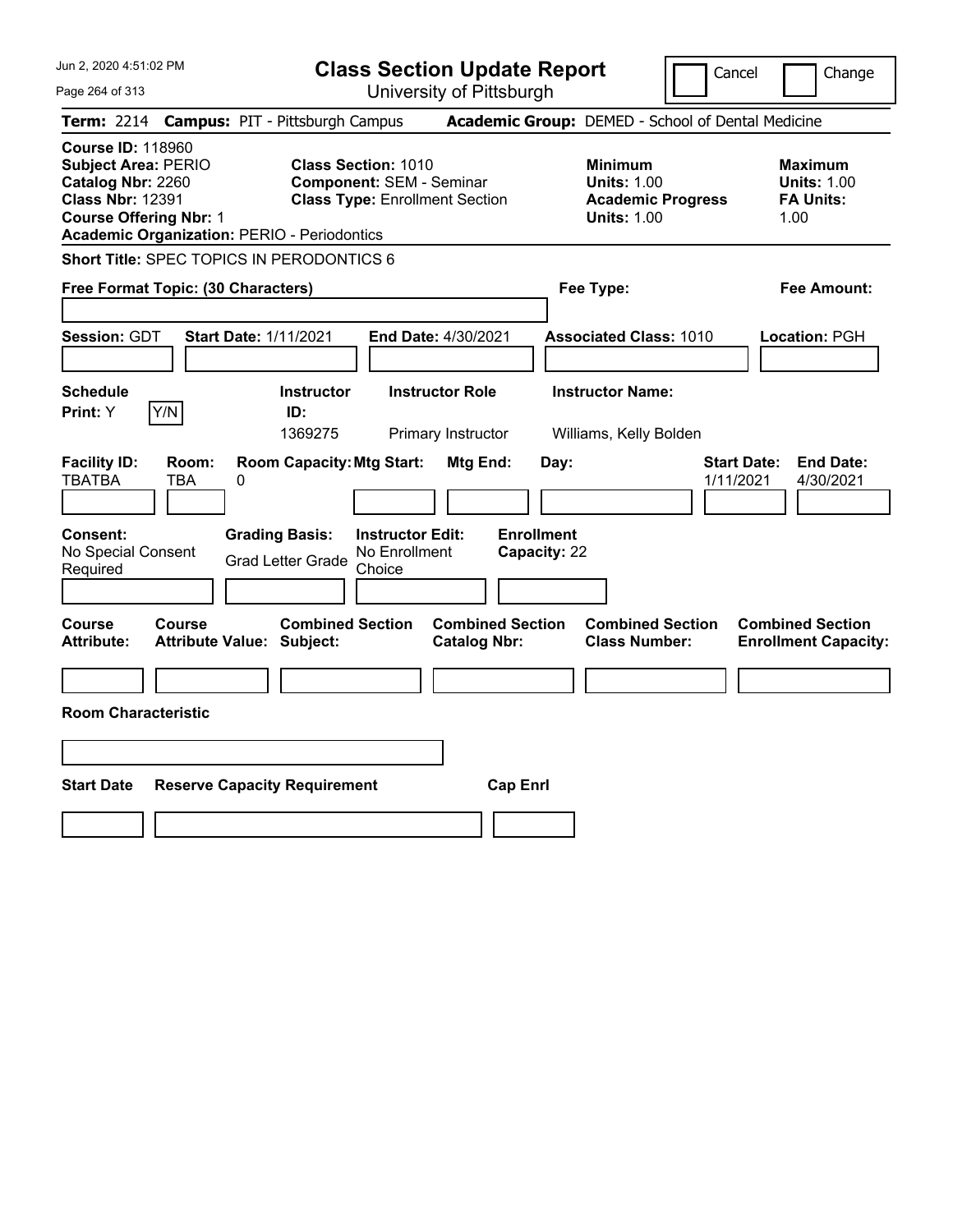Jun 2, 2020 4:51:02 PM Page 265 of 313 **Class Section Update Report** University of Pittsburgh Cancel Change **Term:** 2214 **Campus:** PIT - Pittsburgh Campus **Academic Group:** DEMED - School of Dental Medicine **Course ID:** 118972 **Subject Area:** PERIO **Class Section:** 1010 **Minimum Maximum Catalog Nbr:** 2317 **Component:** SEM - Seminar **Units:** 1.00 **Units:** 1.00 **Class Nbr:** 12379 **Class Type:** Enrollment Section **Academic Progress FA Units: Course Offering Nbr:** 1 **Units:** 1.00 1.00 **Academic Organization:** PERIO - Periodontics **Short Title: PERIODONTICS RESEARCH 6 Free Format Topic: (30 Characters) Fee Type: Fee Amount: Session:** GDT **Start Date:** 1/11/2021 **End Date:** 4/30/2021 **Associated Class:** 1010 **Location:** PGH **Schedule Instructor Instructor Role Instructor Name: Print:**  $Y$   $|Y/N|$  **ID:** 1369275 Primary Instructor Williams, Kelly Bolden **Facility ID: Room: Room Capacity:Mtg Start: Mtg End: Day: Start Date: End Date:** TBATBA TBA 0 1/11/2021 4/30/2021 **Consent: Grading Basis: Instructor Edit: Enrollment** No Special Consent Grad Letter Grade No Enrollment Choice **Capacity:** 10 **Course Course Combined Section Combined Section Combined Section Combined Section Attribute: Attribute Value: Subject: Catalog Nbr: Class Number: Enrollment Capacity: Room Characteristic Start Date Reserve Capacity Requirement Cap Enrl**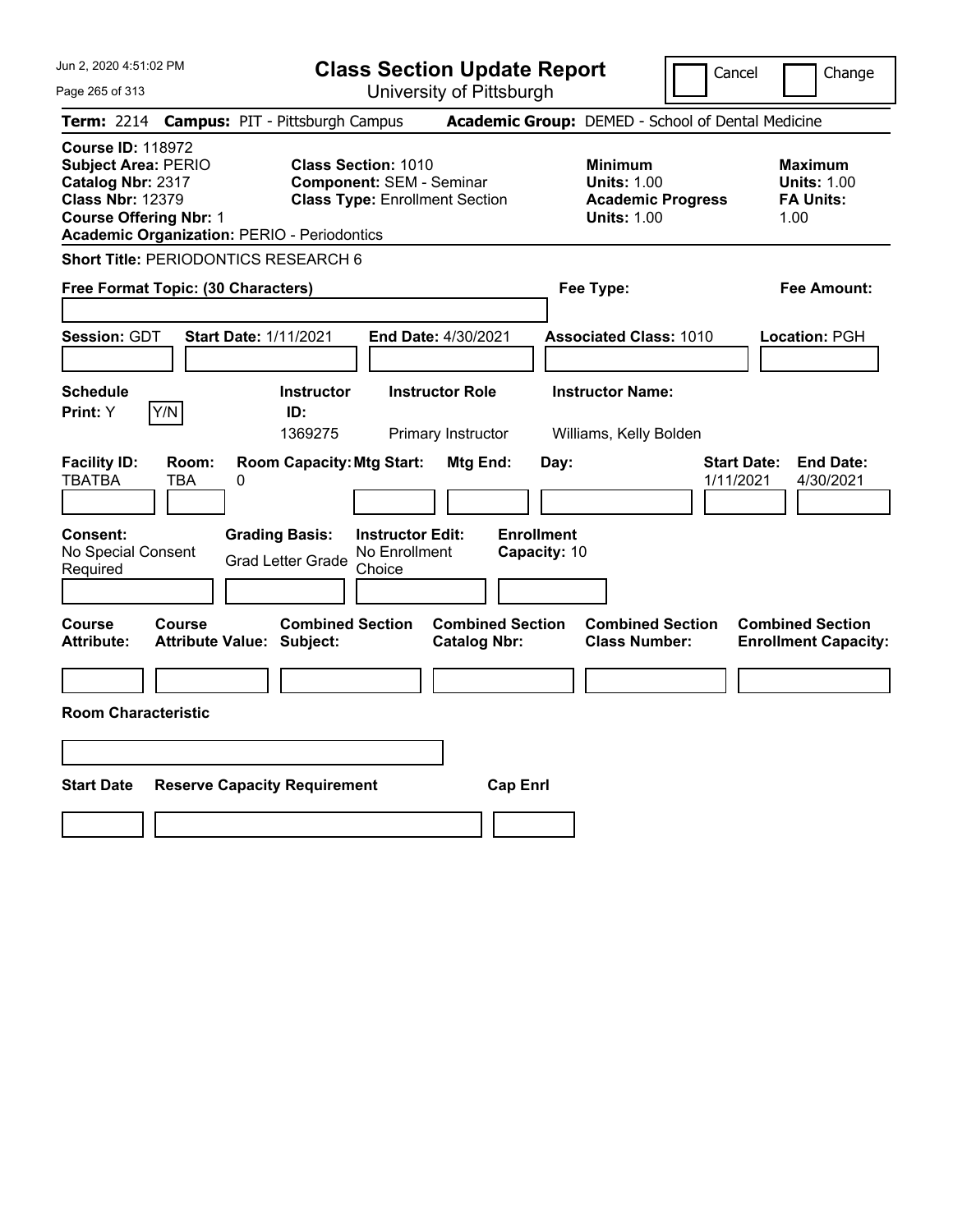|  |  |  | Jun 2, 2020 4:51:02 PM |  |
|--|--|--|------------------------|--|
|--|--|--|------------------------|--|

**Class Section Update Report**

Cancel Change

| Page 266 of 313                                                                                                                                                                                              |                                                                                                                                                                                                                                                        | University of Pittsburgh                                                                                           |                                                                                        |                                                                                                                            |
|--------------------------------------------------------------------------------------------------------------------------------------------------------------------------------------------------------------|--------------------------------------------------------------------------------------------------------------------------------------------------------------------------------------------------------------------------------------------------------|--------------------------------------------------------------------------------------------------------------------|----------------------------------------------------------------------------------------|----------------------------------------------------------------------------------------------------------------------------|
| <b>Term: 2214</b>                                                                                                                                                                                            | <b>Campus: PIT - Pittsburgh Campus</b>                                                                                                                                                                                                                 |                                                                                                                    | Academic Group: DEMED - School of Dental Medicine                                      |                                                                                                                            |
| <b>Course ID: 118974</b><br><b>Subject Area: PERIO</b><br>Catalog Nbr: 2319<br><b>Class Nbr: 12380</b><br><b>Course Offering Nbr: 1</b><br><b>Academic Organization: PERIO - Periodontics</b>                | <b>Class Section: 1010</b><br><b>Component: CLN - Clinical</b><br><b>Class Type: Enrollment Section</b>                                                                                                                                                |                                                                                                                    | <b>Minimum</b><br><b>Units: 3.00</b><br><b>Academic Progress</b><br><b>Units: 3.00</b> | <b>Maximum</b><br><b>Units: 3.00</b><br><b>FA Units:</b><br>3.00                                                           |
|                                                                                                                                                                                                              | Short Title: PERIODONTICS SPECIALTY CLINC 6                                                                                                                                                                                                            |                                                                                                                    |                                                                                        |                                                                                                                            |
| Free Format Topic: (30 Characters)                                                                                                                                                                           |                                                                                                                                                                                                                                                        |                                                                                                                    | Fee Type:                                                                              | Fee Amount:                                                                                                                |
| Session: GDT                                                                                                                                                                                                 | <b>Start Date: 1/11/2021</b>                                                                                                                                                                                                                           | End Date: 4/30/2021                                                                                                | <b>Associated Class: 1010</b>                                                          | Location: PGH                                                                                                              |
| <b>Schedule</b>                                                                                                                                                                                              | <b>Instructor</b>                                                                                                                                                                                                                                      | <b>Instructor Role</b>                                                                                             | <b>Instructor Name:</b>                                                                |                                                                                                                            |
| Print: Y<br>Y/N                                                                                                                                                                                              | ID:<br>1369275                                                                                                                                                                                                                                         | Primary Instructor                                                                                                 | Williams, Kelly Bolden                                                                 |                                                                                                                            |
| <b>Facility ID:</b><br>Room:<br><b>TBATBA</b><br><b>TBA</b><br>Consent:<br>No Special Consent<br>Required<br><b>Course</b><br>Course<br><b>Attribute:</b><br><b>Room Characteristic</b><br><b>Start Date</b> | <b>Room Capacity: Mtg Start:</b><br>0<br><b>Grading Basis:</b><br><b>Instructor Edit:</b><br>No Enrollment<br><b>Grad Letter Grade</b><br>Choice<br><b>Combined Section</b><br><b>Attribute Value: Subject:</b><br><b>Reserve Capacity Requirement</b> | Mtg End:<br><b>Enrollment</b><br>Capacity: 10<br><b>Combined Section</b><br><b>Catalog Nbr:</b><br><b>Cap Enrl</b> | Day:<br><b>Combined Section</b><br><b>Class Number:</b>                                | <b>End Date:</b><br><b>Start Date:</b><br>1/11/2021<br>4/30/2021<br><b>Combined Section</b><br><b>Enrollment Capacity:</b> |
|                                                                                                                                                                                                              |                                                                                                                                                                                                                                                        |                                                                                                                    |                                                                                        |                                                                                                                            |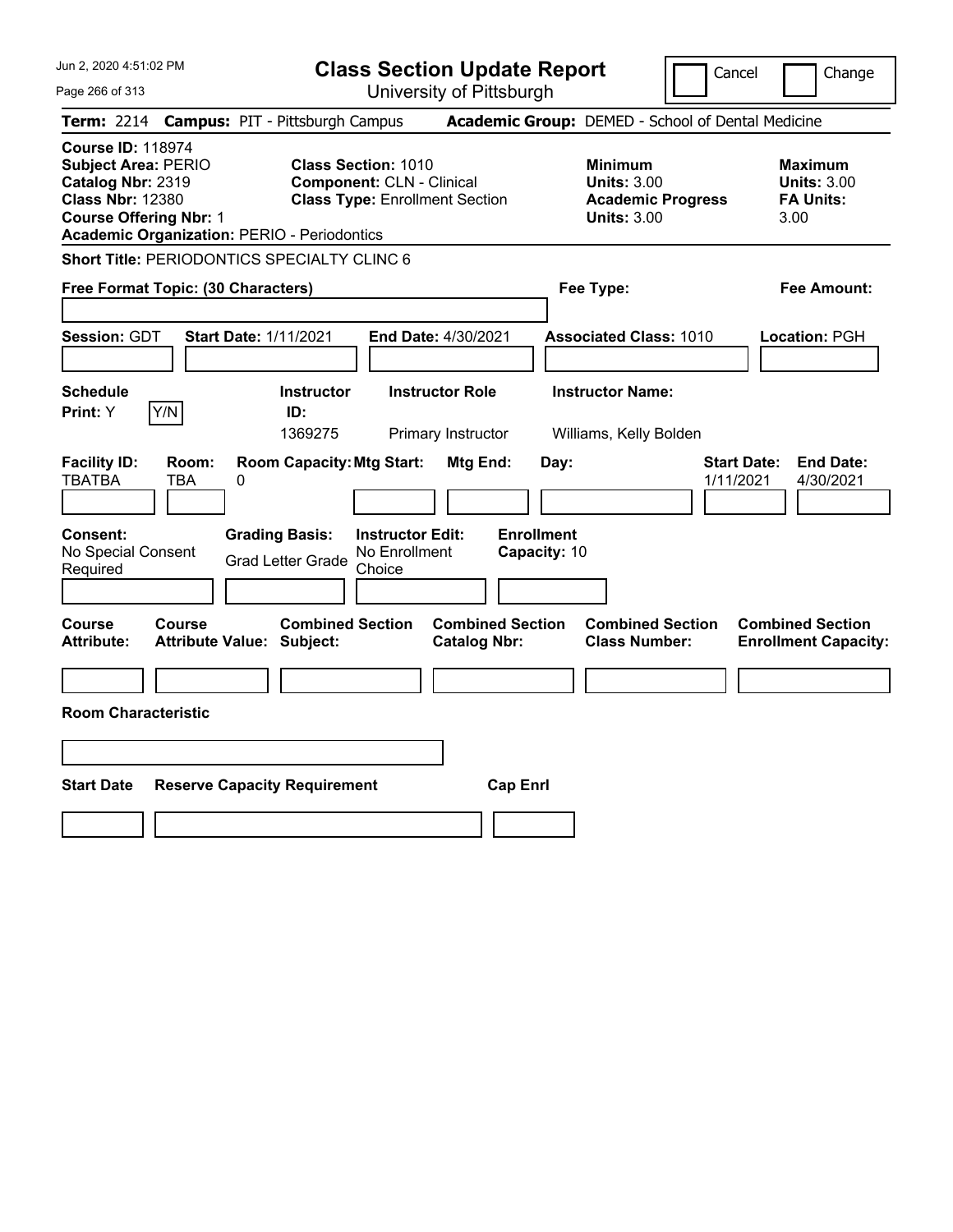Jun 2, 2020 4:51:02 PM Page 267 of 313 **Class Section Update Report** University of Pittsburgh Cancel Change **Term:** 2214 **Campus:** PIT - Pittsburgh Campus **Academic Group:** DEMED - School of Dental Medicine **Course ID:** 118975 **Subject Area:** PERIO **Class Section:** 1010 **Minimum Maximum Catalog Nbr:** 2320 **Component:** SEM - Seminar **Units:** 2.00 **Units:** 2.00 **Class Nbr:** 12390 **Class Type:** Enrollment Section **Academic Progress FA Units: Course Offering Nbr:** 1 **Units:** 2.00 2.00 **Academic Organization:** PERIO - Periodontics **Short Title:** PERIODONTAL LITRATUR REVIEW 5 **Free Format Topic: (30 Characters) Fee Type: Fee Amount: Session:** GDT **Start Date:** 1/11/2021 **End Date:** 4/30/2021 **Associated Class:** 1010 **Location:** PGH **Schedule Instructor Instructor Role Instructor Name: Print:**  $Y$   $|Y/N|$  **ID:** 1369275 Primary Instructor Williams, Kelly Bolden **Facility ID: Room: Room Capacity:Mtg Start: Mtg End: Day: Start Date: End Date:** TBATBA TBA 0 1/11/2021 4/30/2021 **Consent: Grading Basis: Instructor Edit: Enrollment** No Special Consent Grad Letter Grade No Enrollment Choice **Capacity:** 22 **Course Course Combined Section Combined Section Combined Section Combined Section Attribute: Attribute Value: Subject: Catalog Nbr: Class Number: Enrollment Capacity: Room Characteristic Start Date Reserve Capacity Requirement Cap Enrl**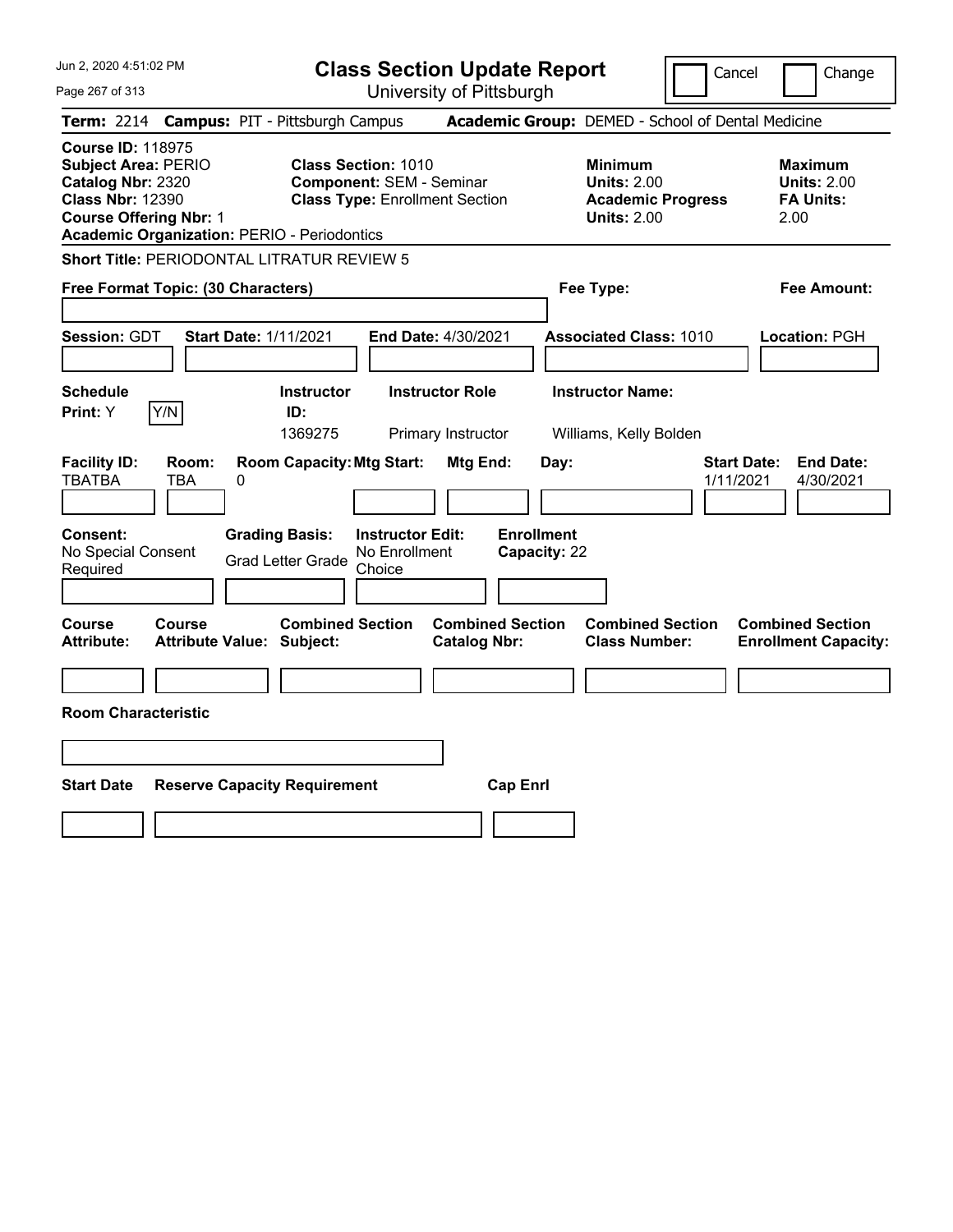| Jun 2, 2020 4:51:02 PM                                                                                                                                                                        | <b>Class Section Update Report</b>                                                                      | Cancel                                                                                 | Change                                                           |
|-----------------------------------------------------------------------------------------------------------------------------------------------------------------------------------------------|---------------------------------------------------------------------------------------------------------|----------------------------------------------------------------------------------------|------------------------------------------------------------------|
| Page 268 of 313                                                                                                                                                                               | University of Pittsburgh                                                                                |                                                                                        |                                                                  |
| <b>Term: 2214</b>                                                                                                                                                                             | <b>Campus: PIT - Pittsburgh Campus</b>                                                                  | Academic Group: DEMED - School of Dental Medicine                                      |                                                                  |
| <b>Course ID: 118977</b><br><b>Subject Area: PERIO</b><br>Catalog Nbr: 2322<br><b>Class Nbr: 12383</b><br><b>Course Offering Nbr: 1</b><br><b>Academic Organization: PERIO - Periodontics</b> | <b>Class Section: 1010</b><br><b>Component: SEM - Seminar</b><br><b>Class Type: Enrollment Section</b>  | <b>Minimum</b><br><b>Units: 1.00</b><br><b>Academic Progress</b><br><b>Units: 1.00</b> | <b>Maximum</b><br><b>Units: 1.00</b><br><b>FA Units:</b><br>1.00 |
| Short Title: PERODONTAL TREATMENT PLANNG 6                                                                                                                                                    |                                                                                                         |                                                                                        |                                                                  |
| Free Format Topic: (30 Characters)                                                                                                                                                            |                                                                                                         | Fee Type:                                                                              | Fee Amount:                                                      |
| Session: GDT<br><b>Start Date: 1/11/2021</b>                                                                                                                                                  | End Date: 4/30/2021                                                                                     | <b>Associated Class: 1010</b>                                                          | Location: PGH                                                    |
| <b>Schedule</b>                                                                                                                                                                               | <b>Instructor Role</b><br><b>Instructor</b>                                                             | <b>Instructor Name:</b>                                                                |                                                                  |
| Y/N<br>Print: Y                                                                                                                                                                               | ID:<br>1369275<br>Primary Instructor                                                                    | Williams, Kelly Bolden                                                                 |                                                                  |
| <b>Facility ID:</b><br>Room:<br><b>TBATBA</b><br>TBA<br>0                                                                                                                                     | <b>Room Capacity: Mtg Start:</b><br>Mtg End:                                                            | Day:                                                                                   | <b>Start Date:</b><br><b>End Date:</b><br>1/11/2021<br>4/30/2021 |
| <b>Consent:</b><br>No Special Consent<br>Required                                                                                                                                             | <b>Grading Basis:</b><br><b>Instructor Edit:</b><br>No Enrollment<br><b>Grad Letter Grade</b><br>Choice | <b>Enrollment</b><br>Capacity: 10                                                      |                                                                  |
|                                                                                                                                                                                               |                                                                                                         |                                                                                        |                                                                  |
| Course<br>Course<br><b>Attribute:</b><br><b>Attribute Value: Subject:</b>                                                                                                                     | <b>Combined Section</b><br><b>Combined Section</b><br><b>Catalog Nbr:</b>                               | <b>Combined Section</b><br><b>Class Number:</b>                                        | <b>Combined Section</b><br><b>Enrollment Capacity:</b>           |
|                                                                                                                                                                                               |                                                                                                         |                                                                                        |                                                                  |
| <b>Room Characteristic</b>                                                                                                                                                                    |                                                                                                         |                                                                                        |                                                                  |
|                                                                                                                                                                                               |                                                                                                         |                                                                                        |                                                                  |
| <b>Start Date</b><br><b>Reserve Capacity Requirement</b>                                                                                                                                      | <b>Cap Enrl</b>                                                                                         |                                                                                        |                                                                  |
|                                                                                                                                                                                               |                                                                                                         |                                                                                        |                                                                  |
|                                                                                                                                                                                               |                                                                                                         |                                                                                        |                                                                  |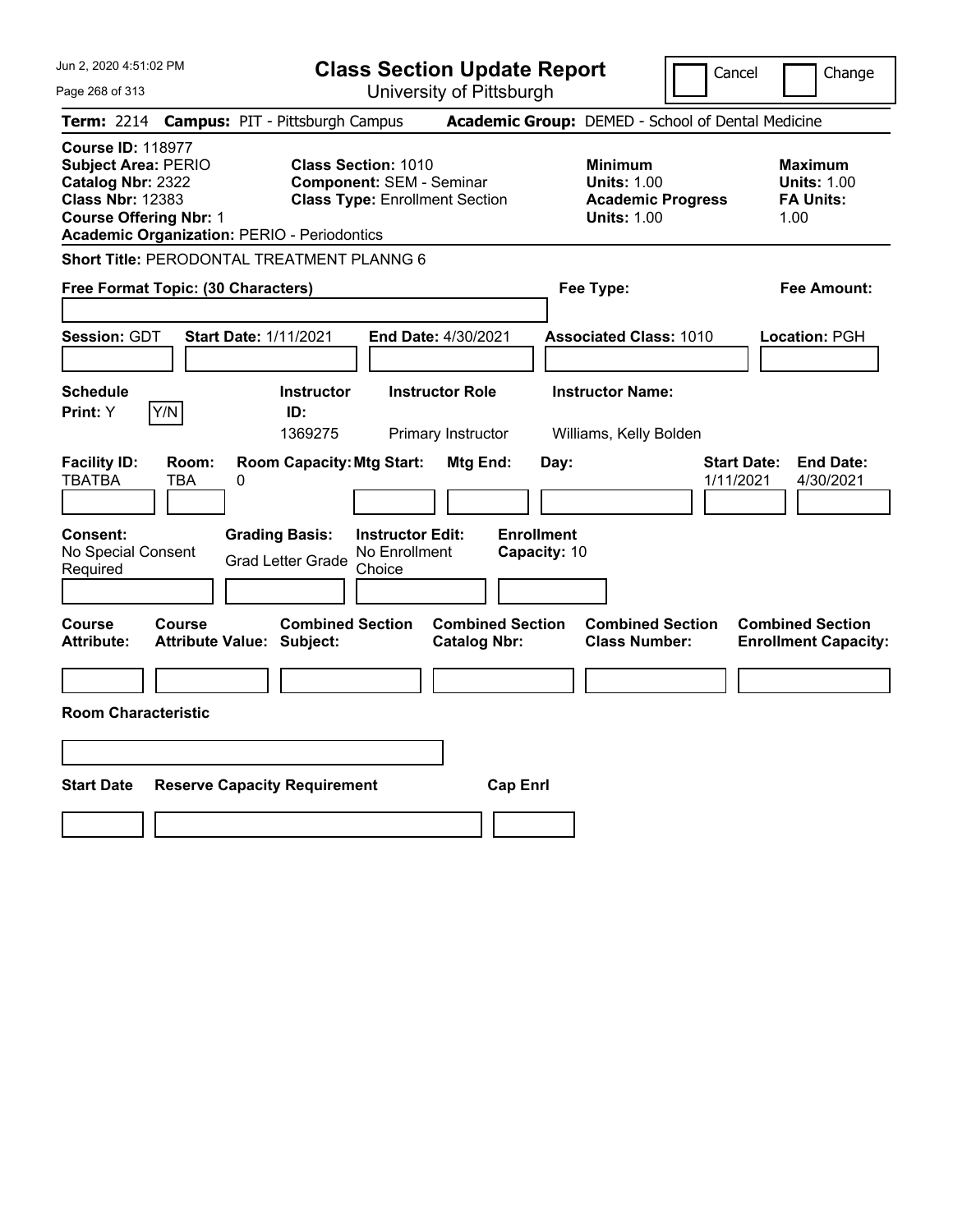| Jun 2, 2020 4:51:02 PM   |  |
|--------------------------|--|
| $D_{max}$ 000 $\leq$ 040 |  |

| <b>Class Section Update Report</b> |
|------------------------------------|
|------------------------------------|

Cancel Change

 $P_6$ 

| Jun 2, 2020 4:51:02 PM<br>Page 269 of 313                                                                                                                                                     |                                                                         |                                                                                                                     | <b>Class Section Update Report</b><br>University of Pittsburgh                                | Cancel                                                                                 | Change                                                    |
|-----------------------------------------------------------------------------------------------------------------------------------------------------------------------------------------------|-------------------------------------------------------------------------|---------------------------------------------------------------------------------------------------------------------|-----------------------------------------------------------------------------------------------|----------------------------------------------------------------------------------------|-----------------------------------------------------------|
| <b>Term: 2214</b>                                                                                                                                                                             |                                                                         | <b>Campus: PIT - Pittsburgh Campus</b>                                                                              |                                                                                               | Academic Group: DEMED - School of Dental Medicine                                      |                                                           |
| <b>Course ID: 118978</b><br><b>Subject Area: PERIO</b><br>Catalog Nbr: 2341<br><b>Class Nbr: 12396</b><br><b>Course Offering Nbr: 1</b><br><b>Academic Organization: PERIO - Periodontics</b> |                                                                         | <b>Class Section: 1010</b><br><b>Component: LEC - Lecture</b><br><b>Class Type: Enrollment Section</b>              |                                                                                               | <b>Minimum</b><br><b>Units: 1.00</b><br><b>Academic Progress</b><br><b>Units: 1.00</b> | Maximum<br><b>Units: 1.00</b><br><b>FA Units:</b><br>1.00 |
| Short Title: HOSPITAL PERIODONTICS 4                                                                                                                                                          |                                                                         |                                                                                                                     |                                                                                               |                                                                                        |                                                           |
| Free Format Topic: (30 Characters)                                                                                                                                                            |                                                                         |                                                                                                                     |                                                                                               | Fee Type:                                                                              | Fee Amount:                                               |
|                                                                                                                                                                                               |                                                                         |                                                                                                                     |                                                                                               |                                                                                        |                                                           |
| Session: GDT                                                                                                                                                                                  | <b>Start Date: 1/11/2021</b>                                            |                                                                                                                     | <b>End Date: 4/30/2021</b>                                                                    | <b>Associated Class: 1010</b>                                                          | <b>Location: PGH</b>                                      |
| <b>Schedule</b><br>Y/N<br><b>Print:</b> Y<br><b>Facility ID:</b><br>Room:<br><b>TBATBA</b><br><b>TBA</b><br><b>Consent:</b><br>No Special Consent                                             | 0<br><b>Grading Basis:</b><br><b>Grad Letter Grade</b>                  | <b>Instructor</b><br>ID:<br>2902979<br><b>Room Capacity: Mtg Start:</b><br><b>Instructor Edit:</b><br>No Enrollment | <b>Instructor Role</b><br>Primary Instructor<br>Mtg End:<br><b>Enrollment</b><br>Capacity: 22 | <b>Instructor Name:</b><br>Famili, Pouran<br><b>Start Date:</b><br>Day:<br>1/11/2021   | <b>End Date:</b><br>4/30/2021                             |
| Required                                                                                                                                                                                      |                                                                         | Choice                                                                                                              |                                                                                               |                                                                                        |                                                           |
| Course<br><b>Course</b><br><b>Attribute:</b><br><b>Room Characteristic</b><br><b>Start Date</b>                                                                                               | <b>Attribute Value: Subject:</b><br><b>Reserve Capacity Requirement</b> | <b>Combined Section</b>                                                                                             | <b>Combined Section</b><br><b>Catalog Nbr:</b><br><b>Cap Enrl</b>                             | <b>Combined Section</b><br><b>Class Number:</b>                                        | <b>Combined Section</b><br><b>Enrollment Capacity:</b>    |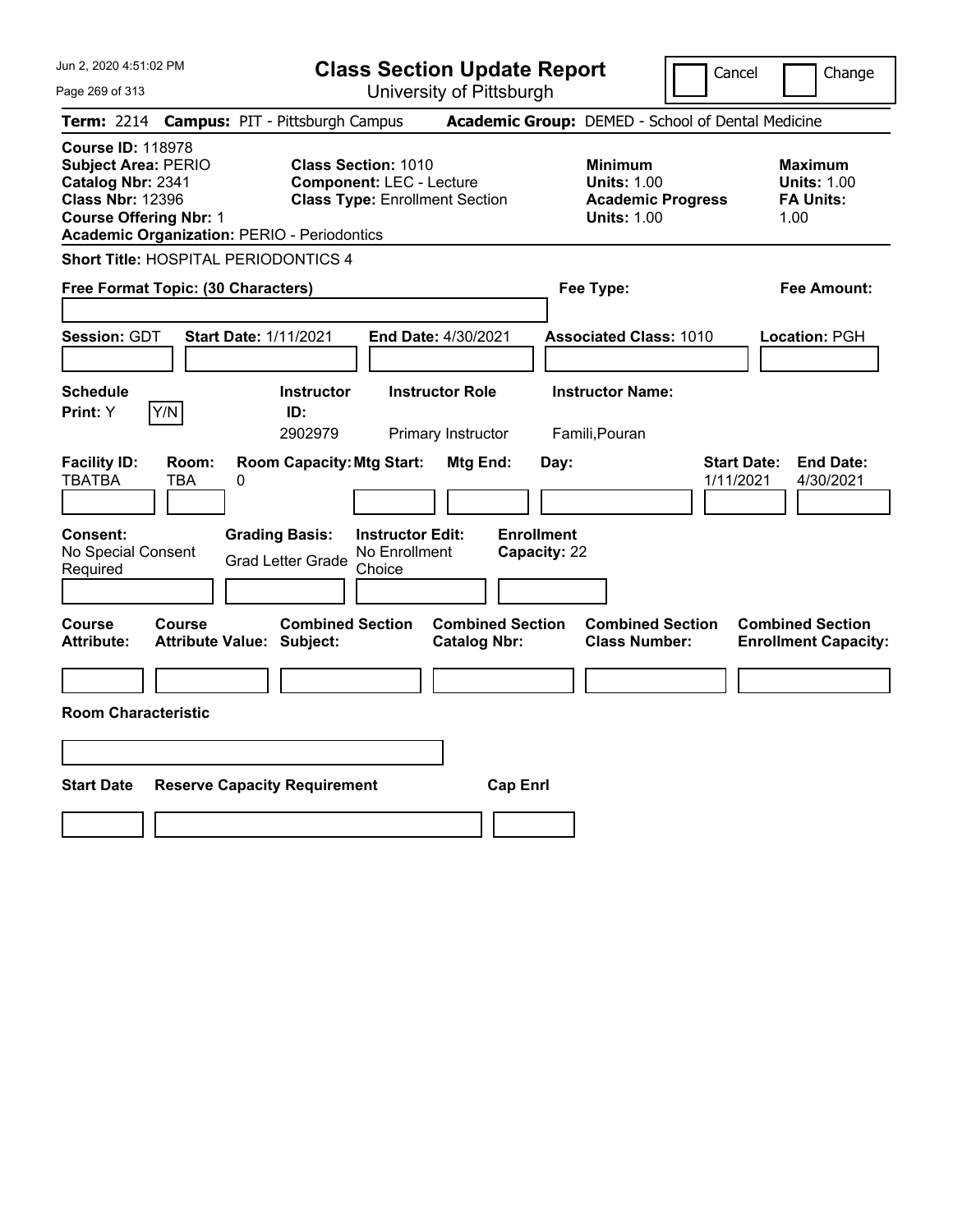Jun 2, 2020 4:51:02 PM Page 270 of 313 **Class Section Update Report** University of Pittsburgh Cancel Change **Term:** 2214 **Campus:** PIT - Pittsburgh Campus **Academic Group:** DEMED - School of Dental Medicine **Course ID:** 191064 **Subject Area:** PERIO **Class Section:** 1010 **Minimum Maximum Catalog Nbr: 2412 Component:** LEC - Lecture **Component: LEC - Lecture 1998 Units: 2.00 Units: 2.00 Class Nbr: 29452 Class Type:** Enrollment Section **Academic Progress FA Units: Class Type: Enrollment Section <b>Academic Progress FA Units: Course Offering Nbr:** 1 **Units:** 2.00 2.00 **Academic Organization:** PERIO - Periodontics **Short Title:** CURRENT TOPICS PERIODONTICS 2 **Free Format Topic: (30 Characters) Fee Type: Fee Amount: Session:** GDT **Start Date:** 1/11/2021 **End Date:** 4/30/2021 **Associated Class:** 1010 **Location:** PGH **Schedule Instructor Instructor Role Instructor Name: Print:**  $Y$   $|Y/N|$  **ID:** 2963803 Primary Instructor Intini,Giuseppe **Facility ID: Room: Room Capacity:Mtg Start: Mtg End: Day: Start Date: End Date:** TBATBA TBA 0 1/11/2021 4/30/2021 **Consent: Grading Basis: Instructor Edit: Enrollment** Instructor Consent Instructor Consent<br>
Required Crad Letter Grade Choice<br>
Choice Choice **Capacity:** 35 **Course Course Combined Section Combined Section Combined Section Combined Section Attribute: Attribute Value: Subject: Catalog Nbr: Class Number: Enrollment Capacity: Room Characteristic Start Date Reserve Capacity Requirement Cap Enrl**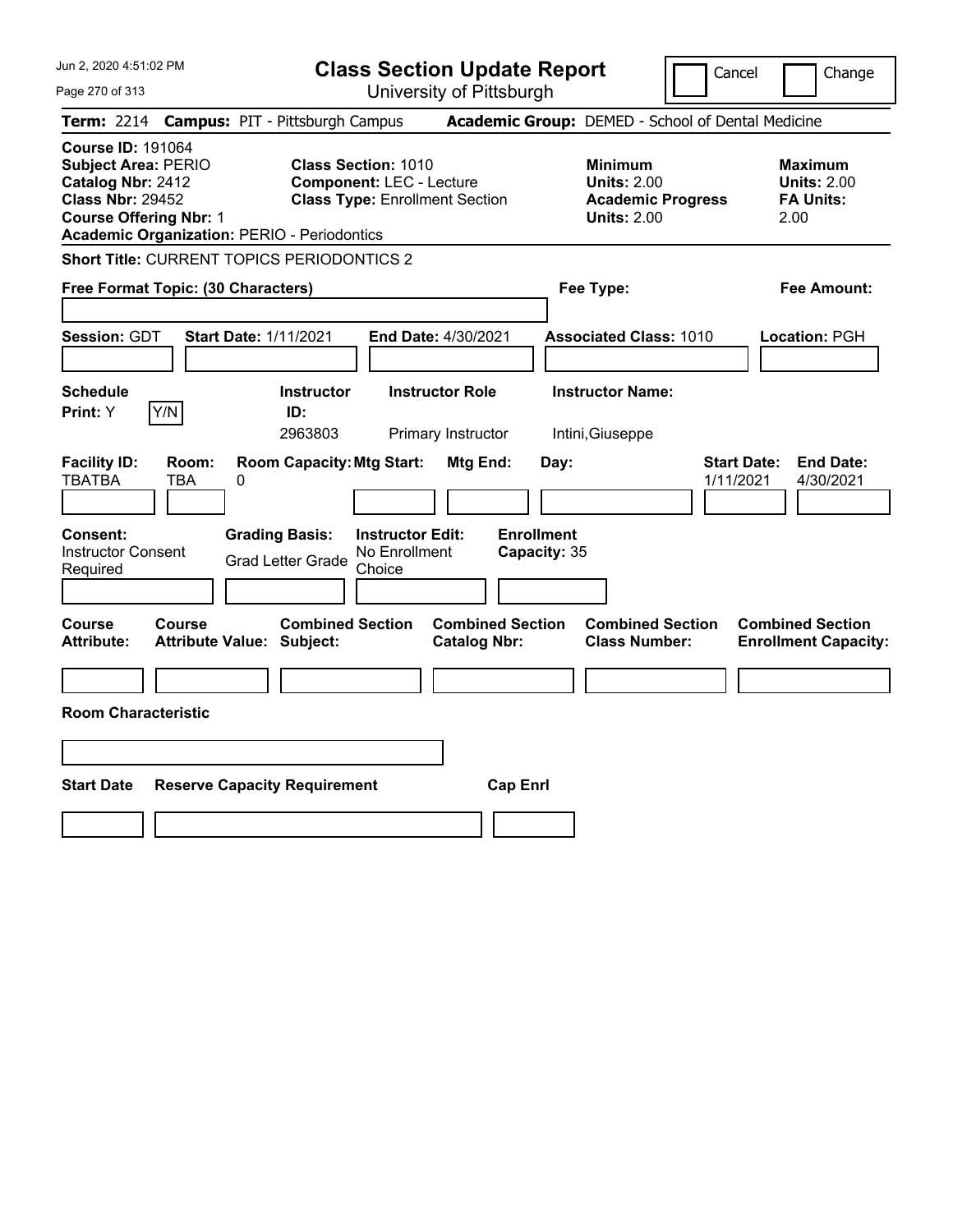Jun 2, 2020 4:51:02 PM Page 271 of 313 **Class Section Update Report** University of Pittsburgh Cancel Change **Term:** 2214 **Campus:** PIT - Pittsburgh Campus **Academic Group:** DEMED - School of Dental Medicine **Course ID:** 191054 **Subject Area:** PERIO **Class Section:** 1010 **Minimum Maximum Catalog Nbr: 2414 Component:** LEC - Lecture **1996 Units: 2.00 Units: 2.00 Class Nbr: 29451 Class Type:** Enrollment Section **1996 Academic Progress FA Units: Class Type: Enrollment Section <b>Academic Progress FA Units: Course Offering Nbr:** 1 **Units:** 2.00 2.00 **Academic Organization:** PERIO - Periodontics **Short Title:** CURRENT TOPICS PERIODONTICS 4 **Free Format Topic: (30 Characters) Fee Type: Fee Amount: Session:** GDT **Start Date:** 1/11/2021 **End Date:** 4/30/2021 **Associated Class:** 1010 **Location:** PGH **Schedule Instructor Instructor Role Instructor Name: Print:**  $Y$   $|Y/N|$  **ID:** 2963803 Primary Instructor Intini,Giuseppe **Facility ID: Room: Room Capacity:Mtg Start: Mtg End: Day: Start Date: End Date:** TBATBA TBA 0 1/11/2021 4/30/2021 **Consent: Grading Basis: Instructor Edit: Enrollment** Instructor Consent Instructor Consent<br>
Required Crad Letter Grade Choice<br>
Choice Choice **Capacity:** 35 **Course Course Combined Section Combined Section Combined Section Combined Section Attribute: Attribute Value: Subject: Catalog Nbr: Class Number: Enrollment Capacity: Room Characteristic Start Date Reserve Capacity Requirement Cap Enrl**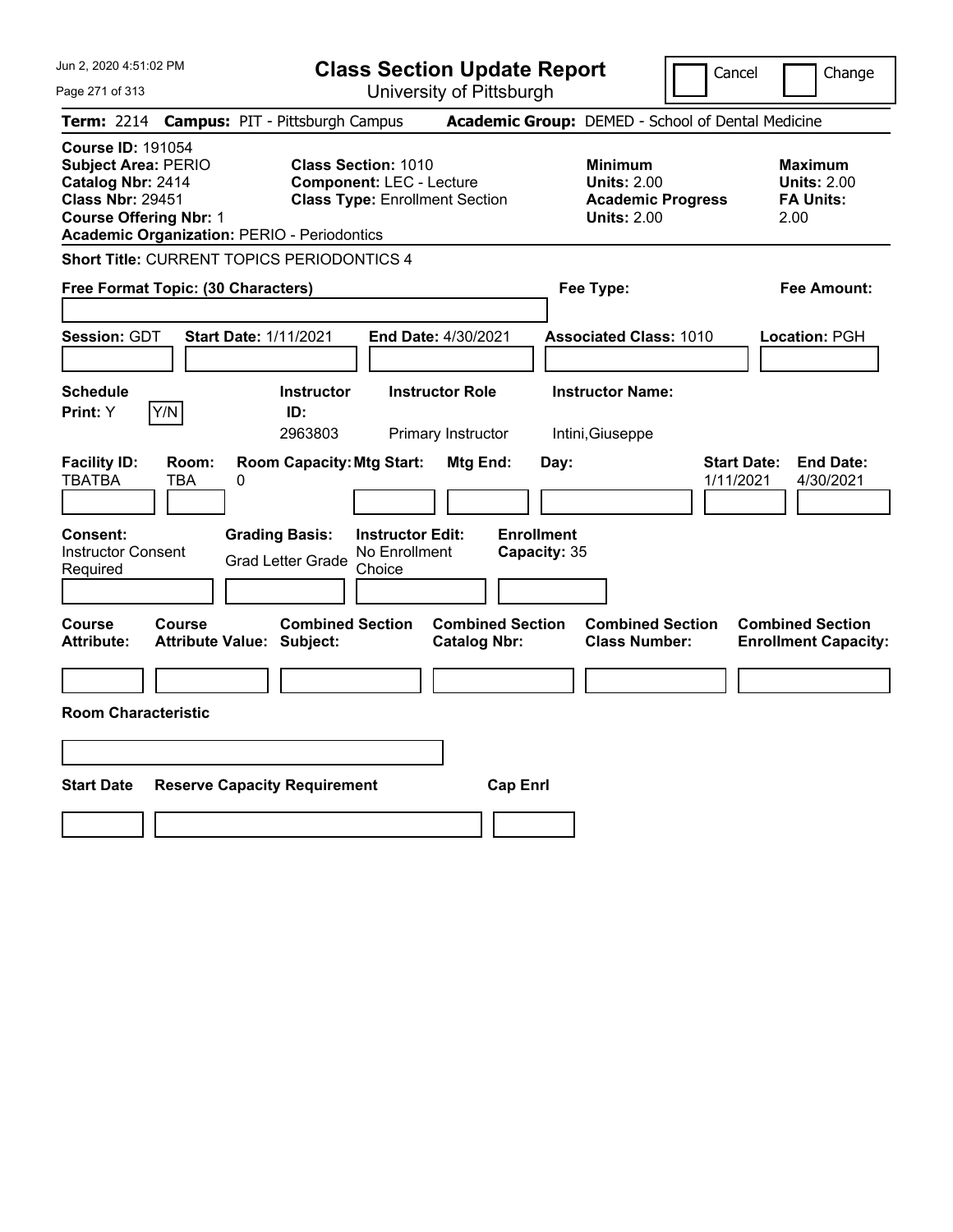Jun 2, 2020 4:51:02 PM Page 272 of 313 **Class Section Update Report** University of Pittsburgh Cancel Change **Term:** 2214 **Campus:** PIT - Pittsburgh Campus **Academic Group:** DEMED - School of Dental Medicine **Course ID:** 191058 **Subject Area:** PERIO **Class Section:** 1010 **Minimum Maximum Catalog Nbr: 2416 Component: LEC - Lecture <b>Units: 2.00 Units: 2.00 Class Nbr: 29450 Class Type: Enrollment Section Class Academic Progress FA Units:** 2.00 **Class Type: Enrollment Section <b>Academic Progress FA Units: Course Offering Nbr:** 1 **Units:** 2.00 2.00 **Academic Organization:** PERIO - Periodontics **Short Title:** CURRENT TOPICS PERIODONTICS 6 **Free Format Topic: (30 Characters) Fee Type: Fee Amount: Session:** GDT **Start Date:** 1/11/2021 **End Date:** 4/30/2021 **Associated Class:** 1010 **Location:** PGH **Schedule Instructor Instructor Role Instructor Name: Print:**  $Y$   $|Y/N|$  **ID:** 2963803 Primary Instructor Intini,Giuseppe **Facility ID: Room: Room Capacity:Mtg Start: Mtg End: Day: Start Date: End Date:** TBATBA TBA 0 1/11/2021 4/30/2021 **Consent: Grading Basis: Instructor Edit: Enrollment** Instructor Consent Instructor Consent<br>
Required Crad Letter Grade Choice<br>
Choice Choice **Capacity:** 35 **Course Course Combined Section Combined Section Combined Section Combined Section Attribute: Attribute Value: Subject: Catalog Nbr: Class Number: Enrollment Capacity: Room Characteristic Start Date Reserve Capacity Requirement Cap Enrl**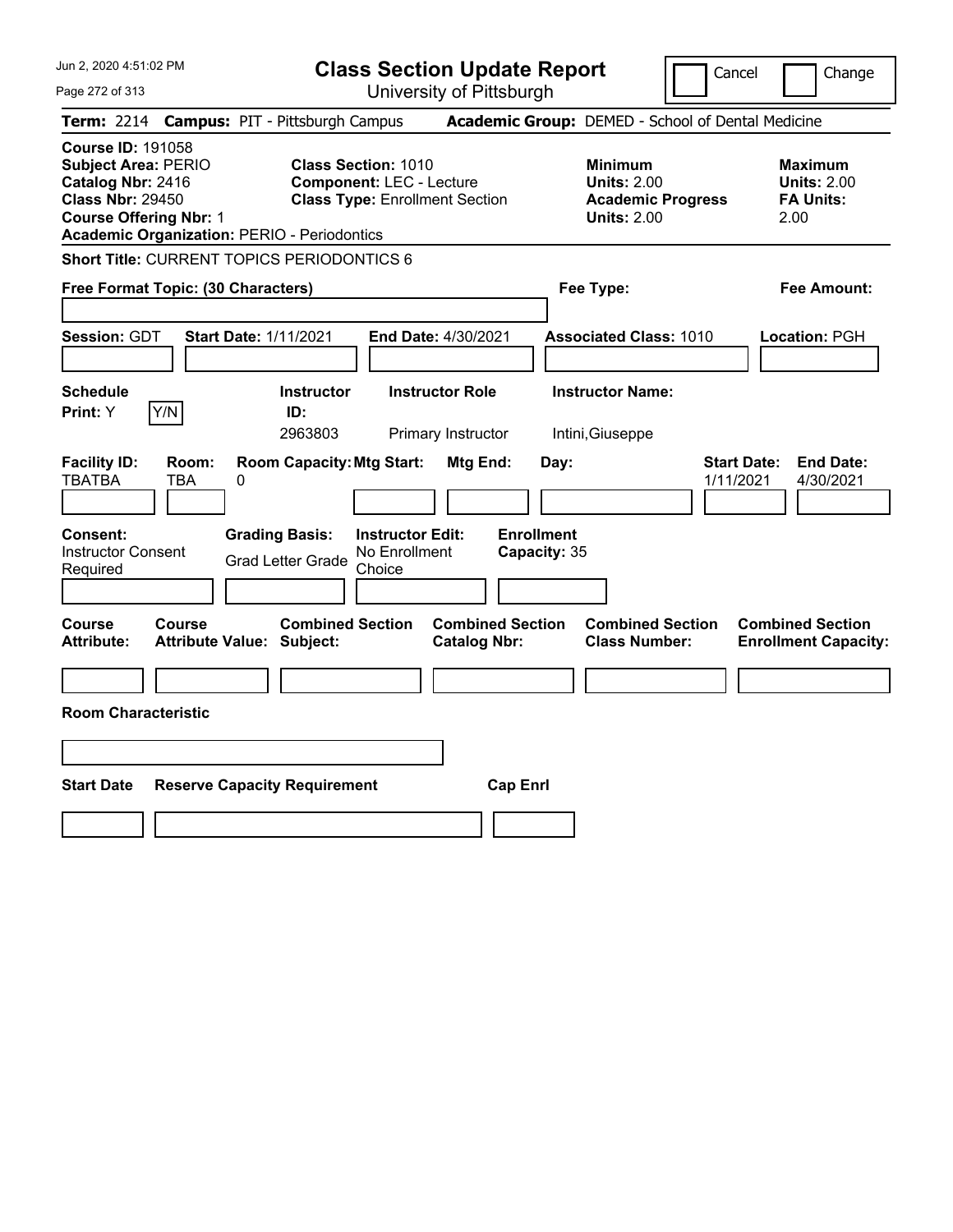| Jun 2, 2020 4:51:02 PM<br>Page 273 of 313                                                                                                                                                     | <b>Class Section Update Report</b><br>University of Pittsburgh                                                                                    | Cancel                                                                                 | Change                                                           |
|-----------------------------------------------------------------------------------------------------------------------------------------------------------------------------------------------|---------------------------------------------------------------------------------------------------------------------------------------------------|----------------------------------------------------------------------------------------|------------------------------------------------------------------|
| <b>Term: 2214</b>                                                                                                                                                                             | <b>Campus: PIT - Pittsburgh Campus</b>                                                                                                            | Academic Group: DEMED - School of Dental Medicine                                      |                                                                  |
| <b>Course ID: 118983</b><br><b>Subject Area: PERIO</b><br>Catalog Nbr: 5141<br><b>Class Nbr: 27493</b><br><b>Course Offering Nbr: 1</b><br><b>Academic Organization: PERIO - Periodontics</b> | <b>Class Section: 1020</b><br><b>Component: LEC - Lecture</b><br><b>Class Type: Enrollment Section</b>                                            | <b>Minimum</b><br><b>Units: 1.00</b><br><b>Academic Progress</b><br><b>Units: 1.00</b> | <b>Maximum</b><br><b>Units: 1.00</b><br><b>FA Units:</b><br>1.00 |
| Short Title: PERIODONTOLOGY 1                                                                                                                                                                 |                                                                                                                                                   |                                                                                        |                                                                  |
| Free Format Topic: (30 Characters)                                                                                                                                                            |                                                                                                                                                   | Fee Type:                                                                              | Fee Amount:                                                      |
|                                                                                                                                                                                               |                                                                                                                                                   |                                                                                        |                                                                  |
| Session: GDT                                                                                                                                                                                  | <b>Start Date: 1/11/2021</b><br>End Date: 4/30/2021                                                                                               | <b>Associated Class: 1020</b>                                                          | Location: PGH                                                    |
|                                                                                                                                                                                               |                                                                                                                                                   |                                                                                        |                                                                  |
| <b>Schedule</b>                                                                                                                                                                               | <b>Instructor Role</b><br><b>Instructor</b>                                                                                                       | <b>Instructor Name:</b>                                                                |                                                                  |
| Print: Y<br>Y/N                                                                                                                                                                               | ID:<br>2913462<br>Primary Instructor                                                                                                              | Sfeir, Charles S                                                                       |                                                                  |
| <b>Facility ID:</b><br>Room:<br><b>SALK00402</b><br>00402<br>126<br><b>Consent:</b><br>No Special Consent<br><b>ABCF</b><br>Required                                                          | <b>Room Capacity: Mtg Start:</b><br>Mtg End:<br>8:00 AM<br>8:50 AM<br><b>Instructor Edit:</b><br><b>Grading Basis:</b><br>No Enrollment<br>Choice | Day:<br><b>Start Date:</b><br>Tu<br>1/11/2021<br><b>Enrollment</b><br>Capacity: 85     | <b>End Date:</b><br>4/30/2021                                    |
|                                                                                                                                                                                               |                                                                                                                                                   |                                                                                        |                                                                  |
| Course<br>Course<br><b>Attribute Value: Subject:</b><br><b>Attribute:</b>                                                                                                                     | <b>Combined Section</b><br><b>Combined Section</b><br><b>Catalog Nbr:</b>                                                                         | <b>Combined Section</b><br><b>Class Number:</b>                                        | <b>Combined Section</b><br><b>Enrollment Capacity:</b>           |
|                                                                                                                                                                                               |                                                                                                                                                   |                                                                                        |                                                                  |
| <b>Room Characteristic</b><br>PeopleSoft - Scheduled (PS)                                                                                                                                     |                                                                                                                                                   |                                                                                        |                                                                  |
| <b>Start Date</b>                                                                                                                                                                             | <b>Reserve Capacity Requirement</b><br><b>Cap Enrl</b>                                                                                            |                                                                                        |                                                                  |
|                                                                                                                                                                                               |                                                                                                                                                   |                                                                                        |                                                                  |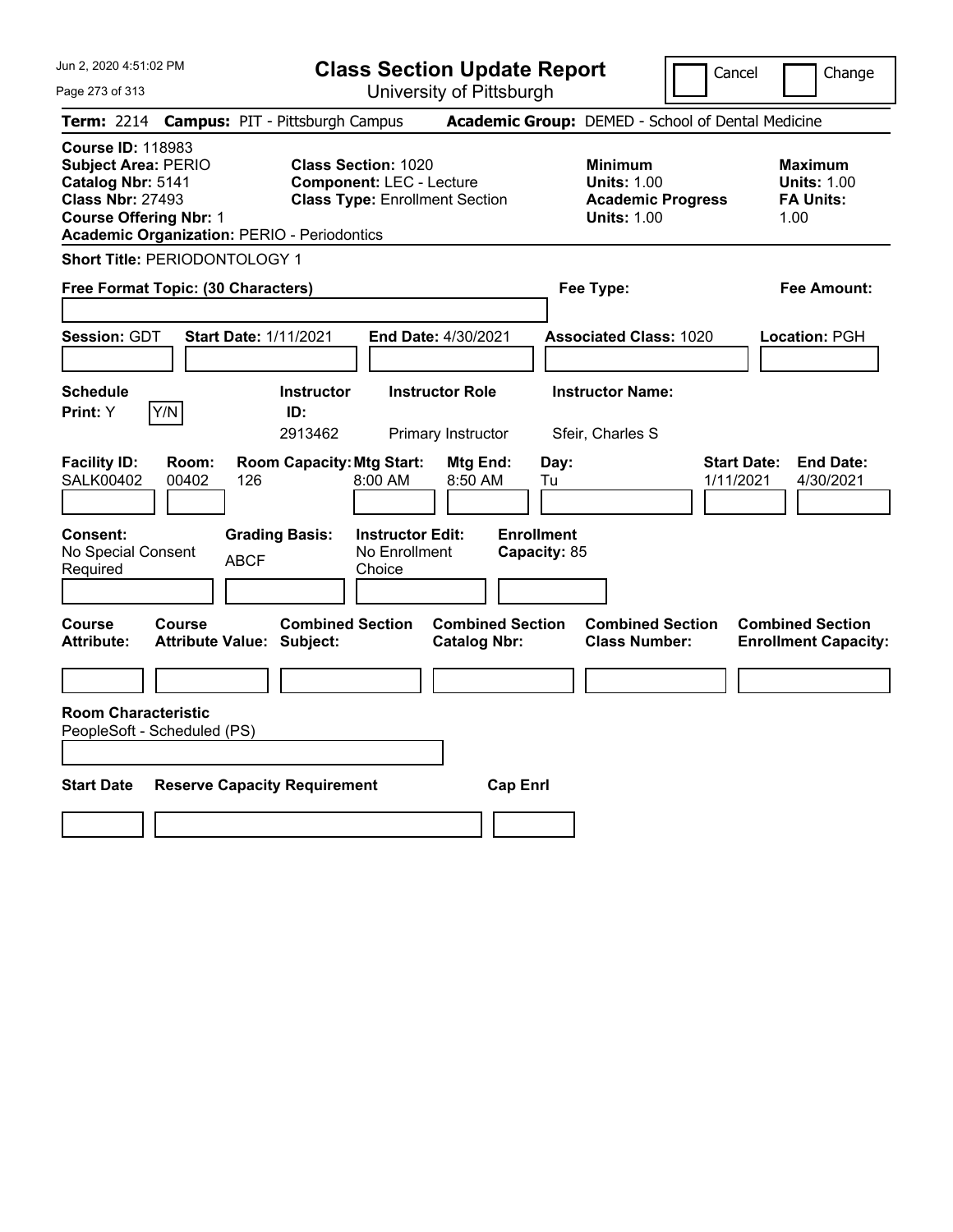**Class Section Update Report**

Cancel **Change** 

| Page 274 of 313                                                                                                                                                                               |                                                                                                                                                       |          |                                                                      | Class Occubii Opuale Report                                                                              | University of Pittsburgh                                                                                                  |                         |                  |                                                                                                                 | Cancer                                       | Change                                                           |
|-----------------------------------------------------------------------------------------------------------------------------------------------------------------------------------------------|-------------------------------------------------------------------------------------------------------------------------------------------------------|----------|----------------------------------------------------------------------|----------------------------------------------------------------------------------------------------------|---------------------------------------------------------------------------------------------------------------------------|-------------------------|------------------|-----------------------------------------------------------------------------------------------------------------|----------------------------------------------|------------------------------------------------------------------|
| <b>Term: 2214</b>                                                                                                                                                                             |                                                                                                                                                       |          | <b>Campus: PIT - Pittsburgh Campus</b>                               |                                                                                                          |                                                                                                                           |                         |                  | Academic Group: DEMED - School of Dental Medicine                                                               |                                              |                                                                  |
| <b>Course ID: 191355</b><br><b>Subject Area: PERIO</b><br>Catalog Nbr: 5143<br><b>Class Nbr: 30615</b><br><b>Course Offering Nbr: 1</b><br><b>Academic Organization: PERIO - Periodontics</b> |                                                                                                                                                       |          |                                                                      | <b>Class Section: 1010</b><br><b>Component: PRA - Practicum</b><br><b>Class Type: Enrollment Section</b> |                                                                                                                           |                         |                  | <b>Minimum</b><br><b>Units: 1.00</b><br><b>Academic Progress</b><br><b>Units: 1.00</b>                          |                                              | <b>Maximum</b><br><b>Units: 1.00</b><br><b>FA Units:</b><br>1.00 |
| <b>Short Title: PERIODONTOLOGY 1 LAB</b>                                                                                                                                                      |                                                                                                                                                       |          |                                                                      |                                                                                                          |                                                                                                                           |                         |                  |                                                                                                                 |                                              |                                                                  |
| Free Format Topic: (30 Characters)                                                                                                                                                            |                                                                                                                                                       |          |                                                                      |                                                                                                          |                                                                                                                           |                         |                  | Fee Type:                                                                                                       |                                              | <b>Fee Amount:</b>                                               |
| <b>Session: GDT</b>                                                                                                                                                                           |                                                                                                                                                       |          | <b>Start Date: 1/11/2021</b>                                         |                                                                                                          | End Date: 4/30/2021                                                                                                       |                         |                  | <b>Associated Class: 1010</b>                                                                                   |                                              | Location: PGH                                                    |
| <b>Schedule</b><br>Print: Y                                                                                                                                                                   | Y/N                                                                                                                                                   |          | <b>Instructor</b><br>ID:<br>3666014<br>2953681<br>3666014<br>2953681 |                                                                                                          | <b>Instructor Role</b><br>Secondary Instructor<br><b>Primary Instructor</b><br>Secondary Instructor<br>Primary Instructor |                         |                  | <b>Instructor Name:</b><br>Ferree, Maryanne<br>McClain, Hillary Ann<br>Ferree, Maryanne<br>McClain, Hillary Ann |                                              |                                                                  |
| <b>Facility ID:</b><br><b>SALK00405</b><br><b>SALK00405</b>                                                                                                                                   | Room:<br>00405<br>00405                                                                                                                               | 40<br>40 | <b>Room Capacity: Mtg Start:</b>                                     | 8:00 AM<br>9:00 AM                                                                                       | Mtg End:<br>9:50 AM<br>10:50 AM                                                                                           |                         | Day:<br>Th<br>We |                                                                                                                 | <b>Start Date:</b><br>1/11/2021<br>1/11/2021 | <b>End Date:</b><br>4/30/2021<br>4/30/2021                       |
| <b>Consent:</b><br>Required                                                                                                                                                                   | <b>Enrollment</b><br><b>Grading Basis:</b><br><b>Instructor Edit:</b><br>No Special Consent<br>No Enrollment<br>Capacity: 80<br><b>ABCF</b><br>Choice |          |                                                                      |                                                                                                          |                                                                                                                           |                         |                  |                                                                                                                 |                                              |                                                                  |
| <b>Course</b><br><b>Attribute:</b>                                                                                                                                                            | Course<br><b>Attribute Value: Subject:</b>                                                                                                            |          | <b>Combined Section</b>                                              |                                                                                                          | <b>Catalog Nbr:</b>                                                                                                       | <b>Combined Section</b> |                  | <b>Combined Section</b><br><b>Class Number:</b>                                                                 |                                              | <b>Combined Section</b><br><b>Enrollment Capacity:</b>           |
| <b>Room Characteristic</b>                                                                                                                                                                    |                                                                                                                                                       |          |                                                                      |                                                                                                          |                                                                                                                           |                         |                  |                                                                                                                 |                                              |                                                                  |
| <b>Start Date</b>                                                                                                                                                                             |                                                                                                                                                       |          | <b>Reserve Capacity Requirement</b>                                  |                                                                                                          |                                                                                                                           | <b>Cap Enrl</b>         |                  |                                                                                                                 |                                              |                                                                  |
|                                                                                                                                                                                               |                                                                                                                                                       |          |                                                                      |                                                                                                          |                                                                                                                           |                         |                  |                                                                                                                 |                                              |                                                                  |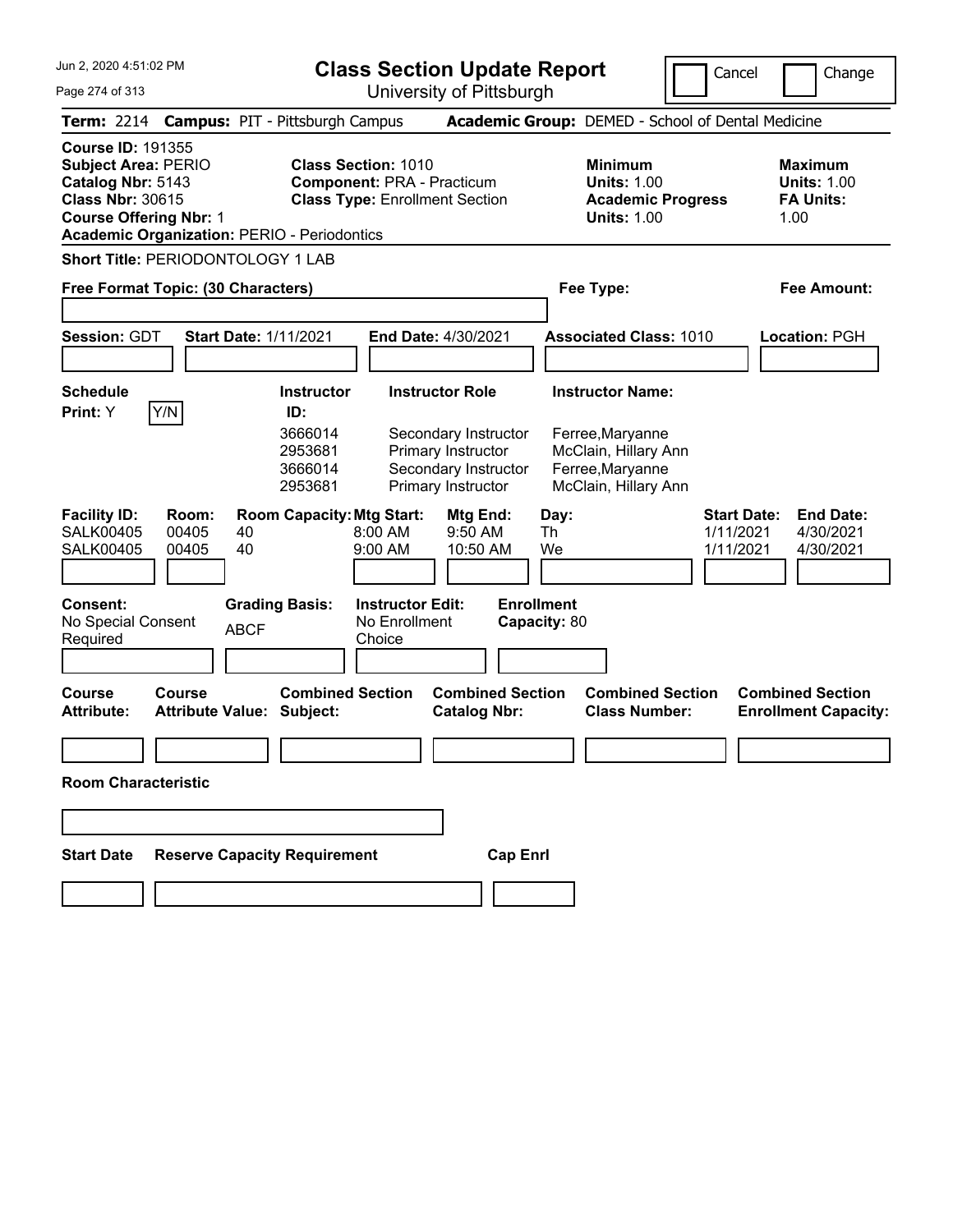**Class Section Update Report**

Cancel **Change** 

 $\mathop{||}$ 

Page 275 of 313

| Page 275 of 313                                                                                                                         |                                                   |                                                                                                                                                               |                                                    | University of Pittsburgh                                             |              |                                                                                 |                                                                  |
|-----------------------------------------------------------------------------------------------------------------------------------------|---------------------------------------------------|---------------------------------------------------------------------------------------------------------------------------------------------------------------|----------------------------------------------------|----------------------------------------------------------------------|--------------|---------------------------------------------------------------------------------|------------------------------------------------------------------|
| <b>Term:</b> 2214                                                                                                                       |                                                   | <b>Campus: PIT - Pittsburgh Campus</b>                                                                                                                        |                                                    |                                                                      |              | Academic Group: DEMED - School of Dental Medicine                               |                                                                  |
| <b>Course ID: 118986</b><br><b>Subject Area: PERIO</b><br>Catalog Nbr: 5210<br><b>Class Nbr: 27041</b><br><b>Course Offering Nbr: 1</b> |                                                   | <b>Class Section: 1010</b><br><b>Component: CLN - Clinical</b><br><b>Class Type: Enrollment Section</b><br><b>Academic Organization: PERIO - Periodontics</b> |                                                    |                                                                      |              | Minimum<br><b>Units: 1.00</b><br><b>Academic Progress</b><br><b>Units: 1.00</b> | Maximum<br><b>Units: 1.00</b><br><b>FA Units:</b><br>1.00        |
|                                                                                                                                         | <b>Short Title: PERIODONTAL INSTRUMENTATION 2</b> |                                                                                                                                                               |                                                    |                                                                      |              |                                                                                 |                                                                  |
|                                                                                                                                         | Free Format Topic: (30 Characters)                |                                                                                                                                                               |                                                    |                                                                      |              | Fee Type:                                                                       | Fee Amount:                                                      |
| <b>Session: GDT</b>                                                                                                                     | <b>Start Date: 1/11/2021</b>                      |                                                                                                                                                               | <b>End Date: 4/30/2021</b>                         |                                                                      |              | <b>Associated Class: 1010</b>                                                   | Location: PGH                                                    |
| <b>Schedule</b>                                                                                                                         |                                                   | Instructor                                                                                                                                                    | <b>Instructor Role</b>                             |                                                                      |              | <b>Instructor Name:</b>                                                         |                                                                  |
| Print: Y<br><b>Facility ID:</b><br><b>SALK00405</b>                                                                                     | Y/N<br>Room:<br>00405<br>40                       | ID:<br>3666014<br>2953681<br>2904668<br><b>Room Capacity: Mtg Start:</b>                                                                                      | Primary Instructor<br>10:00 AM                     | Secondary Instructor<br>Secondary Instructor<br>Mtg End:<br>12:00 PM | Day:<br>Mo   | Ferree, Maryanne<br>McClain, Hillary Ann<br>Platt, Louise Ann                   | <b>Start Date:</b><br><b>End Date:</b><br>1/11/2021<br>4/30/2021 |
| <b>Consent:</b><br>No Special Consent<br>Required                                                                                       | <b>ABCF</b>                                       | <b>Grading Basis:</b>                                                                                                                                         | <b>Instructor Edit:</b><br>No Enrollment<br>Choice | <b>Enrollment</b>                                                    | Capacity: 80 |                                                                                 |                                                                  |
| Course<br><b>Attribute:</b>                                                                                                             | Course<br><b>Attribute Value: Subject:</b>        | <b>Combined Section</b>                                                                                                                                       |                                                    | <b>Combined Section</b><br><b>Catalog Nbr:</b>                       |              | <b>Combined Section</b><br><b>Class Number:</b>                                 | <b>Combined Section</b><br><b>Enrollment Capacity:</b>           |
|                                                                                                                                         |                                                   |                                                                                                                                                               |                                                    |                                                                      |              |                                                                                 |                                                                  |
| <b>Room Characteristic</b>                                                                                                              |                                                   |                                                                                                                                                               |                                                    |                                                                      |              |                                                                                 |                                                                  |
|                                                                                                                                         |                                                   |                                                                                                                                                               |                                                    |                                                                      |              |                                                                                 |                                                                  |
| <b>Start Date</b>                                                                                                                       |                                                   | <b>Reserve Capacity Requirement</b>                                                                                                                           |                                                    | <b>Cap Enrl</b>                                                      |              |                                                                                 |                                                                  |
|                                                                                                                                         |                                                   |                                                                                                                                                               |                                                    |                                                                      |              |                                                                                 |                                                                  |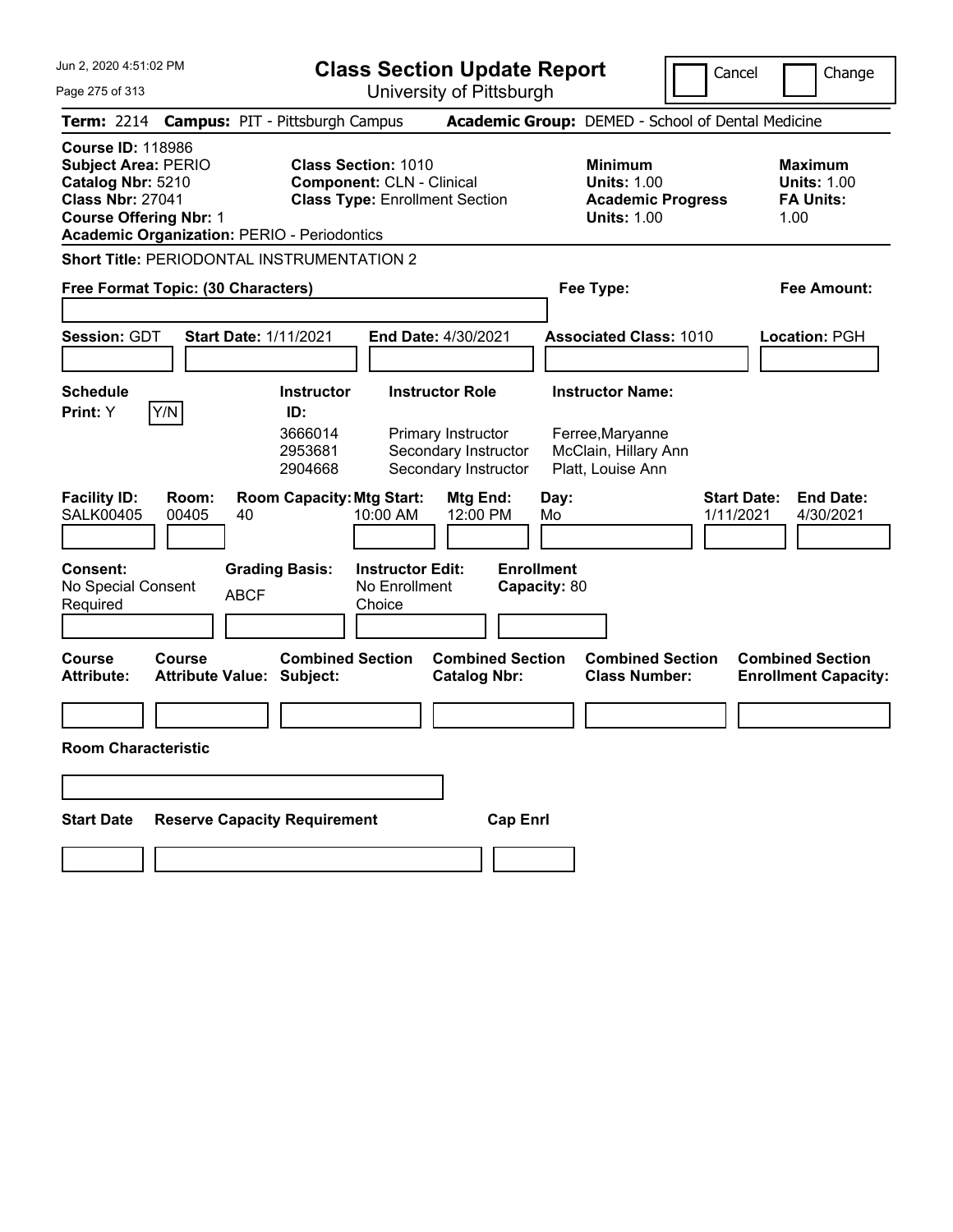**Class Section Update Report** University of Pittsburgh

Cancel Change

Page 276 of 313

|                                                                                                                                                                                        | <b>Term: 2214 Campus: PIT - Pittsburgh Campus</b>                                                       |                                                | <b>Academic Group:</b> DEMED - School of Dental Medicine                               |                                                                  |
|----------------------------------------------------------------------------------------------------------------------------------------------------------------------------------------|---------------------------------------------------------------------------------------------------------|------------------------------------------------|----------------------------------------------------------------------------------------|------------------------------------------------------------------|
| <b>Course ID: 184414</b><br><b>Subject Area: PERIO</b><br>Catalog Nbr: 5243<br><b>Class Nbr: 21613</b><br><b>Course Offering Nbr: 1</b><br>Academic Organization: PERIO - Periodontics | <b>Class Section: 1050</b><br><b>Component: CLN - Clinical</b><br><b>Class Type: Enrollment Section</b> |                                                | <b>Minimum</b><br><b>Units: 1.00</b><br><b>Academic Progress</b><br><b>Units: 1.00</b> | <b>Maximum</b><br><b>Units: 1.00</b><br><b>FA Units:</b><br>1.00 |
| <b>Short Title: PERIODONTAL CLINIC</b>                                                                                                                                                 |                                                                                                         |                                                |                                                                                        |                                                                  |
| Free Format Topic: (30 Characters)                                                                                                                                                     |                                                                                                         |                                                | Fee Type:                                                                              | <b>Fee Amount:</b>                                               |
| Session: GDT                                                                                                                                                                           | <b>Start Date: 1/11/2021</b>                                                                            | End Date: 4/30/2021                            | <b>Associated Class: 1050</b>                                                          | Location: PGH                                                    |
| <b>Schedule</b><br>Y/N<br>Print: Y                                                                                                                                                     | <b>Instructor</b><br>ID:<br>3666014                                                                     | <b>Instructor Role</b><br>Primary Instructor   | <b>Instructor Name:</b><br>Ferree, Maryanne                                            |                                                                  |
| <b>Facility ID:</b><br>Room:<br><b>SALKTBA</b><br>TBA                                                                                                                                  | <b>Room Capacity: Mtg Start:</b><br>0                                                                   | Mtg End:<br>Day:                               |                                                                                        | <b>Start Date:</b><br><b>End Date:</b><br>1/11/2021<br>4/30/2021 |
| <b>Consent:</b><br>No Special Consent<br>Required                                                                                                                                      | <b>Grading Basis:</b><br><b>Instructor Edit:</b><br>No Enrollment<br><b>Grad HSU Basis</b><br>Choice    | <b>Enrollment</b><br>Capacity: 90              |                                                                                        |                                                                  |
| <b>Course</b><br>Course<br>Attribute:                                                                                                                                                  | <b>Combined Section</b><br><b>Attribute Value: Subject:</b>                                             | <b>Combined Section</b><br><b>Catalog Nbr:</b> | <b>Combined Section</b><br><b>Class Number:</b>                                        | <b>Combined Section</b><br><b>Enrollment Capacity:</b>           |
| <b>Room Characteristic</b>                                                                                                                                                             |                                                                                                         |                                                |                                                                                        |                                                                  |
| <b>Start Date</b>                                                                                                                                                                      | <b>Reserve Capacity Requirement</b>                                                                     | <b>Cap Enrl</b>                                |                                                                                        |                                                                  |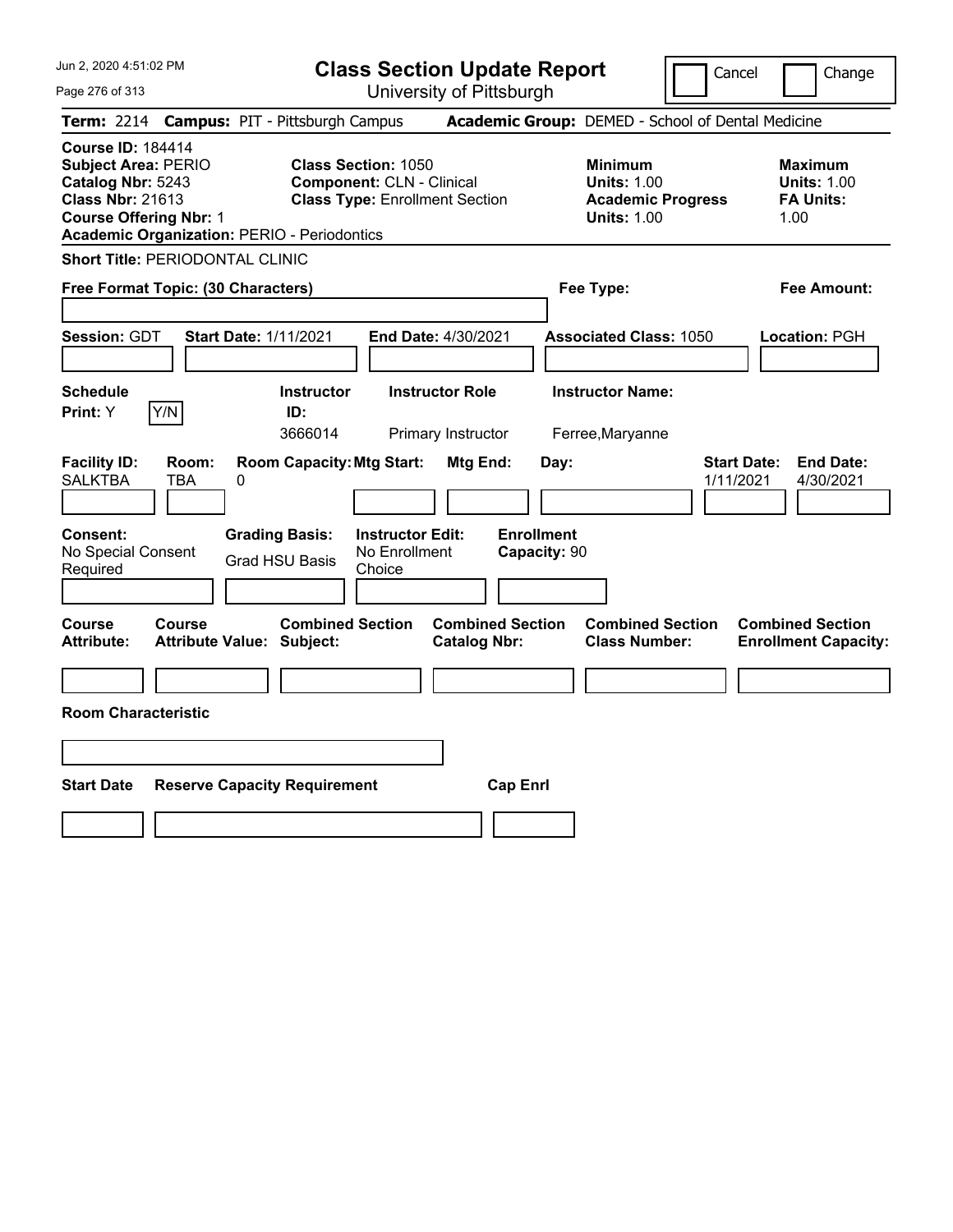| Jun 2, 2020 4:51:02 PM<br>Page 277 of 313                                                                                                                                                     | <b>Class Section Update Report</b><br>University of Pittsburgh                                         | Cancel                                                                                 | Change                                                           |  |
|-----------------------------------------------------------------------------------------------------------------------------------------------------------------------------------------------|--------------------------------------------------------------------------------------------------------|----------------------------------------------------------------------------------------|------------------------------------------------------------------|--|
| Term: 2214 Campus: PIT - Pittsburgh Campus                                                                                                                                                    |                                                                                                        | Academic Group: DEMED - School of Dental Medicine                                      |                                                                  |  |
| <b>Course ID: 181983</b><br><b>Subject Area: PERIO</b><br>Catalog Nbr: 5343<br><b>Class Nbr: 17911</b><br><b>Course Offering Nbr: 1</b><br><b>Academic Organization: PERIO - Periodontics</b> | <b>Class Section: 1090</b><br><b>Component: LEC - Lecture</b><br><b>Class Type: Enrollment Section</b> | <b>Minimum</b><br><b>Units: 1.00</b><br><b>Academic Progress</b><br><b>Units: 1.00</b> | <b>Maximum</b><br><b>Units: 1.00</b><br><b>FA Units:</b><br>1.00 |  |
| Short Title: PERIODONTOLOGY 3                                                                                                                                                                 |                                                                                                        |                                                                                        |                                                                  |  |
| Free Format Topic: (30 Characters)                                                                                                                                                            |                                                                                                        | Fee Type:                                                                              | <b>Fee Amount:</b>                                               |  |
| Session: GDT<br><b>Start Date: 1/11/2021</b>                                                                                                                                                  | End Date: 4/30/2021                                                                                    | <b>Associated Class: 1090</b>                                                          | Location: PGH                                                    |  |
| Schedule<br>Y/N<br>Print: Y                                                                                                                                                                   | <b>Instructor</b><br><b>Instructor Role</b><br>ID:<br>2909179<br>Primary Instructor                    | <b>Instructor Name:</b><br>Seyedain, S. Ali                                            |                                                                  |  |
| <b>Facility ID:</b><br>Room:<br><b>SALK00355</b><br>00355<br>171                                                                                                                              | <b>Room Capacity: Mtg Start:</b><br>Mtg End:<br>8:50 AM<br>8:00 AM                                     | Day:<br>Tu<br>1/11/2021                                                                | <b>Start Date:</b><br><b>End Date:</b><br>4/30/2021              |  |
| <b>Consent:</b><br>ABCF with +/-<br>No Special Consent<br>Required<br>Values                                                                                                                  | <b>Grading Basis:</b><br><b>Instructor Edit:</b><br>No Enrollment<br>Choice                            | <b>Enrollment</b><br>Capacity: 90                                                      |                                                                  |  |
| Course<br><b>Course</b><br><b>Attribute:</b><br><b>Attribute Value: Subject:</b>                                                                                                              | <b>Combined Section</b><br><b>Combined Section</b><br><b>Catalog Nbr:</b>                              | <b>Combined Section</b><br><b>Class Number:</b>                                        | <b>Combined Section</b><br><b>Enrollment Capacity:</b>           |  |
|                                                                                                                                                                                               |                                                                                                        |                                                                                        |                                                                  |  |
| <b>Room Characteristic</b><br>PeopleSoft - Scheduled (PS)                                                                                                                                     |                                                                                                        |                                                                                        |                                                                  |  |
| <b>Start Date</b><br><b>Reserve Capacity Requirement</b><br><b>Cap Enrl</b>                                                                                                                   |                                                                                                        |                                                                                        |                                                                  |  |
|                                                                                                                                                                                               |                                                                                                        |                                                                                        |                                                                  |  |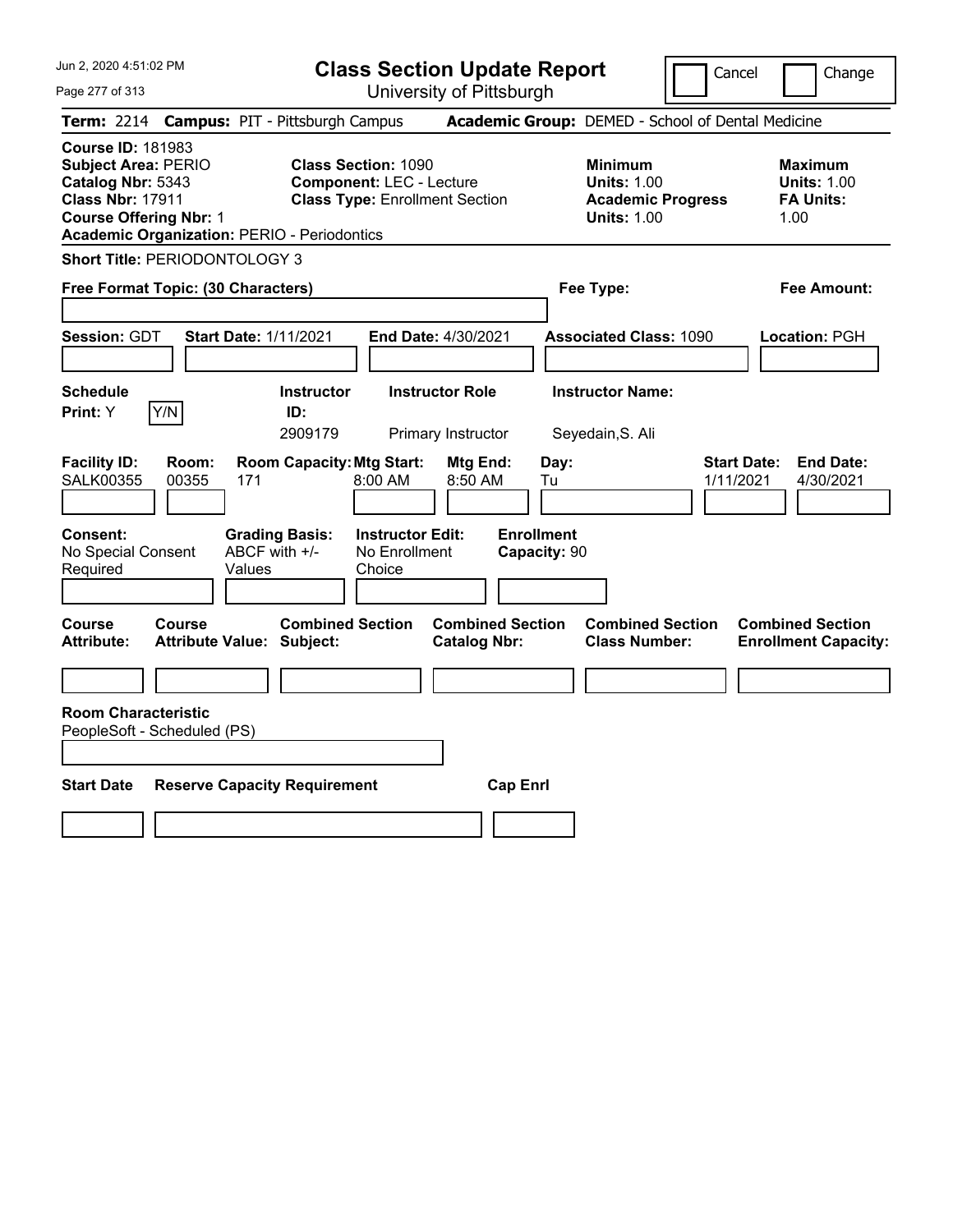**Class Section Update Report**

Cancel Change

| University of Pittsburgh                                                                                                                                                                                                                                                                                                                 |                                                                                        |                                                                                                                                                                                                                                                                                                                                                                         |
|------------------------------------------------------------------------------------------------------------------------------------------------------------------------------------------------------------------------------------------------------------------------------------------------------------------------------------------|----------------------------------------------------------------------------------------|-------------------------------------------------------------------------------------------------------------------------------------------------------------------------------------------------------------------------------------------------------------------------------------------------------------------------------------------------------------------------|
| Term: 2214 Campus: PIT - Pittsburgh Campus                                                                                                                                                                                                                                                                                               |                                                                                        |                                                                                                                                                                                                                                                                                                                                                                         |
| <b>Class Section: 1010</b><br><b>Component: CLN - Clinical</b><br><b>Class Type: Enrollment Section</b>                                                                                                                                                                                                                                  | <b>Minimum</b><br><b>Units: 2.00</b><br><b>Academic Progress</b><br><b>Units: 2.00</b> | <b>Maximum</b><br><b>Units: 2.00</b><br><b>FA Units:</b><br>2.00                                                                                                                                                                                                                                                                                                        |
| <b>Short Title: CLINICAL PERIODONTICS 2</b>                                                                                                                                                                                                                                                                                              |                                                                                        |                                                                                                                                                                                                                                                                                                                                                                         |
| Free Format Topic: (30 Characters)                                                                                                                                                                                                                                                                                                       | Fee Type:                                                                              | Fee Amount:                                                                                                                                                                                                                                                                                                                                                             |
| <b>Start Date: 1/11/2021</b><br><b>End Date: 4/30/2021</b>                                                                                                                                                                                                                                                                               |                                                                                        | Location: PGH                                                                                                                                                                                                                                                                                                                                                           |
|                                                                                                                                                                                                                                                                                                                                          |                                                                                        |                                                                                                                                                                                                                                                                                                                                                                         |
| <b>Instructor Role</b><br><b>Instructor</b><br>ID:<br>2902979<br>Secondary Instructor<br>Secondary Instructor<br>2932056<br>Secondary Instructor<br>2938858<br>Secondary Instructor<br>2932805<br>2909179<br>Primary Instructor<br>Secondary Instructor<br>2932055<br>Secondary Instructor<br>1369275<br>Secondary Instructor<br>1552048 |                                                                                        |                                                                                                                                                                                                                                                                                                                                                                         |
| <b>Room Capacity: Mtg Start:</b><br>Mtg End:                                                                                                                                                                                                                                                                                             | <b>Start Date:</b><br>1/11/2021                                                        | <b>End Date:</b><br>4/30/2021                                                                                                                                                                                                                                                                                                                                           |
| <b>Grading Basis:</b><br><b>Instructor Edit:</b><br>No Enrollment<br>Choice                                                                                                                                                                                                                                                              |                                                                                        |                                                                                                                                                                                                                                                                                                                                                                         |
| <b>Combined Section</b><br><b>Attribute Value: Subject:</b><br><b>Catalog Nbr:</b>                                                                                                                                                                                                                                                       | <b>Combined Section</b><br><b>Class Number:</b>                                        | <b>Combined Section</b><br><b>Enrollment Capacity:</b>                                                                                                                                                                                                                                                                                                                  |
|                                                                                                                                                                                                                                                                                                                                          |                                                                                        |                                                                                                                                                                                                                                                                                                                                                                         |
|                                                                                                                                                                                                                                                                                                                                          |                                                                                        |                                                                                                                                                                                                                                                                                                                                                                         |
| <b>Reserve Capacity Requirement</b><br><b>Cap Enrl</b>                                                                                                                                                                                                                                                                                   |                                                                                        |                                                                                                                                                                                                                                                                                                                                                                         |
|                                                                                                                                                                                                                                                                                                                                          | <b>Academic Organization: PERIO - Periodontics</b>                                     | Academic Group: DEMED - School of Dental Medicine<br><b>Associated Class: 1010</b><br><b>Instructor Name:</b><br>Famili, Pouran<br>Gordon, Stepheny E<br>Hay, David C<br>Heinrichs, Edward Paul<br>Seyedain, S. Ali<br>Timko, Alan Michael<br>Williams, Kelly Bolden<br>Zavoral, Jennifer Marie<br>Day:<br><b>Enrollment</b><br>Capacity: 90<br><b>Combined Section</b> |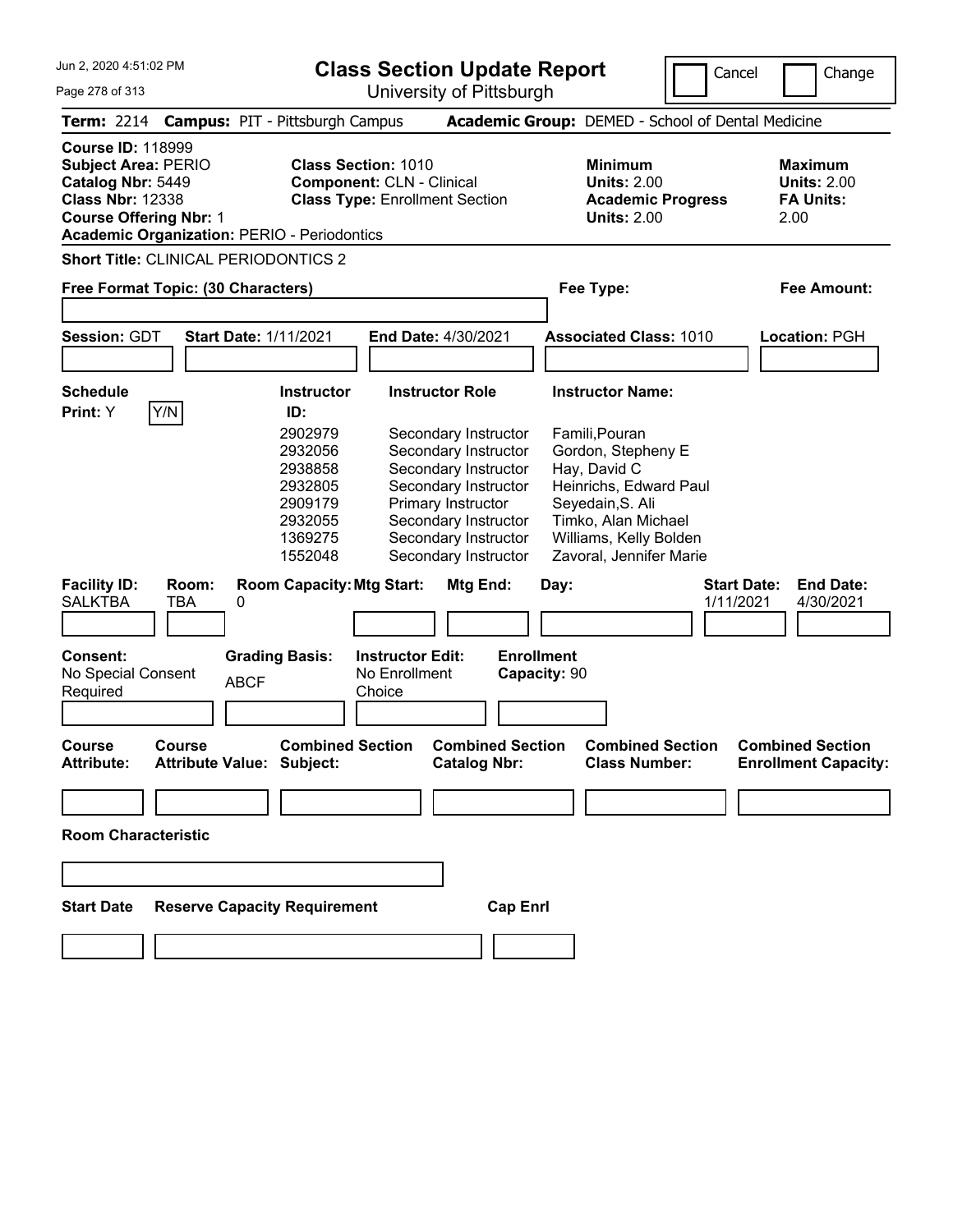| Jun 2, 2020 4:51:02 PM<br>Page 279 of 313                                                                                                                                                     | <b>Class Section Update Report</b><br>University of Pittsburgh                                                  | Cancel                                                                                 | Change                                                           |
|-----------------------------------------------------------------------------------------------------------------------------------------------------------------------------------------------|-----------------------------------------------------------------------------------------------------------------|----------------------------------------------------------------------------------------|------------------------------------------------------------------|
| <b>Term: 2214</b>                                                                                                                                                                             | <b>Campus: PIT - Pittsburgh Campus</b>                                                                          | Academic Group: DEMED - School of Dental Medicine                                      |                                                                  |
| <b>Course ID: 189684</b><br><b>Subject Area: PERIO</b><br>Catalog Nbr: 5800<br><b>Class Nbr: 28177</b><br><b>Course Offering Nbr: 1</b><br><b>Academic Organization: PERIO - Periodontics</b> | <b>Class Section: 1010</b><br><b>Component: DIR - Directed Studies</b><br><b>Class Type: Enrollment Section</b> | <b>Minimum</b><br><b>Units: 1.00</b><br><b>Academic Progress</b><br><b>Units: 1.00</b> | <b>Maximum</b><br><b>Units: 3.00</b><br><b>FA Units:</b><br>1.00 |
| Short Title: DIRECTED STUDY                                                                                                                                                                   |                                                                                                                 |                                                                                        |                                                                  |
| Free Format Topic: (30 Characters)                                                                                                                                                            |                                                                                                                 | Fee Type:                                                                              | Fee Amount:                                                      |
| <b>Session: GDT</b><br><b>Start Date: 1/11/2021</b>                                                                                                                                           | End Date: 4/30/2021                                                                                             | <b>Associated Class: 1010</b>                                                          | Location: PGH                                                    |
| Schedule<br>Y/N<br>Print: Y                                                                                                                                                                   | <b>Instructor Role</b><br><b>Instructor</b><br>ID:<br>0                                                         | <b>Instructor Name:</b><br>No Instructor Assigned                                      |                                                                  |
| <b>Facility ID:</b><br>Room:<br><b>TBATBA</b><br>TBA<br>0                                                                                                                                     | <b>Room Capacity: Mtg Start:</b><br>Mtg End:                                                                    | Day:<br>1/11/2021                                                                      | <b>Start Date:</b><br><b>End Date:</b><br>4/30/2021              |
| <b>Consent:</b><br>No Special Consent<br>Required                                                                                                                                             | <b>Grading Basis:</b><br><b>Instructor Edit:</b><br>No Enrollment<br><b>Grad HSU Basis</b><br>Choice            | <b>Enrollment</b><br>Capacity: 5                                                       |                                                                  |
| <b>Course</b><br>Course<br><b>Attribute:</b><br><b>Attribute Value: Subject:</b>                                                                                                              | <b>Combined Section</b><br><b>Combined Section</b><br><b>Catalog Nbr:</b>                                       | <b>Combined Section</b><br><b>Class Number:</b>                                        | <b>Combined Section</b><br><b>Enrollment Capacity:</b>           |
| <b>Room Characteristic</b>                                                                                                                                                                    |                                                                                                                 |                                                                                        |                                                                  |
|                                                                                                                                                                                               |                                                                                                                 |                                                                                        |                                                                  |
|                                                                                                                                                                                               |                                                                                                                 |                                                                                        |                                                                  |
| <b>Start Date</b><br><b>Reserve Capacity Requirement</b>                                                                                                                                      | <b>Cap Enrl</b>                                                                                                 |                                                                                        |                                                                  |
|                                                                                                                                                                                               |                                                                                                                 |                                                                                        |                                                                  |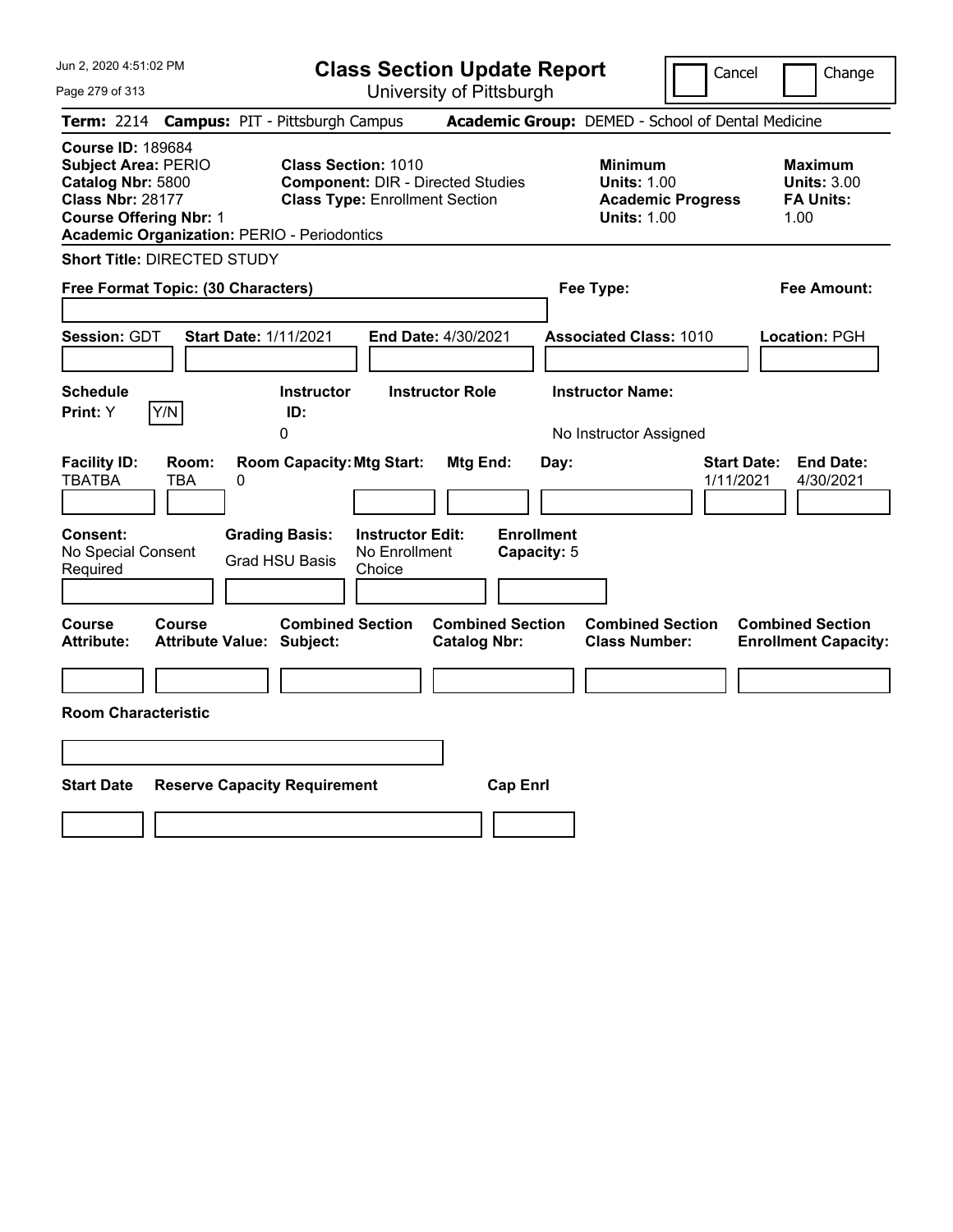| Jun 2, 2020 4:51:02 PM                                                                                                                                                                        |                                                                                                      | <b>Class Section Update Report</b>             |                                                                                        | Cancel<br>Change                                                 |
|-----------------------------------------------------------------------------------------------------------------------------------------------------------------------------------------------|------------------------------------------------------------------------------------------------------|------------------------------------------------|----------------------------------------------------------------------------------------|------------------------------------------------------------------|
| Page 280 of 313                                                                                                                                                                               |                                                                                                      | University of Pittsburgh                       |                                                                                        |                                                                  |
| <b>Term:</b> 2214                                                                                                                                                                             | <b>Campus: PIT - Pittsburgh Campus</b>                                                               |                                                | Academic Group: DEMED - School of Dental Medicine                                      |                                                                  |
| <b>Course ID: 119004</b><br><b>Subject Area: PERIO</b><br>Catalog Nbr: 5900<br><b>Class Nbr: 12344</b><br><b>Course Offering Nbr: 1</b><br><b>Academic Organization: PERIO - Periodontics</b> | Class Section: 1015<br>Component: IND - Independent Study<br><b>Class Type: Enrollment Section</b>   |                                                | <b>Minimum</b><br><b>Units: 1.00</b><br><b>Academic Progress</b><br><b>Units: 1.00</b> | <b>Maximum</b><br><b>Units: 3.00</b><br><b>FA Units:</b><br>1.00 |
| Short Title: INDEPENDENT STUDY                                                                                                                                                                |                                                                                                      |                                                |                                                                                        |                                                                  |
| Free Format Topic: (30 Characters)                                                                                                                                                            |                                                                                                      |                                                | Fee Type:                                                                              | Fee Amount:                                                      |
| <b>Start Date: 1/11/2021</b><br><b>Session: AT</b>                                                                                                                                            | End Date: 5/1/2021                                                                                   |                                                | <b>Associated Class: 1015</b>                                                          | Location: PGH                                                    |
| <b>Schedule</b><br>Y/N<br>Print: Y                                                                                                                                                            | <b>Instructor</b><br>ID:<br>2902979                                                                  | <b>Instructor Role</b><br>Primary Instructor   | <b>Instructor Name:</b><br>Famili, Pouran                                              |                                                                  |
| <b>Facility ID:</b><br>Room:<br><b>TBATBA</b><br>TBA<br>0                                                                                                                                     | <b>Room Capacity: Mtg Start:</b>                                                                     | <b>Mtg End:</b><br>Day:                        |                                                                                        | <b>Start Date:</b><br><b>End Date:</b><br>1/11/2021<br>5/1/2021  |
| Consent:<br><b>Department Consent</b><br>Required                                                                                                                                             | <b>Grading Basis:</b><br><b>Instructor Edit:</b><br>No Enrollment<br><b>Grad HSU Basis</b><br>Choice | <b>Enrollment</b><br>Capacity: 10              |                                                                                        |                                                                  |
| Course<br><b>Course</b><br><b>Attribute:</b><br><b>Attribute Value: Subject:</b>                                                                                                              | <b>Combined Section</b>                                                                              | <b>Combined Section</b><br><b>Catalog Nbr:</b> | <b>Combined Section</b><br><b>Class Number:</b>                                        | <b>Combined Section</b><br><b>Enrollment Capacity:</b>           |
|                                                                                                                                                                                               |                                                                                                      |                                                |                                                                                        |                                                                  |
| <b>Room Characteristic</b>                                                                                                                                                                    |                                                                                                      |                                                |                                                                                        |                                                                  |
|                                                                                                                                                                                               |                                                                                                      |                                                |                                                                                        |                                                                  |
| <b>Start Date</b>                                                                                                                                                                             | <b>Reserve Capacity Requirement</b>                                                                  | <b>Cap Enrl</b>                                |                                                                                        |                                                                  |
|                                                                                                                                                                                               |                                                                                                      |                                                |                                                                                        |                                                                  |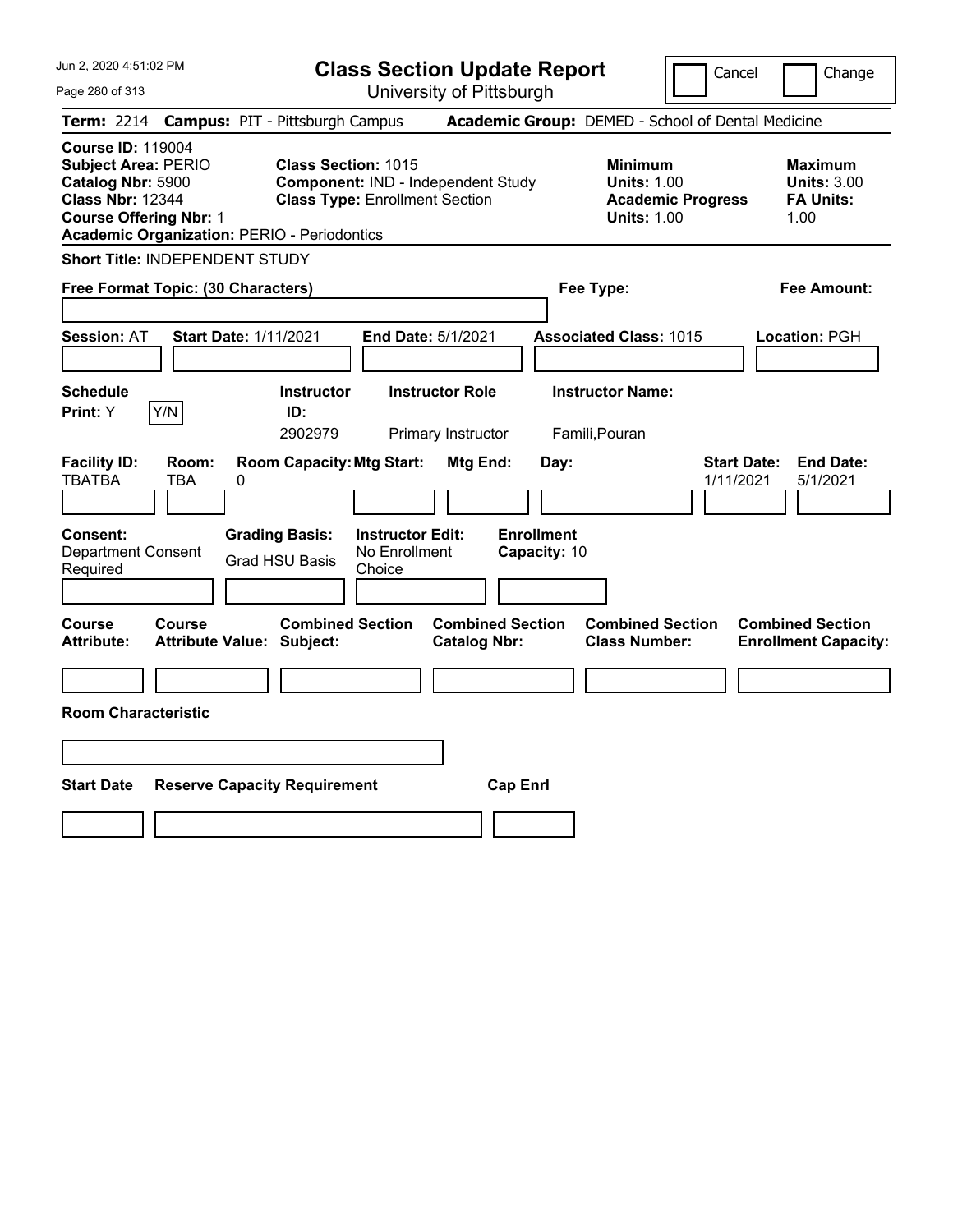| Jun 2, 2020 4:51:02 PM<br>Page 281 of 313                                                                                                                                                     | <b>Class Section Update Report</b><br>University of Pittsburgh                                                                          | Cancel                                                                                 | Change                                                           |
|-----------------------------------------------------------------------------------------------------------------------------------------------------------------------------------------------|-----------------------------------------------------------------------------------------------------------------------------------------|----------------------------------------------------------------------------------------|------------------------------------------------------------------|
| Term: 2214 Campus: PIT - Pittsburgh Campus                                                                                                                                                    |                                                                                                                                         | Academic Group: DEMED - School of Dental Medicine                                      |                                                                  |
| <b>Course ID: 119004</b><br><b>Subject Area: PERIO</b><br>Catalog Nbr: 5900<br><b>Class Nbr: 24379</b><br><b>Course Offering Nbr: 1</b><br><b>Academic Organization: PERIO - Periodontics</b> | <b>Class Section: 1030</b><br>Component: IND - Independent Study<br><b>Class Type: Enrollment Section</b>                               | <b>Minimum</b><br><b>Units: 1.00</b><br><b>Academic Progress</b><br><b>Units: 1.00</b> | <b>Maximum</b><br><b>Units: 3.00</b><br><b>FA Units:</b><br>1.00 |
| Short Title: INDEPENDENT STUDY                                                                                                                                                                |                                                                                                                                         |                                                                                        |                                                                  |
| Free Format Topic: (30 Characters)                                                                                                                                                            |                                                                                                                                         | Fee Type:                                                                              | <b>Fee Amount:</b>                                               |
| Session: GDT<br><b>Start Date: 1/11/2021</b>                                                                                                                                                  | End Date: 4/30/2021                                                                                                                     | <b>Associated Class: 1030</b>                                                          | Location: PGH                                                    |
| <b>Schedule</b><br><b>Instructor</b>                                                                                                                                                          | <b>Instructor Role</b>                                                                                                                  | <b>Instructor Name:</b>                                                                |                                                                  |
| Y/N<br>Print: Y<br>ID:<br>1369275                                                                                                                                                             | Primary Instructor                                                                                                                      | Williams, Kelly Bolden                                                                 |                                                                  |
| <b>Facility ID:</b><br>Room:<br><b>TBATBA</b><br><b>TBA</b><br>0<br><b>Grading Basis:</b><br><b>Consent:</b><br><b>Department Consent</b><br><b>Grad HSU Basis</b><br>Required                | <b>Room Capacity: Mtg Start:</b><br>Mtg End:<br><b>Enrollment</b><br><b>Instructor Edit:</b><br>No Enrollment<br>Capacity: 10<br>Choice | <b>Start Date:</b><br>Day:<br>1/11/2021                                                | <b>End Date:</b><br>4/30/2021                                    |
|                                                                                                                                                                                               |                                                                                                                                         |                                                                                        |                                                                  |
| Course<br>Course<br><b>Attribute:</b><br><b>Attribute Value: Subject:</b>                                                                                                                     | <b>Combined Section</b><br><b>Combined Section</b><br><b>Catalog Nbr:</b>                                                               | <b>Combined Section</b><br><b>Class Number:</b>                                        | <b>Combined Section</b><br><b>Enrollment Capacity:</b>           |
|                                                                                                                                                                                               |                                                                                                                                         |                                                                                        |                                                                  |
| <b>Room Characteristic</b>                                                                                                                                                                    |                                                                                                                                         |                                                                                        |                                                                  |
|                                                                                                                                                                                               |                                                                                                                                         |                                                                                        |                                                                  |
|                                                                                                                                                                                               |                                                                                                                                         |                                                                                        |                                                                  |
| <b>Start Date</b><br><b>Reserve Capacity Requirement</b>                                                                                                                                      | <b>Cap Enrl</b>                                                                                                                         |                                                                                        |                                                                  |
|                                                                                                                                                                                               |                                                                                                                                         |                                                                                        |                                                                  |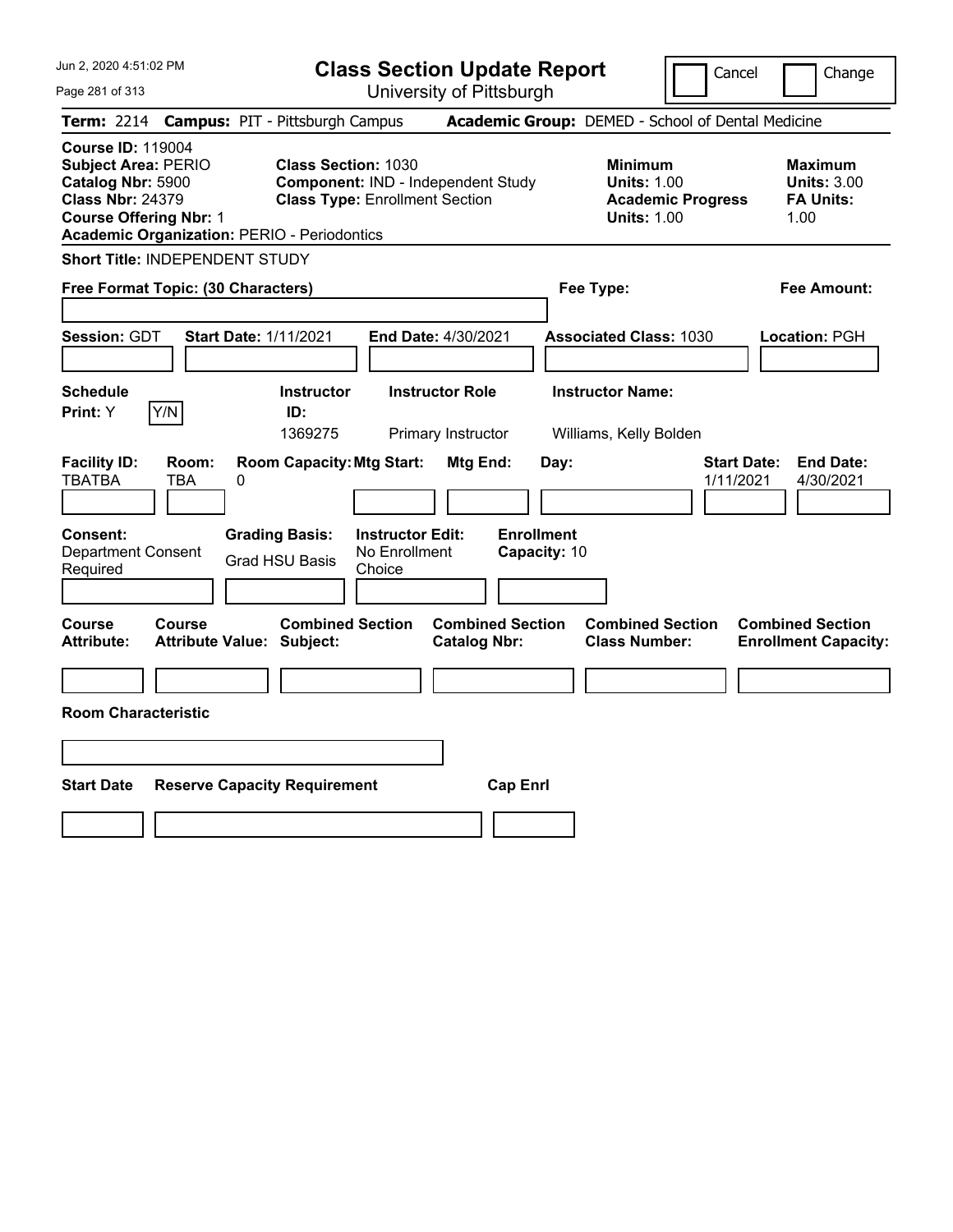**Class Section Update Report**

Cancel | Change

Page 282 of 313 University of Pittsburgh **Term:** 2214 **Campus:** PIT - Pittsburgh Campus **Academic Group:** DEMED - School of Dental Medicine **Course ID:** 119005 **Subject Area:** PERIO **Class Section:** 1100 **Minimum Maximum Catalog Nbr:** 5910 **Component:** CLN - Clinical **Units:** 3.00 **Units:** 3.00 **Class Nbr:** 23768 **Class Type:** Enrollment Section **Academic Progress FA Units: Course Offering Nbr:** 1 **Units:** 3.00 3.00 **Academic Organization:** PERIO - Periodontics **Short Title:** ADVANCED PERIODONTICS **Free Format Topic: (30 Characters) Fee Type: Fee Amount: Session:** GDT **Start Date:** 1/11/2021 **End Date:** 4/30/2021 **Associated Class:** 1100 **Location:** PGH **Schedule Instructor Instructor Role Instructor Name: Print:**  $Y$   $|Y/N|$  **ID:** 2902979 Primary Instructor Famili,Pouran **Facility ID: Room: Room Capacity:Mtg Start: Mtg End: Day: Start Date: End Date:** TBATBA TBA 0 1/11/2021 4/30/2021 **Consent: Grading Basis: Instructor Edit: Enrollment** No Special Consent Required Grad HSU Basis No Enrollment Choice **Capacity:** 4 **Course Course Combined Section Combined Section Combined Section Combined Section Attribute: Attribute Value: Subject: Catalog Nbr: Class Number: Enrollment Capacity: Room Characteristic Start Date Reserve Capacity Requirement Cap Enrl**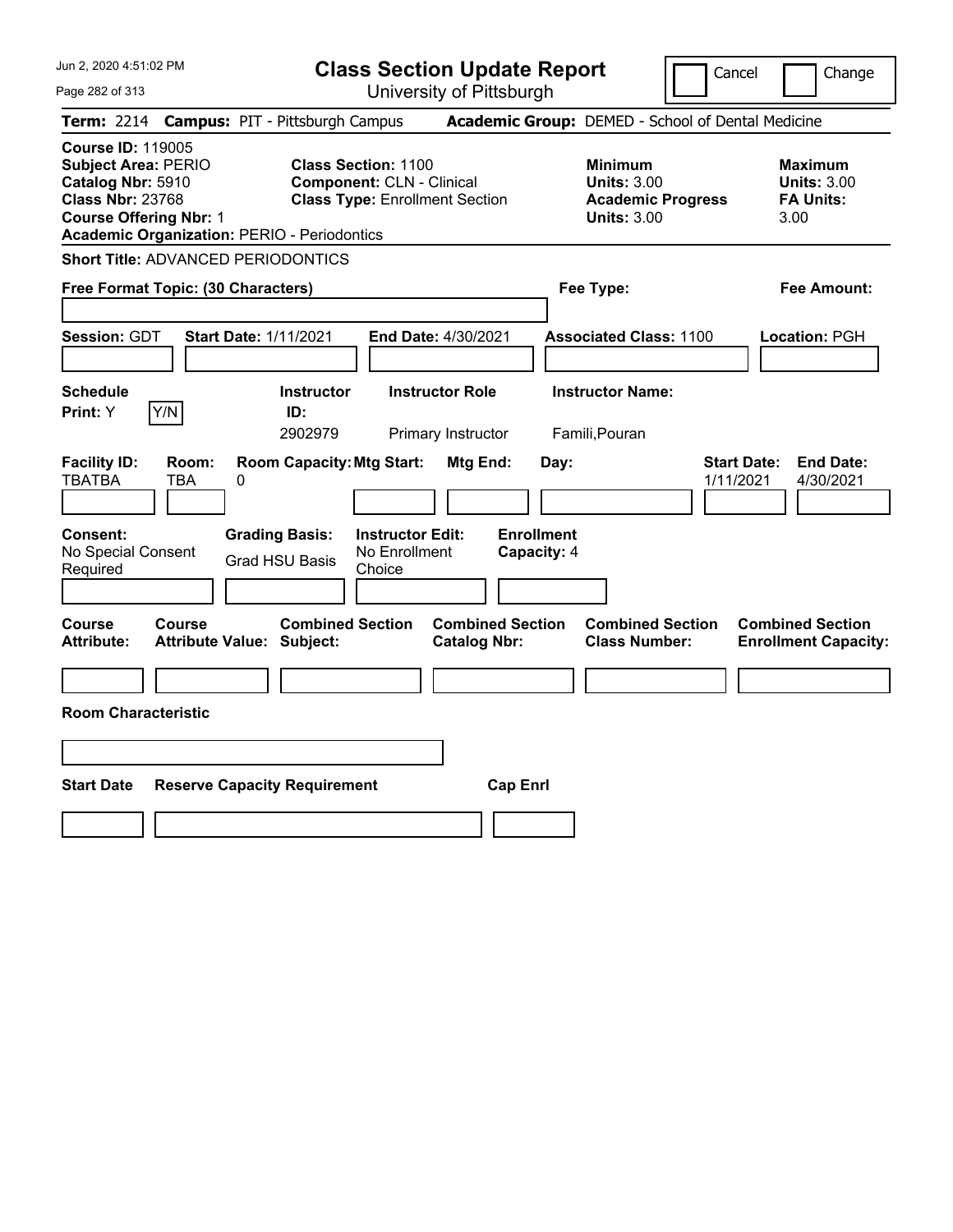| Jun 2, 2020 4:51:02 PM<br>Page 283 of 313                                                                                                                                                         | <b>Class Section Update Report</b><br>University of Pittsburgh                                                                                  | Cancel                                                                                 | Change                                                           |  |
|---------------------------------------------------------------------------------------------------------------------------------------------------------------------------------------------------|-------------------------------------------------------------------------------------------------------------------------------------------------|----------------------------------------------------------------------------------------|------------------------------------------------------------------|--|
| <b>Campus: PIT - Pittsburgh Campus</b><br><b>Term: 2214</b>                                                                                                                                       |                                                                                                                                                 | Academic Group: DEMED - School of Dental Medicine                                      |                                                                  |  |
| <b>Course ID: 120279</b><br><b>Subject Area: PROSTH</b><br>Catalog Nbr: 2080<br><b>Class Nbr: 12386</b><br><b>Course Offering Nbr: 1</b><br><b>Academic Organization: PROSTH - Prosthodontics</b> | <b>Class Section: 1010</b><br><b>Component: LEC - Lecture</b><br><b>Class Type: Enrollment Section</b>                                          | <b>Minimum</b><br><b>Units: 2.00</b><br><b>Academic Progress</b><br><b>Units: 2.00</b> | <b>Maximum</b><br><b>Units: 2.00</b><br><b>FA Units:</b><br>2.00 |  |
| <b>Short Title: ADVANCED PROSTHODONTICS 2</b>                                                                                                                                                     |                                                                                                                                                 |                                                                                        |                                                                  |  |
| Free Format Topic: (30 Characters)                                                                                                                                                                |                                                                                                                                                 | Fee Type:                                                                              | Fee Amount:                                                      |  |
| <b>Session: GDT</b><br><b>Start Date: 1/11/2021</b>                                                                                                                                               | End Date: 4/30/2021                                                                                                                             | <b>Associated Class: 1010</b>                                                          | Location: PGH                                                    |  |
| <b>Schedule</b>                                                                                                                                                                                   | <b>Instructor Role</b><br><b>Instructor</b>                                                                                                     | <b>Instructor Name:</b>                                                                |                                                                  |  |
| Y/N<br>Print: Y                                                                                                                                                                                   | ID:<br>2938165<br>Primary Instructor                                                                                                            | Kunkel, Thomas Craig                                                                   |                                                                  |  |
| <b>Facility ID:</b><br>Room:<br><b>TBATBA</b><br>TBA<br>0<br>Consent:<br><b>Grading Basis:</b><br>No Special Consent<br><b>Grad Letter Grade</b><br>Required                                      | <b>Room Capacity: Mtg Start:</b><br>Mtg End:<br>Day:<br><b>Enrollment</b><br><b>Instructor Edit:</b><br>No Enrollment<br>Capacity: 15<br>Choice | <b>Start Date:</b><br>1/11/2021                                                        | <b>End Date:</b><br>4/30/2021                                    |  |
|                                                                                                                                                                                                   |                                                                                                                                                 |                                                                                        |                                                                  |  |
| <b>Course</b><br><b>Course</b><br>Attribute Value: Subject:<br><b>Attribute:</b>                                                                                                                  | <b>Combined Section</b><br><b>Combined Section</b><br><b>Catalog Nbr:</b>                                                                       | <b>Combined Section</b><br><b>Class Number:</b>                                        | <b>Combined Section</b><br><b>Enrollment Capacity:</b>           |  |
|                                                                                                                                                                                                   |                                                                                                                                                 |                                                                                        |                                                                  |  |
| <b>Room Characteristic</b>                                                                                                                                                                        |                                                                                                                                                 |                                                                                        |                                                                  |  |
|                                                                                                                                                                                                   |                                                                                                                                                 |                                                                                        |                                                                  |  |
| <b>Start Date</b><br><b>Reserve Capacity Requirement</b><br><b>Cap Enrl</b>                                                                                                                       |                                                                                                                                                 |                                                                                        |                                                                  |  |
|                                                                                                                                                                                                   |                                                                                                                                                 |                                                                                        |                                                                  |  |
|                                                                                                                                                                                                   |                                                                                                                                                 |                                                                                        |                                                                  |  |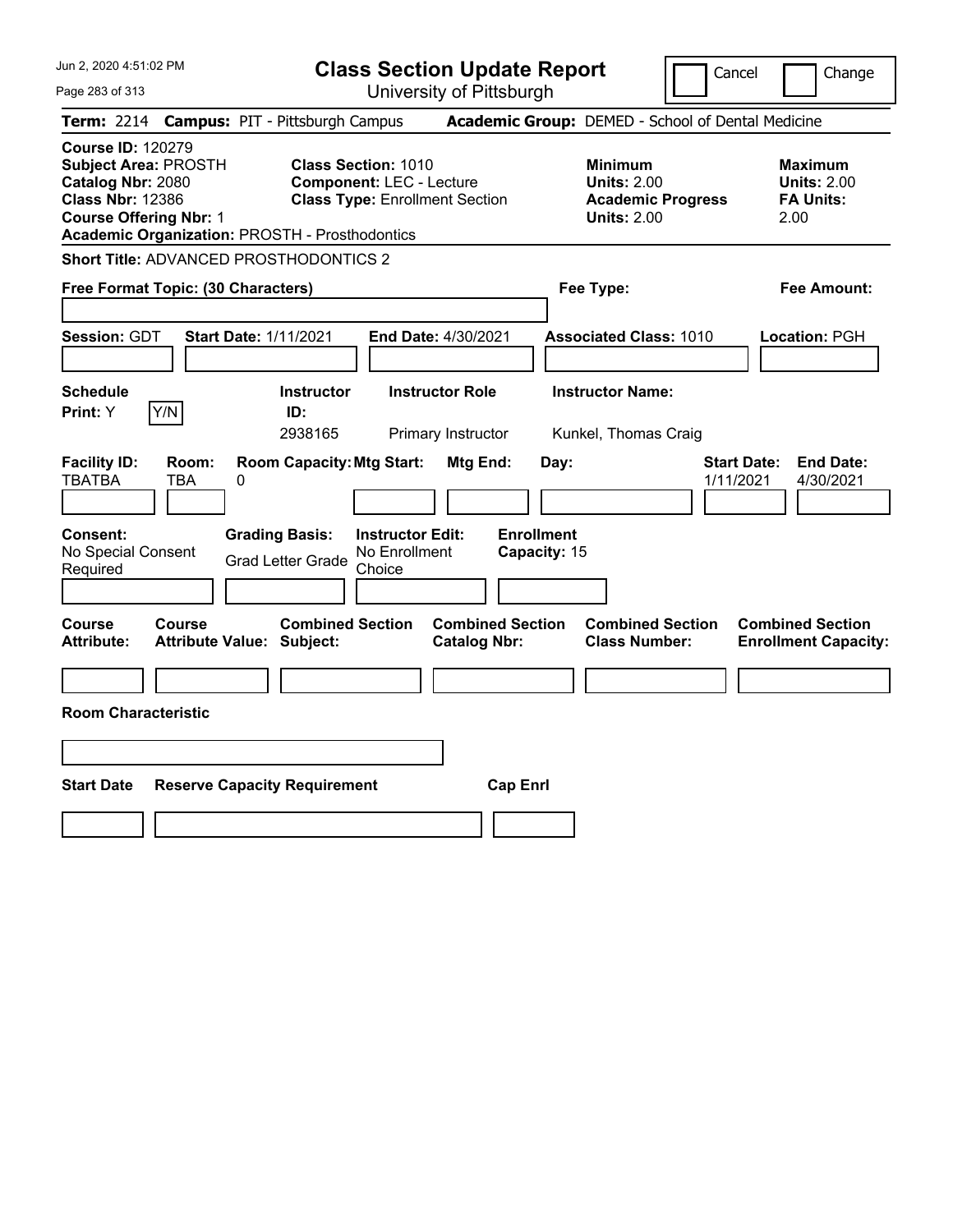Jun 2, 2020 4:51:02 PM Page 284 of 313 **Class Section Update Report** University of Pittsburgh Cancel Change **Term:** 2214 **Campus:** PIT - Pittsburgh Campus **Academic Group:** DEMED - School of Dental Medicine **Course ID:** 120282 **Subject Area:** PROSTH **Class Section:** 1010 **Minimum Maximum Catalog Nbr:** 2101 **Component:** CLN - Clinical **Units:** 2.00 **Units:** 2.00 **Class Nbr:** 28302 **Class Type:** Enrollment Section **Academic Progress FA Units: Course Offering Nbr:** 1 **Units:** 2.00 2.00 **Academic Organization:** PROSTH - Prosthodontics **Short Title:** ADVANCED PROSTHODONTICS 5 **Free Format Topic: (30 Characters) Fee Type: Fee Amount: Session:** GDT **Start Date:** 1/11/2021 **End Date:** 4/30/2021 **Associated Class:** 1010 **Location:** PGH **Schedule Instructor Instructor Role Instructor Name: Print:**  $Y$   $|Y/N|$  **ID:** 2938165 Primary Instructor Kunkel, Thomas Craig **Facility ID: Room: Room Capacity:Mtg Start: Mtg End: Day: Start Date: End Date:** TBATBA TBA 0 1/11/2021 4/30/2021 **Consent: Grading Basis: Instructor Edit: Enrollment** No Special Consent Grad Letter Grade No Enrollment Choice **Capacity:** 35 **Course Course Combined Section Combined Section Combined Section Combined Section Attribute: Attribute Value: Subject: Catalog Nbr: Class Number: Enrollment Capacity: Room Characteristic Start Date Reserve Capacity Requirement Cap Enrl**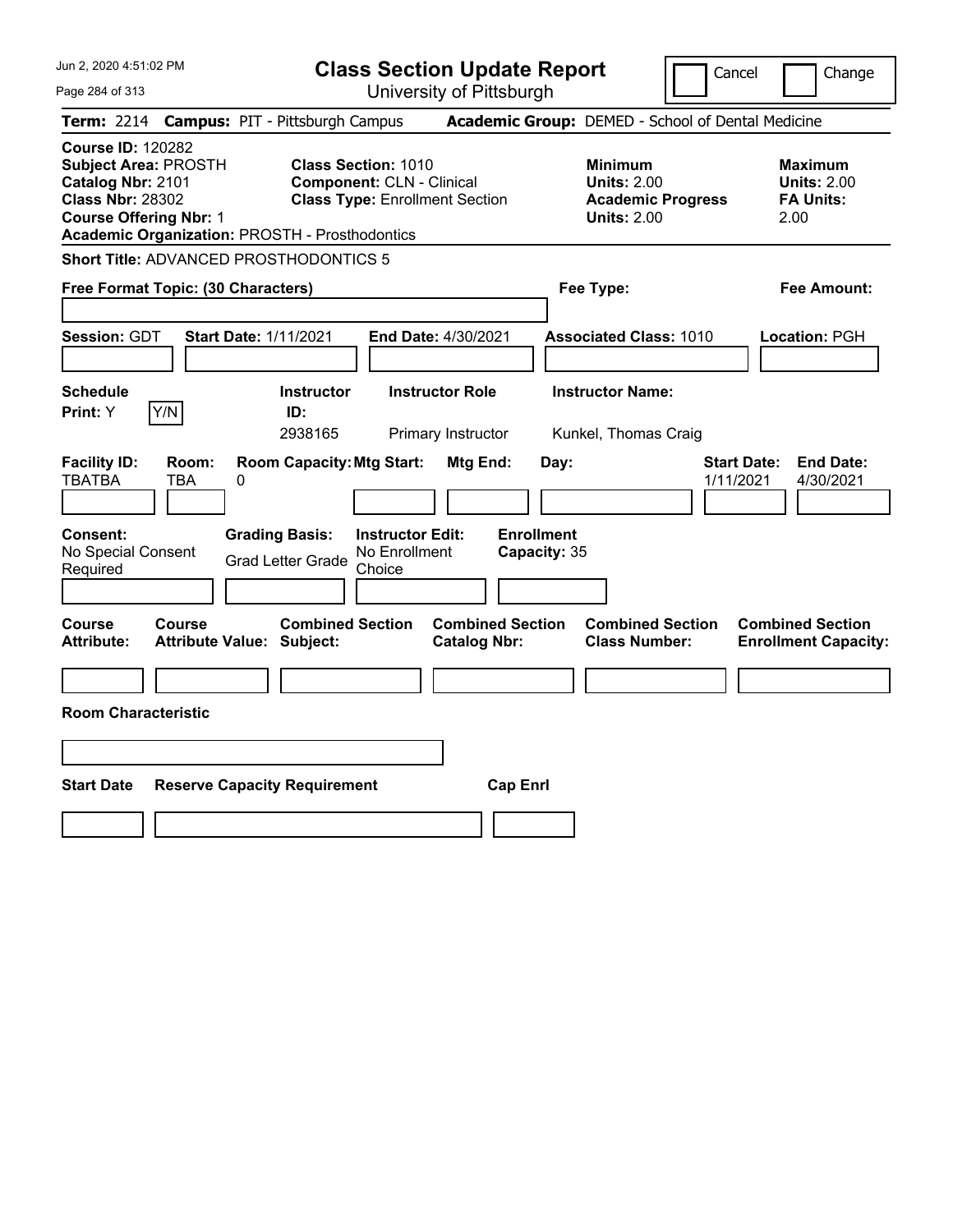Jun 2, 2020 4:51:02 PM Page 285 of 313 **Class Section Update Report** University of Pittsburgh Cancel Change **Term:** 2214 **Campus:** PIT - Pittsburgh Campus **Academic Group:** DEMED - School of Dental Medicine **Course ID:** 190035 **Subject Area:** PROSTH **Class Section:** 1100 **Minimum Maximum Catalog Nbr:** 2104 **Component:** CLN - Clinical **Units:** 2.00 **Units:** 2.00 **Class Nbr:** 28205 **Class Type:** Enrollment Section **Academic Progress FA Units: Course Offering Nbr:** 1 **Units:** 2.00 2.00 **Academic Organization:** PROSTH - Prosthodontics **Short Title:** ADVANCED PROSTHODONTICS 8 **Free Format Topic: (30 Characters) Fee Type: Fee Amount: Session:** GDT **Start Date:** 1/11/2021 **End Date:** 4/30/2021 **Associated Class:** 1100 **Location:** PGH **Schedule Instructor Instructor Role Instructor Name: Print:**  $Y$   $|Y/N|$  **ID:** 2938165 Primary Instructor Kunkel, Thomas Craig **Facility ID: Room: Room Capacity:Mtg Start: Mtg End: Day: Start Date: End Date:** TBATBA TBA 0 1/11/2021 4/30/2021 **Consent: Grading Basis: Instructor Edit: Enrollment** No Special Consent Grad Letter Grade No Enrollment Choice **Capacity:** 35 **Course Course Combined Section Combined Section Combined Section Combined Section Attribute: Attribute Value: Subject: Catalog Nbr: Class Number: Enrollment Capacity: Room Characteristic Start Date Reserve Capacity Requirement Cap Enrl**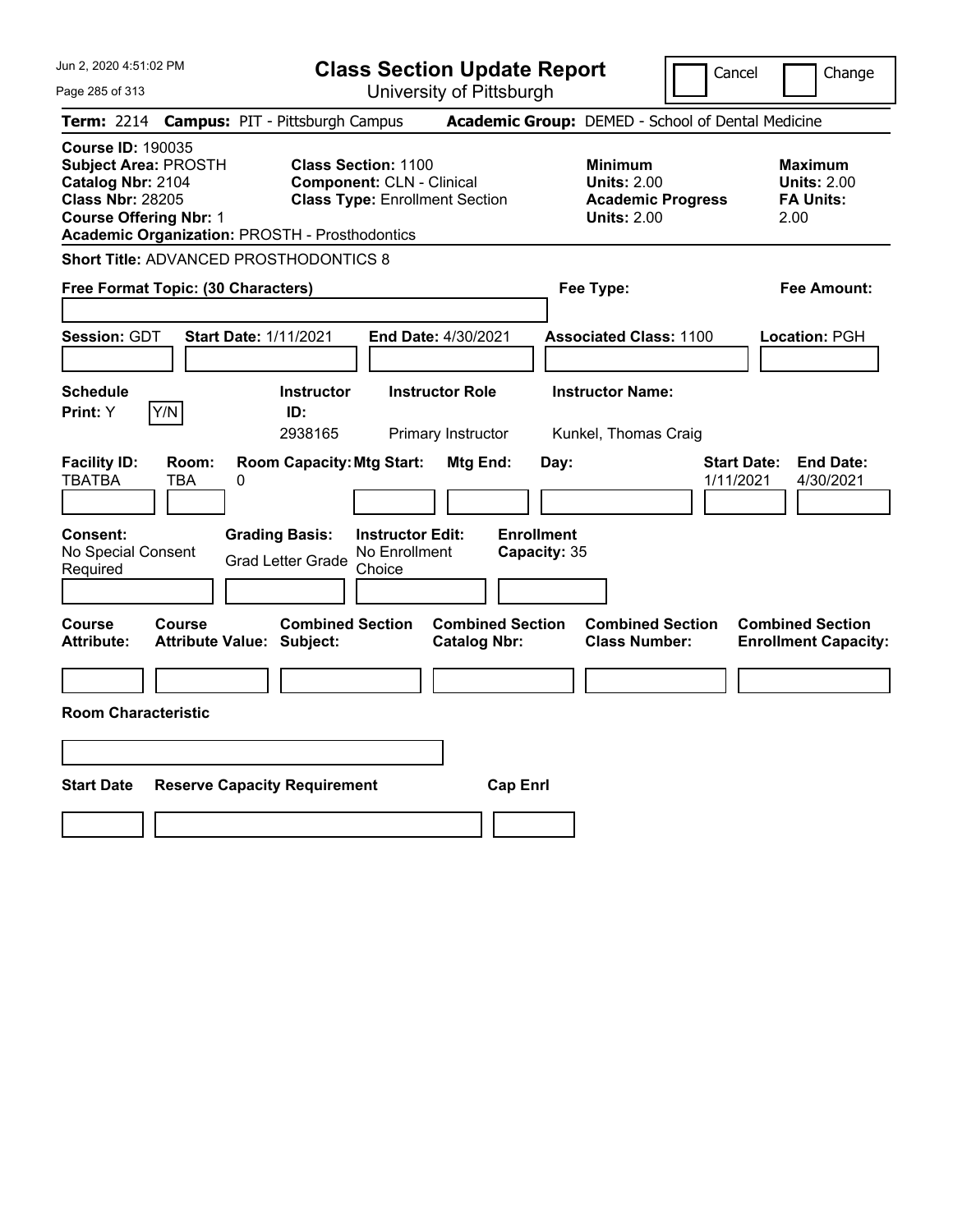| Jun 2, 2020 4:51:02 PM                                                                                                                                                                            | <b>Class Section Update Report</b>                                                                      | Cancel                                                                                 | Change                                                           |  |
|---------------------------------------------------------------------------------------------------------------------------------------------------------------------------------------------------|---------------------------------------------------------------------------------------------------------|----------------------------------------------------------------------------------------|------------------------------------------------------------------|--|
| Page 286 of 313                                                                                                                                                                                   | University of Pittsburgh                                                                                |                                                                                        |                                                                  |  |
| <b>Term: 2214</b>                                                                                                                                                                                 | <b>Campus: PIT - Pittsburgh Campus</b>                                                                  | Academic Group: DEMED - School of Dental Medicine                                      |                                                                  |  |
| <b>Course ID: 120289</b><br><b>Subject Area: PROSTH</b><br>Catalog Nbr: 2147<br><b>Class Nbr: 15275</b><br><b>Course Offering Nbr: 1</b><br><b>Academic Organization: PROSTH - Prosthodontics</b> | <b>Class Section: 1050</b><br><b>Component: SEM - Seminar</b><br><b>Class Type: Enrollment Section</b>  | <b>Minimum</b><br><b>Units: 2.00</b><br><b>Academic Progress</b><br><b>Units: 2.00</b> | Maximum<br><b>Units: 2.00</b><br><b>FA Units:</b><br>2.00        |  |
| Short Title: IMPLNT PROSTHDNT SEMINAR 2                                                                                                                                                           |                                                                                                         |                                                                                        |                                                                  |  |
| Free Format Topic: (30 Characters)                                                                                                                                                                |                                                                                                         | Fee Type:                                                                              | Fee Amount:                                                      |  |
| Session: GDT<br><b>Start Date: 1/11/2021</b>                                                                                                                                                      | End Date: 4/30/2021                                                                                     | <b>Associated Class: 1050</b>                                                          | Location: PGH                                                    |  |
| <b>Schedule</b><br>Y/N<br><b>Print: Y</b>                                                                                                                                                         | <b>Instructor</b><br><b>Instructor Role</b><br>ID:<br>2901775<br>Primary Instructor                     | <b>Instructor Name:</b><br>Kukunas, Steve J                                            |                                                                  |  |
| <b>Facility ID:</b><br>Room:<br><b>TBATBA</b><br>TBA<br>0                                                                                                                                         | <b>Room Capacity: Mtg Start:</b><br><b>Mtg End:</b>                                                     | Day:                                                                                   | <b>Start Date:</b><br><b>End Date:</b><br>1/11/2021<br>4/30/2021 |  |
| <b>Consent:</b><br>No Special Consent<br>Required                                                                                                                                                 | <b>Grading Basis:</b><br><b>Instructor Edit:</b><br>No Enrollment<br><b>Grad Letter Grade</b><br>Choice | <b>Enrollment</b><br>Capacity: 35                                                      |                                                                  |  |
| Course<br>Course<br><b>Attribute:</b><br><b>Attribute Value: Subject:</b>                                                                                                                         | <b>Combined Section</b><br><b>Combined Section</b><br><b>Catalog Nbr:</b>                               | <b>Combined Section</b><br><b>Class Number:</b>                                        | <b>Combined Section</b><br><b>Enrollment Capacity:</b>           |  |
|                                                                                                                                                                                                   |                                                                                                         |                                                                                        |                                                                  |  |
| <b>Room Characteristic</b>                                                                                                                                                                        |                                                                                                         |                                                                                        |                                                                  |  |
|                                                                                                                                                                                                   |                                                                                                         |                                                                                        |                                                                  |  |
| <b>Start Date</b><br><b>Reserve Capacity Requirement</b><br><b>Cap Enrl</b>                                                                                                                       |                                                                                                         |                                                                                        |                                                                  |  |
|                                                                                                                                                                                                   |                                                                                                         |                                                                                        |                                                                  |  |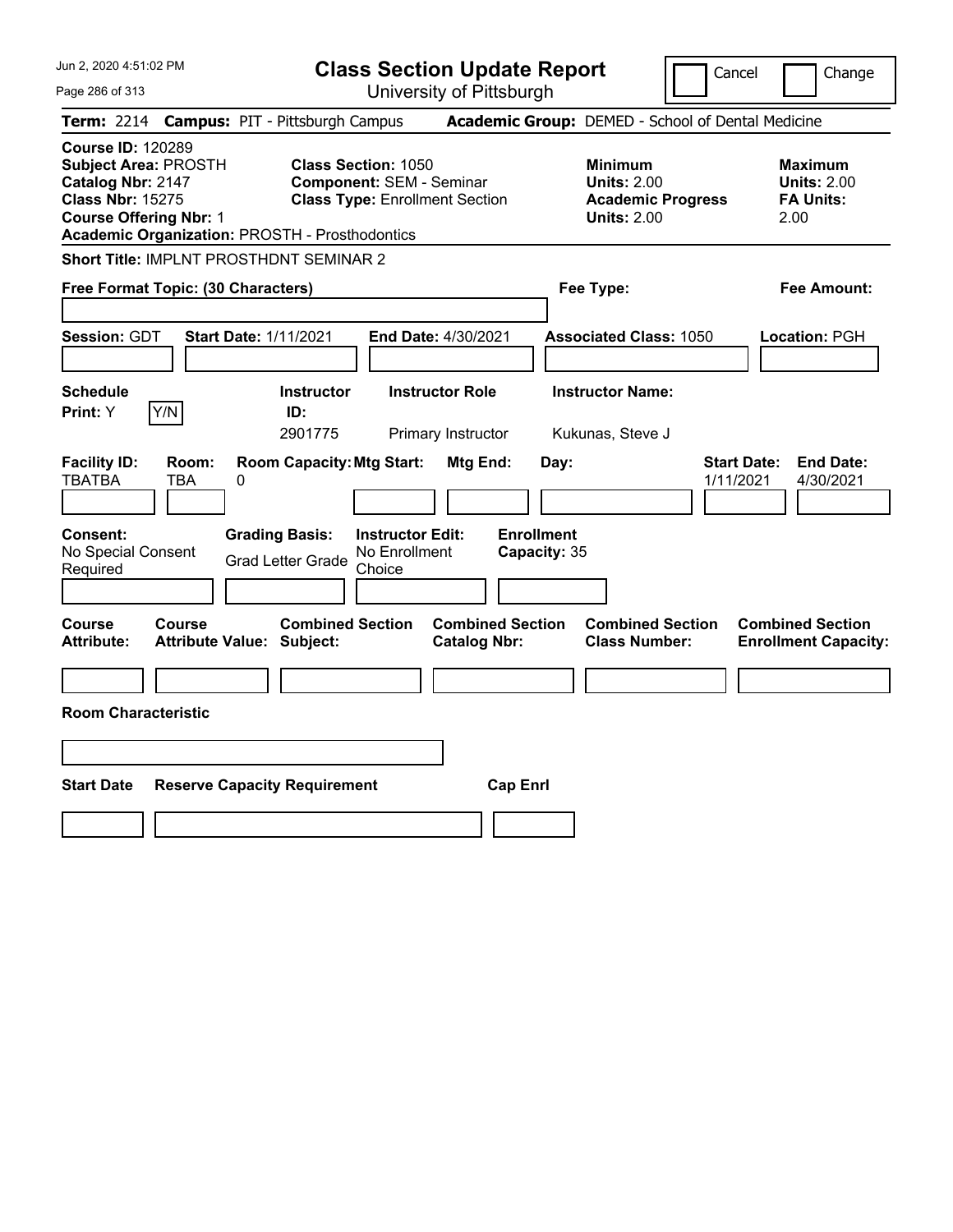| Jun 2, 2020 4:51:02 PM<br>Page 287 of 313                                                                                                                                                  | <b>Class Section Update Report</b><br>University of Pittsburgh                                         | Cancel                                                                                 | Change                                                           |  |
|--------------------------------------------------------------------------------------------------------------------------------------------------------------------------------------------|--------------------------------------------------------------------------------------------------------|----------------------------------------------------------------------------------------|------------------------------------------------------------------|--|
| Term: 2214 Campus: PIT - Pittsburgh Campus                                                                                                                                                 |                                                                                                        | Academic Group: DEMED - School of Dental Medicine                                      |                                                                  |  |
| <b>Course ID: 120293</b><br><b>Subject Area: PROSTH</b><br>Catalog Nbr: 2160<br><b>Class Nbr: 28303</b><br><b>Course Offering Nbr: 1</b><br>Academic Organization: PROSTH - Prosthodontics | <b>Class Section: 1010</b><br><b>Component: SEM - Seminar</b><br><b>Class Type: Enrollment Section</b> | <b>Minimum</b><br><b>Units: 1.00</b><br><b>Academic Progress</b><br><b>Units: 1.00</b> | <b>Maximum</b><br><b>Units: 1.00</b><br><b>FA Units:</b><br>1.00 |  |
| Short Title: PROSTHODONTICS SEMINAR 2                                                                                                                                                      |                                                                                                        |                                                                                        |                                                                  |  |
| Free Format Topic: (30 Characters)                                                                                                                                                         |                                                                                                        | Fee Type:                                                                              | <b>Fee Amount:</b>                                               |  |
| Session: GDT<br><b>Start Date: 1/11/2021</b><br><b>Schedule</b><br>Y/N<br>Print: Y<br>ID:                                                                                                  | End Date: 4/30/2021<br><b>Instructor Role</b><br><b>Instructor</b><br>2938165<br>Primary Instructor    | <b>Associated Class: 1010</b><br><b>Instructor Name:</b><br>Kunkel, Thomas Craig       | Location: PGH                                                    |  |
| <b>Facility ID:</b><br>Room:<br><b>TBATBA</b><br>TBA<br>0                                                                                                                                  | <b>Room Capacity: Mtg Start:</b><br>Mtg End:                                                           | <b>Start Date:</b><br>Day:<br>1/11/2021                                                | <b>End Date:</b><br>4/30/2021                                    |  |
| <b>Consent:</b><br><b>Grading Basis:</b><br>No Special Consent<br><b>Grad Letter Grade</b><br>Required                                                                                     | <b>Enrollment</b><br><b>Instructor Edit:</b><br>No Enrollment<br>Capacity: 35<br>Choice                |                                                                                        |                                                                  |  |
| Course<br><b>Course</b><br><b>Attribute:</b><br><b>Attribute Value: Subject:</b>                                                                                                           | <b>Combined Section</b><br><b>Combined Section</b><br><b>Catalog Nbr:</b>                              | <b>Combined Section</b><br><b>Class Number:</b>                                        | <b>Combined Section</b><br><b>Enrollment Capacity:</b>           |  |
| <b>Room Characteristic</b>                                                                                                                                                                 |                                                                                                        |                                                                                        |                                                                  |  |
|                                                                                                                                                                                            |                                                                                                        |                                                                                        |                                                                  |  |
| <b>Start Date</b><br><b>Reserve Capacity Requirement</b><br><b>Cap Enrl</b>                                                                                                                |                                                                                                        |                                                                                        |                                                                  |  |
|                                                                                                                                                                                            |                                                                                                        |                                                                                        |                                                                  |  |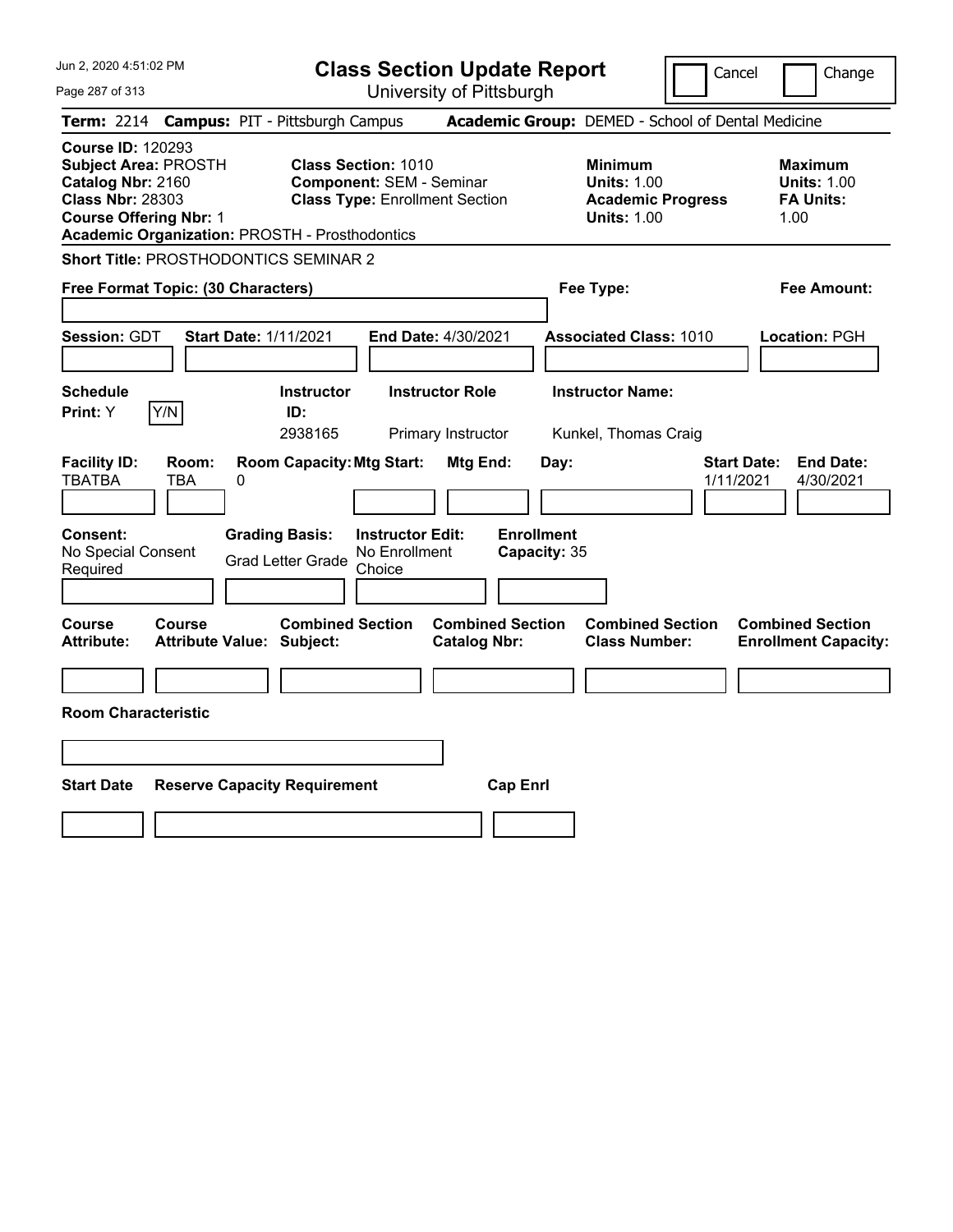| Jun 2, 2020 4:51:02 PM<br>Page 288 of 313                                                                                                                                                         | <b>Class Section Update Report</b><br>University of Pittsburgh                                                      | Cancel                                                                                 | Change                                                           |
|---------------------------------------------------------------------------------------------------------------------------------------------------------------------------------------------------|---------------------------------------------------------------------------------------------------------------------|----------------------------------------------------------------------------------------|------------------------------------------------------------------|
| <b>Campus: PIT - Pittsburgh Campus</b><br><b>Term: 2214</b>                                                                                                                                       |                                                                                                                     | Academic Group: DEMED - School of Dental Medicine                                      |                                                                  |
| <b>Course ID: 120295</b><br><b>Subject Area: PROSTH</b><br>Catalog Nbr: 2180<br><b>Class Nbr: 12362</b><br><b>Course Offering Nbr: 1</b><br><b>Academic Organization: PROSTH - Prosthodontics</b> | <b>Class Section: 1010</b><br><b>Component: SEM - Seminar</b><br><b>Class Type: Enrollment Section</b>              | <b>Minimum</b><br><b>Units: 2.00</b><br><b>Academic Progress</b><br><b>Units: 2.00</b> | <b>Maximum</b><br><b>Units: 2.00</b><br><b>FA Units:</b><br>2.00 |
| <b>Short Title: PROSTHODONTICS SEMINAR 4</b>                                                                                                                                                      |                                                                                                                     |                                                                                        |                                                                  |
| Free Format Topic: (30 Characters)                                                                                                                                                                |                                                                                                                     | Fee Type:                                                                              | <b>Fee Amount:</b>                                               |
| Session: GDT<br><b>Start Date: 1/11/2021</b>                                                                                                                                                      | <b>End Date: 4/30/2021</b>                                                                                          | <b>Associated Class: 1010</b>                                                          | Location: PGH                                                    |
| <b>Schedule</b><br>Y/N<br><b>Print: Y</b>                                                                                                                                                         | <b>Instructor Role</b><br><b>Instructor</b><br>ID:<br>2938165<br>Primary Instructor                                 | <b>Instructor Name:</b><br>Kunkel, Thomas Craig                                        |                                                                  |
| <b>Facility ID:</b><br>Room:<br><b>NEEDSAROOM</b>                                                                                                                                                 | <b>Room Capacity: Mtg Start:</b><br>Mtg End:<br>1:00 PM<br>2:50 PM                                                  | Day:<br>Mo<br>1/11/2021                                                                | <b>Start Date:</b><br><b>End Date:</b><br>4/30/2021              |
| <b>Consent:</b><br><b>Grading Basis:</b><br>No Special Consent<br>Required                                                                                                                        | <b>Enrollment</b><br><b>Instructor Edit:</b><br>No Enrollment<br>Capacity: 16<br><b>Grad Letter Grade</b><br>Choice |                                                                                        |                                                                  |
| <b>Course</b><br>Course<br><b>Attribute:</b><br><b>Attribute Value: Subject:</b>                                                                                                                  | <b>Combined Section</b><br><b>Combined Section</b><br><b>Catalog Nbr:</b>                                           | <b>Combined Section</b><br><b>Class Number:</b>                                        | <b>Combined Section</b><br><b>Enrollment Capacity:</b>           |
|                                                                                                                                                                                                   |                                                                                                                     |                                                                                        |                                                                  |
| <b>Room Characteristic</b><br>PeopleSoft - Scheduled (PS)                                                                                                                                         |                                                                                                                     |                                                                                        |                                                                  |
|                                                                                                                                                                                                   |                                                                                                                     |                                                                                        |                                                                  |
| <b>Start Date</b><br><b>Reserve Capacity Requirement</b>                                                                                                                                          | <b>Cap Enrl</b>                                                                                                     |                                                                                        |                                                                  |
|                                                                                                                                                                                                   |                                                                                                                     |                                                                                        |                                                                  |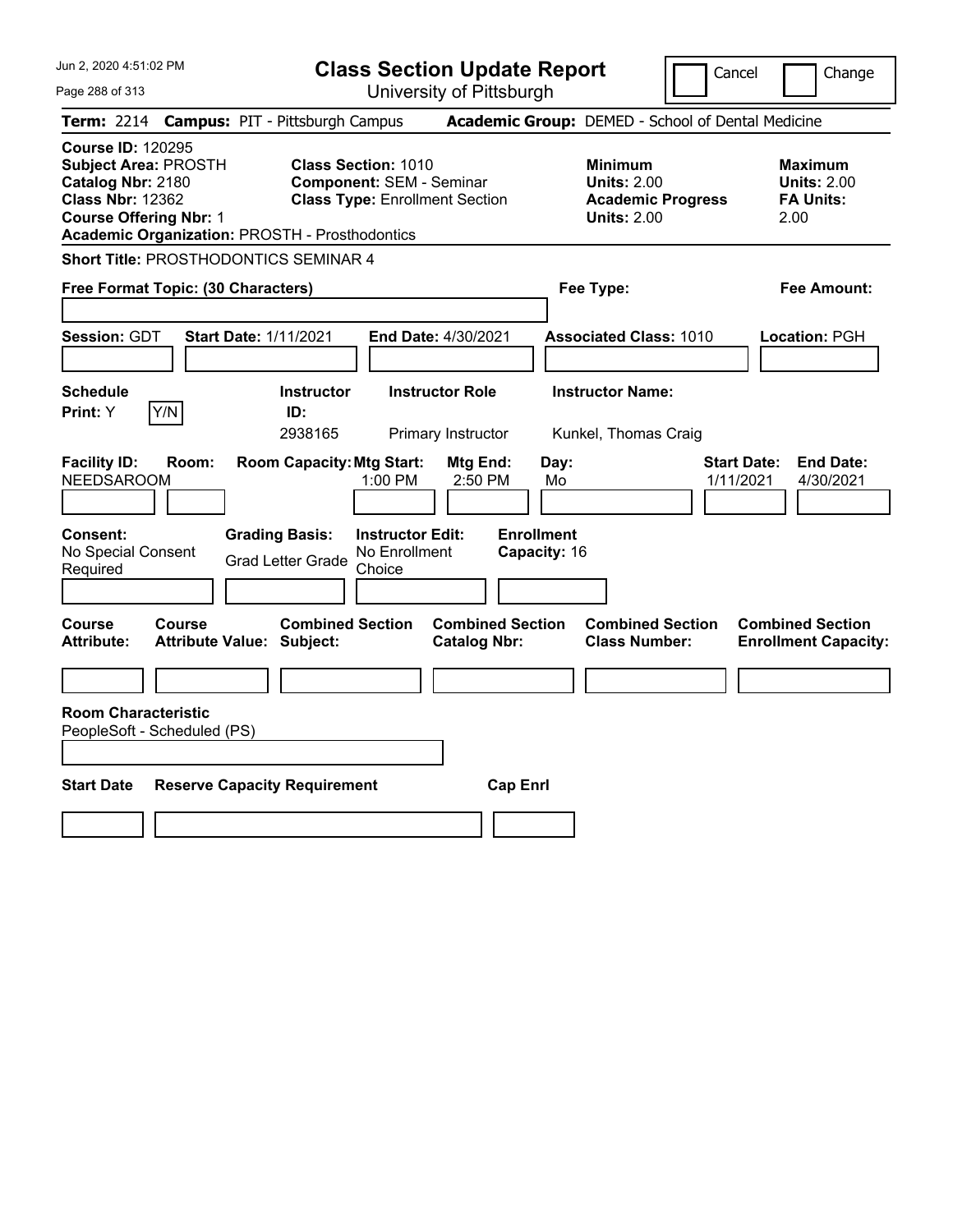| Jun 2, 2020 4:51:02 PM<br>Page 289 of 313                                                                                                                                                         | <b>Class Section Update Report</b><br>University of Pittsburgh                                         |                                                                                        | Cancel<br>Change                                                 |
|---------------------------------------------------------------------------------------------------------------------------------------------------------------------------------------------------|--------------------------------------------------------------------------------------------------------|----------------------------------------------------------------------------------------|------------------------------------------------------------------|
| <b>Term: 2214</b>                                                                                                                                                                                 | <b>Campus: PIT - Pittsburgh Campus</b>                                                                 | Academic Group: DEMED - School of Dental Medicine                                      |                                                                  |
| <b>Course ID: 120296</b><br><b>Subject Area: PROSTH</b><br>Catalog Nbr: 2181<br><b>Class Nbr: 28305</b><br><b>Course Offering Nbr: 1</b><br><b>Academic Organization: PROSTH - Prosthodontics</b> | <b>Class Section: 1010</b><br><b>Component: SEM - Seminar</b><br><b>Class Type: Enrollment Section</b> | <b>Minimum</b><br><b>Units: 2.00</b><br><b>Academic Progress</b><br><b>Units: 2.00</b> | <b>Maximum</b><br><b>Units: 2.00</b><br><b>FA Units:</b><br>2.00 |
| Short Title: PROSTHODONTIC SEMINAR 6                                                                                                                                                              |                                                                                                        |                                                                                        |                                                                  |
| Free Format Topic: (30 Characters)                                                                                                                                                                |                                                                                                        | Fee Type:                                                                              | <b>Fee Amount:</b>                                               |
| Session: GDT<br><b>Start Date: 1/11/2021</b>                                                                                                                                                      | End Date: 4/30/2021                                                                                    | <b>Associated Class: 1010</b>                                                          | <b>Location: PGH</b>                                             |
| <b>Schedule</b><br>Y/N<br>Print: Y                                                                                                                                                                | <b>Instructor</b><br><b>Instructor Role</b><br>ID:<br>2938165<br>Primary Instructor                    | <b>Instructor Name:</b><br>Kunkel, Thomas Craig                                        |                                                                  |
| <b>Facility ID:</b><br>Room:<br><b>TBATBA</b><br>TBA<br>0                                                                                                                                         | <b>Room Capacity: Mtg Start:</b><br>Mtg End:                                                           | Day:                                                                                   | <b>End Date:</b><br><b>Start Date:</b><br>1/11/2021<br>4/30/2021 |
| <b>Consent:</b><br>Grad LG/SU3<br>No Special Consent<br>Required<br>Basis                                                                                                                         | <b>Grading Basis:</b><br><b>Instructor Edit:</b><br>No Enrollment<br>Choice                            | <b>Enrollment</b><br>Capacity: 35                                                      |                                                                  |
| Course<br>Course<br><b>Attribute:</b><br><b>Attribute Value: Subject:</b>                                                                                                                         | <b>Combined Section</b><br><b>Catalog Nbr:</b>                                                         | <b>Combined Section</b><br><b>Combined Section</b><br><b>Class Number:</b>             | <b>Combined Section</b><br><b>Enrollment Capacity:</b>           |
| <b>Room Characteristic</b>                                                                                                                                                                        |                                                                                                        |                                                                                        |                                                                  |
|                                                                                                                                                                                                   |                                                                                                        |                                                                                        |                                                                  |
| <b>Start Date</b><br><b>Reserve Capacity Requirement</b>                                                                                                                                          |                                                                                                        | <b>Cap Enrl</b>                                                                        |                                                                  |
|                                                                                                                                                                                                   |                                                                                                        |                                                                                        |                                                                  |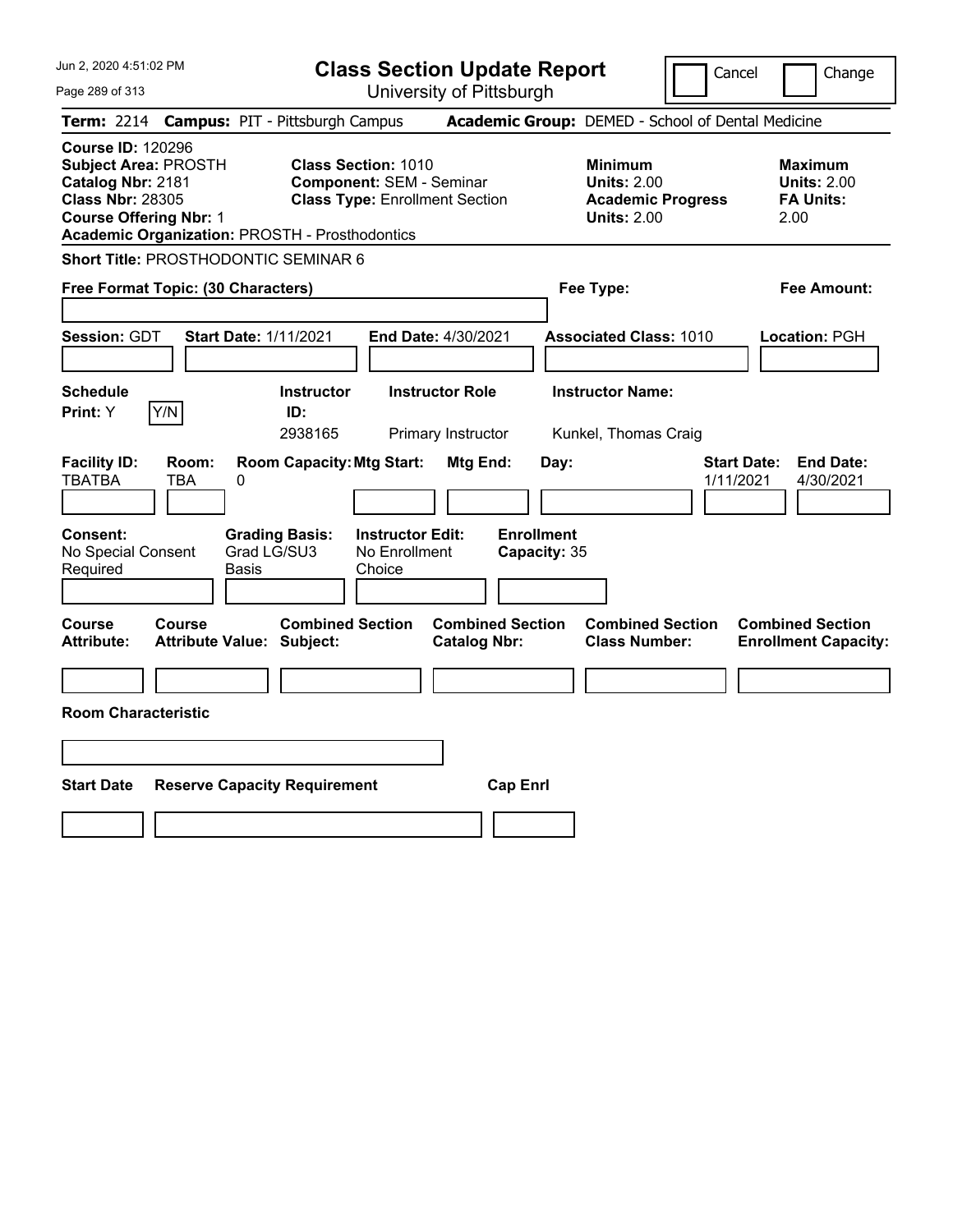|  |  | Jun 2, 2020 4:51:02 PM |  |
|--|--|------------------------|--|
|--|--|------------------------|--|

Page 290 of 313

**Class Section Update Report**

Cancel Change

|                                                                                                                                          | Term: 2214 Campus: PIT - Pittsburgh Campus                  |                                                                                                        |                                   | Academic Group: DEMED - School of Dental Medicine                                      |                                                                  |
|------------------------------------------------------------------------------------------------------------------------------------------|-------------------------------------------------------------|--------------------------------------------------------------------------------------------------------|-----------------------------------|----------------------------------------------------------------------------------------|------------------------------------------------------------------|
| <b>Course ID: 120299</b><br><b>Subject Area: PROSTH</b><br>Catalog Nbr: 2200<br><b>Class Nbr: 29241</b><br><b>Course Offering Nbr: 1</b> | <b>Academic Organization: PROSTH - Prosthodontics</b>       | <b>Class Section: 1210</b><br><b>Component: SEM - Seminar</b><br><b>Class Type: Enrollment Section</b> |                                   | <b>Minimum</b><br><b>Units: 1.00</b><br><b>Academic Progress</b><br><b>Units: 1.00</b> | <b>Maximum</b><br><b>Units: 1.00</b><br><b>FA Units:</b><br>1.00 |
| <b>Short Title: OCCLUSION</b>                                                                                                            |                                                             |                                                                                                        |                                   |                                                                                        |                                                                  |
| Free Format Topic: (30 Characters)                                                                                                       |                                                             |                                                                                                        |                                   | Fee Type:                                                                              | <b>Fee Amount:</b>                                               |
| Session: GDT                                                                                                                             | <b>Start Date: 1/11/2021</b>                                | End Date: 4/30/2021                                                                                    |                                   | <b>Associated Class: 1210</b>                                                          | Location: PGH                                                    |
| <b>Schedule</b><br>Y/N<br>Print: Y                                                                                                       | Instructor<br>ID:<br>3823434                                | <b>Instructor Role</b><br>Primary Instructor                                                           |                                   | <b>Instructor Name:</b><br>Azarbal, Atousa                                             |                                                                  |
| <b>Facility ID:</b><br>Room:<br><b>TBATBA</b><br>TBA                                                                                     | <b>Room Capacity: Mtg Start:</b><br>0                       | Mtg End:                                                                                               | Day:                              |                                                                                        | <b>Start Date:</b><br><b>End Date:</b><br>1/11/2021<br>4/30/2021 |
| <b>Consent:</b><br>No Special Consent<br>Required                                                                                        | <b>Grading Basis:</b><br><b>Grad Letter Grade</b>           | <b>Instructor Edit:</b><br>No Enrollment<br>Choice                                                     | <b>Enrollment</b><br>Capacity: 35 |                                                                                        |                                                                  |
| Course<br>Course<br><b>Attribute:</b>                                                                                                    | <b>Combined Section</b><br><b>Attribute Value: Subject:</b> | <b>Catalog Nbr:</b>                                                                                    | <b>Combined Section</b>           | <b>Combined Section</b><br><b>Class Number:</b>                                        | <b>Combined Section</b><br><b>Enrollment Capacity:</b>           |
| <b>Room Characteristic</b>                                                                                                               |                                                             |                                                                                                        |                                   |                                                                                        |                                                                  |
|                                                                                                                                          |                                                             |                                                                                                        |                                   |                                                                                        |                                                                  |
| <b>Start Date</b>                                                                                                                        | <b>Reserve Capacity Requirement</b>                         |                                                                                                        | <b>Cap Enrl</b>                   |                                                                                        |                                                                  |
|                                                                                                                                          |                                                             |                                                                                                        |                                   |                                                                                        |                                                                  |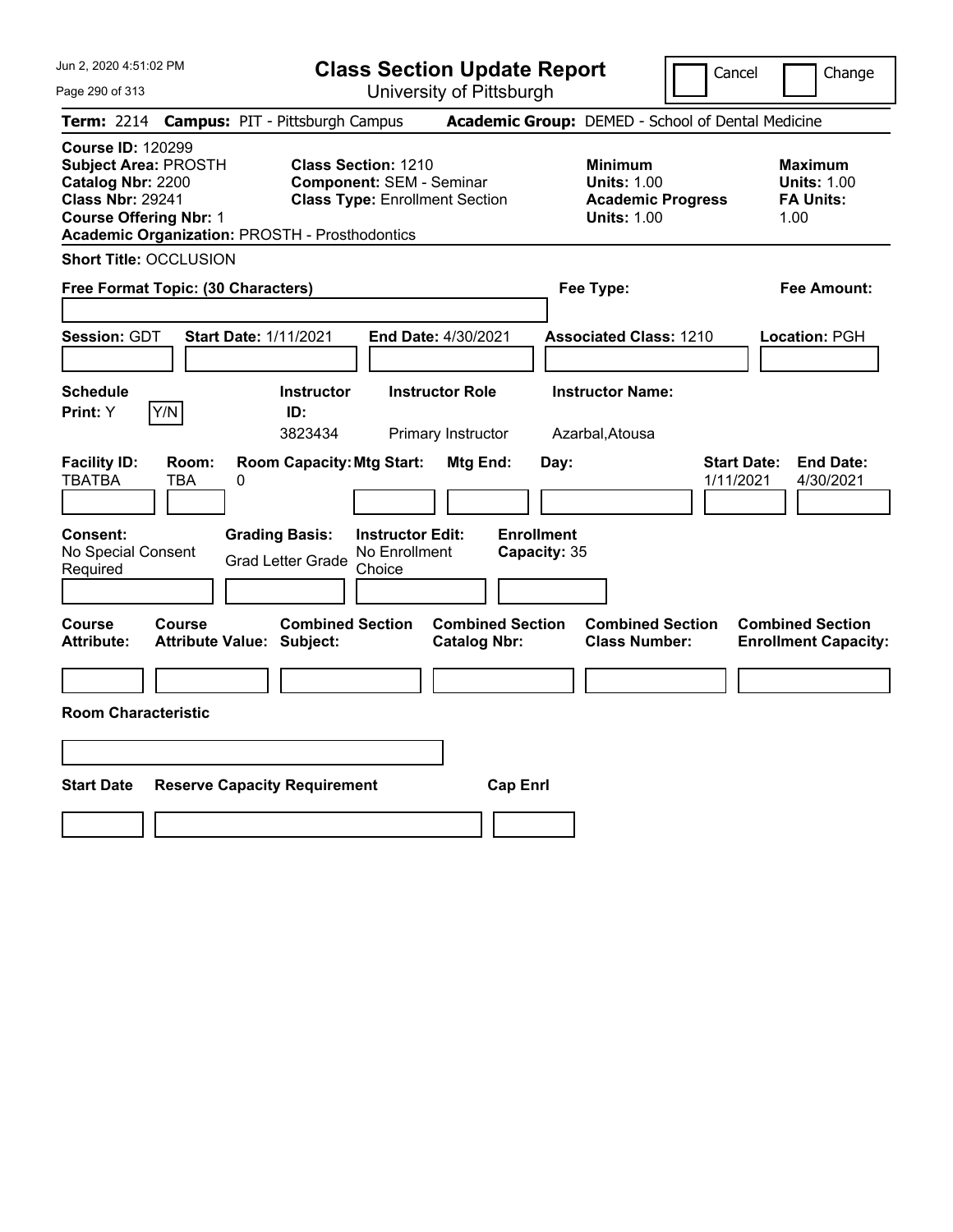|  |  |  | Jun 2, 2020 4:51:02 PM |  |
|--|--|--|------------------------|--|
|--|--|--|------------------------|--|

Page 291 of 313

**Class Section Update Report**

Cancel **Change** 

|                                                                                                                                          |                     | Term: 2214 Campus: PIT - Pittsburgh Campus                                                 |                                                                                                         |                                                       | Academic Group: DEMED - School of Dental Medicine                                      |                                                                  |
|------------------------------------------------------------------------------------------------------------------------------------------|---------------------|--------------------------------------------------------------------------------------------|---------------------------------------------------------------------------------------------------------|-------------------------------------------------------|----------------------------------------------------------------------------------------|------------------------------------------------------------------|
| <b>Course ID: 120300</b><br><b>Subject Area: PROSTH</b><br>Catalog Nbr: 2210<br><b>Class Nbr: 12360</b><br><b>Course Offering Nbr: 1</b> |                     | Academic Organization: PROSTH - Prosthodontics                                             | <b>Class Section: 1010</b><br><b>Component: CLN - Clinical</b><br><b>Class Type: Enrollment Section</b> |                                                       | <b>Minimum</b><br><b>Units: 1.00</b><br><b>Academic Progress</b><br><b>Units: 1.00</b> | Maximum<br><b>Units: 9.00</b><br><b>FA Units:</b><br>1.00        |
|                                                                                                                                          |                     | <b>Short Title: SPECIAL PROSTHODONTICS CLINIC</b>                                          |                                                                                                         |                                                       |                                                                                        |                                                                  |
| Free Format Topic: (30 Characters)                                                                                                       |                     |                                                                                            |                                                                                                         |                                                       | Fee Type:                                                                              | <b>Fee Amount:</b>                                               |
| Session: GDT                                                                                                                             |                     | <b>Start Date: 1/11/2021</b>                                                               | End Date: 4/30/2021                                                                                     |                                                       | <b>Associated Class: 1010</b>                                                          | Location: PGH                                                    |
| <b>Schedule</b><br>Print: Y                                                                                                              | Y/N                 | <b>Instructor</b><br>ID:<br>2938165                                                        | <b>Instructor Role</b><br>Primary Instructor                                                            |                                                       | <b>Instructor Name:</b><br>Kunkel, Thomas Craig                                        |                                                                  |
| <b>Facility ID:</b><br><b>TBATBA</b><br>Consent:<br>No Special Consent<br>Required                                                       | Room:<br><b>TBA</b> | <b>Room Capacity: Mtg Start:</b><br>0<br><b>Grading Basis:</b><br><b>Grad Letter Grade</b> | <b>Instructor Edit:</b><br>No Enrollment<br>Choice                                                      | Mtg End:<br>Day:<br><b>Enrollment</b><br>Capacity: 16 |                                                                                        | <b>End Date:</b><br><b>Start Date:</b><br>1/11/2021<br>4/30/2021 |
| Course<br>Attribute:                                                                                                                     | Course              | <b>Combined Section</b><br><b>Attribute Value: Subject:</b>                                |                                                                                                         | <b>Combined Section</b><br><b>Catalog Nbr:</b>        | <b>Combined Section</b><br><b>Class Number:</b>                                        | <b>Combined Section</b><br><b>Enrollment Capacity:</b>           |
| <b>Room Characteristic</b>                                                                                                               |                     |                                                                                            |                                                                                                         |                                                       |                                                                                        |                                                                  |
|                                                                                                                                          |                     |                                                                                            |                                                                                                         |                                                       |                                                                                        |                                                                  |
| <b>Start Date</b>                                                                                                                        |                     | <b>Reserve Capacity Requirement</b>                                                        |                                                                                                         | <b>Cap Enrl</b>                                       |                                                                                        |                                                                  |
|                                                                                                                                          |                     |                                                                                            |                                                                                                         |                                                       |                                                                                        |                                                                  |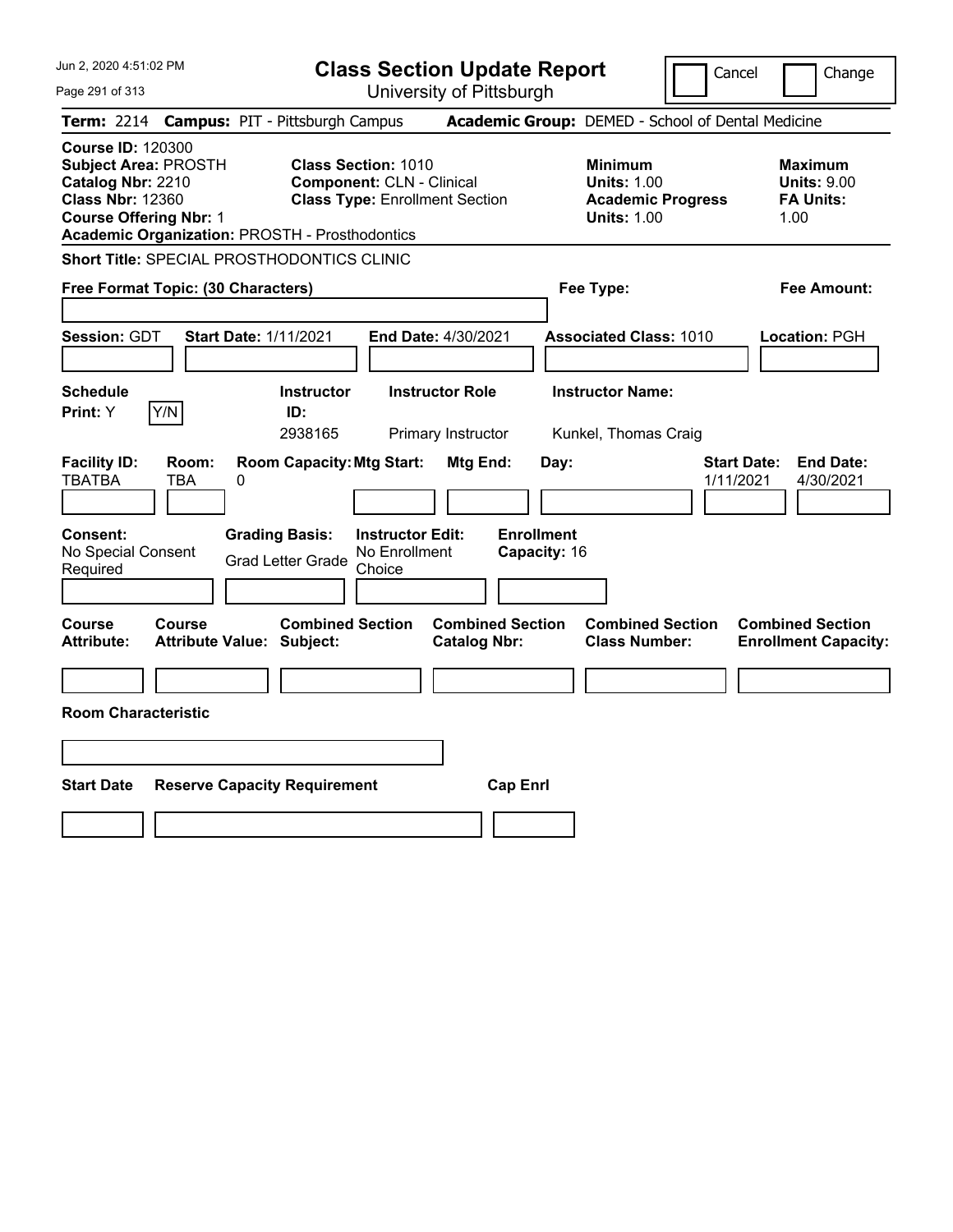Jun 2, 2020 4:51:02 PM Page 292 of 313 **Class Section Update Report** University of Pittsburgh Cancel Change **Term:** 2214 **Campus:** PIT - Pittsburgh Campus **Academic Group:** DEMED - School of Dental Medicine **Course ID:** 120310 **Subject Area:** PROSTH **Class Section:** 1010 **Minimum Maximum Catalog Nbr:** 2250 **Component:** SEM - Seminar **Units:** 1.00 **Units:** 1.00 **Class Nbr:** 28304 **Class Type:** Enrollment Section **Academic Progress FA Units: Course Offering Nbr:** 1 **Units:** 1.00 1.00 **Academic Organization:** PROSTH - Prosthodontics **Short Title:** LITERATURE REVIEW 2 **Free Format Topic: (30 Characters) Fee Type: Fee Amount: Session:** GDT **Start Date:** 1/11/2021 **End Date:** 4/30/2021 **Associated Class:** 1010 **Location:** PGH **Schedule Instructor Instructor Role Instructor Name: Print:**  $Y$   $|Y/N|$  **ID:** 2919656 Primary Instructor Charneco, Antonio R **Facility ID: Room: Room Capacity:Mtg Start: Mtg End: Day: Start Date: End Date:** TBATBA TBA 0 1/11/2021 4/30/2021 **Consent: Grading Basis: Instructor Edit: Enrollment** No Special Consent Grad Letter Grade No Enrollment Choice **Capacity:** 35 **Course Course Combined Section Combined Section Combined Section Combined Section Attribute: Attribute Value: Subject: Catalog Nbr: Class Number: Enrollment Capacity: Room Characteristic Start Date Reserve Capacity Requirement Cap Enrl**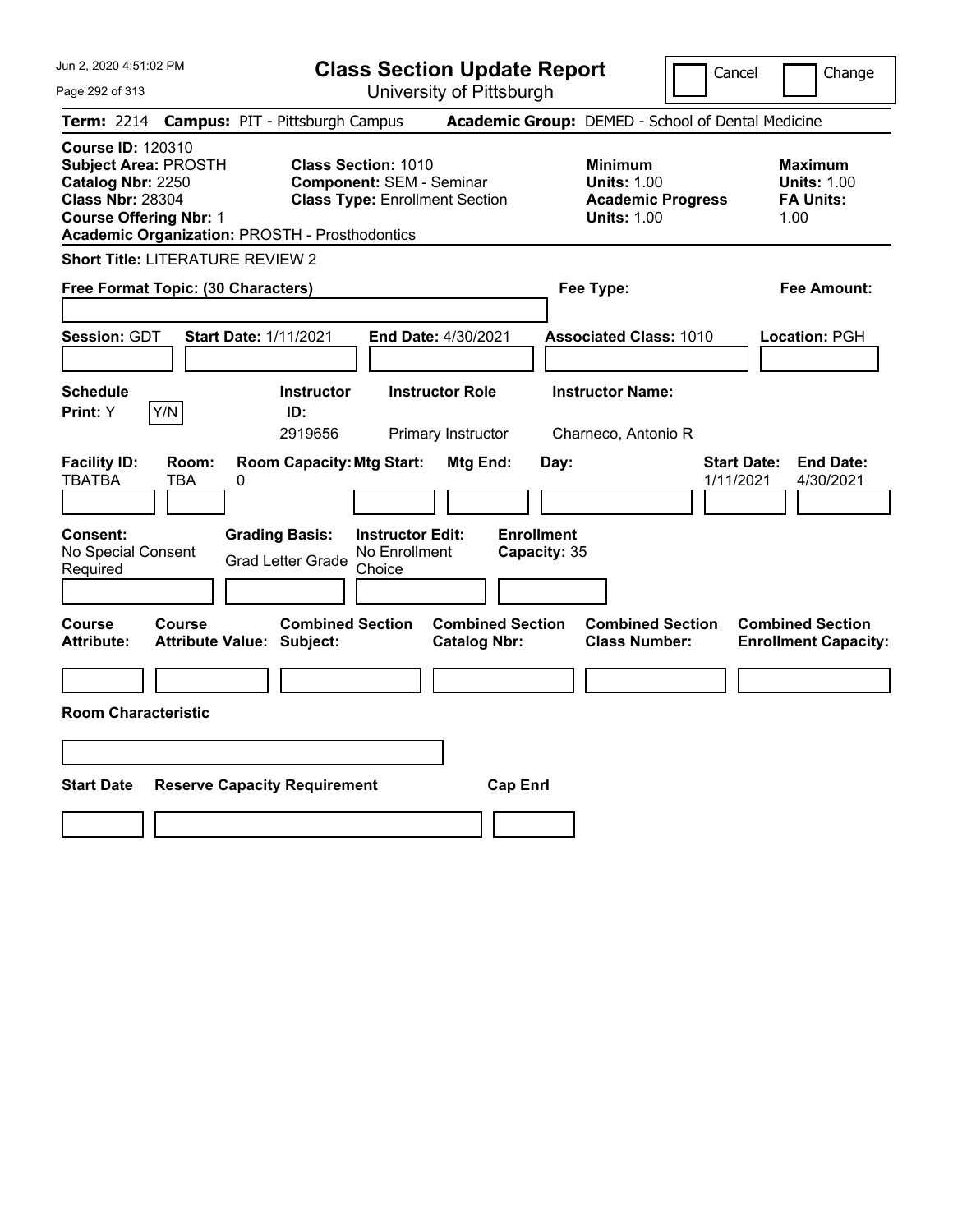| Jun 2, 2020 4:51:02 PM<br>Page 293 of 313                                                                                                                                                         | <b>Class Section Update Report</b><br>University of Pittsburgh                                          | Cancel                                                                                 | Change                                                           |
|---------------------------------------------------------------------------------------------------------------------------------------------------------------------------------------------------|---------------------------------------------------------------------------------------------------------|----------------------------------------------------------------------------------------|------------------------------------------------------------------|
| <b>Term: 2214</b>                                                                                                                                                                                 | <b>Campus: PIT - Pittsburgh Campus</b>                                                                  | Academic Group: DEMED - School of Dental Medicine                                      |                                                                  |
| <b>Course ID: 120312</b><br><b>Subject Area: PROSTH</b><br>Catalog Nbr: 2270<br><b>Class Nbr: 12361</b><br><b>Course Offering Nbr: 1</b><br><b>Academic Organization: PROSTH - Prosthodontics</b> | <b>Class Section: 1010</b><br><b>Component: SEM - Seminar</b><br><b>Class Type: Enrollment Section</b>  | <b>Minimum</b><br><b>Units: 2.00</b><br><b>Academic Progress</b><br><b>Units: 2.00</b> | <b>Maximum</b><br><b>Units: 2.00</b><br><b>FA Units:</b><br>2.00 |
| <b>Short Title: LITERATURE REVIEW 4</b>                                                                                                                                                           |                                                                                                         |                                                                                        |                                                                  |
| Free Format Topic: (30 Characters)                                                                                                                                                                |                                                                                                         | Fee Type:                                                                              | <b>Fee Amount:</b>                                               |
| Session: GDT<br><b>Start Date: 1/11/2021</b>                                                                                                                                                      | <b>End Date: 4/30/2021</b>                                                                              | <b>Associated Class: 1010</b>                                                          | Location: PGH                                                    |
| <b>Schedule</b><br>Y/N<br><b>Print: Y</b>                                                                                                                                                         | <b>Instructor Role</b><br><b>Instructor</b><br>ID:<br>2919656<br>Primary Instructor                     | <b>Instructor Name:</b><br>Charneco, Antonio R                                         |                                                                  |
| <b>Facility ID:</b><br>Room:<br><b>NEEDSAROOM</b>                                                                                                                                                 | <b>Room Capacity: Mtg Start:</b><br>Mtg End:<br>3:00 PM<br>4:50 PM                                      | Day:<br>Mo                                                                             | <b>Start Date:</b><br><b>End Date:</b><br>1/11/2021<br>4/30/2021 |
| <b>Consent:</b><br>No Special Consent<br>Required                                                                                                                                                 | <b>Grading Basis:</b><br><b>Instructor Edit:</b><br>No Enrollment<br><b>Grad Letter Grade</b><br>Choice | <b>Enrollment</b><br>Capacity: 16                                                      |                                                                  |
| <b>Course</b><br><b>Course</b><br><b>Attribute:</b><br><b>Attribute Value: Subject:</b>                                                                                                           | <b>Combined Section</b><br><b>Combined Section</b><br><b>Catalog Nbr:</b>                               | <b>Combined Section</b><br><b>Class Number:</b>                                        | <b>Combined Section</b><br><b>Enrollment Capacity:</b>           |
|                                                                                                                                                                                                   |                                                                                                         |                                                                                        |                                                                  |
| <b>Room Characteristic</b><br>PeopleSoft - Scheduled (PS)                                                                                                                                         |                                                                                                         |                                                                                        |                                                                  |
| <b>Start Date</b><br><b>Reserve Capacity Requirement</b>                                                                                                                                          | <b>Cap Enrl</b>                                                                                         |                                                                                        |                                                                  |
|                                                                                                                                                                                                   |                                                                                                         |                                                                                        |                                                                  |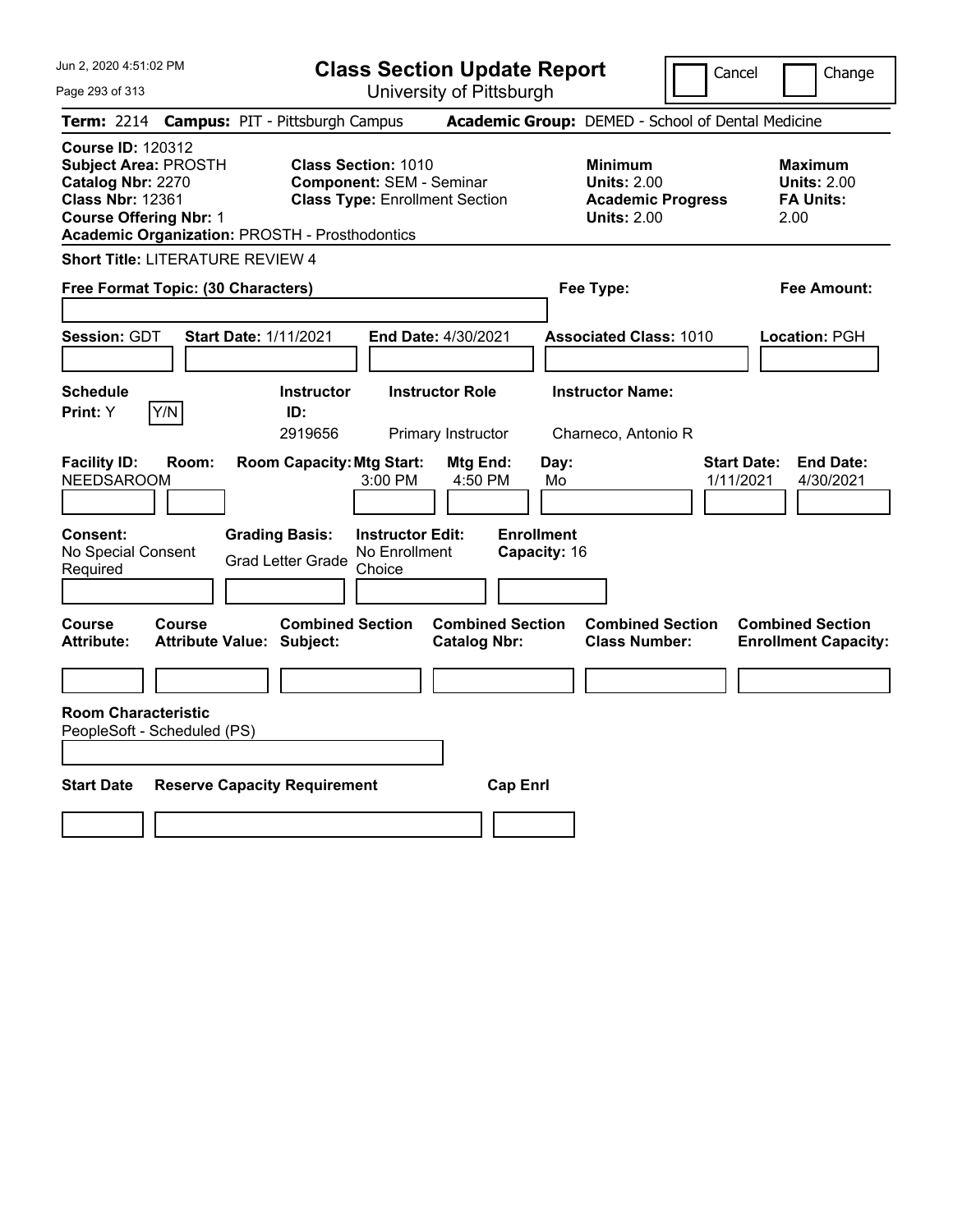Jun 2, 2020 4:51:02 PM Page 294 of 313 **Class Section Update Report** University of Pittsburgh Cancel | Change **Term:** 2214 **Campus:** PIT - Pittsburgh Campus **Academic Group:** DEMED - School of Dental Medicine **Course ID:** 120314 **Subject Area:** PROSTH **Class Section:** 1010 **Minimum Maximum Catalog Nbr:** 2272 **Component:** LEC - Lecture **Units:** 2.00 **Units:** 2.00 **Class Nbr:** 28306 **Class Type:** Enrollment Section **Academic Progress FA Units: Course Offering Nbr:** 1 **Units:** 2.00 2.00 **Academic Organization:** PROSTH - Prosthodontics **Short Title:** LITERATURE REVIEW 6 **Free Format Topic: (30 Characters) Fee Type: Fee Amount: Session:** GDT **Start Date:** 1/11/2021 **End Date:** 4/30/2021 **Associated Class:** 1010 **Location:** PGH **Schedule Instructor Instructor Role Instructor Name: Print:**  $Y$   $|Y/N|$  **ID:** 2919656 Primary Instructor Charneco, Antonio R **Facility ID: Room: Room Capacity:Mtg Start: Mtg End: Day: Start Date: End Date:** TBATBA TBA 0 1/11/2021 4/30/2021 **Consent: Grading Basis: Instructor Edit: Enrollment** No Special Consent Required Grad LG/SU3 Basis No Enrollment Choice **Capacity:** 35 **Course Course Combined Section Combined Section Combined Section Combined Section Attribute: Attribute Value: Subject: Catalog Nbr: Class Number: Enrollment Capacity: Room Characteristic Start Date Reserve Capacity Requirement Cap Enrl**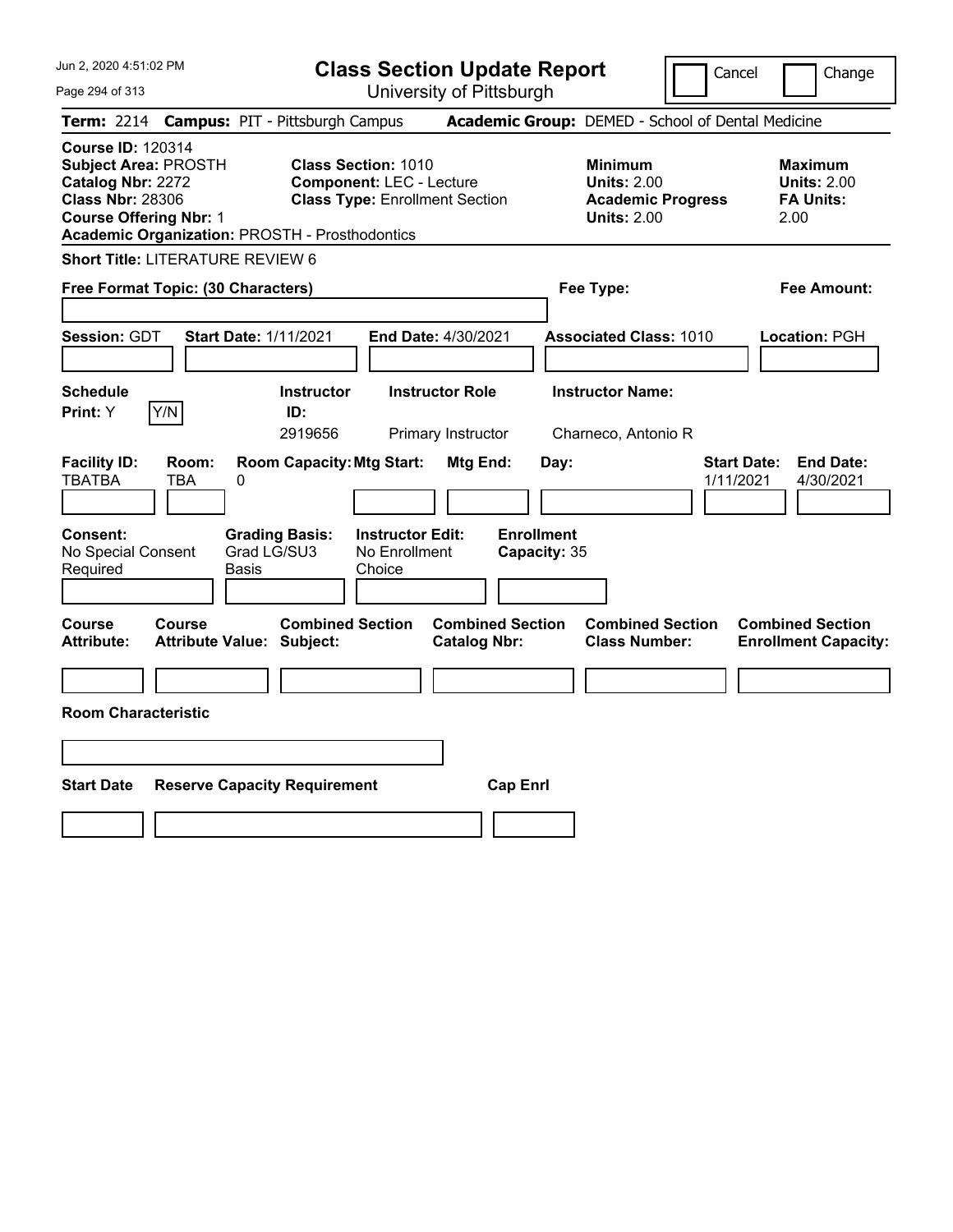Jun 2, 2020 4:51:02 PM Page 295 of 313 **Class Section Update Report** University of Pittsburgh Cancel Change **Term:** 2214 **Campus:** PIT - Pittsburgh Campus **Academic Group:** DEMED - School of Dental Medicine **Course ID:** 175187 **Subject Area:** PROSTH **Class Section:** 1100 **Minimum Maximum Catalog Nbr:** 2400 **Component:** LEC - Lecture **Units:** 1.00 **Units:** 1.00 **Class Nbr:** 26025 **Class Type:** Enrollment Section **Academic Progress FA Units: Course Offering Nbr:** 1 **Units:** 1.00 1.00 **Academic Organization:** PROSTH - Prosthodontics **Short Title:** REMOVABLE PARTIAL DENTURES **Free Format Topic: (30 Characters) Fee Type: Fee Amount: Session:** GDT **Start Date:** 1/11/2021 **End Date:** 4/30/2021 **Associated Class:** 1100 **Location:** PGH **Schedule Instructor Instructor Role Instructor Name: Print:**  $Y$   $|Y/N|$  **ID:** 2938165 Primary Instructor Kunkel, Thomas Craig **Facility ID: Room: Room Capacity:Mtg Start: Mtg End: Day: Start Date: End Date:** NEEDSAROOM 8:00 AM 12:00 PM Mo 1/11/2021 4/30/2021 **Consent: Grading Basis: Instructor Edit: Enrollment** No Special Consent No Special Consent Grad Letter Grade No Enrollment<br>Required Choice Choice **Capacity:** 10 **Course Course Combined Section Combined Section Combined Section Combined Section Attribute: Attribute Value: Subject: Catalog Nbr: Class Number: Enrollment Capacity: Room Characteristic** PeopleSoft - Scheduled (PS) **Start Date Reserve Capacity Requirement Cap Enrl**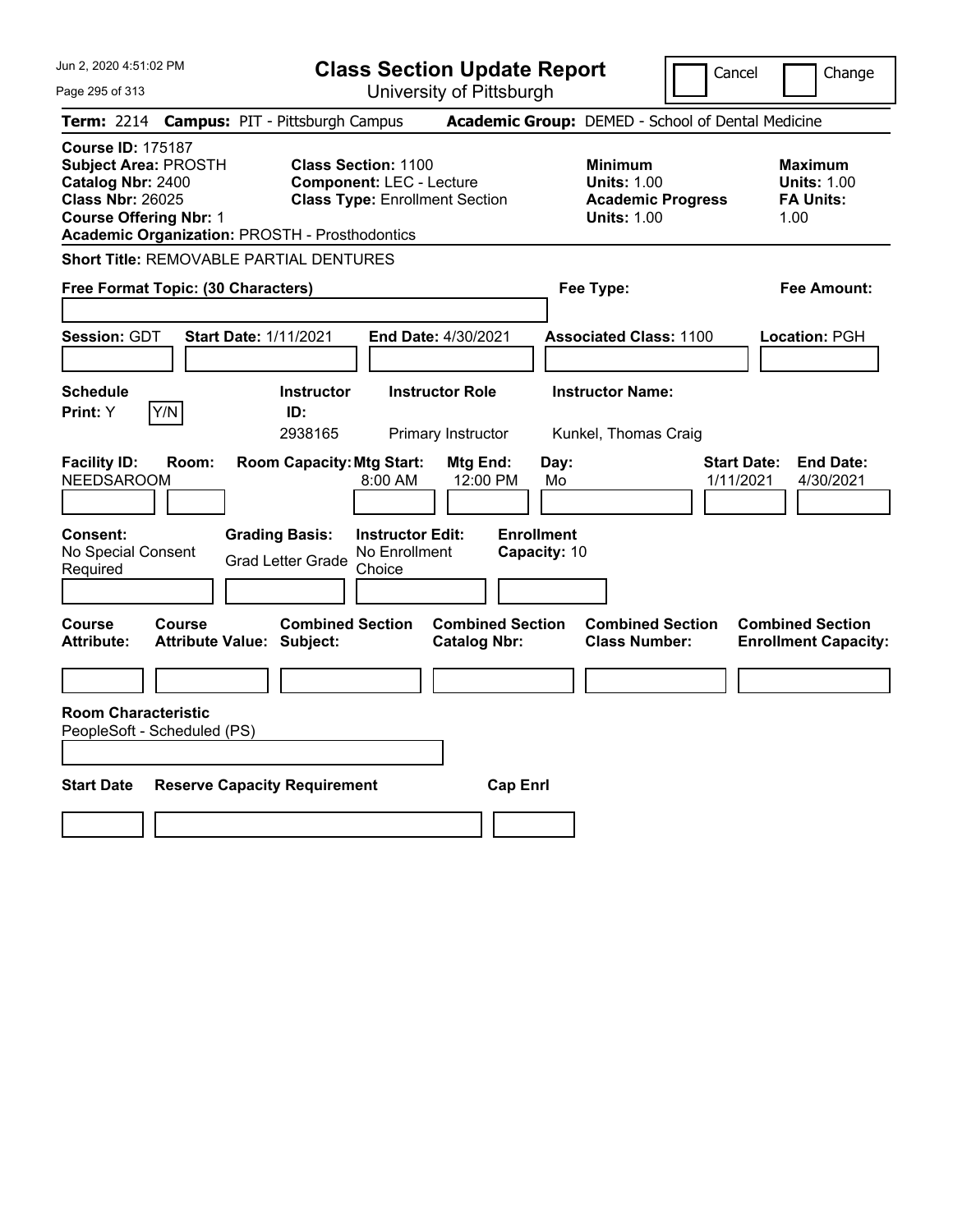|  |  |  | Jun 2, 2020 4:51:02 PM |  |
|--|--|--|------------------------|--|
|--|--|--|------------------------|--|

**Class Section Update Report**

Cancel **I** Change

Page 296 of 313

| Page 296 of 313                                                                                                                                                                                   |                                            |                               |                                                                                                        |                                                               | University of Pittsburgh                                             |                                   |            |                                                                                        |                                 |                                                           |
|---------------------------------------------------------------------------------------------------------------------------------------------------------------------------------------------------|--------------------------------------------|-------------------------------|--------------------------------------------------------------------------------------------------------|---------------------------------------------------------------|----------------------------------------------------------------------|-----------------------------------|------------|----------------------------------------------------------------------------------------|---------------------------------|-----------------------------------------------------------|
| <b>Term:</b> 2214                                                                                                                                                                                 | <b>Campus: PIT - Pittsburgh Campus</b>     |                               |                                                                                                        |                                                               |                                                                      |                                   |            | Academic Group: DEMED - School of Dental Medicine                                      |                                 |                                                           |
| <b>Course ID: 181033</b><br><b>Subject Area: PROSTH</b><br>Catalog Nbr: 5142<br><b>Class Nbr: 17691</b><br><b>Course Offering Nbr: 1</b><br><b>Academic Organization: PROSTH - Prosthodontics</b> |                                            |                               | <b>Class Section: 1020</b><br><b>Component: LEC - Lecture</b><br><b>Class Type: Enrollment Section</b> |                                                               |                                                                      |                                   |            | <b>Minimum</b><br><b>Units: 2.00</b><br><b>Academic Progress</b><br><b>Units: 2.00</b> |                                 | Maximum<br><b>Units: 2.00</b><br><b>FA Units:</b><br>2.00 |
| <b>Short Title: DENTAL MATERIALS</b>                                                                                                                                                              |                                            |                               |                                                                                                        |                                                               |                                                                      |                                   |            |                                                                                        |                                 |                                                           |
| Free Format Topic: (30 Characters)                                                                                                                                                                |                                            |                               |                                                                                                        |                                                               |                                                                      |                                   |            | Fee Type:                                                                              |                                 | Fee Amount:                                               |
| <b>Session:</b> GDT                                                                                                                                                                               |                                            | <b>Start Date: 1/11/2021</b>  |                                                                                                        |                                                               | End Date: 4/30/2021                                                  |                                   |            | <b>Associated Class: 1020</b>                                                          |                                 | Location: PGH                                             |
| <b>Schedule</b><br>Print: Y                                                                                                                                                                       | Y/N                                        |                               | <b>Instructor</b><br>ID:<br>2907676<br>2917230                                                         |                                                               | <b>Instructor Role</b><br>Primary Instructor<br>Secondary Instructor |                                   |            | <b>Instructor Name:</b><br>Huber, Heidi Marie<br>Krzesinski, Maribeth                  |                                 |                                                           |
| <b>Facility ID:</b><br><b>NEEDSAROOM</b><br><b>Consent:</b><br>No Special Consent<br>Required                                                                                                     | Room:                                      | <b>Grading Basis:</b><br>ABCF | <b>Room Capacity: Mtg Start:</b>                                                                       | 8:00 AM<br><b>Instructor Edit:</b><br>No Enrollment<br>Choice | Mtg End:<br>8:50 AM                                                  | <b>Enrollment</b><br>Capacity: 90 | Day:<br>Mo |                                                                                        | <b>Start Date:</b><br>1/11/2021 | <b>End Date:</b><br>4/30/2021                             |
| Course<br><b>Attribute:</b><br><b>Room Characteristic</b><br>PeopleSoft - Scheduled (PS)                                                                                                          | Course<br><b>Attribute Value: Subject:</b> |                               | <b>Combined Section</b>                                                                                |                                                               | <b>Combined Section</b><br><b>Catalog Nbr:</b>                       |                                   |            | <b>Combined Section</b><br><b>Class Number:</b>                                        |                                 | <b>Combined Section</b><br><b>Enrollment Capacity:</b>    |
| <b>Start Date</b>                                                                                                                                                                                 | <b>Reserve Capacity Requirement</b>        |                               |                                                                                                        |                                                               |                                                                      | <b>Cap Enrl</b>                   |            |                                                                                        |                                 |                                                           |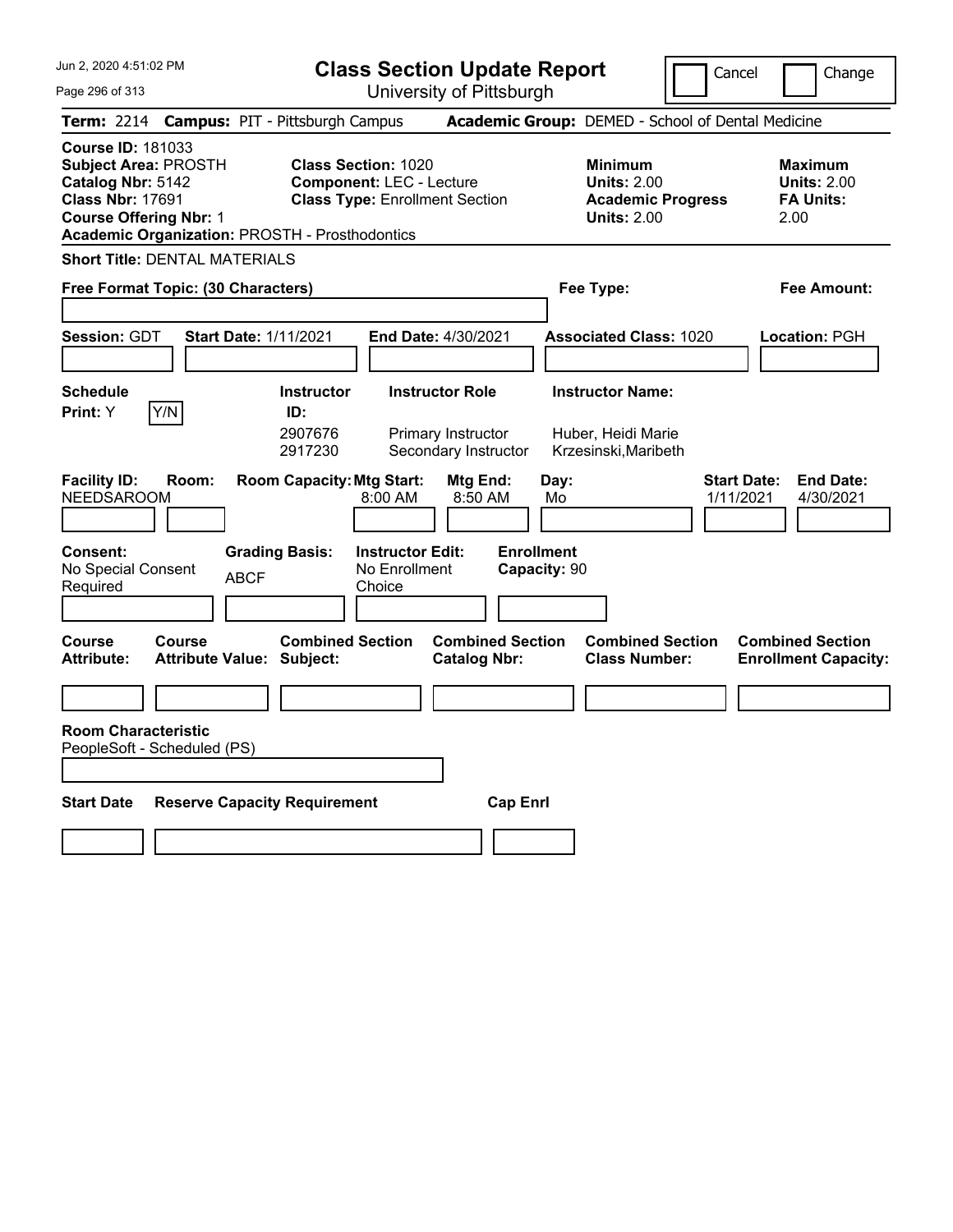| Jun 2, 2020 4:51:02 PM<br>Page 297 of 313                                                                                                                                                         | <b>Class Section Update Report</b><br>University of Pittsburgh                                         |                                                                                        | Cancel<br>Change                                                 |
|---------------------------------------------------------------------------------------------------------------------------------------------------------------------------------------------------|--------------------------------------------------------------------------------------------------------|----------------------------------------------------------------------------------------|------------------------------------------------------------------|
| Term: 2214 Campus: PIT - Pittsburgh Campus                                                                                                                                                        |                                                                                                        | Academic Group: DEMED - School of Dental Medicine                                      |                                                                  |
| <b>Course ID: 120337</b><br><b>Subject Area: PROSTH</b><br>Catalog Nbr: 5211<br><b>Class Nbr: 28686</b><br><b>Course Offering Nbr: 1</b><br><b>Academic Organization: PROSTH - Prosthodontics</b> | <b>Class Section: 1010</b><br><b>Component: LEC - Lecture</b><br><b>Class Type: Enrollment Section</b> | <b>Minimum</b><br><b>Units: 1.00</b><br><b>Academic Progress</b><br><b>Units: 1.00</b> | <b>Maximum</b><br><b>Units: 1.00</b><br><b>FA Units:</b><br>1.00 |
| <b>Short Title: FIXED PARTIAL DENTURES 1</b>                                                                                                                                                      |                                                                                                        |                                                                                        |                                                                  |
| Free Format Topic: (30 Characters)                                                                                                                                                                |                                                                                                        | Fee Type:                                                                              | Fee Amount:                                                      |
| <b>Session: GDT</b><br><b>Start Date: 1/11/2021</b>                                                                                                                                               | End Date: 4/30/2021                                                                                    | <b>Associated Class: 1010</b>                                                          | Location: PGH                                                    |
| <b>Schedule</b><br>Y/N<br>Print: Y                                                                                                                                                                | <b>Instructor Role</b><br><b>Instructor</b><br>ID:<br>2903752<br>Primary Instructor                    | <b>Instructor Name:</b><br>Young, William H                                            |                                                                  |
| <b>Facility ID:</b><br>Room:<br><b>TBATBA</b><br>TBA<br>0                                                                                                                                         | <b>Room Capacity: Mtg Start:</b><br>Mtg End:                                                           | Day:                                                                                   | <b>Start Date:</b><br><b>End Date:</b><br>1/11/2021<br>4/30/2021 |
| <b>Consent:</b><br>No Special Consent<br><b>ABCF</b><br>Required                                                                                                                                  | <b>Grading Basis:</b><br><b>Instructor Edit:</b><br>No Enrollment<br>Choice                            | <b>Enrollment</b><br>Capacity: 1                                                       |                                                                  |
| Course<br>Course<br><b>Attribute:</b><br><b>Attribute Value: Subject:</b>                                                                                                                         | <b>Combined Section</b><br><b>Catalog Nbr:</b>                                                         | <b>Combined Section</b><br><b>Combined Section</b><br><b>Class Number:</b>             | <b>Combined Section</b><br><b>Enrollment Capacity:</b>           |
| <b>Room Characteristic</b>                                                                                                                                                                        |                                                                                                        |                                                                                        |                                                                  |
|                                                                                                                                                                                                   |                                                                                                        |                                                                                        |                                                                  |
|                                                                                                                                                                                                   |                                                                                                        |                                                                                        |                                                                  |
| <b>Start Date</b><br><b>Reserve Capacity Requirement</b>                                                                                                                                          |                                                                                                        | <b>Cap Enrl</b>                                                                        |                                                                  |
|                                                                                                                                                                                                   |                                                                                                        |                                                                                        |                                                                  |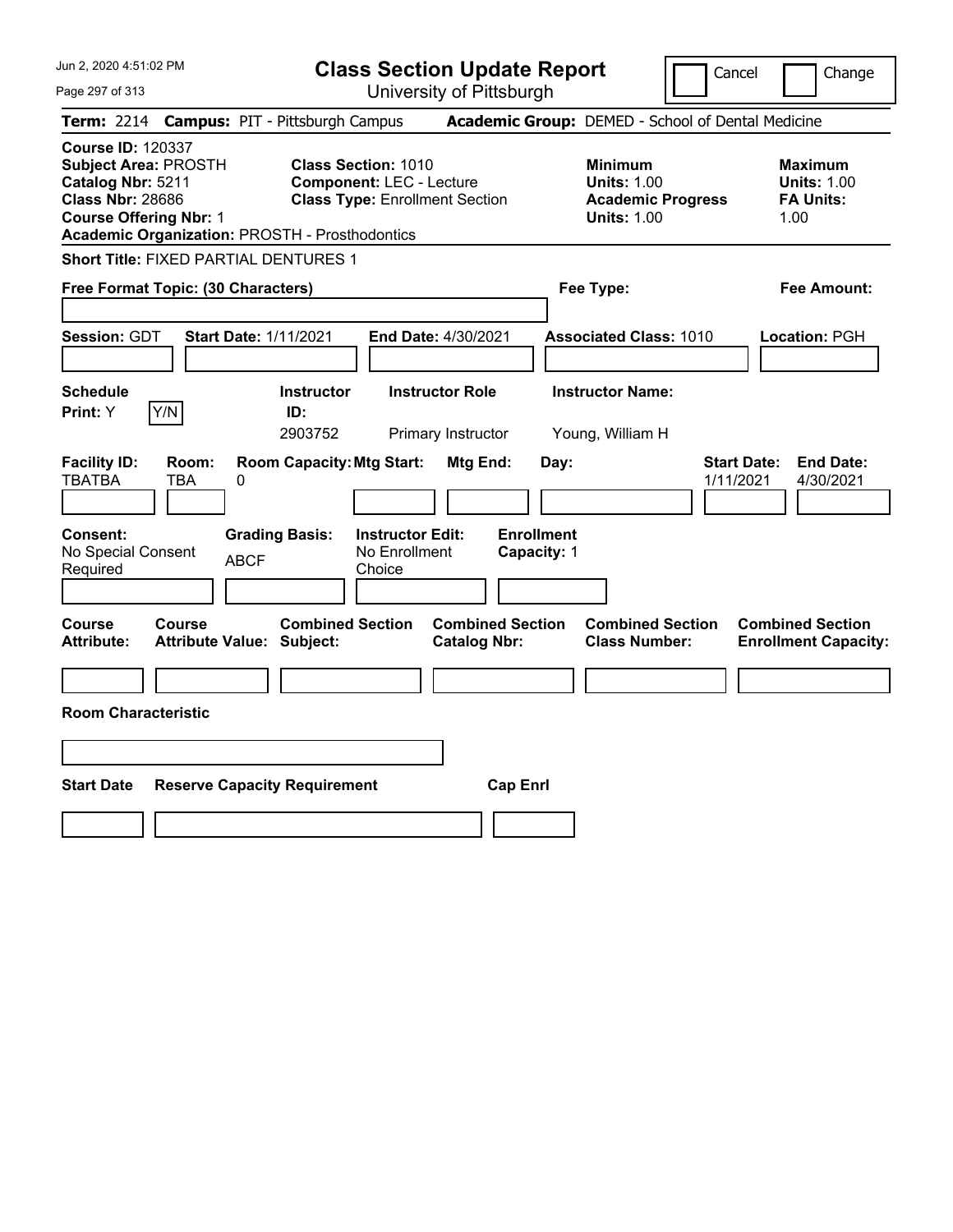Jun 2, 2020 4:51:02 PM Page 298 of 313 **Class Section Update Report** University of Pittsburgh Cancel Change **Term:** 2214 **Campus:** PIT - Pittsburgh Campus **Academic Group:** DEMED - School of Dental Medicine **Course ID:** 120341 **Subject Area:** PROSTH **Class Section:** 1030 **Minimum Maximum Catalog Nbr:** 5241 **Component:** LEC - Lecture **Units:** 1.00 **Units:** 1.00 **Class Nbr:** 12317 **Class Type:** Enrollment Section **Academic Progress FA Units: Course Offering Nbr:** 1 **Units:** 1.00 1.00 **Academic Organization:** PROSTH - Prosthodontics **Short Title:** REMOVABLE PARTIAL DENTURES **Free Format Topic: (30 Characters) Fee Type: Fee Amount: Session:** GDT **Start Date:** 1/11/2021 **End Date:** 4/30/2021 **Associated Class:** 1030 **Location:** PGH **Schedule Instructor Instructor Role Instructor Name: Print:**  $Y$   $|Y/N|$  **ID:** 2903752 Primary Instructor Young, William H **Facility ID: Room: Room Capacity:Mtg Start: Mtg End: Day: Start Date: End Date:** NEEDSAROOM 8:00 AM 8:50 AM Tu 1/11/2021 4/30/2021 **Consent: Grading Basis: Instructor Edit: Enrollment** No Special Consent BCF No Enrollment<br>Required ABCF Choice Choice **Capacity:** 90 **Course Course Combined Section Combined Section Combined Section Combined Section Attribute: Attribute Value: Subject: Catalog Nbr: Class Number: Enrollment Capacity: Room Characteristic** PeopleSoft - Scheduled (PS) **Start Date Reserve Capacity Requirement Cap Enrl**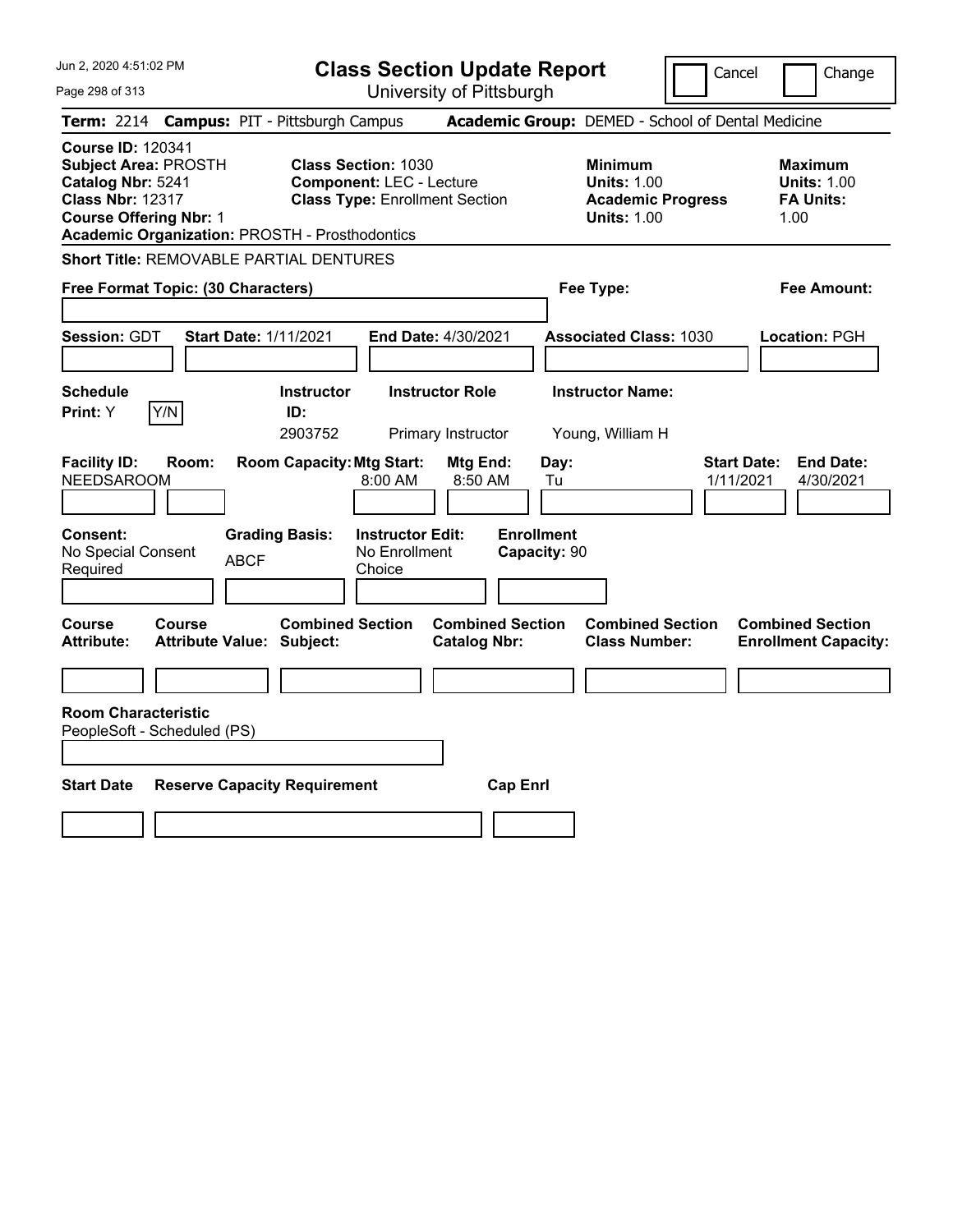Jun 2, 2020 4:51:02 PM

**Class Section Update Report**

| JUN 2, 2020 4:51:02 PM                                                                                                                                                                            |                                                                | <b>Class Section Update Report</b>                                                                                                       |                                   |                                                                                                                           | Cancel                          | Change                                                           |
|---------------------------------------------------------------------------------------------------------------------------------------------------------------------------------------------------|----------------------------------------------------------------|------------------------------------------------------------------------------------------------------------------------------------------|-----------------------------------|---------------------------------------------------------------------------------------------------------------------------|---------------------------------|------------------------------------------------------------------|
| Page 299 of 313                                                                                                                                                                                   |                                                                | University of Pittsburgh                                                                                                                 |                                   |                                                                                                                           |                                 |                                                                  |
| <b>Term: 2214</b>                                                                                                                                                                                 | <b>Campus: PIT - Pittsburgh Campus</b>                         |                                                                                                                                          |                                   | Academic Group: DEMED - School of Dental Medicine                                                                         |                                 |                                                                  |
| <b>Course ID: 120343</b><br><b>Subject Area: PROSTH</b><br>Catalog Nbr: 5245<br><b>Class Nbr: 12318</b><br><b>Course Offering Nbr: 1</b><br><b>Academic Organization: PROSTH - Prosthodontics</b> | <b>Class Section: 1030</b>                                     | <b>Component: PRA - Practicum</b><br><b>Class Type: Enrollment Section</b>                                                               |                                   | <b>Minimum</b><br><b>Units: 1.50</b><br><b>Academic Progress</b><br><b>Units: 1.50</b>                                    |                                 | <b>Maximum</b><br><b>Units: 1.50</b><br><b>FA Units:</b><br>1.50 |
| Short Title: REMVBL PARTIAL DENTURES LAB                                                                                                                                                          |                                                                |                                                                                                                                          |                                   |                                                                                                                           |                                 |                                                                  |
| Free Format Topic: (30 Characters)                                                                                                                                                                |                                                                |                                                                                                                                          |                                   | Fee Type:                                                                                                                 |                                 | <b>Fee Amount:</b>                                               |
| Session: GDT                                                                                                                                                                                      | <b>Start Date: 1/11/2021</b>                                   | End Date: 4/30/2021                                                                                                                      |                                   | <b>Associated Class: 1030</b>                                                                                             |                                 | Location: PGH                                                    |
| <b>Schedule</b><br>Y/N<br>Print: Y                                                                                                                                                                | <b>Instructor</b><br>ID:                                       | <b>Instructor Role</b>                                                                                                                   |                                   | <b>Instructor Name:</b>                                                                                                   |                                 |                                                                  |
|                                                                                                                                                                                                   | 2908472<br>2905482<br>2903176<br>2904759<br>2906591<br>2903752 | Secondary Instructor<br>Secondary Instructor<br>Secondary Instructor<br>Secondary Instructor<br>Primary Instructor<br>Primary Instructor |                                   | Jannetto, Louis B<br>Kalista, Walter T<br>Malinic, Jean Mary<br>Mccarthy, Edward W<br>Pipko, Donald J<br>Young, William H |                                 |                                                                  |
| <b>Facility ID:</b><br>Room:<br><b>SALK00415</b><br>00415                                                                                                                                         | <b>Room Capacity: Mtg Start:</b><br>40                         | Mtg End:<br>2:00 PM<br>4:50 PM                                                                                                           | Day:<br>Tu                        |                                                                                                                           | <b>Start Date:</b><br>1/11/2021 | <b>End Date:</b><br>4/30/2021                                    |
| <b>Consent:</b><br>No Special Consent<br>Required                                                                                                                                                 | <b>Grading Basis:</b><br><b>ABCF</b>                           | <b>Instructor Edit:</b><br>No Enrollment<br>Choice                                                                                       | <b>Enrollment</b><br>Capacity: 90 |                                                                                                                           |                                 |                                                                  |
| Course<br><b>Course</b><br><b>Attribute:</b>                                                                                                                                                      | <b>Combined Section</b><br><b>Attribute Value: Subject:</b>    | <b>Catalog Nbr:</b>                                                                                                                      | <b>Combined Section</b>           | <b>Combined Section</b><br><b>Class Number:</b>                                                                           |                                 | <b>Combined Section</b><br><b>Enrollment Capacity:</b>           |
|                                                                                                                                                                                                   |                                                                |                                                                                                                                          |                                   |                                                                                                                           |                                 |                                                                  |
| <b>Room Characteristic</b>                                                                                                                                                                        |                                                                |                                                                                                                                          |                                   |                                                                                                                           |                                 |                                                                  |
|                                                                                                                                                                                                   |                                                                |                                                                                                                                          |                                   |                                                                                                                           |                                 |                                                                  |
| <b>Start Date</b>                                                                                                                                                                                 | <b>Reserve Capacity Requirement</b>                            |                                                                                                                                          | <b>Cap Enrl</b>                   |                                                                                                                           |                                 |                                                                  |
|                                                                                                                                                                                                   |                                                                |                                                                                                                                          |                                   |                                                                                                                           |                                 |                                                                  |
|                                                                                                                                                                                                   |                                                                |                                                                                                                                          |                                   |                                                                                                                           |                                 |                                                                  |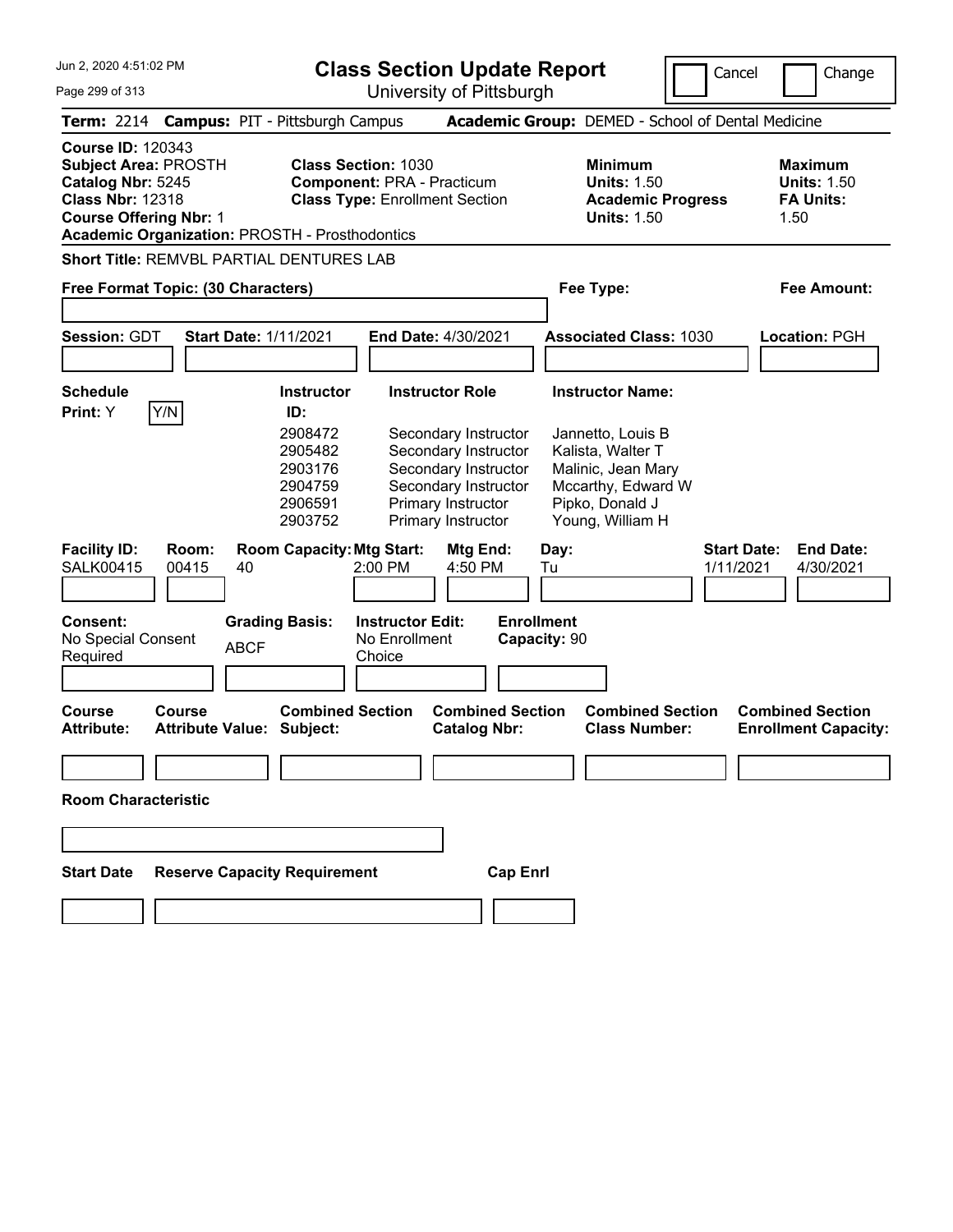| Jun 2, 2020 4:51:02 PM<br>Page 300 of 313                                                                                                                                                  | <b>Class Section Update Report</b><br>University of Pittsburgh                                         |                                                                                        | Cancel<br>Change                                                 |
|--------------------------------------------------------------------------------------------------------------------------------------------------------------------------------------------|--------------------------------------------------------------------------------------------------------|----------------------------------------------------------------------------------------|------------------------------------------------------------------|
| <b>Campus: PIT - Pittsburgh Campus</b><br><b>Term: 2214</b>                                                                                                                                |                                                                                                        | Academic Group: DEMED - School of Dental Medicine                                      |                                                                  |
| <b>Course ID: 120344</b><br><b>Subject Area: PROSTH</b><br>Catalog Nbr: 5251<br><b>Class Nbr: 12340</b><br><b>Course Offering Nbr: 1</b><br>Academic Organization: PROSTH - Prosthodontics | <b>Class Section: 1030</b><br><b>Component: LEC - Lecture</b><br><b>Class Type: Enrollment Section</b> | <b>Minimum</b><br><b>Units: 1.00</b><br><b>Academic Progress</b><br><b>Units: 1.00</b> | <b>Maximum</b><br><b>Units: 1.00</b><br><b>FA Units:</b><br>1.00 |
| <b>Short Title: FIXED PARTIAL DENTURES 2</b>                                                                                                                                               |                                                                                                        |                                                                                        |                                                                  |
| Free Format Topic: (30 Characters)                                                                                                                                                         |                                                                                                        | Fee Type:                                                                              | <b>Fee Amount:</b>                                               |
| <b>Session: GDT</b><br><b>Start Date: 1/11/2021</b>                                                                                                                                        | End Date: 4/30/2021                                                                                    | <b>Associated Class: 1030</b>                                                          | Location: PGH                                                    |
| <b>Schedule</b><br>Y/N<br>Print: Y<br>ID:                                                                                                                                                  | <b>Instructor Role</b><br><b>Instructor</b><br>2903752<br>Primary Instructor                           | <b>Instructor Name:</b><br>Young, William H                                            |                                                                  |
| <b>Facility ID:</b><br>Room:<br><b>NEEDSAROOM</b>                                                                                                                                          | <b>Room Capacity: Mtg Start:</b><br>Mtg End:<br>Day:<br>9:00 AM<br>9:50 AM<br>Th                       |                                                                                        | <b>Start Date:</b><br><b>End Date:</b><br>1/11/2021<br>4/30/2021 |
| <b>Grading Basis:</b><br><b>Consent:</b><br>No Special Consent<br><b>ABCF</b><br>Required                                                                                                  | <b>Enrollment</b><br><b>Instructor Edit:</b><br>No Enrollment<br>Capacity: 90<br>Choice                |                                                                                        |                                                                  |
| <b>Course</b><br>Course<br><b>Attribute:</b><br><b>Attribute Value: Subject:</b>                                                                                                           | <b>Combined Section</b><br><b>Combined Section</b><br><b>Catalog Nbr:</b>                              | <b>Combined Section</b><br><b>Class Number:</b>                                        | <b>Combined Section</b><br><b>Enrollment Capacity:</b>           |
|                                                                                                                                                                                            |                                                                                                        |                                                                                        |                                                                  |
| <b>Room Characteristic</b><br>PeopleSoft - Scheduled (PS)                                                                                                                                  |                                                                                                        |                                                                                        |                                                                  |
| <b>Start Date</b><br><b>Reserve Capacity Requirement</b>                                                                                                                                   | <b>Cap Enrl</b>                                                                                        |                                                                                        |                                                                  |
|                                                                                                                                                                                            |                                                                                                        |                                                                                        |                                                                  |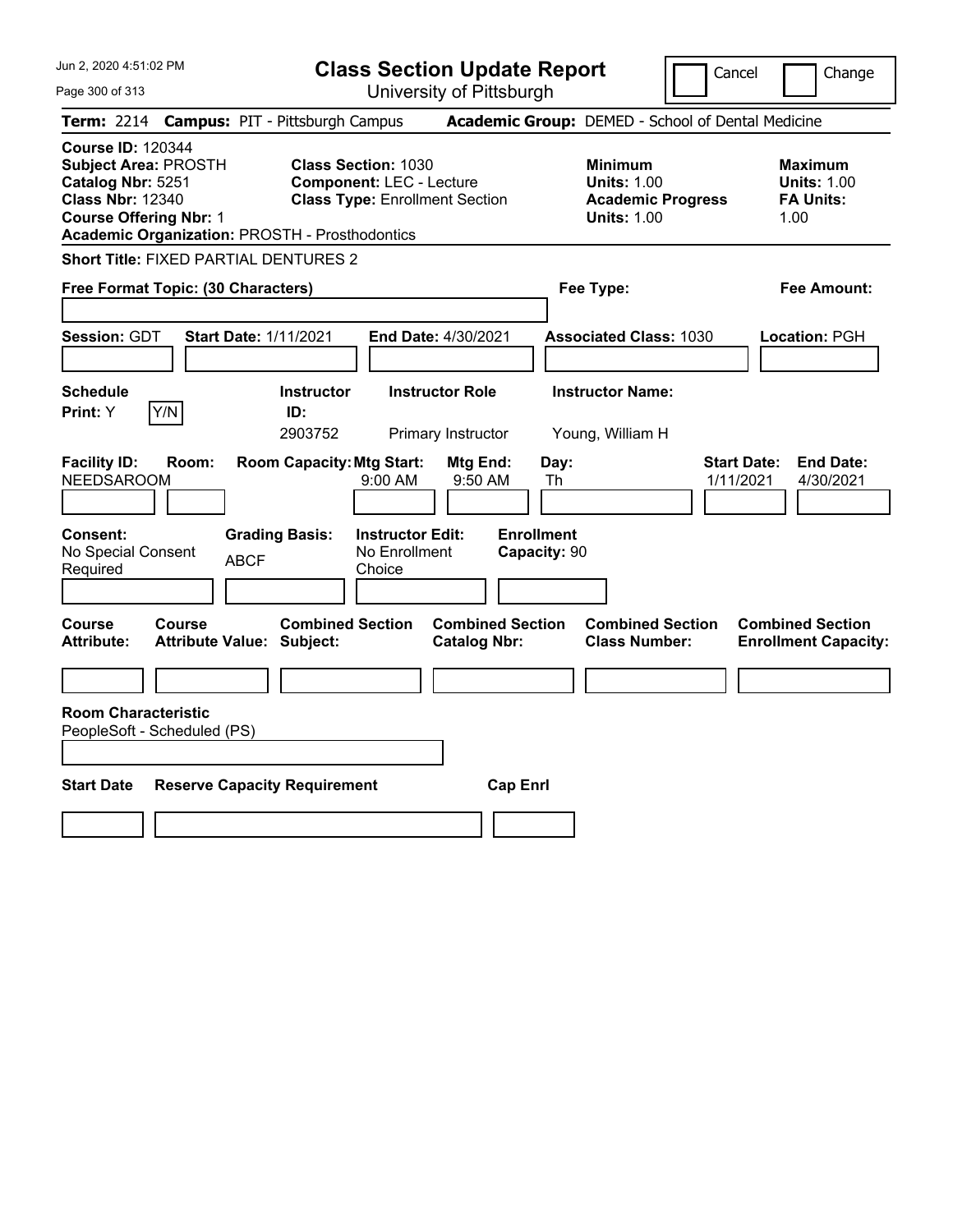Jun 2, 2020 4:51:02 PM

**Class Section Update Report**

University of Pittsburgh

Cancel **Change** 

Page 301 of 313

|                                                                                                                                                                                                                                                                                                        |  |        |       |             | Term: 2214 Campus: PIT - Pittsburgh Campus                                                            |                                                    |                                                                                                                                                                                              |                                                                  |                                   |                                                                                                                           | <b>Academic Group: DEMED - School of Dental Medicine</b> |                                 |                                                        |
|--------------------------------------------------------------------------------------------------------------------------------------------------------------------------------------------------------------------------------------------------------------------------------------------------------|--|--------|-------|-------------|-------------------------------------------------------------------------------------------------------|----------------------------------------------------|----------------------------------------------------------------------------------------------------------------------------------------------------------------------------------------------|------------------------------------------------------------------|-----------------------------------|---------------------------------------------------------------------------------------------------------------------------|----------------------------------------------------------|---------------------------------|--------------------------------------------------------|
| <b>Course ID: 120345</b><br>Subject Area: PROSTH<br><b>Class Section: 1030</b><br>Catalog Nbr: 5256<br><b>Component: PRA - Practicum</b><br><b>Class Nbr: 12341</b><br><b>Class Type: Enrollment Section</b><br><b>Course Offering Nbr: 1</b><br><b>Academic Organization: PROSTH - Prosthodontics</b> |  |        |       |             | <b>Minimum</b><br><b>Units: 3.00</b><br><b>Academic Progress</b><br><b>Units: 3.00</b>                |                                                    |                                                                                                                                                                                              | <b>Maximum</b><br><b>Units: 3.00</b><br><b>FA Units:</b><br>3.00 |                                   |                                                                                                                           |                                                          |                                 |                                                        |
|                                                                                                                                                                                                                                                                                                        |  |        |       |             | Short Title: FIXED PARTIAL DENTURES 2 LAB                                                             |                                                    |                                                                                                                                                                                              |                                                                  |                                   |                                                                                                                           |                                                          |                                 |                                                        |
| Free Format Topic: (30 Characters)                                                                                                                                                                                                                                                                     |  |        |       |             |                                                                                                       |                                                    |                                                                                                                                                                                              |                                                                  |                                   | Fee Type:                                                                                                                 |                                                          |                                 | <b>Fee Amount:</b>                                     |
| <b>Session: GDT</b>                                                                                                                                                                                                                                                                                    |  |        |       |             | <b>Start Date: 1/11/2021</b>                                                                          |                                                    | <b>End Date: 4/30/2021</b>                                                                                                                                                                   |                                                                  |                                   |                                                                                                                           | <b>Associated Class: 1030</b>                            |                                 | Location: PGH                                          |
| <b>Schedule</b><br>Print: Y                                                                                                                                                                                                                                                                            |  | Y/N    |       |             | <b>Instructor</b><br>ID:<br>3823434<br>2919640<br>2935687<br>2907034<br>2904759<br>2906591<br>2903752 |                                                    | <b>Instructor Role</b><br>Secondary Instructor<br>Secondary Instructor<br>Secondary Instructor<br>Secondary Instructor<br>Secondary Instructor<br>Secondary Instructor<br>Primary Instructor |                                                                  |                                   | <b>Instructor Name:</b><br>Azarbal, Atousa<br>Dobos, Michael A<br>Korbich, Matthew<br>Pipko, Donald J<br>Young, William H | Gaffney, Paul Cotter<br>Mccarthy, Edward W               |                                 |                                                        |
| <b>Facility ID:</b><br><b>SALK00405</b>                                                                                                                                                                                                                                                                |  | 00405  | Room: | 40          | <b>Room Capacity: Mtg Start:</b>                                                                      | 10:00 AM                                           | Mtg End:<br>4:50 PM                                                                                                                                                                          |                                                                  | Day:<br>Th                        |                                                                                                                           |                                                          | <b>Start Date:</b><br>1/11/2021 | <b>End Date:</b><br>4/30/2021                          |
| <b>Consent:</b><br>No Special Consent<br>Required                                                                                                                                                                                                                                                      |  |        |       | <b>ABCF</b> | <b>Grading Basis:</b>                                                                                 | <b>Instructor Edit:</b><br>No Enrollment<br>Choice |                                                                                                                                                                                              |                                                                  | <b>Enrollment</b><br>Capacity: 91 |                                                                                                                           |                                                          |                                 |                                                        |
| <b>Course</b><br><b>Attribute:</b>                                                                                                                                                                                                                                                                     |  | Course |       |             | <b>Combined Section</b><br><b>Attribute Value: Subject:</b>                                           |                                                    | <b>Combined Section</b><br><b>Catalog Nbr:</b>                                                                                                                                               |                                                                  |                                   |                                                                                                                           | <b>Combined Section</b><br><b>Class Number:</b>          |                                 | <b>Combined Section</b><br><b>Enrollment Capacity:</b> |
| <b>Room Characteristic</b>                                                                                                                                                                                                                                                                             |  |        |       |             |                                                                                                       |                                                    |                                                                                                                                                                                              |                                                                  |                                   |                                                                                                                           |                                                          |                                 |                                                        |
|                                                                                                                                                                                                                                                                                                        |  |        |       |             |                                                                                                       |                                                    |                                                                                                                                                                                              |                                                                  |                                   |                                                                                                                           |                                                          |                                 |                                                        |
| <b>Start Date</b>                                                                                                                                                                                                                                                                                      |  |        |       |             | <b>Reserve Capacity Requirement</b>                                                                   |                                                    |                                                                                                                                                                                              | <b>Cap Enrl</b>                                                  |                                   |                                                                                                                           |                                                          |                                 |                                                        |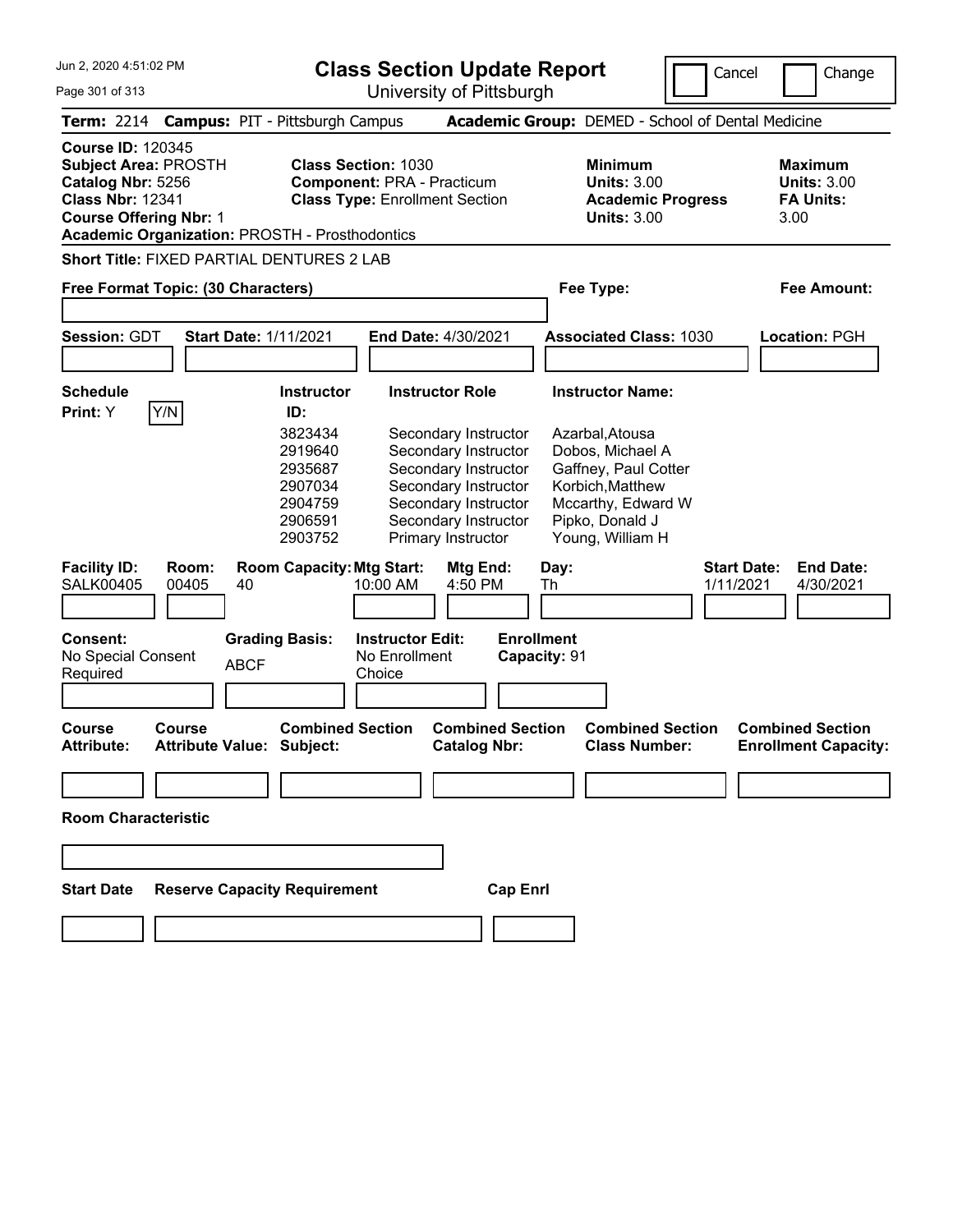| Jun 2, 2020 4:51:02 PM<br>Page 302 of 313                                                                                                                                                         | <b>Class Section Update Report</b><br>University of Pittsburgh                                                                                                   | Cancel                                                                                 | Change                                                           |
|---------------------------------------------------------------------------------------------------------------------------------------------------------------------------------------------------|------------------------------------------------------------------------------------------------------------------------------------------------------------------|----------------------------------------------------------------------------------------|------------------------------------------------------------------|
| Term: 2214 Campus: PIT - Pittsburgh Campus                                                                                                                                                        |                                                                                                                                                                  | Academic Group: DEMED - School of Dental Medicine                                      |                                                                  |
| <b>Course ID: 177922</b><br><b>Subject Area: PROSTH</b><br>Catalog Nbr: 5346<br><b>Class Nbr: 16282</b><br><b>Course Offering Nbr: 1</b><br><b>Academic Organization: PROSTH - Prosthodontics</b> | <b>Class Section: 1020</b><br><b>Component: LEC - Lecture</b><br><b>Class Type: Enrollment Section</b>                                                           | <b>Minimum</b><br><b>Units: 1.50</b><br><b>Academic Progress</b><br><b>Units: 1.50</b> | <b>Maximum</b><br><b>Units: 1.50</b><br><b>FA Units:</b><br>1.50 |
| <b>Short Title: IMPLANTOLOGY 2</b>                                                                                                                                                                |                                                                                                                                                                  |                                                                                        |                                                                  |
| Free Format Topic: (30 Characters)                                                                                                                                                                |                                                                                                                                                                  | Fee Type:                                                                              | <b>Fee Amount:</b>                                               |
| Session: GDT                                                                                                                                                                                      | <b>Start Date: 1/11/2021</b><br>End Date: 4/30/2021                                                                                                              | <b>Associated Class: 1020</b>                                                          | Location: PGH                                                    |
| <b>Schedule</b>                                                                                                                                                                                   | <b>Instructor Role</b><br><b>Instructor</b>                                                                                                                      | <b>Instructor Name:</b>                                                                |                                                                  |
| Print: Y<br>Y/N                                                                                                                                                                                   | ID:<br>Primary Instructor                                                                                                                                        | Kukunas, Steve J                                                                       |                                                                  |
| <b>Facility ID:</b><br>Room:<br><b>NEEDSAROOM</b><br>Consent:<br>No Special Consent<br>Required                                                                                                   | <b>Room Capacity: Mtg Start:</b><br>Mtg End:<br>4:00 PM<br>5:30 PM<br><b>Grading Basis:</b><br><b>Instructor Edit:</b><br>No Enrollment<br><b>ABCF</b><br>Choice | <b>Start Date:</b><br>Day:<br>We<br>1/11/2021<br><b>Enrollment</b><br>Capacity: 90     | <b>End Date:</b><br>4/30/2021                                    |
| Course<br>Course<br><b>Attribute:</b>                                                                                                                                                             | <b>Combined Section</b><br><b>Combined Section</b><br><b>Attribute Value: Subject:</b><br><b>Catalog Nbr:</b>                                                    | <b>Combined Section</b><br><b>Class Number:</b>                                        | <b>Combined Section</b><br><b>Enrollment Capacity:</b>           |
| <b>Room Characteristic</b><br>PeopleSoft - Scheduled (PS)                                                                                                                                         |                                                                                                                                                                  |                                                                                        |                                                                  |
| <b>Start Date</b>                                                                                                                                                                                 | <b>Reserve Capacity Requirement</b><br><b>Cap Enrl</b>                                                                                                           |                                                                                        |                                                                  |
|                                                                                                                                                                                                   |                                                                                                                                                                  |                                                                                        |                                                                  |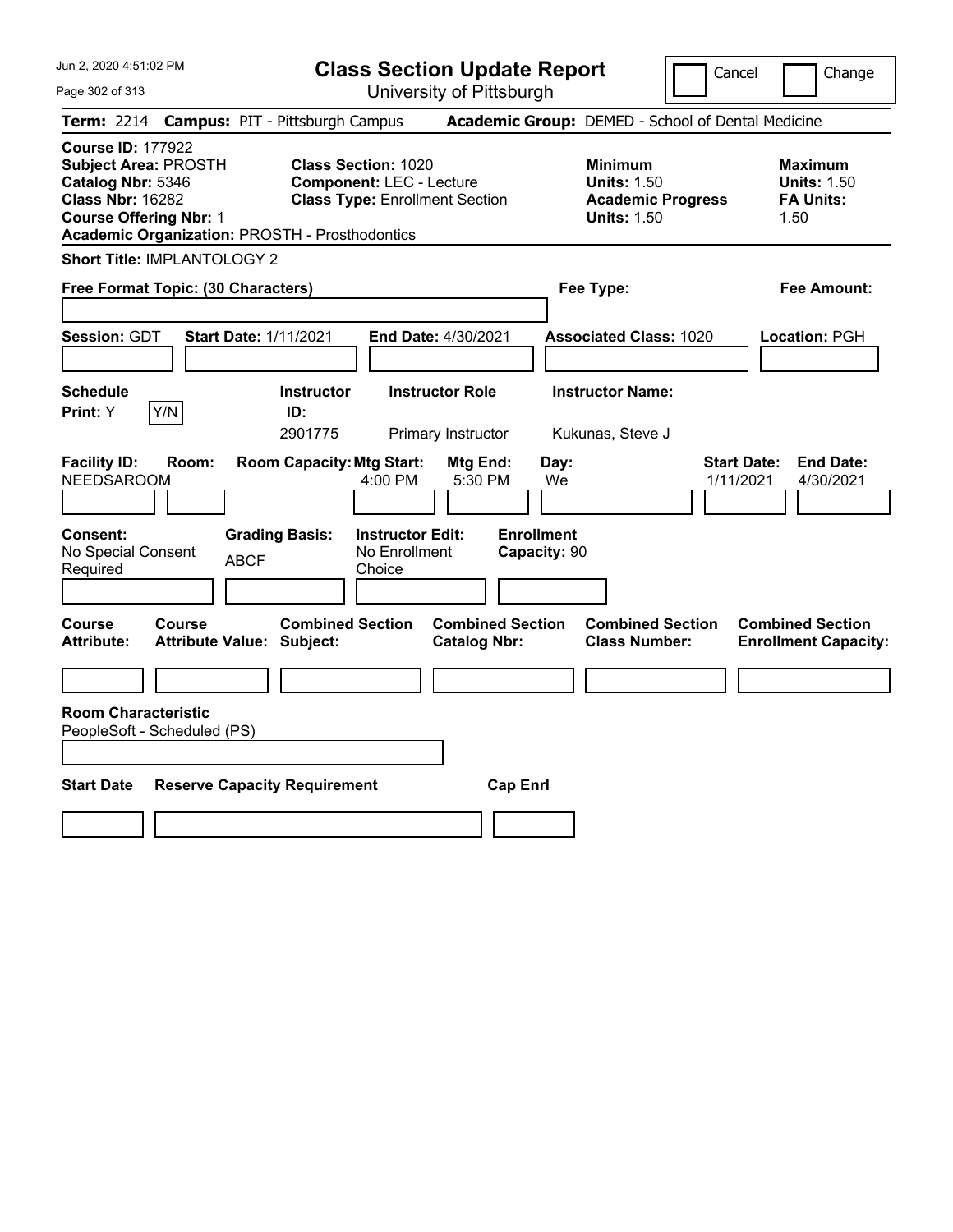| Jun 2, 2020 4:51:02 PM<br>Page 303 of 313                                                                                                                                                         | <b>Class Section Update Report</b><br>University of Pittsburgh                                                                                    | Cancel                                                                                 | Change                                                           |
|---------------------------------------------------------------------------------------------------------------------------------------------------------------------------------------------------|---------------------------------------------------------------------------------------------------------------------------------------------------|----------------------------------------------------------------------------------------|------------------------------------------------------------------|
| <b>Term: 2214</b>                                                                                                                                                                                 | <b>Campus: PIT - Pittsburgh Campus</b>                                                                                                            | Academic Group: DEMED - School of Dental Medicine                                      |                                                                  |
| <b>Course ID: 189677</b><br><b>Subject Area: PROSTH</b><br>Catalog Nbr: 5347<br><b>Class Nbr: 27492</b><br><b>Course Offering Nbr: 1</b><br><b>Academic Organization: PROSTH - Prosthodontics</b> | <b>Class Section: 1010</b><br><b>Component: LEC - Lecture</b><br><b>Class Type: Enrollment Section</b>                                            | <b>Minimum</b><br><b>Units: 1.00</b><br><b>Academic Progress</b><br><b>Units: 1.00</b> | <b>Maximum</b><br><b>Units: 1.00</b><br><b>FA Units:</b><br>1.00 |
| Short Title: CURRENT TRENDS DIGITAL DEN                                                                                                                                                           |                                                                                                                                                   |                                                                                        |                                                                  |
| Free Format Topic: (30 Characters)                                                                                                                                                                |                                                                                                                                                   | Fee Type:                                                                              | Fee Amount:                                                      |
| Session: GDT                                                                                                                                                                                      | <b>Start Date: 1/11/2021</b><br><b>End Date: 4/30/2021</b>                                                                                        | <b>Associated Class: 1010</b>                                                          | Location: PGH                                                    |
| <b>Schedule</b>                                                                                                                                                                                   | <b>Instructor</b><br><b>Instructor Role</b>                                                                                                       | <b>Instructor Name:</b>                                                                |                                                                  |
| Y/N<br>Print: Y                                                                                                                                                                                   | ID:<br>2919656<br>Primary Instructor                                                                                                              | Charneco, Antonio R                                                                    |                                                                  |
| <b>Facility ID:</b><br>Room:<br><b>NEEDSAROOM</b><br>Consent:<br>No Special Consent<br><b>ABCF</b><br>Required                                                                                    | <b>Room Capacity: Mtg Start:</b><br>Mtg End:<br>8:00 AM<br>8:50 AM<br><b>Grading Basis:</b><br><b>Instructor Edit:</b><br>No Enrollment<br>Choice | Day:<br>Fr<br><b>Enrollment</b><br>Capacity: 85                                        | <b>Start Date:</b><br><b>End Date:</b><br>1/11/2021<br>4/30/2021 |
| Course<br>Course<br><b>Attribute:</b><br><b>Attribute Value: Subject:</b>                                                                                                                         | <b>Combined Section</b><br><b>Combined Section</b><br><b>Catalog Nbr:</b>                                                                         | <b>Combined Section</b><br><b>Class Number:</b>                                        | <b>Combined Section</b><br><b>Enrollment Capacity:</b>           |
|                                                                                                                                                                                                   |                                                                                                                                                   |                                                                                        |                                                                  |
| <b>Room Characteristic</b><br>PeopleSoft - Scheduled (PS)                                                                                                                                         |                                                                                                                                                   |                                                                                        |                                                                  |
| <b>Start Date</b>                                                                                                                                                                                 | <b>Reserve Capacity Requirement</b><br><b>Cap Enrl</b>                                                                                            |                                                                                        |                                                                  |
|                                                                                                                                                                                                   |                                                                                                                                                   |                                                                                        |                                                                  |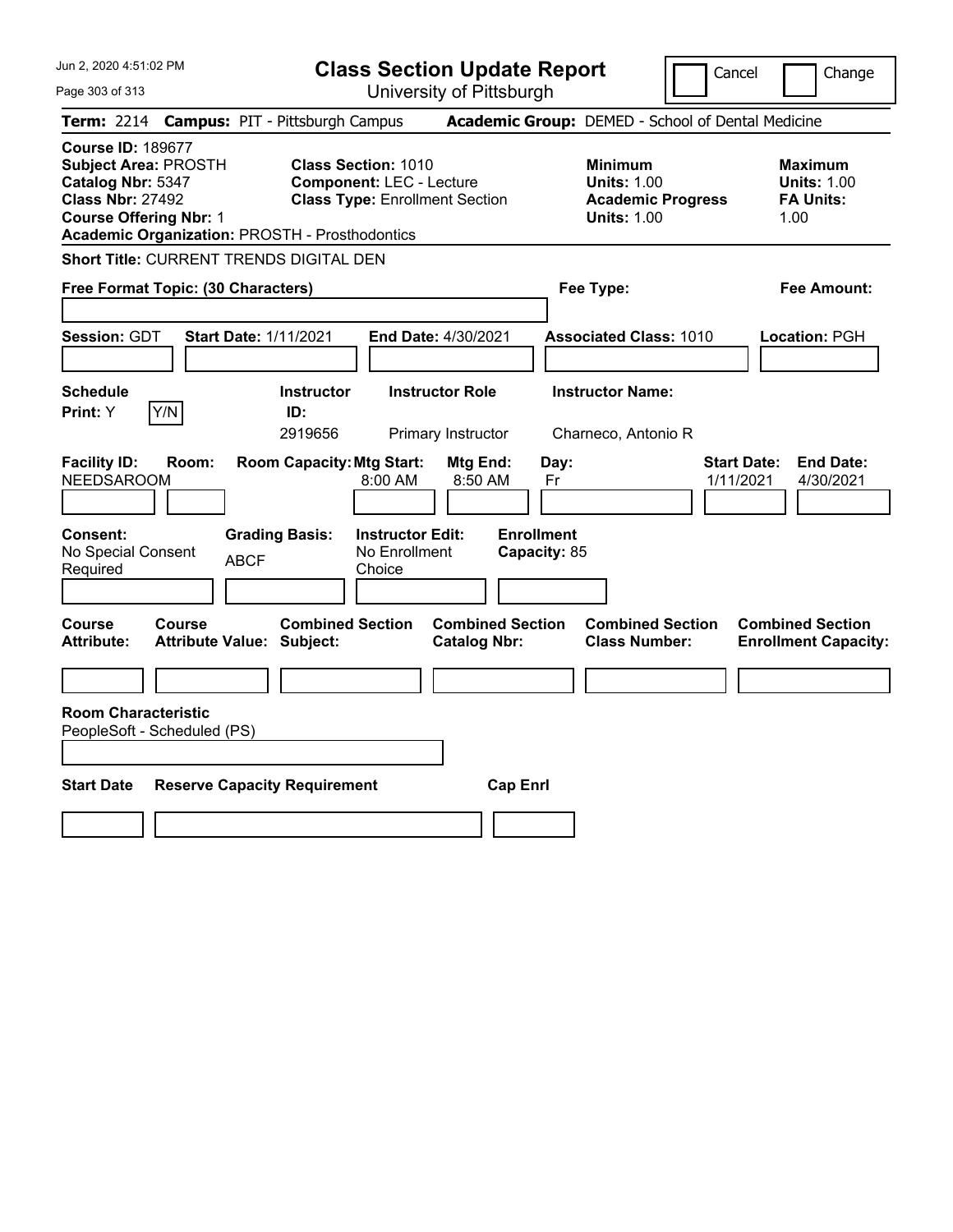| Jun 2, 2020 4:51:02 PM                                                                                                                                                                            | <b>Class Section Update Report</b>                                                                                                        |                                                                                        | Cancel<br>Change                                                 |
|---------------------------------------------------------------------------------------------------------------------------------------------------------------------------------------------------|-------------------------------------------------------------------------------------------------------------------------------------------|----------------------------------------------------------------------------------------|------------------------------------------------------------------|
| Page 304 of 313                                                                                                                                                                                   | University of Pittsburgh                                                                                                                  |                                                                                        |                                                                  |
| <b>Term: 2214</b>                                                                                                                                                                                 | <b>Campus: PIT - Pittsburgh Campus</b>                                                                                                    | Academic Group: DEMED - School of Dental Medicine                                      |                                                                  |
| <b>Course ID: 185522</b><br><b>Subject Area: PROSTH</b><br>Catalog Nbr: 5348<br><b>Class Nbr: 22400</b><br><b>Course Offering Nbr: 1</b><br><b>Academic Organization: PROSTH - Prosthodontics</b> | <b>Class Section: 1050</b><br><b>Component: PRA - Practicum</b><br><b>Class Type: Enrollment Section</b>                                  | <b>Minimum</b><br><b>Units: 1.00</b><br><b>Academic Progress</b><br><b>Units: 1.00</b> | <b>Maximum</b><br><b>Units: 1.00</b><br><b>FA Units:</b><br>1.00 |
| Short Title: DIGITAL DENTISTRY 2                                                                                                                                                                  |                                                                                                                                           |                                                                                        |                                                                  |
| Free Format Topic: (30 Characters)                                                                                                                                                                |                                                                                                                                           | Fee Type:                                                                              | Fee Amount:                                                      |
| Session: GDT<br><b>Start Date: 1/11/2021</b>                                                                                                                                                      | End Date: 4/30/2021                                                                                                                       | <b>Associated Class: 1050</b>                                                          | Location: PGH                                                    |
| <b>Schedule</b><br>Y/N<br>Print: Y                                                                                                                                                                | <b>Instructor Role</b><br><b>Instructor</b><br>ID:                                                                                        | <b>Instructor Name:</b>                                                                |                                                                  |
|                                                                                                                                                                                                   | 2919656<br>Primary Instructor                                                                                                             | Charneco, Antonio R                                                                    |                                                                  |
| <b>Facility ID:</b><br>Room:<br><b>SALKTBA</b><br>TBA<br>$\pmb{0}$                                                                                                                                | <b>Room Capacity: Mtg Start:</b><br><b>Mtg End:</b>                                                                                       | Day:                                                                                   | <b>End Date:</b><br><b>Start Date:</b><br>1/11/2021<br>4/30/2021 |
| <b>Consent:</b><br>No Special Consent<br>Required                                                                                                                                                 | <b>Instructor Edit:</b><br><b>Enrollment</b><br><b>Grading Basis:</b><br>No Enrollment<br>Capacity: 90<br><b>Grad HSU Basis</b><br>Choice |                                                                                        |                                                                  |
| Course<br>Course<br>Attribute Value: Subject:<br><b>Attribute:</b>                                                                                                                                | <b>Combined Section</b><br><b>Combined Section</b><br><b>Catalog Nbr:</b>                                                                 | <b>Combined Section</b><br><b>Class Number:</b>                                        | <b>Combined Section</b><br><b>Enrollment Capacity:</b>           |
|                                                                                                                                                                                                   |                                                                                                                                           |                                                                                        |                                                                  |
| <b>Room Characteristic</b>                                                                                                                                                                        |                                                                                                                                           |                                                                                        |                                                                  |
|                                                                                                                                                                                                   |                                                                                                                                           |                                                                                        |                                                                  |
| <b>Start Date</b><br><b>Reserve Capacity Requirement</b>                                                                                                                                          | <b>Cap Enrl</b>                                                                                                                           |                                                                                        |                                                                  |
|                                                                                                                                                                                                   |                                                                                                                                           |                                                                                        |                                                                  |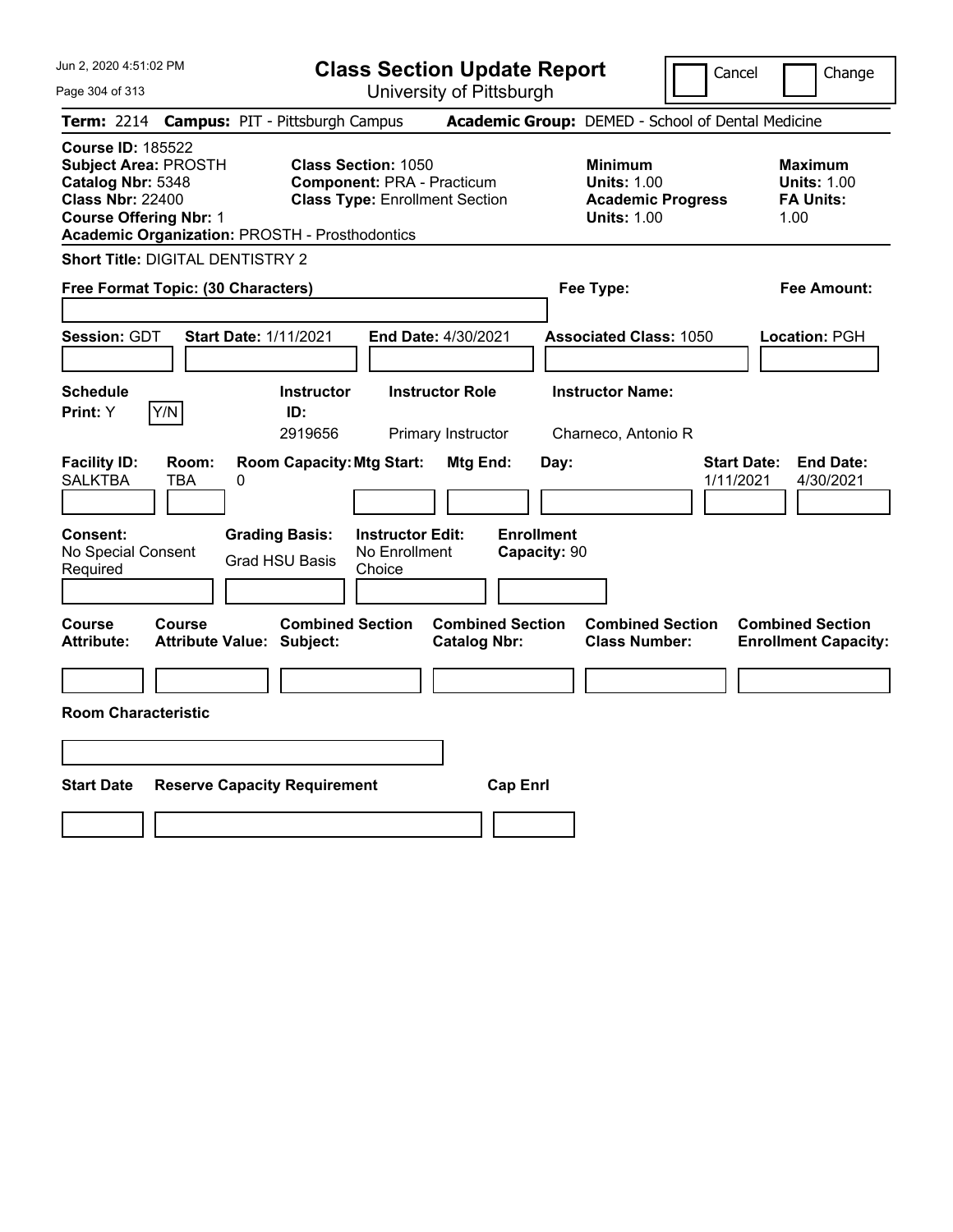|  |  |  | Jun 2, 2020 4:51:02 PM |  |
|--|--|--|------------------------|--|
|--|--|--|------------------------|--|

**Class Section Update Report**

Cancel **Change** 

Page 305 of 313

| Page 305 of 313                                                                                                                          |                                    |                                                                        |                                                                | University of Pittsburgh                                           |                                           |                                                                                        |                                                                  |
|------------------------------------------------------------------------------------------------------------------------------------------|------------------------------------|------------------------------------------------------------------------|----------------------------------------------------------------|--------------------------------------------------------------------|-------------------------------------------|----------------------------------------------------------------------------------------|------------------------------------------------------------------|
| <b>Term:</b> 2214                                                                                                                        |                                    | <b>Campus: PIT - Pittsburgh Campus</b>                                 |                                                                |                                                                    |                                           | <b>Academic Group: DEMED - School of Dental Medicine</b>                               |                                                                  |
| <b>Course ID: 189690</b><br><b>Subject Area: PROSTH</b><br>Catalog Nbr: 5448<br><b>Class Nbr: 27513</b><br><b>Course Offering Nbr: 1</b> |                                    | Academic Organization: PROSTH - Prosthodontics                         | <b>Class Section: 1010</b><br><b>Component: CLN - Clinical</b> | <b>Class Type: Enrollment Section</b>                              |                                           | <b>Minimum</b><br><b>Units: 4.00</b><br><b>Academic Progress</b><br><b>Units: 4.00</b> | Maximum<br><b>Units: 4.00</b><br><b>FA Units:</b><br>4.00        |
|                                                                                                                                          |                                    | <b>Short Title: CLINICAL PROSTHODONTICS 2</b>                          |                                                                |                                                                    |                                           |                                                                                        |                                                                  |
|                                                                                                                                          | Free Format Topic: (30 Characters) |                                                                        |                                                                |                                                                    |                                           | Fee Type:                                                                              | Fee Amount:                                                      |
| <b>Session: GDT</b>                                                                                                                      |                                    | <b>Start Date: 1/11/2021</b>                                           |                                                                | <b>End Date: 4/30/2021</b>                                         |                                           | <b>Associated Class: 1010</b>                                                          | Location: PGH                                                    |
| <b>Schedule</b><br>Print: Y                                                                                                              | Y/N                                | <b>Instructor</b><br>ID:<br>2906665<br>2938165                         |                                                                | <b>Instructor Role</b><br>Primary Instructor<br>Primary Instructor |                                           | <b>Instructor Name:</b><br>Ference, John J<br>Kunkel, Thomas Craig                     |                                                                  |
| <b>Facility ID:</b><br><b>SALKTBA</b><br><b>Consent:</b><br>No Special Consent<br>Required                                               | Room:<br>TBA                       | <b>Room Capacity: Mtg Start:</b><br>0<br><b>Grading Basis:</b><br>ABCF | <b>Instructor Edit:</b><br>No Enrollment<br>Choice             | Mtg End:                                                           | Day:<br><b>Enrollment</b><br>Capacity: 85 |                                                                                        | <b>End Date:</b><br><b>Start Date:</b><br>1/11/2021<br>4/30/2021 |
| <b>Course</b><br><b>Attribute:</b><br><b>Room Characteristic</b>                                                                         | Course                             | <b>Combined Section</b><br><b>Attribute Value: Subject:</b>            |                                                                | <b>Combined Section</b><br><b>Catalog Nbr:</b>                     |                                           | <b>Combined Section</b><br><b>Class Number:</b>                                        | <b>Combined Section</b><br><b>Enrollment Capacity:</b>           |
| <b>Start Date</b>                                                                                                                        |                                    | <b>Reserve Capacity Requirement</b>                                    |                                                                | <b>Cap Enrl</b>                                                    |                                           |                                                                                        |                                                                  |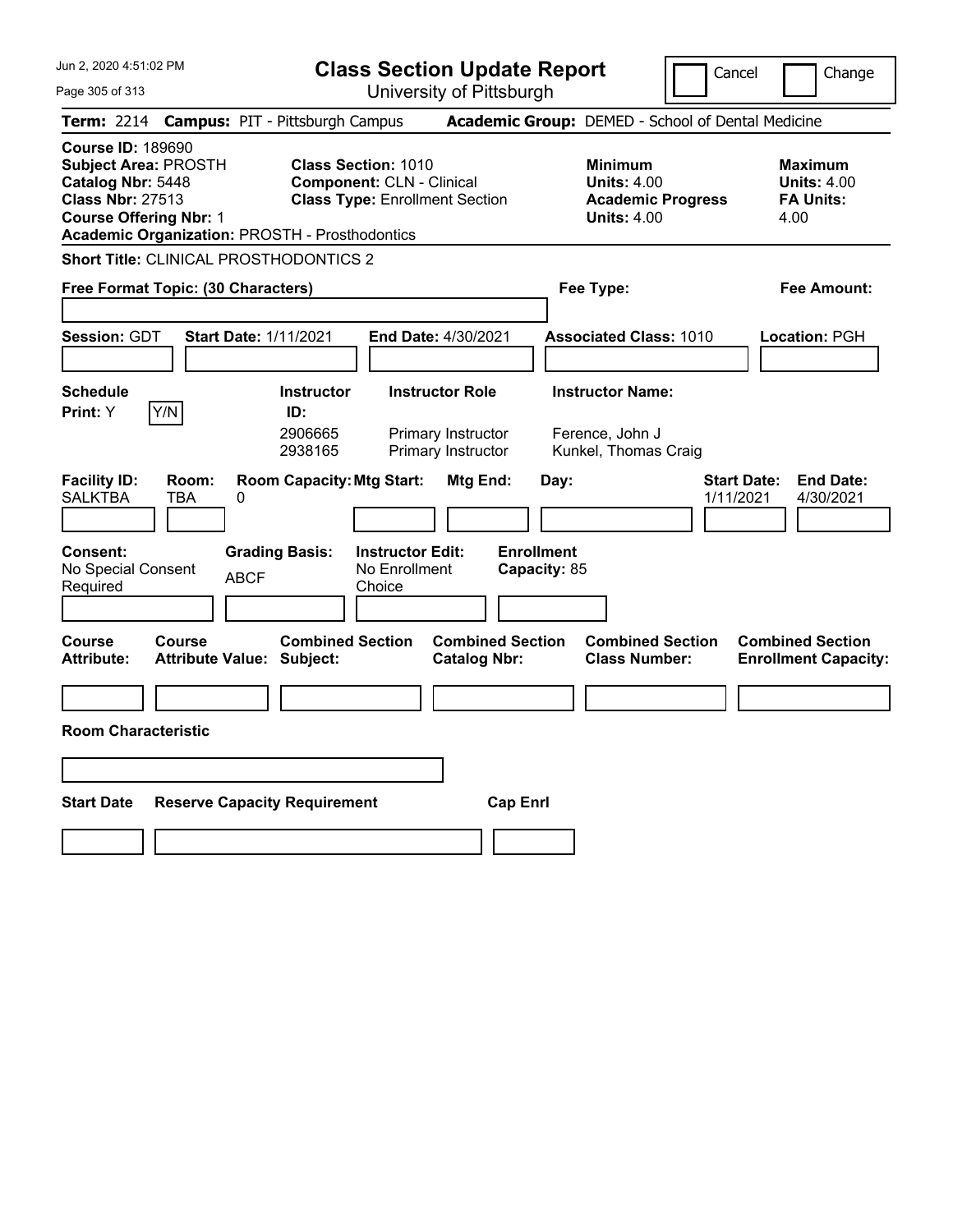|  |  | Jun 2, 2020 4:51:02 PM |  |
|--|--|------------------------|--|
|--|--|------------------------|--|

**Class Section Update Report**

Cancel **Change** 

Page 306 of 313

| Page 306 of 313                                                                                                                                                                                                                                                                                       |               |                                                                                         |                                                    | University of Pittsburgh                                             |                                           |                                                                                        |                                                                  |
|-------------------------------------------------------------------------------------------------------------------------------------------------------------------------------------------------------------------------------------------------------------------------------------------------------|---------------|-----------------------------------------------------------------------------------------|----------------------------------------------------|----------------------------------------------------------------------|-------------------------------------------|----------------------------------------------------------------------------------------|------------------------------------------------------------------|
|                                                                                                                                                                                                                                                                                                       |               | Term: 2214 Campus: PIT - Pittsburgh Campus                                              |                                                    |                                                                      |                                           | Academic Group: DEMED - School of Dental Medicine                                      |                                                                  |
| <b>Course ID: 187482</b><br><b>Subject Area: PROSTH</b><br><b>Class Section: 1010</b><br>Catalog Nbr: 5469<br><b>Component: CLN - Clinical</b><br><b>Class Nbr: 24998</b><br><b>Class Type: Enrollment Section</b><br><b>Course Offering Nbr: 1</b><br>Academic Organization: PROSTH - Prosthodontics |               |                                                                                         |                                                    |                                                                      |                                           | <b>Minimum</b><br><b>Units: 3.00</b><br><b>Academic Progress</b><br><b>Units: 3.00</b> | Maximum<br><b>Units: 3.00</b><br><b>FA Units:</b><br>3.00        |
|                                                                                                                                                                                                                                                                                                       |               | <b>Short Title: CLINICAL IMPLANT DENTISTRY</b>                                          |                                                    |                                                                      |                                           |                                                                                        |                                                                  |
| Free Format Topic: (30 Characters)                                                                                                                                                                                                                                                                    |               |                                                                                         |                                                    |                                                                      |                                           | Fee Type:                                                                              | Fee Amount:                                                      |
| Session: GDT                                                                                                                                                                                                                                                                                          |               | Start Date: 1/11/2021                                                                   |                                                    | End Date: 4/30/2021                                                  |                                           | <b>Associated Class: 1010</b>                                                          | Location: PGH                                                    |
| <b>Schedule</b><br>Print: Y                                                                                                                                                                                                                                                                           | Y/N           | <b>Instructor</b><br>ID:<br>2901775<br>2937984                                          |                                                    | <b>Instructor Role</b><br>Primary Instructor<br>Secondary Instructor |                                           | <b>Instructor Name:</b><br>Kukunas, Steve J<br>Narcisi, Edward Matthew                 |                                                                  |
| <b>Facility ID:</b><br><b>SALKTBA</b><br>Consent:<br>No Special Consent<br>Required                                                                                                                                                                                                                   | Room:<br>TBA  | <b>Room Capacity: Mtg Start:</b><br>0<br><b>Grading Basis:</b><br><b>Grad HSU Basis</b> | <b>Instructor Edit:</b><br>No Enrollment<br>Choice | Mtg End:                                                             | Day:<br><b>Enrollment</b><br>Capacity: 90 |                                                                                        | <b>End Date:</b><br><b>Start Date:</b><br>1/11/2021<br>4/30/2021 |
| <b>Course</b><br>Attribute:<br><b>Room Characteristic</b>                                                                                                                                                                                                                                             | <b>Course</b> | <b>Combined Section</b><br><b>Attribute Value: Subject:</b>                             |                                                    | <b>Combined Section</b><br><b>Catalog Nbr:</b>                       |                                           | <b>Combined Section</b><br><b>Class Number:</b>                                        | <b>Combined Section</b><br><b>Enrollment Capacity:</b>           |
| <b>Start Date</b>                                                                                                                                                                                                                                                                                     |               | <b>Reserve Capacity Requirement</b>                                                     |                                                    | <b>Cap Enrl</b>                                                      |                                           |                                                                                        |                                                                  |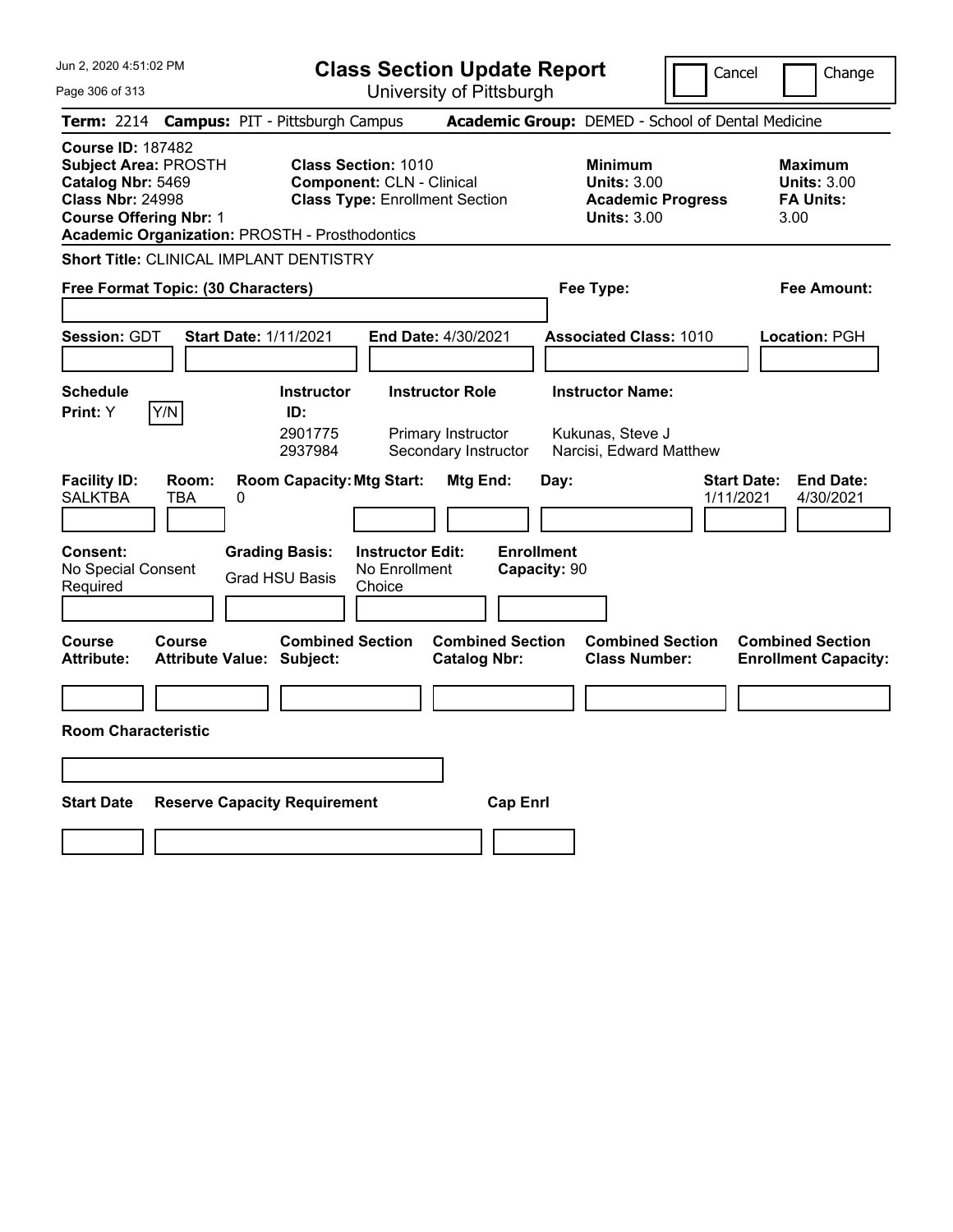Jun 2, 2020 4:51:02 PM Page 307 of 313 **Class Section Update Report** University of Pittsburgh Cancel | Change **Term:** 2214 **Campus:** PIT - Pittsburgh Campus **Academic Group:** DEMED - School of Dental Medicine **Course ID:** 120391 **Subject Area:** PROSTH **Class Section:** 1500 **Minimum Maximum Catalog Nbr:** 5915 **Component:** CLN - Clinical **Units:** 1.00 **Units:** 1.00 **Class Nbr:** 23754 **Class Type:** Enrollment Section **Academic Progress FA Units: Course Offering Nbr:** 1 **Units:** 1.00 1.00 **Academic Organization:** PROSTH - Prosthodontics **Short Title:** DENTAL IMPLANT SELECTIVE **Free Format Topic: (30 Characters) Fee Type: Fee Amount: Session:** GDT **Start Date:** 1/11/2021 **End Date:** 4/30/2021 **Associated Class:** 1500 **Location:** PGH **Schedule Instructor Instructor Role Instructor Name: Print:**  $Y$   $|Y/N|$  **ID:** 2901775 Primary Instructor Kukunas, Steve J **Facility ID: Room: Room Capacity:Mtg Start: Mtg End: Day: Start Date: End Date:** TBATBA TBA 0 1/11/2021 4/30/2021 **Consent: Grading Basis: Instructor Edit: Enrollment** No Special Consent Required Grad HSU Basis No Enrollment Choice **Capacity:** 7 **Course Course Combined Section Combined Section Combined Section Combined Section Attribute: Attribute Value: Subject: Catalog Nbr: Class Number: Enrollment Capacity: Room Characteristic**

**Start Date Reserve Capacity Requirement Cap Enrl**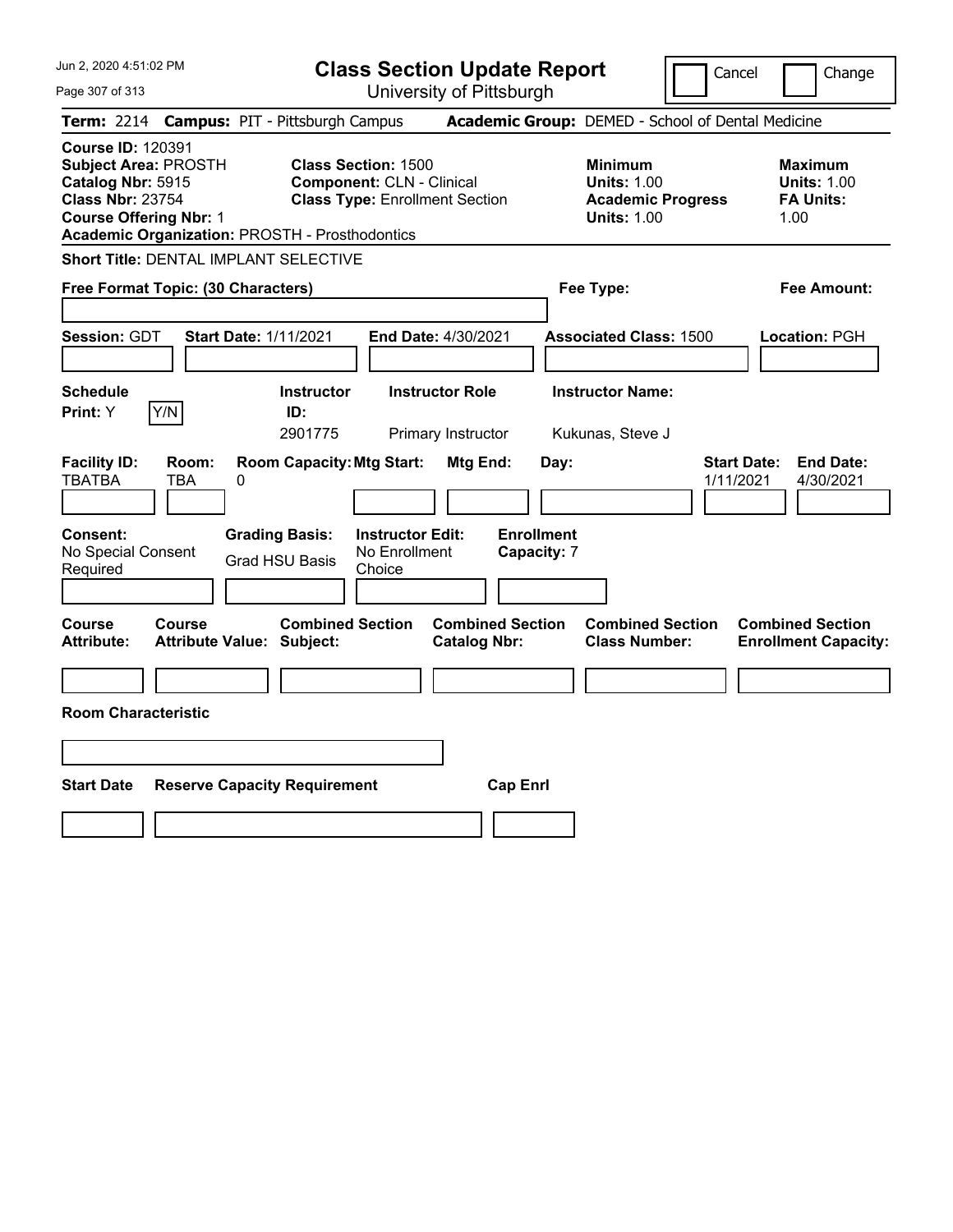Jun 2, 2020 4:51:02 PM

Page 308 of 313

**Class Section Update Report**

Cancel Change

|                                                                                                                                         |                     | Term: 2214 Campus: PIT - Pittsburgh Campus                  |                                                                                                        |                                              |                                   |                                             | Academic Group: DEMED - School of Dental Medicine |                                 |                                                                  |
|-----------------------------------------------------------------------------------------------------------------------------------------|---------------------|-------------------------------------------------------------|--------------------------------------------------------------------------------------------------------|----------------------------------------------|-----------------------------------|---------------------------------------------|---------------------------------------------------|---------------------------------|------------------------------------------------------------------|
| <b>Course ID: 179333</b><br><b>Subject Area: RESTD</b><br>Catalog Nbr: 5244<br><b>Class Nbr: 16835</b><br><b>Course Offering Nbr: 1</b> |                     | <b>Academic Organization: RESTD - Restorative Dentistry</b> | <b>Class Section: 1050</b><br><b>Component: LEC - Lecture</b><br><b>Class Type: Enrollment Section</b> |                                              |                                   | <b>Minimum</b><br><b>Units: 1.00</b>        | <b>Academic Progress</b><br><b>Units: 1.00</b>    |                                 | <b>Maximum</b><br><b>Units: 1.00</b><br><b>FA Units:</b><br>1.00 |
| <b>Short Title: GERIATRICS</b>                                                                                                          |                     |                                                             |                                                                                                        |                                              |                                   |                                             |                                                   |                                 |                                                                  |
| Free Format Topic: (30 Characters)                                                                                                      |                     |                                                             |                                                                                                        |                                              |                                   | Fee Type:                                   |                                                   |                                 | <b>Fee Amount:</b>                                               |
| Session: GDT                                                                                                                            |                     | <b>Start Date: 1/11/2021</b>                                | End Date: 4/30/2021                                                                                    |                                              |                                   |                                             | <b>Associated Class: 1050</b>                     |                                 | Location: PGH                                                    |
| <b>Schedule</b><br>Print: Y                                                                                                             | Y/N                 | <b>Instructor</b><br>ID:<br>2903180                         |                                                                                                        | <b>Instructor Role</b><br>Primary Instructor |                                   | <b>Instructor Name:</b><br>Cheppa, Edward S |                                                   |                                 |                                                                  |
| <b>Facility ID:</b><br><b>TBATBA</b>                                                                                                    | Room:<br><b>TBA</b> | <b>Room Capacity: Mtg Start:</b><br>0                       | 1:00 PM                                                                                                | Mtg End:<br>1:50 PM                          | Day:<br>Tu                        |                                             |                                                   | <b>Start Date:</b><br>1/11/2021 | <b>End Date:</b><br>4/30/2021                                    |
| <b>Consent:</b><br>No Special Consent<br>Required                                                                                       |                     | <b>Grading Basis:</b><br><b>ABCF</b>                        | <b>Instructor Edit:</b><br>No Enrollment<br>Choice                                                     |                                              | <b>Enrollment</b><br>Capacity: 90 |                                             |                                                   |                                 |                                                                  |
| Course<br><b>Attribute:</b>                                                                                                             | Course              | <b>Combined Section</b><br><b>Attribute Value: Subject:</b> |                                                                                                        | <b>Catalog Nbr:</b>                          | <b>Combined Section</b>           |                                             | <b>Combined Section</b><br><b>Class Number:</b>   |                                 | <b>Combined Section</b><br><b>Enrollment Capacity:</b>           |
| <b>Room Characteristic</b>                                                                                                              |                     |                                                             |                                                                                                        |                                              |                                   |                                             |                                                   |                                 |                                                                  |
|                                                                                                                                         |                     |                                                             |                                                                                                        |                                              |                                   |                                             |                                                   |                                 |                                                                  |
| <b>Start Date</b>                                                                                                                       |                     | <b>Reserve Capacity Requirement</b>                         |                                                                                                        |                                              | <b>Cap Enrl</b>                   |                                             |                                                   |                                 |                                                                  |
|                                                                                                                                         |                     |                                                             |                                                                                                        |                                              |                                   |                                             |                                                   |                                 |                                                                  |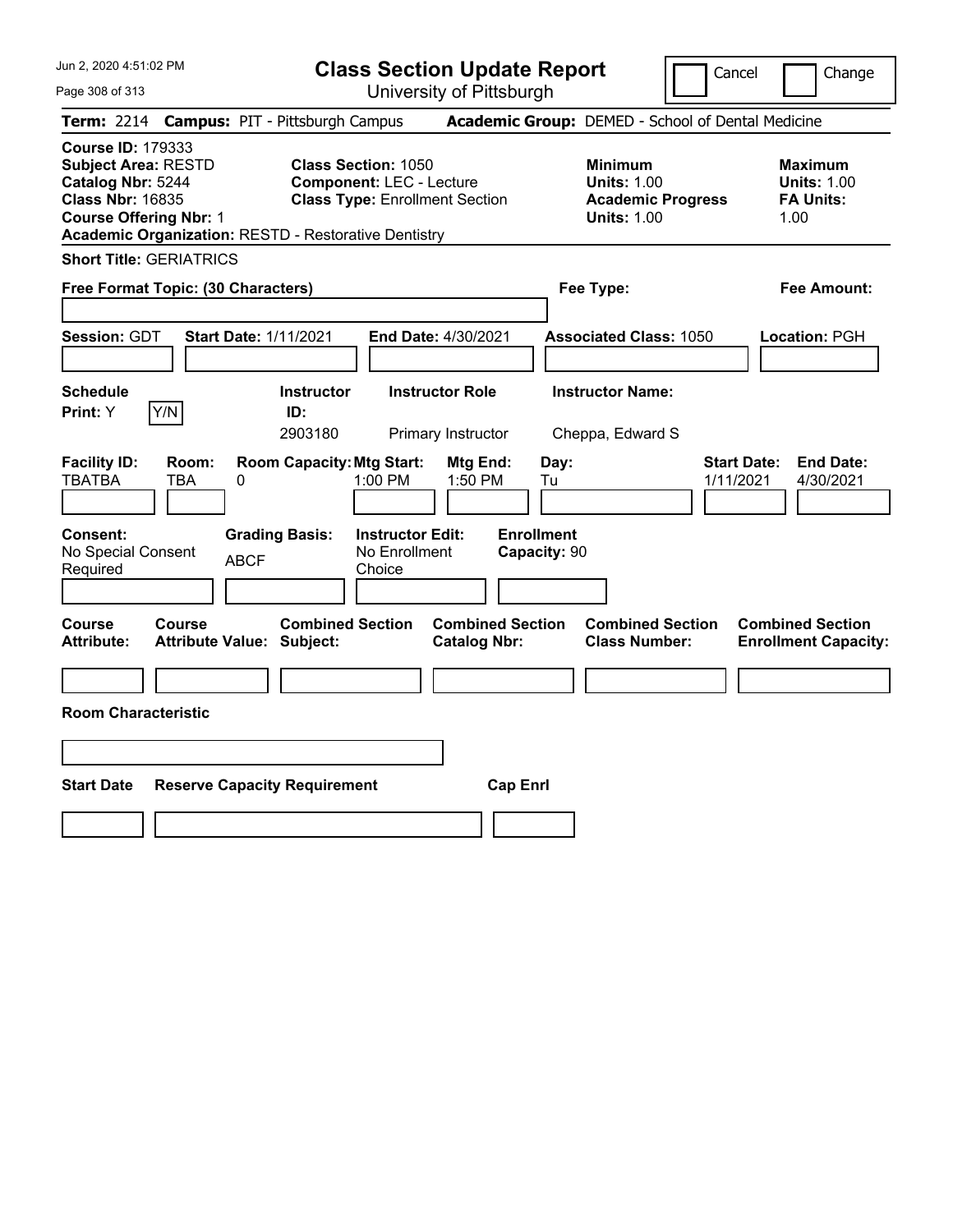|  |  |  | Jun 2, 2020 4:51:02 PM |  |
|--|--|--|------------------------|--|
|--|--|--|------------------------|--|

Page 309 of 313

**Class Section Update Report**

Cancel **Change** 

|                                                                                                                                                                                                                                                                         |                                     |                                                |                                                    | University of Fittoparyn                                             |                                   |                                                                                        |                                 |                                                                  |
|-------------------------------------------------------------------------------------------------------------------------------------------------------------------------------------------------------------------------------------------------------------------------|-------------------------------------|------------------------------------------------|----------------------------------------------------|----------------------------------------------------------------------|-----------------------------------|----------------------------------------------------------------------------------------|---------------------------------|------------------------------------------------------------------|
| Term: 2214 Campus: PIT - Pittsburgh Campus                                                                                                                                                                                                                              |                                     |                                                |                                                    |                                                                      |                                   | <b>Academic Group: DEMED - School of Dental Medicine</b>                               |                                 |                                                                  |
| <b>Course ID: 122234</b><br><b>Subject Area: RESTD</b><br><b>Class Section: 1200</b><br>Catalog Nbr: 5342<br><b>Component: LEC - Lecture</b><br><b>Class Nbr: 23117</b><br><b>Course Offering Nbr: 1</b><br><b>Academic Organization: RESTD - Restorative Dentistry</b> |                                     |                                                |                                                    | <b>Class Type: Enrollment Section</b>                                |                                   | <b>Minimum</b><br><b>Units: 1.00</b><br><b>Academic Progress</b><br><b>Units: 1.00</b> |                                 | <b>Maximum</b><br><b>Units: 1.00</b><br><b>FA Units:</b><br>1.00 |
| <b>Short Title: PRACTICE ADMINISTRATION</b>                                                                                                                                                                                                                             |                                     |                                                |                                                    |                                                                      |                                   |                                                                                        |                                 |                                                                  |
| Free Format Topic: (30 Characters)                                                                                                                                                                                                                                      |                                     |                                                |                                                    |                                                                      |                                   | Fee Type:                                                                              |                                 | <b>Fee Amount:</b>                                               |
|                                                                                                                                                                                                                                                                         |                                     |                                                |                                                    |                                                                      |                                   |                                                                                        |                                 |                                                                  |
| Session: GDT                                                                                                                                                                                                                                                            | <b>Start Date: 1/11/2021</b>        |                                                |                                                    | <b>End Date: 4/30/2021</b>                                           |                                   | <b>Associated Class: 1200</b>                                                          |                                 | Location: PGH                                                    |
| <b>Schedule</b><br>Y/N<br><b>Print:</b> Y                                                                                                                                                                                                                               |                                     | <b>Instructor</b><br>ID:<br>2904796<br>2943102 |                                                    | <b>Instructor Role</b><br>Primary Instructor<br>Secondary Instructor |                                   | <b>Instructor Name:</b><br>Jockers, Jeffrey Robert<br>Wrigley, Mark J                  |                                 |                                                                  |
| <b>Facility ID:</b><br>Room:<br><b>NEEDSAROOM</b>                                                                                                                                                                                                                       |                                     | <b>Room Capacity: Mtg Start:</b>               | $8:00$ AM                                          | Mtg End:<br>8:50 AM                                                  | Day:<br>Mo                        |                                                                                        | <b>Start Date:</b><br>1/11/2021 | <b>End Date:</b><br>4/30/2021                                    |
| Consent:<br>No Special Consent<br>Required                                                                                                                                                                                                                              | <b>ABCF</b>                         | <b>Grading Basis:</b>                          | <b>Instructor Edit:</b><br>No Enrollment<br>Choice |                                                                      | <b>Enrollment</b><br>Capacity: 90 |                                                                                        |                                 |                                                                  |
| Course<br>Course<br>Attribute:                                                                                                                                                                                                                                          | <b>Attribute Value: Subject:</b>    | <b>Combined Section</b>                        |                                                    | <b>Combined Section</b><br><b>Catalog Nbr:</b>                       |                                   | <b>Combined Section</b><br><b>Class Number:</b>                                        |                                 | <b>Combined Section</b><br><b>Enrollment Capacity:</b>           |
| <b>Room Characteristic</b><br>PeopleSoft - Scheduled (PS)                                                                                                                                                                                                               |                                     |                                                |                                                    |                                                                      |                                   |                                                                                        |                                 |                                                                  |
| <b>Start Date</b>                                                                                                                                                                                                                                                       | <b>Reserve Capacity Requirement</b> |                                                |                                                    |                                                                      | <b>Cap Enrl</b>                   |                                                                                        |                                 |                                                                  |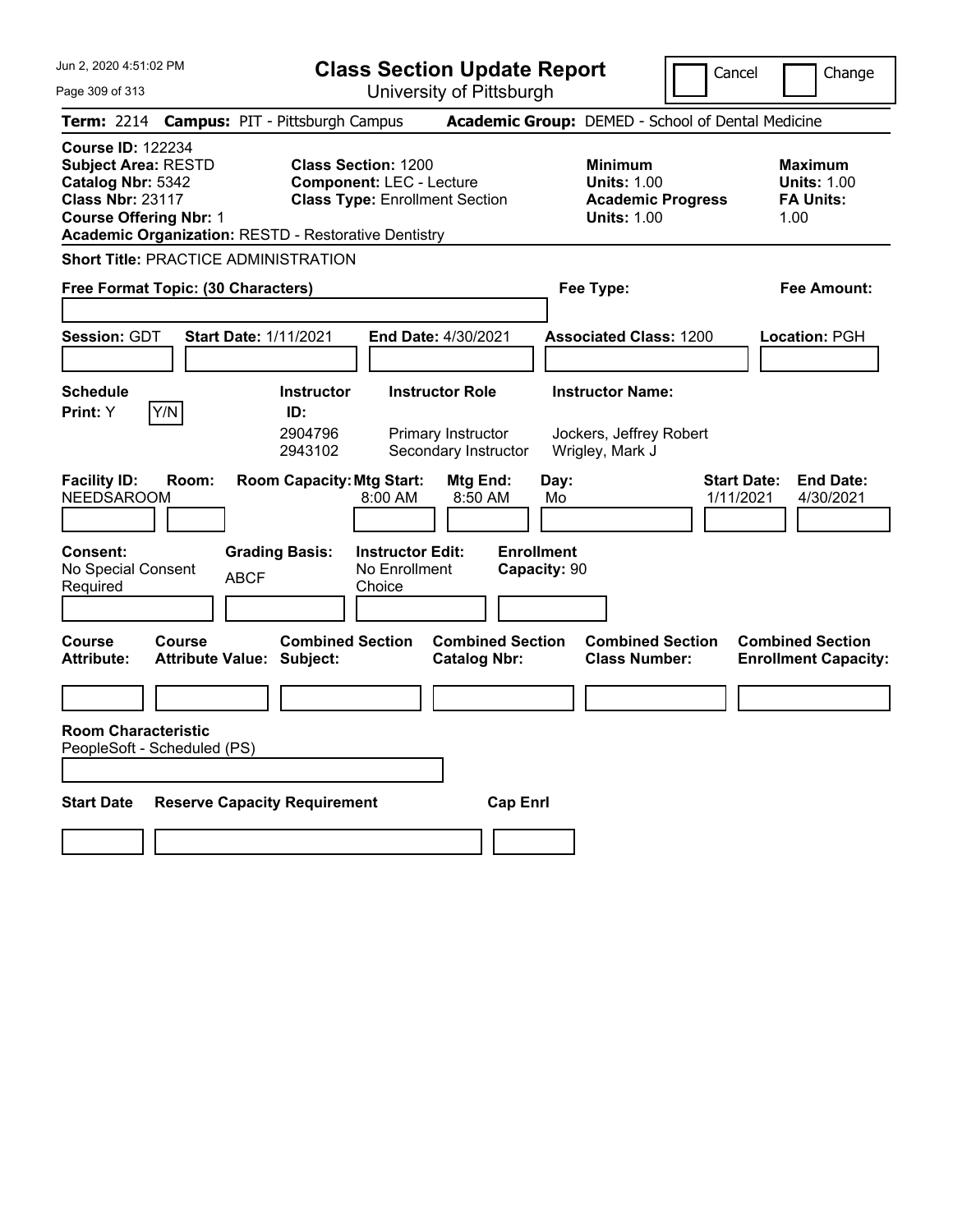| Jun 2, 2020 4:51:02 PM                                                                                                                                                                                 |     |                                            | <b>Class Section Update Report</b>                                        | Cancel                                                                                 | Change                                                           |
|--------------------------------------------------------------------------------------------------------------------------------------------------------------------------------------------------------|-----|--------------------------------------------|---------------------------------------------------------------------------|----------------------------------------------------------------------------------------|------------------------------------------------------------------|
| Page 310 of 313                                                                                                                                                                                        |     |                                            | University of Pittsburgh                                                  |                                                                                        |                                                                  |
| <b>Term: 2214</b>                                                                                                                                                                                      |     | <b>Campus: PIT - Pittsburgh Campus</b>     |                                                                           | <b>Academic Group: DEMED - School of Dental Medicine</b>                               |                                                                  |
| <b>Course ID: 122249</b><br><b>Subject Area: RESTD</b><br>Catalog Nbr: 5449<br><b>Class Nbr: 12350</b><br><b>Course Offering Nbr: 1</b><br><b>Academic Organization: RESTD - Restorative Dentistry</b> |     | <b>Class Section: 1010</b>                 | <b>Component: CLN - Clinical</b><br><b>Class Type: Enrollment Section</b> | <b>Minimum</b><br><b>Units: 2.00</b><br><b>Academic Progress</b><br><b>Units: 2.00</b> | <b>Maximum</b><br><b>Units: 2.00</b><br><b>FA Units:</b><br>2.00 |
|                                                                                                                                                                                                        |     | Short Title: CLNCL RESTORATIVE DENTISTRY 2 |                                                                           |                                                                                        |                                                                  |
| Free Format Topic: (30 Characters)                                                                                                                                                                     |     |                                            |                                                                           | Fee Type:                                                                              | <b>Fee Amount:</b>                                               |
|                                                                                                                                                                                                        |     |                                            |                                                                           |                                                                                        |                                                                  |
| Session: GDT                                                                                                                                                                                           |     | <b>Start Date: 1/11/2021</b>               | End Date: 4/30/2021                                                       | <b>Associated Class: 1010</b>                                                          | Location: PGH                                                    |
|                                                                                                                                                                                                        |     |                                            |                                                                           |                                                                                        |                                                                  |
|                                                                                                                                                                                                        |     |                                            |                                                                           |                                                                                        |                                                                  |
| <b>Schedule</b>                                                                                                                                                                                        |     | <b>Instructor</b>                          | <b>Instructor Role</b>                                                    | <b>Instructor Name:</b>                                                                |                                                                  |
| Print: Y                                                                                                                                                                                               | Y/N | ID:                                        |                                                                           |                                                                                        |                                                                  |
|                                                                                                                                                                                                        |     | 1476433                                    | Secondary Instructor                                                      | Barbaric, Filip                                                                        |                                                                  |
|                                                                                                                                                                                                        |     | 2919638                                    | Secondary Instructor                                                      | Bellios, George G                                                                      |                                                                  |
|                                                                                                                                                                                                        |     | 1035704                                    | Secondary Instructor                                                      | Boulos, Osama O                                                                        |                                                                  |
|                                                                                                                                                                                                        |     | 2903180                                    | Secondary Instructor                                                      | Cheppa, Edward S                                                                       |                                                                  |
|                                                                                                                                                                                                        |     | 1002935                                    | Secondary Instructor                                                      | Clopp, Michael R                                                                       |                                                                  |
|                                                                                                                                                                                                        |     | 2951041                                    | Secondary Instructor                                                      | Deangelis, Ronald Joseph                                                               |                                                                  |
|                                                                                                                                                                                                        |     | 2939099                                    | Secondary Instructor                                                      | Dietz, Craig E                                                                         |                                                                  |
|                                                                                                                                                                                                        |     | 2919640                                    | Secondary Instructor                                                      | Dobos, Michael A                                                                       |                                                                  |
|                                                                                                                                                                                                        |     | 3361591                                    | Secondary Instructor                                                      | Eddens, Katie Ryan                                                                     |                                                                  |
|                                                                                                                                                                                                        |     | 2935687                                    | Secondary Instructor                                                      | Gaffney, Paul Cotter                                                                   |                                                                  |
|                                                                                                                                                                                                        |     | 2923468                                    | Secondary Instructor                                                      | <b>Grafton, Sarah Essek</b>                                                            |                                                                  |
|                                                                                                                                                                                                        |     | 2906965                                    | Secondary Instructor                                                      | Hart, Deborah Leah                                                                     |                                                                  |
|                                                                                                                                                                                                        |     | 2907447                                    | Secondary Instructor                                                      | Hoffman, R Donald                                                                      |                                                                  |
|                                                                                                                                                                                                        |     | 2904796                                    | Secondary Instructor                                                      | Jockers, Jeffrey Robert                                                                |                                                                  |
|                                                                                                                                                                                                        |     | 2938873                                    | Secondary Instructor                                                      | Kernick, Jeffrey Camphell                                                              |                                                                  |
|                                                                                                                                                                                                        |     | 2916383                                    | Secondary Instructor                                                      | Krause, Amy K                                                                          |                                                                  |
|                                                                                                                                                                                                        |     | 2917230                                    | Secondary Instructor                                                      | Krzesinski, Maribeth                                                                   |                                                                  |
|                                                                                                                                                                                                        |     | 2949160                                    | Secondary Instructor                                                      | Kuntz, Karessa Amalia                                                                  |                                                                  |
|                                                                                                                                                                                                        |     | 1296995                                    | Secondary Instructor                                                      | Mucci, Christopher                                                                     |                                                                  |
|                                                                                                                                                                                                        |     | 2918159                                    | Secondary Instructor                                                      | Nedwick-Castro, Karen Ann                                                              |                                                                  |
|                                                                                                                                                                                                        |     | 1025690                                    | Secondary Instructor                                                      | Nerone, Robert A                                                                       |                                                                  |
|                                                                                                                                                                                                        |     | 2903237                                    | Secondary Instructor                                                      | Nigra, Andrew B                                                                        |                                                                  |
|                                                                                                                                                                                                        |     | 2942077                                    | Primary Instructor                                                        | Noonan, Sean E                                                                         |                                                                  |
|                                                                                                                                                                                                        |     | 2905285                                    | Secondary Instructor                                                      | ODonnell, Jean A                                                                       |                                                                  |
|                                                                                                                                                                                                        |     | 2903537                                    | Secondary Instructor                                                      | Oakley, Marnie                                                                         |                                                                  |
|                                                                                                                                                                                                        |     | 2939258                                    | Secondary Instructor                                                      | Ramsay, James Keith                                                                    |                                                                  |
|                                                                                                                                                                                                        |     | 2901870                                    | Secondary Instructor                                                      | Scott, Robert H                                                                        |                                                                  |
|                                                                                                                                                                                                        |     | 2920682                                    | Secondary Instructor                                                      | Simon, Sean Michael                                                                    |                                                                  |
|                                                                                                                                                                                                        |     | 2925823                                    | Secondary Instructor                                                      | Sullivan, Dave                                                                         |                                                                  |
|                                                                                                                                                                                                        |     | 1017844                                    | Secondary Instructor                                                      | Veronesi, David V                                                                      |                                                                  |
|                                                                                                                                                                                                        |     | 2910453                                    | Secondary Instructor                                                      | Wankiiri-Hale, Christine Rebecca                                                       |                                                                  |
|                                                                                                                                                                                                        |     | 2938857                                    | Secondary Instructor                                                      | Weber, Tim C                                                                           |                                                                  |
|                                                                                                                                                                                                        |     | 2958780                                    | Secondary Instructor                                                      | Witt, Joan Z                                                                           |                                                                  |
|                                                                                                                                                                                                        |     | 3639831                                    | Secondary Instructor                                                      | Zaky, Samer Nashat Helal                                                               |                                                                  |
|                                                                                                                                                                                                        |     | 2922281                                    | Secondary Instructor                                                      | Zier, Yvonne D                                                                         |                                                                  |

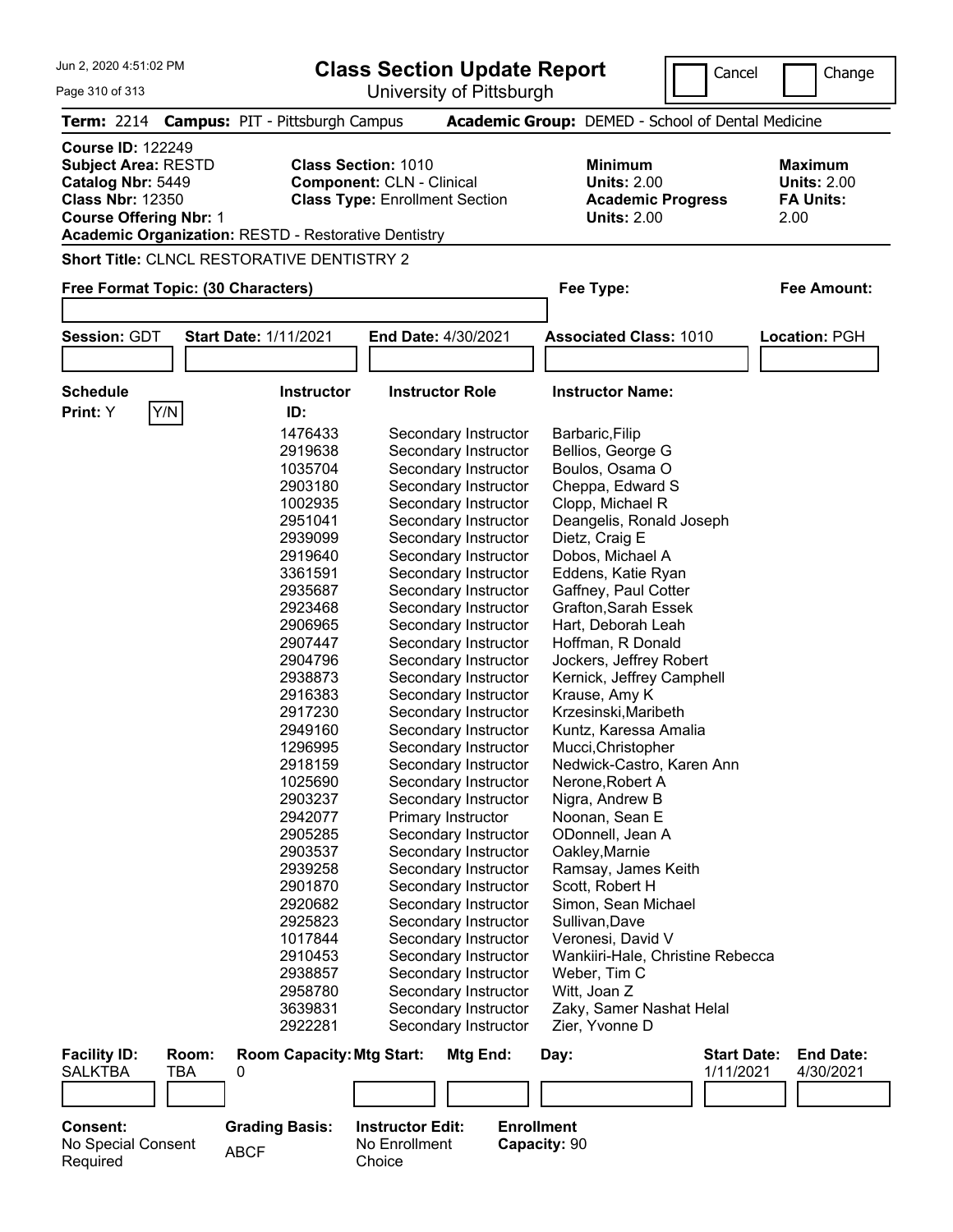| Jun 2, 2020 4:51:02 PM<br>Page 311 of 313 |                                                   | <b>Class Section Update Report</b><br>University of Pittsburgh |                                                |                                                   | Change<br>Cancel                                       |  |
|-------------------------------------------|---------------------------------------------------|----------------------------------------------------------------|------------------------------------------------|---------------------------------------------------|--------------------------------------------------------|--|
|                                           |                                                   |                                                                |                                                |                                                   |                                                        |  |
|                                           |                                                   | Term: 2214 Campus: PIT - Pittsburgh Campus                     |                                                | Academic Group: DEMED - School of Dental Medicine |                                                        |  |
|                                           |                                                   |                                                                |                                                |                                                   |                                                        |  |
| Course<br><b>Attribute:</b>               | <b>Course</b><br><b>Attribute Value: Subject:</b> | <b>Combined Section</b>                                        | <b>Combined Section</b><br><b>Catalog Nbr:</b> | <b>Combined Section</b><br><b>Class Number:</b>   | <b>Combined Section</b><br><b>Enrollment Capacity:</b> |  |
|                                           |                                                   |                                                                |                                                |                                                   |                                                        |  |
| <b>Room Characteristic</b>                |                                                   |                                                                |                                                |                                                   |                                                        |  |
|                                           |                                                   |                                                                |                                                |                                                   |                                                        |  |
| <b>Start Date</b>                         | <b>Reserve Capacity Requirement</b>               |                                                                | <b>Cap Enrl</b>                                |                                                   |                                                        |  |
|                                           |                                                   |                                                                |                                                |                                                   |                                                        |  |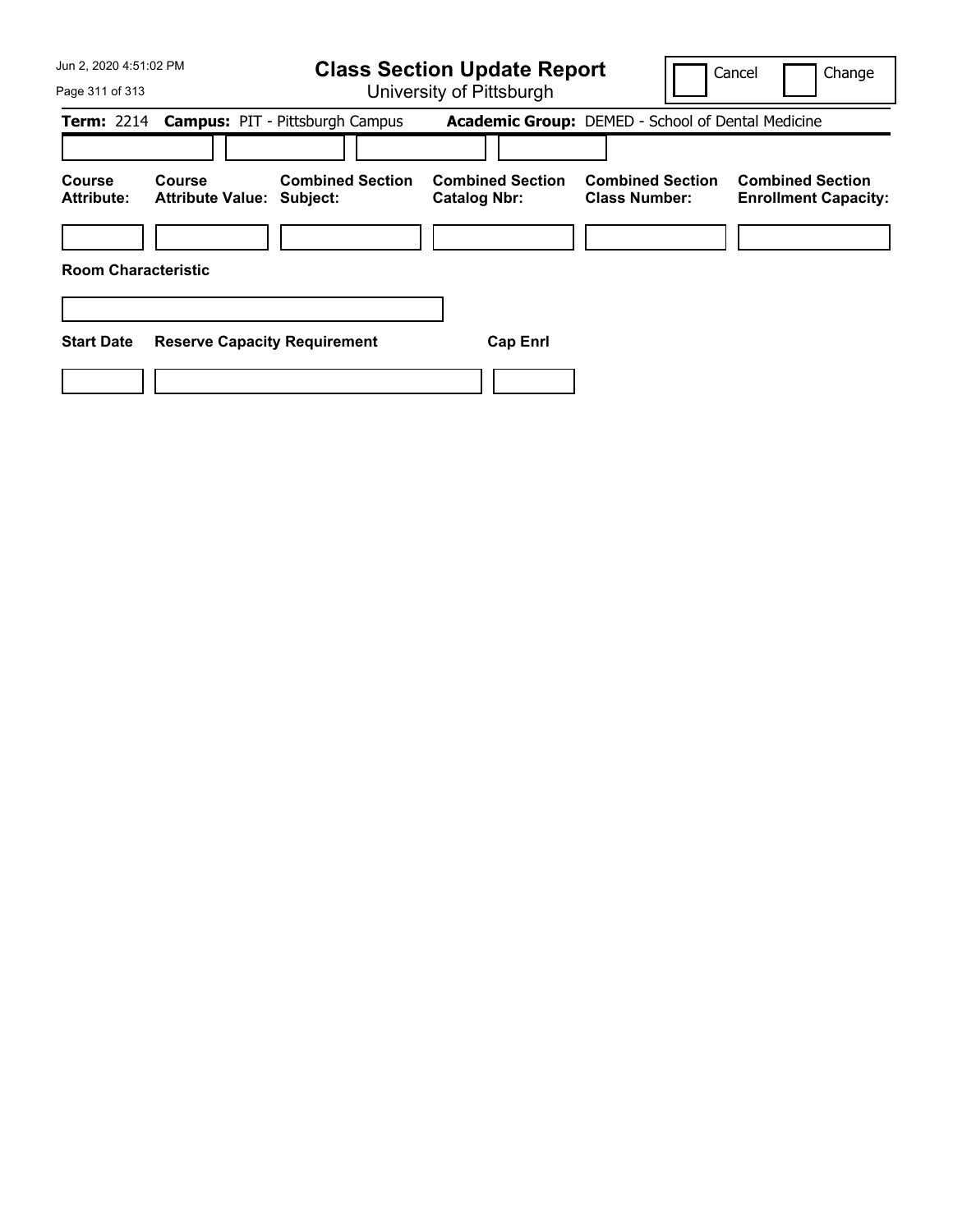| Jun 2, 2020 4:51:02 PM                                                                                                                                                                                 | <b>Class Section Update Report</b><br>Cancel<br>Change                                                                                               |                                                                                        |                                                                  |  |  |  |
|--------------------------------------------------------------------------------------------------------------------------------------------------------------------------------------------------------|------------------------------------------------------------------------------------------------------------------------------------------------------|----------------------------------------------------------------------------------------|------------------------------------------------------------------|--|--|--|
| Page 312 of 313                                                                                                                                                                                        | University of Pittsburgh                                                                                                                             |                                                                                        |                                                                  |  |  |  |
| <b>Term:</b> 2214                                                                                                                                                                                      | <b>Campus: PIT - Pittsburgh Campus</b>                                                                                                               | Academic Group: DEMED - School of Dental Medicine                                      |                                                                  |  |  |  |
| <b>Course ID: 122253</b><br><b>Subject Area: RESTD</b><br>Catalog Nbr: 5900<br><b>Class Nbr: 12345</b><br><b>Course Offering Nbr: 1</b><br><b>Academic Organization: RESTD - Restorative Dentistry</b> | <b>Class Section: 1015</b><br>Component: IND - Independent Study<br><b>Class Type: Enrollment Section</b>                                            | <b>Minimum</b><br><b>Units: 1.00</b><br><b>Academic Progress</b><br><b>Units: 1.00</b> | <b>Maximum</b><br><b>Units: 3.00</b><br><b>FA Units:</b><br>1.00 |  |  |  |
| Short Title: INDEPENDENT STUDY                                                                                                                                                                         |                                                                                                                                                      |                                                                                        |                                                                  |  |  |  |
| Free Format Topic: (30 Characters)                                                                                                                                                                     |                                                                                                                                                      | Fee Type:                                                                              | Fee Amount:                                                      |  |  |  |
| <b>Start Date: 1/11/2021</b><br><b>Session: AT</b><br><b>Schedule</b>                                                                                                                                  | End Date: 5/1/2021<br><b>Instructor</b><br><b>Instructor Role</b>                                                                                    | <b>Associated Class: 1015</b><br><b>Instructor Name:</b>                               | Location: PGH                                                    |  |  |  |
| Y/N<br>Print: Y                                                                                                                                                                                        | ID:<br>0                                                                                                                                             |                                                                                        |                                                                  |  |  |  |
| <b>Facility ID:</b><br>Room:<br><b>TBATBA</b><br>TBA<br>0<br>Consent:<br><b>Department Consent</b><br>Required                                                                                         | <b>Room Capacity: Mtg Start:</b><br>Mtg End:<br><b>Grading Basis:</b><br><b>Instructor Edit:</b><br>No Enrollment<br><b>Grad HSU Basis</b><br>Choice | No Instructor Assigned<br>Day:<br>1/11/2021<br><b>Enrollment</b><br>Capacity: 10       | <b>Start Date:</b><br><b>End Date:</b><br>5/1/2021               |  |  |  |
| Course<br><b>Course</b><br><b>Attribute:</b><br><b>Attribute Value: Subject:</b><br><b>Room Characteristic</b>                                                                                         | <b>Combined Section</b><br><b>Combined Section</b><br><b>Catalog Nbr:</b>                                                                            | <b>Combined Section</b><br><b>Class Number:</b>                                        | <b>Combined Section</b><br><b>Enrollment Capacity:</b>           |  |  |  |
|                                                                                                                                                                                                        |                                                                                                                                                      |                                                                                        |                                                                  |  |  |  |
|                                                                                                                                                                                                        |                                                                                                                                                      |                                                                                        |                                                                  |  |  |  |
| <b>Start Date</b><br><b>Reserve Capacity Requirement</b><br><b>Cap Enrl</b>                                                                                                                            |                                                                                                                                                      |                                                                                        |                                                                  |  |  |  |
|                                                                                                                                                                                                        |                                                                                                                                                      |                                                                                        |                                                                  |  |  |  |